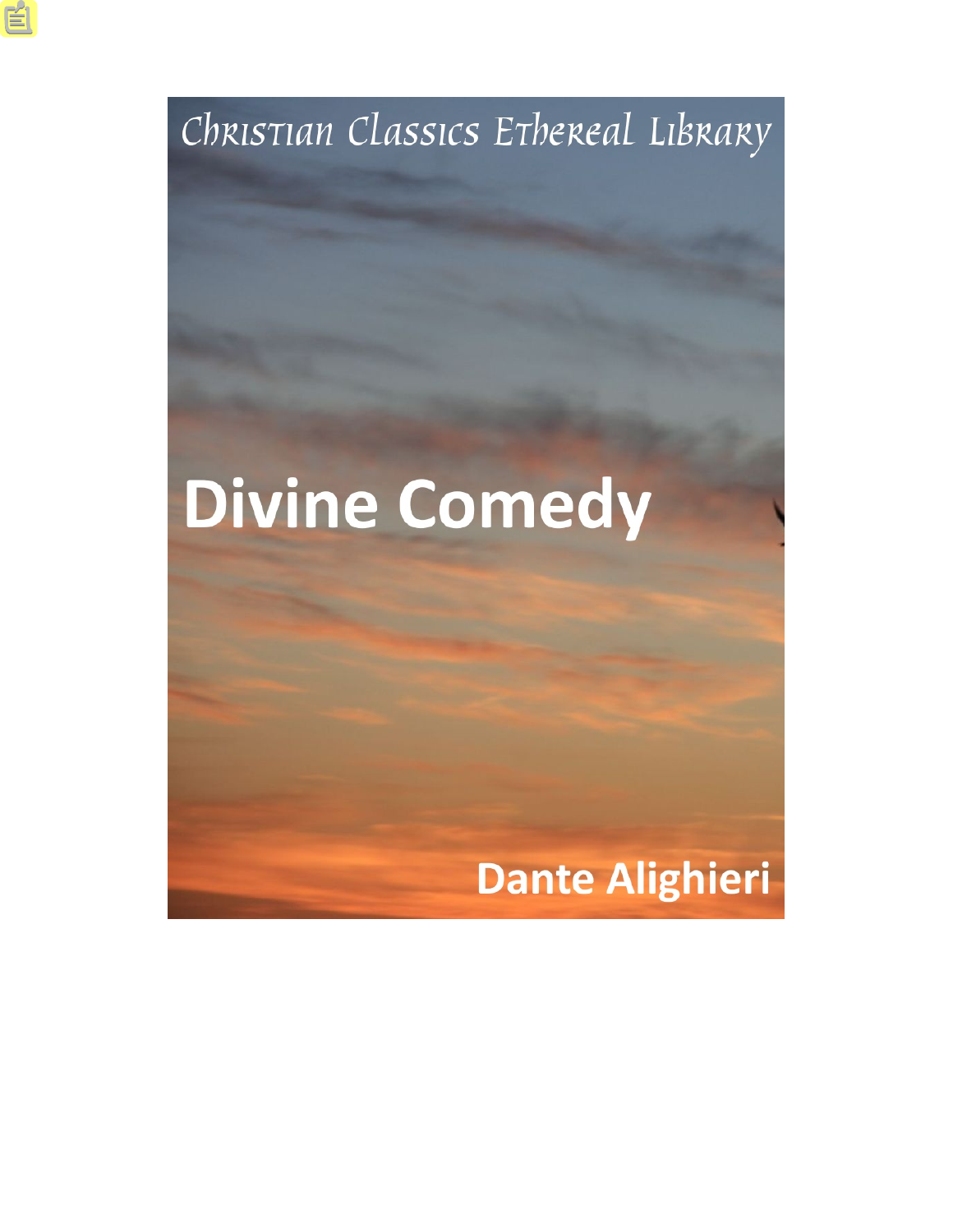

#### **Divine Comedy**

- **Author(s):** Alighieri, Dante (1265-1321)
- **Publisher:** CCEL

**Description:** Dante's *Divine Comedy* is the masterpiece of the Italian language. Written between 1308 and 1321, the three-part epic poem is well-known as a literary classic. The poem features Dante as the main character (though it is fiction), and describes his journey through Hell (*Inferno*), Purgatory (*Purgatorio*) and Heaven (*Paradiso*). He meets many angels, demons, and other human travelers on this trip, and his guides are the Latin poet Virgil and Beatrice, a woman he loved. Under the surface, though, *Divine Comedy* is an allegory. Dante uses his journey to represent the soul's movement toward God, and the poem has many other religious themes, mostly gathered from the medieval theology of Thomas Aquinas. The poem is extremely intricate, and mathematical and scientific patterns can be found throughout. Dante also makes many cultural references and allusions, Greek and Roman myth provide many of the characters and history, and the story even has political themes. *Divine Comedy* is a work that explores the afterlife from a medieval perspective. It is a fascinating read that will entrance all who take the journey with Dante. Abby Zwart CCEL Staff Writer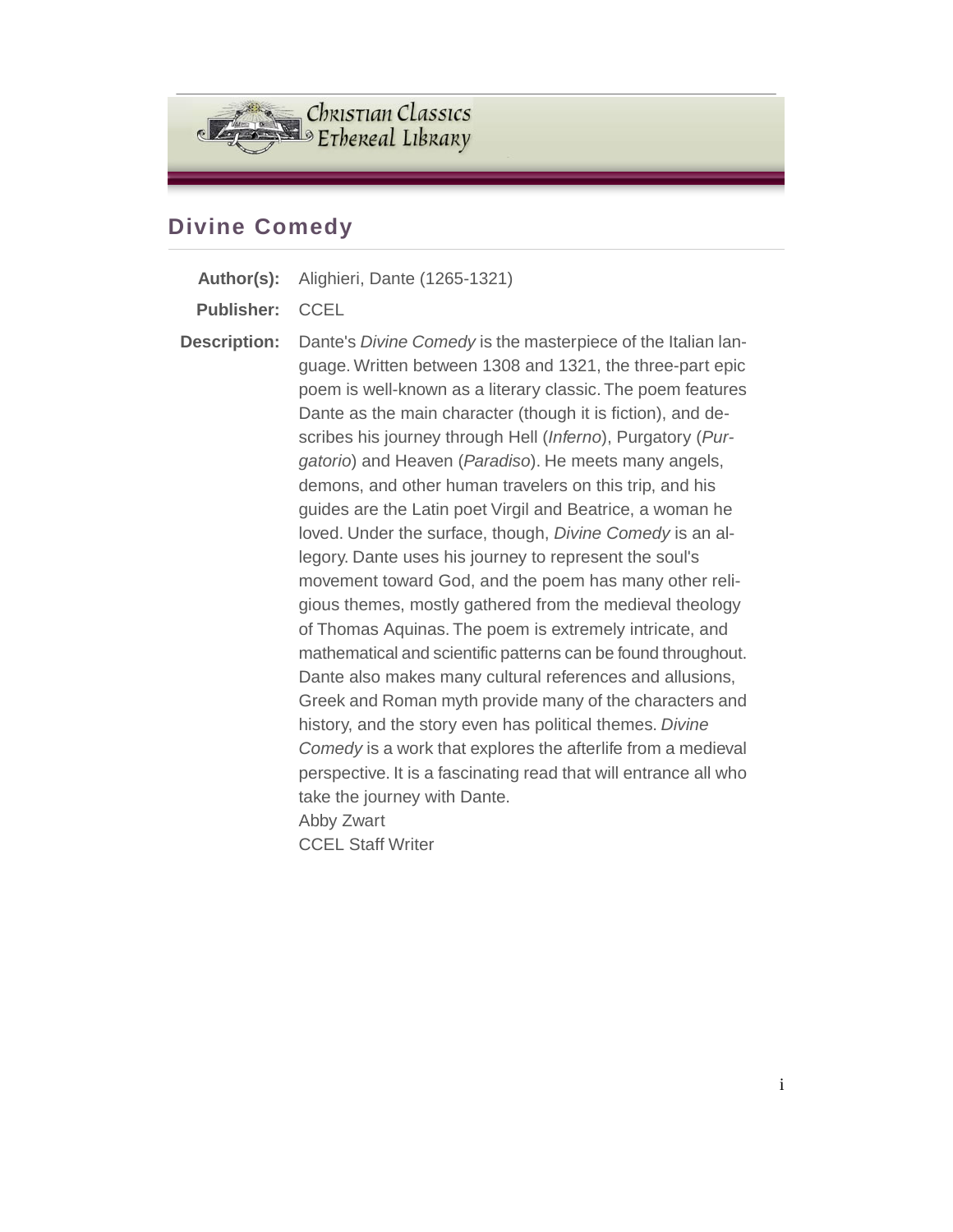### Contents

| Divine Comedy | $\mathbf{1}$     |
|---------------|------------------|
| Title Page    | $\mathbf{1}$     |
| Credits       | $\boldsymbol{2}$ |
| Inferno       | $\mathfrak{Z}$   |
| Canto I       | $\overline{4}$   |
| Canto II      | $\,8\,$          |
| Canto III     | 12               |
| Canto IV      | 16               |
| Canto V       | 20               |
| Canto VI      | 24               |
| Canto VII     | 28               |
| Canto VIII    | 32               |
| Canto IX      | 36               |
| Canto X       | $40\,$           |
| Canto XI      | 44               |
| Canto XII     | $\rm 48$         |
| Canto XIII    | 52               |
| Canto XIV     | 56               |
| Canto XV      | 60               |
| Canto XVI     | 64               |
| Canto XVII    | 68               |
| Canto XVIII   | $72\,$           |
| Canto XIX     | 76               |
| Canto XX      | $80\,$           |
| Canto XXI     | 84               |
| Canto XXII    | 88               |
|               |                  |

ii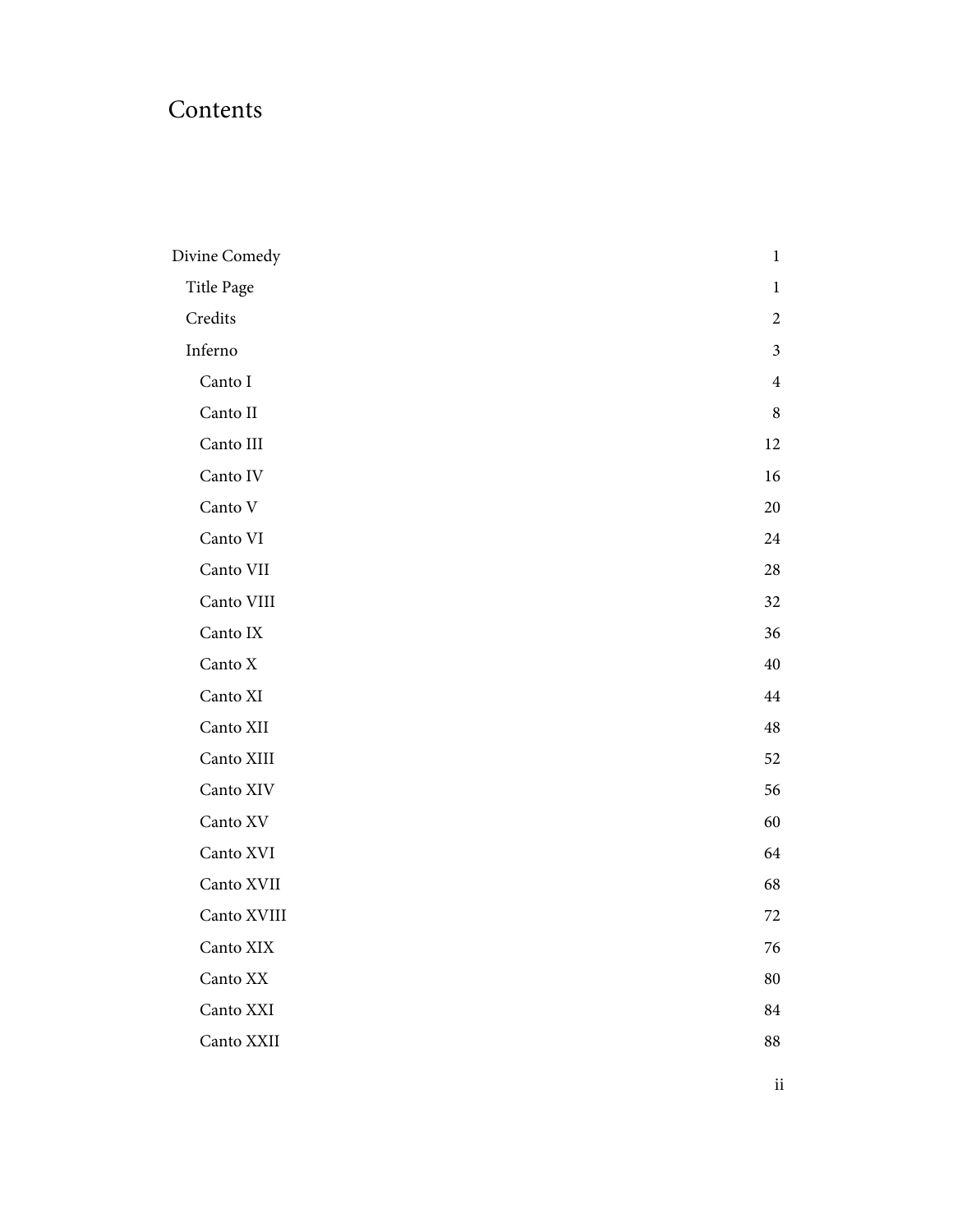| Canto XXIII     | 92  |
|-----------------|-----|
| Canto XXIV      | 96  |
| Canto XXV       | 100 |
| Canto XXVI      | 104 |
| Canto XXVII     | 108 |
| Canto XXVIII    | 112 |
| Canto XXIX      | 116 |
| Canto XXX       | 120 |
| Canto XXXI      | 124 |
| Canto XXXII     | 128 |
| Canto XXXIII    | 132 |
| Canto XXXIV     | 137 |
| Purgatorio      | 141 |
| Canto I         | 142 |
| Canto II        | 146 |
| Canto III       | 150 |
| Canto IV        | 154 |
| Canto ${\rm V}$ | 158 |
| Canto VI        | 162 |
| Canto VII       | 167 |
| Canto VIII      | 171 |
| Canto IX        | 175 |
| Canto X         | 179 |
| Canto XI        | 183 |
| Canto XII       | 187 |
| Canto XIII      | 191 |
| Canto XIV       | 196 |
| Canto XV        | 201 |
| Canto XVI       | 205 |
| Canto XVII      | 209 |
| Canto XVIII     | 213 |
| Canto XIX       | 217 |
|                 | iii |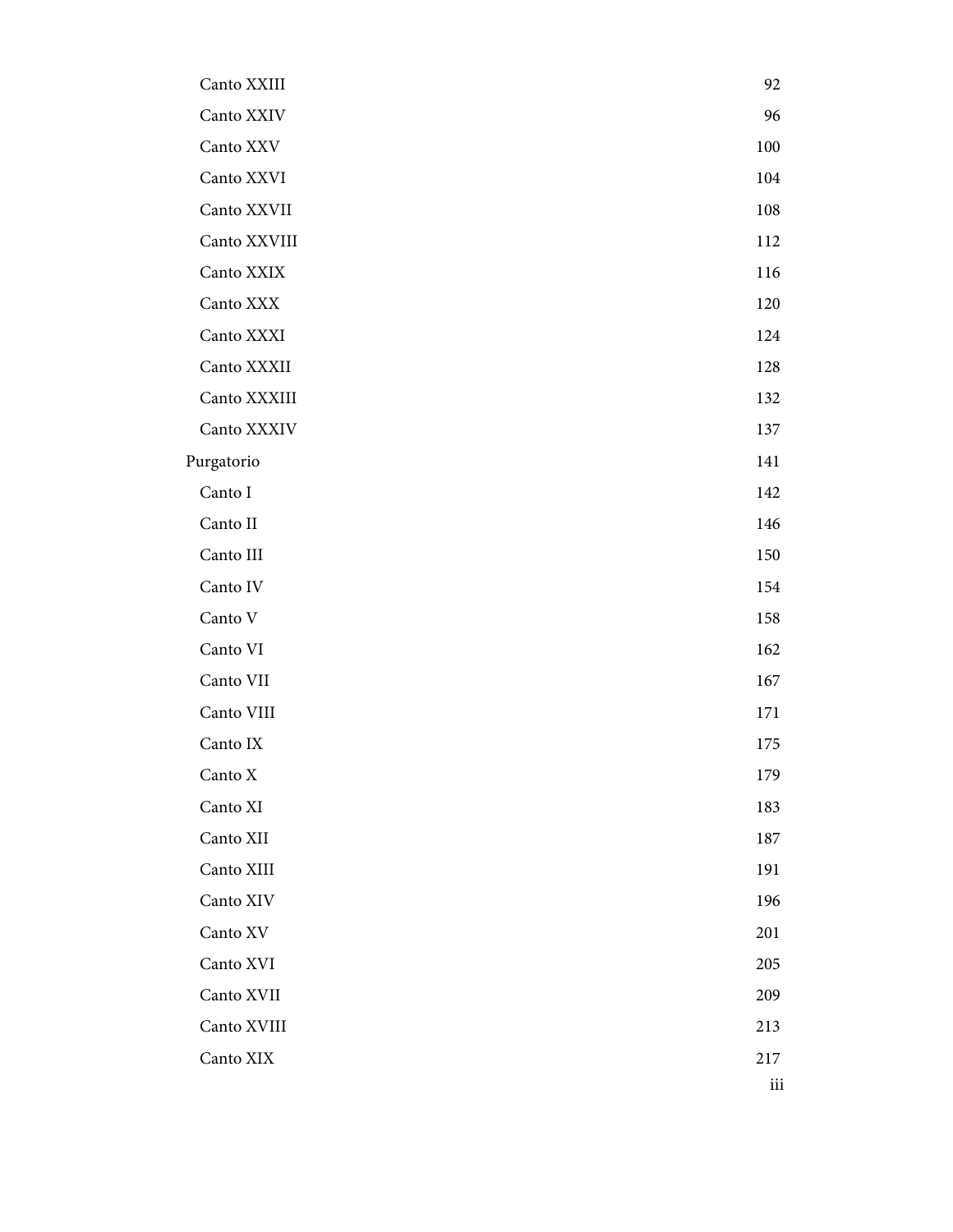| Canto XX     | 221 |
|--------------|-----|
| Canto XXI    | 226 |
| Canto XXII   | 230 |
| Canto XXIII  | 235 |
| Canto XXIV   | 239 |
| Canto XXV    | 244 |
| Canto XXVI   | 248 |
| Canto XXVII  | 253 |
| Canto XXVIII | 257 |
| Canto XXIX   | 261 |
| Canto XXX    | 266 |
| Canto XXXI   | 270 |
| Canto XXXII  | 274 |
| Canto XXXIII | 279 |
| Paradiso     | 283 |
| Canto I      | 284 |
| Canto II     | 288 |
| Canto III    | 292 |
| Canto IV     | 296 |
| Canto V      | 300 |
| Canto VI     | 304 |
| Canto VII    | 308 |
| Canto VIII   | 312 |
| Canto IX     | 316 |
| Canto X      | 320 |
| Canto XI     | 324 |
| Canto XII    | 328 |
| Canto XIII   | 332 |
| Canto XIV    | 336 |
| Canto XV     | 340 |
| Canto XVI    | 344 |
| Canto XVII   | 349 |
|              | iv  |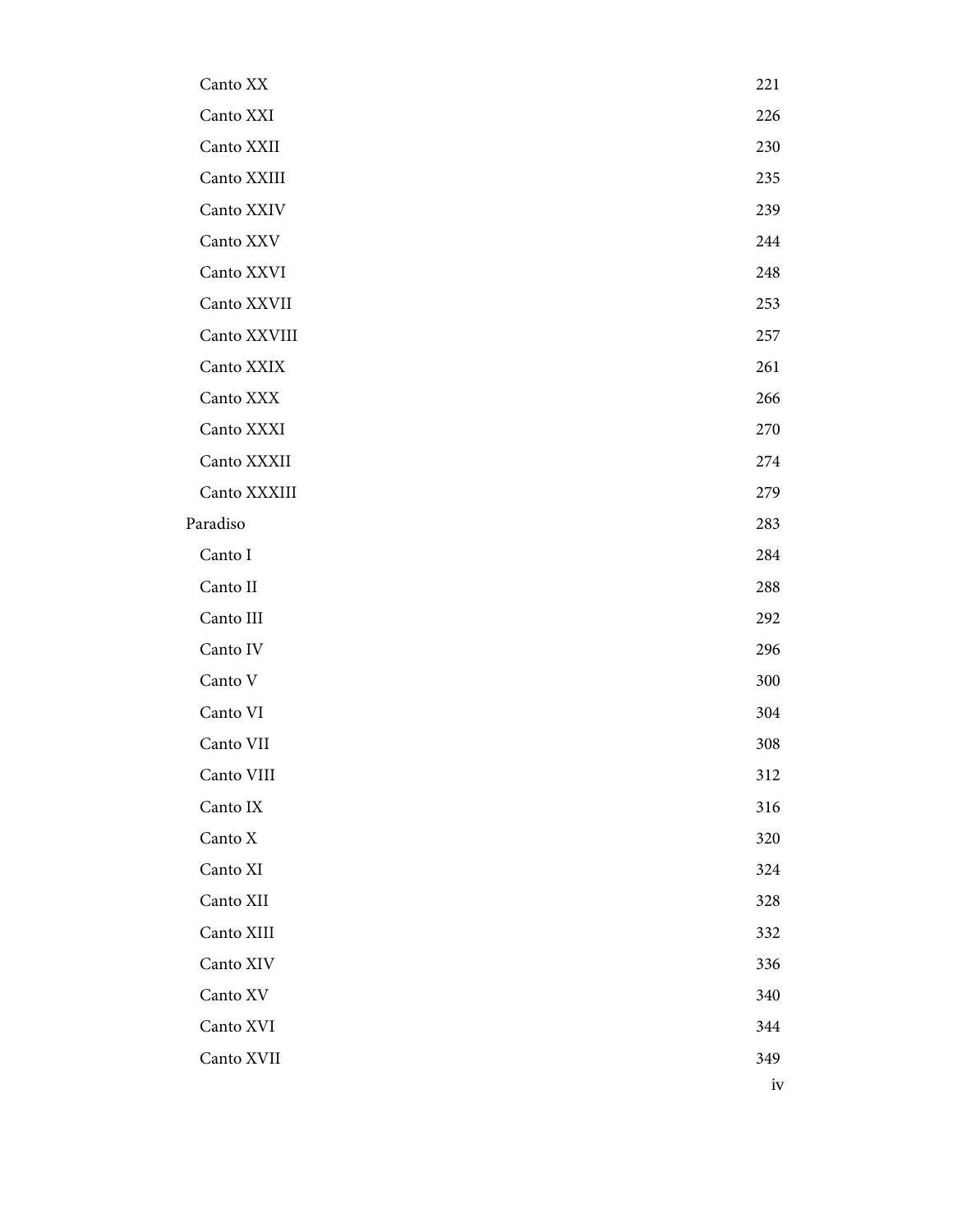| Canto XVIII  | 353 |
|--------------|-----|
| Canto XIX    | 357 |
| Canto XX     | 361 |
| Canto XXI    | 365 |
| Canto XXII   | 369 |
| Canto XXIII  | 374 |
| Canto XXIV   | 378 |
| Canto XXV    | 383 |
| Canto XXVI   | 387 |
| Canto XXVII  | 391 |
| Canto XXVIII | 395 |
| Canto XXIX   | 399 |
| Canto XXX    | 403 |
| Canto XXXI   | 407 |
| Canto XXXII  | 411 |
| Canto XXXIII | 416 |
| Appendix     | 420 |
| Postscript   | 423 |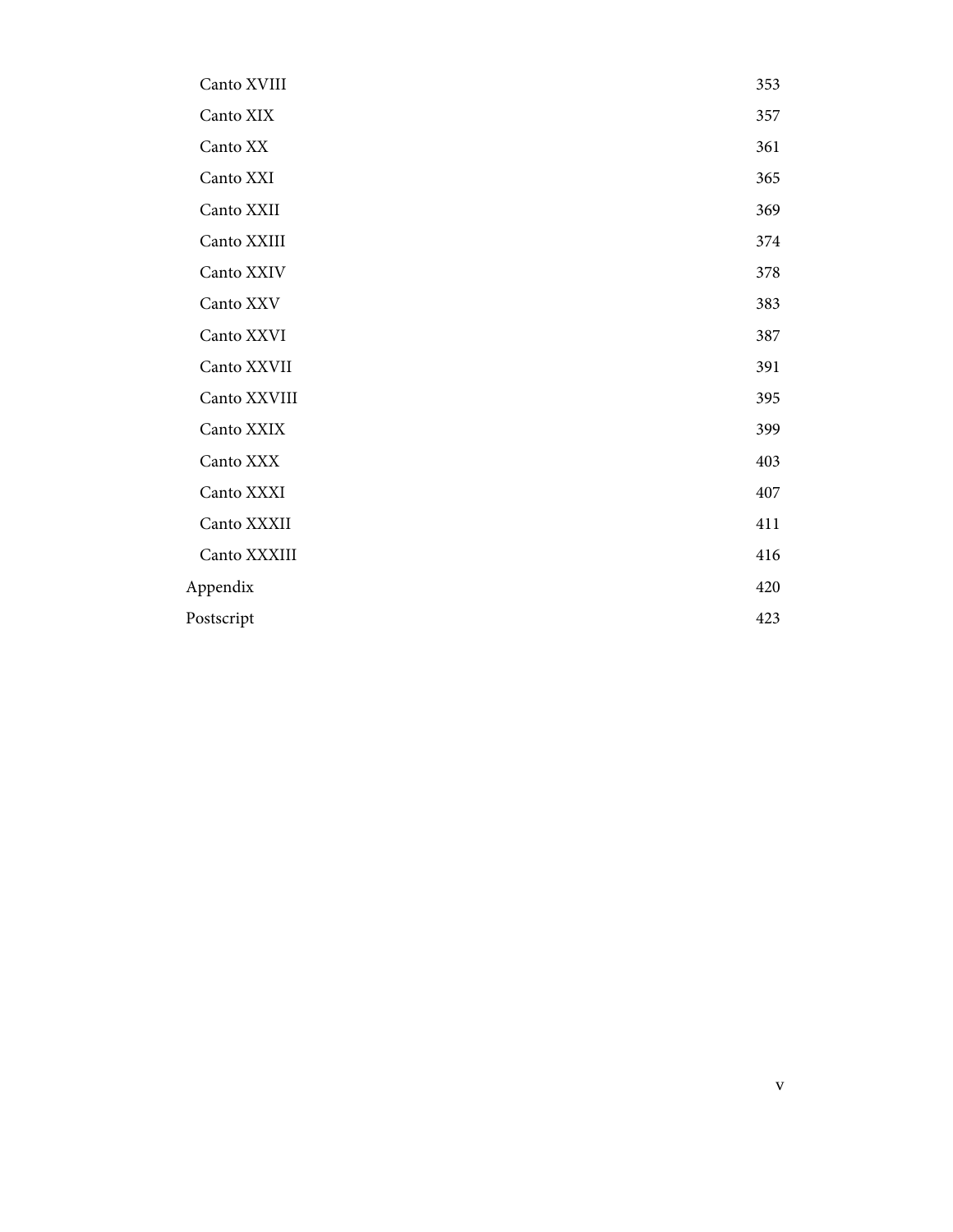

This PDF file is from the Christian Classics Ethereal Library, [www.ccel.org.](http://www.ccel.org) The mission of the CCEL is to make classic Christian books available to the world.

- This book is available in PDF, HTML, ePub, Kindle, and other formats. See [http://www.ccel.org/ccel/dante/divinecomedy.html.](http://www.ccel.org/ccel/dante/divinecomedy.html)
- Discuss this book online at [http://www.ccel.org/node/5780.](http://www.ccel.org/node/5780)

The CCEL makes CDs of classic Christian literature available around the world through the Web and through CDs. We have distributed thousands of such CDs free in developing countries. If you are in a developing country and would like to receive a free CD, please send a request by email to [cd-request@ccel.org.](mailto:cd-request@ccel.org)

The Christian Classics Ethereal Library is a self supporting non-profit organization at Calvin College. If you wish to give of your time or money to support the CCEL, please visit [http://www.ccel.org/give.](http://www.ccel.org/give)

This PDF file is copyrighted by the Christian Classics Ethereal Library. It may be freely copied for non-commercial purposes as long as it is not modified. All other rights are reserved. Written permission is required for commercial use.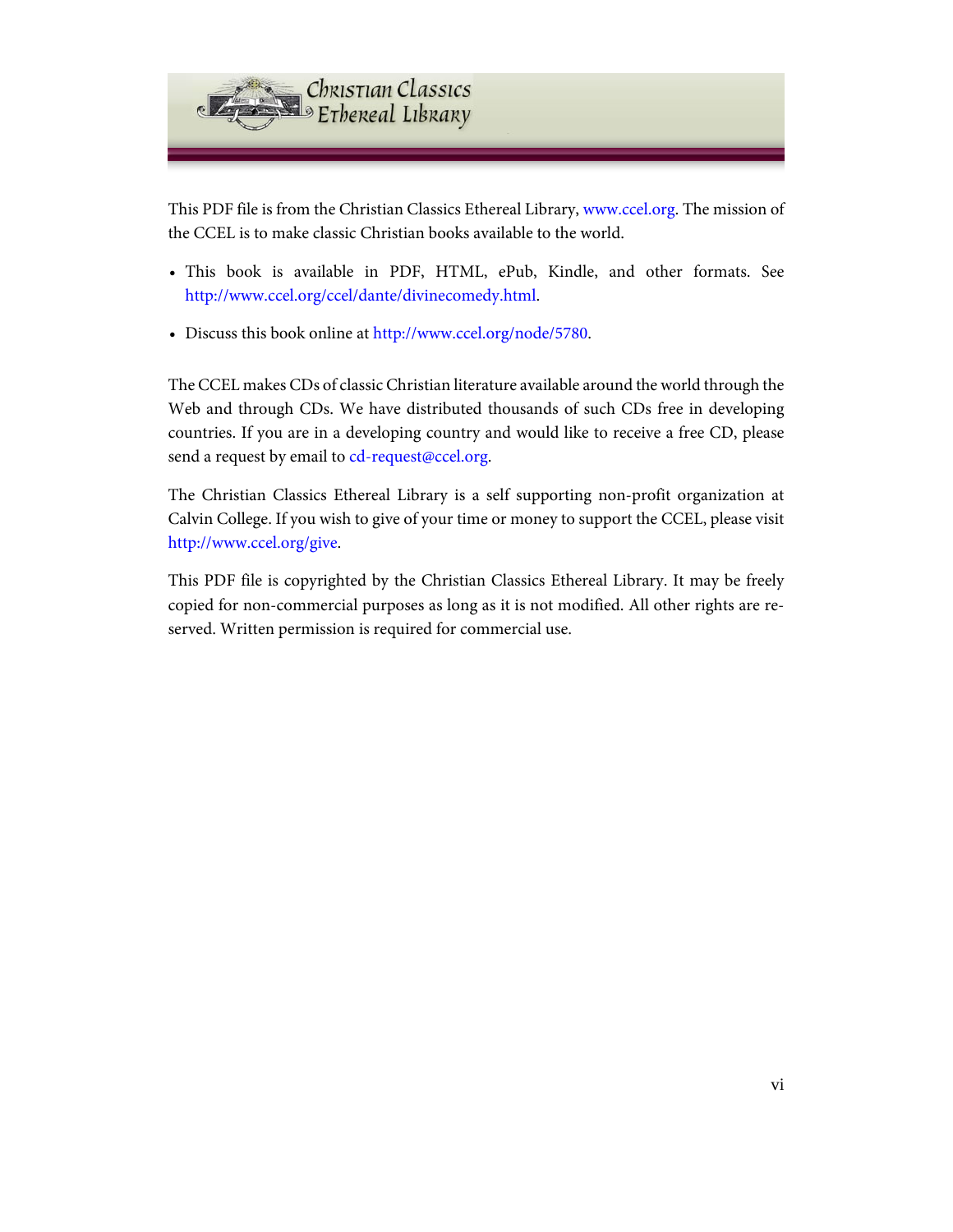#### **Divine Comedy**

Translated by

<span id="page-7-0"></span>**Henry Wadsworth Longfellow**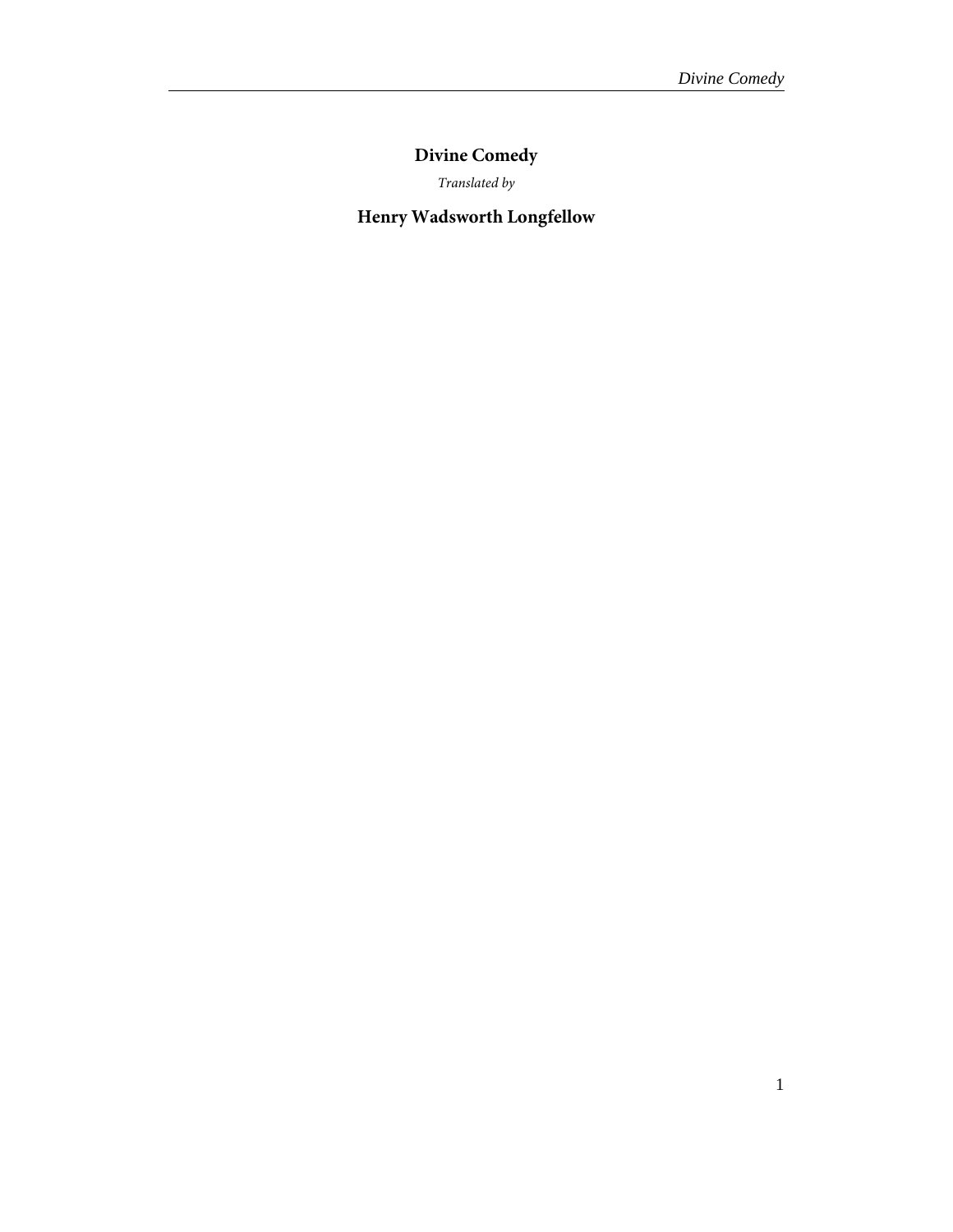<span id="page-8-0"></span>The base text for this edition has been provided by Digital Dante, a project sponsored by Columbia University's Institute for Learning Technologies. Specific thanks goes to Jennifer Hogan (Project Editor/Director), Tanya Larkin (Assistant to Editor), Robert W. Cole (Proofreader/Assistant Editor), and Jennifer Cook (Proofreader).

The Digital Dante Project is a digital 'study space' for Dante studies and scholarship. The project is multi-faceted and fluid by nature of the Web. Digital Dante attempts to organize the information most significant for students first engaging with Dante and scholars researching Dante. The digital of Digital Dante incurs a new challenge to the student, the scholar, and teacher, perusing the Web: to become proficient in the new tools, e.g., Search, the Discussion Group, well enough to look beyond the technology and delve into the content. For more information and access to the project, please visit its web site at: http://www.ilt.columbia.edu/projects/dante/

For this Project Gutenberg edition the e-text was rechecked. The editor greatly thanks Dian McCarthy for her assistance in proofreading the Paradiso. Also deserving praise are Herbert Fann for programming the text editor "Desktop Tools/Edit" and the late August Dvorak for designing his keyboard layout. Please refer to Project Gutenberg's e-text listings for other editions or translations of 'The Divine Comedy.' Please refer to the end of this file for supplemental materials.

Dennis McCarthy, July 1997 imprimatur@juno.com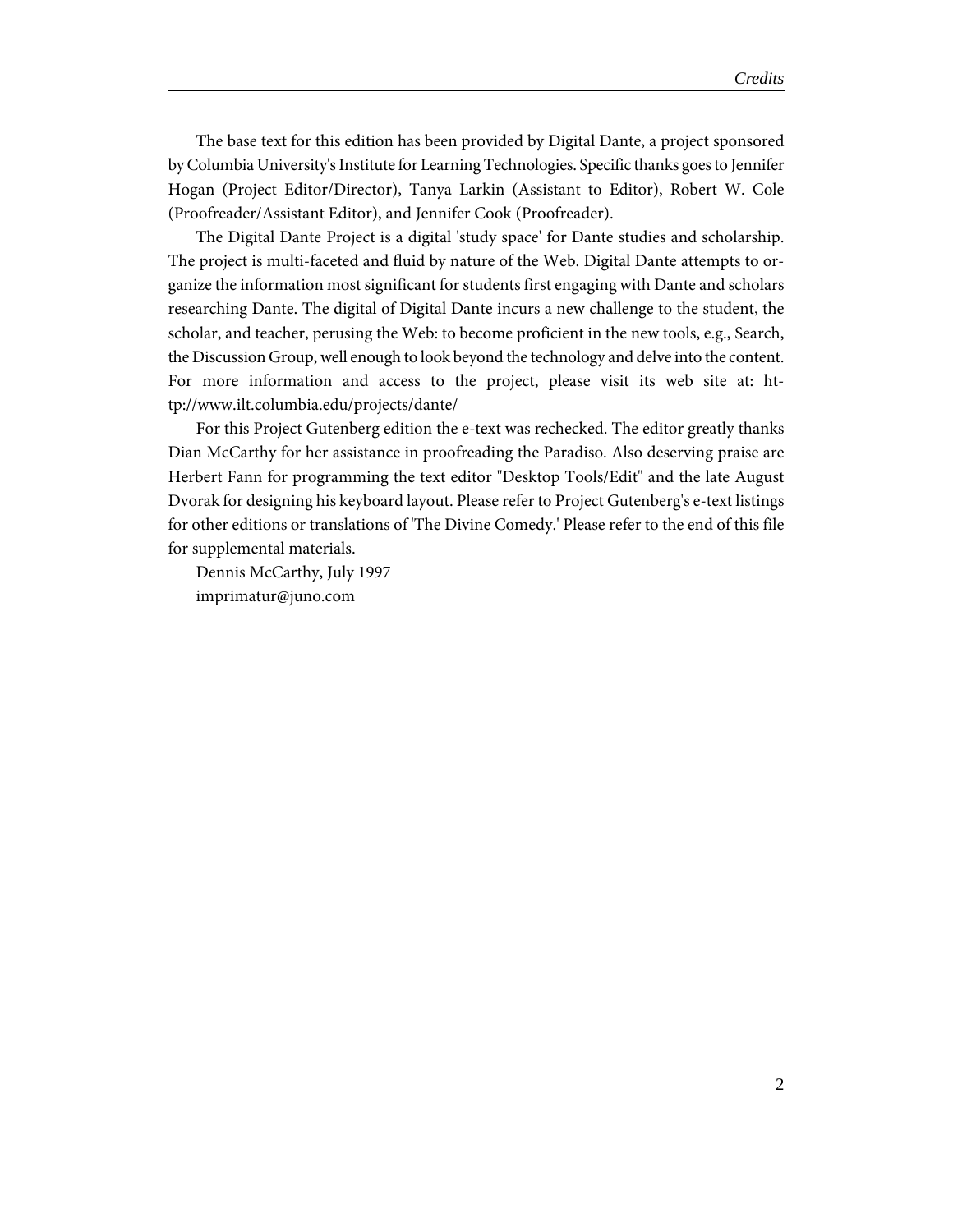<span id="page-9-0"></span>**Inferno**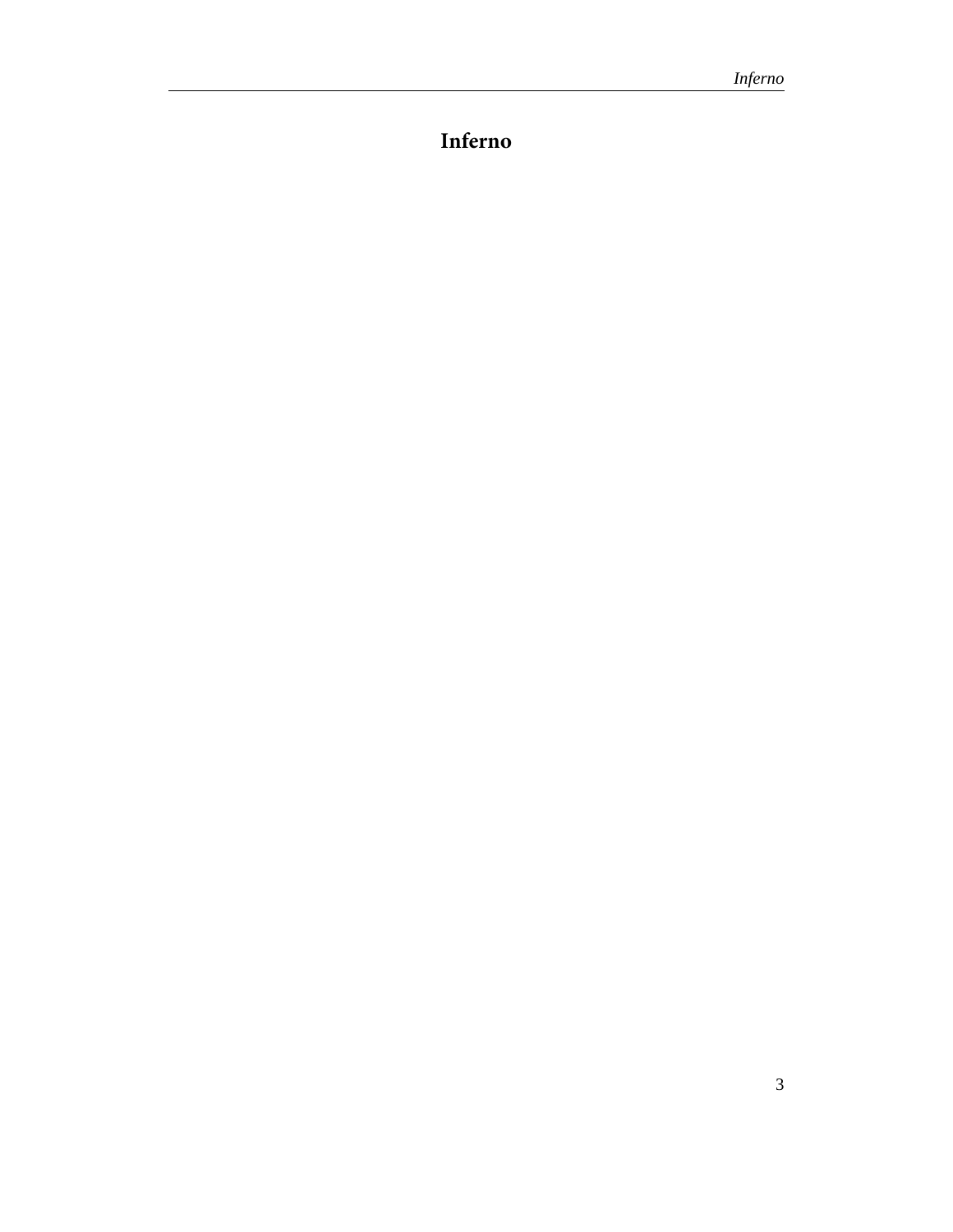<span id="page-10-0"></span>Midway upon the journey of our life I found myself within a forest dark, For the straightforward pathway had been lost. Ah me! how hard a thing it is to say What was this forest savage, rough, and stern, Which in the very thought renews the fear. So bitter is it, death is little more; But of the good to treat, which there I found, Speak will I of the other things I saw there. I cannot well repeat how there I entered, So full was I of slumber at the moment In which I had abandoned the true way. But after I had reached a mountain's foot, At that point where the valley terminated, Which had with consternation pierced my heart, Upward I looked, and I beheld its shoulders, Vested already with that planet's rays Which leadeth others right by every road. Then was the fear a little quieted That in my heart's lake had endured throughout The night, which I had passed so piteously. And even as he, who, with distressful breath, Forth issued from the sea upon the shore, Turns to the water perilous and gazes; So did my soul, that still was fleeing onward, Turn itself back to re-behold the pass Which never yet a living person left. After my weary body I had rested, The way resumed I on the desert slope, So that the firm foot ever was the lower. And lo! almost where the ascent began, A panther light and swift exceedingly, Which with a spotted skin was covered o'er! And never moved she from before my face, Nay, rather did impede so much my way, That many times I to return had turned. The time was the beginning of the morning, And up the sun was mounting with those stars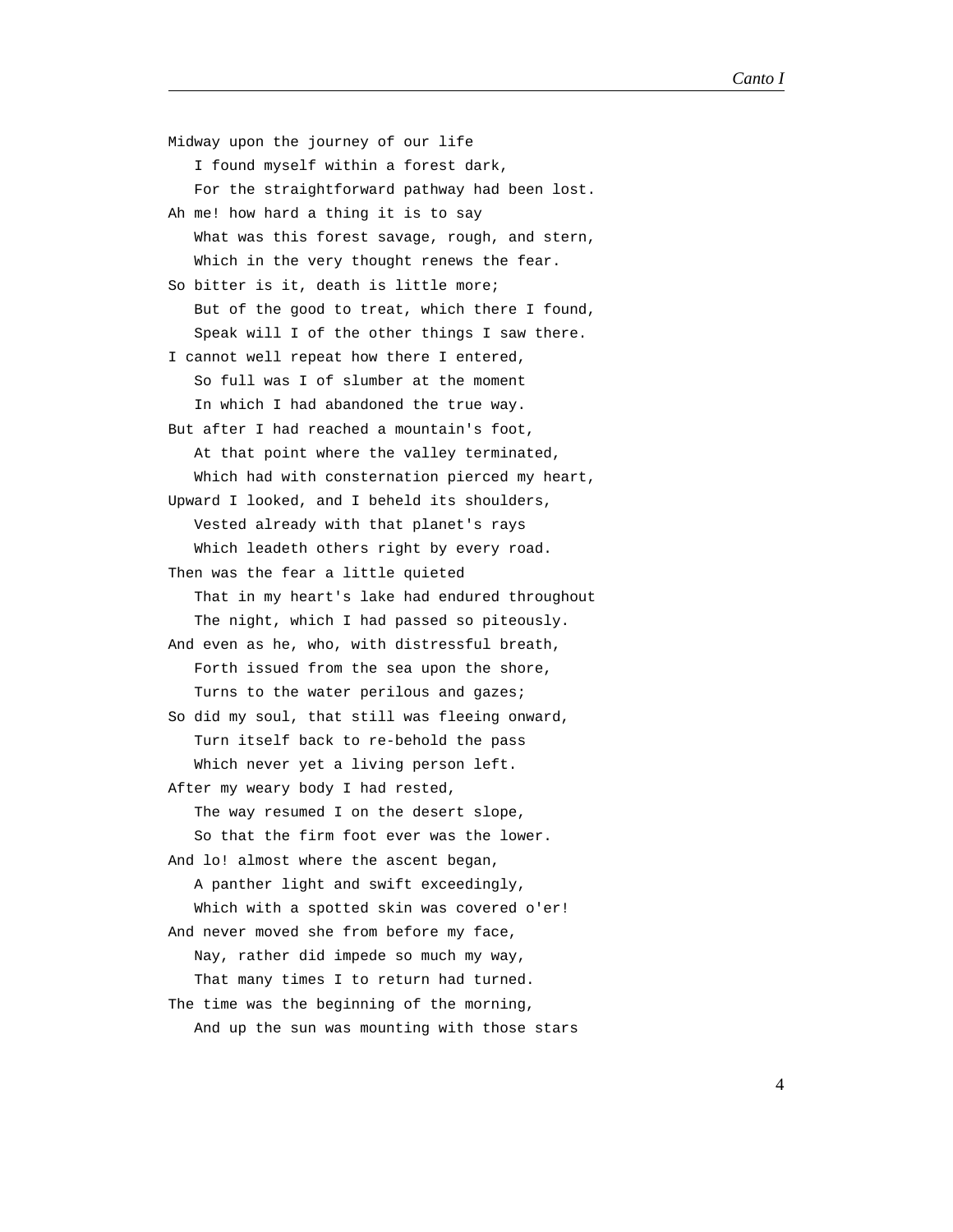That with him were, what time the Love Divine At first in motion set those beauteous things; So were to me occasion of good hope, The variegated skin of that wild beast, The hour of time, and the delicious season; But not so much, that did not give me fear A lion's aspect which appeared to me. He seemed as if against me he were coming With head uplifted, and with ravenous hunger, So that it seemed the air was afraid of him; And a she-wolf, that with all hungerings Seemed to be laden in her meagreness, And many folk has caused to live forlorn! She brought upon me so much heaviness, With the affright that from her aspect came, That I the hope relinquished of the height. And as he is who willingly acquires, And the time comes that causes him to lose, Who weeps in all his thoughts and is despondent, E'en such made me that beast withouten peace, Which, coming on against me by degrees Thrust me back thither where the sun is silent. While I was rushing downward to the lowland, Before mine eyes did one present himself, Who seemed from long-continued silence hoarse. When I beheld him in the desert vast, "Have pity on me," unto him I cried, "Whiche'er thou art, or shade or real man!" He answered me: "Not man; man once I was, And both my parents were of Lombardy, And Mantuans by country both of them. 'Sub Julio' was I born, though it was late, And lived at Rome under the good Augustus, During the time of false and lying gods. A poet was I, and I sang that just Son of Anchises, who came forth from Troy, After that Ilion the superb was burned. But thou, why goest thou back to such annoyance?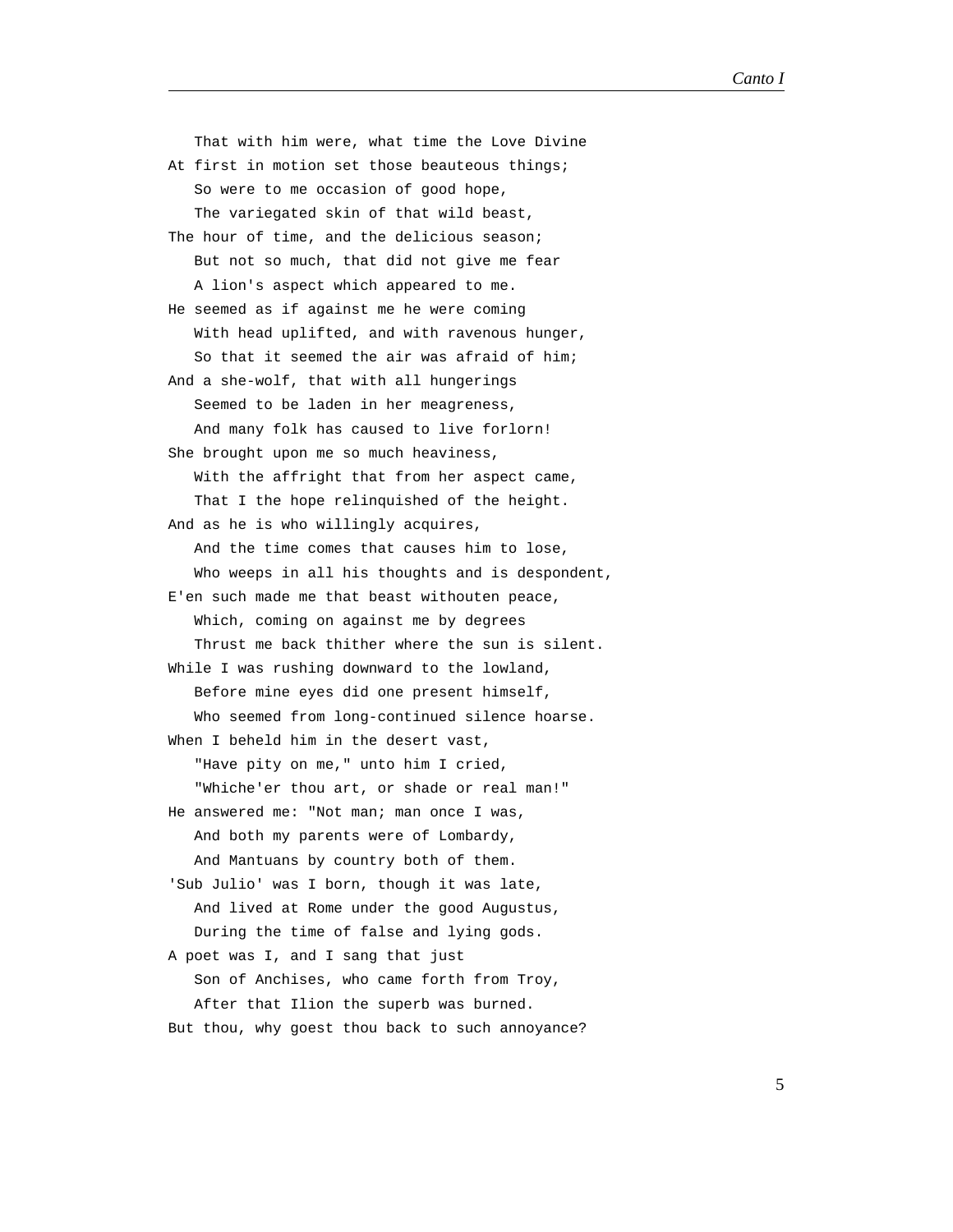Why climb'st thou not the Mount Delectable, Which is the source and cause of every joy?" "Now, art thou that Virgilius and that fountain Which spreads abroad so wide a river of speech?" I made response to him with bashful forehead. "O, of the other poets honour and light, Avail me the long study and great love That have impelled me to explore thy volume! Thou art my master, and my author thou, Thou art alone the one from whom I took The beautiful style that has done honour to me. Behold the beast, for which I have turned back; Do thou protect me from her, famous Sage, For she doth make my veins and pulses tremble." "Thee it behoves to take another road," Responded he, when he beheld me weeping, "If from this savage place thou wouldst escape; Because this beast, at which thou criest out, Suffers not any one to pass her way, But so doth harass him, that she destroys him; And has a nature so malign and ruthless, That never doth she glut her greedy will, And after food is hungrier than before. Many the animals with whom she weds, And more they shall be still, until the Greyhound Comes, who shall make her perish in her pain. He shall not feed on either earth or pelf, But upon wisdom, and on love and virtue; 'Twixt Feltro and Feltro shall his nation be; Of that low Italy shall he be the saviour, On whose account the maid Camilla died, Euryalus, Turnus, Nisus, of their wounds; Through every city shall he hunt her down, Until he shall have driven her back to Hell, There from whence envy first did let her loose. Therefore I think and judge it for thy best Thou follow me, and I will be thy guide, And lead thee hence through the eternal place,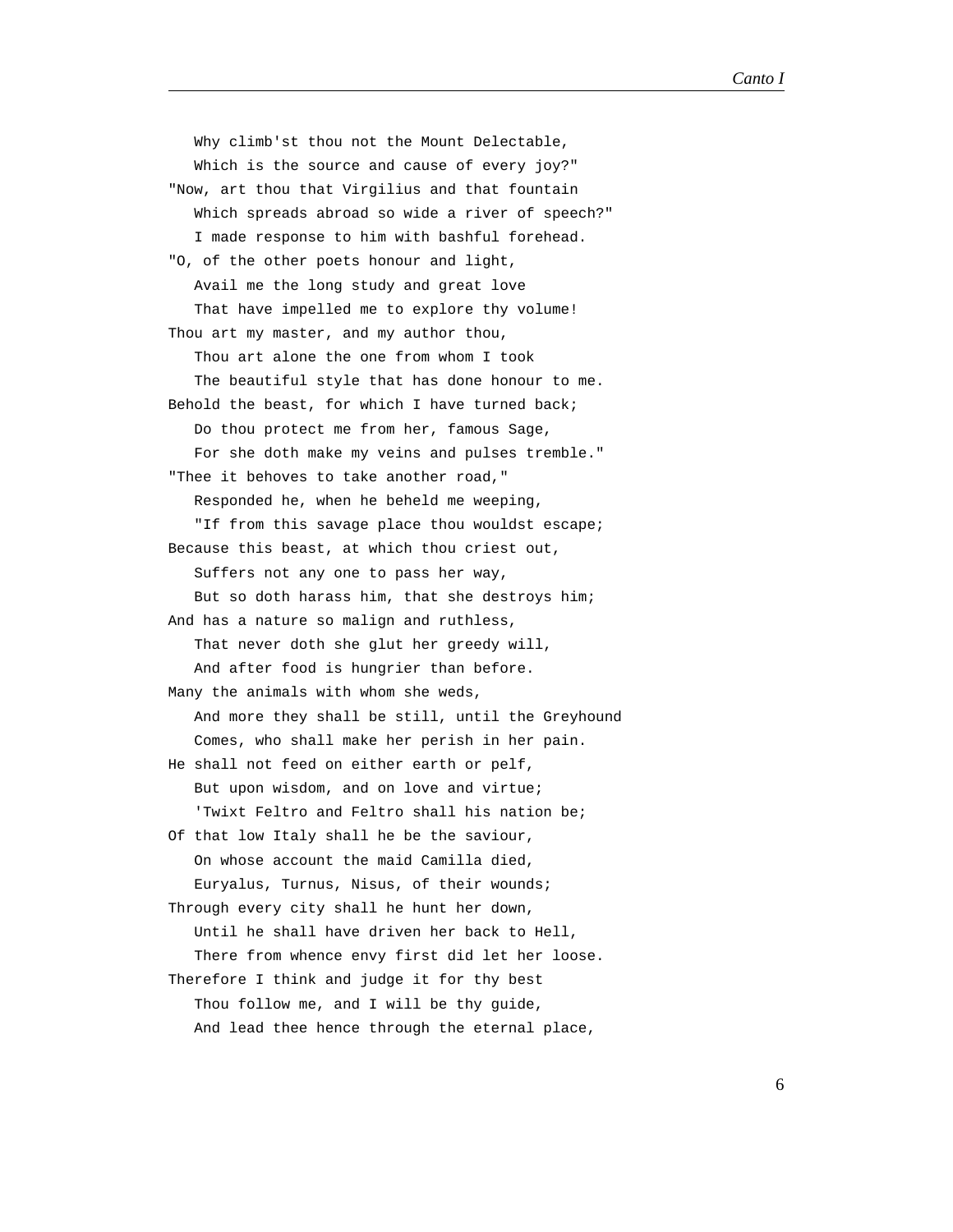Where thou shalt hear the desperate lamentations, Shalt see the ancient spirits disconsolate, Who cry out each one for the second death; And thou shalt see those who contented are Within the fire, because they hope to come, Whene'er it may be, to the blessed people; To whom, then, if thou wishest to ascend, A soul shall be for that than I more worthy; With her at my departure I will leave thee; Because that Emperor, who reigns above, In that I was rebellious to his law, Wills that through me none come into his city. He governs everywhere, and there he reigns; There is his city and his lofty throne; O happy he whom thereto he elects!" And I to him: "Poet, I thee entreat, By that same God whom thou didst never know, So that I may escape this woe and worse, Thou wouldst conduct me there where thou hast said, That I may see the portal of Saint Peter, And those thou makest so disconsolate." Then he moved on, and I behind him followed.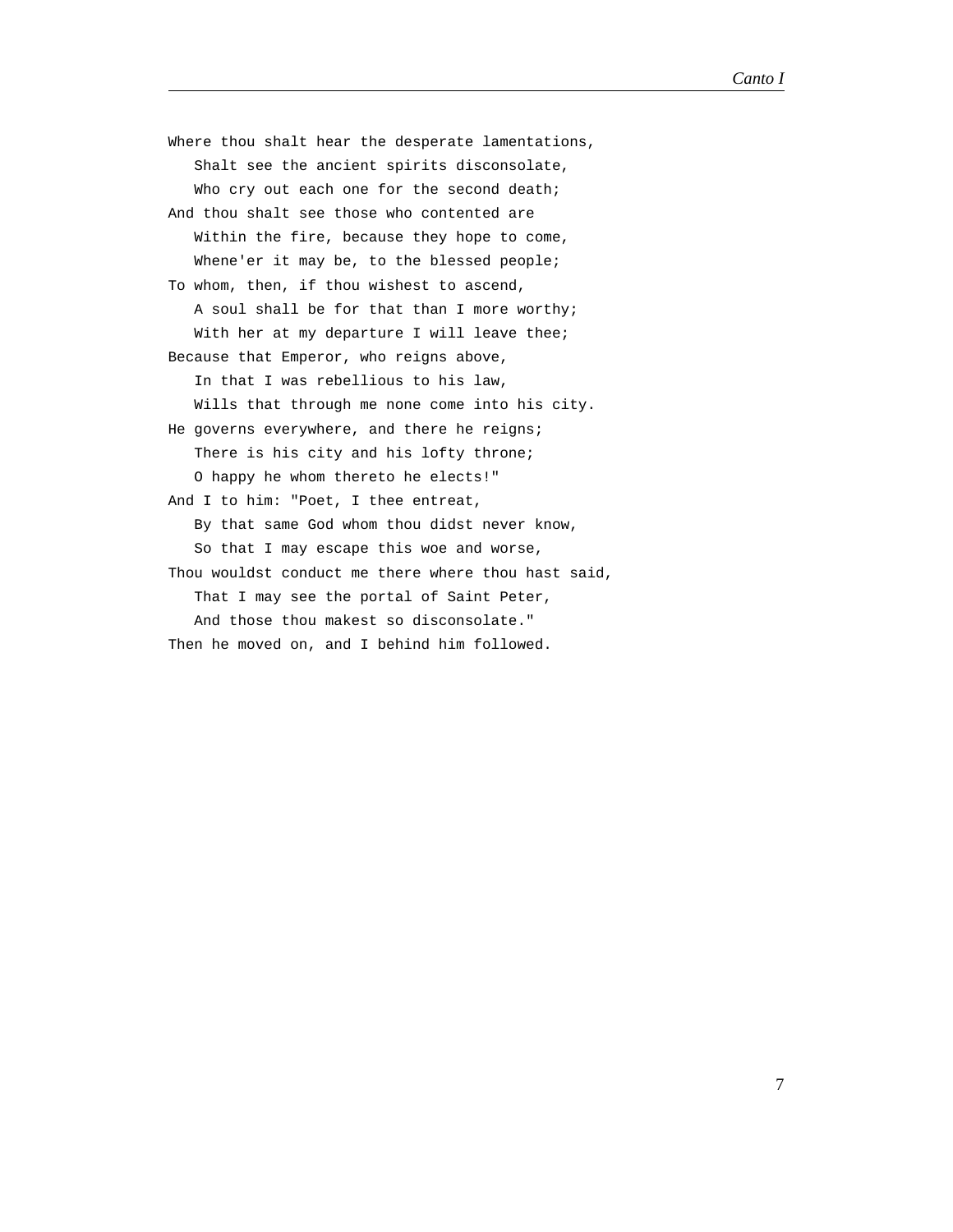<span id="page-14-0"></span>Day was departing, and the embrowned air Released the animals that are on earth From their fatigues; and I the only one Made myself ready to sustain the war, Both of the way and likewise of the woe, Which memory that errs not shall retrace. O Muses, O high genius, now assist me! O memory, that didst write down what I saw, Here thy nobility shall be manifest! And I began: "Poet, who guidest me, Regard my manhood, if it be sufficient, Ere to the arduous pass thou dost confide me. Thou sayest, that of Silvius the parent, While yet corruptible, unto the world Immortal went, and was there bodily. But if the adversary of all evil Was courteous, thinking of the high effect That issue would from him, and who, and what, To men of intellect unmeet it seems not; For he was of great Rome, and of her empire In the empyreal heaven as father chosen; The which and what, wishing to speak the truth, Were stablished as the holy place, wherein Sits the successor of the greatest Peter. Upon this journey, whence thou givest him vaunt, Things did he hear, which the occasion were Both of his victory and the papal mantle. Thither went afterwards the Chosen Vessel, To bring back comfort thence unto that Faith, Which of salvation's way is the beginning. But I, why thither come, or who concedes it? I not Aeneas am, I am not Paul, Nor I, nor others, think me worthy of it. Therefore, if I resign myself to come, I fear the coming may be ill-advised; Thou'rt wise, and knowest better than I speak." And as he is, who unwills what he willed, And by new thoughts doth his intention change,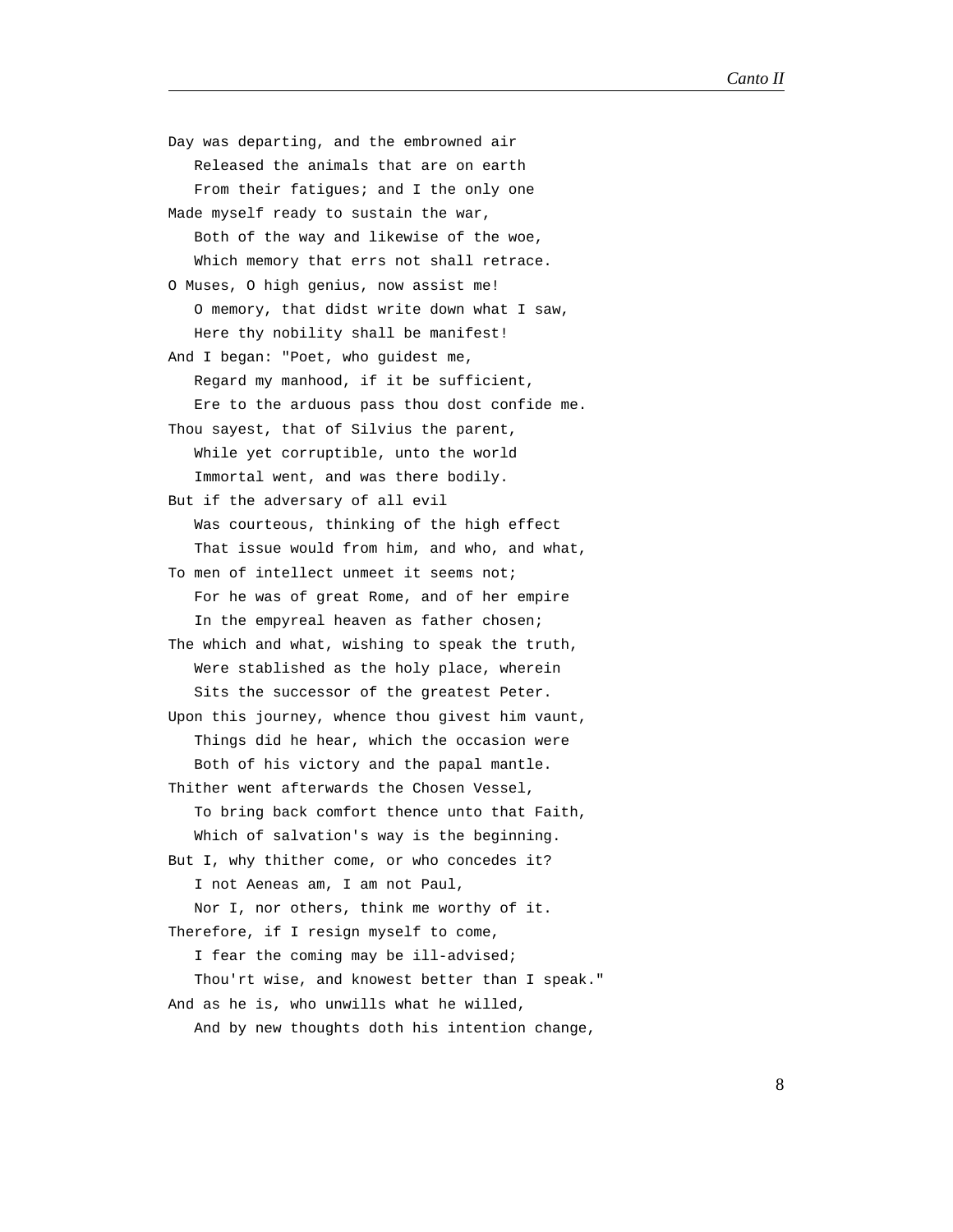So that from his design he quite withdraws, Such I became, upon that dark hillside, Because, in thinking, I consumed the emprise, Which was so very prompt in the beginning. "If I have well thy language understood," Replied that shade of the Magnanimous, "Thy soul attainted is with cowardice, Which many times a man encumbers so, It turns him back from honoured enterprise, As false sight doth a beast, when he is shy. That thou mayst free thee from this apprehension, I'll tell thee why I came, and what I heard At the first moment when I grieved for thee. Among those was I who are in suspense, And a fair, saintly Lady called to me In such wise, I besought her to command me. Her eyes where shining brighter than the Star; And she began to say, gentle and low, With voice angelical, in her own language: 'O spirit courteous of Mantua, Of whom the fame still in the world endures, And shall endure, long-lasting as the world; A friend of mine, and not the friend of fortune, Upon the desert slope is so impeded Upon his way, that he has turned through terror, And may, I fear, already be so lost, That I too late have risen to his succour, From that which I have heard of him in Heaven. Bestir thee now, and with thy speech ornate, And with what needful is for his release, Assist him so, that I may be consoled. Beatrice am I, who do bid thee go; I come from there, where I would fain return; Love moved me, which compelleth me to speak. When I shall be in presence of my Lord, Full often will I praise thee unto him.' Then paused she, and thereafter I began: 'O Lady of virtue, thou alone through whom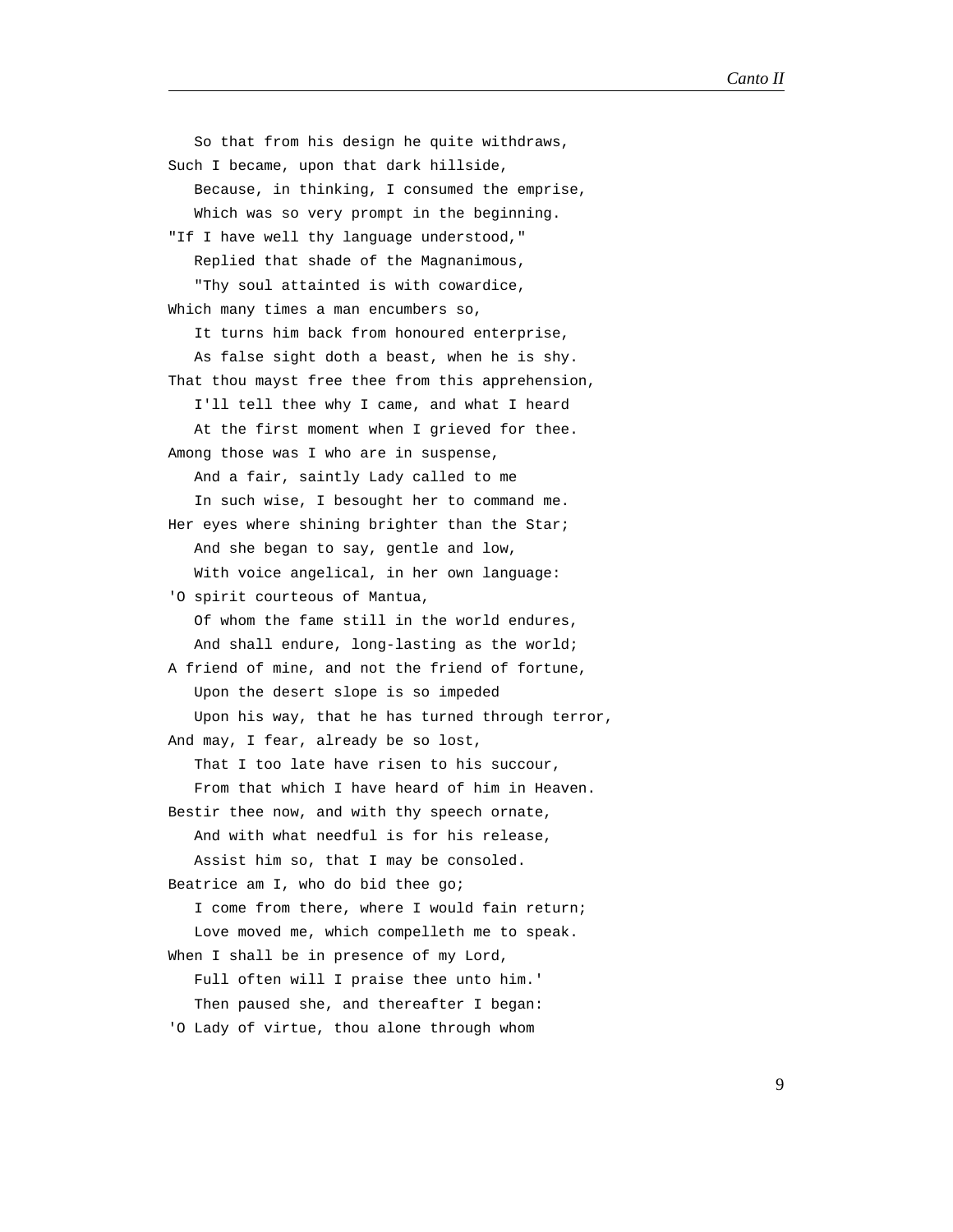The human race exceedeth all contained Within the heaven that has the lesser circles, So grateful unto me is thy commandment, To obey, if 'twere already done, were late; No farther need'st thou ope to me thy wish. But the cause tell me why thou dost not shun The here descending down into this centre, From the vast place thou burnest to return to.' 'Since thou wouldst fain so inwardly discern, Briefly will I relate,' she answered me, 'Why I am not afraid to enter here. Of those things only should one be afraid Which have the power of doing others harm; Of the rest, no; because they are not fearful. God in his mercy such created me That misery of yours attains me not, Nor any flame assails me of this burning. A gentle Lady is in Heaven, who grieves At this impediment, to which I send thee, So that stern judgment there above is broken. In her entreaty she besought Lucia, And said, "Thy faithful one now stands in need Of thee, and unto thee I recommend him." Lucia, foe of all that cruel is, Hastened away, and came unto the place Where I was sitting with the ancient Rachel. "Beatrice" said she, "the true praise of God, Why succourest thou not him, who loved thee so, For thee he issued from the vulgar herd? Dost thou not hear the pity of his plaint? Dost thou not see the death that combats him Beside that flood, where ocean has no vaunt?" Never were persons in the world so swift To work their weal and to escape their woe, As I, after such words as these were uttered, Came hither downward from my blessed seat, Confiding in thy dignified discourse, Which honours thee, and those who've listened to it.'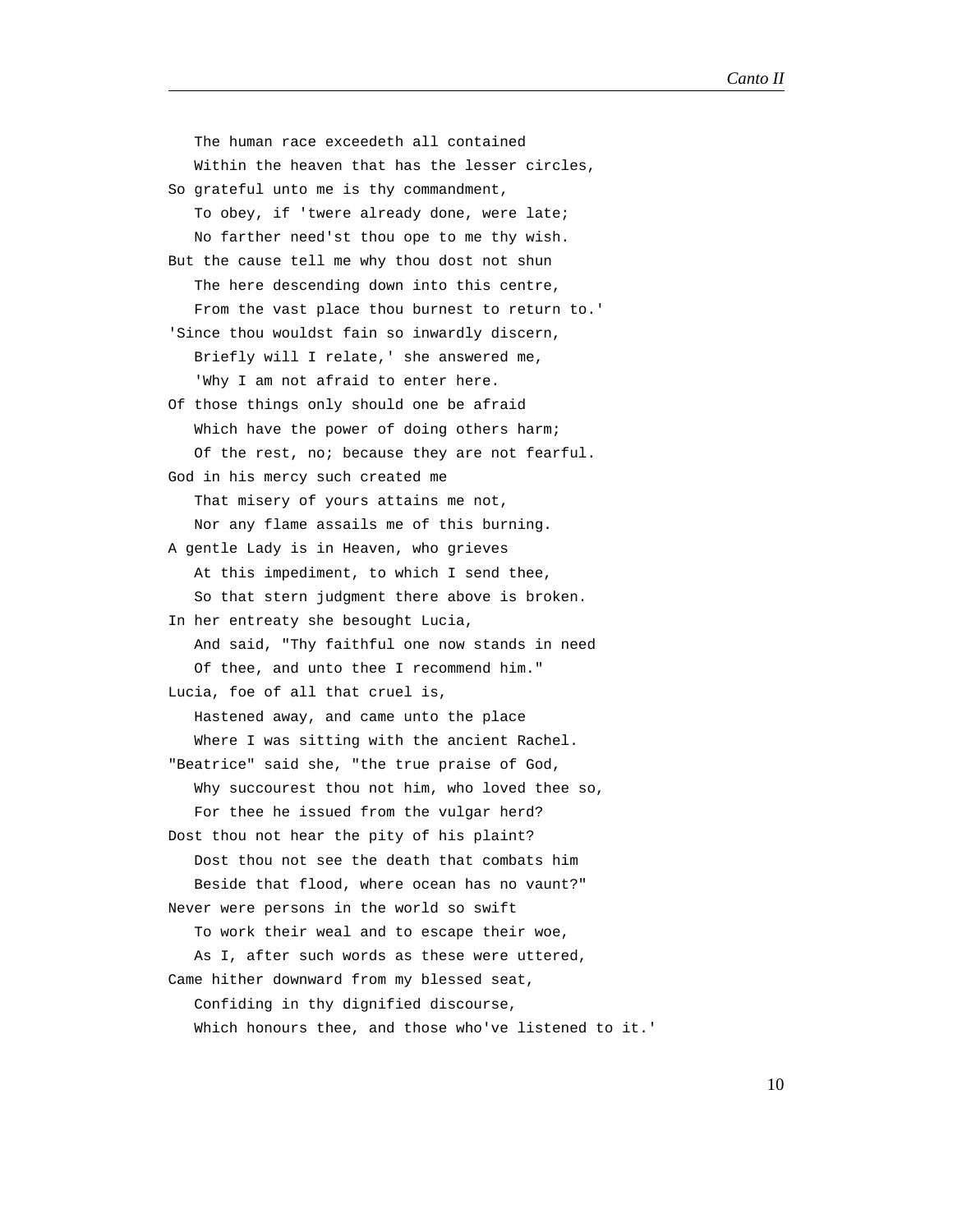After she thus had spoken unto me, Weeping, her shining eyes she turned away; Whereby she made me swifter in my coming; And unto thee I came, as she desired; I have delivered thee from that wild beast, Which barred the beautiful mountain's short ascent. What is it, then? Why, why dost thou delay? Why is such baseness bedded in thy heart? Daring and hardihood why hast thou not, Seeing that three such Ladies benedight Are caring for thee in the court of Heaven, And so much good my speech doth promise thee?" Even as the flowerets, by nocturnal chill, Bowed down and closed, when the sun whitens them, Uplift themselves all open on their stems; Such I became with my exhausted strength, And such good courage to my heart there coursed, That I began, like an intrepid person: "O she compassionate, who succoured me, And courteous thou, who hast obeyed so soon The words of truth which she addressed to thee! Thou hast my heart so with desire disposed To the adventure, with these words of thine, That to my first intent I have returned. Now go, for one sole will is in us both, Thou Leader, and thou Lord, and Master thou." Thus said I to him; and when he had moved, I entered on the deep and savage way.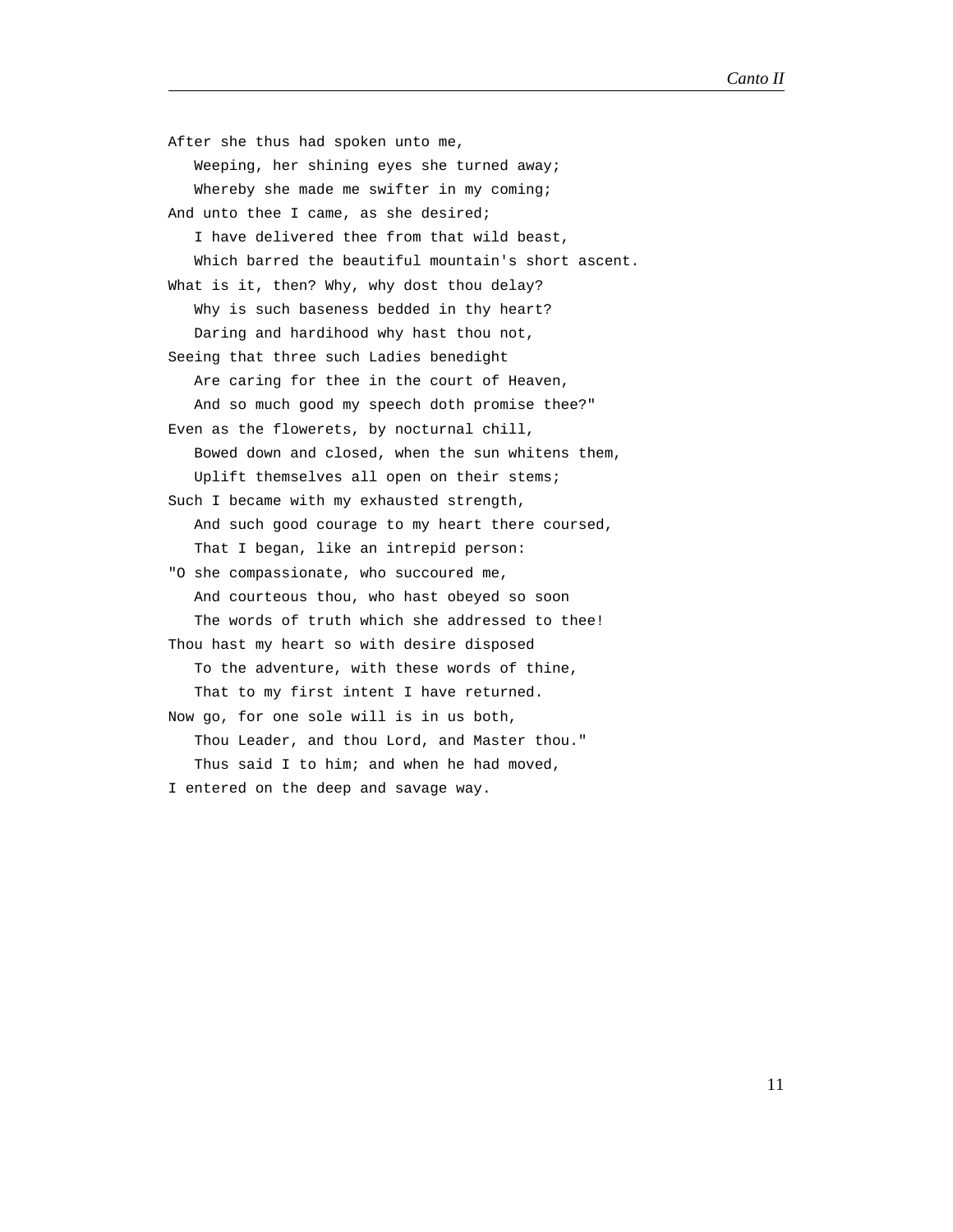<span id="page-18-0"></span>"Through me the way is to the city dolent; Through me the way is to eternal dole; Through me the way among the people lost. Justice incited my sublime Creator; Created me divine Omnipotence, The highest Wisdom and the primal Love. Before me there were no created things, Only eterne, and I eternal last. All hope abandon, ye who enter in!" These words in sombre colour I beheld Written upon the summit of a gate; Whence I: "Their sense is, Master, hard to me!" And he to me, as one experienced: "Here all suspicion needs must be abandoned, All cowardice must needs be here extinct. We to the place have come, where I have told thee Thou shalt behold the people dolorous Who have foregone the good of intellect." And after he had laid his hand on mine With joyful mien, whence I was comforted, He led me in among the secret things. There sighs, complaints, and ululations loud Resounded through the air without a star, Whence I, at the beginning, wept thereat. Languages diverse, horrible dialects, Accents of anger, words of agony, And voices high and hoarse, with sound of hands, Made up a tumult that goes whirling on For ever in that air for ever black, Even as the sand doth, when the whirlwind breathes. And I, who had my head with horror bound, Said: "Master, what is this which now I hear? What folk is this, which seems by pain so vanquished?" And he to me: "This miserable mode Maintain the melancholy souls of those Who lived withouten infamy or praise. Commingled are they with that caitiff choir Of Angels, who have not rebellious been,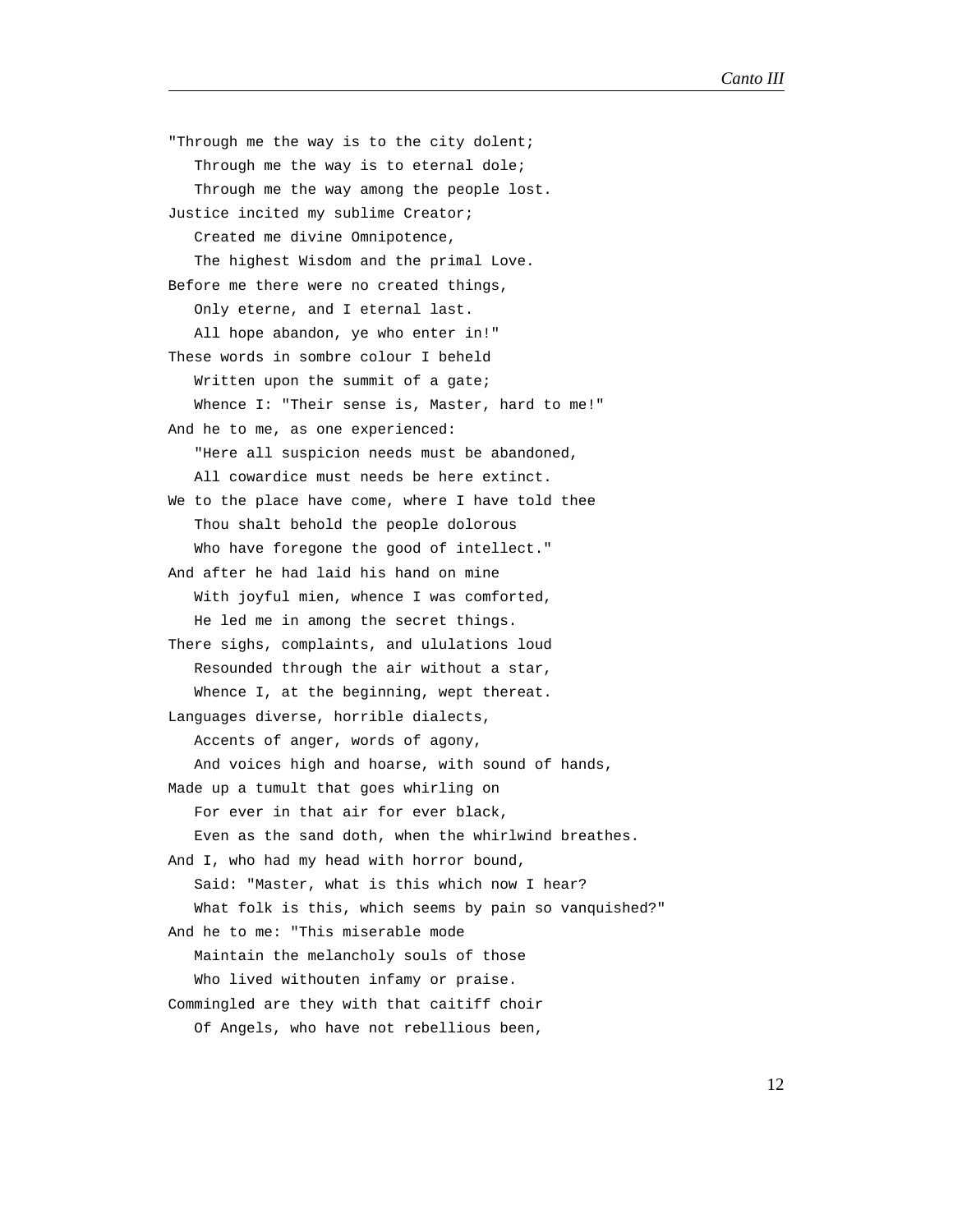Nor faithful were to God, but were for self. The heavens expelled them, not to be less fair; Nor them the nethermore abyss receives, For glory none the damned would have from them." And I: "O Master, what so grievous is To these, that maketh them lament so sore?" He answered: "I will tell thee very briefly. These have no longer any hope of death; And this blind life of theirs is so debased, They envious are of every other fate. No fame of them the world permits to be; Misericord and Justice both disdain them. Let us not speak of them, but look, and pass." And I, who looked again, beheld a banner, Which, whirling round, ran on so rapidly, That of all pause it seemed to me indignant; And after it there came so long a train Of people, that I ne'er would have believed That ever Death so many had undone. When some among them I had recognised, I looked, and I beheld the shade of him Who made through cowardice the great refusal. Forthwith I comprehended, and was certain, That this the sect was of the caitiff wretches Hateful to God and to his enemies. These miscreants, who never were alive, Were naked, and were stung exceedingly By gadflies and by hornets that were there. These did their faces irrigate with blood, Which, with their tears commingled, at their feet By the disgusting worms was gathered up. And when to gazing farther I betook me. People I saw on a great river's bank; Whence said I: "Master, now vouchsafe to me, That I may know who these are, and what law Makes them appear so ready to pass over, As I discern athwart the dusky light." And he to me: "These things shall all be known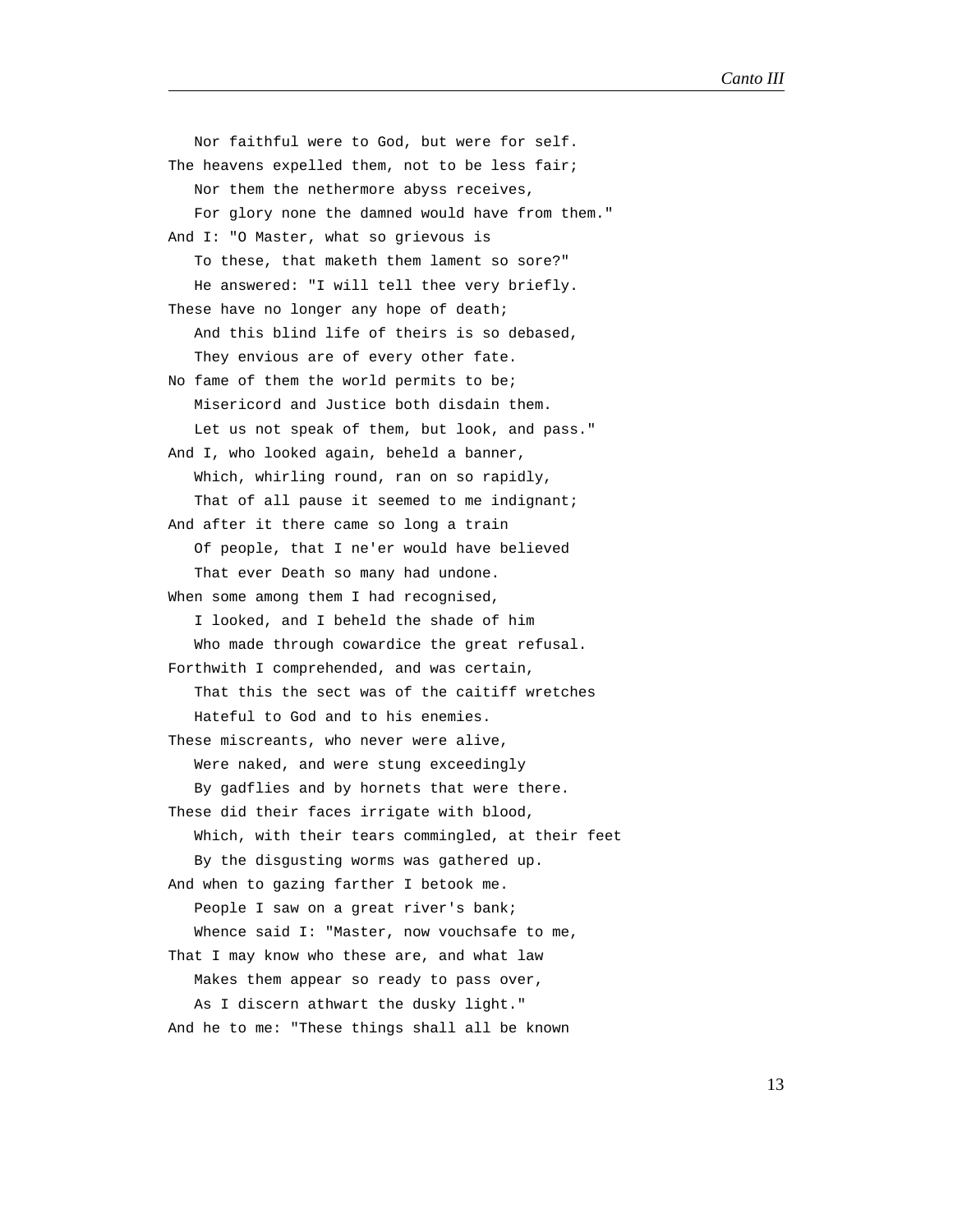To thee, as soon as we our footsteps stay Upon the dismal shore of Acheron." Then with mine eyes ashamed and downward cast, Fearing my words might irksome be to him, From speech refrained I till we reached the river. And lo! towards us coming in a boat An old man, hoary with the hair of eld, Crying: "Woe unto you, ye souls depraved! Hope nevermore to look upon the heavens; I come to lead you to the other shore, To the eternal shades in heat and frost. And thou, that yonder standest, living soul, Withdraw thee from these people, who are dead!" But when he saw that I did not withdraw, He said: "By other ways, by other ports Thou to the shore shalt come, not here, for passage; A lighter vessel needs must carry thee." And unto him the Guide: "Vex thee not, Charon; It is so willed there where is power to do That which is willed; and farther question not." Thereat were quieted the fleecy cheeks Of him the ferryman of the livid fen, Who round about his eyes had wheels of flame. But all those souls who weary were and naked Their colour changed and gnashed their teeth together, As soon as they had heard those cruel words. God they blasphemed and their progenitors, The human race, the place, the time, the seed Of their engendering and of their birth! Thereafter all together they drew back, Bitterly weeping, to the accursed shore, Which waiteth every man who fears not God. Charon the demon, with the eyes of glede, Beckoning to them, collects them all together, Beats with his oar whoever lags behind. As in the autumn-time the leaves fall off, First one and then another, till the branch

Unto the earth surrenders all its spoils;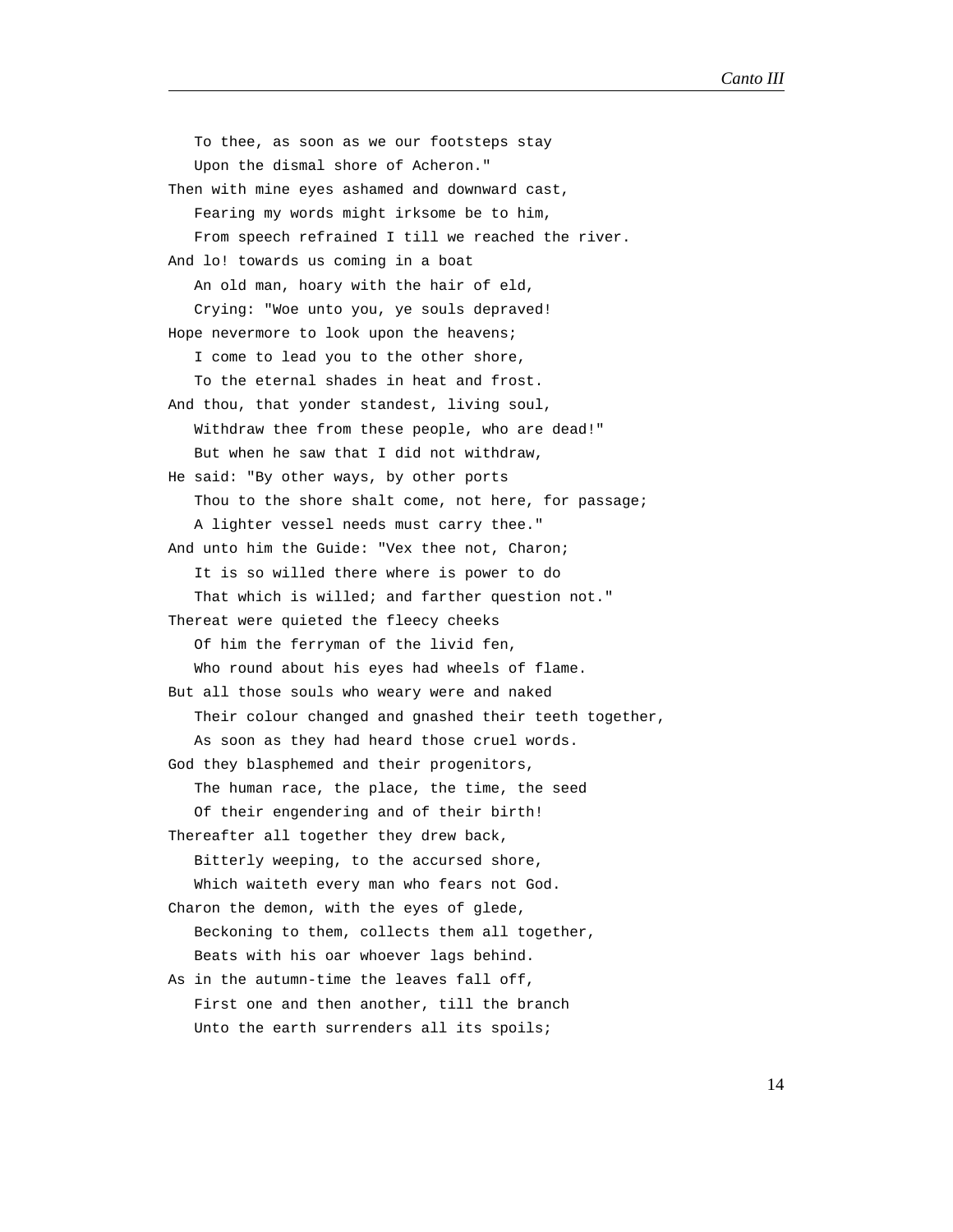*Canto III*

In similar wise the evil seed of Adam Throw themselves from that margin one by one, At signals, as a bird unto its lure. So they depart across the dusky wave, And ere upon the other side they land, Again on this side a new troop assembles. "My son," the courteous Master said to me, "All those who perish in the wrath of God Here meet together out of every land; And ready are they to pass o'er the river, Because celestial Justice spurs them on, So that their fear is turned into desire. This way there never passes a good soul; And hence if Charon doth complain of thee, Well mayst thou know now what his speech imports." This being finished, all the dusk champaign Trembled so violently, that of that terror The recollection bathes me still with sweat. The land of tears gave forth a blast of wind, And fulminated a vermilion light, Which overmastered in me every sense, And as a man whom sleep hath seized I fell.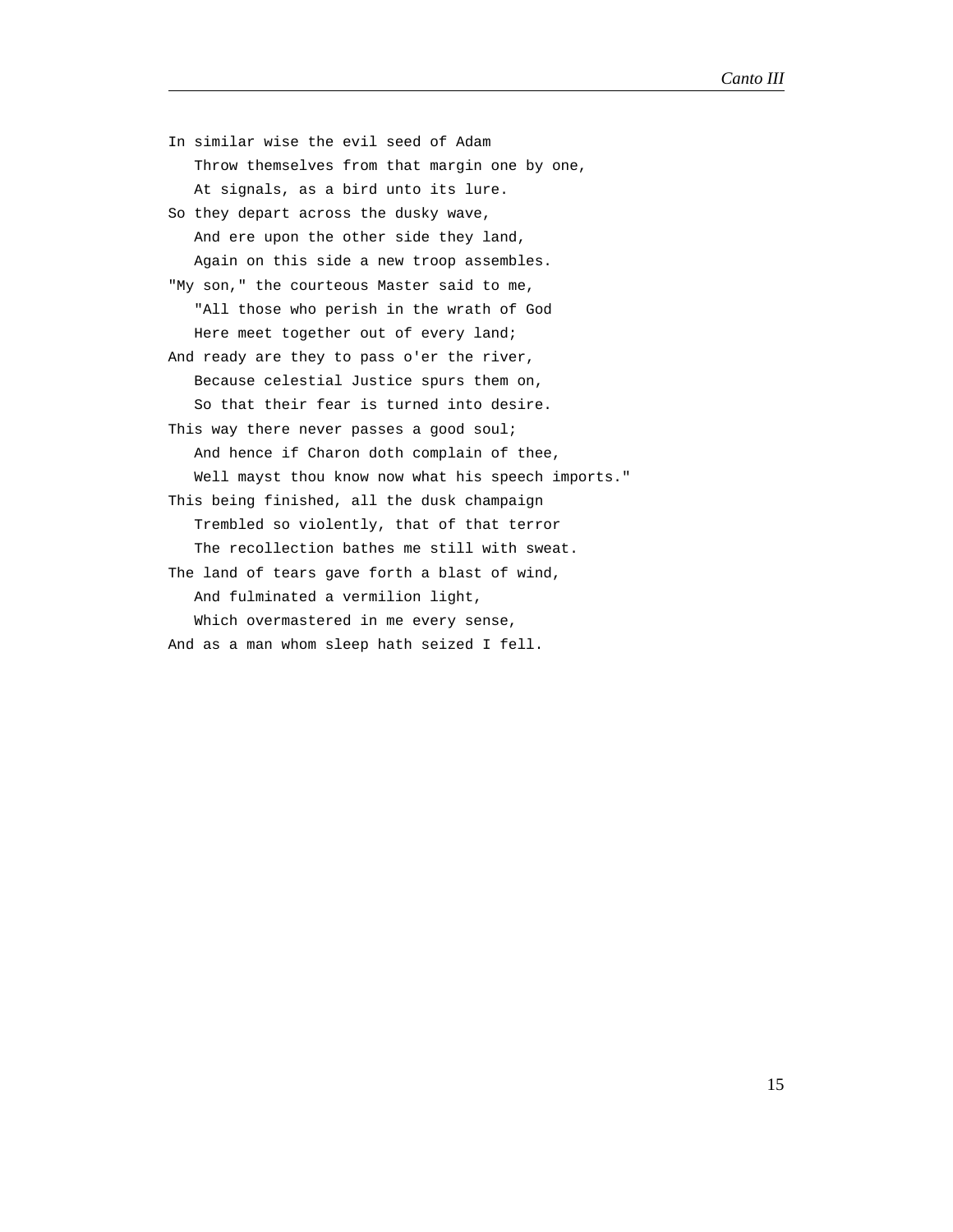*Canto IV*

<span id="page-22-0"></span>Broke the deep lethargy within my head A heavy thunder, so that I upstarted, Like to a person who by force is wakened; And round about I moved my rested eyes, Uprisen erect, and steadfastly I gazed, To recognise the place wherein I was. True is it, that upon the verge I found me Of the abysmal valley dolorous, That gathers thunder of infinite ululations. Obscure, profound it was, and nebulous, So that by fixing on its depths my sight Nothing whatever I discerned therein. "Let us descend now into the blind world," Began the Poet, pallid utterly; "I will be first, and thou shalt second be." And I, who of his colour was aware, Said: "How shall I come, if thou art afraid, Who'rt wont to be a comfort to my fears?" And he to me: "The anguish of the people Who are below here in my face depicts That pity which for terror thou hast taken. Let us go on, for the long way impels us." Thus he went in, and thus he made me enter The foremost circle that surrounds the abyss. There, as it seemed to me from listening, Were lamentations none, but only sighs, That tremble made the everlasting air. And this arose from sorrow without torment, Which the crowds had, that many were and great, Of infants and of women and of men. To me the Master good: "Thou dost not ask What spirits these, which thou beholdest, are? Now will I have thee know, ere thou go farther, That they sinned not; and if they merit had, 'Tis not enough, because they had not baptism Which is the portal of the Faith thou holdest; And if they were before Christianity, In the right manner they adored not God;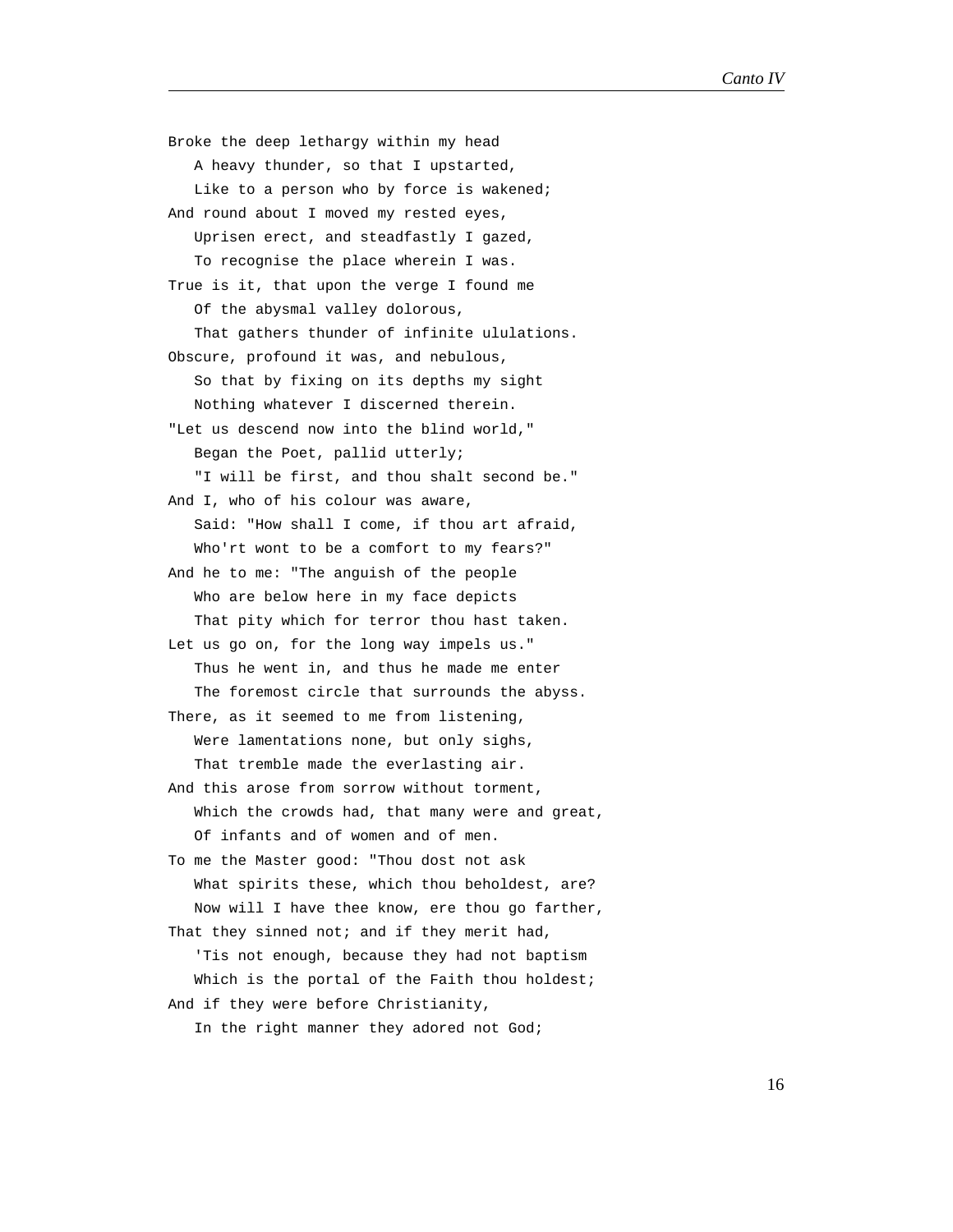And among such as these am I myself. For such defects, and not for other guilt, Lost are we and are only so far punished, That without hope we live on in desire." Great grief seized on my heart when this I heard, Because some people of much worthiness I knew, who in that Limbo were suspended. "Tell me, my Master, tell me, thou my Lord," Began I, with desire of being certain Of that Faith which o'ercometh every error, "Came any one by his own merit hence, Or by another's, who was blessed thereafter?" And he, who understood my covert speech, Replied: "I was a novice in this state, When I saw hither come a Mighty One, With sign of victory incoronate. Hence he drew forth the shade of the First Parent, And that of his son Abel, and of Noah, Of Moses the lawgiver, and the obedient Abraham, patriarch, and David, king, Israel with his father and his children, And Rachel, for whose sake he did so much, And others many, and he made them blessed; And thou must know, that earlier than these Never were any human spirits saved." We ceased not to advance because he spake, But still were passing onward through the forest, The forest, say I, of thick-crowded ghosts. Not very far as yet our way had gone This side the summit, when I saw a fire That overcame a hemisphere of darkness. We were a little distant from it still, But not so far that I in part discerned not That honourable people held that place. "O thou who honourest every art and science, Who may these be, which such great honour have, That from the fashion of the rest it parts them?"

And he to me: "The honourable name,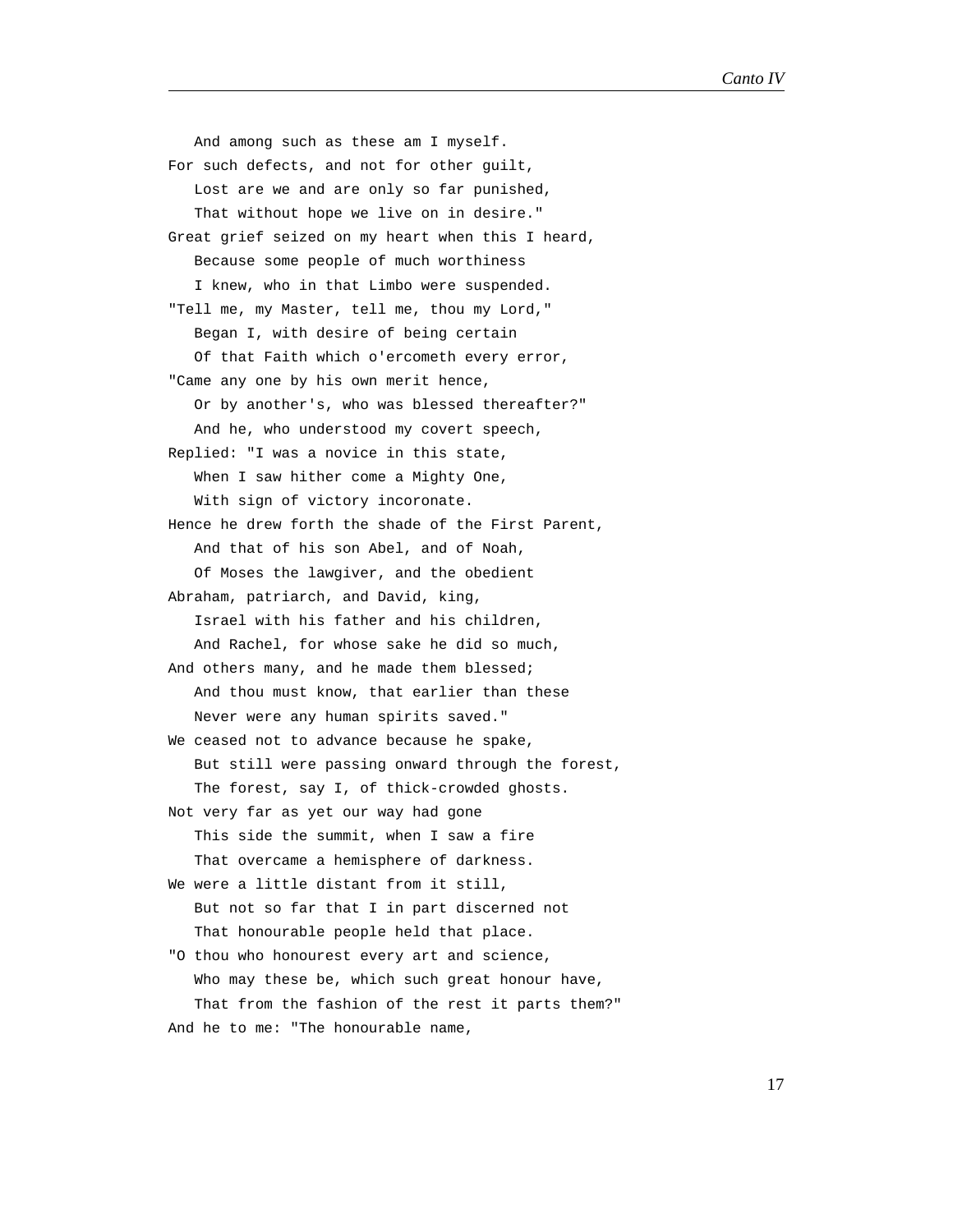That sounds of them above there in thy life, Wins grace in Heaven, that so advances them." In the mean time a voice was heard by me: "All honour be to the pre-eminent Poet; His shade returns again, that was departed." After the voice had ceased and quiet was, Four mighty shades I saw approaching us; Semblance had they nor sorrowful nor glad. To say to me began my gracious Master: "Him with that falchion in his hand behold, Who comes before the three, even as their lord. That one is Homer, Poet sovereign; He who comes next is Horace, the satirist; The third is Ovid, and the last is Lucan. Because to each of these with me applies The name that solitary voice proclaimed, They do me honour, and in that do well." Thus I beheld assemble the fair school Of that lord of the song pre-eminent, Who o'er the others like an eagle soars. When they together had discoursed somewhat, They turned to me with signs of salutation, And on beholding this, my Master smiled; And more of honour still, much more, they did me, In that they made me one of their own band; So that the sixth was I, 'mid so much wit. Thus we went on as far as to the light, Things saying 'tis becoming to keep silent, As was the saying of them where I was. We came unto a noble castle's foot, Seven times encompassed with lofty walls, Defended round by a fair rivulet; This we passed over even as firm ground; Through portals seven I entered with these Sages; We came into a meadow of fresh verdure. People were there with solemn eyes and slow, Of great authority in their countenance; They spake but seldom, and with gentle voices.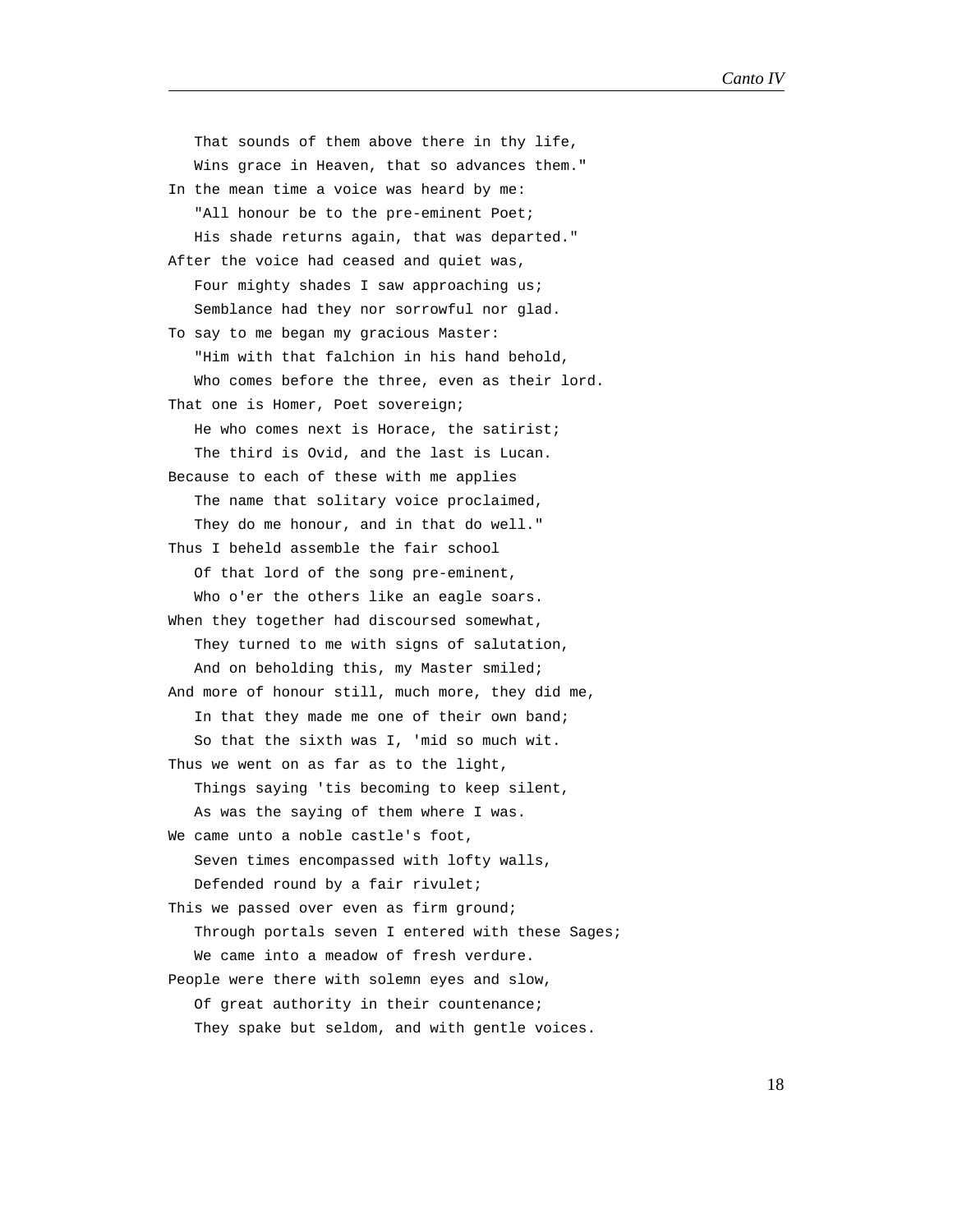Thus we withdrew ourselves upon one side Into an opening luminous and lofty, So that they all of them were visible. There opposite, upon the green enamel, Were pointed out to me the mighty spirits, Whom to have seen I feel myself exalted. I saw Electra with companions many, 'Mongst whom I knew both Hector and Aeneas, Caesar in armour with gerfalcon eyes; I saw Camilla and Penthesilea On the other side, and saw the King Latinus, Who with Lavinia his daughter sat; I saw that Brutus who drove Tarquin forth, Lucretia, Julia, Marcia, and Cornelia, And saw alone, apart, the Saladin. When I had lifted up my brows a little, The Master I beheld of those who know, Sit with his philosophic family. All gaze upon him, and all do him honour. There I beheld both Socrates and Plato, Who nearer him before the others stand; Democritus, who puts the world on chance, Diogenes, Anaxagoras, and Thales, Zeno, Empedocles, and Heraclitus; Of qualities I saw the good collector, Hight Dioscorides; and Orpheus saw I, Tully and Livy, and moral Seneca, Euclid, geometrician, and Ptolemy, Galen, Hippocrates, and Avicenna, Averroes, who the great Comment made. I cannot all of them pourtray in full, Because so drives me onward the long theme, That many times the word comes short of fact. The sixfold company in two divides; Another way my sapient Guide conducts me Forth from the quiet to the air that trembles; And to a place I come where nothing shines.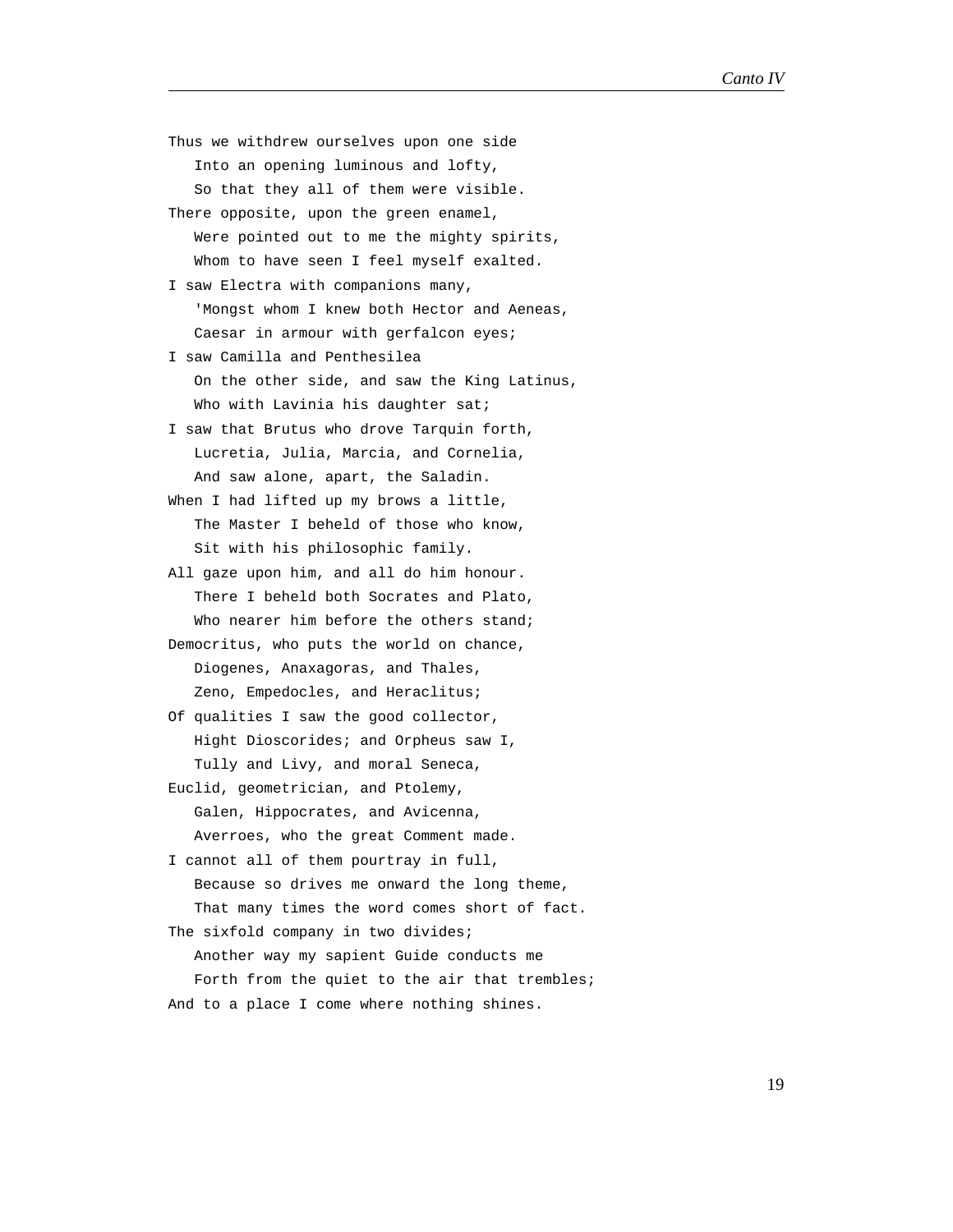<span id="page-26-0"></span>Thus I descended out of the first circle Down to the second, that less space begirds, And so much greater dole, that goads to wailing. There standeth Minos horribly, and snarls; Examines the transgressions at the entrance; Judges, and sends according as he girds him. I say, that when the spirit evil-born Cometh before him, wholly it confesses; And this discriminator of transgressions Seeth what place in Hell is meet for it; Girds himself with his tail as many times As grades he wishes it should be thrust down. Always before him many of them stand; They go by turns each one unto the judgment; They speak, and hear, and then are downward hurled. "O thou, that to this dolorous hostelry Comest," said Minos to me, when he saw me, Leaving the practice of so great an office, "Look how thou enterest, and in whom thou trustest; Let not the portal's amplitude deceive thee." And unto him my Guide: "Why criest thou too? Do not impede his journey fate-ordained; It is so willed there where is power to do That which is willed; and ask no further question." And now begin the dolesome notes to grow Audible unto me; now am I come There where much lamentation strikes upon me. I came into a place mute of all light, Which bellows as the sea does in a tempest, If by opposing winds 't is combated. The infernal hurricane that never rests Hurtles the spirits onward in its rapine; Whirling them round, and smiting, it molests them. When they arrive before the precipice, There are the shrieks, the plaints, and the laments, There they blaspheme the puissance divine. I understood that unto such a torment The carnal malefactors were condemned,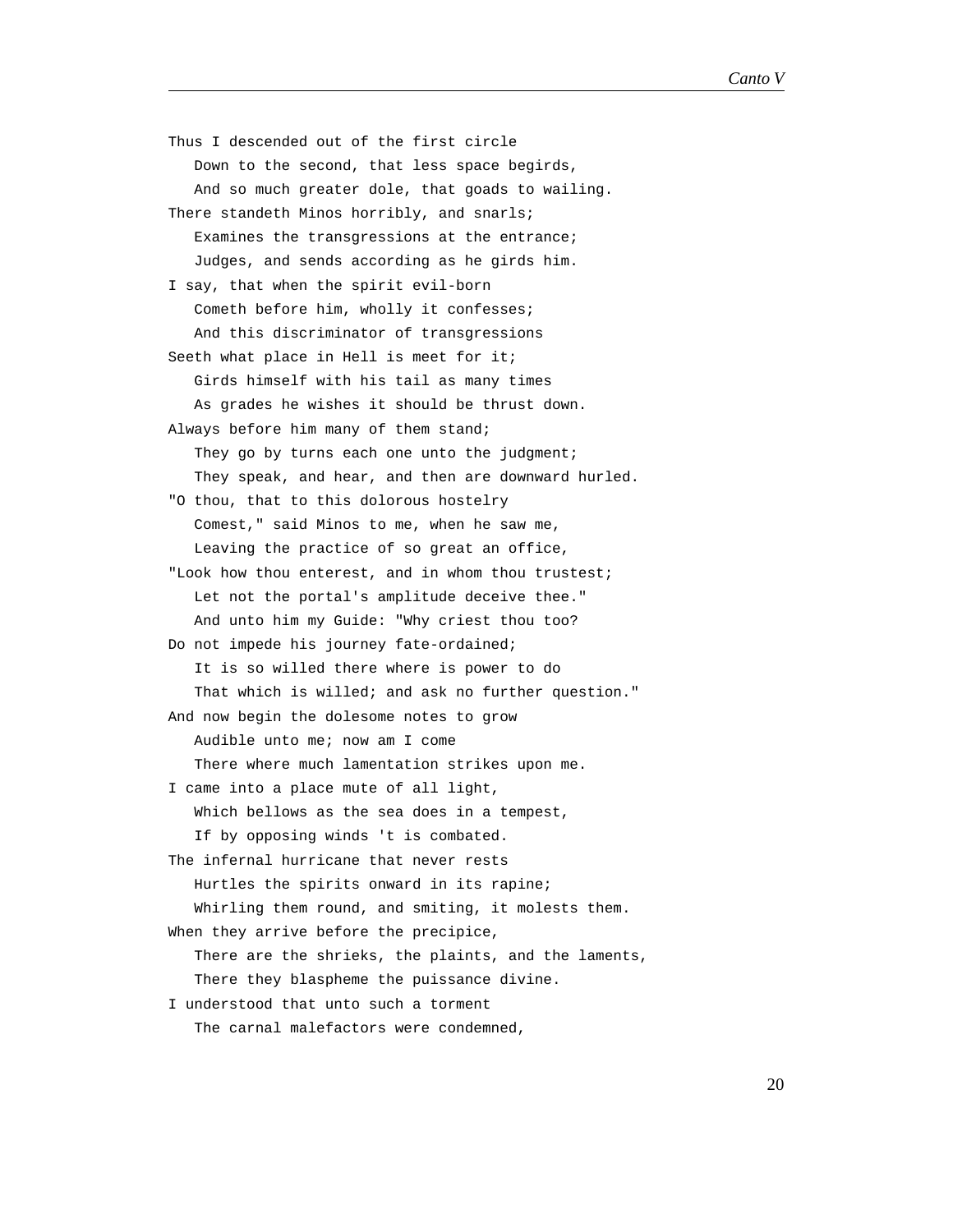Who reason subjugate to appetite. And as the wings of starlings bear them on In the cold season in large band and full, So doth that blast the spirits maledict; It hither, thither, downward, upward, drives them; No hope doth comfort them for evermore, Not of repose, but even of lesser pain. And as the cranes go chanting forth their lays, Making in air a long line of themselves, So saw I coming, uttering lamentations, Shadows borne onward by the aforesaid stress. Whereupon said I: "Master, who are those People, whom the black air so castigates?" "The first of those, of whom intelligence Thou fain wouldst have," then said he unto me, "The empress was of many languages. To sensual vices she was so abandoned, That lustful she made licit in her law, To remove the blame to which she had been led. She is Semiramis, of whom we read That she succeeded Ninus, and was his spouse; She held the land which now the Sultan rules. The next is she who killed herself for love, And broke faith with the ashes of Sichaeus; Then Cleopatra the voluptuous." Helen I saw, for whom so many ruthless Seasons revolved; and saw the great Achilles, Who at the last hour combated with Love. Paris I saw, Tristan; and more than a thousand Shades did he name and point out with his finger, Whom Love had separated from our life. After that I had listened to my Teacher, Naming the dames of eld and cavaliers, Pity prevailed, and I was nigh bewildered. And I began: "O Poet, willingly Speak would I to those two, who go together, And seem upon the wind to be so light." And, he to me: "Thou'lt mark, when they shall be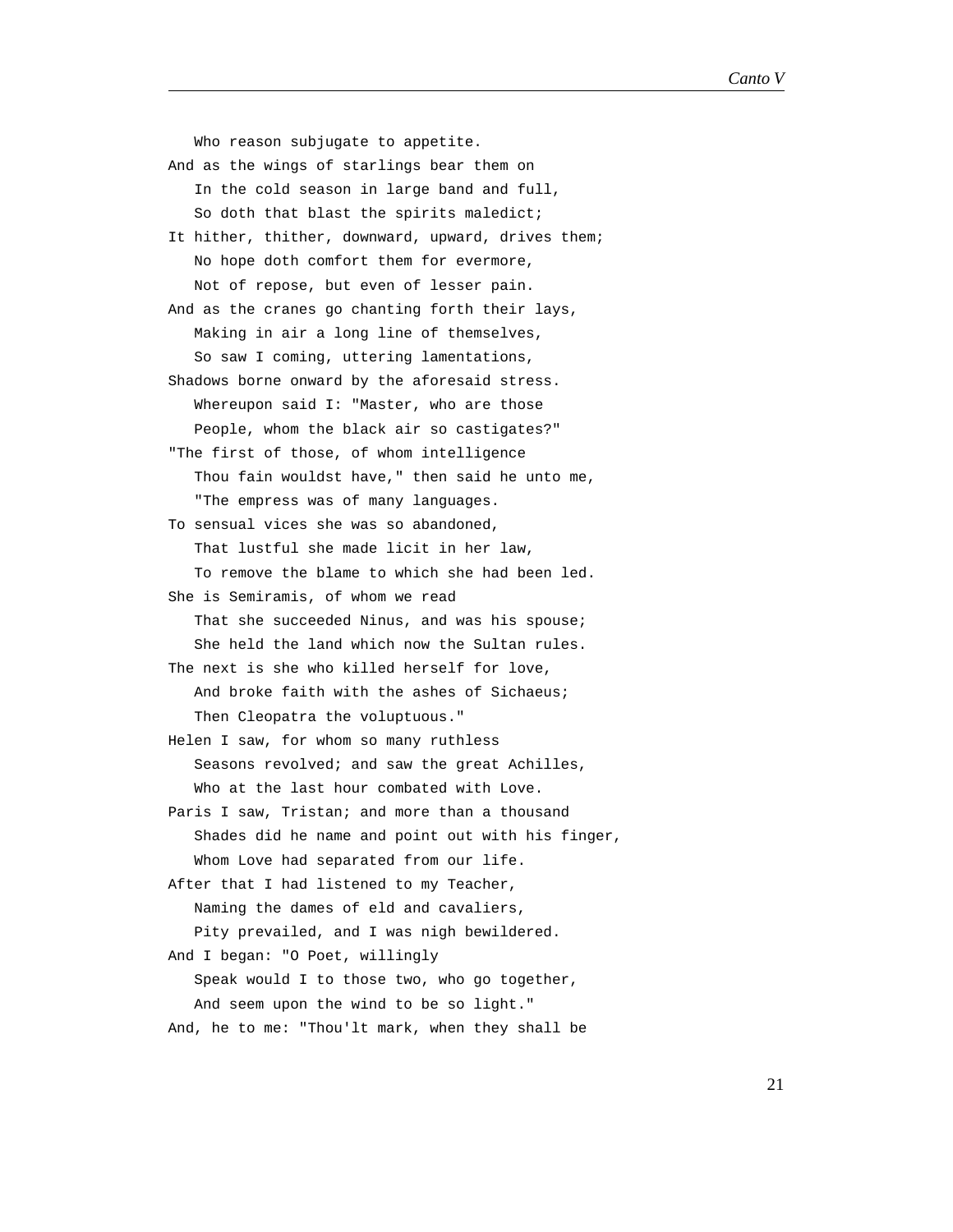Nearer to us; and then do thou implore them By love which leadeth them, and they will come." Soon as the wind in our direction sways them, My voice uplift I: "O ye weary souls! Come speak to us, if no one interdicts it." As turtle-doves, called onward by desire, With open and steady wings to the sweet nest Fly through the air by their volition borne, So came they from the band where Dido is, Approaching us athwart the air malign, So strong was the affectionate appeal. "O living creature gracious and benignant, Who visiting goest through the purple air Us, who have stained the world incarnadine, If were the King of the Universe our friend, We would pray unto him to give thee peace, Since thou hast pity on our woe perverse. Of what it pleases thee to hear and speak, That will we hear, and we will speak to you, While silent is the wind, as it is now. Sitteth the city, wherein I was born, Upon the sea-shore where the Po descends To rest in peace with all his retinue. Love, that on gentle heart doth swiftly seize, Seized this man for the person beautiful That was ta'en from me, and still the mode offends me. Love, that exempts no one beloved from loving, Seized me with pleasure of this man so strongly, That, as thou seest, it doth not yet desert me; Love has conducted us unto one death; Caina waiteth him who quenched our life!" These words were borne along from them to us. As soon as I had heard those souls tormented, I bowed my face, and so long held it down Until the Poet said to me: "What thinkest?" When I made answer, I began: "Alas! How many pleasant thoughts, how much desire, Conducted these unto the dolorous pass!"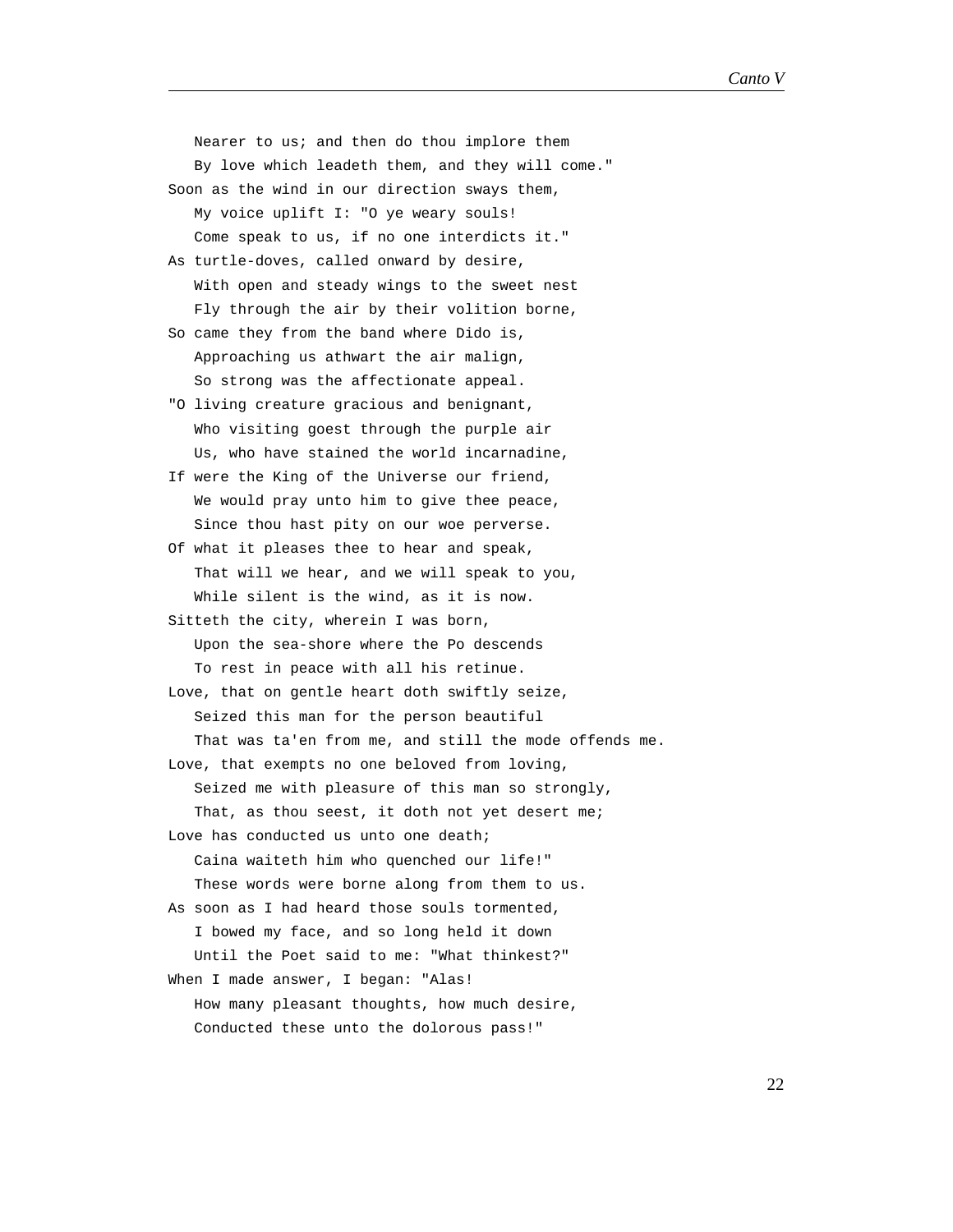Then unto them I turned me, and I spake, And I began: "Thine agonies, Francesca, Sad and compassionate to weeping make me. But tell me, at the time of those sweet sighs, By what and in what manner Love conceded, That you should know your dubious desires?" And she to me: "There is no greater sorrow Than to be mindful of the happy time In misery, and that thy Teacher knows. But, if to recognise the earliest root Of love in us thou hast so great desire, I will do even as he who weeps and speaks. One day we reading were for our delight Of Launcelot, how Love did him enthral. Alone we were and without any fear. Full many a time our eyes together drew That reading, and drove the colour from our faces; But one point only was it that o'ercame us. When as we read of the much-longed-for smile Being by such a noble lover kissed, This one, who ne'er from me shall be divided, Kissed me upon the mouth all palpitating. Galeotto was the book and he who wrote it. That day no farther did we read therein." And all the while one spirit uttered this, The other one did weep so, that, for pity, I swooned away as if I had been dying, And fell, even as a dead body falls.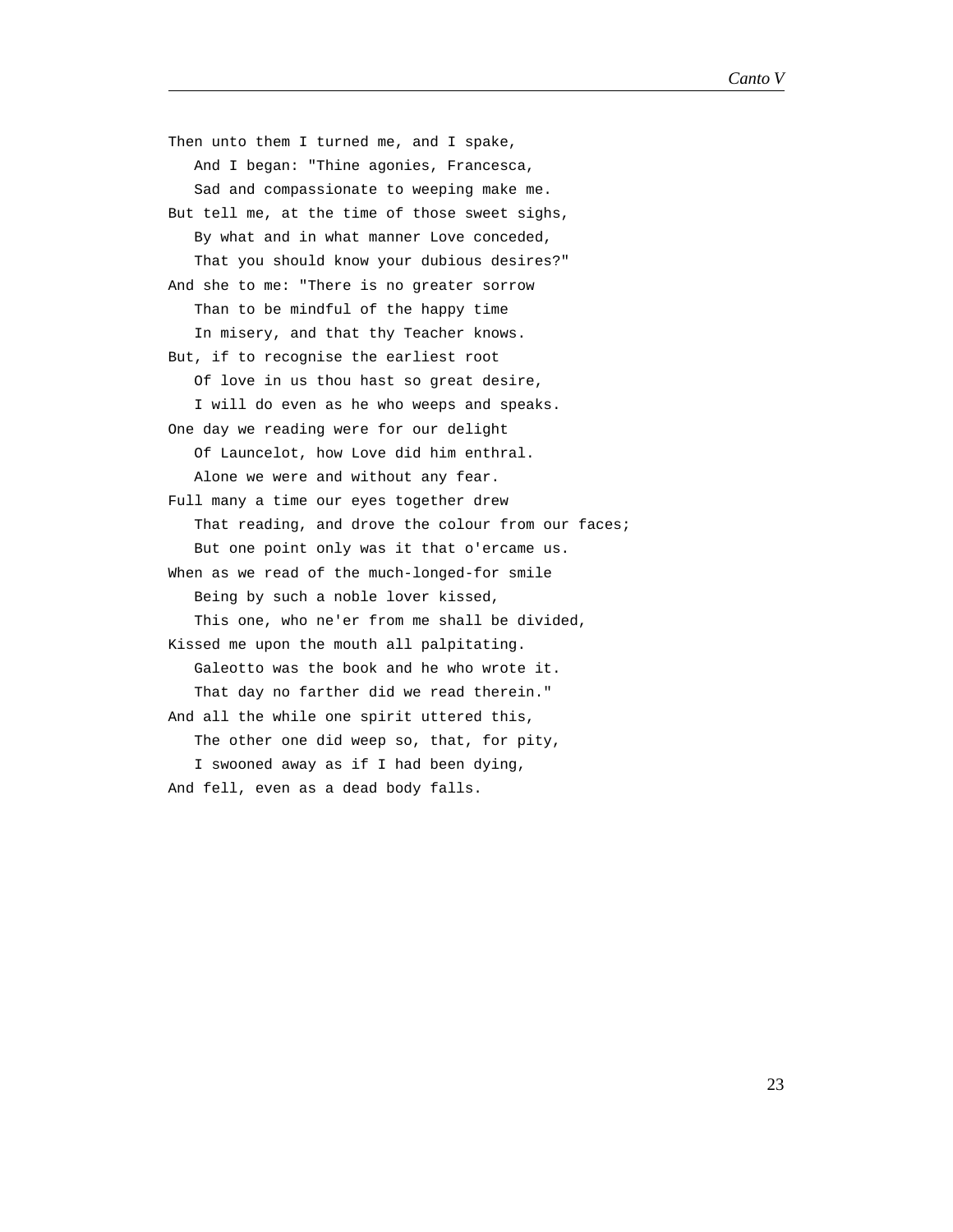<span id="page-30-0"></span>At the return of consciousness, that closed Before the pity of those two relations, Which utterly with sadness had confused me, New torments I behold, and new tormented Around me, whichsoever way I move, And whichsoever way I turn, and gaze. In the third circle am I of the rain Eternal, maledict, and cold, and heavy; Its law and quality are never new. Huge hail, and water sombre-hued, and snow, Athwart the tenebrous air pour down amain; Noisome the earth is, that receiveth this. Cerberus, monster cruel and uncouth, With his three gullets like a dog is barking Over the people that are there submerged. Red eyes he has, and unctuous beard and black, And belly large, and armed with claws his hands; He rends the spirits, flays, and quarters them. Howl the rain maketh them like unto dogs; One side they make a shelter for the other; Oft turn themselves the wretched reprobates. When Cerberus perceived us, the great worm! His mouths he opened, and displayed his tusks; Not a limb had he that was motionless. And my Conductor, with his spans extended, Took of the earth, and with his fists well filled, He threw it into those rapacious gullets. Such as that dog is, who by barking craves, And quiet grows soon as his food he gnaws, For to devour it he but thinks and struggles, The like became those muzzles filth-begrimed Of Cerberus the demon, who so thunders Over the souls that they would fain be deaf. We passed across the shadows, which subdues The heavy rain-storm, and we placed our feet Upon their vanity that person seems. They all were lying prone upon the earth, Excepting one, who sat upright as soon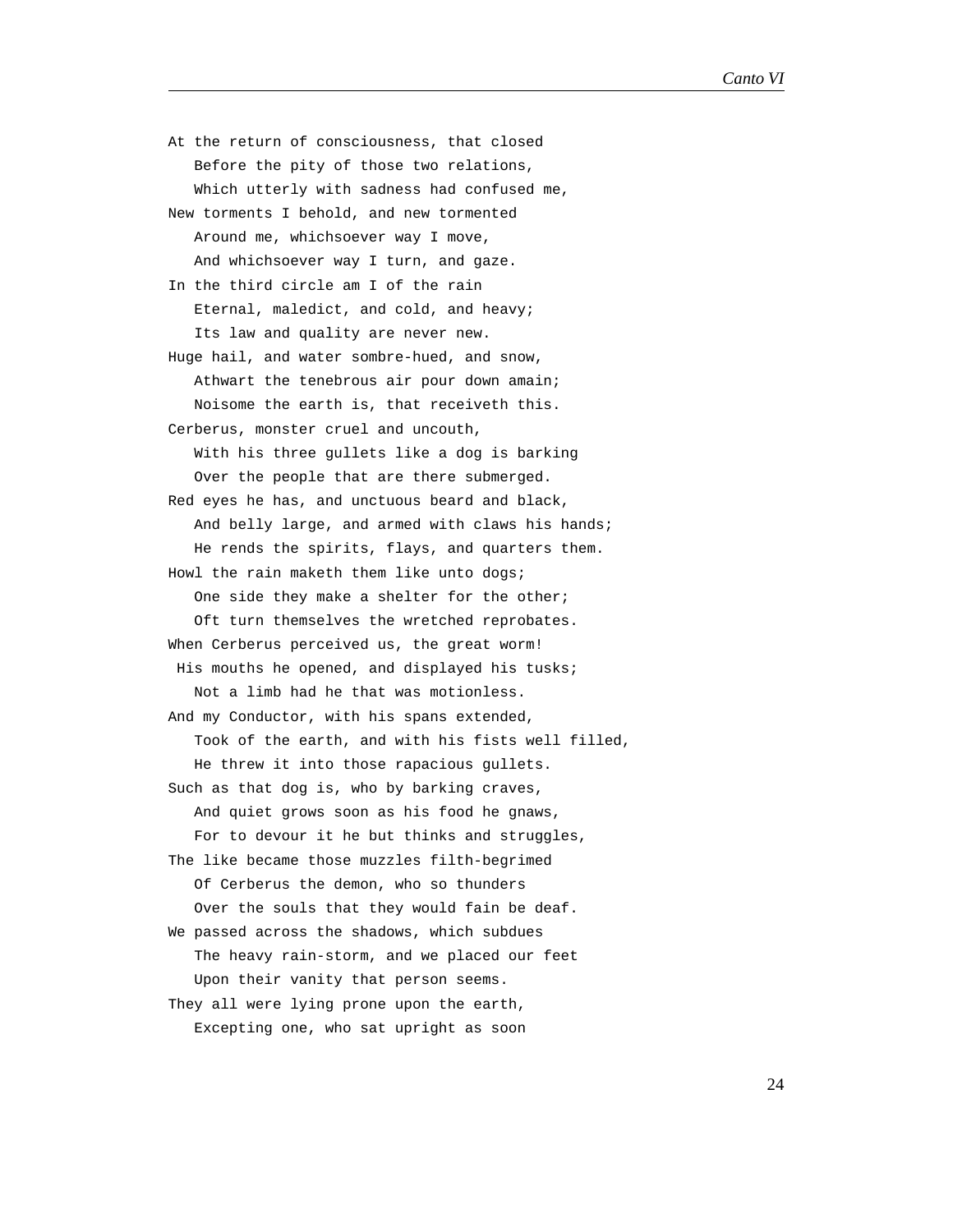As he beheld us passing on before him. "O thou that art conducted through this Hell," He said to me, "recall me, if thou canst; Thyself wast made before I was unmade." And I to him: "The anguish which thou hast Perhaps doth draw thee out of my remembrance, So that it seems not I have ever seen thee. But tell me who thou art, that in so doleful A place art put, and in such punishment, If some are greater, none is so displeasing." And he to me: "Thy city, which is full Of envy so that now the sack runs over, Held me within it in the life serene. You citizens were wont to call me Ciacco; For the pernicious sin of gluttony I, as thou seest, am battered by this rain. And I, sad soul, am not the only one, For all these suffer the like penalty For the like sin;" and word no more spake he. I answered him: "Ciacco, thy wretchedness Weighs on me so that it to weep invites me; But tell me, if thou knowest, to what shall come The citizens of the divided city; If any there be just; and the occasion Tell me why so much discord has assailed it." And he to me: "They, after long contention, Will come to bloodshed; and the rustic party Will drive the other out with much offence. Then afterwards behoves it this one fall Within three suns, and rise again the other By force of him who now is on the coast. High will it hold its forehead a long while, Keeping the other under heavy burdens, Howe'er it weeps thereat and is indignant. The just are two, and are not understood there; Envy and Arrogance and Avarice Are the three sparks that have all hearts enkindled." Here ended he his tearful utterance;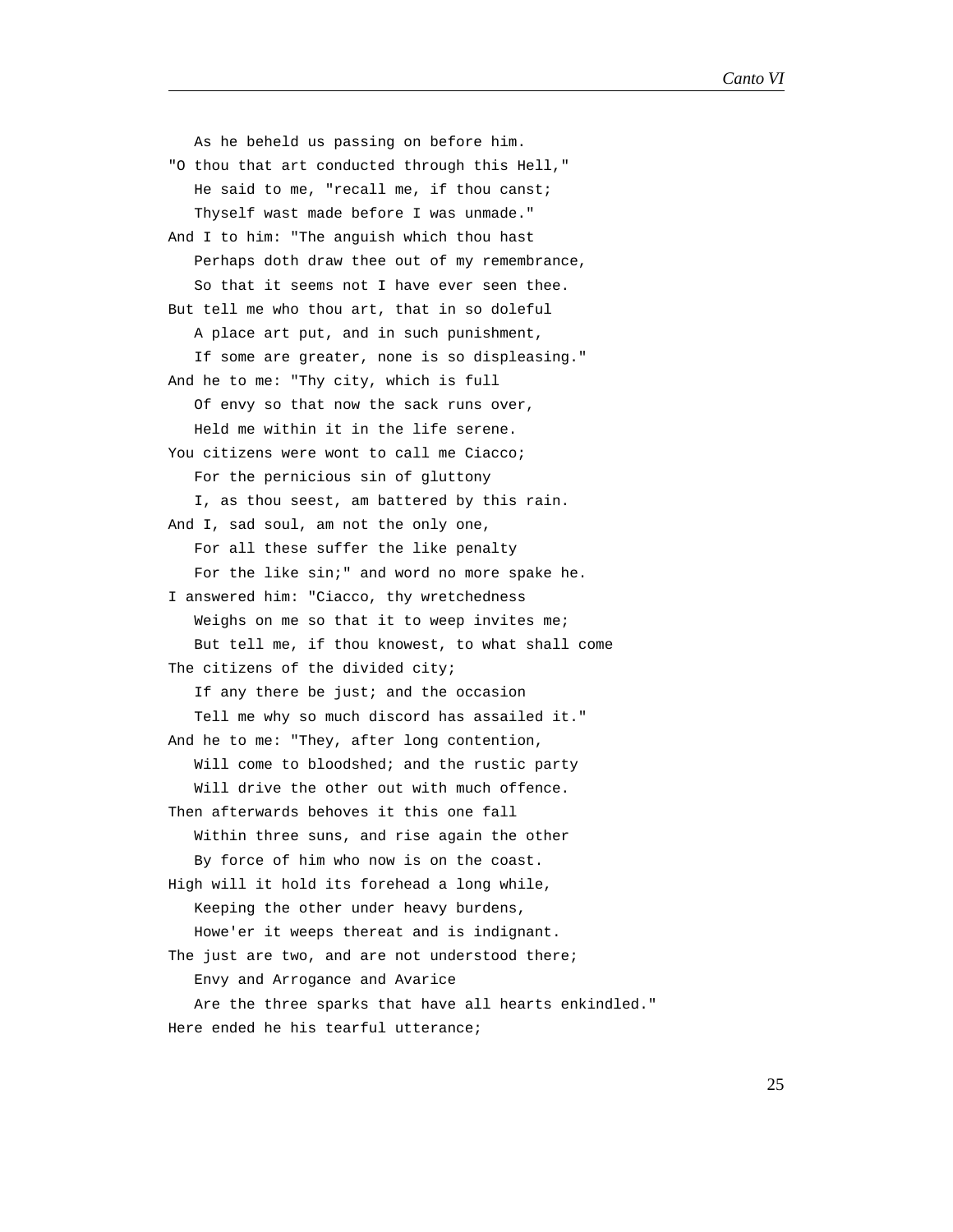And I to him: "I wish thee still to teach me, And make a gift to me of further speech. Farinata and Tegghiaio, once so worthy, Jacopo Rusticucci, Arrigo, and Mosca, And others who on good deeds set their thoughts, Say where they are, and cause that I may know them; For great desire constraineth me to learn If Heaven doth sweeten them, or Hell envenom." And he: "They are among the blacker souls; A different sin downweighs them to the bottom; If thou so far descendest, thou canst see them. But when thou art again in the sweet world, I pray thee to the mind of others bring me; No more I tell thee and no more I answer." Then his straightforward eyes he turned askance, Eyed me a little, and then bowed his head; He fell therewith prone like the other blind. And the Guide said to me: "He wakes no more This side the sound of the angelic trumpet; When shall approach the hostile Potentate, Each one shall find again his dismal tomb, Shall reassume his flesh and his own figure, Shall hear what through eternity re-echoes." So we passed onward o'er the filthy mixture Of shadows and of rain with footsteps slow, Touching a little on the future life. Wherefore I said: "Master, these torments here, Will they increase after the mighty sentence, Or lesser be, or will they be as burning?" And he to me: "Return unto thy science, Which wills, that as the thing more perfect is, The more it feels of pleasure and of pain. Albeit that this people maledict To true perfection never can attain, Hereafter more than now they look to be." Round in a circle by that road we went, Speaking much more, which I do not repeat;

26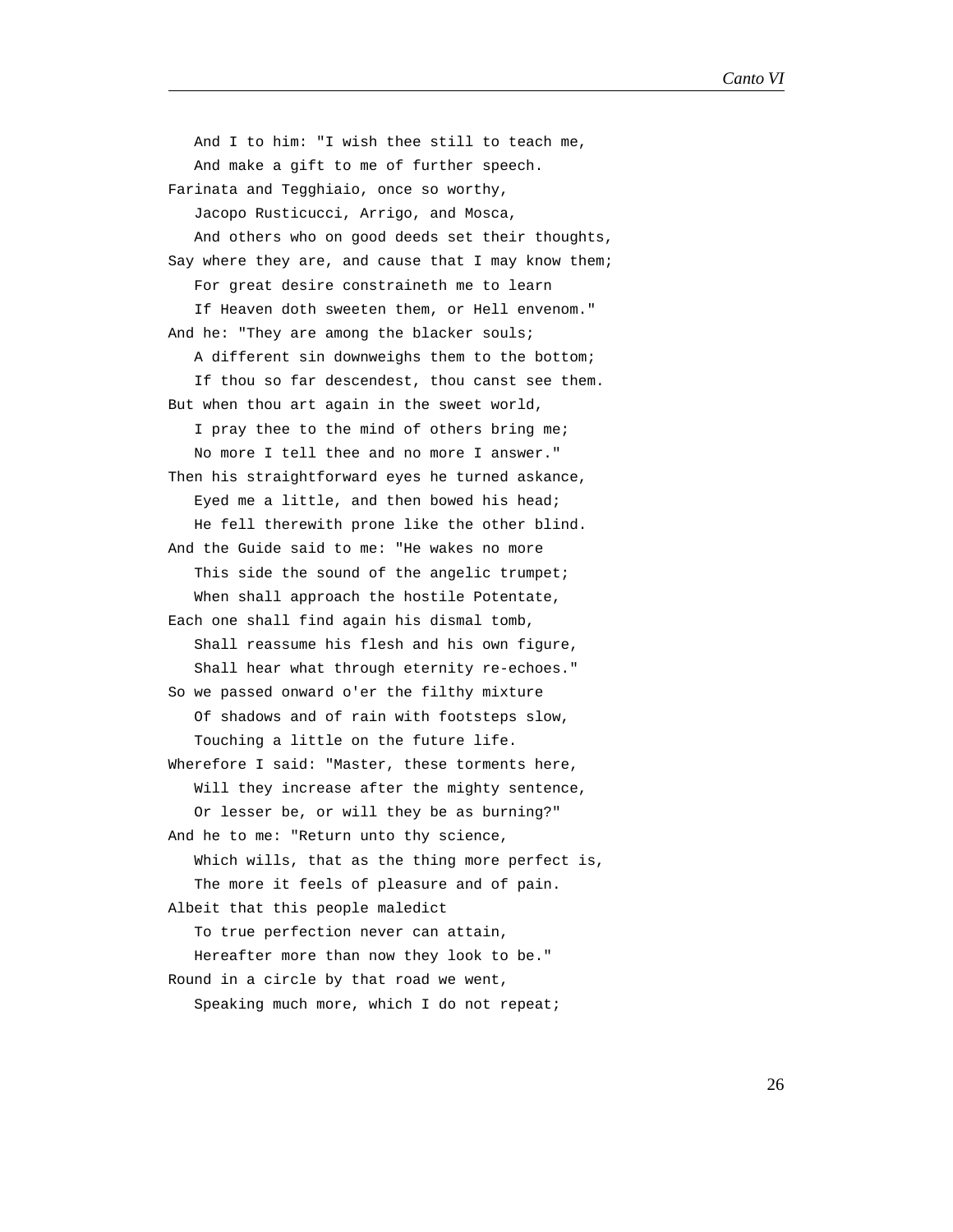We came unto the point where the descent is; There we found Plutus the great enemy.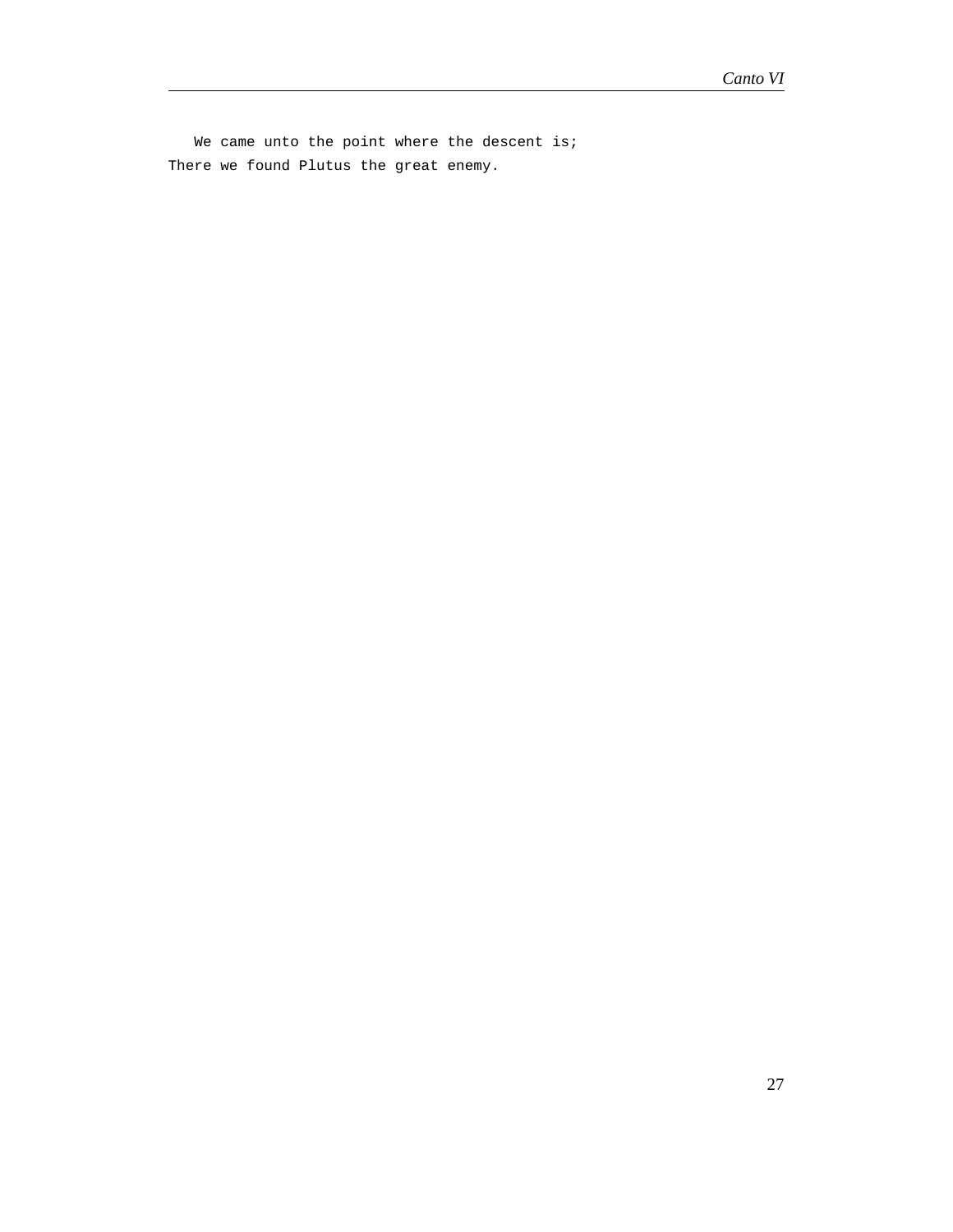<span id="page-34-0"></span>"Pape Satan, Pape Satan, Aleppe!" Thus Plutus with his clucking voice began; And that benignant Sage, who all things knew, Said, to encourage me: "Let not thy fear Harm thee; for any power that he may have Shall not prevent thy going down this crag." Then he turned round unto that bloated lip, And said: "Be silent, thou accursed wolf; Consume within thyself with thine own rage. Not causeless is this journey to the abyss; Thus is it willed on high, where Michael wrought Vengeance upon the proud adultery." Even as the sails inflated by the wind Involved together fall when snaps the mast, So fell the cruel monster to the earth. Thus we descended into the fourth chasm, Gaining still farther on the dolesome shore Which all the woe of the universe insacks. Justice of God, ah! who heaps up so many New toils and sufferings as I beheld? And why doth our transgression waste us so? As doth the billow there upon Charybdis, That breaks itself on that which it encounters, So here the folk must dance their roundelay. Here saw I people, more than elsewhere, many, On one side and the other, with great howls, Rolling weights forward by main force of chest. They clashed together, and then at that point Each one turned backward, rolling retrograde, Crying, "Why keepest?" and, "Why squanderest thou?" Thus they returned along the lurid circle On either hand unto the opposite point, Shouting their shameful metre evermore. Then each, when he arrived there, wheeled about Through his half-circle to another joust; And I, who had my heart pierced as it were, Exclaimed: "My Master, now declare to me What people these are, and if all were clerks,

28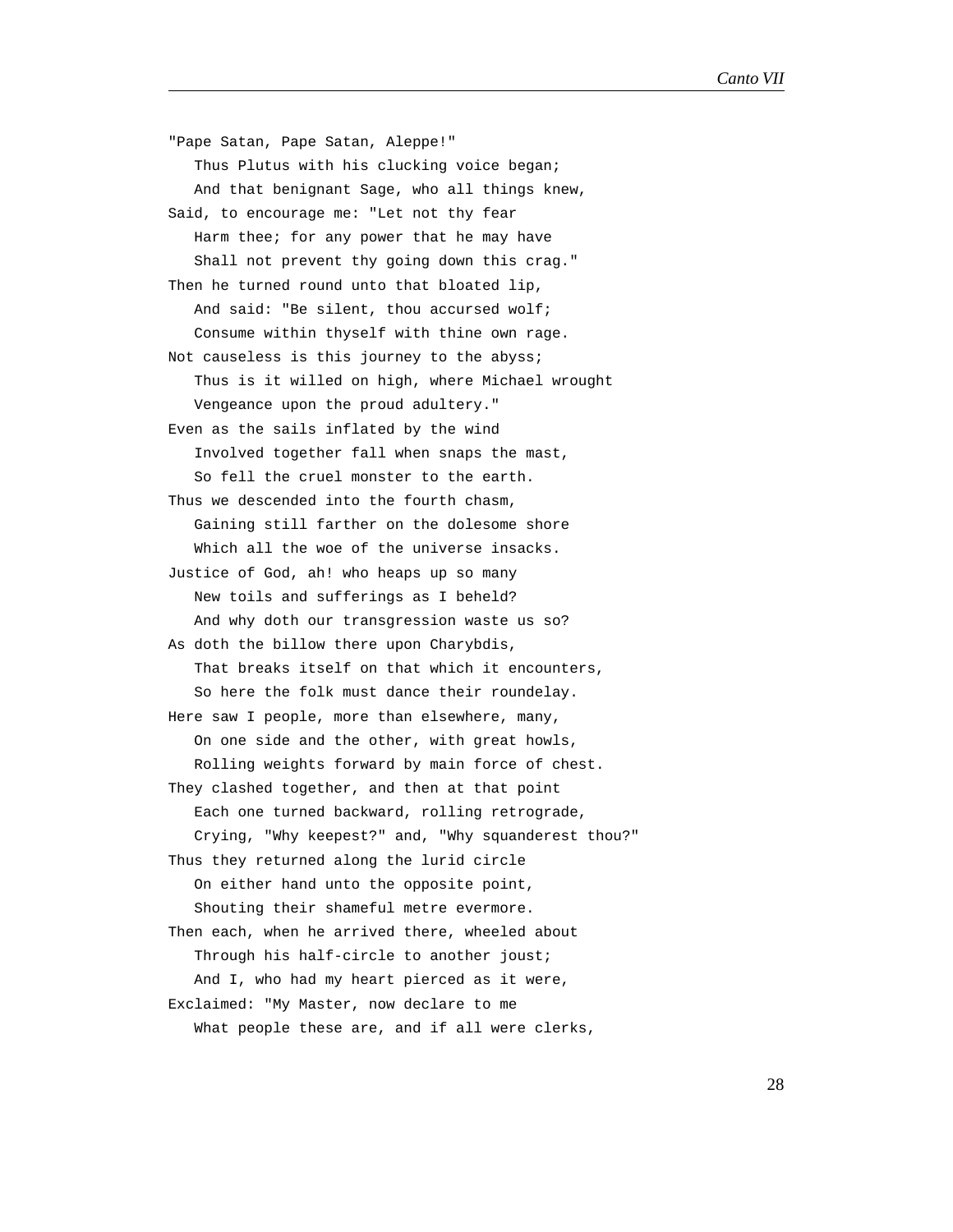These shaven crowns upon the left of us." And he to me: "All of them were asquint In intellect in the first life, so much That there with measure they no spending made. Clearly enough their voices bark it forth, Whene'er they reach the two points of the circle, Where sunders them the opposite defect. Clerks those were who no hairy covering Have on the head, and Popes and Cardinals, In whom doth Avarice practise its excess." And I: "My Master, among such as these I ought forsooth to recognise some few, Who were infected with these maladies." And he to me: "Vain thought thou entertainest; The undiscerning life which made them sordid Now makes them unto all discernment dim. Forever shall they come to these two buttings; These from the sepulchre shall rise again With the fist closed, and these with tresses shorn. Ill giving and ill keeping the fair world Have ta'en from them, and placed them in this scuffle; Whate'er it be, no words adorn I for it. Now canst thou, Son, behold the transient farce Of goods that are committed unto Fortune, For which the human race each other buffet; For all the gold that is beneath the moon, Or ever has been, of these weary souls Could never make a single one repose." "Master," I said to him, "now tell me also What is this Fortune which thou speakest of, That has the world's goods so within its clutches?" And he to me: "O creatures imbecile, What ignorance is this which doth beset you? Now will I have thee learn my judgment of her. He whose omniscience everything transcends The heavens created, and gave who should guide them, That every part to every part may shine, Distributing the light in equal measure;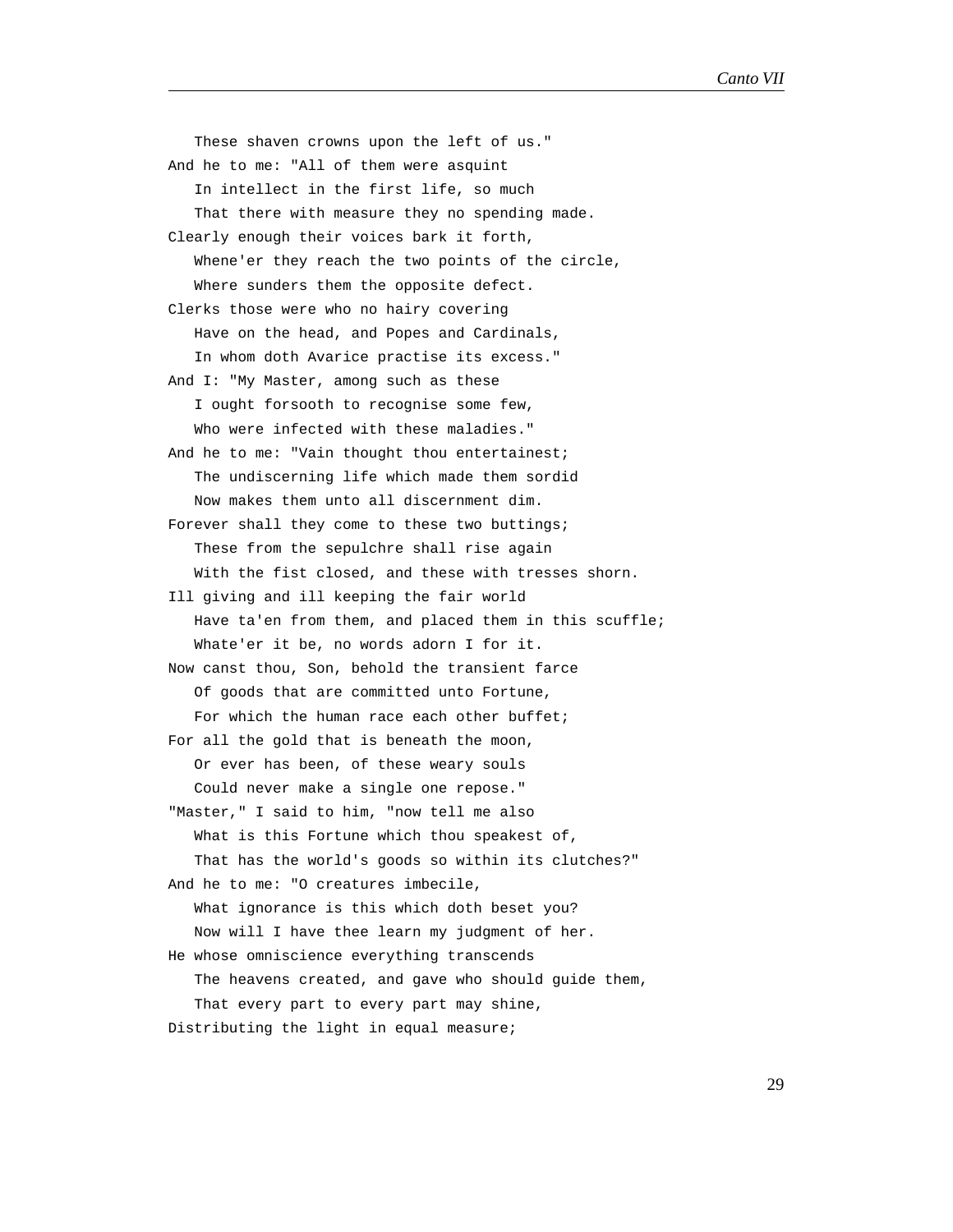He in like manner to the mundane splendours Ordained a general ministress and guide, That she might change at times the empty treasures From race to race, from one blood to another, Beyond resistance of all human wisdom. Therefore one people triumphs, and another Languishes, in pursuance of her judgment, Which hidden is, as in the grass a serpent. Your knowledge has no counterstand against her; She makes provision, judges, and pursues Her governance, as theirs the other gods. Her permutations have not any truce; Necessity makes her precipitate, So often cometh who his turn obtains. And this is she who is so crucified Even by those who ought to give her praise, Giving her blame amiss, and bad repute. But she is blissful, and she hears it not; Among the other primal creatures gladsome She turns her sphere, and blissful she rejoices. Let us descend now unto greater woe; Already sinks each star that was ascending When I set out, and loitering is forbidden." We crossed the circle to the other bank, Near to a fount that boils, and pours itself Along a gully that runs out of it. The water was more sombre far than perse; And we, in company with the dusky waves, Made entrance downward by a path uncouth. A marsh it makes, which has the name of Styx, This tristful brooklet, when it has descended Down to the foot of the malign gray shores. And I, who stood intent upon beholding, Saw people mud-besprent in that lagoon, All of them naked and with angry look. They smote each other not alone with hands, But with the head and with the breast and feet, Tearing each other piecemeal with their teeth.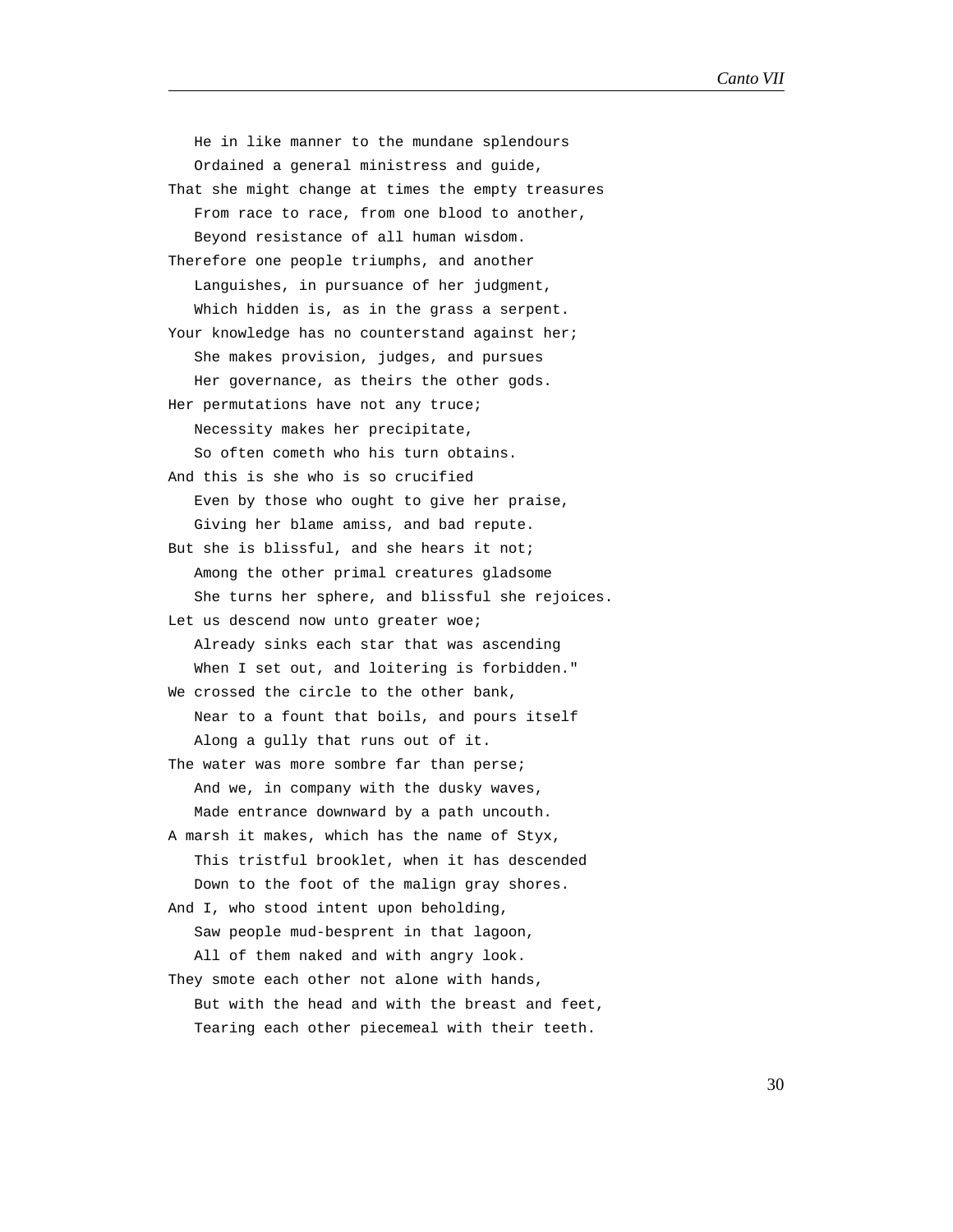Said the good Master: "Son, thou now beholdest The souls of those whom anger overcame; And likewise I would have thee know for certain Beneath the water people are who sigh And make this water bubble at the surface, As the eye tells thee wheresoe'er it turns. Fixed in the mire they say, 'We sullen were In the sweet air, which by the sun is gladdened, Bearing within ourselves the sluggish reek; Now we are sullen in this sable mire.' This hymn do they keep gurgling in their throats, For with unbroken words they cannot say it." Thus we went circling round the filthy fen A great arc 'twixt the dry bank and the swamp, With eyes turned unto those who gorge the mire; Unto the foot of a tower we came at last.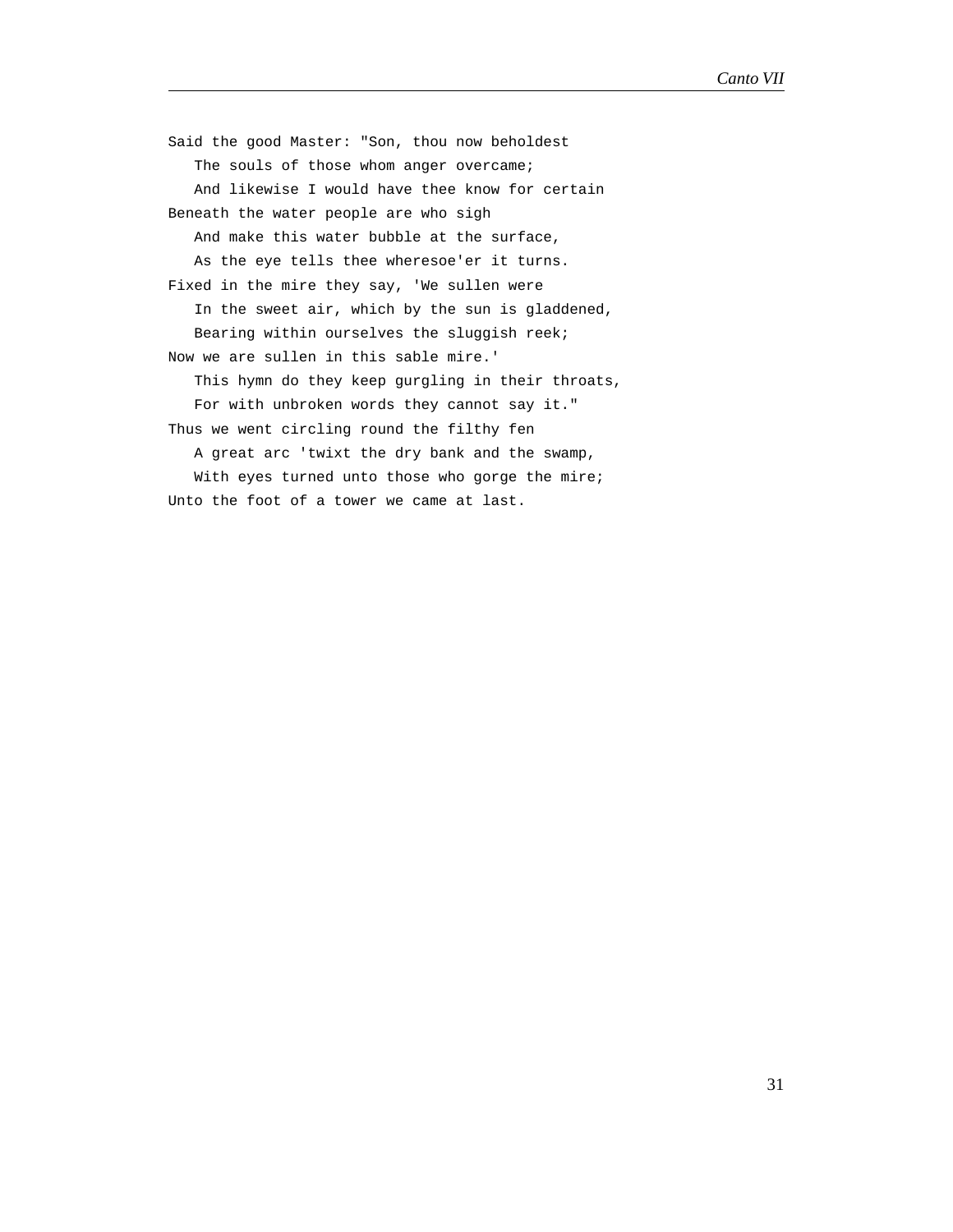I say, continuing, that long before We to the foot of that high tower had come, Our eyes went upward to the summit of it, By reason of two flamelets we saw placed there, And from afar another answer them, So far, that hardly could the eye attain it. And, to the sea of all discernment turned, I said: "What sayeth this, and what respondeth That other fire? and who are they that made it?" And he to me: "Across the turbid waves What is expected thou canst now discern, If reek of the morass conceal it not." Cord never shot an arrow from itself That sped away athwart the air so swift, As I beheld a very little boat Come o'er the water tow'rds us at that moment, Under the guidance of a single pilot, Who shouted, "Now art thou arrived, fell soul?" Phlegyas, Phlegyas, thou criest out in vain For this once," said my Lord; "thou shalt not have us Longer than in the passing of the slough." As he who listens to some great deceit That has been done to him, and then resents it, Such became Phlegyas, in his gathered wrath. My Guide descended down into the boat, And then he made me enter after him, And only when I entered seemed it laden. Soon as the Guide and I were in the boat, The antique prow goes on its way, dividing More of the water than 'tis wont with others. While we were running through the dead canal, Uprose in front of me one full of mire, And said, "Who 'rt thou that comest ere the hour?" And I to him: "Although I come, I stay not; But who art thou that hast become so squalid?" "Thou seest that I am one who weeps," he answered. And I to him: "With weeping and with wailing,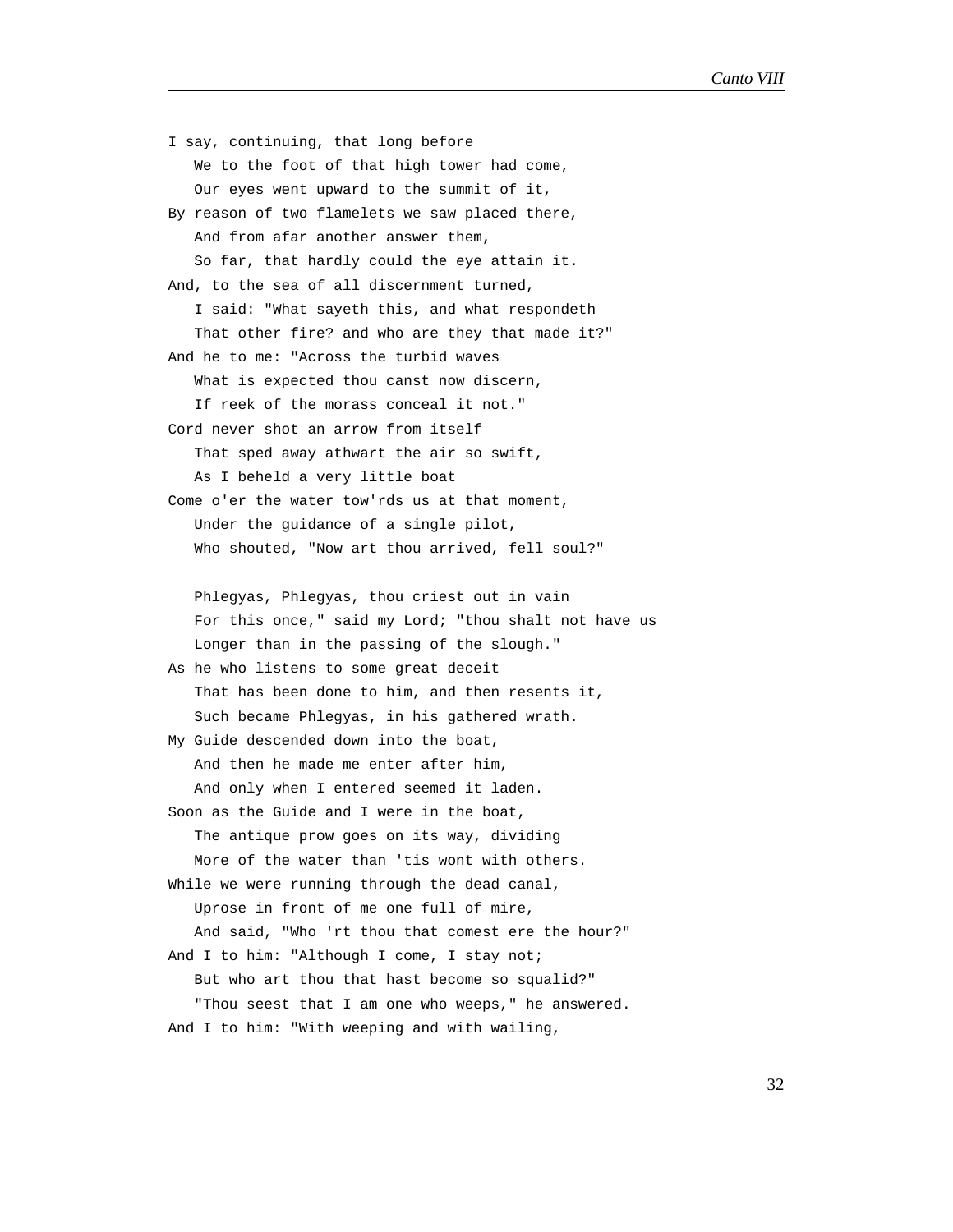Thou spirit maledict, do thou remain; For thee I know, though thou art all defiled." Then stretched he both his hands unto the boat; Whereat my wary Master thrust him back, Saying, "Away there with the other dogs!" Thereafter with his arms he clasped my neck; He kissed my face, and said: "Disdainful soul, Blessed be she who bore thee in her bosom. That was an arrogant person in the world; Goodness is none, that decks his memory; So likewise here his shade is furious. How many are esteemed great kings up there, Who here shall be like unto swine in mire, Leaving behind them horrible dispraises!" And I: "My Master, much should I be pleased, If I could see him soused into this broth, Before we issue forth out of the lake." And he to me: "Ere unto thee the shore Reveal itself, thou shalt be satisfied; Such a desire 'tis meet thou shouldst enjoy." A little after that, I saw such havoc Made of him by the people of the mire, That still I praise and thank my God for it. They all were shouting, "At Philippo Argenti!" And that exasperate spirit Florentine Turned round upon himself with his own teeth. We left him there, and more of him I tell not; But on mine ears there smote a lamentation, Whence forward I intent unbar mine eyes. And the good Master said: "Even now, my Son, The city draweth near whose name is Dis, With the grave citizens, with the great throng." And I: "Its mosques already, Master, clearly Within there in the valley I discern Vermilion, as if issuing from the fire They were." And he to me: "The fire eternal That kindles them within makes them look red, As thou beholdest in this nether Hell."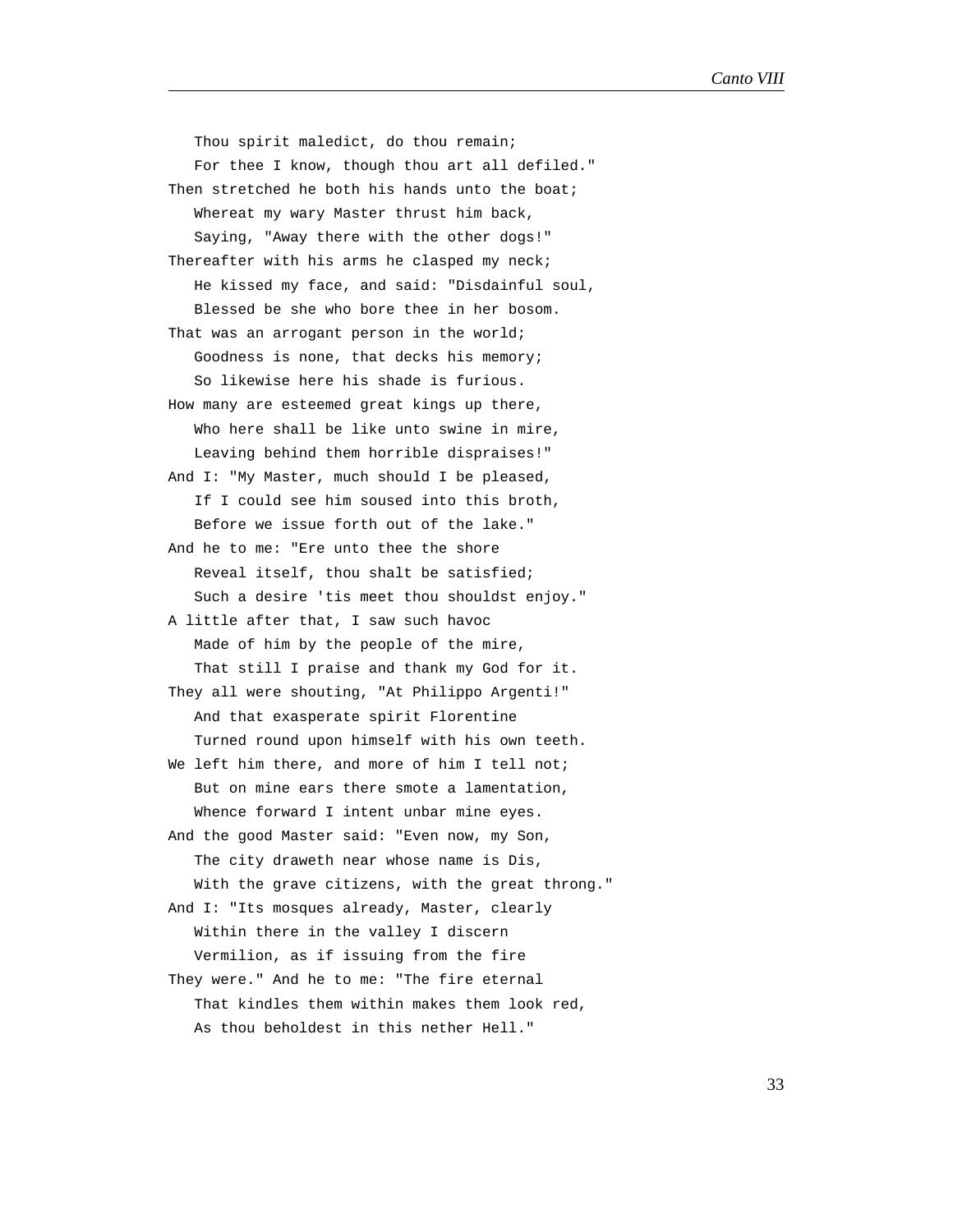Then we arrived within the moats profound, That circumvallate that disconsolate city; The walls appeared to me to be of iron. Not without making first a circuit wide, We came unto a place where loud the pilot Cried out to us, "Debark, here is the entrance." More than a thousand at the gates I saw Out of the Heavens rained down, who angrily Were saying, "Who is this that without death Goes through the kingdom of the people dead?" And my sagacious Master made a sign Of wishing secretly to speak with them. A little then they quelled their great disdain, And said: "Come thou alone, and he begone Who has so boldly entered these dominions. Let him return alone by his mad road; Try, if he can; for thou shalt here remain, Who hast escorted him through such dark regions." Think, Reader, if I was discomforted At utterance of the accursed words; For never to return here I believed. "O my dear Guide, who more than seven times Hast rendered me security, and drawn me From imminent peril that before me stood, Do not desert me," said I, "thus undone; And if the going farther be denied us, Let us retrace our steps together swiftly." And that Lord, who had led me thitherward, Said unto me: "Fear not; because our passage None can take from us, it by Such is given. But here await me, and thy weary spirit Comfort and nourish with a better hope; For in this nether world I will not leave thee." So onward goes and there abandons me My Father sweet, and I remain in doubt, For No and Yes within my head contend. I could not hear what he proposed to them; But with them there he did not linger long,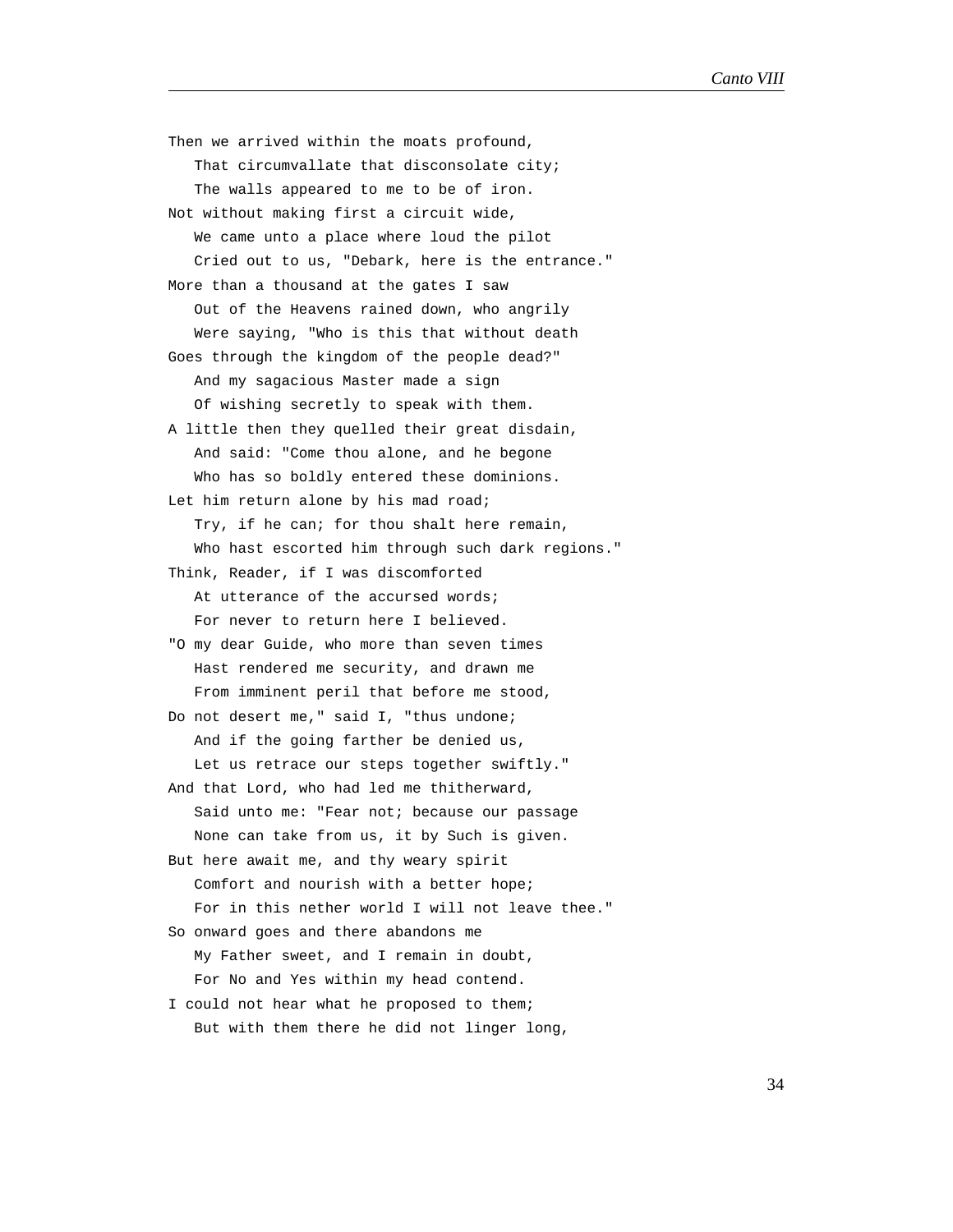Ere each within in rivalry ran back. They closed the portals, those our adversaries, On my Lord's breast, who had remained without And turned to me with footsteps far between. His eyes cast down, his forehead shorn had he Of all its boldness, and he said, with sighs, "Who has denied to me the dolesome houses?" And unto me: "Thou, because I am angry, Fear not, for I will conquer in the trial, Whatever for defence within be planned. This arrogance of theirs is nothing new; For once they used it at less secret gate, Which finds itself without a fastening still. O'er it didst thou behold the dead inscription; And now this side of it descends the steep, Passing across the circles without escort, One by whose means the city shall be opened."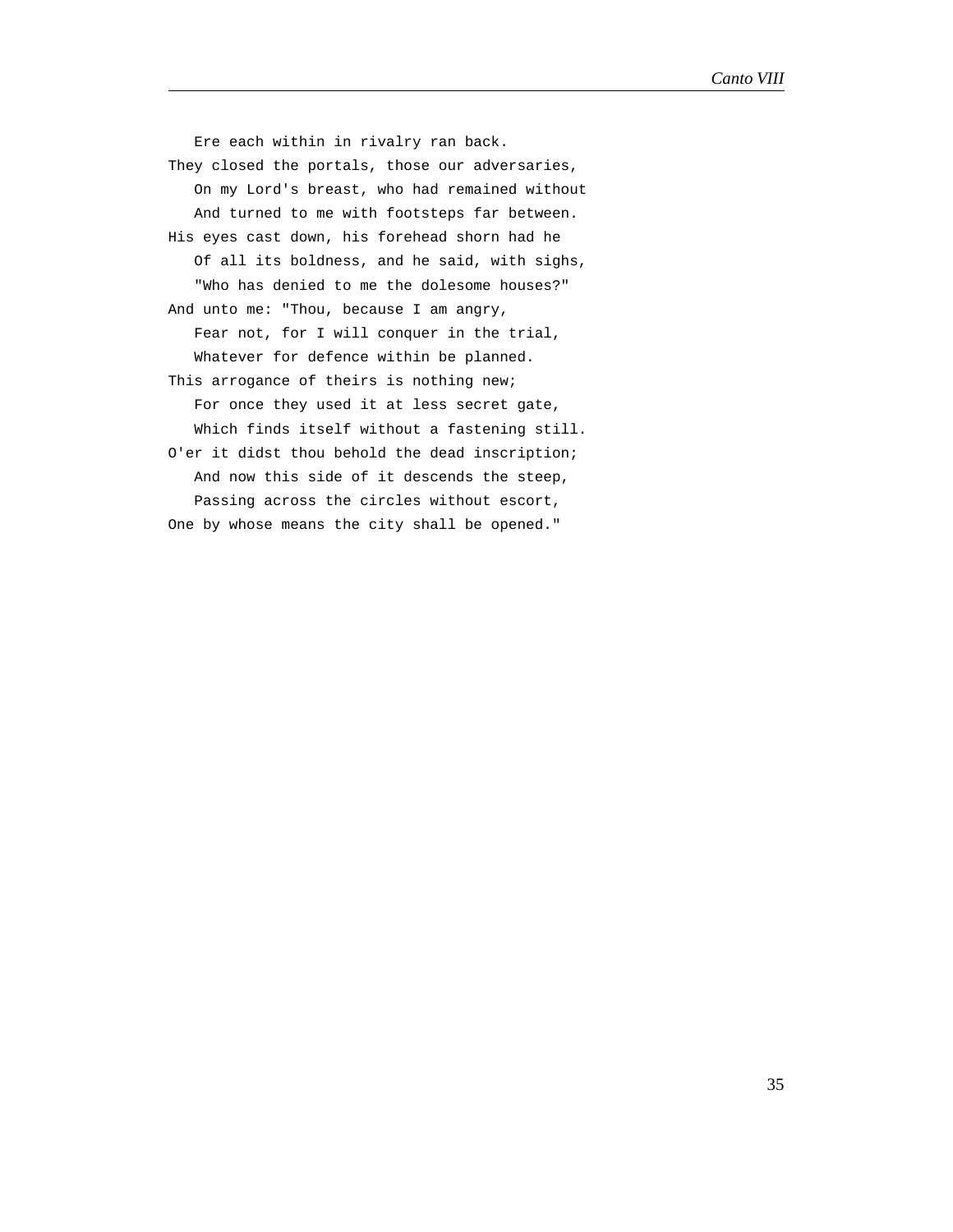That hue which cowardice brought out on me, Beholding my Conductor backward turn, Sooner repressed within him his new colour. He stopped attentive, like a man who listens, Because the eye could not conduct him far Through the black air, and through the heavy fog. "Still it behoveth us to win the fight," Began he; "Else. . . Such offered us herself. . . O how I long that some one here arrive!" Well I perceived, as soon as the beginning He covered up with what came afterward, That they were words quite different from the first; But none the less his saying gave me fear, Because I carried out the broken phrase, Perhaps to a worse meaning than he had. "Into this bottom of the doleful conch Doth any e'er descend from the first grade, Which for its pain has only hope cut off?" This question put I; and he answered me: "Seldom it comes to pass that one of us Maketh the journey upon which I go. True is it, once before I here below Was conjured by that pitiless Erictho, Who summoned back the shades unto their bodies. Naked of me short while the flesh had been, Before within that wall she made me enter, To bring a spirit from the circle of Judas; That is the lowest region and the darkest, And farthest from the heaven which circles all. Well know I the way; therefore be reassured. This fen, which a prodigious stench exhales, Encompasses about the city dolent, Where now we cannot enter without anger." And more he said, but not in mind I have it; Because mine eye had altogether drawn me Tow'rds the high tower with the red-flaming summit, Where in a moment saw I swift uprisen The three infernal Furies stained with blood,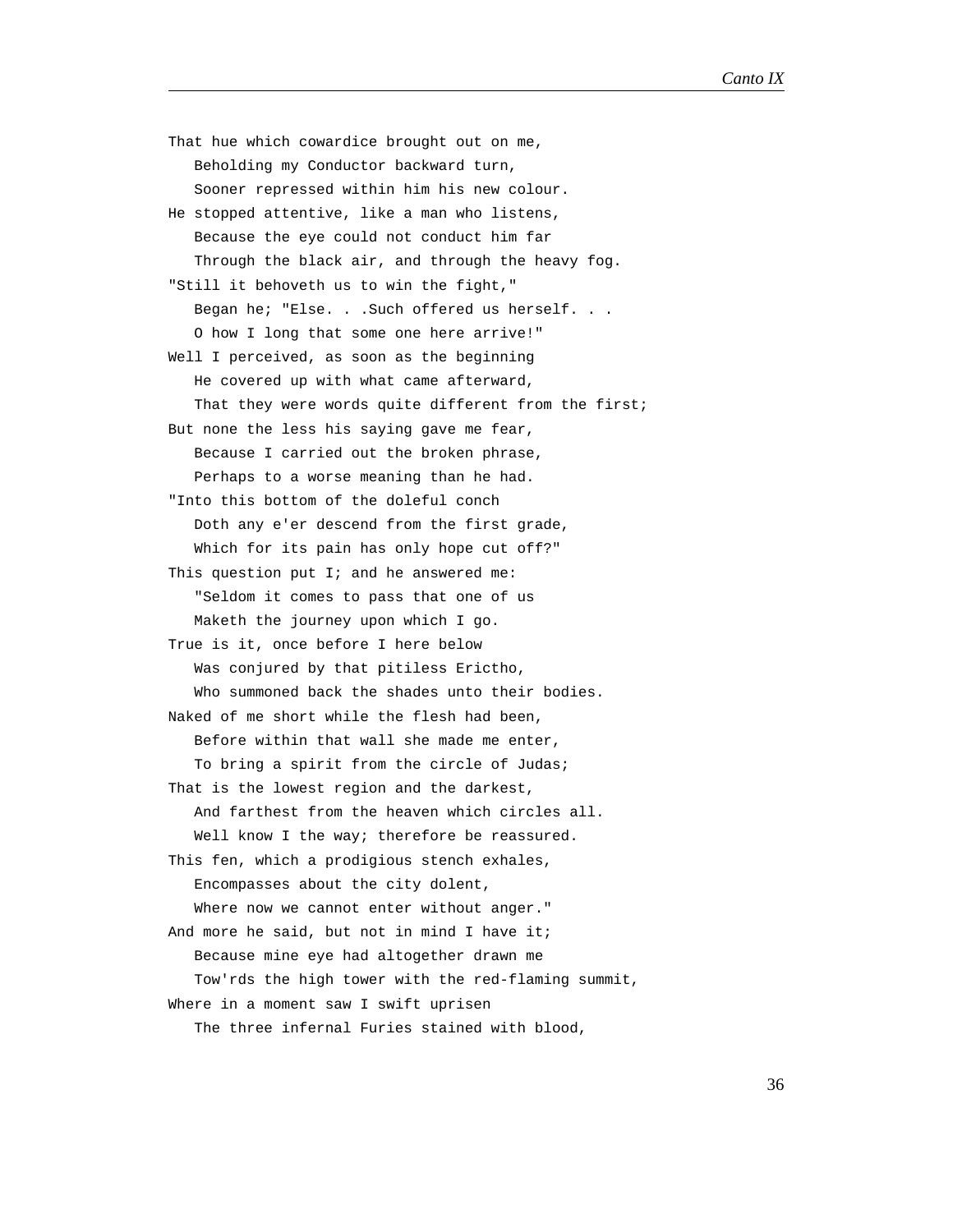Who had the limbs of women and their mien, And with the greenest hydras were begirt; Small serpents and cerastes were their tresses, Wherewith their horrid temples were entwined. And he who well the handmaids of the Queen Of everlasting lamentation knew, Said unto me: "Behold the fierce Erinnys. This is Megaera, on the left-hand side; She who is weeping on the right, Alecto; Tisiphone is between;" and then was silent. Each one her breast was rending with her nails; They beat them with their palms, and cried so loud, That I for dread pressed close unto the Poet. "Medusa come, so we to stone will change him!" All shouted looking down; "in evil hour Avenged we not on Theseus his assault!" "Turn thyself round, and keep thine eyes close shut, For if the Gorgon appear, and thou shouldst see it, No more returning upward would there be." Thus said the Master; and he turned me round Himself, and trusted not unto my hands So far as not to blind me with his own. O ye who have undistempered intellects, Observe the doctrine that conceals itself Beneath the veil of the mysterious verses! And now there came across the turbid waves The clangour of a sound with terror fraught, Because of which both of the margins trembled; Not otherwise it was than of a wind Impetuous on account of adverse heats, That smites the forest, and, without restraint, The branches rends, beats down, and bears away; Right onward, laden with dust, it goes superb, And puts to flight the wild beasts and the shepherds. Mine eyes he loosed, and said: "Direct the nerve Of vision now along that ancient foam, There yonder where that smoke is most intense." Even as the frogs before the hostile serpent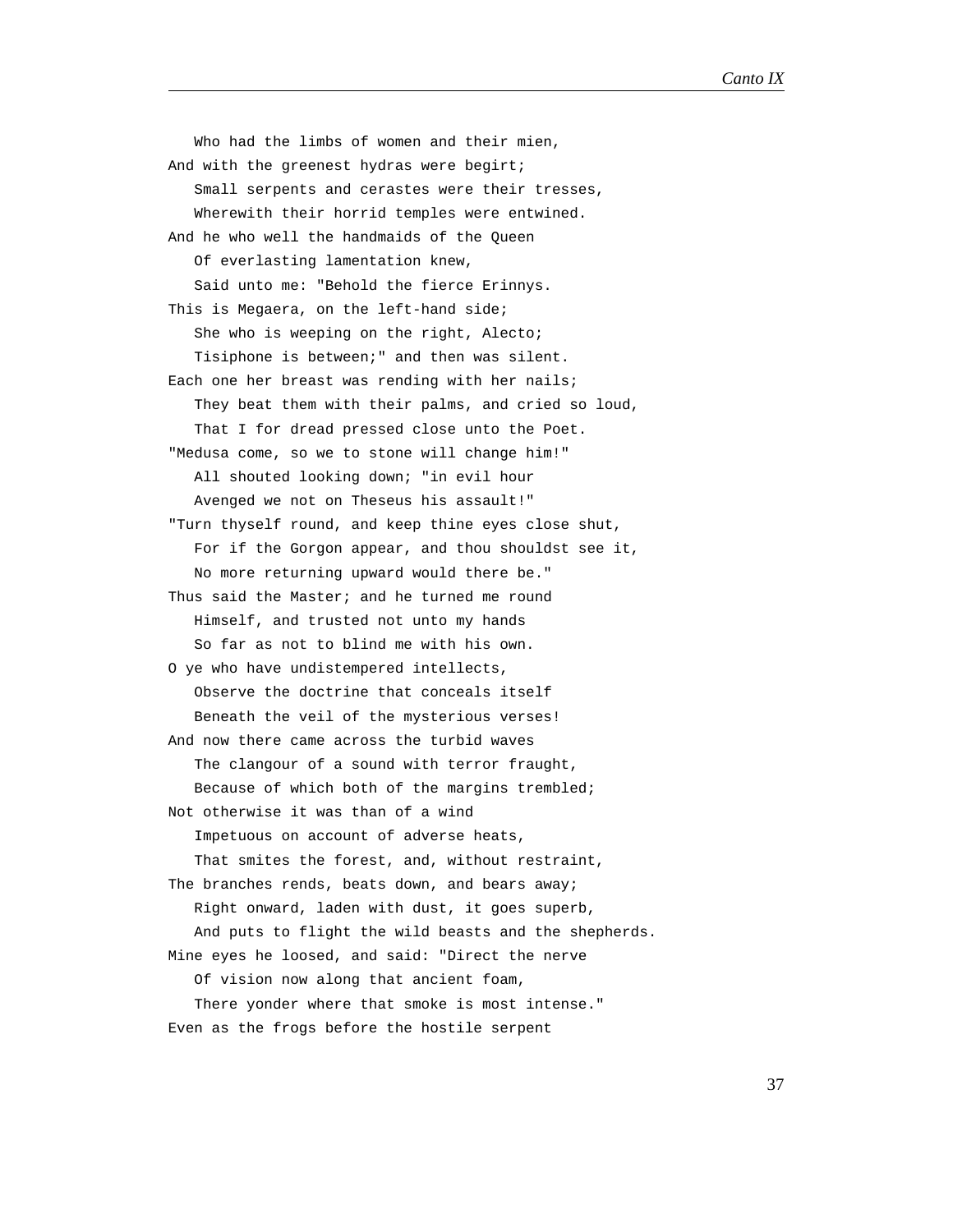*Canto IX*

 Across the water scatter all abroad, Until each one is huddled in the earth. More than a thousand ruined souls I saw, Thus fleeing from before one who on foot Was passing o'er the Styx with soles unwet. From off his face he fanned that unctuous air, Waving his left hand oft in front of him, And only with that anguish seemed he weary. Well I perceived one sent from Heaven was he, And to the Master turned; and he made sign That I should quiet stand, and bow before him. Ah! how disdainful he appeared to me! He reached the gate, and with a little rod He opened it, for there was no resistance. "O banished out of Heaven, people despised!" Thus he began upon the horrid threshold; "Whence is this arrogance within you couched? Wherefore recalcitrate against that will, From which the end can never be cut off, And which has many times increased your pain? What helpeth it to butt against the fates? Your Cerberus, if you remember well, For that still bears his chin and gullet peeled." Then he returned along the miry road, And spake no word to us, but had the look Of one whom other care constrains and goads Than that of him who in his presence is; And we our feet directed tow'rds the city, After those holy words all confident. Within we entered without any contest; And I, who inclination had to see What the condition such a fortress holds, Soon as I was within, cast round mine eye, And see on every hand an ample plain, Full of distress and torment terrible. Even as at Arles, where stagnant grows the Rhone, Even as at Pola near to the Quarnaro, That shuts in Italy and bathes its borders,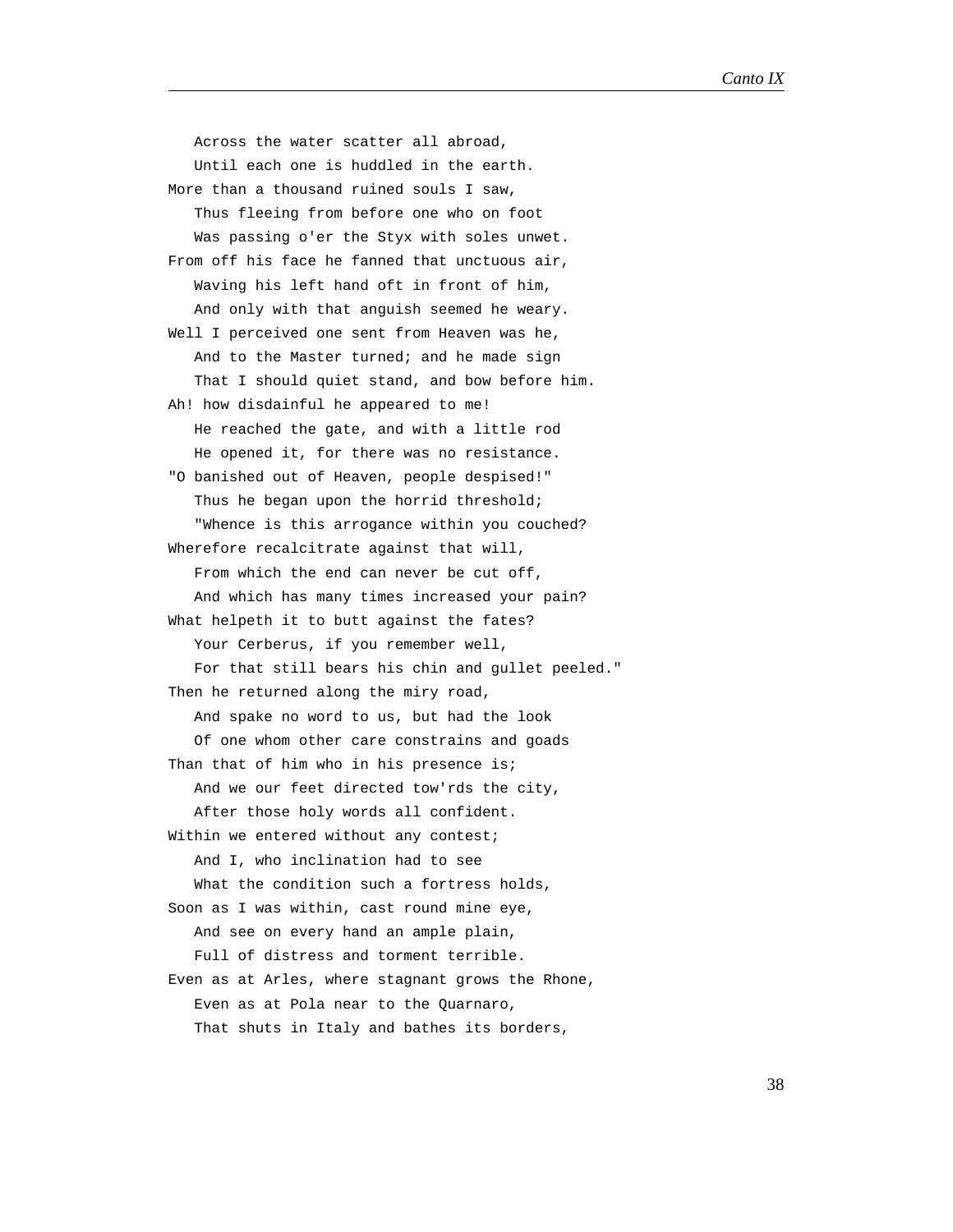The sepulchres make all the place uneven; So likewise did they there on every side, Saving that there the manner was more bitter; For flames between the sepulchres were scattered, By which they so intensely heated were, That iron more so asks not any art. All of their coverings uplifted were, And from them issued forth such dire laments, Sooth seemed they of the wretched and tormented. And I: "My Master, what are all those people Who, having sepulture within those tombs, Make themselves audible by doleful sighs?" And he to me: "Here are the Heresiarchs, With their disciples of all sects, and much More than thou thinkest laden are the tombs. Here like together with its like is buried; And more and less the monuments are heated." And when he to the right had turned, we passed

Between the torments and high parapets.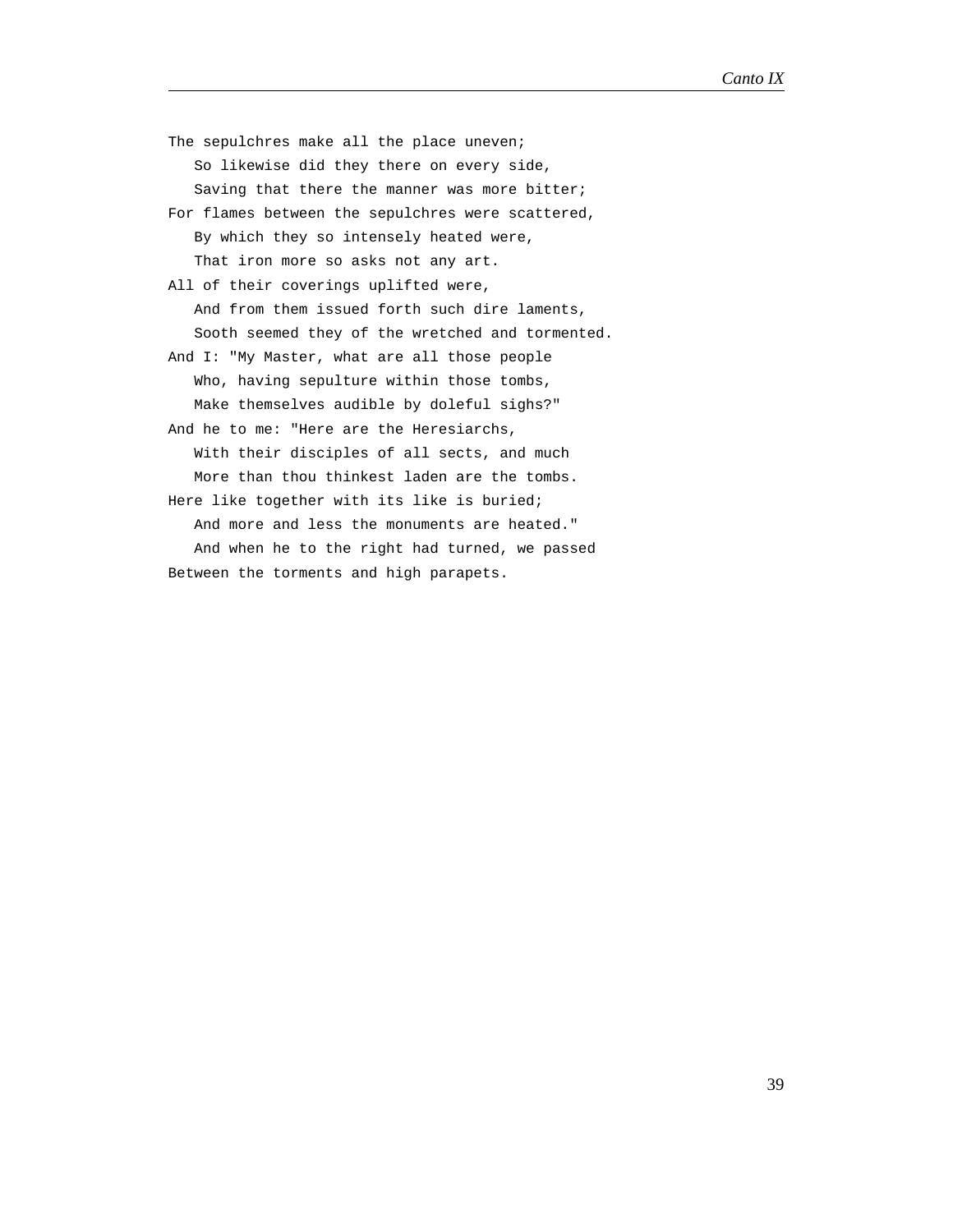*Canto X*

Now onward goes, along a narrow path Between the torments and the city wall, My Master, and I follow at his back. "O power supreme, that through these impious circles Turnest me," I began, "as pleases thee, Speak to me, and my longings satisfy; The people who are lying in these tombs, Might they be seen? already are uplifted The covers all, and no one keepeth guard." And he to me: "They all will be closed up When from Jehoshaphat they shall return Here with the bodies they have left above. Their cemetery have upon this side With Epicurus all his followers, Who with the body mortal make the soul; But in the question thou dost put to me, Within here shalt thou soon be satisfied, And likewise in the wish thou keepest silent." And I: "Good Leader, I but keep concealed From thee my heart, that I may speak the less, Nor only now hast thou thereto disposed me." "O Tuscan, thou who through the city of fire Goest alive, thus speaking modestly, Be pleased to stay thy footsteps in this place. Thy mode of speaking makes thee manifest A native of that noble fatherland, To which perhaps I too molestful was." Upon a sudden issued forth this sound From out one of the tombs; wherefore I pressed, Fearing, a little nearer to my Leader. And unto me he said: "Turn thee; what dost thou? Behold there Farinata who has risen; From the waist upwards wholly shalt thou see him." I had already fixed mine eyes on his, And he uprose erect with breast and front E'en as if Hell he had in great despite. And with courageous hands and prompt my Leader Thrust me between the sepulchres towards him,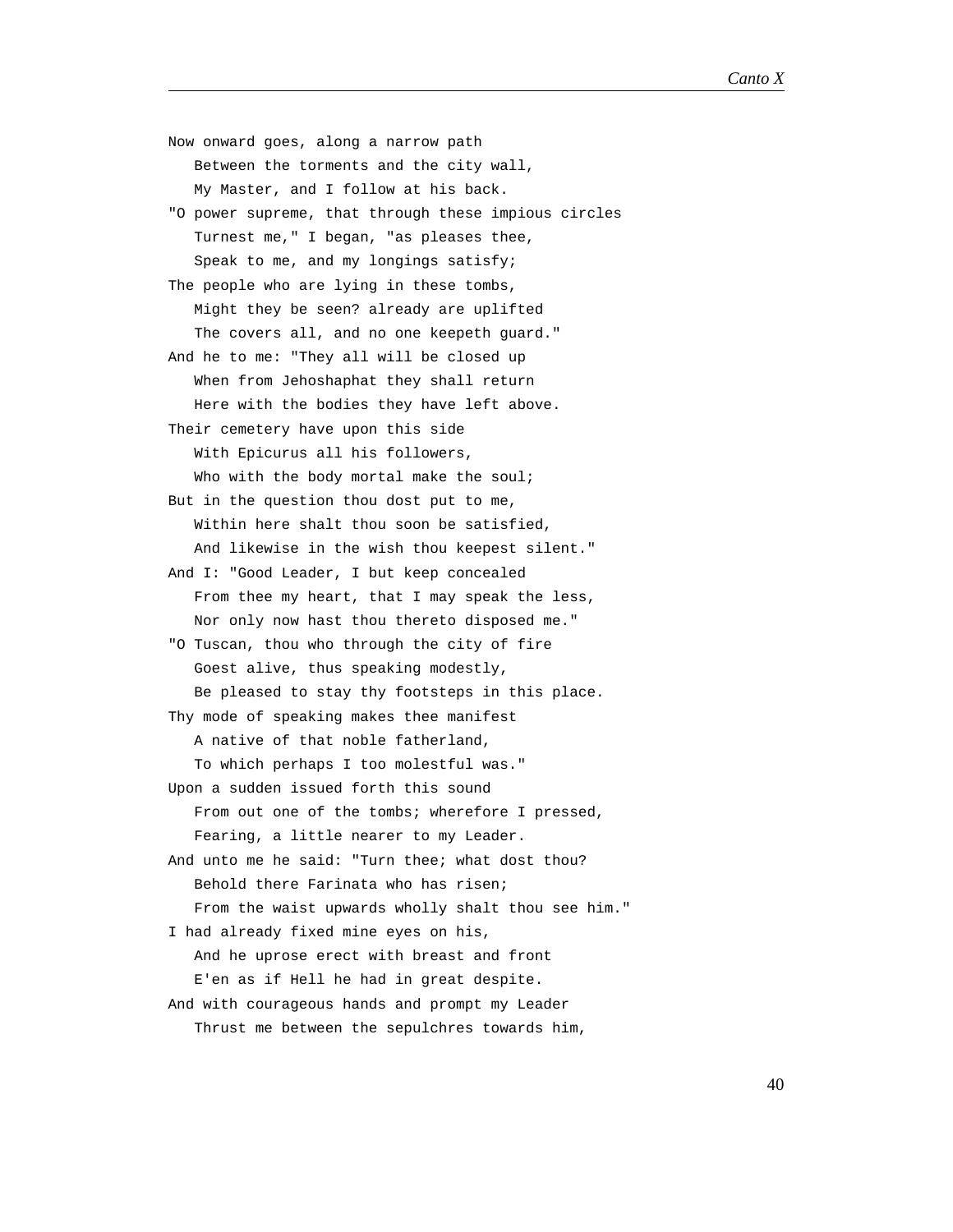Exclaiming, "Let thy words explicit be." As soon as I was at the foot of his tomb Somewhat he eyed me, and, as if disdainful, Then asked of me, "Who were thine ancestors?" I, who desirous of obeying was, Concealed it not, but all revealed to him; Whereat he raised his brows a little upward. Then said he: "Fiercely adverse have they been To me, and to my fathers, and my party; So that two several times I scattered them." "If they were banished, they returned on all sides," I answered him, "the first time and the second; But yours have not acquired that art aright." Then there uprose upon the sight, uncovered Down to the chin, a shadow at his side; I think that he had risen on his knees. Round me he gazed, as if solicitude He had to see if some one else were with me, But after his suspicion was all spent, Weeping, he said to me: "If through this blind Prison thou goest by loftiness of genius, Where is my son? and why is he not with thee?" And I to him: "I come not of myself; He who is waiting yonder leads me here, Whom in disdain perhaps your Guido had." His language and the mode of punishment Already unto me had read his name; On that account my answer was so full. Up starting suddenly, he cried out: "How Saidst thou,--he had? Is he not still alive? Does not the sweet light strike upon his eyes?" When he became aware of some delay, Which I before my answer made, supine He fell again, and forth appeared no more. But the other, magnanimous, at whose desire I had remained, did not his aspect change, Neither his neck he moved, nor bent his side. "And if," continuing his first discourse,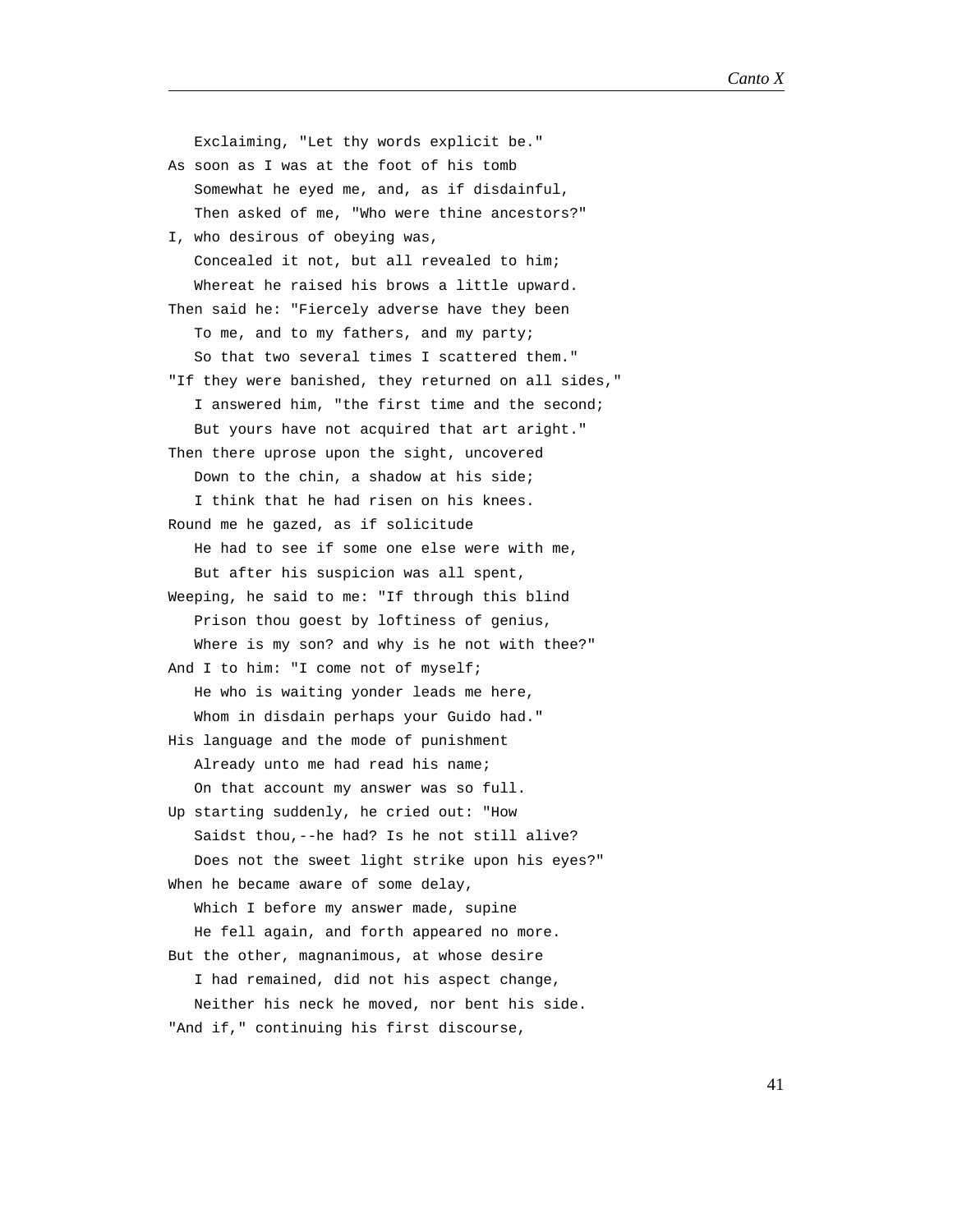"They have that art," he said, "not learned aright, That more tormenteth me, than doth this bed. But fifty times shall not rekindled be The countenance of the Lady who reigns here, Ere thou shalt know how heavy is that art; And as thou wouldst to the sweet world return, Say why that people is so pitiless Against my race in each one of its laws?" Whence I to him: "The slaughter and great carnage Which have with crimson stained the Arbia, cause Such orisons in our temple to be made." After his head he with a sigh had shaken, "There I was not alone," he said, "nor surely Without a cause had with the others moved. But there I was alone, where every one Consented to the laying waste of Florence, He who defended her with open face." "Ah! so hereafter may your seed repose," I him entreated, "solve for me that knot, Which has entangled my conceptions here. It seems that you can see, if I hear rightly, Beforehand whatsoe'er time brings with it, And in the present have another mode." "We see, like those who have imperfect sight, The things," he said, "that distant are from us; So much still shines on us the Sovereign Ruler. When they draw near, or are, is wholly vain Our intellect, and if none brings it to us, Not anything know we of your human state. Hence thou canst understand, that wholly dead Will be our knowledge from the moment when The portal of the future shall be closed." Then I, as if compunctious for my fault, Said: "Now, then, you will tell that fallen one, That still his son is with the living joined. And if just now, in answering, I was dumb, Tell him I did it because I was thinking Already of the error you have solved me."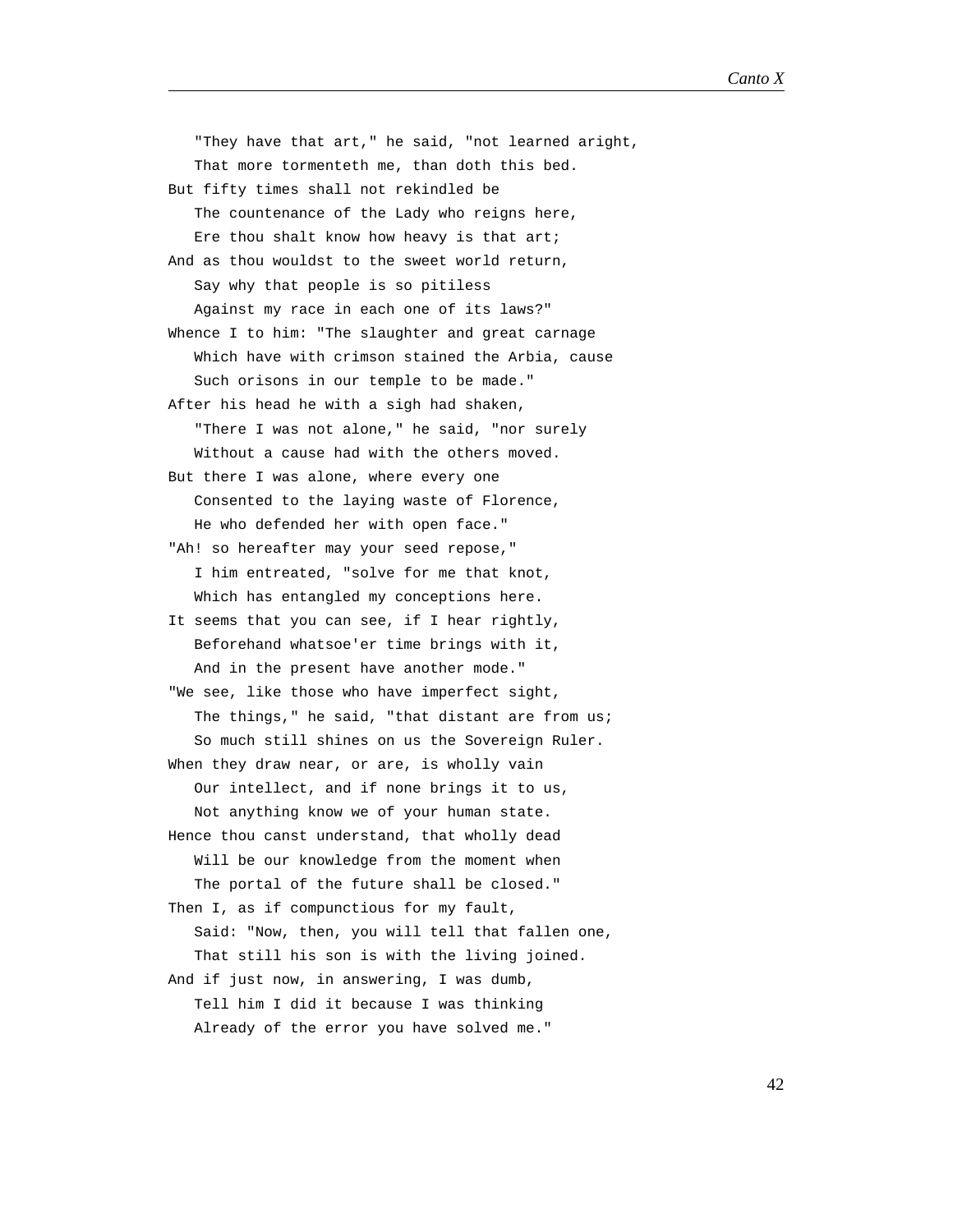And now my Master was recalling me, Wherefore more eagerly I prayed the spirit That he would tell me who was with him there. He said: "With more than a thousand here I lie; Within here is the second Frederick, And the Cardinal, and of the rest I speak not." Thereon he hid himself; and I towards The ancient poet turned my steps, reflecting Upon that saying, which seemed hostile to me. He moved along; and afterward thus going, He said to me, "Why art thou so bewildered?" And I in his inquiry satisfied him. "Let memory preserve what thou hast heard Against thyself," that Sage commanded me, "And now attend here;" and he raised his finger. "When thou shalt be before the radiance sweet Of her whose beauteous eyes all things behold, From her thou'lt know the journey of thy life." Unto the left hand then he turned his feet; We left the wall, and went towards the middle, Along a path that strikes into a valley, Which even up there unpleasant made its stench.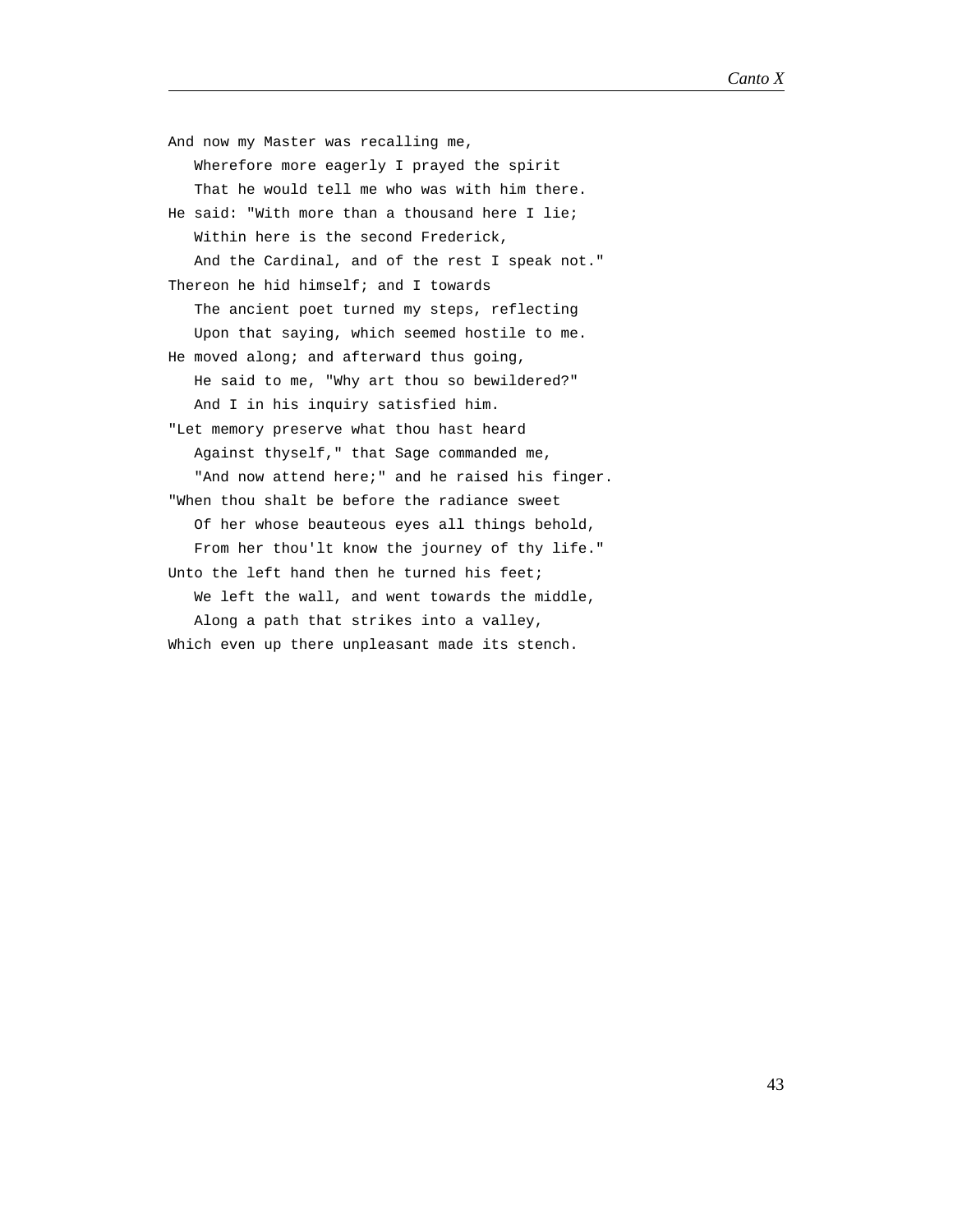*Canto XI*

Upon the margin of a lofty bank Which great rocks broken in a circle made, We came upon a still more cruel throng; And there, by reason of the horrible Excess of stench the deep abyss throws out, We drew ourselves aside behind the cover Of a great tomb, whereon I saw a writing, Which said: "Pope Anastasius I hold, Whom out of the right way Photinus drew." "Slow it behoveth our descent to be, So that the sense be first a little used To the sad blast, and then we shall not heed it." The Master thus; and unto him I said, "Some compensation find, that the time pass not Idly;" and he: "Thou seest I think of that. My son, upon the inside of these rocks," Began he then to say, "are three small circles, From grade to grade, like those which thou art leaving. They all are full of spirits maledict; But that hereafter sight alone suffice thee, Hear how and wherefore they are in constraint. Of every malice that wins hate in Heaven, Injury is the end; and all such end Either by force or fraud afflicteth others. But because fraud is man's peculiar vice, More it displeases God; and so stand lowest The fraudulent, and greater dole assails them. All the first circle of the Violent is; But since force may be used against three persons, In three rounds 'tis divided and constructed. To God, to ourselves, and to our neighbour can we Use force; I say on them and on their things, As thou shalt hear with reason manifest. A death by violence, and painful wounds, Are to our neighbour given; and in his substance Ruin, and arson, and injurious levies; Whence homicides, and he who smites unjustly, Marauders, and freebooters, the first round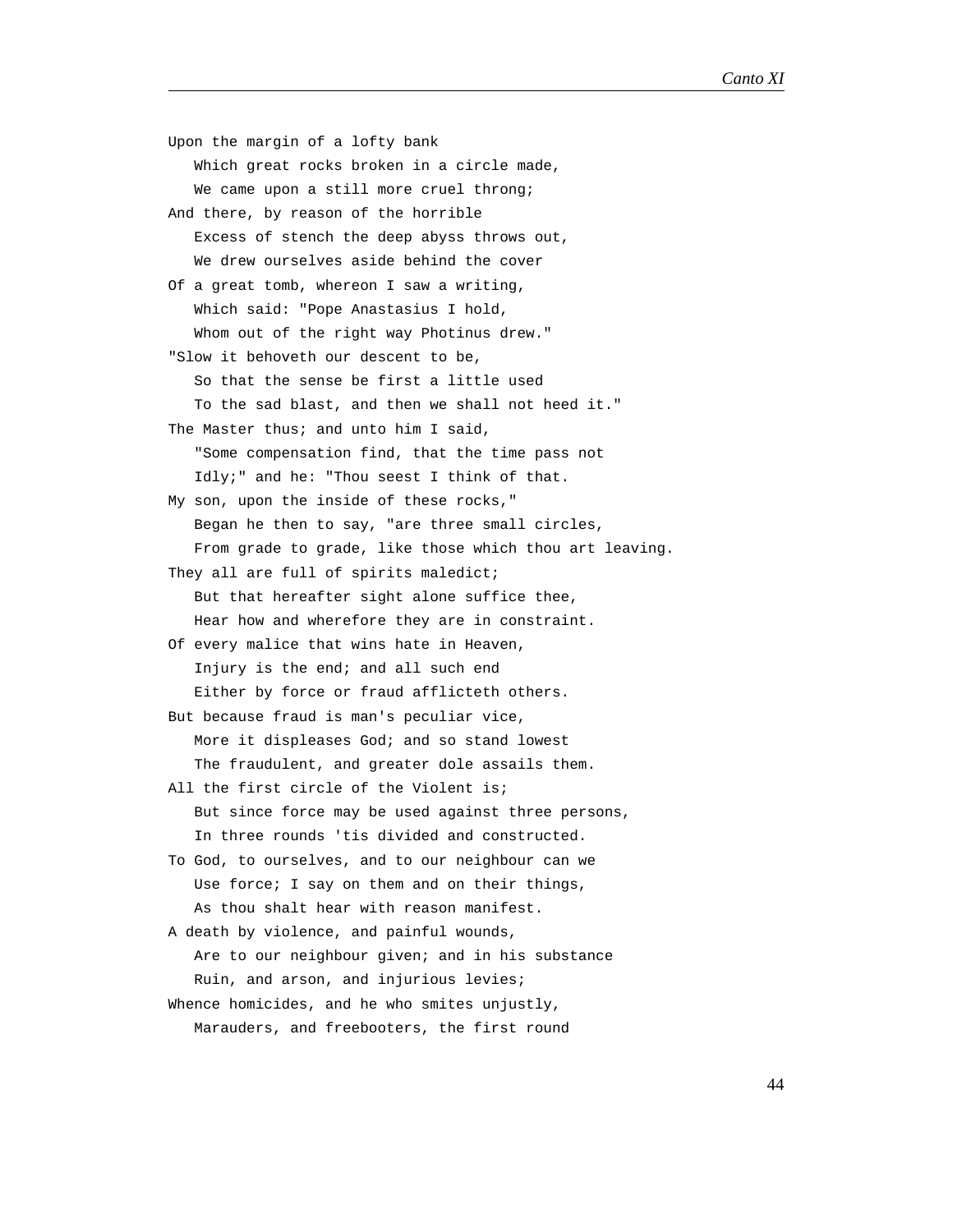Tormenteth all in companies diverse. Man may lay violent hands upon himself And his own goods; and therefore in the second Round must perforce without avail repent Whoever of your world deprives himself, Who games, and dissipates his property, And weepeth there, where he should jocund be. Violence can be done the Deity, In heart denying and blaspheming Him, And by disdaining Nature and her bounty. And for this reason doth the smallest round Seal with its signet Sodom and Cahors, And who, disdaining God, speaks from the heart. Fraud, wherewithal is every conscience stung, A man may practise upon him who trusts, And him who doth no confidence imburse. This latter mode, it would appear, dissevers Only the bond of love which Nature makes; Wherefore within the second circle nestle Hypocrisy, flattery, and who deals in magic, Falsification, theft, and simony, Panders, and barrators, and the like filth. By the other mode, forgotten is that love Which Nature makes, and what is after added, From which there is a special faith engendered. Hence in the smallest circle, where the point is Of the Universe, upon which Dis is seated, Whoe'er betrays for ever is consumed." And I: "My Master, clear enough proceeds Thy reasoning, and full well distinguishes This cavern and the people who possess it. But tell me, those within the fat lagoon, Whom the wind drives, and whom the rain doth beat, And who encounter with such bitter tongues, Wherefore are they inside of the red city Not punished, if God has them in his wrath, And if he has not, wherefore in such fashion?" And unto me he said: "Why wanders so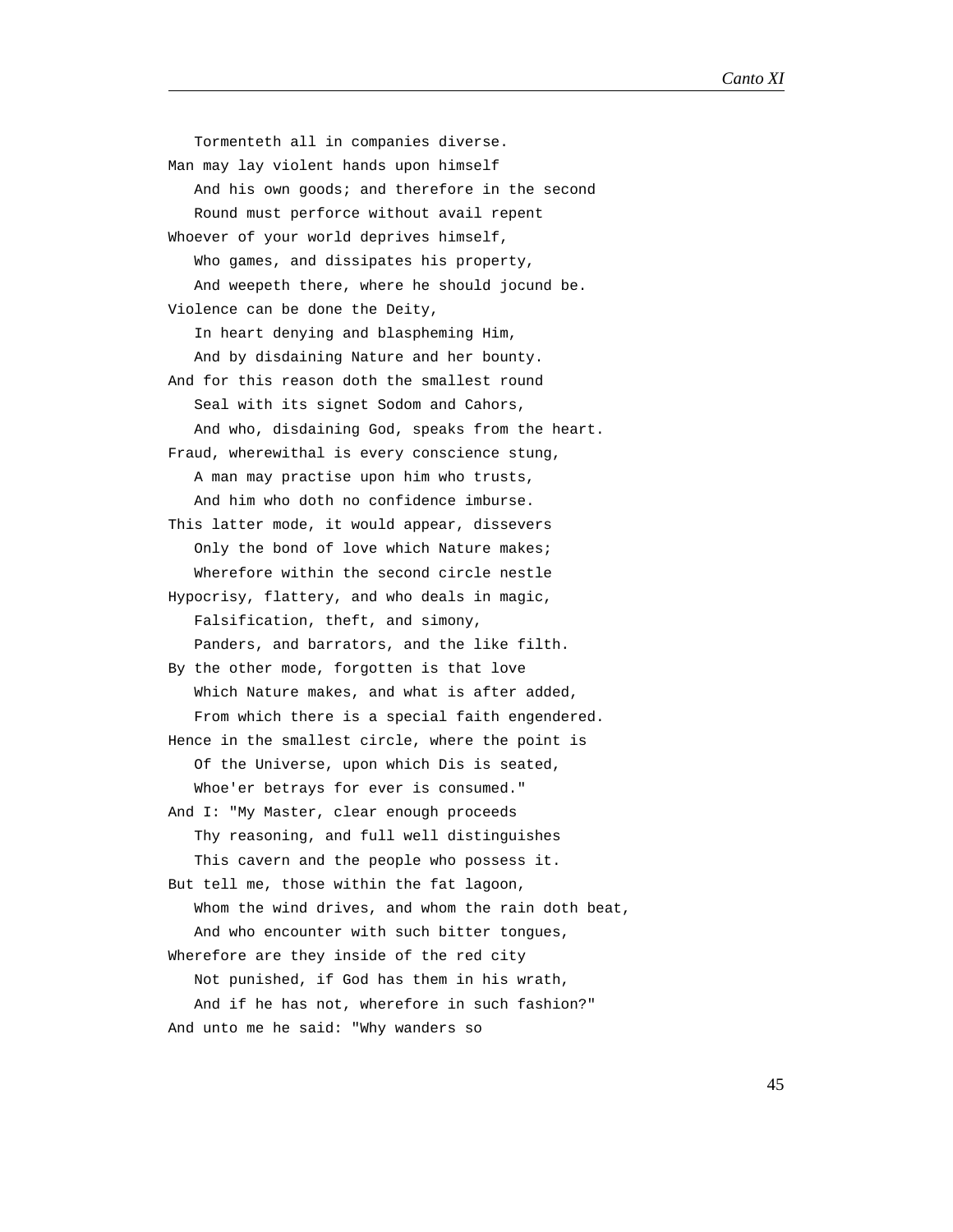Thine intellect from that which it is wont? Or, sooth, thy mind where is it elsewhere looking? Hast thou no recollection of those words With which thine Ethics thoroughly discusses The dispositions three, that Heaven abides not,-- Incontinence, and Malice, and insane Bestiality? and how Incontinence Less God offendeth, and less blame attracts? If thou regardest this conclusion well, And to thy mind recallest who they are That up outside are undergoing penance, Clearly wilt thou perceive why from these felons They separated are, and why less wroth Justice divine doth smite them with its hammer." "O Sun, that healest all distempered vision, Thou dost content me so, when thou resolvest, That doubting pleases me no less than knowing! Once more a little backward turn thee," said I, "There where thou sayest that usury offends Goodness divine, and disengage the knot." "Philosophy," he said, "to him who heeds it, Noteth, not only in one place alone, After what manner Nature takes her course From Intellect Divine, and from its art; And if thy Physics carefully thou notest, After not many pages shalt thou find, That this your art as far as possible Follows, as the disciple doth the master; So that your art is, as it were, God's grandchild. From these two, if thou bringest to thy mind Genesis at the beginning, it behoves Mankind to gain their life and to advance; And since the usurer takes another way, Nature herself and in her follower Disdains he, for elsewhere he puts his hope. But follow, now, as I would fain go on, For quivering are the Fishes on the horizon,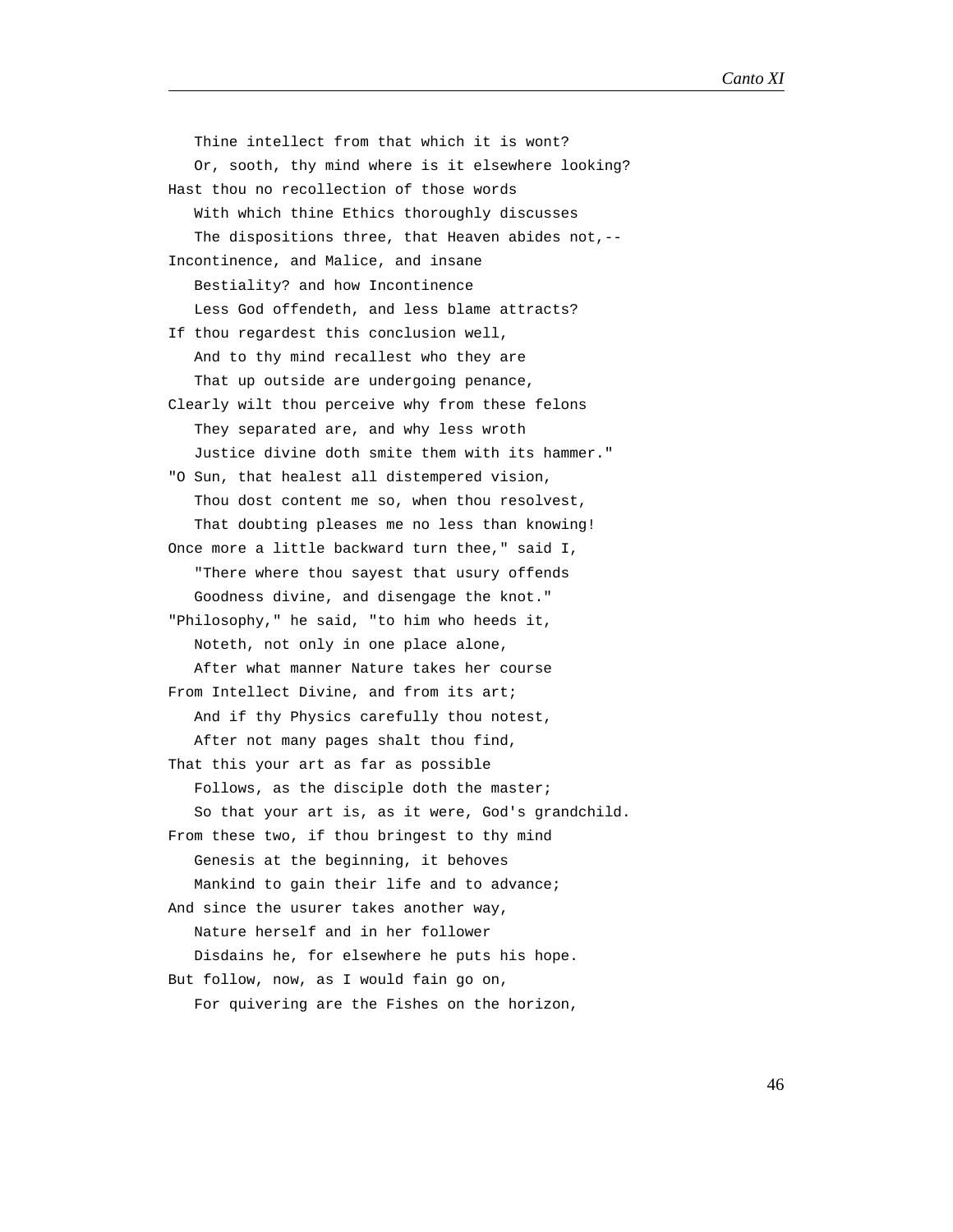And the Wain wholly over Caurus lies, And far beyond there we descend the crag."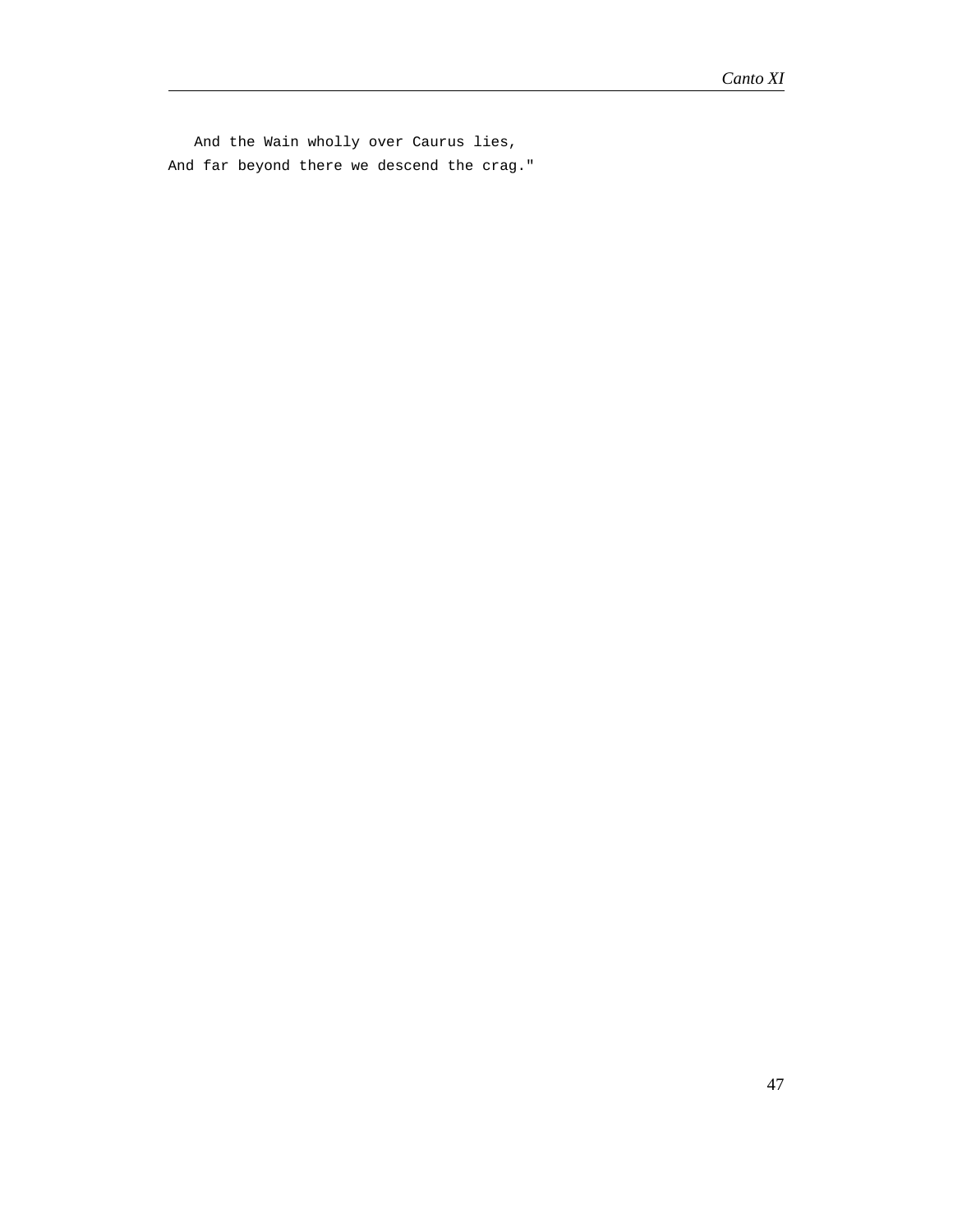The place where to descend the bank we came Was alpine, and from what was there, moreover, Of such a kind that every eye would shun it. Such as that ruin is which in the flank Smote, on this side of Trent, the Adige, Either by earthquake or by failing stay, For from the mountain's top, from which it moved, Unto the plain the cliff is shattered so, Some path 'twould give to him who was above; Even such was the descent of that ravine, And on the border of the broken chasm The infamy of Crete was stretched along, Who was conceived in the fictitious cow; And when he us beheld, he bit himself, Even as one whom anger racks within. My Sage towards him shouted: "Peradventure Thou think'st that here may be the Duke of Athens, Who in the world above brought death to thee? Get thee gone, beast, for this one cometh not Instructed by thy sister, but he comes In order to behold your punishments." As is that bull who breaks loose at the moment In which he has received the mortal blow, Who cannot walk, but staggers here and there, The Minotaur beheld I do the like; And he, the wary, cried: "Run to the passage; While he wroth, 'tis well thou shouldst descend." Thus down we took our way o'er that discharge Of stones, which oftentimes did move themselves Beneath my feet, from the unwonted burden. Thoughtful I went; and he said: "Thou art thinking Perhaps upon this ruin, which is guarded By that brute anger which just now I quenched. Now will I have thee know, the other time I here descended to the nether Hell, This precipice had not yet fallen down. But truly, if I well discern, a little Before His coming who the mighty spoil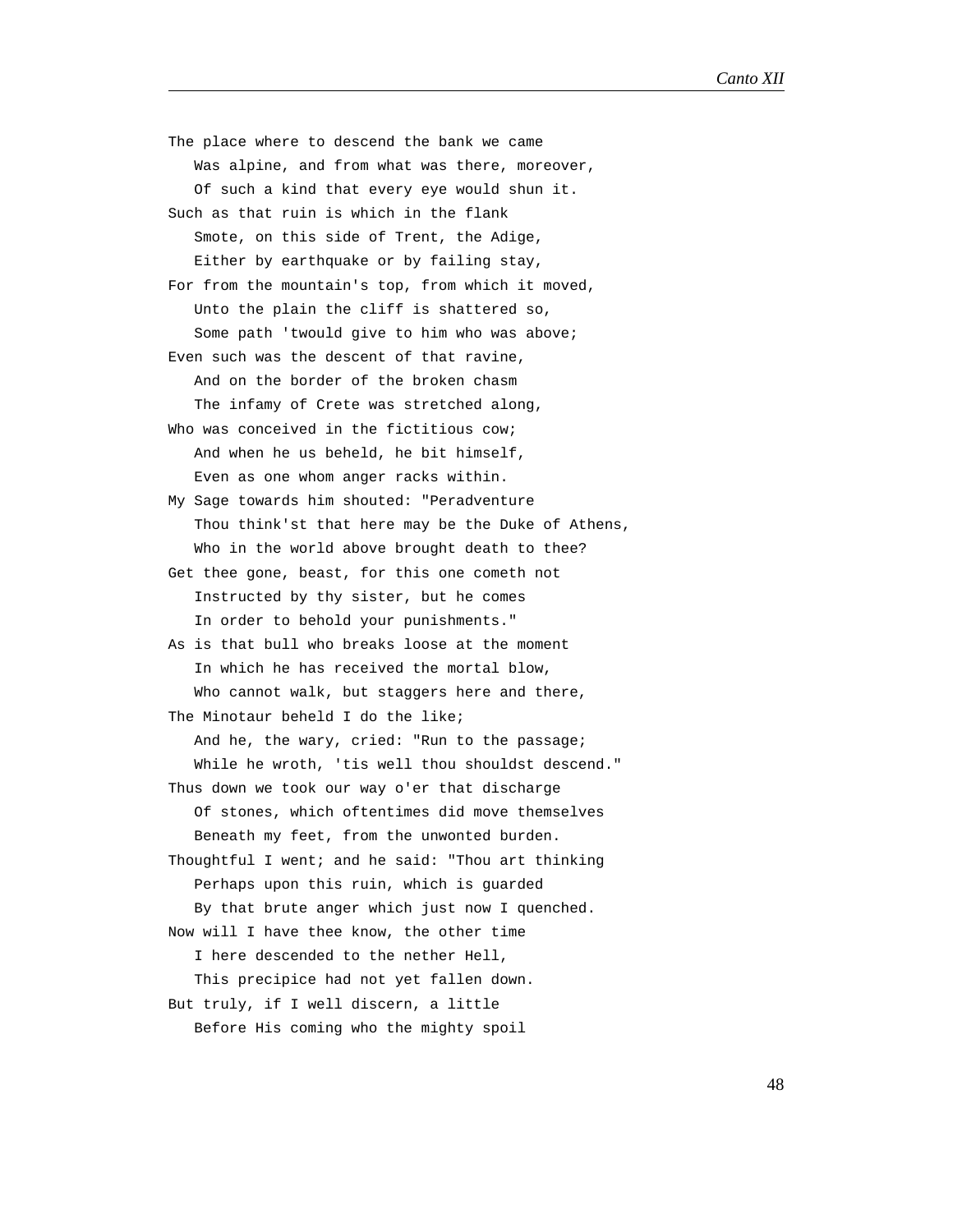Bore off from Dis, in the supernal circle, Upon all sides the deep and loathsome valley Trembled so, that I thought the Universe Was thrilled with love, by which there are who think The world ofttimes converted into chaos; And at that moment this primeval crag Both here and elsewhere made such overthrow. But fix thine eyes below; for draweth near The river of blood, within which boiling is Whoe'er by violence doth injure others." O blind cupidity, O wrath insane, That spurs us onward so in our short life, And in the eternal then so badly steeps us! I saw an ample moat bent like a bow, As one which all the plain encompasses, Conformable to what my Guide had said. And between this and the embankment's foot Centaurs in file were running, armed with arrows, As in the world they used the chase to follow. Beholding us descend, each one stood still, And from the squadron three detached themselves, With bows and arrows in advance selected; And from afar one cried: "Unto what torment Come ye, who down the hillside are descending? Tell us from there; if not, I draw the bow." My Master said: "Our answer will we make To Chiron, near you there; in evil hour, That will of thine was evermore so hasty." Then touched he me, and said: "This one is Nessus, Who perished for the lovely Dejanira, And for himself, himself did vengeance take. And he in the midst, who at his breast is gazing, Is the great Chiron, who brought up Achilles; That other Pholus is, who was so wrathful. Thousands and thousands go about the moat Shooting with shafts whatever soul emerges Out of the blood, more than his crime allots." Near we approached unto those monsters fleet;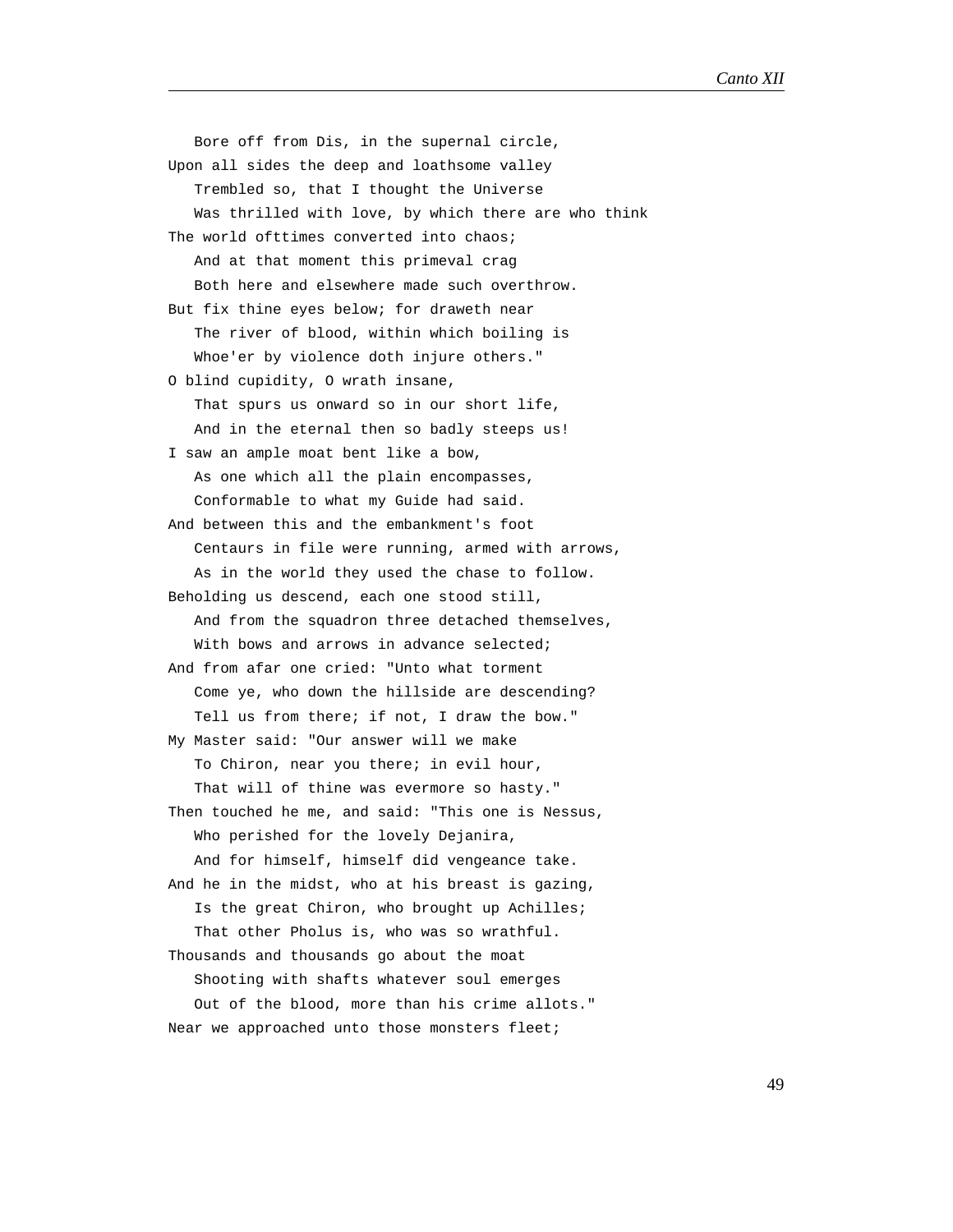Chiron an arrow took, and with the notch Backward upon his jaws he put his beard. After he had uncovered his great mouth, He said to his companions: "Are you ware That he behind moveth whate'er he touches? Thus are not wont to do the feet of dead men." And my good Guide, who now was at his breast, Where the two natures are together joined, Replied: "Indeed he lives, and thus alone Me it behoves to show him the dark valley; Necessity, and not delight, impels us. Some one withdrew from singing Halleluja, Who unto me committed this new office; No thief is he, nor I a thievish spirit. But by that virtue through which I am moving My steps along this savage thoroughfare, Give us some one of thine, to be with us, And who may show us where to pass the ford, And who may carry this one on his back; For 'tis no spirit that can walk the air." Upon his right breast Chiron wheeled about, And said to Nessus: "Turn and do thou guide them, And warn aside, if other band may meet you." We with our faithful escort onward moved Along the brink of the vermilion boiling, Wherein the boiled were uttering loud laments. People I saw within up to the eyebrows, And the great Centaur said: "Tyrants are these, Who dealt in bloodshed and in pillaging. Here they lament their pitiless mischiefs; here Is Alexander, and fierce Dionysius Who upon Sicily brought dolorous years. That forehead there which has the hair so black Is Azzolin; and the other who is blond, Obizzo is of Esti, who, in truth, Up in the world was by his stepson slain." Then turned I to the Poet; and he said,

"Now he be first to thee, and second I."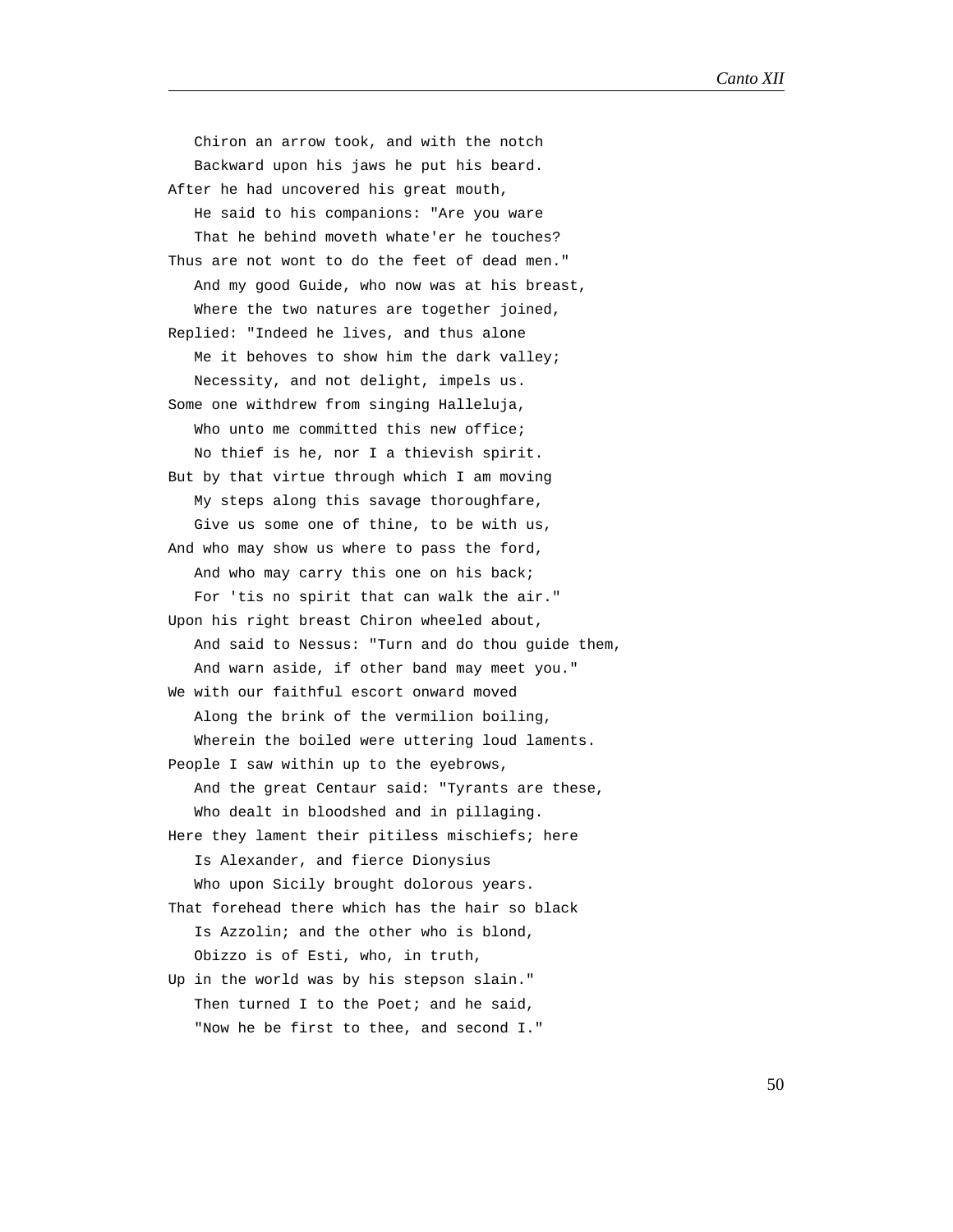A little farther on the Centaur stopped Above a folk, who far down as the throat Seemed from that boiling stream to issue forth. A shade he showed us on one side alone, Saying: "He cleft asunder in God's bosom The heart that still upon the Thames is honoured." Then people saw I, who from out the river Lifted their heads and also all the chest; And many among these I recognised. Thus ever more and more grew shallower That blood, so that the feet alone it covered; And there across the moat our passage was. "Even as thou here upon this side beholdest The boiling stream, that aye diminishes," The Centaur said, "I wish thee to believe That on this other more and more declines Its bed, until it reunites itself Where it behoveth tyranny to groan. Justice divine, upon this side, is goading That Attila, who was a scourge on earth, And Pyrrhus, and Sextus; and for ever milks The tears which with the boiling it unseals In Rinier da Corneto and Rinier Pazzo, Who made upon the highways so much war." Then back he turned, and passed again the ford.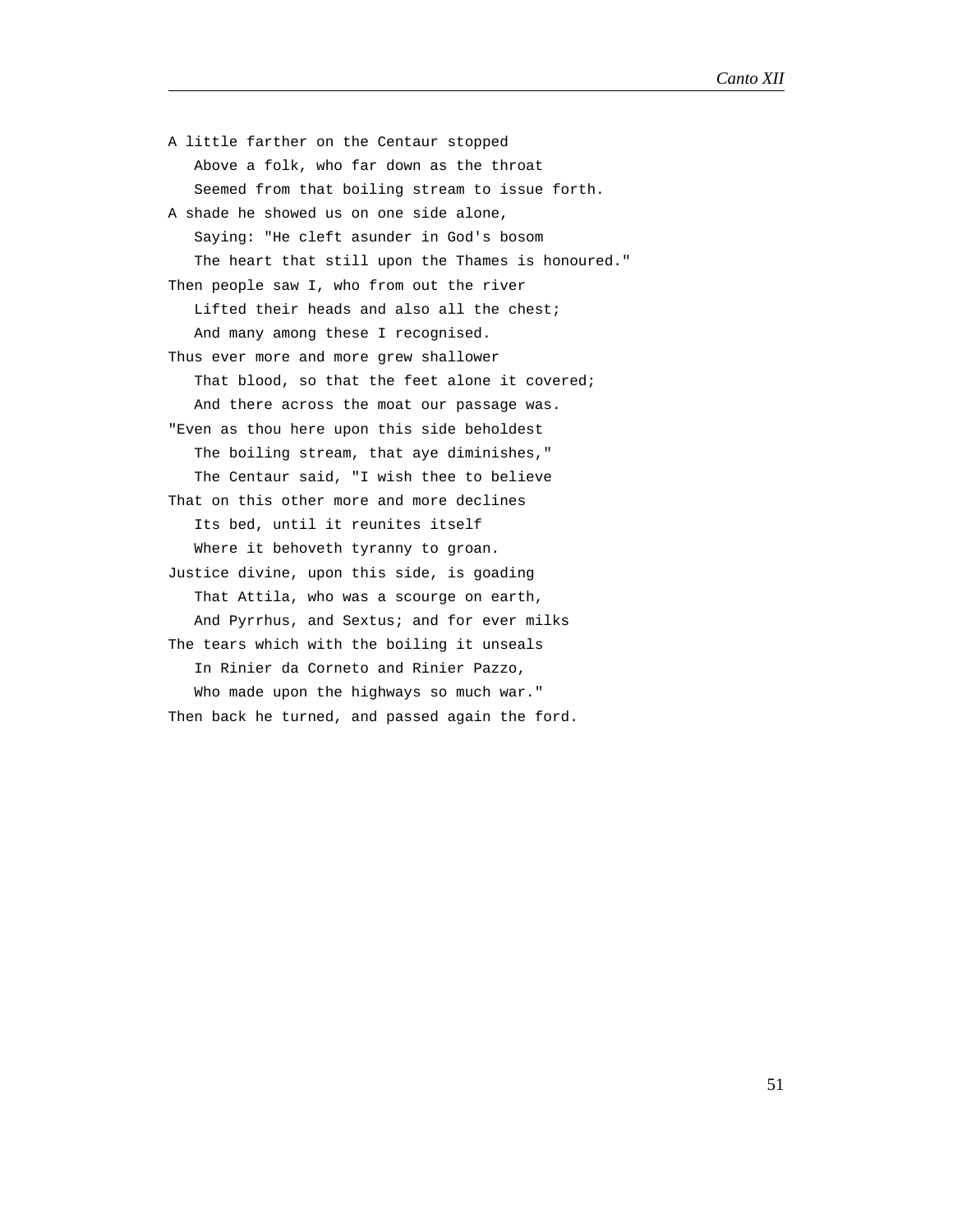Not yet had Nessus reached the other side, When we had put ourselves within a wood, That was not marked by any path whatever. Not foliage green, but of a dusky colour, Not branches smooth, but gnarled and intertangled, Not apple-trees were there, but thorns with poison. Such tangled thickets have not, nor so dense, Those savage wild beasts, that in hatred hold 'Twixt Cecina and Corneto the tilled places. There do the hideous Harpies make their nests, Who chased the Trojans from the Strophades, With sad announcement of impending doom; Broad wings have they, and necks and faces human, And feet with claws, and their great bellies fledged; They make laments upon the wondrous trees. And the good Master: "Ere thou enter farther, Know that thou art within the second round," Thus he began to say, "and shalt be, till Thou comest out upon the horrible sand; Therefore look well around, and thou shalt see Things that will credence give unto my speech." I heard on all sides lamentations uttered, And person none beheld I who might make them, Whence, utterly bewildered, I stood still. I think he thought that I perhaps might think So many voices issued through those trunks From people who concealed themselves from us; Therefore the Master said: "If thou break off Some little spray from any of these trees, The thoughts thou hast will wholly be made vain." Then stretched I forth my hand a little forward, And plucked a branchlet off from a great thorn; And the trunk cried, "Why dost thou mangle me?" After it had become embrowned with blood, It recommenced its cry: "Why dost thou rend me? Hast thou no spirit of pity whatsoever? Men once we were, and now are changed to trees; Indeed, thy hand should be more pitiful,

52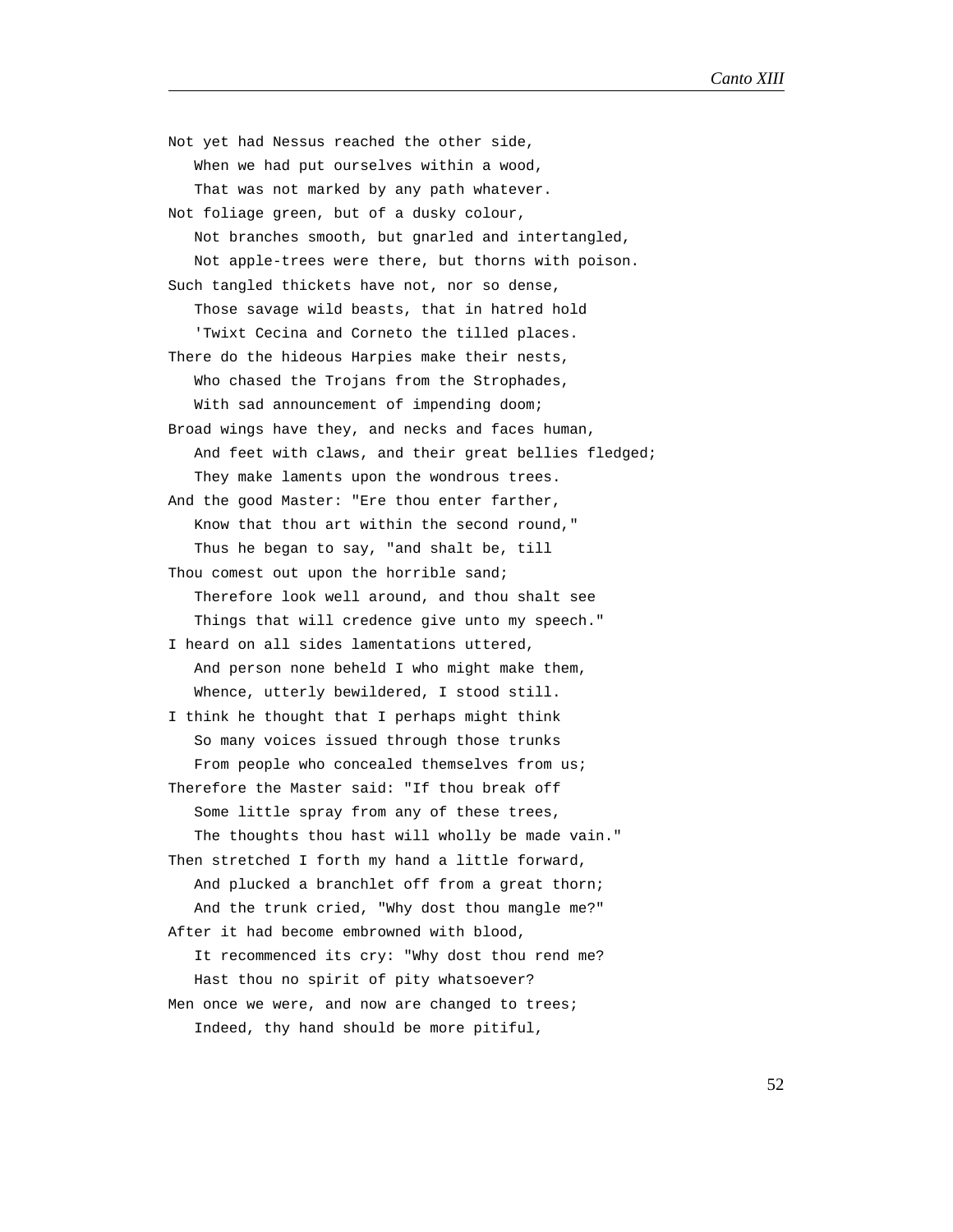Even if the souls of serpents we had been." As out of a green brand, that is on fire At one of the ends, and from the other drips And hisses with the wind that is escaping; So from that splinter issued forth together Both words and blood; whereat I let the tip Fall, and stood like a man who is afraid. "Had he been able sooner to believe," My Sage made answer, "O thou wounded soul, What only in my verses he has seen, Not upon thee had he stretched forth his hand; Whereas the thing incredible has caused me To put him to an act which grieveth me. But tell him who thou wast, so that by way Of some amends thy fame he may refresh Up in the world, to which he can return." And the trunk said: "So thy sweet words allure me, I cannot silent be; and you be vexed not, That I a little to discourse am tempted. I am the one who both keys had in keeping Of Frederick's heart, and turned them to and fro So softly in unlocking and in locking, That from his secrets most men I withheld; Fidelity I bore the glorious office So great, I lost thereby my sleep and pulses. The courtesan who never from the dwelling Of Caesar turned aside her strumpet eyes, Death universal and the vice of courts, Inflamed against me all the other minds, And they, inflamed, did so inflame Augustus, That my glad honours turned to dismal mournings. My spirit, in disdainful exultation, Thinking by dying to escape disdain, Made me unjust against myself, the just. I, by the roots unwonted of this wood, Do swear to you that never broke I faith Unto my lord, who was so worthy of honour;

And to the world if one of you return,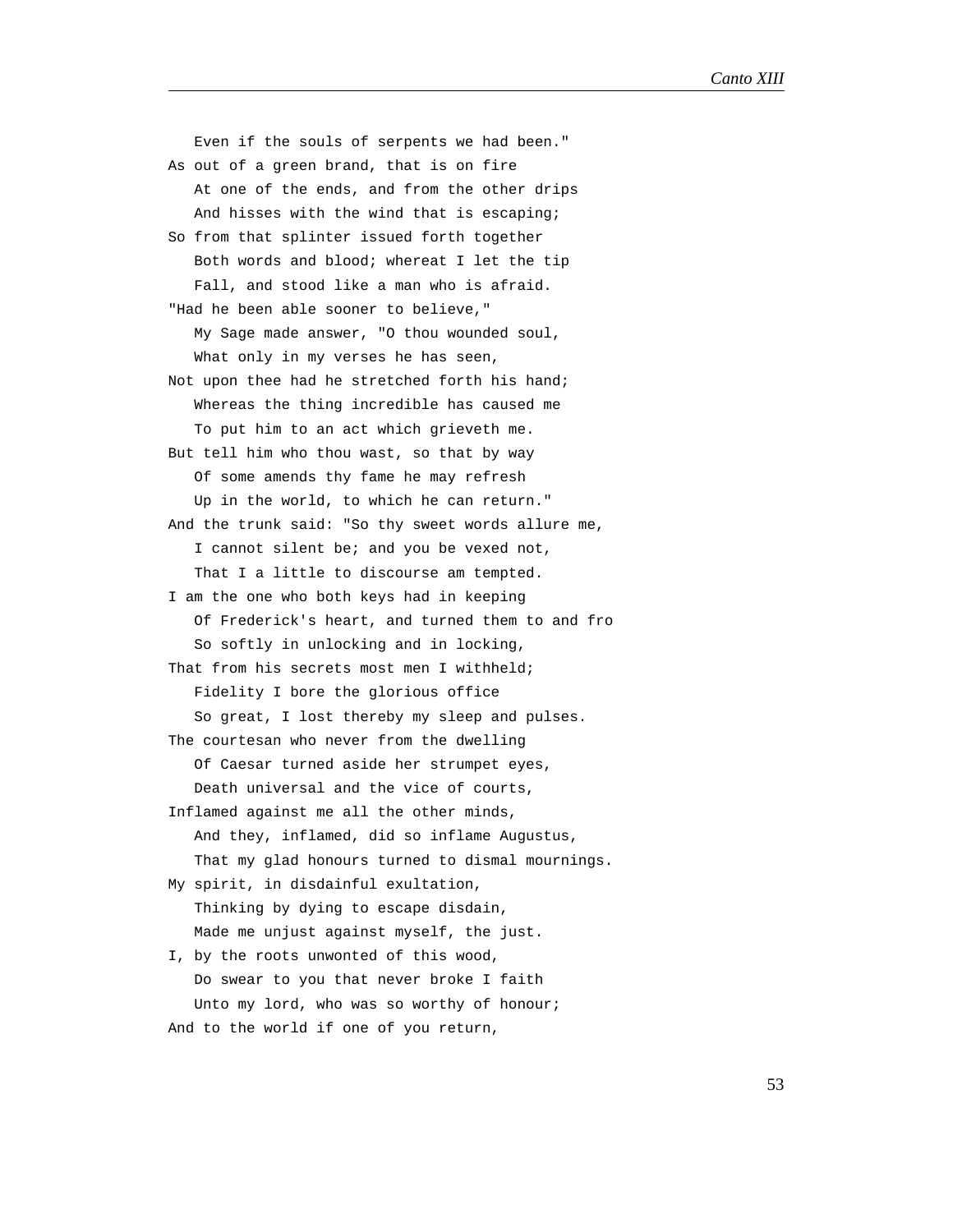Let him my memory comfort, which is lying Still prostrate from the blow that envy dealt it." Waited awhile, and then: "Since he is silent," The Poet said to me, "lose not the time, But speak, and question him, if more may please thee." Whence I to him: "Do thou again inquire Concerning what thou thinks't will satisfy me; For I cannot, such pity is in my heart." Therefore he recommenced: "So may the man Do for thee freely what thy speech implores, Spirit incarcerate, again be pleased To tell us in what way the soul is bound Within these knots; and tell us, if thou canst, If any from such members e'er is freed." Then blew the trunk amain, and afterward The wind was into such a voice converted: "With brevity shall be replied to you. When the exasperated soul abandons The body whence it rent itself away, Minos consigns it to the seventh abyss. It falls into the forest, and no part Is chosen for it; but where Fortune hurls it, There like a grain of spelt it germinates. It springs a sapling, and a forest tree; The Harpies, feeding then upon its leaves, Do pain create, and for the pain an outlet. Like others for our spoils shall we return; But not that any one may them revest, For 'tis not just to have what one casts off. Here we shall drag them, and along the dismal Forest our bodies shall suspended be, Each to the thorn of his molested shade." We were attentive still unto the trunk, Thinking that more it yet might wish to tell us, When by a tumult we were overtaken, In the same way as he is who perceives The boar and chase approaching to his stand,

Who hears the crashing of the beasts and branches;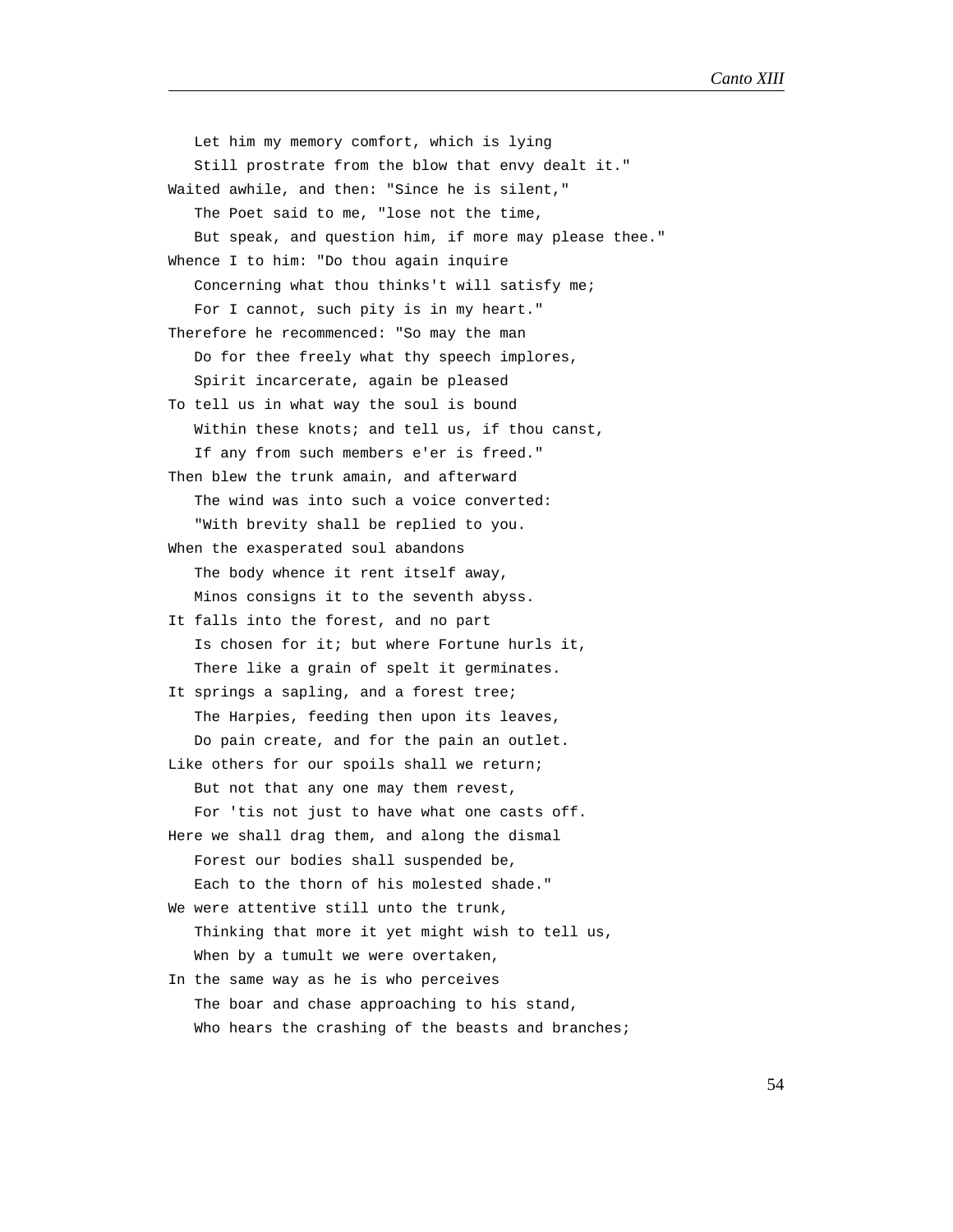And two behold! upon our left-hand side, Naked and scratched, fleeing so furiously, That of the forest, every fan they broke. He who was in advance: "Now help, Death, help!" And the other one, who seemed to lag too much, Was shouting: "Lano, were not so alert Those legs of thine at joustings of the Toppo!" And then, perchance because his breath was failing, He grouped himself together with a bush. Behind them was the forest full of black She-mastiffs, ravenous, and swift of foot As greyhounds, who are issuing from the chain. On him who had crouched down they set their teeth, And him they lacerated piece by piece, Thereafter bore away those aching members. Thereat my Escort took me by the hand, And led me to the bush, that all in vain Was weeping from its bloody lacerations. "O Jacopo," it said, "of Sant' Andrea, What helped it thee of me to make a screen? What blame have I in thy nefarious life?" When near him had the Master stayed his steps, He said: "Who wast thou, that through wounds so many Art blowing out with blood thy dolorous speech?" And he to us: "O souls, that hither come To look upon the shameful massacre That has so rent away from me my leaves, Gather them up beneath the dismal bush; I of that city was which to the Baptist Changed its first patron, wherefore he for this Forever with his art will make it sad. And were it not that on the pass of Arno Some glimpses of him are remaining still, Those citizens, who afterwards rebuilt it Upon the ashes left by Attila, In vain had caused their labour to be done. Of my own house I made myself a gibbet."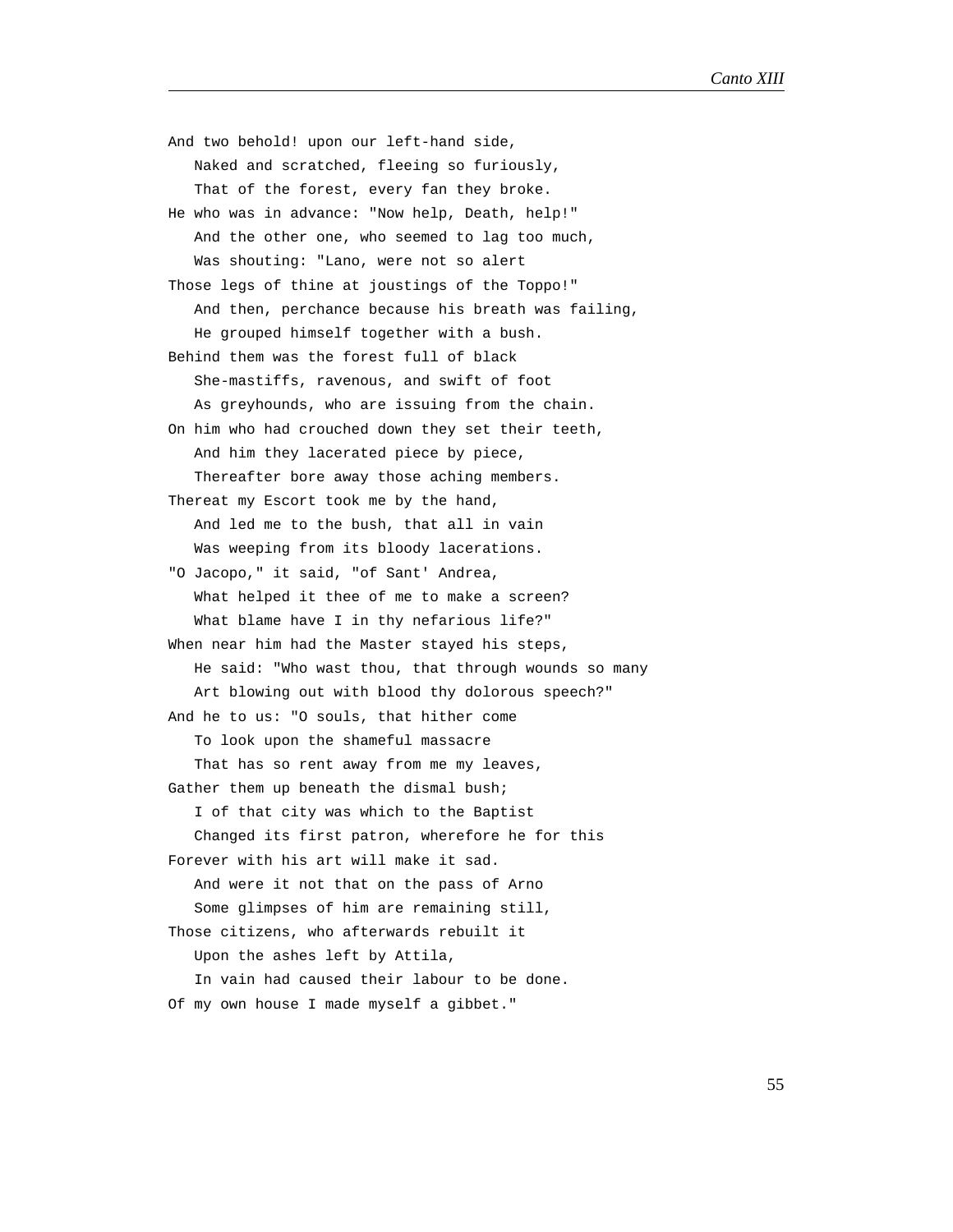Because the charity of my native place Constrained me, gathered I the scattered leaves, And gave them back to him, who now was hoarse. Then came we to the confine, where disparted The second round is from the third, and where A horrible form of Justice is beheld. Clearly to manifest these novel things, I say that we arrived upon a plain, Which from its bed rejecteth every plant; The dolorous forest is a garland to it All round about, as the sad moat to that; There close upon the edge we stayed our feet. The soil was of an arid and thick sand, Not of another fashion made than that Which by the feet of Cato once was pressed. Vengeance of God, O how much oughtest thou By each one to be dreaded, who doth read That which was manifest unto mine eyes! Of naked souls beheld I many herds, Who all were weeping very miserably, And over them seemed set a law diverse. Supine upon the ground some folk were lying; And some were sitting all drawn up together, And others went about continually. Those who were going round were far the more, And those were less who lay down to their torment, But had their tongues more loosed to lamentation. O'er all the sand-waste, with a gradual fall, Were raining down dilated flakes of fire, As of the snow on Alp without a wind. As Alexander, in those torrid parts Of India, beheld upon his host Flames fall unbroken till they reached the ground. Whence he provided with his phalanxes To trample down the soil, because the vapour Better extinguished was while it was single;

Thus was descending the eternal heat,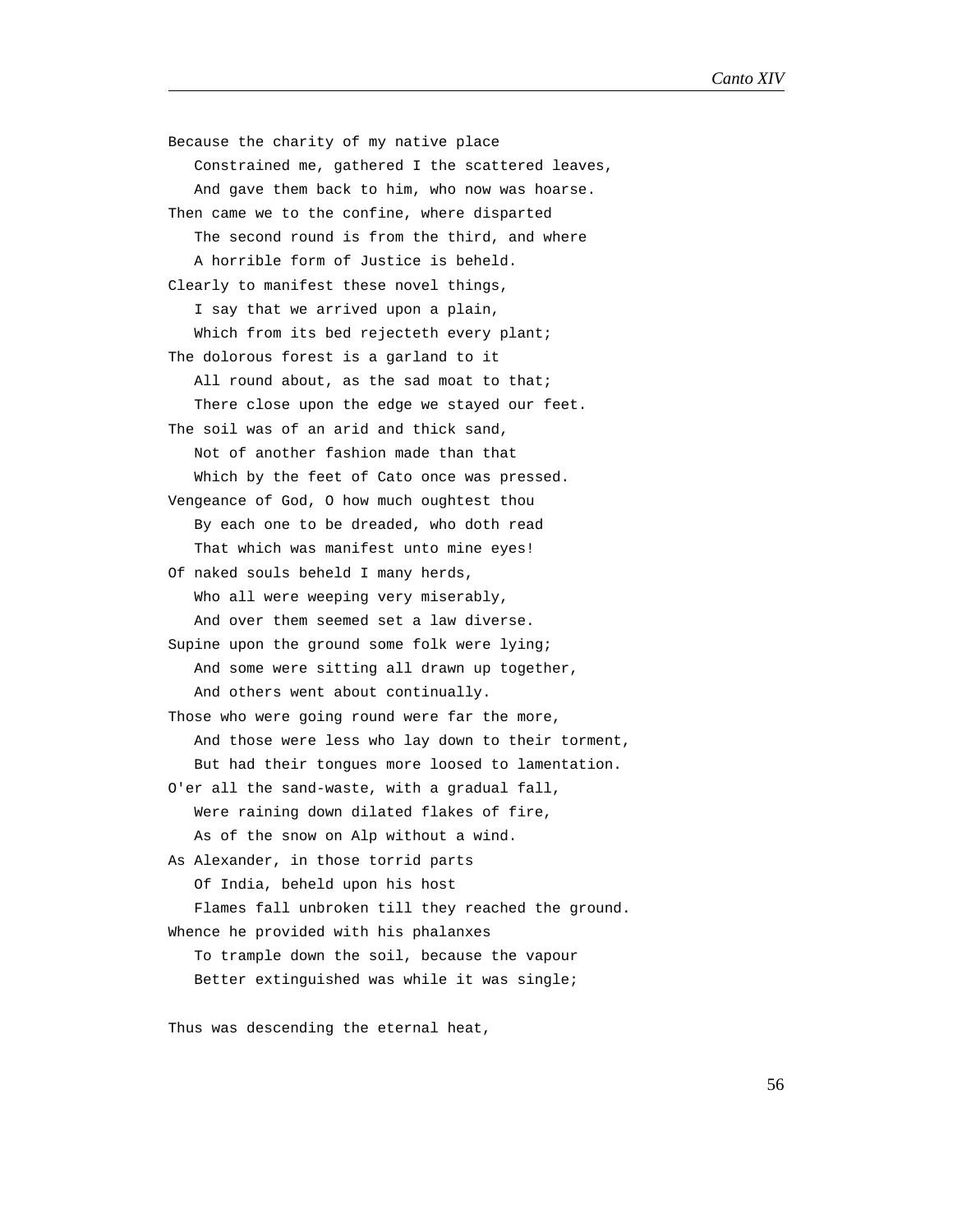Whereby the sand was set on fire, like tinder Beneath the steel, for doubling of the dole. Without repose forever was the dance Of miserable hands, now there, now here, Shaking away from off them the fresh gleeds. "Master," began I, "thou who overcomest All things except the demons dire, that issued Against us at the entrance of the gate, Who is that mighty one who seems to heed not The fire, and lieth lowering and disdainful, So that the rain seems not to ripen him?" And he himself, who had become aware That I was questioning my Guide about him, Cried: "Such as I was living, am I, dead. If Jove should weary out his smith, from whom He seized in anger the sharp thunderbolt, Wherewith upon the last day I was smitten, And if he wearied out by turns the others In Mongibello at the swarthy forge, Vociferating, 'Help, good Vulcan, help!' Even as he did there at the fight of Phlegra, And shot his bolts at me with all his might, He would not have thereby a joyous vengeance." Then did my Leader speak with such great force, That I had never heard him speak so loud: "O Capaneus, in that is not extinguished Thine arrogance, thou punished art the more; Not any torment, saving thine own rage, Would be unto thy fury pain complete." Then he turned round to me with better lip, Saying: "One of the Seven Kings was he Who Thebes besieged, and held, and seems to hold God in disdain, and little seems to prize him; But, as I said to him, his own despites Are for his breast the fittest ornaments. Now follow me, and mind thou do not place As yet thy feet upon the burning sand, But always keep them close unto the wood."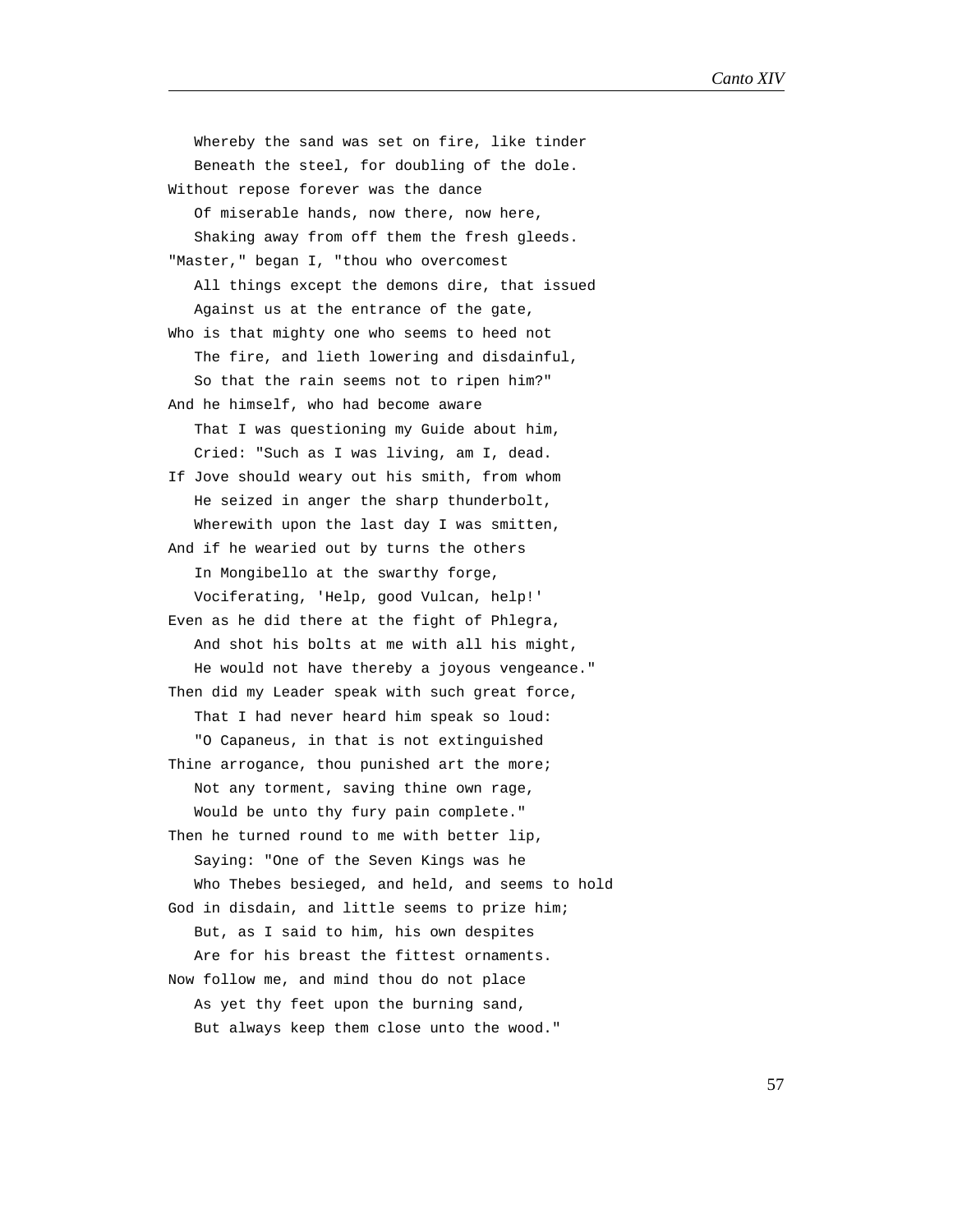Speaking no word, we came to where there gushes Forth from the wood a little rivulet, Whose redness makes my hair still stand on end. As from the Bulicame springs the brooklet, The sinful women later share among them, So downward through the sand it went its way. The bottom of it, and both sloping banks, Were made of stone, and the margins at the side; Whence I perceived that there the passage was. "In all the rest which I have shown to thee Since we have entered in within the gate Whose threshold unto no one is denied, Nothing has been discovered by thine eyes So notable as is the present river, Which all the little flames above it quenches." These words were of my Leader; whence I prayed him That he would give me largess of the food, For which he had given me largess of desire. "In the mid-sea there sits a wasted land," Said he thereafterward, "whose name is Crete, Under whose king the world of old was chaste. There is a mountain there, that once was glad With waters and with leaves, which was called Ida; Now 'tis deserted, as a thing worn out. Rhea once chose it for the faithful cradle Of her own son; and to conceal him better, Whene'er he cried, she there had clamours made. A grand old man stands in the mount erect, Who holds his shoulders turned tow'rds Damietta, And looks at Rome as if it were his mirror. His head is fashioned of refined gold, And of pure silver are the arms and breast; Then he is brass as far down as the fork. From that point downward all is chosen iron, Save that the right foot is of kiln-baked clay, And more he stands on that than on the other. Each part, except the gold, is by a fissure Asunder cleft, that dripping is with tears,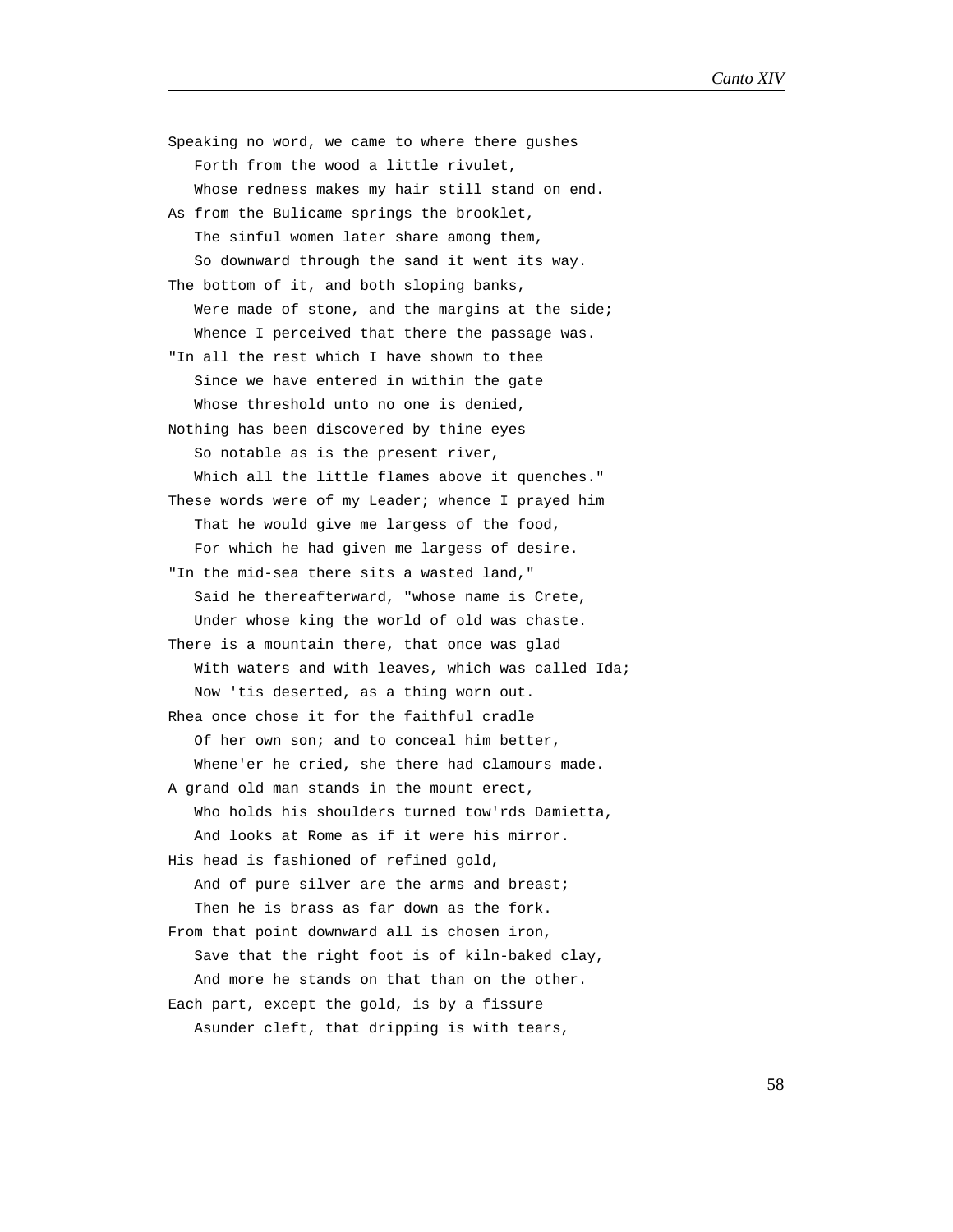Which gathered together perforate that cavern. From rock to rock they fall into this valley; Acheron, Styx, and Phlegethon they form; Then downward go along this narrow sluice Unto that point where is no more descending. They form Cocytus; what that pool may be Thou shalt behold, so here 'tis not narrated." And I to him: "If so the present runnel Doth take its rise in this way from our world, Why only on this verge appears it to us?" And he to me: "Thou knowest the place is round, And notwithstanding thou hast journeyed far, Still to the left descending to the bottom, Thou hast not yet through all the circle turned. Therefore if something new appear to us, It should not bring amazement to thy face." And I again: "Master, where shall be found Lethe and Phlegethon, for of one thou'rt silent, And sayest the other of this rain is made?" "In all thy questions truly thou dost please me," Replied he; "but the boiling of the red Water might well solve one of them thou makest. Thou shalt see Lethe, but outside this moat, There where the souls repair to lave themselves, When sin repented of has been removed." Then said he: "It is time now to abandon The wood; take heed that thou come after me; A way the margins make that are not burning, And over them all vapours are extinguished."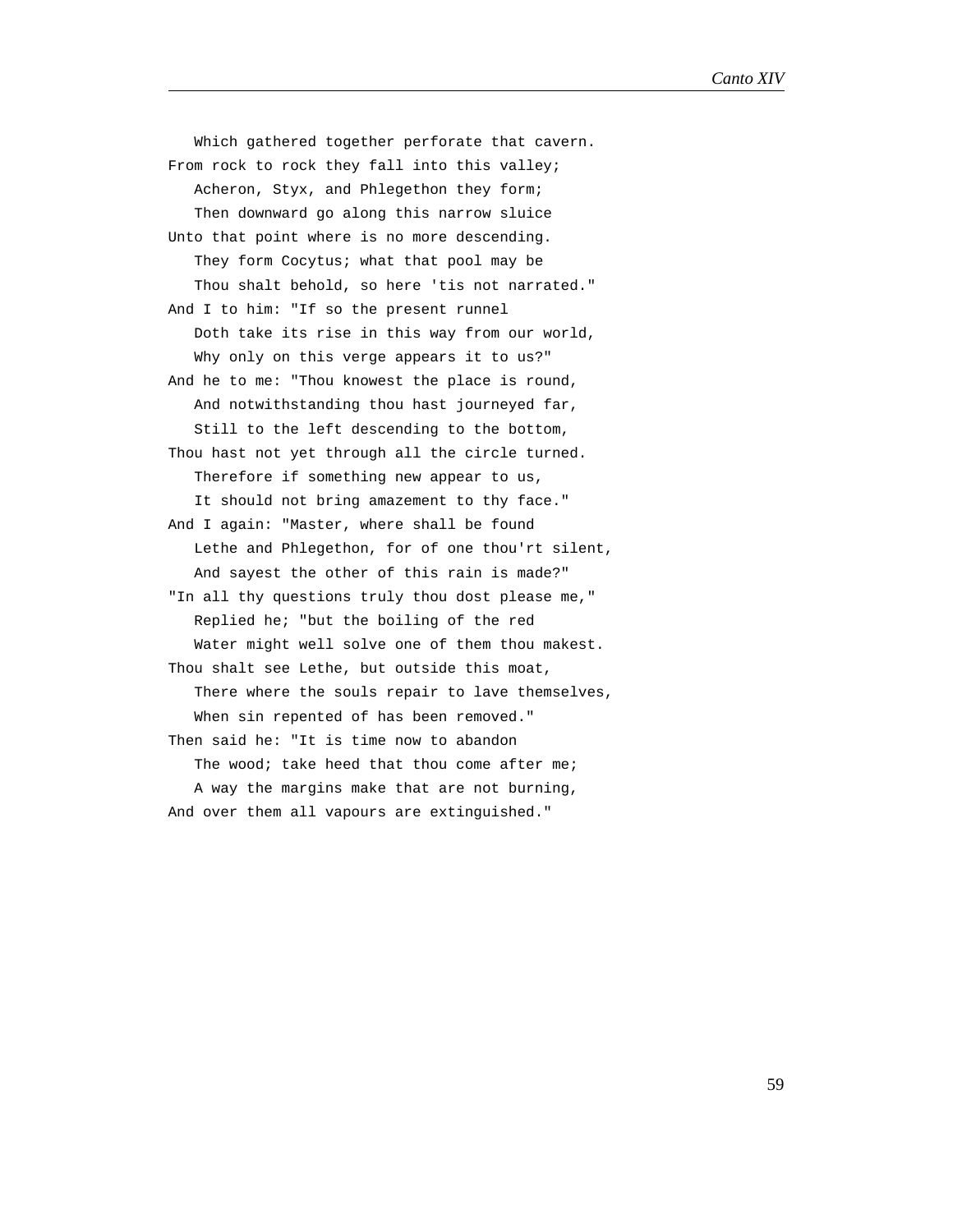Now bears us onward one of the hard margins, And so the brooklet's mist o'ershadows it, From fire it saves the water and the dikes. Even as the Flemings, 'twixt Cadsand and Bruges, Fearing the flood that tow'rds them hurls itself, Their bulwarks build to put the sea to flight; And as the Paduans along the Brenta, To guard their villas and their villages, Or ever Chiarentana feel the heat; In such similitude had those been made, Albeit not so lofty nor so thick, Whoever he might be, the master made them. Now were we from the forest so remote, I could not have discovered where it was, Even if backward I had turned myself, When we a company of souls encountered, Who came beside the dike, and every one Gazed at us, as at evening we are wont To eye each other under a new moon, And so towards us sharpened they their brows As an old tailor at the needle's eye. Thus scrutinised by such a family, By some one I was recognised, who seized My garment's hem, and cried out, "What a marvel!" And I, when he stretched forth his arm to me, On his baked aspect fastened so mine eyes, That the scorched countenance prevented not His recognition by my intellect; And bowing down my face unto his own, I made reply, "Are you here, Ser Brunetto?" And he: "May't not displease thee, O my son, If a brief space with thee Brunetto Latini Backward return and let the trail go on." I said to him: "With all my power I ask it; And if you wish me to sit down with you, I will, if he please, for I go with him." "O son," he said, "whoever of this herd A moment stops, lies then a hundred years,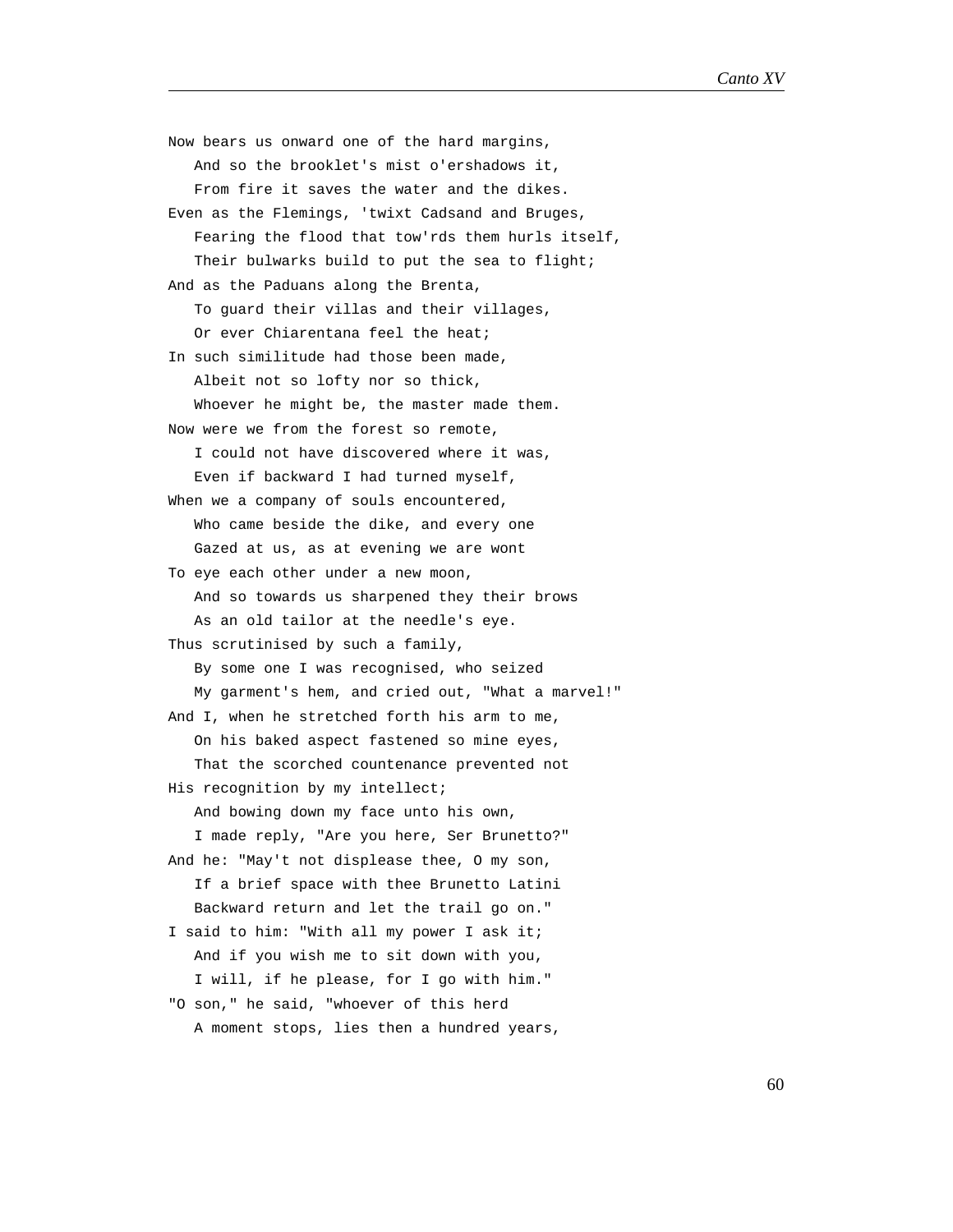Nor fans himself when smiteth him the fire. Therefore go on; I at thy skirts will come, And afterward will I rejoin my band, Which goes lamenting its eternal doom." I did not dare to go down from the road Level to walk with him; but my head bowed I held as one who goeth reverently. And he began: "What fortune or what fate Before the last day leadeth thee down here? And who is this that showeth thee the way?" "Up there above us in the life serene," I answered him, "I lost me in a valley, Or ever yet my age had been completed. But yestermorn I turned my back upon it; This one appeared to me, returning thither, And homeward leadeth me along this road." And he to me: "If thou thy star do follow, Thou canst not fail thee of a glorious port, If well I judged in the life beautiful. And if I had not died so prematurely, Seeing Heaven thus benignant unto thee, I would have given thee comfort in the work. But that ungrateful and malignant people, Which of old time from Fesole descended, And smacks still of the mountain and the granite, Will make itself, for thy good deeds, thy foe; And it is right; for among crabbed sorbs It ill befits the sweet fig to bear fruit. Old rumour in the world proclaims them blind; A people avaricious, envious, proud; Take heed that of their customs thou do cleanse thee. Thy fortune so much honour doth reserve thee, One party and the other shall be hungry For thee; but far from goat shall be the grass. Their litter let the beasts of Fesole Make of themselves, nor let them touch the plant, If any still upon their dunghill rise, In which may yet revive the consecrated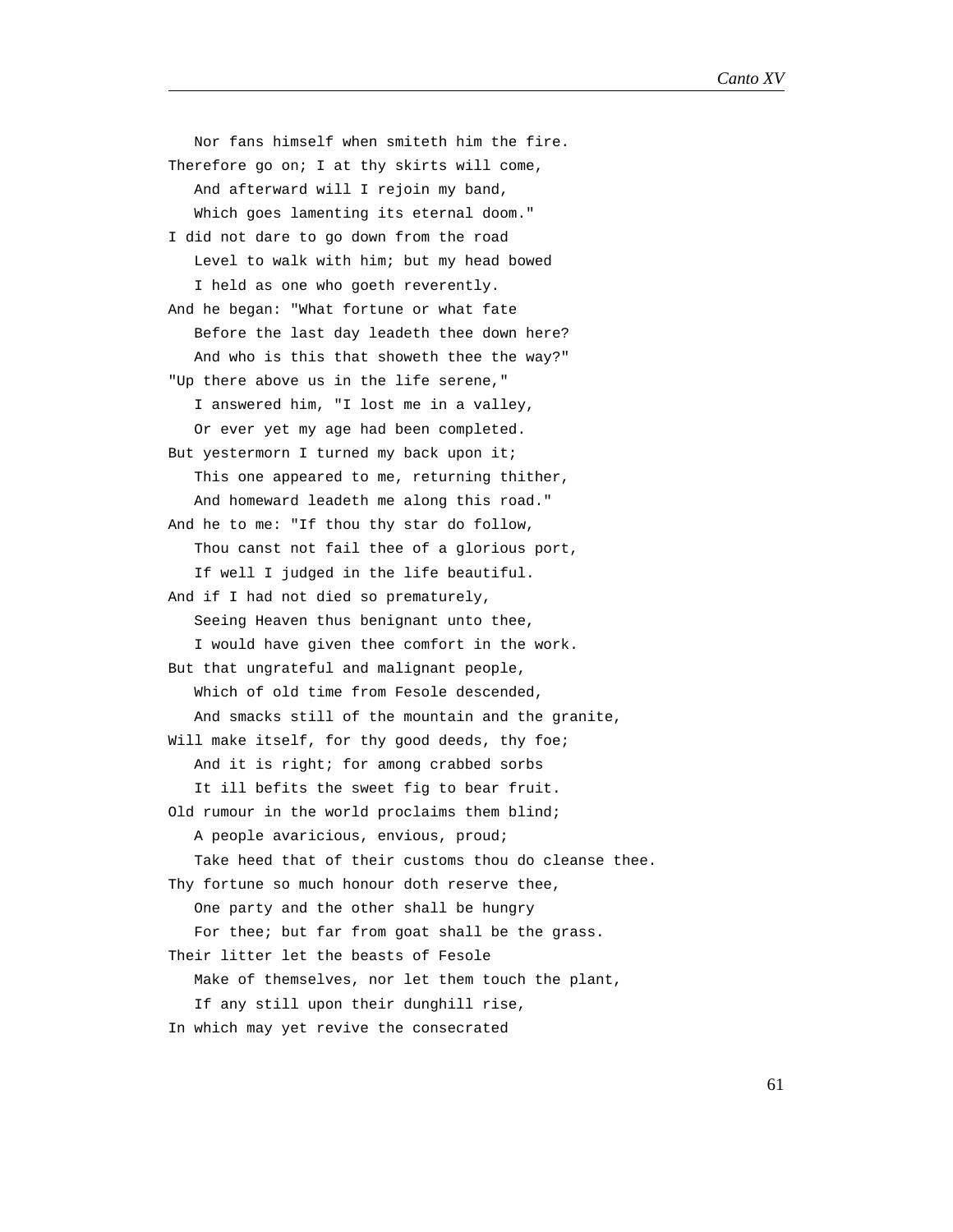Seed of those Romans, who remained there when The nest of such great malice it became." "If my entreaty wholly were fulfilled," Replied I to him, "not yet would you be In banishment from human nature placed; For in my mind is fixed, and touches now My heart the dear and good paternal image Of you, when in the world from hour to hour You taught me how a man becomes eternal; And how much I am grateful, while I live Behoves that in my language be discerned. What you narrate of my career I write, And keep it to be glossed with other text By a Lady who can do it, if I reach her. This much will I have manifest to you; Provided that my conscience do not chide me, For whatsoever Fortune I am ready. Such handsel is not new unto mine ears; Therefore let Fortune turn her wheel around As it may please her, and the churl his mattock." My Master thereupon on his right cheek Did backward turn himself, and looked at me; Then said: "He listeneth well who noteth it." Nor speaking less on that account, I go With Ser Brunetto, and I ask who are His most known and most eminent companions. And he to me: "To know of some is well; Of others it were laudable to be silent, For short would be the time for so much speech. Know them in sum, that all of them were clerks, And men of letters great and of great fame, In the world tainted with the selfsame sin. Priscian goes yonder with that wretched crowd, And Francis of Accorso; and thou hadst seen there If thou hadst had a hankering for such scurf, That one, who by the Servant of the Servants From Arno was transferred to Bacchiglione, Where he has left his sin-excited nerves.

62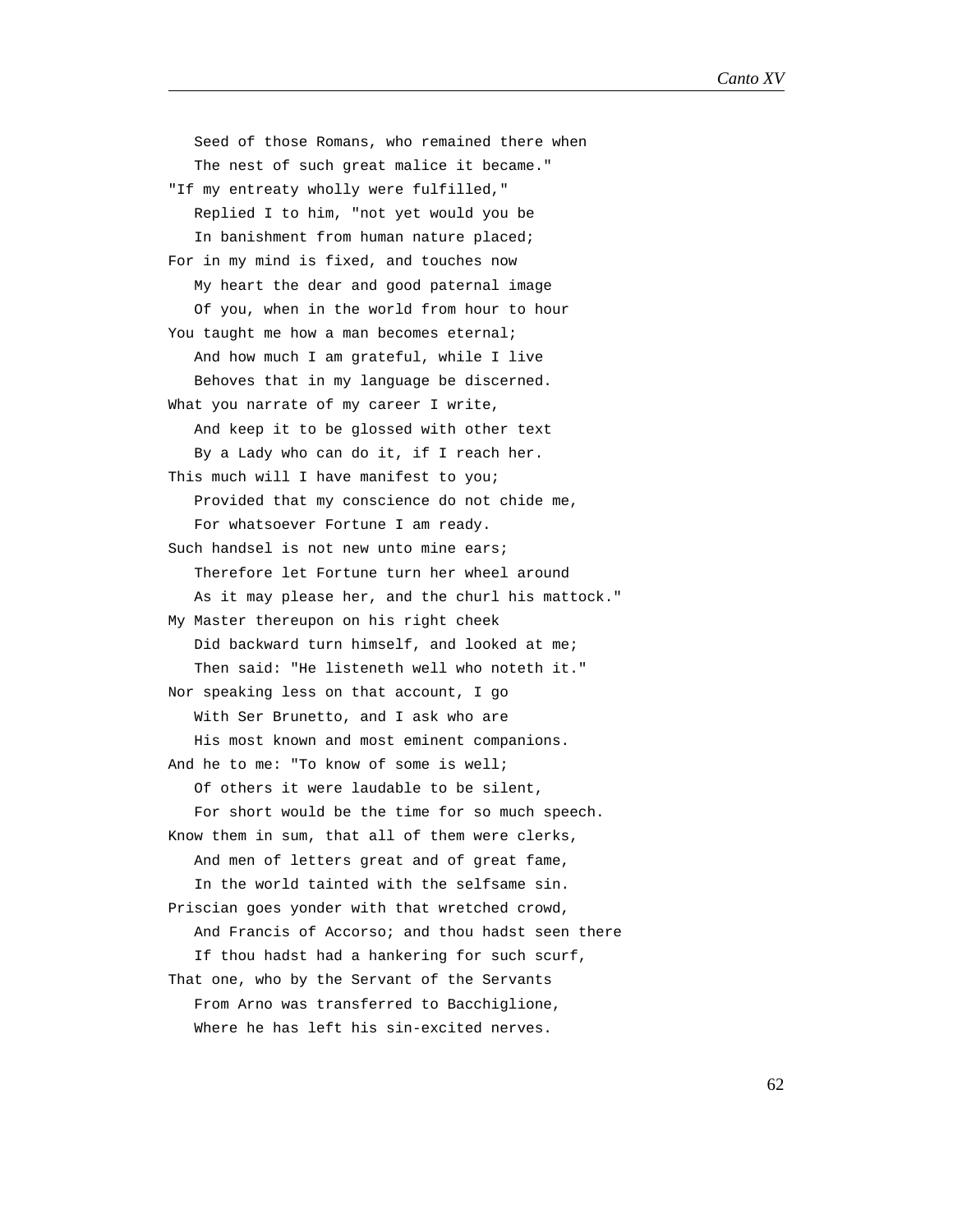More would I say, but coming and discoursing Can be no longer; for that I behold New smoke uprising yonder from the sand. A people comes with whom I may not be; Commended unto thee be my Tesoro, In which I still live, and no more I ask." Then he turned round, and seemed to be of those Who at Verona run for the Green Mantle Across the plain; and seemed to be among them The one who wins, and not the one who loses.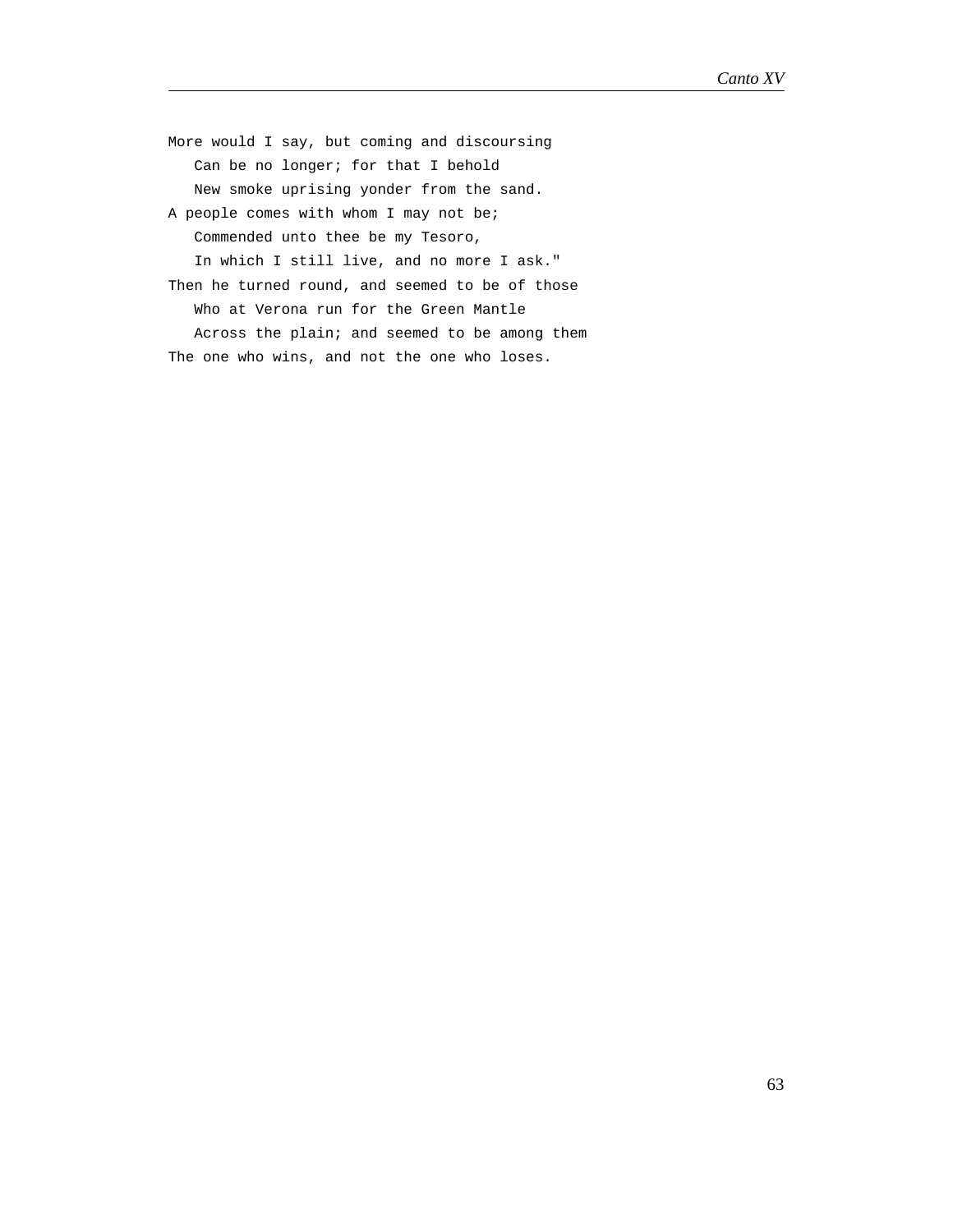*Canto XVI*

Now was I where was heard the reverberation Of water falling into the next round, Like to that humming which the beehives make, When shadows three together started forth, Running, from out a company that passed Beneath the rain of the sharp martyrdom. Towards us came they, and each one cried out: "Stop, thou; for by thy garb to us thou seemest To be some one of our depraved city." Ah me! what wounds I saw upon their limbs, Recent and ancient by the flames burnt in! It pains me still but to remember it. Unto their cries my Teacher paused attentive; He turned his face towards me, and "Now wait," He said; "to these we should be courteous. And if it were not for the fire that darts The nature of this region, I should say That haste were more becoming thee than them." As soon as we stood still, they recommenced The old refrain, and when they overtook us, Formed of themselves a wheel, all three of them. As champions stripped and oiled are wont to do, Watching for their advantage and their hold, Before they come to blows and thrusts between them, Thus, wheeling round, did every one his visage Direct to me, so that in opposite wise His neck and feet continual journey made. And, "If the misery of this soft place Bring in disdain ourselves and our entreaties," Began one, "and our aspect black and blistered, Let the renown of us thy mind incline To tell us who thou art, who thus securely Thy living feet dost move along through Hell. He in whose footprints thou dost see me treading, Naked and skinless though he now may go, Was of a greater rank than thou dost think; He was the grandson of the good Gualdrada; His name was Guidoguerra, and in life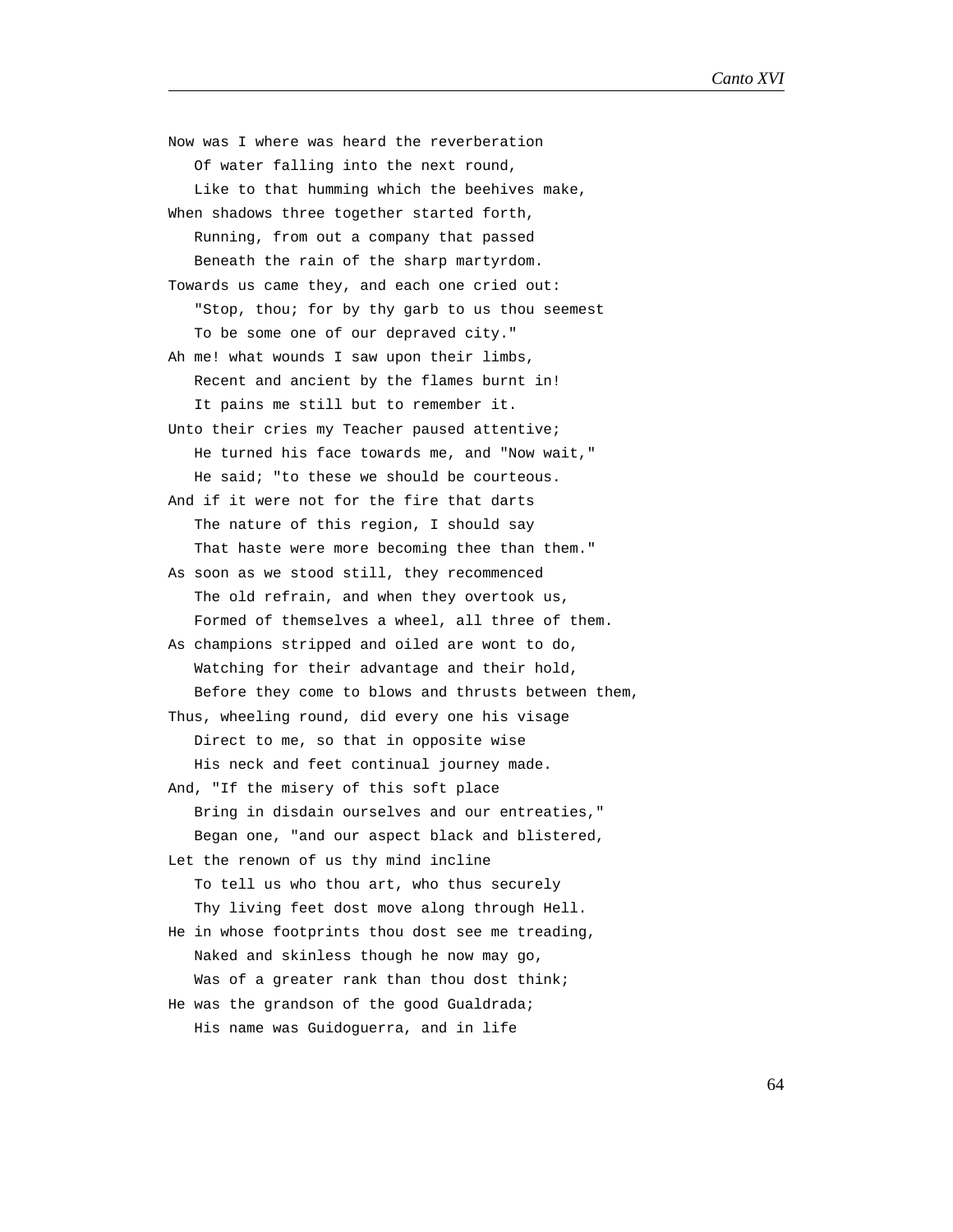Much did he with his wisdom and his sword. The other, who close by me treads the sand, Tegghiaio Aldobrandi is, whose fame Above there in the world should welcome be. And I, who with them on the cross am placed, Jacopo Rusticucci was; and truly My savage wife, more than aught else, doth harm me." Could I have been protected from the fire, Below I should have thrown myself among them, And think the Teacher would have suffered it; But as I should have burned and baked myself, My terror overmastered my good will, Which made me greedy of embracing them. Then I began: "Sorrow and not disdain Did your condition fix within me so, That tardily it wholly is stripped off, As soon as this my Lord said unto me Words, on account of which I thought within me That people such as you are were approaching. I of your city am; and evermore Your labours and your honourable names I with affection have retraced and heard. I leave the gall, and go for the sweet fruits Promised to me by the veracious Leader; But to the centre first I needs must plunge." "So may the soul for a long while conduct Those limbs of thine," did he make answer then, "And so may thy renown shine after thee, Valour and courtesy, say if they dwell Within our city, as they used to do, Or if they wholly have gone out of it; For Guglielmo Borsier, who is in torment With us of late, and goes there with his comrades, Doth greatly mortify us with his words." "The new inhabitants and the sudden gains, Pride and extravagance have in thee engendered, Florence, so that thou weep'st thereat already!" In this wise I exclaimed with face uplifted;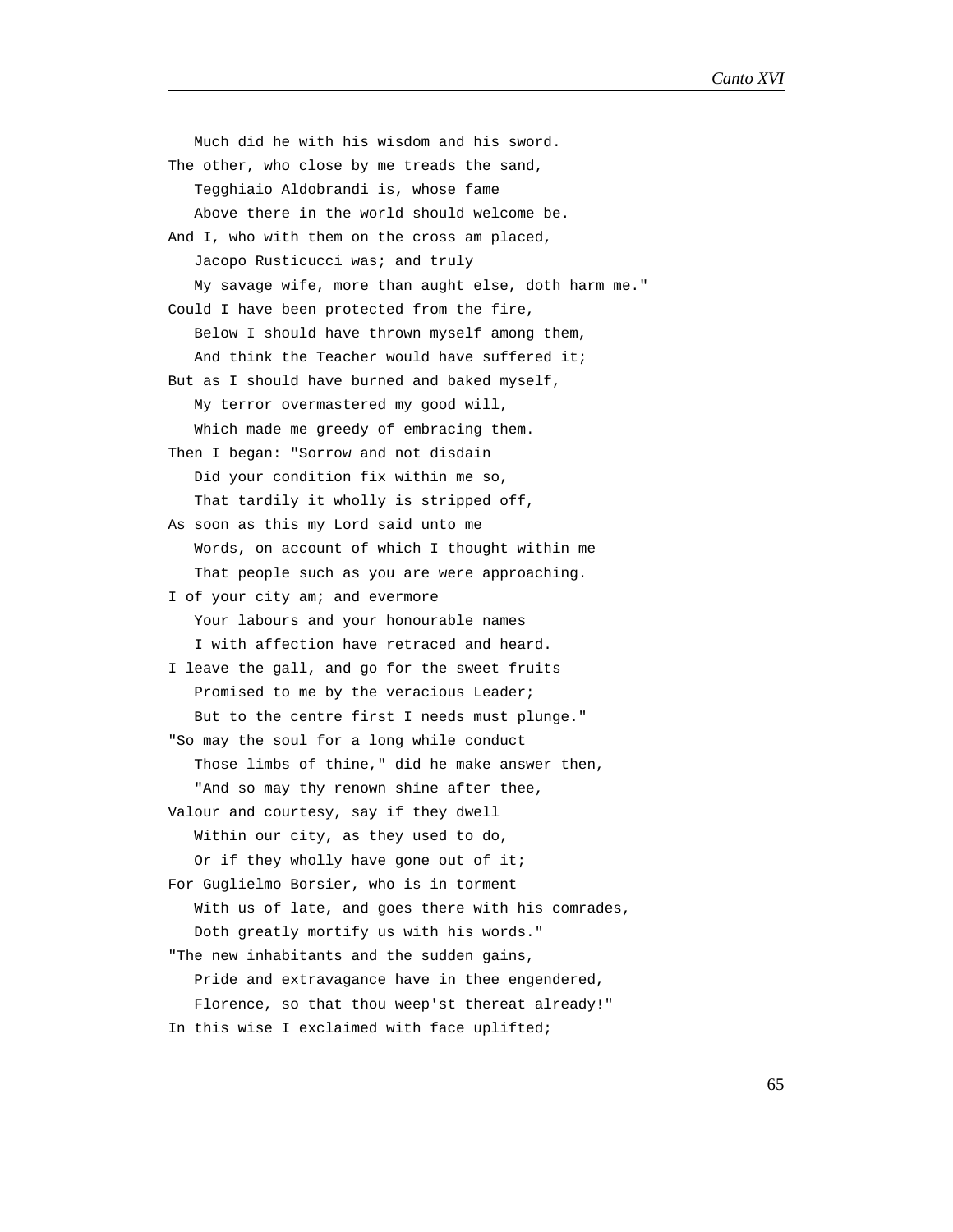And the three, taking that for my reply, Looked at each other, as one looks at truth. "If other times so little it doth cost thee," Replied they all, "to satisfy another, Happy art thou, thus speaking at thy will! Therefore, if thou escape from these dark places, And come to rebehold the beauteous stars, When it shall pleasure thee to say, 'I was,' See that thou speak of us unto the people." Then they broke up the wheel, and in their flight It seemed as if their agile legs were wings. Not an Amen could possibly be said So rapidly as they had disappeared; Wherefore the Master deemed best to depart. I followed him, and little had we gone, Before the sound of water was so near us, That speaking we should hardly have been heard. Even as that stream which holdeth its own course The first from Monte Veso tow'rds the East, Upon the left-hand slope of Apennine, Which is above called Acquacheta, ere It down descendeth into its low bed, And at Forli is vacant of that name, Reverberates there above San Benedetto From Alps, by falling at a single leap, Where for a thousand there were room enough; Thus downward from a bank precipitate, We found resounding that dark-tinted water, So that it soon the ear would have offended. I had a cord around about me girt, And therewithal I whilom had designed To take the panther with the painted skin. After I this had all from me unloosed, As my Conductor had commanded me, I reached it to him, gathered up and coiled, Whereat he turned himself to the right side, And at a little distance from the verge, He cast it down into that deep abyss.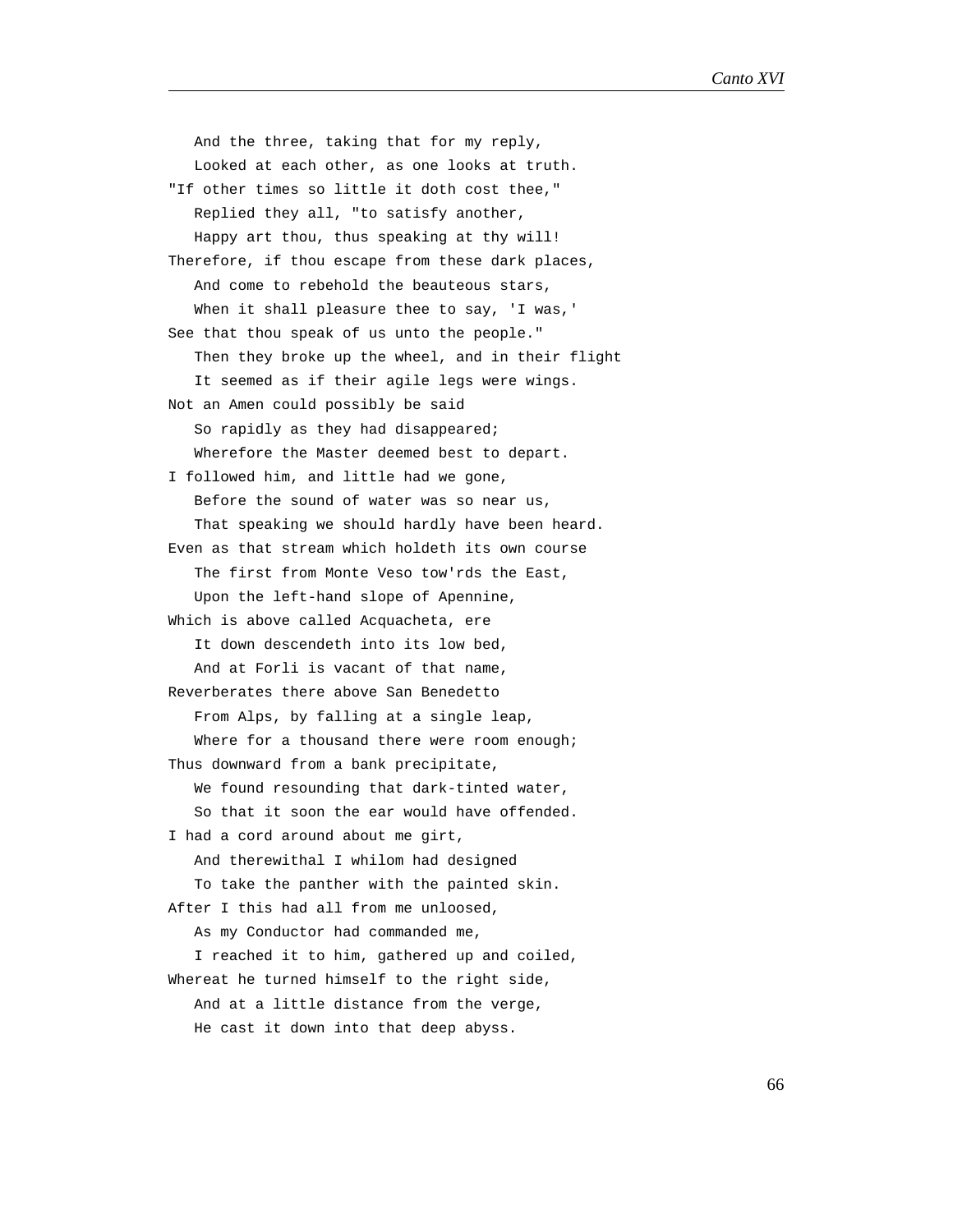"It must needs be some novelty respond," I said within myself, "to the new signal The Master with his eye is following so." Ah me! how very cautious men should be With those who not alone behold the act, But with their wisdom look into the thoughts! He said to me: "Soon there will upward come What I await; and what thy thought is dreaming Must soon reveal itself unto thy sight." Aye to that truth which has the face of falsehood, A man should close his lips as far as may be, Because without his fault it causes shame; But here I cannot; and, Reader, by the notes Of this my Comedy to thee I swear, So may they not be void of lasting favour, Athwart that dense and darksome atmosphere I saw a figure swimming upward come, Marvellous unto every steadfast heart, Even as he returns who goeth down Sometimes to clear an anchor, which has grappled Reef, or aught else that in the sea is hidden, Who upward stretches, and draws in his feet.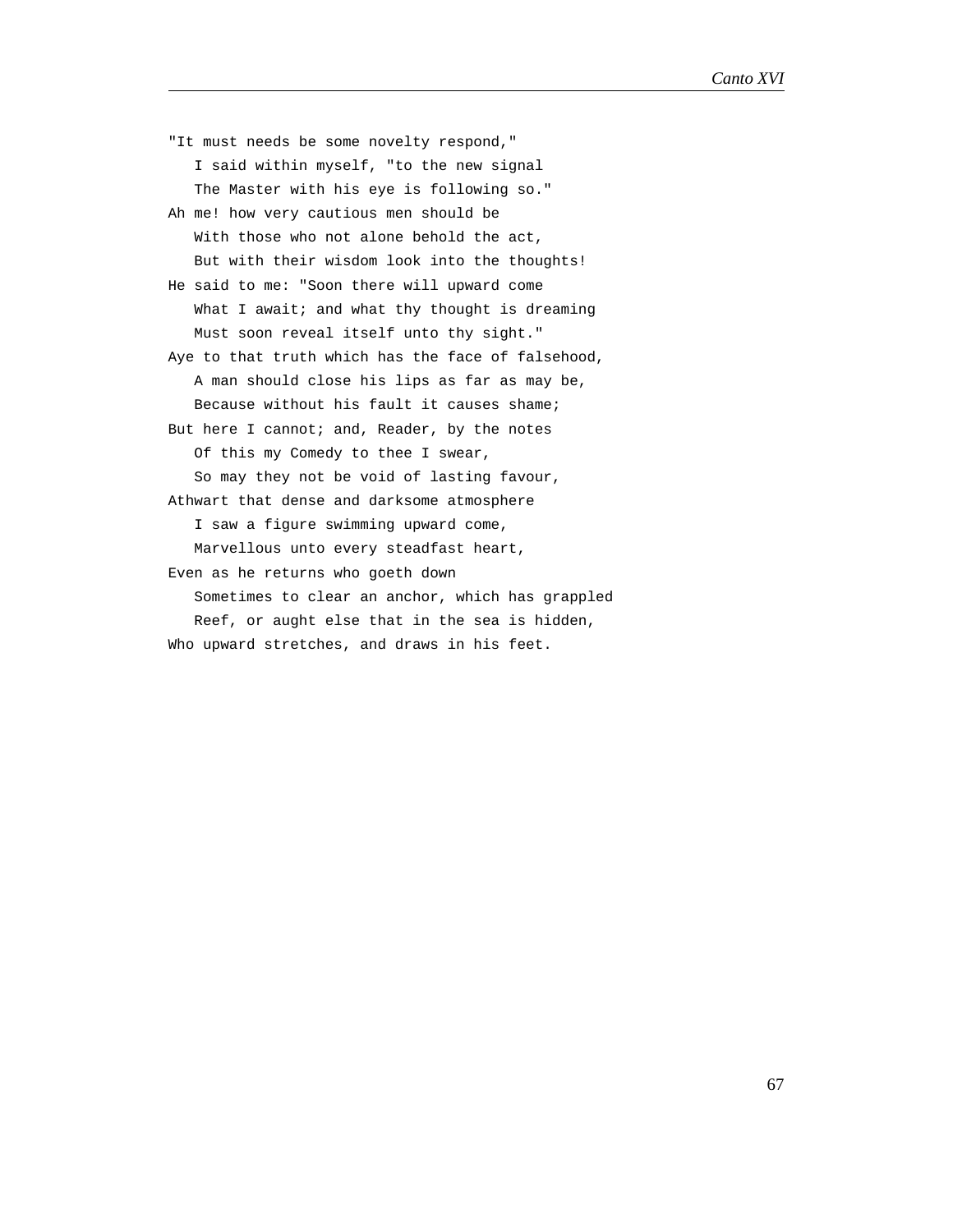"Behold the monster with the pointed tail, Who cleaves the hills, and breaketh walls and weapons, Behold him who infecteth all the world." Thus unto me my Guide began to say, And beckoned him that he should come to shore, Near to the confine of the trodden marble; And that uncleanly image of deceit Came up and thrust ashore its head and bust, But on the border did not drag its tail. The face was as the face of a just man, Its semblance outwardly was so benign, And of a serpent all the trunk beside. Two paws it had, hairy unto the armpits; The back, and breast, and both the sides it had Depicted o'er with nooses and with shields. With colours more, groundwork or broidery Never in cloth did Tartars make nor Turks, Nor were such tissues by Arachne laid. As sometimes wherries lie upon the shore, That part are in the water, part on land; And as among the guzzling Germans there, The beaver plants himself to wage his war; So that vile monster lay upon the border, Which is of stone, and shutteth in the sand. His tail was wholly quivering in the void, Contorting upwards the envenomed fork, That in the guise of scorpion armed its point. The Guide said: "Now perforce must turn aside Our way a little, even to that beast Malevolent, that yonder coucheth him." We therefore on the right side descended, And made ten steps upon the outer verge, Completely to avoid the sand and flame; And after we are come to him, I see A little farther off upon the sand A people sitting near the hollow place. Then said to me the Master: "So that full Experience of this round thou bear away,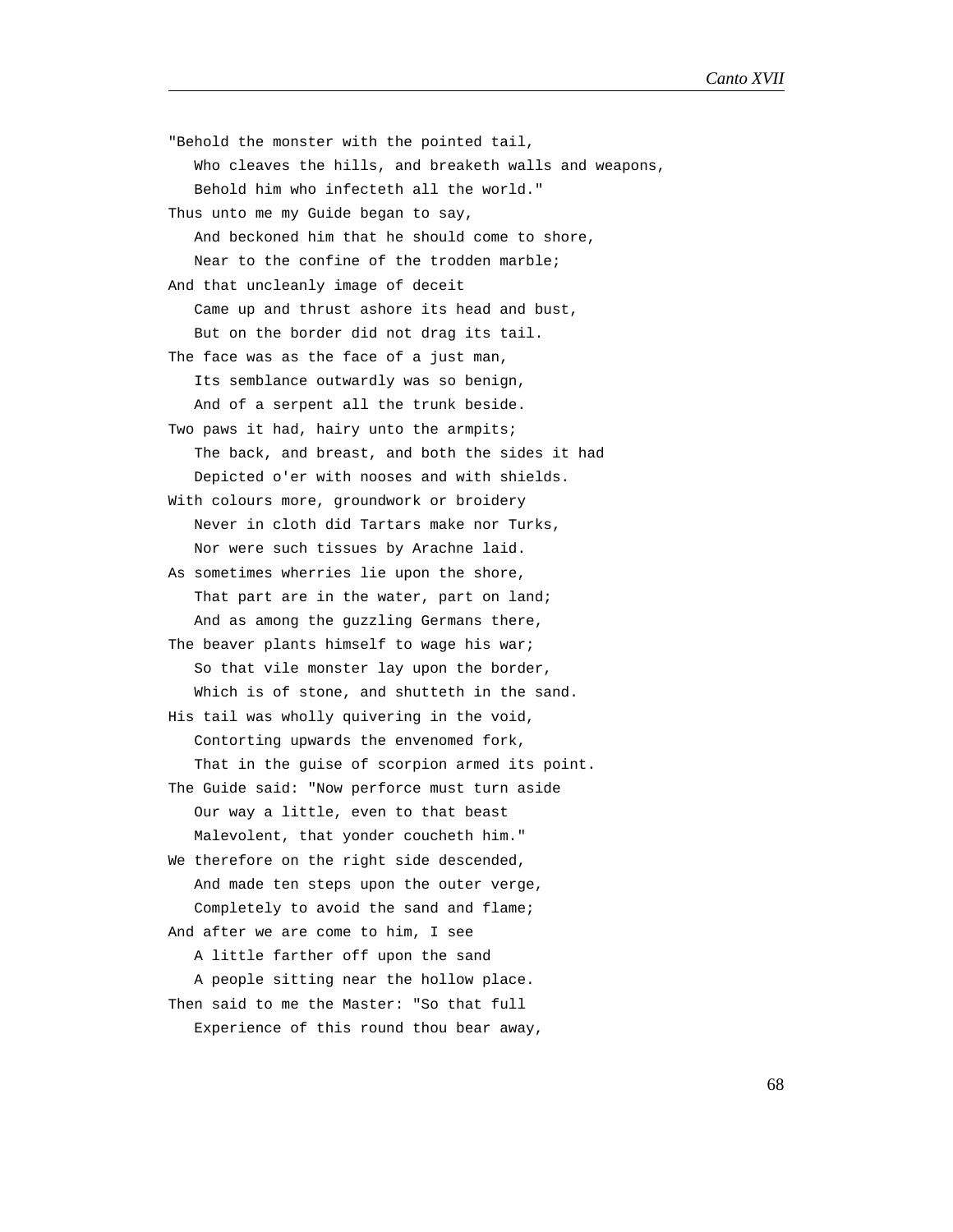Now go and see what their condition is. There let thy conversation be concise; Till thou returnest I will speak with him, That he concede to us his stalwart shoulders." Thus farther still upon the outermost Head of that seventh circle all alone I went, where sat the melancholy folk. Out of their eyes was gushing forth their woe; This way, that way, they helped them with their hands Now from the flames and now from the hot soil. Not otherwise in summer do the dogs, Now with the foot, now with the muzzle, when By fleas, or flies, or gadflies, they are bitten. When I had turned mine eyes upon the faces Of some, on whom the dolorous fire is falling, Not one of them I knew; but I perceived That from the neck of each there hung a pouch, Which certain colour had, and certain blazon; And thereupon it seems their eyes are feeding. And as I gazing round me come among them, Upon a yellow pouch I azure saw That had the face and posture of a lion. Proceeding then the current of my sight, Another of them saw I, red as blood, Display a goose more white than butter is. And one, who with an azure sow and gravid Emblazoned had his little pouch of white, Said unto me: "What dost thou in this moat? Now get thee gone; and since thou'rt still alive, Know that a neighbour of mine, Vitaliano, Will have his seat here on my left-hand side. A Paduan am I with these Florentines; Full many a time they thunder in mine ears, Exclaiming, 'Come the sovereign cavalier, He who shall bring the satchel with three goats;'" Then twisted he his mouth, and forth he thrust His tongue, like to an ox that licks its nose. And fearing lest my longer stay might vex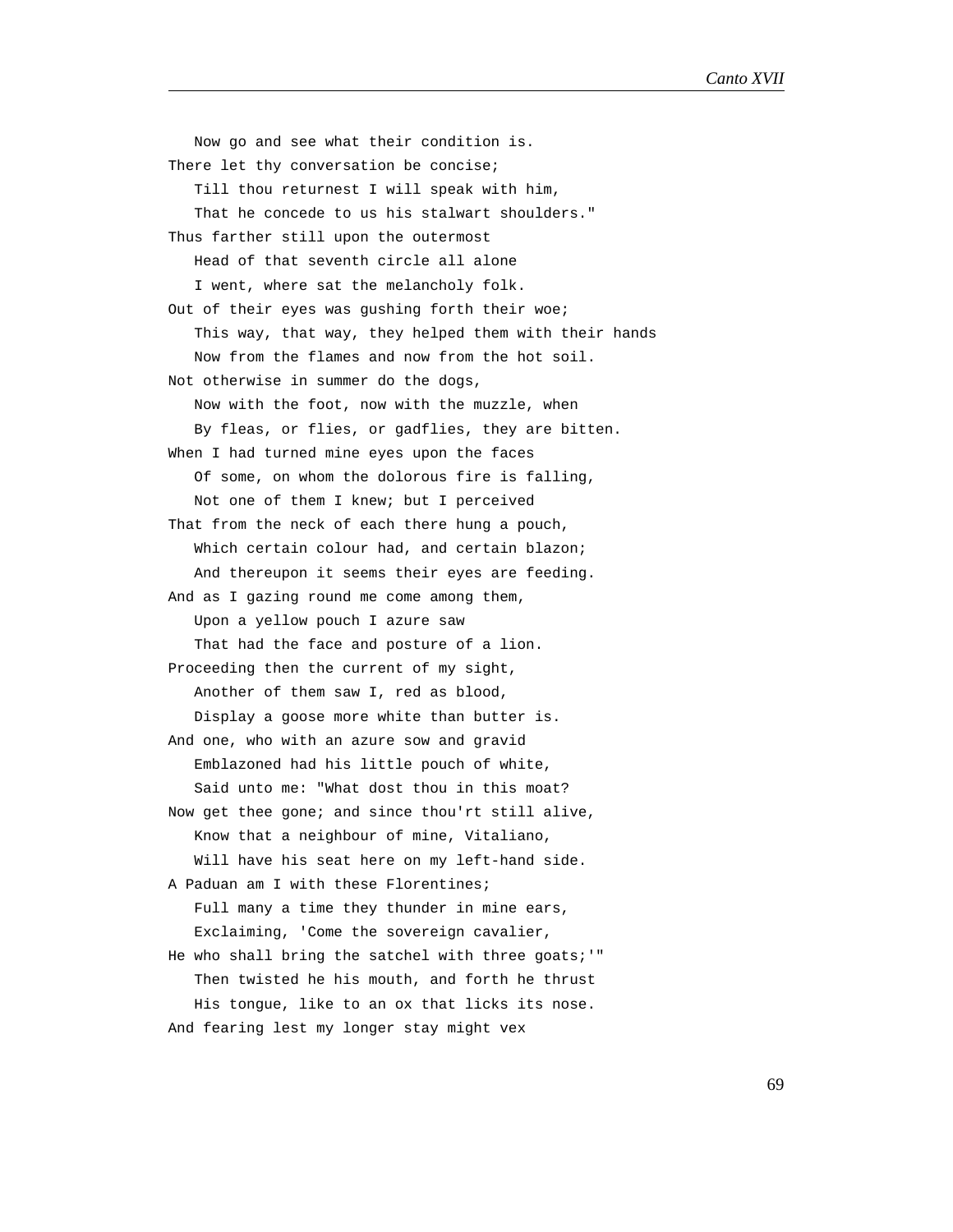Him who had warned me not to tarry long, Backward I turned me from those weary souls. I found my Guide, who had already mounted Upon the back of that wild animal, And said to me: "Now be both strong and bold. Now we descend by stairways such as these; Mount thou in front, for I will be midway, So that the tail may have no power to harm thee." Such as he is who has so near the ague Of quartan that his nails are blue already, And trembles all, but looking at the shade; Even such became I at those proffered words; But shame in me his menaces produced, Which maketh servant strong before good master. I seated me upon those monstrous shoulders; I wished to say, and yet the voice came not As I believed, "Take heed that thou embrace me." But he, who other times had rescued me In other peril, soon as I had mounted, Within his arms encircled and sustained me, And said: "Now, Geryon, bestir thyself; The circles large, and the descent be little; Think of the novel burden which thou hast." Even as the little vessel shoves from shore, Backward, still backward, so he thence withdrew; And when he wholly felt himself afloat, There where his breast had been he turned his tail, And that extended like an eel he moved, And with his paws drew to himself the air. A greater fear I do not think there was What time abandoned Phaeton the reins, Whereby the heavens, as still appears, were scorched; Nor when the wretched Icarus his flanks Felt stripped of feathers by the melting wax, His father crying, "An ill way thou takest!" Than was my own, when I perceived myself On all sides in the air, and saw extinguished The sight of everything but of the monster.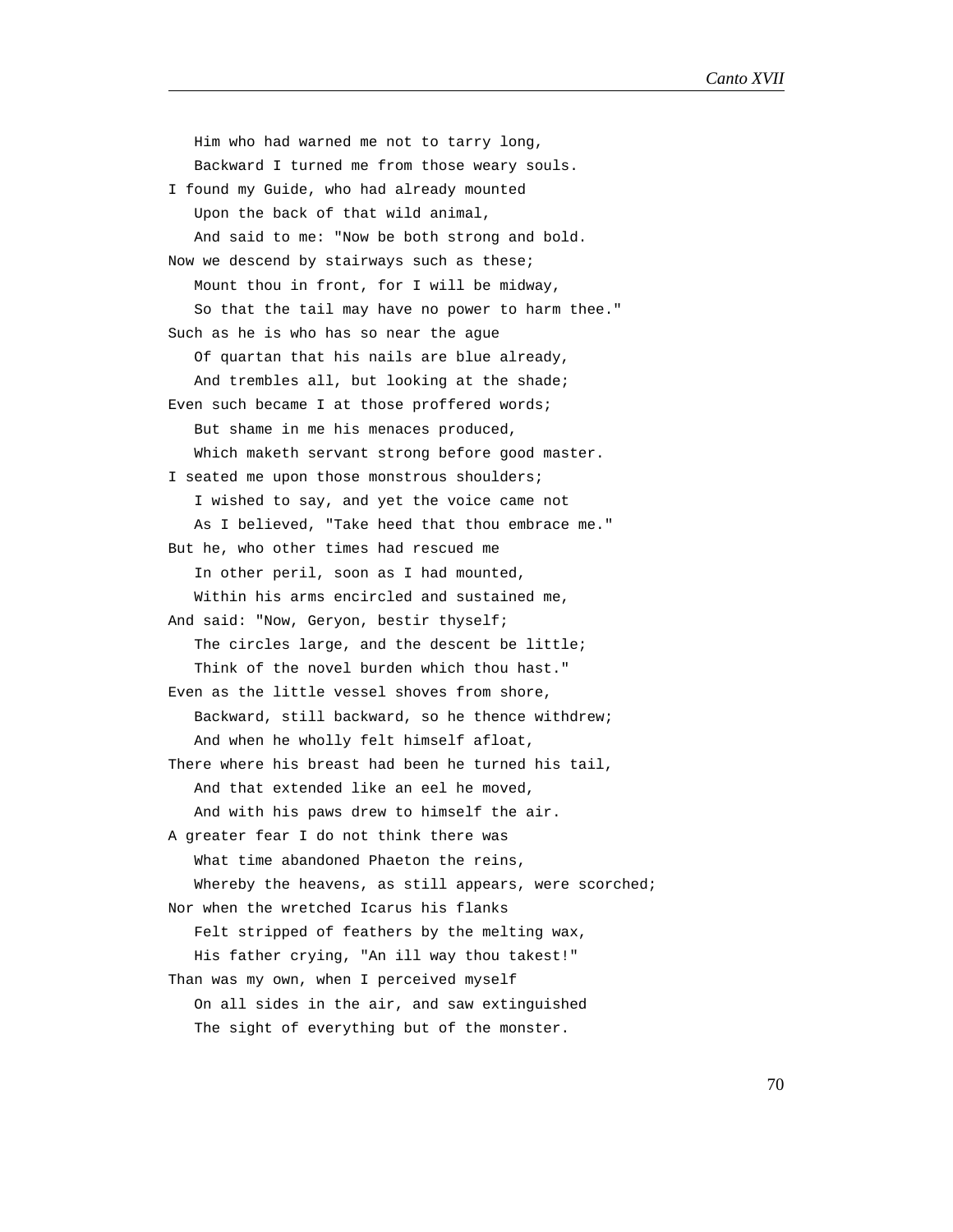Onward he goeth, swimming slowly, slowly; Wheels and descends, but I perceive it only By wind upon my face and from below. I heard already on the right the whirlpool Making a horrible crashing under us; Whence I thrust out my head with eyes cast downward. Then was I still more fearful of the abyss; Because I fires beheld, and heard laments, Whereat I, trembling, all the closer cling. I saw then, for before I had not seen it, The turning and descending, by great horrors That were approaching upon divers sides. As falcon who has long been on the wing, Who, without seeing either lure or bird, Maketh the falconer say, "Ah me, thou stoopest," Descendeth weary, whence he started swiftly, Thorough a hundred circles, and alights Far from his master, sullen and disdainful; Even thus did Geryon place us on the bottom, Close to the bases of the rough-hewn rock, And being disencumbered of our persons, He sped away as arrow from the string.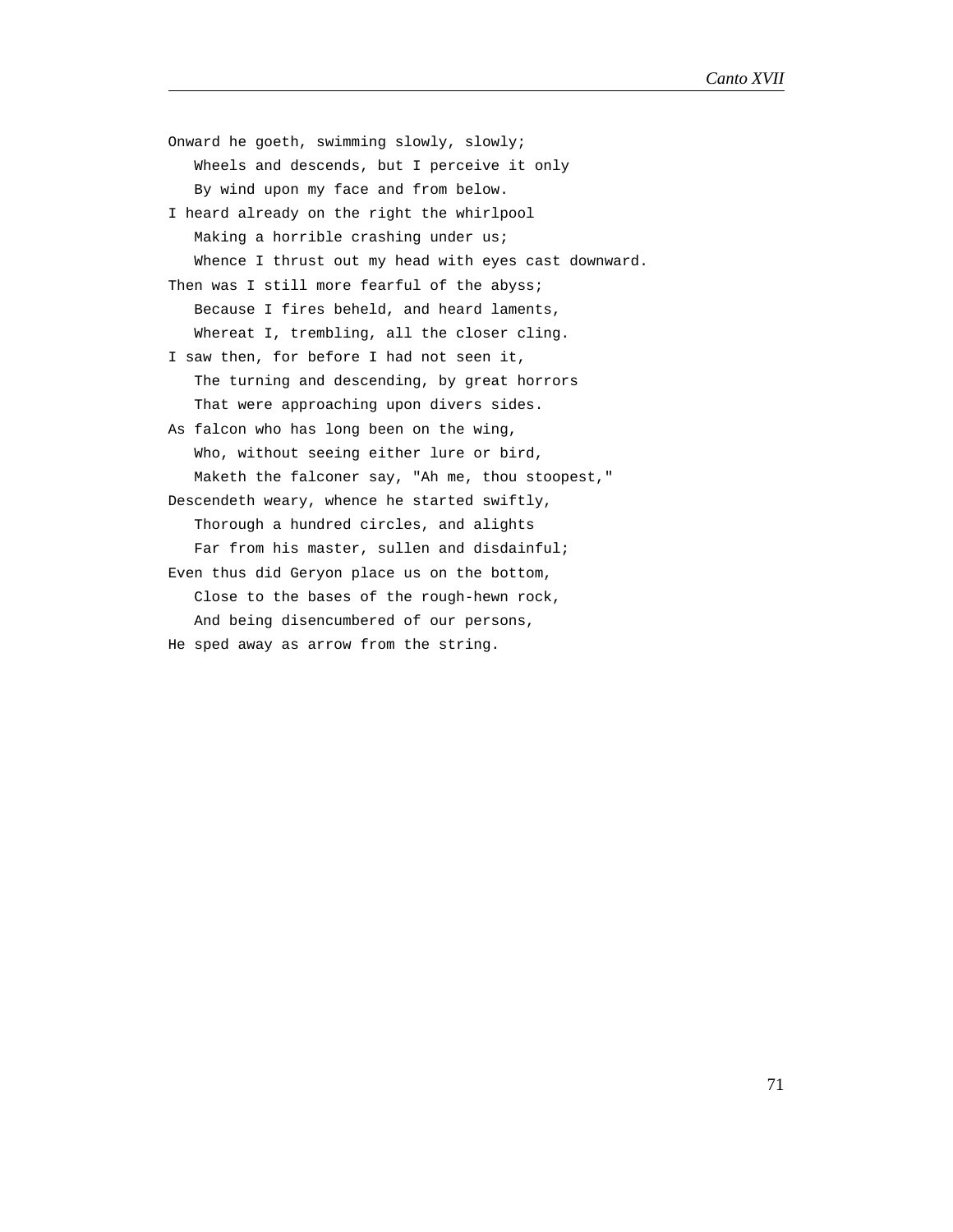There is a place in Hell called Malebolge, Wholly of stone and of an iron colour, As is the circle that around it turns. Right in the middle of the field malign There yawns a well exceeding wide and deep, Of which its place the structure will recount. Round, then, is that enclosure which remains Between the well and foot of the high, hard bank, And has distinct in valleys ten its bottom. As where for the protection of the walls Many and many moats surround the castles, The part in which they are a figure forms, Just such an image those presented there; And as about such strongholds from their gates Unto the outer bank are little bridges, So from the precipice's base did crags Project, which intersected dikes and moats, Unto the well that truncates and collects them. Within this place, down shaken from the back Of Geryon, we found us; and the Poet Held to the left, and I moved on behind. Upon my right hand I beheld new anguish, New torments, and new wielders of the lash, Wherewith the foremost Bolgia was replete. Down at the bottom were the sinners naked; This side the middle came they facing us, Beyond it, with us, but with greater steps; Even as the Romans, for the mighty host, The year of Jubilee, upon the bridge, Have chosen a mode to pass the people over; For all upon one side towards the Castle Their faces have, and go unto St. Peter's; On the other side they go towards the Mountain. This side and that, along the livid stone Beheld I horned demons with great scourges, Who cruelly were beating them behind. Ah me! how they did make them lift their legs At the first blows! and sooth not any one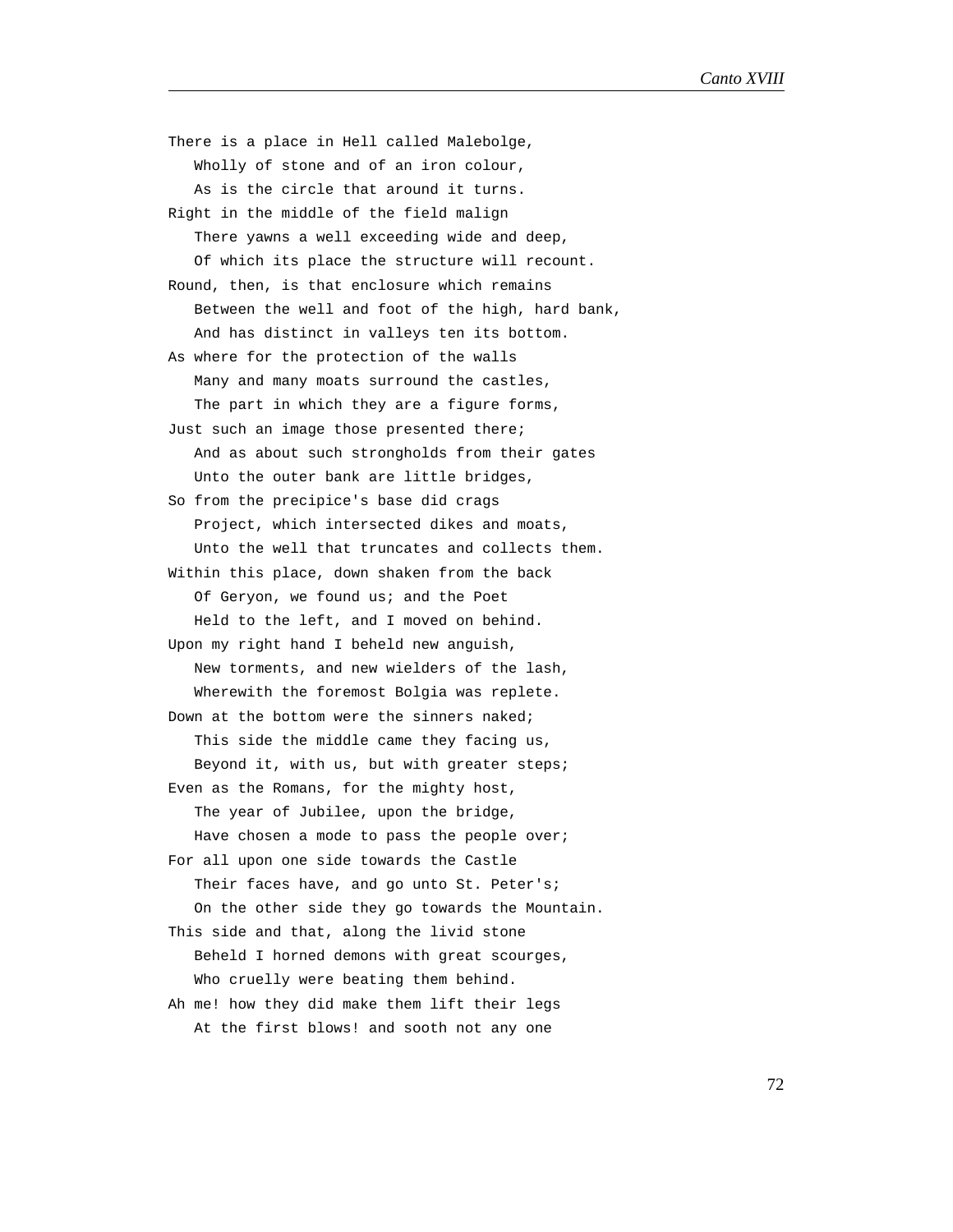The second waited for, nor for the third. While I was going on, mine eyes by one Encountered were; and straight I said: "Already With sight of this one I am not unfed." Therefore I stayed my feet to make him out, And with me the sweet Guide came to a stand, And to my going somewhat back assented; And he, the scourged one, thought to hide himself, Lowering his face, but little it availed him; For said I: "Thou that castest down thine eyes, If false are not the features which thou bearest, Thou art Venedico Caccianimico; But what doth bring thee to such pungent sauces?" And he to me: "Unwillingly I tell it; But forces me thine utterance distinct, Which makes me recollect the ancient world. I was the one who the fair Ghisola Induced to grant the wishes of the Marquis, Howe'er the shameless story may be told. Not the sole Bolognese am I who weeps here; Nay, rather is this place so full of them, That not so many tongues to-day are taught 'Twixt Reno and Savena to say 'sipa;' And if thereof thou wishest pledge or proof, Bring to thy mind our avaricious heart." While speaking in this manner, with his scourge A demon smote him, and said: "Get thee gone Pander, there are no women here for coin." I joined myself again unto mine Escort; Thereafterward with footsteps few we came To where a crag projected from the bank. This very easily did we ascend, And turning to the right along its ridge, From those eternal circles we departed. When we were there, where it is hollowed out Beneath, to give a passage to the scourged, The Guide said: "Wait, and see that on thee strike The vision of those others evil-born,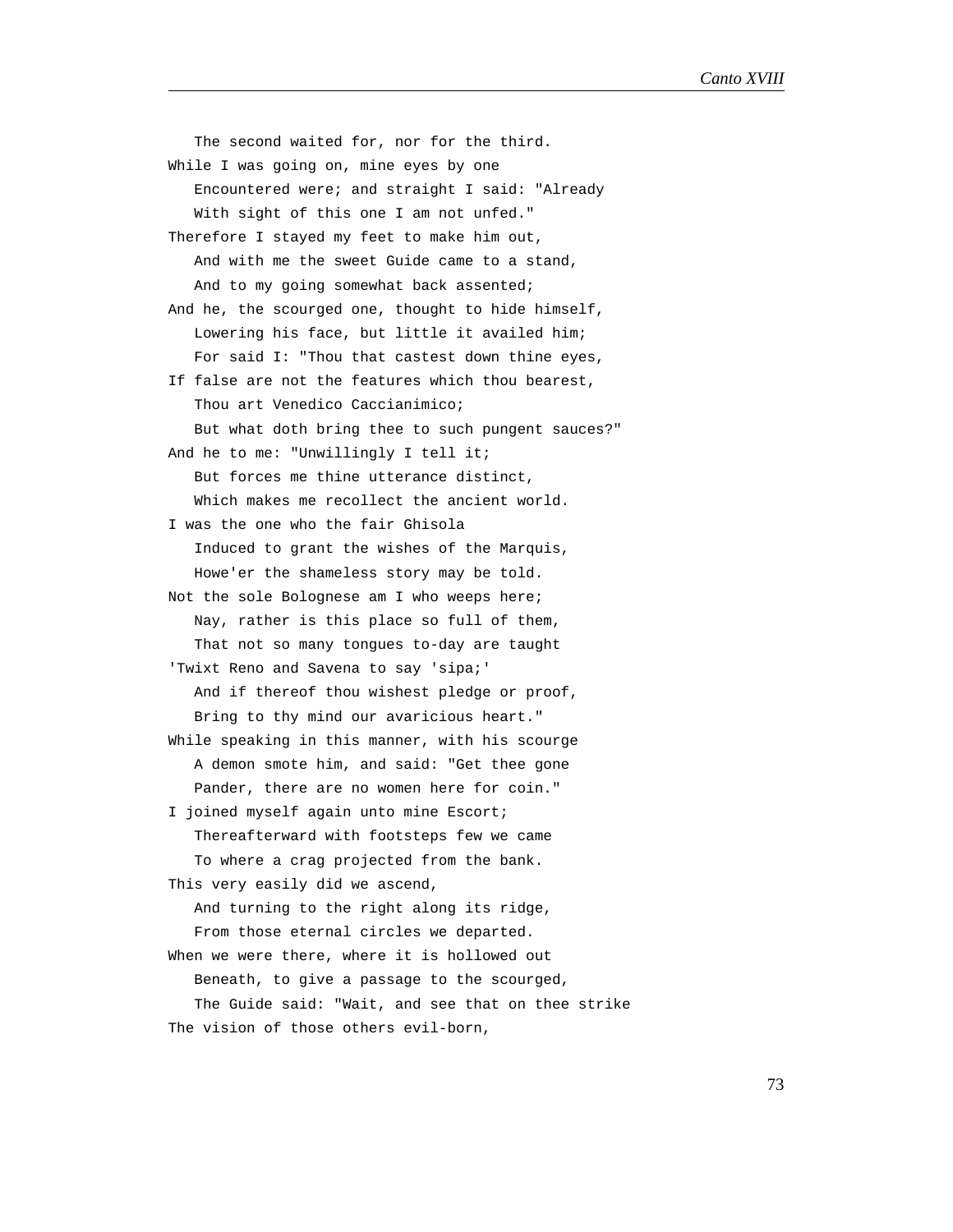Of whom thou hast not yet beheld the faces, Because together with us they have gone." From the old bridge we looked upon the train Which tow'rds us came upon the other border, And which the scourges in like manner smite. And the good Master, without my inquiring, Said to me: "See that tall one who is coming, And for his pain seems not to shed a tear; Still what a royal aspect he retains! That Jason is, who by his heart and cunning The Colchians of the Ram made destitute. He by the isle of Lemnos passed along After the daring women pitiless Had unto death devoted all their males. There with his tokens and with ornate words Did he deceive Hypsipyle, the maiden Who first, herself, had all the rest deceived. There did he leave her pregnant and forlorn; Such sin unto such punishment condemns him, And also for Medea is vengeance done. With him go those who in such wise deceive; And this sufficient be of the first valley To know, and those that in its jaws it holds." We were already where the narrow path Crosses athwart the second dike, and forms Of that a buttress for another arch. Thence we heard people, who are making moan In the next Bolgia, snorting with their muzzles, And with their palms beating upon themselves The margins were incrusted with a mould By exhalation from below, that sticks there, And with the eyes and nostrils wages war. The bottom is so deep, no place suffices To give us sight of it, without ascending The arch's back, where most the crag impends. Thither we came, and thence down in the moat I saw a people smothered in a filth That out of human privies seemed to flow;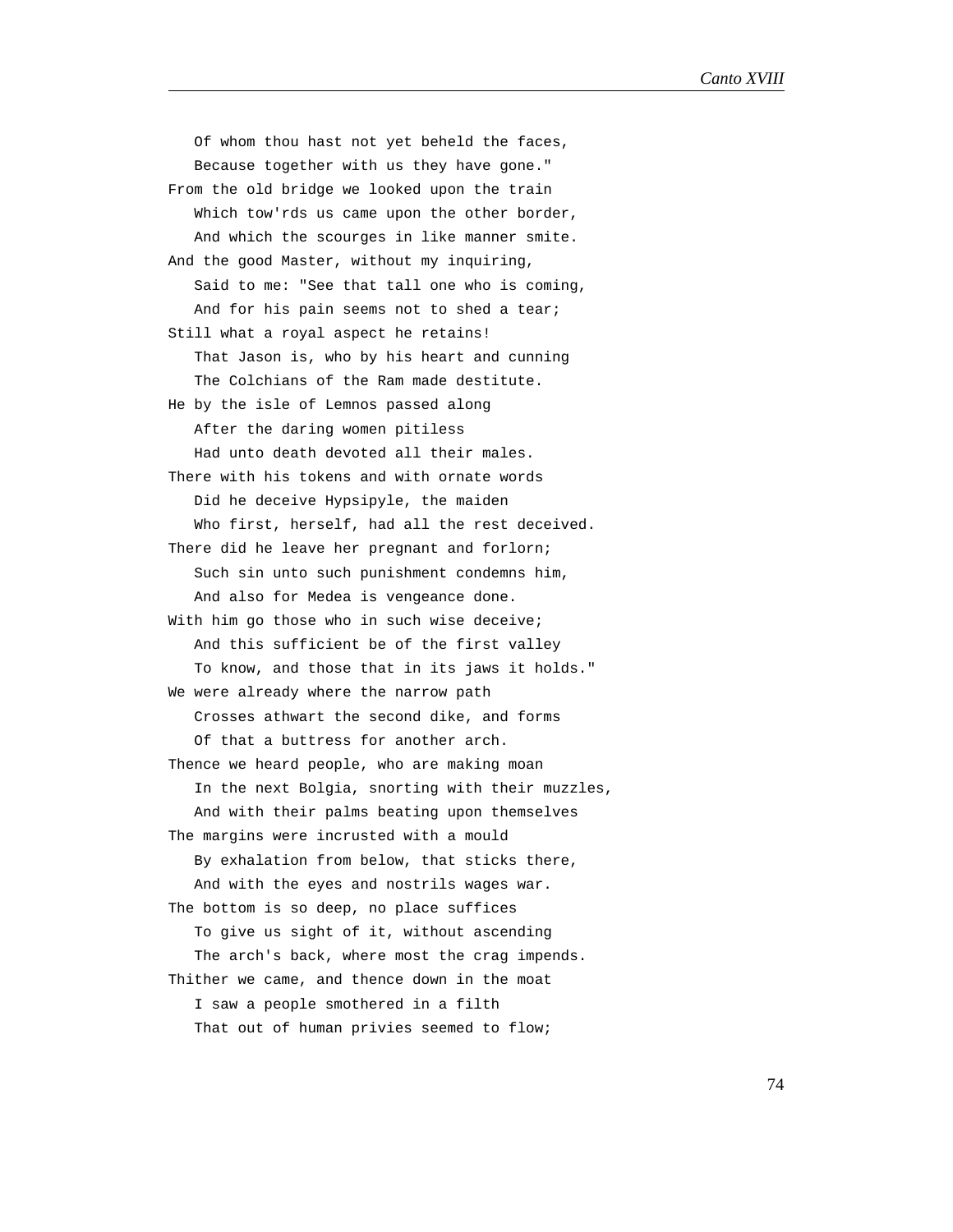And whilst below there with mine eye I search, I saw one with his head so foul with ordure, It was not clear if he were clerk or layman. He screamed to me: "Wherefore art thou so eager To look at me more than the other foul ones?" And I to him: "Because, if I remember, I have already seen thee with dry hair, And thou'rt Alessio Interminei of Lucca; Therefore I eye thee more than all the others." And he thereon, belabouring his pumpkin: "The flatteries have submerged me here below, Wherewith my tongue was never surfeited." Then said to me the Guide: "See that thou thrust Thy visage somewhat farther in advance, That with thine eyes thou well the face attain Of that uncleanly and dishevelled drab, Who there doth scratch herself with filthy nails, And crouches now, and now on foot is standing. Thais the harlot is it, who replied Unto her paramour, when he said, 'Have I Great gratitude from thee?'--'Nay, marvellous;' And herewith let our sight be satisfied."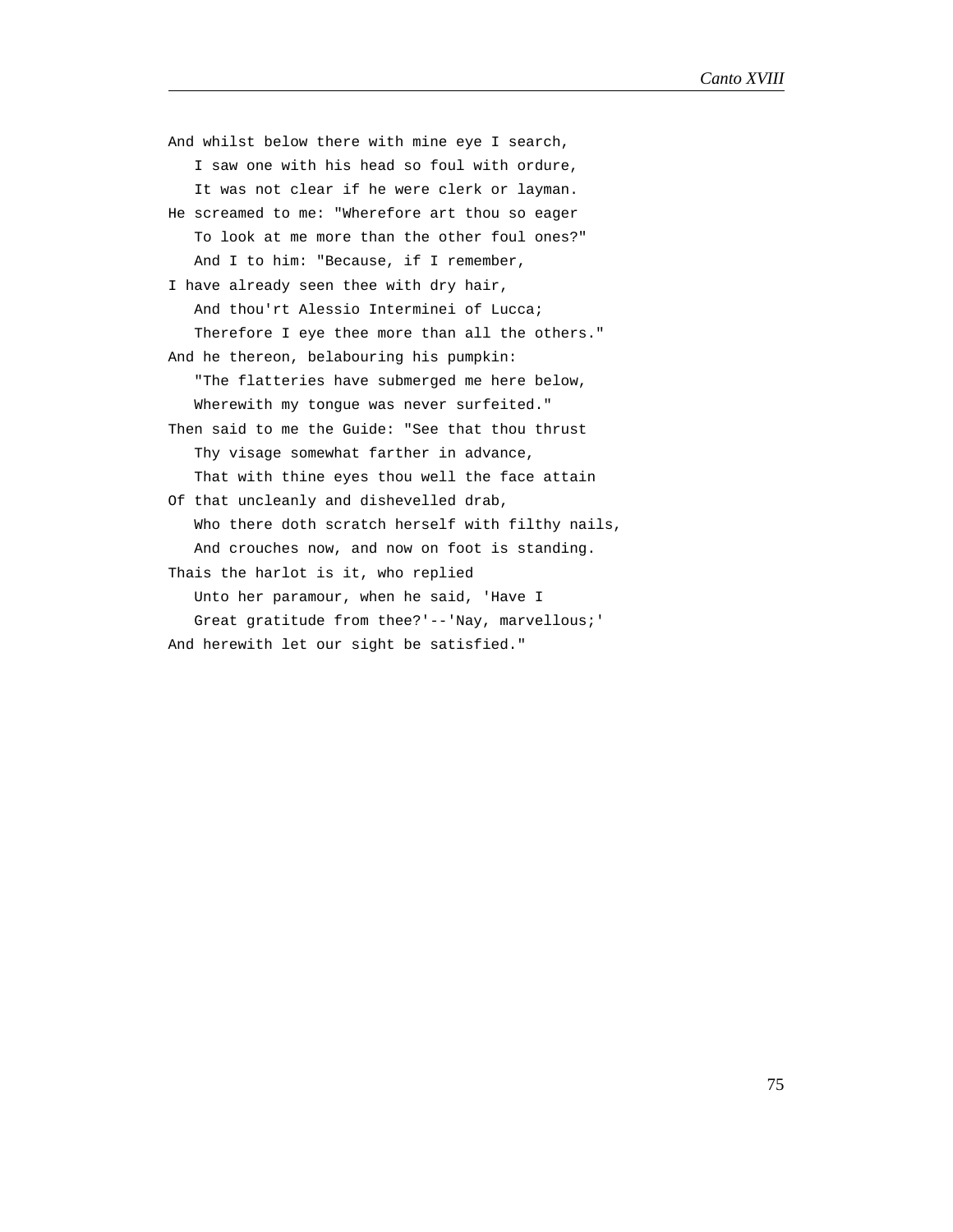O Simon Magus, O forlorn disciples, Ye who the things of God, which ought to be The brides of holiness, rapaciously For silver and for gold do prostitute, Now it behoves for you the trumpet sound, Because in this third Bolgia ye abide. We had already on the following tomb Ascended to that portion of the crag Which o'er the middle of the moat hangs plumb. Wisdom supreme, O how great art thou showest In heaven, in earth, and in the evil world, And with what justice doth thy power distribute! I saw upon the sides and on the bottom The livid stone with perforations filled, All of one size, and every one was round. To me less ample seemed they not, nor greater Than those that in my beautiful Saint John Are fashioned for the place of the baptisers, And one of which, not many years ago, I broke for some one, who was drowning in it; Be this a seal all men to undeceive. Out of the mouth of each one there protruded The feet of a transgressor, and the legs Up to the calf, the rest within remained. In all of them the soles were both on fire; Wherefore the joints so violently quivered, They would have snapped asunder withes and bands. Even as the flame of unctuous things is wont To move upon the outer surface only, So likewise was it there from heel to point. "Master, who is that one who writhes himself, More than his other comrades quivering," I said, "and whom a redder flame is sucking?" And he to me: "If thou wilt have me bear thee Down there along that bank which lowest lies, From him thou'lt know his errors and himself." And I: "What pleases thee, to me is pleasing; Thou art my Lord, and knowest that I depart not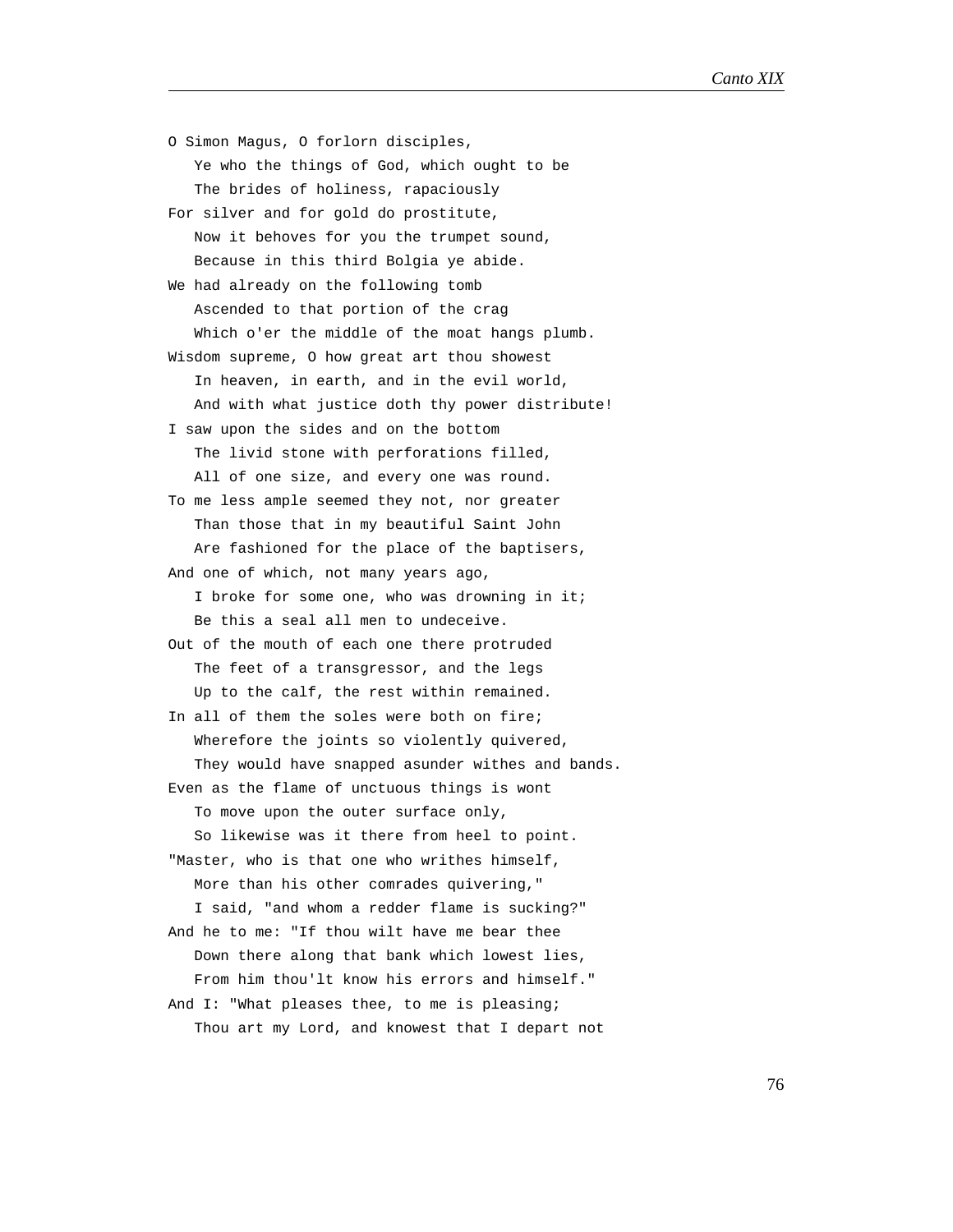From thy desire, and knowest what is not spoken." Straightway upon the fourth dike we arrived; We turned, and on the left-hand side descended Down to the bottom full of holes and narrow. And the good Master yet from off his haunch Deposed me not, till to the hole he brought me Of him who so lamented with his shanks. "Whoe'er thou art, that standest upside down, O doleful soul, implanted like a stake," To say began I, "if thou canst, speak out." I stood even as the friar who is confessing The false assassin, who, when he is fixed, Recalls him, so that death may be delayed. And he cried out: "Dost thou stand there already, Dost thou stand there already, Boniface? By many years the record lied to me. Art thou so early satiate with that wealth, For which thou didst not fear to take by fraud The beautiful Lady, and then work her woe?" Such I became, as people are who stand, Not comprehending what is answered them, As if bemocked, and know not how to answer. Then said Virgilius: "Say to him straightway, 'I am not he, I am not he thou thinkest.'" And I replied as was imposed on me. Whereat the spirit writhed with both his feet, Then, sighing, with a voice of lamentation Said to me: "Then what wantest thou of me? If who I am thou carest so much to know, That thou on that account hast crossed the bank, Know that I vested was with the great mantle; And truly was I son of the She-bear, So eager to advance the cubs, that wealth Above, and here myself, I pocketed. Beneath my head the others are dragged down Who have preceded me in simony, Flattened along the fissure of the rock. Below there I shall likewise fall, whenever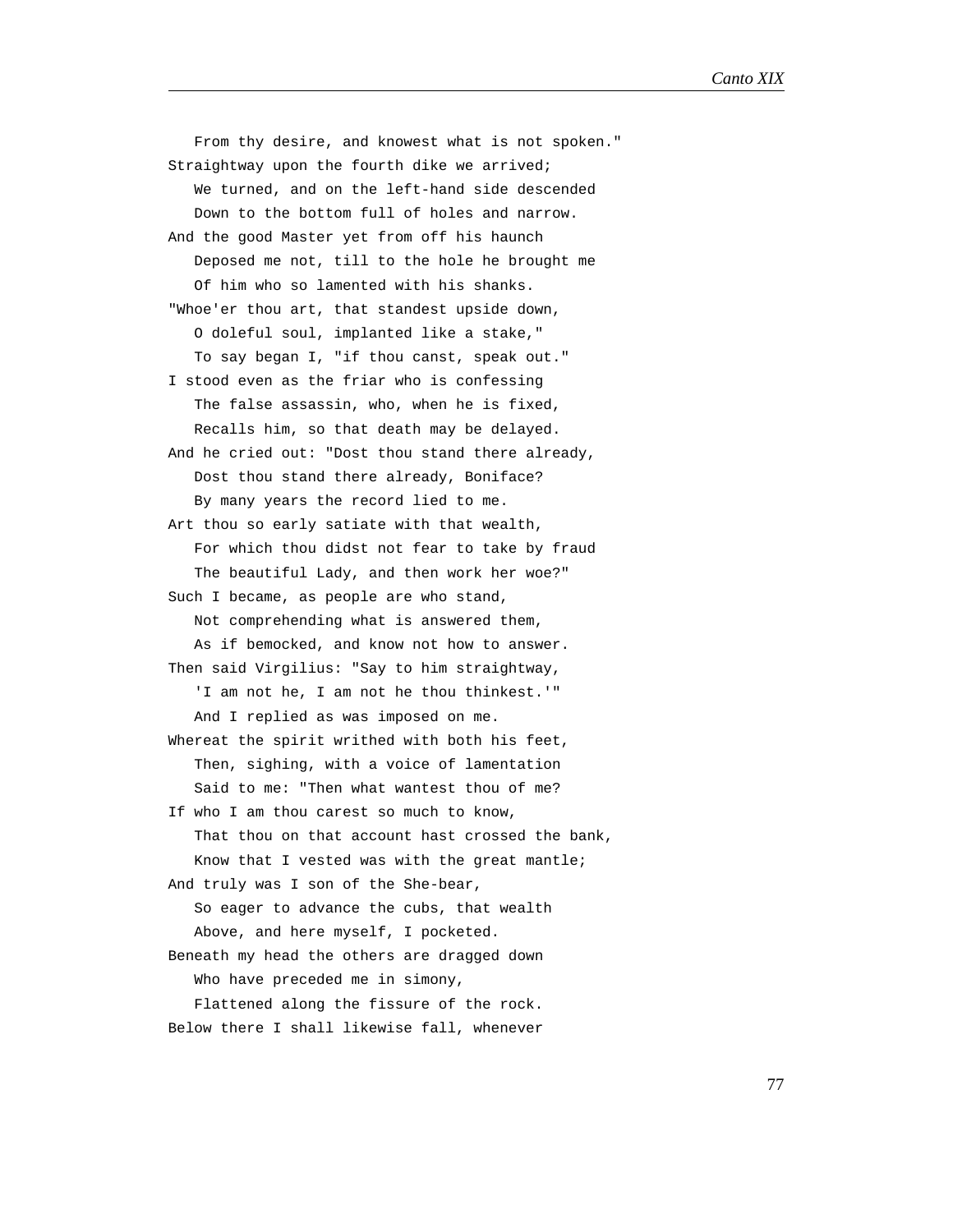That one shall come who I believed thou wast, What time the sudden question I proposed. But longer I my feet already toast, And here have been in this way upside down, Than he will planted stay with reddened feet; For after him shall come of fouler deed From tow'rds the west a Pastor without law, Such as befits to cover him and me. New Jason will he be, of whom we read In Maccabees; and as his king was pliant, So he who governs France shall be to this one." I do not know if I were here too bold, That him I answered only in this metre: "I pray thee tell me now how great a treasure Our Lord demanded of Saint Peter first, Before he put the keys into his keeping? Truly he nothing asked but 'Follow me.' Nor Peter nor the rest asked of Matthias Silver or gold, when he by lot was chosen Unto the place the guilty soul had lost. Therefore stay here, for thou art justly punished, And keep safe guard o'er the ill-gotten money, Which caused thee to be valiant against Charles. And were it not that still forbids it me The reverence for the keys superlative Thou hadst in keeping in the gladsome life, I would make use of words more grievous still; Because your avarice afflicts the world, Trampling the good and lifting the depraved. The Evangelist you Pastors had in mind, When she who sitteth upon many waters To fornicate with kings by him was seen; The same who with the seven heads was born, And power and strength from the ten horns received, So long as virtue to her spouse was pleasing. Ye have made yourselves a god of gold and silver; And from the idolater how differ ye, Save that he one, and ye a hundred worship?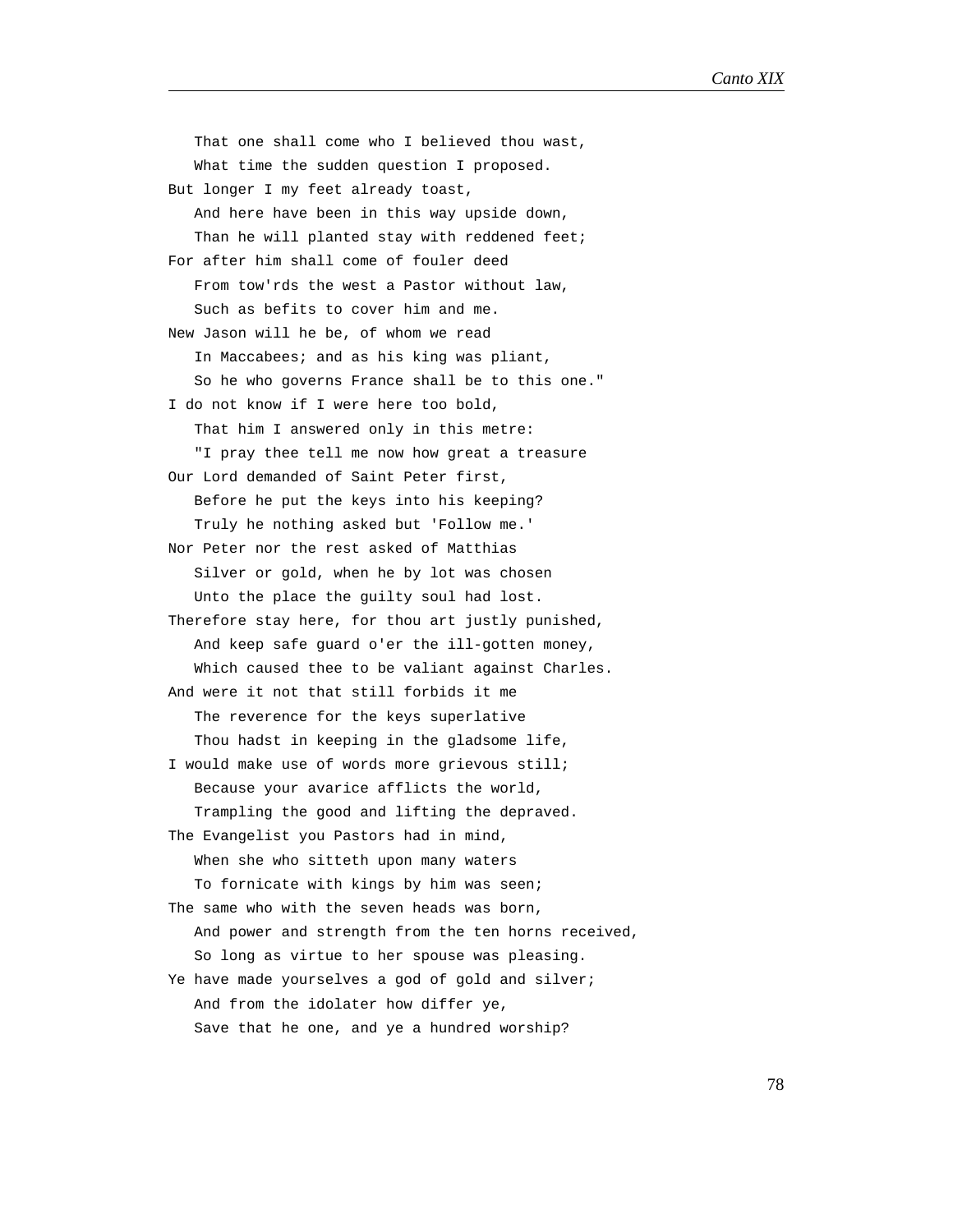Ah, Constantine! of how much ill was mother, Not thy conversion, but that marriage dower Which the first wealthy Father took from thee!" And while I sang to him such notes as these, Either that anger or that conscience stung him, He struggled violently with both his feet. I think in sooth that it my Leader pleased, With such contented lip he listened ever Unto the sound of the true words expressed. Therefore with both his arms he took me up, And when he had me all upon his breast, Remounted by the way where he descended. Nor did he tire to have me clasped to him; But bore me to the summit of the arch Which from the fourth dike to the fifth is passage. There tenderly he laid his burden down, Tenderly on the crag uneven and steep, That would have been hard passage for the goats: Thence was unveiled to me another valley.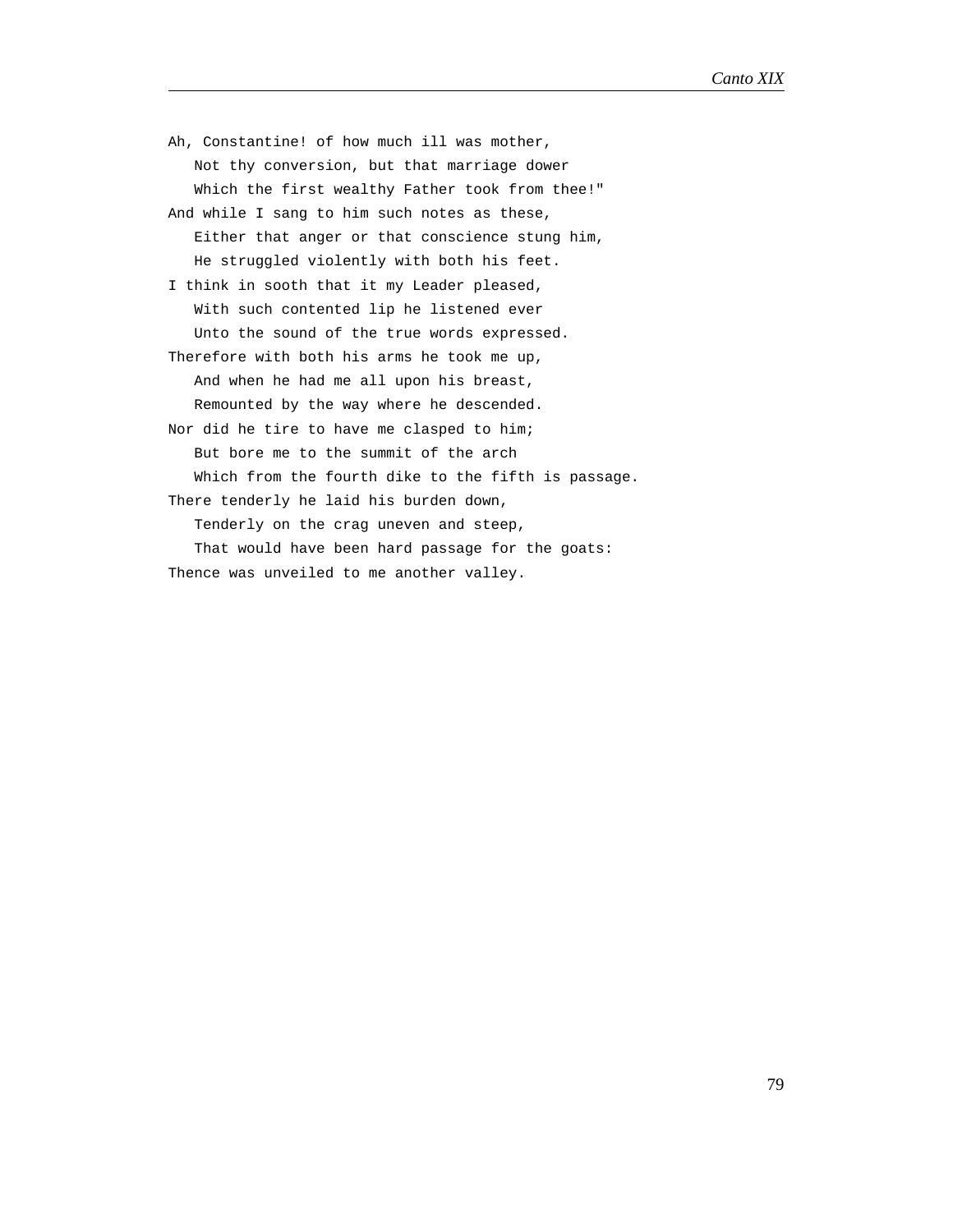Of a new pain behoves me to make verses And give material to the twentieth canto Of the first song, which is of the submerged. I was already thoroughly disposed To peer down into the uncovered depth, Which bathed itself with tears of agony; And people saw I through the circular valley, Silent and weeping, coming at the pace Which in this world the Litanies assume. As lower down my sight descended on them, Wondrously each one seemed to be distorted From chin to the beginning of the chest; For tow'rds the reins the countenance was turned, And backward it behoved them to advance, As to look forward had been taken from them. Perchance indeed by violence of palsy Some one has been thus wholly turned awry; But I ne'er saw it, nor believe it can be. As God may let thee, Reader, gather fruit From this thy reading, think now for thyself How I could ever keep my face unmoistened, When our own image near me I beheld Distorted so, the weeping of the eyes Along the fissure bathed the hinder parts. Truly I wept, leaning upon a peak Of the hard crag, so that my Escort said To me: "Art thou, too, of the other fools? Here pity lives when it is wholly dead; Who is a greater reprobate than he Who feels compassion at the doom divine? Lift up, lift up thy head, and see for whom Opened the earth before the Thebans' eyes; Wherefore they all cried: 'Whither rushest thou, Amphiaraus? Why dost leave the war?' And downward ceased he not to fall amain As far as Minos, who lays hold on all. See, he has made a bosom of his shoulders! Because he wished to see too far before him

80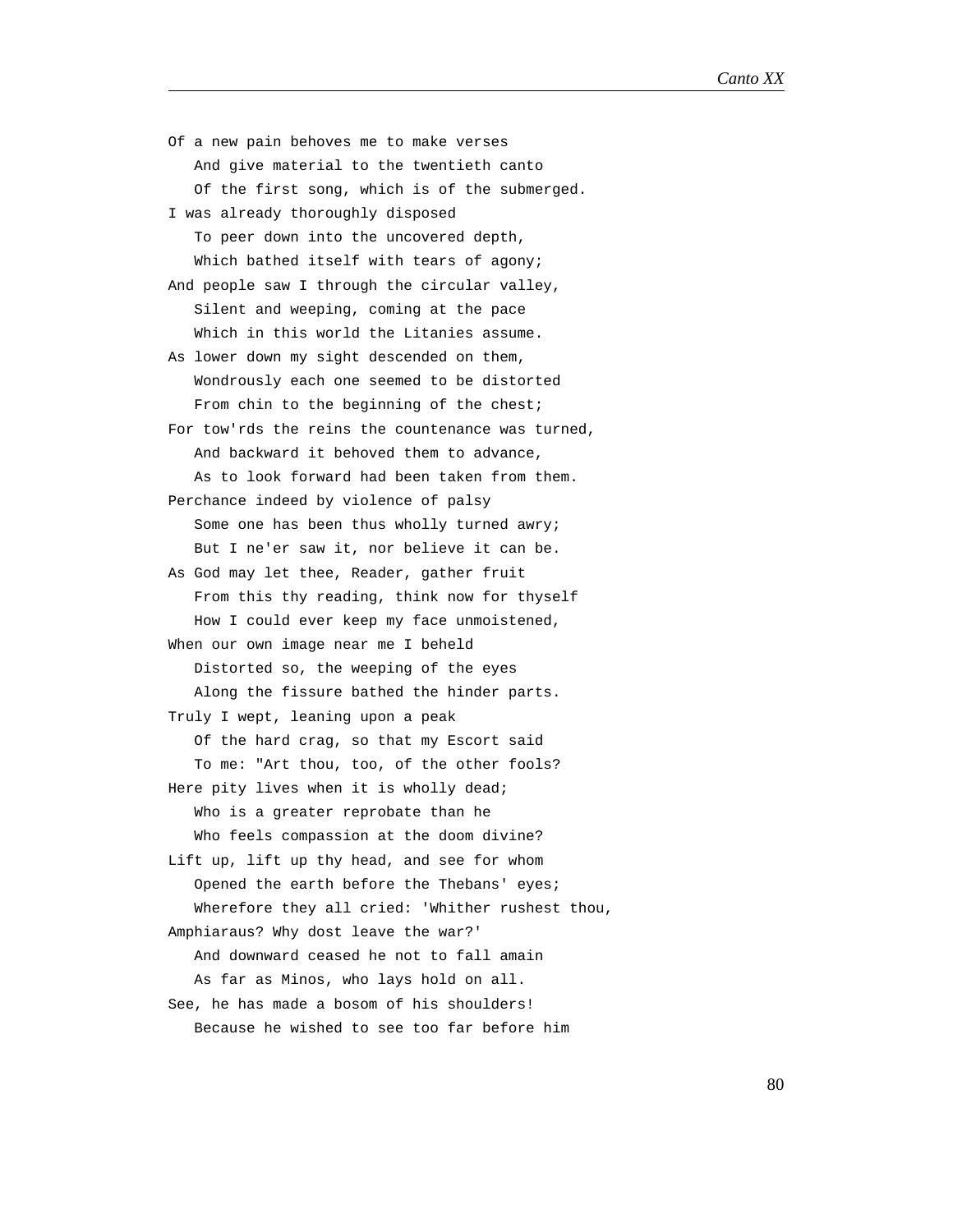Behind he looks, and backward goes his way: Behold Tiresias, who his semblance changed, When from a male a female he became, His members being all of them transformed; And afterwards was forced to strike once more The two entangled serpents with his rod, Ere he could have again his manly plumes. That Aruns is, who backs the other's belly, Who in the hills of Luni, there where grubs The Carrarese who houses underneath, Among the marbles white a cavern had For his abode; whence to behold the stars And sea, the view was not cut off from him. And she there, who is covering up her breasts, Which thou beholdest not, with loosened tresses, And on that side has all the hairy skin, Was Manto, who made quest through many lands, Afterwards tarried there where I was born; Whereof I would thou list to me a little. After her father had from life departed, And the city of Bacchus had become enslaved, She a long season wandered through the world. Above in beauteous Italy lies a lake At the Alp's foot that shuts in Germany Over Tyrol, and has the name Benaco. By a thousand springs, I think, and more, is bathed, 'Twixt Garda and Val Camonica, Pennino, With water that grows stagnant in that lake. Midway a place is where the Trentine Pastor, And he of Brescia, and the Veronese Might give his blessing, if he passed that way. Sitteth Peschiera, fortress fair and strong, To front the Brescians and the Bergamasks, Where round about the bank descendeth lowest. There of necessity must fall whatever In bosom of Benaco cannot stay, And grows a river down through verdant pastures. Soon as the water doth begin to run,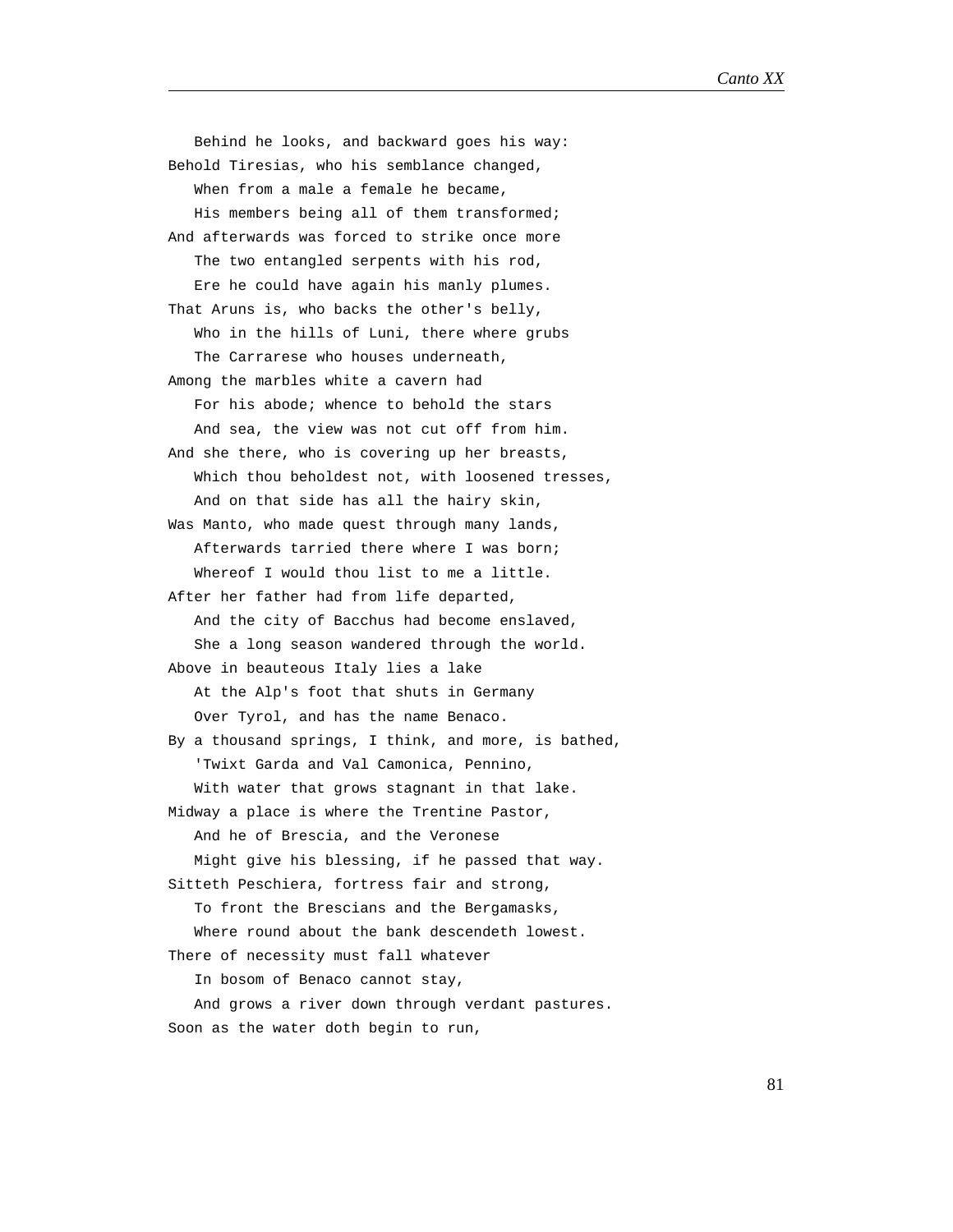No more Benaco is it called, but Mincio, Far as Governo, where it falls in Po. Not far it runs before it finds a plain In which it spreads itself, and makes it marshy, And oft 'tis wont in summer to be sickly. Passing that way the virgin pitiless Land in the middle of the fen descried, Untilled and naked of inhabitants; There to escape all human intercourse, She with her servants stayed, her arts to practise And lived, and left her empty body there. The men, thereafter, who were scattered round, Collected in that place, which was made strong By the lagoon it had on every side; They built their city over those dead bones, And, after her who first the place selected, Mantua named it, without other omen. Its people once within more crowded were, Ere the stupidity of Casalodi From Pinamonte had received deceit. Therefore I caution thee, if e'er thou hearest Originate my city otherwise, No falsehood may the verity defraud." And I: "My Master, thy discourses are To me so certain, and so take my faith, That unto me the rest would be spent coals. But tell me of the people who are passing, If any one note-worthy thou beholdest, For only unto that my mind reverts." Then said he to me: "He who from the cheek Thrusts out his beard upon his swarthy shoulders Was, at the time when Greece was void of males, So that there scarce remained one in the cradle, An augur, and with Calchas gave the moment, In Aulis, when to sever the first cable. Eryphylus his name was, and so sings My lofty Tragedy in some part or other; That knowest thou well, who knowest the whole of it.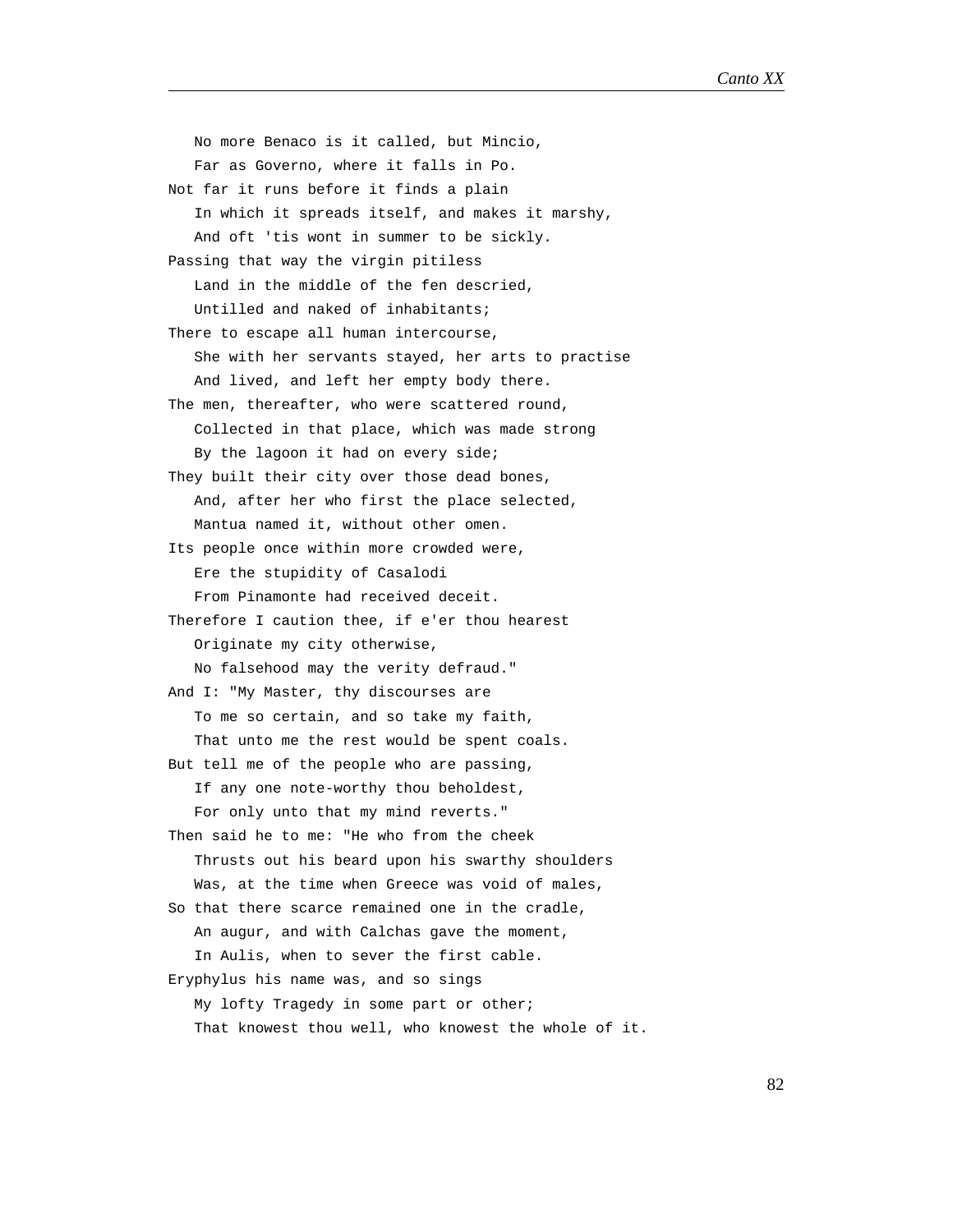The next, who is so slender in the flanks, Was Michael Scott, who of a verity Of magical illusions knew the game. Behold Guido Bonatti, behold Asdente, Who now unto his leather and his thread Would fain have stuck, but he too late repents. Behold the wretched ones, who left the needle, The spool and rock, and made them fortune-tellers; They wrought their magic spells with herb and image. But come now, for already holds the confines Of both the hemispheres, and under Seville Touches the ocean-wave, Cain and the thorns, And yesternight the moon was round already; Thou shouldst remember well it did not harm thee From time to time within the forest deep." Thus spake he to me, and we walked the while.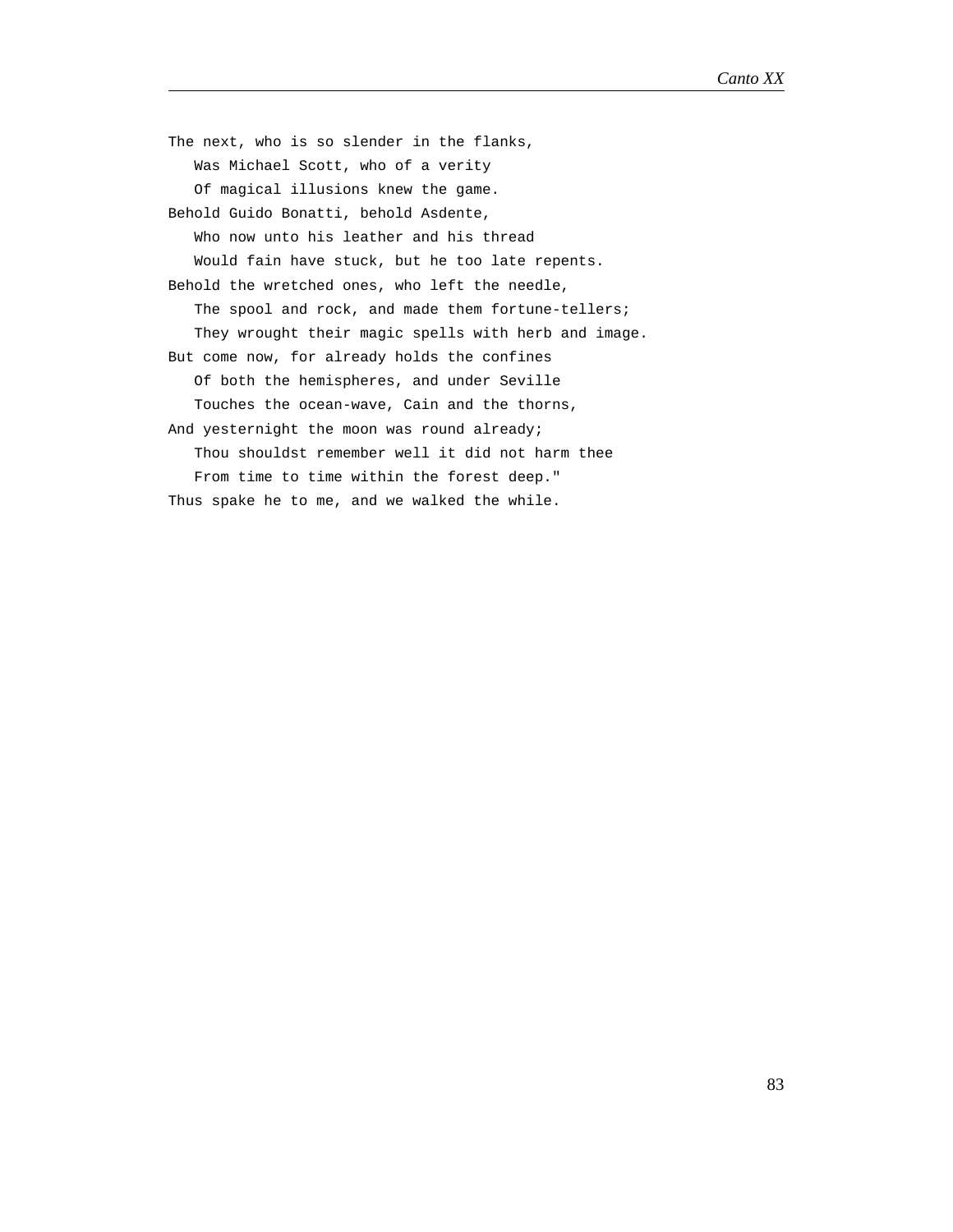From bridge to bridge thus, speaking other things Of which my Comedy cares not to sing, We came along, and held the summit, when We halted to behold another fissure Of Malebolge and other vain laments; And I beheld it marvellously dark. As in the Arsenal of the Venetians Boils in the winter the tenacious pitch To smear their unsound vessels o'er again, For sail they cannot; and instead thereof One makes his vessel new, and one recaulks The ribs of that which many a voyage has made; One hammers at the prow, one at the stern, This one makes oars, and that one cordage twists, Another mends the mainsail and the mizzen; Thus, not by fire, but by the art divine, Was boiling down below there a dense pitch Which upon every side the bank belimed. I saw it, but I did not see within it Aught but the bubbles that the boiling raised, And all swell up and resubside compressed. The while below there fixedly I gazed, My Leader, crying out: "Beware, beware!" Drew me unto himself from where I stood. Then I turned round, as one who is impatient To see what it behoves him to escape, And whom a sudden terror doth unman, Who, while he looks, delays not his departure; And I beheld behind us a black devil, Running along upon the crag, approach. Ah, how ferocious was he in his aspect! And how he seemed to me in action ruthless, With open wings and light upon his feet! His shoulders, which sharp-pointed were and high, A sinner did encumber with both haunches, And he held clutched the sinews of the feet. From off our bridge, he said: "O Malebranche, Behold one of the elders of Saint Zita;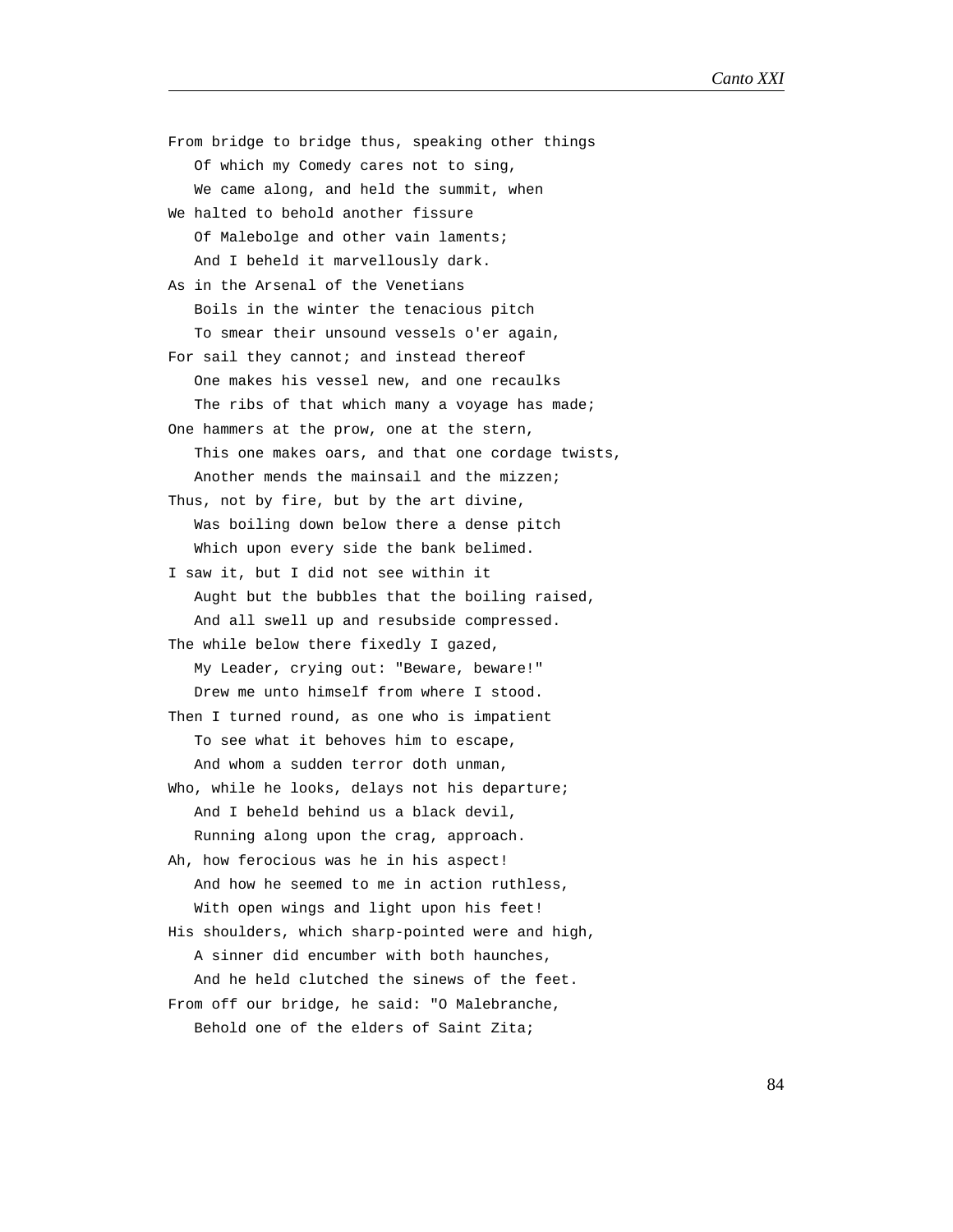Plunge him beneath, for I return for others Unto that town, which is well furnished with them. All there are barrators, except Bonturo; No into Yes for money there is changed." He hurled him down, and over the hard crag Turned round, and never was a mastiff loosened In so much hurry to pursue a thief. The other sank, and rose again face downward; But the demons, under cover of the bridge, Cried: "Here the Santo Volto has no place! Here swims one otherwise than in the Serchio; Therefore, if for our gaffs thou wishest not, Do not uplift thyself above the pitch." They seized him then with more than a hundred rakes; They said: "It here behoves thee to dance covered, That, if thou canst, thou secretly mayest pilfer." Not otherwise the cooks their scullions make Immerse into the middle of the caldron The meat with hooks, so that it may not float. Said the good Master to me: "That it be not Apparent thou art here, crouch thyself down Behind a jag, that thou mayest have some screen; And for no outrage that is done to me Be thou afraid, because these things I know, For once before was I in such a scuffle." Then he passed on beyond the bridge's head, And as upon the sixth bank he arrived, Need was for him to have a steadfast front. With the same fury, and the same uproar, As dogs leap out upon a mendicant, Who on a sudden begs, where'er he stops, They issued from beneath the little bridge, And turned against him all their grappling-irons; But he cried out: "Be none of you malignant! Before those hooks of yours lay hold of me, Let one of you step forward, who may hear me, And then take counsel as to grappling me." They all cried out: "Let Malacoda go;"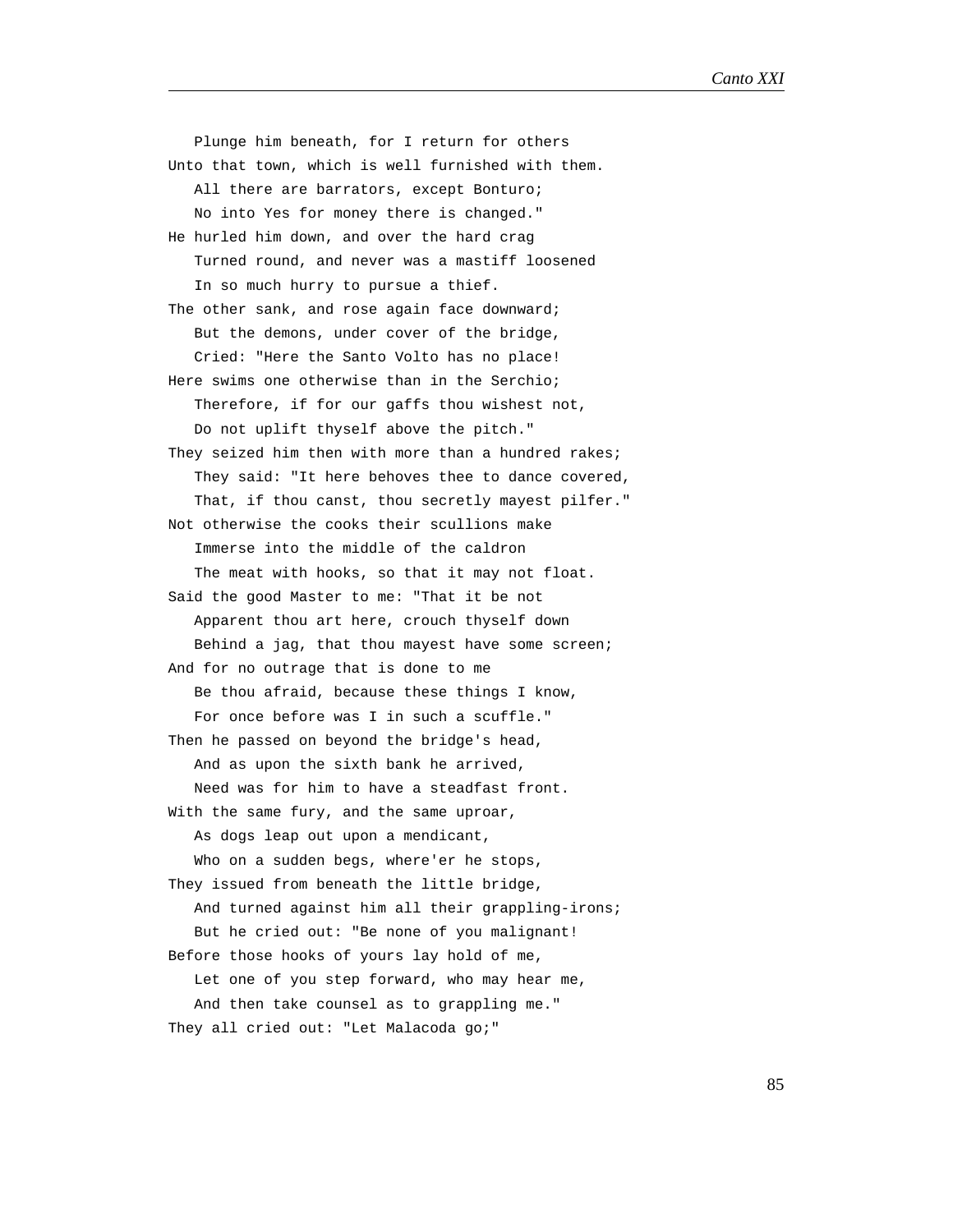Whereat one started, and the rest stood still, And he came to him, saying: "What avails it?" "Thinkest thou, Malacoda, to behold me Advanced into this place," my Master said, "Safe hitherto from all your skill of fence, Without the will divine, and fate auspicious? Let me go on, for it in Heaven is willed That I another show this savage road." Then was his arrogance so humbled in him, That he let fall his grapnel at his feet, And to the others said: "Now strike him not." And unto me my Guide: "O thou, who sittest Among the splinters of the bridge crouched down, Securely now return to me again." Wherefore I started and came swiftly to him; And all the devils forward thrust themselves, So that I feared they would not keep their compact. And thus beheld I once afraid the soldiers Who issued under safeguard from Caprona, Seeing themselves among so many foes. Close did I press myself with all my person Beside my Leader, and turned not mine eyes From off their countenance, which was not good. They lowered their rakes, and "Wilt thou have me hit him," They said to one another, "on the rump?" And answered: "Yes; see that thou nick him with it." But the same demon who was holding parley With my Conductor turned him very quickly, And said: "Be quiet, be quiet, Scarmiglione;" Then said to us: "You can no farther go Forward upon this crag, because is lying All shattered, at the bottom, the sixth arch. And if it still doth please you to go onward, Pursue your way along upon this rock; Near is another crag that yields a path. Yesterday, five hours later than this hour, One thousand and two hundred sixty-six Years were complete, that here the way was broken.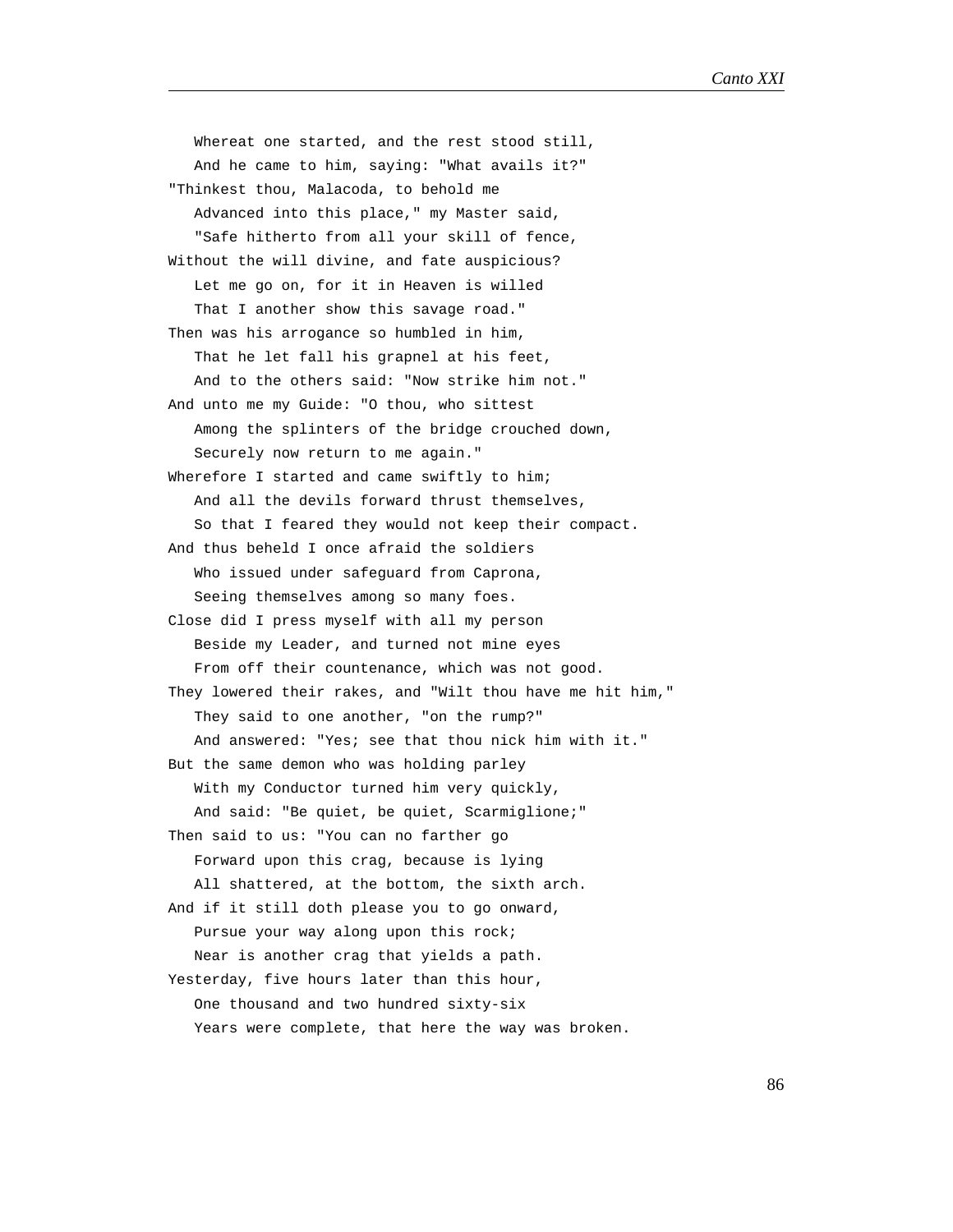*Canto XXI*

I send in that direction some of mine To see if any one doth air himself; Go ye with them; for they will not be vicious. Step forward, Alichino and Calcabrina," Began he to cry out, "and thou, Cagnazzo; And Barbariccia, do thou guide the ten. Come forward, Libicocco and Draghignazzo, And tusked Ciriatto and Graffiacane, And Farfarello and mad Rubicante; Search ye all round about the boiling pitch; Let these be safe as far as the next crag, That all unbroken passes o'er the dens." "O me! what is it, Master, that I see? Pray let us go," I said, "without an escort, If thou knowest how, since for myself I ask none. If thou art as observant as thy wont is, Dost thou not see that they do gnash their teeth, And with their brows are threatening woe to us?" And he to me: "I will not have thee fear; Let them gnash on, according to their fancy, Because they do it for those boiling wretches." Along the left-hand dike they wheeled about; But first had each one thrust his tongue between His teeth towards their leader for a signal; And he had made a trumpet of his rump.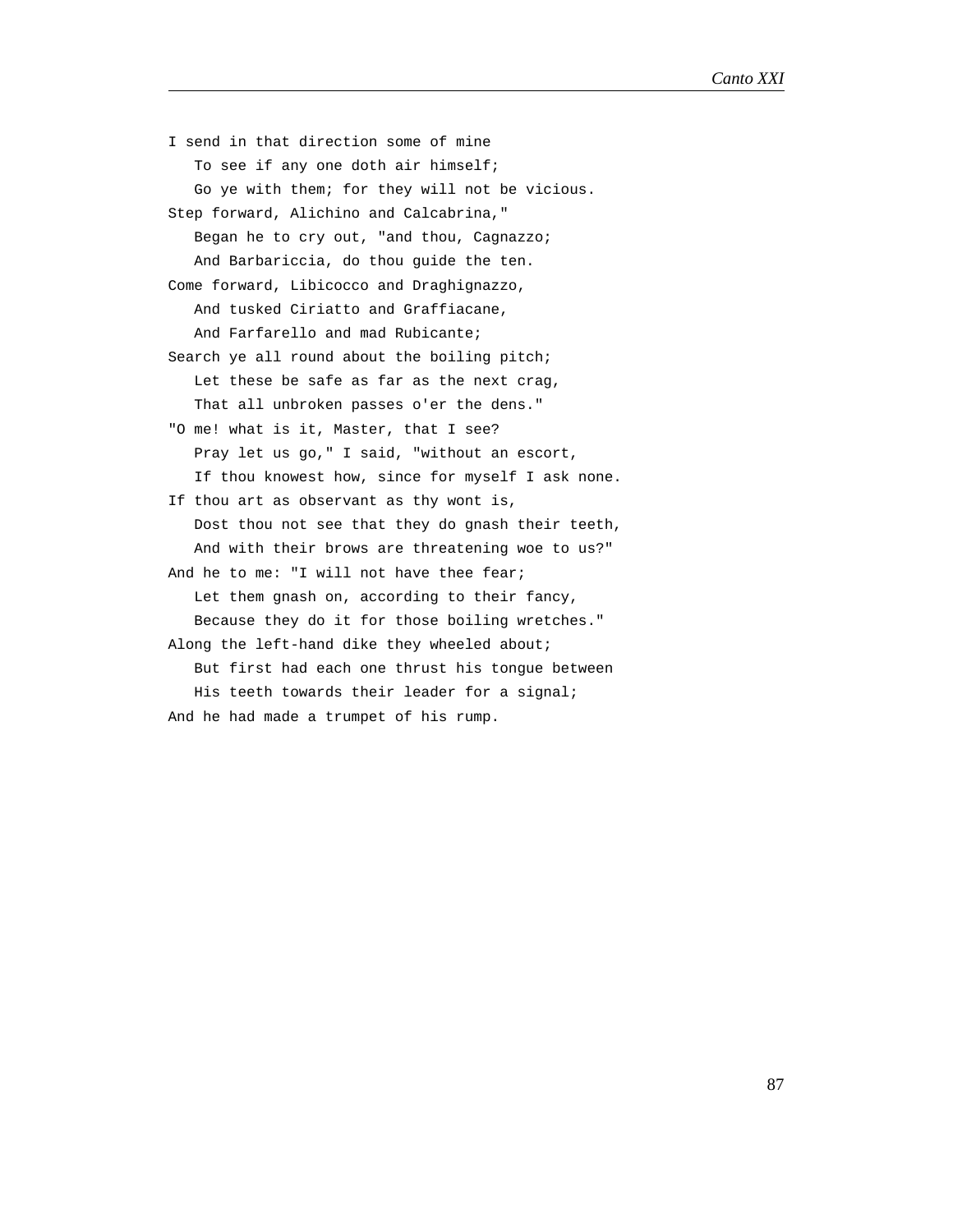I have erewhile seen horsemen moving camp, Begin the storming, and their muster make, And sometimes starting off for their escape; Vaunt-couriers have I seen upon your land, O Aretines, and foragers go forth, Tournaments stricken, and the joustings run, Sometimes with trumpets and sometimes with bells, With kettle-drums, and signals of the castles, And with our own, and with outlandish things, But never yet with bagpipe so uncouth Did I see horsemen move, nor infantry, Nor ship by any sign of land or star. We went upon our way with the ten demons; Ah, savage company! but in the church With saints, and in the tavern with the gluttons! Ever upon the pitch was my intent, To see the whole condition of that Bolgia, And of the people who therein were burned. Even as the dolphins, when they make a sign To mariners by arching of the back, That they should counsel take to save their vessel, Thus sometimes, to alleviate his pain, One of the sinners would display his back, And in less time conceal it than it lightens. As on the brink of water in a ditch The frogs stand only with their muzzles out, So that they hide their feet and other bulk, So upon every side the sinners stood; But ever as Barbariccia near them came, Thus underneath the boiling they withdrew. I saw, and still my heart doth shudder at it, One waiting thus, even as it comes to pass One frog remains, and down another dives; And Graffiacan, who most confronted him, Grappled him by his tresses smeared with pitch, And drew him up, so that he seemed an otter. I knew, before, the names of all of them, So had I noted them when they were chosen,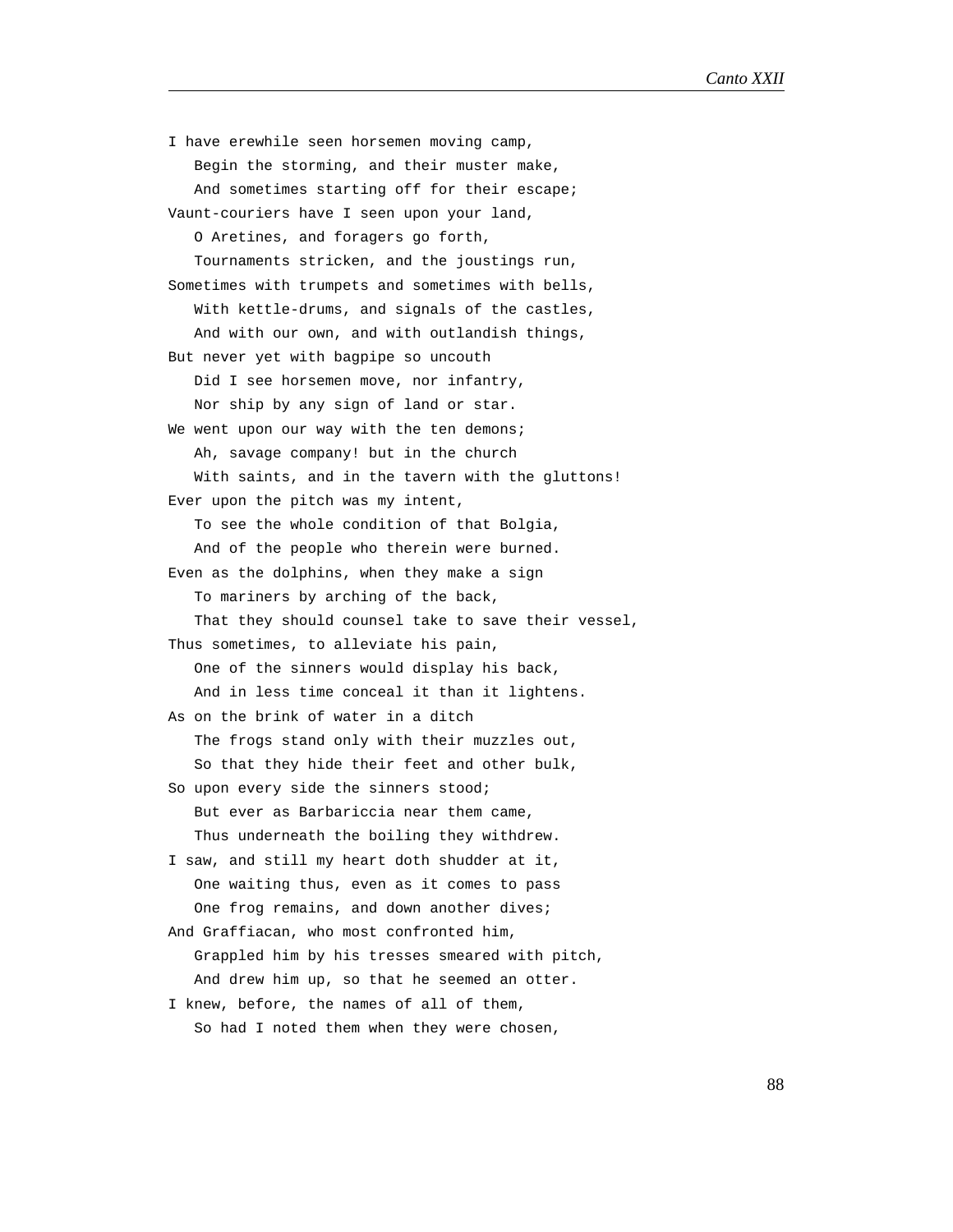And when they called each other, listened how. "O Rubicante, see that thou do lay Thy claws upon him, so that thou mayst flay him," Cried all together the accursed ones. And I: "My Master, see to it, if thou canst, That thou mayst know who is the luckless wight, Thus come into his adversaries' hands." Near to the side of him my Leader drew, Asked of him whence he was; and he replied: "I in the kingdom of Navarre was born; My mother placed me servant to a lord, For she had borne me to a ribald knave, Destroyer of himself and of his things. Then I domestic was of good King Thibault; I set me there to practise barratry, For which I pay the reckoning in this heat." And Ciriatto, from whose mouth projected, On either side, a tusk, as in a boar, Caused him to feel how one of them could rip. Among malicious cats the mouse had come; But Barbariccia clasped him in his arms, And said: "Stand ye aside, while I enfork him." And to my Master he turned round his head; "Ask him again," he said, "if more thou wish To know from him, before some one destroy him." The Guide: "Now tell then of the other culprits; Knowest thou any one who is a Latian, Under the pitch?" And he: "I separated Lately from one who was a neighbour to it; Would that I still were covered up with him, For I should fear not either claw nor hook!" And Libicocco: "We have borne too much;" And with his grapnel seized him by the arm, So that, by rending, he tore off a tendon. Eke Draghignazzo wished to pounce upon him Down at the legs; whence their Decurion Turned round and round about with evil look. When they again somewhat were pacified,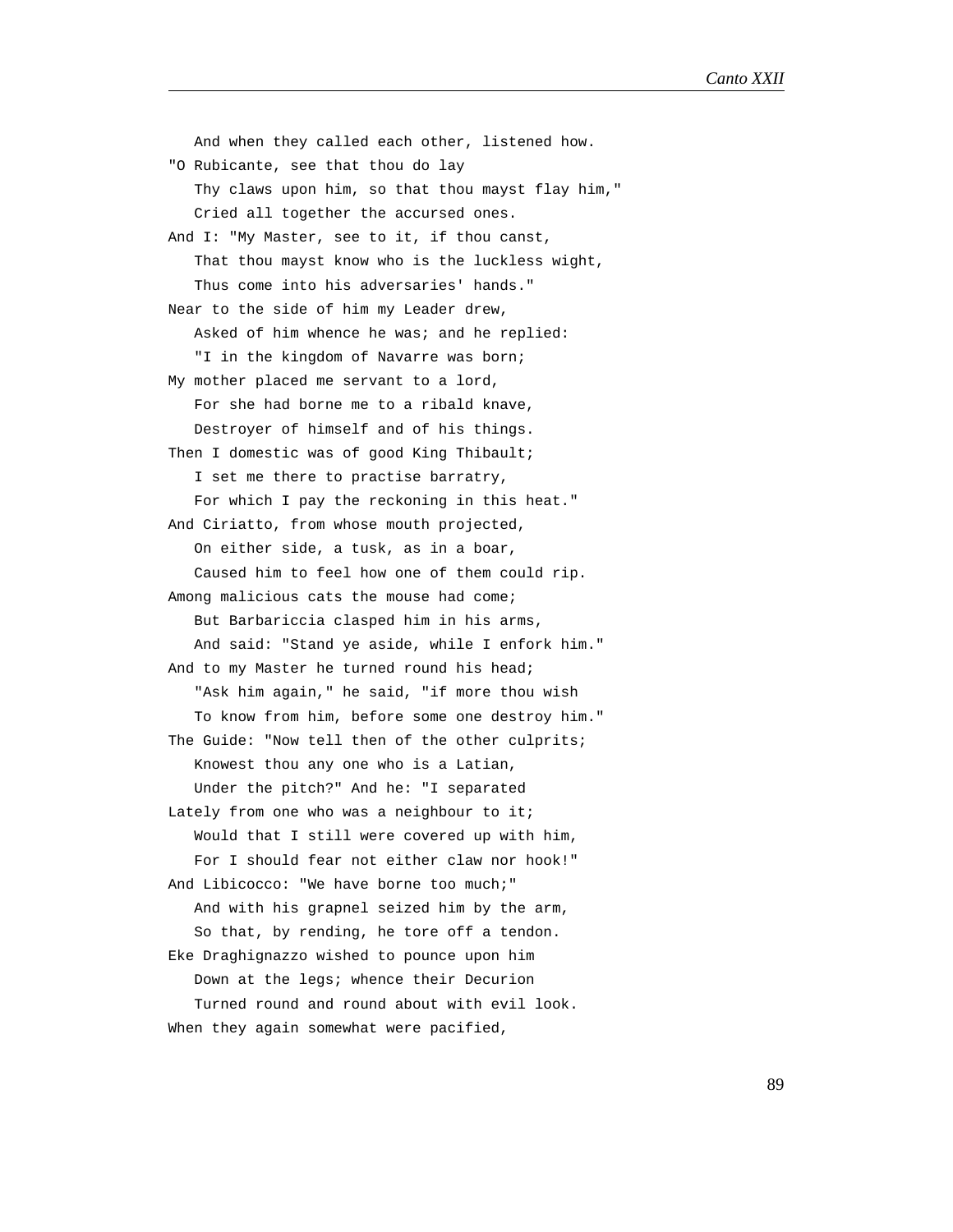Of him, who still was looking at his wound, Demanded my Conductor without stay: "Who was that one, from whom a luckless parting Thou sayest thou hast made, to come ashore?" And he replied: "It was the Friar Gomita, He of Gallura, vessel of all fraud, Who had the enemies of his Lord in hand, And dealt so with them each exults thereat; Money he took, and let them smoothly off, As he says; and in other offices A barrator was he, not mean but sovereign. Foregathers with him one Don Michael Zanche Of Logodoro; and of Sardinia To gossip never do their tongues feel tired. O me! see that one, how he grinds his teeth; Still farther would I speak, but am afraid Lest he to scratch my itch be making ready." And the grand Provost, turned to Farfarello, Who rolled his eyes about as if to strike, Said: "Stand aside there, thou malicious bird." "If you desire either to see or hear," The terror-stricken recommenced thereon, "Tuscans or Lombards, I will make them come. But let the Malebranche cease a little, So that these may not their revenges fear, And I, down sitting in this very place, For one that I am will make seven come, When I shall whistle, as our custom is To do whenever one of us comes out." Cagnazzo at these words his muzzle lifted, Shaking his head, and said: "Just hear the trick Which he has thought of, down to throw himself!" Whence he, who snares in great abundance had, Responded: "I by far too cunning am, When I procure for mine a greater sadness." Alichin held not in, but running counter Unto the rest, said to him: "If thou dive, I will not follow thee upon the gallop,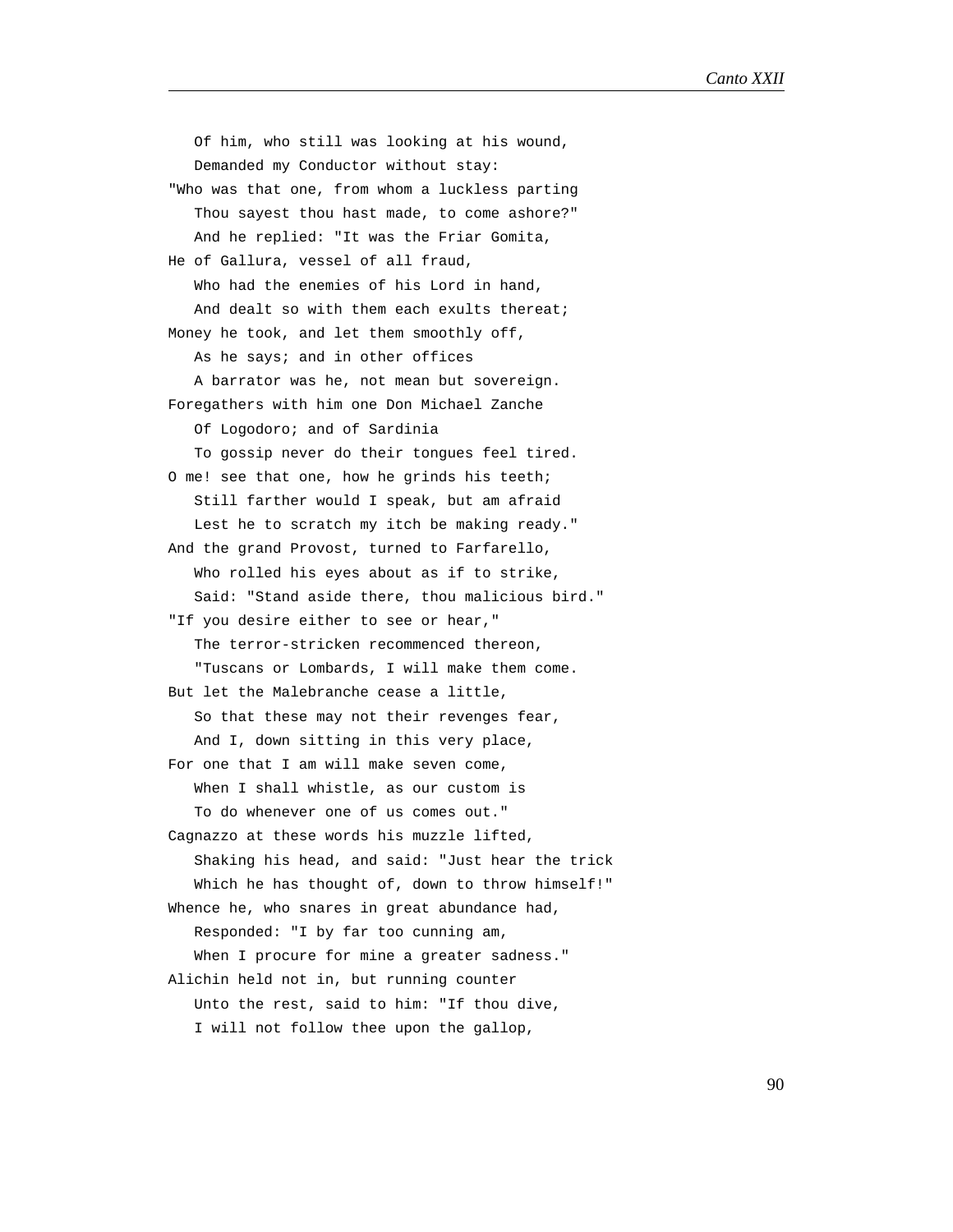But I will beat my wings above the pitch; The height be left, and be the bank a shield To see if thou alone dost countervail us." O thou who readest, thou shalt hear new sport! Each to the other side his eyes averted; He first, who most reluctant was to do it. The Navarrese selected well his time; Planted his feet on land, and in a moment Leaped, and released himself from their design. Whereat each one was suddenly stung with shame, But he most who was cause of the defeat; Therefore he moved, and cried: "Thou art o'ertakern." But little it availed, for wings could not Outstrip the fear; the other one went under, And, flying, upward he his breast directed; Not otherwise the duck upon a sudden Dives under, when the falcon is approaching, And upward he returneth cross and weary. Infuriate at the mockery, Calcabrina Flying behind him followed close, desirous The other should escape, to have a quarrel. And when the barrator had disappeared, He turned his talons upon his companion, And grappled with him right above the moat. But sooth the other was a doughty sparhawk To clapperclaw him well; and both of them Fell in the middle of the boiling pond. A sudden intercessor was the heat; But ne'ertheless of rising there was naught, To such degree they had their wings belimed. Lamenting with the others, Barbariccia Made four of them fly to the other side With all their gaffs, and very speedily This side and that they to their posts descended; They stretched their hooks towards the pitch-ensnared, Who were already baked within the crust, And in this manner busied did we leave them.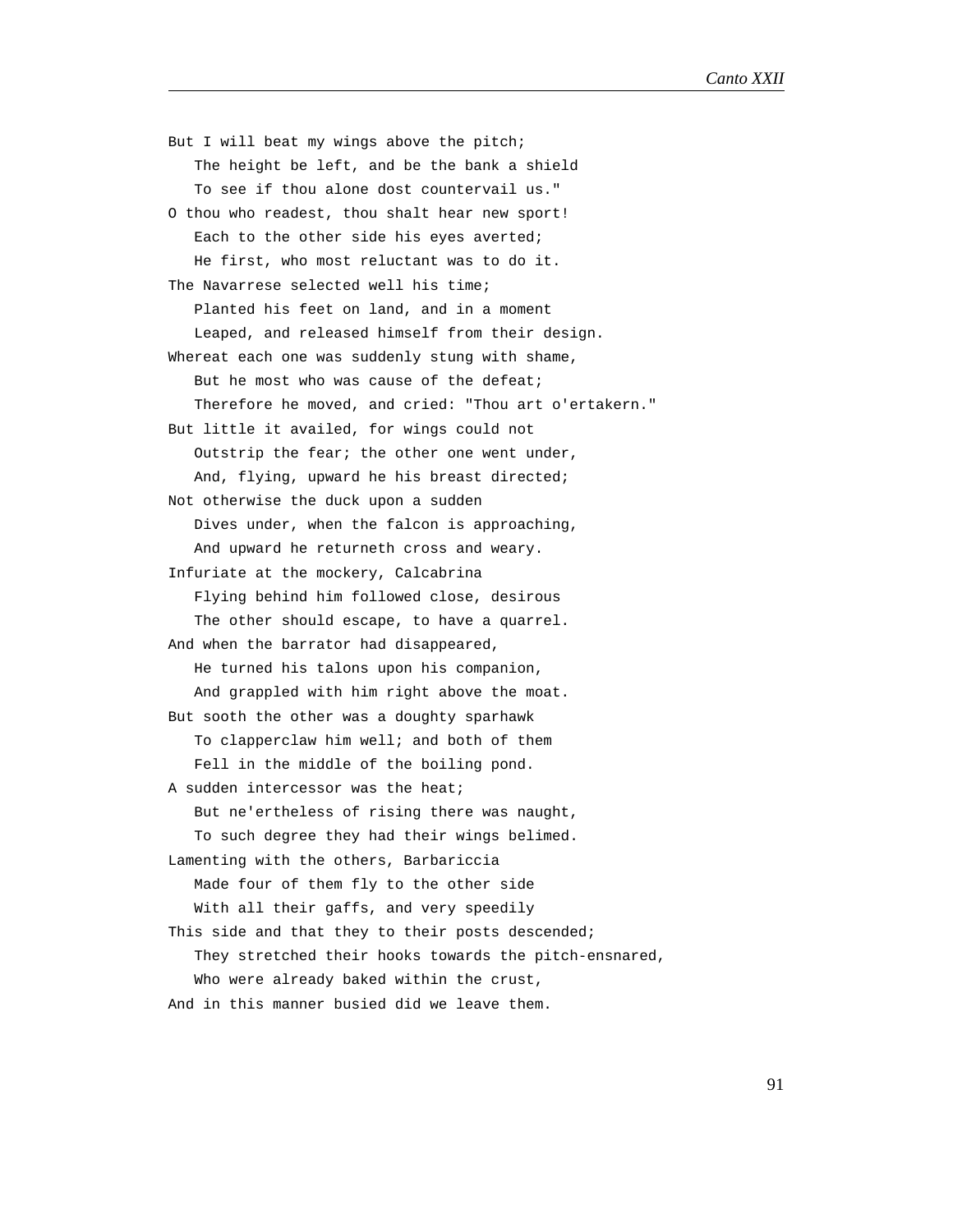Silent, alone, and without company We went, the one in front, the other after, As go the Minor Friars along their way. Upon the fable of Aesop was directed My thought, by reason of the present quarrel, Where he has spoken of the frog and mouse; For 'mo' and 'issa' are not more alike Than this one is to that, if well we couple End and beginning with a steadfast mind. And even as one thought from another springs, So afterward from that was born another, Which the first fear within me double made. Thus did I ponder: "These on our account Are laughed to scorn, with injury and scoff So great, that much I think it must annoy them. If anger be engrafted on ill-will, They will come after us more merciless Than dog upon the leveret which he seizes," I felt my hair stand all on end already With terror, and stood backwardly intent, When said I: "Master, if thou hidest not Thyself and me forthwith, of Malebranche I am in dread; we have them now behind us; I so imagine them, I already feel them." And he: "If I were made of leaded glass, Thine outward image I should not attract Sooner to me than I imprint the inner. Just now thy thoughts came in among my own, With similar attitude and similar face, So that of both one counsel sole I made. If peradventure the right bank so slope That we to the next Bolgia can descend, We shall escape from the imagined chase." Not yet he finished rendering such opinion, When I beheld them come with outstretched wings, Not far remote, with will to seize upon us. My Leader on a sudden seized me up, Even as a mother who by noise is wakened,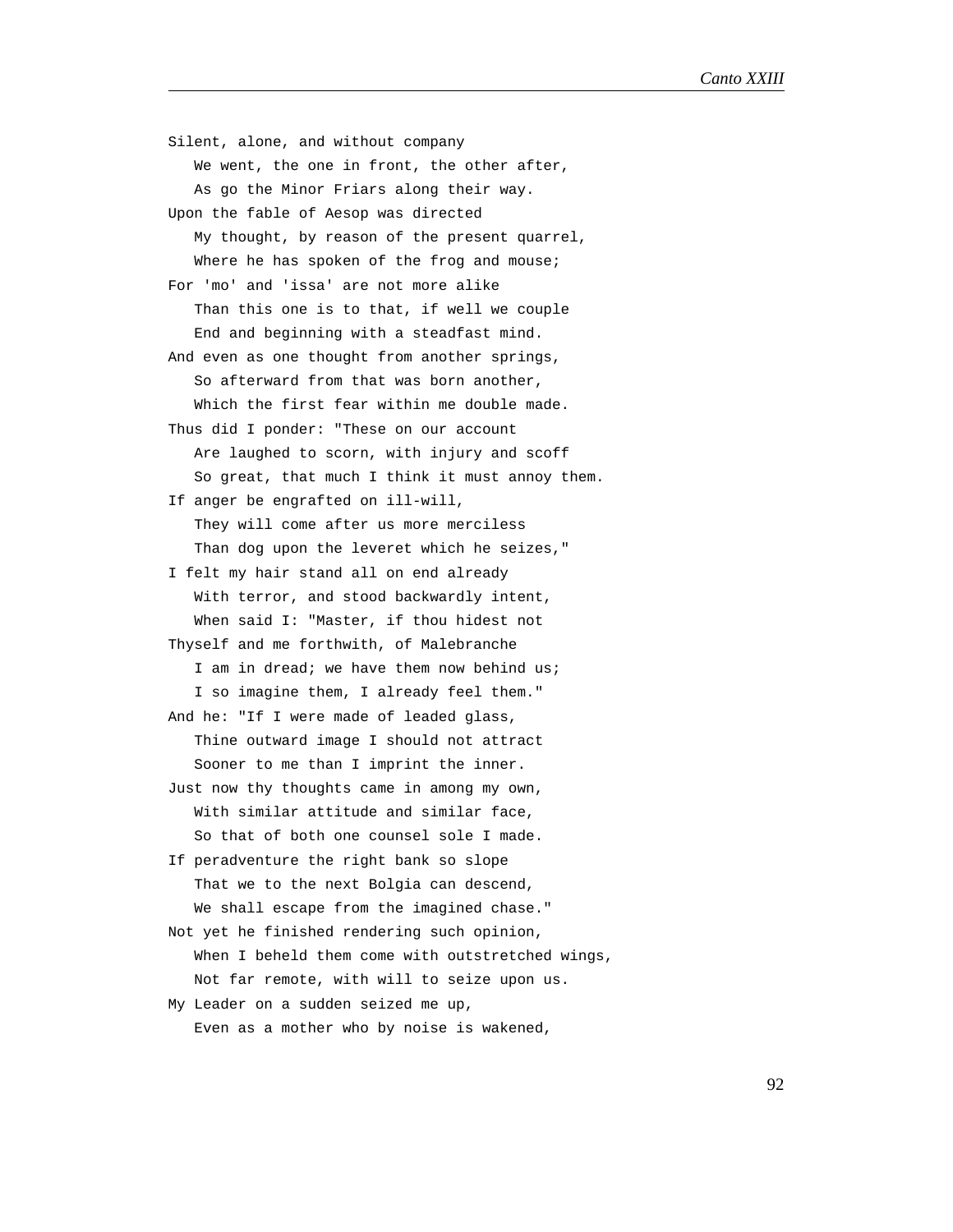And close beside her sees the enkindled flames, Who takes her son, and flies, and does not stop, Having more care of him than of herself, So that she clothes her only with a shift; And downward from the top of the hard bank Supine he gave him to the pendent rock, That one side of the other Bolgia walls. Ne'er ran so swiftly water through a sluice To turn the wheel of any land-built mill, When nearest to the paddles it approaches, As did my Master down along that border, Bearing me with him on his breast away, As his own son, and not as a companion. Hardly the bed of the ravine below His feet had reached, ere they had reached the hill Right over us; but he was not afraid; For the high Providence, which had ordained To place them ministers of the fifth moat, The power of thence departing took from all. A painted people there below we found, Who went about with footsteps very slow, Weeping and in their semblance tired and vanquished. They had on mantles with the hoods low down Before their eyes, and fashioned of the cut That in Cologne they for the monks are made. Without, they gilded are so that it dazzles; But inwardly all leaden and so heavy That Frederick used to put them on of straw. O everlastingly fatiguing mantle! Again we turned us, still to the left hand Along with them, intent on their sad plaint; But owing to the weight, that weary folk Came on so tardily, that we were new In company at each motion of the haunch. Whence I unto my Leader: "See thou find Some one who may by deed or name be known, And thus in going move thine eye about." And one, who understood the Tuscan speech,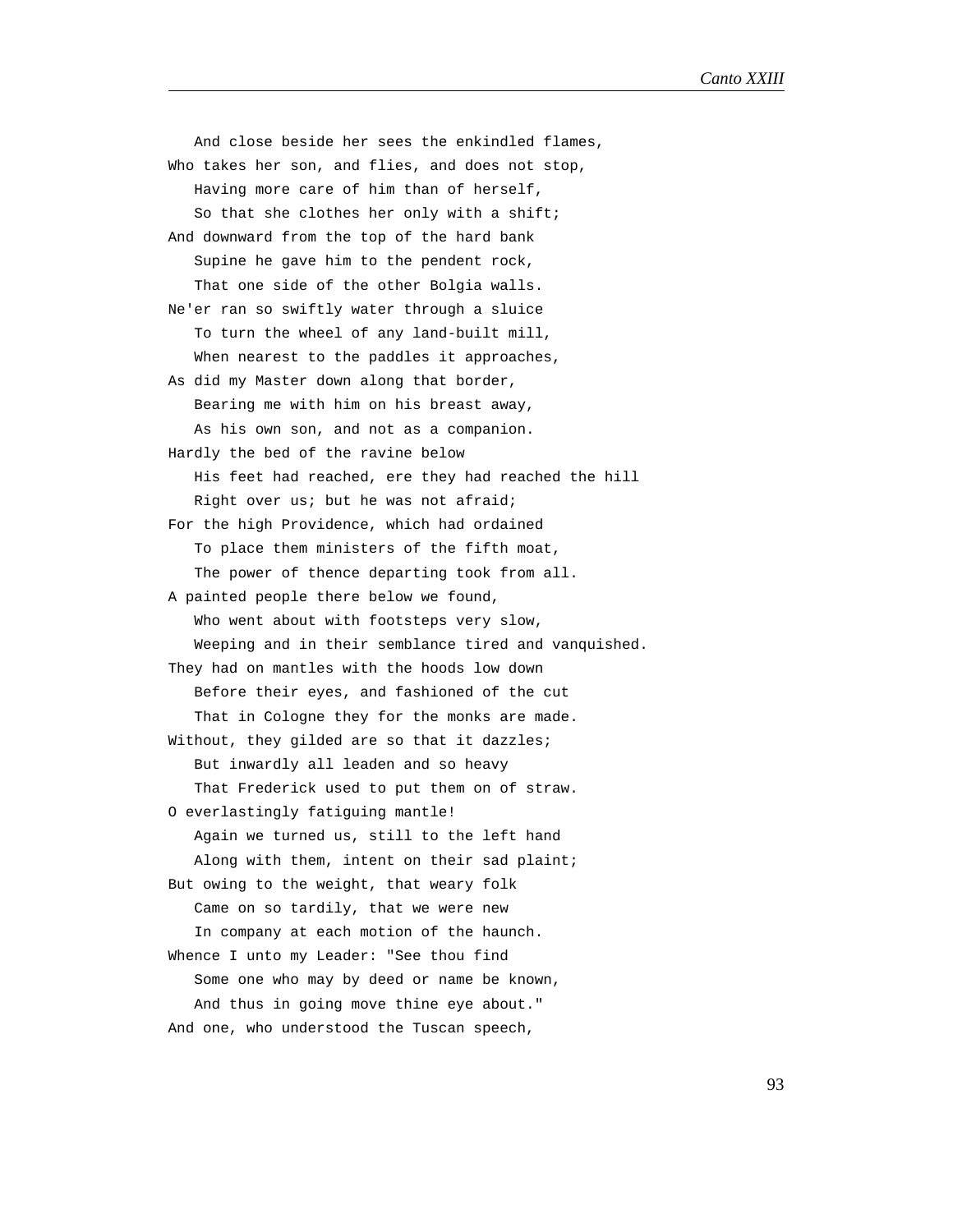Cried to us from behind: "Stay ye your feet, Ye, who so run athwart the dusky air! Perhaps thou'lt have from me what thou demandest." Whereat the Leader turned him, and said: "Wait, And then according to his pace proceed." I stopped, and two beheld I show great haste Of spirit, in their faces, to be with me; But the burden and the narrow way delayed them. When they came up, long with an eye askance They scanned me without uttering a word. Then to each other turned, and said together: "He by the action of his throat seems living; And if they dead are, by what privilege Go they uncovered by the heavy stole?" Then said to me: "Tuscan, who to the college Of miserable hypocrites art come, Do not disdain to tell us who thou art." And I to them: "Born was I, and grew up In the great town on the fair river of Arno, And with the body am I've always had. But who are ye, in whom there trickles down Along your cheeks such grief as I behold? And what pain is upon you, that so sparkles?" And one replied to me: "These orange cloaks Are made of lead so heavy, that the weights Cause in this way their balances to creak. Frati Gaudenti were we, and Bolognese; I Catalano, and he Loderingo Named, and together taken by thy city, As the wont is to take one man alone, For maintenance of its peace; and we were such That still it is apparent round Gardingo." "O Friars," began I, "your iniquitous. . ." But said no more; for to mine eyes there rushed One crucified with three stakes on the ground. When me he saw, he writhed himself all over, Blowing into his beard with suspirations;

And the Friar Catalan, who noticed this,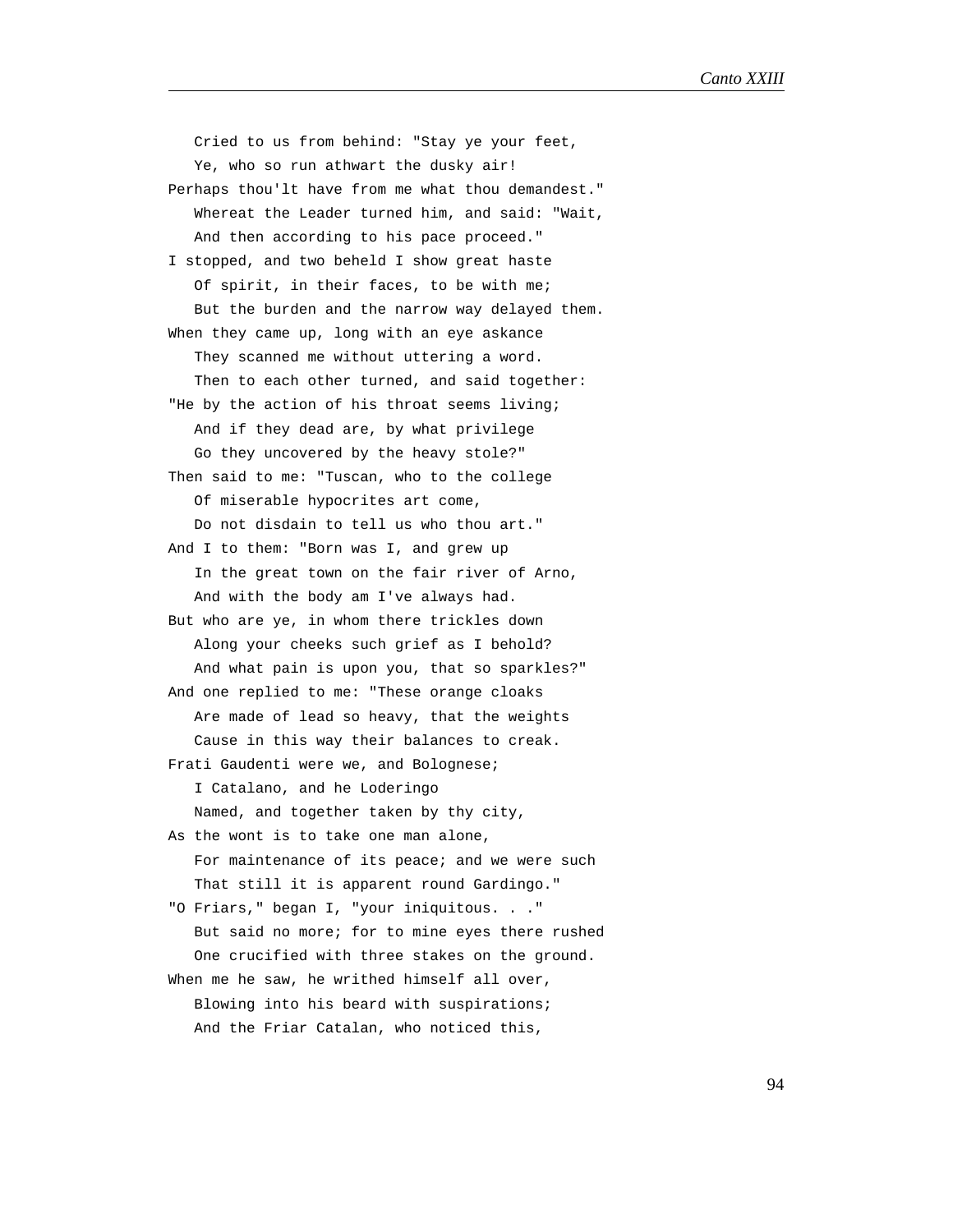Said to me: "This transfixed one, whom thou seest, Counselled the Pharisees that it was meet To put one man to torture for the people. Crosswise and naked is he on the path, As thou perceivest; and he needs must feel, Whoever passes, first how much he weighs; And in like mode his father-in-law is punished Within this moat, and the others of the council, Which for the Jews was a malignant seed." And thereupon I saw Virgilius marvel O'er him who was extended on the cross So vilely in eternal banishment. Then he directed to the Friar this voice: "Be not displeased, if granted thee, to tell us If to the right hand any pass slope down By which we two may issue forth from here, Without constraining some of the black angels To come and extricate us from this deep." Then he made answer: "Nearer than thou hopest There is a rock, that forth from the great circle Proceeds, and crosses all the cruel valleys, Save that at this 'tis broken, and does not bridge it; You will be able to mount up the ruin, That sidelong slopes and at the bottom rises." The Leader stood awhile with head bowed down; Then said: "The business badly he recounted Who grapples with his hook the sinners yonder." And the Friar: "Many of the Devil's vices Once heard I at Bologna, and among them, That he's a liar and the father of lies." Thereat my Leader with great strides went on, Somewhat disturbed with anger in his looks; Whence from the heavy-laden I departed After the prints of his beloved feet.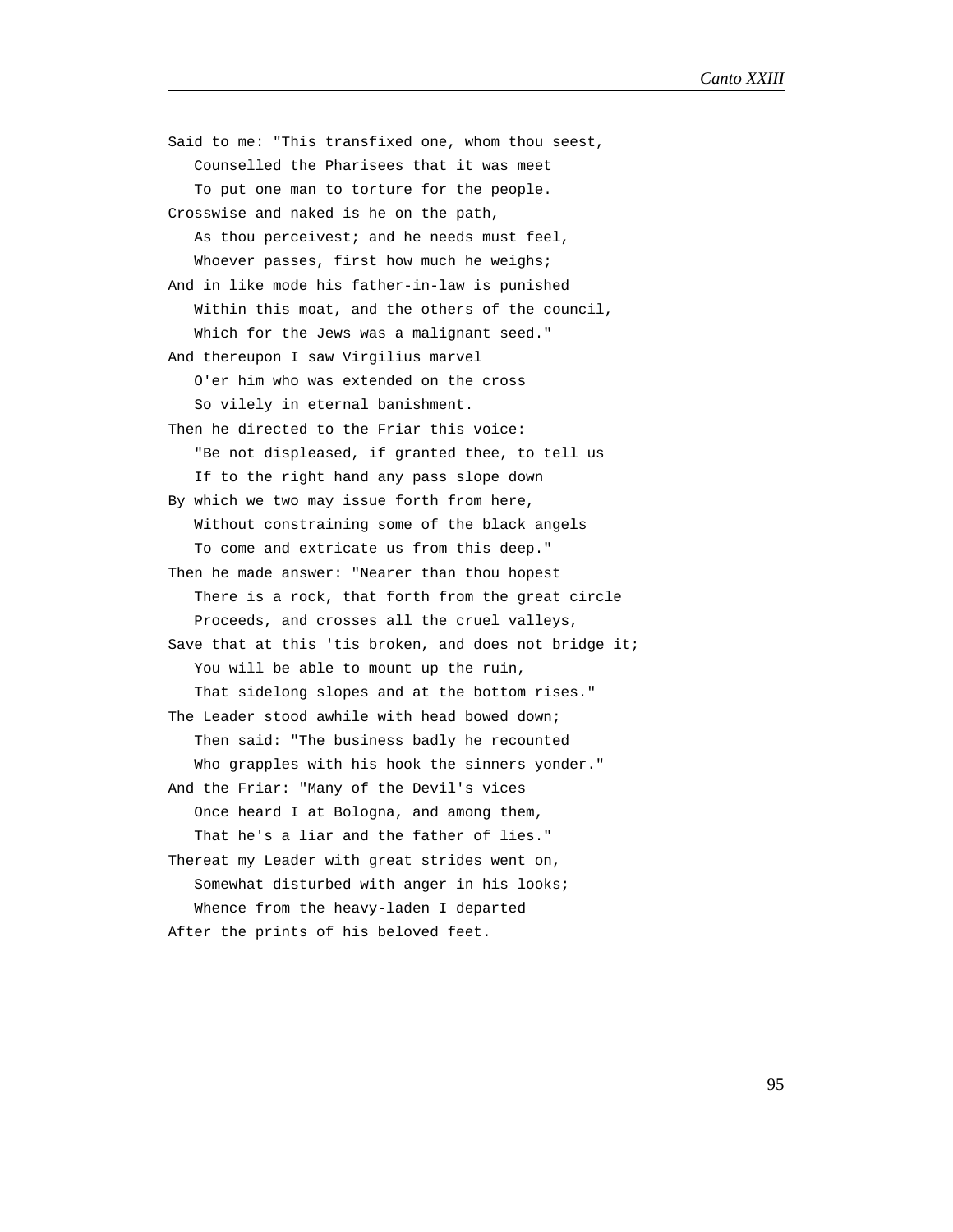In that part of the youthful year wherein The Sun his locks beneath Aquarius tempers, And now the nights draw near to half the day, What time the hoar-frost copies on the ground The outward semblance of her sister white, But little lasts the temper of her pen, The husbandman, whose forage faileth him, Rises, and looks, and seeth the champaign All gleaming white, whereat he beats his flank, Returns in doors, and up and down laments, Like a poor wretch, who knows not what to do; Then he returns and hope revives again, Seeing the world has changed its countenance In little time, and takes his shepherd's crook, And forth the little lambs to pasture drives. Thus did the Master fill me with alarm, When I beheld his forehead so disturbed, And to the ailment came as soon the plaster. For as we came unto the ruined bridge, The Leader turned to me with that sweet look Which at the mountain's foot I first beheld. His arms he opened, after some advisement Within himself elected, looking first Well at the ruin, and laid hold of me. And even as he who acts and meditates, For aye it seems that he provides beforehand, So upward lifting me towards the summit Of a huge rock, he scanned another crag, Saying: "To that one grapple afterwards, But try first if 'tis such that it will hold thee." This was no way for one clothed with a cloak; For hardly we, he light, and I pushed upward, Were able to ascend from jag to jag. And had it not been, that upon that precinct Shorter was the ascent than on the other, He I know not, but I had been dead beat. But because Malebolge tow'rds the mouth Of the profoundest well is all inclining,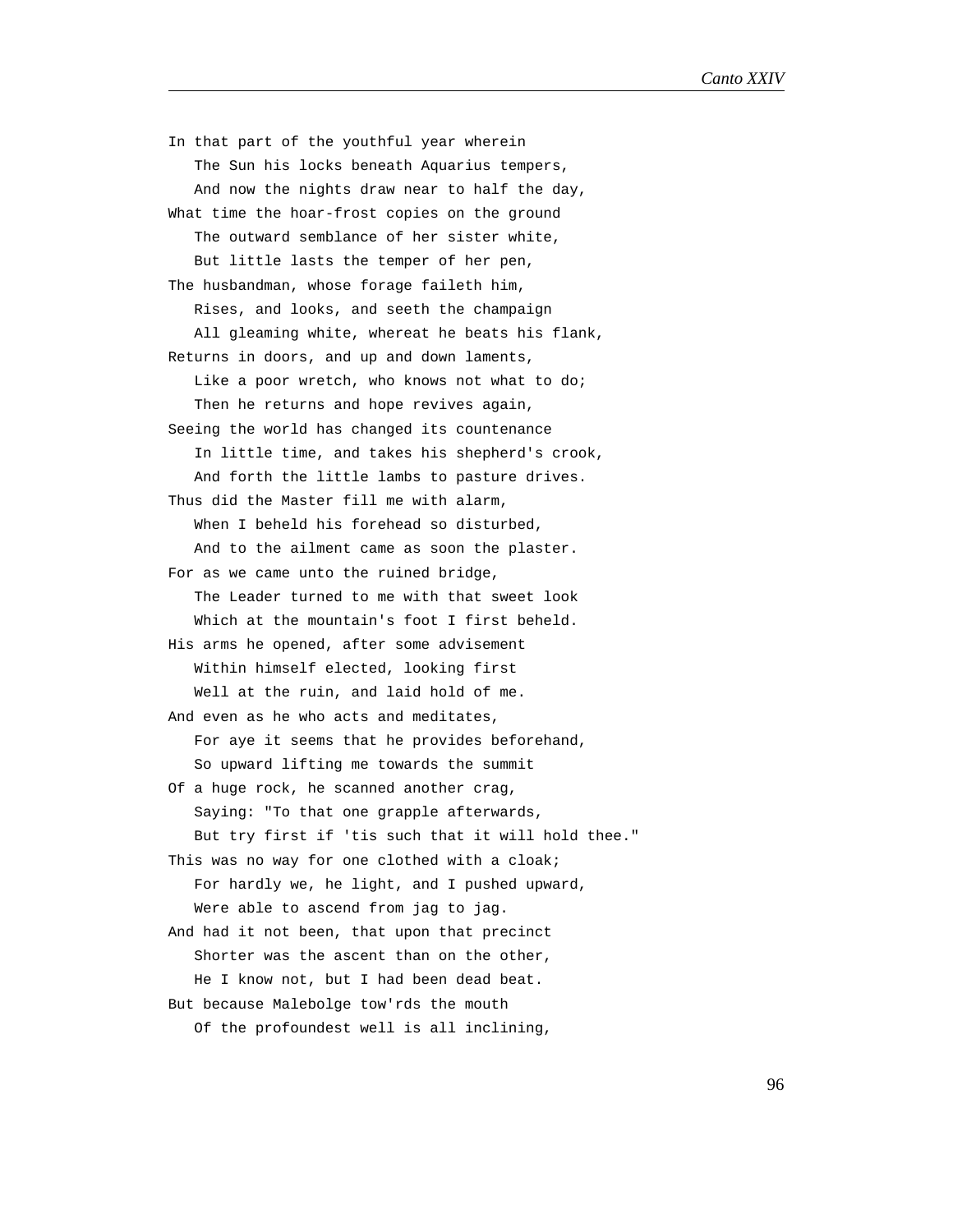The structure of each valley doth import That one bank rises and the other sinks. Still we arrived at length upon the point Wherefrom the last stone breaks itself asunder. The breath was from my lungs so milked away, When I was up, that I could go no farther, Nay, I sat down upon my first arrival. "Now it behoves thee thus to put off sloth," My Master said; "for sitting upon down, Or under quilt, one cometh not to fame, Withouten which whoso his life consumes Such vestige leaveth of himself on earth, As smoke in air or in the water foam. And therefore raise thee up, o'ercome the anguish With spirit that o'ercometh every battle, If with its heavy body it sink not. A longer stairway it behoves thee mount; 'Tis not enough from these to have departed; Let it avail thee, if thou understand me." Then I uprose, showing myself provided Better with breath than I did feel myself, And said: "Go on, for I am strong and bold." Upward we took our way along the crag, Which jagged was, and narrow, and difficult, And more precipitous far than that before. Speaking I went, not to appear exhausted; Whereat a voice from the next moat came forth, Not well adapted to articulate words. I know not what it said, though o'er the back I now was of the arch that passes there; But he seemed moved to anger who was speaking. I was bent downward, but my living eyes Could not attain the bottom, for the dark; Wherefore I: "Master, see that thou arrive At the next round, and let us descend the wall; For as from hence I hear and understand not, So I look down and nothing I distinguish." "Other response," he said, "I make thee not,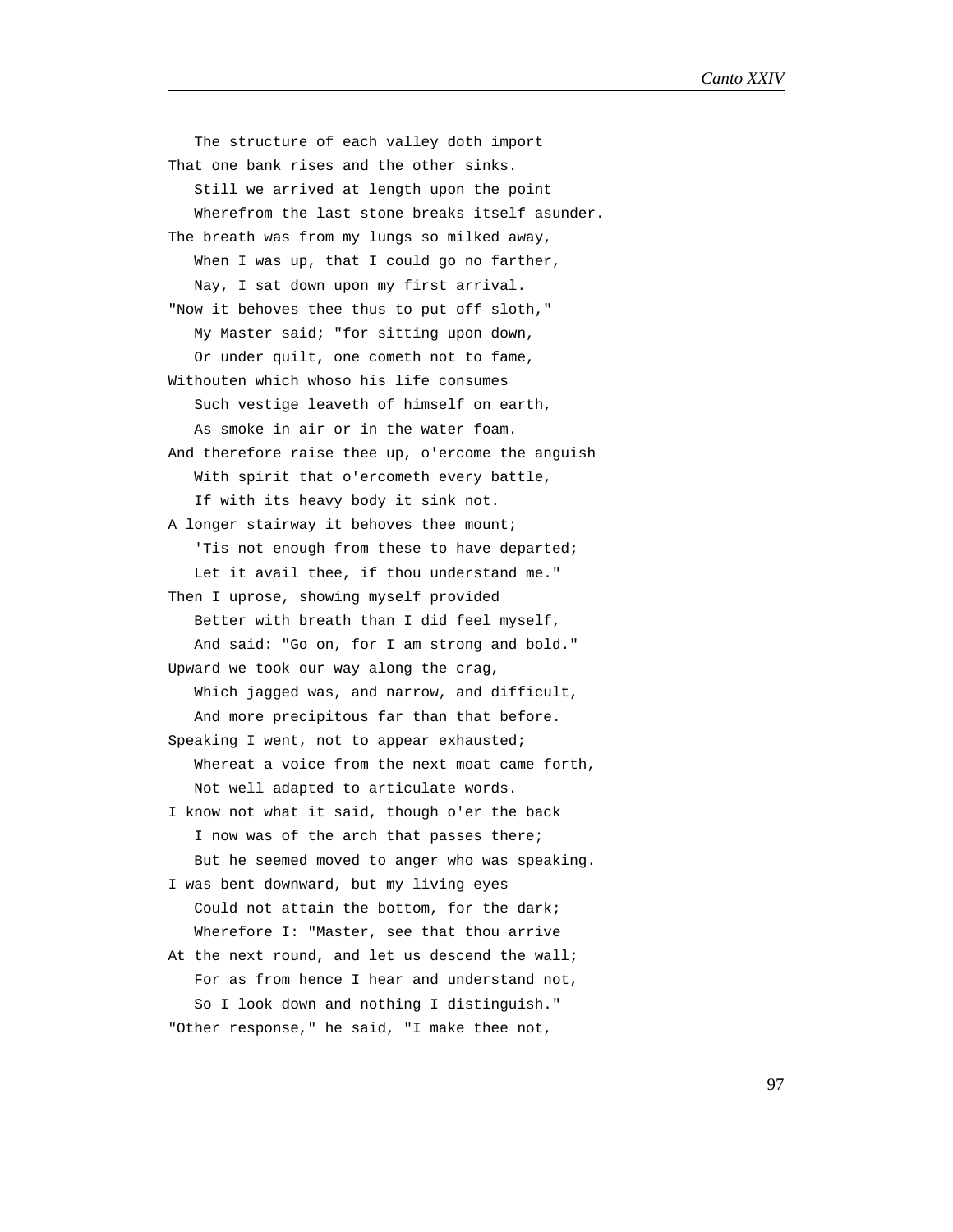Except the doing; for the modest asking Ought to be followed by the deed in silence." We from the bridge descended at its head, Where it connects itself with the eighth bank, And then was manifest to me the Bolgia; And I beheld therein a terrible throng Of serpents, and of such a monstrous kind, That the remembrance still congeals my blood Let Libya boast no longer with her sand; For if Chelydri, Jaculi, and Phareae She breeds, with Cenchri and with Amphisbaena, Neither so many plagues nor so malignant E'er showed she with all Ethiopia, Nor with whatever on the Red Sea is! Among this cruel and most dismal throng People were running naked and affrighted. Without the hope of hole or heliotrope. They had their hands with serpents bound behind them; These riveted upon their reins the tail And head, and were in front of them entwined. And lo! at one who was upon our side There darted forth a serpent, which transfixed him There where the neck is knotted to the shoulders. Nor 'O' so quickly e'er, nor 'I' was written, As he took fire, and burned; and ashes wholly Behoved it that in falling he became. And when he on the ground was thus destroyed, The ashes drew together, and of themselves Into himself they instantly returned. Even thus by the great sages 'tis confessed The phoenix dies, and then is born again, When it approaches its five-hundredth year; On herb or grain it feeds not in its life, But only on tears of incense and amomum, And nard and myrrh are its last winding-sheet. And as he is who falls, and knows not how, By force of demons who to earth down drag him, Or other oppilation that binds man,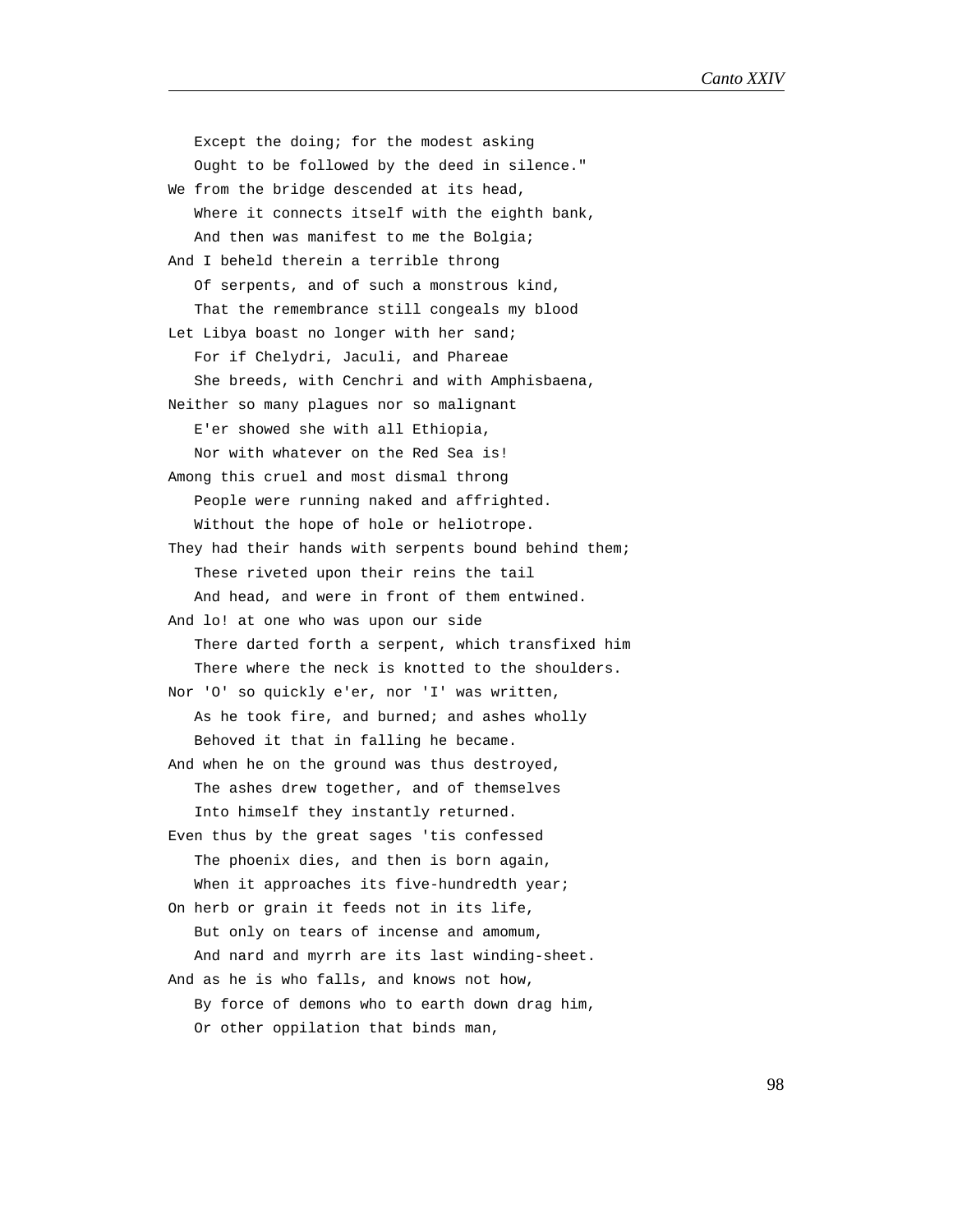When he arises and around him looks, Wholly bewildered by the mighty anguish Which he has suffered, and in looking sighs; Such was that sinner after he had risen. Justice of God! O how severe it is, That blows like these in vengeance poureth down! The Guide thereafter asked him who he was; Whence he replied: "I rained from Tuscany A short time since into this cruel gorge. A bestial life, and not a human, pleased me, Even as the mule I was; I'm Vanni Fucci, Beast, and Pistoia was my worthy den." And I unto the Guide: "Tell him to stir not, And ask what crime has thrust him here below, For once a man of blood and wrath I saw him." And the sinner, who had heard, dissembled not, But unto me directed mind and face, And with a melancholy shame was painted. Then said: "It pains me more that thou hast caught me Amid this misery where thou seest me, Than when I from the other life was taken. What thou demandest I cannot deny; So low am I put down because I robbed The sacristy of the fair ornaments, And falsely once 'twas laid upon another; But that thou mayst not such a sight enjoy, If thou shalt e'er be out of the dark places, Thine ears to my announcement ope and hear: Pistoia first of Neri groweth meagre; Then Florence doth renew her men and manners; Mars draws a vapour up from Val di Magra, Which is with turbid clouds enveloped round, And with impetuous and bitter tempest Over Campo Picen shall be the battle; When it shall suddenly rend the mist asunder, So that each Bianco shall thereby be smitten. And this I've said that it may give thee pain."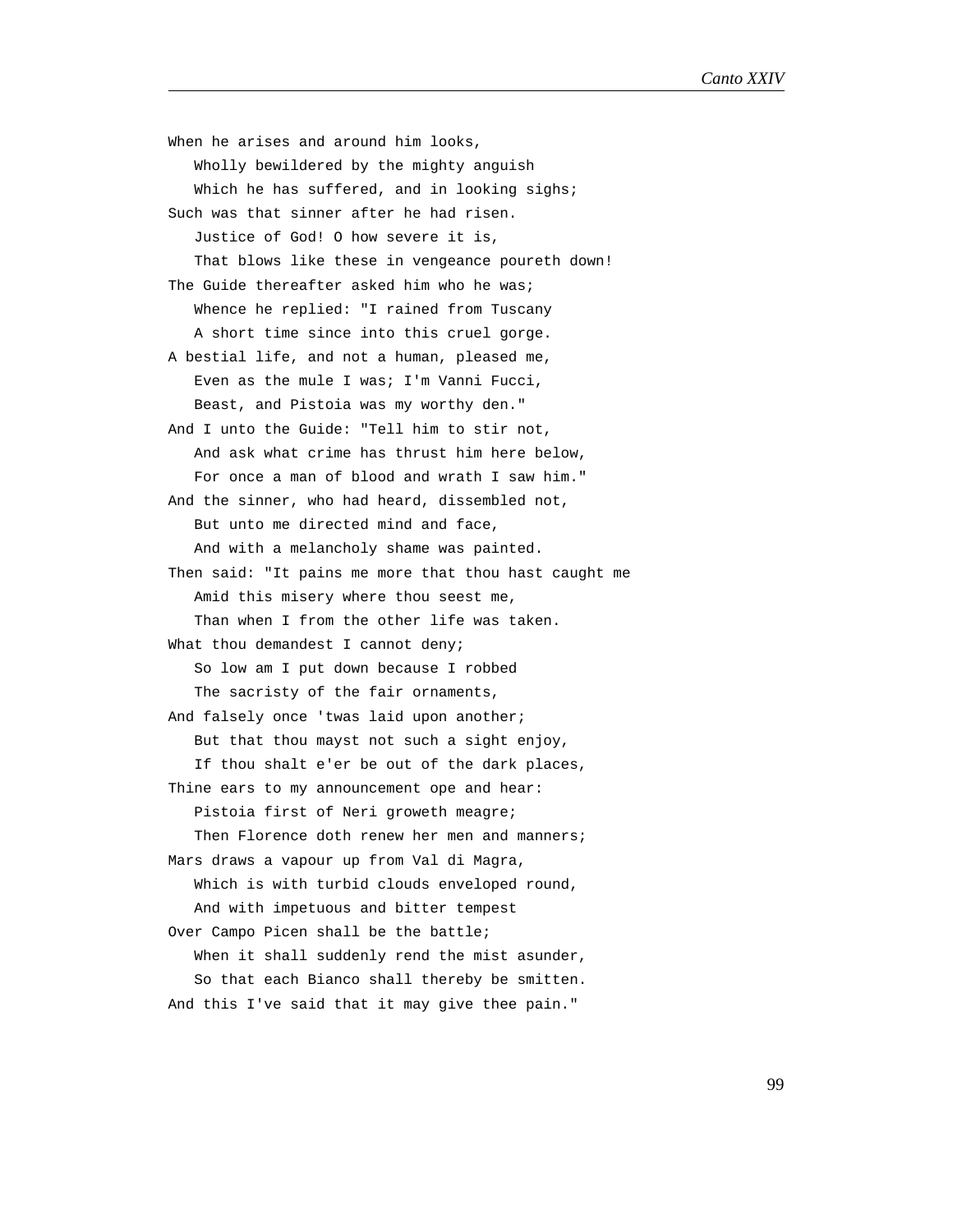At the conclusion of his words, the thief Lifted his hands aloft with both the figs, Crying: "Take that, God, for at thee I aim them." From that time forth the serpents were my friends; For one entwined itself about his neck As if it said: "I will not thou speak more;" And round his arms another, and rebound him, Clinching itself together so in front, That with them he could not a motion make. Pistoia, ah, Pistoia! why resolve not To burn thyself to ashes and so perish, Since in ill-doing thou thy seed excellest? Through all the sombre circles of this Hell, Spirit I saw not against God so proud, Not he who fell at Thebes down from the walls! He fled away, and spake no further word; And I beheld a Centaur full of rage Come crying out: "Where is, where is the scoffer?" I do not think Maremma has so many Serpents as he had all along his back, As far as where our countenance begins. Upon the shoulders, just behind the nape, With wings wide open was a dragon lying, And he sets fire to all that he encounters. My Master said: "That one is Cacus, who Beneath the rock upon Mount Aventine Created oftentimes a lake of blood. He goes not on the same road with his brothers, By reason of the fraudulent theft he made Of the great herd, which he had near to him; Whereat his tortuous actions ceased beneath The mace of Hercules, who peradventure Gave him a hundred, and he felt not ten." While he was speaking thus, he had passed by, And spirits three had underneath us come, Of which nor I aware was, nor my Leader, Until what time they shouted: "Who are you?" On which account our story made a halt,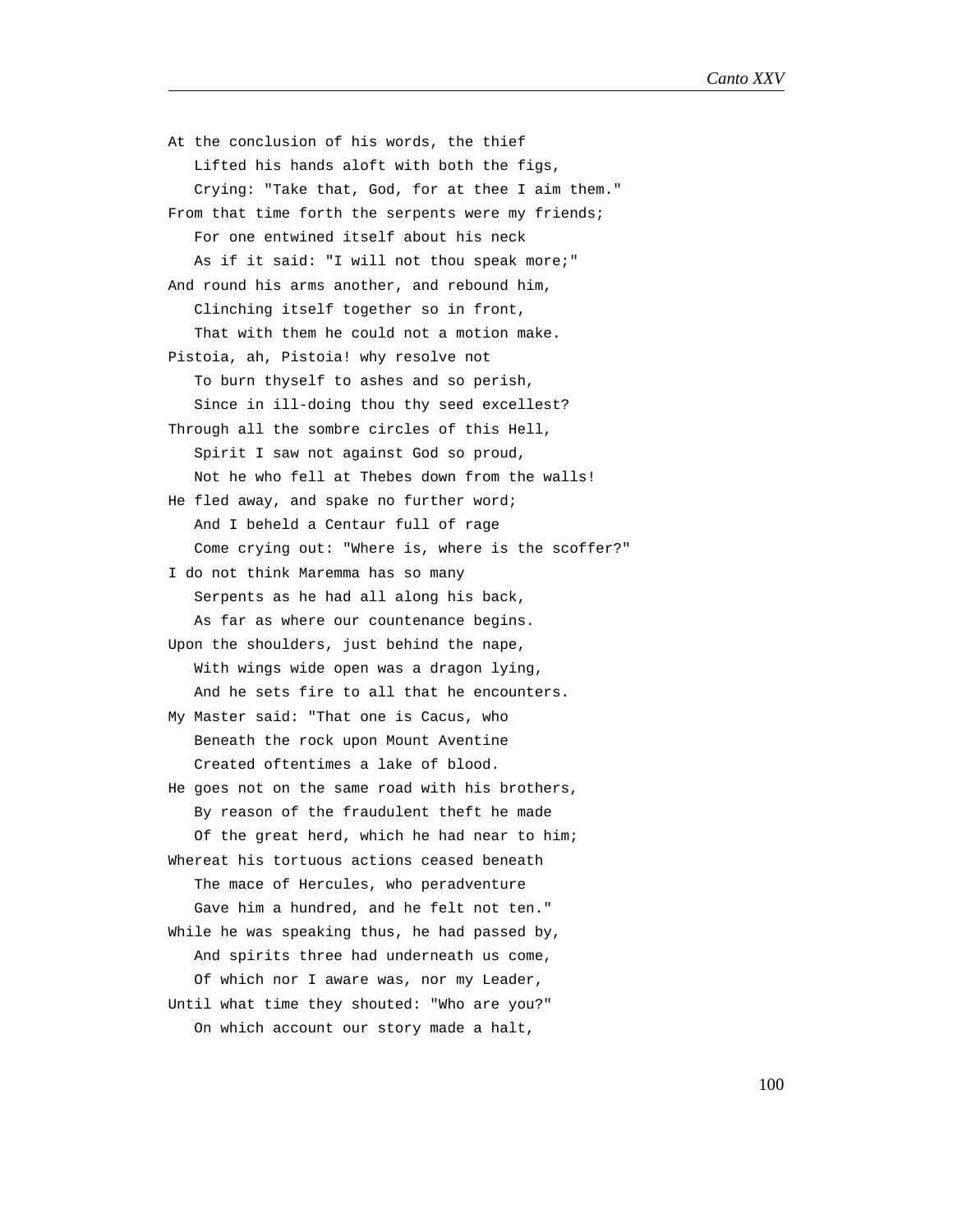And then we were intent on them alone. I did not know them; but it came to pass, As it is wont to happen by some chance, That one to name the other was compelled, Exclaiming: "Where can Cianfa have remained?" Whence I, so that the Leader might attend, Upward from chin to nose my finger laid. If thou art, Reader, slow now to believe What I shall say, it will no marvel be, For I who saw it hardly can admit it. As I was holding raised on them my brows, Behold! a serpent with six feet darts forth In front of one, and fastens wholly on him. With middle feet it bound him round the paunch, And with the forward ones his arms it seized; Then thrust its teeth through one cheek and the other; The hindermost it stretched upon his thighs, And put its tail through in between the two, And up behind along the reins outspread it. Ivy was never fastened by its barbs Unto a tree so, as this horrible reptile Upon the other's limbs entwined its own. Then they stuck close, as if of heated wax They had been made, and intermixed their colour; Nor one nor other seemed now what he was; E'en as proceedeth on before the flame Upward along the paper a brown colour, Which is not black as yet, and the white dies. The other two looked on, and each of them Cried out: "O me, Agnello, how thou changest! Behold, thou now art neither two nor one." Already the two heads had one become, When there appeared to us two figures mingled Into one face, wherein the two were lost. Of the four lists were fashioned the two arms, The thighs and legs, the belly and the chest Members became that never yet were seen. Every original aspect there was cancelled;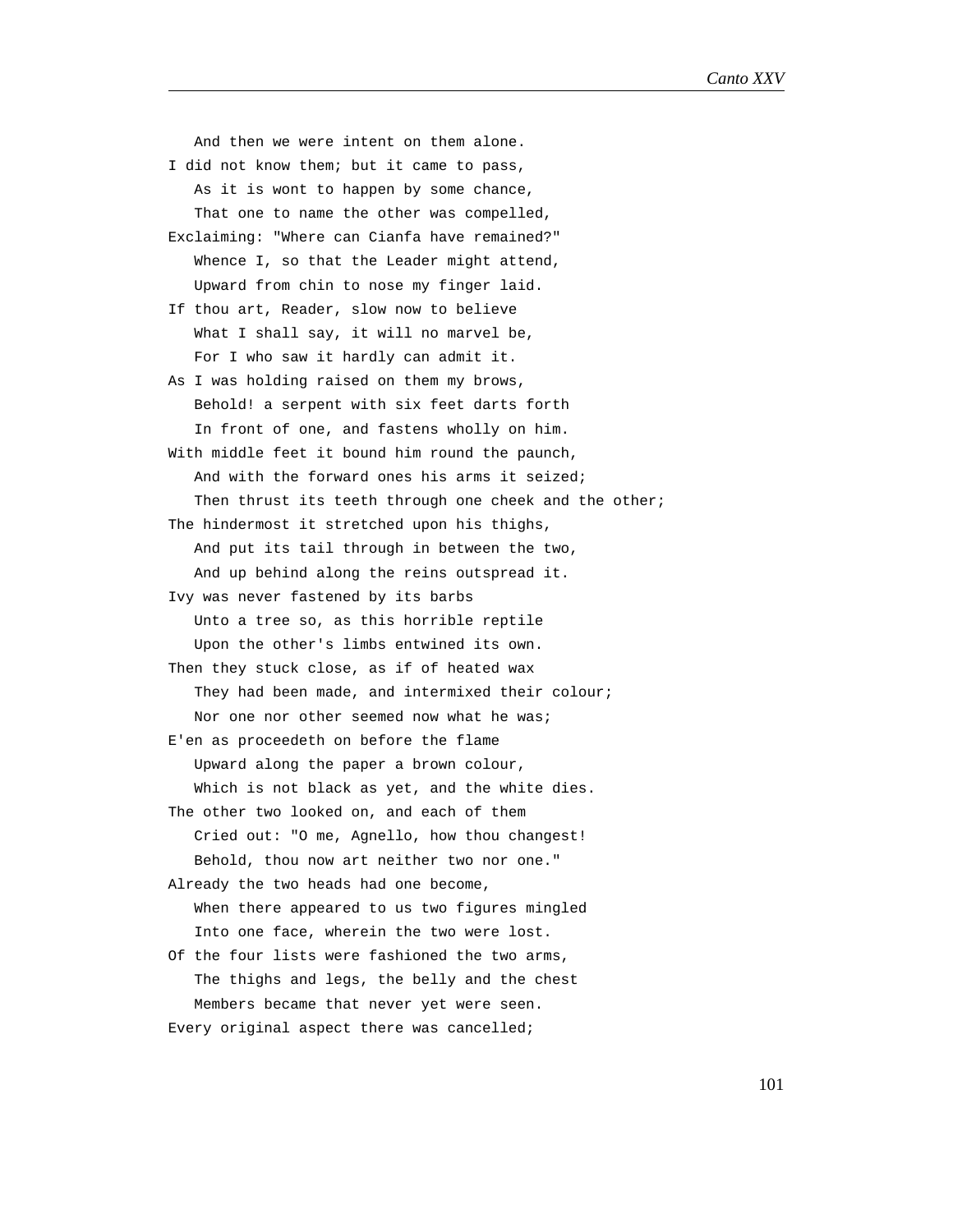Two and yet none did the perverted image Appear, and such departed with slow pace. Even as a lizard, under the great scourge Of days canicular, exchanging hedge, Lightning appeareth if the road it cross; Thus did appear, coming towards the bellies Of the two others, a small fiery serpent, Livid and black as is a peppercorn. And in that part whereat is first received Our aliment, it one of them transfixed; Then downward fell in front of him extended. The one transfixed looked at it, but said naught; Nay, rather with feet motionless he yawned, Just as if sleep or fever had assailed him. He at the serpent gazed, and it at him; One through the wound, the other through the mouth Smoked violently, and the smoke commingled. Henceforth be silent Lucan, where he mentions Wretched Sabellus and Nassidius, And wait to hear what now shall be shot forth. Be silent Ovid, of Cadmus and Arethusa; For if him to a snake, her to fountain, Converts he fabling, that I grudge him not; Because two natures never front to front Has he transmuted, so that both the forms To interchange their matter ready were. Together they responded in such wise, That to a fork the serpent cleft his tail, And eke the wounded drew his feet together. The legs together with the thighs themselves Adhered so, that in little time the juncture No sign whatever made that was apparent. He with the cloven tail assumed the figure The other one was losing, and his skin Became elastic, and the other's hard. I saw the arms draw inward at the armpits, And both feet of the reptile, that were short, Lengthen as much as those contracted were.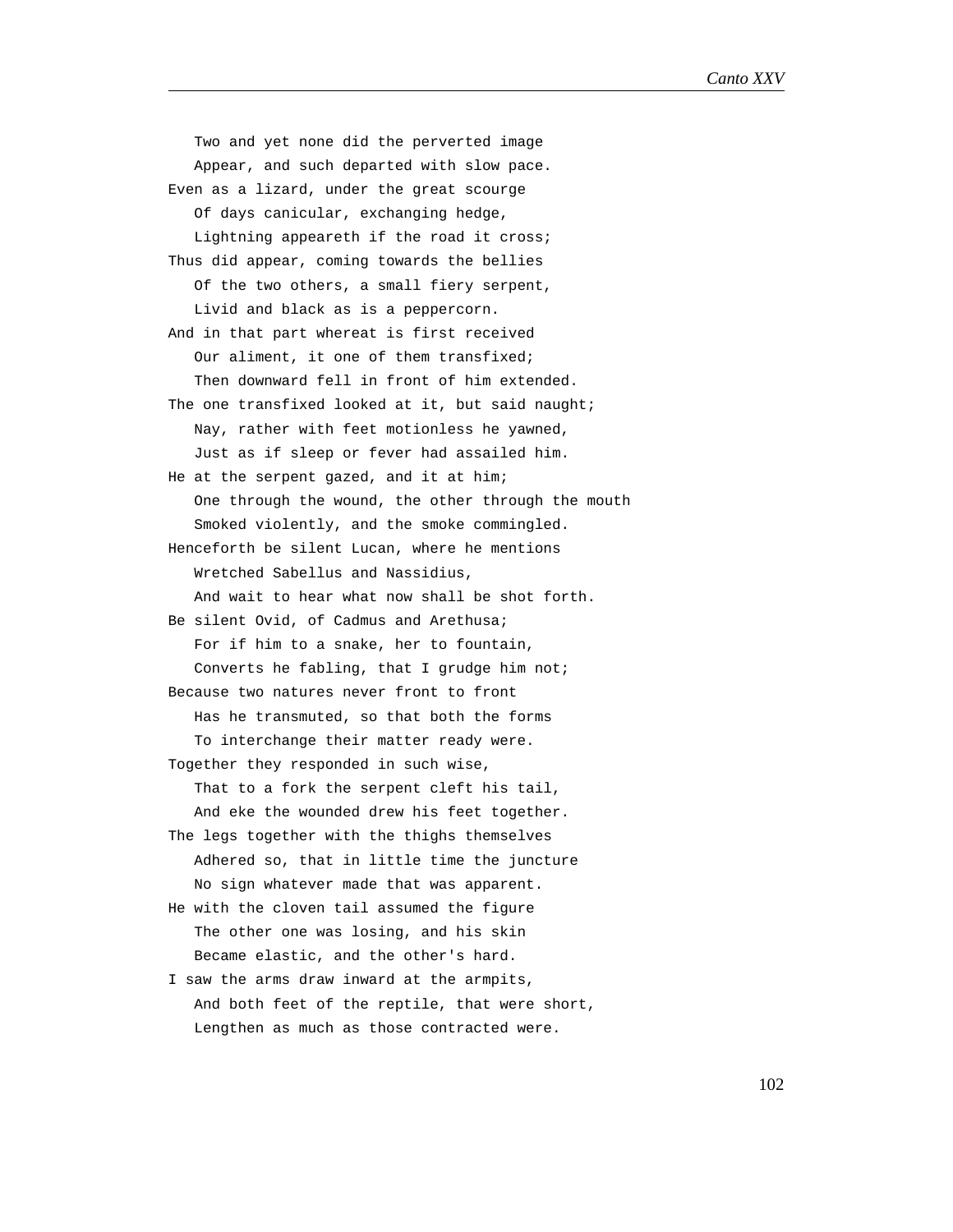Thereafter the hind feet, together twisted, Became the member that a man conceals, And of his own the wretch had two created. While both of them the exhalation veils With a new colour, and engenders hair On one of them and depilates the other, The one uprose and down the other fell, Though turning not away their impious lamps, Underneath which each one his muzzle changed. He who was standing drew it tow'rds the temples, And from excess of matter, which came thither, Issued the ears from out the hollow cheeks; What did not backward run and was retained Of that excess made to the face a nose, And the lips thickened far as was befitting. He who lay prostrate thrusts his muzzle forward, And backward draws the ears into his head, In the same manner as the snail its horns; And so the tongue, which was entire and apt For speech before, is cleft, and the bi-forked In the other closes up, and the smoke ceases. The soul, which to a reptile had been changed, Along the valley hissing takes to flight, And after him the other speaking sputters. Then did he turn upon him his new shoulders, And said to the other: "I'll have Buoso run, Crawling as I have done, along this road." In this way I beheld the seventh ballast Shift and reshift, and here be my excuse The novelty, if aught my pen transgress. And notwithstanding that mine eyes might be Somewhat bewildered, and my mind dismayed, They could not flee away so secretly But that I plainly saw Puccio Sciancato; And he it was who sole of three companions, Which came in the beginning, was not changed; The other was he whom thou, Gaville, weepest.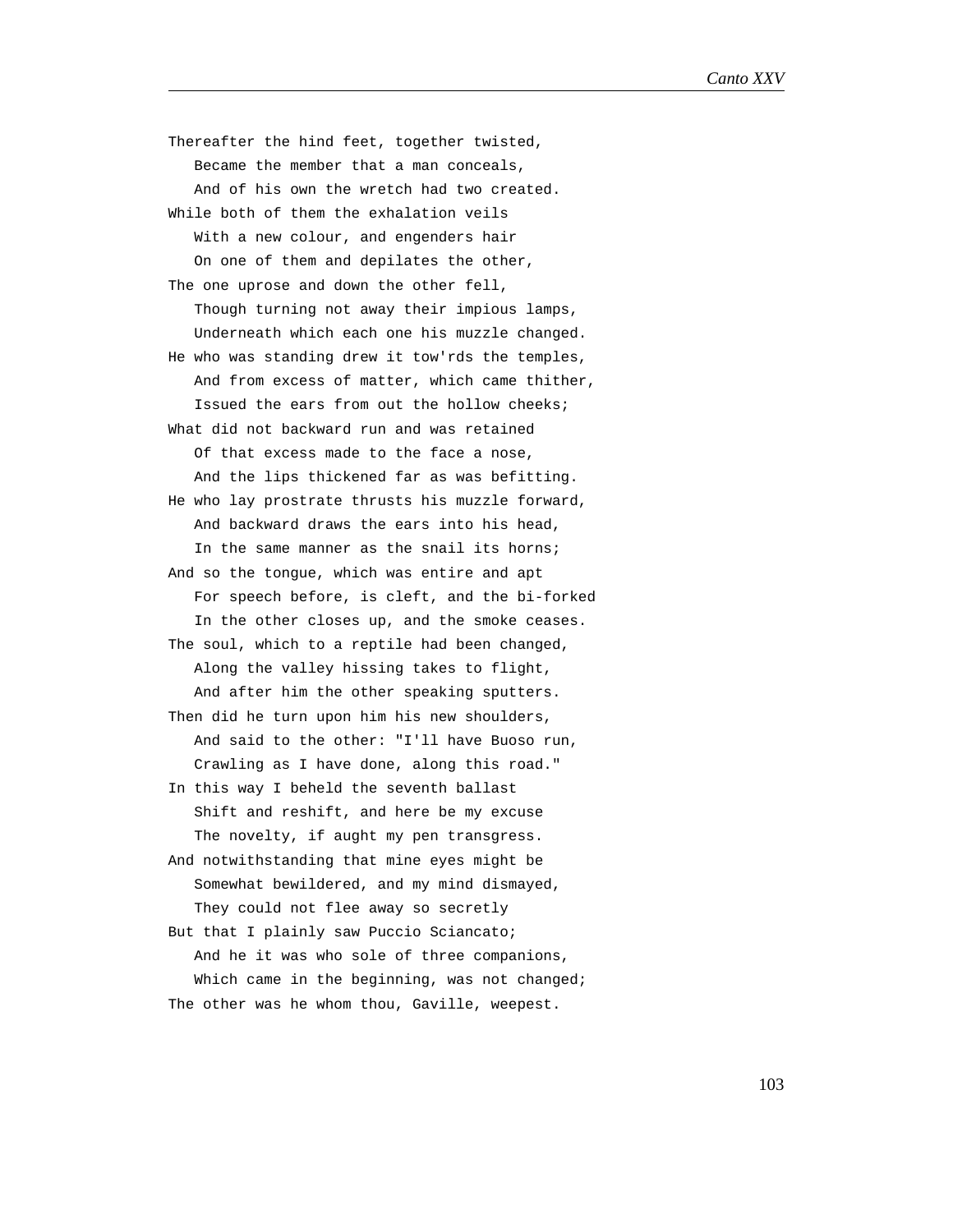Rejoice, O Florence, since thou art so great, That over sea and land thou beatest thy wings, And throughout Hell thy name is spread abroad! Among the thieves five citizens of thine Like these I found, whence shame comes unto me, And thou thereby to no great honour risest. But if when morn is near our dreams are true, Feel shalt thou in a little time from now What Prato, if none other, craves for thee. And if it now were, it were not too soon; Would that it were, seeing it needs must be, For 'twill aggrieve me more the more I age. We went our way, and up along the stairs The bourns had made us to descend before, Remounted my Conductor and drew me. And following the solitary path Among the rocks and ridges of the crag, The foot without the hand sped not at all. Then sorrowed I, and sorrow now again, When I direct my mind to what I saw, And more my genius curb than I am wont, That it may run not unless virtue guide it; So that if some good star, or better thing, Have given me good, I may myself not grudge it. As many as the hind (who on the hill Rests at the time when he who lights the world His countenance keeps least concealed from us, While as the fly gives place unto the gnat) Seeth the glow-worms down along the valley, Perchance there where he ploughs and makes his vintage; With flames as manifold resplendent all Was the eighth Bolgia, as I grew aware As soon as I was where the depth appeared. And such as he who with the bears avenged him Beheld Elijah's chariot at departing, What time the steeds to heaven erect uprose, For with his eye he could not follow it So as to see aught else than flame alone,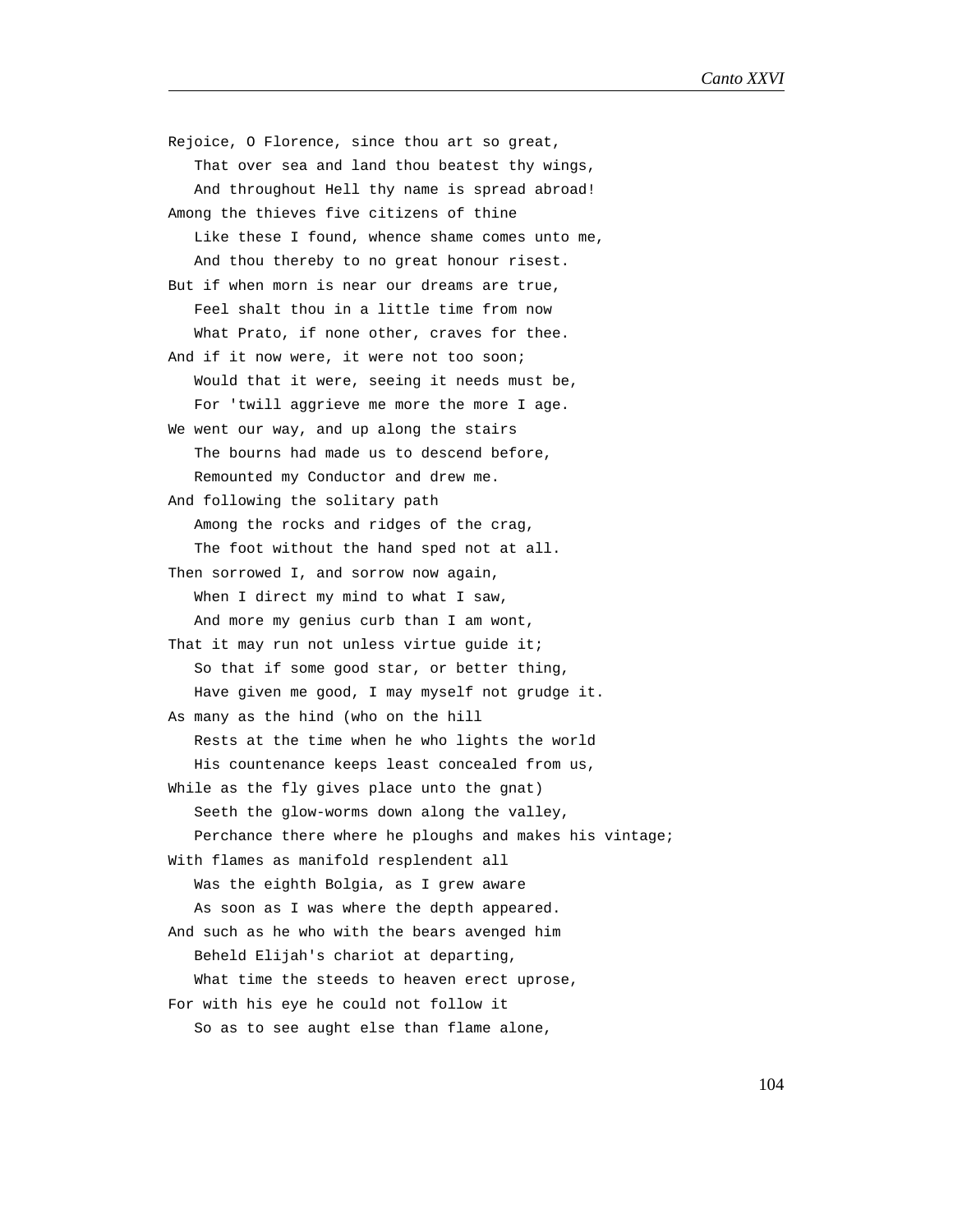Even as a little cloud ascending upward, Thus each along the gorge of the intrenchment Was moving; for not one reveals the theft, And every flame a sinner steals away. I stood upon the bridge uprisen to see, So that, if I had seized not on a rock, Down had I fallen without being pushed. And the Leader, who beheld me so attent, Exclaimed: "Within the fires the spirits are; Each swathes himself with that wherewith he burns." "My Master," I replied, "by hearing thee I am more sure; but I surmised already It might be so, and already wished to ask thee Who is within that fire, which comes so cleft At top, it seems uprising from the pyre Where was Eteocles with his brother placed." He answered me: "Within there are tormented Ulysses and Diomed, and thus together They unto vengeance run as unto wrath. And there within their flame do they lament The ambush of the horse, which made the door Whence issued forth the Romans' gentle seed; Therein is wept the craft, for which being dead Deidamia still deplores Achilles, And pain for the Palladium there is borne." "If they within those sparks possess the power To speak," I said, "thee, Master, much I pray, And re-pray, that the prayer be worth a thousand, That thou make no denial of awaiting Until the horned flame shall hither come; Thou seest that with desire I lean towards it." And he to me: "Worthy is thy entreaty Of much applause, and therefore I accept it; But take heed that thy tongue restrain itself. Leave me to speak, because I have conceived That which thou wishest; for they might disdain Perchance, since they were Greeks, discourse of thine." When now the flame had come unto that point,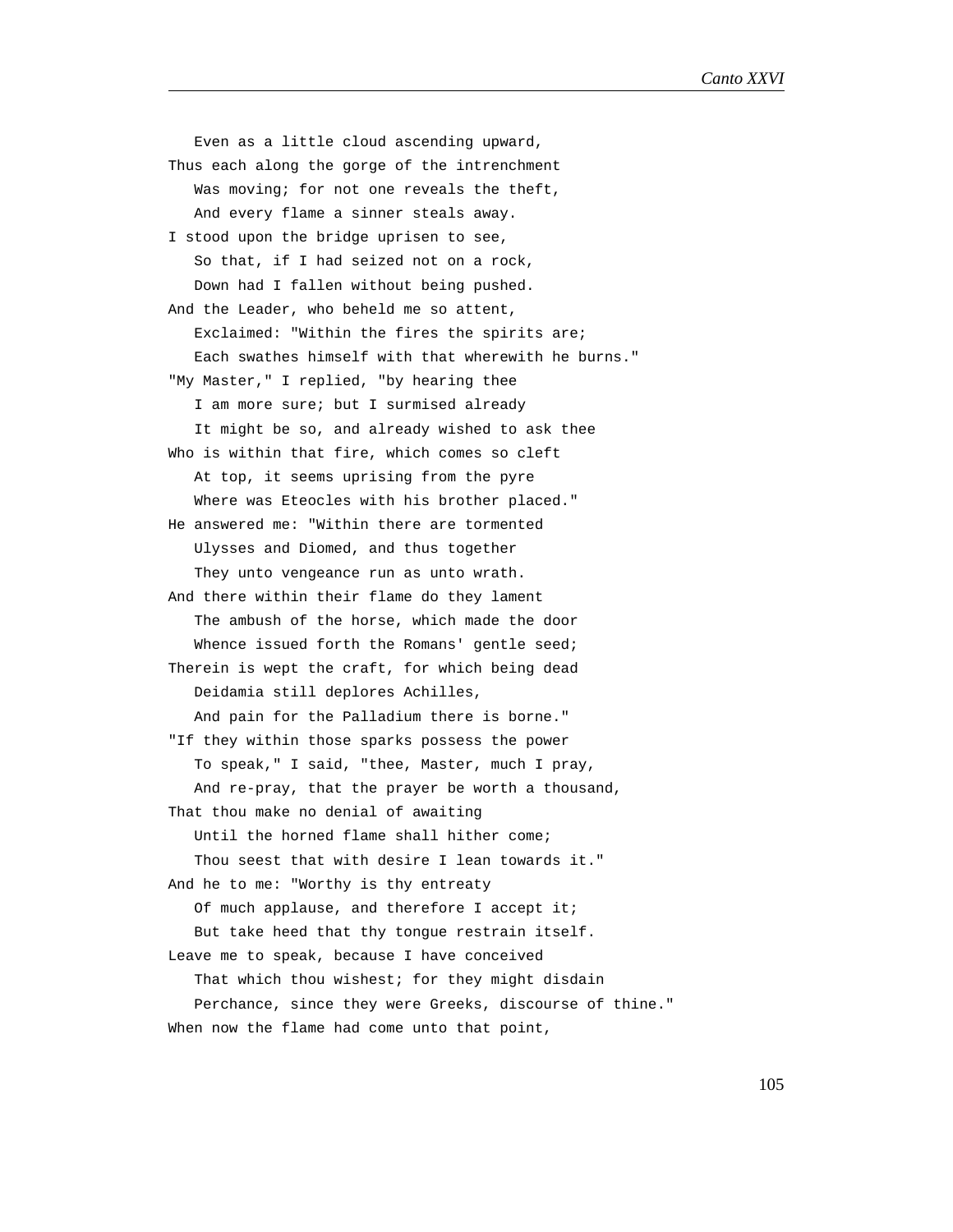Where to my Leader it seemed time and place, After this fashion did I hear him speak: "O ye, who are twofold within one fire, If I deserved of you, while I was living, If I deserved of you or much or little When in the world I wrote the lofty verses, Do not move on, but one of you declare Whither, being lost, he went away to die." Then of the antique flame the greater horn, Murmuring, began to wave itself about Even as a flame doth which the wind fatigues. Thereafterward, the summit to and fro Moving as if it were the tongue that spake, It uttered forth a voice, and said: "When I From Circe had departed, who concealed me More than a year there near unto Gaeta, Or ever yet Aeneas named it so, Nor fondness for my son, nor reverence For my old father, nor the due affection Which joyous should have made Penelope, Could overcome within me the desire I had to be experienced of the world, And of the vice and virtue of mankind; But I put forth on the high open sea With one sole ship, and that small company By which I never had deserted been. Both of the shores I saw as far as Spain, Far as Morocco, and the isle of Sardes, And the others which that sea bathes round about. I and my company were old and slow When at that narrow passage we arrived Where Hercules his landmarks set as signals, That man no farther onward should adventure. On the right hand behind me left I Seville, And on the other already had left Ceuta. 'O brothers, who amid a hundred thousand Perils,' I said, 'have come unto the West, To this so inconsiderable vigil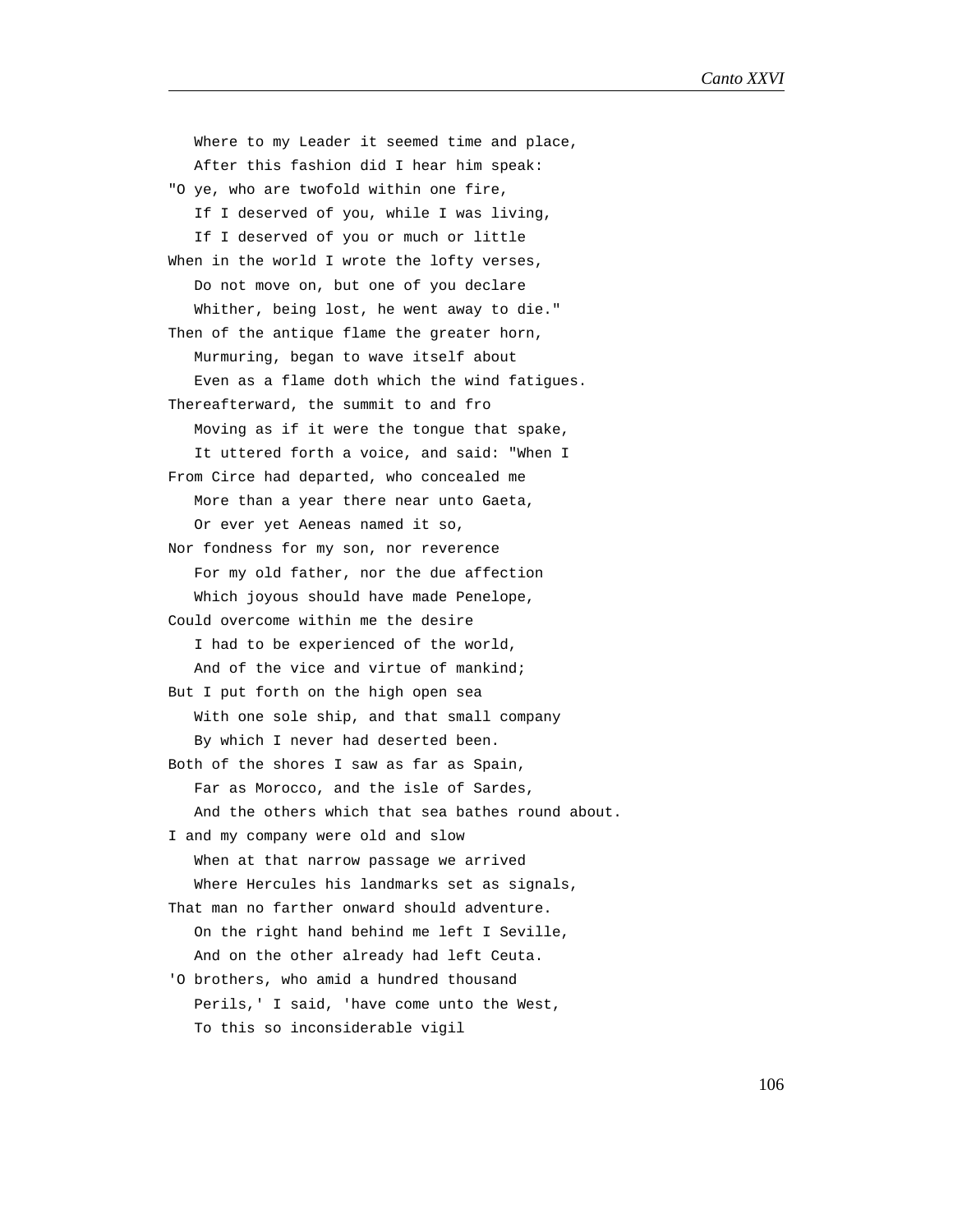Which is remaining of your senses still Be ye unwilling to deny the knowledge, Following the sun, of the unpeopled world. Consider ye the seed from which ye sprang; Ye were not made to live like unto brutes, But for pursuit of virtue and of knowledge.' So eager did I render my companions, With this brief exhortation, for the voyage, That then I hardly could have held them back. And having turned our stern unto the morning, We of the oars made wings for our mad flight, Evermore gaining on the larboard side. Already all the stars of the other pole The night beheld, and ours so very low It did not rise above the ocean floor. Five times rekindled and as many quenched Had been the splendour underneath the moon, Since we had entered into the deep pass, When there appeared to us a mountain, dim From distance, and it seemed to me so high As I had never any one beheld. Joyful were we, and soon it turned to weeping; For out of the new land a whirlwind rose, And smote upon the fore part of the ship. Three times it made her whirl with all the waters, At the fourth time it made the stern uplift, And the prow downward go, as pleased Another, Until the sea above us closed again."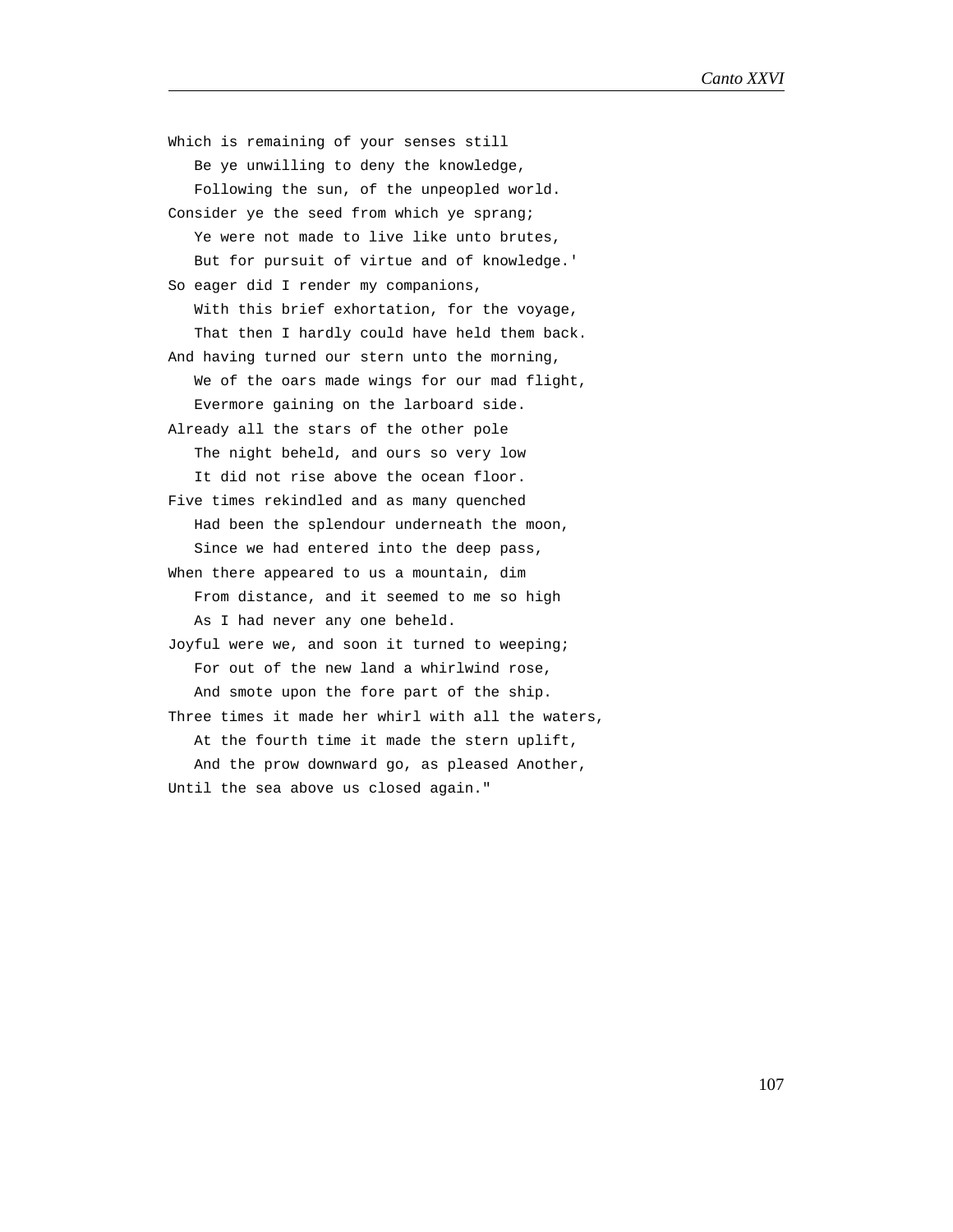Already was the flame erect and quiet, To speak no more, and now departed from us With the permission of the gentle Poet; When yet another, which behind it came, Caused us to turn our eyes upon its top By a confused sound that issued from it. As the Sicilian bull (that bellowed first With the lament of him, and that was right, Who with his file had modulated it) Bellowed so with the voice of the afflicted, That, notwithstanding it was made of brass, Still it appeared with agony transfixed; Thus, by not having any way or issue At first from out the fire, to its own language Converted were the melancholy words. But afterwards, when they had gathered way Up through the point, giving it that vibration The tongue had given them in their passage out, We heard it said: "O thou, at whom I aim My voice, and who but now wast speaking Lombard, Saying, 'Now go thy way, no more I urge thee,' Because I come perchance a little late, To stay and speak with me let it not irk thee; Thou seest it irks not me, and I am burning. If thou but lately into this blind world Hast fallen down from that sweet Latian land, Wherefrom I bring the whole of my transgression, Say, if the Romagnuols have peace or war, For I was from the mountains there between Urbino and the yoke whence Tiber bursts." I still was downward bent and listening, When my Conductor touched me on the side, Saying: "Speak thou: this one a Latian is." And I, who had beforehand my reply In readiness, forthwith began to speak: "O soul, that down below there art concealed, Romagna thine is not and never has been Without war in the bosom of its tyrants;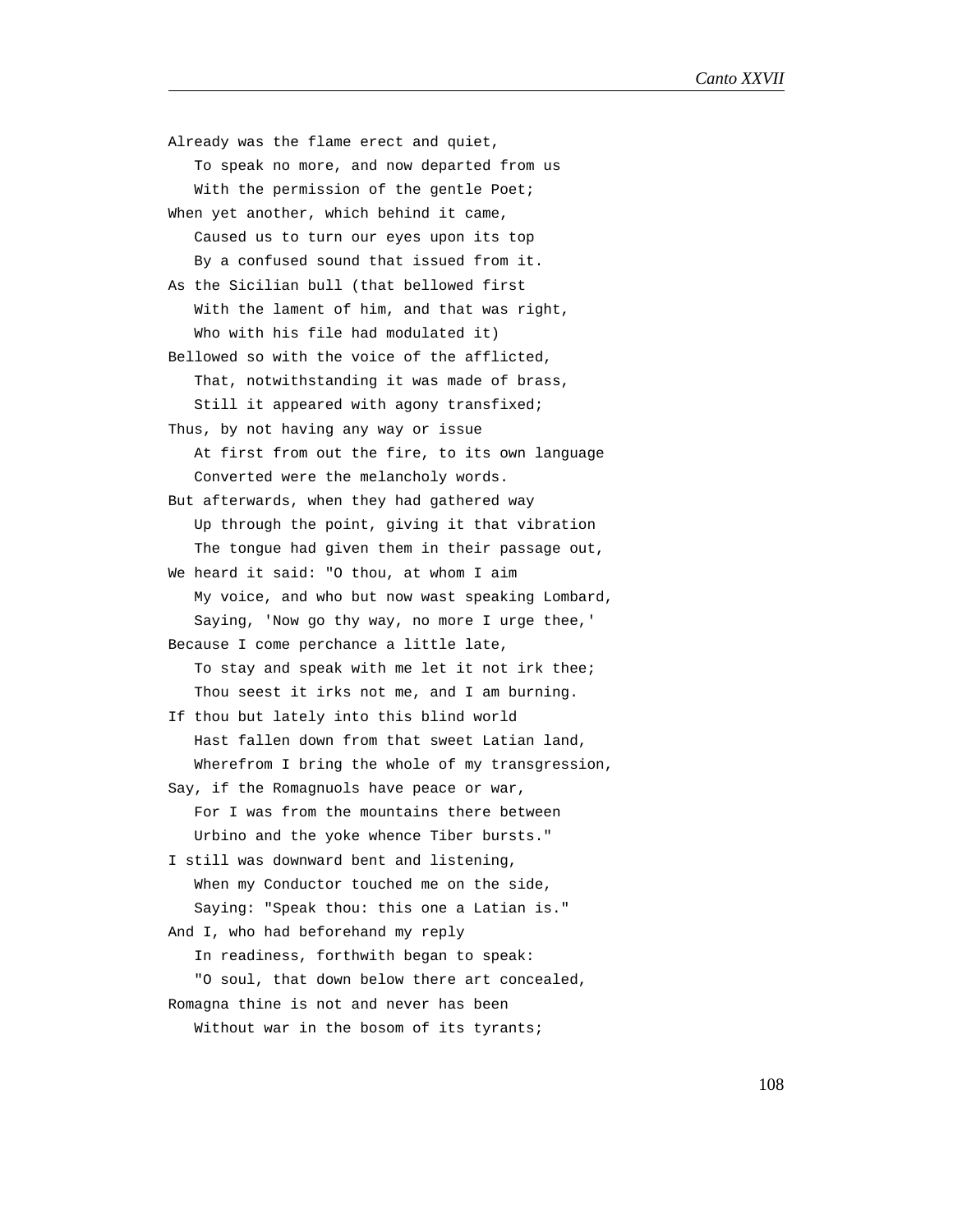But open war I none have left there now. Ravenna stands as it long years has stood; The Eagle of Polenta there is brooding, So that she covers Cervia with her vans. The city which once made the long resistance, And of the French a sanguinary heap, Beneath the Green Paws finds itself again; Verrucchio's ancient Mastiff and the new, Who made such bad disposal of Montagna, Where they are wont make wimbles of their teeth. The cities of Lamone and Santerno Governs the Lioncel of the white lair, Who changes sides 'twixt summer-time and winter; And that of which the Savio bathes the flank, Even as it lies between the plain and mountain, Lives between tyranny and a free state. Now I entreat thee tell us who thou art; Be not more stubborn than the rest have been, So may thy name hold front there in the world." After the fire a little more had roared In its own fashion, the sharp point it moved This way and that, and then gave forth such breath: "If I believed that my reply were made To one who to the world would e'er return, This flame without more flickering would stand still; But inasmuch as never from this depth Did any one return, if I hear true, Without the fear of infamy I answer, I was a man of arms, then Cordelier, Believing thus begirt to make amends; And truly my belief had been fulfilled But for the High Priest, whom may ill betide, Who put me back into my former sins; And how and wherefore I will have thee hear. While I was still the form of bone and pulp My mother gave to me, the deeds I did Were not those of a lion, but a fox. The machinations and the covert ways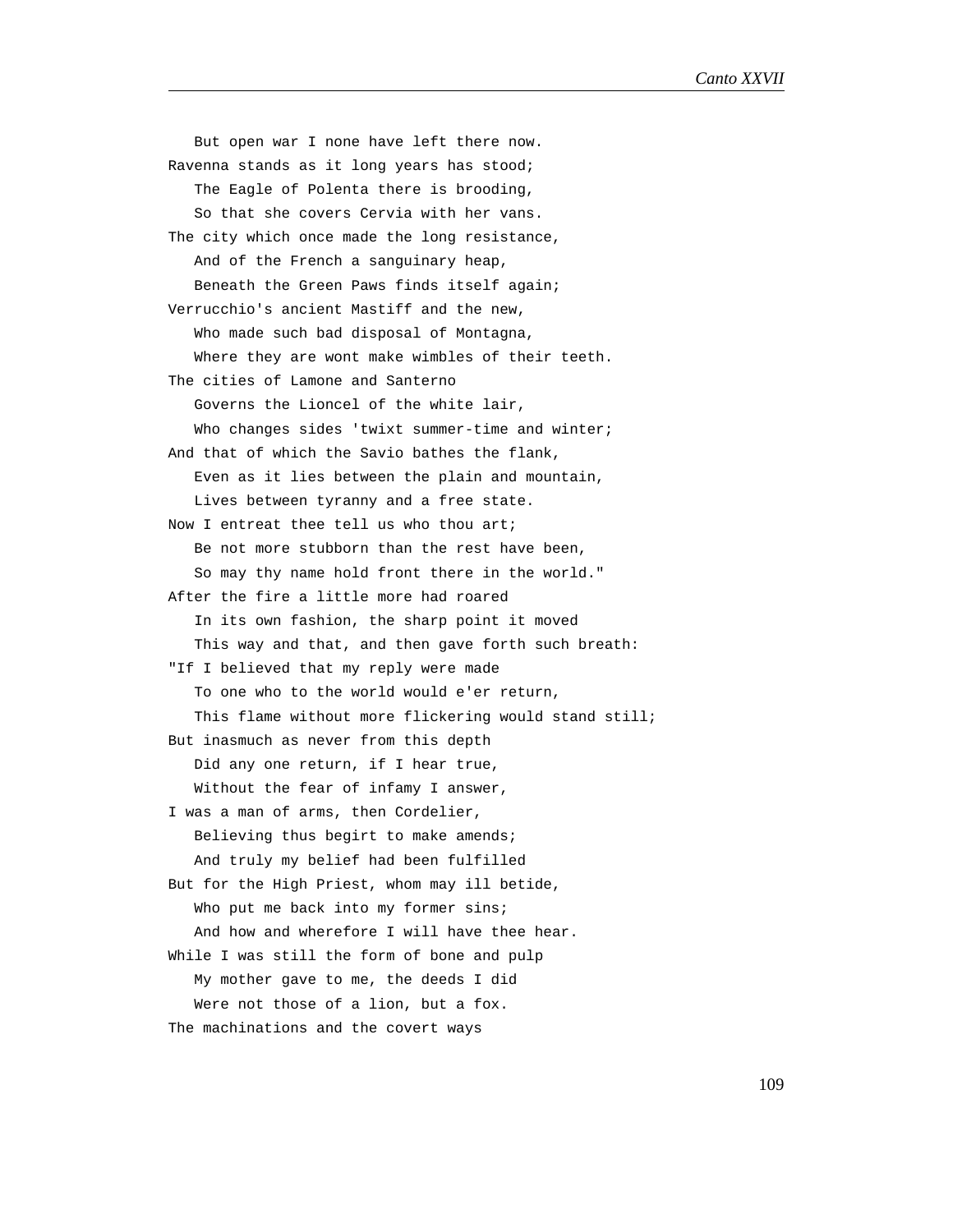I knew them all, and practised so their craft, That to the ends of earth the sound went forth. When now unto that portion of mine age I saw myself arrived, when each one ought To lower the sails, and coil away the ropes, That which before had pleased me then displeased me; And penitent and confessing I surrendered, Ah woe is me! and it would have bestead me; The Leader of the modern Pharisees Having a war near unto Lateran, And not with Saracens nor with the Jews, For each one of his enemies was Christian, And none of them had been to conquer Acre, Nor merchandising in the Sultan's land, Nor the high office, nor the sacred orders, In him regarded, nor in me that cord Which used to make those girt with it more meagre; But even as Constantine sought out Sylvester To cure his leprosy, within Soracte, So this one sought me out as an adept To cure him of the fever of his pride. Counsel he asked of me, and I was silent, Because his words appeared inebriate. And then he said: 'Be not thy heart afraid; Henceforth I thee absolve; and thou instruct me How to raze Palestrina to the ground. Heaven have I power to lock and to unlock, As thou dost know; therefore the keys are two, The which my predecessor held not dear.' Then urged me on his weighty arguments There, where my silence was the worst advice; And said I: 'Father, since thou washest me Of that sin into which I now must fall, The promise long with the fulfilment short Will make thee triumph in thy lofty seat.' Francis came afterward, when I was dead, For me; but one of the black Cherubim Said to him: 'Take him not; do me no wrong;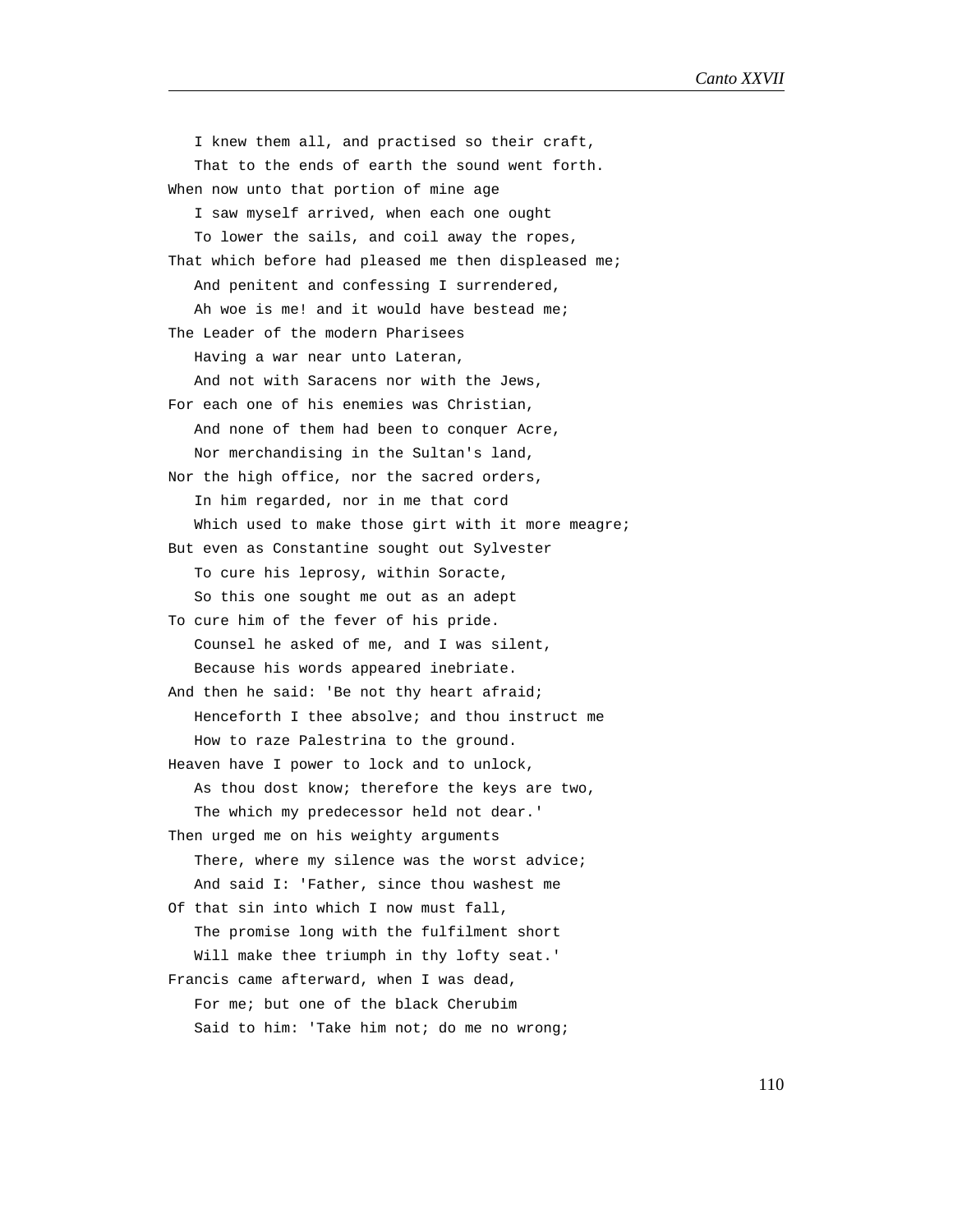He must come down among my servitors, Because he gave the fraudulent advice From which time forth I have been at his hair; For who repents not cannot be absolved, Nor can one both repent and will at once, Because of the contradiction which consents not.' O miserable me! how I did shudder When he seized on me, saying: 'Peradventure Thou didst not think that I was a logician!' He bore me unto Minos, who entwined Eight times his tail about his stubborn back, And after he had bitten it in great rage, Said: 'Of the thievish fire a culprit this;' Wherefore, here where thou seest, am I lost, And vested thus in going I bemoan me." When it had thus completed its recital, The flame departed uttering lamentations, Writhing and flapping its sharp-pointed horn. Onward we passed, both I and my Conductor, Up o'er the crag above another arch, Which the moat covers, where is paid the fee By those who, sowing discord, win their burden.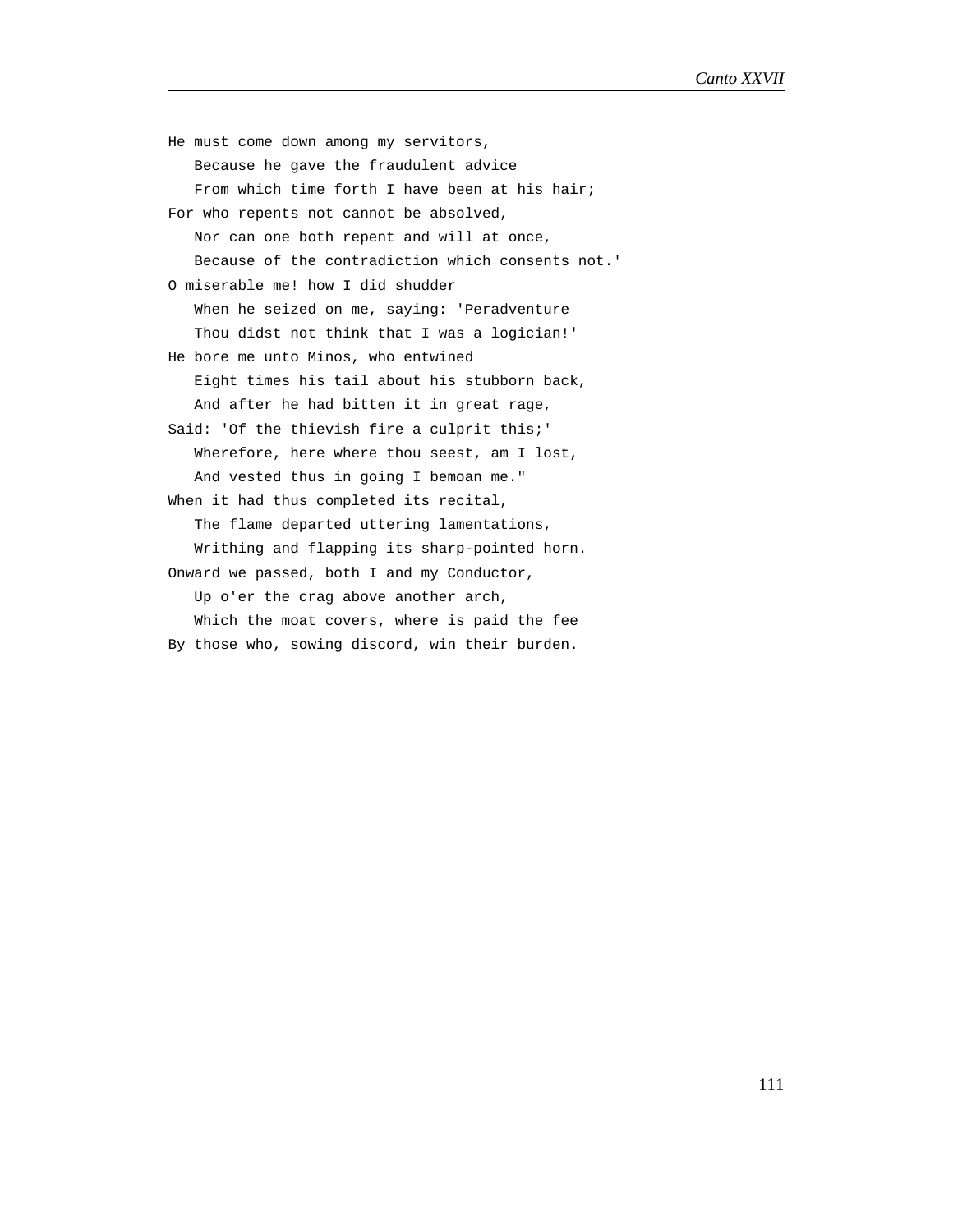Who ever could, e'en with untrammelled words, Tell of the blood and of the wounds in full Which now I saw, by many times narrating? Each tongue would for a certainty fall short By reason of our speech and memory, That have small room to comprehend so much. If were again assembled all the people Which formerly upon the fateful land Of Puglia were lamenting for their blood Shed by the Romans and the lingering war That of the rings made such illustrious spoils, As Livy has recorded, who errs not, With those who felt the agony of blows By making counterstand to Robert Guiscard, And all the rest, whose bones are gathered still At Ceperano, where a renegade Was each Apulian, and at Tagliacozzo, Where without arms the old Alardo conquered, And one his limb transpierced, and one lopped off, Should show, it would be nothing to compare With the disgusting mode of the ninth Bolgia. A cask by losing centre-piece or cant Was never shattered so, as I saw one Rent from the chin to where one breaketh wind. Between his legs were hanging down his entrails; His heart was visible, and the dismal sack That maketh excrement of what is eaten. While I was all absorbed in seeing him, He looked at me, and opened with his hands His bosom, saying: "See now how I rend me; How mutilated, see, is Mahomet; In front of me doth Ali weeping go, Cleft in the face from forelock unto chin; And all the others whom thou here beholdest, Disseminators of scandal and of schism While living were, and therefore are cleft thus. A devil is behind here, who doth cleave us Thus cruelly, unto the falchion's edge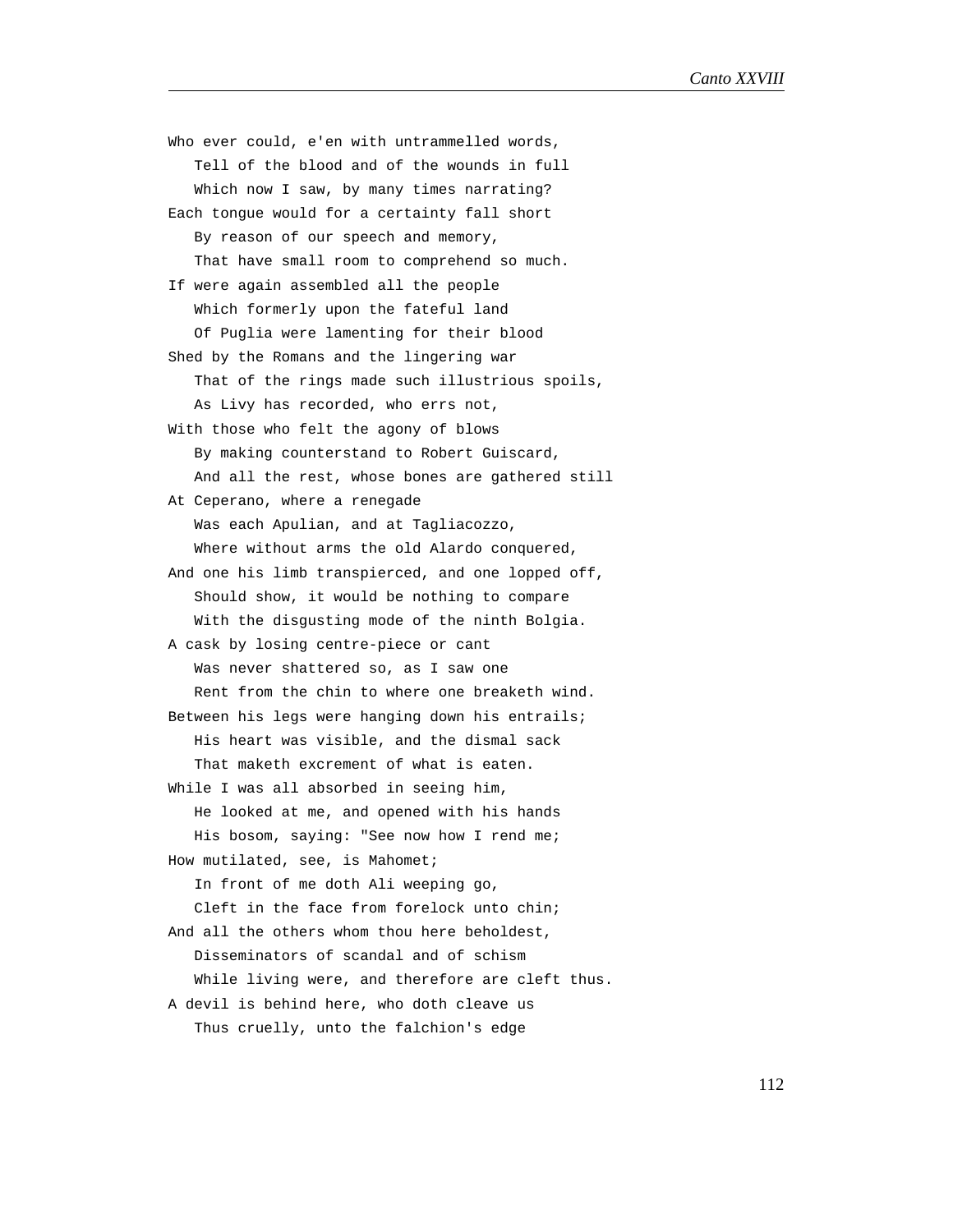Putting again each one of all this ream, When we have gone around the doleful road; By reason that our wounds are closed again Ere any one in front of him repass. But who art thou, that musest on the crag, Perchance to postpone going to the pain That is adjudged upon thine accusations?" "Nor death hath reached him yet, nor guilt doth bring him," My Master made reply, "to be tormented; But to procure him full experience, Me, who am dead, behoves it to conduct him Down here through Hell, from circle unto circle; And this is true as that I speak to thee." More than a hundred were there when they heard him, Who in the moat stood still to look at me, Through wonderment oblivious of their torture. "Now say to Fra Dolcino, then, to arm him, Thou, who perhaps wilt shortly see the sun, If soon he wish not here to follow me, So with provisions, that no stress of snow May give the victory to the Novarese, Which otherwise to gain would not be easy." After one foot to go away he lifted, This word did Mahomet say unto me, Then to depart upon the ground he stretched it. Another one, who had his throat pierced through, And nose cut off close underneath the brows, And had no longer but a single ear, Staying to look in wonder with the others, Before the others did his gullet open, Which outwardly was red in every part, And said: "O thou, whom guilt doth not condemn, And whom I once saw up in Latian land, Unless too great similitude deceive me, Call to remembrance Pier da Medicina, If e'er thou see again the lovely plain That from Vercelli slopes to Marcabo, And make it known to the best two of Fano,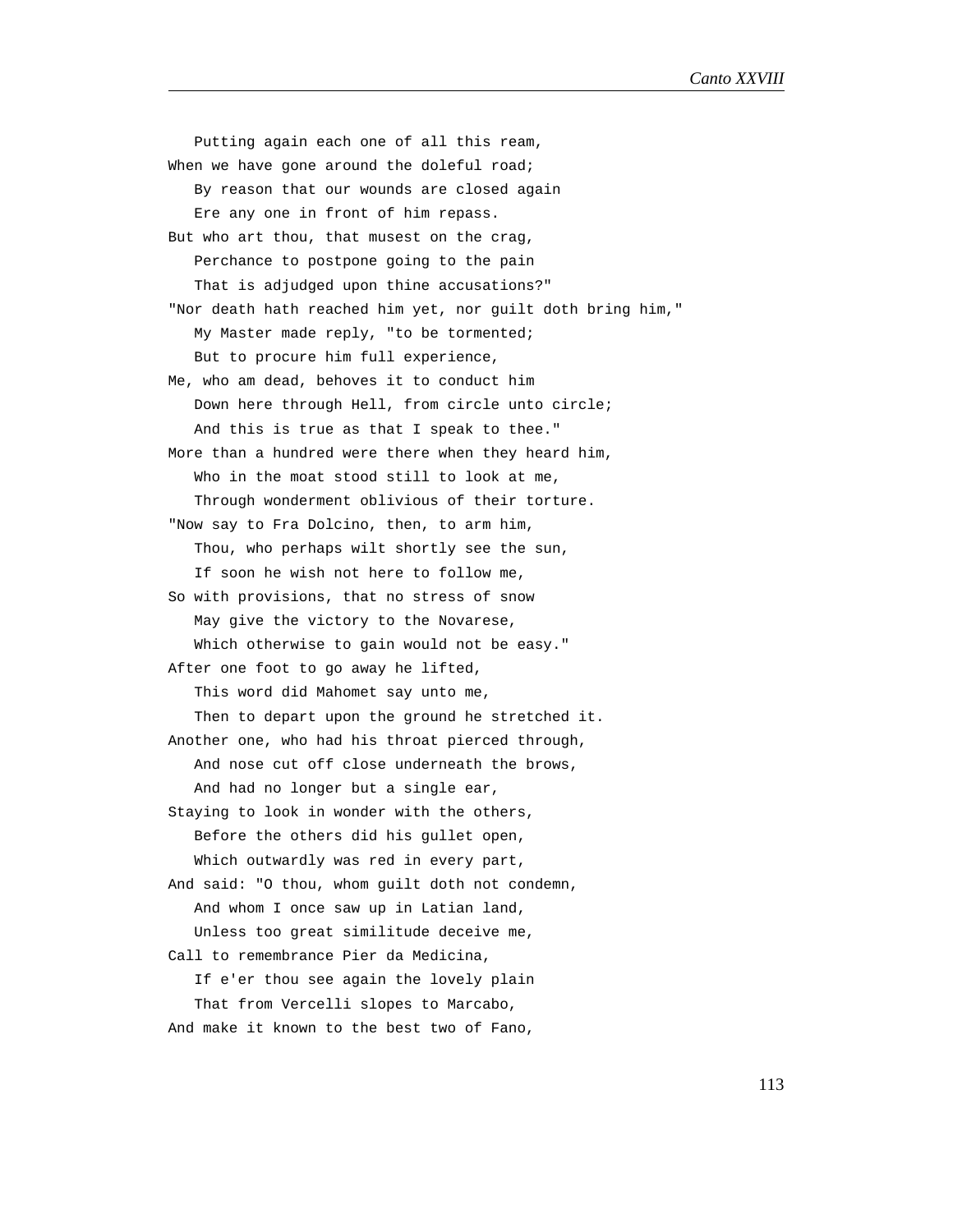To Messer Guido and Angiolello likewise, That if foreseeing here be not in vain, Cast over from their vessel shall they be, And drowned near unto the Cattolica, By the betrayal of a tyrant fell. Between the isles of Cyprus and Majorca Neptune ne'er yet beheld so great a crime, Neither of pirates nor Argolic people. That traitor, who sees only with one eye, And holds the land, which some one here with me Would fain be fasting from the vision of, Will make them come unto a parley with him; Then will do so, that to Focara's wind They will not stand in need of vow or prayer." And I to him: "Show to me and declare, If thou wouldst have me bear up news of thee, Who is this person of the bitter vision." Then did he lay his hand upon the jaw Of one of his companions, and his mouth Oped, crying: "This is he, and he speaks not. This one, being banished, every doubt submerged In Caesar by affirming the forearmed Always with detriment allowed delay." O how bewildered unto me appeared, With tongue asunder in his windpipe slit, Curio, who in speaking was so bold! And one, who both his hands dissevered had, The stumps uplifting through the murky air, So that the blood made horrible his face, Cried out: "Thou shalt remember Mosca also, Who said, alas! 'A thing done has an end!' Which was an ill seed for the Tuscan people." "And death unto thy race," thereto I added; Whence he, accumulating woe on woe, Departed, like a person sad and crazed. But I remained to look upon the crowd; And saw a thing which I should be afraid, Without some further proof, even to recount,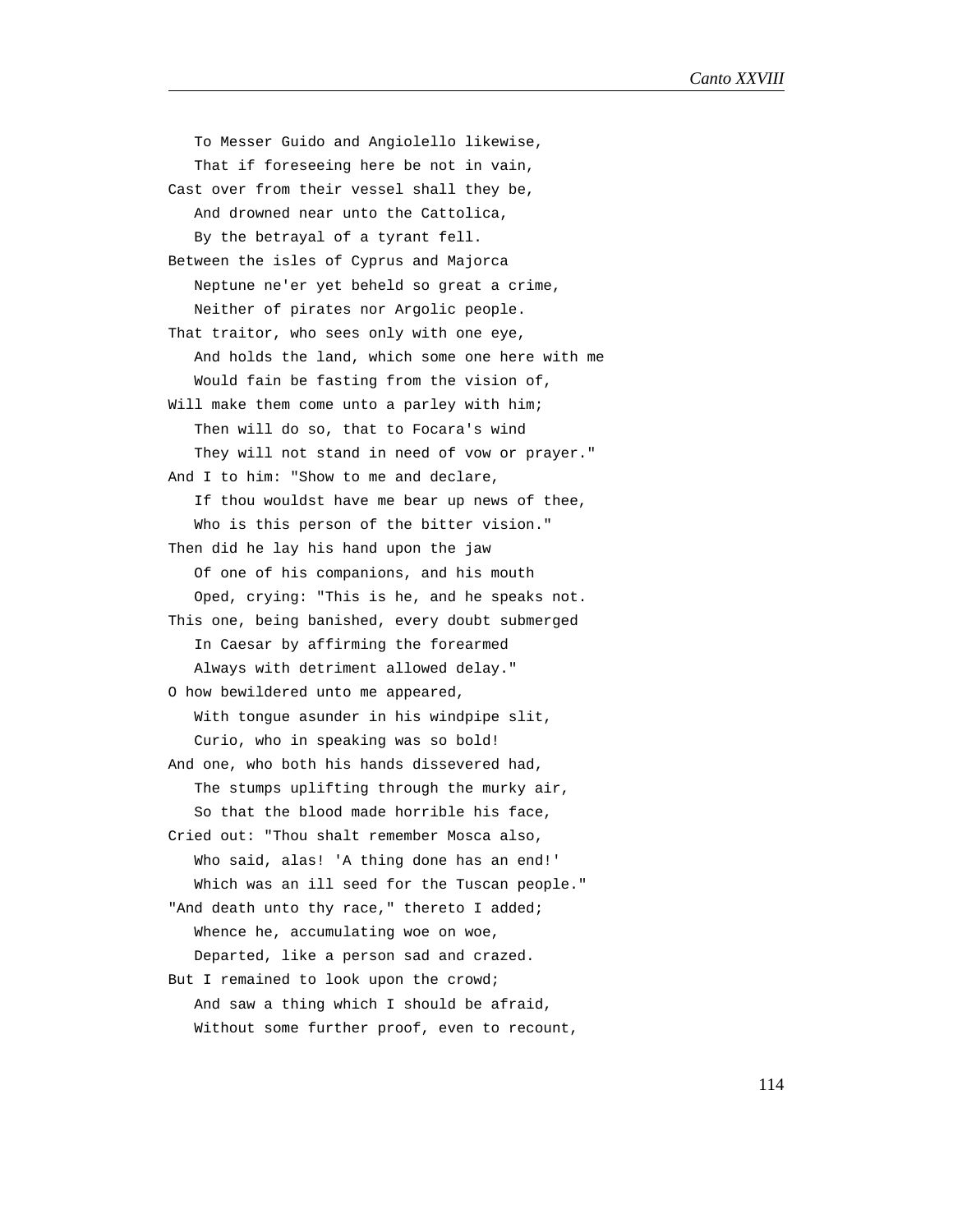If it were not that conscience reassures me, That good companion which emboldens man Beneath the hauberk of its feeling pure. I truly saw, and still I seem to see it, A trunk without a head walk in like manner As walked the others of the mournful herd. And by the hair it held the head dissevered, Hung from the hand in fashion of a lantern, And that upon us gazed and said: "O me!" It of itself made to itself a lamp, And they were two in one, and one in two; How that can be, He knows who so ordains it. When it was come close to the bridge's foot, It lifted high its arm with all the head, To bring more closely unto us its words, Which were: "Behold now the sore penalty, Thou, who dost breathing go the dead beholding; Behold if any be as great as this. And so that thou may carry news of me, Know that Bertram de Born am I, the same Who gave to the Young King the evil comfort. I made the father and the son rebellious; Achitophel not more with Absalom And David did with his accursed goadings. Because I parted persons so united, Parted do I now bear my brain, alas! From its beginning, which is in this trunk. Thus is observed in me the counterpoise."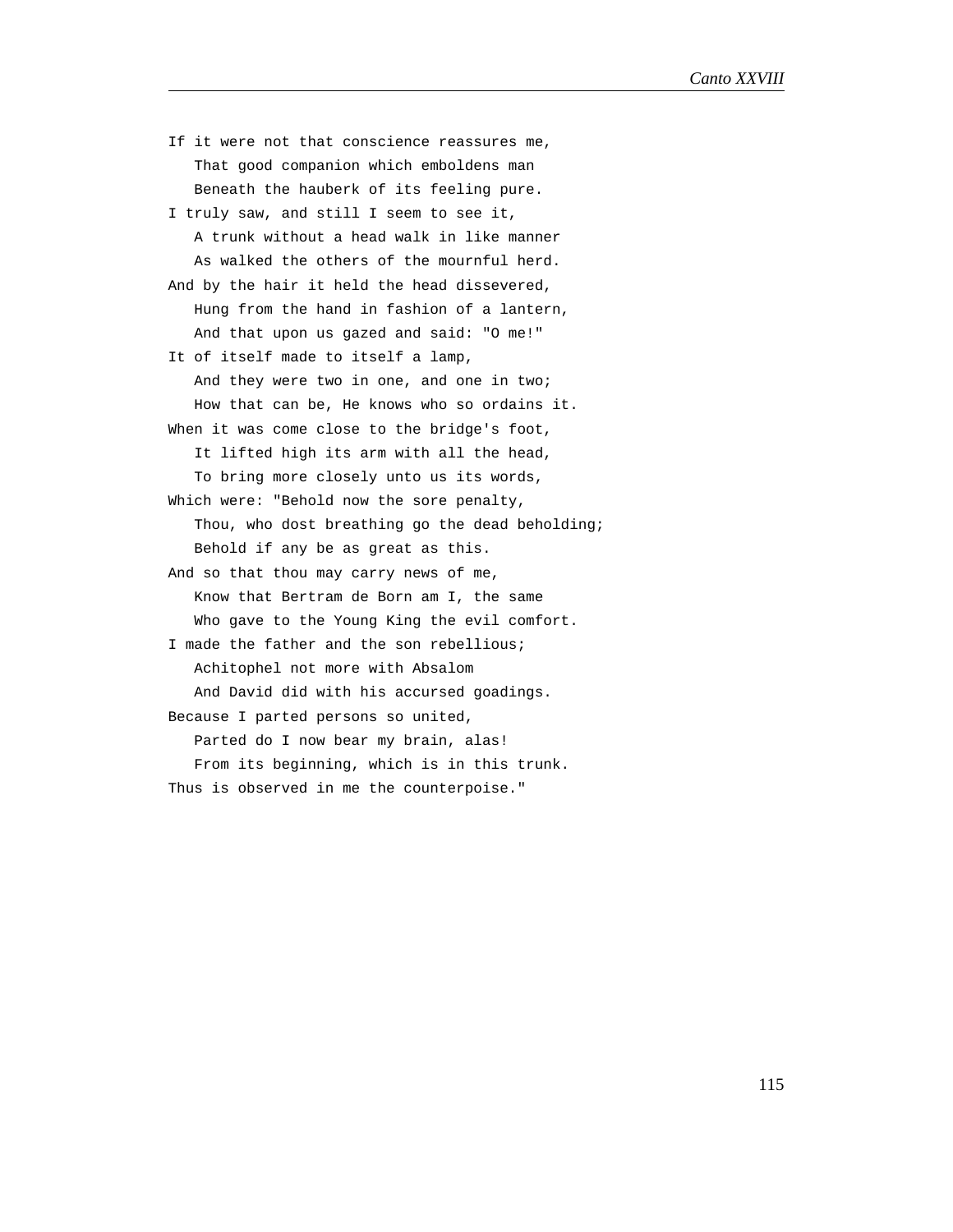The many people and the divers wounds These eyes of mine had so inebriated, That they were wishful to stand still and weep; But said Virgilius: "What dost thou still gaze at? Why is thy sight still riveted down there Among the mournful, mutilated shades? Thou hast not done so at the other Bolge; Consider, if to count them thou believest, That two-and-twenty miles the valley winds, And now the moon is underneath our feet; Henceforth the time allotted us is brief, And more is to be seen than what thou seest." "If thou hadst," I made answer thereupon, "Attended to the cause for which I looked, Perhaps a longer stay thou wouldst have pardoned." Meanwhile my Guide departed, and behind him I went, already making my reply, And superadding: "In that cavern where I held mine eyes with such attention fixed, I think a spirit of my blood laments The sin which down below there costs so much." Then said the Master: "Be no longer broken Thy thought from this time forward upon him; Attend elsewhere, and there let him remain; For him I saw below the little bridge, Pointing at thee, and threatening with his finger Fiercely, and heard him called Geri del Bello. So wholly at that time wast thou impeded By him who formerly held Altaforte, Thou didst not look that way; so he departed." "O my Conductor, his own violent death, Which is not yet avenged for him," I said, "By any who is sharer in the shame, Made him disdainful; whence he went away, As I imagine, without speaking to me, And thereby made me pity him the more." Thus did we speak as far as the first place Upon the crag, which the next valley shows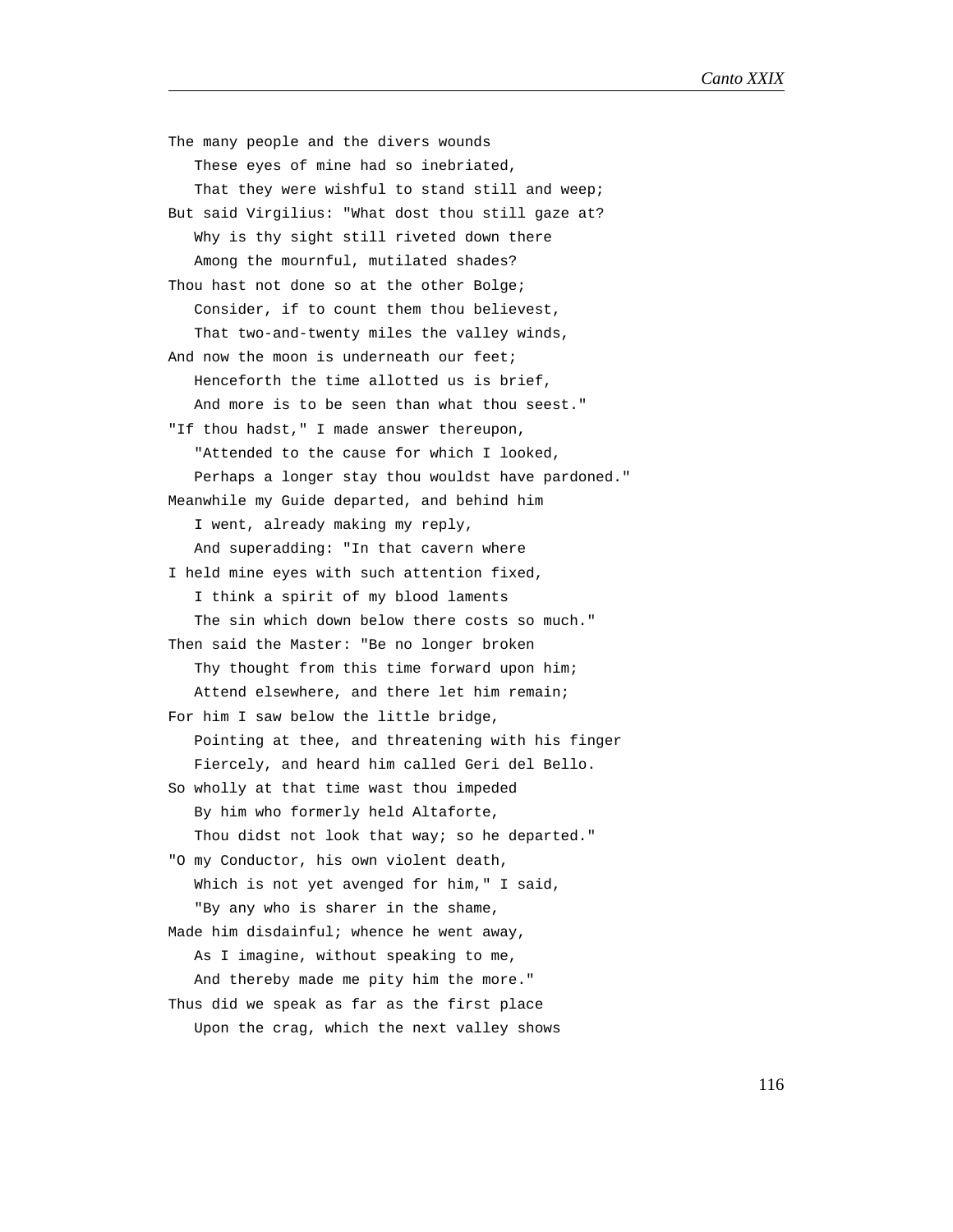Down to the bottom, if there were more light. When we were now right over the last cloister Of Malebolge, so that its lay-brothers Could manifest themselves unto our sight, Divers lamentings pierced me through and through, Which with compassion had their arrows barbed, Whereat mine ears I covered with my hands. What pain would be, if from the hospitals Of Valdichiana, 'twixt July and September, And of Maremma and Sardinia All the diseases in one moat were gathered, Such was it here, and such a stench came from it As from putrescent limbs is wont to issue. We had descended on the furthest bank From the long crag, upon the left hand still, And then more vivid was my power of sight Down tow'rds the bottom, where the ministress Of the high Lord, Justice infallible, Punishes forgers, which she here records. I do not think a sadder sight to see Was in Aegina the whole people sick, (When was the air so full of pestilence, The animals, down to the little worm, All fell, and afterwards the ancient people, According as the poets have affirmed, Were from the seed of ants restored again,) Than was it to behold through that dark valley The spirits languishing in divers heaps. This on the belly, that upon the back One of the other lay, and others crawling Shifted themselves along the dismal road. We step by step went onward without speech, Gazing upon and listening to the sick Who had not strength enough to lift their bodies. I saw two sitting leaned against each other, As leans in heating platter against platter, From head to foot bespotted o'er with scabs; And never saw I plied a currycomb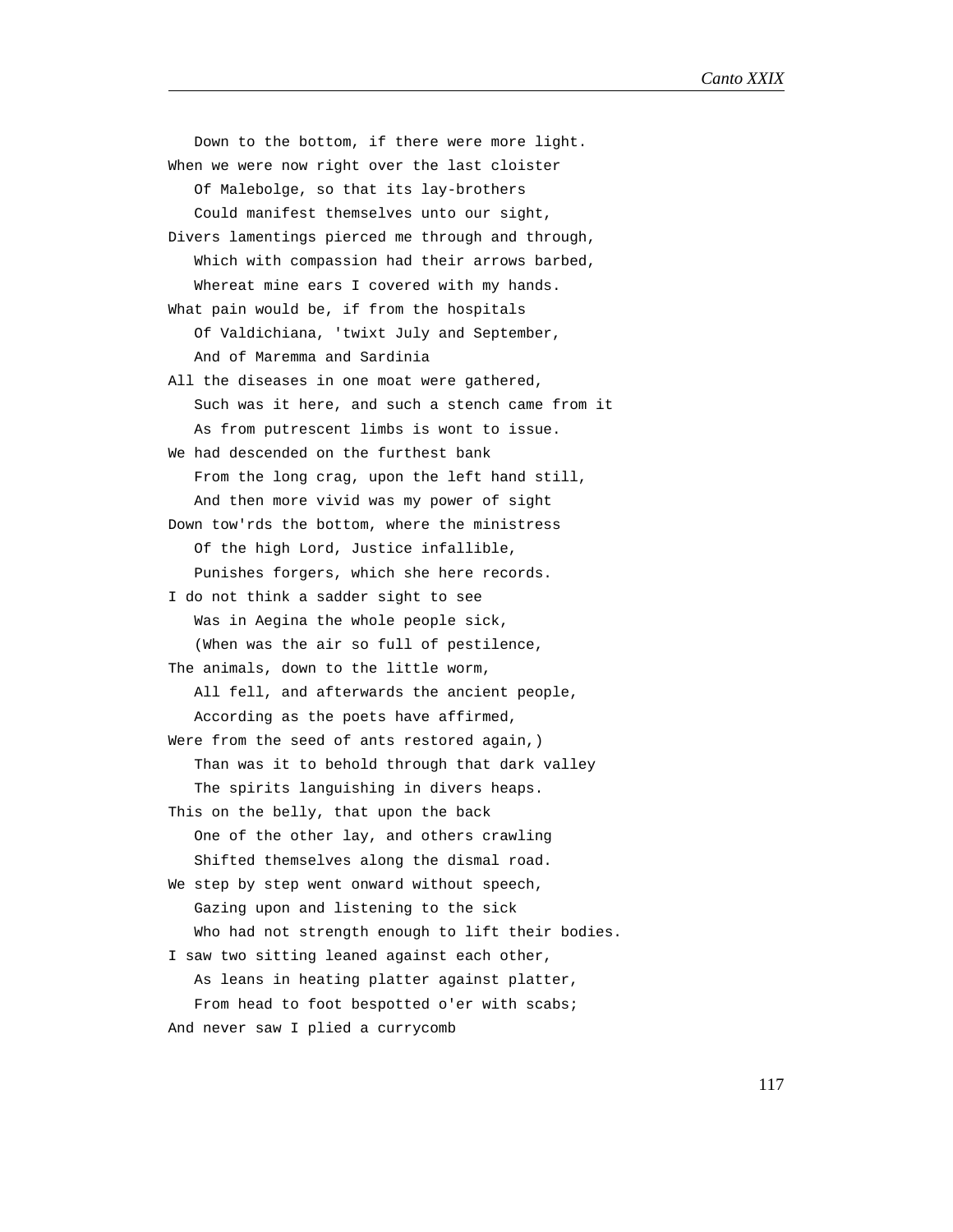By stable-boy for whom his master waits, Or him who keeps awake unwillingly, As every one was plying fast the bite Of nails upon himself, for the great rage Of itching which no other succour had. And the nails downward with them dragged the scab, In fashion as a knife the scales of bream, Or any other fish that has them largest. "O thou, that with thy fingers dost dismail thee," Began my Leader unto one of them, "And makest of them pincers now and then, Tell me if any Latian is with those Who are herein; so may thy nails suffice thee To all eternity unto this work." "Latians are we, whom thou so wasted seest, Both of us here," one weeping made reply; "But who art thou, that questionest about us?" And said the Guide: "One am I who descends Down with this living man from cliff to cliff, And I intend to show Hell unto him." Then broken was their mutual support, And trembling each one turned himself to me, With others who had heard him by rebound. Wholly to me did the good Master gather, Saying: "Say unto them whate'er thou wishest." And I began, since he would have it so: "So may your memory not steal away In the first world from out the minds of men, But so may it survive 'neath many suns, Say to me who ye are, and of what people; Let not your foul and loathsome punishment Make you afraid to show yourselves to me." "I of Arezzo was," one made reply, "And Albert of Siena had me burned; But what I died for does not bring me here. 'Tis true I said to him, speaking in jest, That I could rise by flight into the air, And he who had conceit, but little wit,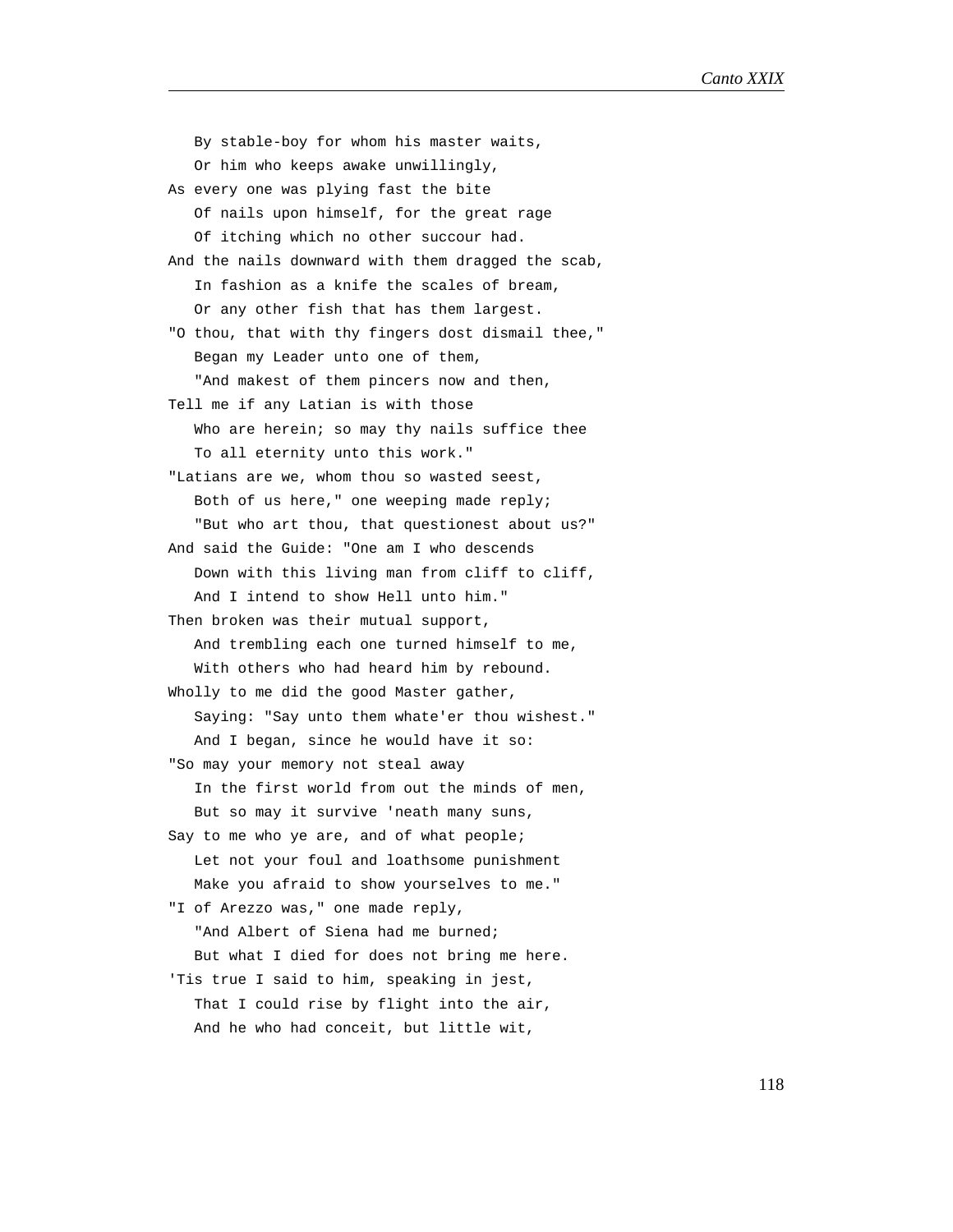Would have me show to him the art; and only Because no Daedalus I made him, made me Be burned by one who held him as his son. But unto the last Bolgia of the ten, For alchemy, which in the world I practised, Minos, who cannot err, has me condemned." And to the Poet said I: "Now was ever So vain a people as the Sienese? Not for a certainty the French by far." Whereat the other leper, who had heard me, Replied unto my speech: "Taking out Stricca, Who knew the art of moderate expenses, And Niccolo, who the luxurious use Of cloves discovered earliest of all Within that garden where such seed takes root; And taking out the band, among whom squandered Caccia d'Ascian his vineyards and vast woods, And where his wit the Abbagliato proffered! But, that thou know who thus doth second thee Against the Sienese, make sharp thine eye Tow'rds me, so that my face well answer thee, And thou shalt see I am Capocchio's shade, Who metals falsified by alchemy; Thou must remember, if I well descry thee, How I a skilful ape of nature was."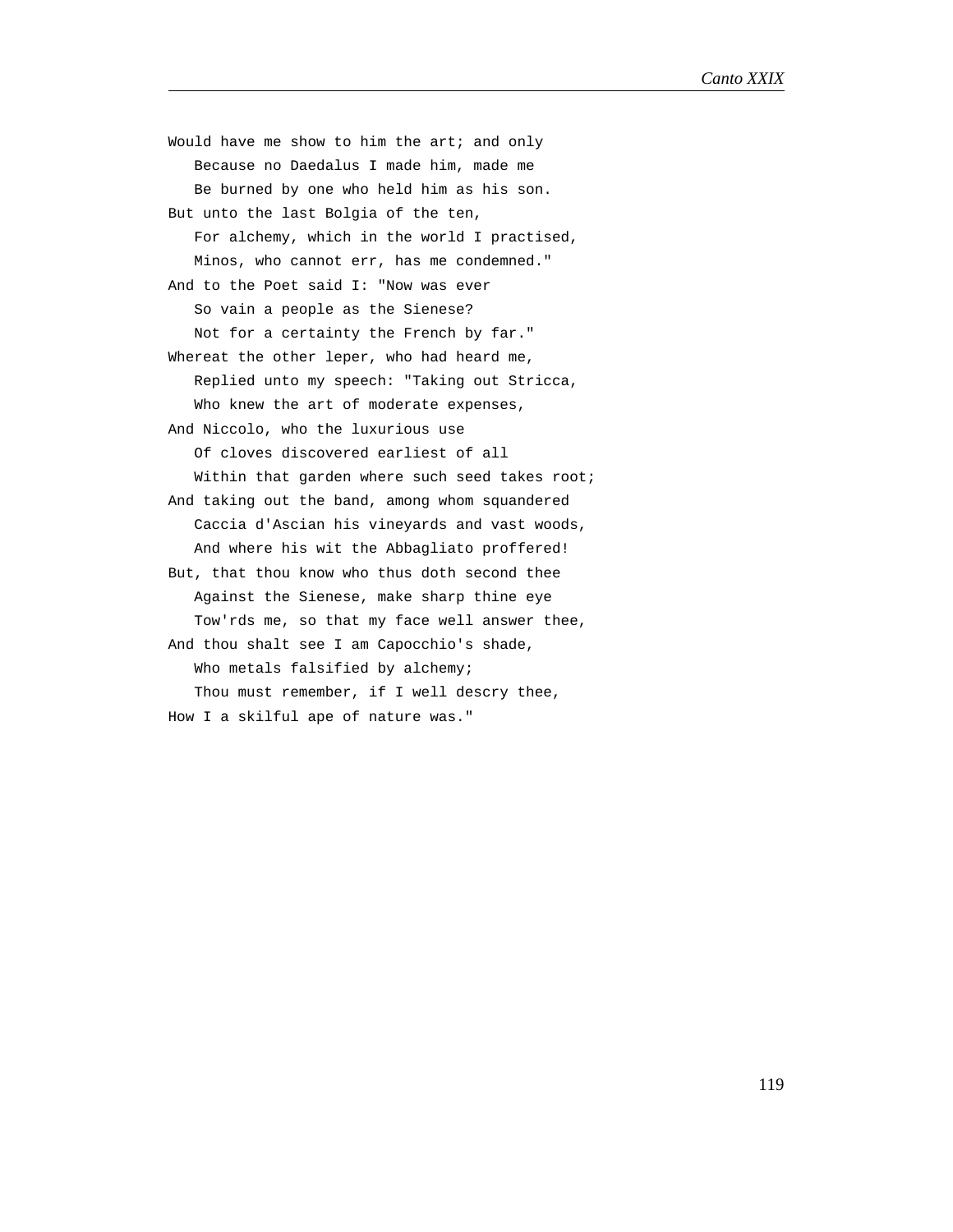'Twas at the time when Juno was enraged, For Semele, against the Theban blood, As she already more than once had shown, So reft of reason Athamas became, That, seeing his own wife with children twain Walking encumbered upon either hand, He cried: "Spread out the nets, that I may take The lioness and her whelps upon the passage;" And then extended his unpitying claws, Seizing the first, who had the name Learchus, And whirled him round, and dashed him on a rock; And she, with the other burthen, drowned herself;-- And at the time when fortune downward hurled The Trojan's arrogance, that all things dared, So that the king was with his kingdom crushed, Hecuba sad, disconsolate, and captive, When lifeless she beheld Polyxena, And of her Polydorus on the shore Of ocean was the dolorous one aware, Out of her senses like a dog she barked, So much the anguish had her mind distorted; But not of Thebes the furies nor the Trojan Were ever seen in any one so cruel In goading beasts, and much more human members, As I beheld two shadows pale and naked, Who, biting, in the manner ran along That a boar does, when from the sty turned loose. One to Capocchio came, and by the nape Seized with its teeth his neck, so that in dragging It made his belly grate the solid bottom. And the Aretine, who trembling had remained, Said to me: "That mad sprite is Gianni Schicchi, And raving goes thus harrying other people." "O," said I to him, "so may not the other Set teeth on thee, let it not weary thee To tell us who it is, ere it dart hence." And he to me: "That is the ancient ghost Of the nefarious Myrrha, who became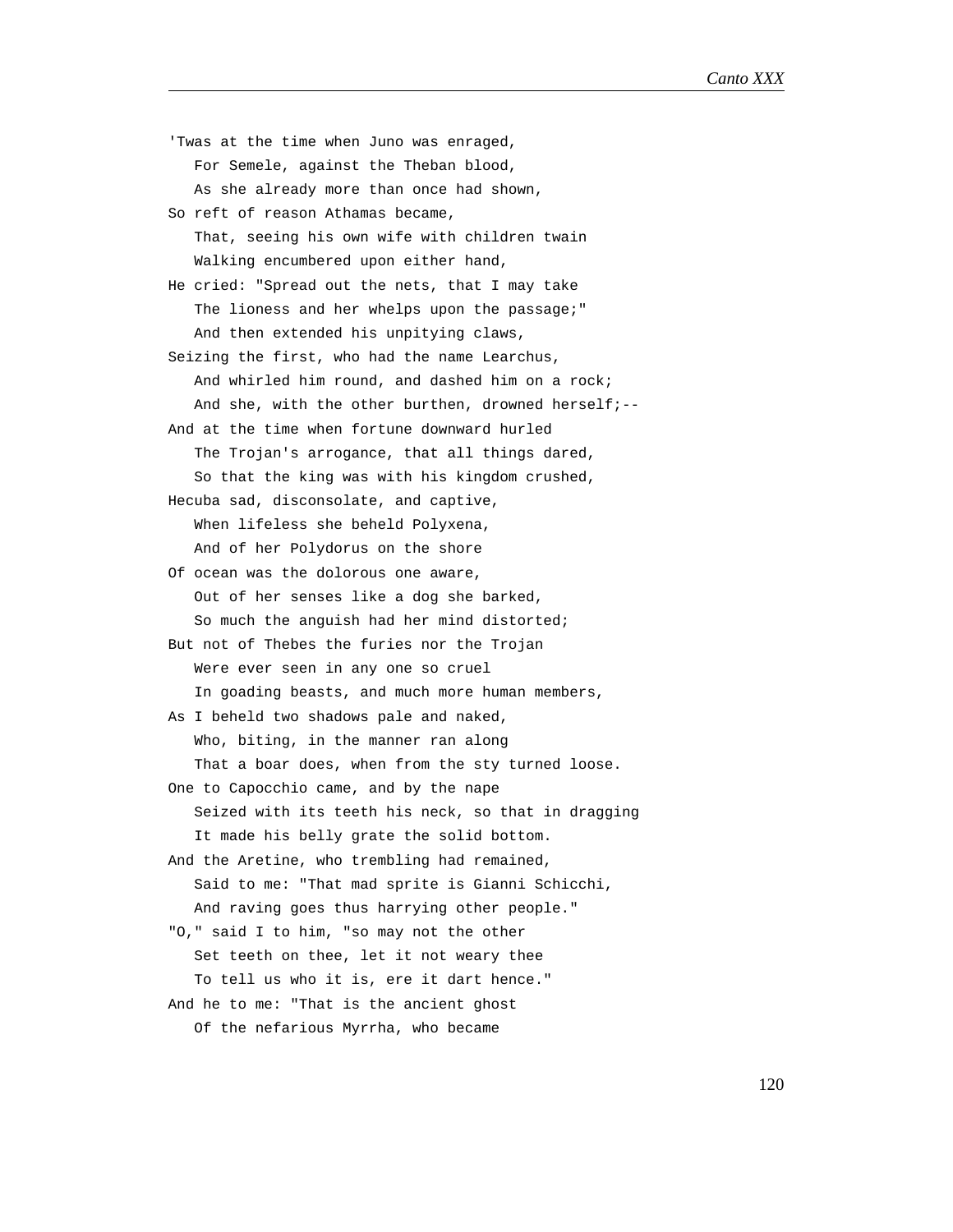Beyond all rightful love her father's lover. She came to sin with him after this manner, By counterfeiting of another's form; As he who goeth yonder undertook, That he might gain the lady of the herd, To counterfeit in himself Buoso Donati, Making a will and giving it due form." And after the two maniacs had passed On whom I held mine eye, I turned it back To look upon the other evil-born. I saw one made in fashion of a lute, If he had only had the groin cut off Just at the point at which a man is forked. The heavy dropsy, that so disproportions The limbs with humours, which it ill concocts, That the face corresponds not to the belly, Compelled him so to hold his lips apart As does the hectic, who because of thirst One tow'rds the chin, the other upward turns. "O ye, who without any torment are, And why I know not, in the world of woe," He said to us, "behold, and be attentive Unto the misery of Master Adam; I had while living much of what I wished, And now, alas! a drop of water crave. The rivulets, that from the verdant hills Of Cassentin descend down into Arno, Making their channels to be cold and moist, Ever before me stand, and not in vain; For far more doth their image dry me up Than the disease which strips my face of flesh. The rigid justice that chastises me Draweth occasion from the place in which I sinned, to put the more my sighs in flight. There is Romena, where I counterfeited The currency imprinted with the Baptist, For which I left my body burned above. But if I here could see the tristful soul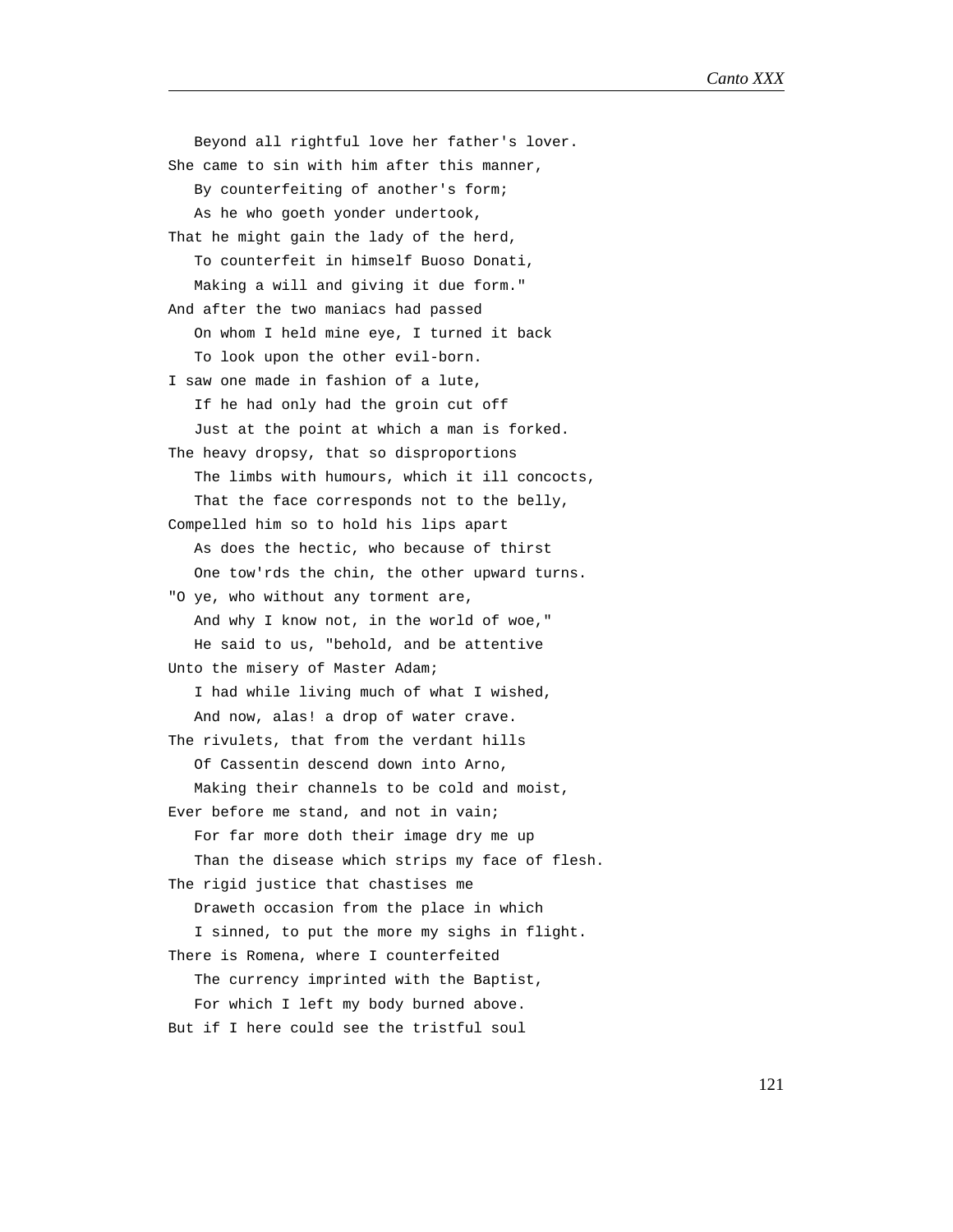Of Guido, or Alessandro, or their brother, For Branda's fount I would not give the sight. One is within already, if the raving Shades that are going round about speak truth; But what avails it me, whose limbs are tied? If I were only still so light, that in A hundred years I could advance one inch, I had already started on the way, Seeking him out among this squalid folk, Although the circuit be eleven miles, And be not less than half a mile across. For them am I in such a family; They did induce me into coining florins, Which had three carats of impurity." And I to him: "Who are the two poor wretches That smoke like unto a wet hand in winter, Lying there close upon thy right-hand confines?" "I found them here," replied he, "when I rained Into this chasm, and since they have not turned, Nor do I think they will for evermore. One the false woman is who accused Joseph, The other the false Sinon, Greek of Troy; From acute fever they send forth such reek." And one of them, who felt himself annoyed At being, peradventure, named so darkly, Smote with the fist upon his hardened paunch. It gave a sound, as if it were a drum; And Master Adam smote him in the face, With arm that did not seem to be less hard, Saying to him: "Although be taken from me All motion, for my limbs that heavy are, I have an arm unfettered for such need." Whereat he answer made: "When thou didst go Unto the fire, thou hadst it not so ready: But hadst it so and more when thou wast coining." The dropsical: "Thou sayest true in that; But thou wast not so true a witness there, Where thou wast questioned of the truth at Troy."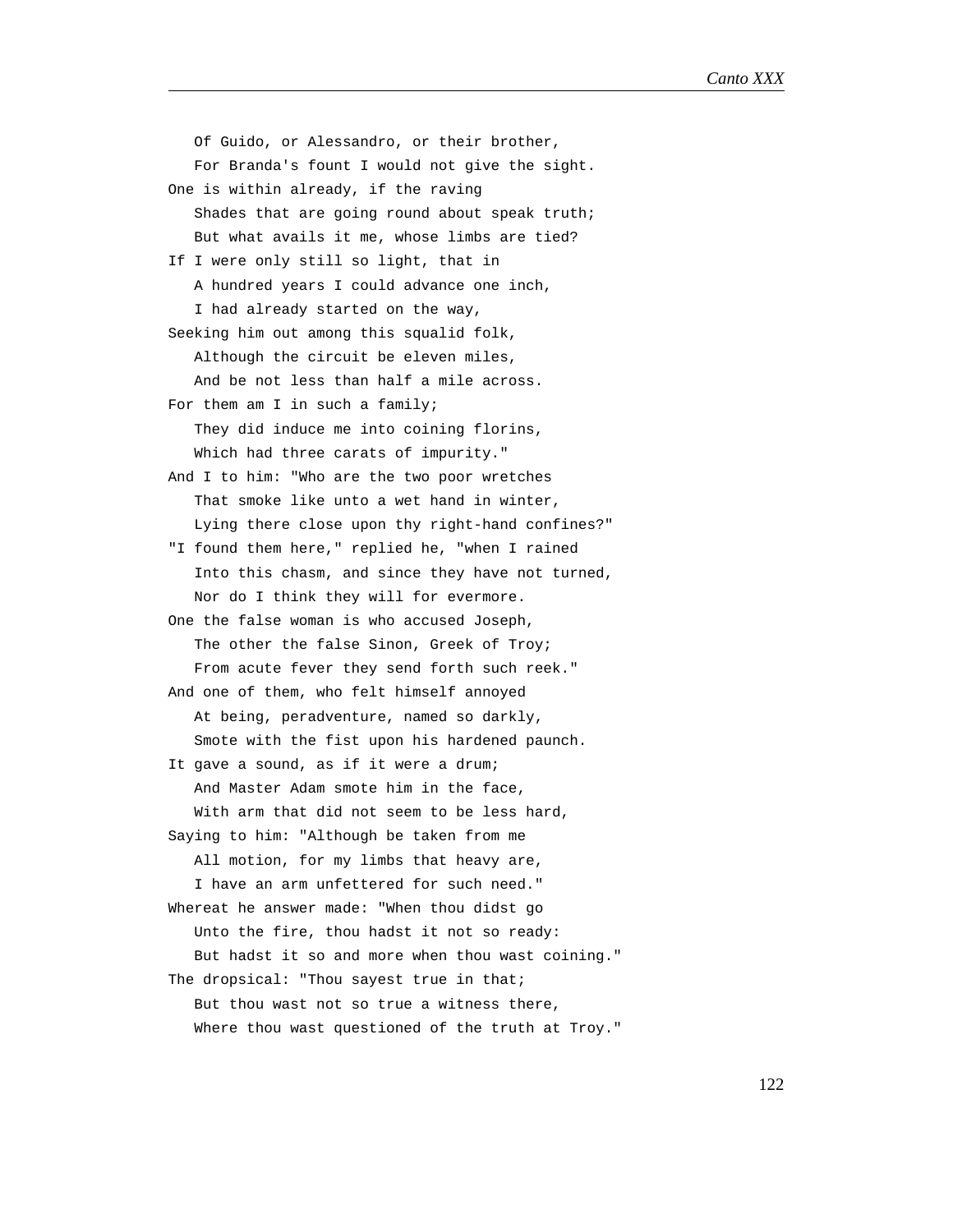"If I spake false, thou falsifiedst the coin," Said Sinon; "and for one fault I am here, And thou for more than any other demon." "Remember, perjurer, about the horse," He made reply who had the swollen belly, "And rueful be it thee the whole world knows it." "Rueful to thee the thirst be wherewith cracks Thy tongue," the Greek said, "and the putrid water That hedges so thy paunch before thine eyes." Then the false-coiner: "So is gaping wide Thy mouth for speaking evil, as 'tis wont; Because if I have thirst, and humour stuff me Thou hast the burning and the head that aches, And to lick up the mirror of Narcissus Thou wouldst not want words many to invite thee." In listening to them was I wholly fixed, When said the Master to me: "Now just look, For little wants it that I quarrel with thee." When him I heard in anger speak to me, I turned me round towards him with such shame That still it eddies through my memory. And as he is who dreams of his own harm, Who dreaming wishes it may be a dream, So that he craves what is, as if it were not; Such I became, not having power to speak, For to excuse myself I wished, and still Excused myself, and did not think I did it. "Less shame doth wash away a greater fault," The Master said, "than this of thine has been; Therefore thyself disburden of all sadness, And make account that I am aye beside thee, If e'er it come to pass that fortune bring thee Where there are people in a like dispute; For a base wish it is to wish to hear it."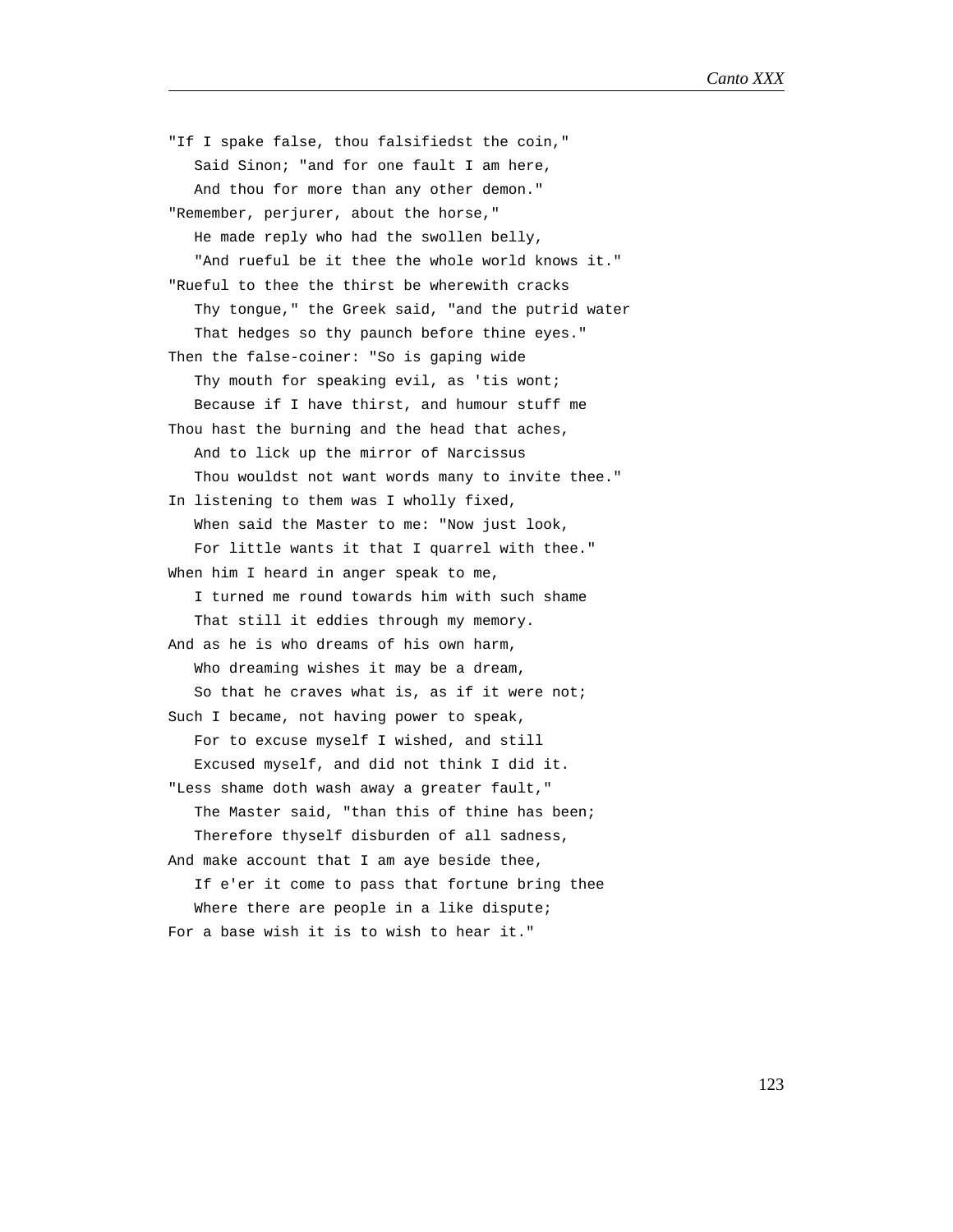One and the selfsame tongue first wounded me, So that it tinged the one cheek and the other, And then held out to me the medicine; Thus do I hear that once Achilles' spear, His and his father's, used to be the cause First of a sad and then a gracious boon. We turned our backs upon the wretched valley, Upon the bank that girds it round about, Going across it without any speech. There it was less than night, and less than day, So that my sight went little in advance; But I could hear the blare of a loud horn, So loud it would have made each thunder faint, Which, counter to it following its way, Mine eyes directed wholly to one place. After the dolorous discomfiture When Charlemagne the holy emprise lost, So terribly Orlando sounded not. Short while my head turned thitherward I held When many lofty towers I seemed to see, Whereat I: "Master, say, what town is this?" And he to me: "Because thou peerest forth Athwart the darkness at too great a distance, It happens that thou errest in thy fancy. Well shalt thou see, if thou arrivest there, How much the sense deceives itself by distance; Therefore a little faster spur thee on." Then tenderly he took me by the hand, And said: "Before we farther have advanced, That the reality may seem to thee Less strange, know that these are not towers, but giants, And they are in the well, around the bank, From navel downward, one and all of them." As, when the fog is vanishing away, Little by little doth the sight refigure Whate'er the mist that crowds the air conceals, So, piercing through the dense and darksome air,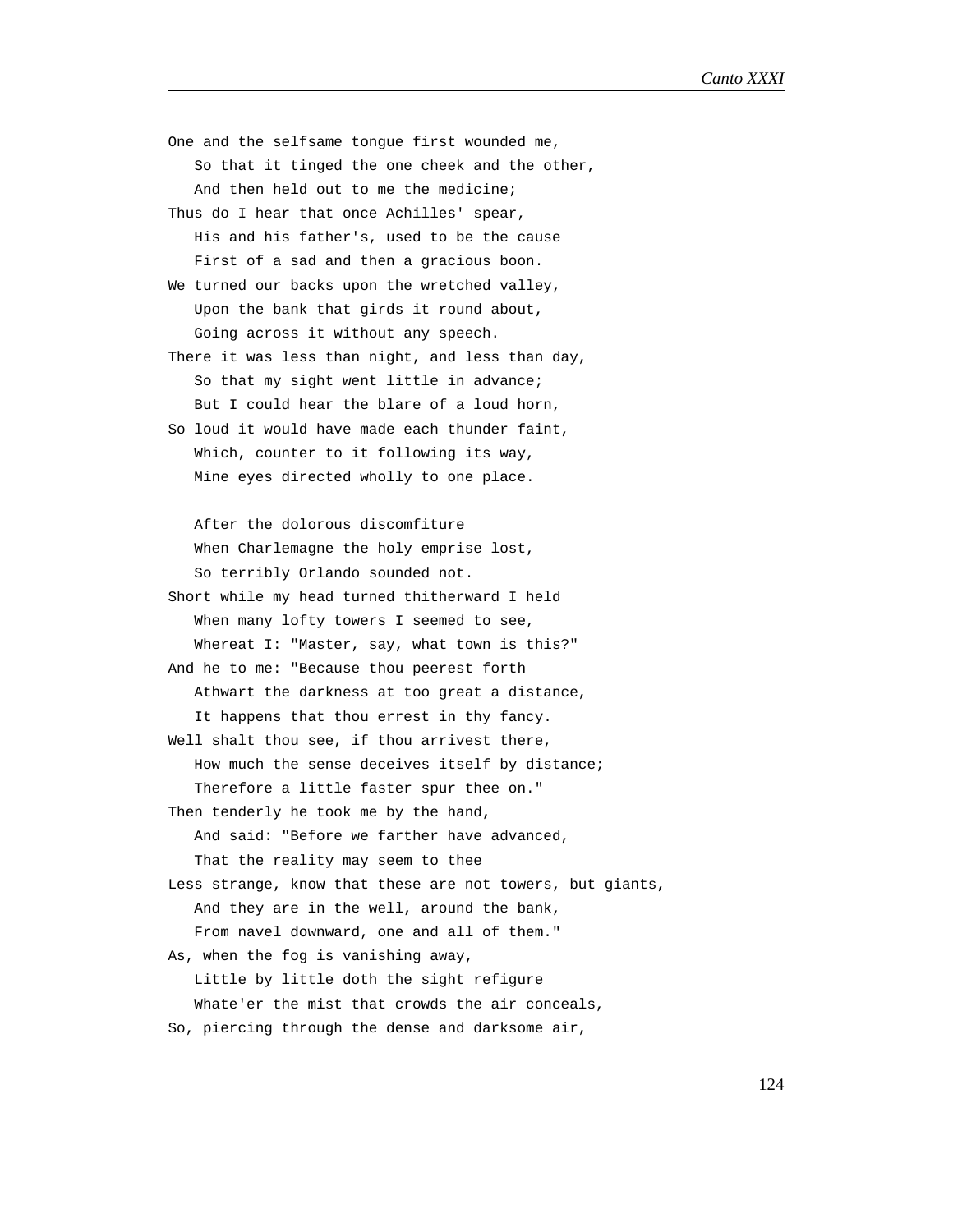More and more near approaching tow'rd the verge, My error fled, and fear came over me; Because as on its circular parapets Montereggione crowns itself with towers, E'en thus the margin which surrounds the well With one half of their bodies turreted The horrible giants, whom Jove menaces E'en now from out the heavens when he thunders. And I of one already saw the face, Shoulders, and breast, and great part of the belly, And down along his sides both of the arms. Certainly Nature, when she left the making Of animals like these, did well indeed, By taking such executors from Mars; And if of elephants and whales she doth not Repent her, whosoever looketh subtly More just and more discreet will hold her for it; For where the argument of intellect Is added unto evil will and power, No rampart can the people make against it. His face appeared to me as long and large As is at Rome the pine-cone of Saint Peter's, And in proportion were the other bones; So that the margin, which an apron was Down from the middle, showed so much of him Above it, that to reach up to his hair Three Frieslanders in vain had vaunted them; For I beheld thirty great palms of him Down from the place where man his mantle buckles. "Raphael mai amech izabi almi," Began to clamour the ferocious mouth, To which were not befitting sweeter psalms. And unto him my Guide: "Soul idiotic, Keep to thy horn, and vent thyself with that, When wrath or other passion touches thee. Search round thy neck, and thou wilt find the belt Which keeps it fastened, O bewildered soul, And see it, where it bars thy mighty breast."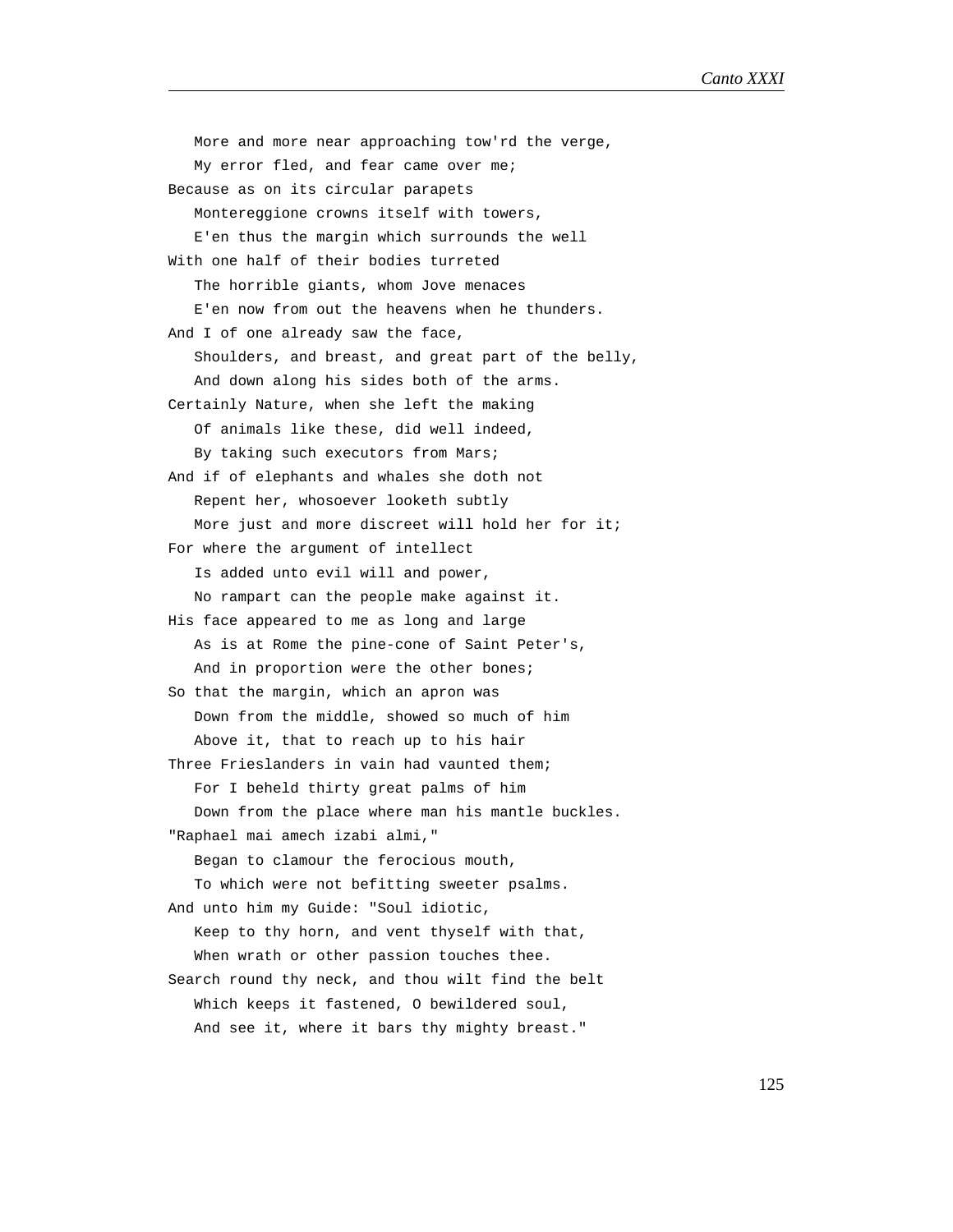Then said to me: "He doth himself accuse; This one is Nimrod, by whose evil thought One language in the world is not still used. Here let us leave him and not speak in vain; For even such to him is every language As his to others, which to none is known." Therefore a longer journey did we make, Turned to the left, and a crossbow-shot oft We found another far more fierce and large. In binding him, who might the master be I cannot say; but he had pinioned close Behind the right arm, and in front the other, With chains, that held him so begirt about From the neck down, that on the part uncovered It wound itself as far as the fifth gyre. "This proud one wished to make experiment Of his own power against the Supreme Jove," My Leader said, "whence he has such a guerdon. Ephialtes is his name; he showed great prowess. What time the giants terrified the gods; The arms he wielded never more he moves." And I to him: "If possible, I should wish That of the measureless Briareus These eyes of mine might have experience." Whence he replied: "Thou shalt behold Antaeus Close by here, who can speak and is unbound, Who at the bottom of all crime shall place us. Much farther yon is he whom thou wouldst see, And he is bound, and fashioned like to this one, Save that he seems in aspect more ferocious." There never was an earthquake of such might That it could shake a tower so violently, As Ephialtes suddenly shook himself. Then was I more afraid of death than ever, For nothing more was needful than the fear, If I had not beheld the manacles. Then we proceeded farther in advance, And to Antaeus came, who, full five ells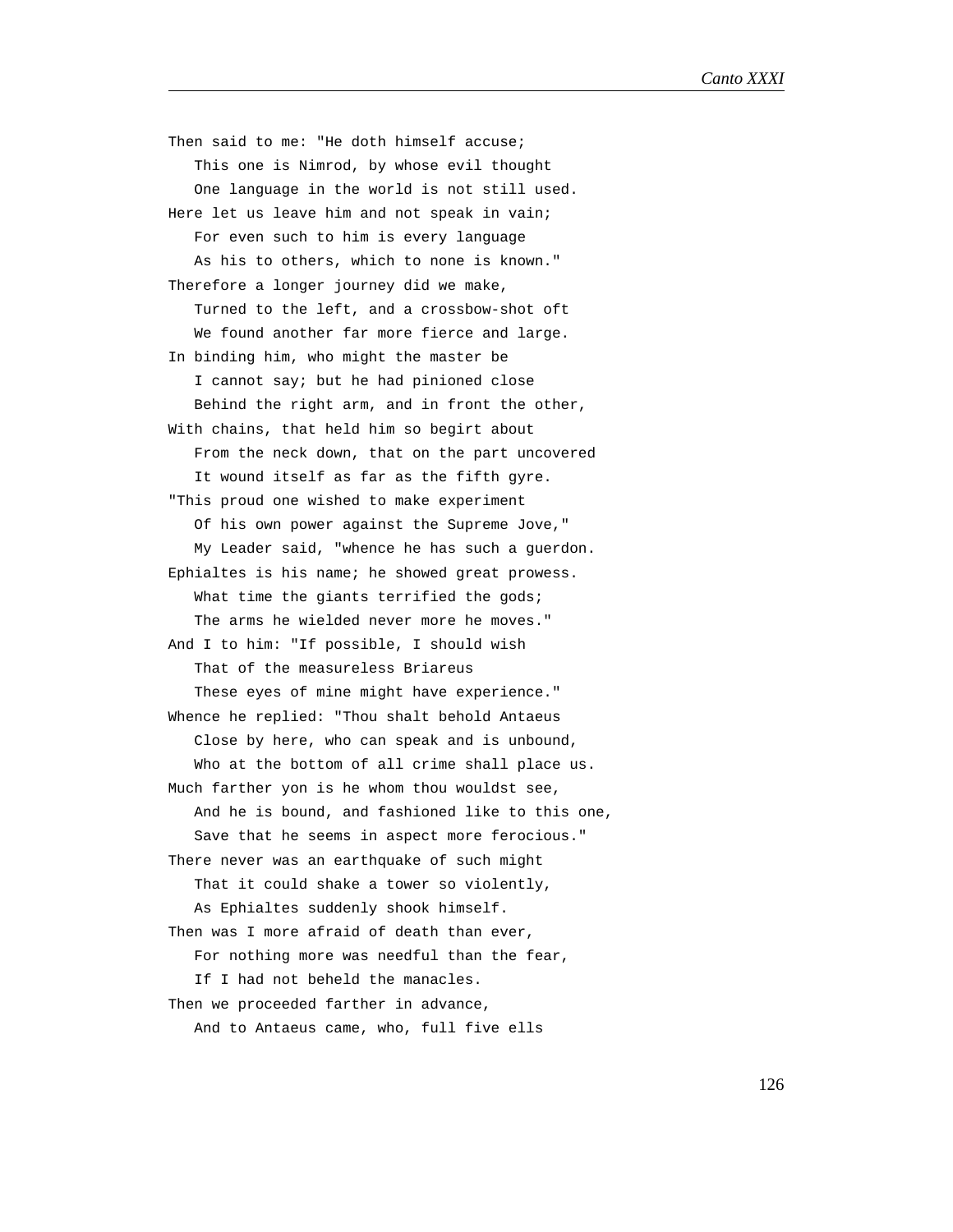Without the head, forth issued from the cavern. "O thou, who in the valley fortunate, Which Scipio the heir of glory made, When Hannibal turned back with all his hosts, Once brought'st a thousand lions for thy prey, And who, hadst thou been at the mighty war Among thy brothers, some it seems still think The sons of Earth the victory would have gained: Place us below, nor be disdainful of it, There where the cold doth lock Cocytus up. Make us not go to Tityus nor Typhoeus; This one can give of that which here is longed for; Therefore stoop down, and do not curl thy lip. Still in the world can he restore thy fame; Because he lives, and still expects long life, If to itself Grace call him not untimely." So said the Master; and in haste the other His hands extended and took up my Guide,-- Hands whose great pressure Hercules once felt. Virgilius, when he felt himself embraced, Said unto me: "Draw nigh, that I may take thee;" Then of himself and me one bundle made. As seems the Carisenda, to behold Beneath the leaning side, when goes a cloud Above it so that opposite it hangs; Such did Antaeus seem to me, who stood Watching to see him stoop, and then it was I could have wished to go some other way. But lightly in the abyss, which swallows up Judas with Lucifer, he put us down; Nor thus bowed downward made he there delay, But, as a mast does in a ship, uprose.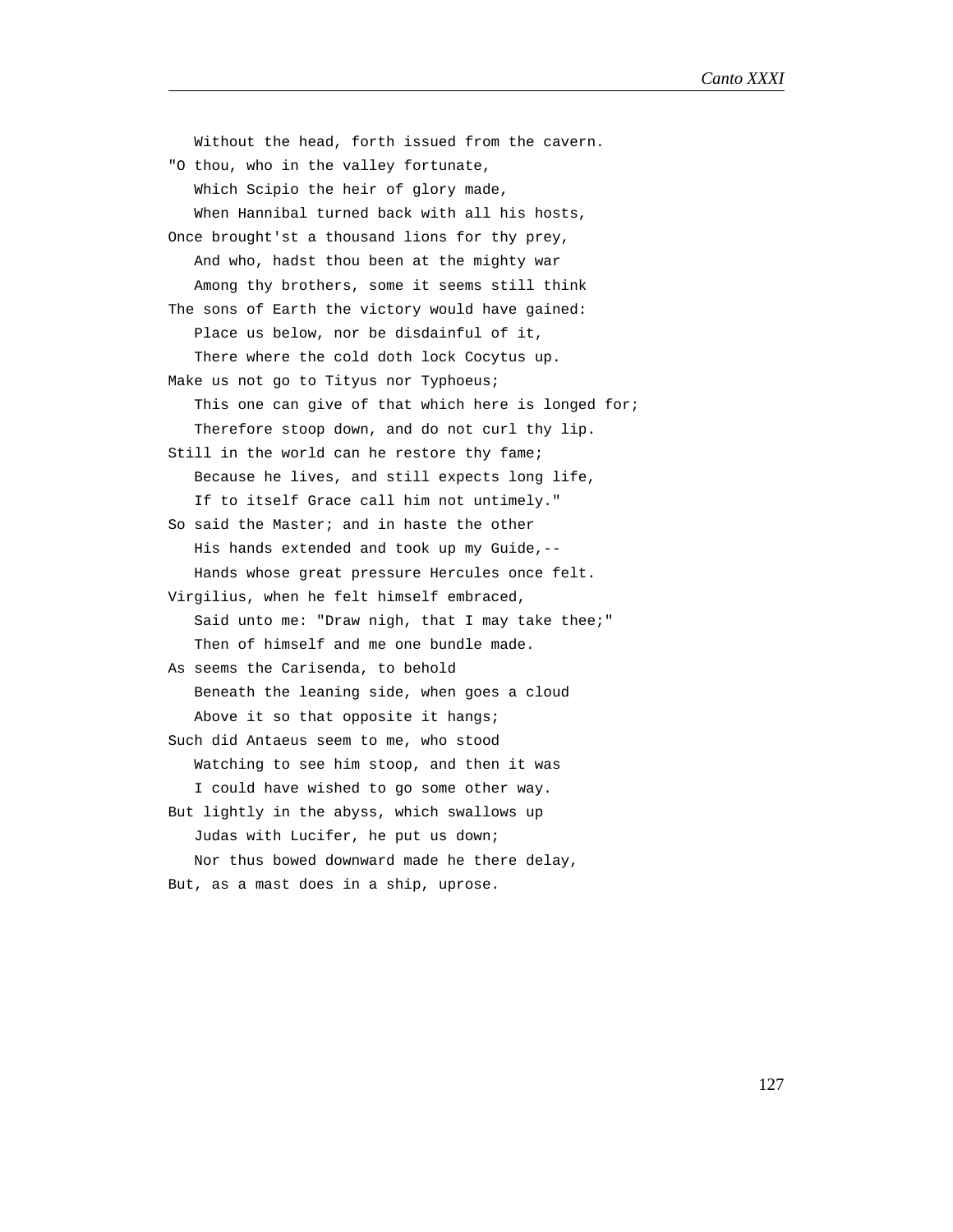If I had rhymes both rough and stridulous, As were appropriate to the dismal hole Down upon which thrust all the other rocks, I would press out the juice of my conception More fully; but because I have them not, Not without fear I bring myself to speak; For 'tis no enterprise to take in jest, To sketch the bottom of all the universe, Nor for a tongue that cries Mamma and Babbo. But may those Ladies help this verse of mine, Who helped Amphion in enclosing Thebes, That from the fact the word be not diverse. O rabble ill-begotten above all, Who're in the place to speak of which is hard, 'Twere better ye had here been sheep or goats! When we were down within the darksome well, Beneath the giant's feet, but lower far, And I was scanning still the lofty wall, I heard it said to me: "Look how thou steppest! Take heed thou do not trample with thy feet The heads of the tired, miserable brothers!" Whereat I turned me round, and saw before me And underfoot a lake, that from the frost The semblance had of glass, and not of water. So thick a veil ne'er made upon its current In winter-time Danube in Austria, Nor there beneath the frigid sky the Don, As there was here; so that if Tambernich Had fallen upon it, or Pietrapana, E'en at the edge 'twould not have given a creak. And as to croak the frog doth place himself With muzzle out of water, --when is dreaming Of gleaning oftentimes the peasant-girl,-- Livid, as far down as where shame appears, Were the disconsolate shades within the ice, Setting their teeth unto the note of storks. Each one his countenance held downward bent; From mouth the cold, from eyes the doleful heart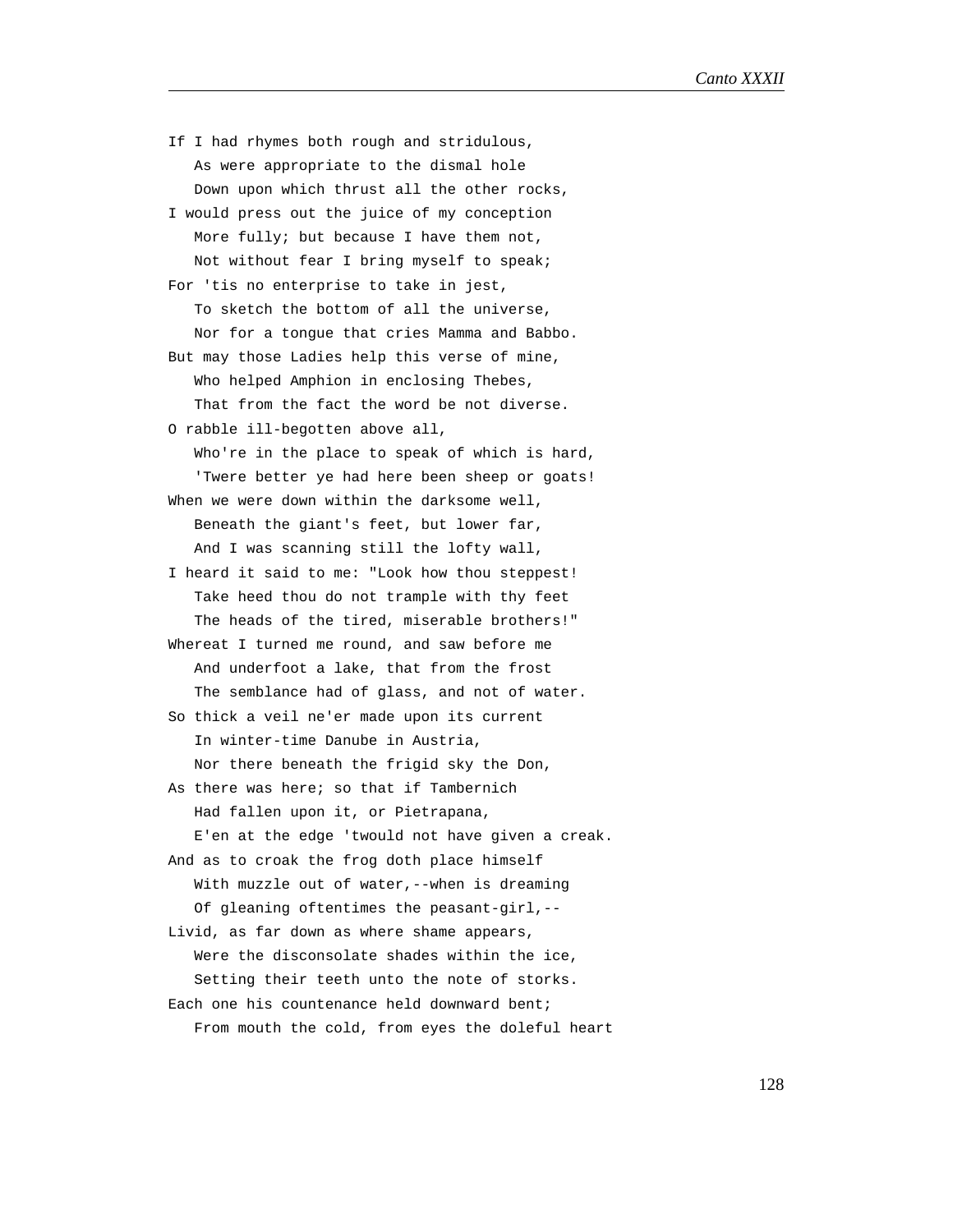Among them witness of itself procures. When round about me somewhat I had looked, I downward turned me, and saw two so close, The hair upon their heads together mingled. "Ye who so strain your breasts together, tell me," I said, "who are you;" and they bent their necks, And when to me their faces they had lifted, Their eyes, which first were only moist within, Gushed o'er the eyelids, and the frost congealed The tears between, and locked them up again. Clamp never bound together wood with wood So strongly; whereat they, like two he-goats, Butted together, so much wrath o'ercame them. And one, who had by reason of the cold Lost both his ears, still with his visage downward, Said: "Why dost thou so mirror thyself in us? If thou desire to know who these two are, The valley whence Bisenzio descends Belonged to them and to their father Albert. They from one body came, and all Caina Thou shalt search through, and shalt not find a shade More worthy to be fixed in gelatine; Not he in whom were broken breast and shadow At one and the same blow by Arthur's hand; Focaccia not; not he who me encumbers So with his head I see no farther forward, And bore the name of Sassol Mascheroni; Well knowest thou who he was, if thou art Tuscan. And that thou put me not to further speech, Know that I Camicion de' Pazzi was, And wait Carlino to exonerate me." Then I beheld a thousand faces, made Purple with cold; whence o'er me comes a shudder, And evermore will come, at frozen ponds. And while we were advancing tow'rds the middle, Where everything of weight unites together, And I was shivering in the eternal shade, Whether 'twere will, or destiny, or chance,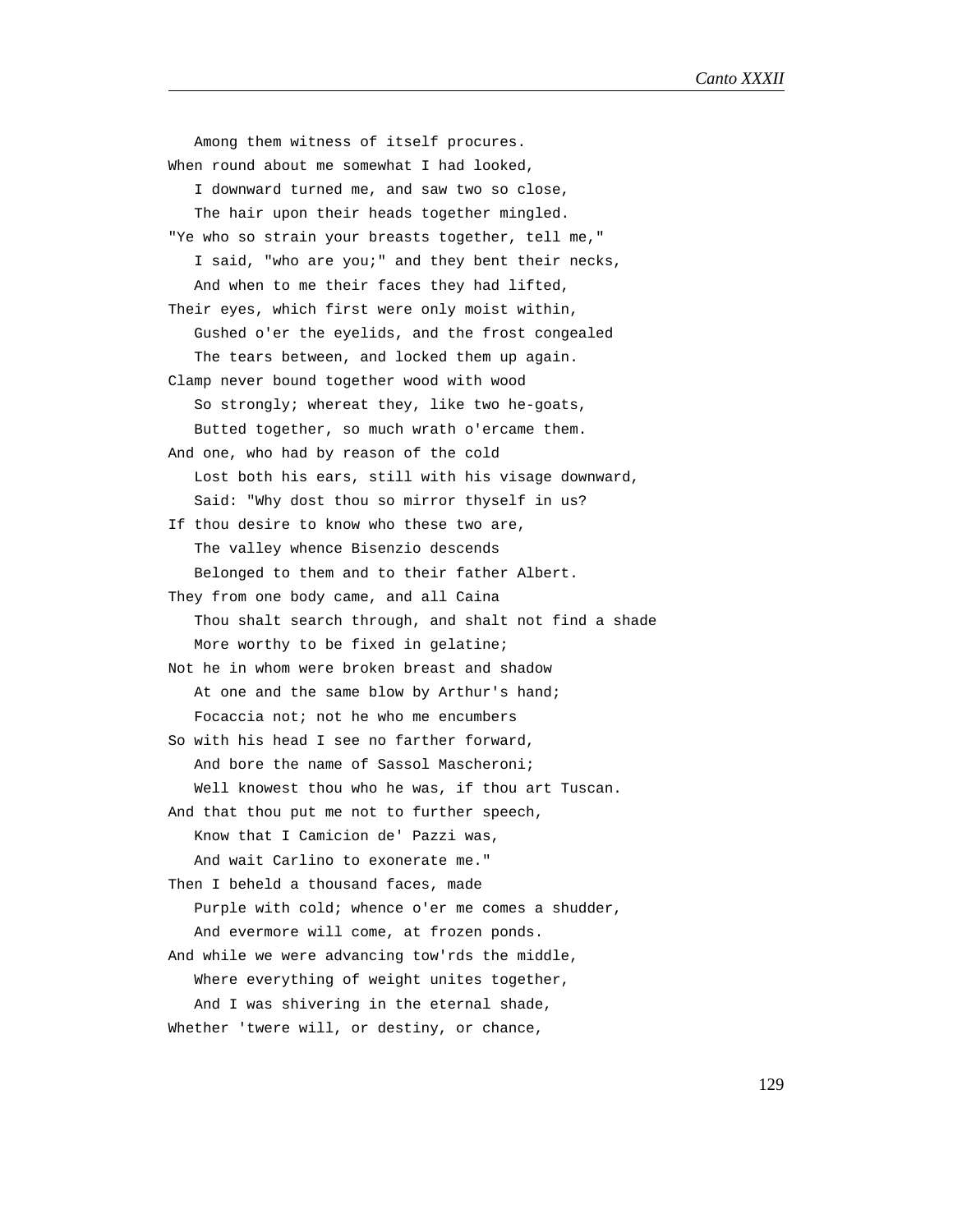I know not; but in walking 'mong the heads I struck my foot hard in the face of one. Weeping he growled: "Why dost thou trample me? Unless thou comest to increase the vengeance of Montaperti, why dost thou molest me?" And I: "My Master, now wait here for me, That I through him may issue from a doubt; Then thou mayst hurry me, as thou shalt wish." The Leader stopped; and to that one I said Who was blaspheming vehemently still: "Who art thou, that thus reprehendest others?" "Now who art thou, that goest through Antenora Smiting," replied he, "other people's cheeks, So that, if thou wert living, 'twere too much?" "Living I am, and dear to thee it may be," Was my response, "if thou demandest fame, That 'mid the other notes thy name I place." And he to me: "For the reverse I long; Take thyself hence, and give me no more trouble; For ill thou knowest to flatter in this hollow." Then by the scalp behind I seized upon him, And said: "It must needs be thou name thyself, Or not a hair remain upon thee here." Whence he to me: "Though thou strip off my hair, I will not tell thee who I am, nor show thee, If on my head a thousand times thou fall." I had his hair in hand already twisted, And more than one shock of it had pulled out, He barking, with his eyes held firmly down, When cried another: "What doth ail thee, Bocca? Is't not enough to clatter with thy jaws, But thou must bark? what devil touches thee?" "Now," said I, "I care not to have thee speak, Accursed traitor; for unto thy shame I will report of thee veracious news." "Begone," replied he, "and tell what thou wilt, But be not silent, if thou issue hence, Of him who had just now his tongue so prompt;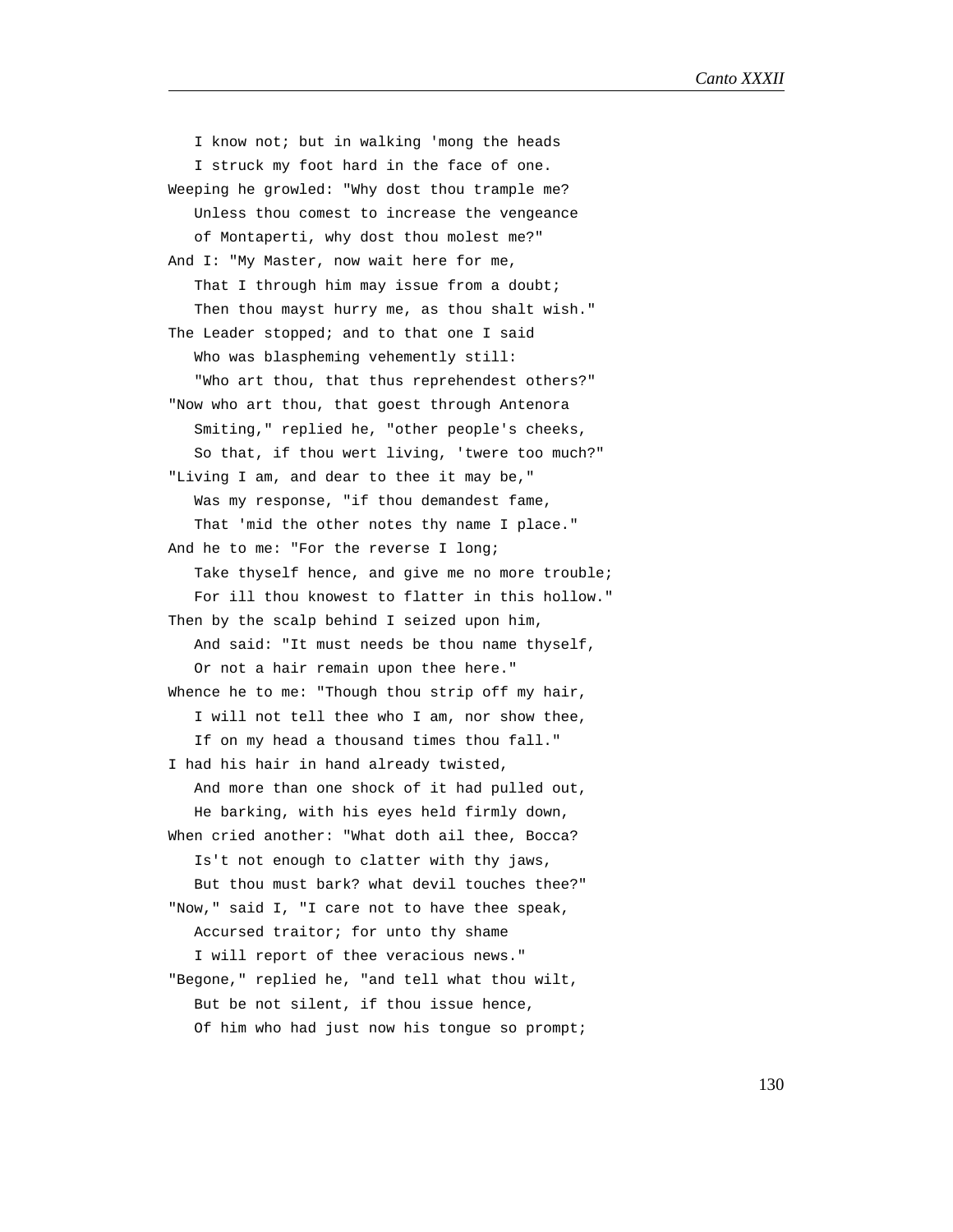He weepeth here the silver of the French; 'I saw,' thus canst thou phrase it, 'him of Duera There where the sinners stand out in the cold.' If thou shouldst questioned be who else was there, Thou hast beside thee him of Beccaria, Of whom the gorget Florence slit asunder; Gianni del Soldanier, I think, may be Yonder with Ganellon, and Tebaldello Who oped Faenza when the people slep." Already we had gone away from him, When I beheld two frozen in one hole, So that one head a hood was to the other; And even as bread through hunger is devoured, The uppermost on the other set his teeth, There where the brain is to the nape united. Not in another fashion Tydeus gnawed The temples of Menalippus in disdain, Than that one did the skull and the other things. "O thou, who showest by such bestial sign Thy hatred against him whom thou art eating, Tell me the wherefore," said I, "with this compact, That if thou rightfully of him complain, In knowing who ye are, and his transgression, I in the world above repay thee for it, If that wherewith I speak be not dried up."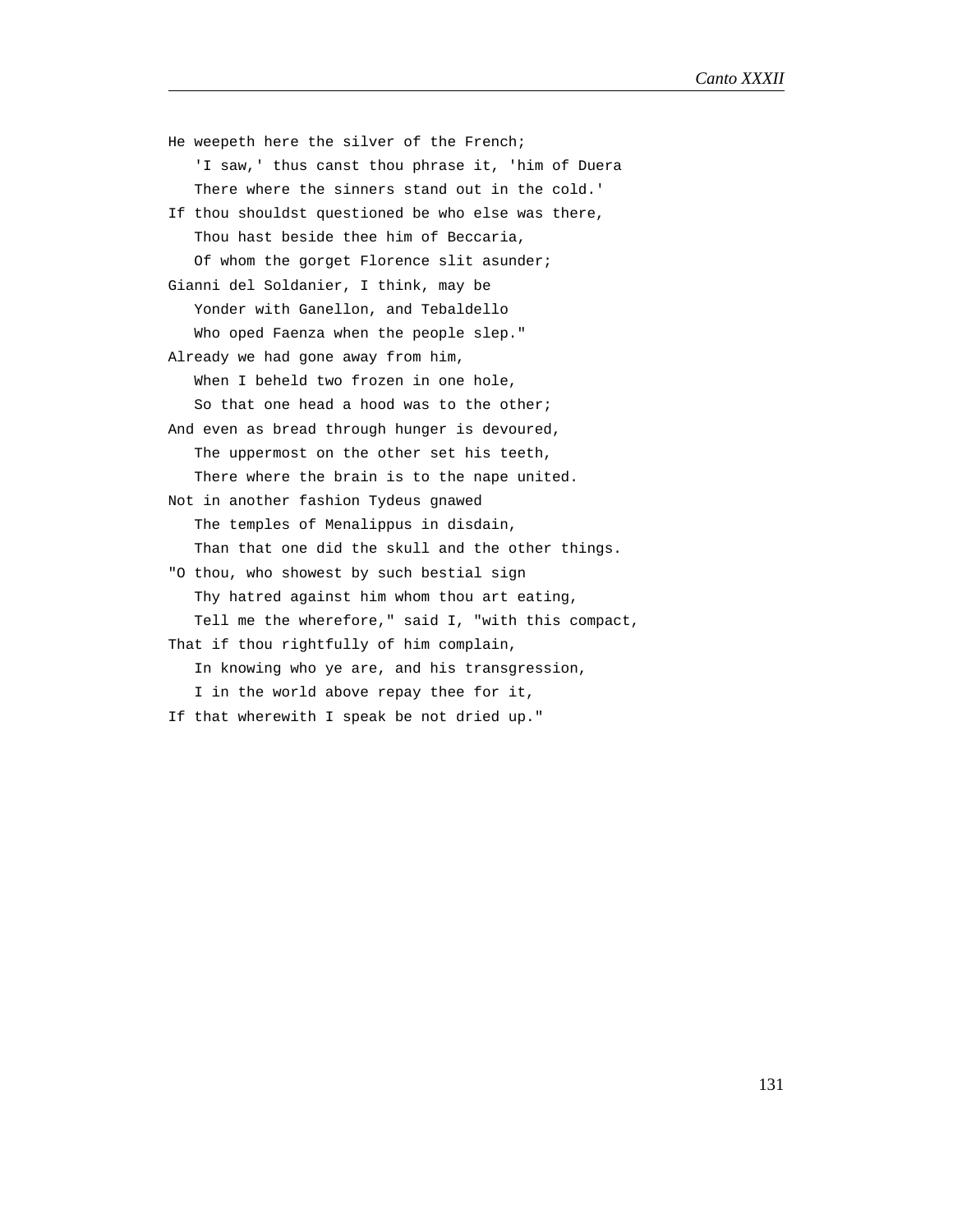His mouth uplifted from his grim repast, That sinner, wiping it upon the hair Of the same head that he behind had wasted. Then he began: "Thou wilt that I renew The desperate grief, which wrings my heart already To think of only, ere I speak of it; But if my words be seed that may bear fruit Of infamy to the traitor whom I gnaw, Speaking and weeping shalt thou see together. I know not who thou art, nor by what mode Thou hast come down here; but a Florentine Thou seemest to me truly, when I hear thee. Thou hast to know I was Count Ugolino, And this one was Ruggieri the Archbishop; Now I will tell thee why I am such a neighbour. That, by effect of his malicious thoughts, Trusting in him I was made prisoner, And after put to death, I need not say; But ne'ertheless what thou canst not have heard, That is to say, how cruel was my death, Hear shalt thou, and shalt know if he has wronged me. A narrow perforation in the mew, Which bears because of me the title of Famine, And in which others still must be locked up, Had shown me through its opening many moons Already, when I dreamed the evil dream Which of the future rent for me the veil. This one appeared to me as lord and master, Hunting the wolf and whelps upon the mountain For which the Pisans cannot Lucca see. With sleuth-hounds gaunt, and eager, and well trained, Gualandi with Sismondi and Lanfianchi He had sent out before him to the front. After brief course seemed unto me forespent The father and the sons, and with sharp tushes It seemed to me I saw their flanks ripped open. When I before the morrow was awake, Moaning amid their sleep I heard my sons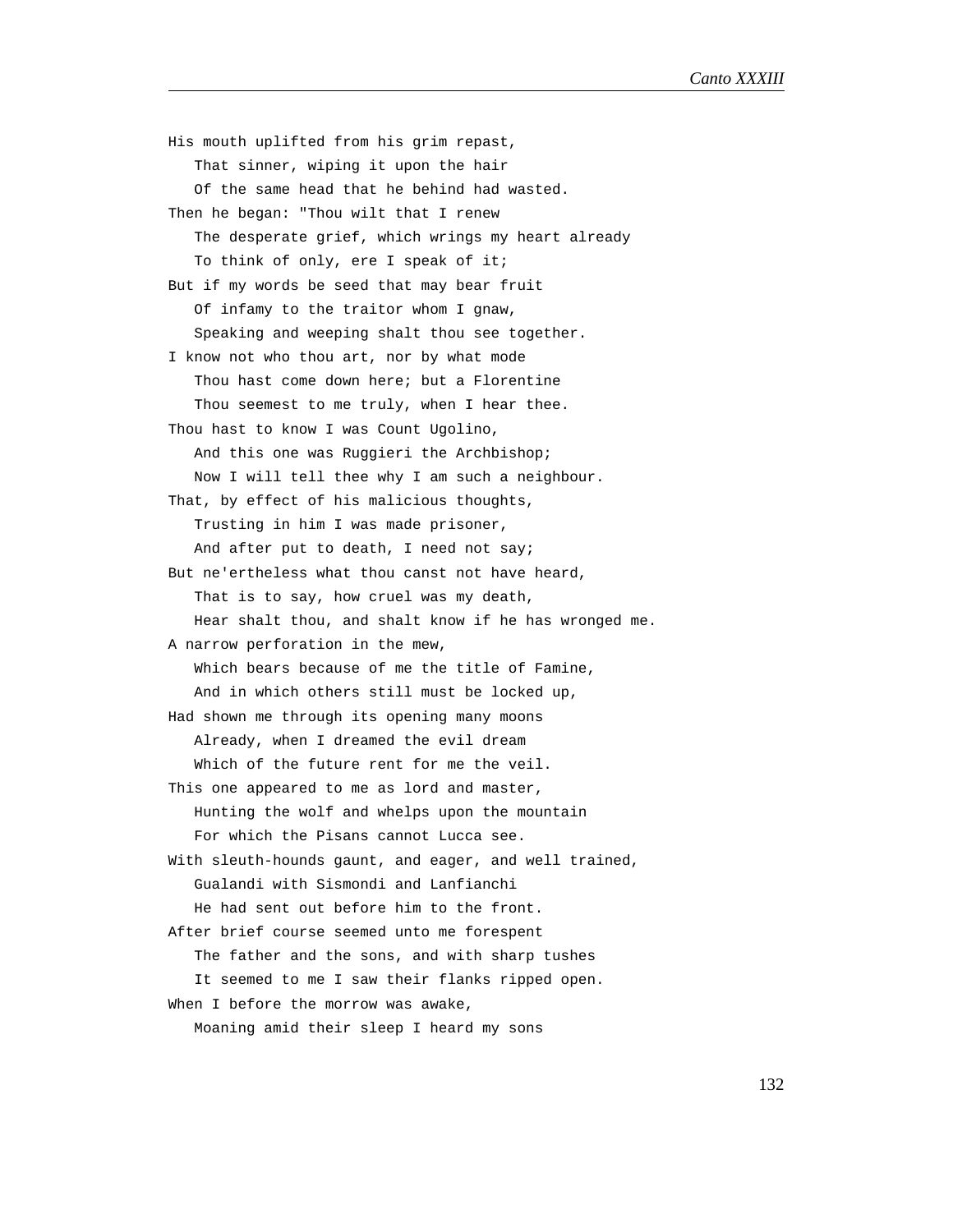Who with me were, and asking after bread. Cruel indeed art thou, if yet thou grieve not, Thinking of what my heart foreboded me, And weep'st thou not, what art thou wont to weep at? They were awake now, and the hour drew nigh At which our food used to be brought to us, And through his dream was each one apprehensive; And I heard locking up the under door Of the horrible tower; whereat without a word I gazed into the faces of my sons. I wept not, I within so turned to stone; They wept; and darling little Anselm mine Said: 'Thou dost gaze so, father, what doth ail thee?' Still not a tear I shed, nor answer made All of that day, nor yet the night thereafter, Until another sun rose on the world. As now a little glimmer made its way Into the dolorous prison, and I saw Upon four faces my own very aspect, Both of my hands in agony I bit; And, thinking that I did it from desire Of eating, on a sudden they uprose, And said they: 'Father, much less pain 'twill give us If thou do eat of us; thyself didst clothe us With this poor flesh, and do thou strip it off.' I calmed me then, not to make them more sad. That day we all were silent, and the next. Ah! obdurate earth, wherefore didst thou not open? When we had come unto the fourth day, Gaddo Threw himself down outstretched before my feet, Saying, 'My father, why dost thou not help me?' And there he died; and, as thou seest me, I saw the three fall, one by one, between The fifth day and the sixth; whence I betook me, Already blind, to groping over each, And three days called them after they were dead; Then hunger did what sorrow could not do." When he had said this, with his eyes distorted,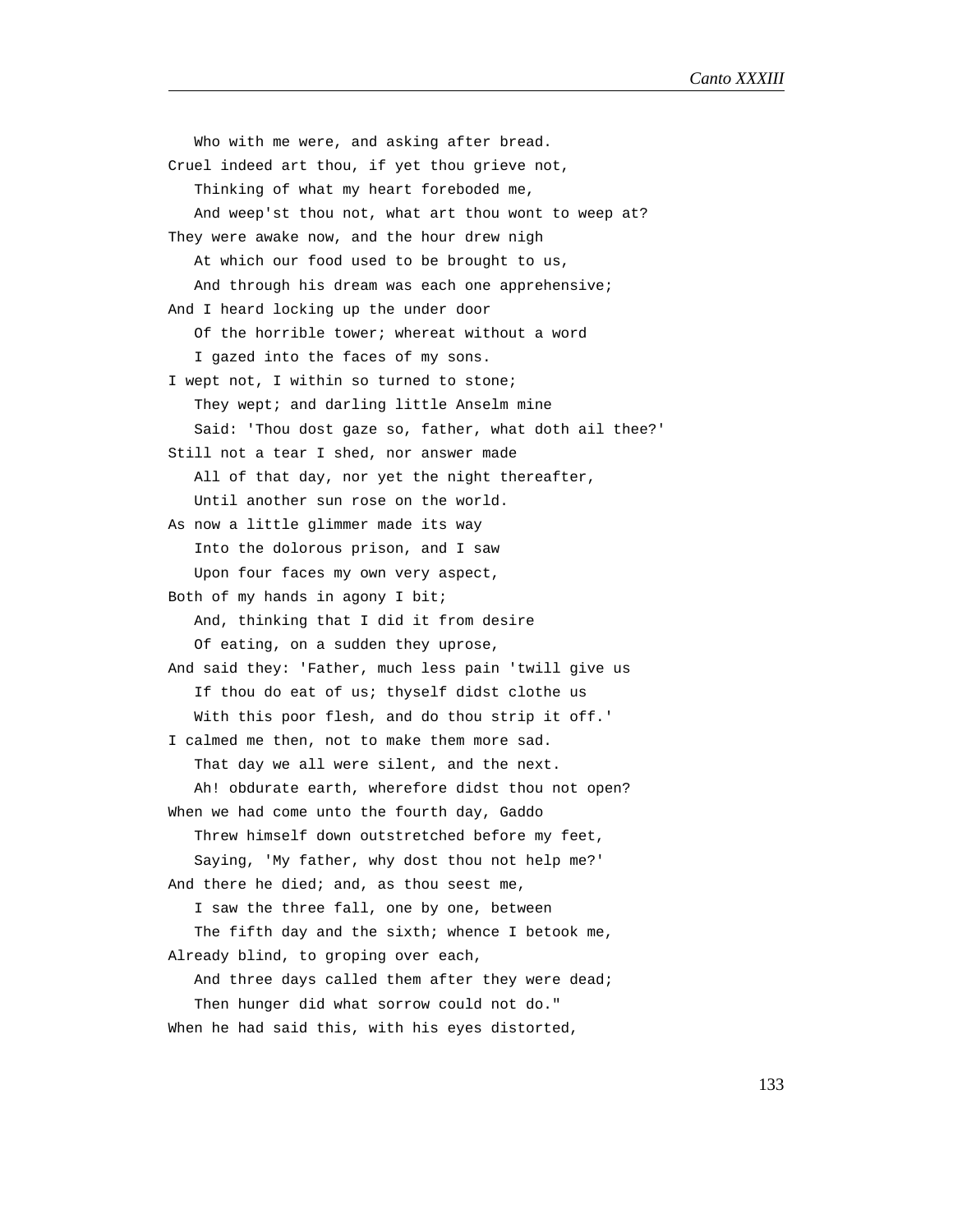The wretched skull resumed he with his teeth, Which, as a dog's, upon the bone were strong. Ah! Pisa, thou opprobrium of the people Of the fair land there where the 'Si' doth sound, Since slow to punish thee thy neighbours are, Let the Capraia and Gorgona move, And make a hedge across the mouth of Arno That every person in thee it may drown! For if Count Ugolino had the fame Of having in thy castles thee betrayed, Thou shouldst not on such cross have put his sons. Guiltless of any crime, thou modern Thebes! Their youth made Uguccione and Brigata, And the other two my song doth name above! We passed still farther onward, where the ice Another people ruggedly enswathes, Not downward turned, but all of them reversed. Weeping itself there does not let them weep, And grief that finds a barrier in the eyes Turns itself inward to increase the anguish; Because the earliest tears a cluster form, And, in the manner of a crystal visor, Fill all the cup beneath the eyebrow full. And notwithstanding that, as in a callus, Because of cold all sensibility Its station had abandoned in my face, Still it appeared to me I felt some wind; Whence I: "My Master, who sets this in motion? Is not below here every vapour quenched?" Whence he to me: "Full soon shalt thou be where Thine eye shall answer make to thee of this, Seeing the cause which raineth down the blast." And one of the wretches of the frozen crust Cried out to us: "O souls so merciless That the last post is given unto you, Lift from mine eyes the rigid veils, that I May vent the sorrow which impregns my heart A little, e'er the weeping recongeal."

134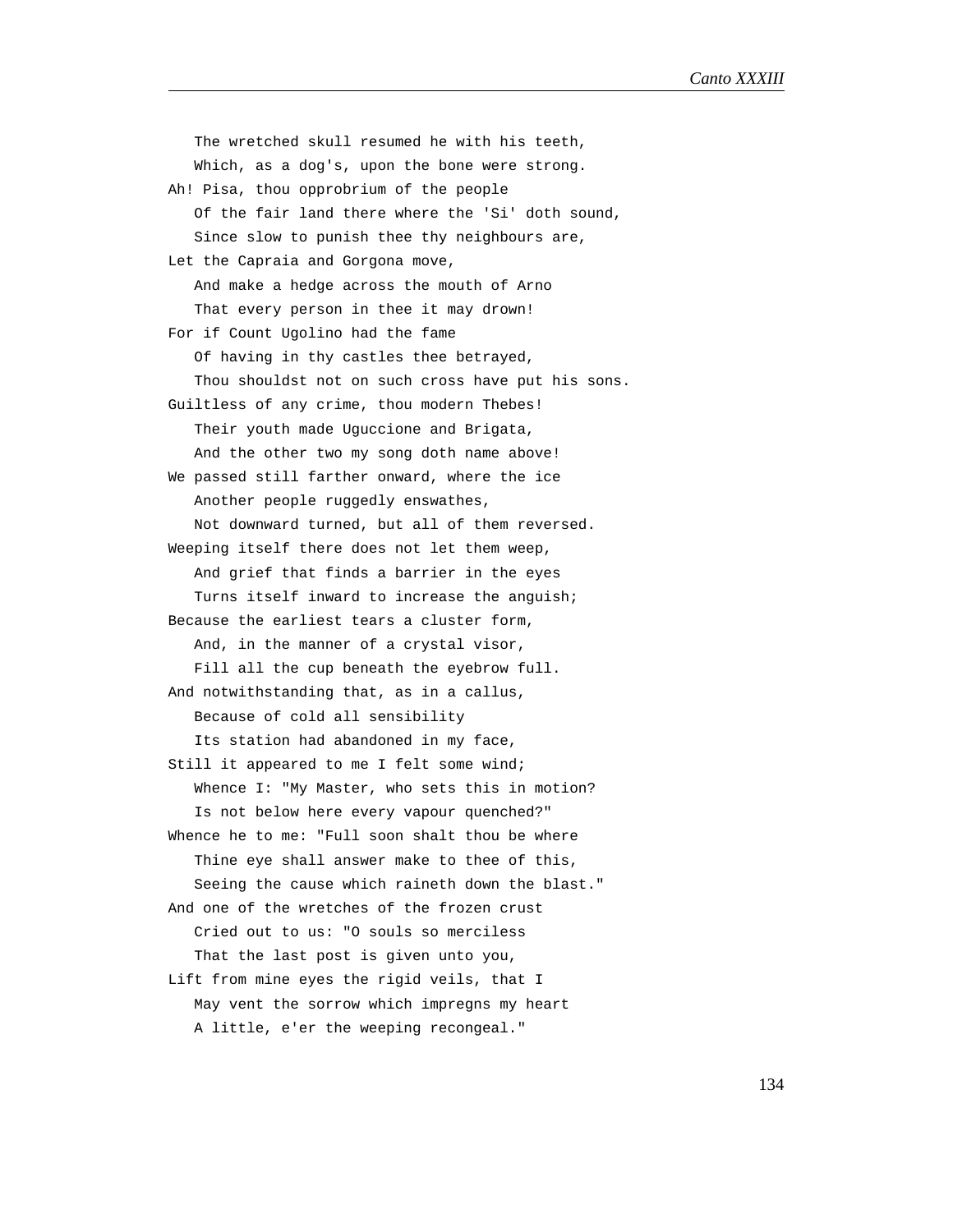Whence I to him: "If thou wouldst have me help thee Say who thou wast; and if I free thee not, May I go to the bottom of the ice." Then he replied: "I am Friar Alberigo; He am I of the fruit of the bad garden, Who here a date am getting for my fig." "O," said I to him, "now art thou, too, dead?" And he to me: "How may my body fare Up in the world, no knowledge I possess. Such an advantage has this Ptolomaea, That oftentimes the soul descendeth here Sooner than Atropos in motion sets it. And, that thou mayest more willingly remove From off my countenance these glassy tears, Know that as soon as any soul betrays As I have done, his body by a demon Is taken from him, who thereafter rules it, Until his time has wholly been revolved. Itself down rushes into such a cistern; And still perchance above appears the body Of yonder shade, that winters here behind me. This thou shouldst know, if thou hast just come down; It is Ser Branca d' Oria, and many years Have passed away since he was thus locked up." "I think," said I to him, "thou dost deceive me; For Branca d' Oria is not dead as yet, And eats, and drinks, and sleeps, and puts on clothes." "In moat above," said he, "of Malebranche, There where is boiling the tenacious pitch, As yet had Michel Zanche not arrived, When this one left a devil in his stead In his own body and one near of kin, Who made together with him the betrayal. But hitherward stretch out thy hand forthwith, Open mine eyes;"--and open them I did not, And to be rude to him was courtesy. Ah, Genoese! ye men at variance With every virtue, full of every vice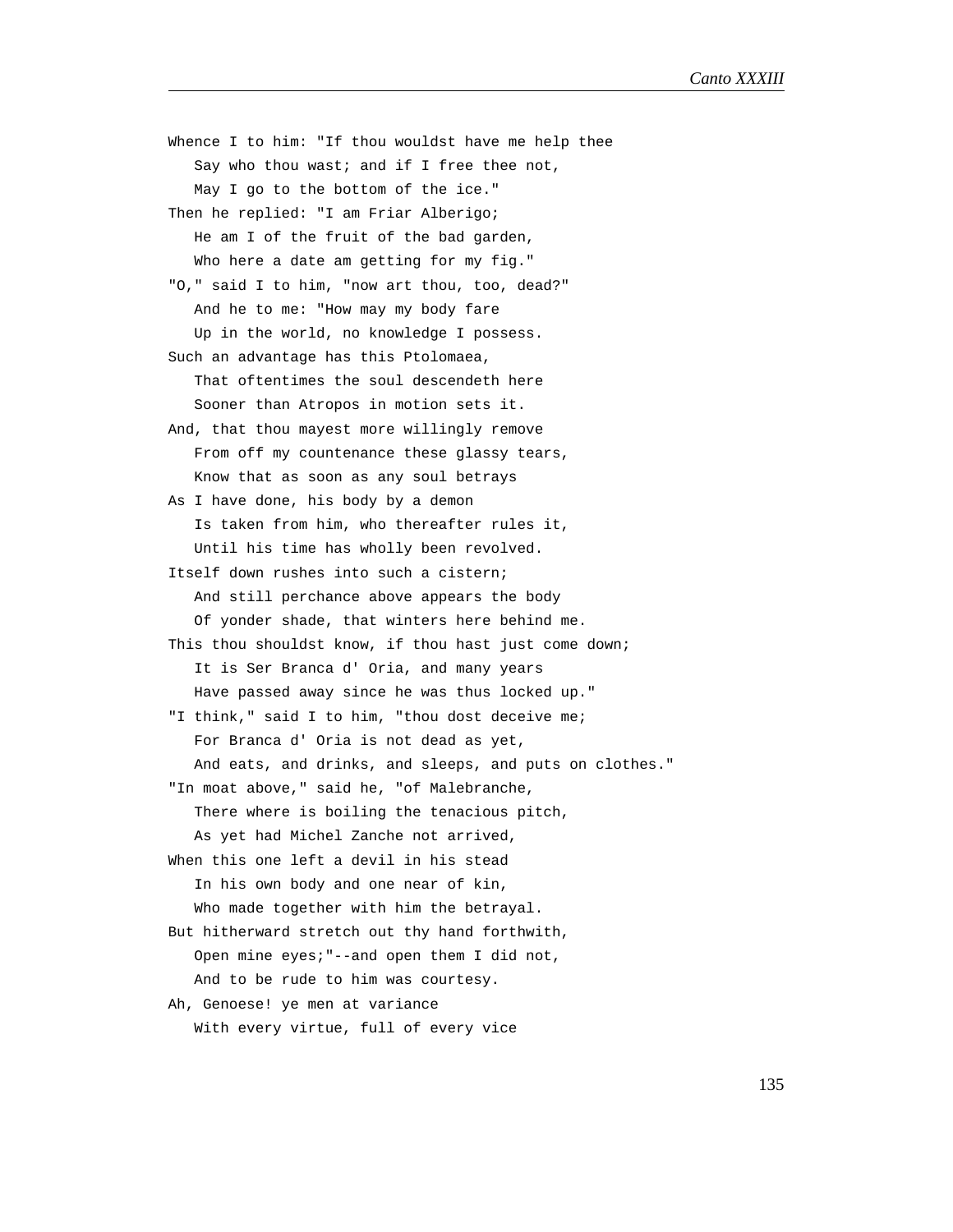Wherefore are ye not scattered from the world? For with the vilest spirit of Romagna I found of you one such, who for his deeds In soul already in Cocytus bathes, And still above in body seems alive!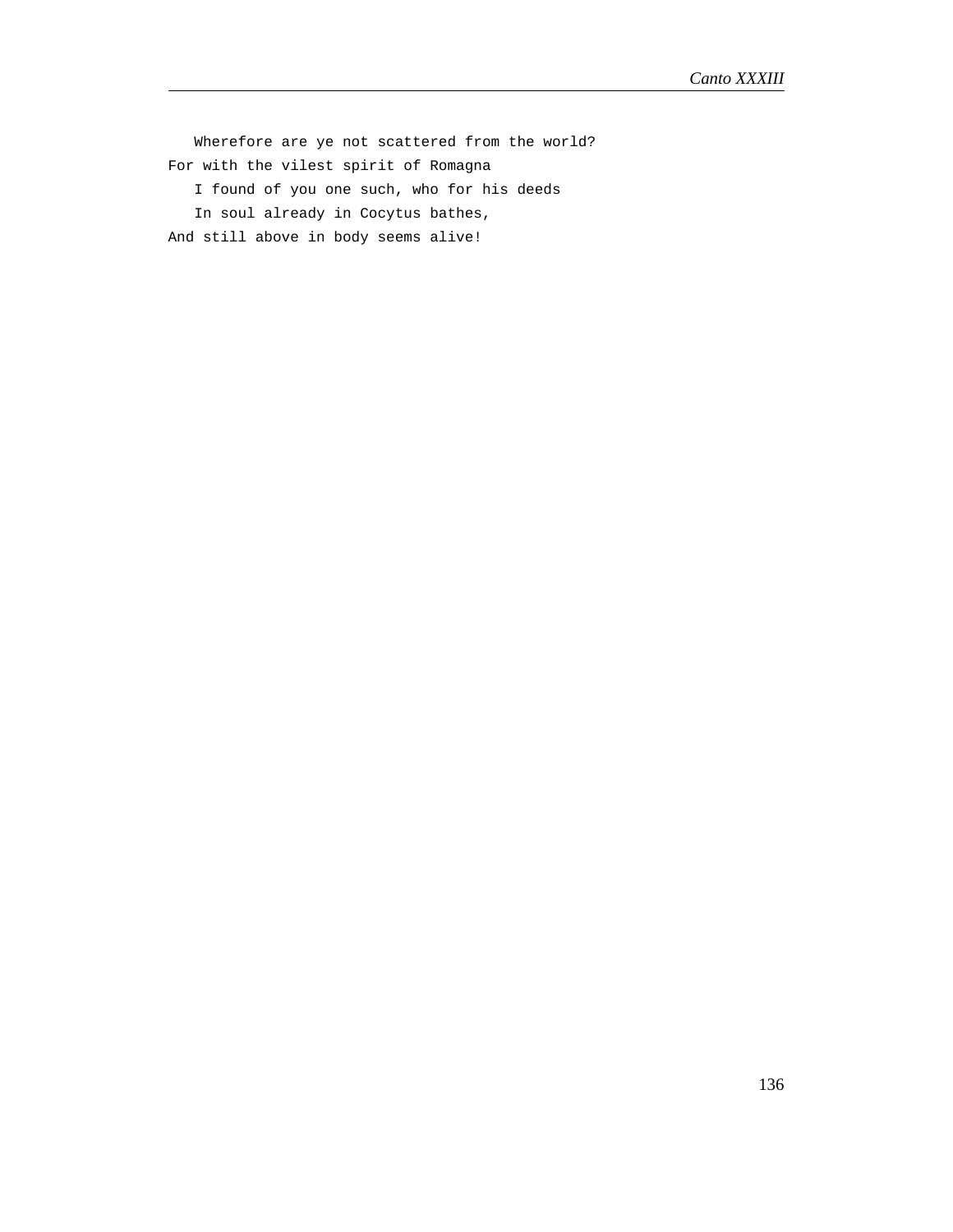"'Vexilla Regis prodeunt Inferni' Towards us; therefore look in front of thee," My Master said, "if thou discernest him." As, when there breathes a heavy fog, or when Our hemisphere is darkening into night, Appears far off a mill the wind is turning, Methought that such a building then I saw; And, for the wind, I drew myself behind My Guide, because there was no other shelter. Now was I, and with fear in verse I put it, There where the shades were wholly covered up, And glimmered through like unto straws in glass. Some prone are lying, others stand erect, This with the head, and that one with the soles; Another, bow-like, face to feet inverts. When in advance so far we had proceeded, That it my Master pleased to show to me The creature who once had the beauteous semblance, He from before me moved and made me stop, Saying: "Behold Dis, and behold the place Where thou with fortitude must arm thyself." How frozen I became and powerless then, Ask it not, Reader, for I write it not, Because all language would be insufficient. I did not die, and I alive remained not; Think for thyself now, hast thou aught of wit, What I became, being of both deprived. The Emperor of the kingdom dolorous From his mid-breast forth issued from the ice; And better with a giant I compare Than do the giants with those arms of his; Consider now how great must be that whole, Which unto such a part conforms itself. Were he as fair once, as he now is foul, And lifted up his brow against his Maker, Well may proceed from him all tribulation. O, what a marvel it appeared to me, When I beheld three faces on his head!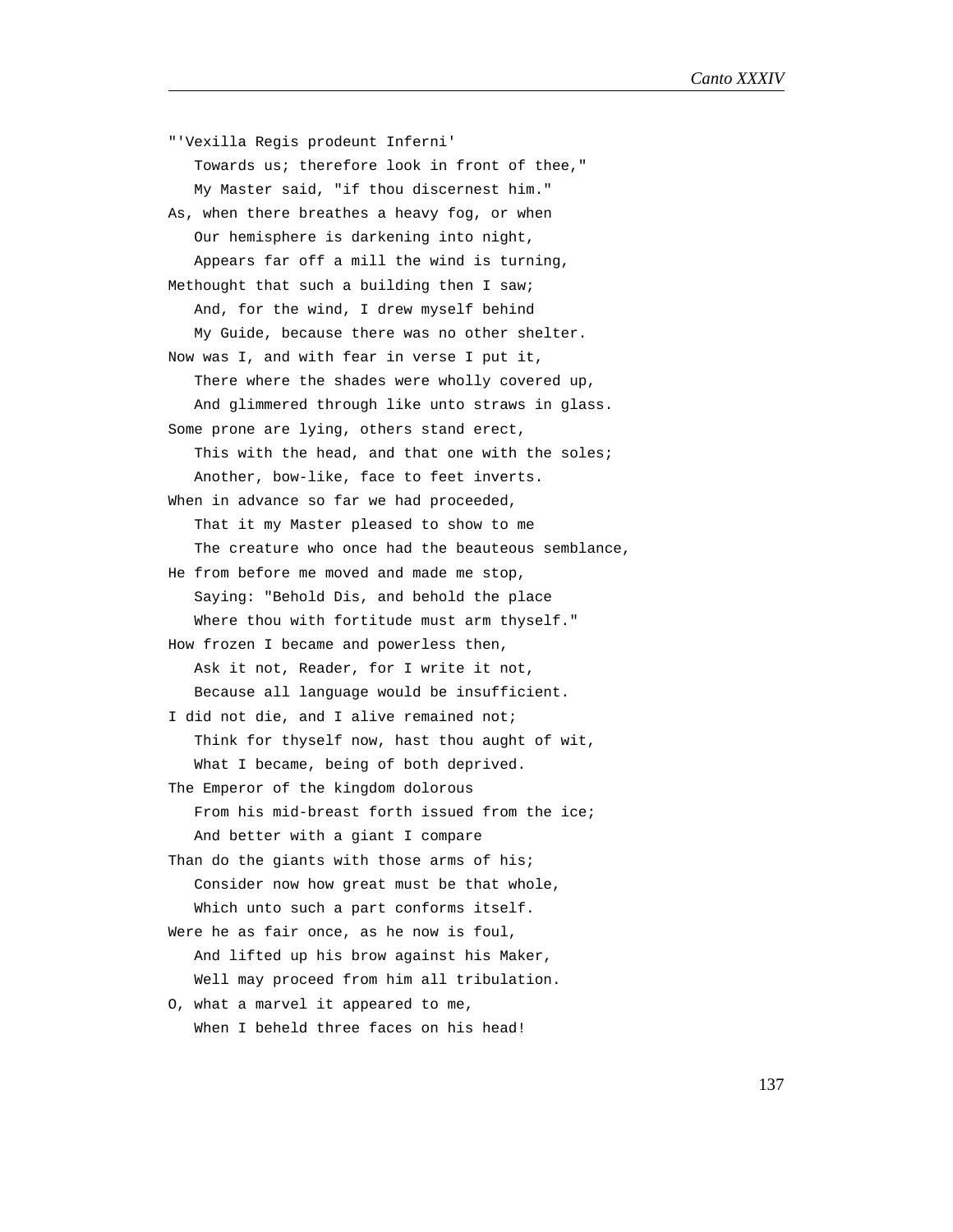The one in front, and that vermilion was; Two were the others, that were joined with this Above the middle part of either shoulder, And they were joined together at the crest; And the right-hand one seemed 'twixt white and yellow; The left was such to look upon as those Who come from where the Nile falls valley-ward. Underneath each came forth two mighty wings, Such as befitting were so great a bird; Sails of the sea I never saw so large. No feathers had they, but as of a bat Their fashion was; and he was waving them, So that three winds proceeded forth therefrom. Thereby Cocytus wholly was congealed. With six eyes did he weep, and down three chins Trickled the tear-drops and the bloody drivel. At every mouth he with his teeth was crunching A sinner, in the manner of a brake, So that he three of them tormented thus. To him in front the biting was as naught Unto the clawing, for sometimes the spine Utterly stripped of all the skin remained. "That soul up there which has the greatest pain," The Master said, "is Judas Iscariot; With head inside, he plies his legs without. Of the two others, who head downward are, The one who hangs from the black jowl is Brutus; See how he writhes himself, and speaks no word. And the other, who so stalwart seems, is Cassius. But night is reascending, and 'tis time That we depart, for we have seen the whole." As seemed him good, I clasped him round the neck, And he the vantage seized of time and place, And when the wings were opened wide apart, He laid fast hold upon the shaggy sides; From fell to fell descended downward then Between the thick hair and the frozen crust. When we were come to where the thigh revolves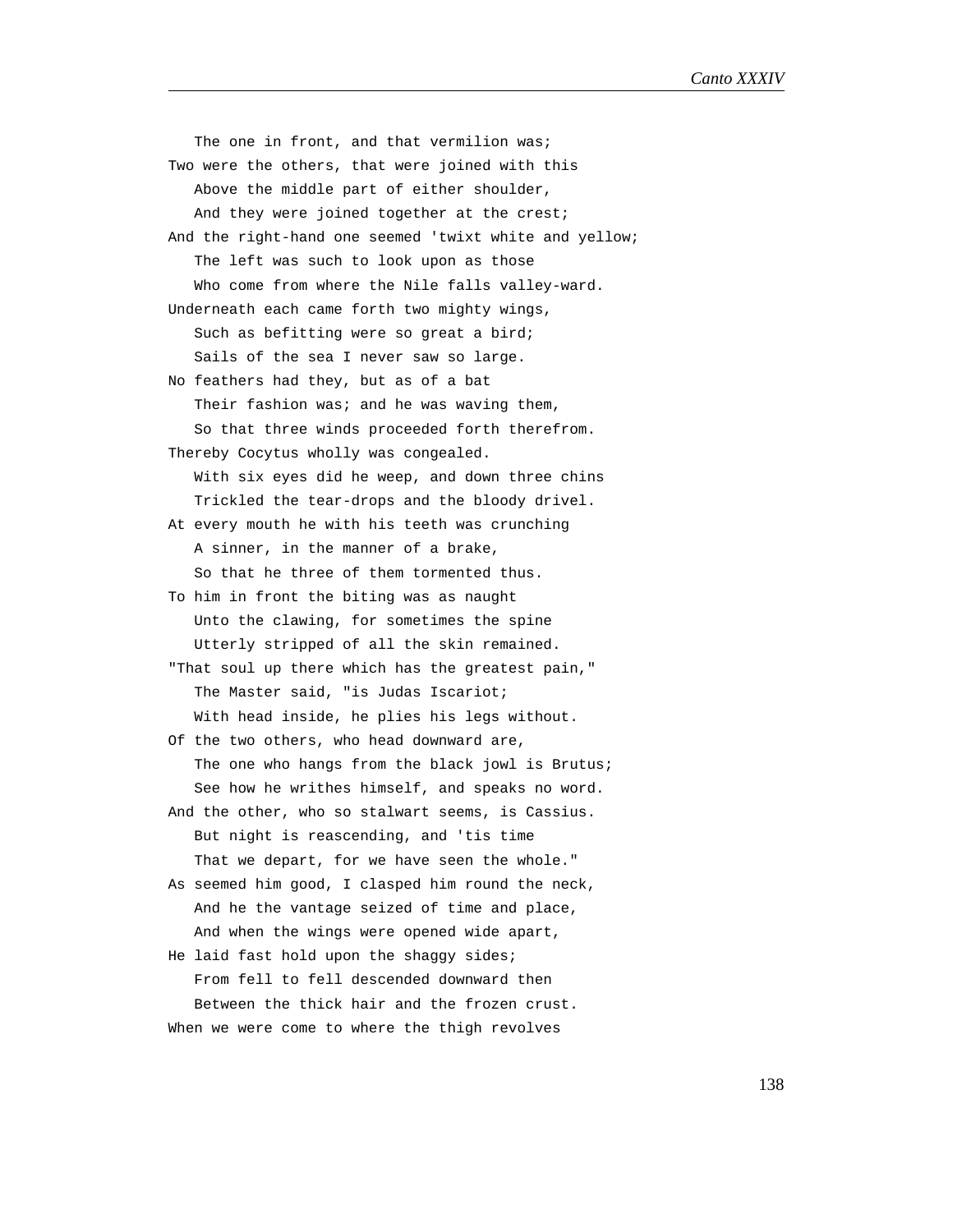Exactly on the thickness of the haunch, The Guide, with labour and with hard-drawn breath, Turned round his head where he had had his legs, And grappled to the hair, as one who mounts, So that to Hell I thought we were returning. "Keep fast thy hold, for by such stairs as these," The Master said, panting as one fatigued, "Must we perforce depart from so much evil." Then through the opening of a rock he issued, And down upon the margin seated me; Then tow'rds me he outstretched his wary step. I lifted up mine eyes and thought to see Lucifer in the same way I had left him; And I beheld him upward hold his legs. And if I then became disquieted, Let stolid people think who do not see What the point is beyond which I had passed. "Rise up," the Master said, "upon thy feet; The way is long, and difficult the road, And now the sun to middle-tierce returns." It was not any palace corridor There where we were, but dungeon natural, With floor uneven and unease of light. "Ere from the abyss I tear myself away, My Master," said I when I had arisen, "To draw me from an error speak a little; Where is the ice? and how is this one fixed Thus upside down? and how in such short time From eve to morn has the sun made his transit?" And he to me: "Thou still imaginest Thou art beyond the centre, where I grasped The hair of the fell worm, who mines the world. That side thou wast, so long as I descended; When round I turned me, thou didst pass the point To which things heavy draw from every side, And now beneath the hemisphere art come Opposite that which overhangs the vast Dry-land, and 'neath whose cope was put to death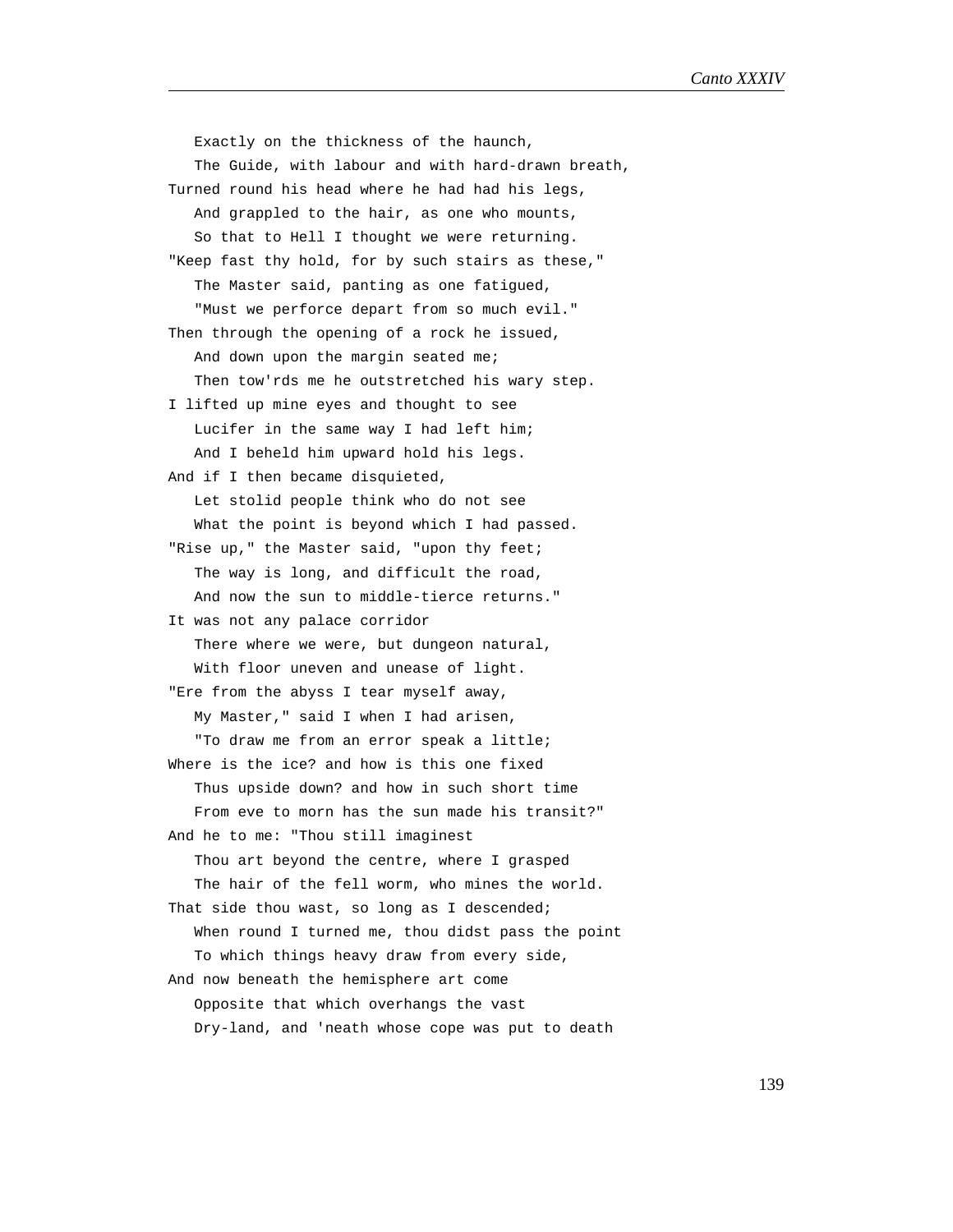The Man who without sin was born and lived. Thou hast thy feet upon the little sphere Which makes the other face of the Judecca. Here it is morn when it is evening there; And he who with his hair a stairway made us Still fixed remaineth as he was before. Upon this side he fell down out of heaven; And all the land, that whilom here emerged, For fear of him made of the sea a veil, And came to our hemisphere; and peradventure To flee from him, what on this side appears Left the place vacant here, and back recoiled." A place there is below, from Beelzebub As far receding as the tomb extends, Which not by sight is known, but by the sound Of a small rivulet, that there descendeth Through chasm within the stone, which it has gnawed With course that winds about and slightly falls. The Guide and I into that hidden road Now entered, to return to the bright world; And without care of having any rest We mounted up, he first and I the second, Till I beheld through a round aperture Some of the beauteous things that Heaven doth bear; Thence we came forth to rebehold the stars.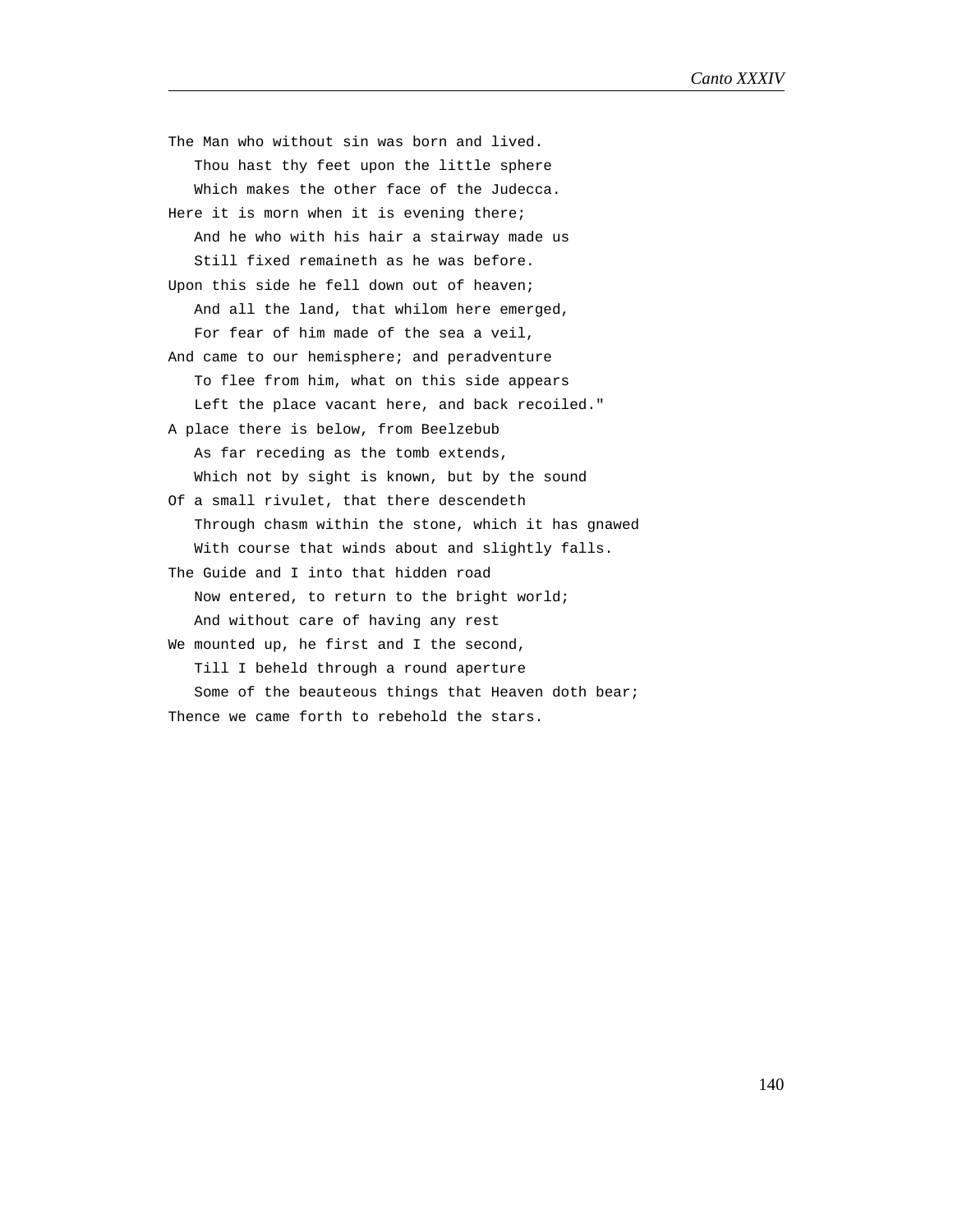## **Purgatorio**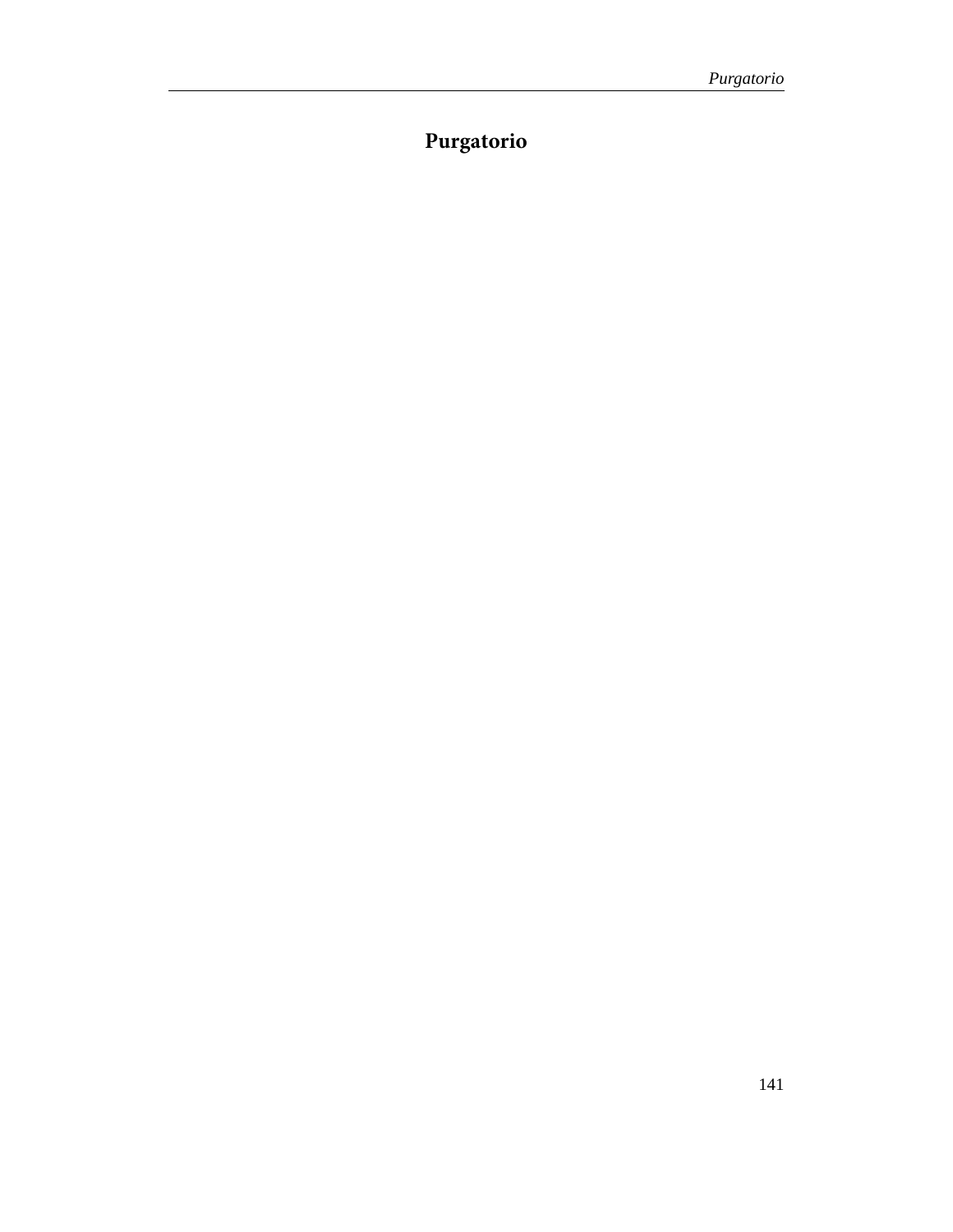To run o'er better waters hoists its sail The little vessel of my genius now, That leaves behind itself a sea so cruel; And of that second kingdom will I sing Wherein the human spirit doth purge itself, And to ascend to heaven becometh worthy. But let dead Poesy here rise again, O holy Muses, since that I am yours, And here Calliope somewhat ascend, My song accompanying with that sound, Of which the miserable magpies felt The blow so great, that they despaired of pardon. Sweet colour of the oriental sapphire, That was upgathered in the cloudless aspect Of the pure air, as far as the first circle, Unto mine eyes did recommence delight Soon as I issued forth from the dead air, Which had with sadness filled mine eyes and breast. The beauteous planet, that to love incites, Was making all the orient to laugh, Veiling the Fishes that were in her escort. To the right hand I turned, and fixed my mind Upon the other pole, and saw four stars Ne'er seen before save by the primal people. Rejoicing in their flamelets seemed the heaven. O thou septentrional and widowed site, Because thou art deprived of seeing these! When from regarding them I had withdrawn, Turning a little to the other pole, There where the Wain had disappeared already, I saw beside me an old man alone, Worthy of so much reverence in his look, That more owes not to father any son. A long beard and with white hair intermingled He wore, in semblance like unto the tresses, Of which a double list fell on his breast. The rays of the four consecrated stars Did so adorn his countenance with light,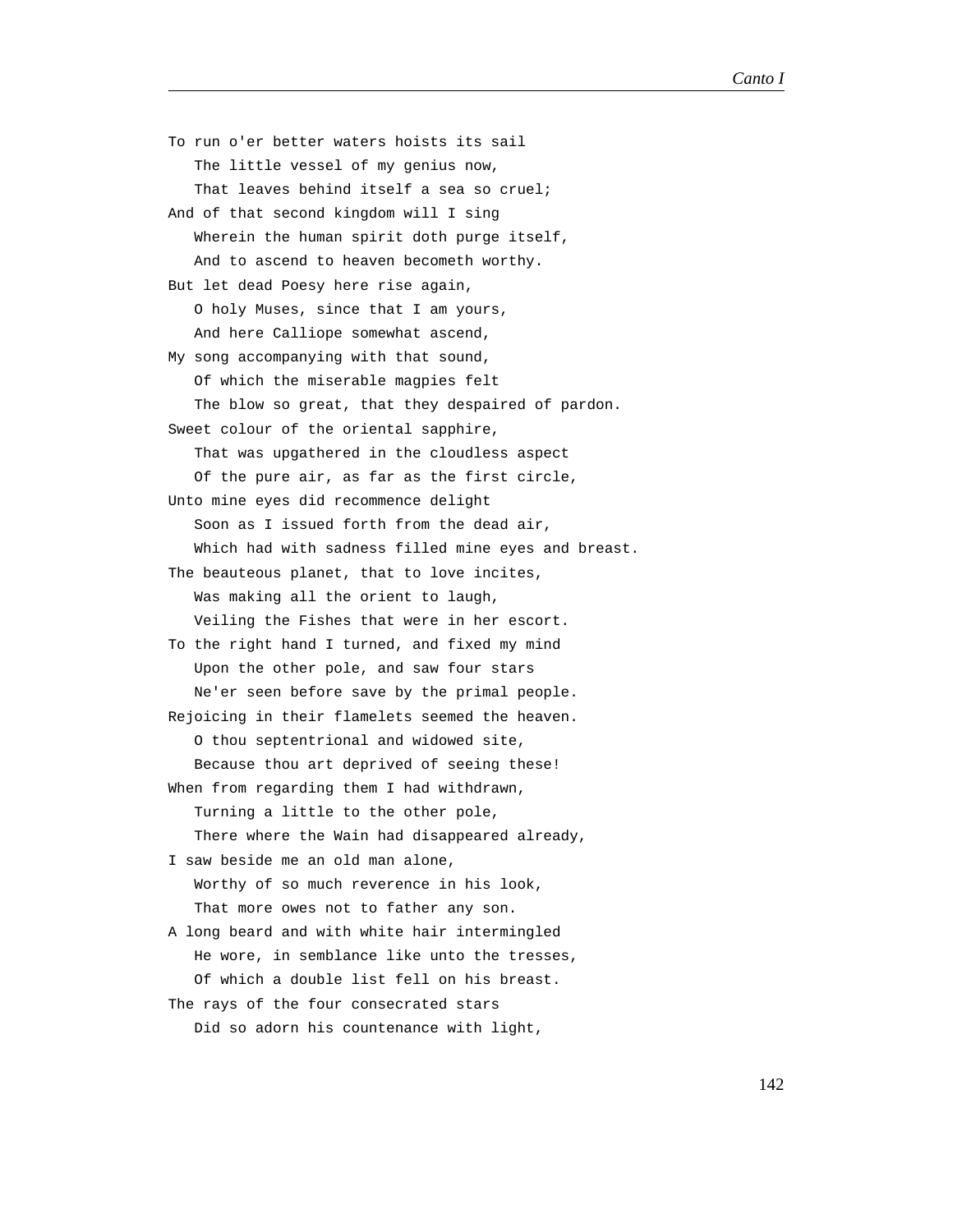That him I saw as were the sun before him. "Who are you? ye who, counter the blind river, Have fled away from the eternal prison?" Moving those venerable plumes, he said: "Who guided you? or who has been your lamp In issuing forth out of the night profound, That ever black makes the infernal valley? The laws of the abyss, are they thus broken? Or is there changed in heaven some council new, That being damned ye come unto my crags?" Then did my Leader lay his grasp upon me, And with his words, and with his hands and signs, Reverent he made in me my knees and brow; Then answered him: "I came not of myself; A Lady from Heaven descended, at whose prayers I aided this one with my company. But since it is thy will more be unfolded Of our condition, how it truly is, Mine cannot be that this should be denied thee. This one has never his last evening seen, But by his folly was so near to it That very little time was there to turn. As I have said, I unto him was sent To rescue him, and other way was none Than this to which I have myself betaken. I've shown him all the people of perdition, And now those spirits I intend to show Who purge themselves beneath thy guardianship. How I have brought him would be long to tell thee. Virtue descendeth from on high that aids me To lead him to behold thee and to hear thee. Now may it please thee to vouchsafe his coming; He seeketh Liberty, which is so dear, As knoweth he who life for her refuses. Thou know'st it; since, for her, to thee not bitter Was death in Utica, where thou didst leave The vesture, that will shine so, the great day. By us the eternal edicts are not broken;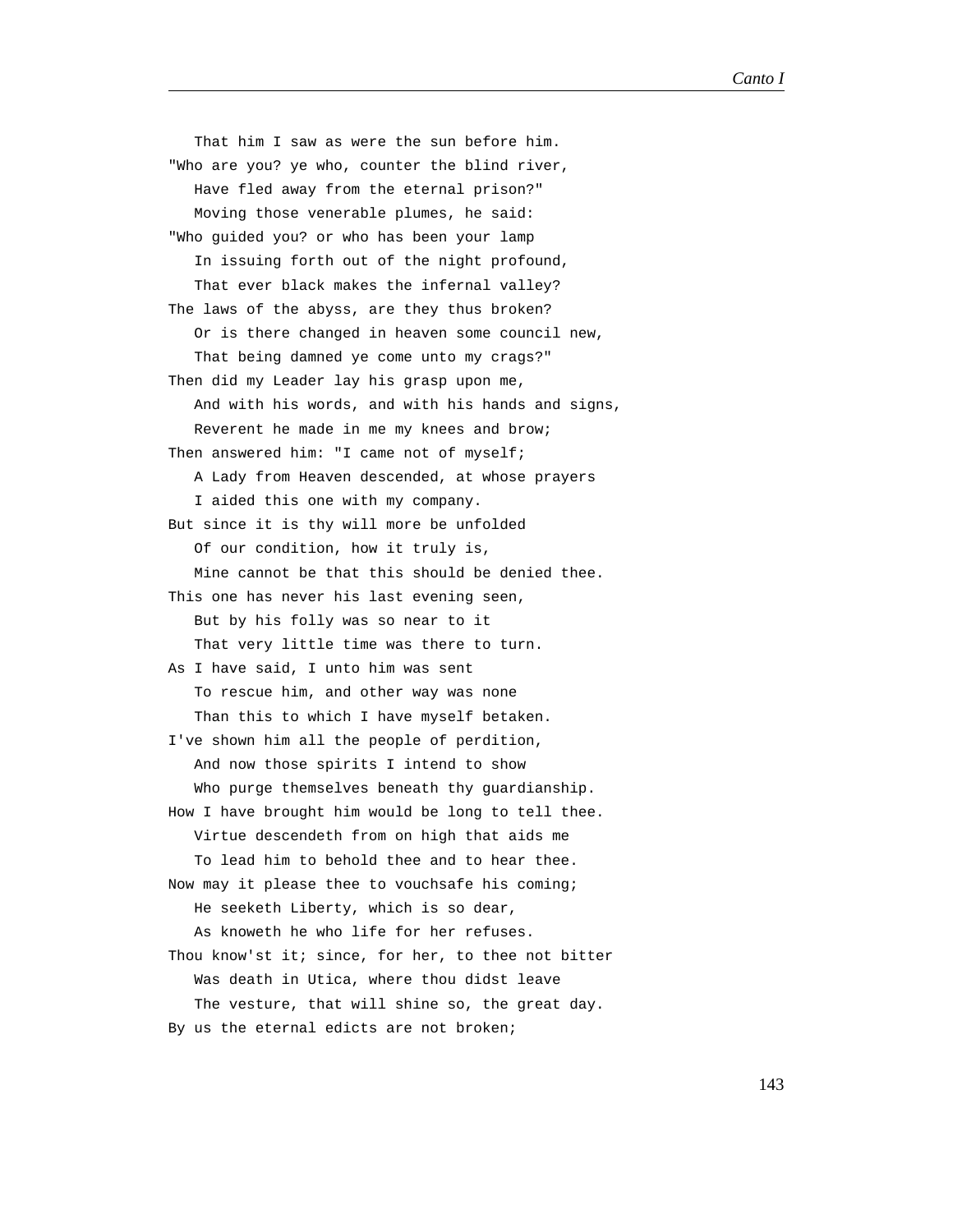Since this one lives, and Minos binds not me; But of that circle I, where are the chaste Eyes of thy Marcia, who in looks still prays thee, O holy breast, to hold her as thine own; For her love, then, incline thyself to us. Permit us through thy sevenfold realm to go; I will take back this grace from thee to her, If to be mentioned there below thou deignest." "Marcia so pleasing was unto mine eyes While I was on the other side," then said he, "That every grace she wished of me I granted; Now that she dwells beyond the evil river, She can no longer move me, by that law Which, when I issued forth from there, was made. But if a Lady of Heaven do move and rule thee, As thou dost say, no flattery is needful; Let it suffice thee that for her thou ask me. Go, then, and see thou gird this one about With a smooth rush, and that thou wash his face, So that thou cleanse away all stain therefrom, For 'twere not fitting that the eye o'ercast By any mist should go before the first Angel, who is of those of Paradise. This little island round about its base Below there, yonder, where the billow beats it, Doth rushes bear upon its washy ooze; No other plant that putteth forth the leaf, Or that doth indurate, can there have life, Because it yieldeth not unto the shocks. Thereafter be not this way your return; The sun, which now is rising, will direct you To take the mount by easier ascent." With this he vanished; and I raised me up Without a word, and wholly drew myself Unto my Guide, and turned mine eyes to him. And he began: "Son, follow thou my steps; Let us turn back, for on this side declines The plain unto its lower boundaries."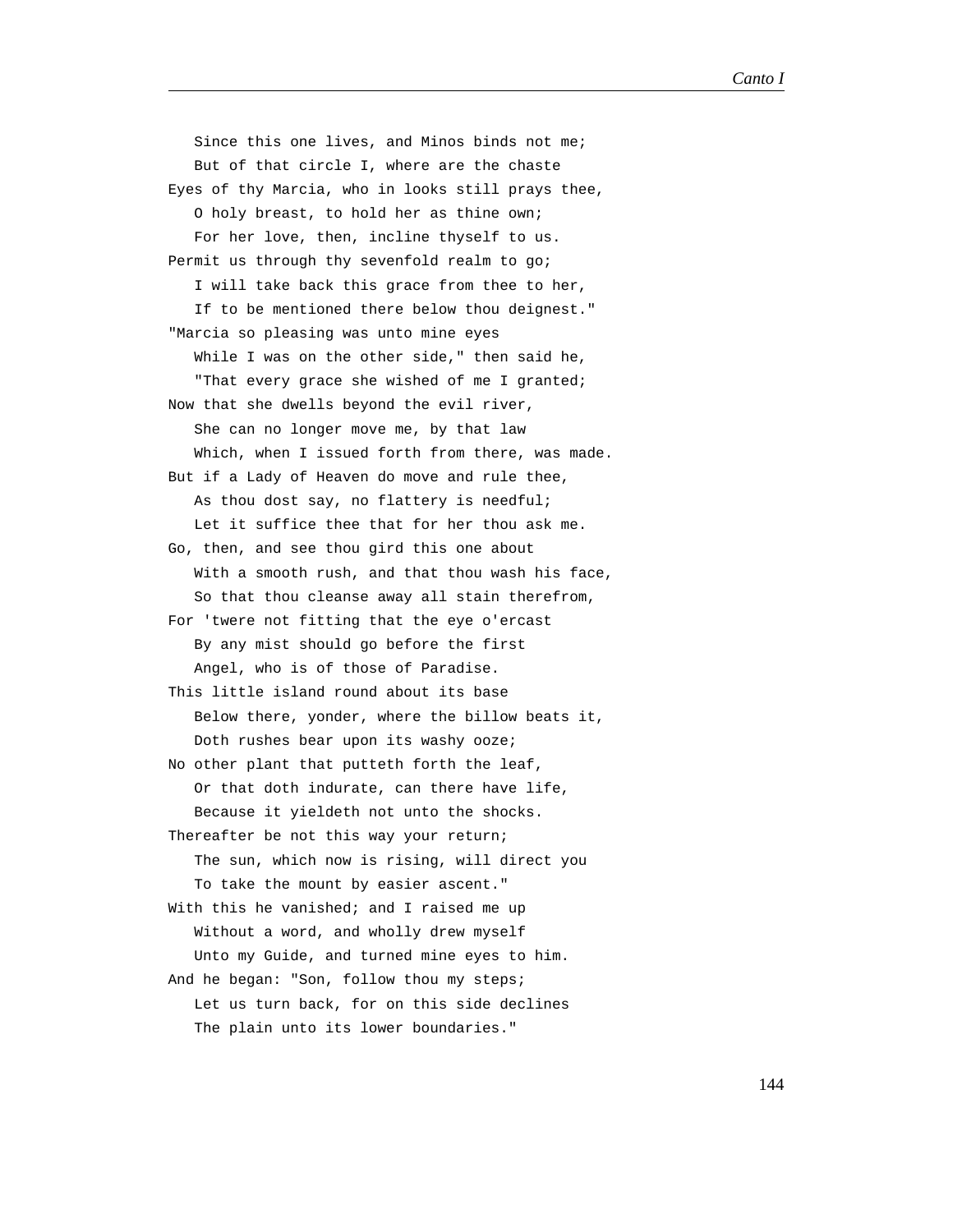The dawn was vanquishing the matin hour Which fled before it, so that from afar I recognised the trembling of the sea. Along the solitary plain we went As one who unto the lost road returns, And till he finds it seems to go in vain. As soon as we were come to where the dew Fights with the sun, and, being in a part Where shadow falls, little evaporates, Both of his hands upon the grass outspread In gentle manner did my Master place; Whence I, who of his action was aware, Extended unto him my tearful cheeks; There did he make in me uncovered wholly That hue which Hell had covered up in me. Then came we down upon the desert shore Which never yet saw navigate its waters Any that afterward had known return. There he begirt me as the other pleased; O marvellous! for even as he culled The humble plant, such it sprang up again Suddenly there where he uprooted it.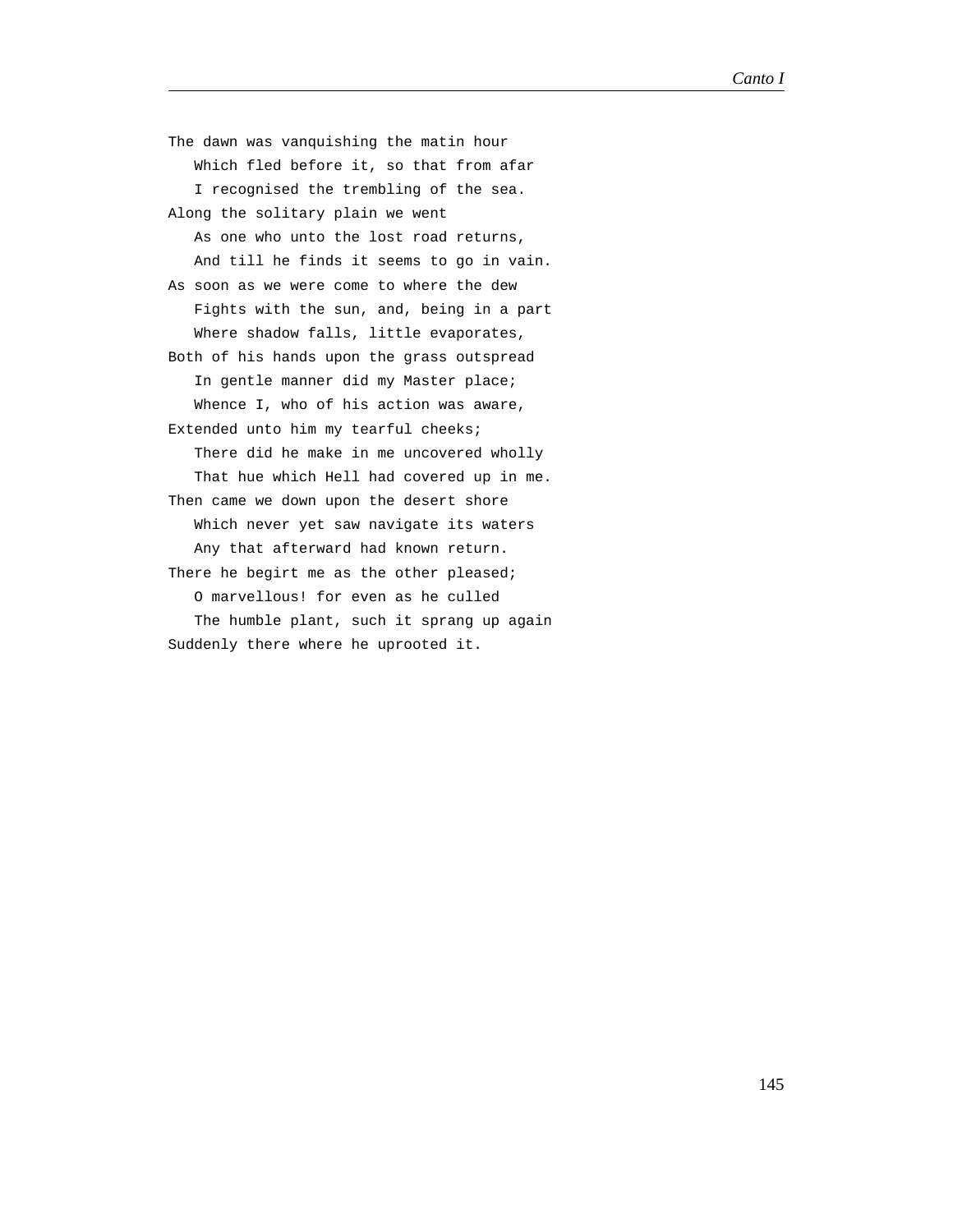*Canto II*

Already had the sun the horizon reached Whose circle of meridian covers o'er Jerusalem with its most lofty point, And night that opposite to him revolves Was issuing forth from Ganges with the Scales That fall from out her hand when she exceedeth; So that the white and the vermilion cheeks Of beautiful Aurora, where I was, By too great age were changing into orange. We still were on the border of the sea, Like people who are thinking of their road, Who go in heart and with the body stay; And lo! as when, upon the approach of morning, Through the gross vapours Mars grows fiery red Down in the West upon the ocean floor, Appeared to me--may I again behold it!-- A light along the sea so swiftly coming, Its motion by no flight of wing is equalled; From which when I a little had withdrawn Mine eyes, that I might question my Conductor, Again I saw it brighter grown and larger. Then on each side of it appeared to me I knew not what of white, and underneath it Little by little there came forth another. My Master yet had uttered not a word While the first whiteness into wings unfolded; But when he clearly recognised the pilot, He cried: "Make haste, make haste to bow the knee! Behold the Angel of God! fold thou thy hands! Henceforward shalt thou see such officers! See how he scorneth human arguments, So that nor oar he wants, nor other sail Than his own wings, between so distant shores. See how he holds them pointed up to heaven, Fanning the air with the eternal pinions, That do not moult themselves like mortal hair!"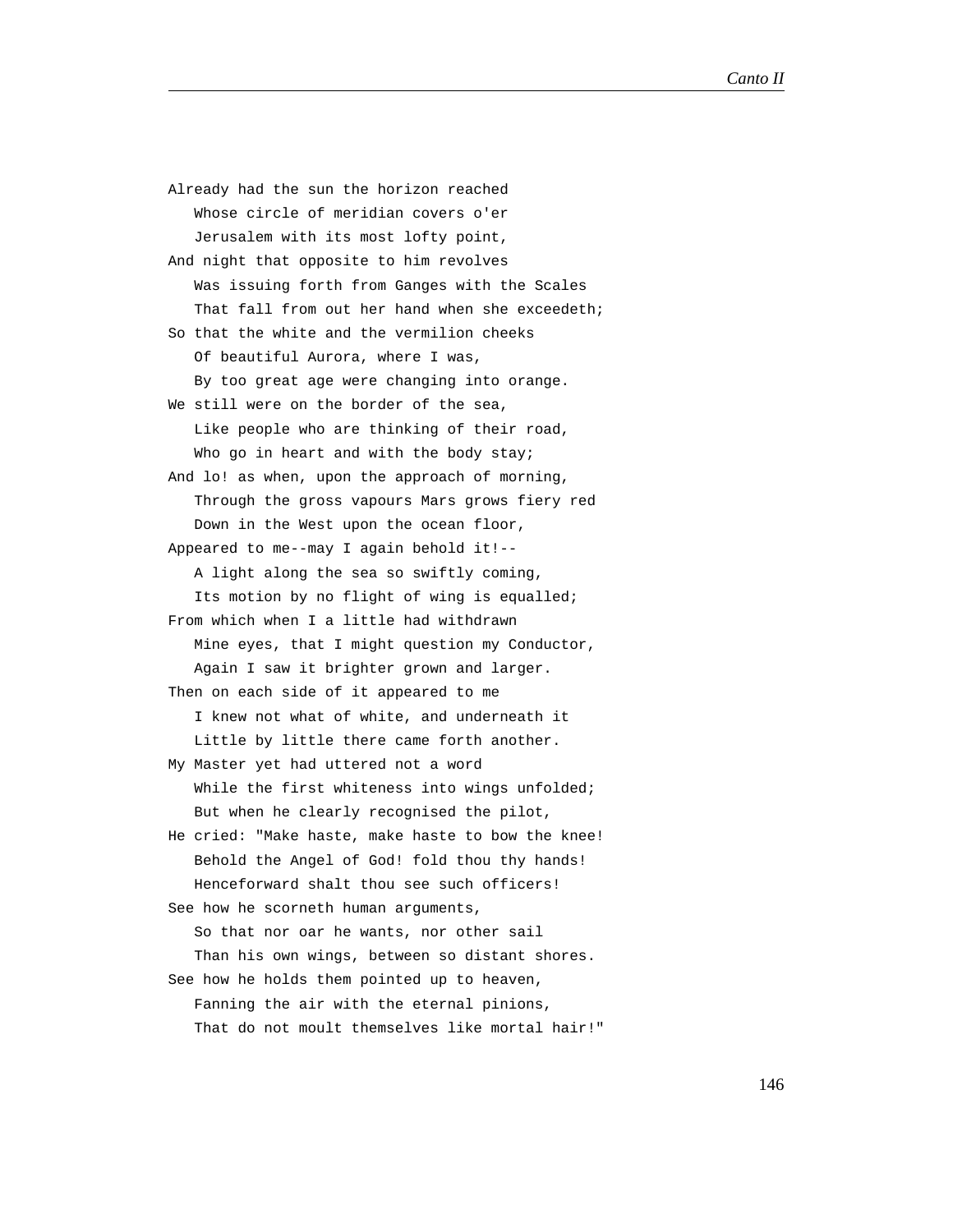Then as still nearer and more near us came The Bird Divine, more radiant he appeared, So that near by the eye could not endure him, But down I cast it; and he came to shore With a small vessel, very swift and light, So that the water swallowed naught thereof. Upon the stern stood the Celestial Pilot; Beatitude seemed written in his face, And more than a hundred spirits sat within. "In exitu Israel de Aegypto!" They chanted all together in one voice, With whatso in that psalm is after written. Then made he sign of holy rood upon them, Whereat all cast themselves upon the shore, And he departed swiftly as he came. The throng which still remained there unfamiliar Seemed with the place, all round about them gazing, As one who in new matters makes essay. On every side was darting forth the day. The sun, who had with his resplendent shafts From the mid-heaven chased forth the Capricorn, When the new people lifted up their faces Towards us, saying to us: "If ye know, Show us the way to go unto the mountain." And answer made Virgilius: "Ye believe Perchance that we have knowledge of this place, But we are strangers even as yourselves. Just now we came, a little while before you, Another way, which was so rough and steep, That mounting will henceforth seem sport to us." The souls who had, from seeing me draw breath, Become aware that I was still alive, Pallid in their astonishment became; And as to messenger who bears the olive The people throng to listen to the news, And no one shows himself afraid of crowding, So at the sight of me stood motionless Those fortunate spirits, all of them, as if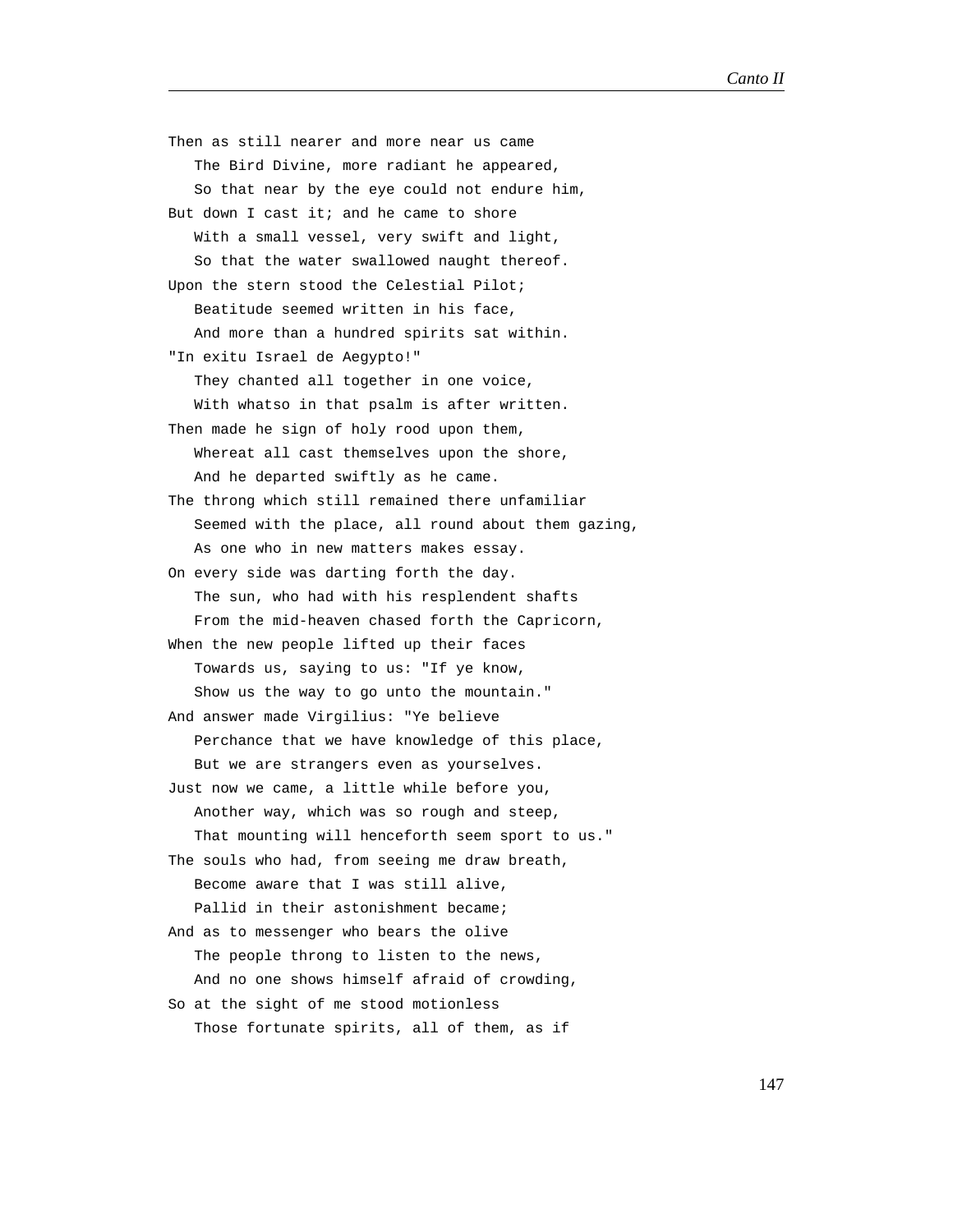*Canto II*

 Oblivious to go and make them fair. One from among them saw I coming forward, As to embrace me, with such great affection, That it incited me to do the like. O empty shadows, save in aspect only! Three times behind it did I clasp my hands, As oft returned with them to my own breast! I think with wonder I depicted me; Whereat the shadow smiled and backward drew; And I, pursuing it, pressed farther forward. Gently it said that I should stay my steps; Then knew I who it was, and I entreated That it would stop awhile to speak with me. It made reply to me: "Even as I loved thee In mortal body, so I love thee free; Therefore I stop; but wherefore goest thou?" "My own Casella! to return once more There where I am, I make this journey," said I; "But how from thee has so much time be taken?" And he to me: "No outrage has been done me, If he who takes both when and whom he pleases Has many times denied to me this passage, For of a righteous will his own is made. He, sooth to say, for three months past has taken Whoever wished to enter with all peace; Whence I, who now had turned unto that shore Where salt the waters of the Tiber grow, Benignantly by him have been received. Unto that outlet now his wing is pointed, Because for evermore assemble there Those who tow'rds Acheron do not descend." And I: "If some new law take not from thee Memory or practice of the song of love, Which used to quiet in me all my longings, Thee may it please to comfort therewithal Somewhat this soul of mine, that with its body Hitherward coming is so much distressed." "Love, that within my mind discourses with me,"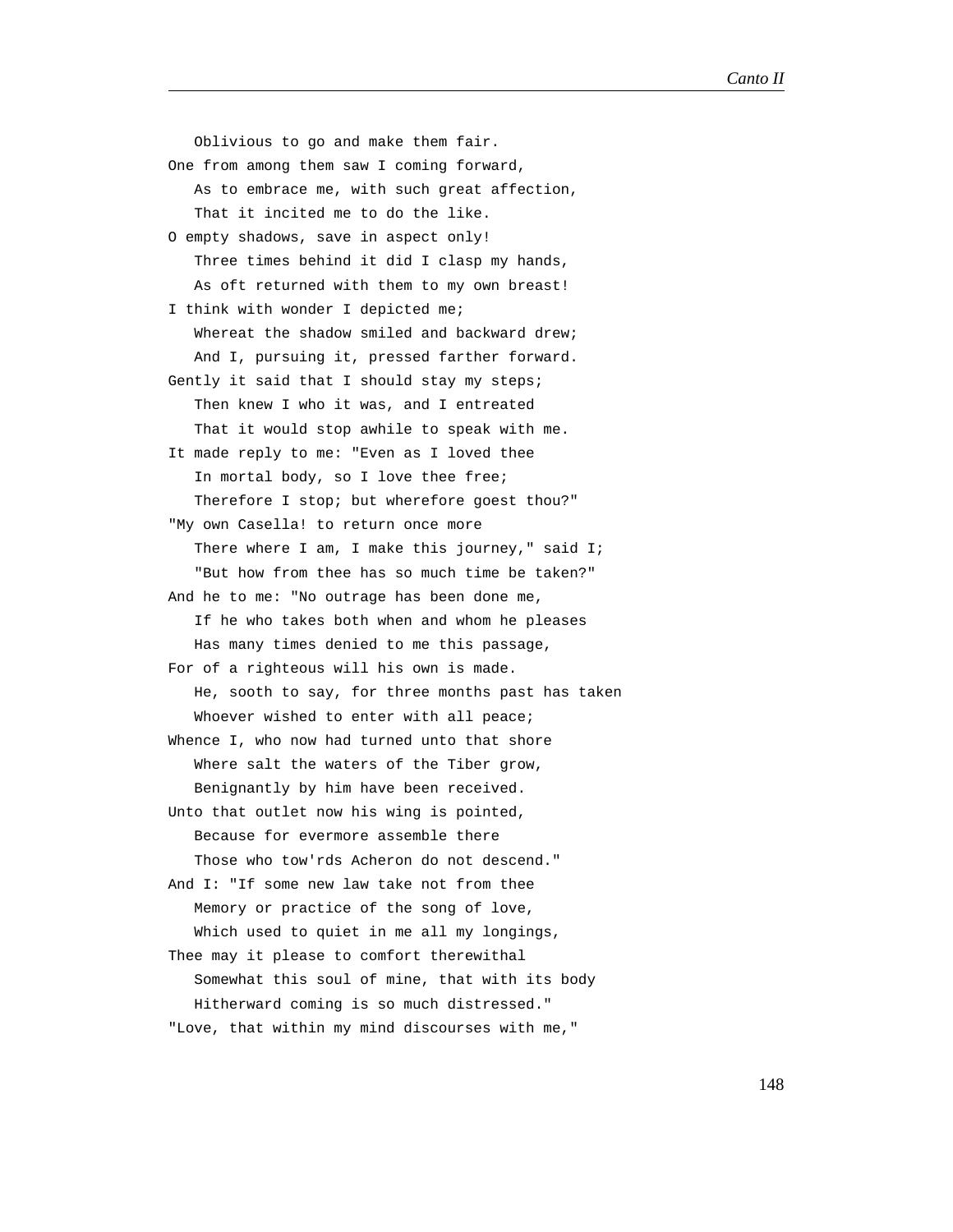Forthwith began he so melodiously, The melody within me still is sounding. My Master, and myself, and all that people Which with him were, appeared as satisfied As if naught else might touch the mind of any. We all of us were moveless and attentive Unto his notes; and lo! the grave old man, Exclaiming: "What is this, ye laggard spirits? What negligence, what standing still is this? Run to the mountain to strip off the slough, That lets not God be manifest to you." Even as when, collecting grain or tares, The doves, together at their pasture met, Quiet, nor showing their accustomed pride, If aught appear of which they are afraid, Upon a sudden leave their food alone, Because they are assailed by greater care; So that fresh company did I behold The song relinquish, and go tow'rds the hill, As one who goes, and knows not whitherward;

Nor was our own departure less in haste.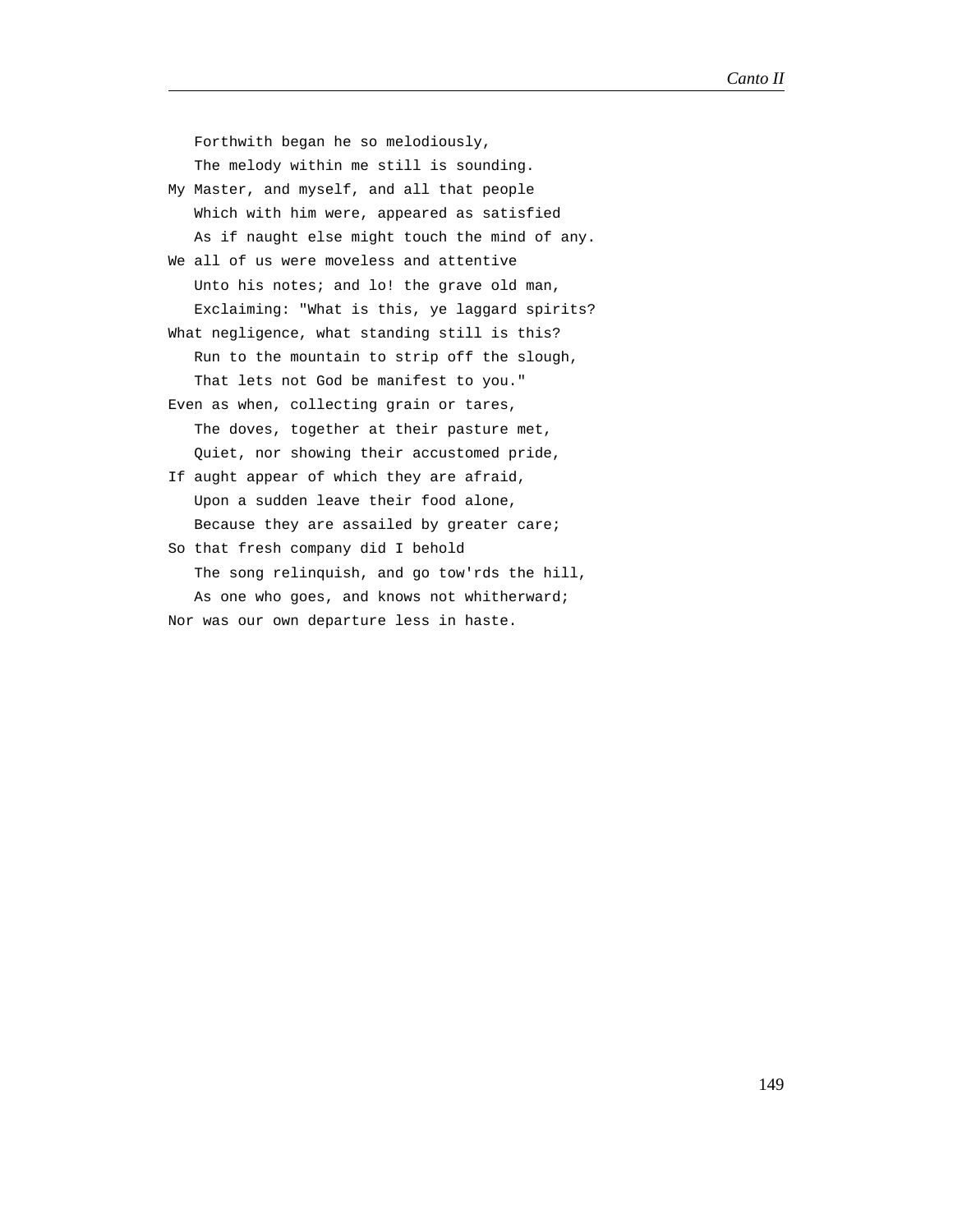Inasmuch as the instantaneous flight Had scattered them asunder o'er the plain, Turned to the mountain whither reason spurs us, I pressed me close unto my faithful comrade, And how without him had I kept my course? Who would have led me up along the mountain? He seemed to me within himself remorseful; O noble conscience, and without a stain, How sharp a sting is trivial fault to thee! After his feet had laid aside the haste Which mars the dignity of every act, My mind, that hitherto had been restrained, Let loose its faculties as if delighted, And I my sight directed to the hill That highest tow'rds the heaven uplifts itself. The sun, that in our rear was flaming red, Was broken in front of me into the figure Which had in me the stoppage of its rays; Unto one side I turned me, with the fear Of being left alone, when I beheld Only in front of me the ground obscured. "Why dost thou still mistrust?" my Comforter Began to say to me turned wholly round; "Dost thou not think me with thee, and that I guide thee? 'Tis evening there already where is buried The body within which I cast a shadow; 'Tis from Brundusium ta'en, and Naples has it. Now if in front of me no shadow fall, Marvel not at it more than at the heavens, Because one ray impedeth not another To suffer torments, both of cold and heat, Bodies like this that Power provides, which wills That how it works be not unveiled to us. Insane is he who hopeth that our reason Can traverse the illimitable way, Which the one Substance in three Persons follows!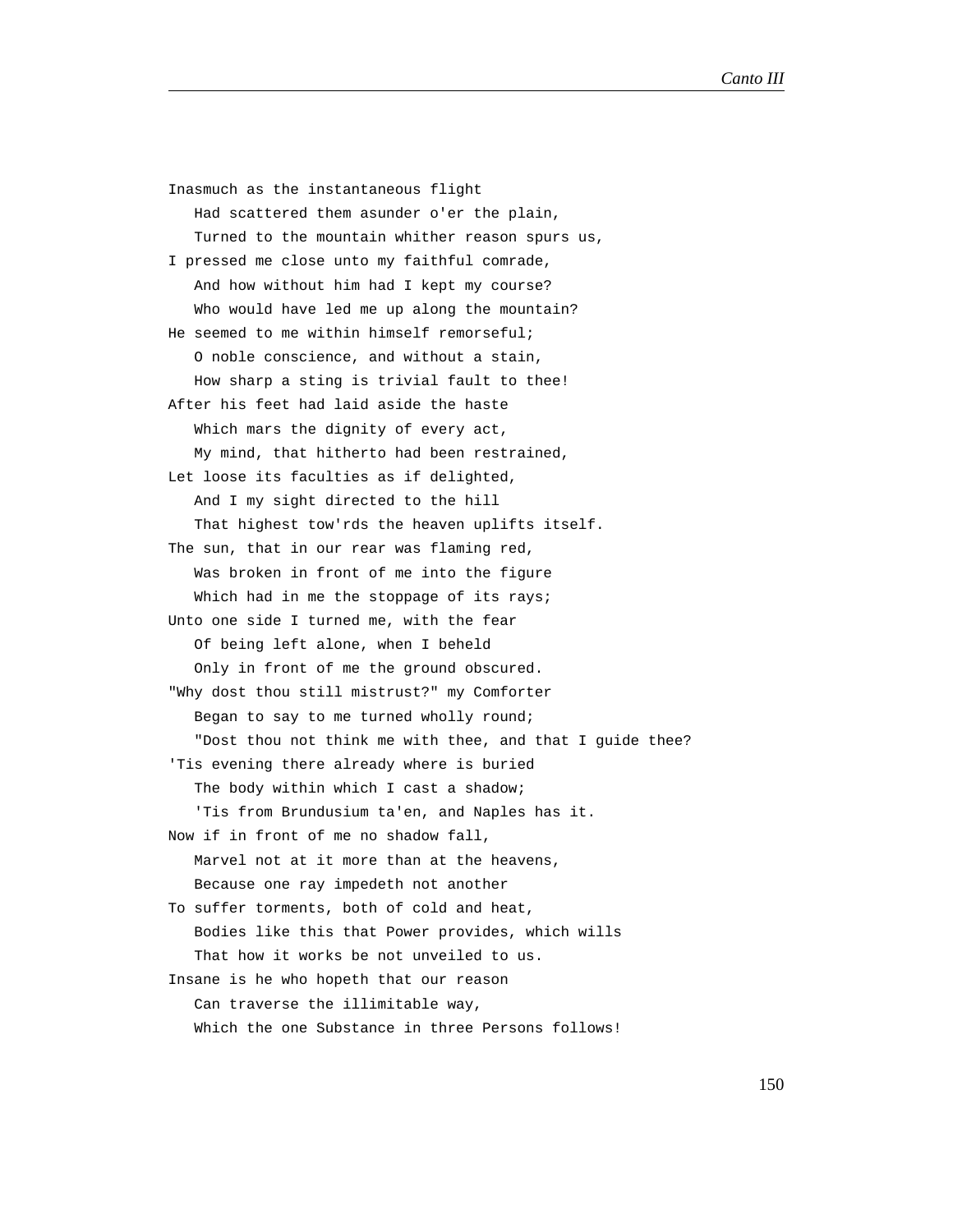Mortals, remain contented at the 'Quia;' For if ye had been able to see all, No need there were for Mary to give birth; And ye have seen desiring without fruit, Those whose desire would have been quieted, Which evermore is given them for a grief. I speak of Aristotle and of Plato, And many others;"--and here bowed his head, And more he said not, and remained disturbed. We came meanwhile unto the mountain's foot; There so precipitate we found the rock, That nimble legs would there have been in vain. 'Twixt Lerici and Turbia, the most desert, The most secluded pathway is a stair Easy and open, if compared with that. "Who knoweth now upon which hand the hill Slopes down," my Master said, his footsteps staying, "So that who goeth without wings may mount?" And while he held his eyes upon the ground Examining the nature of the path, And I was looking up around the rock, On the left hand appeared to me a throng Of souls, that moved their feet in our direction, And did not seem to move, they came so slowly. "Lift up thine eyes," I to the Master said; "Behold, on this side, who will give us counsel, If thou of thine own self can have it not." Then he looked at me, and with frank expression Replied: "Let us go there, for they come slowly, And thou be steadfast in thy hope, sweet son." Still was that people as far off from us, After a thousand steps of ours I say, As a good thrower with his hand would reach, When they all crowded unto the hard masses Of the high bank, and motionless stood and close, As he stands still to look who goes in doubt. "O happy dead! O spirits elect already!" Virgilius made beginning, "by that peace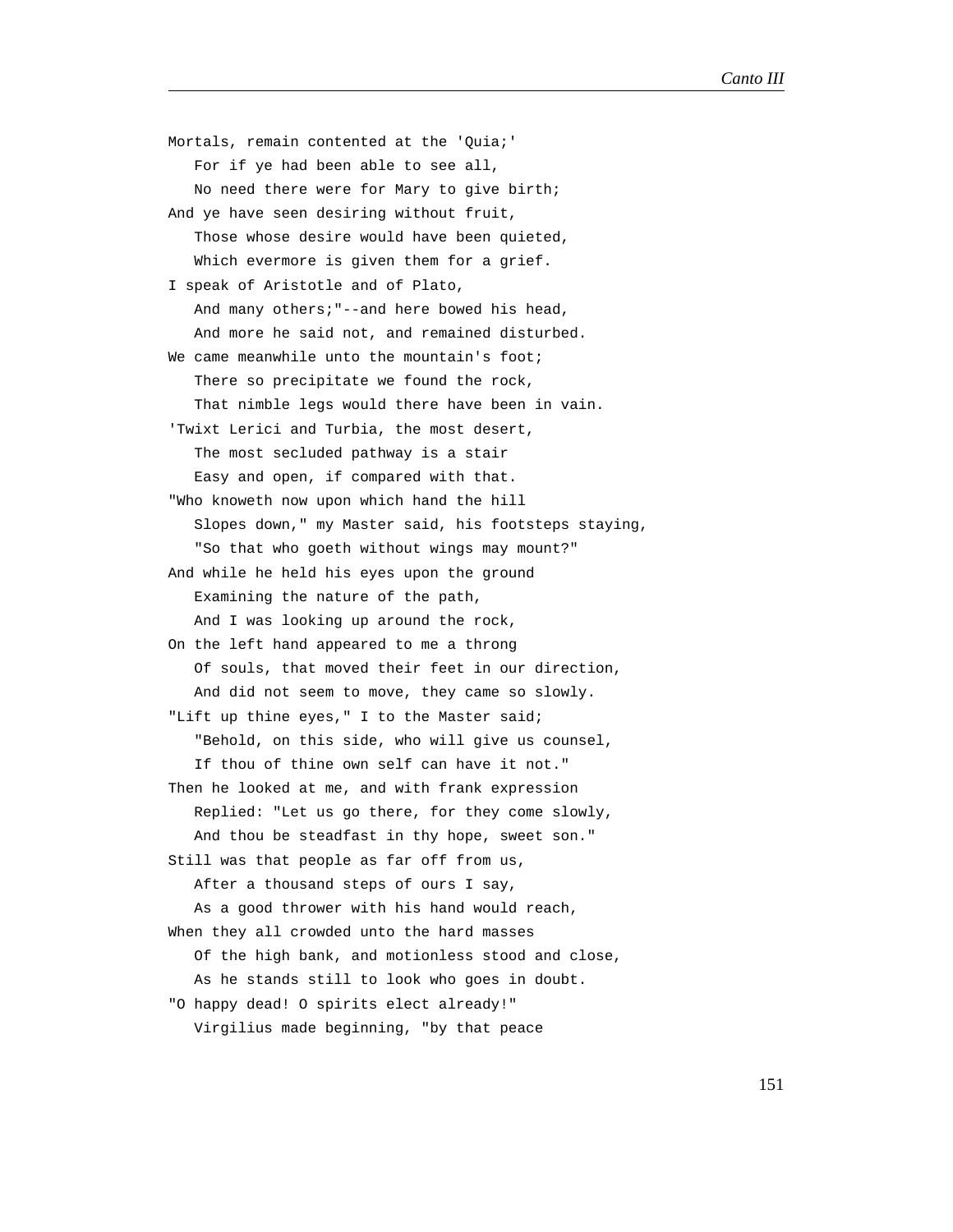Which I believe is waiting for you all, Tell us upon what side the mountain slopes, So that the going up be possible, For to lose time irks him most who most knows." As sheep come issuing forth from out the fold By ones and twos and threes, and the others stand Timidly, holding down their eyes and nostrils, And what the foremost does the others do, Huddling themselves against her, if she stop, Simple and quiet and the wherefore know not; So moving to approach us thereupon I saw the leader of that fortunate flock, Modest in face and dignified in gait. As soon as those in the advance saw broken The light upon the ground at my right side, So that from me the shadow reached the rock, They stopped, and backward drew themselves somewhat; And all the others, who came after them, Not knowing why nor wherefore, did the same. "Without your asking, I confess to you This is a human body which you see, Whereby the sunshine on the ground is cleft. Marvel ye not thereat, but be persuaded That not without a power which comes from Heaven Doth he endeavour to surmount this wall." The Master thus; and said those worthy people: "Return ye then, and enter in before us," Making a signal with the back o' the hand And one of them began: "Whoe'er thou art, Thus going turn thine eyes, consider well If e'er thou saw me in the other world." I turned me tow'rds him, and looked at him closely; Blond was he, beautiful, and of noble aspect, But one of his eyebrows had a blow divided. When with humility I had disclaimed E'er having seen him, "Now behold!" he said, And showed me high upon his breast a wound. Then said he with a smile: "I am Manfredi,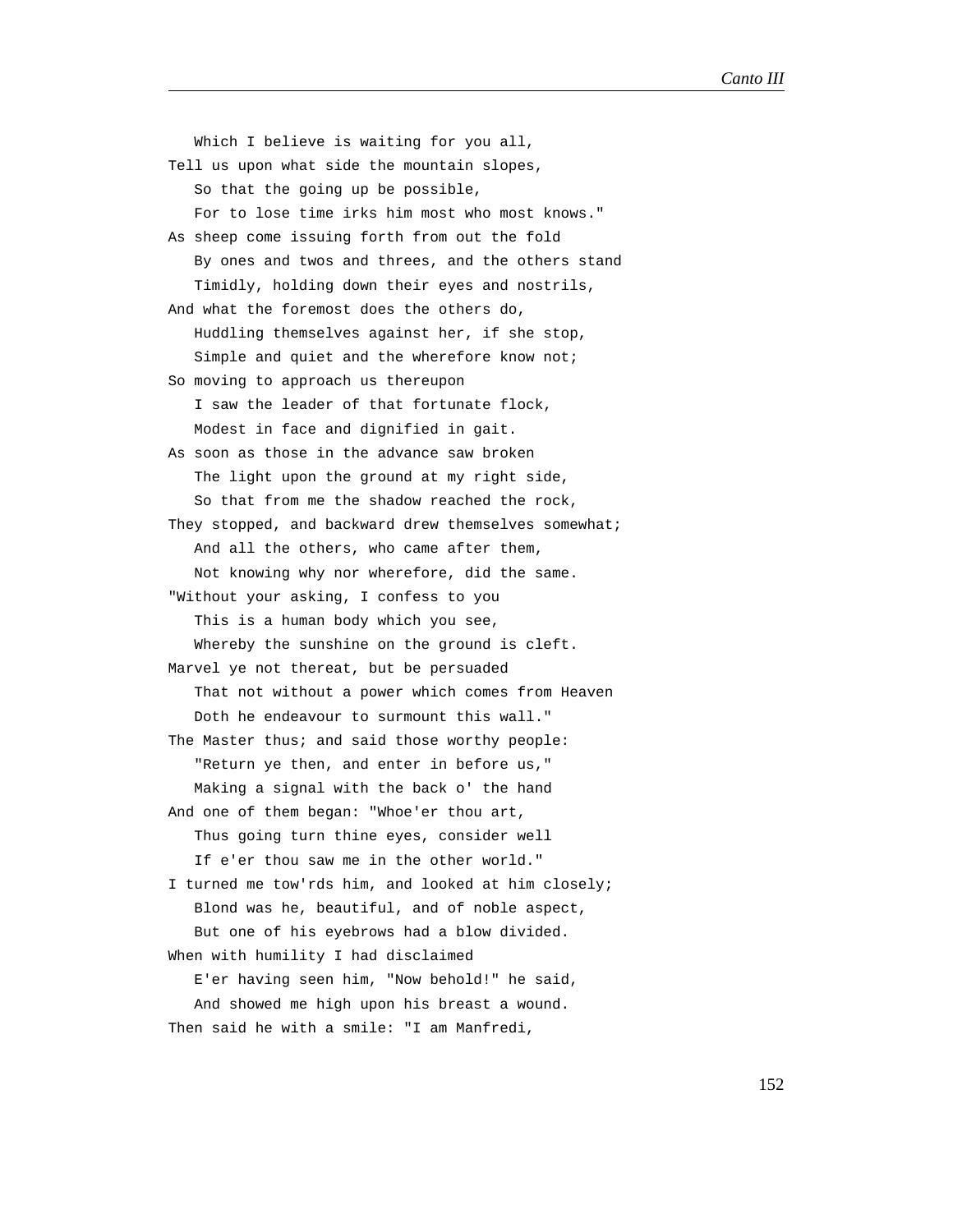The grandson of the Empress Costanza; Therefore, when thou returnest, I beseech thee Go to my daughter beautiful, the mother Of Sicily's honour and of Aragon's, And the truth tell her, if aught else be told. After I had my body lacerated By these two mortal stabs, I gave myself Weeping to Him, who willingly doth pardon. Horrible my iniquities had been; But Infinite Goodness hath such ample arms, That it receives whatever turns to it. Had but Cosenza's pastor, who in chase Of me was sent by Clement at that time, In God read understandingly this page, The bones of my dead body still would be At the bridge-head, near unto Benevento, Under the safeguard of the heavy cairn. Now the rain bathes and moveth them the wind, Beyond the realm, almost beside the Verde, Where he transported them with tapers quenched. By malison of theirs is not so lost Eternal Love, that it cannot return, So long as hope has anything of green. True is it, who in contumacy dies Of Holy Church, though penitent at last, Must wait upon the outside this bank Thirty times told the time that he has been In his presumption, unless such decree Shorter by means of righteous prayers become. See now if thou hast power to make me happy, By making known unto my good Costanza How thou hast seen me, and this ban beside, For those on earth can much advance us here."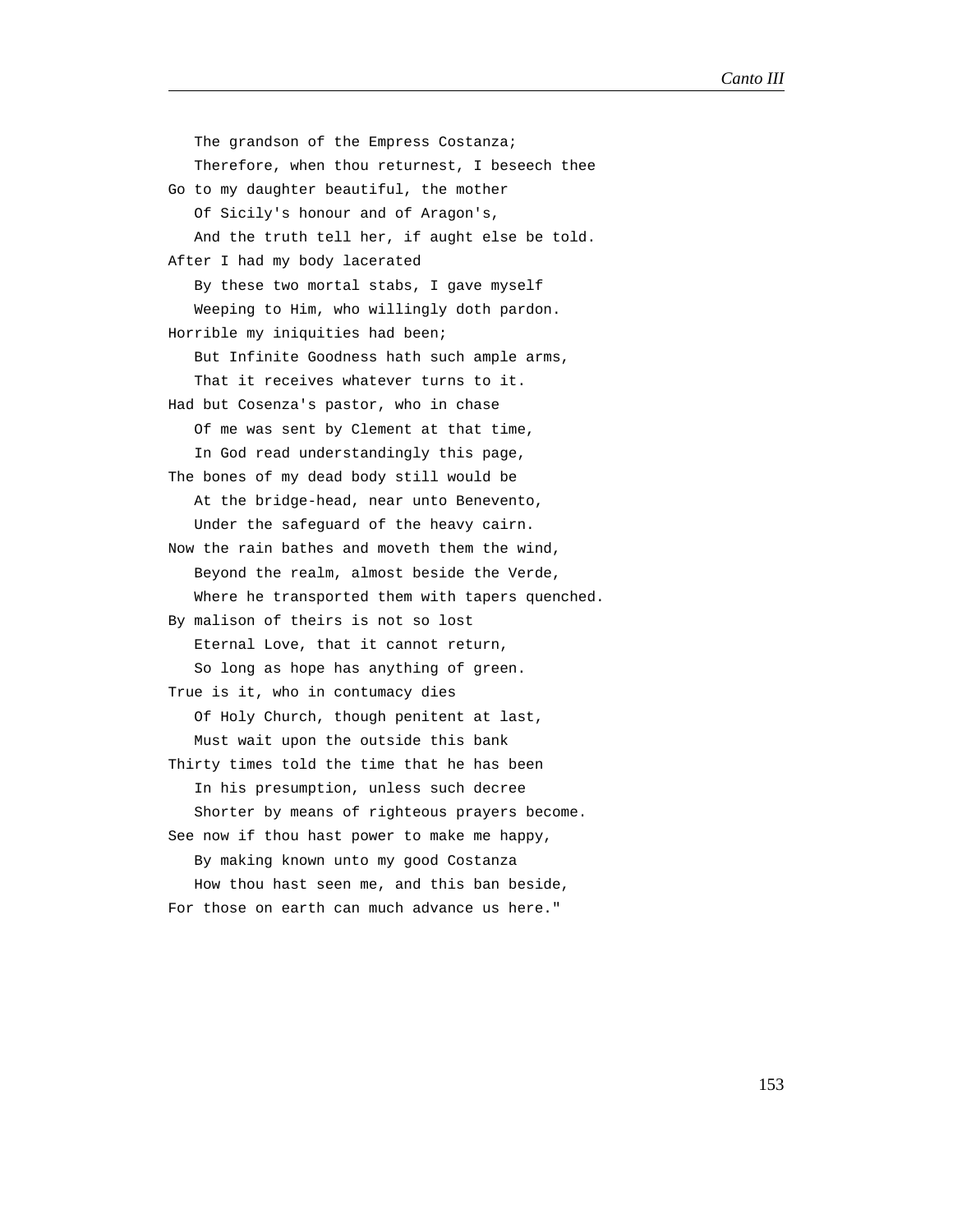Whenever by delight or else by pain, That seizes any faculty of ours, Wholly to that the soul collects itself, It seemeth that no other power it heeds; And this against that error is which thinks One soul above another kindles in us. And hence, whenever aught is heard or seen Which keeps the soul intently bent upon it, Time passes on, and we perceive it not, Because one faculty is that which listens, And other that which the soul keeps entire; This is as if in bonds, and that is free. Of this I had experience positive In hearing and in gazing at that spirit; For fifty full degrees uprisen was The sun, and I had not perceived it, when We came to where those souls with one accord Cried out unto us: "Here is what you ask." A greater opening ofttimes hedges up With but a little forkful of his thorns The villager, what time the grape imbrowns, Than was the passage-way through which ascended Only my Leader and myself behind him, After that company departed from us. One climbs Sanleo and descends in Noli, And mounts the summit of Bismantova, With feet alone; but here one needs must fly; With the swift pinions and the plumes I say Of great desire, conducted after him Who gave me hope, and made a light for me. We mounted upward through the rifted rock, And on each side the border pressed upon us, And feet and hands the ground beneath required. When we were come upon the upper rim Of the high bank, out on the open slope, "My Master," said I, "what way shall we take?"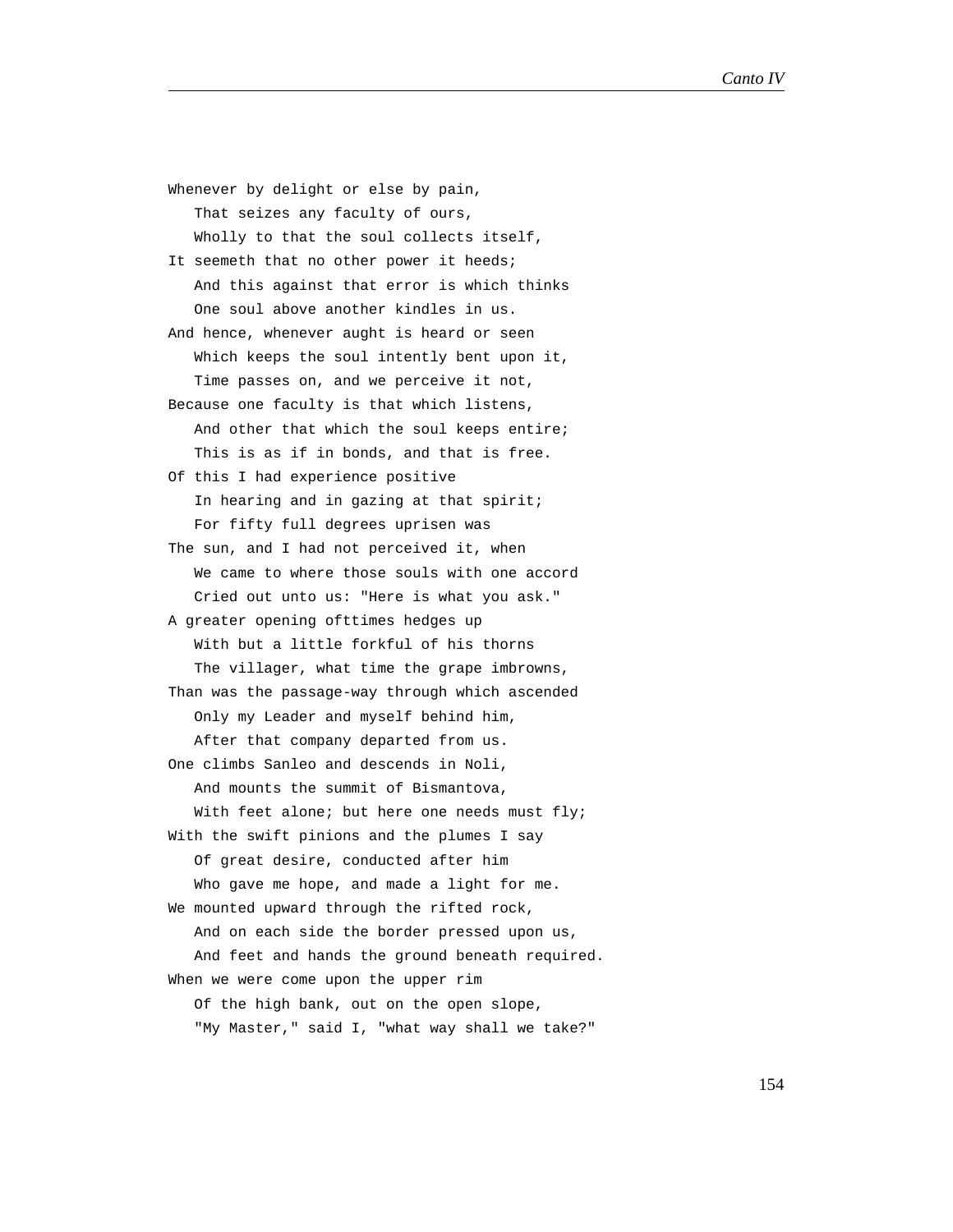And he to me: "No step of thine descend; Still up the mount behind me win thy way, Till some sage escort shall appear to us." The summit was so high it vanquished sight, And the hillside precipitous far more Than line from middle quadrant to the centre. Spent with fatigue was I, when I began: "O my sweet Father! turn thee and behold How I remain alone, unless thou stay!" "O son," he said, "up yonder drag thyself," Pointing me to a terrace somewhat higher, Which on that side encircles all the hill. These words of his so spurred me on, that I Strained every nerve, behind him scrambling up, Until the circle was beneath my feet. Thereon ourselves we seated both of us Turned to the East, from which we had ascended, For all men are delighted to look back. To the low shores mine eyes I first directed, Then to the sun uplifted them, and wondered That on the left hand we were smitten by it. The Poet well perceived that I was wholly Bewildered at the chariot of the light, Where 'twixt us and the Aquilon it entered. Whereon he said to me: "If Castor and Pollux Were in the company of yonder mirror, That up and down conducteth with its light, Thou wouldst behold the zodiac's jagged wheel Revolving still more near unto the Bears, Unless it swerved aside from its old track. How that may be wouldst thou have power to think, Collected in thyself, imagine Zion Together with this mount on earth to stand, So that they both one sole horizon have, And hemispheres diverse; whereby the road Which Phaeton, alas! knew not to drive, Thou'lt see how of necessity must pass This on one side, when that upon the other,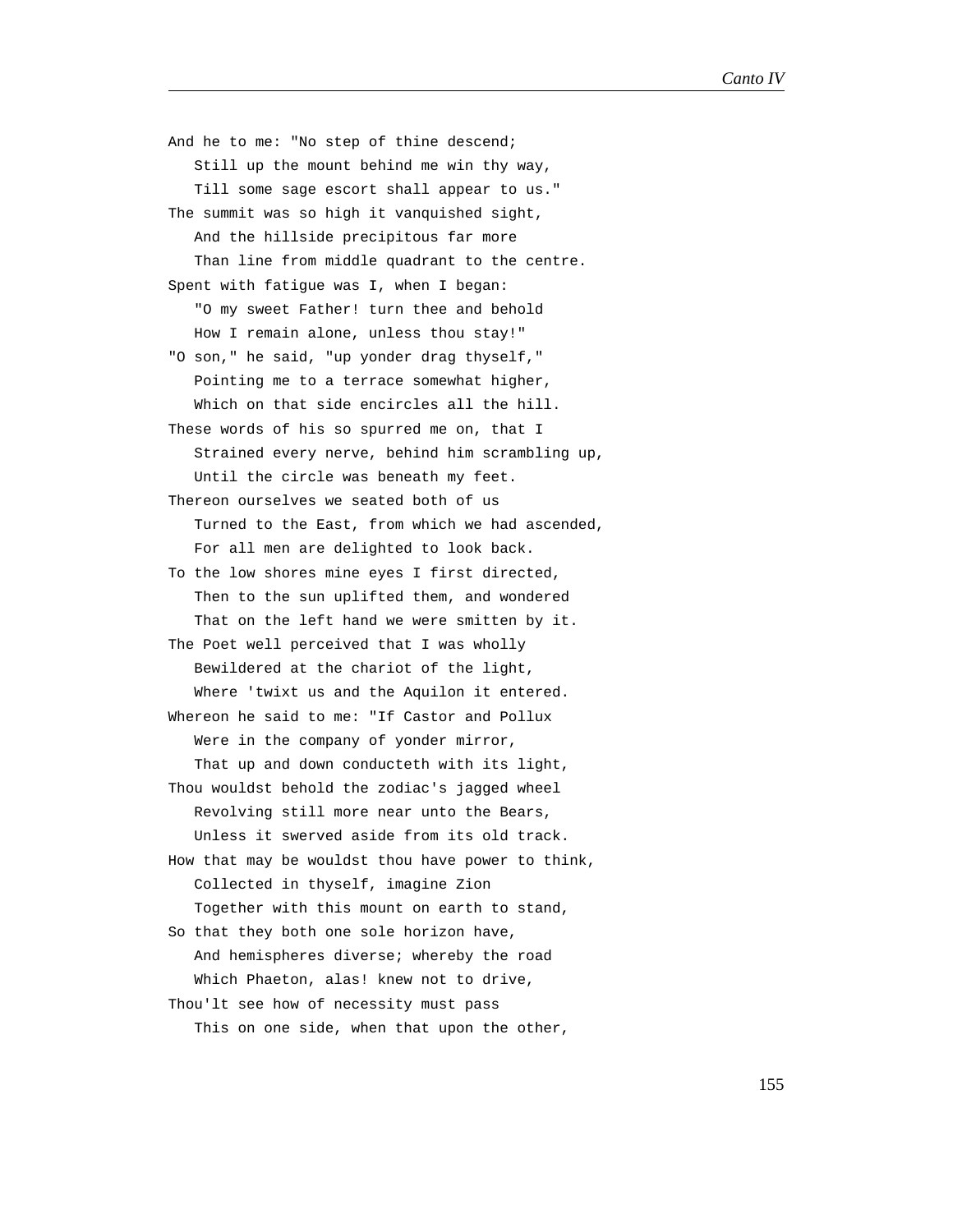If thine intelligence right clearly heed." "Truly, my Master," said I, "never yet Saw I so clearly as I now discern, There where my wit appeared incompetent, That the mid-circle of supernal motion, Which in some art is the Equator called, And aye remains between the Sun and Winter, For reason which thou sayest, departeth hence Tow'rds the Septentrion, what time the Hebrews Beheld it tow'rds the region of the heat. But, if it pleaseth thee, I fain would learn How far we have to go; for the hill rises Higher than eyes of mine have power to rise." And he to me: "This mount is such, that ever At the beginning down below 'tis tiresome, And aye the more one climbs, the less it hurts. Therefore, when it shall seem so pleasant to thee, That going up shall be to thee as easy As going down the current in a boat, Then at this pathway's ending thou wilt be; There to repose thy panting breath expect; No more I answer; and this I know for true." And as he finished uttering these words, A voice close by us sounded: "Peradventure Thou wilt have need of sitting down ere that." At sound thereof each one of us turned round, And saw upon the left hand a great rock, Which neither I nor he before had noticed. Thither we drew; and there were persons there Who in the shadow stood behind the rock, As one through indolence is wont to stand. And one of them, who seemed to me fatigued, Was sitting down, and both his knees embraced, Holding his face low down between them bowed. "O my sweet Lord," I said, "do turn thine eye On him who shows himself more negligent Then even Sloth herself his sister were." Then he turned round to us, and he gave heed,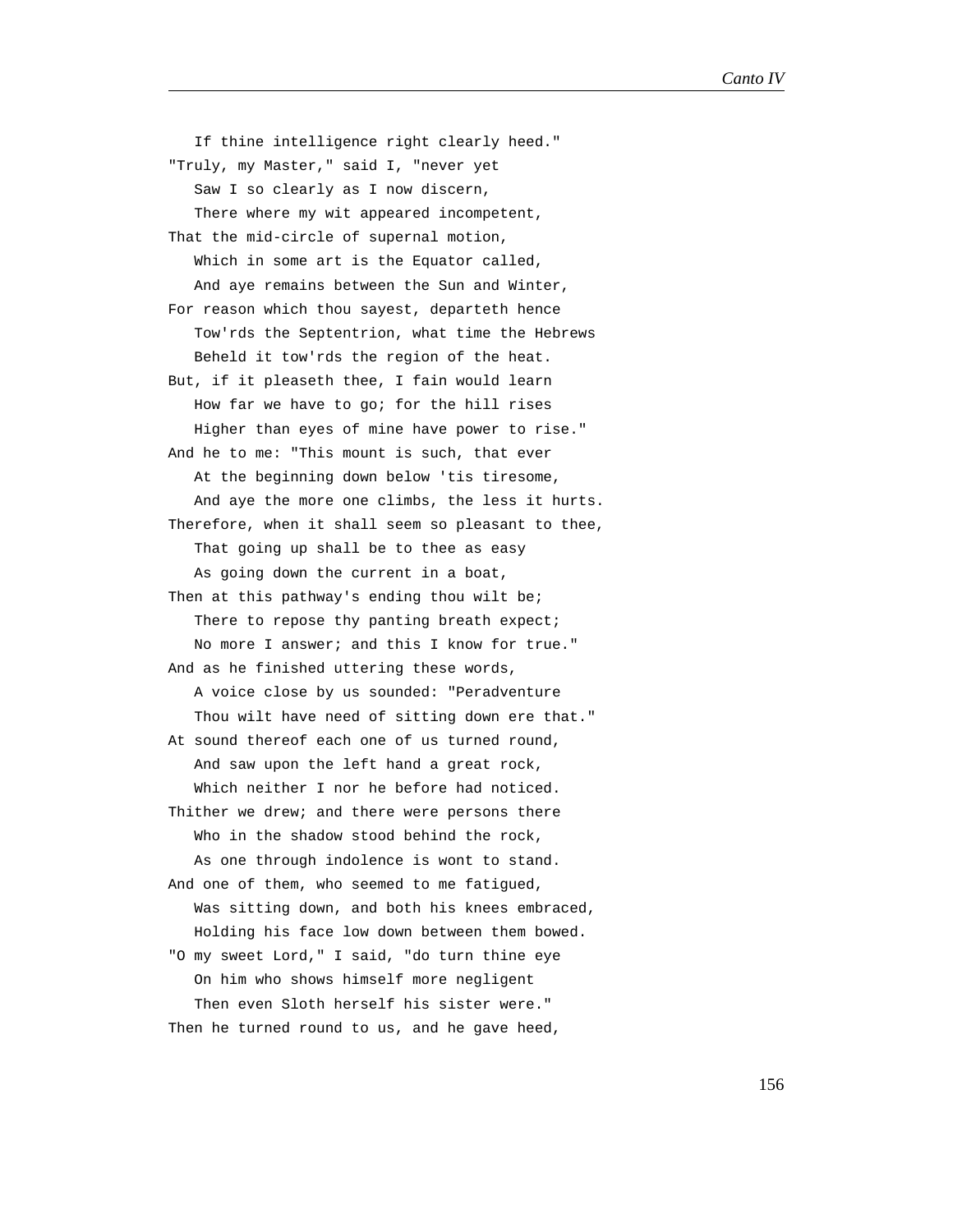Just lifting up his eyes above his thigh, And said: "Now go thou up, for thou art valiant." Then knew I who he was; and the distress, That still a little did my breathing quicken, My going to him hindered not; and after I came to him he hardly raised his head, Saying: "Hast thou seen clearly how the sun O'er thy left shoulder drives his chariot?" His sluggish attitude and his curt words A little unto laughter moved my lips; Then I began: "Belacqua, I grieve not For thee henceforth; but tell me, wherefore seated In this place art thou? Waitest thou an escort? Or has thy usual habit seized upon thee?" And he: "O brother, what's the use of climbing? Since to my torment would not let me go The Angel of God, who sitteth at the gate. First heaven must needs so long revolve me round Outside thereof, as in my life it did, Since the good sighs I to the end postponed, Unless, e'er that, some prayer may bring me aid Which rises from a heart that lives in grace; What profit others that in heaven are heard not?" Meanwhile the Poet was before me mounting, And saying: "Come now; see the sun has touched Meridian, and from the shore the night Covers already with her foot Morocco."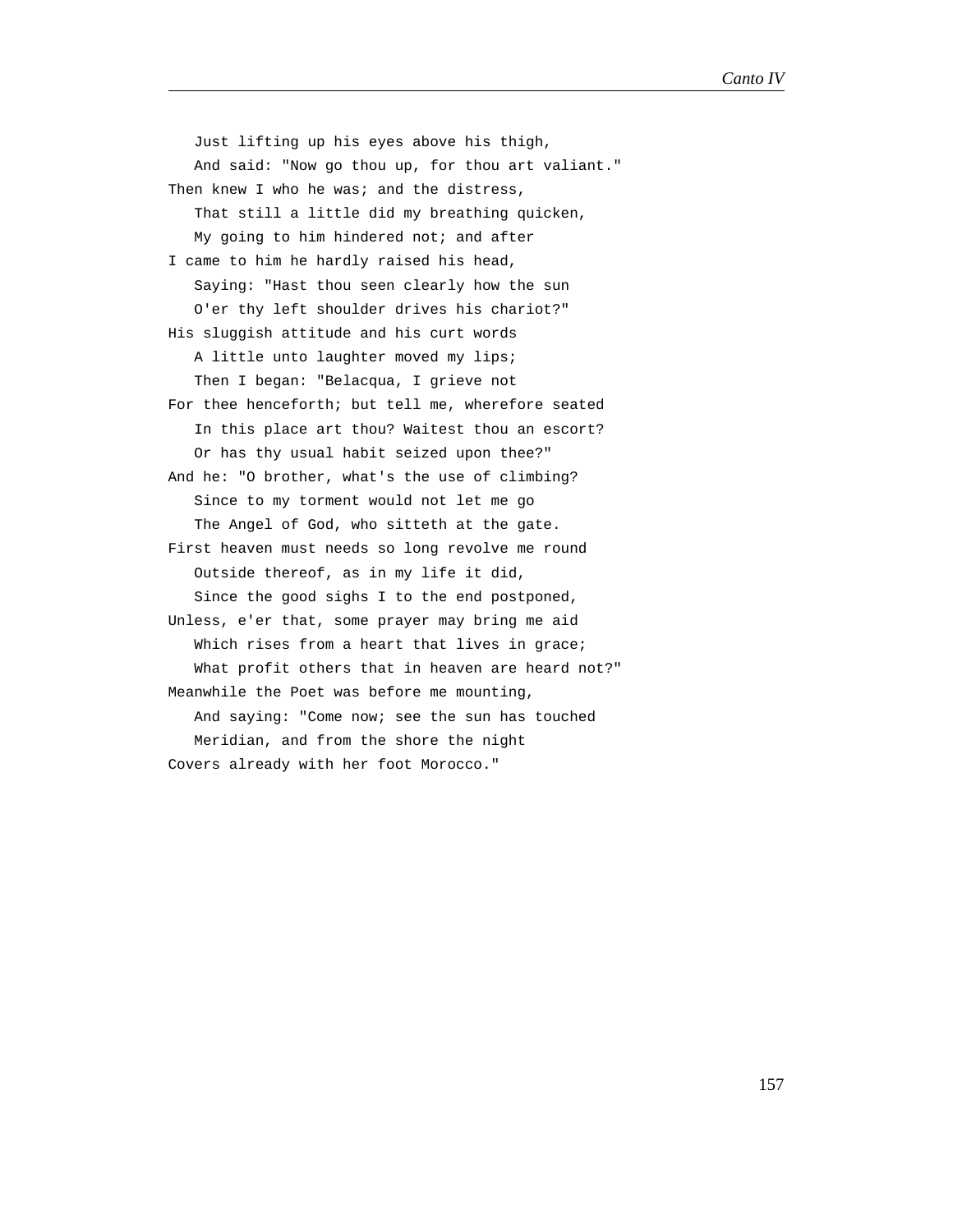I had already from those shades departed, And followed in the footsteps of my Guide, When from behind, pointing his finger at me, One shouted: "See, it seems as if shone not The sunshine on the left of him below, And like one living seems he to conduct him." Mine eyes I turned at utterance of these words, And saw them watching with astonishment But me, but me, and the light which was broken! "Why doth thy mind so occupy itself," The Master said, "that thou thy pace dost slacken? What matters it to thee what here is whispered? Come after me, and let the people talk; Stand like a steadfast tower, that never wags Its top for all the blowing of the winds; For evermore the man in whom is springing Thought upon thought, removes from him the mark, Because the force of one the other weakens." What could I say in answer but "I come"? I said it somewhat with that colour tinged Which makes a man of pardon sometimes worthy. Meanwhile along the mountain-side across Came people in advance of us a little, Singing the Miserere verse by verse. When they became aware I gave no place For passage of the sunshine through my body, They changed their song into a long, hoarse "Oh!" And two of them, in form of messengers, Ran forth to meet us, and demanded of us, "Of your condition make us cognisant." And said my Master: "Ye can go your way And carry back again to those who sent you, That this one's body is of very flesh. If they stood still because they saw his shadow, As I suppose, enough is answered them; Him let them honour, it may profit them."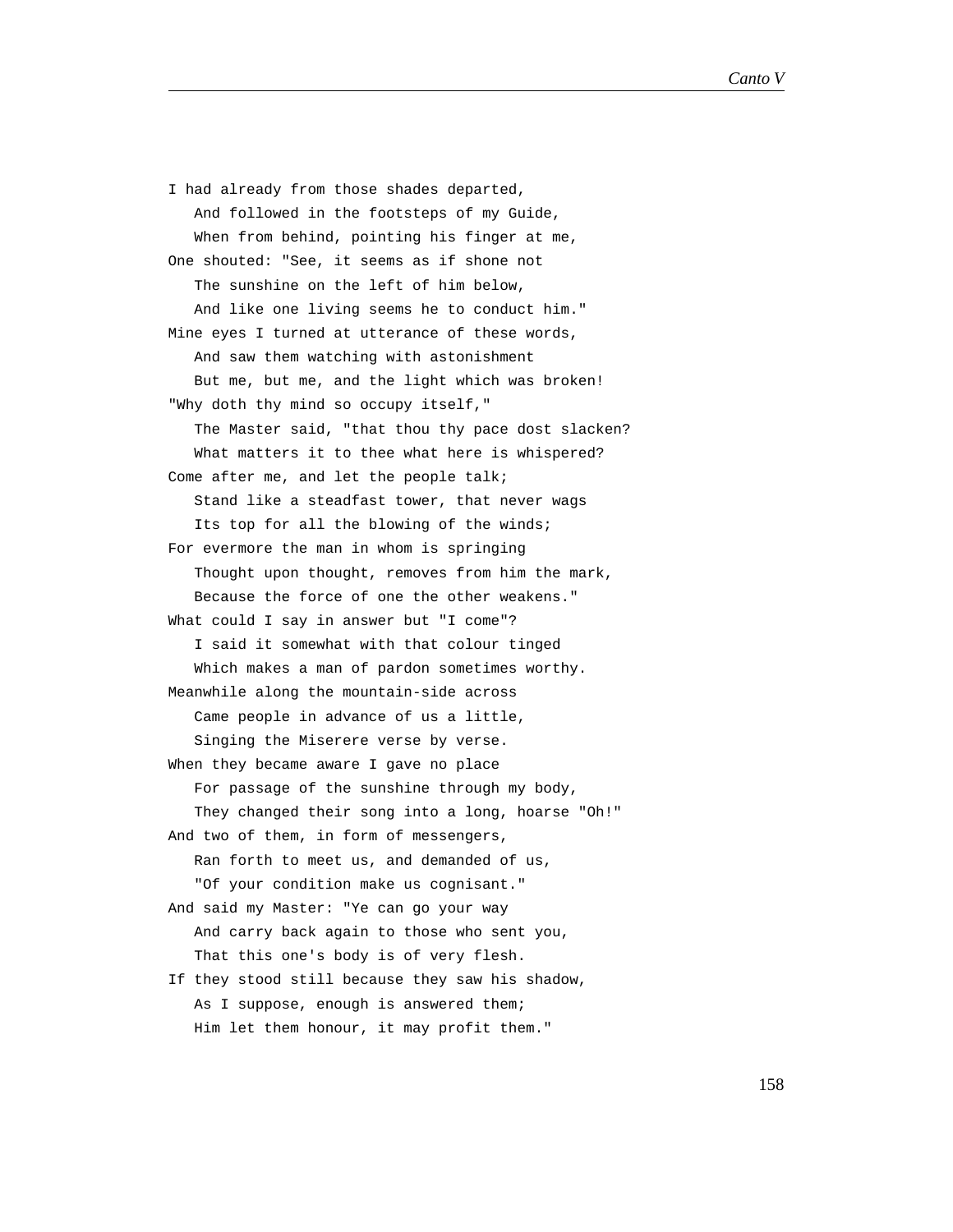Vapours enkindled saw I ne'er so swiftly At early nightfall cleave the air serene, Nor, at the set of sun, the clouds of August, But upward they returned in briefer time, And, on arriving, with the others wheeled Tow'rds us, like troops that run without a rein. "This folk that presses unto us is great, And cometh to implore thee," said the Poet; "So still go onward, and in going listen." "O soul that goest to beatitude With the same members wherewith thou wast born," Shouting they came, "a little stay thy steps, Look, if thou e'er hast any of us seen, So that o'er yonder thou bear news of him; Ah, why dost thou go on? Ah, why not stay? Long since we all were slain by violence, And sinners even to the latest hour; Then did a light from heaven admonish us, So that, both penitent and pardoning, forth From life we issued reconciled to God, Who with desire to see Him stirs our hearts." And I: "Although I gaze into your faces, No one I recognize; but if may please you Aught I have power to do, ye well-born spirits, Speak ye, and I will do it, by that peace Which, following the feet of such a Guide, From world to world makes itself sought by me." And one began: "Each one has confidence In thy good offices without an oath, Unless the I cannot cut off the I will; Whence I, who speak alone before the others, Pray thee, if ever thou dost see the land That 'twixt Romagna lies and that of Charles, Thou be so courteous to me of thy prayers In Fano, that they pray for me devoutly, That I may purge away my grave offences. From thence was I; but the deep wounds, through which Issued the blood wherein I had my seat,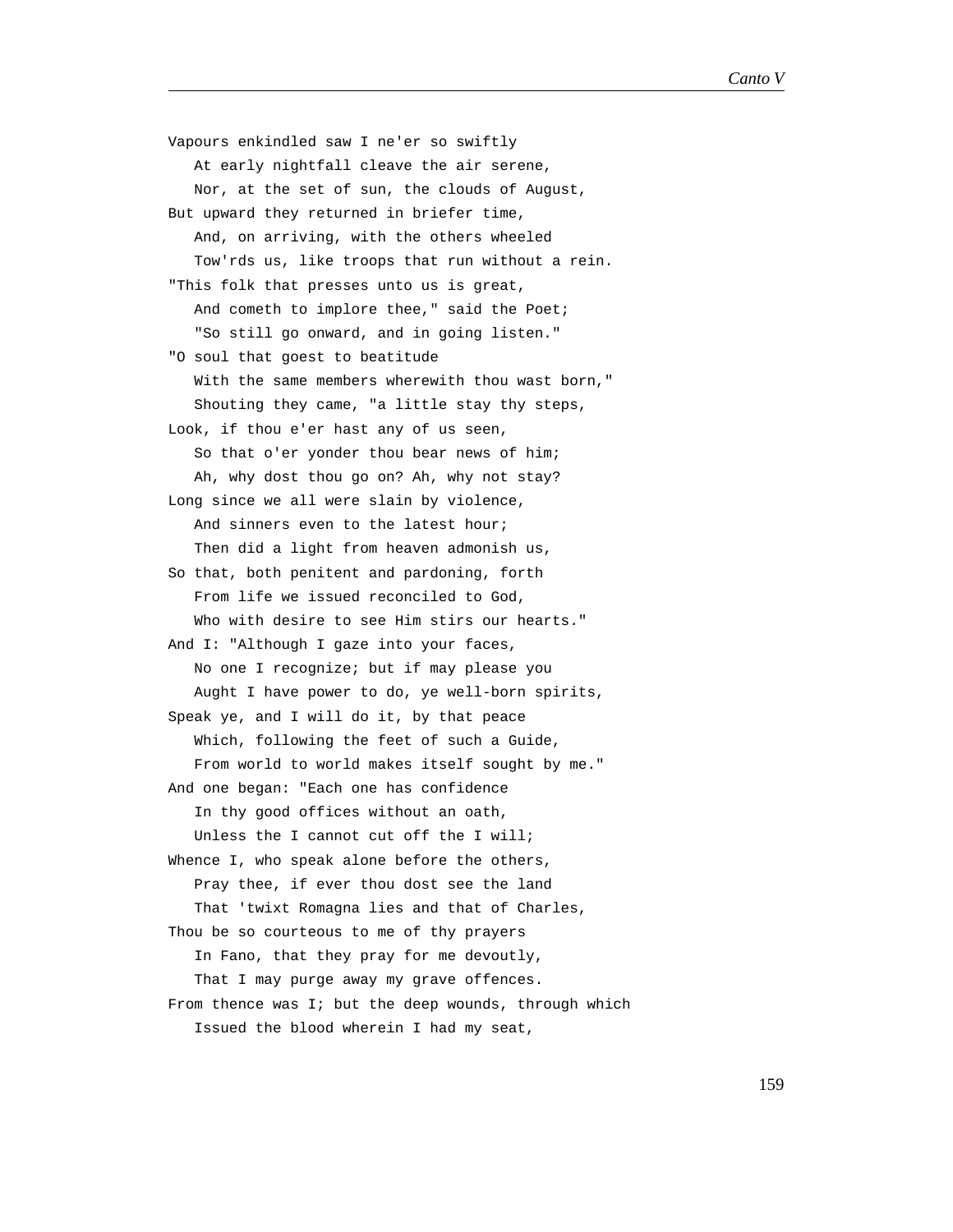Were dealt me in bosom of the Antenori, There where I thought to be the most secure; 'Twas he of Este had it done, who held me In hatred far beyond what justice willed. But if towards the Mira I had fled, When I was overtaken at Oriaco, I still should be o'er yonder where men breathe. I ran to the lagoon, and reeds and mire Did so entangle me I fell, and saw there A lake made from my veins upon the ground." Then said another: "Ah, be that desire Fulfilled that draws thee to the lofty mountain, As thou with pious pity aidest mine. I was of Montefeltro, and am Buonconte; Giovanna, nor none other cares for me; Hence among these I go with downcast front." And I to him: "What violence or what chance Led thee astray so far from Campaldino, That never has thy sepulture been known?" "Oh," he replied, "at Casentino's foot A river crosses named Archiano, born Above the Hermitage in Apennine. There where the name thereof becometh void Did I arrive, pierced through and through the throat, Fleeing on foot, and bloodying the plain; There my sight lost I, and my utterance Ceased in the name of Mary, and thereat I fell, and tenantless my flesh remained. Truth will I speak, repeat it to the living; God's Angel took me up, and he of hell Shouted: 'O thou from heaven, why dost thou rob me? Thou bearest away the eternal part of him, For one poor little tear, that takes him from me; But with the rest I'll deal in other fashion!' Well knowest thou how in the air is gathered That humid vapour which to water turns, Soon as it rises where the cold doth grasp it. He joined that evil will, which aye seeks evil,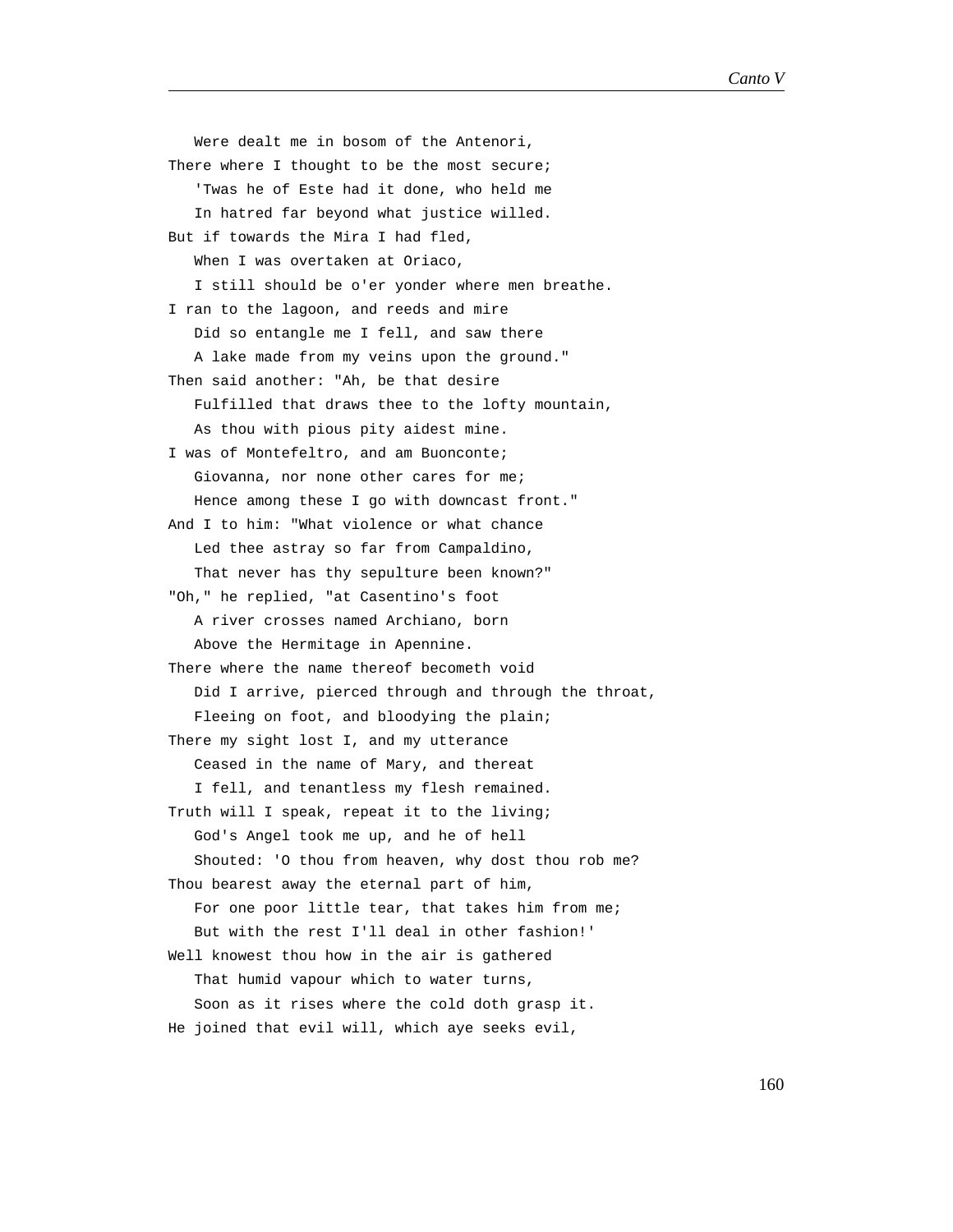To intellect, and moved the mist and wind By means of power, which his own nature gave; Thereafter, when the day was spent, the valley From Pratomagno to the great yoke covered With fog, and made the heaven above intent, So that the pregnant air to water changed; Down fell the rain, and to the gullies came Whate'er of it earth tolerated not; And as it mingled with the mighty torrents, Towards the royal river with such speed It headlong rushed, that nothing held it back. My frozen body near unto its outlet The robust Archian found, and into Arno Thrust it, and loosened from my breast the cross I made of me, when agony o'ercame me; It rolled me on the banks and on the bottom, Then with its booty covered and begirt me." "Ah, when thou hast returned unto the world, And rested thee from thy long journeying," After the second followed the third spirit, "Do thou remember me who am the Pia; Siena made me, unmade me Maremma; He knoweth it, who had encircled first, Espousing me, my finger with his gem."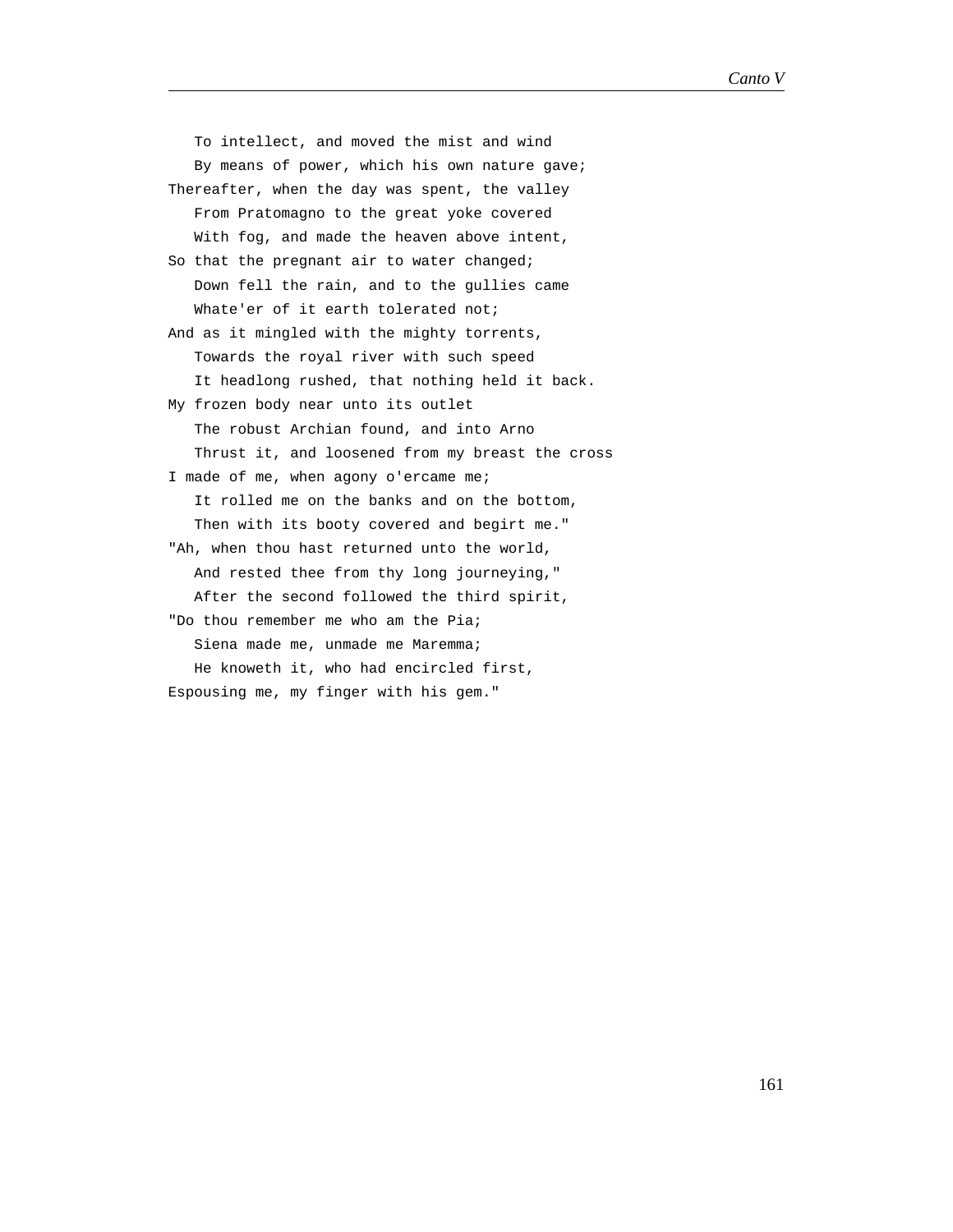Whene'er is broken up the game of Zara, He who has lost remains behind despondent, The throws repeating, and in sadness learns; The people with the other all depart; One goes in front, and one behind doth pluck him, And at his side one brings himself to mind; He pauses not, and this and that one hears; They crowd no more to whom his hand he stretches, And from the throng he thus defends himself. Even such was I in that dense multitude, Turning to them this way and that my face, And, promising, I freed myself therefrom. There was the Aretine, who from the arms Untamed of Ghin di Tacco had his death, And he who fleeing from pursuit was drowned. There was imploring with his hands outstretched Frederick Novello, and that one of Pisa Who made the good Marzucco seem so strong. I saw Count Orso; and the soul divided By hatred and by envy from its body, As it declared, and not for crime committed, Pierre de la Brosse I say; and here provide While still on earth the Lady of Brabant, So that for this she be of no worse flock! As soon as I was free from all those shades Who only prayed that some one else may pray, So as to hasten their becoming holy, Began I: "It appears that thou deniest, O light of mine, expressly in some text, That orison can bend decree of Heaven; And ne'ertheless these people pray for this. Might then their expectation bootless be? Or is to me thy saying not quite clear?" And he to me: "My writing is explicit, And not fallacious is the hope of these, If with sane intellect 'tis well regarded;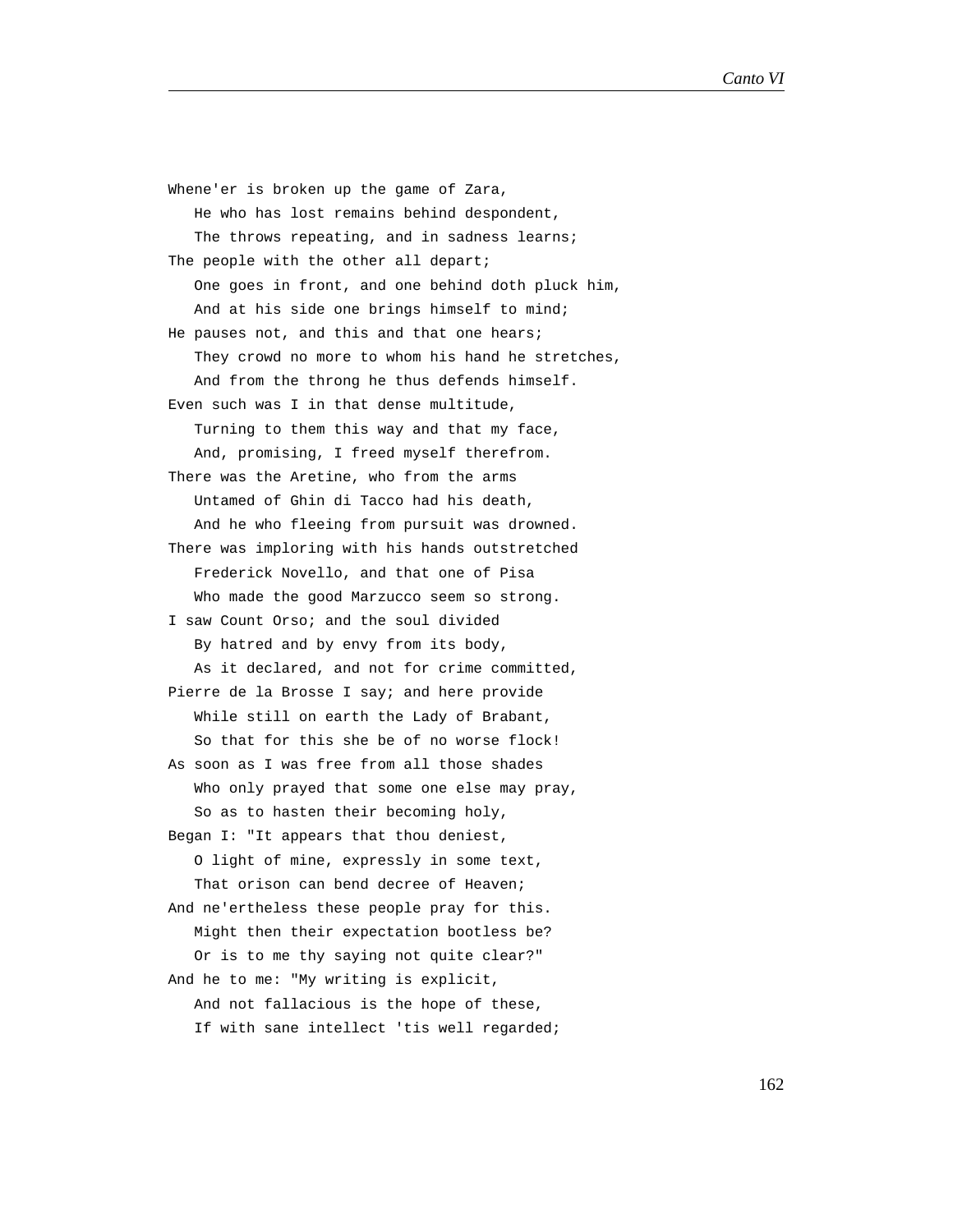For top of judgment doth not vail itself, Because the fire of love fulfils at once What he must satisfy who here installs him. And there, where I affirmed that proposition, Defect was not amended by a prayer, Because the prayer from God was separate. Verily, in so deep a questioning Do not decide, unless she tell it thee, Who light 'twixt truth and intellect shall be. I know not if thou understand; I speak Of Beatrice; her shalt thou see above, Smiling and happy, on this mountain's top." And I: "Good Leader, let us make more haste, For I no longer tire me as before; And see, e'en now the hill a shadow casts." "We will go forward with this day" he answered, "As far as now is possible for us; But otherwise the fact is than thou thinkest. Ere thou art up there, thou shalt see return Him, who now hides himself behind the hill, So that thou dost not interrupt his rays. But yonder there behold! a soul that stationed All, all alone is looking hitherward; It will point out to us the quickest way." We came up unto it; O Lombard soul, How lofty and disdainful thou didst bear thee, And grand and slow in moving of thine eyes! Nothing whatever did it say to us, But let us go our way, eying us only After the manner of a couchant lion; Still near to it Virgilius drew, entreating That it would point us out the best ascent; And it replied not unto his demand, But of our native land and of our life It questioned us; and the sweet Guide began: "Mantua,"--and the shade, all in itself recluse, Rose tow'rds him from the place where first it was, Saying: "O Mantuan, I am Sordello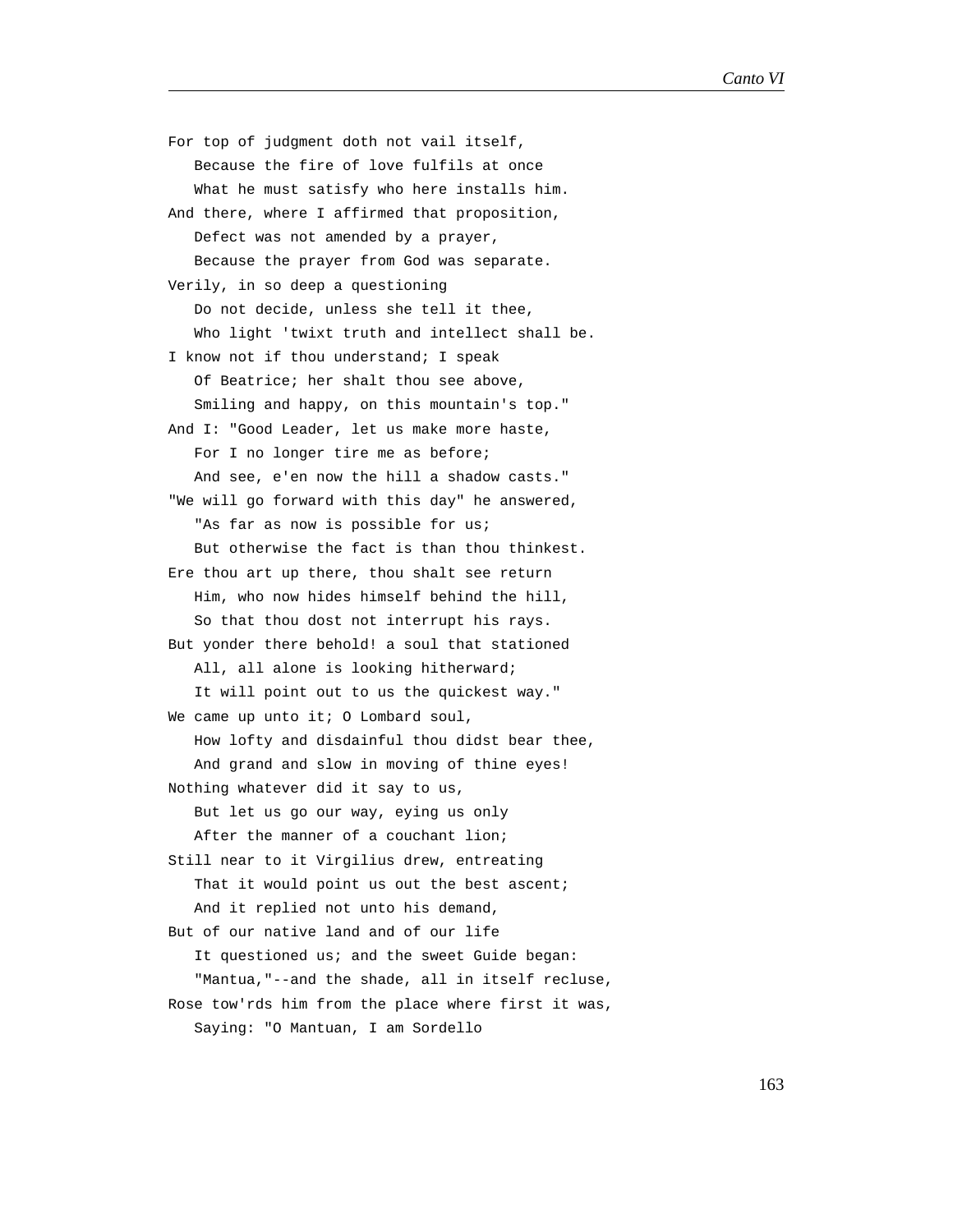Of thine own land!" and one embraced the other. Ah! servile Italy, grief's hostelry! A ship without a pilot in great tempest! No Lady thou of Provinces, but brothel! That noble soul was so impatient, only At the sweet sound of his own native land, To make its citizen glad welcome there; And now within thee are not without war Thy living ones, and one doth gnaw the other Of those whom one wall and one fosse shut in! Search, wretched one, all round about the shores Thy seaboard, and then look within thy bosom, If any part of thee enjoyeth peace! What boots it, that for thee Justinian The bridle mend, if empty be the saddle? Withouten this the shame would be the less. Ah! people, thou that oughtest to be devout, And to let Caesar sit upon the saddle, If well thou hearest what God teacheth thee, Behold how fell this wild beast has become, Being no longer by the spur corrected, Since thou hast laid thy hand upon the bridle. O German Albert! who abandonest Her that has grown recalcitrant and savage, And oughtest to bestride her saddle-bow, May a just judgment from the stars down fall Upon thy blood, and be it new and open, That thy successor may have fear thereof; Because thy father and thyself have suffered, By greed of those transalpine lands distrained, The garden of the empire to be waste. Come and behold Montecchi and Cappelletti, Monaldi and Fillippeschi, careless man! Those sad already, and these doubt-depressed! Come, cruel one! come and behold the oppression Of thy nobility, and cure their wounds, And thou shalt see how safe is Santafiore! Come and behold thy Rome, that is lamenting,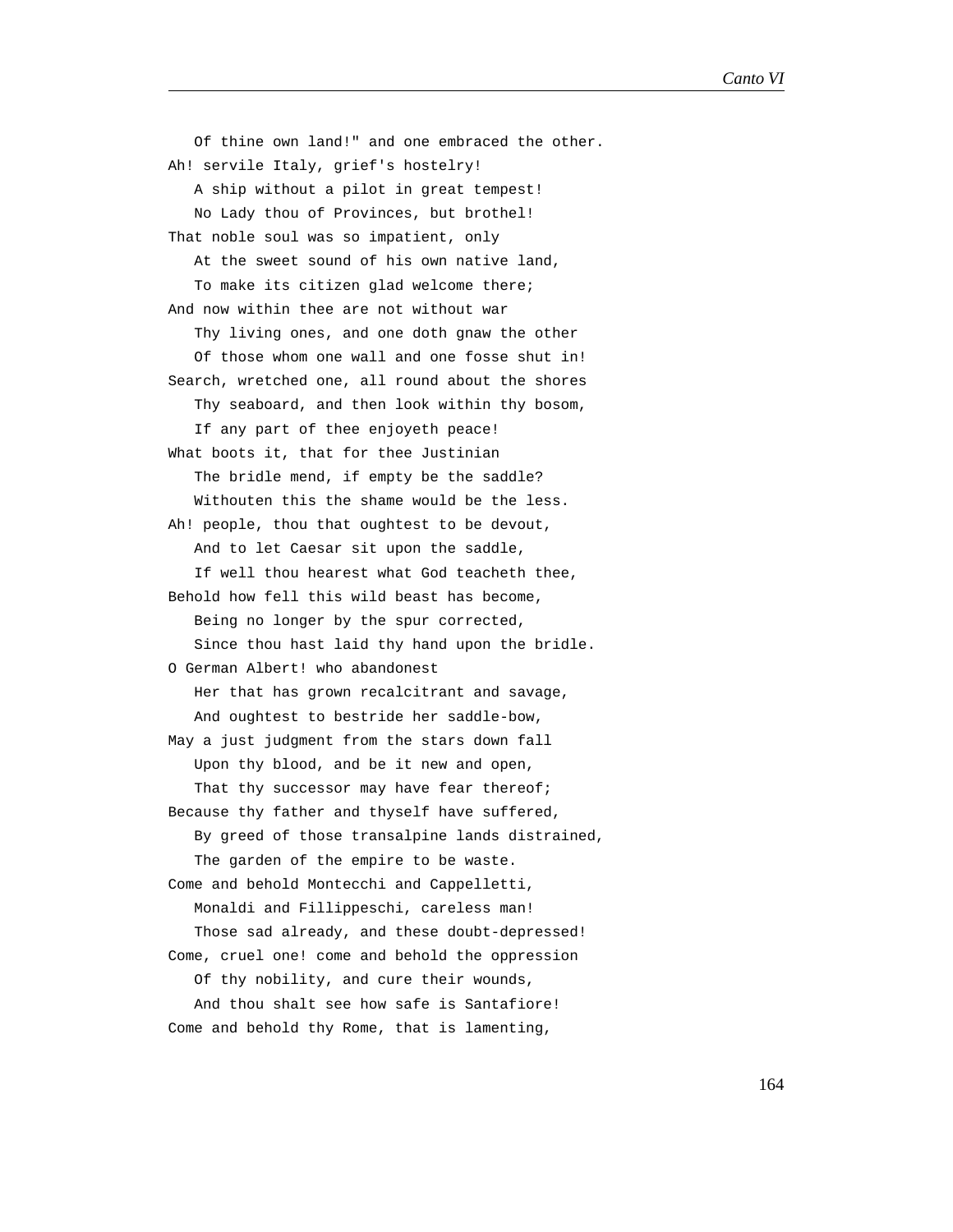Widowed, alone, and day and night exclaims, "My Caesar, why hast thou forsaken me?" Come and behold how loving are the people; And if for us no pity moveth thee, Come and be made ashamed of thy renown! And if it lawful be, O Jove Supreme! Who upon earth for us wast crucified, Are thy just eyes averted otherwhere? Or preparation is 't, that, in the abyss Of thine own counsel, for some good thou makest From our perception utterly cut off? For all the towns of Italy are full Of tyrants, and becometh a Marcellus Each peasant churl who plays the partisan! My Florence! well mayst thou contented be With this digression, which concerns thee not, Thanks to thy people who such forethought take! Many at heart have justice, but shoot slowly, That unadvised they come not to the bow, But on their very lips thy people have it! Many refuse to bear the common burden; But thy solicitous people answereth Without being asked, and crieth: "I submit." Now be thou joyful, for thou hast good reason; Thou affluent, thou in peace, thou full of wisdom! If I speak true, the event conceals it not. Athens and Lacedaemon, they who made The ancient laws, and were so civilized, Made towards living well a little sign Compared with thee, who makest such fine-spun Provisions, that to middle of November Reaches not what thou in October spinnest. How oft, within the time of thy remembrance, Laws, money, offices, and usages Hast thou remodelled, and renewed thy members? And if thou mind thee well, and see the light, Thou shalt behold thyself like a sick woman, Who cannot find repose upon her down,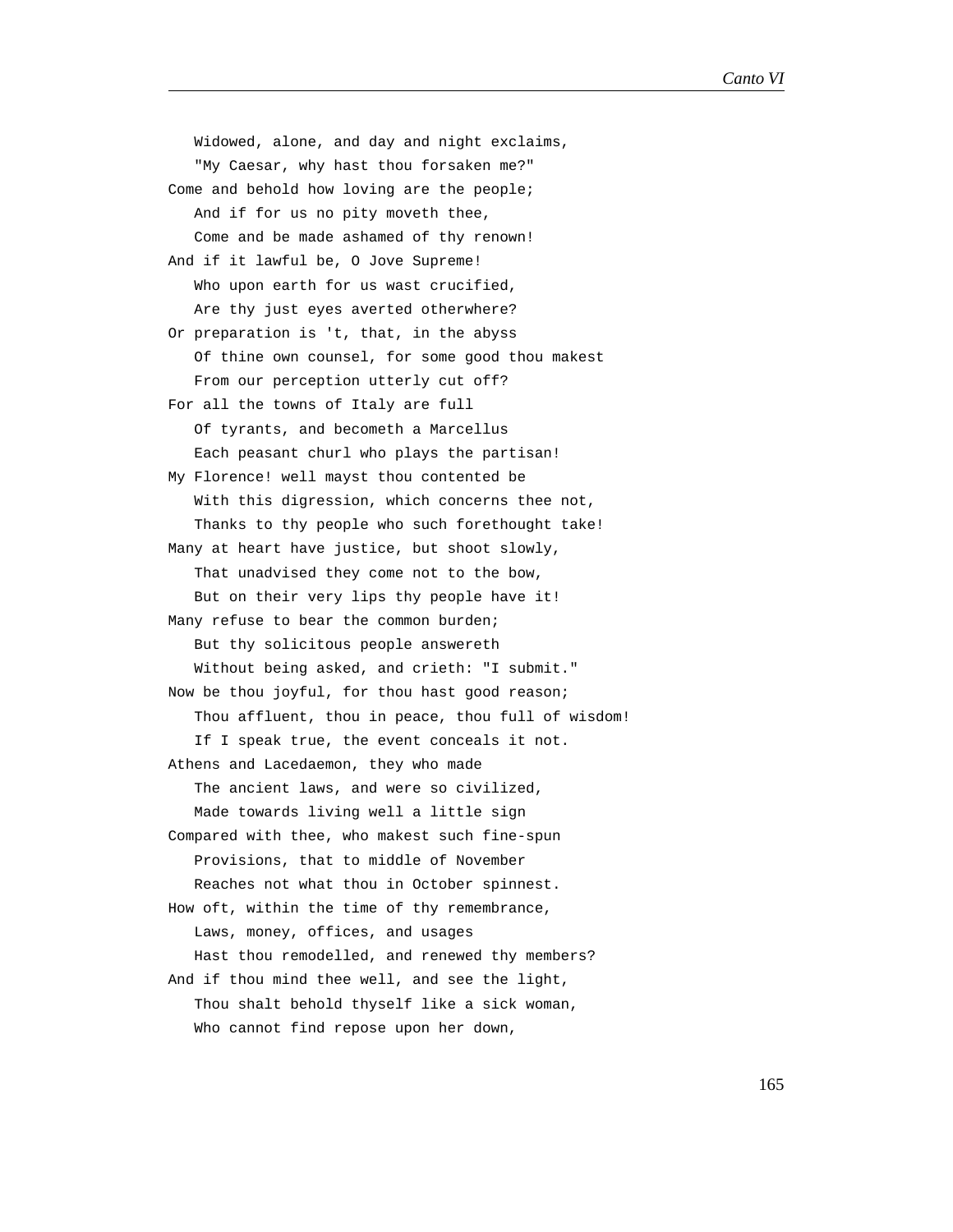But by her tossing wardeth off her pain.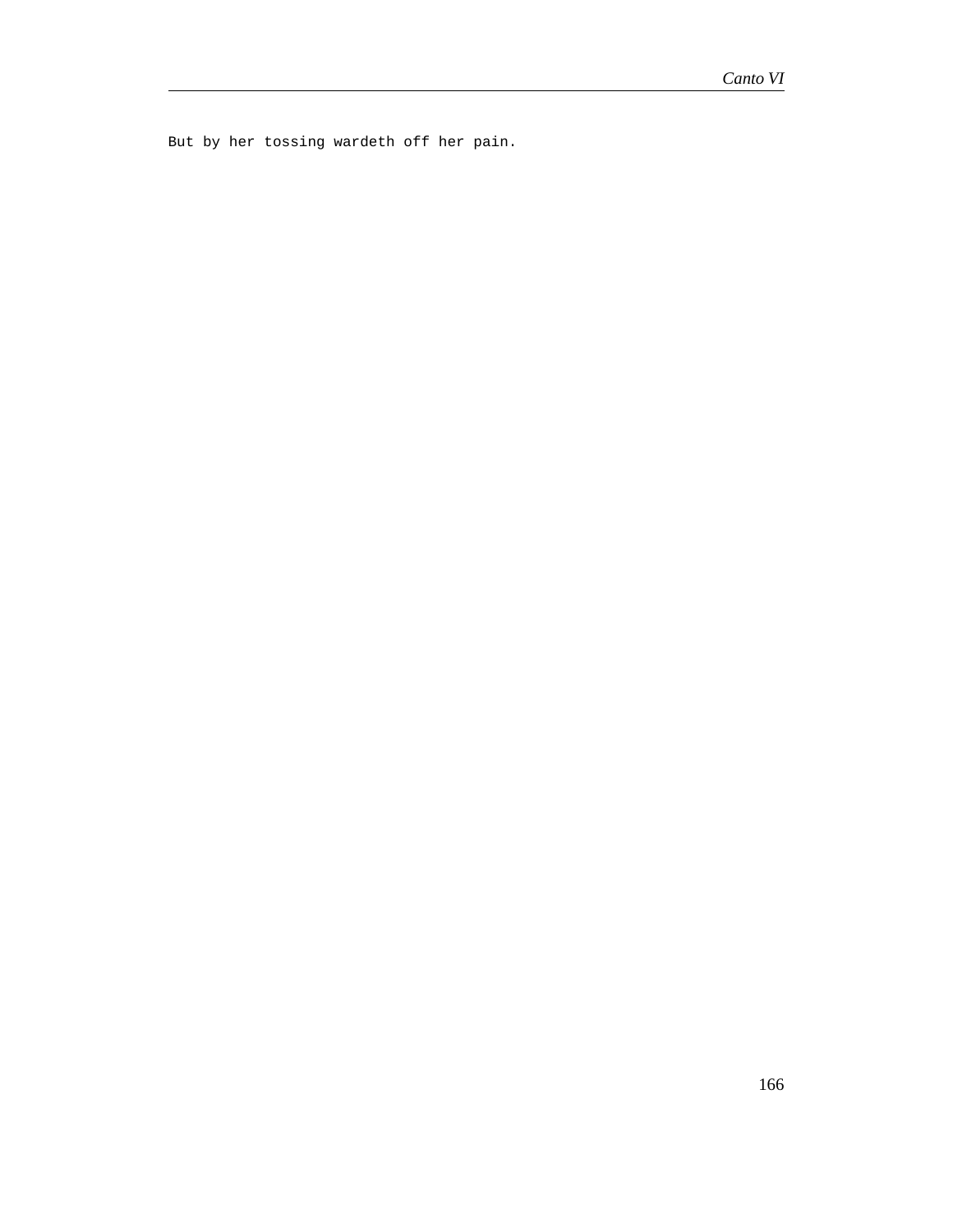After the gracious and glad salutations Had three and four times been reiterated, Sordello backward drew and said, "Who are you?" "Or ever to this mountain were directed The souls deserving to ascend to God, My bones were buried by Octavian. I am Virgilius; and for no crime else Did I lose heaven, than for not having faith;" In this wise then my Leader made reply. As one who suddenly before him sees Something whereat he marvels, who believes And yet does not, saying, "It is! it is not!" So he appeared; and then bowed down his brow, And with humility returned towards him, And, where inferiors embrace, embraced him. "O glory of the Latians, thou," he said, "Through whom our language showed what it could do O pride eternal of the place I came from, What merit or what grace to me reveals thee? If I to hear thy words be worthy, tell me If thou dost come from Hell, and from what cloister." "Through all the circles of the doleful realm," Responded he, "have I come hitherward; Heaven's power impelled me, and with that I come. I by not doing, not by doing, lost The sight of that high sun which thou desirest, And which too late by me was recognized. A place there is below not sad with torments, But darkness only, where the lamentations Have not the sound of wailing, but are sighs. There dwell I with the little innocents Snatched by the teeth of Death, or ever they Were from our human sinfulness exempt. There dwell I among those who the three saintly Virtues did not put on, and without vice The others knew and followed all of them.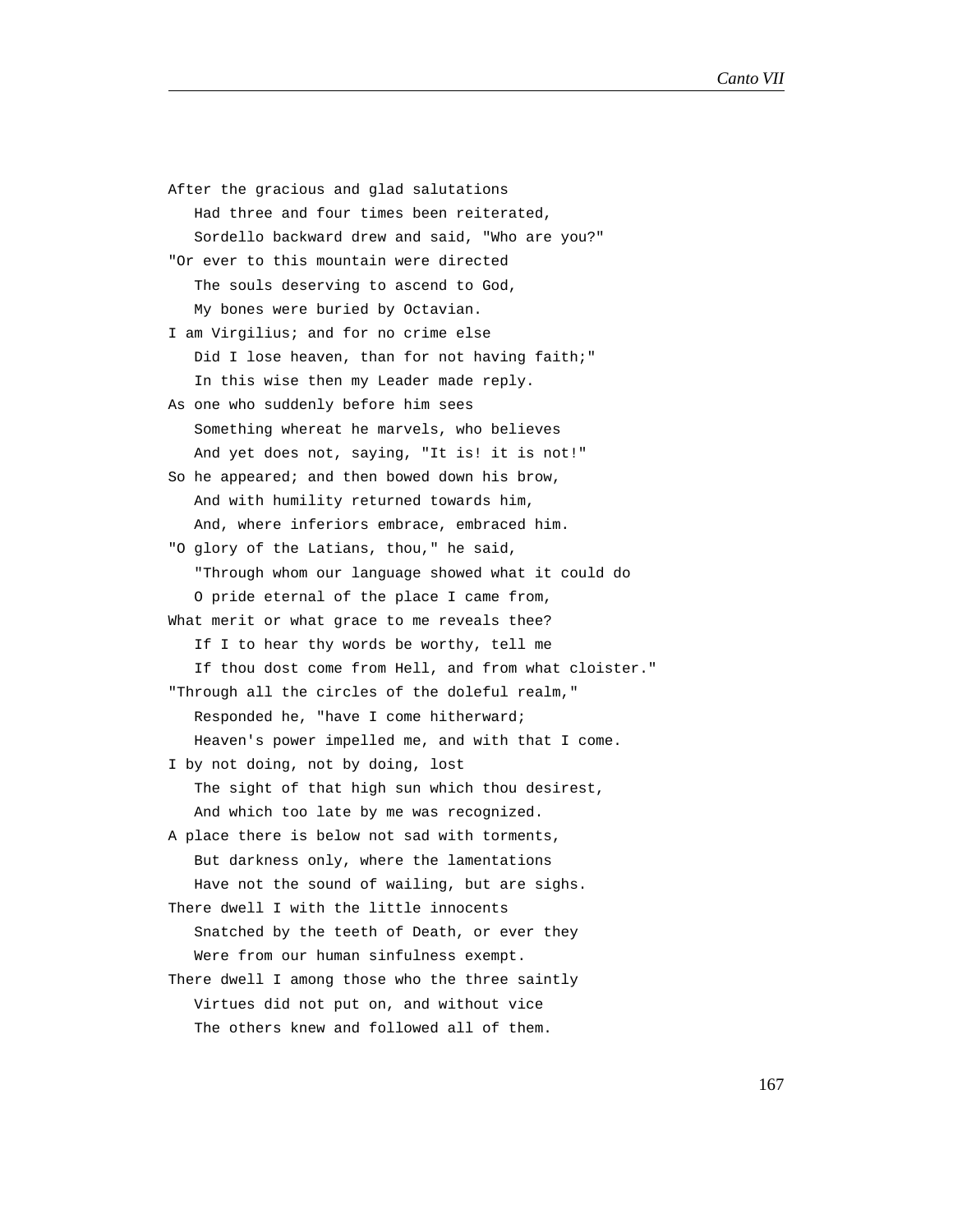But if thou know and can, some indication Give us by which we may the sooner come Where Purgatory has its right beginning." He answered: "No fixed place has been assigned us; 'Tis lawful for me to go up and round; So far as I can go, as guide I join thee. But see already how the day declines, And to go up by night we are not able; Therefore 'tis well to think of some fair sojourn. Souls are there on the right hand here withdrawn; If thou permit me I will lead thee to them, And thou shalt know them not without delight." "How is this?" was the answer; "should one wish To mount by night would he prevented be By others? or mayhap would not have power?" And on the ground the good Sordello drew His finger, saying, "See, this line alone Thou couldst not pass after the sun is gone; Not that aught else would hindrance give, however, To going up, save the nocturnal darkness; This with the want of power the will perplexes. We might indeed therewith return below, And, wandering, walk the hill-side round about, While the horizon holds the day imprisoned." Thereon my Lord, as if in wonder, said: "Do thou conduct us thither, where thou sayest That we can take delight in tarrying." Little had we withdrawn us from that place, When I perceived the mount was hollowed out In fashion as the valleys here are hollowed. "Thitherward," said that shade, "will we repair, Where of itself the hill-side makes a lap, And there for the new day will we await." 'Twixt hill and plain there was a winding path Which led us to the margin of that dell, Where dies the border more than half away. Gold and fine silver, and scarlet and pearl-white, The Indian wood resplendent and serene,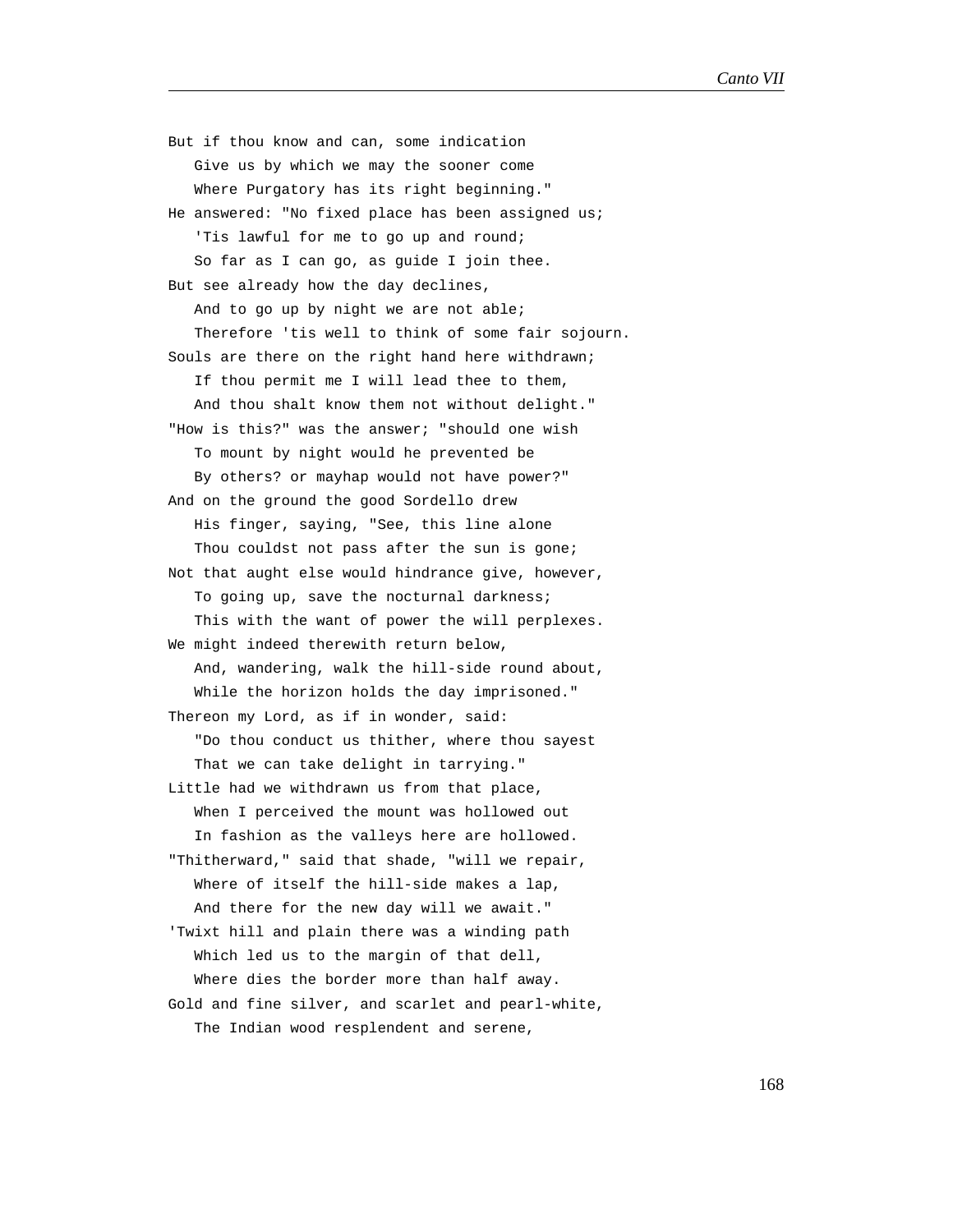Fresh emerald the moment it is broken, By herbage and by flowers within that hollow Planted, each one in colour would be vanquished, As by its greater vanquished is the less. Nor in that place had nature painted only, But of the sweetness of a thousand odours Made there a mingled fragrance and unknown. "Salve Regina," on the green and flowers There seated, singing, spirits I beheld, Which were not visible outside the valley. "Before the scanty sun now seeks his nest," Began the Mantuan who had led us thither, "Among them do not wish me to conduct you. Better from off this ledge the acts and faces Of all of them will you discriminate, Than in the plain below received among them. He who sits highest, and the semblance bears Of having what he should have done neglected, And to the others' song moves not his lips, Rudolph the Emperor was, who had the power To heal the wounds that Italy have slain, So that through others slowly she revives. The other, who in look doth comfort him, Governed the region where the water springs, The Moldau bears the Elbe, and Elbe the sea. His name was Ottocar; and in swaddling-clothes Far better he than bearded Winceslaus His son, who feeds in luxury and ease. And the small-nosed, who close in council seems With him that has an aspect so benign, Died fleeing and disflowering the lily; Look there, how he is beating at his breast! Behold the other one, who for his cheek Sighing has made of his own palm a bed; Father and father-in-law of France's Pest Are they, and know his vicious life and lewd, And hence proceeds the grief that so doth pierce them. He who appears so stalwart, and chimes in,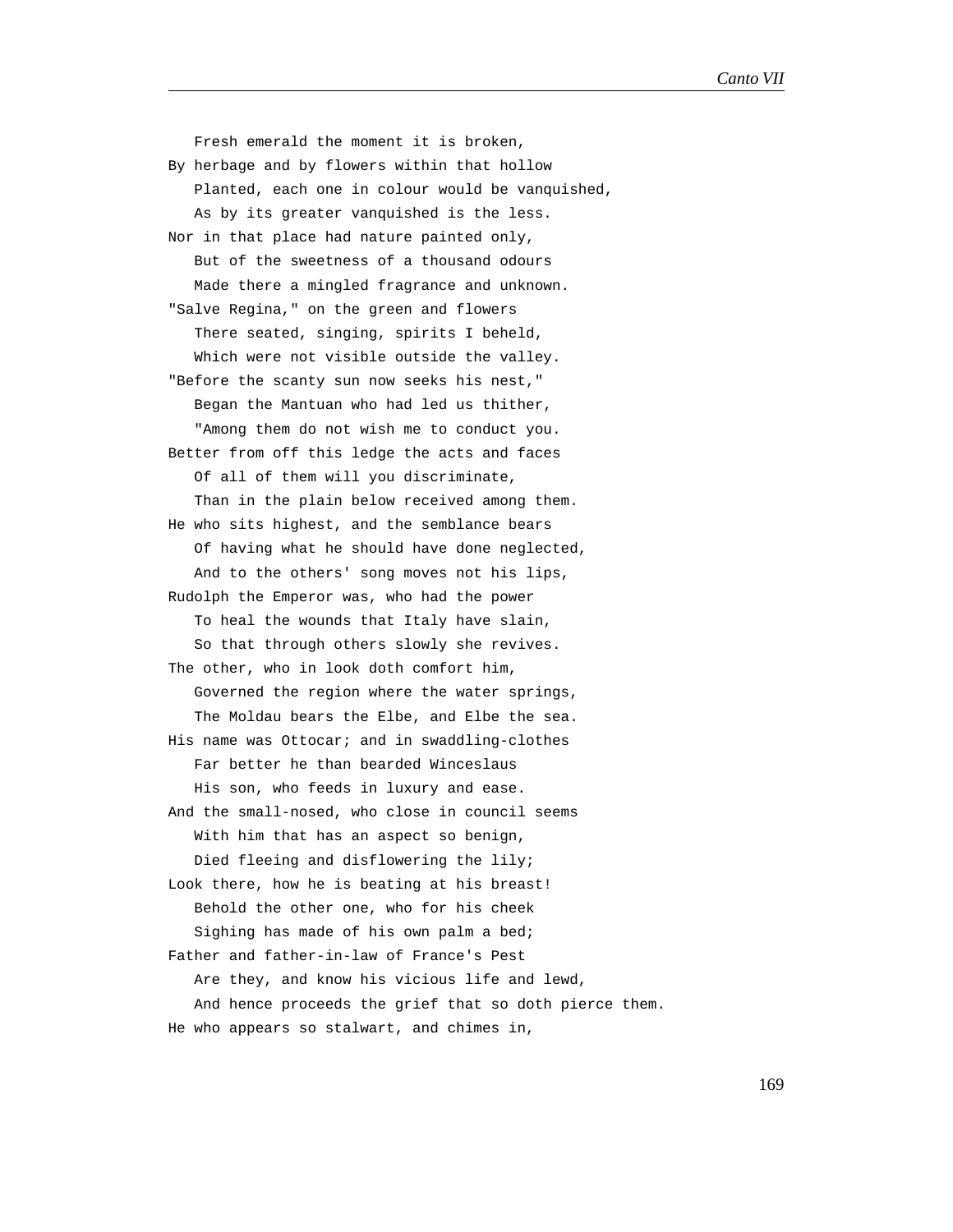Singing, with that one of the manly nose, The cord of every valour wore begirt; And if as King had after him remained The stripling who in rear of him is sitting, Well had the valour passed from vase to vase, Which cannot of the other heirs be said. Frederick and Jacomo possess the realms, But none the better heritage possesses. Not oftentimes upriseth through the branches The probity of man; and this He wills Who gives it, so that we may ask of Him. Eke to the large-nosed reach my words, no less Than to the other, Pier, who with him sings; Whence Provence and Apulia grieve already The plant is as inferior to its seed, As more than Beatrice and Margaret Costanza boasteth of her husband still. Behold the monarch of the simple life, Harry of England, sitting there alone; He in his branches has a better issue. He who the lowest on the ground among them Sits looking upward, is the Marquis William, For whose sake Alessandria and her war Make Monferrat and Canavese weep."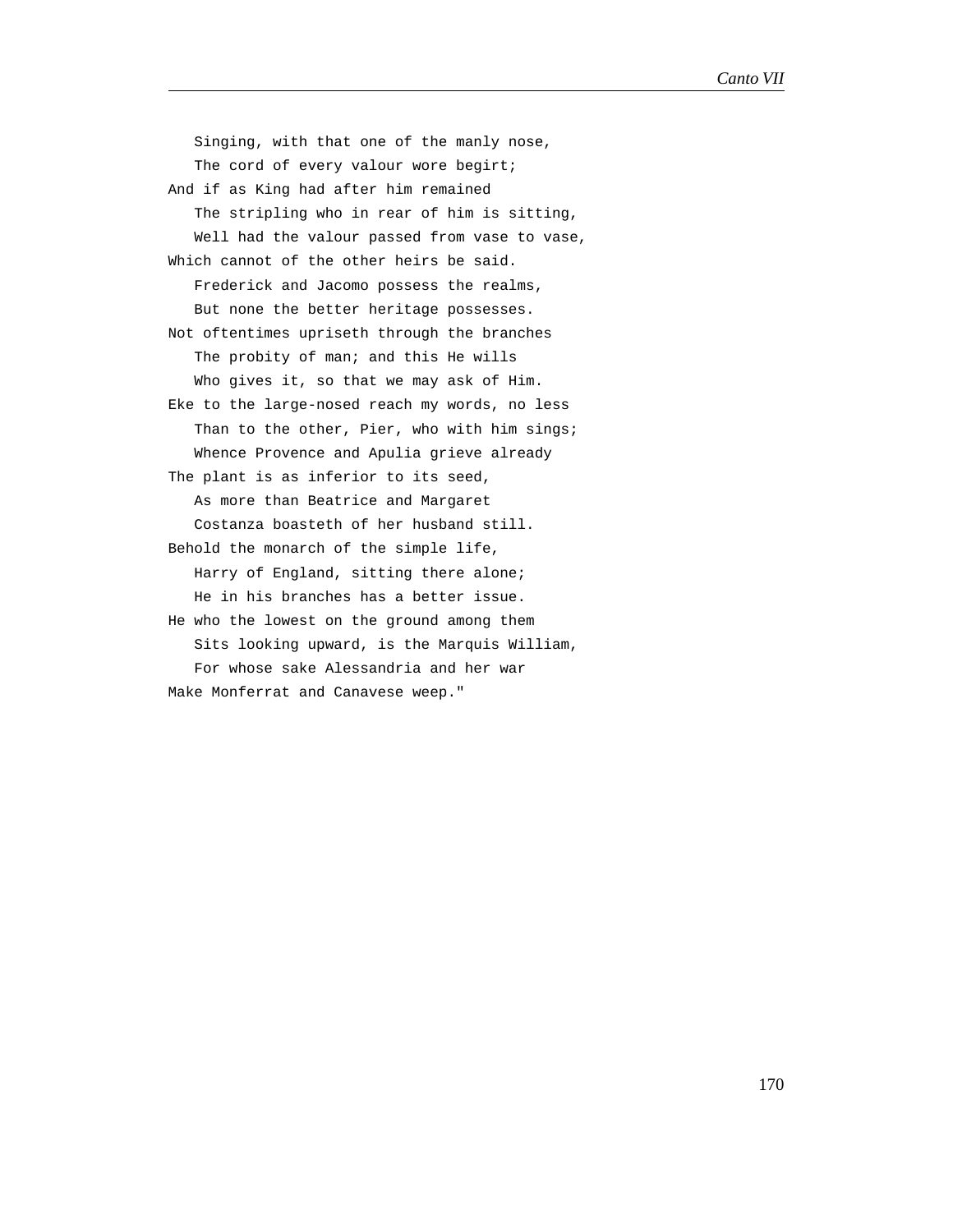'Twas now the hour that turneth back desire In those who sail the sea, and melts the heart, The day they've said to their sweet friends farewell, And the new pilgrim penetrates with love, If he doth hear from far away a bell That seemeth to deplore the dying day, When I began to make of no avail My hearing, and to watch one of the souls Uprisen, that begged attention with its hand. It joined and lifted upward both its palms, Fixing its eyes upon the orient, As if it said to God, "Naught else I care for." "Te lucis ante" so devoutly issued Forth from its mouth, and with such dulcet notes, It made me issue forth from my own mind. And then the others, sweetly and devoutly, Accompanied it through all the hymn entire, Having their eyes on the supernal wheels. Here, Reader, fix thine eyes well on the truth, For now indeed so subtile is the veil, Surely to penetrate within is easy. I saw that army of the gentle-born Thereafterward in silence upward gaze, As if in expectation, pale and humble; And from on high come forth and down descend, I saw two Angels with two flaming swords, Truncated and deprived of their points. Green as the little leaflets just now born Their garments were, which, by their verdant pinions Beaten and blown abroad, they trailed behind. One just above us came to take his station, And one descended to the opposite bank, So that the people were contained between them. Clearly in them discerned I the blond head; But in their faces was the eye bewildered, As faculty confounded by excess.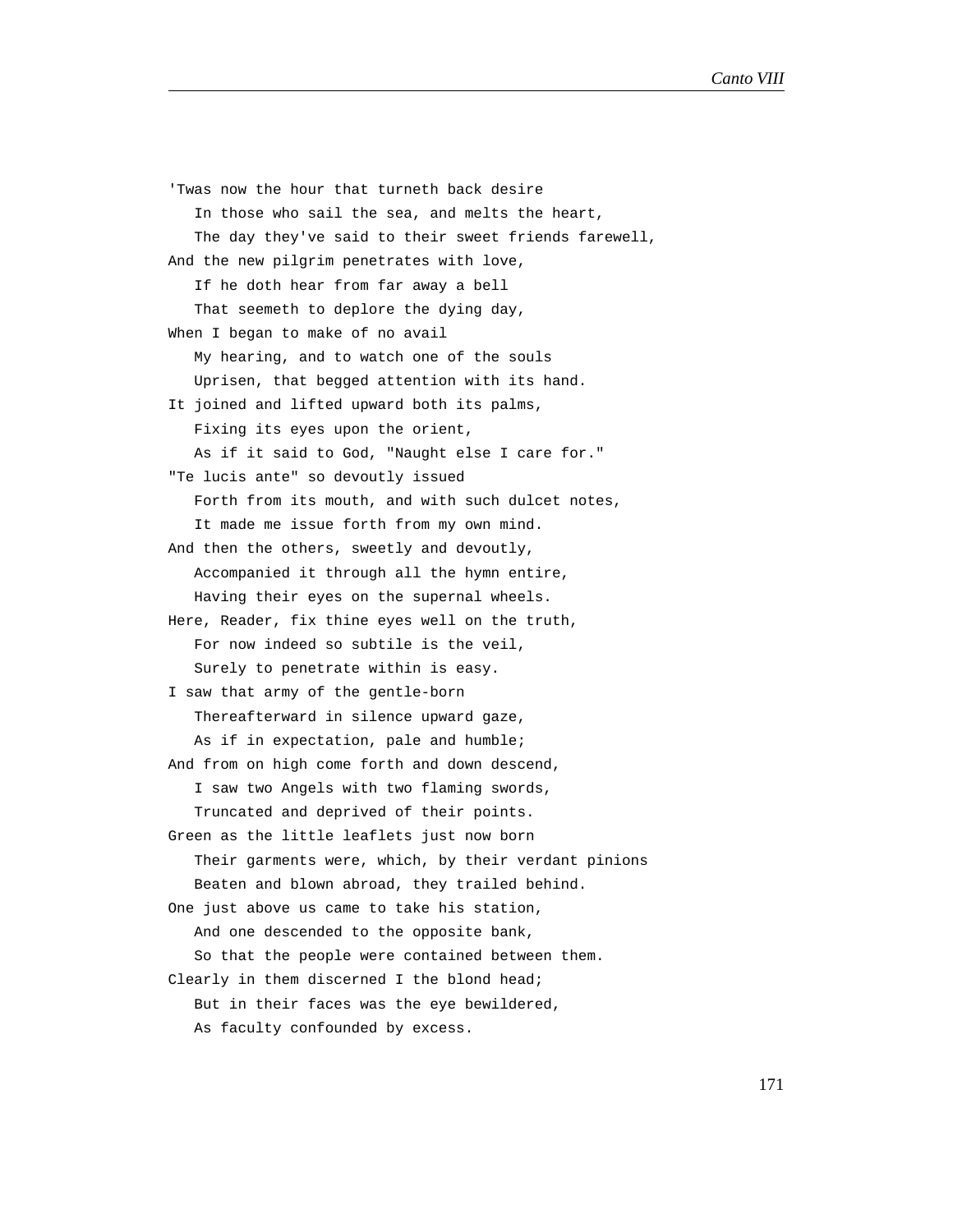"From Mary's bosom both of them have come," Sordello said, "as guardians of the valley Against the serpent, that will come anon." Whereupon I, who knew not by what road, Turned round about, and closely drew myself, Utterly frozen, to the faithful shoulders. And once again Sordello: "Now descend we 'Mid the grand shades, and we will speak to them; Right pleasant will it be for them to see you." Only three steps I think that I descended, And was below, and saw one who was looking Only at me, as if he fain would know me. Already now the air was growing dark, But not so that between his eyes and mine It did not show what it before locked up. Tow'rds me he moved, and I tow'rds him did move; Noble Judge Nino! how it me delighted, When I beheld thee not among the damned! No greeting fair was left unsaid between us; Then asked he: "How long is it since thou camest O'er the far waters to the mountain's foot?" "Oh!" said I to him, "through the dismal places I came this morn; and am in the first life, Albeit the other, going thus, I gain." And on the instant my reply was heard, He and Sordello both shrank back from me, Like people who are suddenly bewildered. One to Virgilius, and the other turned To one who sat there, crying, "Up, Currado! Come and behold what God in grace has willed!" Then, turned to me: "By that especial grace Thou owest unto Him, who so conceals His own first wherefore, that it has no ford, When thou shalt be beyond the waters wide, Tell my Giovanna that she pray for me, Where answer to the innocent is made. I do not think her mother loves me more, Since she has laid aside her wimple white,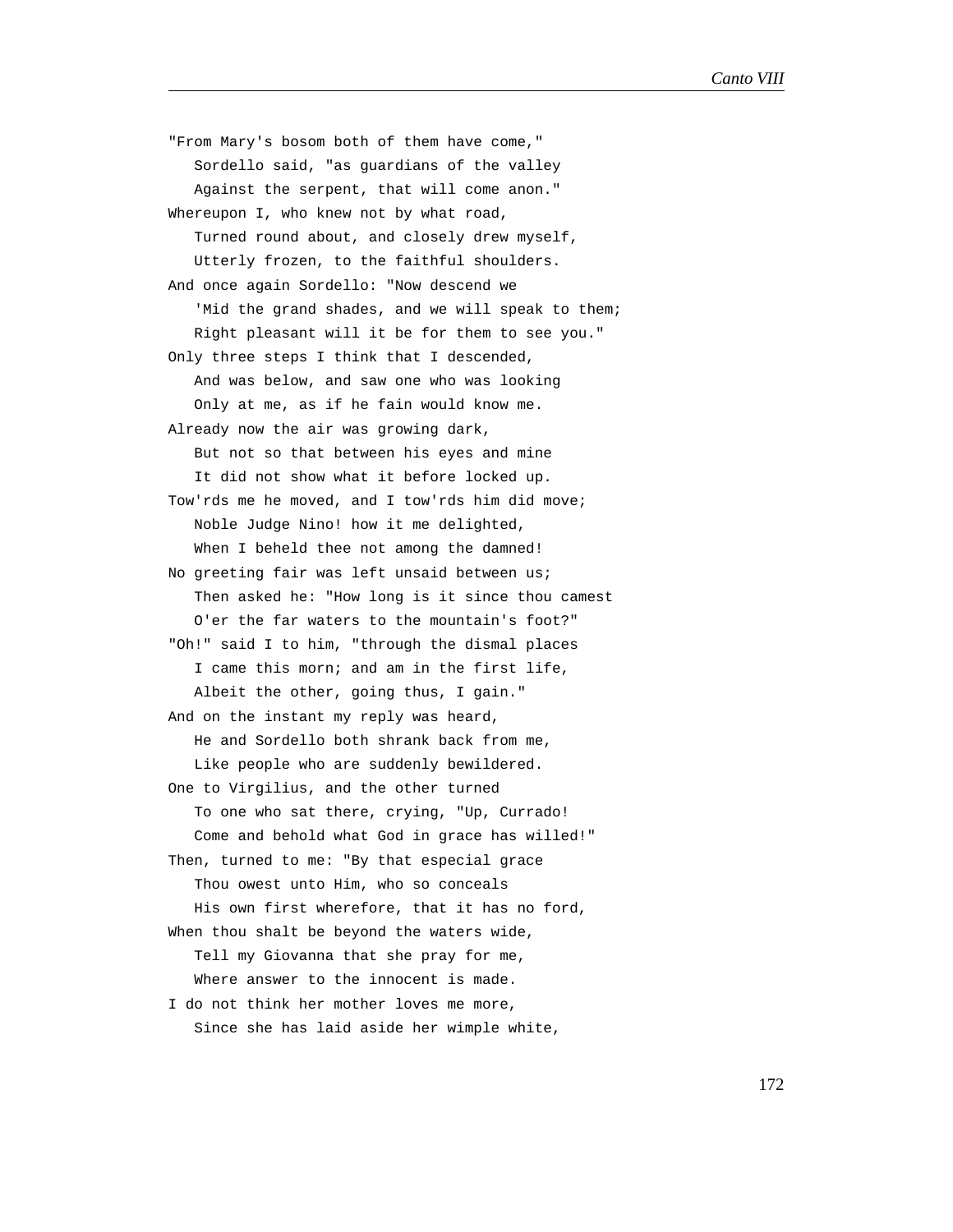Which she, unhappy, needs must wish again. Through her full easily is comprehended How long in woman lasts the fire of love, If eye or touch do not relight it often. So fair a hatchment will not make for her The Viper marshalling the Milanese A-field, as would have made Gallura's Cock." In this wise spake he, with the stamp impressed Upon his aspect of that righteous zeal Which measurably burneth in the heart. My greedy eyes still wandered up to heaven, Still to that point where slowest are the stars, Even as a wheel the nearest to its axle. And my Conductor: "Son, what dost thou gaze at Up there?" And I to him: "At those three torches With which this hither pole is all on fire." And he to me: "The four resplendent stars Thou sawest this morning are down yonder low, And these have mounted up to where those were." As he was speaking, to himself Sordello Drew him, and said, "Lo there our Adversary!" And pointed with his finger to look thither. Upon the side on which the little valley No barrier hath, a serpent was; perchance The same which gave to Eve the bitter food. 'Twixt grass and flowers came on the evil streak, Turning at times its head about, and licking Its back like to a beast that smoothes itself. I did not see, and therefore cannot say How the celestial falcons 'gan to move, But well I saw that they were both in motion. Hearing the air cleft by their verdant wings, The serpent fled, and round the Angels wheeled, Up to their stations flying back alike. The shade that to the Judge had near approached When he had called, throughout that whole assault Had not a moment loosed its gaze on me. "So may the light that leadeth thee on high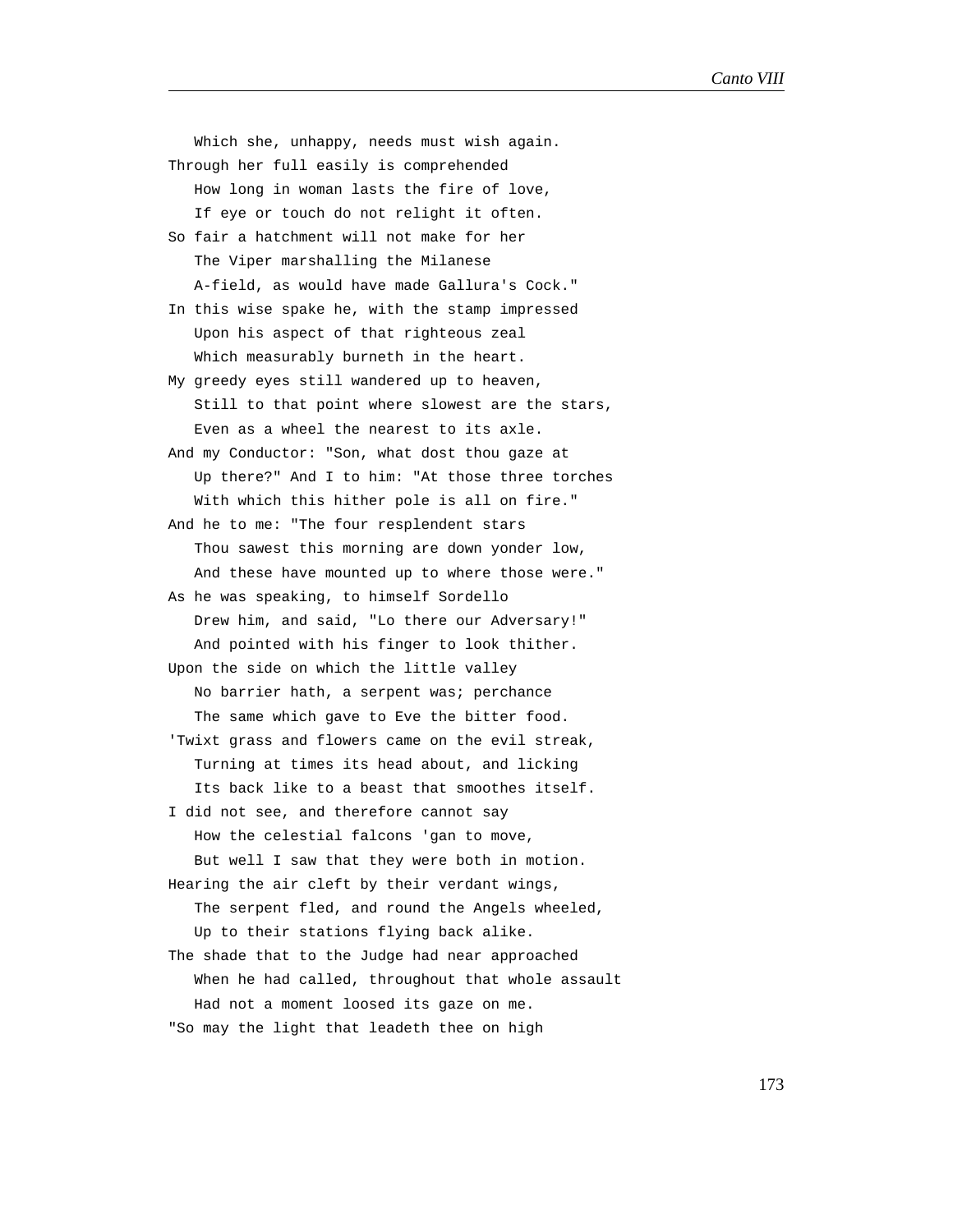Find in thine own free-will as much of wax As needful is up to the highest azure," Began it, "if some true intelligence Of Valdimagra or its neighbourhood Thou knowest, tell it me, who once was great there. Currado Malaspina was I called; I'm not the elder, but from him descended; To mine I bore the love which here refineth." "O," said I unto him, "through your domains I never passed, but where is there a dwelling Throughout all Europe, where they are not known? That fame, which doeth honour to your house, Proclaims its Signors and proclaims its land, So that he knows of them who ne'er was there. And, as I hope for heaven, I swear to you Your honoured family in naught abates The glory of the purse and of the sword. It is so privileged by use and nature, That though a guilty head misguide the world, Sole it goes right, and scorns the evil way." And he: "Now go; for the sun shall not lie Seven times upon the pillow which the Ram With all his four feet covers and bestrides, Before that such a courteous opinion Shall in the middle of thy head be nailed With greater nails than of another's speech, Unless the course of justice standeth still."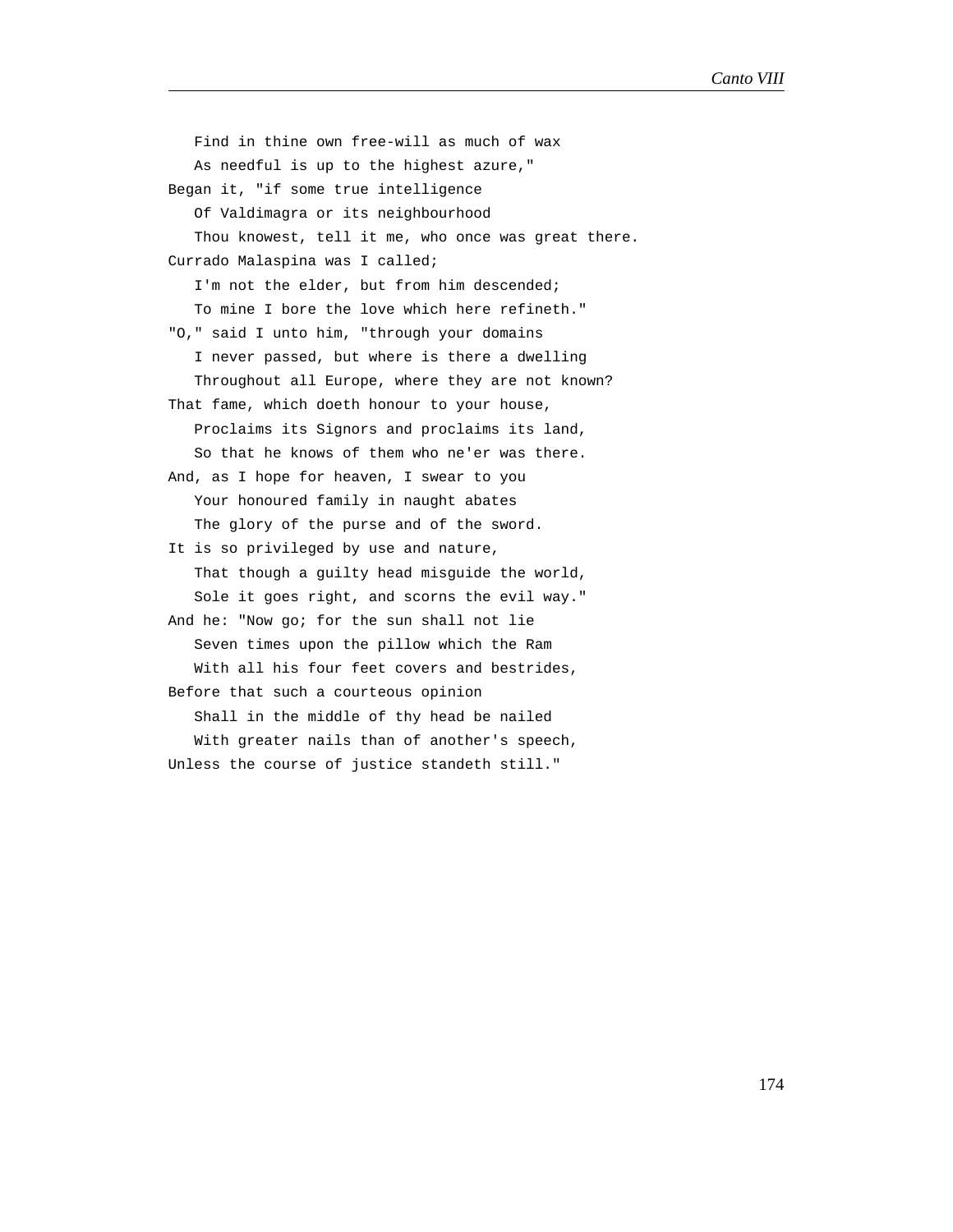The concubine of old Tithonus now Gleamed white upon the eastern balcony, Forth from the arms of her sweet paramour; With gems her forehead all relucent was, Set in the shape of that cold animal Which with its tail doth smite amain the nations, And of the steps, with which she mounts, the Night Had taken two in that place where we were, And now the third was bending down its wings; When I, who something had of Adam in me, Vanquished by sleep, upon the grass reclined, There were all five of us already sat. Just at the hour when her sad lay begins The little swallow, near unto the morning, Perchance in memory of her former woes, And when the mind of man, a wanderer More from the flesh, and less by thought imprisoned, Almost prophetic in its visions is, In dreams it seemed to me I saw suspended An eagle in the sky, with plumes of gold, With wings wide open, and intent to stoop, And this, it seemed to me, was where had been By Ganymede his kith and kin abandoned, When to the high consistory he was rapt. I thought within myself, perchance he strikes From habit only here, and from elsewhere Disdains to bear up any in his feet. Then wheeling somewhat more, it seemed to me, Terrible as the lightning he descended, And snatched me upward even to the fire. Therein it seemed that he and I were burning, And the imagined fire did scorch me so, That of necessity my sleep was broken. Not otherwise Achilles started up, Around him turning his awakened eyes, And knowing not the place in which he was,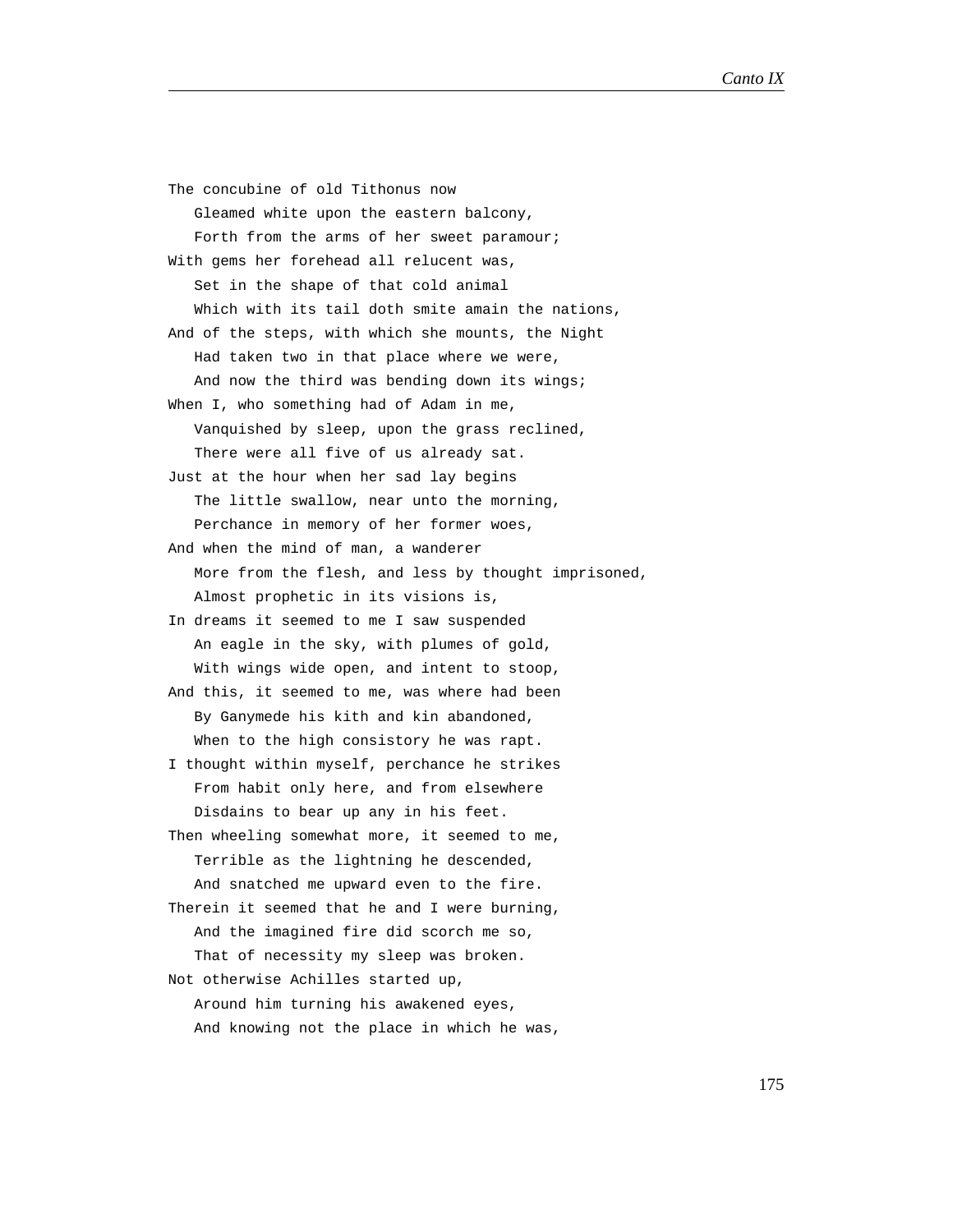What time from Chiron stealthily his mother Carried him sleeping in her arms to Scyros, Wherefrom the Greeks withdrew him afterwards, Than I upstarted, when from off my face Sleep fled away; and pallid I became, As doth the man who freezes with affright. Only my Comforter was at my side, And now the sun was more than two hours high, And turned towards the sea-shore was my face. "Be not intimidated," said my Lord, "Be reassured, for all is well with us; Do not restrain, but put forth all thy strength. Thou hast at length arrived at Purgatory; See there the cliff that closes it around; See there the entrance, where it seems disjoined. Whilom at dawn, which doth precede the day, When inwardly thy spirit was asleep Upon the flowers that deck the land below, There came a Lady and said: 'I am Lucia; Let me take this one up, who is asleep; So will I make his journey easier for him.' Sordello and the other noble shapes Remained; she took thee, and, as day grew bright, Upward she came, and I upon her footsteps. She laid thee here; and first her beauteous eyes That open entrance pointed out to me; Then she and sleep together went away." In guise of one whose doubts are reassured, And who to confidence his fear doth change, After the truth has been discovered to him, So did I change; and when without disquiet My Leader saw me, up along the cliff He moved, and I behind him, tow'rd the height. Reader, thou seest well how I exalt My theme, and therefore if with greater art I fortify it, marvel not thereat. Nearer approached we, and were in such place, That there, where first appeared to me a rift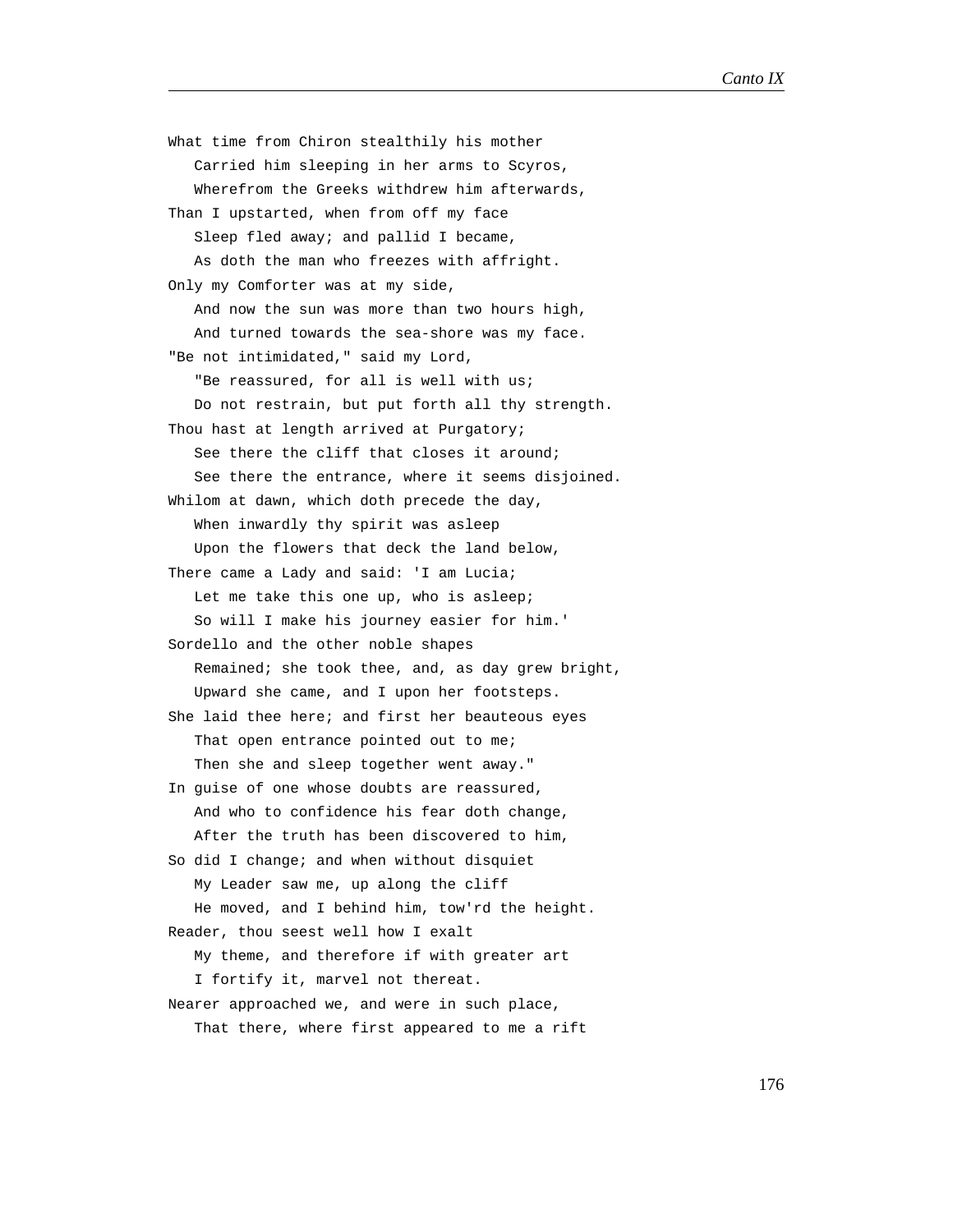Like to a crevice that disparts a wall, I saw a portal, and three stairs beneath, Diverse in colour, to go up to it, And a gate-keeper, who yet spake no word. And as I opened more and more mine eyes, I saw him seated on the highest stair, Such in the face that I endured it not. And in his hand he had a naked sword, Which so reflected back the sunbeams tow'rds us, That oft in vain I lifted up mine eyes. "Tell it from where you are, what is't you wish?" Began he to exclaim; "where is the escort? Take heed your coming hither harm you not!" "A Lady of Heaven, with these things conversant," My Master answered him, "but even now Said to us, 'Thither go; there is the portal.'" "And may she speed your footsteps in all good," Again began the courteous janitor; "Come forward then unto these stairs of ours." Thither did we approach; and the first stair Was marble white, so polished and so smooth, I mirrored myself therein as I appear. The second, tinct of deeper hue than perse, Was of a calcined and uneven stone, Cracked all asunder lengthwise and across. The third, that uppermost rests massively, Porphyry seemed to me, as flaming red As blood that from a vein is spirting forth. Both of his feet was holding upon this The Angel of God, upon the threshold seated, Which seemed to me a stone of diamond. Along the three stairs upward with good will Did my Conductor draw me, saying: "Ask Humbly that he the fastening may undo." Devoutly at the holy feet I cast me, For mercy's sake besought that he would open, But first upon my breast three times I smote. Seven P's upon my forehead he described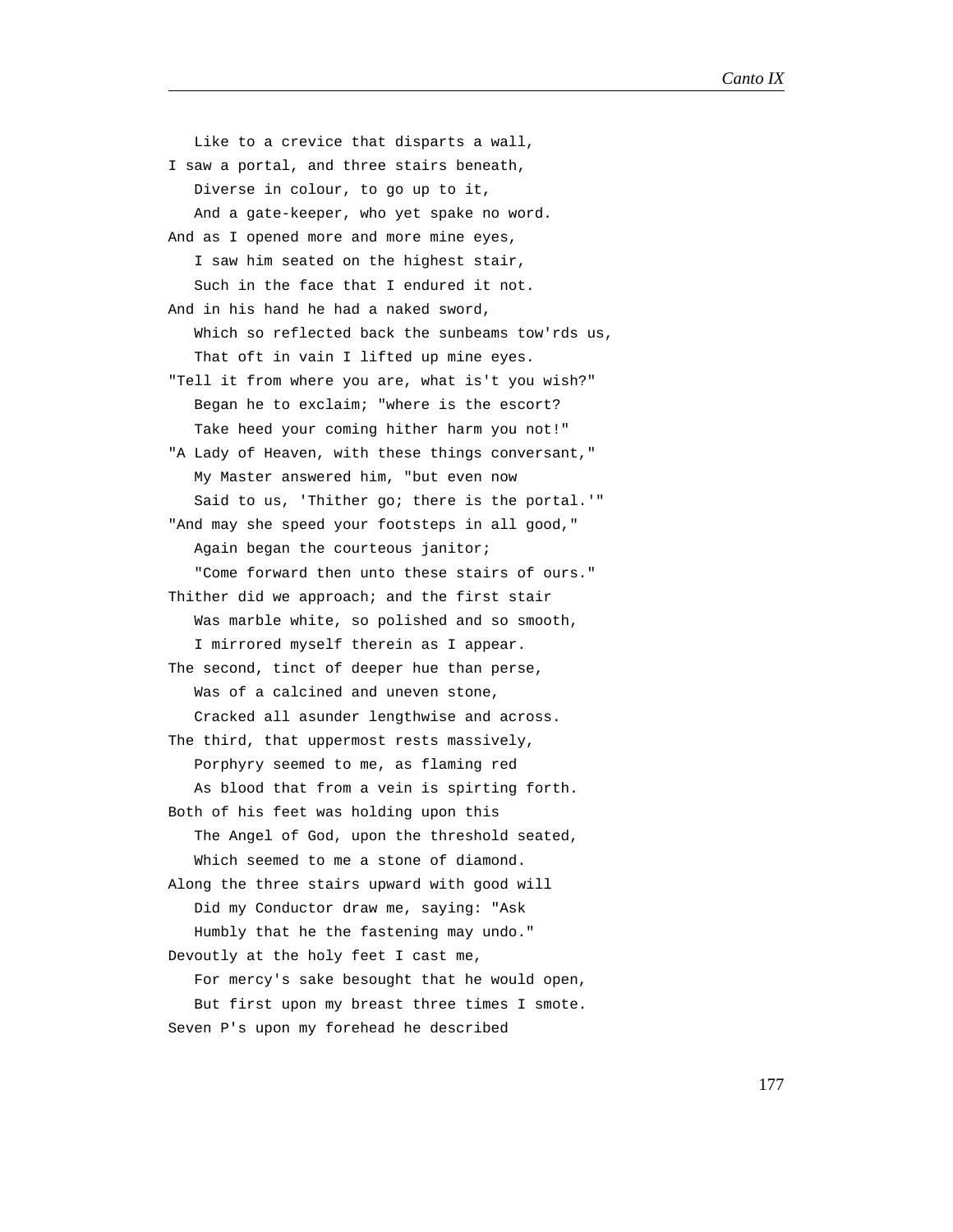With the sword's point, and, "Take heed that thou wash These wounds, when thou shalt be within," he said. Ashes, or earth that dry is excavated, Of the same colour were with his attire, And from beneath it he drew forth two keys. One was of gold, and the other was of silver; First with the white, and after with the yellow, Plied he the door, so that I was content. "Whenever faileth either of these keys So that it turn not rightly in the lock," He said to us, "this entrance doth not open. More precious one is, but the other needs More art and intellect ere it unlock, For it is that which doth the knot unloose. From Peter I have them; and he bade me err Rather in opening than in keeping shut, If people but fall down before my feet." Then pushed the portals of the sacred door, Exclaiming: "Enter; but I give you warning That forth returns whoever looks behind." And when upon their hinges were turned round The swivels of that consecrated gate, Which are of metal, massive and sonorous, Roared not so loud, nor so discordant seemed Tarpeia, when was ta'en from it the good Metellus, wherefore meagre it remained. At the first thunder-peal I turned attentive, And "Te Deum laudamus" seemed to hear In voices mingled with sweet melody. Exactly such an image rendered me That which I heard, as we are wont to catch, When people singing with the organ stand; For now we hear, and now hear not, the words.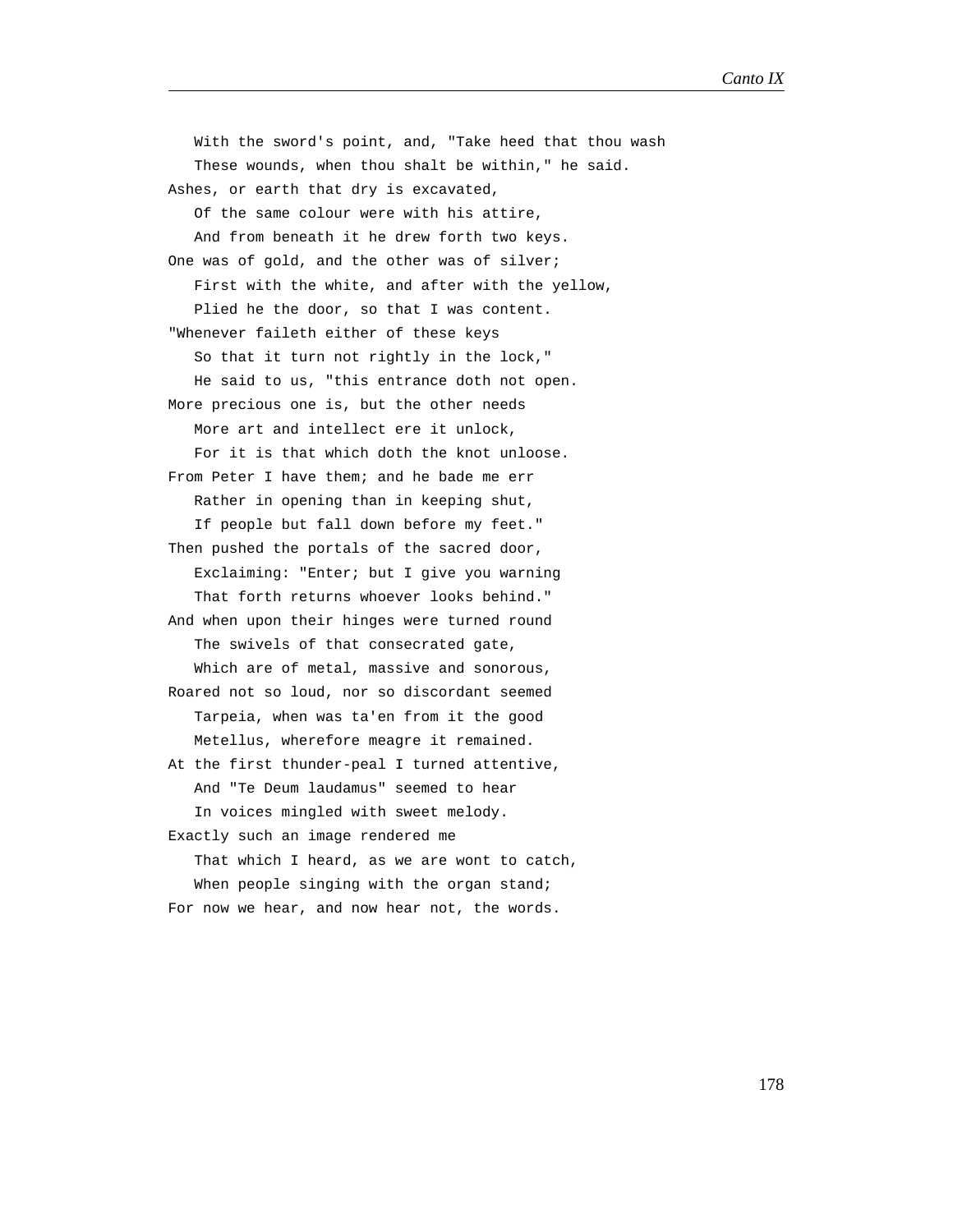When we had crossed the threshold of the door Which the perverted love of souls disuses, Because it makes the crooked way seem straight, Re-echoing I heard it closed again; And if I had turned back mine eyes upon it, What for my failing had been fit excuse? We mounted upward through a rifted rock, Which undulated to this side and that, Even as a wave receding and advancing. "Here it behoves us use a little art," Began my Leader, "to adapt ourselves Now here, now there, to the receding side." And this our footsteps so infrequent made, That sooner had the moon's decreasing disk Regained its bed to sink again to rest, Than we were forth from out that needle's eye; But when we free and in the open were, There where the mountain backward piles itself, I wearied out, and both of us uncertain About our way, we stopped upon a plain More desolate than roads across the deserts. From where its margin borders on the void, To foot of the high bank that ever rises, A human body three times told would measure; And far as eye of mine could wing its flight, Now on the left, and on the right flank now, The same this cornice did appear to me. Thereon our feet had not been moved as yet, When I perceived the embankment round about, Which all right of ascent had interdicted, To be of marble white, and so adorned With sculptures, that not only Polycletus, But Nature's self, had there been put to shame. The Angel, who came down to earth with tidings Of peace, that had been wept for many a year, And opened Heaven from its long interdict,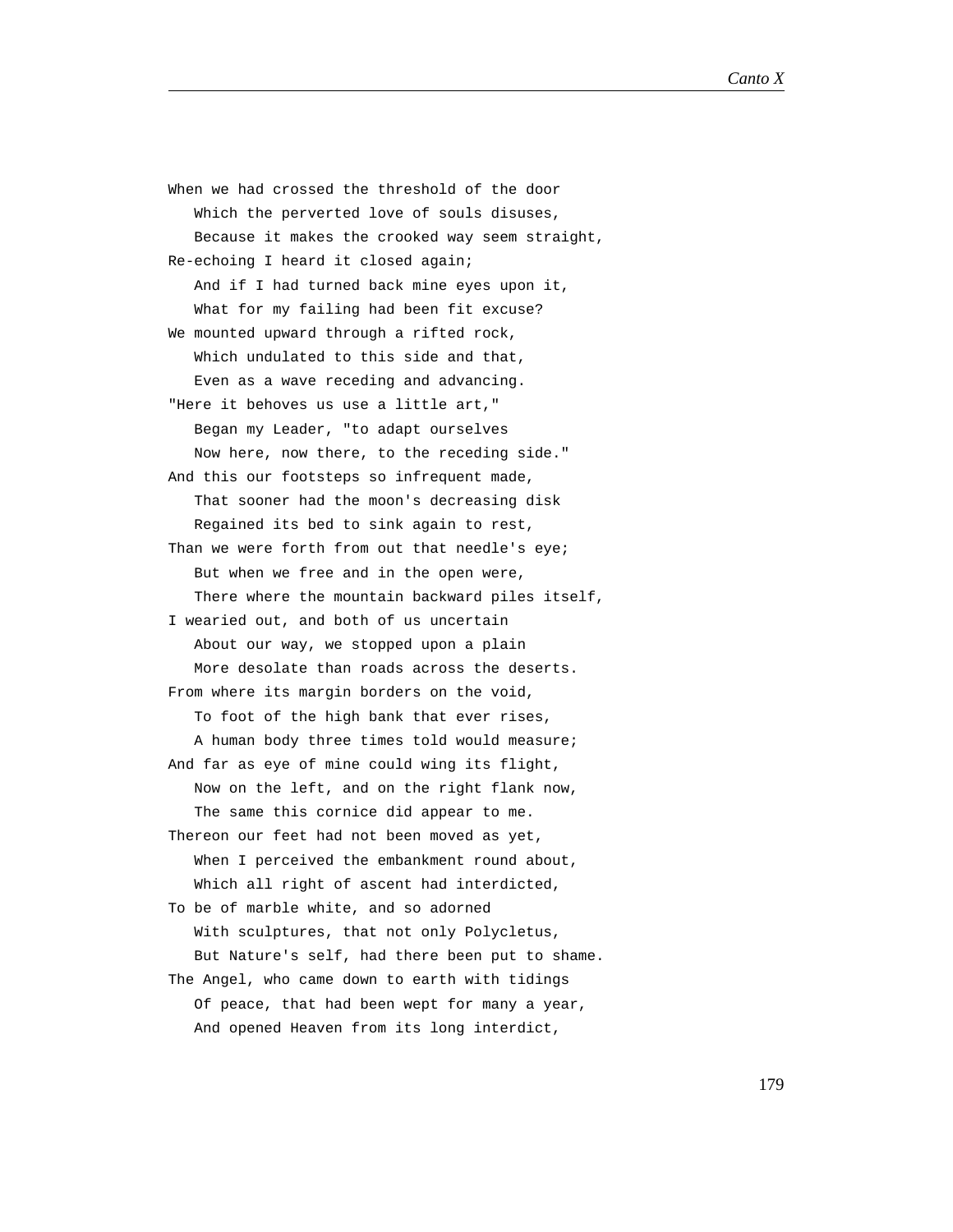*Canto X*

In front of us appeared so truthfully There sculptured in a gracious attitude, He did not seem an image that is silent. One would have sworn that he was saying, "Ave;" For she was there in effigy portrayed Who turned the key to ope the exalted love, And in her mien this language had impressed, "Ecce ancilla Dei," as distinctly As any figure stamps itself in wax. "Keep not thy mind upon one place alone," The gentle Master said, who had me standing Upon that side where people have their hearts; Whereat I moved mine eyes, and I beheld In rear of Mary, and upon that side Where he was standing who conducted me, Another story on the rock imposed; Wherefore I passed Virgilius and drew near, So that before mine eyes it might be set. There sculptured in the self-same marble were The cart and oxen, drawing the holy ark, Wherefore one dreads an office not appointed. People appeared in front, and all of them In seven choirs divided, of two senses Made one say "No," the other, "Yes, they sing." Likewise unto the smoke of the frankincense, Which there was imaged forth, the eyes and nose Were in the yes and no discordant made. Preceded there the vessel benedight, Dancing with girded loins, the humble Psalmist, And more and less than King was he in this. Opposite, represented at the window Of a great palace, Michal looked upon him, Even as a woman scornful and afflicted. I moved my feet from where I had been standing, To examine near at hand another story, Which after Michal glimmered white upon me. There the high glory of the Roman Prince Was chronicled, whose great beneficence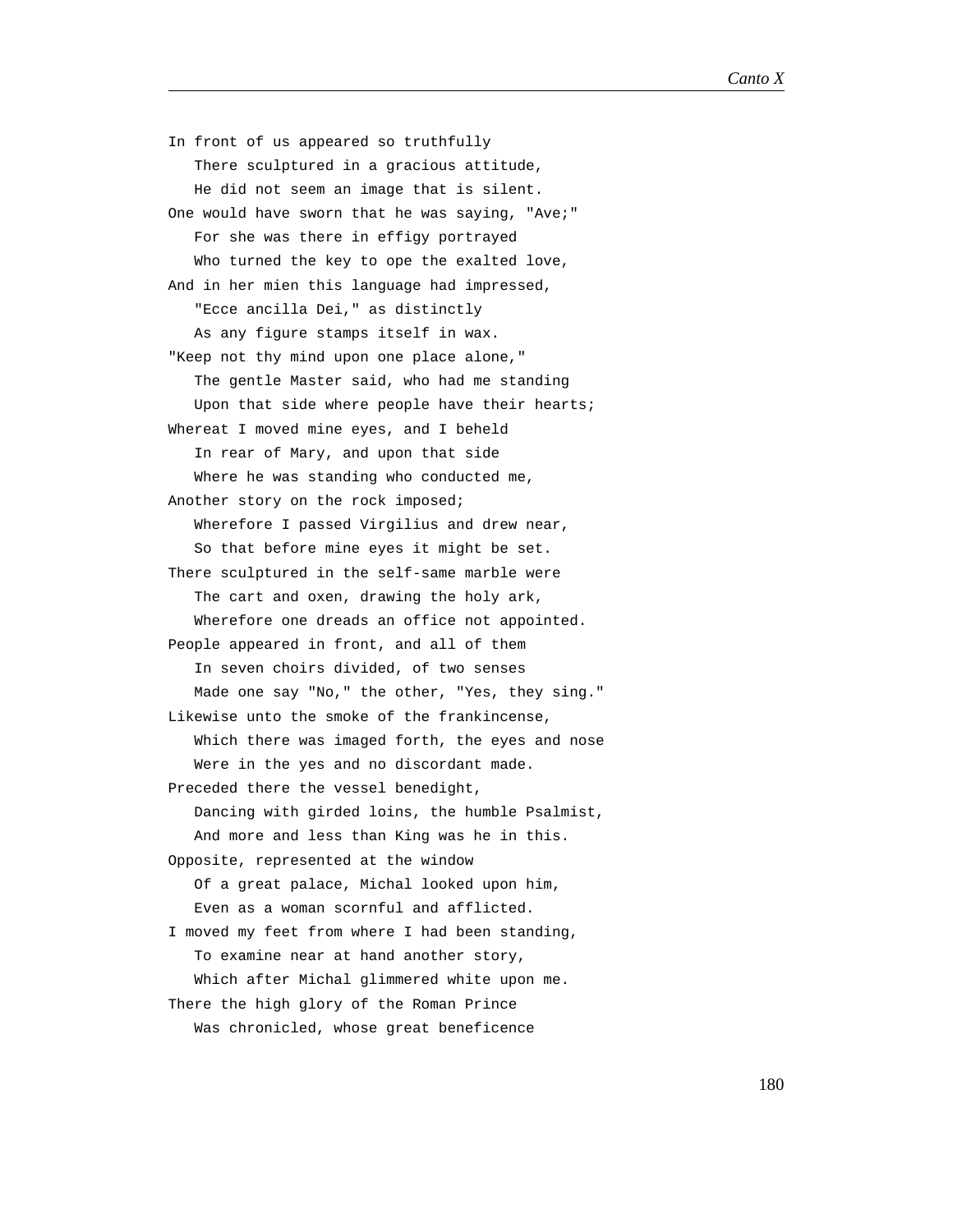*Canto X*

 Moved Gregory to his great victory; 'Tis of the Emperor Trajan I am speaking; And a poor widow at his bridle stood, In attitude of weeping and of grief. Around about him seemed it thronged and full Of cavaliers, and the eagles in the gold Above them visibly in the wind were moving. The wretched woman in the midst of these Seemed to be saying: "Give me vengeance, Lord, For my dead son, for whom my heart is breaking." And he to answer her: "Now wait until I shall return." And she: "My Lord," like one In whom grief is impatient, "shouldst thou not Return?" And he: "Who shall be where I am Will give it thee." And she: "Good deed of others What boots it thee, if thou neglect thine own?" Whence he: "Now comfort thee, for it behoves me That I discharge my duty ere I move; Justice so wills, and pity doth retain me." He who on no new thing has ever looked Was the creator of this visible language, Novel to us, for here it is not found. While I delighted me in contemplating The images of such humility, And dear to look on for their Maker's sake, "Behold, upon this side, but rare they make Their steps," the Poet murmured, "many people; These will direct us to the lofty stairs." Mine eyes, that in beholding were intent To see new things, of which they curious are, In turning round towards him were not slow. But still I wish not, Reader, thou shouldst swerve From thy good purposes, because thou hearest How God ordaineth that the debt be paid; Attend not to the fashion of the torment, Think of what follows; think that at the worst It cannot reach beyond the mighty sentence. "Master," began I, "that which I behold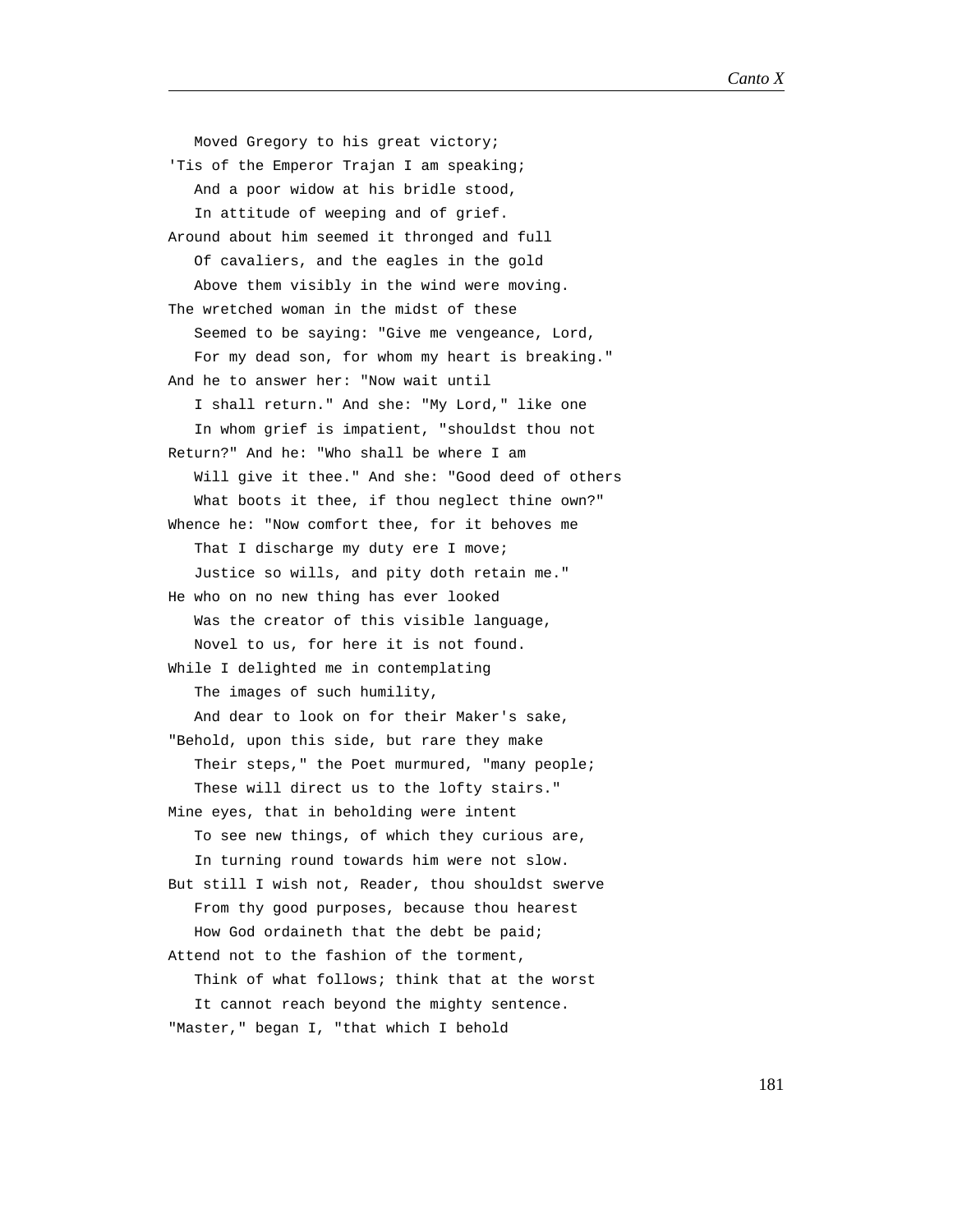Moving towards us seems to me not persons, And what I know not, so in sight I waver." And he to me: "The grievous quality Of this their torment bows them so to earth, That my own eyes at first contended with it; But look there fixedly, and disentangle By sight what cometh underneath those stones; Already canst thou see how each is stricken." O ye proud Christians! wretched, weary ones! Who, in the vision of the mind infirm Confidence have in your backsliding steps, Do ye not comprehend that we are worms, Born to bring forth the angelic butterfly That flieth unto judgment without screen? Why floats aloft your spirit high in air? Like are ye unto insects undeveloped, Even as the worm in whom formation fails! As to sustain a ceiling or a roof, In place of corbel, oftentimes a figure Is seen to join its knees unto its breast, Which makes of the unreal real anguish Arise in him who sees it, fashioned thus Beheld I those, when I had ta'en good heed. True is it, they were more or less bent down, According as they more or less were laden; And he who had most patience in his looks Weeping did seem to say, "I can no more!"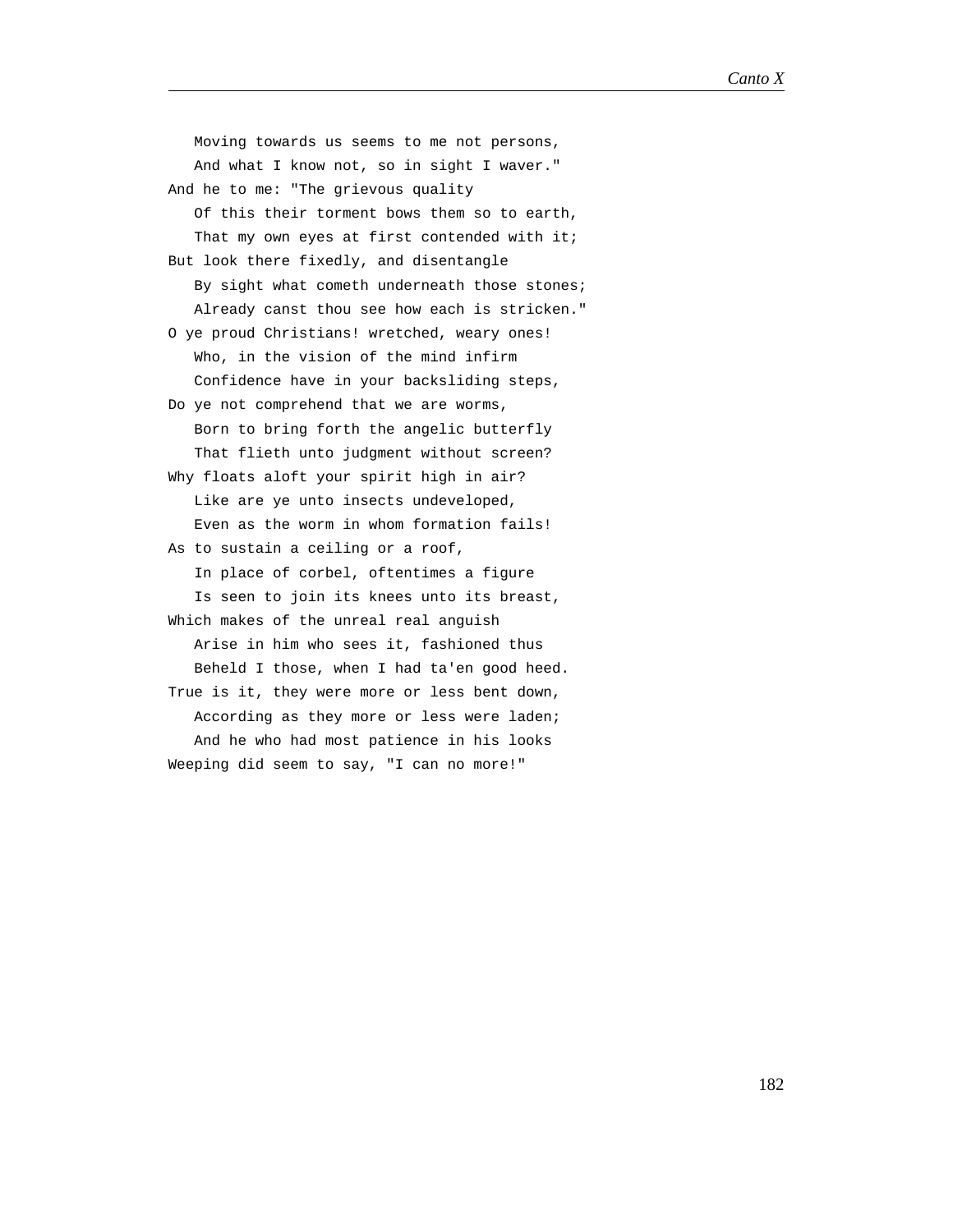"Our Father, thou who dwellest in the heavens, Not circumscribed, but from the greater love Thou bearest to the first effects on high, Praised be thy name and thine omnipotence By every creature, as befitting is To render thanks to thy sweet effluence. Come unto us the peace of thy dominion, For unto it we cannot of ourselves, If it come not, with all our intellect. Even as thine own Angels of their will Make sacrifice to thee, Hosanna singing, So may all men make sacrifice of theirs. Give unto us this day our daily manna, Withouten which in this rough wilderness Backward goes he who toils most to advance. And even as we the trespass we have suffered Pardon in one another, pardon thou Benignly, and regard not our desert. Our virtue, which is easily o'ercome, Put not to proof with the old Adversary, But thou from him who spurs it so, deliver. This last petition verily, dear Lord, Not for ourselves is made, who need it not, But for their sake who have remained behind us." Thus for themselves and us good furtherance Those shades imploring, went beneath a weight Like unto that of which we sometimes dream, Unequally in anguish round and round And weary all, upon that foremost cornice, Purging away the smoke-stains of the world. If there good words are always said for us, What may not here be said and done for them, By those who have a good root to their will? Well may we help them wash away the marks That hence they carried, so that clean and light They may ascend unto the starry wheels!

183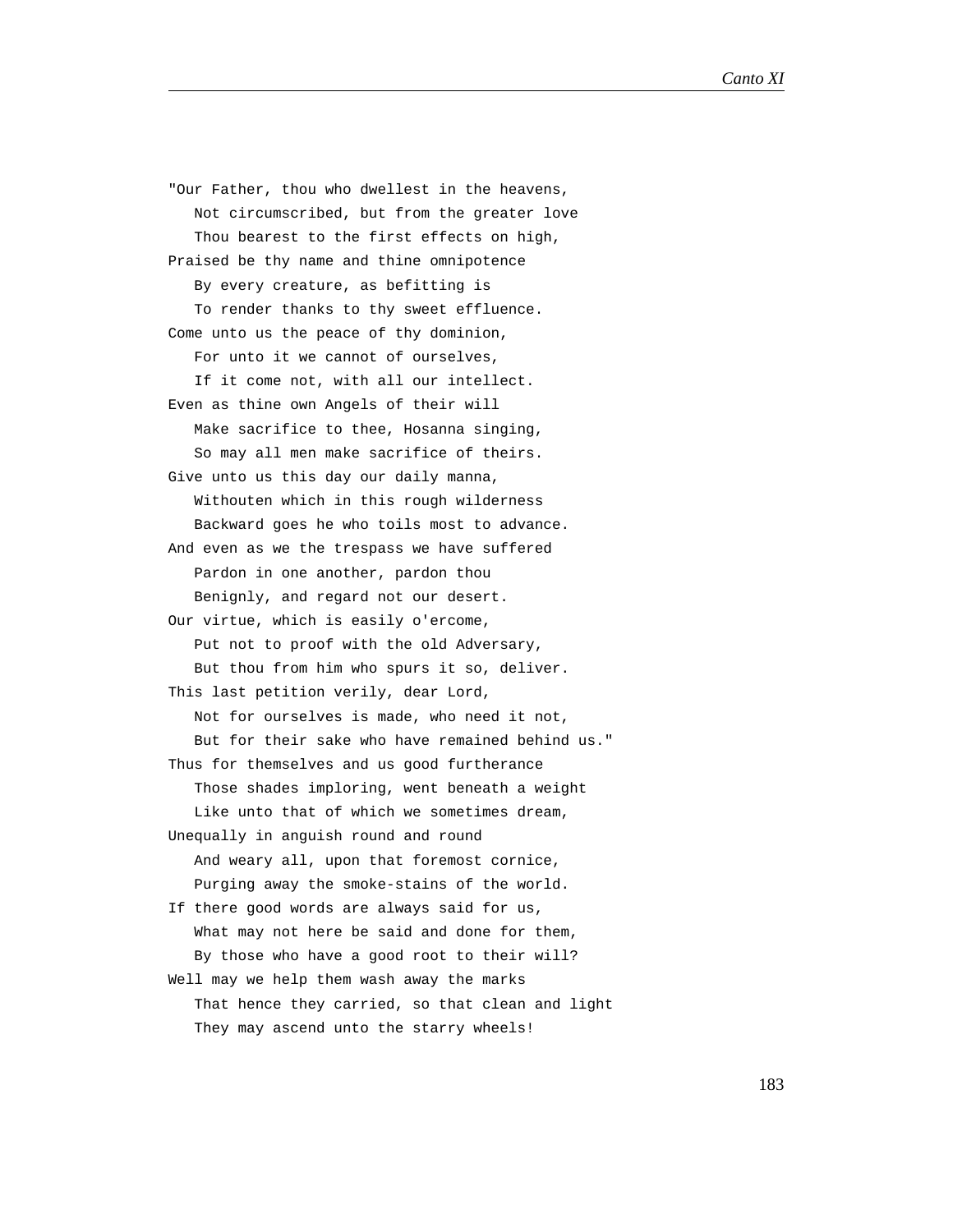"Ah! so may pity and justice you disburden Soon, that ye may have power to move the wing, That shall uplift you after your desire, Show us on which hand tow'rd the stairs the way Is shortest, and if more than one the passes, Point us out that which least abruptly falls; For he who cometh with me, through the burden Of Adam's flesh wherewith he is invested, Against his will is chary of his climbing." The words of theirs which they returned to those That he whom I was following had spoken, It was not manifest from whom they came, But it was said: "To the right hand come with us Along the bank, and ye shall find a pass Possible for living person to ascend. And were I not impeded by the stone, Which this proud neck of mine doth subjugate, Whence I am forced to hold my visage down, Him, who still lives and does not name himself, Would I regard, to see if I may know him And make him piteous unto this burden. A Latian was I, and born of a great Tuscan; Guglielmo Aldobrandeschi was my father; I know not if his name were ever with you. The ancient blood and deeds of gallantry Of my progenitors so arrogant made me That, thinking not upon the common mother, All men I held in scorn to such extent I died therefor, as know the Sienese, And every child in Campagnatico. I am Omberto; and not to me alone Has pride done harm, but all my kith and kin Has with it dragged into adversity. And here must I this burden bear for it Till God be satisfied, since I did not Among the living, here among the dead." Listening I downward bent my countenance; And one of them, not this one who was speaking,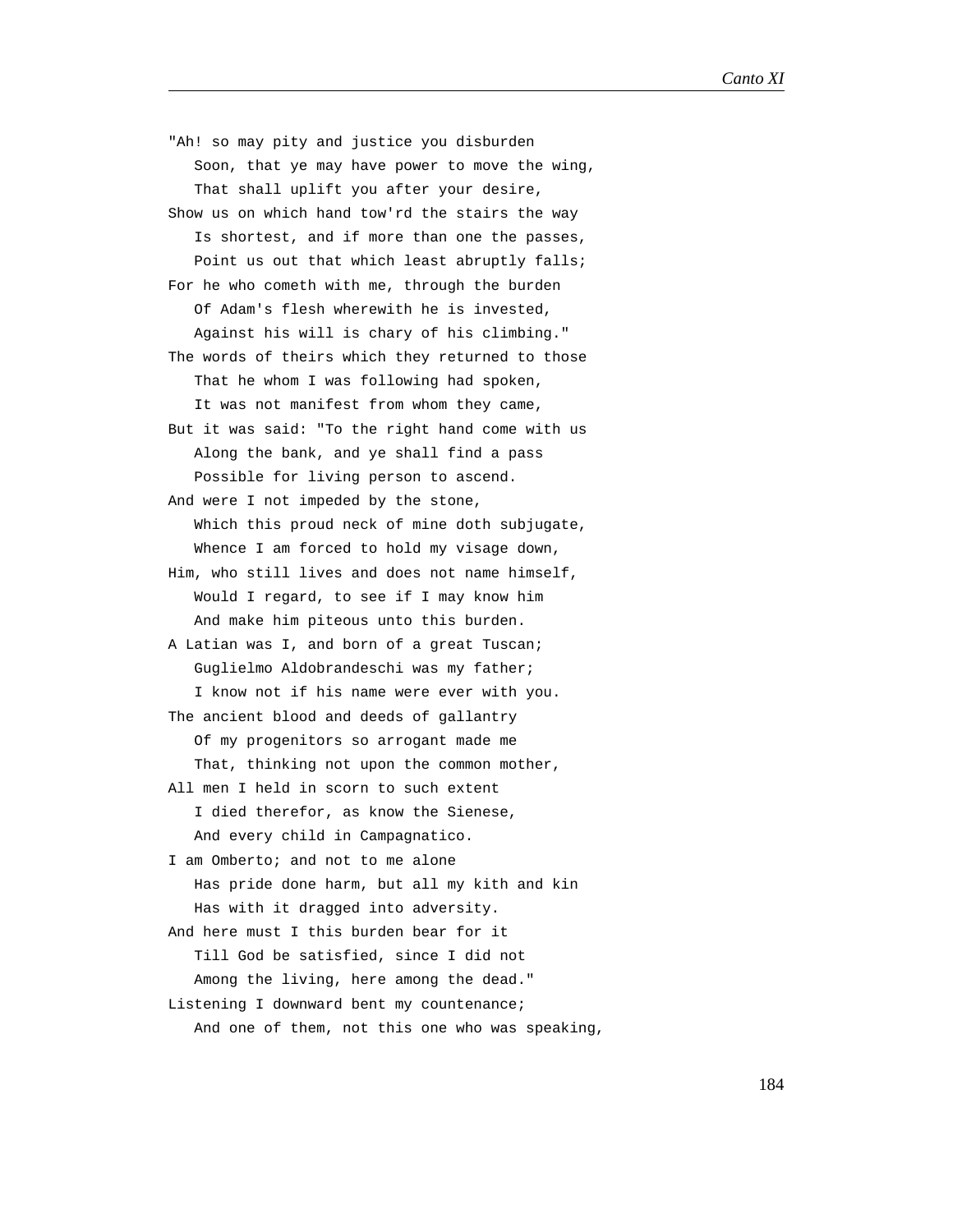Twisted himself beneath the weight that cramps him, And looked at me, and knew me, and called out, Keeping his eyes laboriously fixed On me, who all bowed down was going with them. "O," asked I him, "art thou not Oderisi, Agobbio's honour, and honour of that art Which is in Paris called illuminating?" "Brother," said he, "more laughing are the leaves Touched by the brush of Franco Bolognese; All his the honour now, and mine in part. In sooth I had not been so courteous While I was living, for the great desire Of excellence, on which my heart was bent. Here of such pride is paid the forfeiture; And yet I should not be here, were it not That, having power to sin, I turned to God. O thou vain glory of the human powers, How little green upon thy summit lingers, If't be not followed by an age of grossness! In painting Cimabue thought that he Should hold the field, now Giotto has the cry, So that the other's fame is growing dim. So has one Guido from the other taken The glory of our tongue, and he perchance Is born, who from the nest shall chase them both. Naught is this mundane rumour but a breath Of wind, that comes now this way and now that, And changes name, because it changes side. What fame shalt thou have more, if old peel off From thee thy flesh, than if thou hadst been dead Before thou left the 'pappo' and the 'dindi,' Ere pass a thousand years? which is a shorter Space to the eterne, than twinkling of an eye Unto the circle that in heaven wheels slowest. With him, who takes so little of the road In front of me, all Tuscany resounded; And now he scarce is lisped of in Siena, Where he was lord, what time was overthrown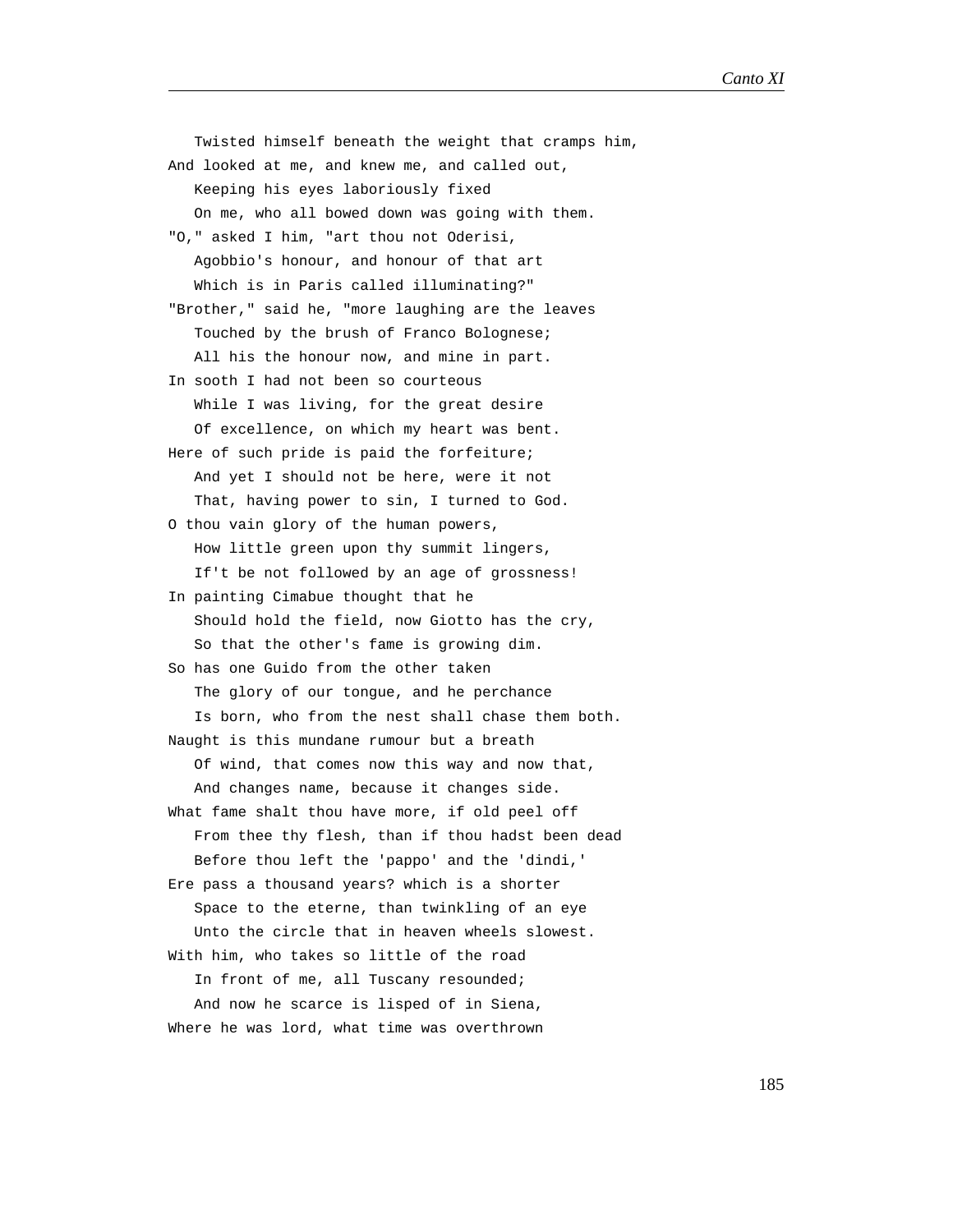*Canto XI*

 The Florentine delirium, that superb Was at that day as now 'tis prostitute. Your reputation is the colour of grass Which comes and goes, and that discolours it By which it issues green from out the earth." And I: "Thy true speech fills my heart with good Humility, and great tumour thou assuagest; But who is he, of whom just now thou spakest?" "That," he replied, "is Provenzan Salvani, And he is here because he had presumed To bring Siena all into his hands. He has gone thus, and goeth without rest E'er since he died; such money renders back In payment he who is on earth too daring." And I: "If every spirit who awaits The verge of life before that he repent, Remains below there and ascends not hither, (Unless good orison shall him bestead,) Until as much time as he lived be passed, How was the coming granted him in largess?" "When he in greatest splendour lived," said he, "Freely upon the Campo of Siena, All shame being laid aside, he placed himself; And there to draw his friend from the duress Which in the prison-house of Charles he suffered, He brought himself to tremble in each vein. I say no more, and know that I speak darkly; Yet little time shall pass before thy neighbours Will so demean themselves that thou canst gloss it. This action has released him from those confines."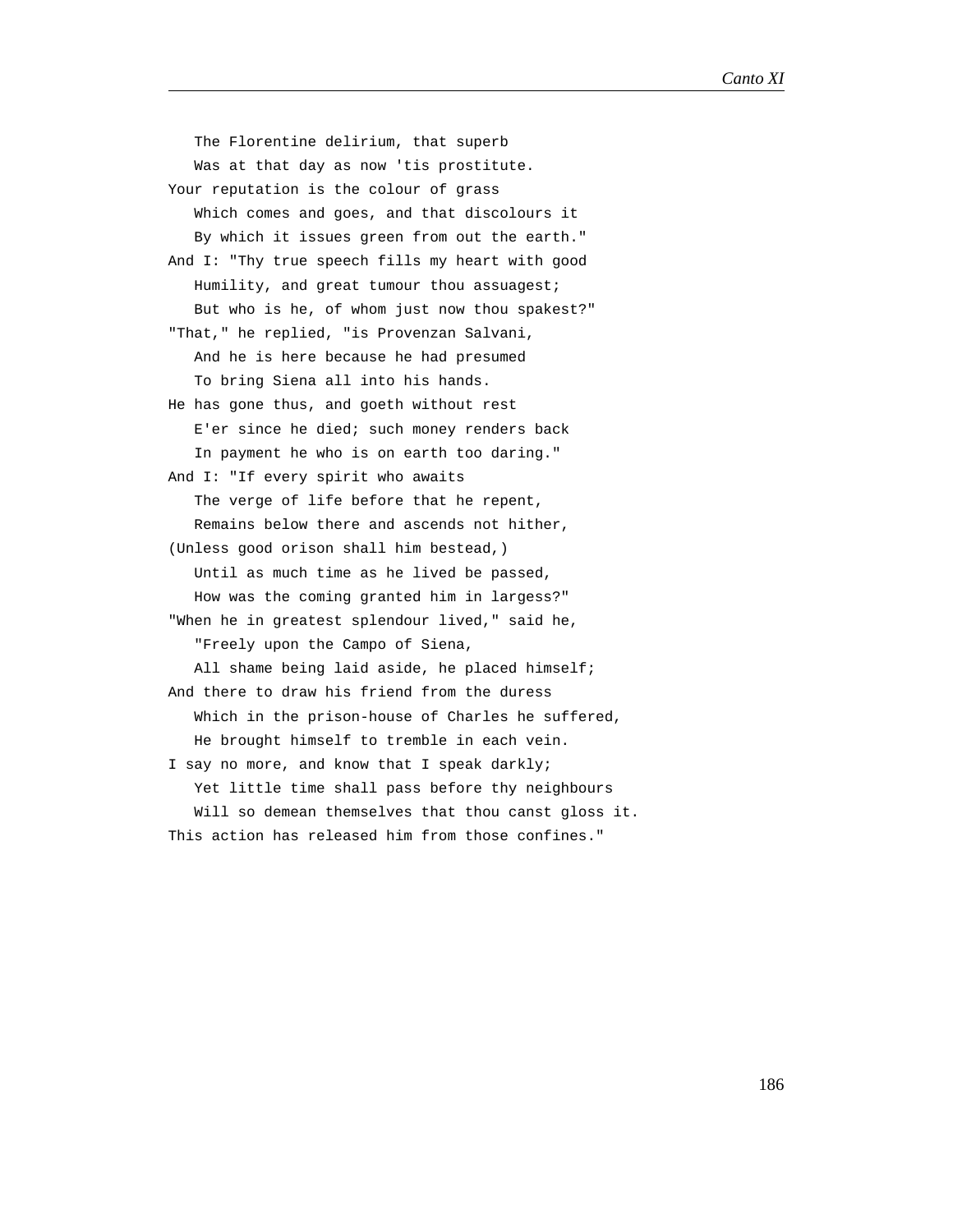Abreast, like oxen going in a yoke, I with that heavy-laden soul went on, As long as the sweet pedagogue permitted; But when he said, "Leave him, and onward pass, For here 'tis good that with the sail and oars, As much as may be, each push on his barque;" Upright, as walking wills it, I redressed My person, notwithstanding that my thoughts Remained within me downcast and abashed. I had moved on, and followed willingly The footsteps of my Master, and we both Already showed how light of foot we were, When unto me he said: "Cast down thine eyes; 'Twere well for thee, to alleviate the way, To look upon the bed beneath thy feet." As, that some memory may exist of them, Above the buried dead their tombs in earth Bear sculptured on them what they were before; Whence often there we weep for them afresh, From pricking of remembrance, which alone To the compassionate doth set its spur; So saw I there, but of a better semblance In point of artifice, with figures covered Whate'er as pathway from the mount projects. I saw that one who was created noble More than all other creatures, down from heaven Flaming with lightnings fall upon one side. I saw Briareus smitten by the dart Celestial, lying on the other side, Heavy upon the earth by mortal frost. I saw Thymbraeus, Pallas saw, and Mars, Still clad in armour round about their father, Gaze at the scattered members of the giants. I saw, at foot of his great labour, Nimrod, As if bewildered, looking at the people Who had been proud with him in Sennaar.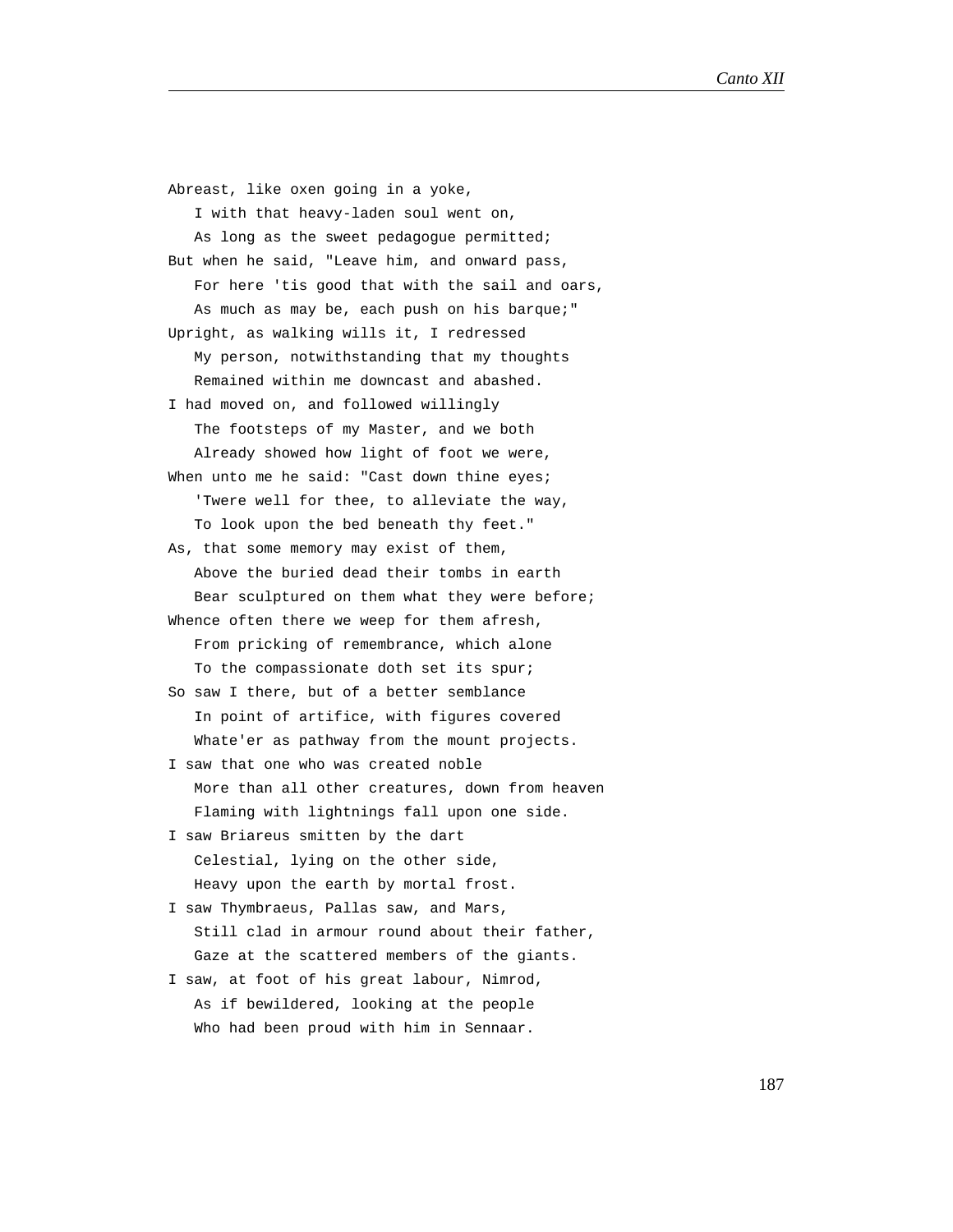*Canto XII*

O Niobe! with what afflicted eyes Thee I beheld upon the pathway traced, Between thy seven and seven children slain! O Saul! how fallen upon thy proper sword Didst thou appear there lifeless in Gilboa, That felt thereafter neither rain nor dew! O mad Arachne! so I thee beheld E'en then half spider, sad upon the shreds Of fabric wrought in evil hour for thee! O Rehoboam! no more seems to threaten Thine image there; but full of consternation A chariot bears it off, when none pursues! Displayed moreo'er the adamantine pavement How unto his own mother made Alcmaeon Costly appear the luckless ornament; Displayed how his own sons did throw themselves Upon Sennacherib within the temple, And how, he being dead, they left him there; Displayed the ruin and the cruel carnage That Tomyris wrought, when she to Cyrus said, "Blood didst thou thirst for, and with blood I glut thee!" Displayed how routed fled the Assyrians After that Holofernes had been slain, And likewise the remainder of that slaughter. I saw there Troy in ashes and in caverns; O Ilion! thee, how abject and debased, Displayed the image that is there discerned! Whoe'er of pencil master was or stile, That could portray the shades and traits which there Would cause each subtile genius to admire? Dead seemed the dead, the living seemed alive; Better than I saw not who saw the truth, All that I trod upon while bowed I went. Now wax ye proud, and on with looks uplifted, Ye sons of Eve, and bow not down your faces So that ye may behold your evil ways! More of the mount by us was now encompassed, And far more spent the circuit of the sun,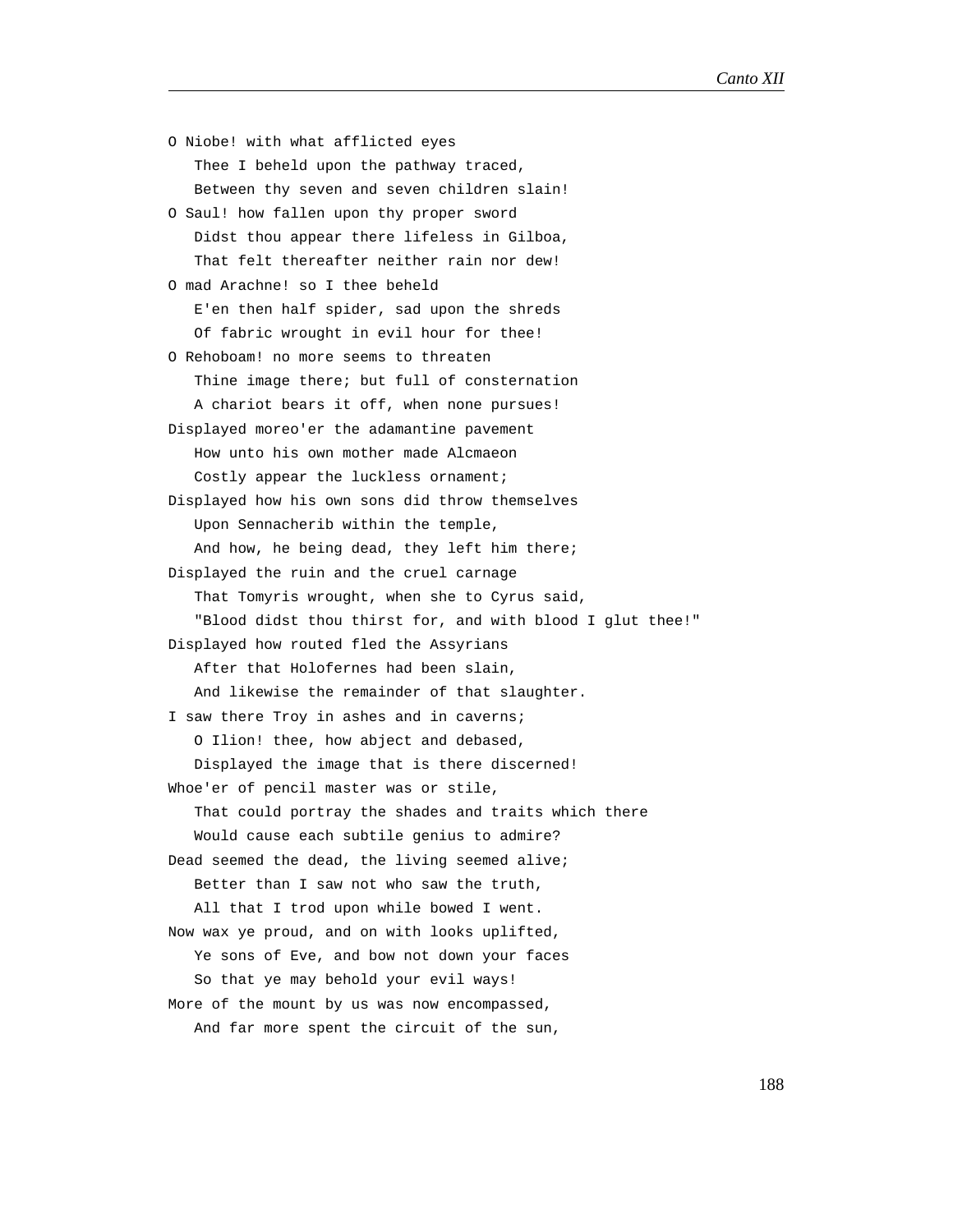Than had the mind preoccupied imagined, When he, who ever watchful in advance Was going on, began: "Lift up thy head, 'Tis no more time to go thus meditating. Lo there an Angel who is making haste To come towards us; lo, returning is From service of the day the sixth handmaiden. With reverence thine acts and looks adorn, So that he may delight to speed us upward; Think that this day will never dawn again." I was familiar with his admonition Ever to lose no time; so on this theme He could not unto me speak covertly. Towards us came the being beautiful Vested in white, and in his countenance Such as appears the tremulous morning star. His arms he opened, and opened then his wings; "Come," said he, "near at hand here are the steps, And easy from henceforth is the ascent." At this announcement few are they who come! O human creatures, born to soar aloft, Why fall ye thus before a little wind? He led us on to where the rock was cleft; There smote upon my forehead with his wings, Then a safe passage promised unto me. As on the right hand, to ascend the mount Where seated is the church that lordeth it O'er the well-guided, above Rubaconte, The bold abruptness of the ascent is broken By stairways that were made there in the age When still were safe the ledger and the stave, E'en thus attempered is the bank which falls Sheer downward from the second circle there; But on this, side and that the high rock graze. As we were turning thitherward our persons, "Beati pauperes spiritu," voices Sang in such wise that speech could tell it not. Ah me! how different are these entrances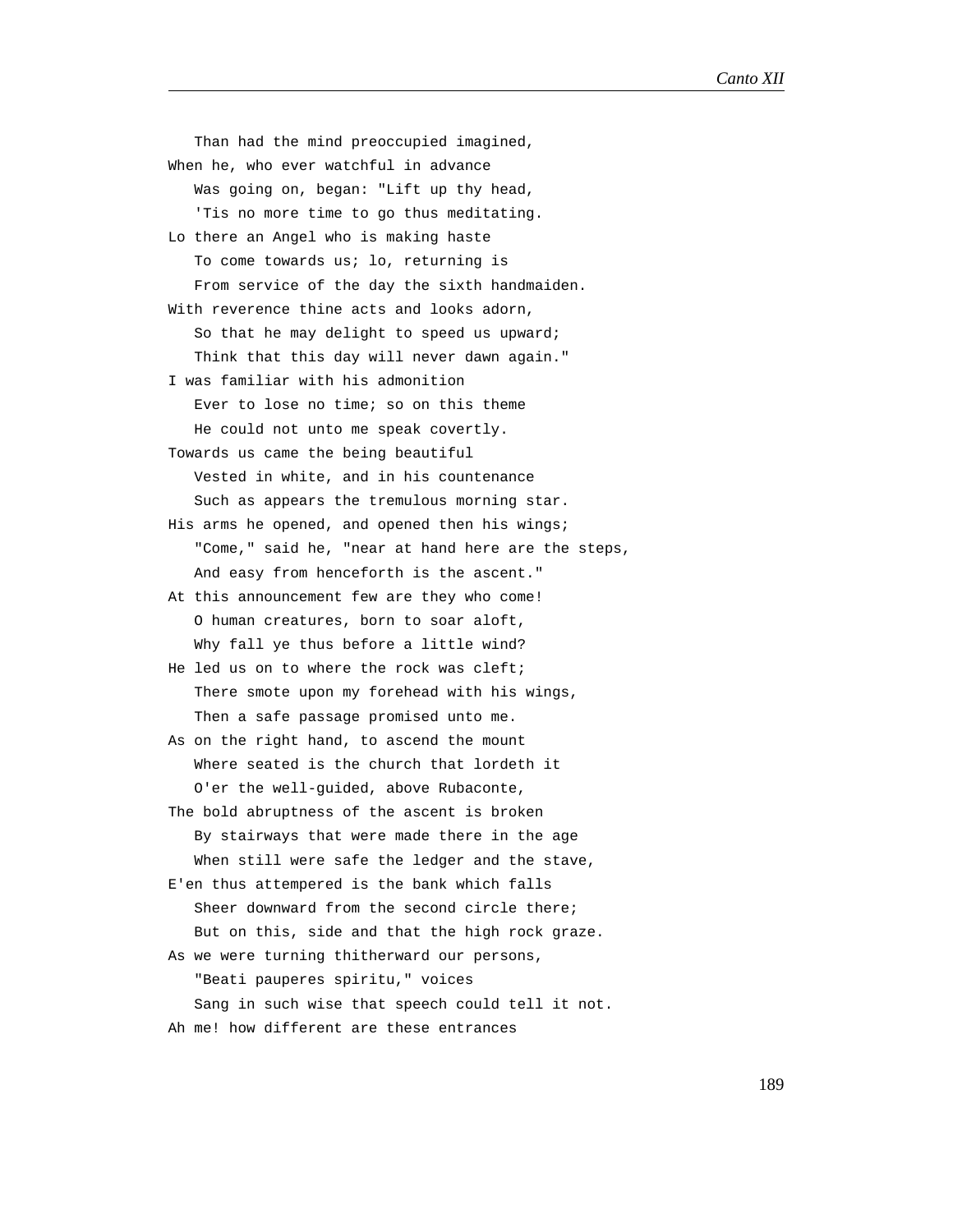From the Infernal! for with anthems here One enters, and below with wild laments. We now were hunting up the sacred stairs, And it appeared to me by far more easy Than on the plain it had appeared before. Whence I: "My Master, say, what heavy thing Has been uplifted from me, so that hardly Aught of fatigue is felt by me in walking?" He answered: "When the P's which have remained Still on thy face almost obliterate Shall wholly, as the first is, be erased, Thy feet will be so vanquished by good will, That not alone they shall not feel fatigue, But urging up will be to them delight." Then did I even as they do who are going With something on the head to them unknown, Unless the signs of others make them doubt, Wherefore the hand to ascertain is helpful, And seeks and finds, and doth fulfill the office Which cannot be accomplished by the sight; And with the fingers of the right hand spread I found but six the letters, that had carved Upon my temples he who bore the keys; Upon beholding which my Leader smiled.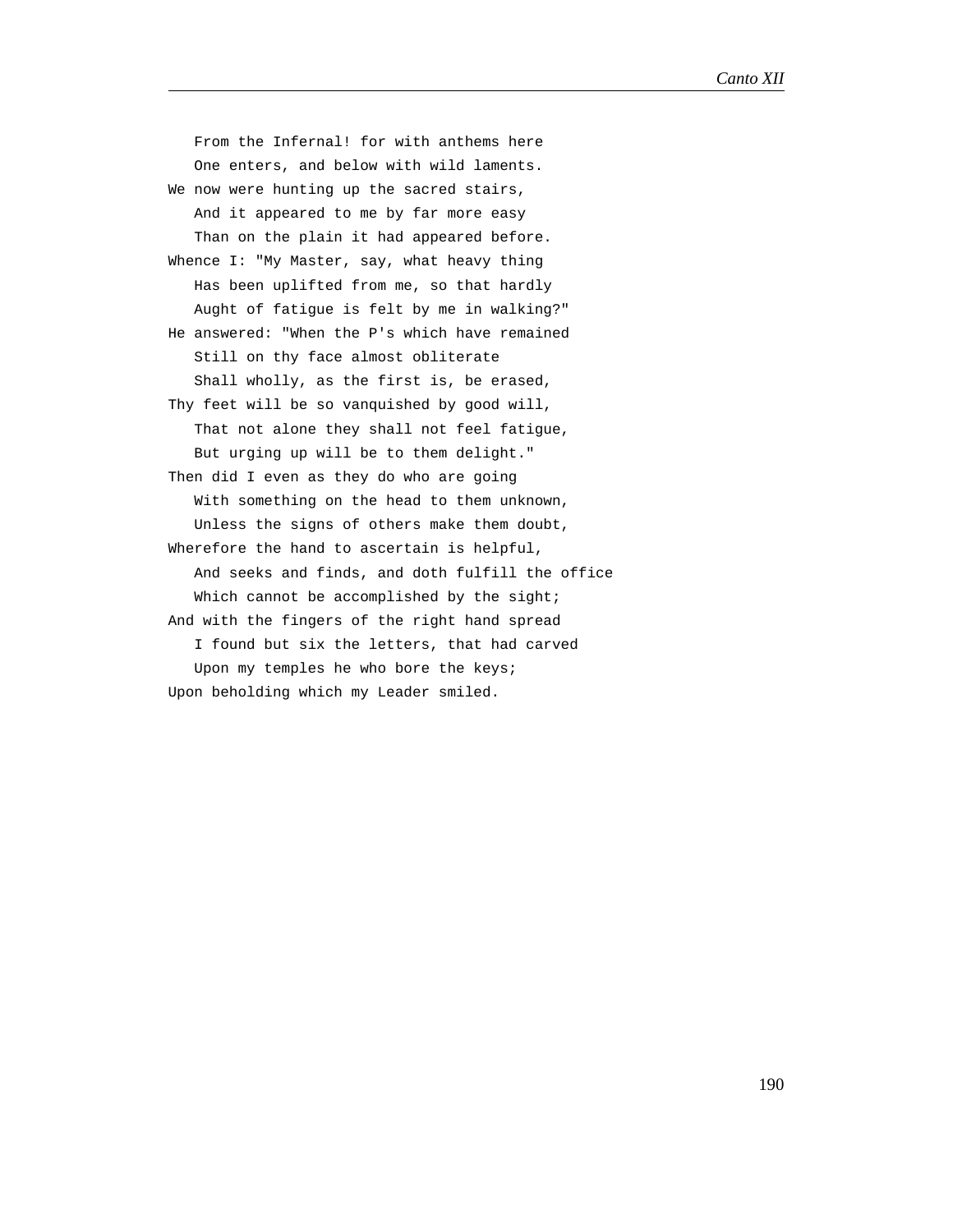We were upon the summit of the stairs, Where for the second time is cut away The mountain, which ascending shriveth all. There in like manner doth a cornice bind The hill all round about, as does the first, Save that its arc more suddenly is curved. Shade is there none, nor sculpture that appears; So seems the bank, and so the road seems smooth, With but the livid colour of the stone. "If to inquire we wait for people here," The Poet said, "I fear that peradventure Too much delay will our election have." Then steadfast on the sun his eyes he fixed, Made his right side the centre of his motion, And turned the left part of himself about. "O thou sweet light! with trust in whom I enter Upon this novel journey, do thou lead us," Said he, "as one within here should be led. Thou warmest the world, thou shinest over it; If other reason prompt not otherwise, Thy rays should evermore our leaders be!" As much as here is counted for a mile, So much already there had we advanced In little time, by dint of ready will; And tow'rds us there were heard to fly, albeit They were not visible, spirits uttering Unto Love's table courteous invitations, The first voice that passed onward in its flight, "Vinum non habent," said in accents loud, And went reiterating it behind us. And ere it wholly grew inaudible Because of distance, passed another, crying, "I am Orestes!" and it also stayed not. "O," said I, "Father, these, what voices are they?" And even as I asked, behold the third, Saying: "Love those from whom ye have had evil!" And the good Master said: "This circle scourges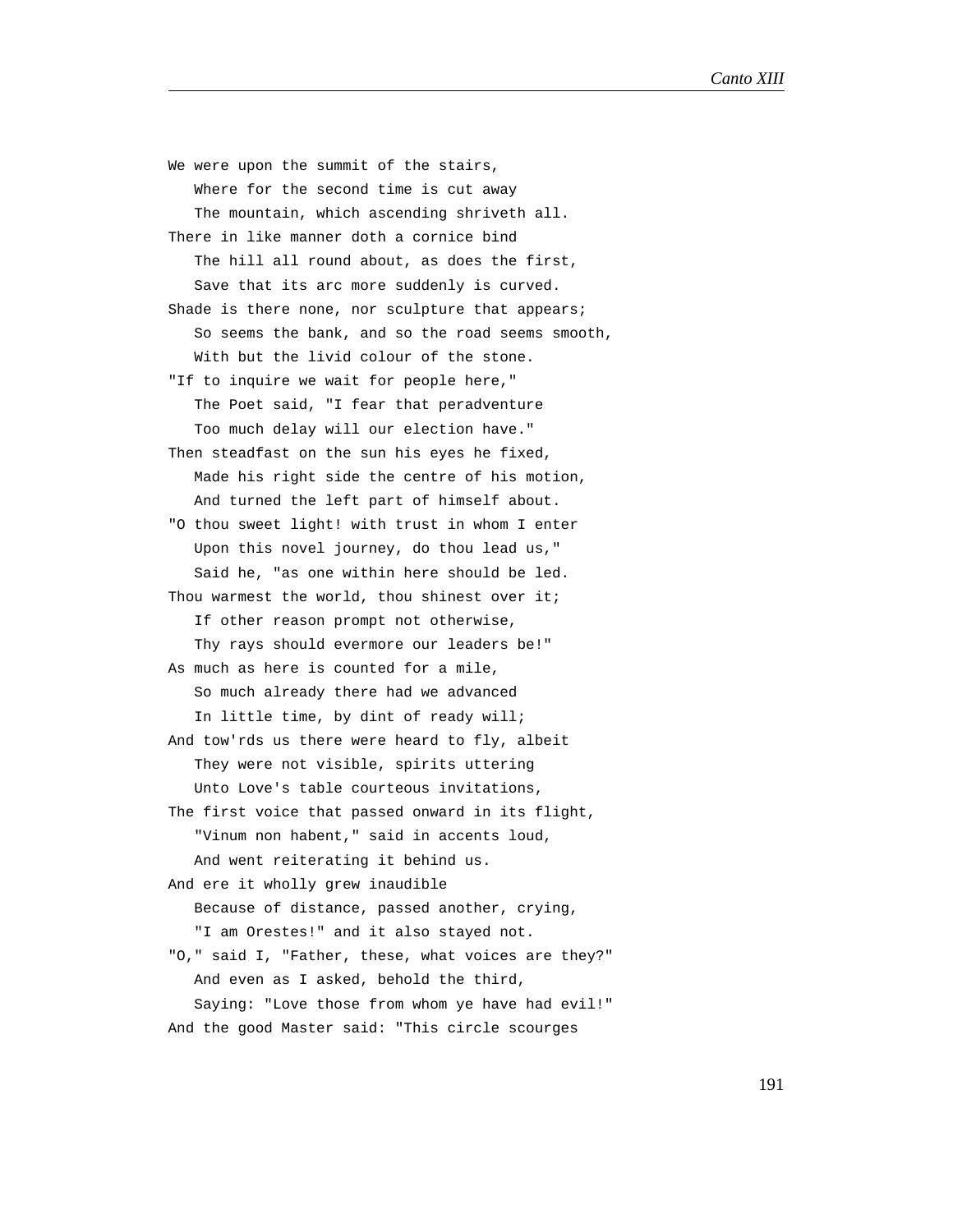The sin of envy, and on that account Are drawn from love the lashes of the scourge. The bridle of another sound shall be; I think that thou wilt hear it, as I judge, Before thou comest to the Pass of Pardon. But fix thine eyes athwart the air right steadfast, And people thou wilt see before us sitting, And each one close against the cliff is seated." Then wider than at first mine eyes I opened; I looked before me, and saw shades with mantles Not from the colour of the stone diverse. And when we were a little farther onward, I heard a cry of, "Mary, pray for us!" A cry of, "Michael, Peter, and all Saints!" I do not think there walketh still on earth A man so hard, that he would not be pierced With pity at what afterward I saw. For when I had approached so near to them That manifest to me their acts became, Drained was I at the eyes by heavy grief. Covered with sackcloth vile they seemed to me, And one sustained the other with his shoulder, And all of them were by the bank sustained. Thus do the blind, in want of livelihood, Stand at the doors of churches asking alms, And one upon another leans his head, So that in others pity soon may rise, Not only at the accent of their words, But at their aspect, which no less implores. And as unto the blind the sun comes not, So to the shades, of whom just now I spake, Heaven's light will not be bounteous of itself; For all their lids an iron wire transpierces, And sews them up, as to a sparhawk wild Is done, because it will not quiet stay. To me it seemed, in passing, to do outrage, Seeing the others without being seen; Wherefore I turned me to my counsel sage.

192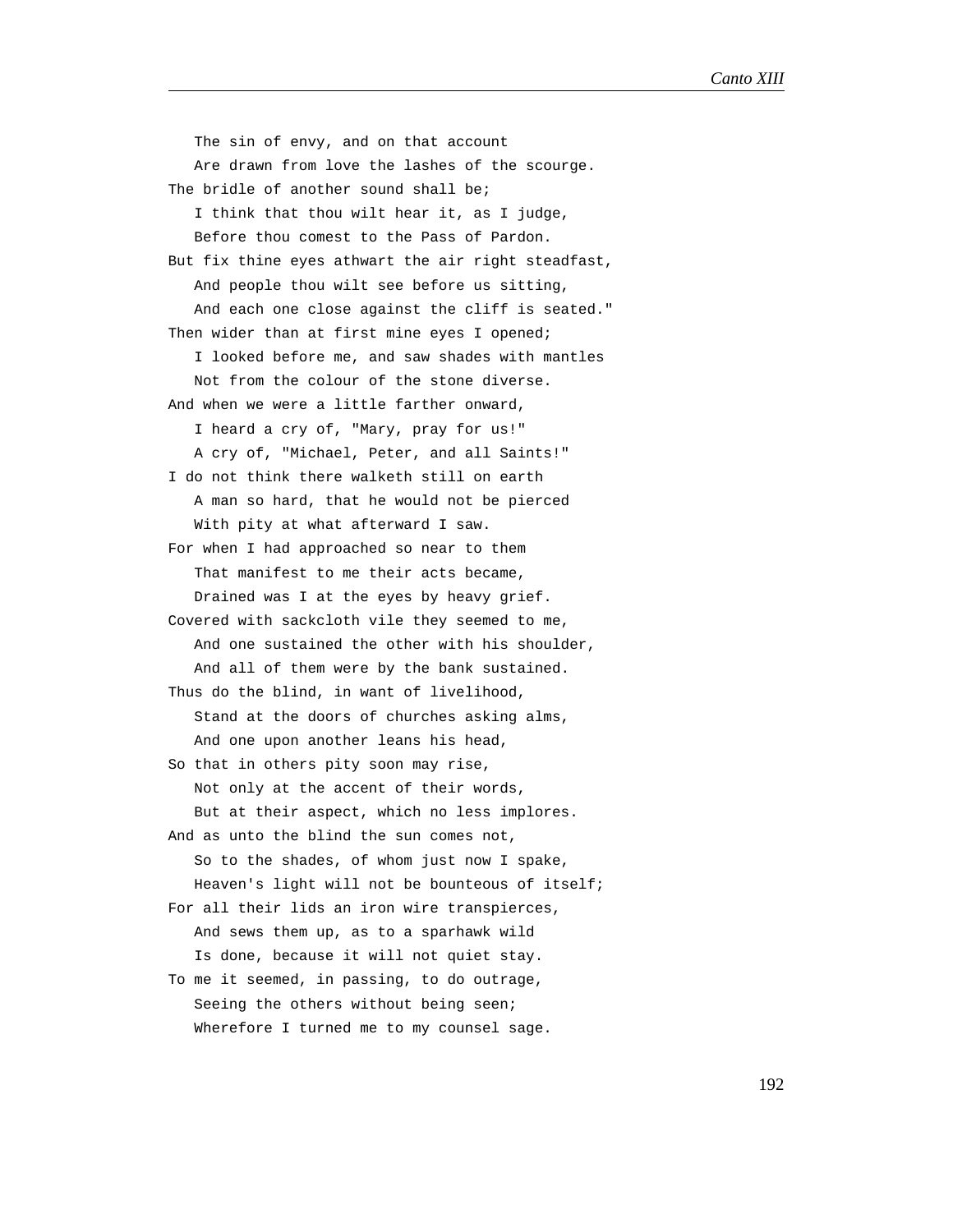Well knew he what the mute one wished to say, And therefore waited not for my demand, But said: "Speak, and be brief, and to the point." I had Virgilius upon that side Of the embankment from which one may fall, Since by no border 'tis engarlanded; Upon the other side of me I had The shades devout, who through the horrible seam Pressed out the tears so that they bathed their cheeks. To them I turned me, and, "O people, certain," Began I, "of beholding the high light, Which your desire has solely in its care, So may grace speedily dissolve the scum Upon your consciences, that limpidly Through them descend the river of the mind, Tell me, for dear 'twill be to me and gracious, If any soul among you here is Latian, And 'twill perchance be good for him I learn it." "O brother mine, each one is citizen Of one true city; but thy meaning is, Who may have lived in Italy a pilgrim." By way of answer this I seemed to hear A little farther on than where I stood, Whereat I made myself still nearer heard. Among the rest I saw a shade that waited In aspect, and should any one ask how, Its chin it lifted upward like a blind man. "Spirit," I said, "who stoopest to ascend, If thou art he who did reply to me, Make thyself known to me by place or name." "Sienese was I," it replied, "and with The others here recleanse my guilty life, Weeping to Him to lend himself to us. Sapient I was not, although I Sapia Was called, and I was at another's harm More happy far than at my own good fortune. And that thou mayst not think that I deceive thee, Hear if I was as foolish as I tell thee.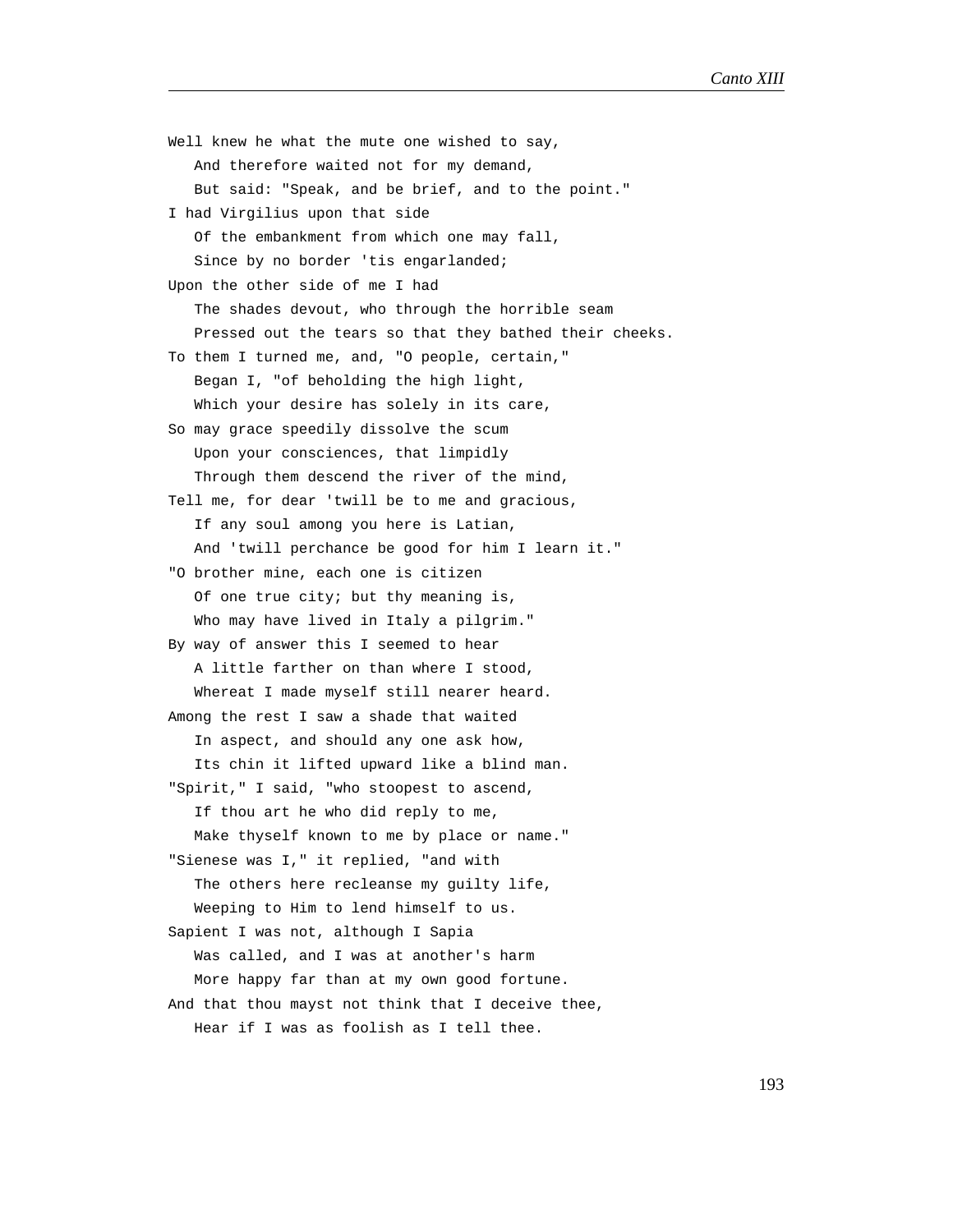The arc already of my years descending, My fellow-citizens near unto Colle Were joined in battle with their adversaries, And I was praying God for what he willed. Routed were they, and turned into the bitter Passes of flight; and I, the chase beholding, A joy received unequalled by all others; So that I lifted upward my bold face Crying to God, 'Henceforth I fear thee not,' As did the blackbird at the little sunshine. Peace I desired with God at the extreme Of my existence, and as yet would not My debt have been by penitence discharged, Had it not been that in remembrance held me Pier Pettignano in his holy prayers, Who out of charity was grieved for me. But who art thou, that into our conditions Questioning goest, and hast thine eyes unbound As I believe, and breathing dost discourse?" "Mine eyes," I said, "will yet be here ta'en from me, But for short space; for small is the offence Committed by their being turned with envy. Far greater is the fear, wherein suspended My soul is, of the torment underneath, For even now the load down there weighs on me." And she to me: "Who led thee, then, among us Up here, if to return below thou thinkest?" And I: "He who is with me, and speaks not; And living am I; therefore ask of me, Spirit elect, if thou wouldst have me move O'er yonder yet my mortal feet for thee." "O, this is such a novel thing to hear," She answered, "that great sign it is God loves thee; Therefore with prayer of thine sometimes assist me. And I implore, by what thou most desirest, If e'er thou treadest the soil of Tuscany, Well with my kindred reinstate my fame. Them wilt thou see among that people vain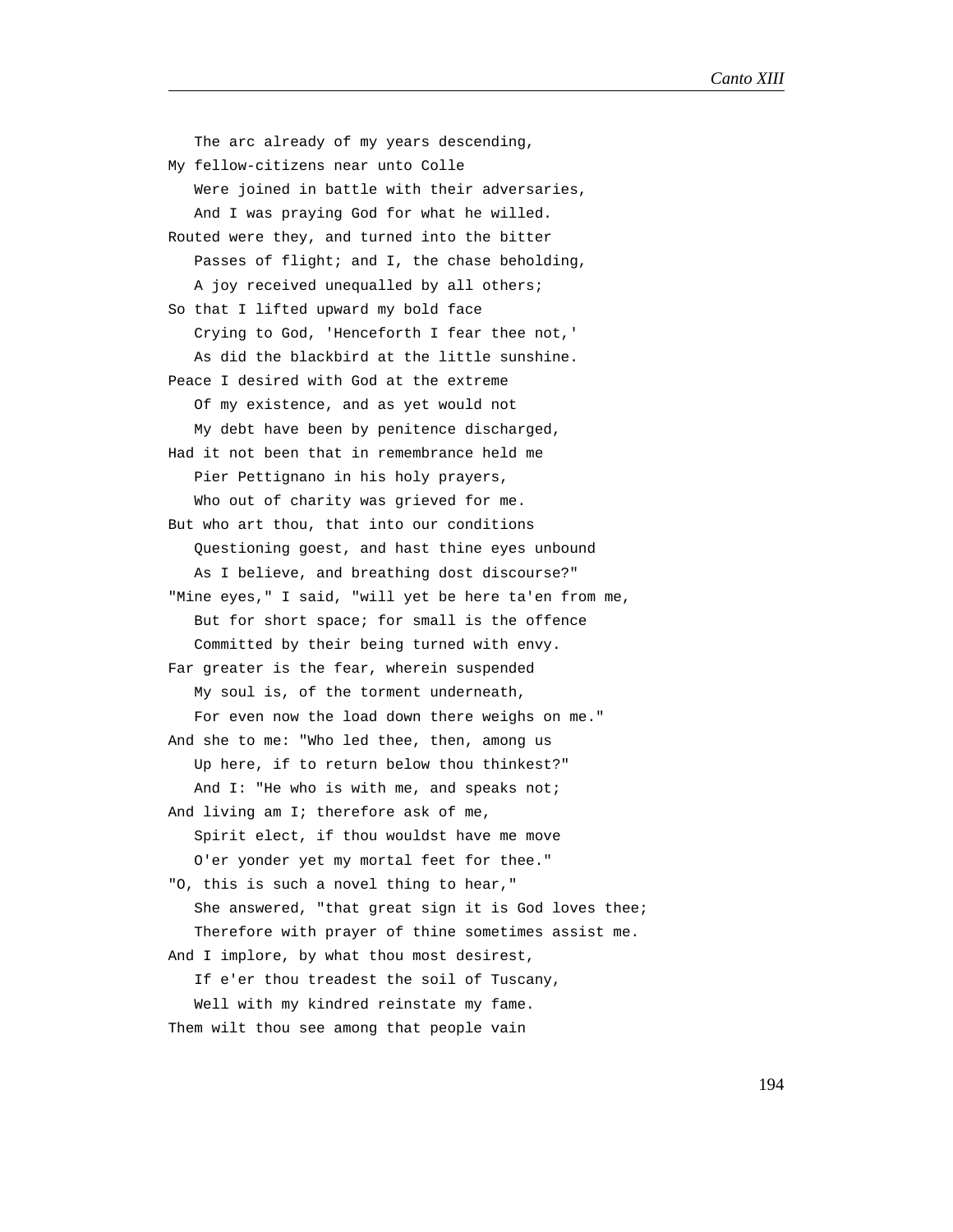Who hope in Talamone, and will lose there More hope than in discovering the Diana; But there still more the admirals will lose."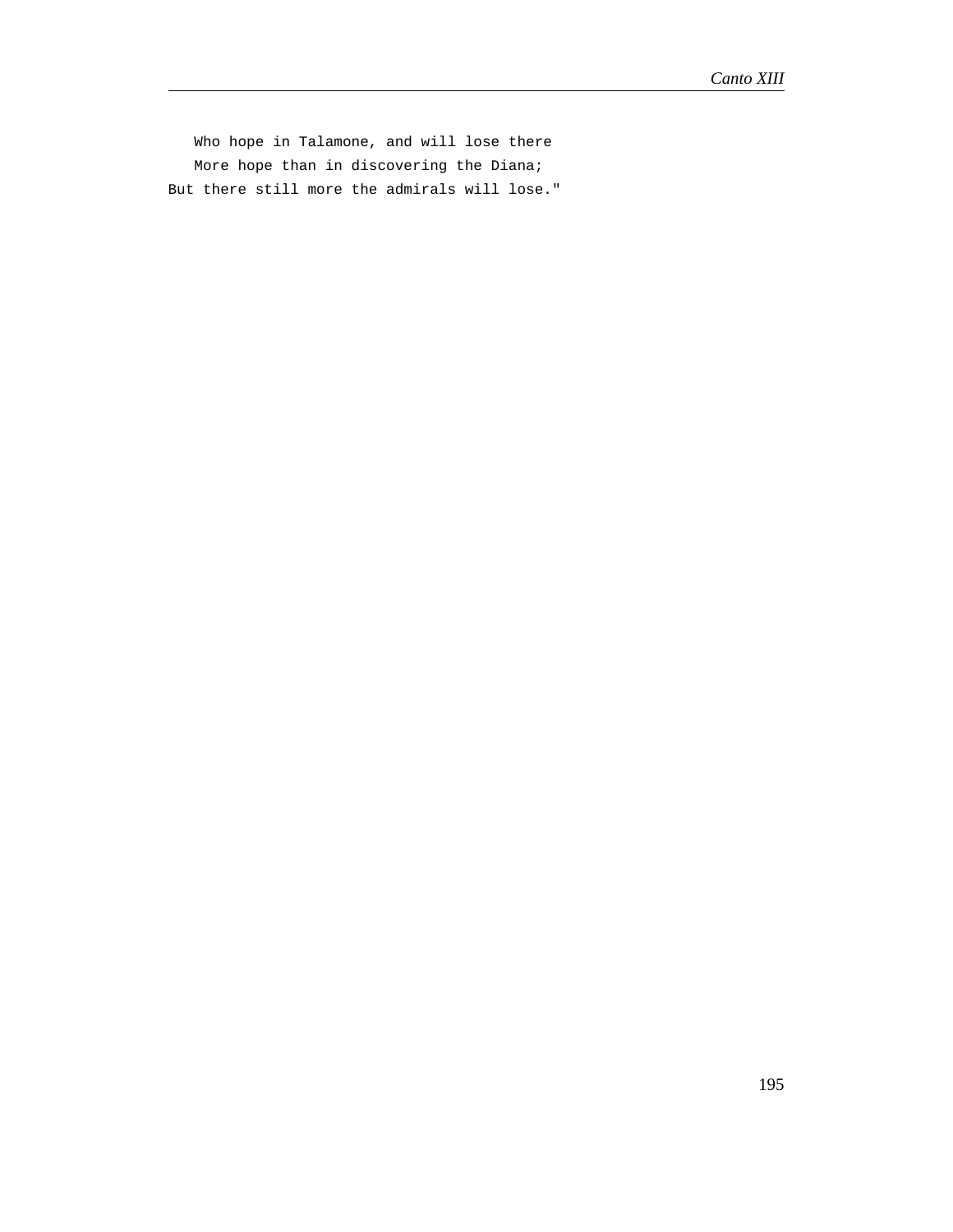"Who is this one that goes about our mountain, Or ever Death has given him power of flight, And opes his eyes and shuts them at his will?" "I know not who, but know he's not alone; Ask him thyself, for thou art nearer to him, And gently, so that he may speak, accost him." Thus did two spirits, leaning tow'rds each other, Discourse about me there on the right hand; Then held supine their faces to address me. And said the one: "O soul, that, fastened still Within the body, tow'rds the heaven art going, For charity console us, and declare Whence comest and who art thou; for thou mak'st us As much to marvel at this grace of thine As must a thing that never yet has been." And I: "Through midst of Tuscany there wanders A streamlet that is born in Falterona, And not a hundred miles of course suffice it; From thereupon do I this body bring. To tell you who I am were speech in vain, Because my name as yet makes no great noise." "If well thy meaning I can penetrate With intellect of mine," then answered me He who first spake, "thou speakest of the Arno." And said the other to him: "Why concealed This one the appellation of that river, Even as a man doth of things horrible?" And thus the shade that questioned was of this Himself acquitted: "I know not; but truly 'Tis fit the name of such a valley perish; For from its fountain-head (where is so pregnant The Alpine mountain whence is cleft Peloro That in few places it that mark surpasses) To where it yields itself in restoration Of what the heaven doth of the sea dry up, Whence have the rivers that which goes with them,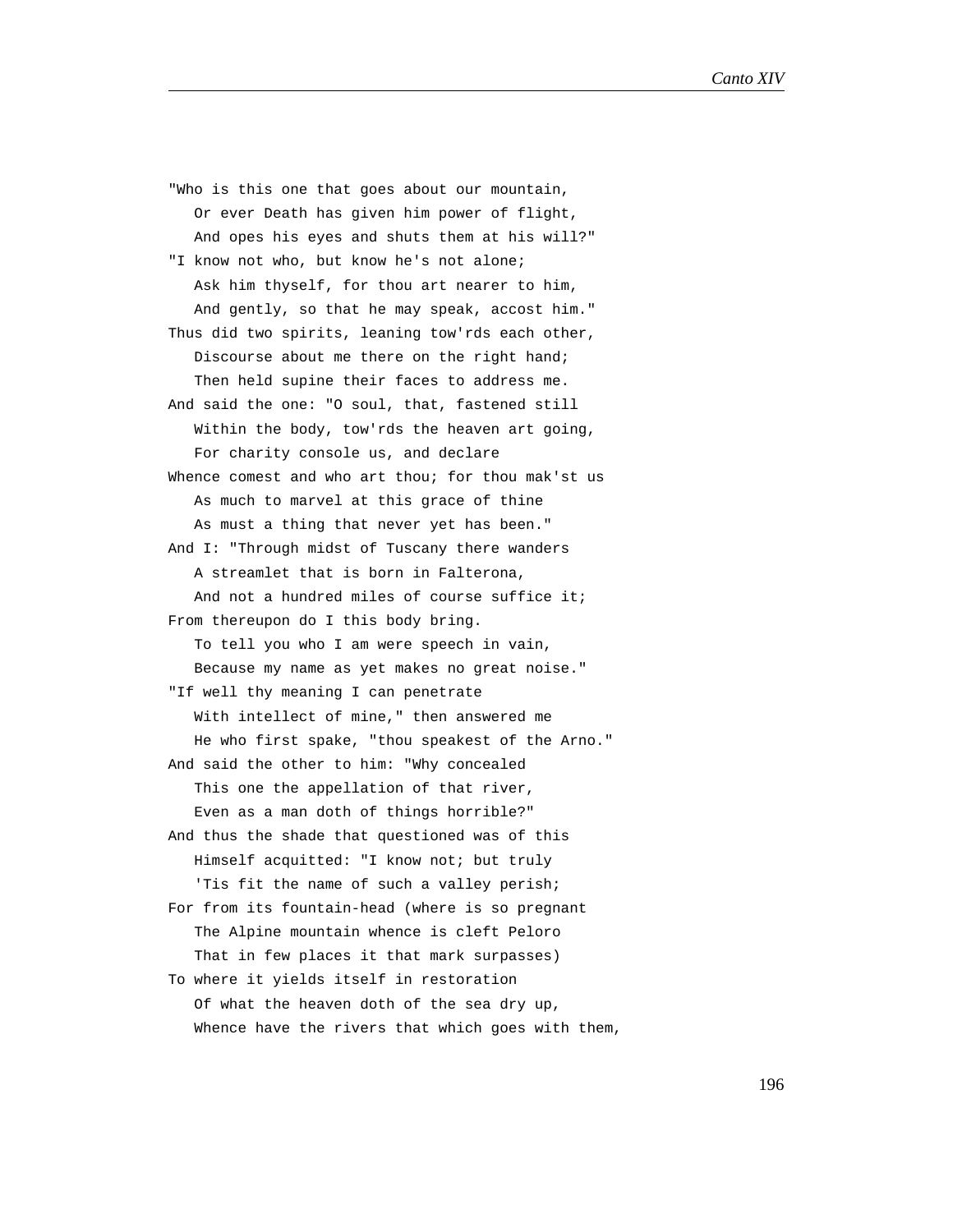Virtue is like an enemy avoided By all, as is a serpent, through misfortune Of place, or through bad habit that impels them; On which account have so transformed their nature The dwellers in that miserable valley, It seems that Circe had them in her pasture. 'Mid ugly swine, of acorns worthier Than other food for human use created, It first directeth its impoverished way. Curs findeth it thereafter, coming downward, More snarling than their puissance demands, And turns from them disdainfully its muzzle. It goes on falling, and the more it grows, The more it finds the dogs becoming wolves, This maledict and misadventurous ditch. Descended then through many a hollow gulf, It finds the foxes so replete with fraud, They fear no cunning that may master them. Nor will I cease because another hears me; And well 'twill be for him, if still he mind him Of what a truthful spirit to me unravels. Thy grandson I behold, who doth become A hunter of those wolves upon the bank Of the wild stream, and terrifies them all. He sells their flesh, it being yet alive; Thereafter slaughters them like ancient beeves; Many of life, himself of praise, deprives. Blood-stained he issues from the dismal forest; He leaves it such, a thousand years from now In its primeval state 'tis not re-wooded." As at the announcement of impending ills The face of him who listens is disturbed, From whate'er side the peril seize upon him; So I beheld that other soul, which stood Turned round to listen, grow disturbed and sad, When it had gathered to itself the word. The speech of one and aspect of the other Had me desirous made to know their names,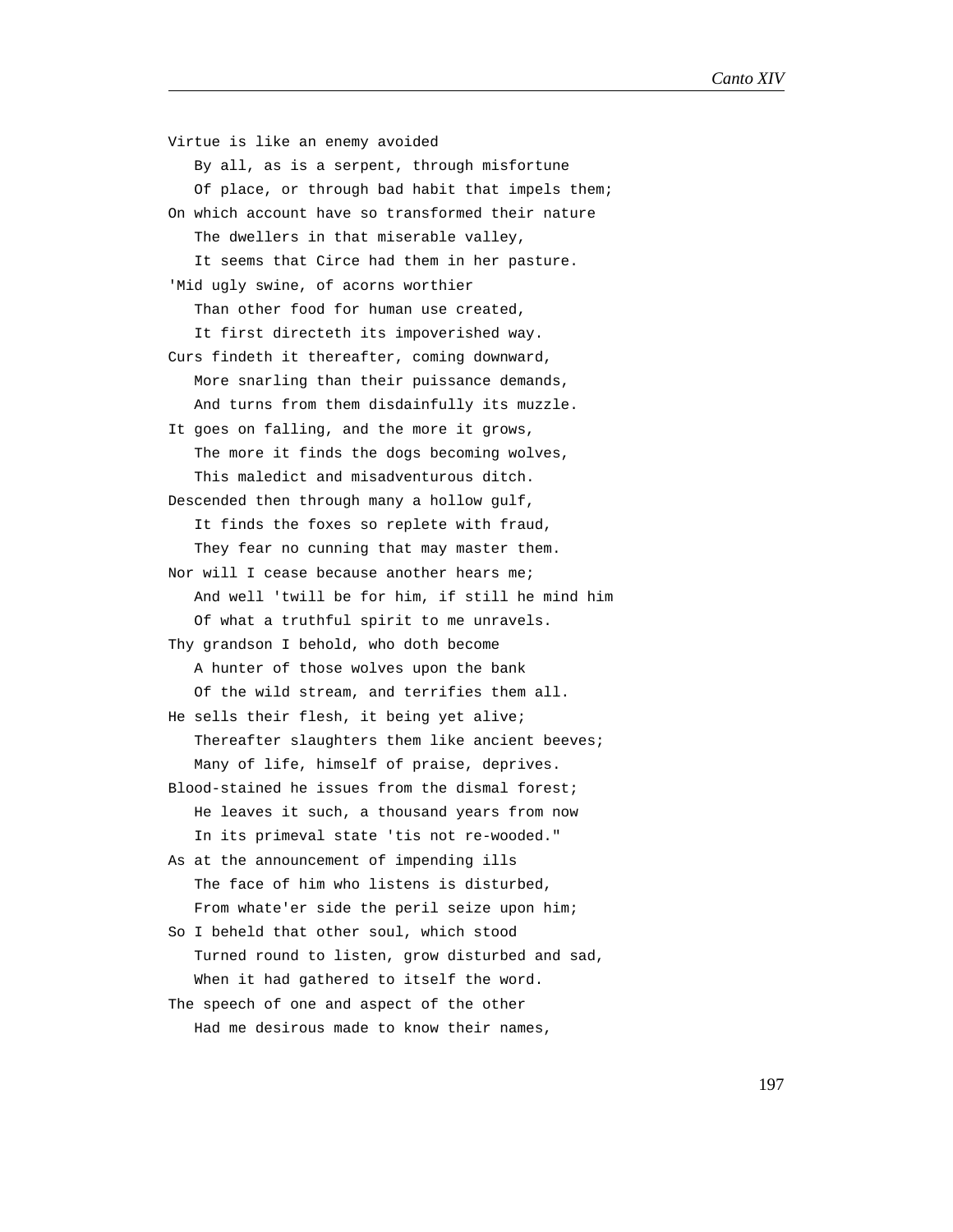And question mixed with prayers I made thereof, Whereat the spirit which first spake to me Began again: "Thou wishest I should bring me To do for thee what thou'lt not do for me; But since God willeth that in thee shine forth Such grace of his, I'll not be chary with thee; Know, then, that I Guido del Duca am. My blood was so with envy set on fire, That if I had beheld a man make merry, Thou wouldst have seen me sprinkled o'er with pallor. From my own sowing such the straw I reap! O human race! why dost thou set thy heart Where interdict of partnership must be? This is Renier; this is the boast and honour Of the house of Calboli, where no one since Has made himself the heir of his desert. And not alone his blood is made devoid, 'Twixt Po and mount, and sea-shore and the Reno, Of good required for truth and for diversion; For all within these boundaries is full Of venomous roots, so that too tardily By cultivation now would they diminish. Where is good Lizio, and Arrigo Manardi, Pier Traversaro, and Guido di Carpigna, O Romagnuoli into bastards turned? When in Bologna will a Fabbro rise? When in Faenza a Bernardin di Fosco, The noble scion of ignoble seed? Be not astonished, Tuscan, if I weep, When I remember, with Guido da Prata, Ugolin d' Azzo, who was living with us, Frederick Tignoso and his company, The house of Traversara, and th' Anastagi, And one race and the other is extinct; The dames and cavaliers, the toils and ease That filled our souls with love and courtesy, There where the hearts have so malicious grown! O Brettinoro! why dost thou not flee,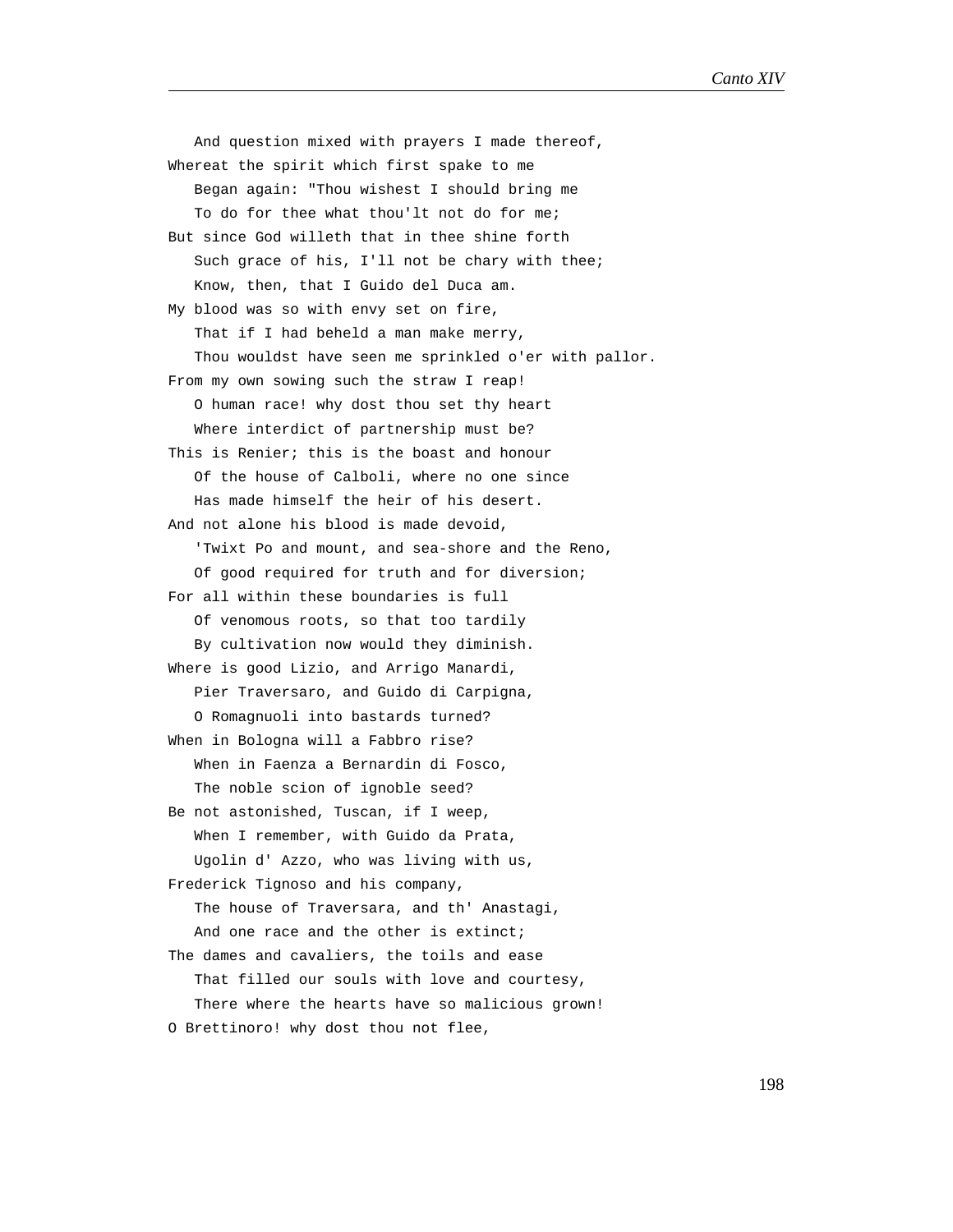*Canto XIV*

 Seeing that all thy family is gone, And many people, not to be corrupted? Bagnacaval does well in not begetting And ill does Castrocaro, and Conio worse, In taking trouble to beget such Counts. Will do well the Pagani, when their Devil Shall have departed; but not therefore pure Will testimony of them e'er remain. O Ugolin de' Fantoli, secure Thy name is, since no longer is awaited One who, degenerating, can obscure it! But go now, Tuscan, for it now delights me To weep far better than it does to speak, So much has our discourse my mind distressed." We were aware that those beloved souls Heard us depart; therefore, by keeping silent, They made us of our pathway confident. When we became alone by going onward, Thunder, when it doth cleave the air, appeared A voice, that counter to us came, exclaiming: "Shall slay me whosoever findeth me!" And fled as the reverberation dies If suddenly the cloud asunder bursts. As soon as hearing had a truce from this, Behold another, with so great a crash, That it resembled thunderings following fast: "I am Aglaurus, who became a stone!" And then, to press myself close to the Poet, I backward, and not forward, took a step. Already on all sides the air was quiet; And said he to me: "That was the hard curb That ought to hold a man within his bounds; But you take in the bait so that the hook Of the old Adversary draws you to him, And hence availeth little curb or call. The heavens are calling you, and wheel around you, Displaying to you their eternal beauties,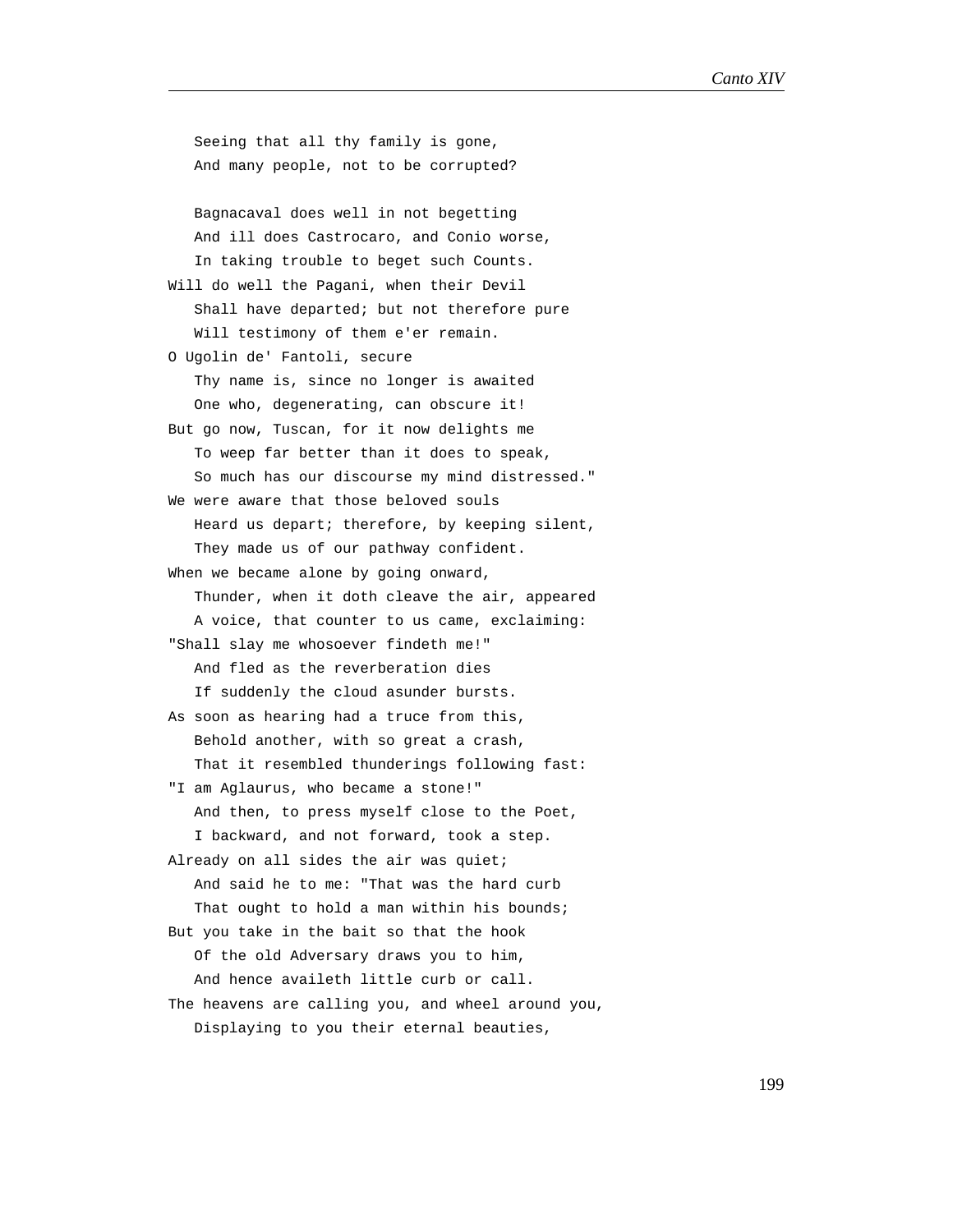And still your eye is looking on the ground; Whence He, who all discerns, chastises you."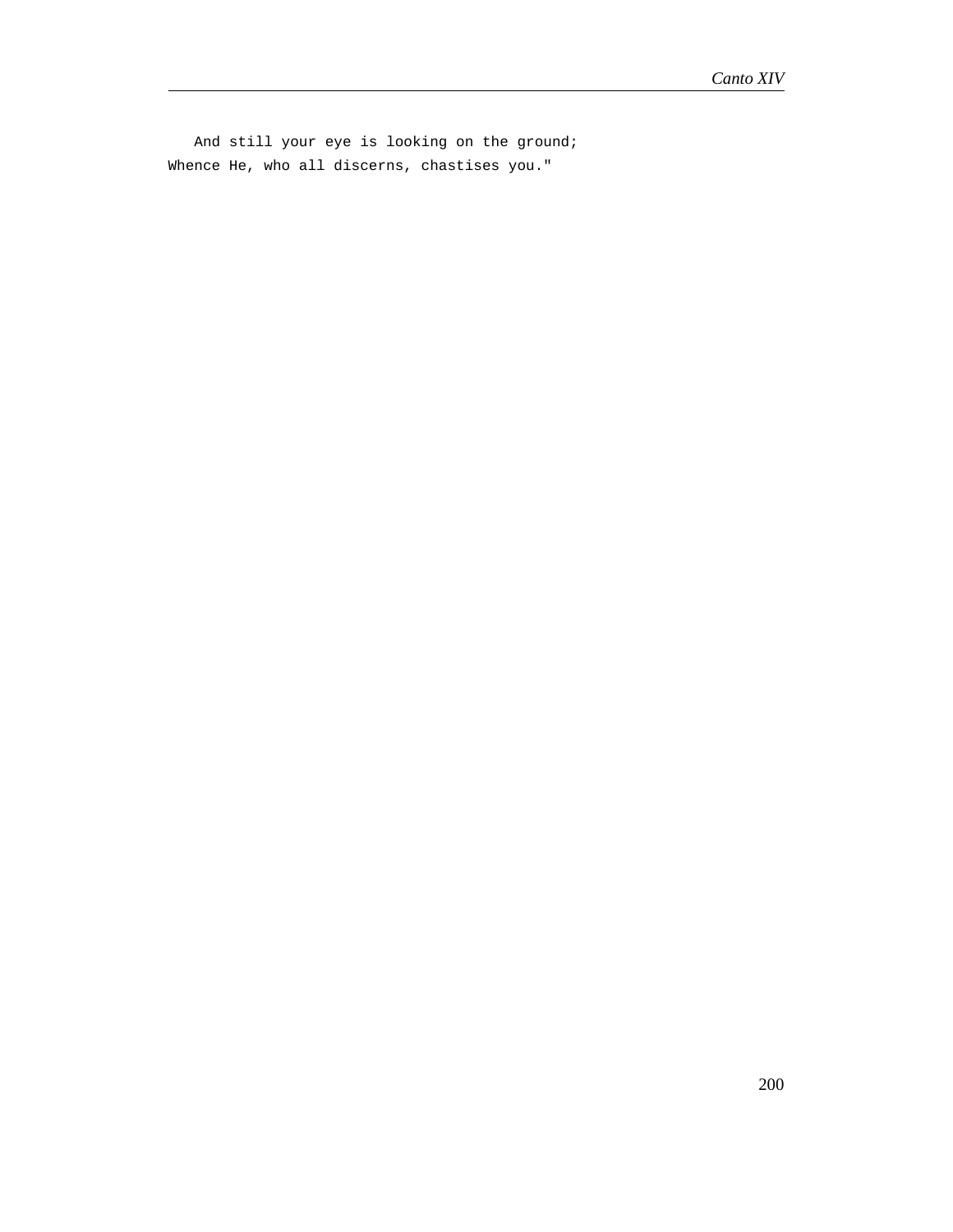*Canto XV*

As much as 'twixt the close of the third hour And dawn of day appeareth of that sphere Which aye in fashion of a child is playing, So much it now appeared, towards the night, Was of his course remaining to the sun; There it was evening, and 'twas midnight here; And the rays smote the middle of our faces, Because by us the mount was so encircled, That straight towards the west we now were going When I perceived my forehead overpowered Beneath the splendour far more than at first, And stupor were to me the things unknown, Whereat towards the summit of my brow I raised my hands, and made myself the visor Which the excessive glare diminishes. As when from off the water, or a mirror, The sunbeam leaps unto the opposite side, Ascending upward in the selfsame measure That it descends, and deviates as far From falling of a stone in line direct, (As demonstrate experiment and art,) So it appeared to me that by a light Refracted there before me I was smitten; On which account my sight was swift to flee. "What is that, Father sweet, from which I cannot So fully screen my sight that it avail me," Said I, "and seems towards us to be moving?" "Marvel thou not, if dazzle thee as yet The family of heaven," he answered me; "An angel 'tis, who comes to invite us upward. Soon will it be, that to behold these things Shall not be grievous, but delightful to thee As much as nature fashioned thee to feel."

 When we had reached the Angel benedight, With joyful voice he said: "Here enter in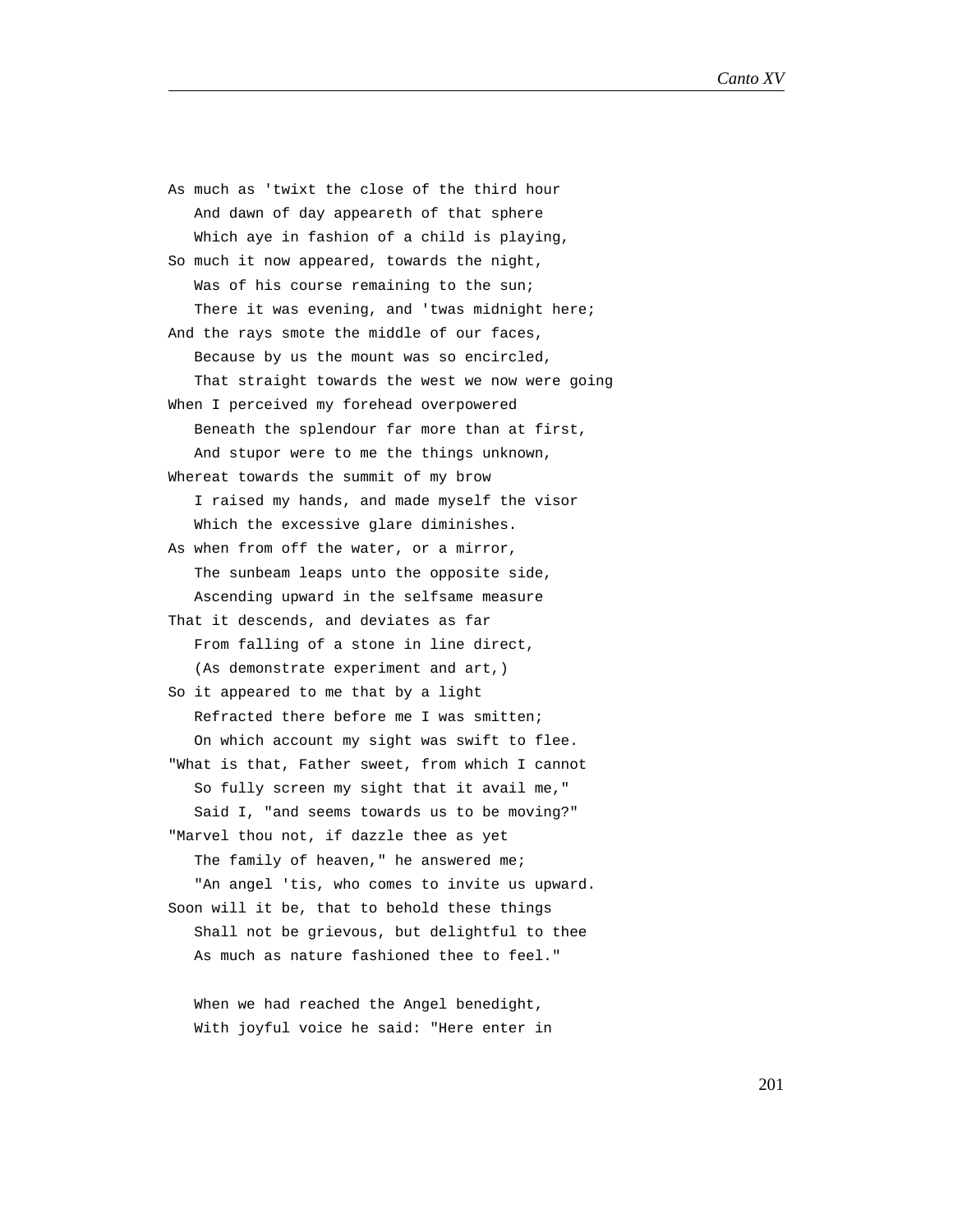To stairway far less steep than are the others." We mounting were, already thence departed, And "Beati misericordes" was Behind us sung, "Rejoice, thou that o'ercomest!" My Master and myself, we two alone Were going upward, and I thought, in going, Some profit to acquire from words of his; And I to him directed me, thus asking: "What did the spirit of Romagna mean, Mentioning interdict and partnership?" Whence he to me: "Of his own greatest failing He knows the harm; and therefore wonder not If he reprove us, that we less may rue it. Because are thither pointed your desires Where by companionship each share is lessened, Envy doth ply the bellows to your sighs. But if the love of the supernal sphere Should upwardly direct your aspiration, There would not be that fear within your breast; For there, as much the more as one says 'Our,' So much the more of good each one possesses, And more of charity in that cloister burns." "I am more hungering to be satisfied," I said, "than if I had before been silent, And more of doubt within my mind I gather. How can it be, that boon distributed The more possessors can more wealthy make Therein, than if by few it be possessed?" And he to me: "Because thou fixest still Thy mind entirely upon earthly things, Thou pluckest darkness from the very light. That goodness infinite and ineffable Which is above there, runneth unto love, As to a lucid body comes the sunbeam. So much it gives itself as it finds ardour, So that as far as charity extends, O'er it increases the eternal valour. And the more people thitherward aspire,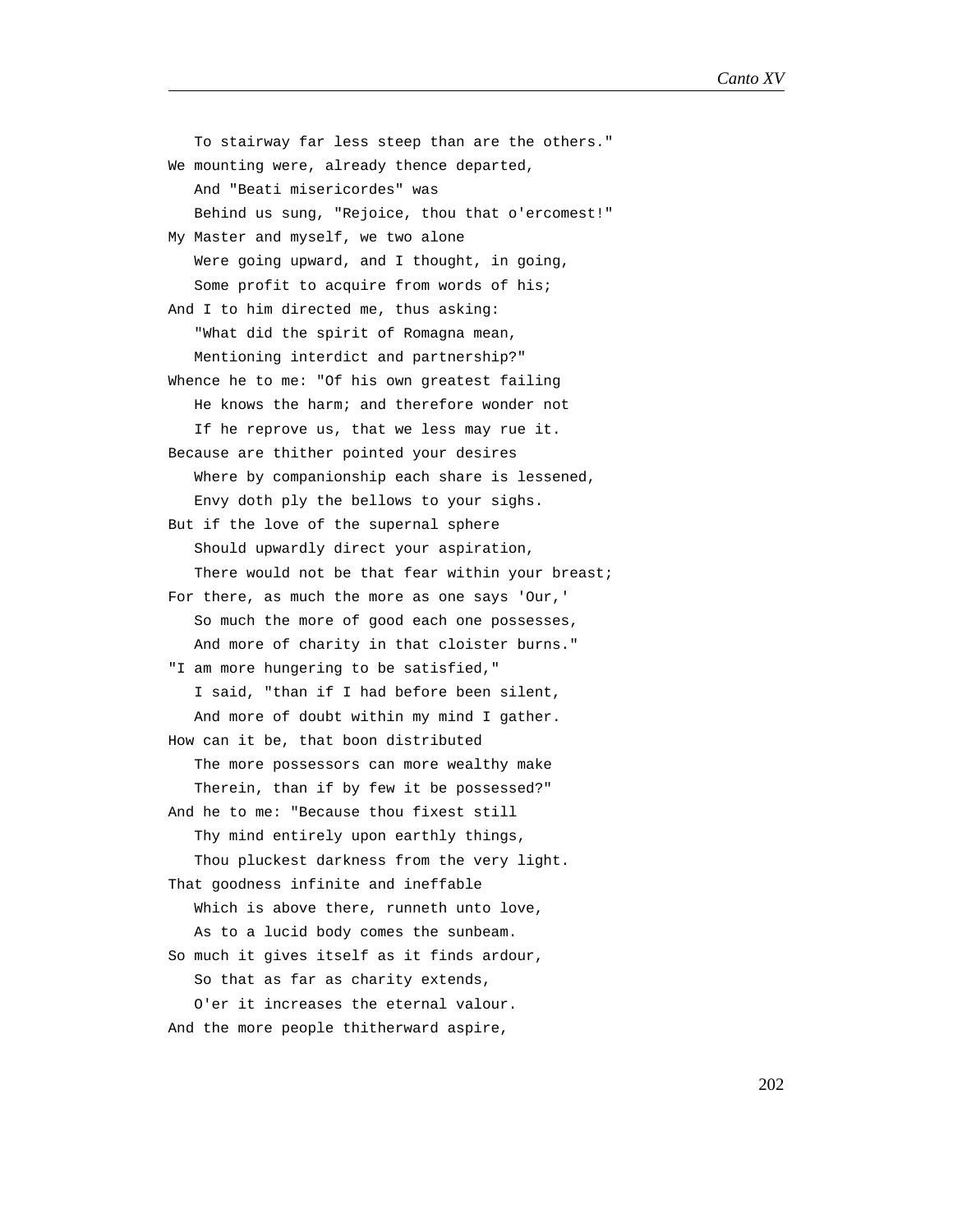More are there to love well, and more they love there, And, as a mirror, one reflects the other. And if my reasoning appease thee not, Thou shalt see Beatrice; and she will fully Take from thee this and every other longing. Endeavour, then, that soon may be extinct, As are the two already, the five wounds That close themselves again by being painful." Even as I wished to say, "Thou dost appease me," I saw that I had reached another circle, So that my eager eyes made me keep silence. There it appeared to me that in a vision Ecstatic on a sudden I was rapt, And in a temple many persons saw; And at the door a woman, with the sweet Behaviour of a mother, saying: "Son, Why in this manner hast thou dealt with us? Lo, sorrowing, thy father and myself Were seeking for thee; "--and as here she ceased, That which appeared at first had disappeared. Then I beheld another with those waters Adown her cheeks which grief distils whenever From great disdain of others it is born, And saying: "If of that city thou art lord, For whose name was such strife among the gods, And whence doth every science scintillate, Avenge thyself on those audacious arms That clasped our daughter, O Pisistratus;" And the lord seemed to me benign and mild To answer her with aspect temperate: "What shall we do to those who wish us ill, If he who loves us be by us condemned?" Then saw I people hot in fire of wrath, With stones a young man slaying, clamorously Still crying to each other, "Kill him! kill him!" And him I saw bow down, because of death That weighed already on him, to the earth, But of his eyes made ever gates to heaven,

203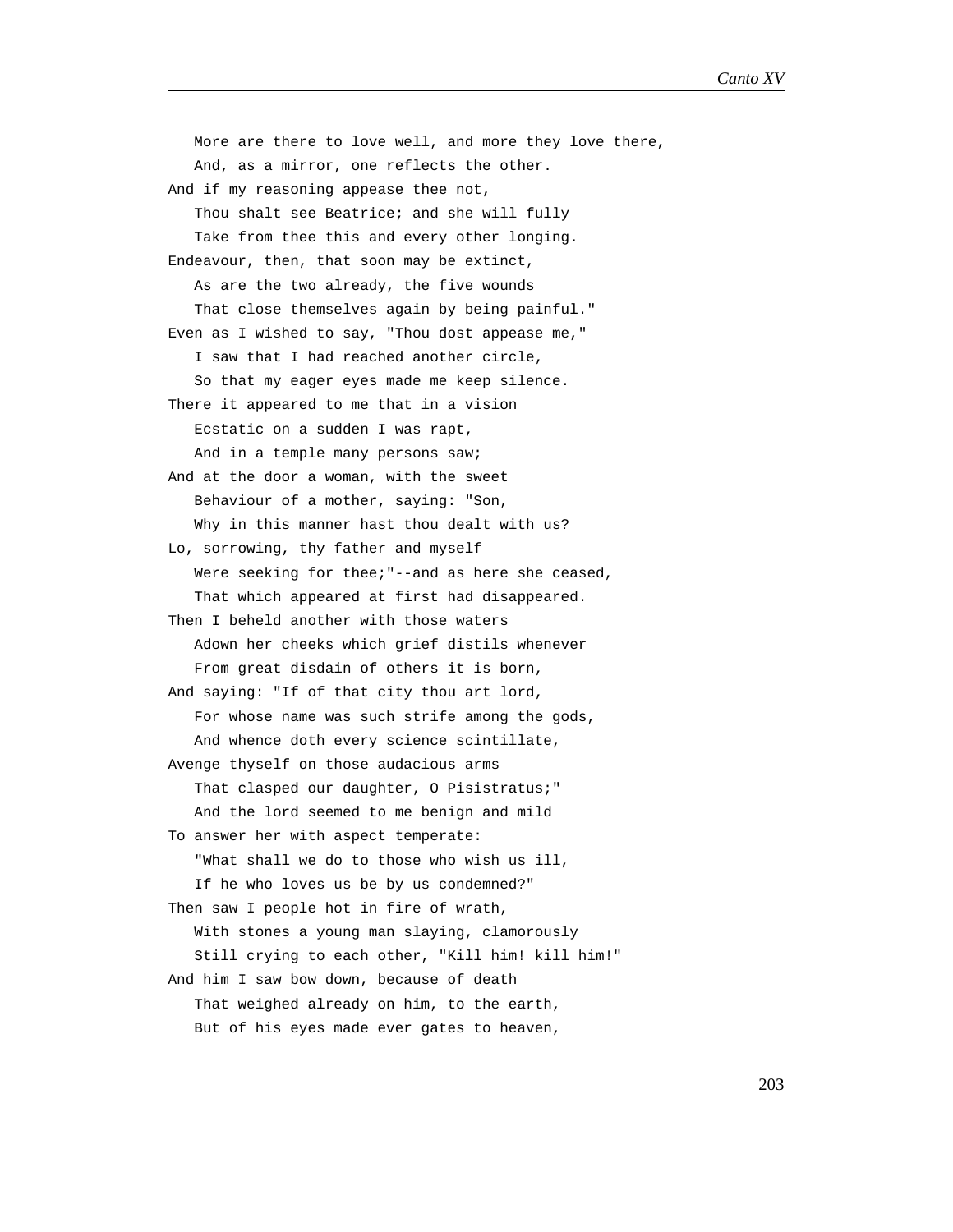Imploring the high Lord, in so great strife, That he would pardon those his persecutors, With such an aspect as unlocks compassion. Soon as my soul had outwardly returned To things external to it which are true, Did I my not false errors recognize. My Leader, who could see me bear myself Like to a man that rouses him from sleep, Exclaimed: "What ails thee, that thou canst not stand? But hast been coming more than half a league Veiling thine eyes, and with thy legs entangled, In guise of one whom wine or sleep subdues?" "O my sweet Father, if thou listen to me, I'll tell thee," said I, "what appeared to me, When thus from me my legs were ta'en away." And he: "If thou shouldst have a hundred masks Upon thy face, from me would not be shut Thy cogitations, howsoever small. What thou hast seen was that thou mayst not fail To ope thy heart unto the waters of peace, Which from the eternal fountain are diffused. I did not ask, 'What ails thee?' as he does Who only looketh with the eyes that see not When of the soul bereft the body lies, But asked it to give vigour to thy feet; Thus must we needs urge on the sluggards, slow To use their wakefulness when it returns." We passed along, athwart the twilight peering Forward as far as ever eye could stretch Against the sunbeams serotine and lucent; And lo! by slow degrees a smoke approached In our direction, sombre as the night, Nor was there place to hide one's self therefrom. This of our eyes and the pure air bereft us.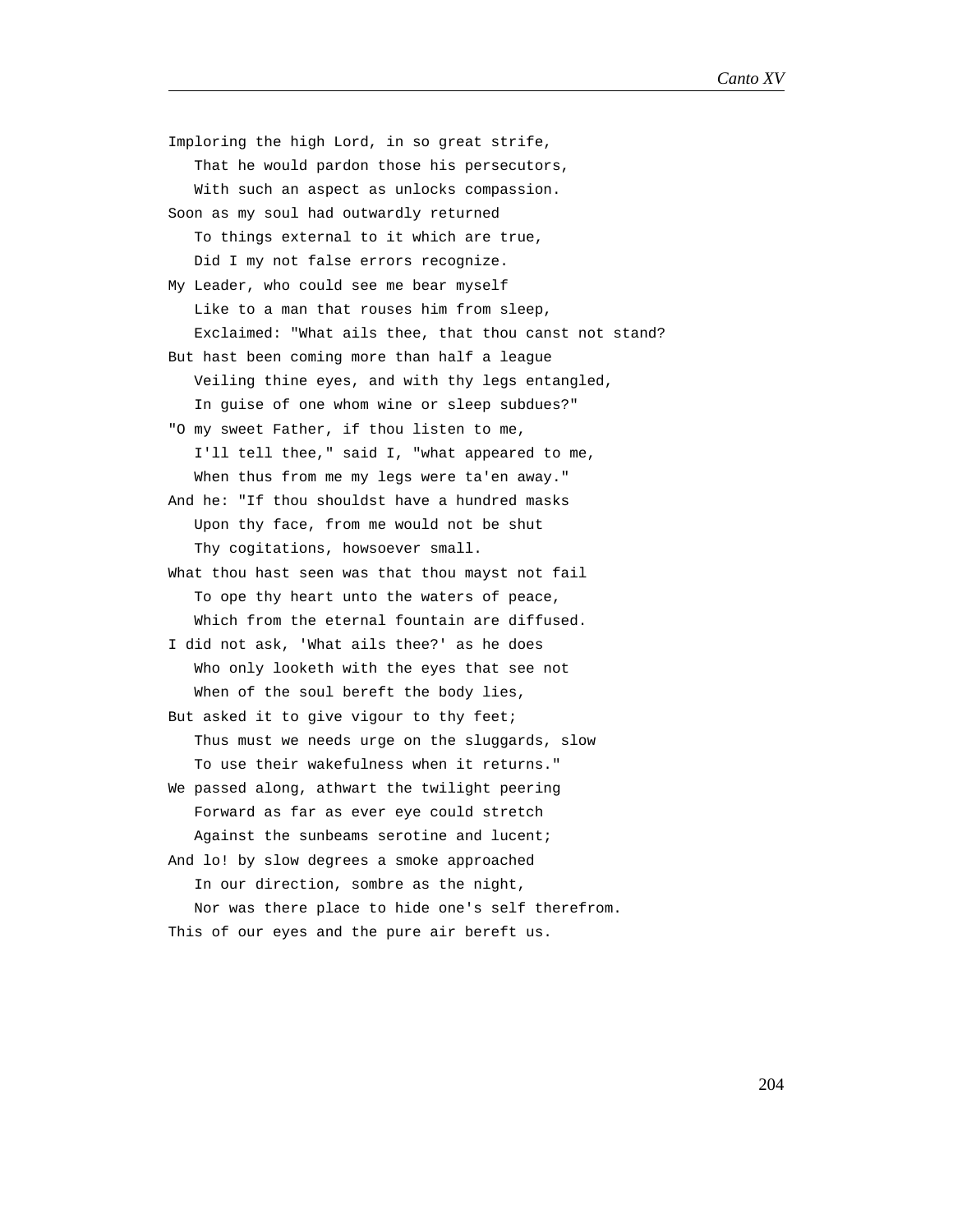Darkness of hell, and of a night deprived Of every planet under a poor sky, As much as may be tenebrous with cloud, Ne'er made unto my sight so thick a veil, As did that smoke which there enveloped us, Nor to the feeling of so rough a texture; For not an eye it suffered to stay open; Whereat mine escort, faithful and sagacious, Drew near to me and offered me his shoulder. E'en as a blind man goes behind his guide, Lest he should wander, or should strike against Aught that may harm or peradventure kill him, So went I through the bitter and foul air, Listening unto my Leader, who said only, "Look that from me thou be not separated." Voices I heard, and every one appeared To supplicate for peace and misericord The Lamb of God who takes away our sins. Still "Agnus Dei" their exordium was; One word there was in all, and metre one, So that all harmony appeared among them. "Master," I said, "are spirits those I hear?" And he to me: "Thou apprehendest truly, And they the knot of anger go unloosing." "Now who art thou, that cleavest through our smoke And art discoursing of us even as though Thou didst by calends still divide the time?" After this manner by a voice was spoken; Whereon my Master said: "Do thou reply, And ask if on this side the way go upward." And I: "O creature that dost cleanse thyself To return beautiful to Him who made thee, Thou shalt hear marvels if thou follow me." "Thee will I follow far as is allowed me," He answered; "and if smoke prevent our seeing, Hearing shall keep us joined instead thereof."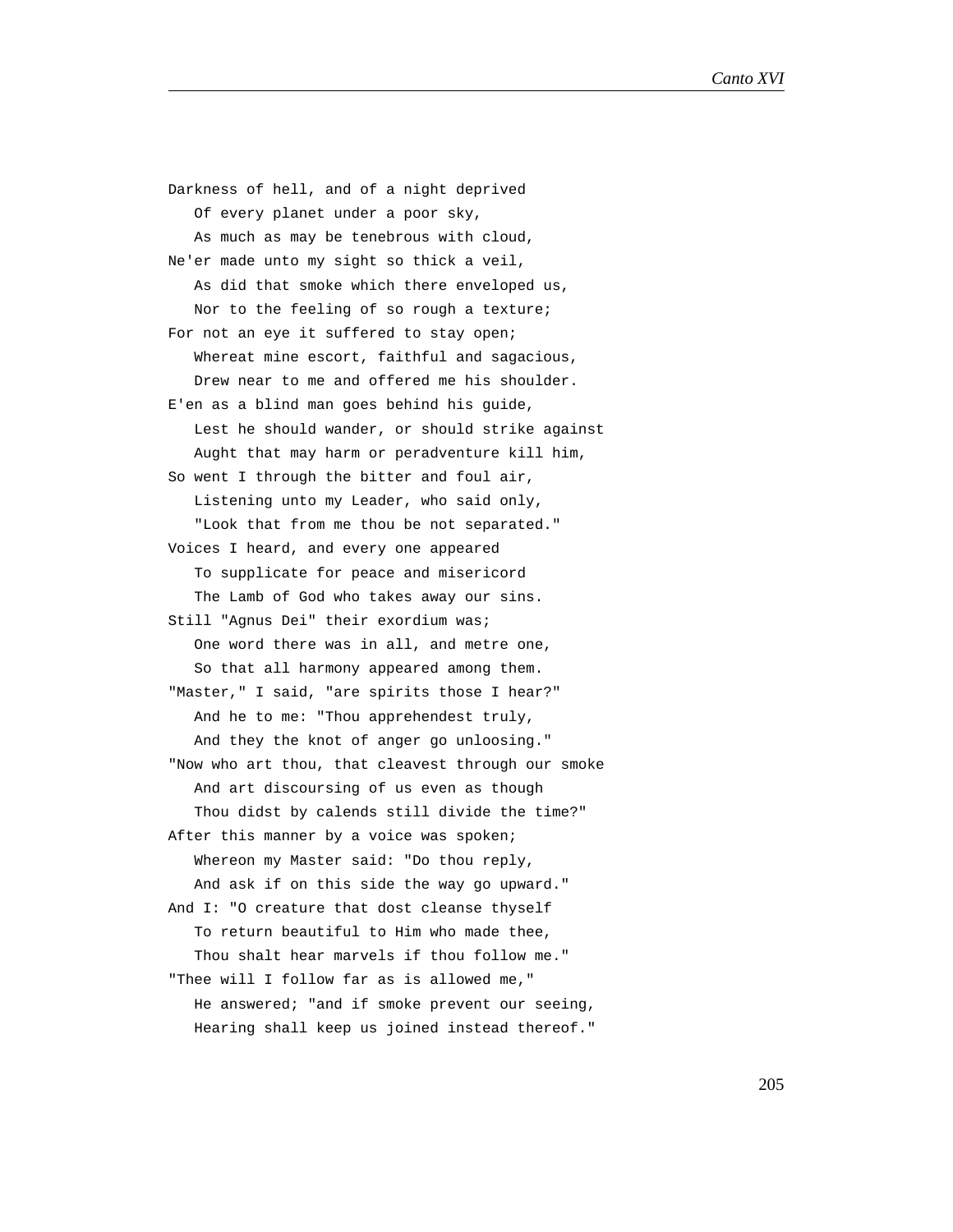Thereon began I: "With that swathing band Which death unwindeth am I going upward, And hither came I through the infernal anguish. And if God in his grace has me infolded, So that he wills that I behold his court By method wholly out of modern usage, Conceal not from me who ere death thou wast, But tell it me, and tell me if I go Right for the pass, and be thy words our escort." "Lombard was I, and I was Marco called; The world I knew, and loved that excellence, At which has each one now unbent his bow. For mounting upward, thou art going right." Thus he made answer, and subjoined: "I pray thee To pray for me when thou shalt be above." And I to him: "My faith I pledge to thee To do what thou dost ask me; but am bursting Inly with doubt, unless I rid me of it. First it was simple, and is now made double By thy opinion, which makes certain to me, Here and elsewhere, that which I couple with it. The world forsooth is utterly deserted By every virtue, as thou tellest me, And with iniquity is big and covered; But I beseech thee point me out the cause, That I may see it, and to others show it; For one in the heavens, and here below one puts it." A sigh profound, that grief forced into Ai! He first sent forth, and then began he: "Brother, The world is blind, and sooth thou comest from it! Ye who are living every cause refer Still upward to the heavens, as if all things They of necessity moved with themselves. If this were so, in you would be destroyed Free will, nor any justice would there be In having joy for good, or grief for evil. The heavens your movements do initiate, I say not all; but granting that I say it,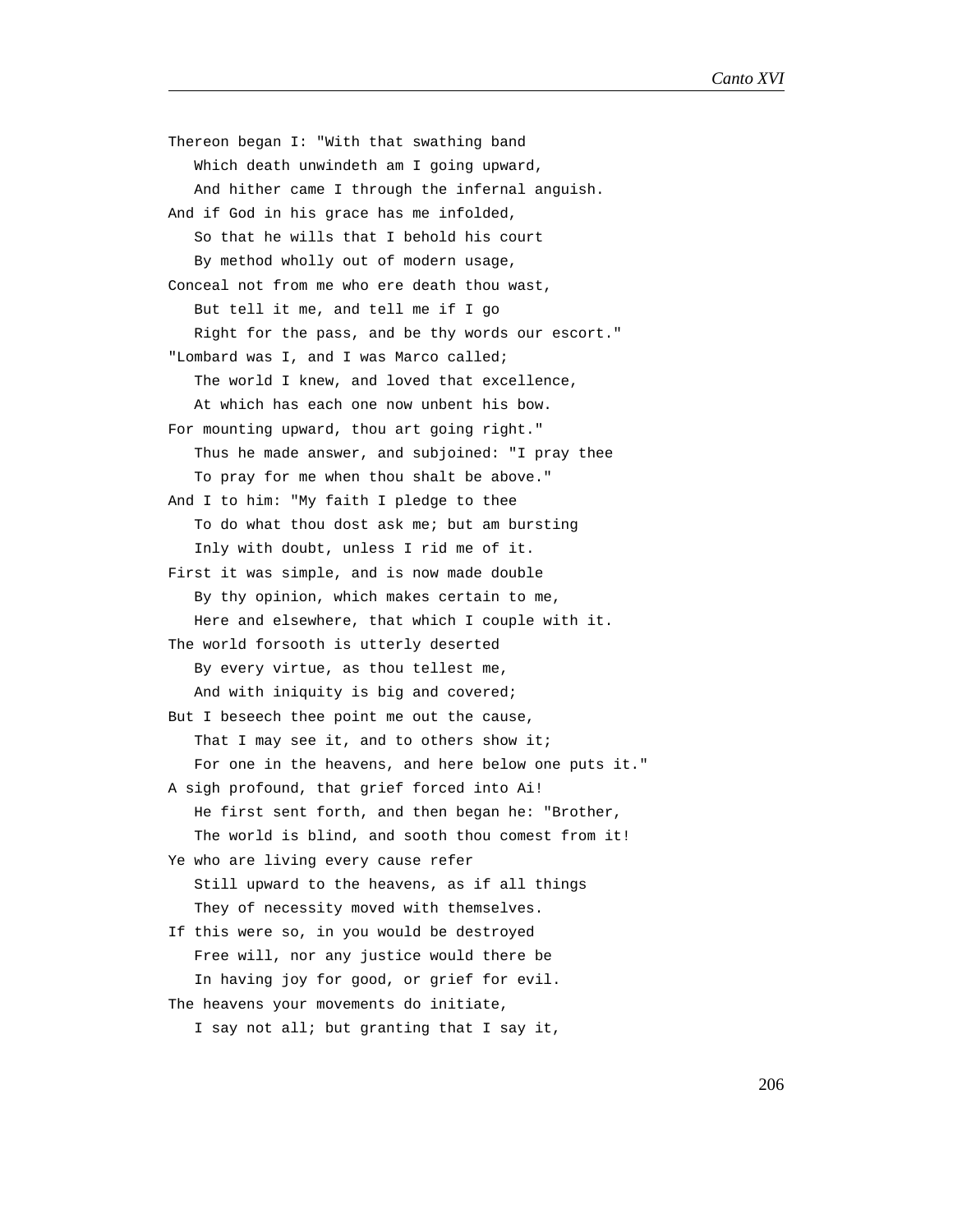Light has been given you for good and evil, And free volition; which, if some fatigue In the first battles with the heavens it suffers, Afterwards conquers all, if well 'tis nurtured. To greater force and to a better nature, Though free, ye subject are, and that creates The mind in you the heavens have not in charge. Hence, if the present world doth go astray, In you the cause is, be it sought in you; And I therein will now be thy true spy. Forth from the hand of Him, who fondles it Before it is, like to a little girl Weeping and laughing in her childish sport, Issues the simple soul, that nothing knows, Save that, proceeding from a joyous Maker, Gladly it turns to that which gives it pleasure. Of trivial good at first it tastes the savour; Is cheated by it, and runs after it, If guide or rein turn not aside its love. Hence it behoved laws for a rein to place, Behoved a king to have, who at the least Of the true city should discern the tower. The laws exist, but who sets hand to them? No one; because the shepherd who precedes Can ruminate, but cleaveth not the hoof; Wherefore the people that perceives its guide Strike only at the good for which it hankers, Feeds upon that, and farther seeketh not. Clearly canst thou perceive that evil guidance The cause is that has made the world depraved, And not that nature is corrupt in you. Rome, that reformed the world, accustomed was Two suns to have, which one road and the other, Of God and of the world, made manifest. One has the other quenched, and to the crosier The sword is joined, and ill beseemeth it That by main force one with the other go, Because, being joined, one feareth not the other;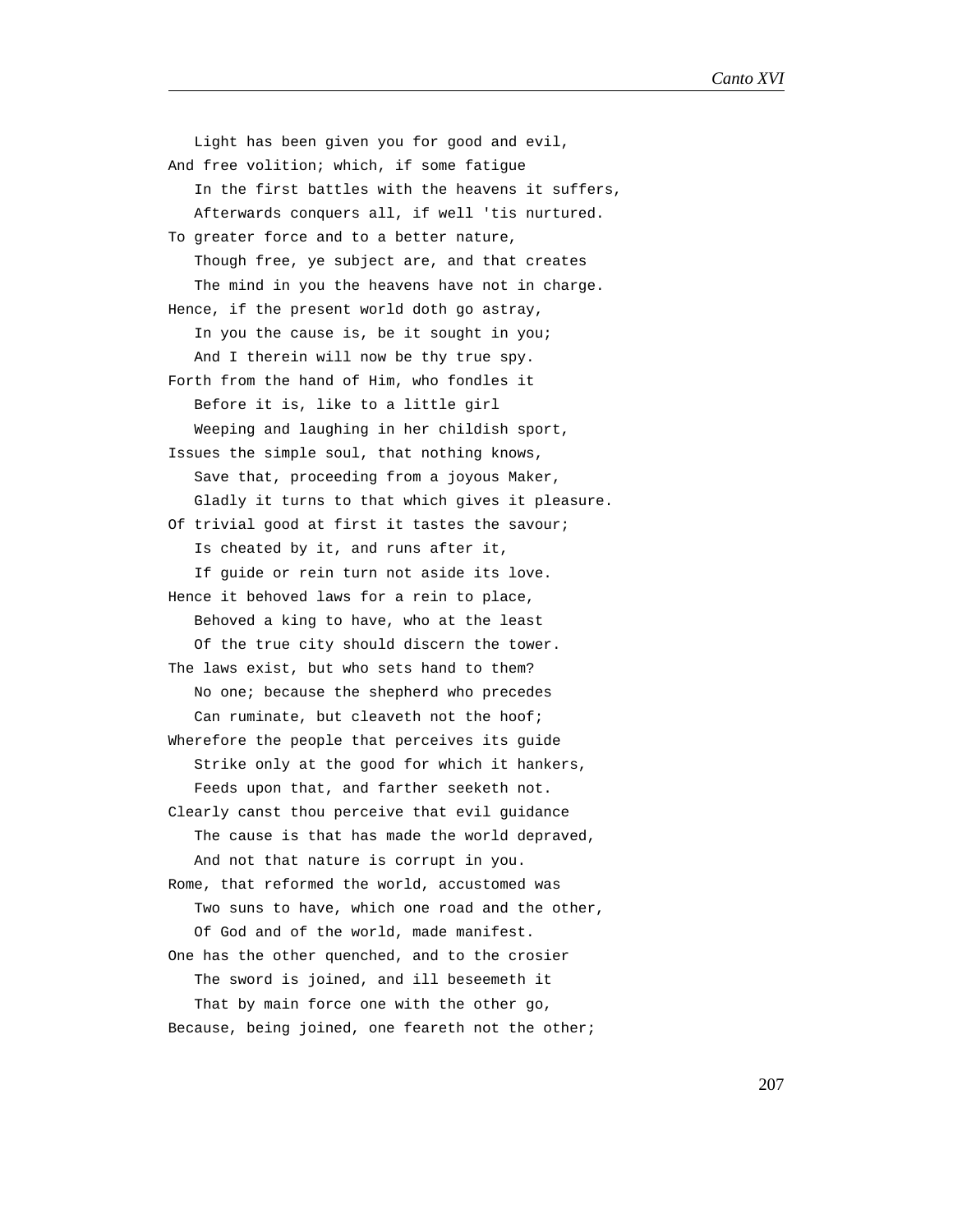If thou believe not, think upon the grain, For by its seed each herb is recognized. In the land laved by Po and Adige, Valour and courtesy used to be found, Before that Frederick had his controversy; Now in security can pass that way Whoever will abstain, through sense of shame, From speaking with the good, or drawing near them. True, three old men are left, in whom upbraids The ancient age the new, and late they deem it That God restore them to the better life: Currado da Palazzo, and good Gherardo, And Guido da Castel, who better named is, In fashion of the French, the simple Lombard: Say thou henceforward that the Church of Rome, Confounding in itself two governments, Falls in the mire, and soils itself and burden." "O Marco mine," I said, "thou reasonest well; And now discern I why the sons of Levi Have been excluded from the heritage. But what Gherardo is it, who, as sample Of a lost race, thou sayest has remained In reprobation of the barbarous age?" "Either thy speech deceives me, or it tempts me," He answered me; "for speaking Tuscan to me, It seems of good Gherardo naught thou knowest. By other surname do I know him not, Unless I take it from his daughter Gaia. May God be with you, for I come no farther. Behold the dawn, that through the smoke rays out, Already whitening; and I must depart-- Yonder the Angel is--ere he appear." Thus did he speak, and would no farther hear me.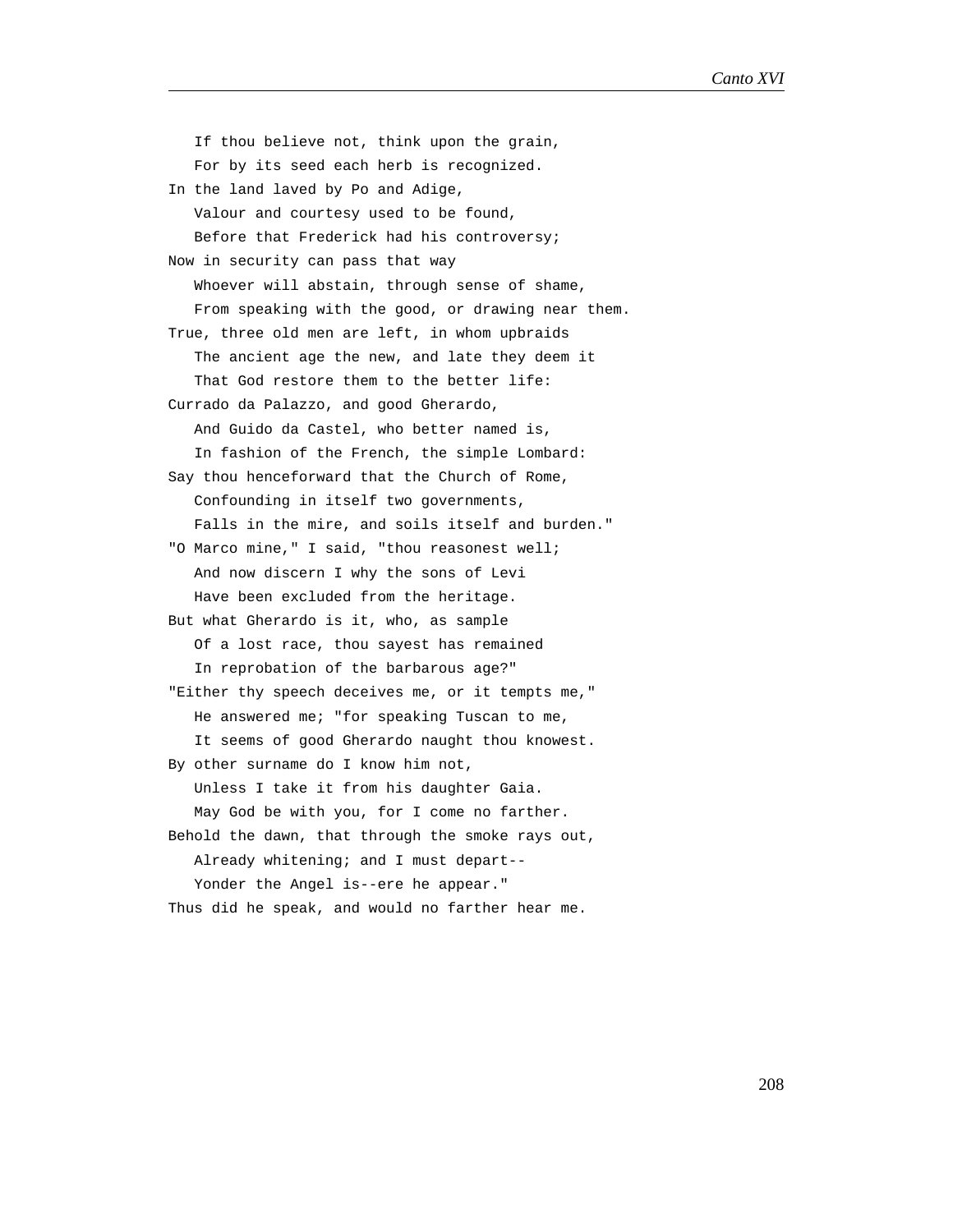Remember, Reader, if e'er in the Alps A mist o'ertook thee, through which thou couldst see Not otherwise than through its membrane mole, How, when the vapours humid and condensed Begin to dissipate themselves, the sphere Of the sun feebly enters in among them, And thy imagination will be swift In coming to perceive how I re-saw The sun at first, that was already setting. Thus, to the faithful footsteps of my Master Mating mine own, I issued from that cloud To rays already dead on the low shores. O thou, Imagination, that dost steal us So from without sometimes, that man perceives not, Although around may sound a thousand trumpets, Who moveth thee, if sense impel thee not? Moves thee a light, which in the heaven takes form, By self, or by a will that downward guides it. Of her impiety, who changed her form Into the bird that most delights in singing, In my imagining appeared the trace; And hereupon my mind was so withdrawn Within itself, that from without there came Nothing that then might be received by it. Then reigned within my lofty fantasy One crucified, disdainful and ferocious In countenance, and even thus was dying. Around him were the great Ahasuerus, Esther his wife, and the just Mordecai, Who was in word and action so entire. And even as this image burst asunder Of its own self, in fashion of a bubble In which the water it was made of fails, There rose up in my vision a young maiden Bitterly weeping, and she said: "O queen, Why hast thou wished in anger to be naught?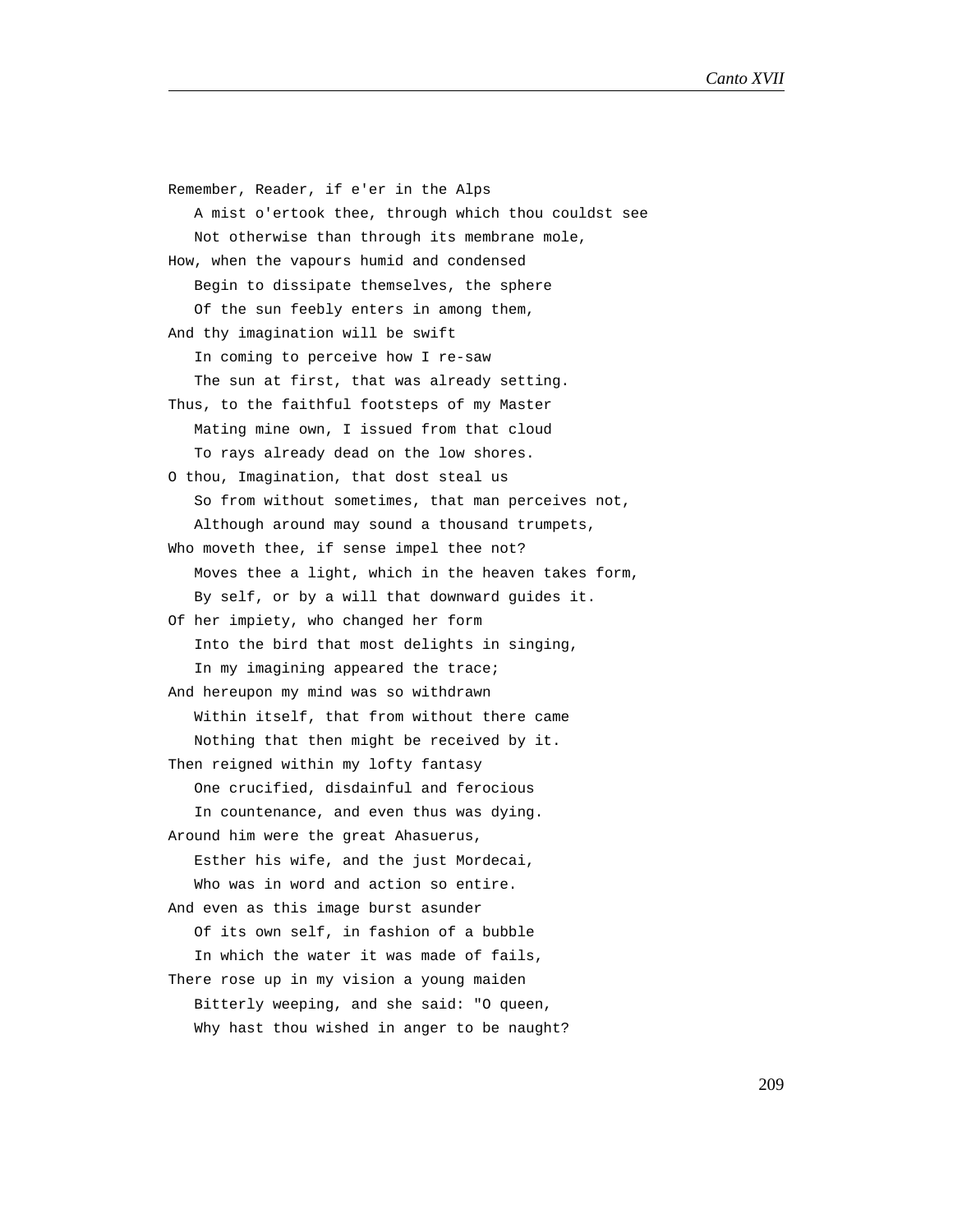Thou'st slain thyself, Lavinia not to lose; Now hast thou lost me; I am she who mourns, Mother, at thine ere at another's ruin." As sleep is broken, when upon a sudden New light strikes in upon the eyelids closed, And broken quivers ere it dieth wholly, So this imagining of mine fell down As soon as the effulgence smote my face, Greater by far than what is in our wont. I turned me round to see where I might be, When said a voice, "Here is the passage up;" Which from all other purposes removed me, And made my wish so full of eagerness To look and see who was it that was speaking, It never rests till meeting face to face; But as before the sun, which quells the sight, And in its own excess its figure veils, Even so my power was insufficient here. "This is a spirit divine, who in the way Of going up directs us without asking, And who with his own light himself conceals. He does with us as man doth with himself; For he who sees the need, and waits the asking, Malignly leans already tow'rds denial. Accord we now our feet to such inviting, Let us make haste to mount ere it grow dark; For then we could not till the day return." Thus my Conductor said; and I and he Together turned our footsteps to a stairway; And I, as soon as the first step I reached, Near me perceived a motion as of wings, And fanning in the face, and saying, "'Beati Pacifici,' who are without ill anger." Already over us were so uplifted The latest sunbeams, which the night pursues, That upon many sides the stars appeared. "O manhood mine, why dost thou vanish so?" I said within myself; for I perceived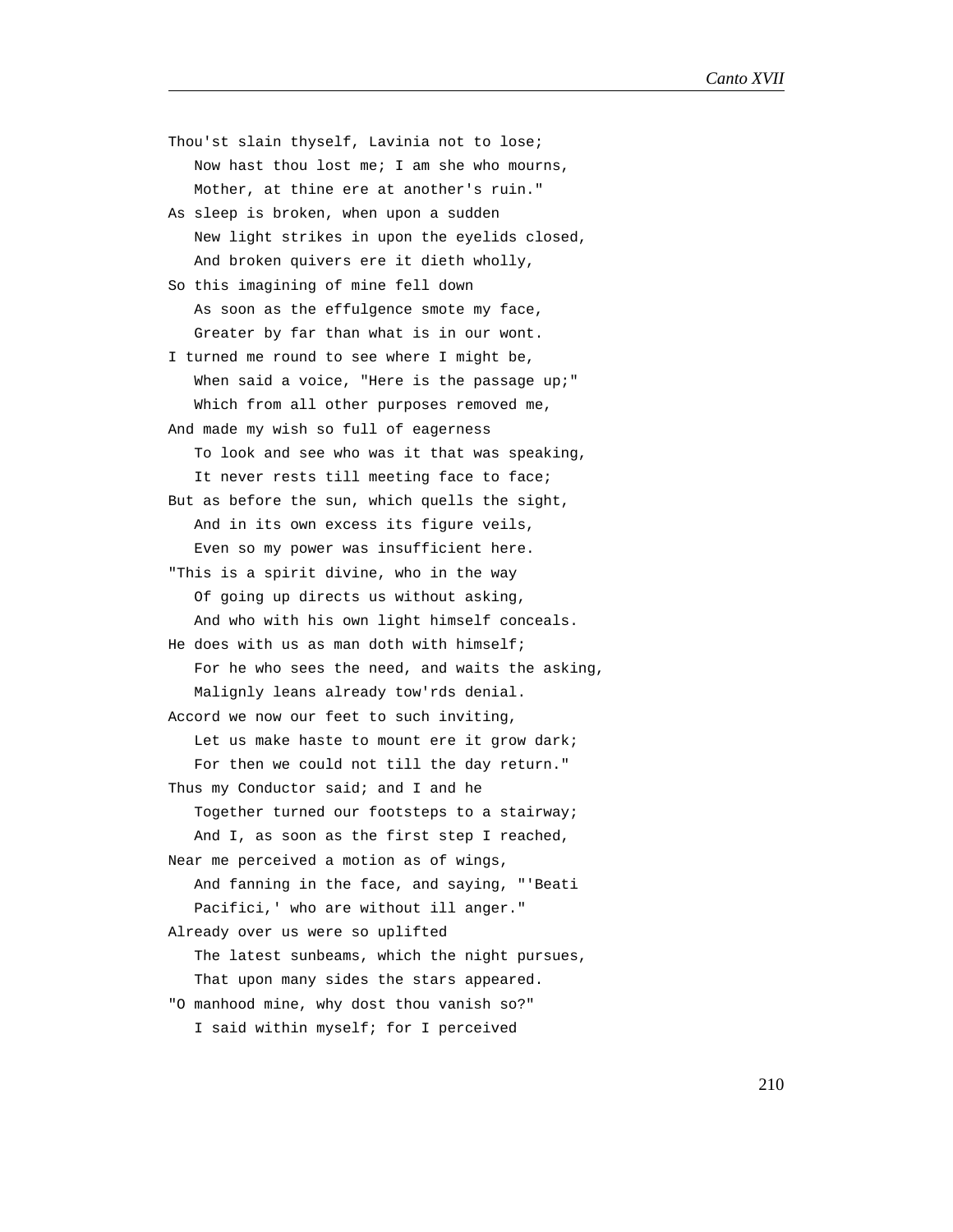The vigour of my legs was put in truce. We at the point were where no more ascends The stairway upward, and were motionless, Even as a ship, which at the shore arrives; And I gave heed a little, if I might hear Aught whatsoever in the circle new; Then to my Master turned me round and said: "Say, my sweet Father, what delinquency Is purged here in the circle where we are? Although our feet may pause, pause not thy speech." And he to me: "The love of good, remiss In what it should have done, is here restored; Here plied again the ill-belated oar; But still more openly to understand, Turn unto me thy mind, and thou shalt gather Some profitable fruit from our delay. Neither Creator nor a creature ever, Son," he began, "was destitute of love Natural or spiritual; and thou knowest it. The natural was ever without error; But err the other may by evil object, Or by too much, or by too little vigour. While in the first it well directed is, And in the second moderates itself, It cannot be the cause of sinful pleasure; But when to ill it turns, and, with more care Or lesser than it ought, runs after good, 'Gainst the Creator works his own creation. Hence thou mayst comprehend that love must be The seed within yourselves of every virtue, And every act that merits punishment. Now inasmuch as never from the welfare Of its own subject can love turn its sight, From their own hatred all things are secure; And since we cannot think of any being Standing alone, nor from the First divided, Of hating Him is all desire cut off. Hence if, discriminating, I judge well,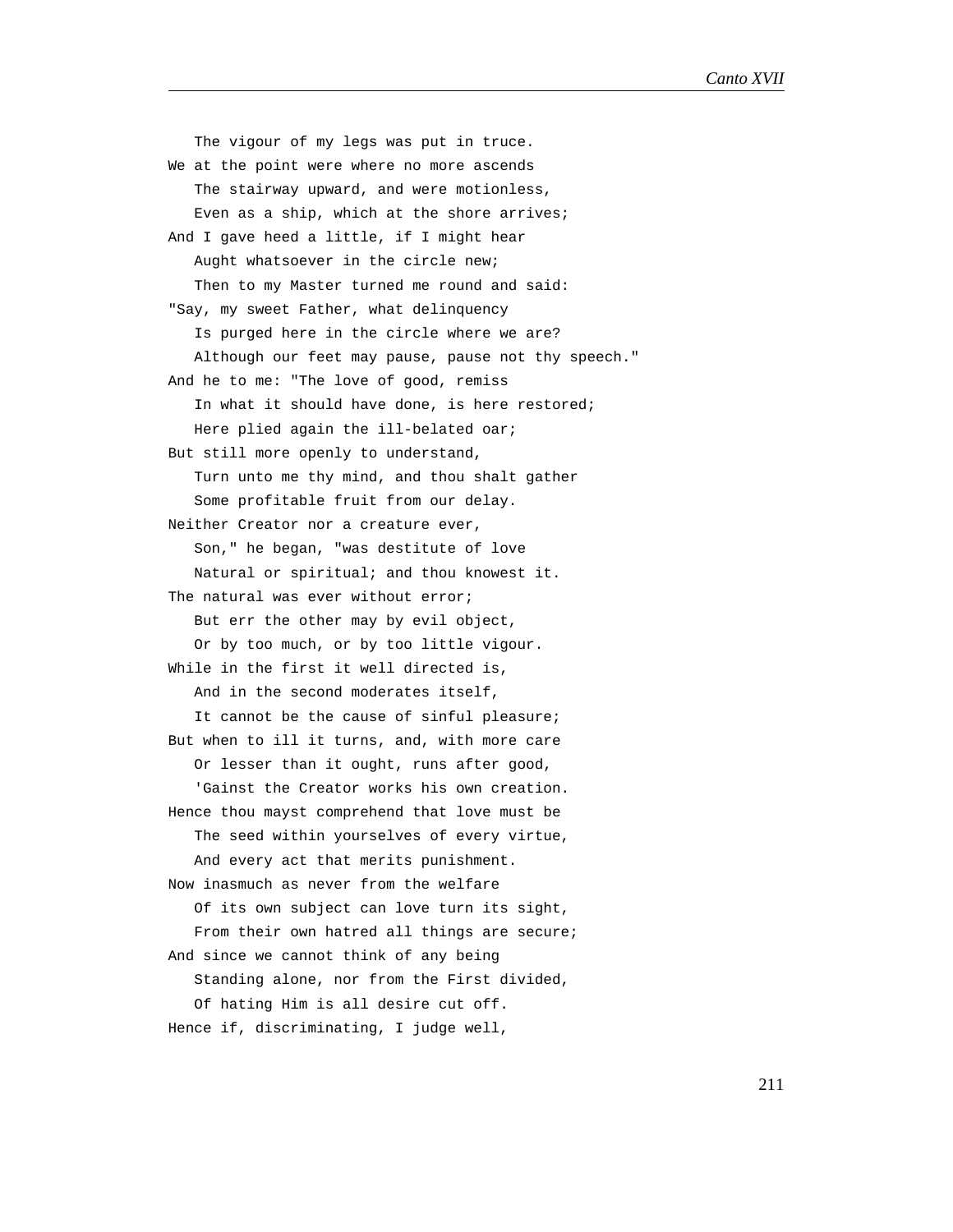The evil that one loves is of one's neighbour, And this is born in three modes in your clay. There are, who, by abasement of their neighbour, Hope to excel, and therefore only long That from his greatness he may be cast down; There are, who power, grace, honour, and renown Fear they may lose because another rises, Thence are so sad that the reverse they love; And there are those whom injury seems to chafe, So that it makes them greedy for revenge, And such must needs shape out another's harm. This threefold love is wept for down below; Now of the other will I have thee hear, That runneth after good with measure faulty. Each one confusedly a good conceives Wherein the mind may rest, and longeth for it; Therefore to overtake it each one strives. If languid love to look on this attract you, Or in attaining unto it, this cornice, After just penitence, torments you for it. There's other good that does not make man happy; 'Tis not felicity, 'tis not the good Essence, of every good the fruit and root. The love that yields itself too much to this Above us is lamented in three circles; But how tripartite it may be described, I say not, that thou seek it for thyself."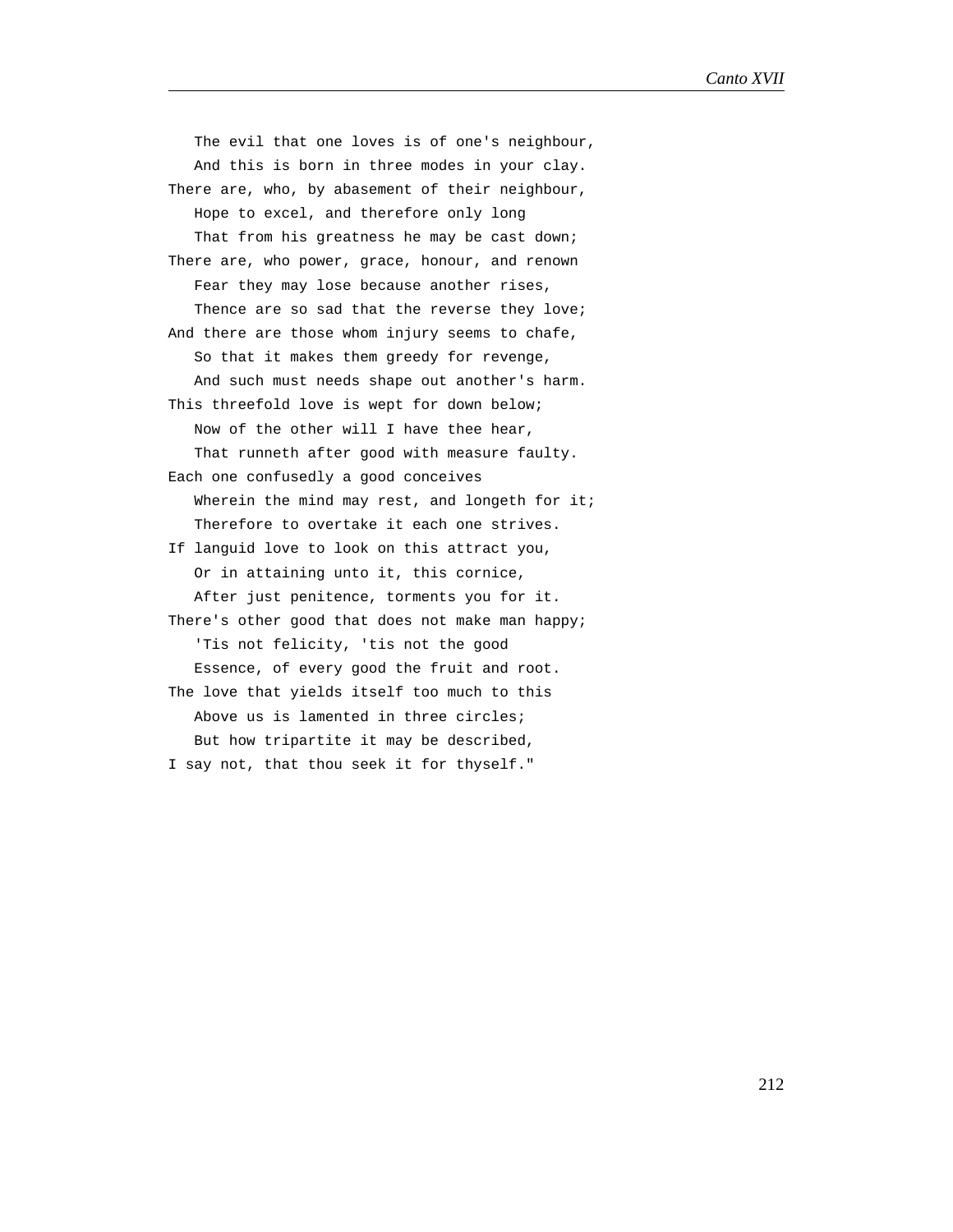An end had put unto his reasoning The lofty Teacher, and attent was looking Into my face, if I appeared content; And I, whom a new thirst still goaded on, Without was mute, and said within: "Perchance The too much questioning I make annoys him." But that true Father, who had comprehended The timid wish, that opened not itself, By speaking gave me hardihood to speak. Whence I: "My sight is, Master, vivified So in thy light, that clearly I discern Whate'er thy speech importeth or describes. Therefore I thee entreat, sweet Father dear, To teach me love, to which thou dost refer Every good action and its contrary." "Direct," he said, "towards me the keen eyes Of intellect, and clear will be to thee The error of the blind, who would be leaders. The soul, which is created apt to love, Is mobile unto everything that pleases, Soon as by pleasure she is waked to action. Your apprehension from some real thing An image draws, and in yourselves displays it So that it makes the soul turn unto it. And if, when turned, towards it she incline, Love is that inclination; it is nature, Which is by pleasure bound in you anew Then even as the fire doth upward move By its own form, which to ascend is born, Where longest in its matter it endures, So comes the captive soul into desire, Which is a motion spiritual, and ne'er rests Until she doth enjoy the thing beloved. Now may apparent be to thee how hidden The truth is from those people, who aver All love is in itself a laudable thing;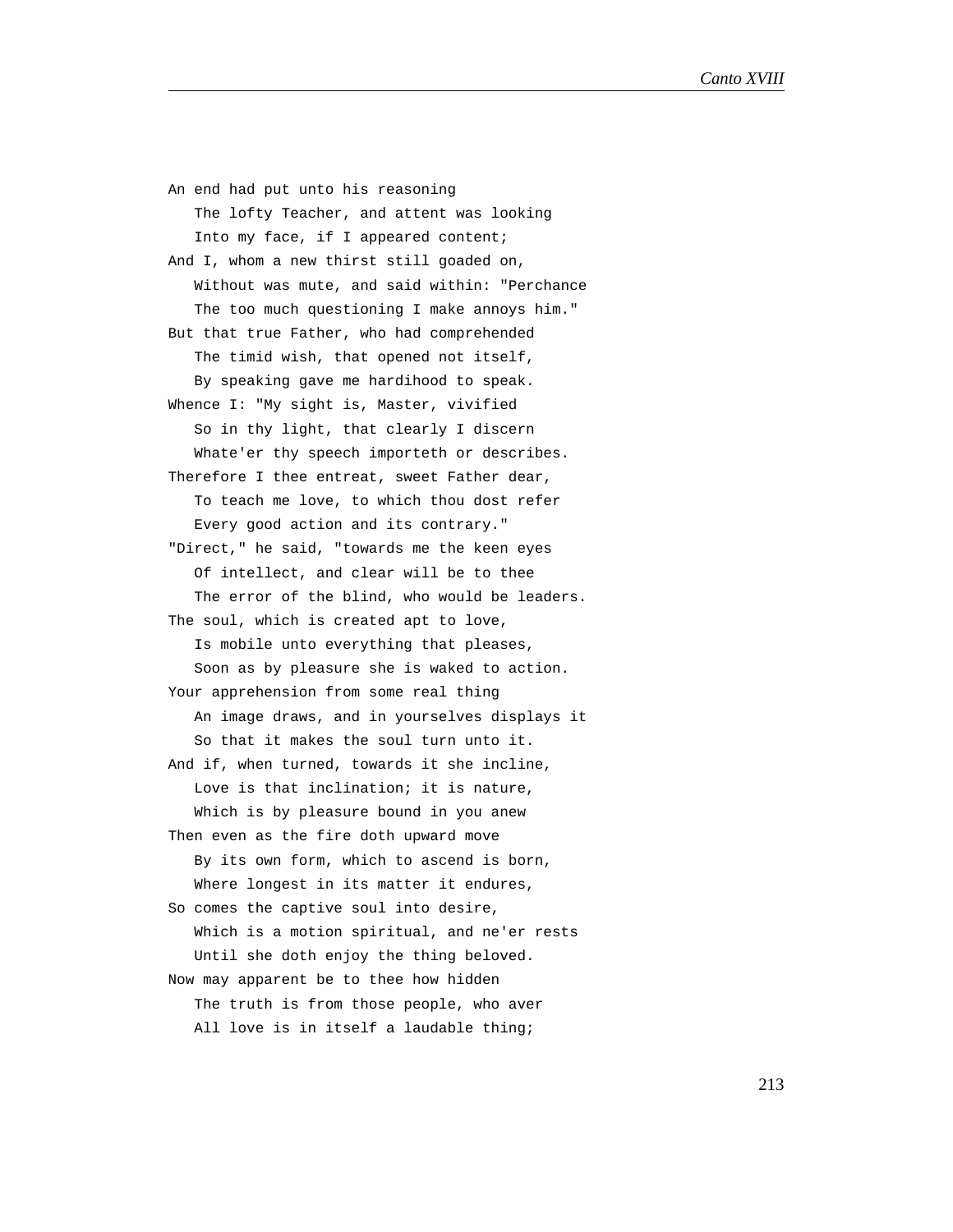Because its matter may perchance appear Aye to be good; but yet not each impression Is good, albeit good may be the wax." "Thy words, and my sequacious intellect," I answered him, "have love revealed to me; But that has made me more impregned with doubt; For if love from without be offered us, And with another foot the soul go not, If right or wrong she go, 'tis not her merit." And he to me: "What reason seeth here, Myself can tell thee; beyond that await For Beatrice, since 'tis a work of faith. Every substantial form, that segregate From matter is, and with it is united, Specific power has in itself collected, Which without act is not perceptible, Nor shows itself except by its effect, As life does in a plant by the green leaves. But still, whence cometh the intelligence Of the first notions, man is ignorant, And the affection for the first allurements, Which are in you as instinct in the bee To make its honey; and this first desire Merit of praise or blame containeth not. Now, that to this all others may be gathered, Innate within you is the power that counsels, And it should keep the threshold of assent. This is the principle, from which is taken Occasion of desert in you, according As good and guilty loves it takes and winnows. Those who, in reasoning, to the bottom went, Were of this innate liberty aware, Therefore bequeathed they Ethics to the world. Supposing, then, that from necessity Springs every love that is within you kindled, Within yourselves the power is to restrain it. The noble virtue Beatrice understands By the free will; and therefore see that thou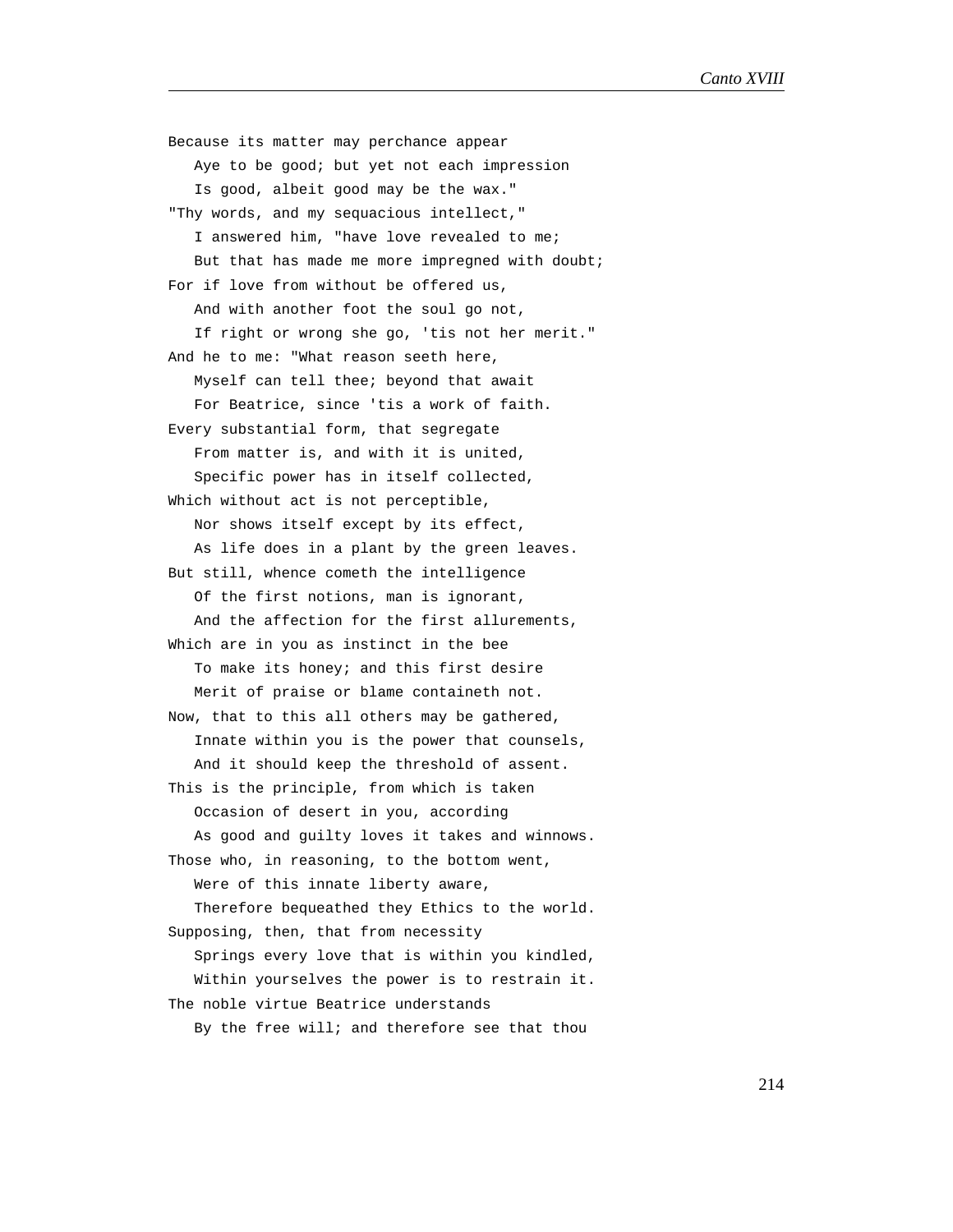Bear it in mind, if she should speak of it." The moon, belated almost unto midnight, Now made the stars appear to us more rare, Formed like a bucket, that is all ablaze, And counter to the heavens ran through those paths Which the sun sets aflame, when he of Rome Sees it 'twixt Sardes and Corsicans go down; And that patrician shade, for whom is named Pietola more than any Mantuan town, Had laid aside the burden of my lading; Whence I, who reason manifest and plain In answer to my questions had received, Stood like a man in drowsy reverie. But taken from me was this drowsiness Suddenly by a people, that behind Our backs already had come round to us. And as, of old, Ismenus and Asopus Beside them saw at night the rush and throng, If but the Thebans were in need of Bacchus, So they along that circle curve their step, From what I saw of those approaching us, Who by good-will and righteous love are ridden. Full soon they were upon us, because running Moved onward all that mighty multitude, And two in the advance cried out, lamenting, "Mary in haste unto the mountain ran, And Caesar, that he might subdue Ilerda, Thrust at Marseilles, and then ran into Spain." "Quick! quick! so that the time may not be lost By little love!" forthwith the others cried, "For ardour in well-doing freshens grace!" "O folk, in whom an eager fervour now Supplies perhaps delay and negligence, Put by you in well-doing, through lukewarmness, This one who lives, and truly I lie not, Would fain go up, if but the sun relight us; So tell us where the passage nearest is." These were the words of him who was my Guide;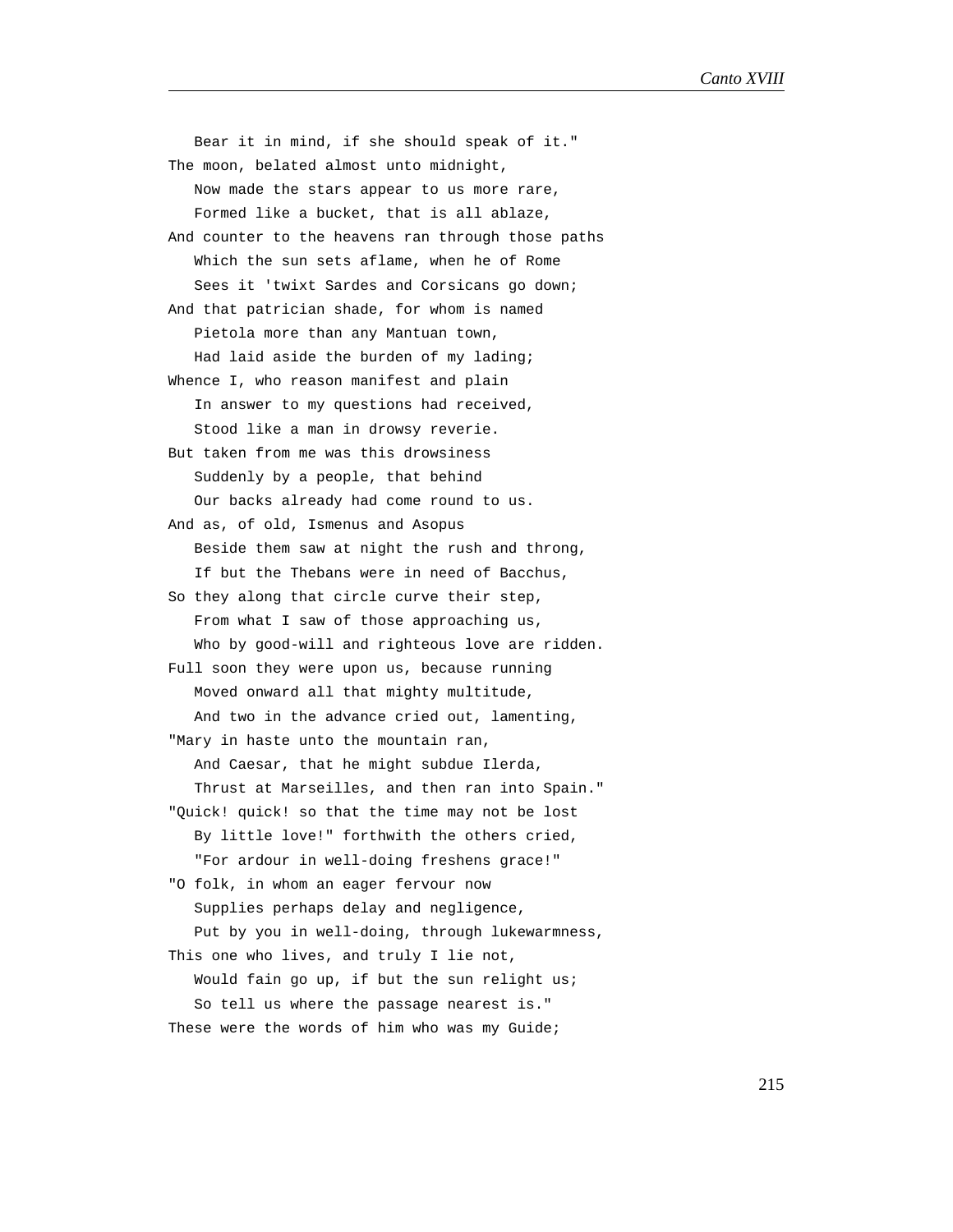And some one of those spirits said: "Come on Behind us, and the opening shalt thou find; So full of longing are we to move onward, That stay we cannot; therefore pardon us, If thou for churlishness our justice take. I was San Zeno's Abbot at Verona, Under the empire of good Barbarossa, Of whom still sorrowing Milan holds discourse; And he has one foot in the grave already, Who shall erelong lament that monastery, And sorry be of having there had power, Because his son, in his whole body sick, And worse in mind, and who was evil-born, He put into the place of its true pastor." If more he said, or silent was, I know not, He had already passed so far beyond us; But this I heard, and to retain it pleased me. And he who was in every need my succour Said: "Turn thee hitherward; see two of them Come fastening upon slothfulness their teeth." In rear of all they shouted: "Sooner were The people dead to whom the sea was opened, Than their inheritors the Jordan saw; And those who the fatigue did not endure Unto the issue, with Anchises' son, Themselves to life withouten glory offered." Then when from us so separated were Those shades, that they no longer could be seen, Within me a new thought did entrance find, Whence others many and diverse were born; And so I lapsed from one into another, That in a reverie mine eyes I closed, And meditation into dream transmuted.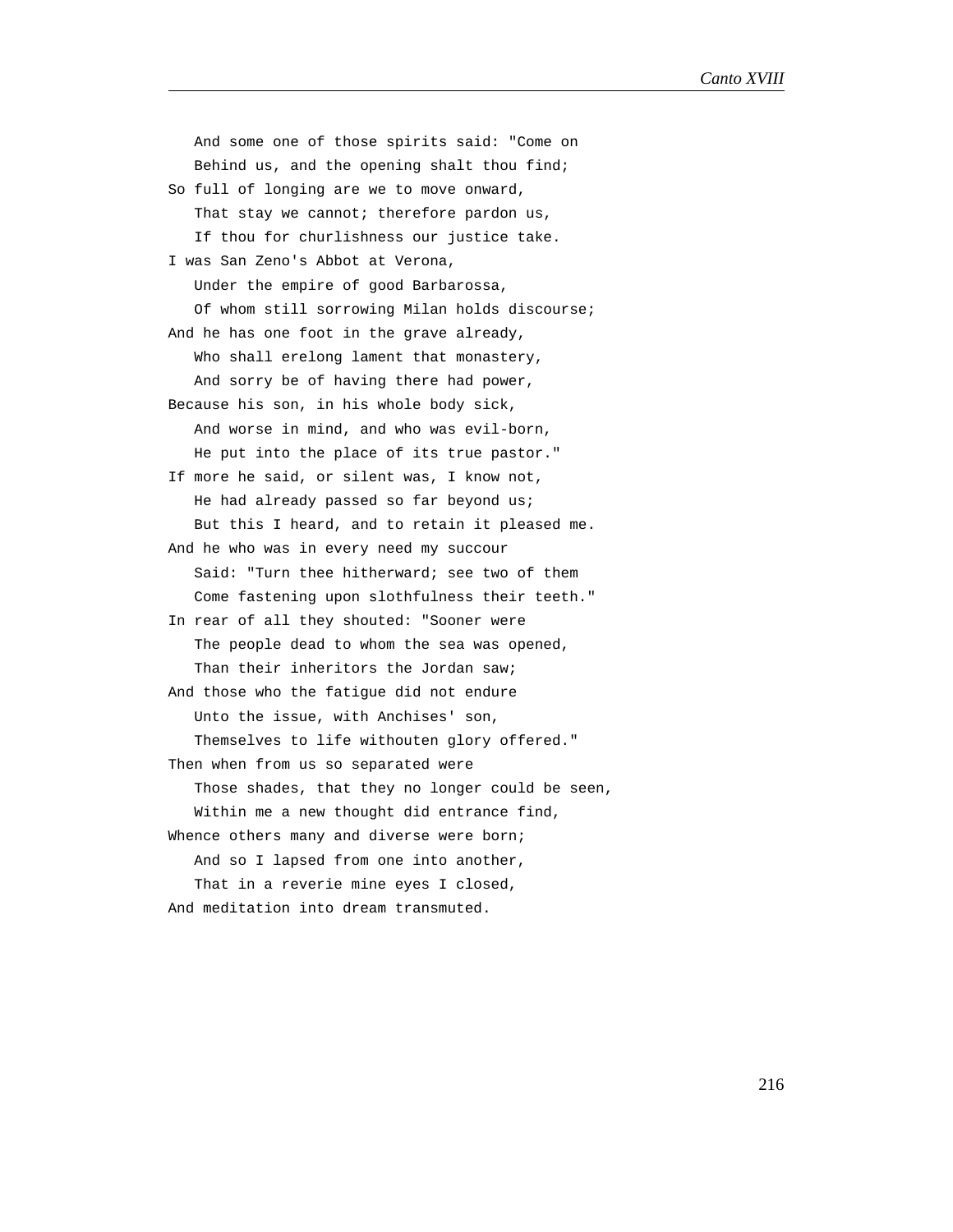It was the hour when the diurnal heat No more can warm the coldness of the moon, Vanquished by earth, or peradventure Saturn, When geomancers their Fortuna Major See in the orient before the dawn Rise by a path that long remains not dim, There came to me in dreams a stammering woman, Squint in her eyes, and in her feet distorted, With hands dissevered and of sallow hue. I looked at her; and as the sun restores The frigid members which the night benumbs, Even thus my gaze did render voluble Her tongue, and made her all erect thereafter In little while, and the lost countenance As love desires it so in her did colour. When in this wise she had her speech unloosed, She 'gan to sing so, that with difficulty Could I have turned my thoughts away from her. "I am," she sang, "I am the Siren sweet Who mariners amid the main unman, So full am I of pleasantness to hear. I drew Ulysses from his wandering way Unto my song, and he who dwells with me Seldom departs so wholly I content him." Her mouth was not yet closed again, before Appeared a Lady saintly and alert Close at my side to put her to confusion. "Virgilius, O Virgilius! who is this?" Sternly she said; and he was drawing near With eyes still fixed upon that modest one. She seized the other and in front laid open, Rending her garments, and her belly showed me; This waked me with the stench that issued from it. I turned mine eyes, and good Virgilius said: "At least thrice have I called thee; rise and come; Find we the opening by which thou mayst enter."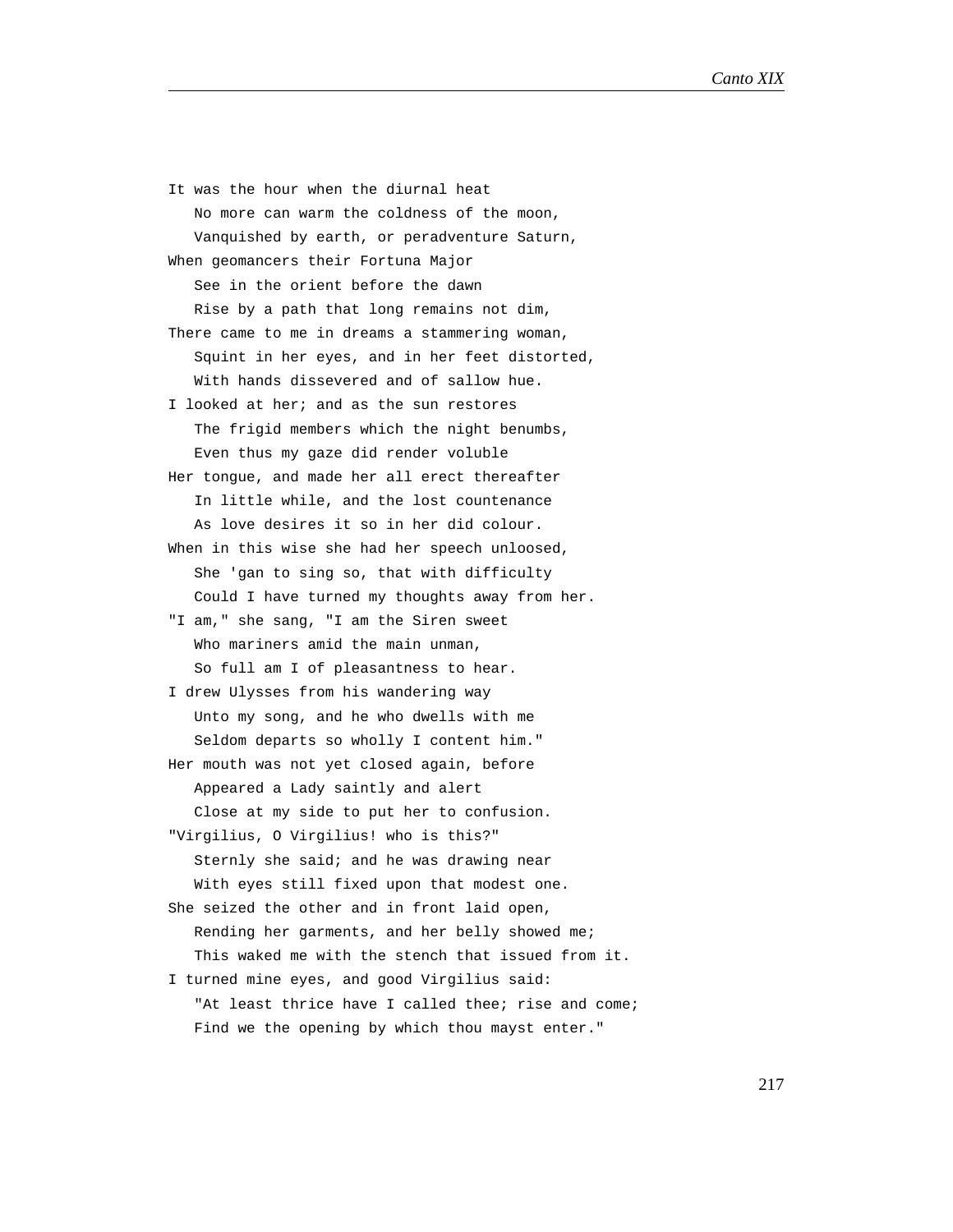*Canto XIX*

I rose; and full already of high day Were all the circles of the Sacred Mountain, And with the new sun at our back we went. Following behind him, I my forehead bore Like unto one who has it laden with thought, Who makes himself the half arch of a bridge, When I heard say, "Come, here the passage is," Spoken in a manner gentle and benign, Such as we hear not in this mortal region. With open wings, which of a swan appeared, Upward he turned us who thus spake to us, Between the two walls of the solid granite. He moved his pinions afterwards and fanned us, Affirming those 'qui lugent' to be blessed, For they shall have their souls with comfort filled. "What aileth thee, that aye to earth thou gazest?" To me my Guide began to say, we both Somewhat beyond the Angel having mounted. And I: "With such misgiving makes me go A vision new, which bends me to itself, So that I cannot from the thought withdraw me." "Didst thou behold," he said, "that old enchantress, Who sole above us henceforth is lamented? Didst thou behold how man is freed from her? Suffice it thee, and smite earth with thy heels, Thine eyes lift upward to the lure, that whirls The Eternal King with revolutions vast." Even as the hawk, that first his feet surveys, Then turns him to the call and stretches forward, Through the desire of food that draws him thither, Such I became, and such, as far as cleaves The rock to give a way to him who mounts, Went on to where the circling doth begin. On the fifth circle when I had come forth, People I saw upon it who were weeping, Stretched prone upon the ground, all downward turned. "Adhaesit pavimento anima mea," I heard them say with sighings so profound,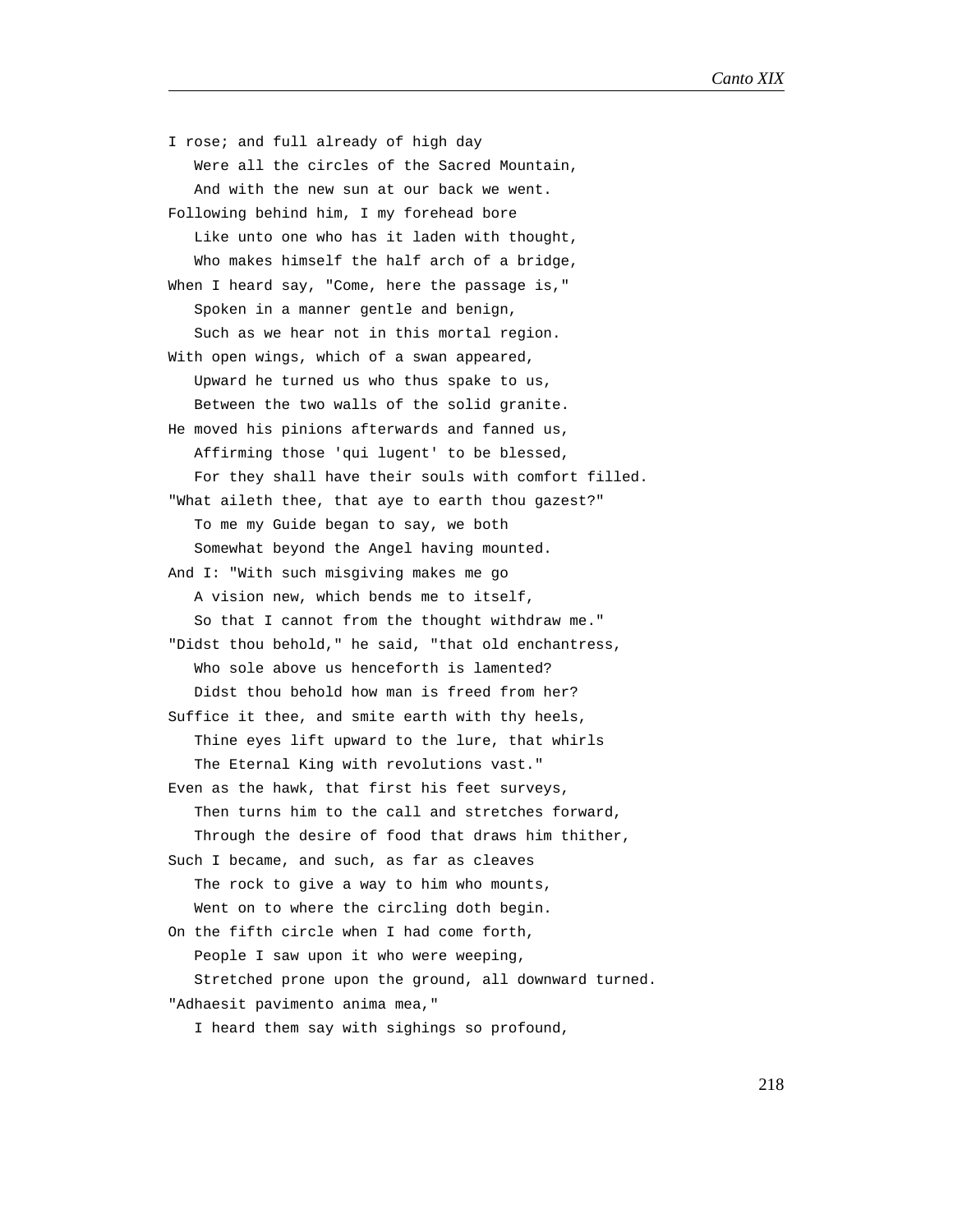That hardly could the words be understood. "O ye elect of God, whose sufferings Justice and Hope both render less severe, Direct ye us towards the high ascents." "If ye are come secure from this prostration, And wish to find the way most speedily, Let your right hands be evermore outside." Thus did the Poet ask, and thus was answered By them somewhat in front of us; whence I In what was spoken divined the rest concealed, And unto my Lord's eyes mine eyes I turned; Whence he assented with a cheerful sign To what the sight of my desire implored. When of myself I could dispose at will, Above that creature did I draw myself, Whose words before had caused me to take note, Saying: "O Spirit, in whom weeping ripens That without which to God we cannot turn, Suspend awhile for me thy greater care. Who wast thou, and why are your backs turned upwards, Tell me, and if thou wouldst that I procure thee Anything there whence living I departed." And he to me: "Wherefore our backs the heaven Turns to itself, know shalt thou; but beforehand 'Scias quod ego fui successor Petri.' Between Siestri and Chiaveri descends A river beautiful, and of its name The title of my blood its summit makes. A month and little more essayed I how Weighs the great cloak on him from mire who keeps it, For all the other burdens seem a feather. Tardy, ah woe is me! was my conversion; But when the Roman Shepherd I was made, Then I discovered life to be a lie. I saw that there the heart was not at rest, Nor farther in that life could one ascend; Whereby the love of this was kindled in me. Until that time a wretched soul and parted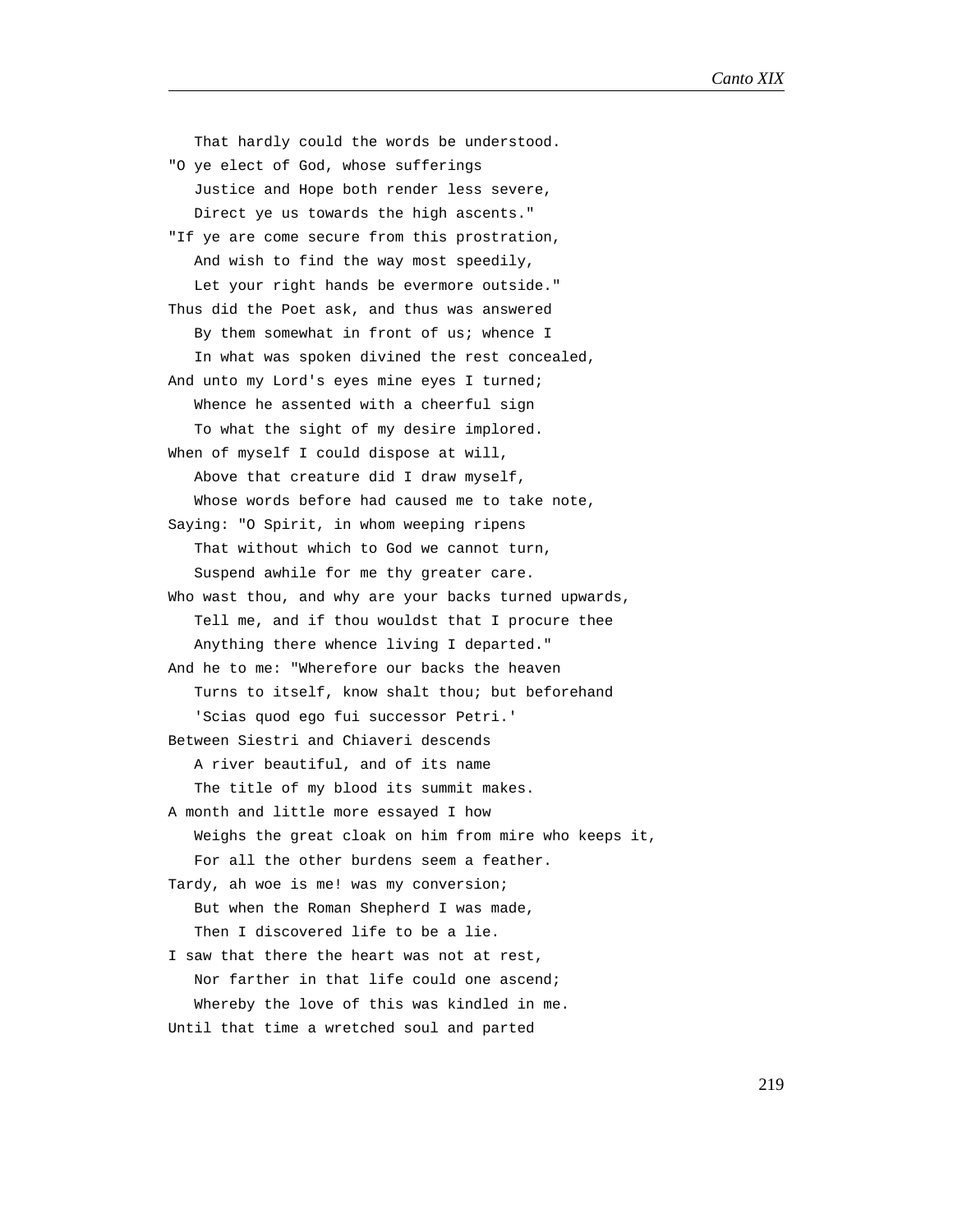From God was I, and wholly avaricious; Now, as thou seest, I here am punished for it. What avarice does is here made manifest In the purgation of these souls converted, And no more bitter pain the Mountain has. Even as our eye did not uplift itself Aloft, being fastened upon earthly things, So justice here has merged it in the earth. As avarice had extinguished our affection For every good, whereby was action lost, So justice here doth hold us in restraint, Bound and imprisoned by the feet and hands; And so long as it pleases the just Lord Shall we remain immovable and prostrate." I on my knees had fallen, and wished to speak; But even as I began, and he was 'ware, Only by listening, of my reverence, "What cause," he said, "has downward bent thee thus?" And I to him: "For your own dignity, Standing, my conscience stung me with remorse." "Straighten thy legs, and upward raise thee, brother," He answered: "Err not, fellow-servant am I With thee and with the others to one power. If e'er that holy, evangelic sound, Which sayeth 'neque nubent,' thou hast heard, Well canst thou see why in this wise I speak. Now go; no longer will I have thee linger, Because thy stay doth incommode my weeping, With which I ripen that which thou hast said. On earth I have a grandchild named Alagia, Good in herself, unless indeed our house Malevolent may make her by example, And she alone remains to me on earth."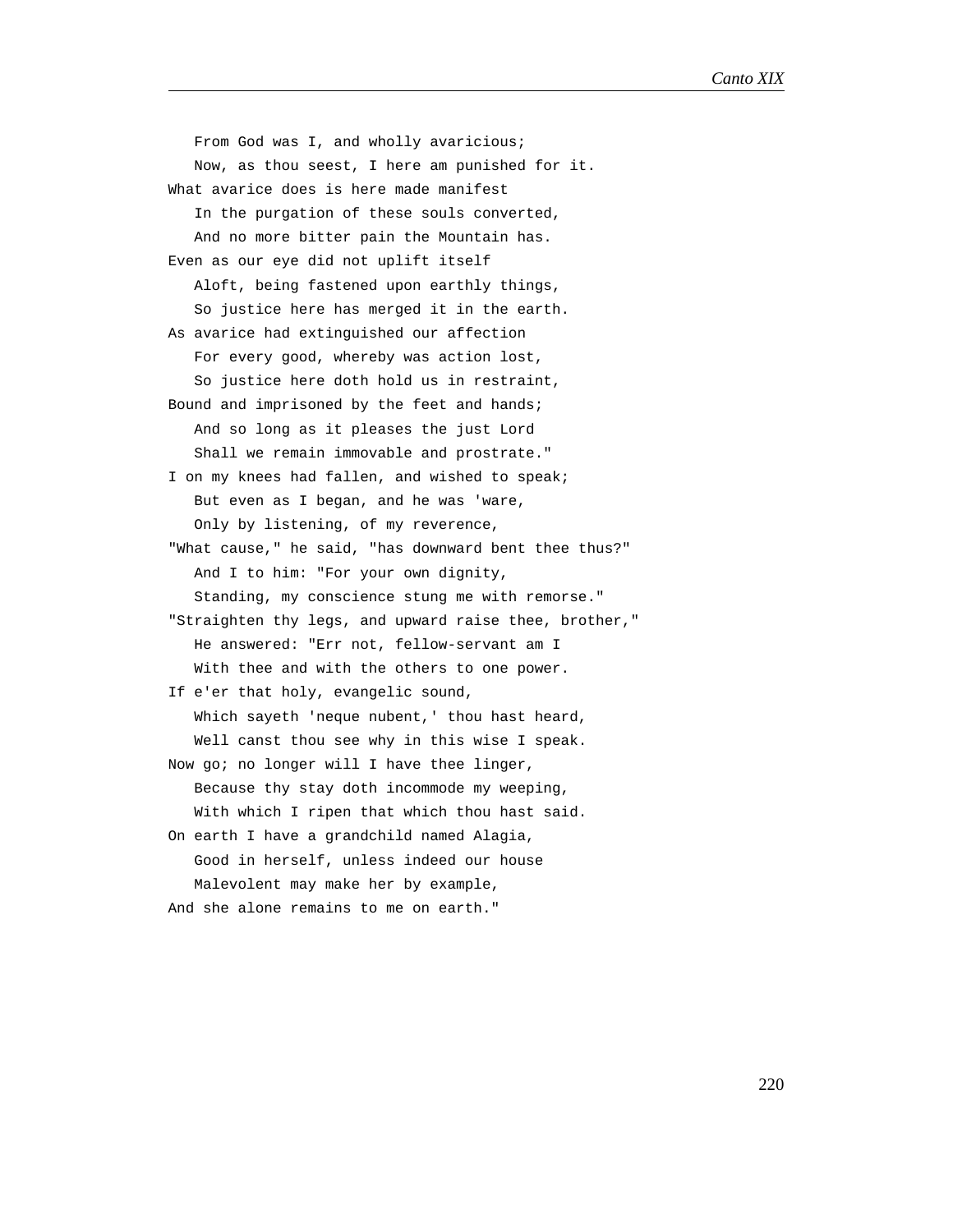Ill strives the will against a better will; Therefore, to pleasure him, against my pleasure I drew the sponge not saturate from the water. Onward I moved, and onward moved my Leader, Through vacant places, skirting still the rock, As on a wall close to the battlements; For they that through their eyes pour drop by drop The malady which all the world pervades, On the other side too near the verge approach. Accursed mayst thou be, thou old she-wolf, That more than all the other beasts hast prey, Because of hunger infinitely hollow! O heaven, in whose gyrations some appear To think conditions here below are changed, When will he come through whom she shall depart? Onward we went with footsteps slow and scarce, And I attentive to the shades I heard Piteously weeping and bemoaning them; And I by peradventure heard "Sweet Mary!" Uttered in front of us amid the weeping Even as a woman does who is in child-birth; And in continuance: "How poor thou wast Is manifested by that hostelry Where thou didst lay thy sacred burden down." Thereafterward I heard: "O good Fabricius, Virtue with poverty didst thou prefer To the possession of great wealth with vice." So pleasurable were these words to me That I drew farther onward to have knowledge Touching that spirit whence they seemed to come. He furthermore was speaking of the largess Which Nicholas unto the maidens gave, In order to conduct their youth to honour. "O soul that dost so excellently speak, Tell me who wast thou," said I, "and why only Thou dost renew these praises well deserved?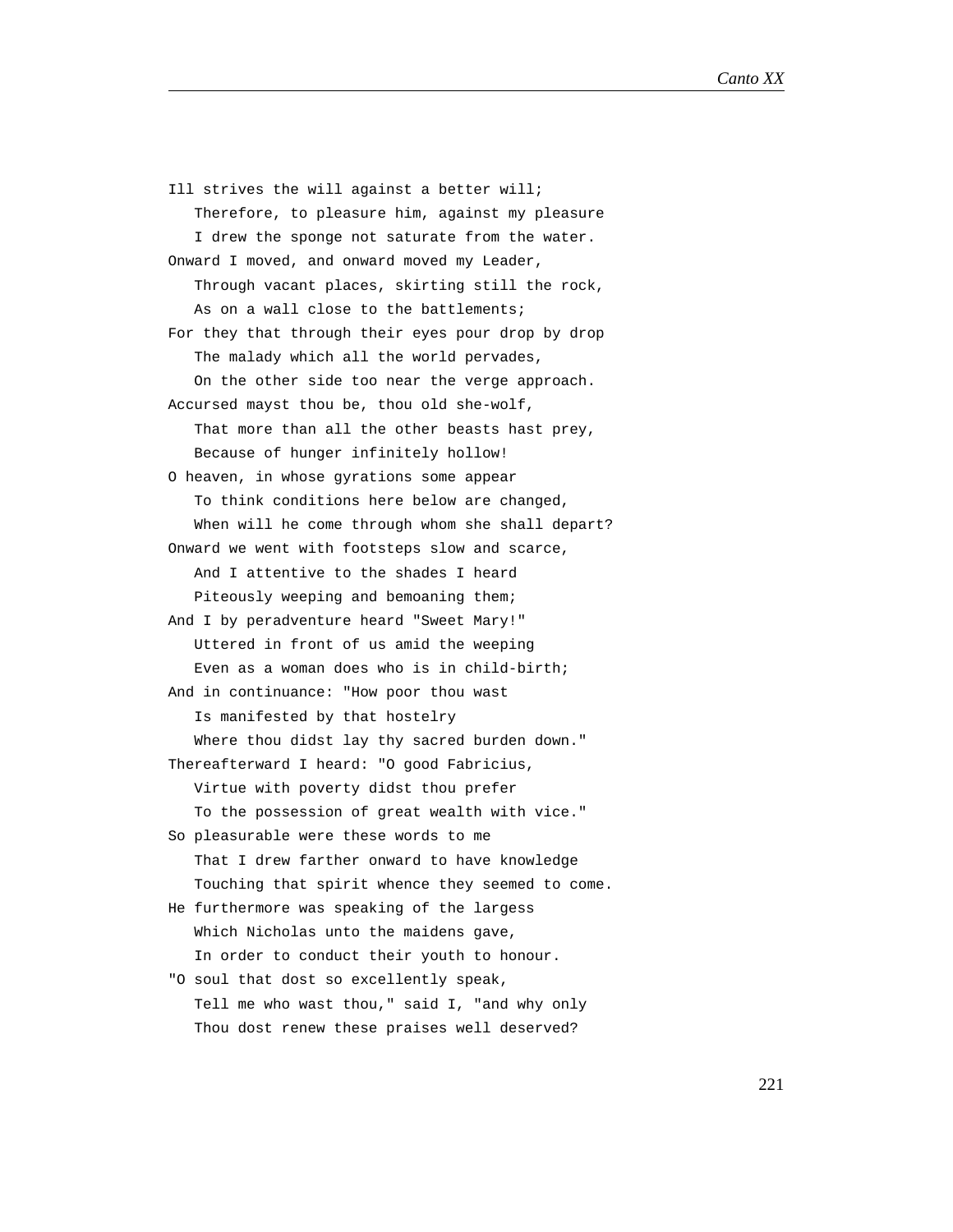Not without recompense shall be thy word, If I return to finish the short journey Of that life which is flying to its end." And he: "I'll tell thee, not for any comfort I may expect from earth, but that so much Grace shines in thee or ever thou art dead. I was the root of that malignant plant Which overshadows all the Christian world, So that good fruit is seldom gathered from it; But if Douay and Ghent, and Lille and Bruges Had Power, soon vengeance would be taken on it; And this I pray of Him who judges all. Hugh Capet was I called upon the earth; From me were born the Louises and Philips, By whom in later days has France been governed. I was the son of a Parisian butcher, What time the ancient kings had perished all, Excepting one, contrite in cloth of gray. I found me grasping in my hands the rein Of the realm's government, and so great power Of new acquest, and so with friends abounding, That to the widowed diadem promoted The head of mine own offspring was, from whom The consecrated bones of these began. So long as the great dowry of Provence Out of my blood took not the sense of shame, 'Twas little worth, but still it did no harm. Then it began with falsehood and with force Its rapine; and thereafter, for amends, Took Ponthieu, Normandy, and Gascony. Charles came to Italy, and for amends A victim made of Conradin, and then Thrust Thomas back to heaven, for amends. A time I see, not very distant now, Which draweth forth another Charles from France, The better to make known both him and his. Unarmed he goes, and only with the lance That Judas jousted with; and that he thrusts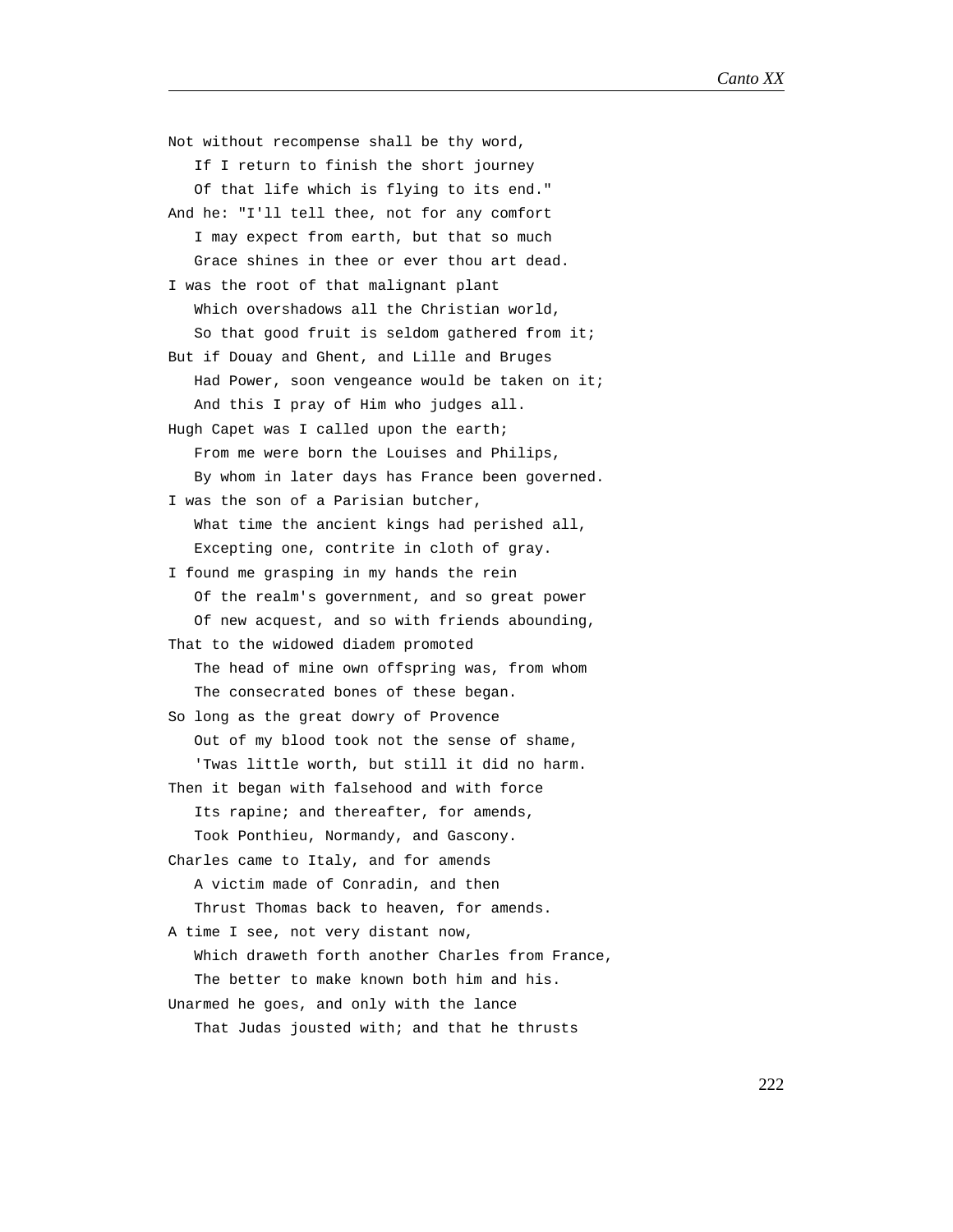So that he makes the paunch of Florence burst. He thence not land, but sin and infamy, Shall gain, so much more grievous to himself As the more light such damage he accounts. The other, now gone forth, ta'en in his ship, See I his daughter sell, and chaffer for her As corsairs do with other female slaves. What more, O Avarice, canst thou do to us, Since thou my blood so to thyself hast drawn, It careth not for its own proper flesh? That less may seem the future ill and past, I see the flower-de-luce Alagna enter, And Christ in his own Vicar captive made. I see him yet another time derided; I see renewed the vinegar and gall, And between living thieves I see him slain. I see the modern Pilate so relentless, This does not sate him, but without decretal He to the temple bears his sordid sails! When, O my Lord! shall I be joyful made By looking on the vengeance which, concealed, Makes sweet thine anger in thy secrecy? What I was saying of that only bride Of the Holy Ghost, and which occasioned thee To turn towards me for some commentary, So long has been ordained to all our prayers As the day lasts; but when the night comes on, Contrary sound we take instead thereof. At that time we repeat Pygmalion, Of whom a traitor, thief, and parricide Made his insatiable desire of gold; And the misery of avaricious Midas, That followed his inordinate demand, At which forevermore one needs but laugh. The foolish Achan each one then records, And how he stole the spoils; so that the wrath Of Joshua still appears to sting him here. Then we accuse Sapphira with her husband,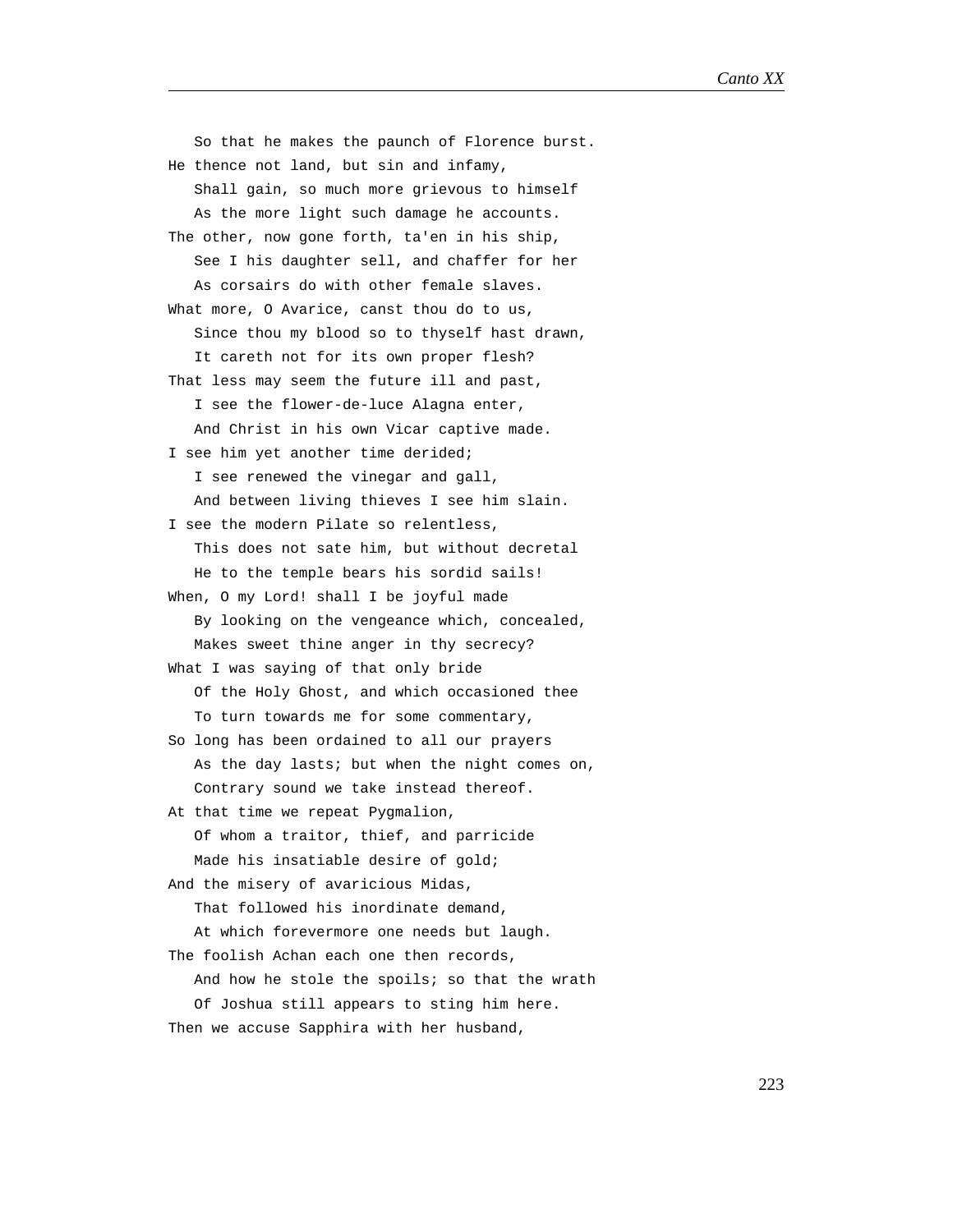We laud the hoof-beats Heliodorus had, And the whole mount in infamy encircles Polymnestor who murdered Polydorus. Here finally is cried: 'O Crassus, tell us, For thou dost know, what is the taste of gold?' Sometimes we speak, one loud, another low, According to desire of speech, that spurs us To greater now and now to lesser pace. But in the good that here by day is talked of, Erewhile alone I was not; yet near by No other person lifted up his voice." From him already we departed were, And made endeavour to o'ercome the road As much as was permitted to our power, When I perceived, like something that is falling, The mountain tremble, whence a chill seized on me, As seizes him who to his death is going. Certes so violently shook not Delos, Before Latona made her nest therein To give birth to the two eyes of the heaven. Then upon all sides there began a cry, Such that the Master drew himself towards me, Saying, "Fear not, while I am guiding thee." "Gloria in excelsis Deo," all Were saying, from what near I comprehended, Where it was possible to hear the cry. We paused immovable and in suspense, Even as the shepherds who first heard that song, Until the trembling ceased, and it was finished. Then we resumed again our holy path, Watching the shades that lay upon the ground, Already turned to their accustomed plaint. No ignorance ever with so great a strife Had rendered me importunate to know, If erreth not in this my memory, As meditating then I seemed to have; Nor out of haste to question did I dare, Nor of myself I there could aught perceive;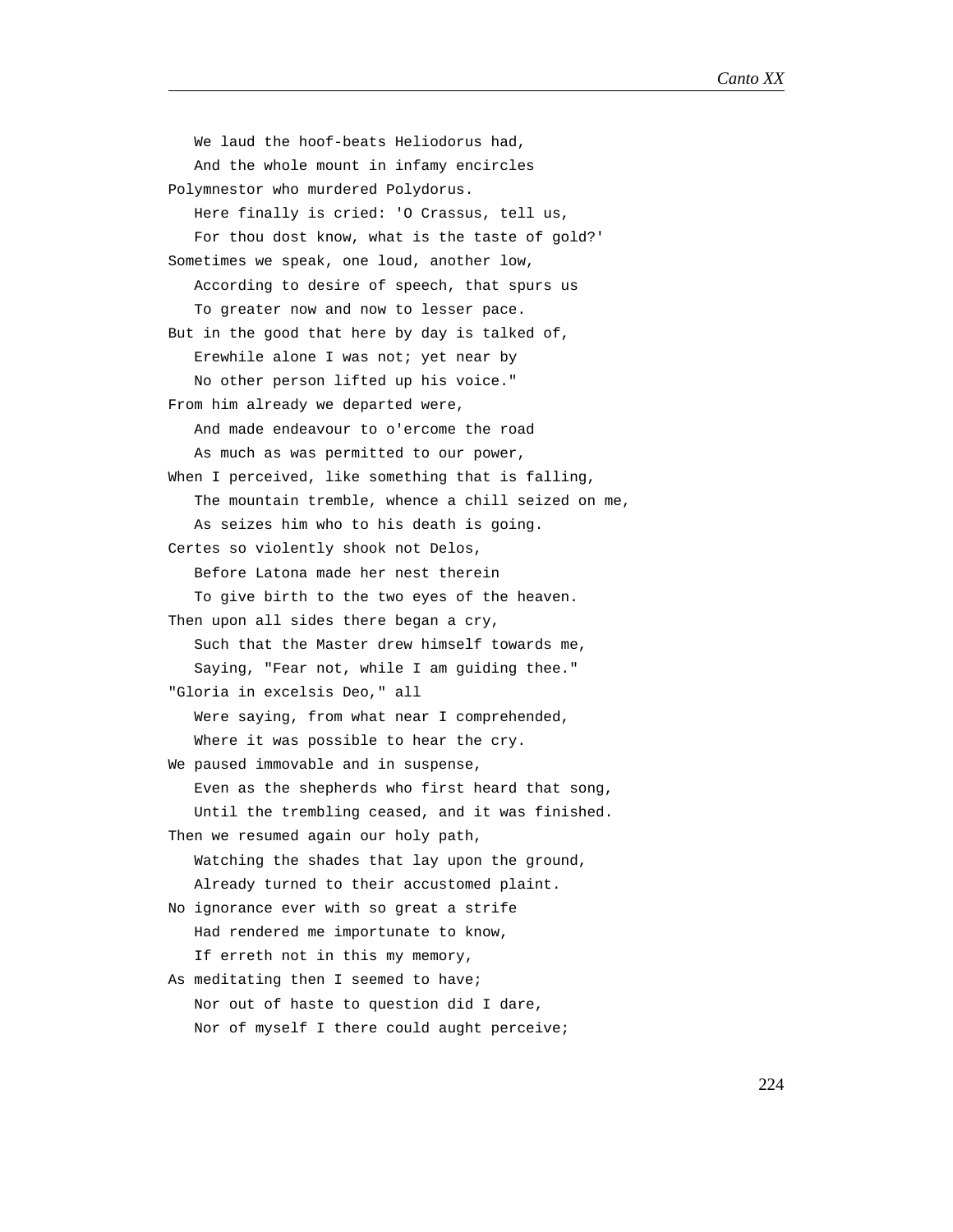So I went onward timorous and thoughtful.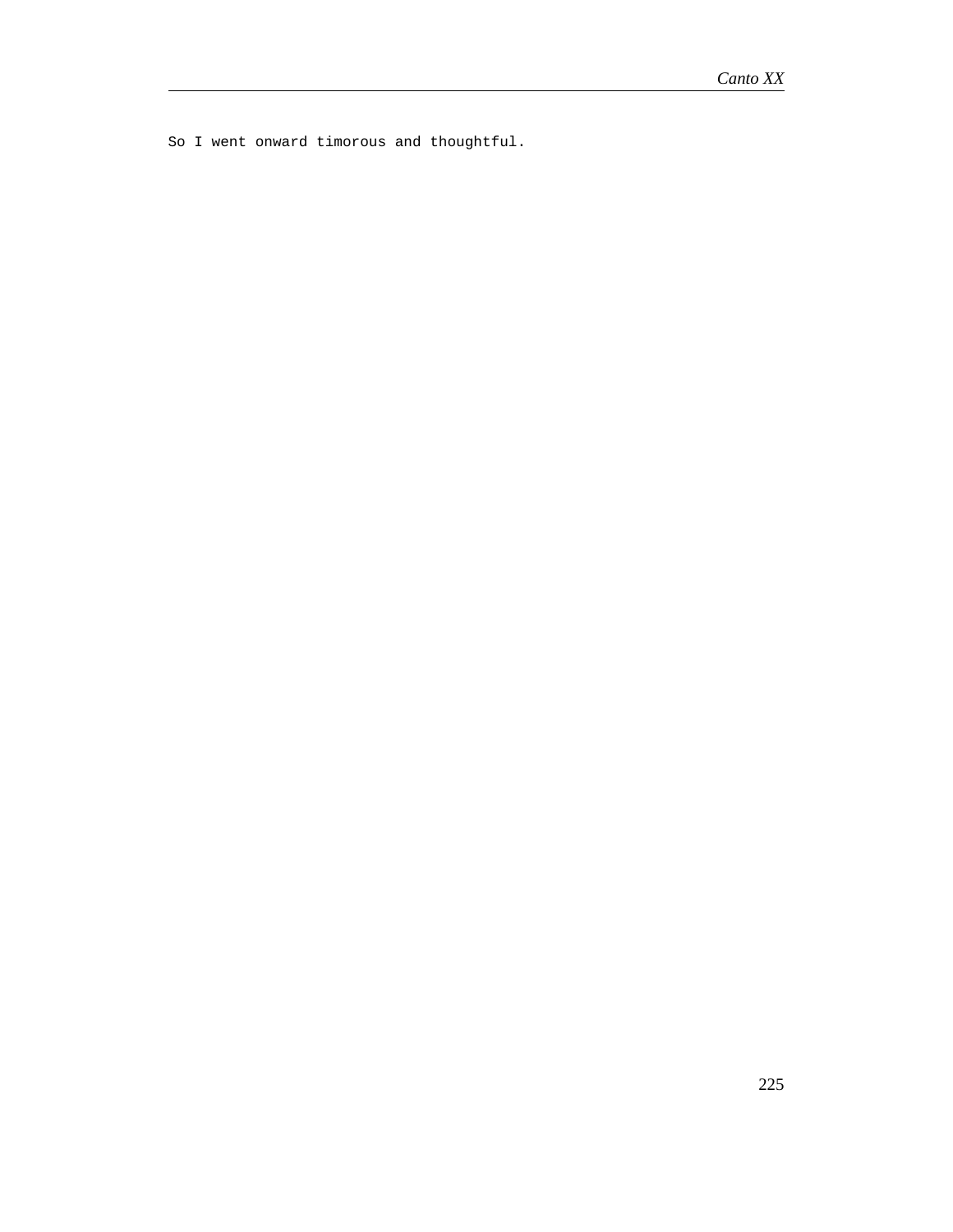The natural thirst, that ne'er is satisfied Excepting with the water for whose grace The woman of Samaria besought, Put me in travail, and haste goaded me Along the encumbered path behind my Leader And I was pitying that righteous vengeance; And lo! in the same manner as Luke writeth That Christ appeared to two upon the way From the sepulchral cave already risen, A shade appeared to us, and came behind us, Down gazing on the prostrate multitude, Nor were we ware of it, until it spake, Saying, "My brothers, may God give you peace!" We turned us suddenly, and Virgilius rendered To him the countersign thereto conforming. Thereon began he: "In the blessed council, Thee may the court veracious place in peace, That me doth banish in eternal exile!" "How," said he, and the while we went with speed, "If ye are shades whom God deigns not on high, Who up his stairs so far has guided you?" And said my Teacher: "If thou note the marks Which this one bears, and which the Angel traces Well shalt thou see he with the good must reign. But because she who spinneth day and night For him had not yet drawn the distaff off, Which Clotho lays for each one and compacts, His soul, which is thy sister and my own, In coming upwards could not come alone, By reason that it sees not in our fashion. Whence I was drawn from out the ample throat Of Hell to be his guide, and I shall guide him As far on as my school has power to lead. But tell us, if thou knowest, why such a shudder Erewhile the mountain gave, and why together All seemed to cry, as far as its moist feet?"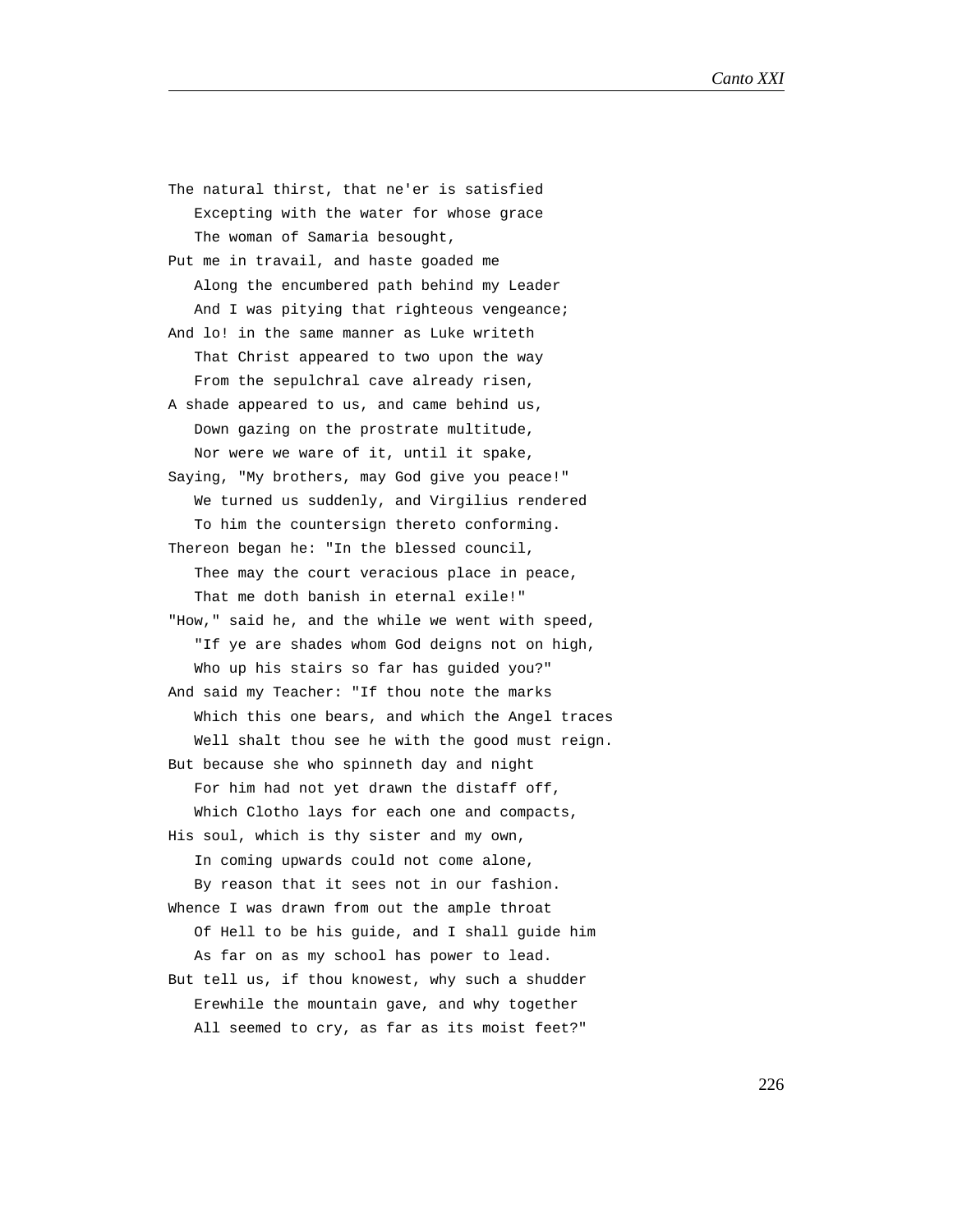In asking he so hit the very eye Of my desire, that merely with the hope My thirst became the less unsatisfied. "Naught is there," he began, "that without order May the religion of the mountain feel, Nor aught that may be foreign to its custom. Free is it here from every permutation; What from itself heaven in itself receiveth Can be of this the cause, and naught beside; Because that neither rain, nor hail, nor snow, Nor dew, nor hoar-frost any higher falls Than the short, little stairway of three steps. Dense clouds do not appear, nor rarefied, Nor coruscation, nor the daughter of Thaumas, That often upon earth her region shifts; No arid vapour any farther rises Than to the top of the three steps I spake of, Whereon the Vicar of Peter has his feet. Lower down perchance it trembles less or more, But, for the wind that in the earth is hidden I know not how, up here it never trembled. It trembles here, whenever any soul Feels itself pure, so that it soars, or moves To mount aloft, and such a cry attends it. Of purity the will alone gives proof, Which, being wholly free to change its convent, Takes by surprise the soul, and helps it fly. First it wills well; but the desire permits not, Which divine justice with the self-same will There was to sin, upon the torment sets. And I, who have been lying in this pain Five hundred years and more, but just now felt A free volition for a better seat. Therefore thou heardst the earthquake, and the pious Spirits along the mountain rendering praise Unto the Lord, that soon he speed them upwards." So said he to him; and since we enjoy As much in drinking as the thirst is great,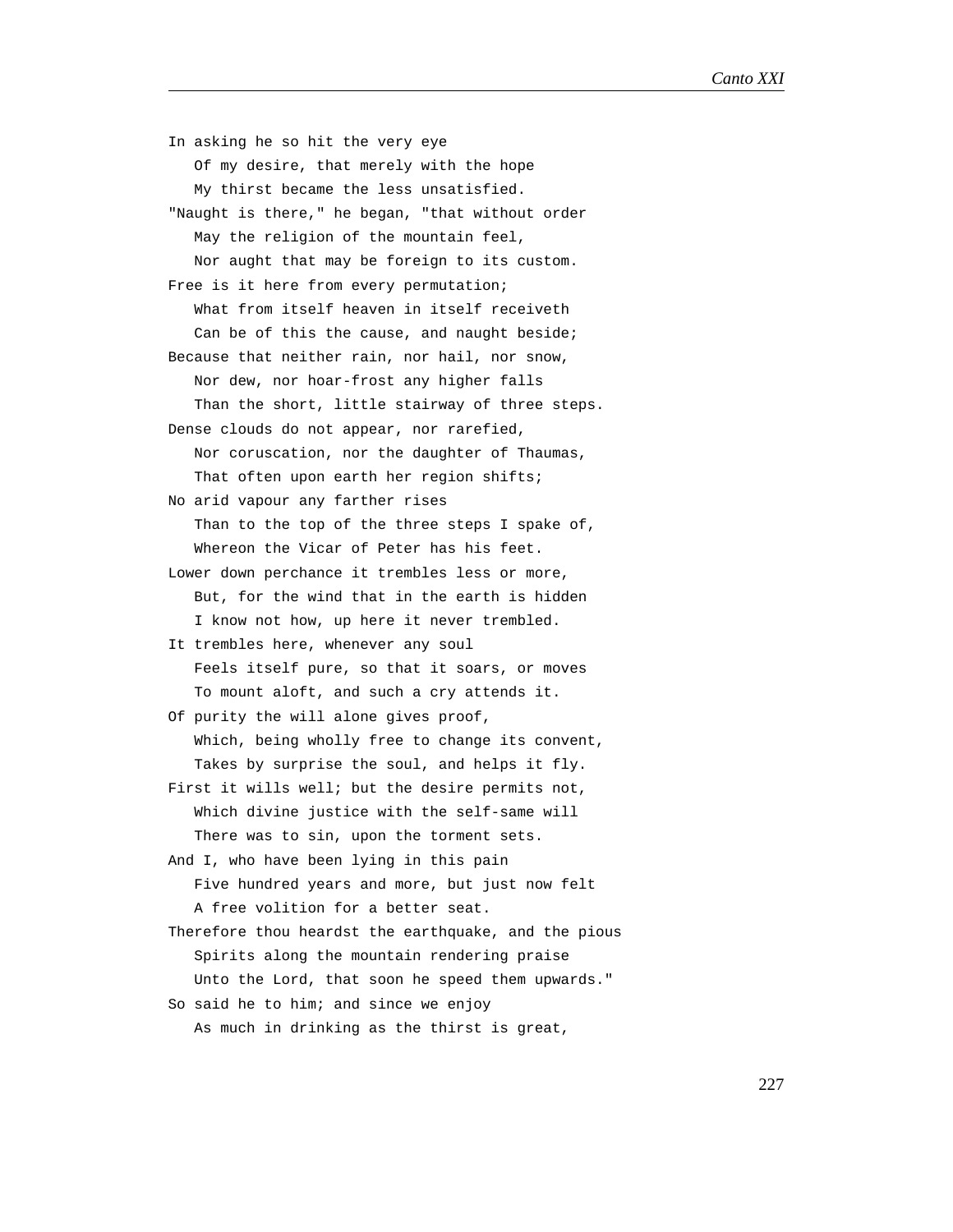I could not say how much it did me good. And the wise Leader: "Now I see the net That snares you here, and how ye are set free, Why the earth quakes, and wherefore ye rejoice. Now who thou wast be pleased that I may know; And why so many centuries thou hast here Been lying, let me gather from thy words." "In days when the good Titus, with the aid Of the supremest King, avenged the wounds Whence issued forth the blood by Judas sold, Under the name that most endures and honours, Was I on earth," that spirit made reply, "Greatly renowned, but not with faith as yet. My vocal spirit was so sweet, that Rome Me, a Thoulousian, drew unto herself, Where I deserved to deck my brows with myrtle. Statius the people name me still on earth; I sang of Thebes, and then of great Achilles; But on the way fell with my second burden. The seeds unto my ardour were the sparks Of that celestial flame which heated me, Whereby more than a thousand have been fired; Of the Aeneid speak I, which to me A mother was, and was my nurse in song; Without this weighed I not a drachma's weight. And to have lived upon the earth what time Virgilius lived, I would accept one sun More than I must ere issuing from my ban." These words towards me made Virgilius turn With looks that in their silence said, "Be silent!" But yet the power that wills cannot do all things; For tears and laughter are such pursuivants Unto the passion from which each springs forth, In the most truthful least the will they follow. I only smiled, as one who gives the wink; Whereat the shade was silent, and it gazed Into mine eyes, where most expression dwells; And, "As thou well mayst consummate a labour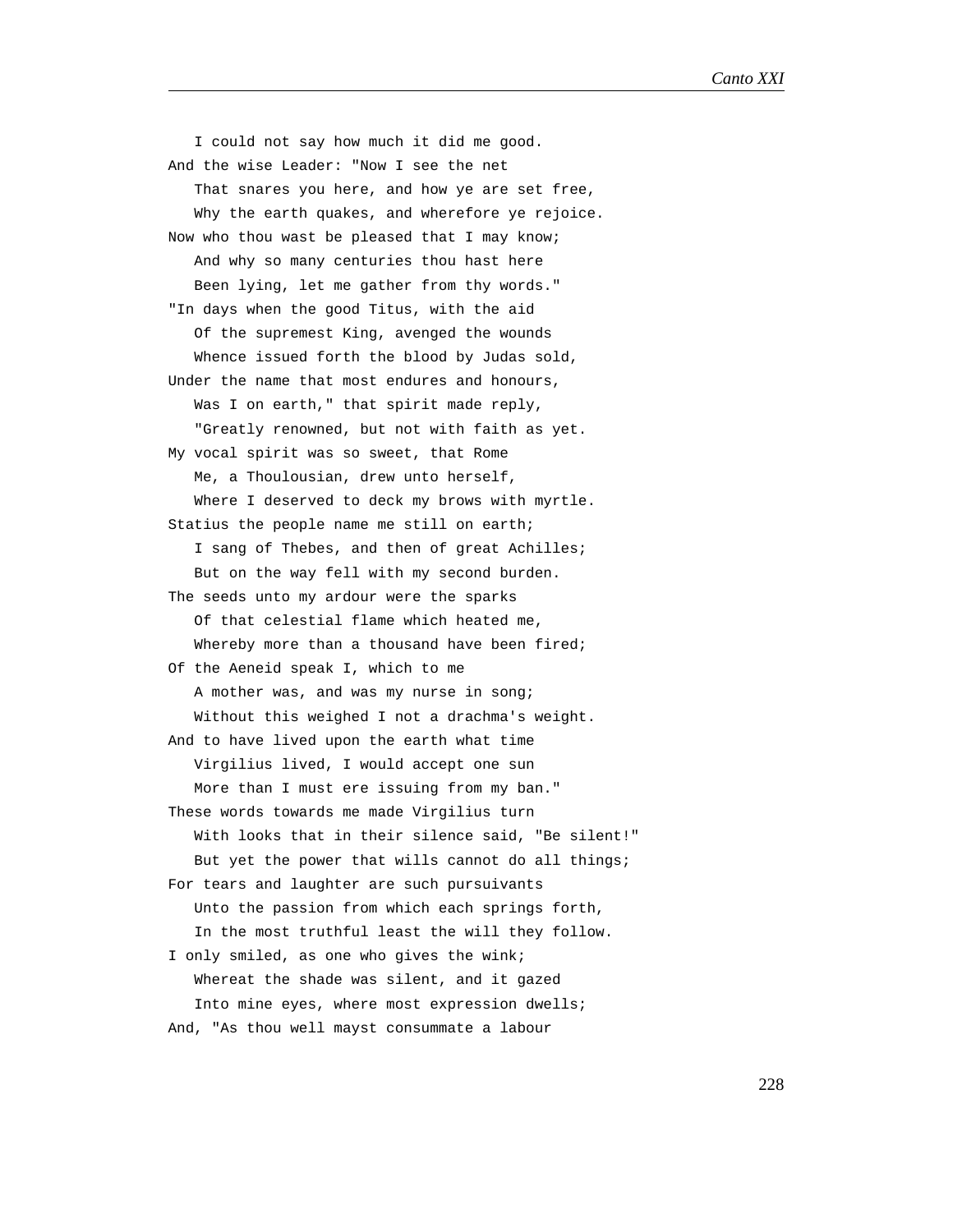So great," it said, "why did thy face just now Display to me the lightning of a smile?" Now am I caught on this side and on that; One keeps me silent, one to speak conjures me, Wherefore I sigh, and I am understood. "Speak," said my Master, "and be not afraid Of speaking, but speak out, and say to him What he demands with such solicitude." Whence I: "Thou peradventure marvellest, O antique spirit, at the smile I gave; But I will have more wonder seize upon thee. This one, who guides on high these eyes of mine, Is that Virgilius, from whom thou didst learn To sing aloud of men and of the Gods. If other cause thou to my smile imputedst, Abandon it as false, and trust it was Those words which thou hast spoken concerning him." Already he was stooping to embrace My Teacher's feet; but he said to him: "Brother, Do not; for shade thou art, and shade beholdest." And he uprising: "Now canst thou the sum Of love which warms me to thee comprehend, When this our vanity I disremember, Treating a shadow as substantial thing."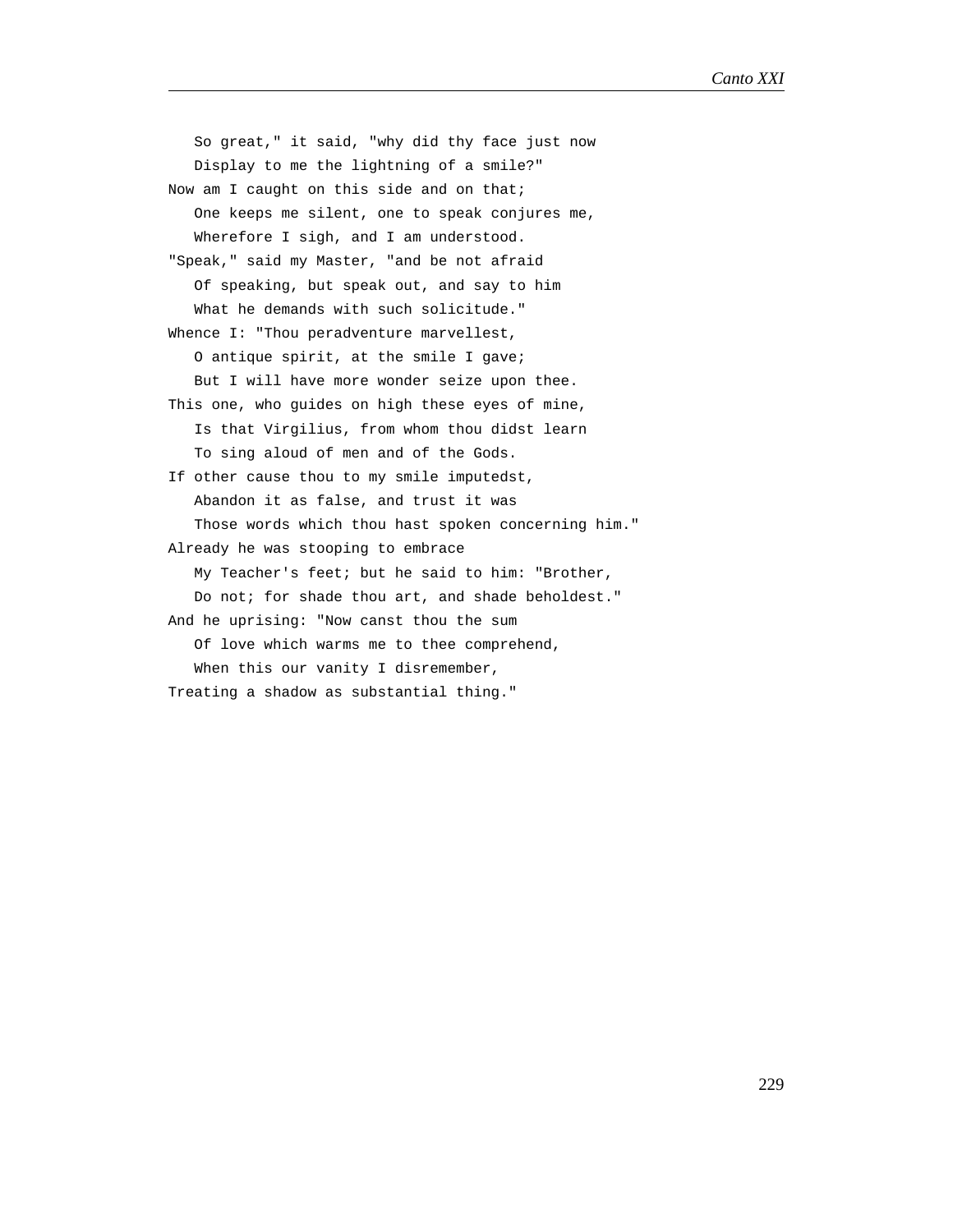Already was the Angel left behind us, The Angel who to the sixth round had turned us, Having erased one mark from off my face; And those who have in justice their desire Had said to us, "Beati," in their voices, With "sitio," and without more ended it. And I, more light than through the other passes, Went onward so, that without any labour I followed upward the swift-footed spirits; When thus Virgilius began: "The love Kindled by virtue aye another kindles, Provided outwardly its flame appear. Hence from the hour that Juvenal descended Among us into the infernal Limbo, Who made apparent to me thy affection, My kindliness towards thee was as great As ever bound one to an unseen person, So that these stairs will now seem short to me. But tell me, and forgive me as a friend, If too great confidence let loose the rein, And as a friend now hold discourse with me; How was it possible within thy breast For avarice to find place, 'mid so much wisdom As thou wast filled with by thy diligence?" These words excited Statius at first Somewhat to laughter; afterward he answered: "Each word of thine is love's dear sign to me. Verily oftentimes do things appear Which give fallacious matter to our doubts, Instead of the true causes which are hidden! Thy question shows me thy belief to be That I was niggard in the other life, It may be from the circle where I was; Therefore know thou, that avarice was removed Too far from me; and this extravagance Thousands of lunar periods have punished.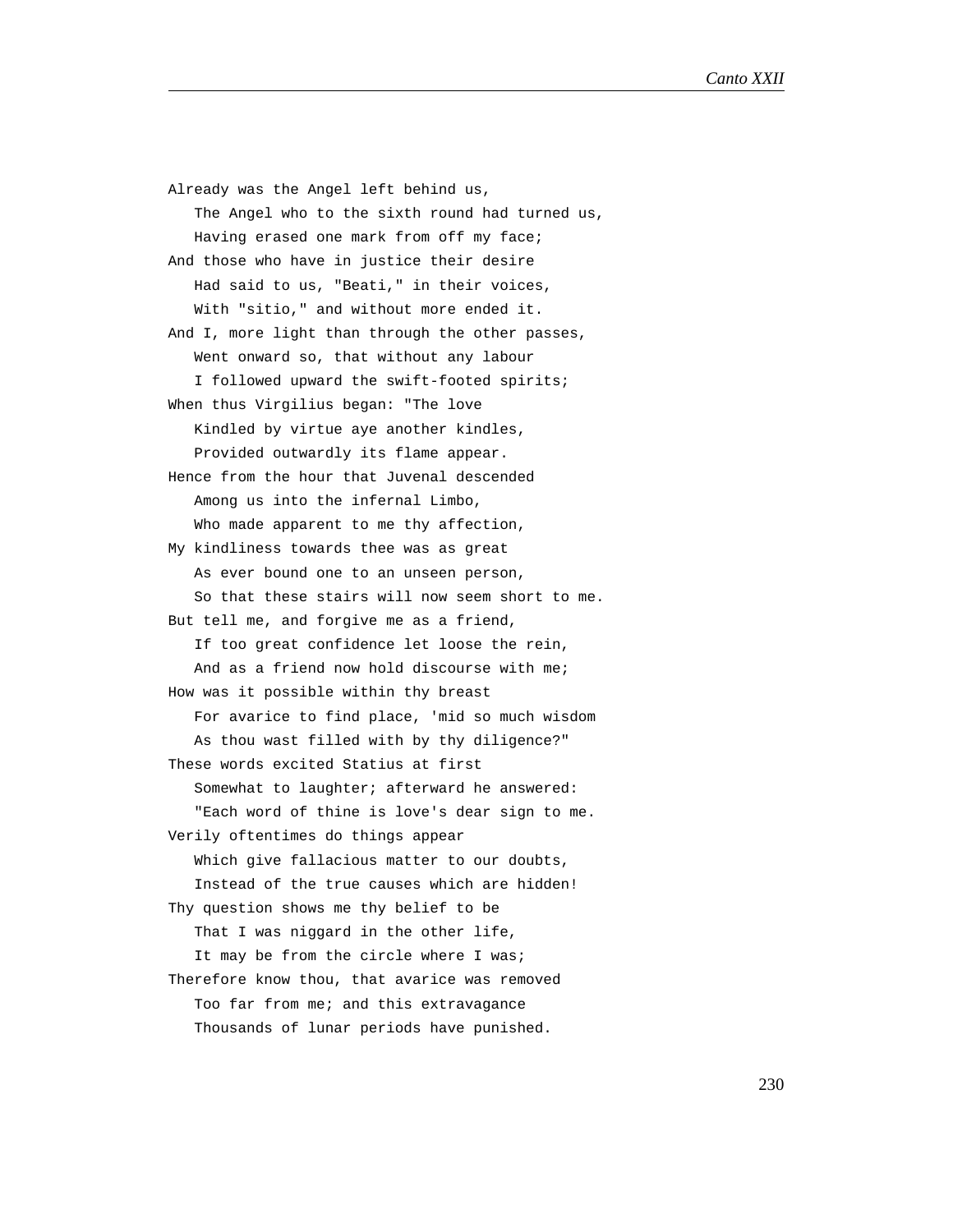And were it not that I my thoughts uplifted, When I the passage heard where thou exclaimest, As if indignant, unto human nature, 'To what impellest thou not, O cursed hunger Of gold, the appetite of mortal men?' Revolving I should feel the dismal joustings. Then I perceived the hands could spread too wide Their wings in spending, and repented me As well of that as of my other sins; How many with shorn hair shall rise again Because of ignorance, which from this sin Cuts off repentance living and in death! And know that the transgression which rebuts By direct opposition any sin Together with it here its verdure dries. Therefore if I have been among that folk Which mourns its avarice, to purify me, For its opposite has this befallen me." "Now when thou sangest the relentless weapons Of the twofold affliction of Jocasta," The singer of the Songs Bucolic said, "From that which Clio there with thee preludes, It does not seem that yet had made thee faithful That faith without which no good works suffice. If this be so, what candles or what sun Scattered thy darkness so that thou didst trim Thy sails behind the Fisherman thereafter?" And he to him: "Thou first directedst me Towards Parnassus, in its grots to drink, And first concerning God didst me enlighten. Thou didst as he who walketh in the night, Who bears his light behind, which helps him not, But wary makes the persons after him, When thou didst say: 'The age renews itself, Justice returns, and man's primeval time, And a new progeny descends from heaven.' Through thee I Poet was, through thee a Christian; But that thou better see what I design,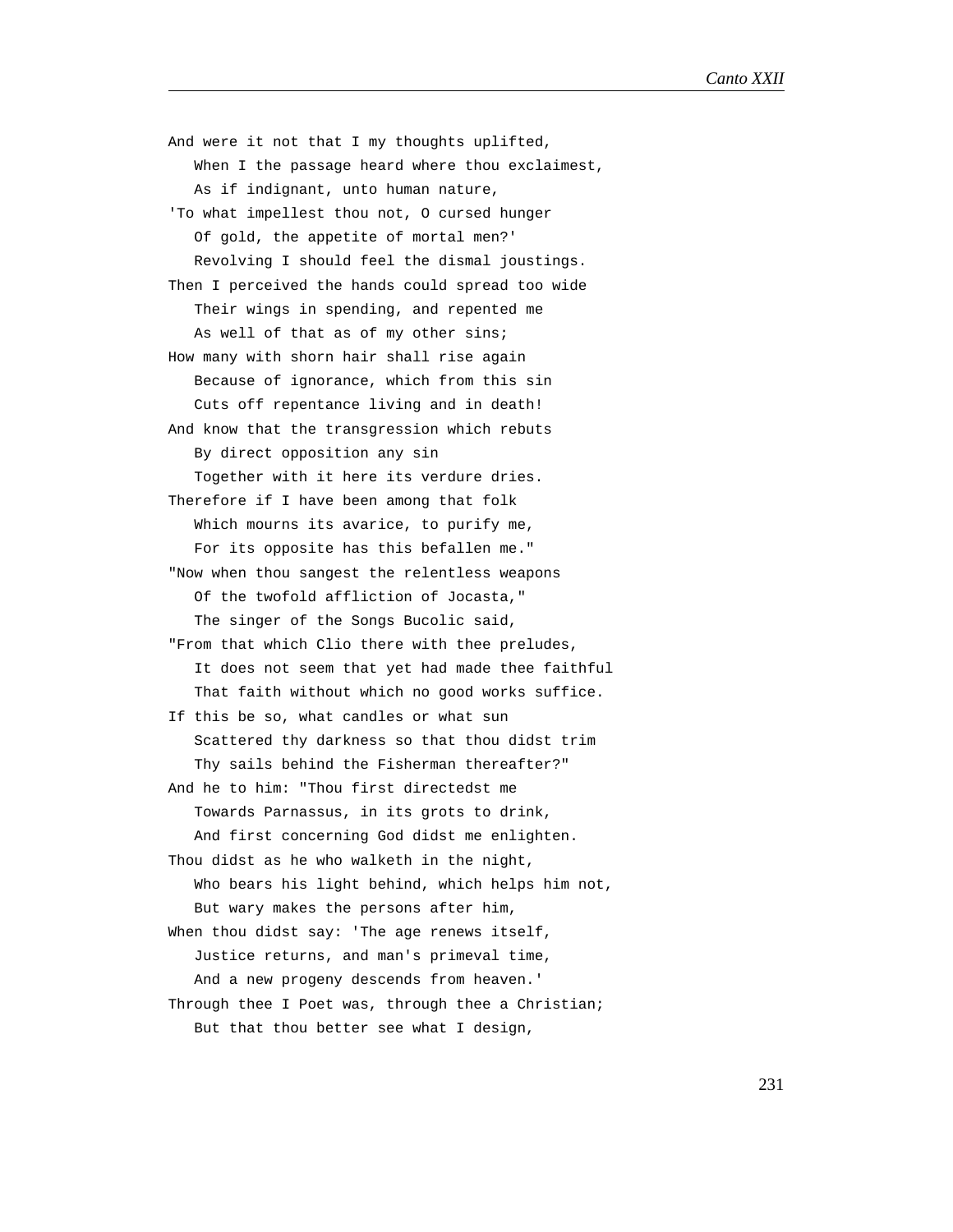To colour it will I extend my hand. Already was the world in every part Pregnant with the true creed, disseminated By messengers of the eternal kingdom; And thy assertion, spoken of above, With the new preachers was in unison; Whence I to visit them the custom took. Then they became so holy in my sight, That, when Domitian persecuted them, Not without tears of mine were their laments; And all the while that I on earth remained, Them I befriended, and their upright customs Made me disparage all the other sects. And ere I led the Greeks unto the rivers Of Thebes, in poetry, I was baptized, But out of fear was covertly a Christian, For a long time professing paganism; And this lukewarmness caused me the fourth circle To circuit round more than four centuries. Thou, therefore, who hast raised the covering That hid from me whatever good I speak of, While in ascending we have time to spare, Tell me, in what place is our friend Terentius, Caecilius, Plautus, Varro, if thou knowest; Tell me if they are damned, and in what alley." "These, Persius and myself, and others many," Replied my Leader, "with that Grecian are Whom more than all the rest the Muses suckled, In the first circle of the prison blind; Ofttimes we of the mountain hold discourse Which has our nurses ever with itself. Euripides is with us, Antiphon, Simonides, Agatho, and many other Greeks who of old their brows with laurel decked. There some of thine own people may be seen, Antigone, Deiphile and Argia, And there Ismene mournful as of old. There she is seen who pointed out Langia;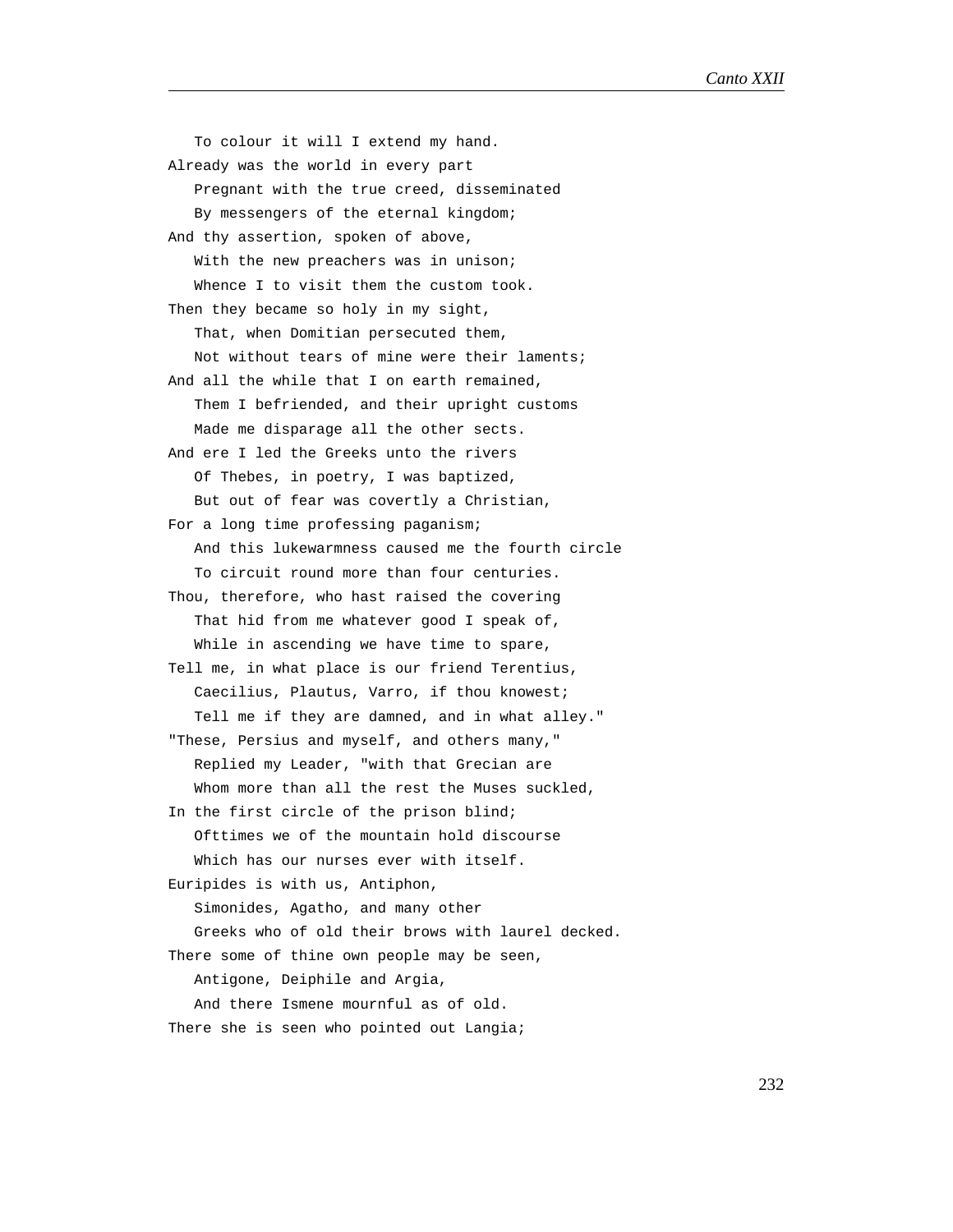There is Tiresias' daughter, and there Thetis, And there Deidamia with her sisters." Silent already were the poets both, Attent once more in looking round about, From the ascent and from the walls released; And four handmaidens of the day already Were left behind, and at the pole the fifth Was pointing upward still its burning horn, What time my Guide: "I think that tow'rds the edge Our dexter shoulders it behoves us turn, Circling the mount as we are wont to do." Thus in that region custom was our ensign; And we resumed our way with less suspicion For the assenting of that worthy soul They in advance went on, and I alone Behind them, and I listened to their speech, Which gave me lessons in the art of song. But soon their sweet discourses interrupted A tree which midway in the road we found, With apples sweet and grateful to the smell. And even as a fir-tree tapers upward From bough to bough, so downwardly did that; I think in order that no one might climb it. On that side where our pathway was enclosed Fell from the lofty rock a limpid water, And spread itself abroad upon the leaves. The Poets twain unto the tree drew near, And from among the foliage a voice Cried: "Of this food ye shall have scarcity." Then said: "More thoughtful Mary was of making The marriage feast complete and honourable, Than of her mouth which now for you responds; And for their drink the ancient Roman women With water were content; and Daniel Disparaged food, and understanding won. The primal age was beautiful as gold; Acorns it made with hunger savorous, And nectar every rivulet with thirst.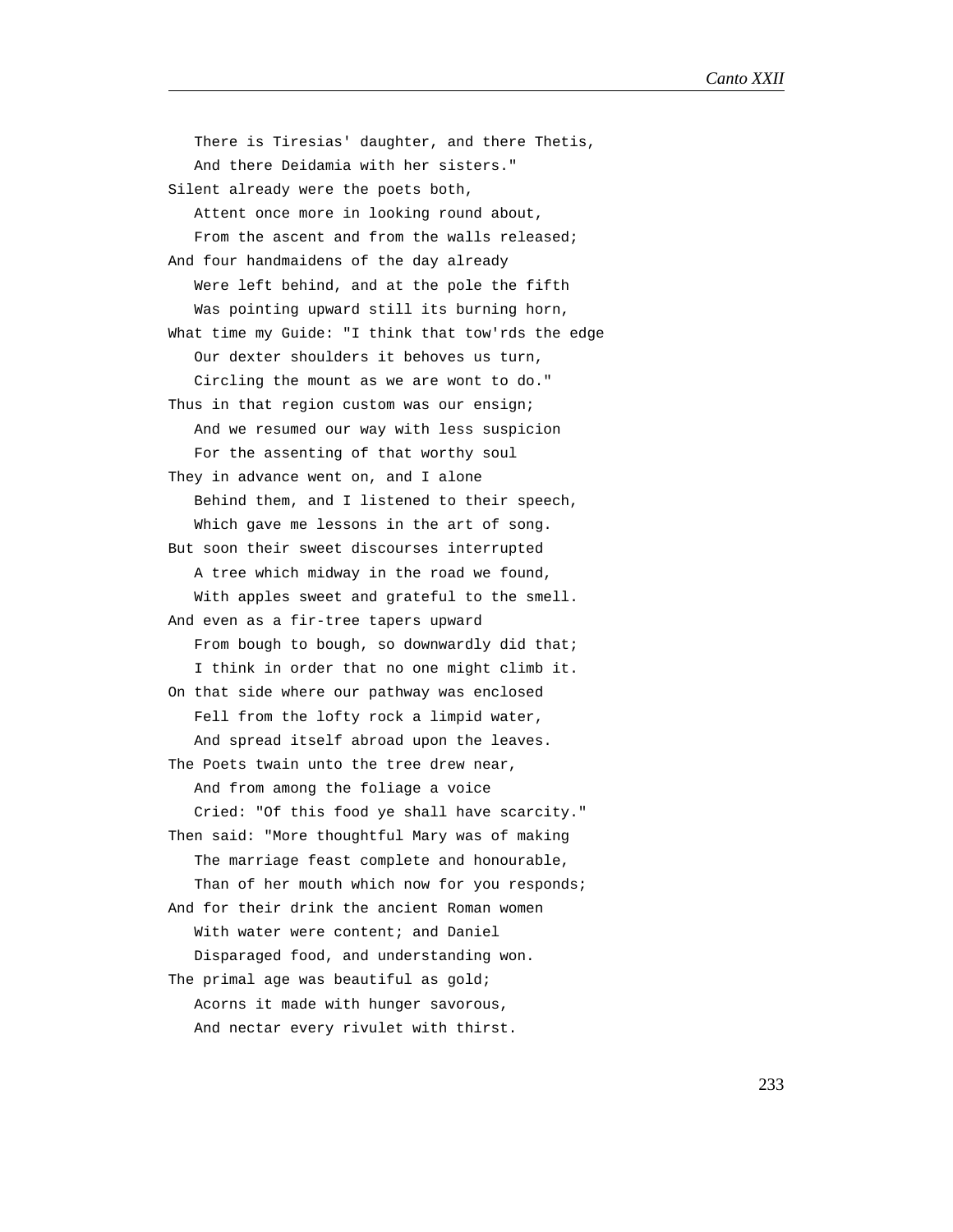Honey and locusts were the aliments That fed the Baptist in the wilderness; Whence he is glorious, and so magnified As by the Evangel is revealed to you."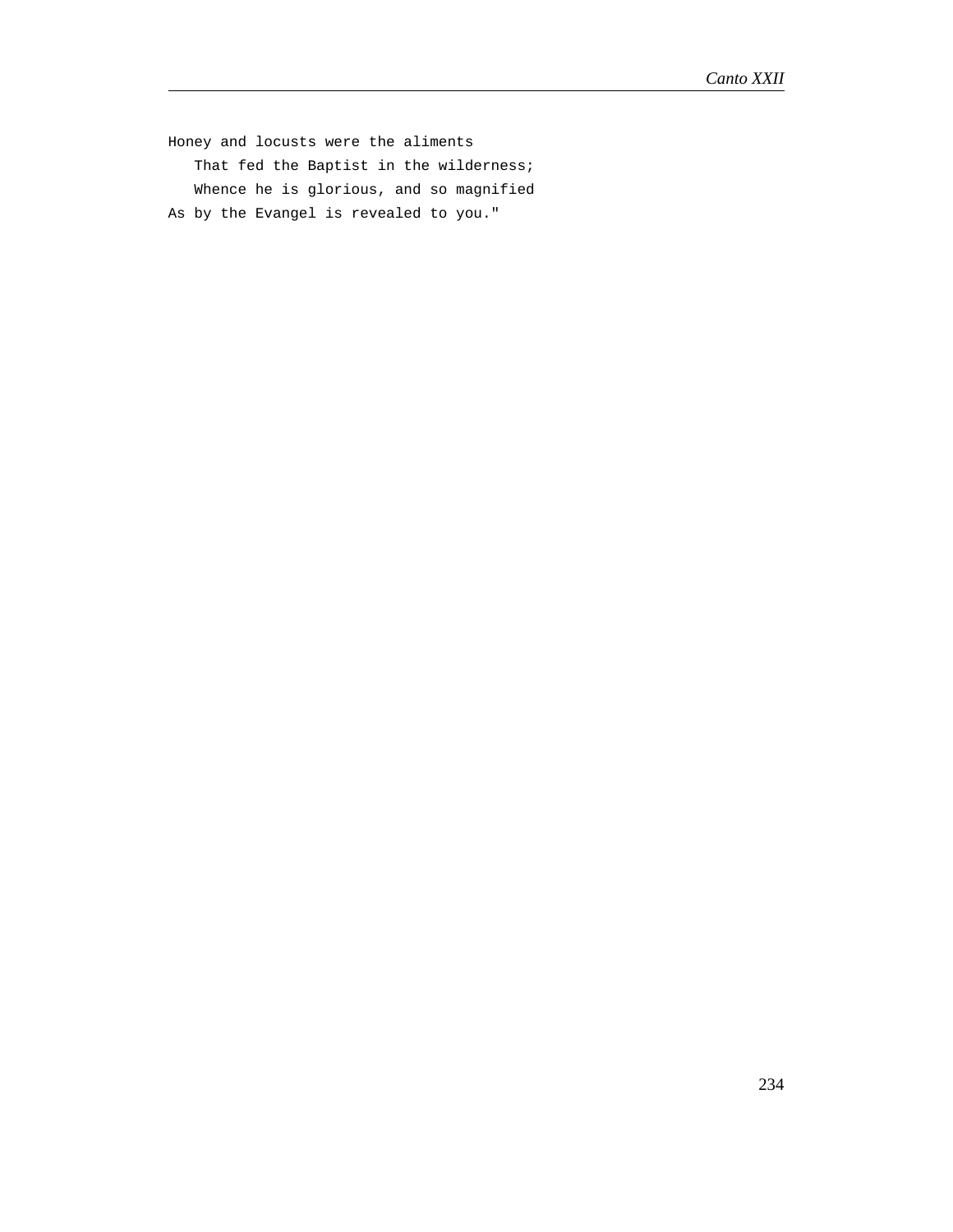The while among the verdant leaves mine eyes I riveted, as he is wont to do Who wastes his life pursuing little birds, My more than Father said unto me: "Son, Come now; because the time that is ordained us More usefully should be apportioned out." I turned my face and no less soon my steps Unto the Sages, who were speaking so They made the going of no cost to me; And lo! were heard a song and a lament, "Labia mea, Domine," in fashion Such that delight and dolence it brought forth. "O my sweet Father, what is this I hear?" Began I; and he answered: "Shades that go Perhaps the knot unloosing of their debt." In the same way that thoughtful pilgrims do, Who, unknown people on the road o'ertaking, Turn themselves round to them, and do not stop, Even thus, behind us with a swifter motion Coming and passing onward, gazed upon us A crowd of spirits silent and devout. Each in his eyes was dark and cavernous, Pallid in face, and so emaciate That from the bones the skin did shape itself. I do not think that so to merest rind Could Erisichthon have been withered up By famine, when most fear he had of it. Thinking within myself I said: "Behold, This is the folk who lost Jerusalem, When Mary made a prey of her own son." Their sockets were like rings without the gems; Whoever in the face of men reads 'omo' Might well in these have recognised the 'm.' Who would believe the odour of an apple, Begetting longing, could consume them so, And that of water, without knowing how?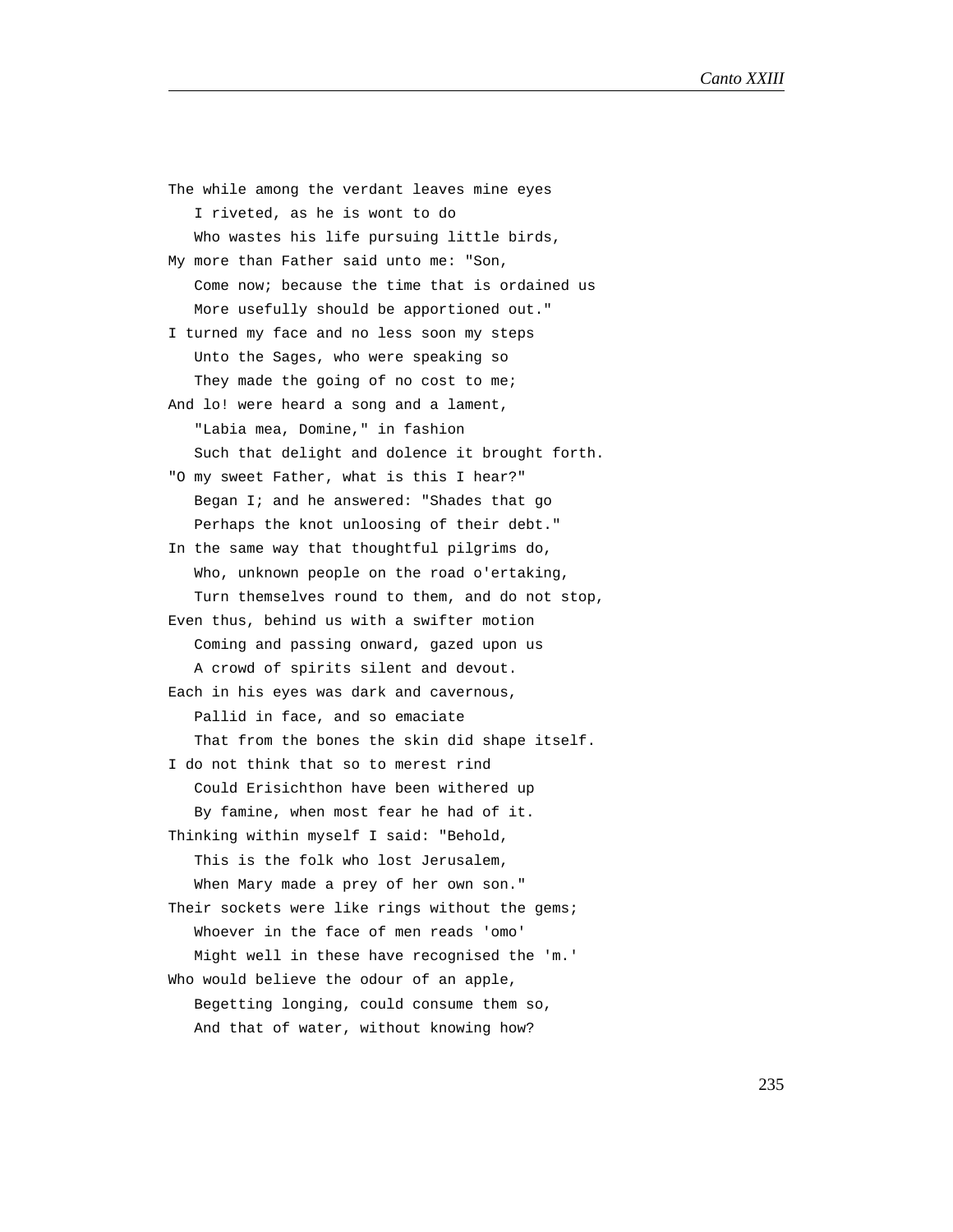I still was wondering what so famished them, For the occasion not yet manifest Of their emaciation and sad squalor; And lo! from out the hollow of his head His eyes a shade turned on me, and looked keenly; Then cried aloud: "What grace to me is this?" Never should I have known him by his look; But in his voice was evident to me That which his aspect had suppressed within it. This spark within me wholly re-enkindled My recognition of his altered face, And I recalled the features of Forese. "Ah, do not look at this dry leprosy," Entreated he, "which doth my skin discolour, Nor at default of flesh that I may have; But tell me truth of thee, and who are those Two souls, that yonder make for thee an escort; Do not delay in speaking unto me." "That face of thine, which dead I once bewept, Gives me for weeping now no lesser grief," I answered him, "beholding it so changed! But tell me, for God's sake, what thus denudes you? Make me not speak while I am marvelling, For ill speaks he who's full of other longings." And he to me: "From the eternal council Falls power into the water and the tree Behind us left, whereby I grow so thin. All of this people who lamenting sing, For following beyond measure appetite In hunger and thirst are here re-sanctified. Desire to eat and drink enkindles in us The scent that issues from the apple-tree, And from the spray that sprinkles o'er the verdure; And not a single time alone, this ground Encompassing, is refreshed our pain,-- I say our pain, and ought to say our solace,-- For the same wish doth lead us to the tree Which led the Christ rejoicing to say 'Eli,'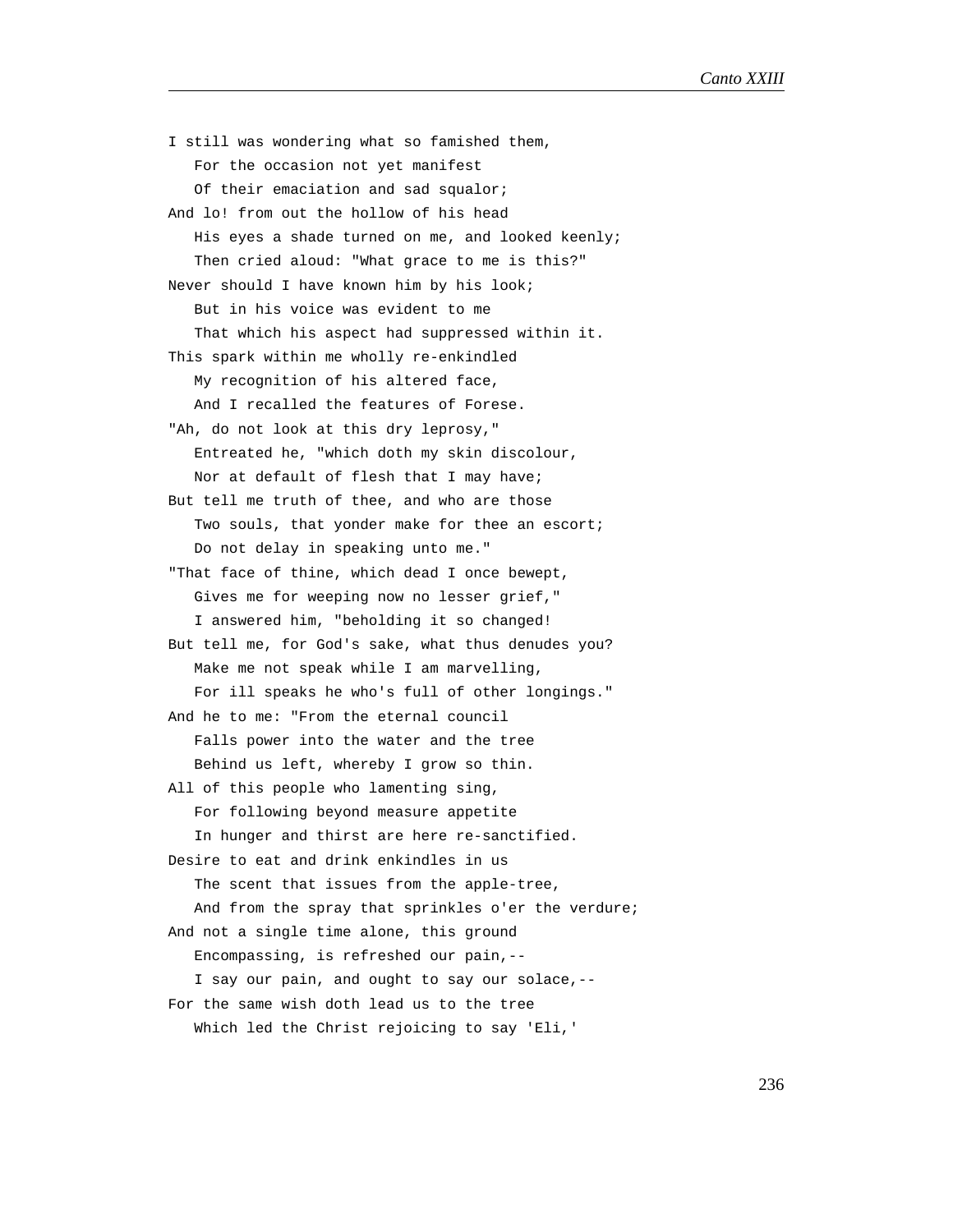When with his veins he liberated us." And I to him: "Forese, from that day When for a better life thou changedst worlds, Up to this time five years have not rolled round. If sooner were the power exhausted in thee Of sinning more, than thee the hour surprised Of that good sorrow which to God reweds us, How hast thou come up hitherward already? I thought to find thee down there underneath, Where time for time doth restitution make." And he to me: "Thus speedily has led me To drink of the sweet wormwood of these torments, My Nella with her overflowing tears; She with her prayers devout and with her sighs Has drawn me from the coast where one where one awaits, And from the other circles set me free. So much more dear and pleasing is to God My little widow, whom so much I loved, As in good works she is the more alone; For the Barbagia of Sardinia By far more modest in its women is Than the Barbagia I have left her in. O brother sweet, what wilt thou have me say? A future time is in my sight already, To which this hour will not be very old, When from the pulpit shall be interdicted To the unblushing womankind of Florence To go about displaying breast and paps. What savages were e'er, what Saracens, Who stood in need, to make them covered go, Of spiritual or other discipline? But if the shameless women were assured Of what swift Heaven prepares for them, already Wide open would they have their mouths to howl; For if my foresight here deceive me not, They shall be sad ere he has bearded cheeks Who now is hushed to sleep with lullaby. O brother, now no longer hide thee from me;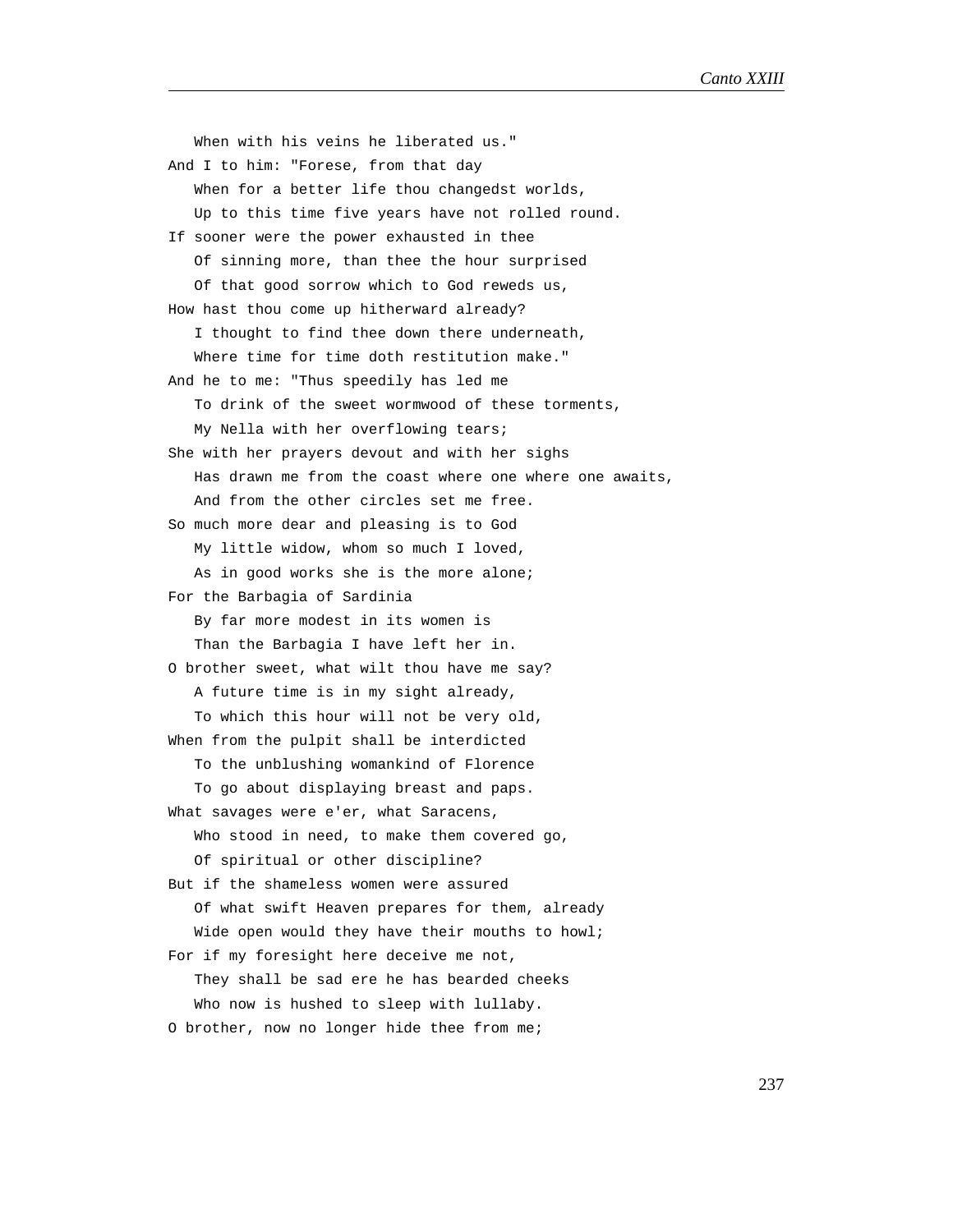See that not only I, but all these people Are gazing there, where thou dost veil the sun." Whence I to him: "If thou bring back to mind What thou with me hast been and I with thee, The present memory will be grievous still. Out of that life he turned me back who goes In front of me, two days agone when round The sister of him yonder showed herself," And to the sun I pointed. "Through the deep Night of the truly dead has this one led me, With this true flesh, that follows after him. Thence his encouragements have led me up, Ascending and still circling round the mount That you doth straighten, whom the world made crooked. He says that he will bear me company, Till I shall be where Beatrice will be; There it behoves me to remain without him. This is Virgilius, who thus says to me," And him I pointed at; "the other is That shade for whom just now shook every slope Your realm, that from itself discharges him."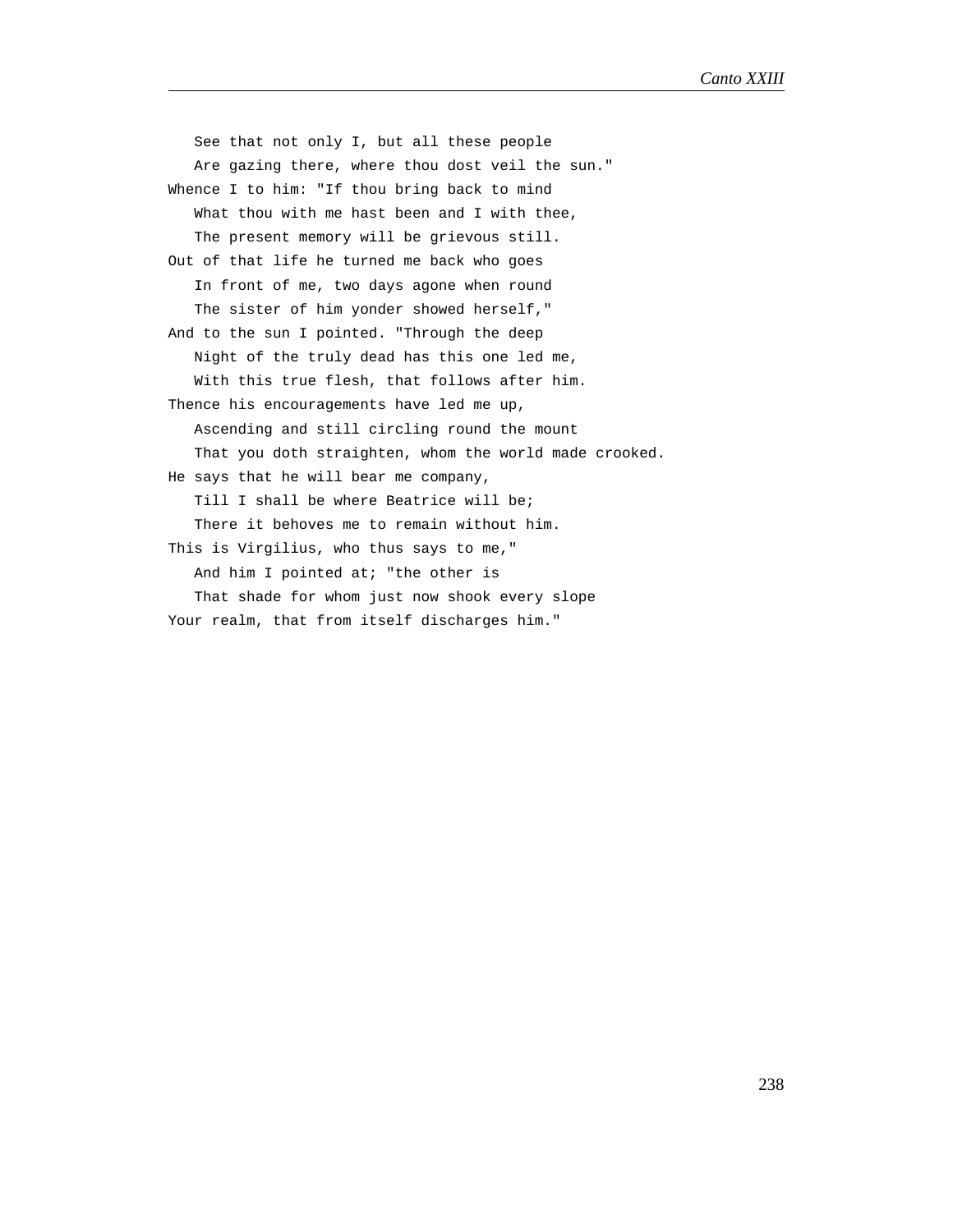Nor speech the going, nor the going that Slackened; but talking we went bravely on, Even as a vessel urged by a good wind. And shadows, that appeared things doubly dead, From out the sepulchres of their eyes betrayed Wonder at me, aware that I was living. And I, continuing my colloquy, Said: "Peradventure he goes up more slowly Than he would do, for other people's sake. But tell me, if thou knowest, where is Piccarda; Tell me if any one of note I see Among this folk that gazes at me so." "My sister, who, 'twixt beautiful and good, I know not which was more, triumphs rejoicing Already in her crown on high Olympus." So said he first, and then: "'Tis not forbidden To name each other here, so milked away Is our resemblance by our dieting. This," pointing with his finger, "is Buonagiunta, Buonagiunta, of Lucca; and that face Beyond him there, more peaked than the others, Has held the holy Church within his arms; From Tours was he, and purges by his fasting Bolsena's eels and the Vernaccia wine." He named me many others one by one; And all contented seemed at being named, So that for this I saw not one dark look. I saw for hunger bite the empty air Ubaldin dalla Pila, and Boniface, Who with his crook had pastured many people. I saw Messer Marchese, who had leisure Once at Forli for drinking with less dryness, And he was one who ne'er felt satisfied. But as he does who scans, and then doth prize One more than others, did I him of Lucca, Who seemed to take most cognizance of me.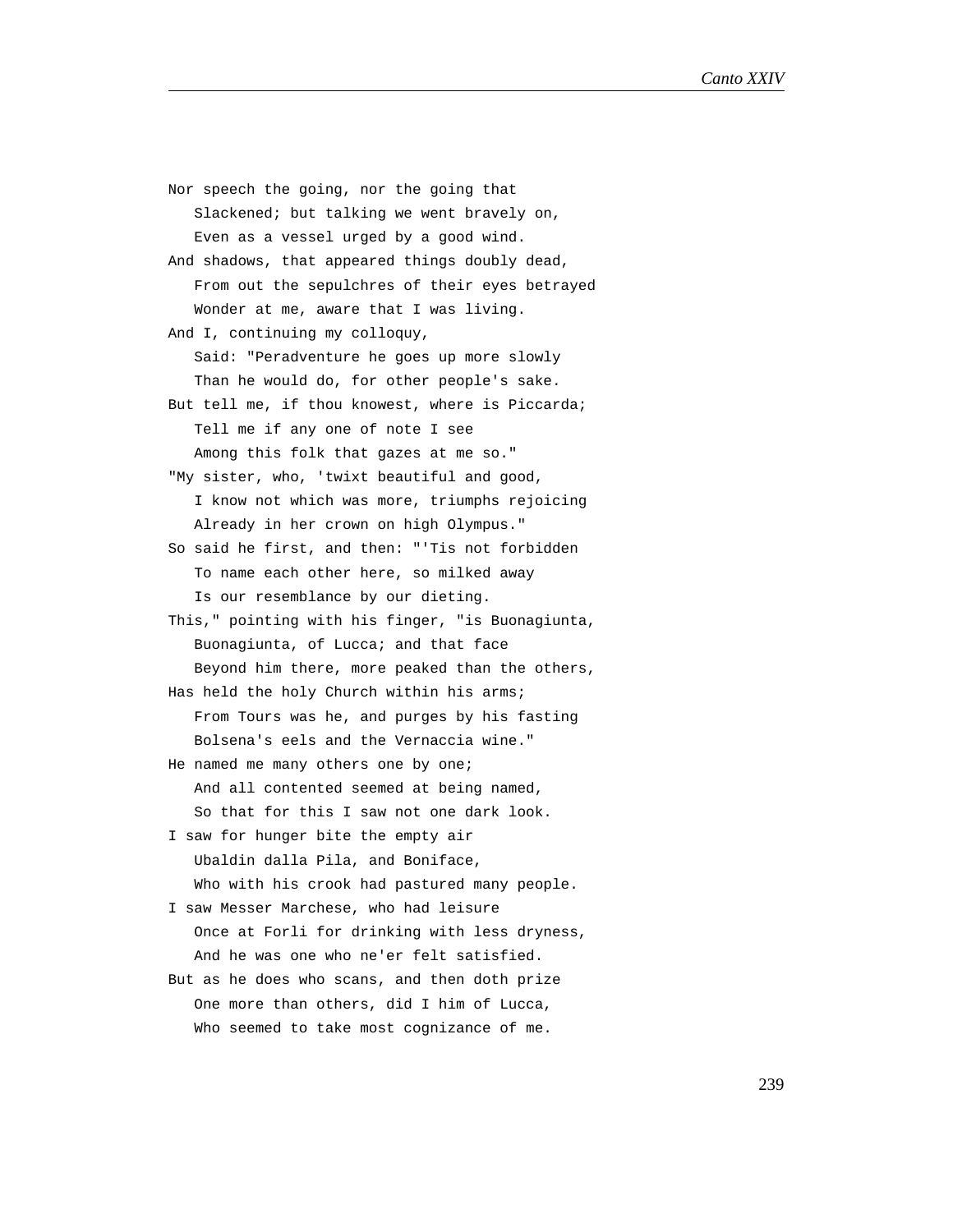He murmured, and I know not what Gentucca From that place heard I, where he felt the wound Of justice, that doth macerate them so. "O soul," I said, "that seemest so desirous To speak with me, do so that I may hear thee, And with thy speech appease thyself and me." "A maid is born, and wears not yet the veil," Began he, "who to thee shall pleasant make My city, howsoever men may blame it. Thou shalt go on thy way with this prevision; If by my murmuring thou hast been deceived, True things hereafter will declare it to thee. But say if him I here behold, who forth Evoked the new-invented rhymes, beginning, 'Ladies, that have intelligence of love?'" And I to him: "One am I, who, whenever Love doth inspire me, note, and in that measure Which he within me dictates, singing go." "O brother, now I see," he said, "the knot Which me, the Notary, and Guittone held Short of the sweet new style that now I hear. I do perceive full clearly how your pens Go closely following after him who dictates, Which with our own forsooth came not to pass; And he who sets himself to go beyond, No difference sees from one style to another;" And as if satisfied, he held his peace. Even as the birds, that winter tow'rds the Nile, Sometimes into a phalanx form themselves, Then fly in greater haste, and go in file; In such wise all the people who were there, Turning their faces, hurried on their steps, Both by their leanness and their wishes light. And as a man, who weary is with trotting, Lets his companions onward go, and walks, Until he vents the panting of his chest; So did Forese let the holy flock Pass by, and came with me behind it, saying,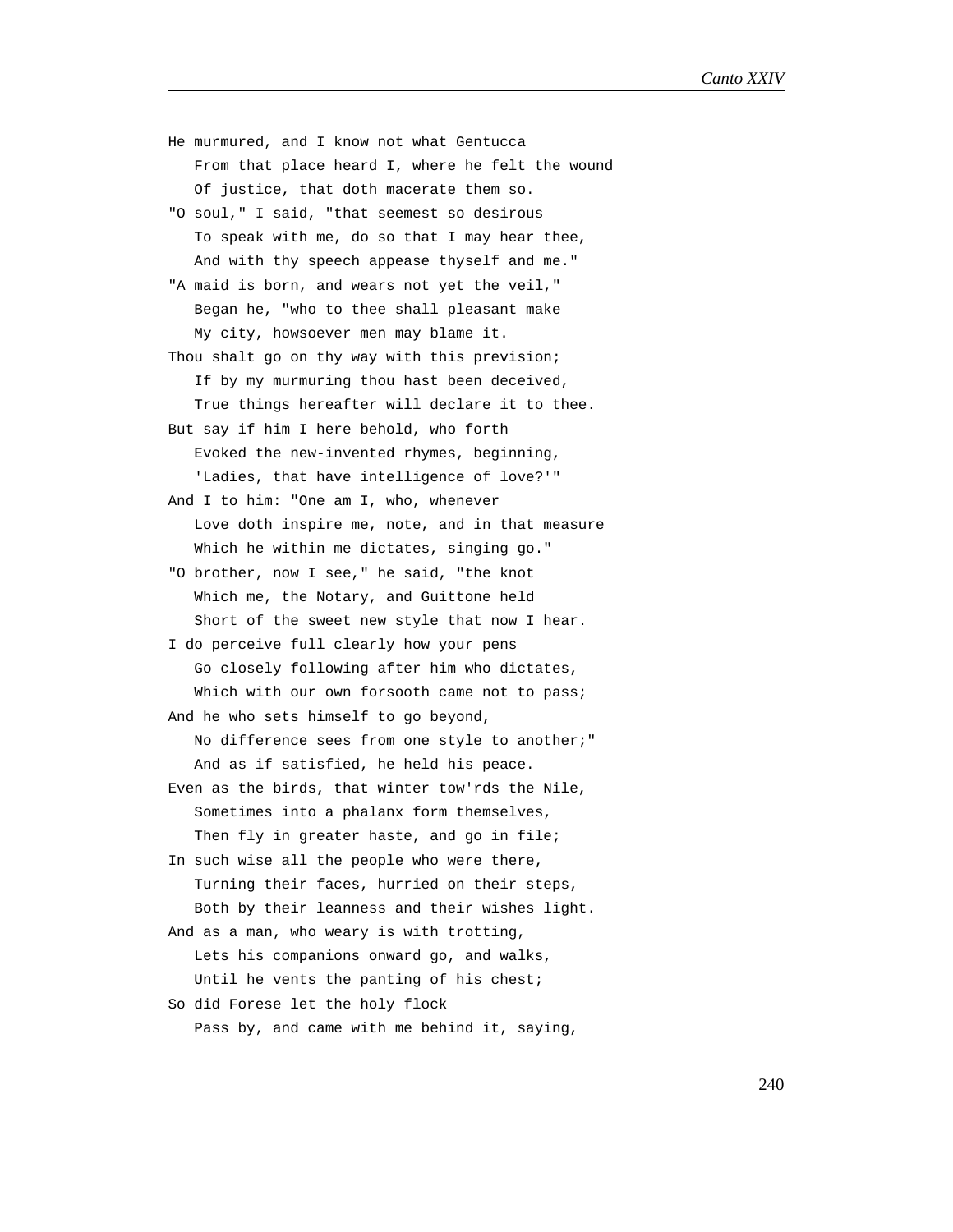"When will it be that I again shall see thee?" "How long," I answered, "I may live, I know not; Yet my return will not so speedy be, But I shall sooner in desire arrive; Because the place where I was set to live From day to day of good is more depleted, And unto dismal ruin seems ordained." "Now go," he said, "for him most guilty of it At a beast's tail behold I dragged along Towards the valley where is no repentance. Faster at every step the beast is going, Increasing evermore until it smites him, And leaves the body vilely mutilated. Not long those wheels shall turn," and he uplifted His eyes to heaven, "ere shall be clear to thee That which my speech no farther can declare. Now stay behind; because the time so precious Is in this kingdom, that I lose too much By coming onward thus abreast with thee." As sometimes issues forth upon a gallop A cavalier from out a troop that ride, And seeks the honour of the first encounter, So he with greater strides departed from us; And on the road remained I with those two, Who were such mighty marshals of the world. And when before us he had gone so far Mine eyes became to him such pursuivants As was my understanding to his words, Appeared to me with laden and living boughs Another apple-tree, and not far distant, From having but just then turned thitherward. People I saw beneath it lift their hands, And cry I know not what towards the leaves, Like little children eager and deluded, Who pray, and he they pray to doth not answer, But, to make very keen their appetite, Holds their desire aloft, and hides it not. Then they departed as if undeceived;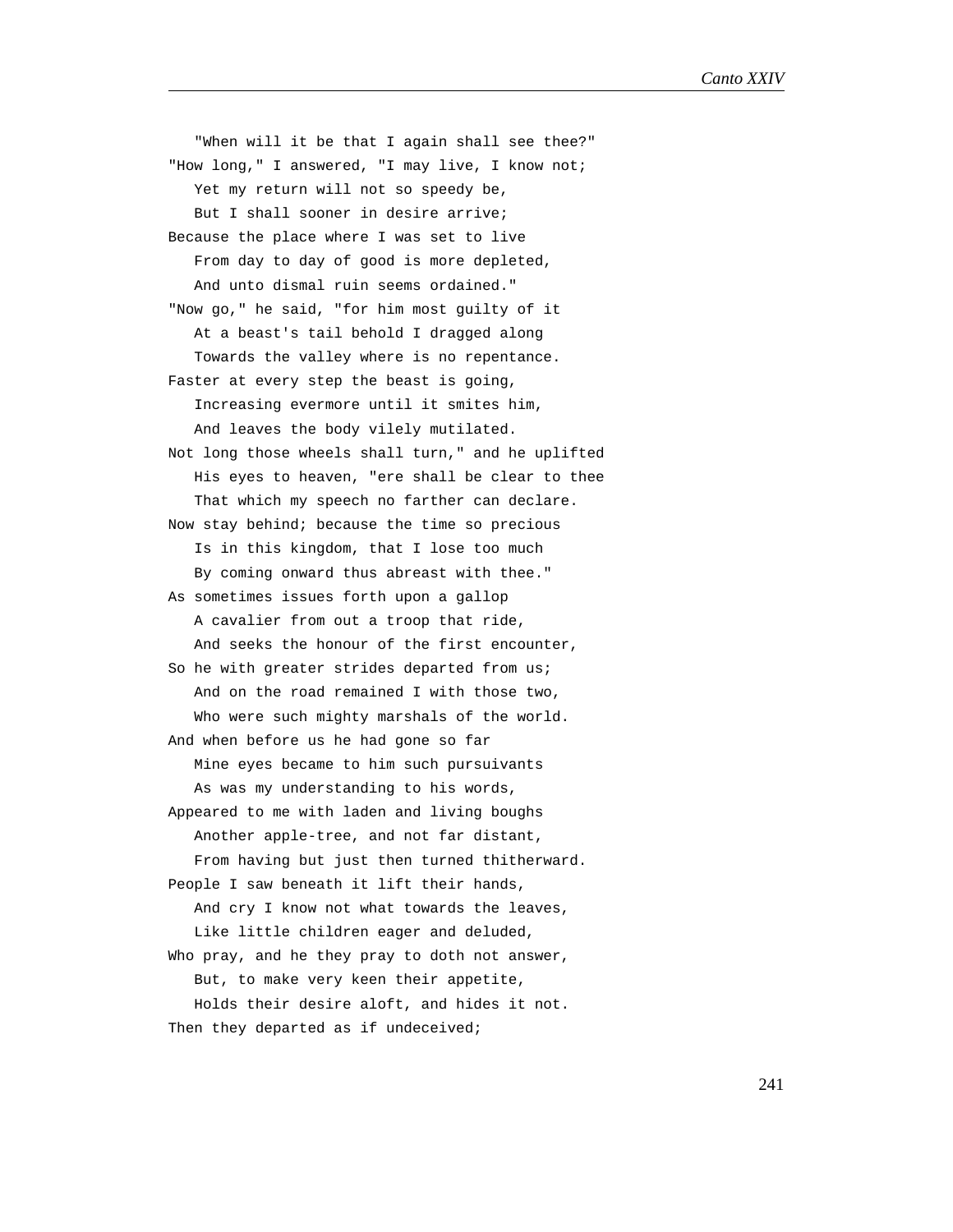And now we came unto the mighty tree Which prayers and tears so manifold refuses. "Pass farther onward without drawing near; The tree of which Eve ate is higher up, And out of that one has this tree been raised." Thus said I know not who among the branches; Whereat Virgilius, Statius, and myself Went crowding forward on the side that rises. "Be mindful," said he, "of the accursed ones Formed of the cloud-rack, who inebriate Combated Theseus with their double breasts; And of the Jews who showed them soft in drinking, Whence Gideon would not have them for companions When he tow'rds Midian the hills descended." Thus, closely pressed to one of the two borders, On passed we, hearing sins of gluttony, Followed forsooth by miserable gains; Then set at large upon the lonely road, A thousand steps and more we onward went, In contemplation, each without a word. "What go ye thinking thus, ye three alone?" Said suddenly a voice, whereat I started As terrified and timid beasts are wont. I raised my head to see who this might be, And never in a furnace was there seen Metals or glass so lucent and so red As one I saw who said: "If it may please you To mount aloft, here it behoves you turn; This way goes he who goeth after peace." His aspect had bereft me of my sight, So that I turned me back unto my Teachers, Like one who goeth as his hearing guides him. And as, the harbinger of early dawn, The air of May doth move and breathe out fragrance, Impregnate all with herbage and with flowers, So did I feel a breeze strike in the midst My front, and felt the moving of the plumes That breathed around an odour of ambrosia;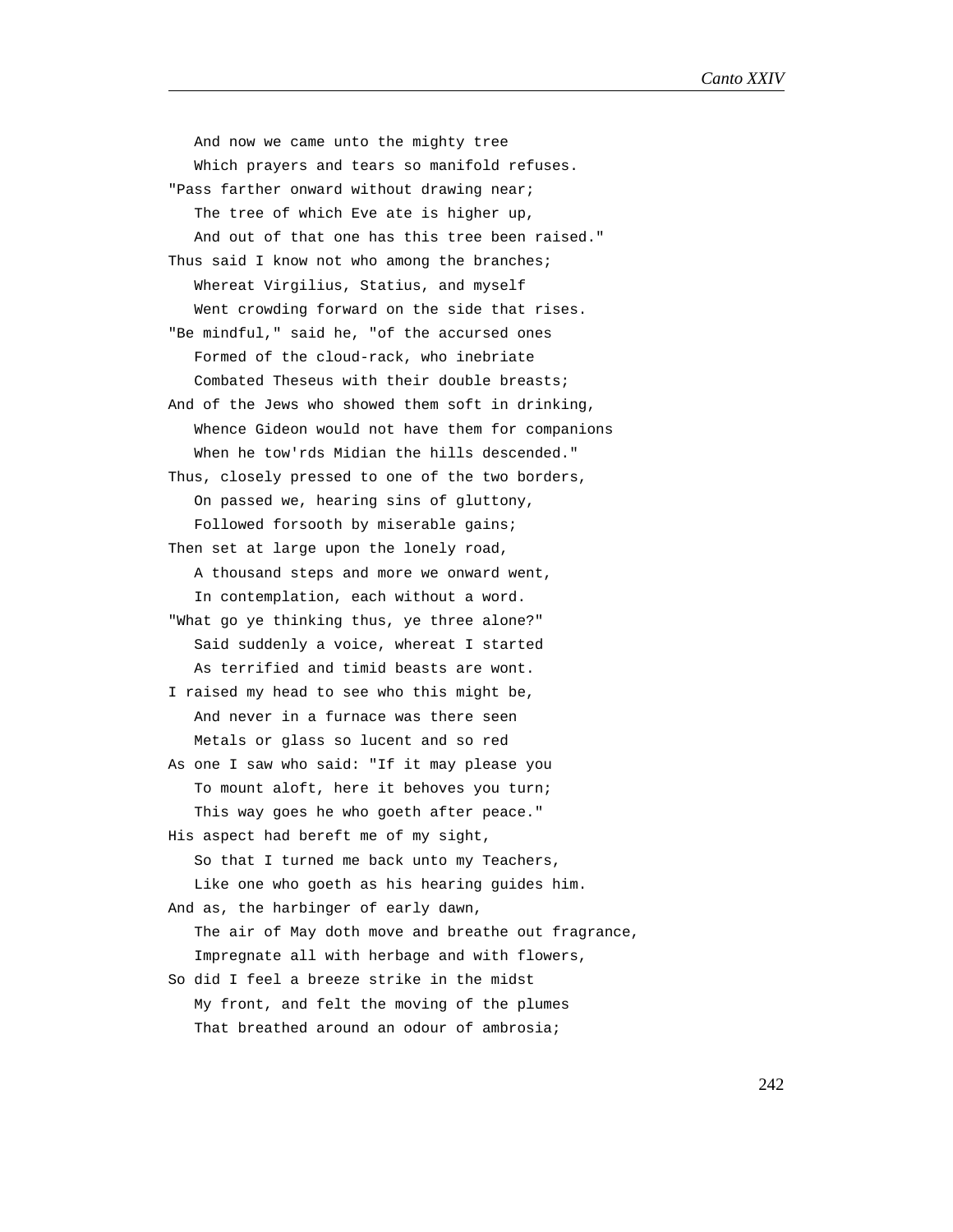And heard it said: "Blessed are they whom grace So much illumines, that the love of taste Excites not in their breasts too great desire, Hungering at all times so far as is just."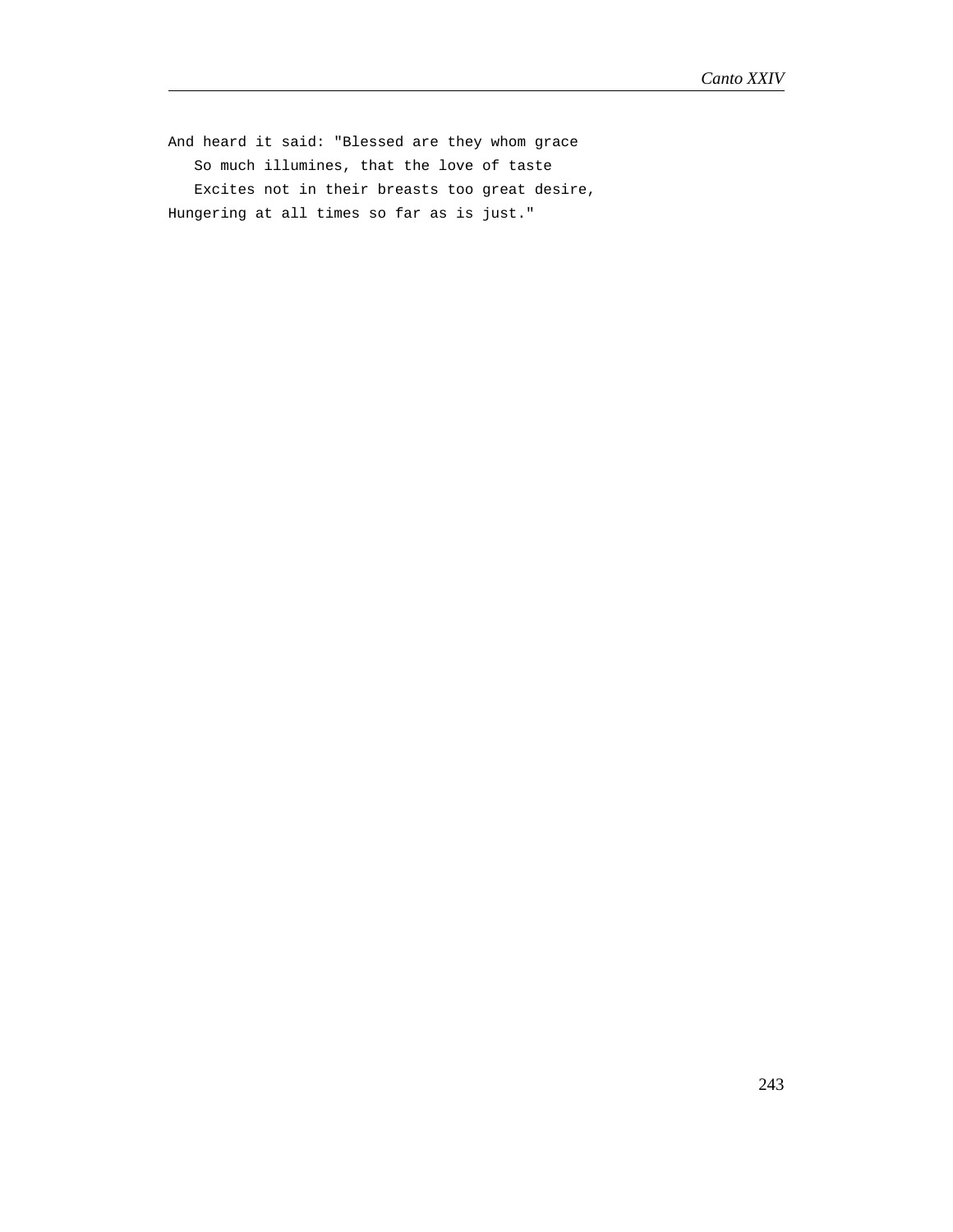Now was it the ascent no hindrance brooked, Because the sun had his meridian circle To Taurus left, and night to Scorpio; Wherefore as doth a man who tarries not, But goes his way, whate'er to him appear, If of necessity the sting transfix him, In this wise did we enter through the gap, Taking the stairway, one before the other, Which by its narrowness divides the climbers. And as the little stork that lifts its wing With a desire to fly, and does not venture To leave the nest, and lets it downward droop, Even such was I, with the desire of asking Kindled and quenched, unto the motion coming He makes who doth address himself to speak. Not for our pace, though rapid it might be, My father sweet forbore, but said: "Let fly The bow of speech thou to the barb hast drawn." With confidence I opened then my mouth, And I began: "How can one meagre grow There where the need of nutriment applies not?" "If thou wouldst call to mind how Meleager Was wasted by the wasting of a brand, This would not," said he, "be to thee so sour; And wouldst thou think how at each tremulous motion Trembles within a mirror your own image; That which seems hard would mellow seem to thee. But that thou mayst content thee in thy wish Lo Statius here; and him I call and pray He now will be the healer of thy wounds." "If I unfold to him the eternal vengeance," Responded Statius, "where thou present art, Be my excuse that I can naught deny thee." Then he began: "Son, if these words of mine Thy mind doth contemplate and doth receive, They'll be thy light unto the How thou sayest.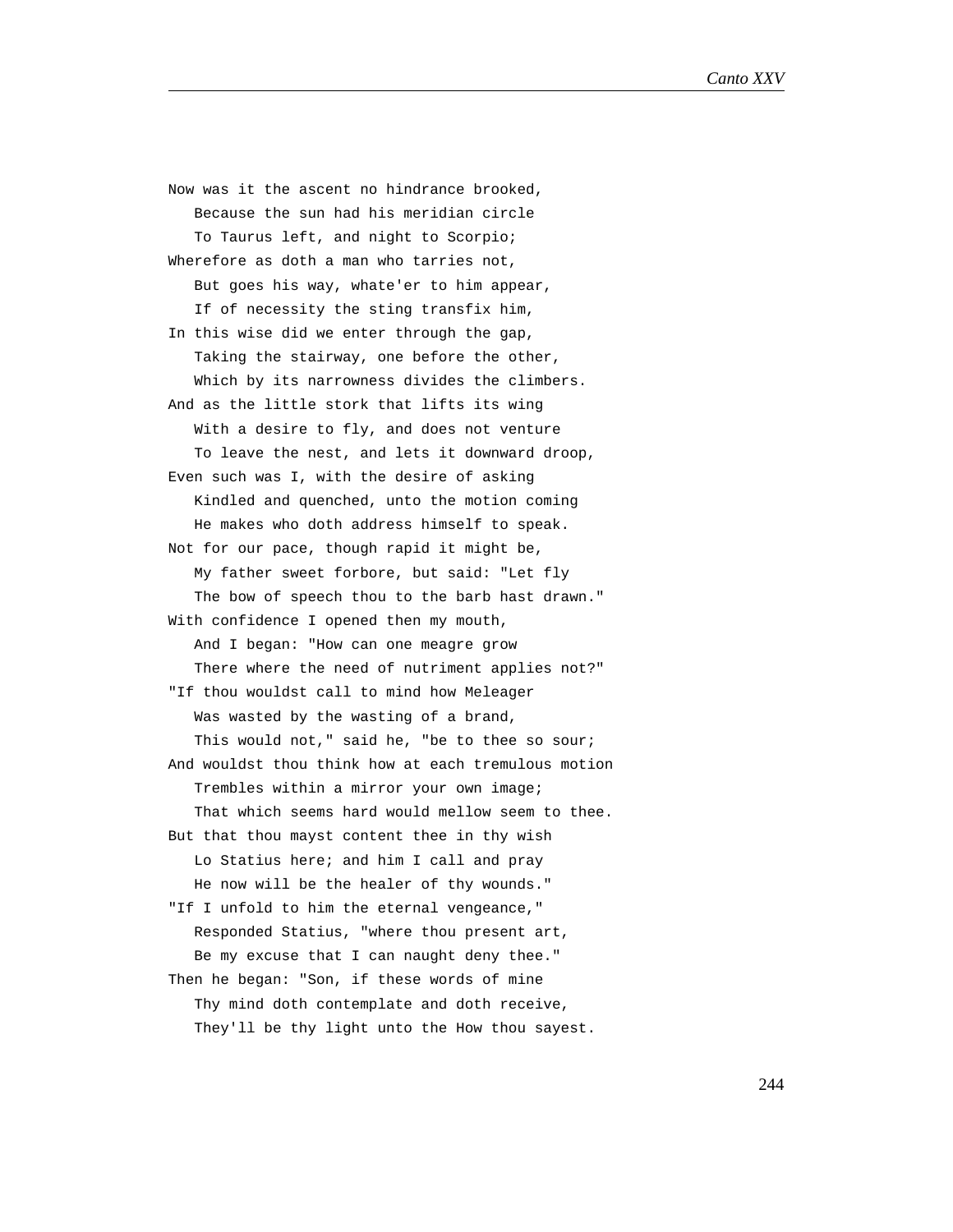The perfect blood, which never is drunk up Into the thirsty veins, and which remaineth Like food that from the table thou removest, Takes in the heart for all the human members Virtue informative, as being that Which to be changed to them goes through the veins Again digest, descends it where 'tis better Silent to be than say; and then drops thence Upon another's blood in natural vase. There one together with the other mingles, One to be passive meant, the other active By reason of the perfect place it springs from; And being conjoined, begins to operate, Coagulating first, then vivifying What for its matter it had made consistent. The active virtue, being made a soul As of a plant, (in so far different, This on the way is, that arrived already,) Then works so much, that now it moves and feels Like a sea-fungus, and then undertakes To organize the powers whose seed it is. Now, Son, dilates and now distends itself The virtue from the generator's heart, Where nature is intent on all the members. But how from animal it man becomes Thou dost not see as  $yeti$  this is a point Which made a wiser man than thou once err So far, that in his doctrine separate He made the soul from possible intellect, For he no organ saw by this assumed. Open thy breast unto the truth that's coming, And know that, just as soon as in the foetus The articulation of the brain is perfect, The primal Motor turns to it well pleased At so great art of nature, and inspires A spirit new with virtue all replete, Which what it finds there active doth attract Into its substance, and becomes one soul,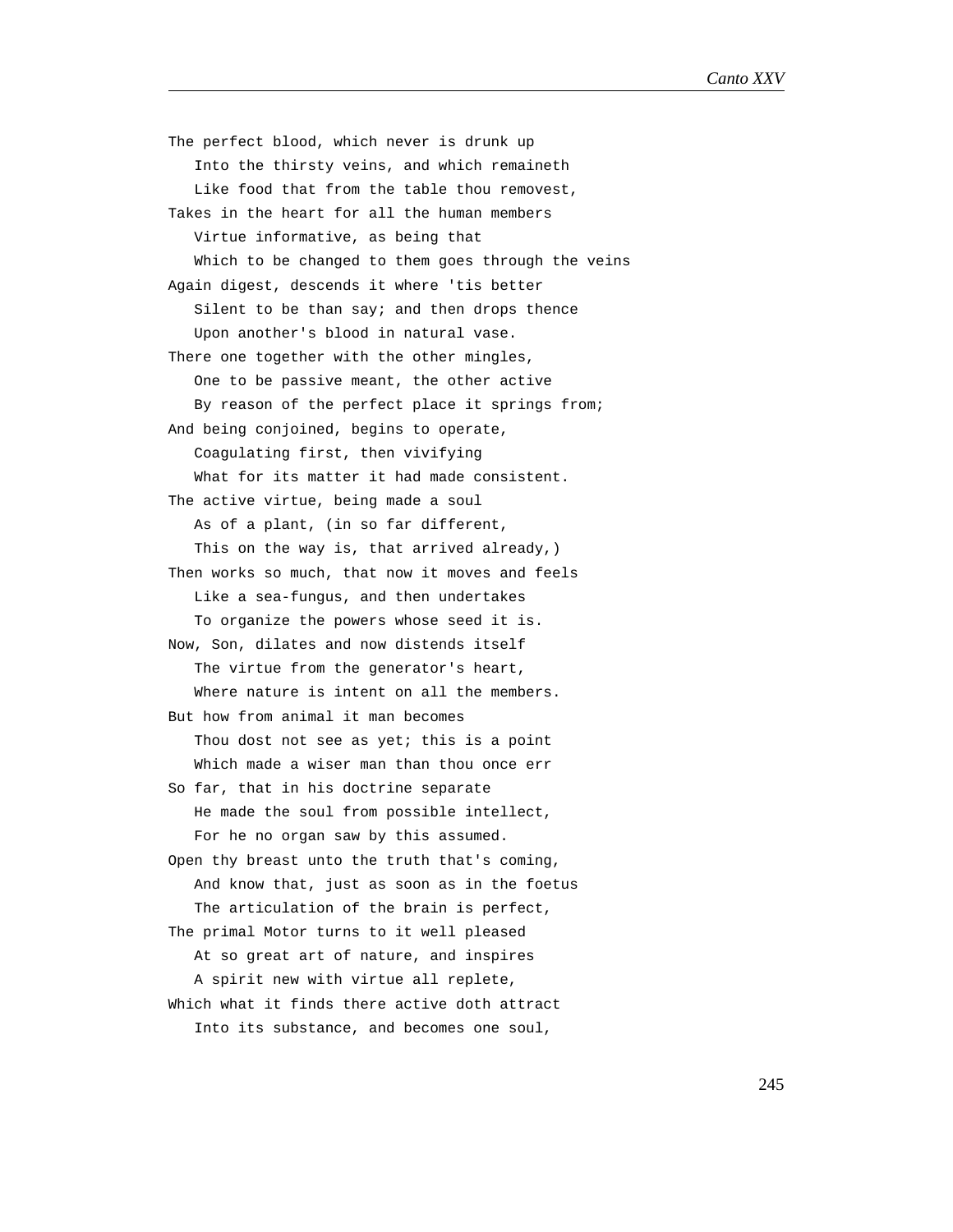Which lives, and feels, and on itself revolves. And that thou less may wonder at my word, Behold the sun's heat, which becometh wine, Joined to the juice that from the vine distils. Whenever Lachesis has no more thread, It separates from the flesh, and virtually Bears with itself the human and divine; The other faculties are voiceless all; The memory, the intelligence, and the will In action far more vigorous than before. Without a pause it falleth of itself In marvellous way on one shore or the other; There of its roads it first is cognizant. Soon as the place there circumscribeth it, The virtue informative rays round about, As, and as much as, in the living members. And even as the air, when full of rain, By alien rays that are therein reflected, With divers colours shows itself adorned, So there the neighbouring air doth shape itself Into that form which doth impress upon it Virtually the soul that has stood still. And then in manner of the little flame, Which followeth the fire where'er it shifts, After the spirit followeth its new form. Since afterwards it takes from this its semblance, It is called shade; and thence it organizes Thereafter every sense, even to the sight. Thence is it that we speak, and thence we laugh; Thence is it that we form the tears and sighs, That on the mountain thou mayhap hast heard. According as impress us our desires And other affections, so the shade is shaped, And this is cause of what thou wonderest at." And now unto the last of all the circles Had we arrived, and to the right hand turned, And were attentive to another care. There the embankment shoots forth flames of fire,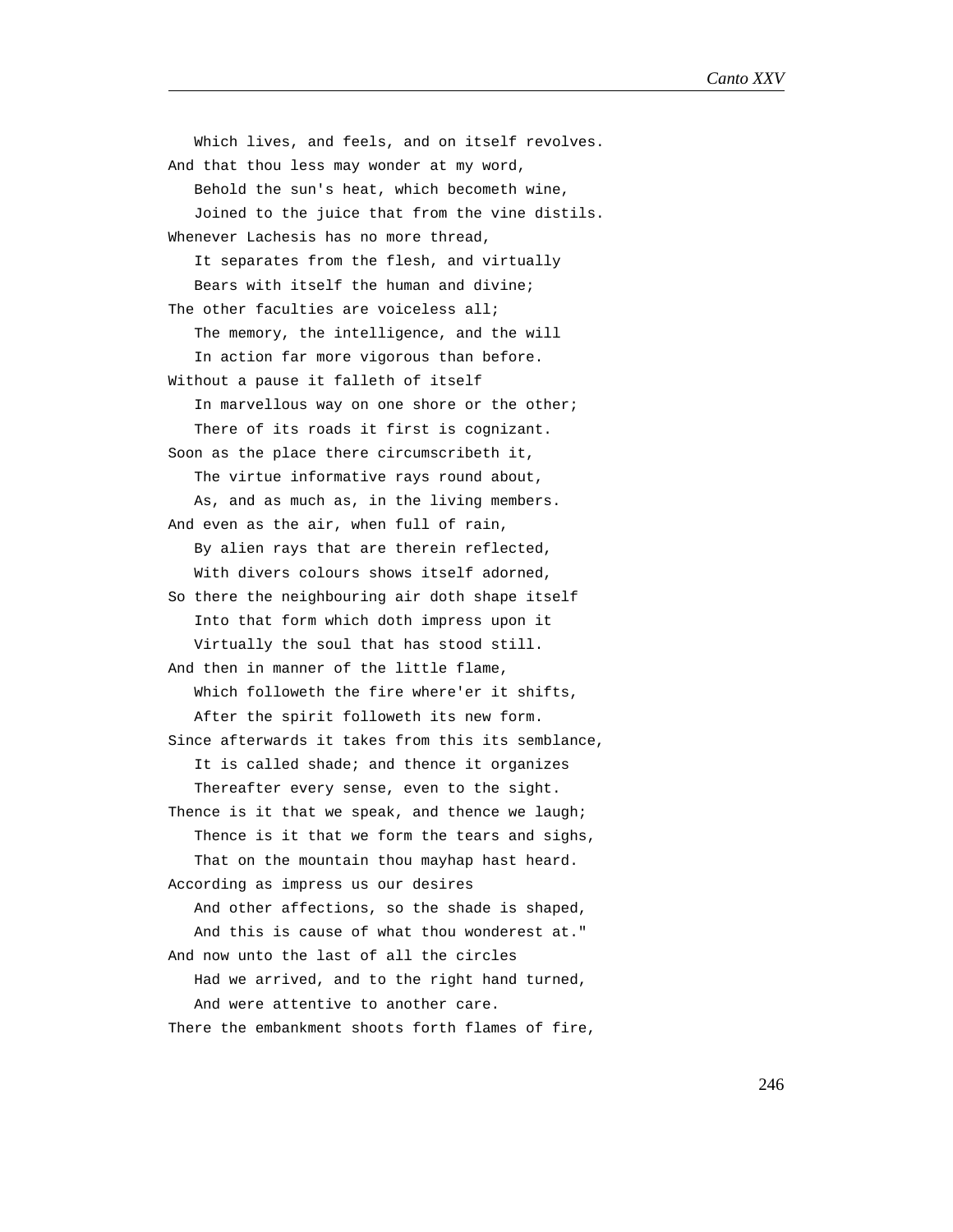And upward doth the cornice breathe a blast That drives them back, and from itself sequesters. Hence we must needs go on the open side, And one by one; and I did fear the fire On this side, and on that the falling down. My Leader said: "Along this place one ought To keep upon the eyes a tightened rein, Seeing that one so easily might err." "Summae Deus clementiae," in the bosom Of the great burning chanted then I heard, Which made me no less eager to turn round; And spirits saw I walking through the flame; Wherefore I looked, to my own steps and theirs Apportioning my sight from time to time. After the close which to that hymn is made, Aloud they shouted, "Virum non cognosco;" Then recommenced the hymn with voices low. This also ended, cried they: "To the wood Diana ran, and drove forth Helice Therefrom, who had of Venus felt the poison." Then to their song returned they; then the wives They shouted, and the husbands who were chaste. As virtue and the marriage vow imposes. And I believe that them this mode suffices, For all the time the fire is burning them; With such care is it needful, and such food, That the last wound of all should be closed up.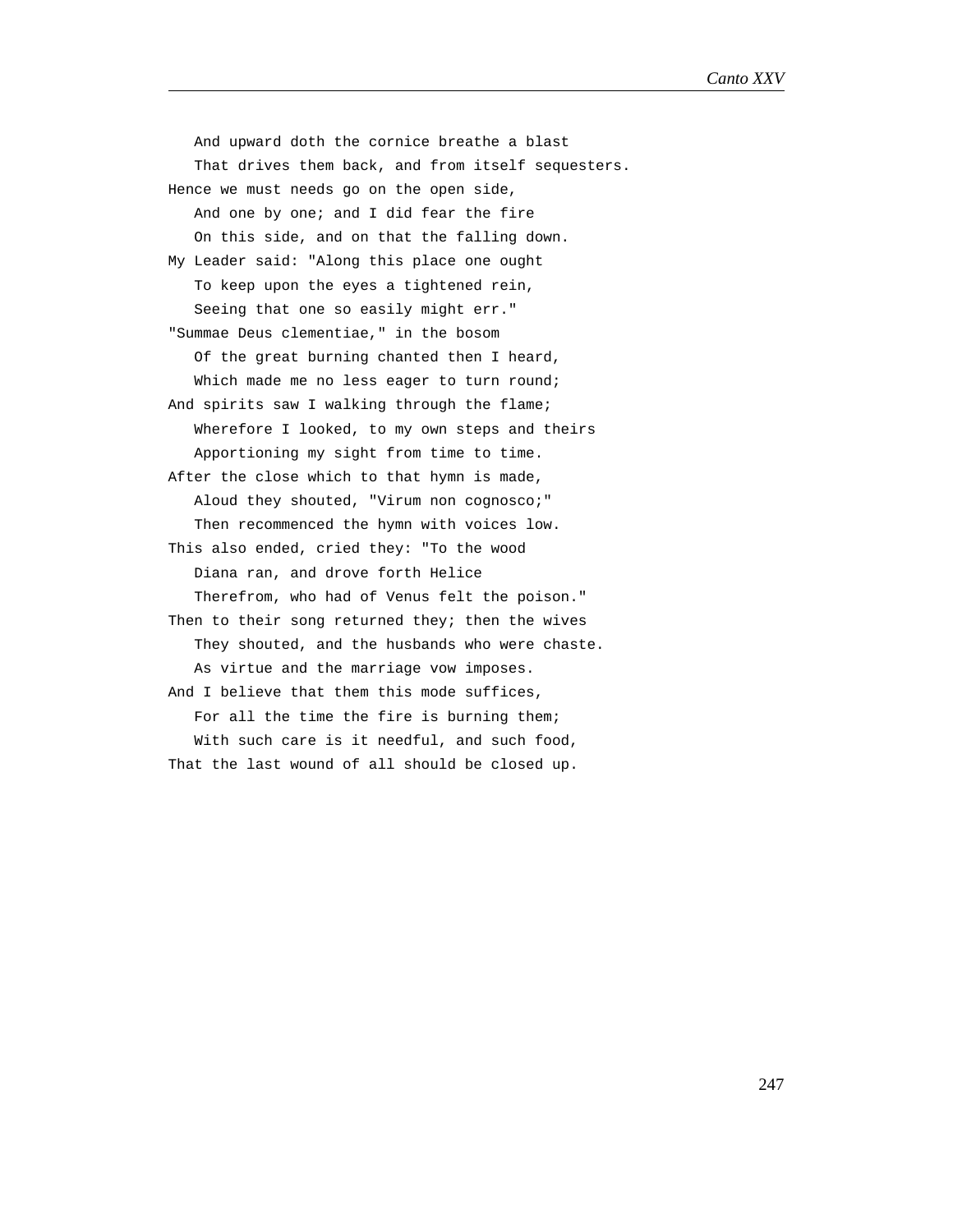While on the brink thus one before the other We went upon our way, oft the good Master Said: "Take thou heed! suffice it that I warn thee." On the right shoulder smote me now the sun, That, raying out, already the whole west Changed from its azure aspect into white. And with my shadow did I make the flame Appear more red; and even to such a sign Shades saw I many, as they went, give heed. This was the cause that gave them a beginning To speak of me; and to themselves began they To say: "That seems not a factitious body!" Then towards me, as far as they could come, Came certain of them, always with regard Not to step forth where they would not be burned. "O thou who goest, not from being slower But reverent perhaps, behind the others, Answer me, who in thirst and fire am burning. Nor to me only is thine answer needful; For all of these have greater thirst for it Than for cold water Ethiop or Indian. Tell us how is it that thou makest thyself A wall unto the sun, as if thou hadst not Entered as yet into the net of death." Thus one of them addressed me, and I straight Should have revealed myself, were I not bent On other novelty that then appeared. For through the middle of the burning road There came a people face to face with these, Which held me in suspense with gazing at them. There see I hastening upon either side Each of the shades, and kissing one another Without a pause, content with brief salute. Thus in the middle of their brown battalions Muzzle to muzzle one ant meets another Perchance to spy their journey or their fortune.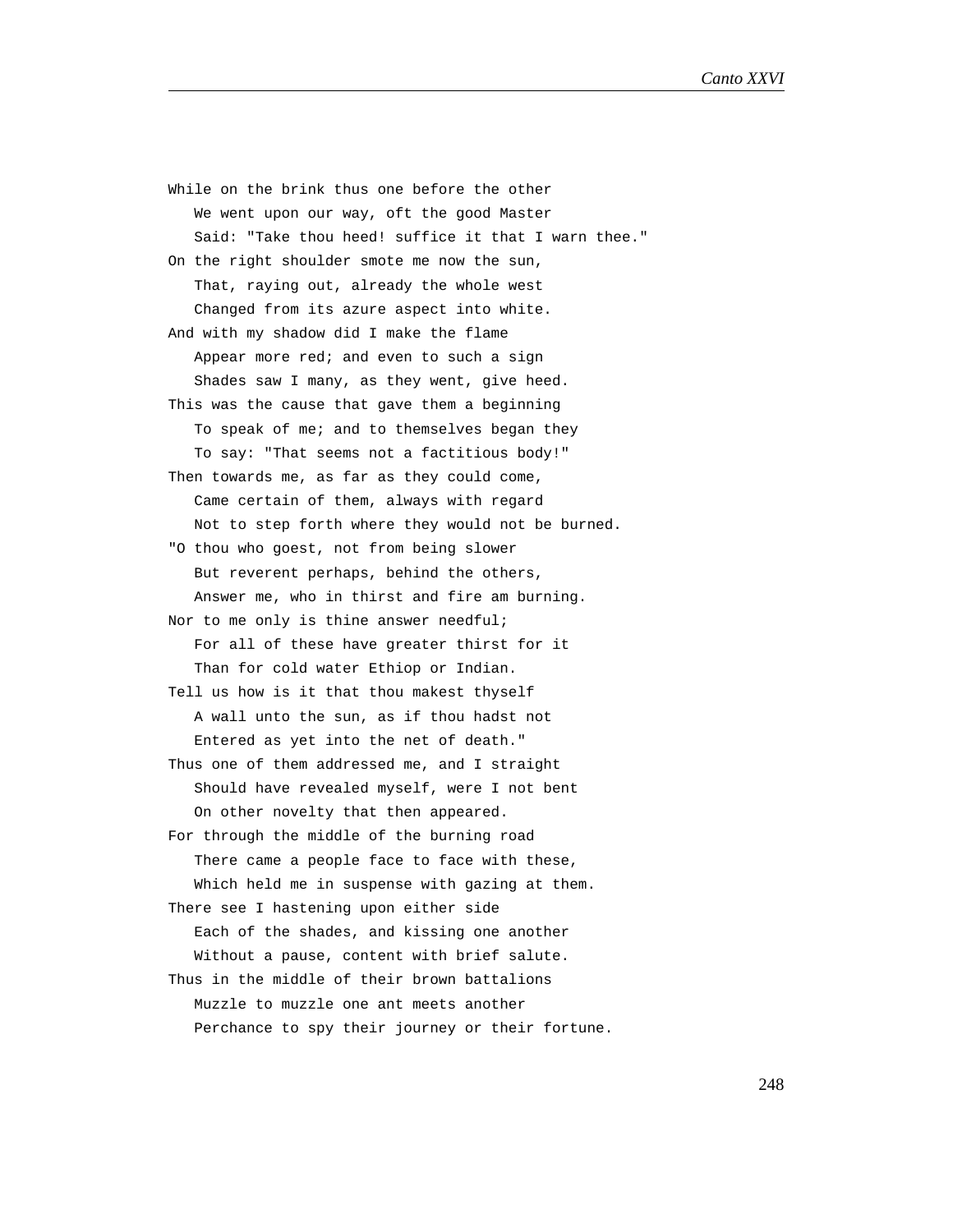No sooner is the friendly greeting ended, Or ever the first footstep passes onward, Each one endeavours to outcry the other; The new-come people: "Sodom and Gomorrah!" The rest: "Into the cow Pasiphae enters, So that the bull unto her lust may run!" Then as the cranes, that to Riphaean mountains Might fly in part, and part towards the sands, These of the frost, those of the sun avoidant, One folk is going, and the other coming, And weeping they return to their first songs, And to the cry that most befitteth them; And close to me approached, even as before, The very same who had entreated me, Attent to listen in their countenance. I, who their inclination twice had seen, Began: "O souls secure in the possession, Whene'er it may be, of a state of peace, Neither unripe nor ripened have remained My members upon earth, but here are with me With their own blood and their articulations. I go up here to be no longer blind; A Lady is above, who wins this grace, Whereby the mortal through your world I bring. But as your greatest longing satisfied May soon become, so that the Heaven may house you Which full of love is, and most amply spreads, Tell me, that I again in books may write it, Who are you, and what is that multitude Which goes upon its way behind your backs?" Not otherwise with wonder is bewildered The mountaineer, and staring round is dumb, When rough and rustic to the town he goes, Than every shade became in its appearance; But when they of their stupor were disburdened, Which in high hearts is quickly quieted, "Blessed be thou, who of our border-lands," He recommenced who first had questioned us,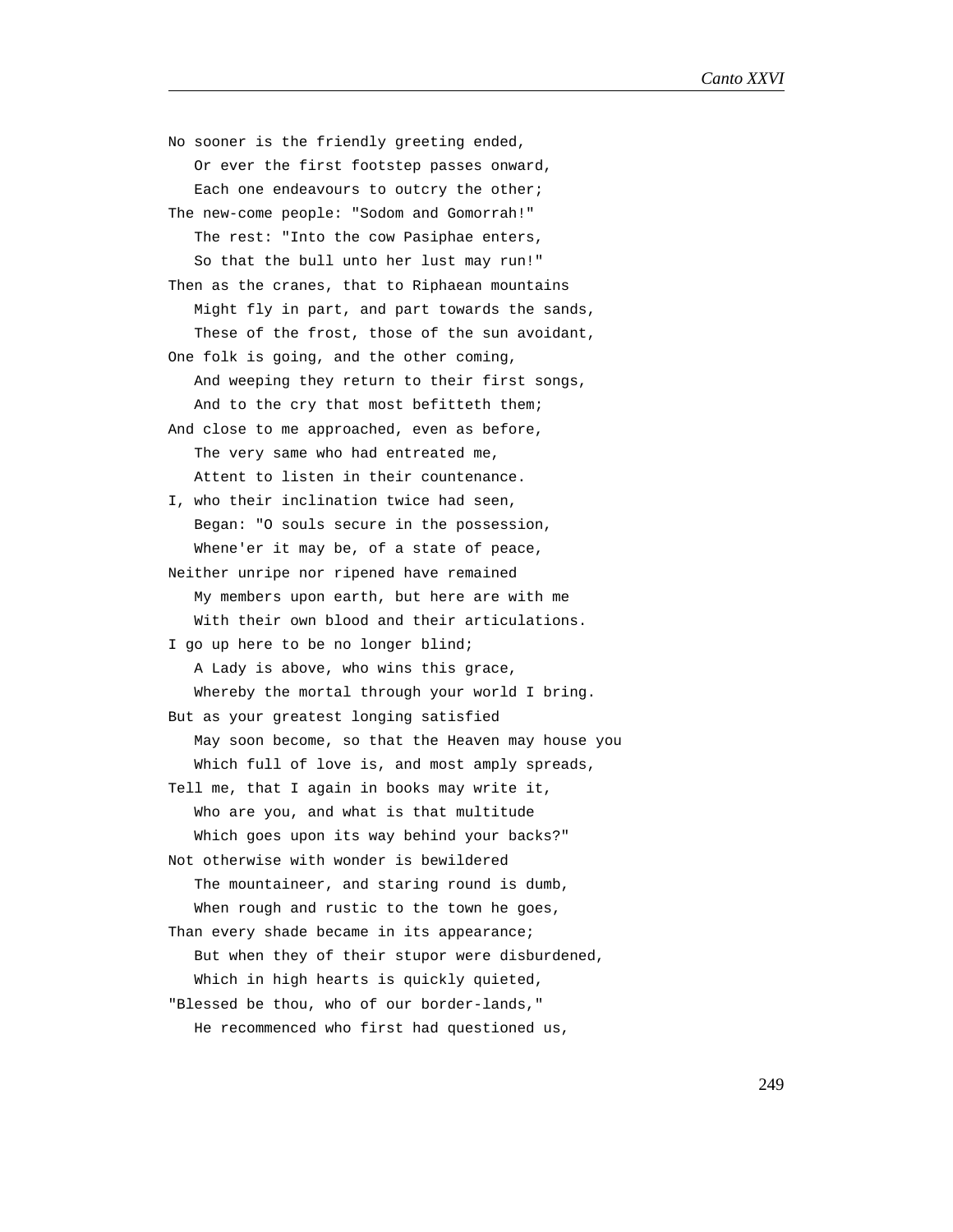"Experience freightest for a better life. The folk that comes not with us have offended In that for which once Caesar, triumphing, Heard himself called in contumely, 'Queen.' Therefore they separate, exclaiming, 'Sodom!' Themselves reproving, even as thou hast heard, And add unto their burning by their shame. Our own transgression was hermaphrodite; But because we observed not human law, Following like unto beasts our appetite, In our opprobrium by us is read, When we part company, the name of her Who bestialized herself in bestial wood. Now knowest thou our acts, and what our crime was; Wouldst thou perchance by name know who we are, There is not time to tell, nor could I do it. Thy wish to know me shall in sooth be granted; I'm Guido Guinicelli, and now purge me, Having repented ere the hour extreme." The same that in the sadness of Lycurgus Two sons became, their mother re-beholding, Such I became, but rise not to such height, The moment I heard name himself the father Of me and of my betters, who had ever Practised the sweet and gracious rhymes of love; And without speech and hearing thoughtfully For a long time I went, beholding him, Nor for the fire did I approach him nearer. When I was fed with looking, utterly Myself I offered ready for his service, With affirmation that compels belief. And he to me: "Thou leavest footprints such In me, from what I hear, and so distinct, Lethe cannot efface them, nor make dim. But if thy words just now the truth have sworn, Tell me what is the cause why thou displayest In word and look that dear thou holdest me?" And I to him: "Those dulcet lays of yours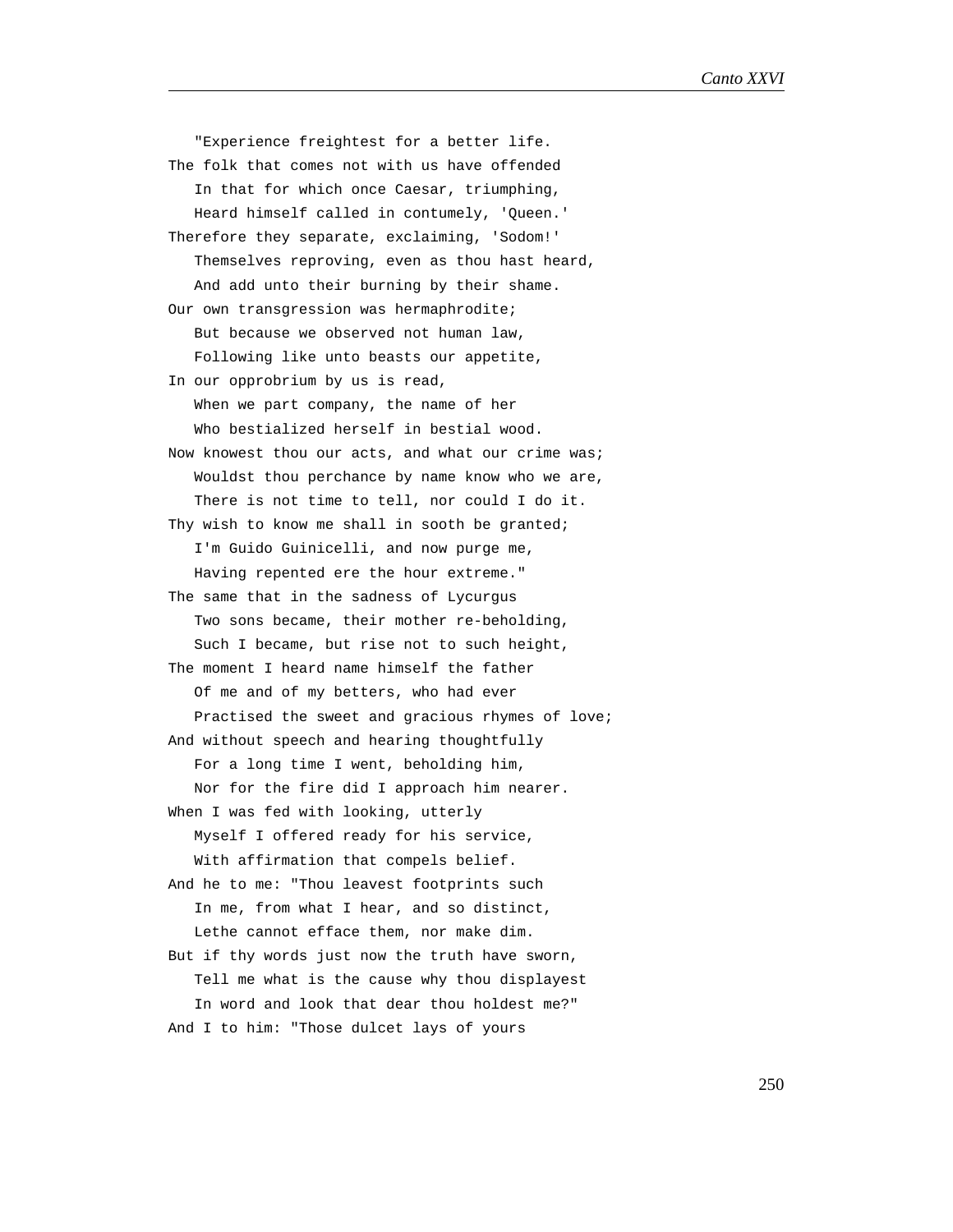Which, long as shall endure our modern fashion, Shall make for ever dear their very ink!" "O brother," said he, "he whom I point out," And here he pointed at a spirit in front, "Was of the mother tongue a better smith. Verses of love and proses of romance, He mastered all; and let the idiots talk, Who think the Lemosin surpasses him. To clamour more than truth they turn their faces, And in this way establish their opinion, Ere art or reason has by them been heard. Thus many ancients with Guittone did, From cry to cry still giving him applause, Until the truth has conquered with most persons. Now, if thou hast such ample privilege 'Tis granted thee to go unto the cloister Wherein is Christ the abbot of the college, To him repeat for me a Paternoster, So far as needful to us of this world, Where power of sinning is no longer ours." Then, to give place perchance to one behind, Whom he had near, he vanished in the fire As fish in water going to the bottom. I moved a little tow'rds him pointed out, And said that to his name my own desire An honourable place was making ready. He of his own free will began to say: 'Tan m' abellis vostre cortes deman, Que jeu nom' puesc ni vueill a vos cobrire; Jeu sui Arnaut, que plor e vai chantan; Consiros vei la passada folor, E vei jauzen lo jorn qu' esper denan. Ara vus prec per aquella valor, Que vus condus al som de la scalina, Sovenga vus a temprar ma dolor.'\* Then hid him in the fire that purifies them. \* So pleases me your courteous demand, I cannot and I will not hide me from you.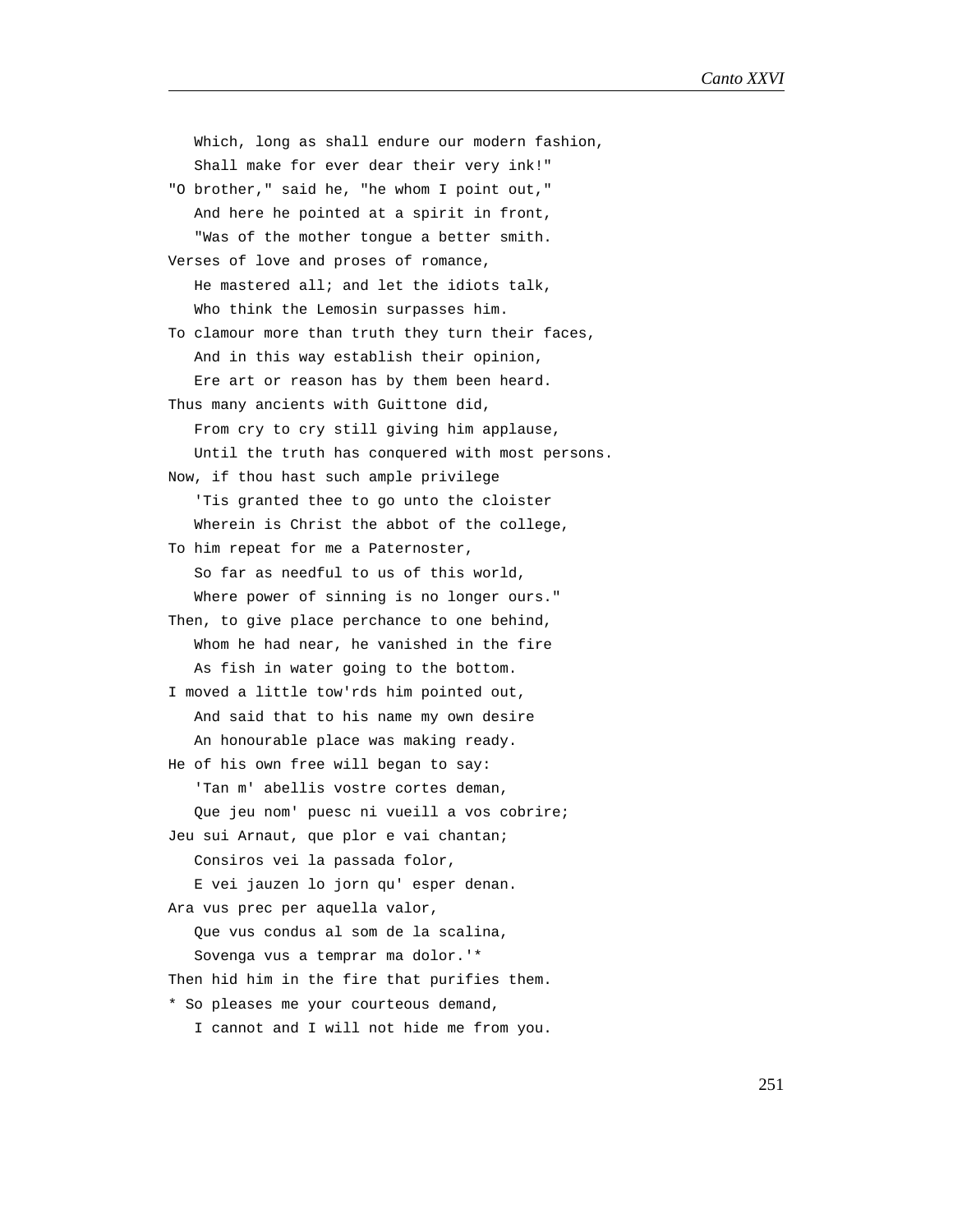I am Arnaut, who weep and singing go; Contrite I see the folly of the past, And joyous see the hoped-for day before me. Therefore do I implore you, by that power Which guides you to the summit of the stairs, Be mindful to assuage my suffering!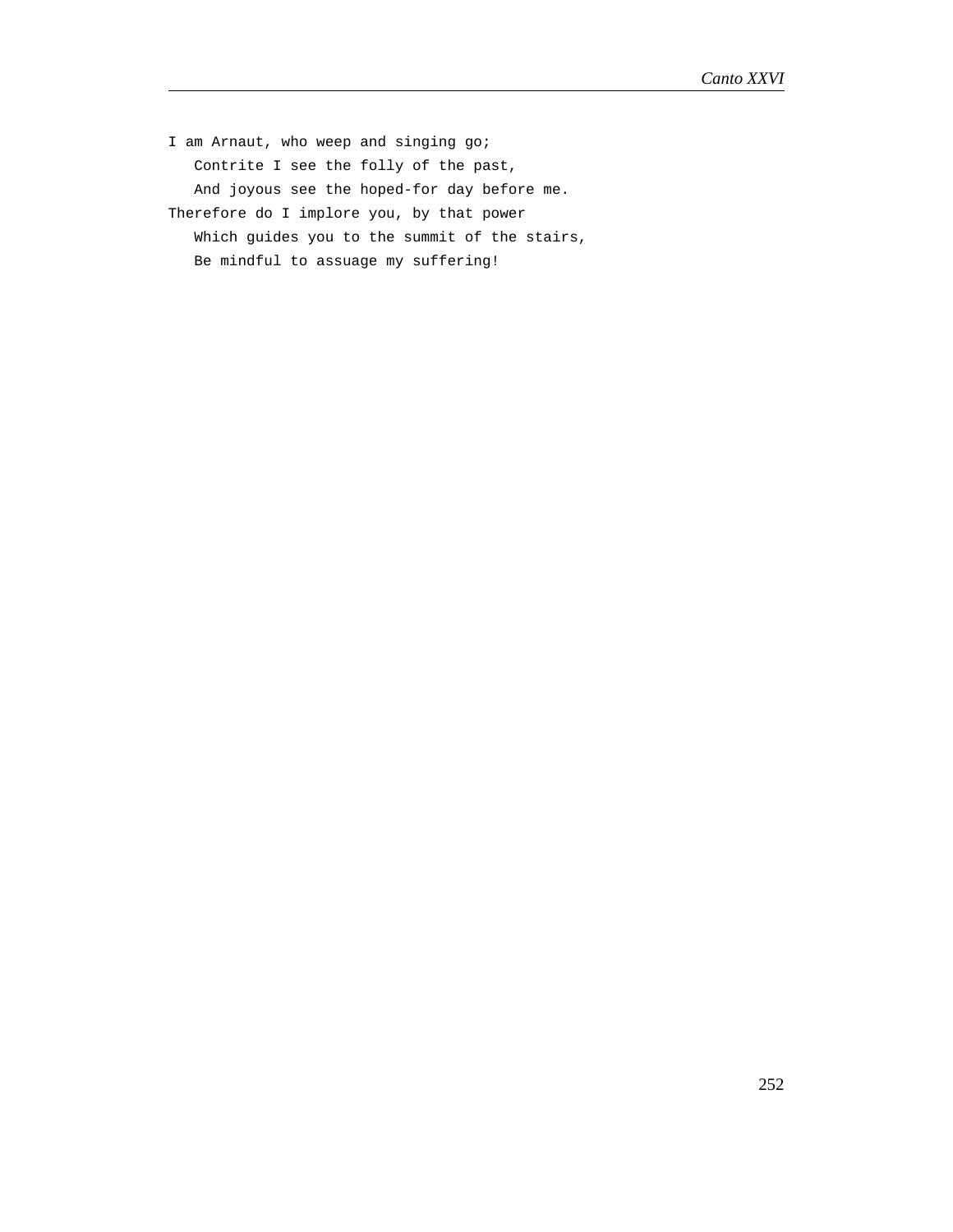As when he vibrates forth his earliest rays, In regions where his Maker shed his blood, (The Ebro falling under lofty Libra, And waters in the Ganges burnt with noon,) So stood the Sun; hence was the day departing, When the glad Angel of God appeared to us. Outside the flame he stood upon the verge, And chanted forth, "Beati mundo corde," In voice by far more living than our own. Then: "No one farther goes, souls sanctified, If first the fire bite not; within it enter, And be not deaf unto the song beyond." When we were close beside him thus he said; Wherefore e'en such became I, when I heard him, As he is who is put into the grave. Upon my clasped hands I straightened me, Scanning the fire, and vividly recalling The human bodies I had once seen burned. Towards me turned themselves my good Conductors, And unto me Virgilius said: "My son, Here may indeed be torment, but not death. Remember thee, remember! and if I On Geryon have safely guided thee, What shall I do now I am nearer God? Believe for certain, shouldst thou stand a full Millennium in the bosom of this flame, It could not make thee bald a single hair. And if perchance thou think that I deceive thee, Draw near to it, and put it to the proof With thine own hands upon thy garment's hem. Now lay aside, now lay aside all fear, Turn hitherward, and onward come securely;" And I still motionless, and 'gainst my conscience! Seeing me stand still motionless and stubborn, Somewhat disturbed he said: "Now look thou, Son, 'Twixt Beatrice and thee there is this wall."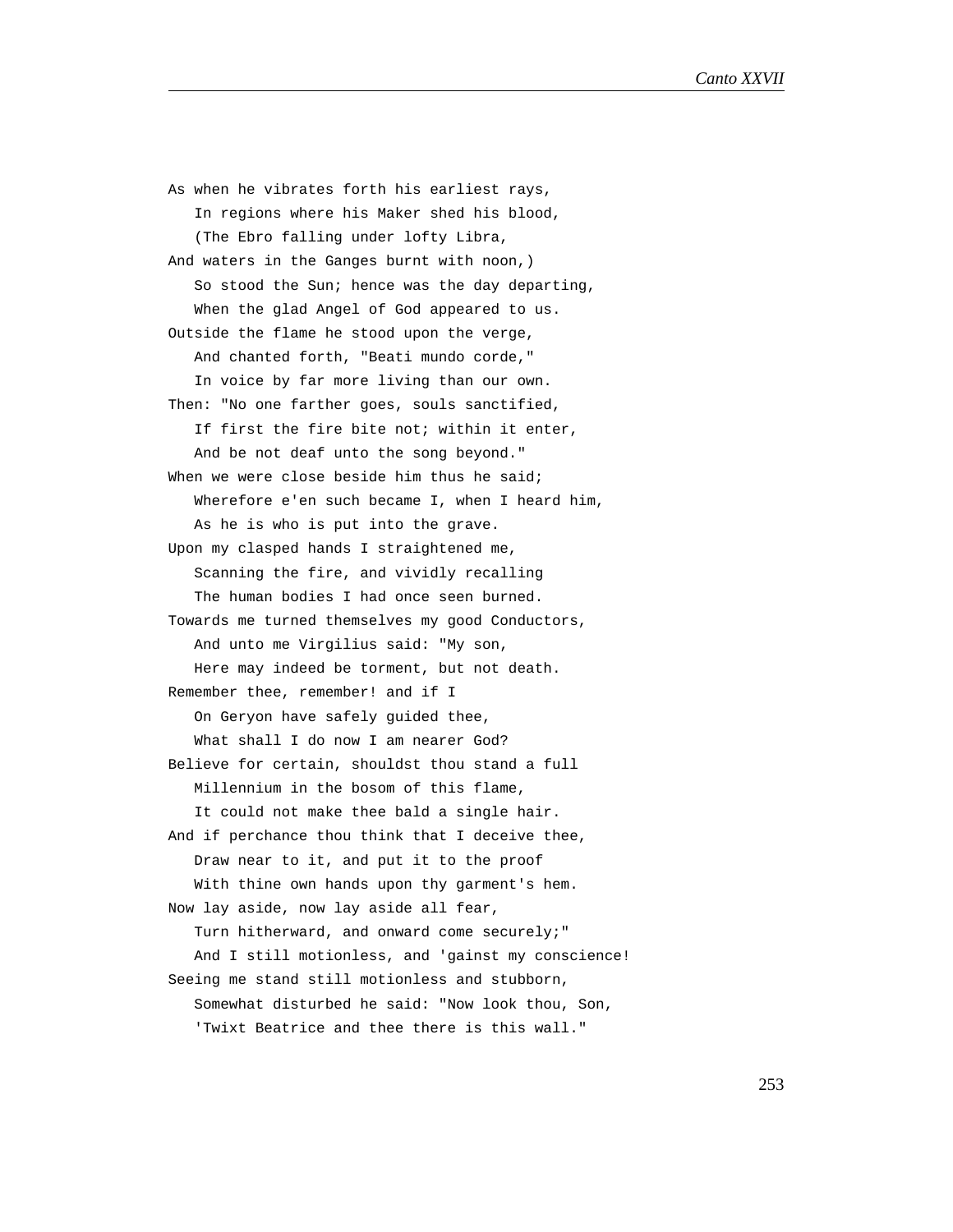As at the name of Thisbe oped his lids The dying Pyramus, and gazed upon her, What time the mulberry became vermilion, Even thus, my obduracy being softened, I turned to my wise Guide, hearing the name That in my memory evermore is welling. Whereat he wagged his head, and said: "How now? Shall we stay on this side?" then smiled as one Does at a child who's vanquished by an apple. Then into the fire in front of me he entered, Beseeching Statius to come after me, Who a long way before divided us. When I was in it, into molten glass I would have cast me to refresh myself, So without measure was the burning there! And my sweet Father, to encourage me, Discoursing still of Beatrice went on, Saying: "Her eyes I seem to see already!" A voice, that on the other side was singing, Directed us, and we, attent alone On that, came forth where the ascent began. "Venite, benedicti Patris mei," Sounded within a splendour, which was there Such it o'ercame me, and I could not look. "The sun departs," it added, "and night cometh; Tarry ye not, but onward urge your steps, So long as yet the west becomes not dark." Straight forward through the rock the path ascended In such a way that I cut off the rays Before me of the sun, that now was low. And of few stairs we yet had made assay, Ere by the vanished shadow the sun's setting Behind us we perceived, I and my Sages. And ere in all its parts immeasurable The horizon of one aspect had become, And Night her boundless dispensation held, Each of us of a stair had made his bed; Because the nature of the mount took from us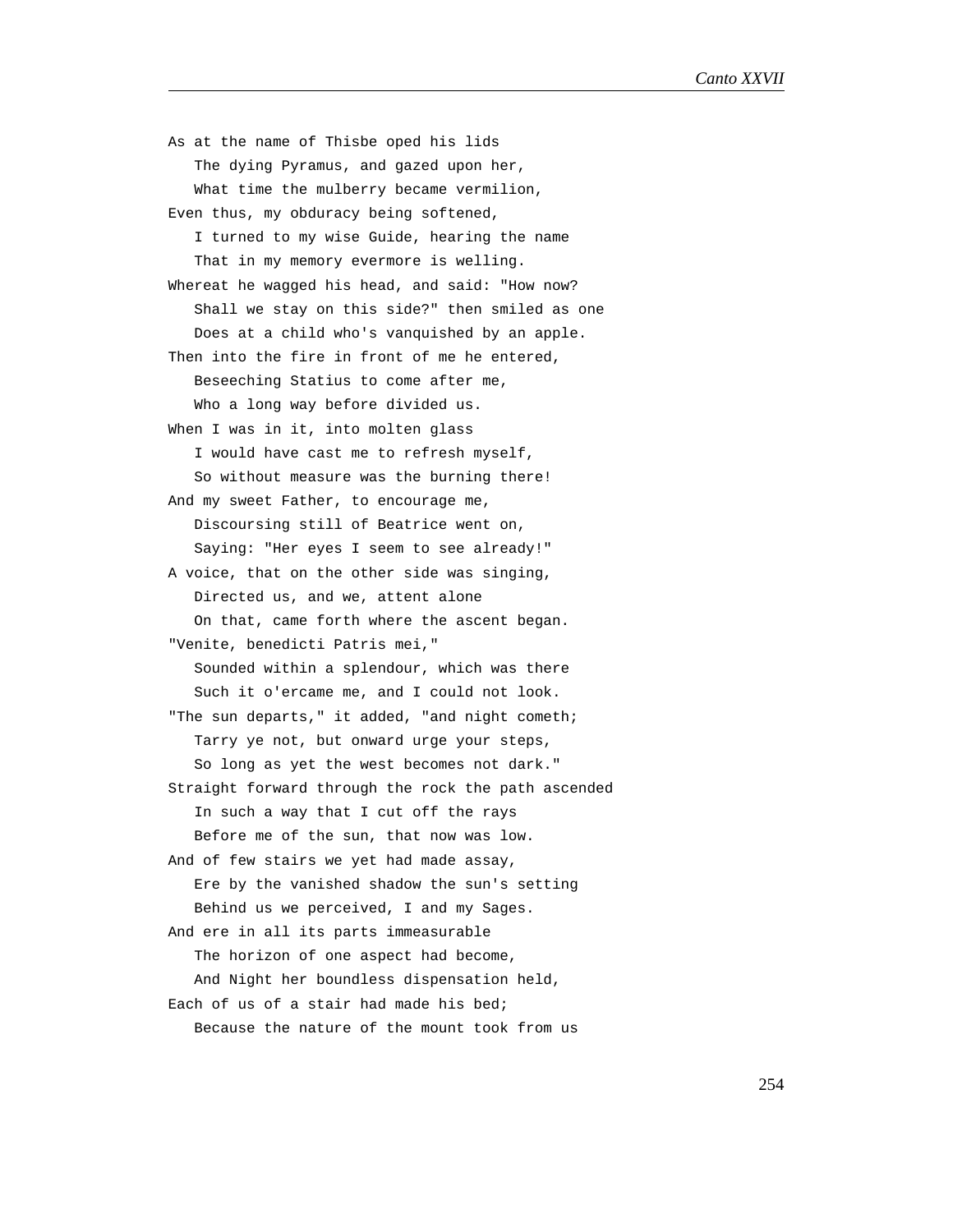The power of climbing, more than the delight. Even as in ruminating passive grow The goats, who have been swift and venturesome Upon the mountain-tops ere they were fed, Hushed in the shadow, while the sun is hot, Watched by the herdsman, who upon his staff Is leaning, and in leaning tendeth them; And as the shepherd, lodging out of doors, Passes the night beside his quiet flock, Watching that no wild beast may scatter it, Such at that hour were we, all three of us, I like the goat, and like the herdsmen they, Begirt on this side and on that by rocks. Little could there be seen of things without; But through that little I beheld the stars More luminous and larger than their wont. Thus ruminating, and beholding these, Sleep seized upon me,--sleep, that oftentimes Before a deed is done has tidings of it. It was the hour, I think, when from the East First on the mountain Citherea beamed, Who with the fire of love seems always burning; Youthful and beautiful in dreams methought I saw a lady walking in a meadow, Gathering flowers; and singing she was saying: "Know whosoever may my name demand That I am Leah, and go moving round My beauteous hands to make myself a garland. To please me at the mirror, here I deck me, But never does my sister Rachel leave Her looking-glass, and sitteth all day long. To see her beauteous eyes as eager is she, As I am to adorn me with my hands; Her, seeing, and me, doing satisfies." And now before the antelucan splendours That unto pilgrims the more grateful rise, As, home-returning, less remote they lodge, The darkness fled away on every side,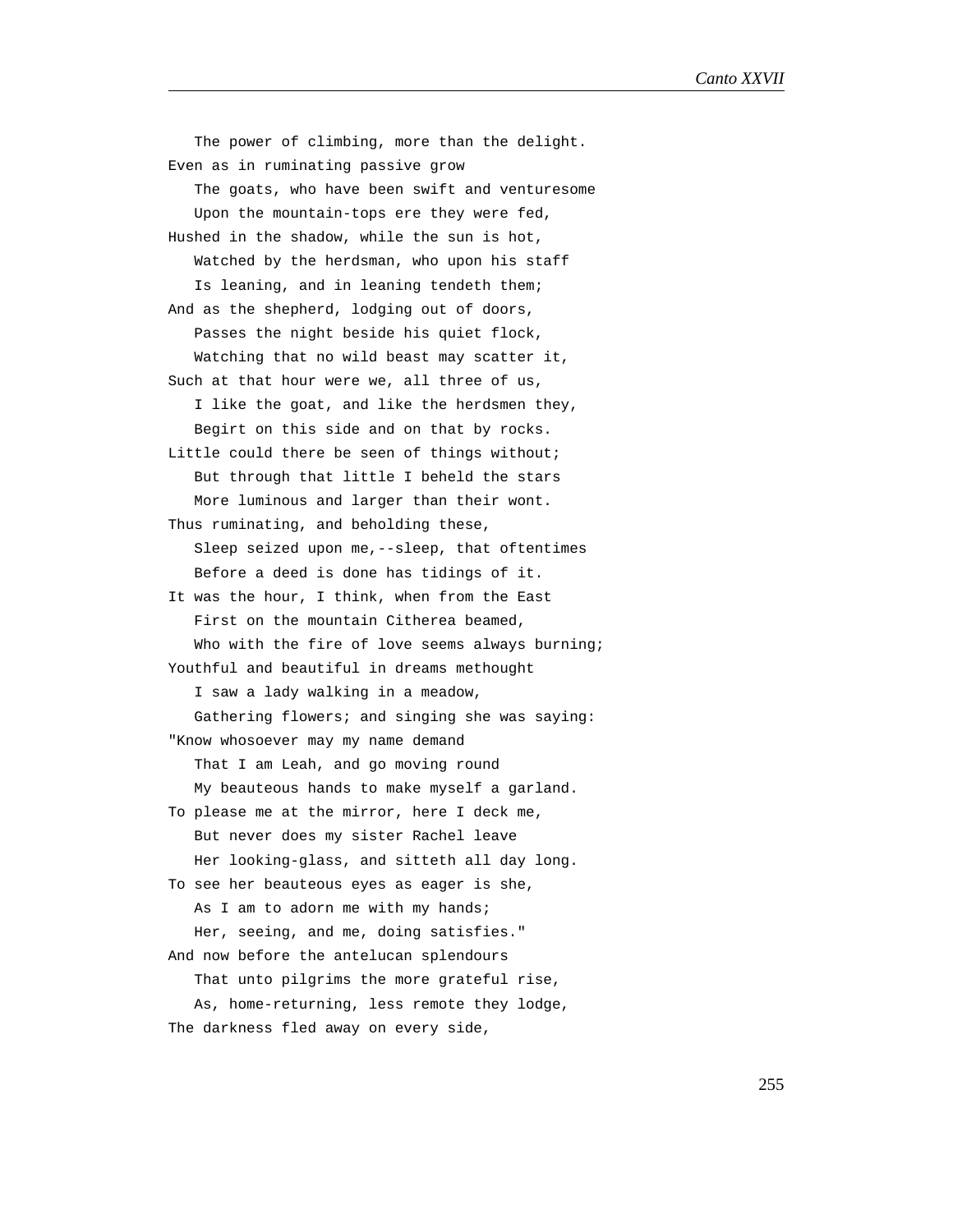And slumber with it; whereupon I rose, Seeing already the great Masters risen. "That apple sweet, which through so many branches The care of mortals goeth in pursuit of, To-day shall put in peace thy hungerings." Speaking to me, Virgilius of such words As these made use; and never were there guerdons That could in pleasantness compare with these. Such longing upon longing came upon me To be above, that at each step thereafter For flight I felt in me the pinions growing. When underneath us was the stairway all Run o'er, and we were on the highest step, Virgilius fastened upon me his eyes, And said: "The temporal fire and the eternal, Son, thou hast seen, and to a place art come Where of myself no farther I discern. By intellect and art I here have brought thee; Take thine own pleasure for thy guide henceforth; Beyond the steep ways and the narrow art thou. Behold the sun, that shines upon thy forehead; Behold the grass, the flowerets, and the shrubs Which of itself alone this land produces. Until rejoicing come the beauteous eyes Which weeping caused me to come unto thee, Thou canst sit down, and thou canst walk among them. Expect no more or word or sign from me; Free and upright and sound is thy free-will, And error were it not to do its bidding; Thee o'er thyself I therefore crown and mitre!"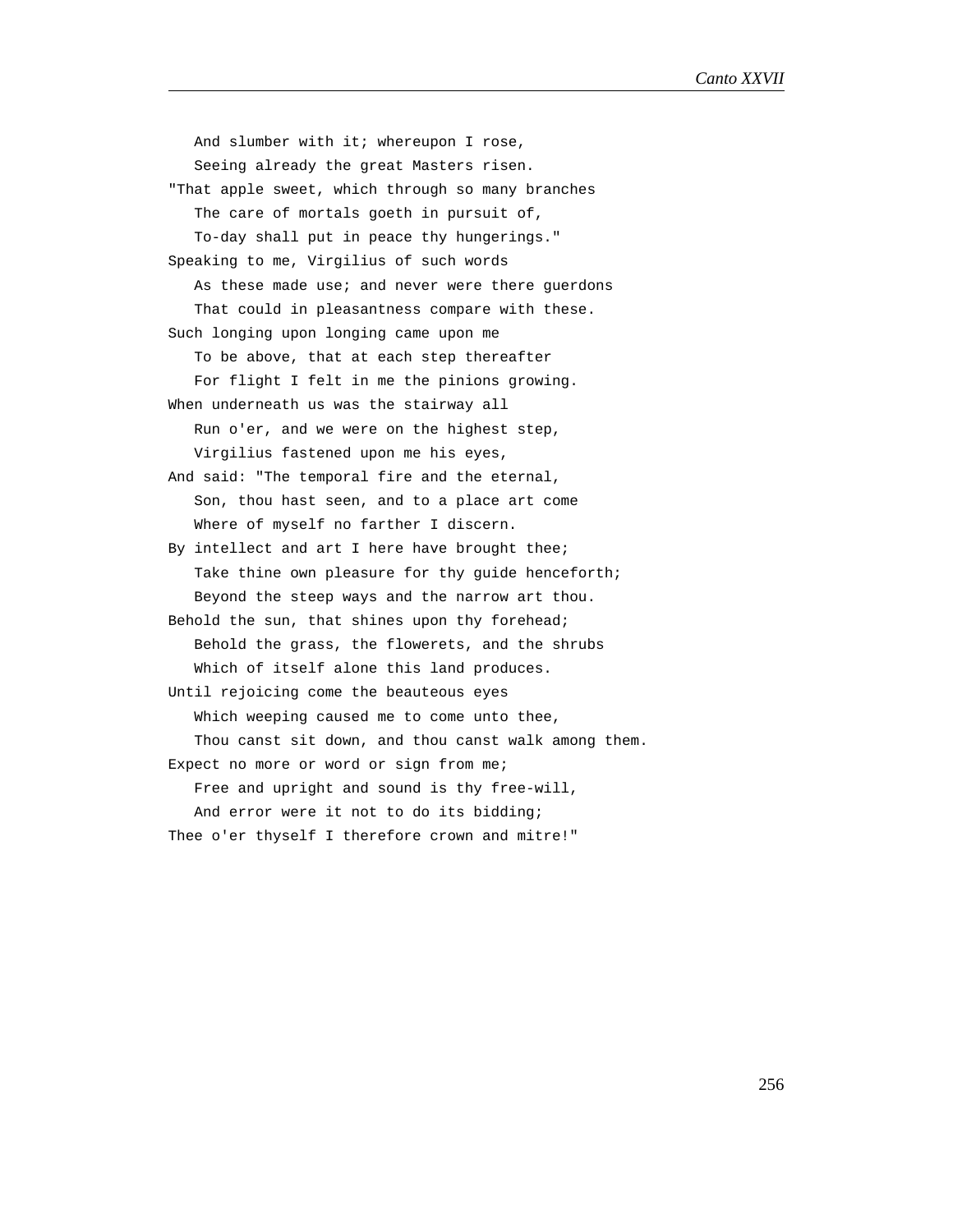Eager already to search in and round The heavenly forest, dense and living-green, Which tempered to the eyes the new-born day, Withouten more delay I left the bank, Taking the level country slowly, slowly Over the soil that everywhere breathes fragrance. A softly-breathing air, that no mutation Had in itself, upon the forehead smote me No heavier blow than of a gentle wind, Whereat the branches, lightly tremulous, Did all of them bow downward toward that side Where its first shadow casts the Holy Mountain; Yet not from their upright direction swayed, So that the little birds upon their tops Should leave the practice of each art of theirs; But with full ravishment the hours of prime, Singing, received they in the midst of leaves, That ever bore a burden to their rhymes, Such as from branch to branch goes gathering on Through the pine forest on the shore of Chiassi, When Eolus unlooses the Sirocco. Already my slow steps had carried me Into the ancient wood so far, that I Could not perceive where I had entered it. And lo! my further course a stream cut off, Which tow'rd the left hand with its little waves Bent down the grass that on its margin sprang. All waters that on earth most limpid are Would seem to have within themselves some mixture Compared with that which nothing doth conceal, Although it moves on with a brown, brown current Under the shade perpetual, that never Ray of the sun lets in, nor of the moon. With feet I stayed, and with mine eyes I passed Beyond the rivulet, to look upon

The great variety of the fresh may.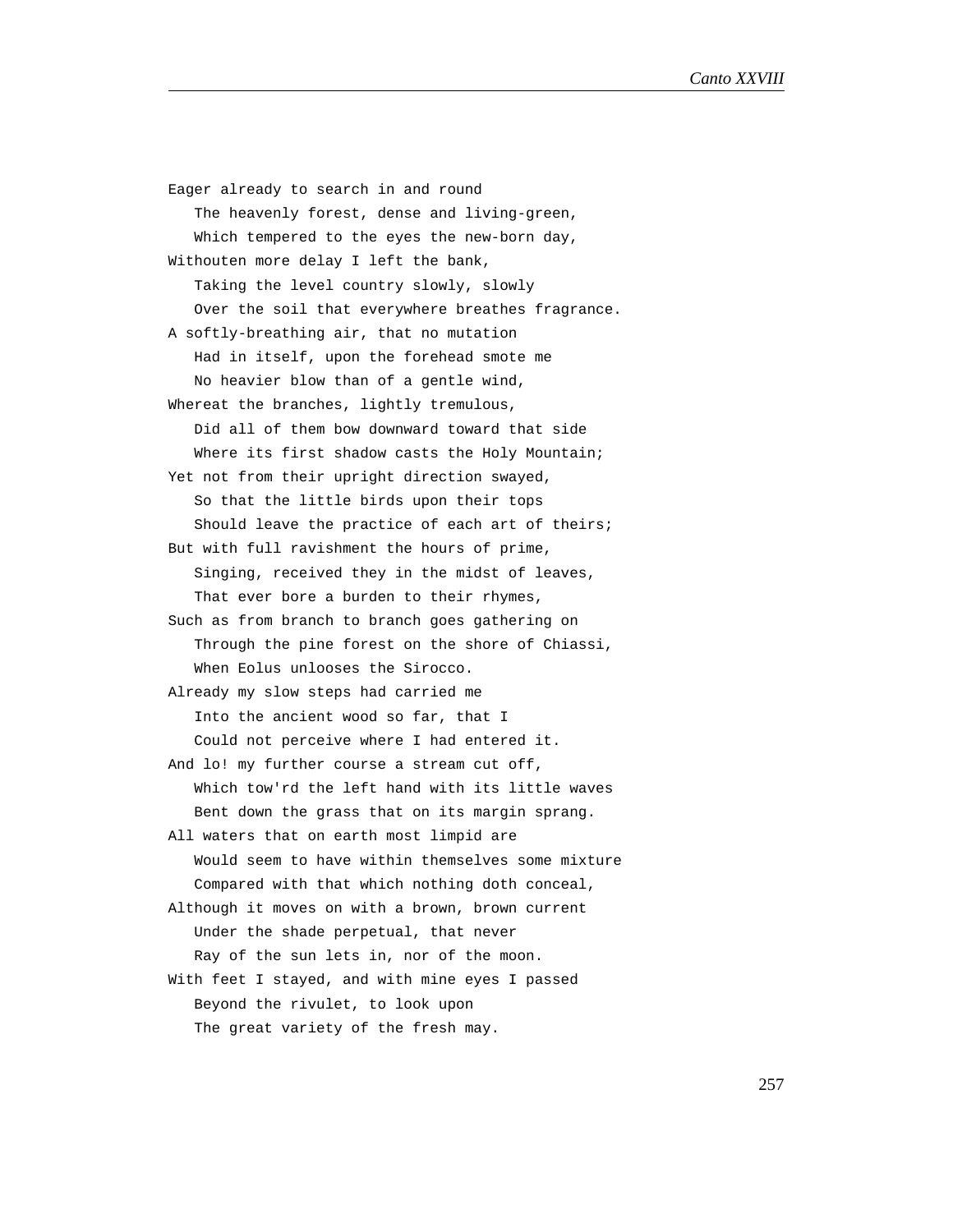And there appeared to me (even as appears Suddenly something that doth turn aside Through very wonder every other thought) A lady all alone, who went along Singing and culling floweret after floweret, With which her pathway was all painted over. "Ah, beauteous lady, who in rays of love Dost warm thyself, if I may trust to looks, Which the heart's witnesses are wont to be, May the desire come unto thee to draw Near to this river's bank," I said to her, "So much that I might hear what thou art singing. Thou makest me remember where and what Proserpina that moment was when lost Her mother her, and she herself the Spring." As turns herself, with feet together pressed And to the ground, a lady who is dancing, And hardly puts one foot before the other, On the vermilion and the yellow flowerets She turned towards me, not in other wise Than maiden who her modest eyes casts down; And my entreaties made to be content, So near approaching, that the dulcet sound Came unto me together with its meaning As soon as she was where the grasses are. Bathed by the waters of the beauteous river, To lift her eyes she granted me the boon. I do not think there shone so great a light Under the lids of Venus, when transfixed By her own son, beyond his usual custom! Erect upon the other bank she smiled, Bearing full many colours in her hands, Which that high land produces without seed. Apart three paces did the river make us; But Hellespont, where Xerxes passed across, (A curb still to all human arrogance,) More hatred from Leander did not suffer For rolling between Sestos and Abydos,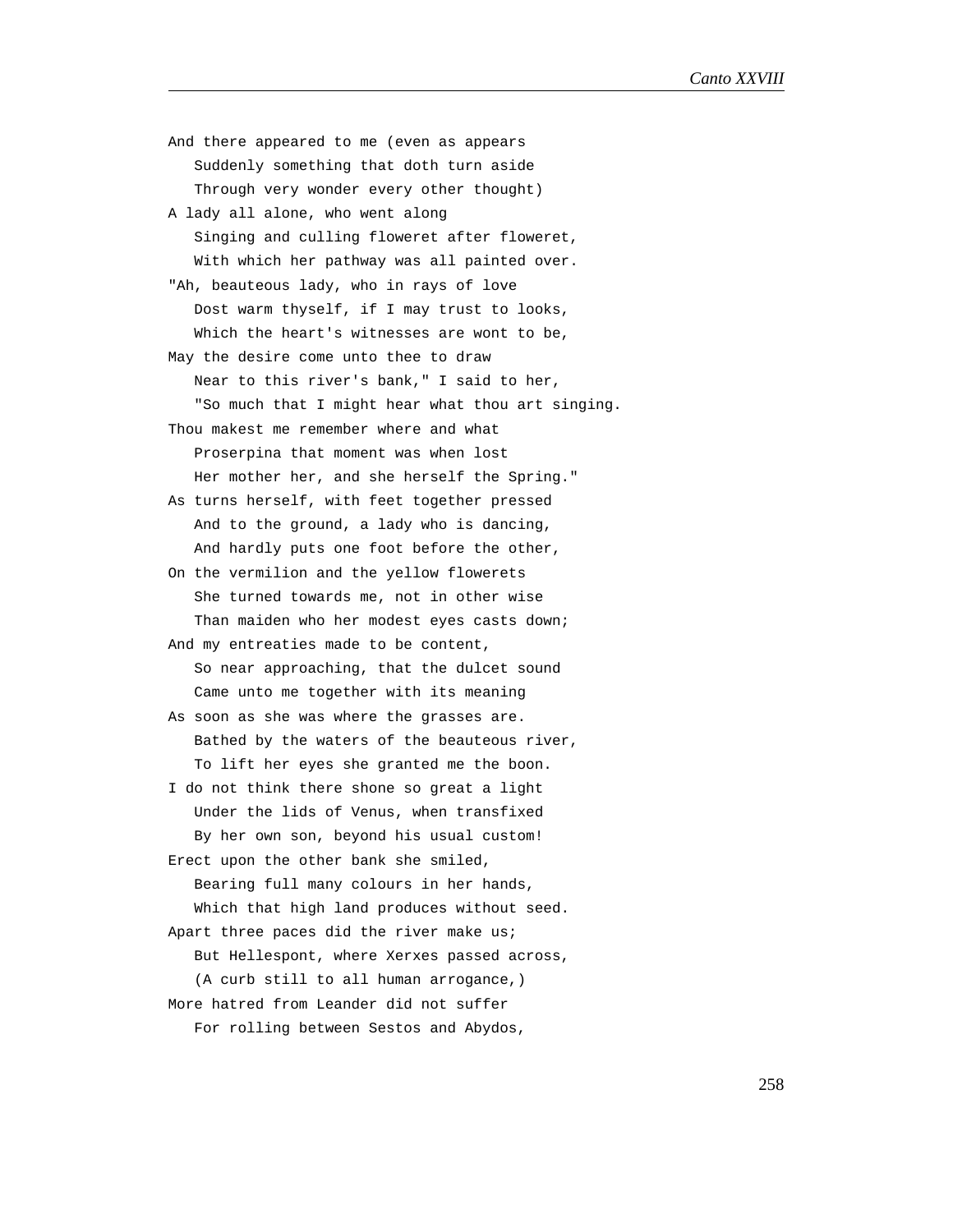Than that from me, because it oped not then. "Ye are new-comers; and because I smile," Began she, "peradventure, in this place Elect to human nature for its nest, Some apprehension keeps you marvelling; But the psalm 'Delectasti' giveth light Which has the power to uncloud your intellect. And thou who foremost art, and didst entreat me, Speak, if thou wouldst hear more; for I came ready To all thy questionings, as far as needful." "The water," said I, "and the forest's sound, Are combating within me my new faith In something which I heard opposed to this." Whence she: "I will relate how from its cause Proceedeth that which maketh thee to wonder, And purge away the cloud that smites upon thee. The Good Supreme, sole in itself delighting, Created man good, and this goodly place Gave him as hansel of eternal peace. By his default short while he sojourned here; By his default to weeping and to toil He changed his innocent laughter and sweet play. That the disturbance which below is made By exhalations of the land and water, (Which far as may be follow after heat,) Might not upon mankind wage any war, This mount ascended tow'rds the heaven so high, And is exempt, from there where it is locked. Now since the universal atmosphere Turns in a circuit with the primal motion Unless the circle is broken on some side, Upon this height, that all is disengaged In living ether, doth this motion strike And make the forest sound, for it is dense; And so much power the stricken plant possesses That with its virtue it impregns the air, And this, revolving, scatters it around; And yonder earth, according as 'tis worthy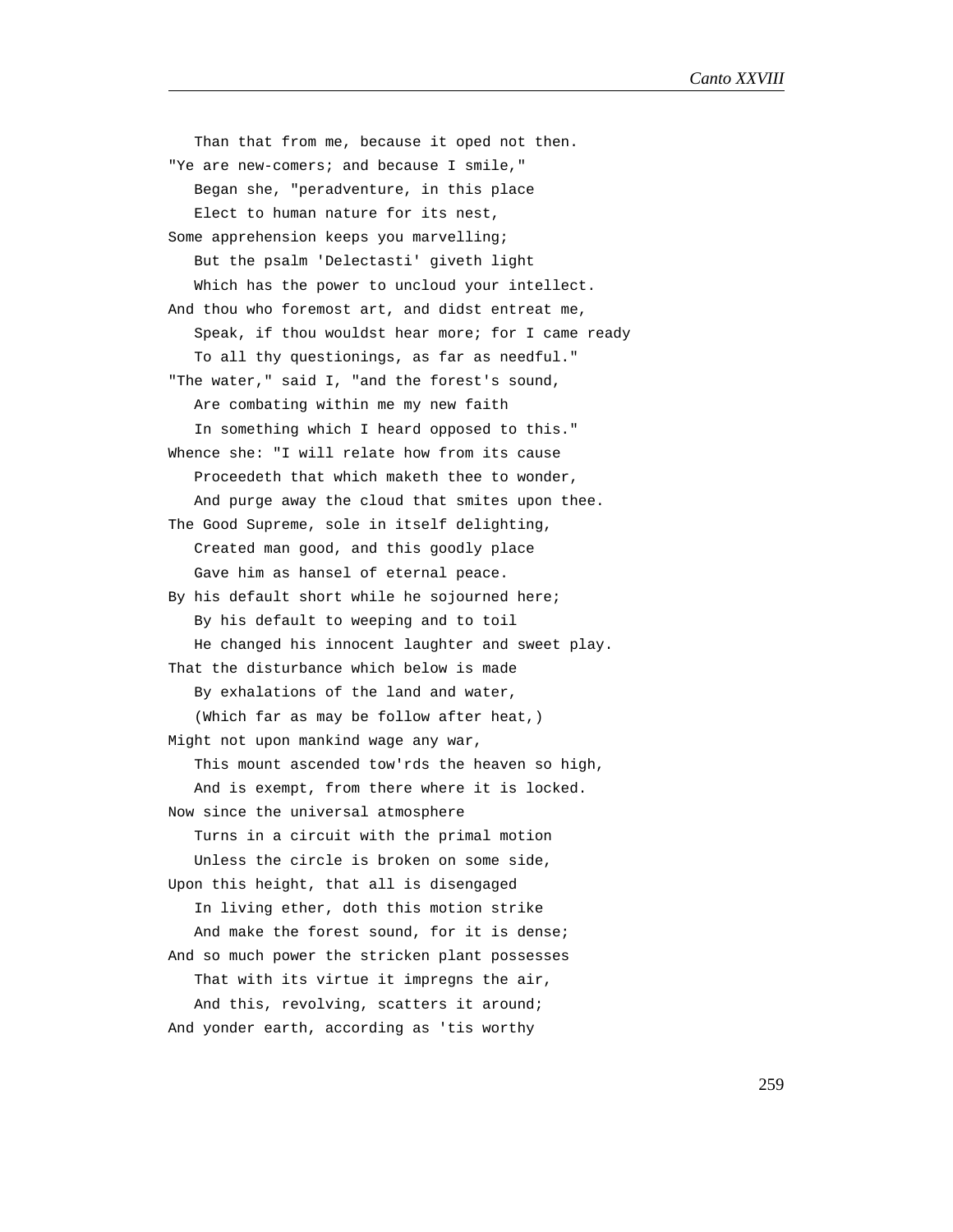In self or in its clime, conceives and bears Of divers qualities the divers trees; It should not seem a marvel then on earth, This being heard, whenever any plant Without seed manifest there taketh root. And thou must know, this holy table-land In which thou art is full of every seed, And fruit has in it never gathered there. The water which thou seest springs not from vein Restored by vapour that the cold condenses, Like to a stream that gains or loses breath; But issues from a fountain safe and certain, Which by the will of God as much regains As it discharges, open on two sides. Upon this side with virtue it descends, Which takes away all memory of sin; On that, of every good deed done restores it. Here Lethe, as upon the other side Eunoe, it is called; and worketh not If first on either side it be not tasted. This every other savour doth transcend; And notwithstanding slaked so far may be Thy thirst, that I reveal to thee no more, I'll give thee a corollary still in grace, Nor think my speech will be to thee less dear If it spread out beyond my promise to thee. Those who in ancient times have feigned in song The Age of Gold and its felicity, Dreamed of this place perhaps upon Parnassus. Here was the human race in innocence; Here evermore was Spring, and every fruit; This is the nectar of which each one speaks." Then backward did I turn me wholly round Unto my Poets, and saw that with a smile They had been listening to these closing words; Then to the beautiful lady turned mine eyes.

260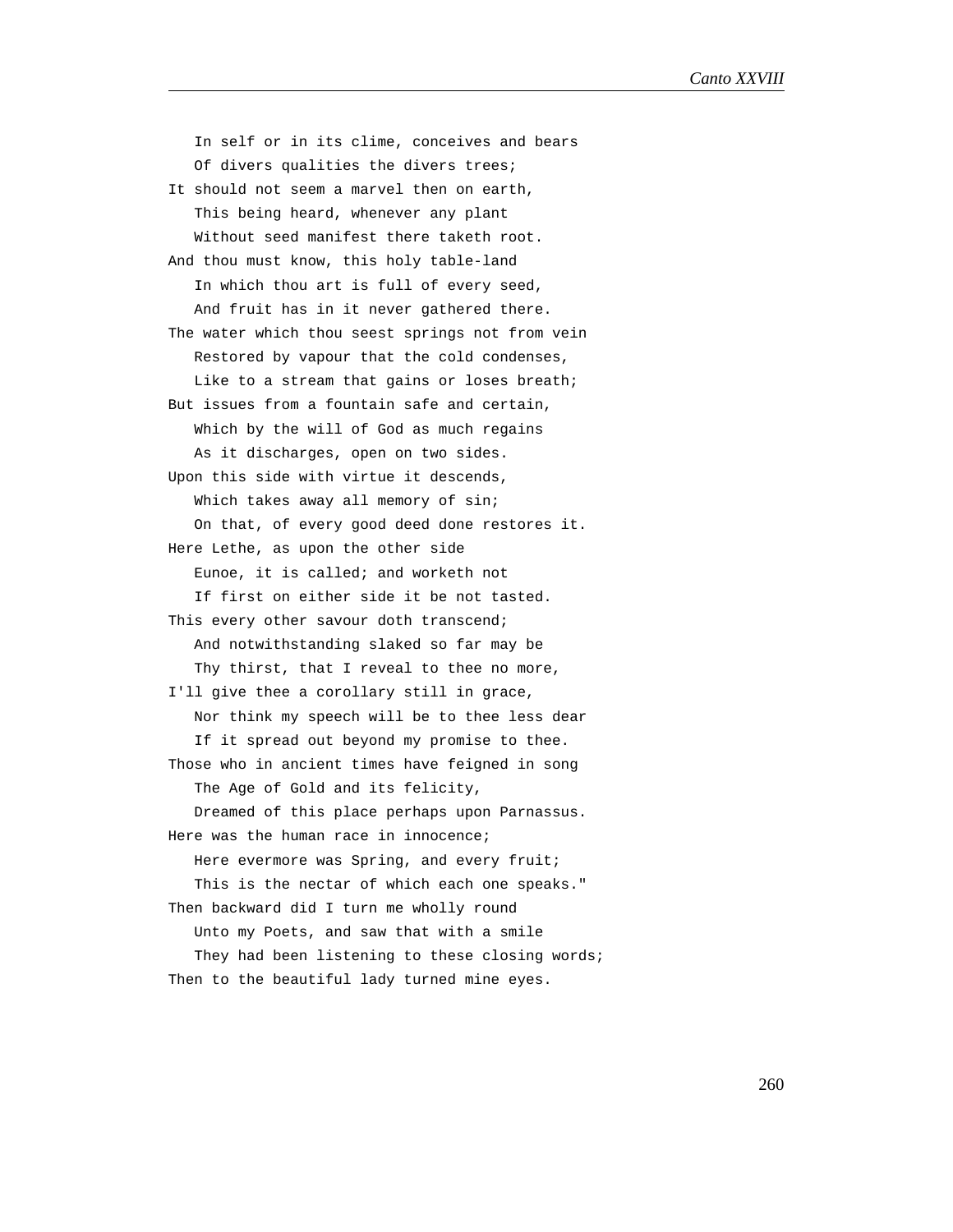Singing like unto an enamoured lady She, with the ending of her words, continued: "Beati quorum tecta sunt peccata." And even as Nymphs, that wandered all alone Among the sylvan shadows, sedulous One to avoid and one to see the sun, She then against the stream moved onward, going Along the bank, and I abreast of her, Her little steps with little steps attending. Between her steps and mine were not a hundred, When equally the margins gave a turn, In such a way, that to the East I faced. Nor even thus our way continued far Before the lady wholly turned herself Unto me, saying, "Brother, look and listen!" And lo! a sudden lustre ran across On every side athwart the spacious forest, Such that it made me doubt if it were lightning. But since the lightning ceases as it comes, And that continuing brightened more and more, Within my thought I said, "What thing is this?" And a delicious melody there ran Along the luminous air, whence holy zeal Made me rebuke the hardihood of Eve; For there where earth and heaven obedient were, The woman only, and but just created, Could not endure to stay 'neath any veil; Underneath which had she devoutly stayed, I sooner should have tasted those delights Ineffable, and for a longer time. While 'mid such manifold first-fruits I walked Of the eternal pleasure all enrapt, And still solicitous of more delights, In front of us like an enkindled fire Became the air beneath the verdant boughs,

And the sweet sound as singing now was heard.

261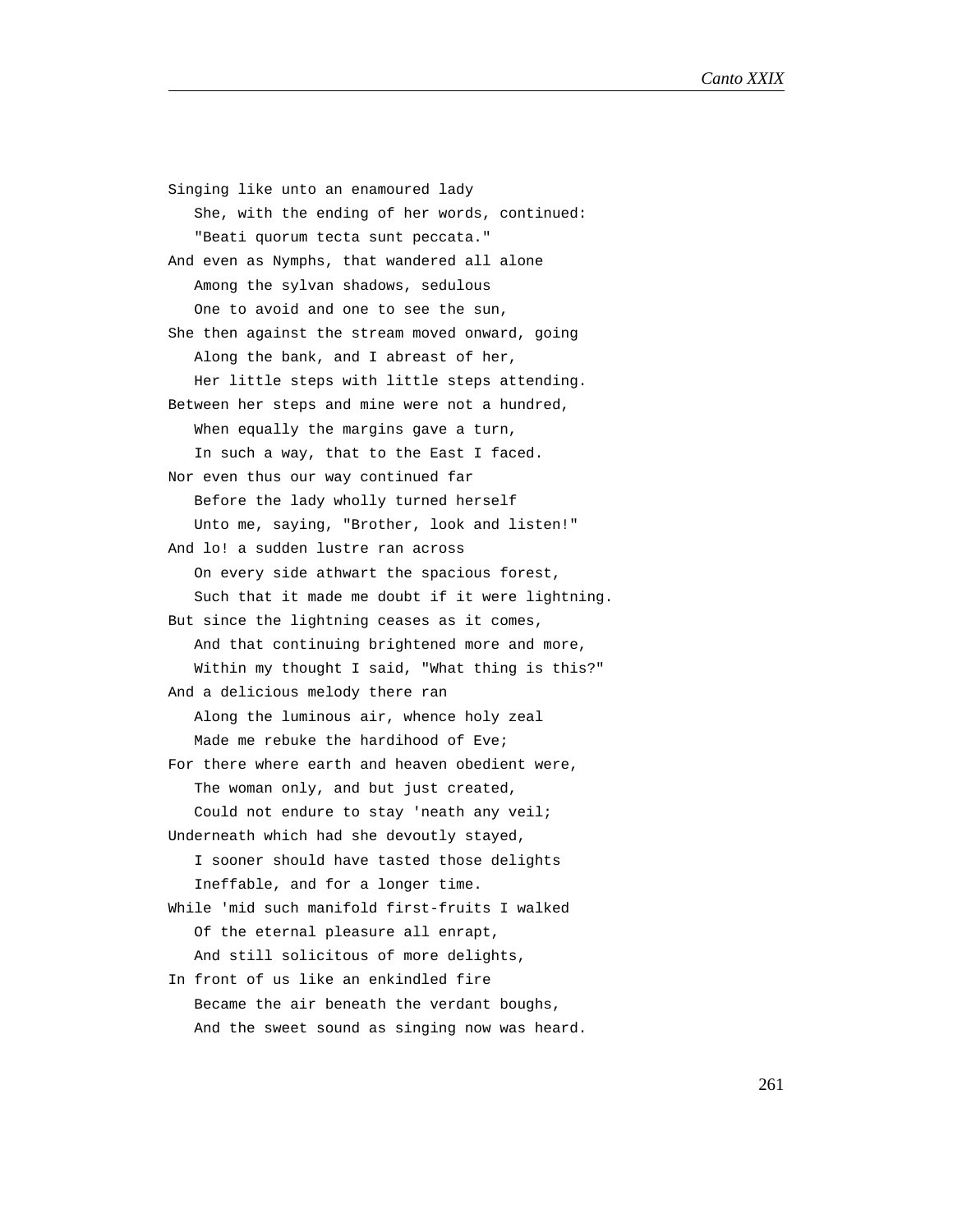O Virgins sacrosanct! if ever hunger, Vigils, or cold for you I have endured, The occasion spurs me their reward to claim! Now Helicon must needs pour forth for me, And with her choir Urania must assist me, To put in verse things difficult to think. A little farther on, seven trees of gold In semblance the long space still intervening Between ourselves and them did counterfeit; But when I had approached so near to them The common object, which the sense deceives, Lost not by distance any of its marks, The faculty that lends discourse to reason Did apprehend that they were candlesticks, And in the voices of the song "Hosanna!" Above them flamed the harness beautiful, Far brighter than the moon in the serene Of midnight, at the middle of her month. I turned me round, with admiration filled, To good Virgilius, and he answered me With visage no less full of wonderment. Then back I turned my face to those high things, Which moved themselves towards us so sedately, They had been distanced by new-wedded brides. The lady chid me: "Why dost thou burn only So with affection for the living lights, And dost not look at what comes after them?" Then saw I people, as behind their leaders, Coming behind them, garmented in white, And such a whiteness never was on earth. The water on my left flank was resplendent, And back to me reflected my left side, E'en as a mirror, if I looked therein. When I upon my margin had such post That nothing but the stream divided us, Better to see I gave my steps repose; And I beheld the flamelets onward go, Leaving behind themselves the air depicted,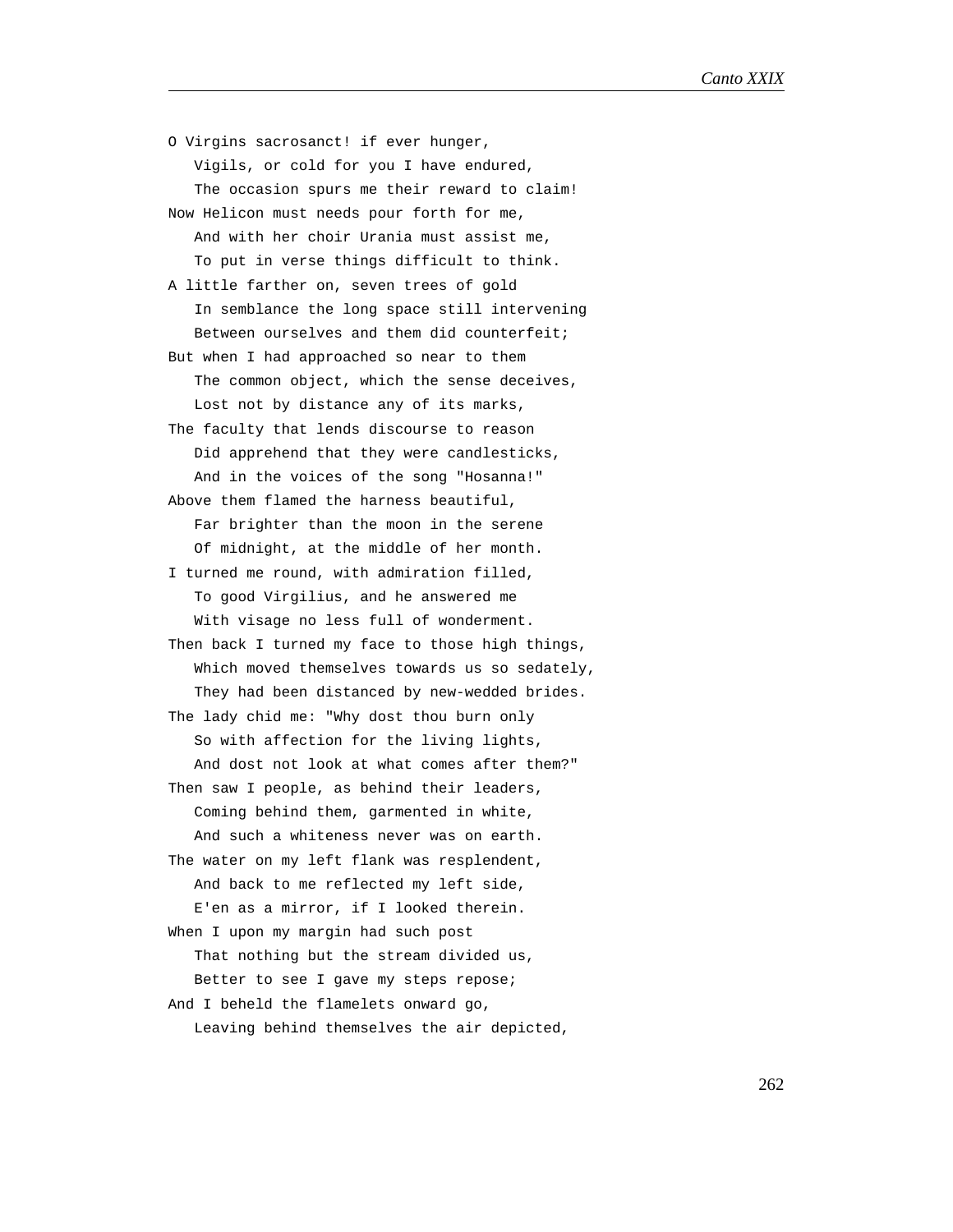And they of trailing pennons had the semblance, So that it overhead remained distinct With sevenfold lists, all of them of the colours Whence the sun's bow is made, and Delia's girdle. These standards to the rearward longer were Than was my sight; and, as it seemed to me, Ten paces were the outermost apart. Under so fair a heaven as I describe The four and twenty Elders, two by two, Came on incoronate with flower-de-luce. They all of them were singing: "Blessed thou Among the daughters of Adam art, and blessed For evermore shall be thy loveliness." After the flowers and other tender grasses In front of me upon the other margin Were disencumbered of that race elect, Even as in heaven star followeth after star, There came close after them four animals, Incoronate each one with verdant leaf. Plumed with six wings was every one of them, The plumage full of eyes; the eyes of Argus If they were living would be such as these. Reader! to trace their forms no more I waste My rhymes; for other spendings press me so, That I in this cannot be prodigal. But read Ezekiel, who depicteth them As he beheld them from the region cold Coming with cloud, with whirlwind, and with fire; And such as thou shalt find them in his pages, Such were they here; saving that in their plumage John is with me, and differeth from him. The interval between these four contained A chariot triumphal on two wheels, Which by a Griffin's neck came drawn along; And upward he extended both his wings Between the middle list and three and three, So that he injured none by cleaving it. So high they rose that they were lost to sight;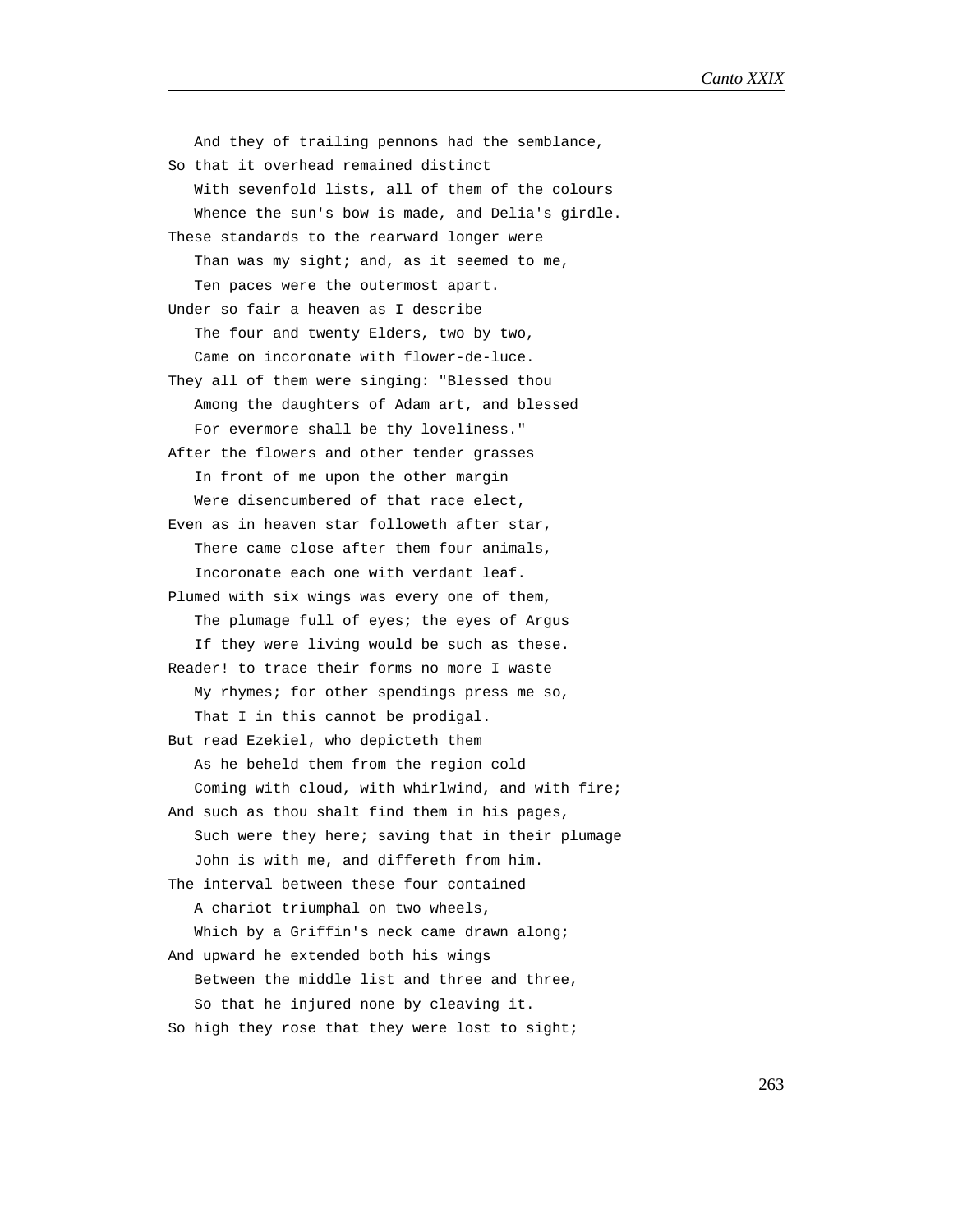His limbs were gold, so far as he was bird, And white the others with vermilion mingled. Not only Rome with no such splendid car E'er gladdened Africanus, or Augustus, But poor to it that of the Sun would be,-- That of the Sun, which swerving was burnt up At the importunate orison of Earth, When Jove was so mysteriously just. Three maidens at the right wheel in a circle Came onward dancing; one so very red That in the fire she hardly had been noted. The second was as if her flesh and bones Had all been fashioned out of emerald; The third appeared as snow but newly fallen. And now they seemed conducted by the white, Now by the red, and from the song of her The others took their step, or slow or swift. Upon the left hand four made holiday Vested in purple, following the measure Of one of them with three eyes m her head. In rear of all the group here treated of Two old men I beheld, unlike in habit, But like in gait, each dignified and grave. One showed himself as one of the disciples Of that supreme Hippocrates, whom nature Made for the animals she holds most dear; Contrary care the other manifested, With sword so shining and so sharp, it caused Terror to me on this side of the river. Thereafter four I saw of humble aspect, And behind all an aged man alone Walking in sleep with countenance acute. And like the foremost company these seven Were habited; yet of the flower-de-luce No garland round about the head they wore, But of the rose, and other flowers vermilion; At little distance would the sight have sworn That all were in a flame above their brows.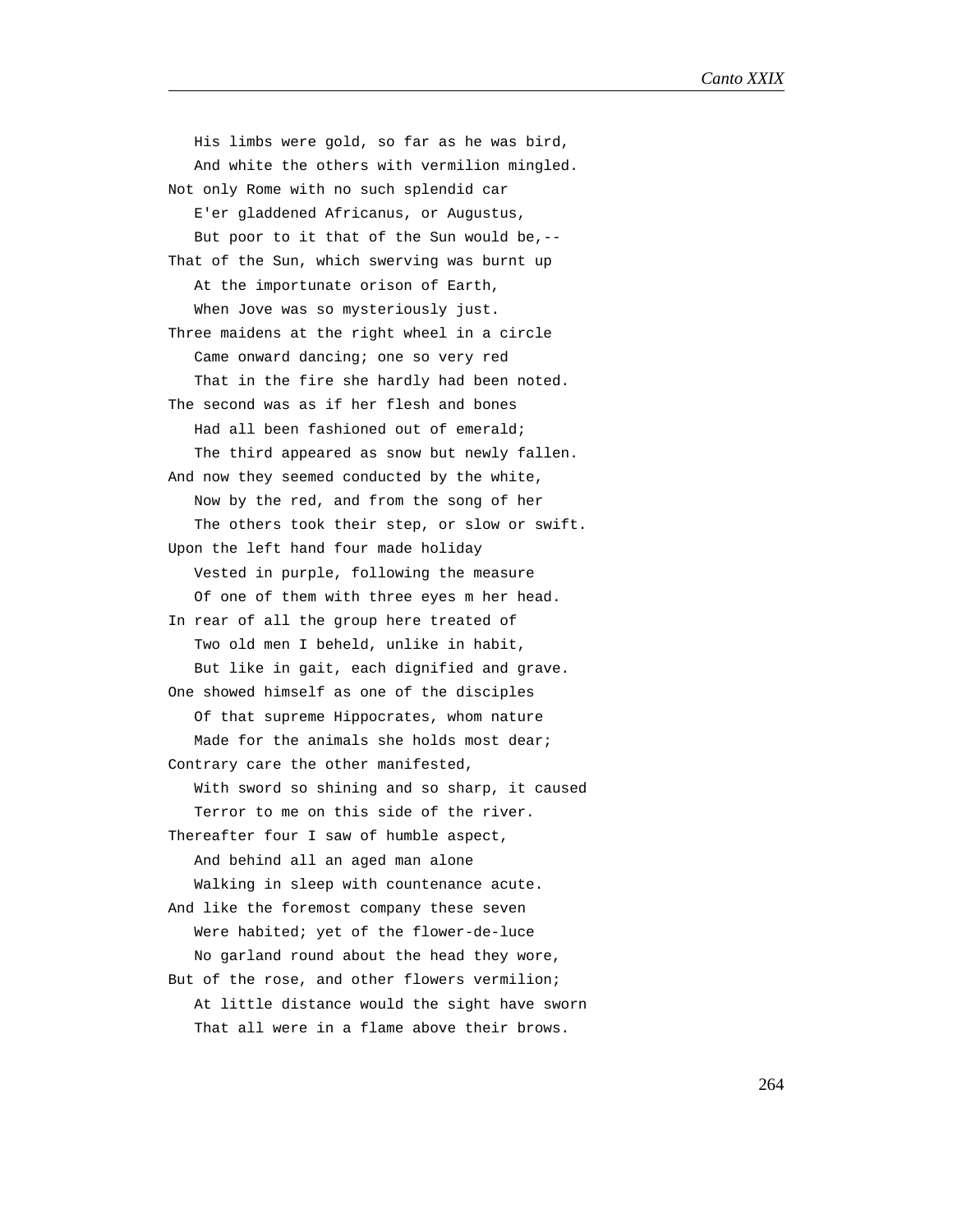And when the car was opposite to me Thunder was heard; and all that folk august Seemed to have further progress interdicted, There with the vanward ensigns standing still.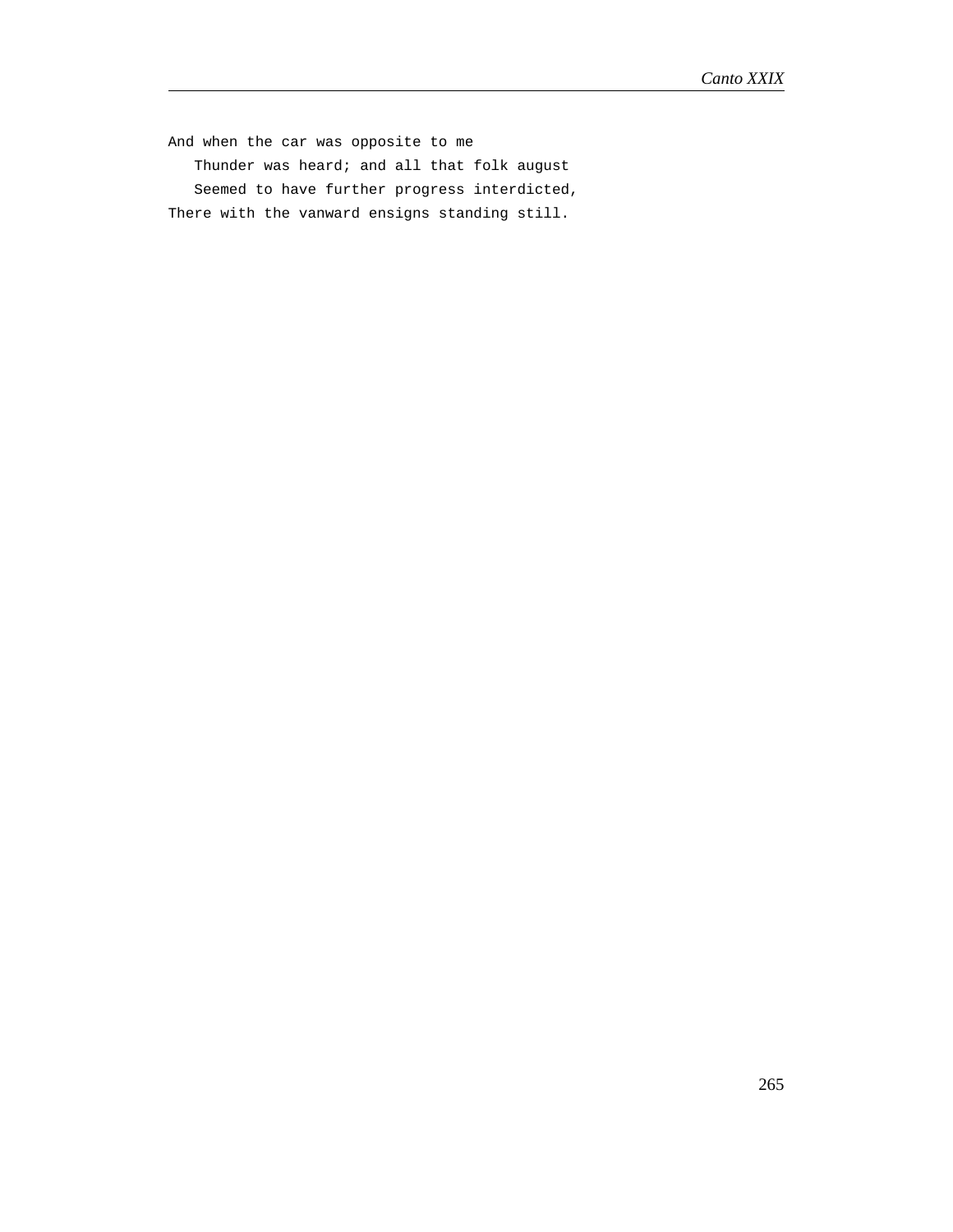When the Septentrion of the highest heaven (Which never either setting knew or rising, Nor veil of other cloud than that of sin, And which made every one therein aware Of his own duty, as the lower makes Whoever turns the helm to come to port) Motionless halted, the veracious people, That came at first between it and the Griffin, Turned themselves to the car, as to their peace. And one of them, as if by Heaven commissioned, Singing, "Veni, sponsa, de Libano" Shouted three times, and all the others after. Even as the Blessed at the final summons Shall rise up quickened each one from his cavern, Uplifting light the reinvested flesh, So upon that celestial chariot A hundred rose 'ad vocem tanti senis,' Ministers and messengers of life eternal. They all were saying, "Benedictus qui venis," And, scattering flowers above and round about, "Manibus o date lilia plenis." Ere now have I beheld, as day began, The eastern hemisphere all tinged with rose, And the other heaven with fair serene adorned; And the sun's face, uprising, overshadowed So that by tempering influence of vapours For a long interval the eye sustained it; Thus in the bosom of a cloud of flowers Which from those hands angelical ascended, And downward fell again inside and out, Over her snow-white veil with olive cinct Appeared a lady under a green mantle, Vested in colour of the living flame. And my own spirit, that already now So long a time had been, that in her presence Trembling with awe it had not stood abashed,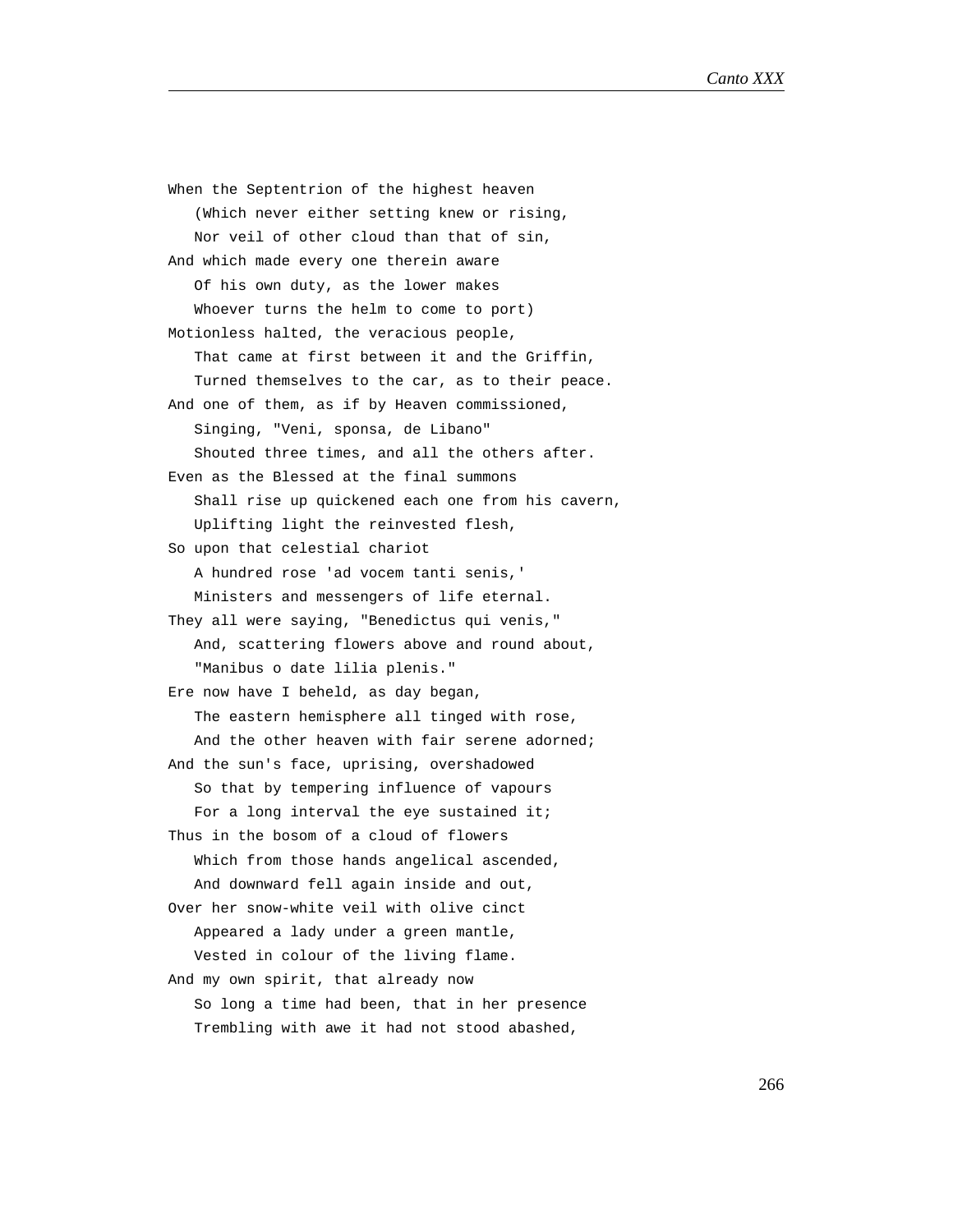Without more knowledge having by mine eyes, Through occult virtue that from her proceeded Of ancient love the mighty influence felt. As soon as on my vision smote the power Sublime, that had already pierced me through Ere from my boyhood I had yet come forth, To the left hand I turned with that reliance With which the little child runs to his mother, When he has fear, or when he is afflicted, To say unto Virgilius: "Not a drachm Of blood remains in me, that does not tremble; I know the traces of the ancient flame." But us Virgilius of himself deprived Had left, Virgilius, sweetest of all fathers, Virgilius, to whom I for safety gave me: Nor whatsoever lost the ancient mother Availed my cheeks now purified from dew, That weeping they should not again be darkened. "Dante, because Virgilius has departed Do not weep yet, do not weep yet awhile; For by another sword thou need'st must weep." E'en as an admiral, who on poop and prow Comes to behold the people that are working In other ships, and cheers them to well-doing, Upon the left hand border of the car, When at the sound I turned of my own name, Which of necessity is here recorded, I saw the Lady, who erewhile appeared Veiled underneath the angelic festival, Direct her eyes to me across the river. Although the veil, that from her head descended, Encircled with the foliage of Minerva, Did not permit her to appear distinctly, In attitude still royally majestic Continued she, like unto one who speaks, And keeps his warmest utterance in reserve: "Look at me well; in sooth I'm Beatrice! How didst thou deign to come unto the Mountain?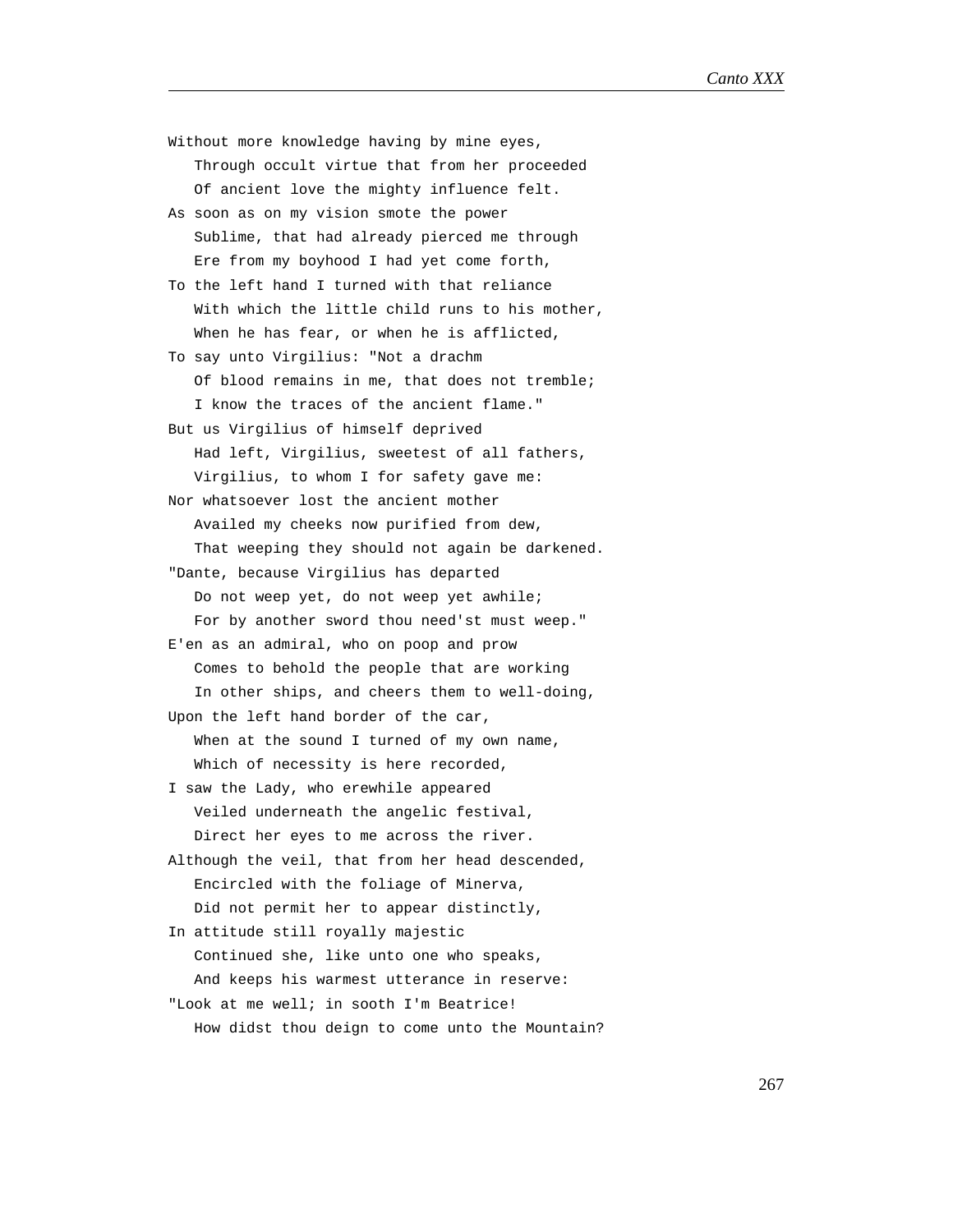Didst thou not know that man is happy here?" Mine eyes fell downward into the clear fountain, But, seeing myself therein, I sought the grass, So great a shame did weigh my forehead down. As to the son the mother seems superb, So she appeared to me; for somewhat bitter Tasteth the savour of severe compassion. Silent became she, and the Angels sang Suddenly, "In te, Domine, speravi:" But beyond 'pedes meos' did not pass. Even as the snow among the living rafters Upon the back of Italy congeals, Blown on and drifted by Sclavonian winds, And then, dissolving, trickles through itself Whene'er the land that loses shadow breathes, So that it seems a fire that melts a taper; E'en thus was I without a tear or sigh, Before the song of those who sing for ever After the music of the eternal spheres. But when I heard in their sweet melodies Compassion for me, more than had they said, "O wherefore, lady, dost thou thus upbraid him?" The ice, that was about my heart congealed, To air and water changed, and in my anguish Through mouth and eyes came gushing from my breast. She, on the right-hand border of the car Still firmly standing, to those holy beings Thus her discourse directed afterwards: "Ye keep your watch in the eternal day, So that nor night nor sleep can steal from you One step the ages make upon their path; Therefore my answer is with greater care, That he may hear me who is weeping yonder, So that the sin and dole be of one measure. Not only by the work of those great wheels, That destine every seed unto some end, According as the stars are in conjunction, But by the largess of celestial graces,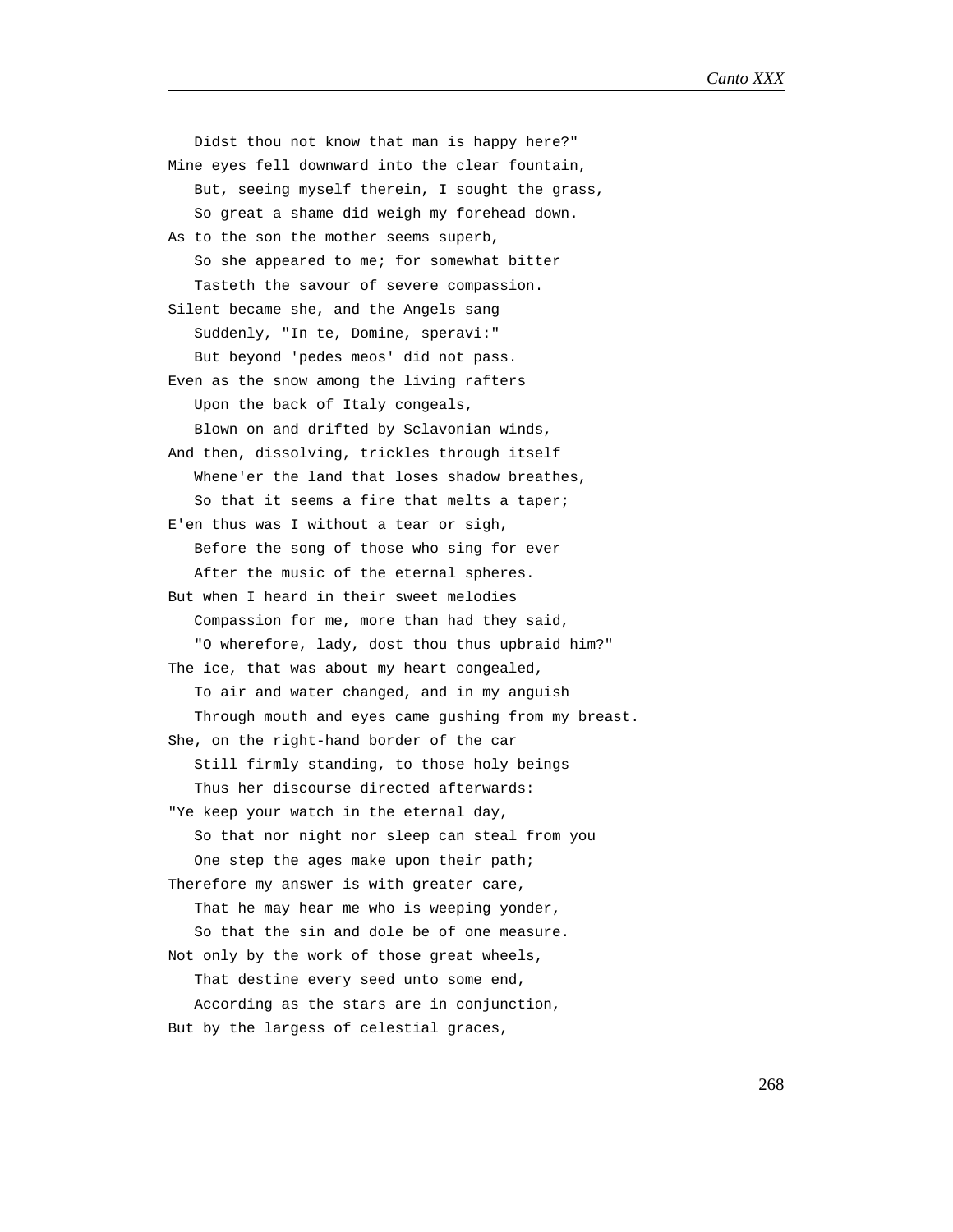Which have such lofty vapours for their rain That near to them our sight approaches not, Such had this man become in his new life Potentially, that every righteous habit Would have made admirable proof in him; But so much more malignant and more savage Becomes the land untilled and with bad seed, The more good earthly vigour it possesses. Some time did I sustain him with my look; Revealing unto him my youthful eyes, I led him with me turned in the right way. As soon as ever of my second age I was upon the threshold and changed life, Himself from me he took and gave to others. When from the flesh to spirit I ascended, And beauty and virtue were in me increased, I was to him less dear and less delightful; And into ways untrue he turned his steps, Pursuing the false images of good, That never any promises fulfil; Nor prayer for inspiration me availed, By means of which in dreams and otherwise I called him back, so little did he heed them. So low he fell, that all appliances For his salvation were already short, Save showing him the people of perdition. For this I visited the gates of death, And unto him, who so far up has led him, My intercessions were with weeping borne. God's lofty fiat would be violated, If Lethe should be passed, and if such viands Should tasted be, withouten any scot Of penitence, that gushes forth in tears."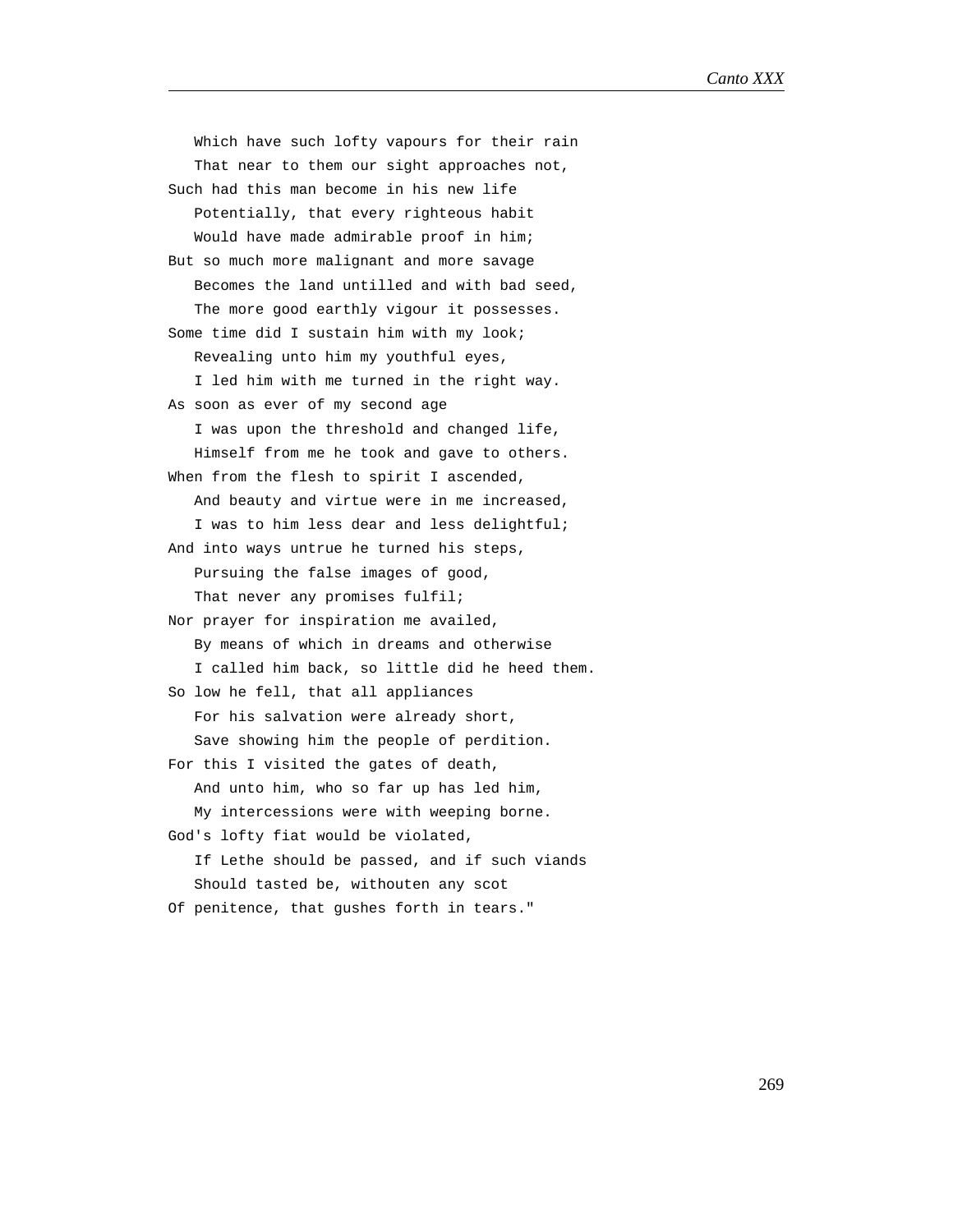"O thou who art beyond the sacred river," Turning to me the point of her discourse, That edgewise even had seemed to me so keen, She recommenced, continuing without pause, "Say, say if this be true; to such a charge, Thy own confession needs must be conjoined." My faculties were in so great confusion, That the voice moved, but sooner was extinct Than by its organs it was set at large. Awhile she waited; then she said: "What thinkest? Answer me; for the mournful memories In thee not yet are by the waters injured." Confusion and dismay together mingled Forced such a Yes! from out my mouth, that sight Was needful to the understanding of it. Even as a cross-bow breaks, when 'tis discharged Too tensely drawn the bowstring and the bow, And with less force the arrow hits the mark, So I gave way beneath that heavy burden, Outpouring in a torrent tears and sighs, And the voice flagged upon its passage forth. Whence she to me: "In those desires of mine Which led thee to the loving of that good, Beyond which there is nothing to aspire to, What trenches lying traverse or what chains Didst thou discover, that of passing onward Thou shouldst have thus despoiled thee of the hope? And what allurements or what vantages Upon the forehead of the others showed, That thou shouldst turn thy footsteps unto them?" After the heaving of a bitter sigh, Hardly had I the voice to make response, And with fatigue my lips did fashion it. Weeping I said: "The things that present were With their false pleasure turned aside my steps, Soon as your countenance concealed itself."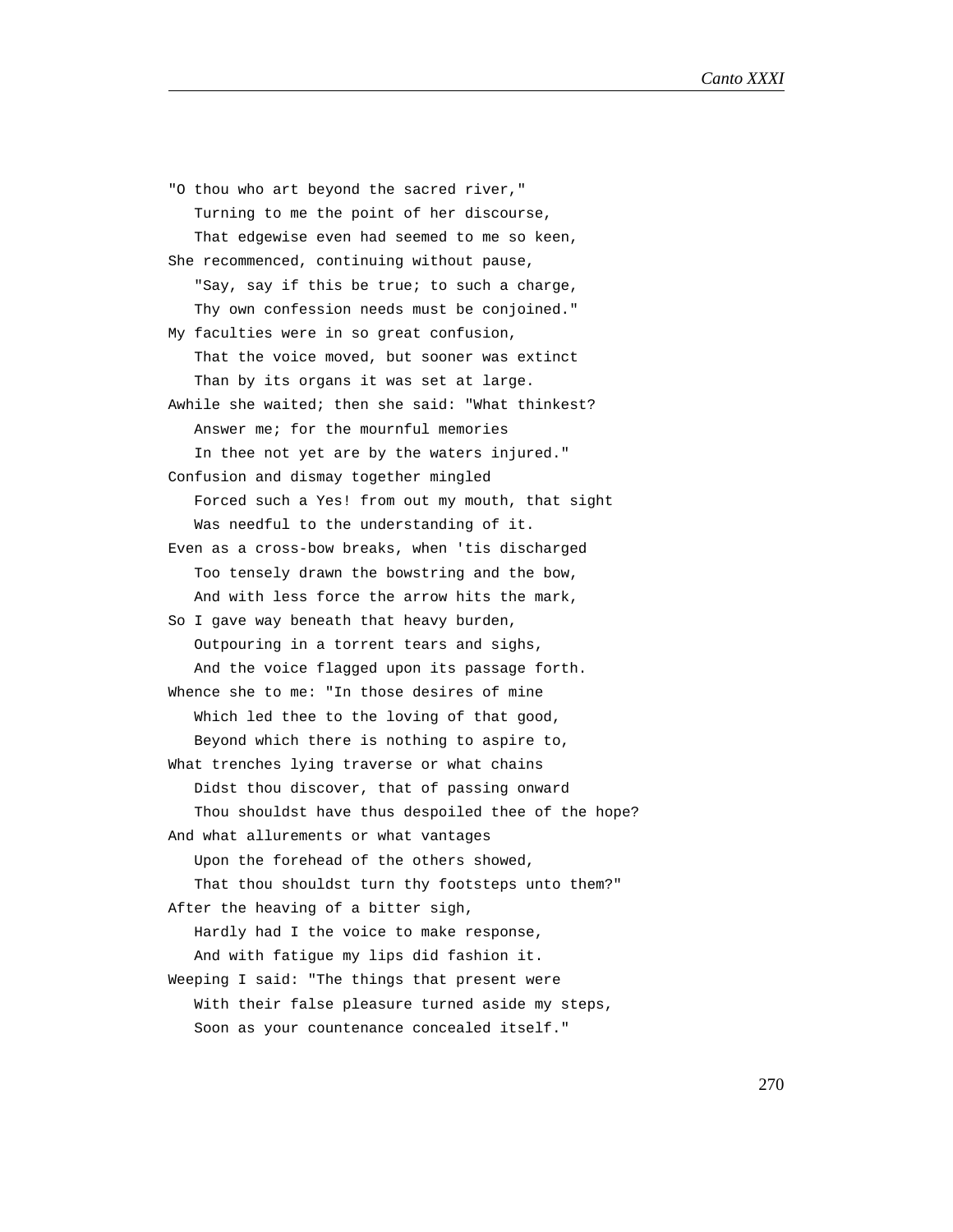And she: "Shouldst thou be silent, or deny What thou confessest, not less manifest Would be thy fault, by such a Judge 'tis known. But when from one's own cheeks comes bursting forth The accusal of the sin, in our tribunal Against the edge the wheel doth turn itself. But still, that thou mayst feel a greater shame For thy transgression, and another time Hearing the Sirens thou mayst be more strong, Cast down the seed of weeping and attend; So shalt thou hear, how in an opposite way My buried flesh should have directed thee. Never to thee presented art or nature Pleasure so great as the fair limbs wherein I was enclosed, which scattered are in earth. And if the highest pleasure thus did fail thee By reason of my death, what mortal thing Should then have drawn thee into its desire? Thou oughtest verily at the first shaft Of things fallacious to have risen up To follow me, who was no longer such. Thou oughtest not to have stooped thy pinions downward To wait for further blows, or little girl, Or other vanity of such brief use. The callow birdlet waits for two or three, But to the eyes of those already fledged, In vain the net is spread or shaft is shot." Even as children silent in their shame Stand listening with their eyes upon the ground, And conscious of their fault, and penitent; So was I standing; and she said: "If thou In hearing sufferest pain, lift up thy beard And thou shalt feel a greater pain in seeing." With less resistance is a robust holm Uprooted, either by a native wind Or else by that from regions of Iarbas, Than I upraised at her command my chin; And when she by the beard the face demanded,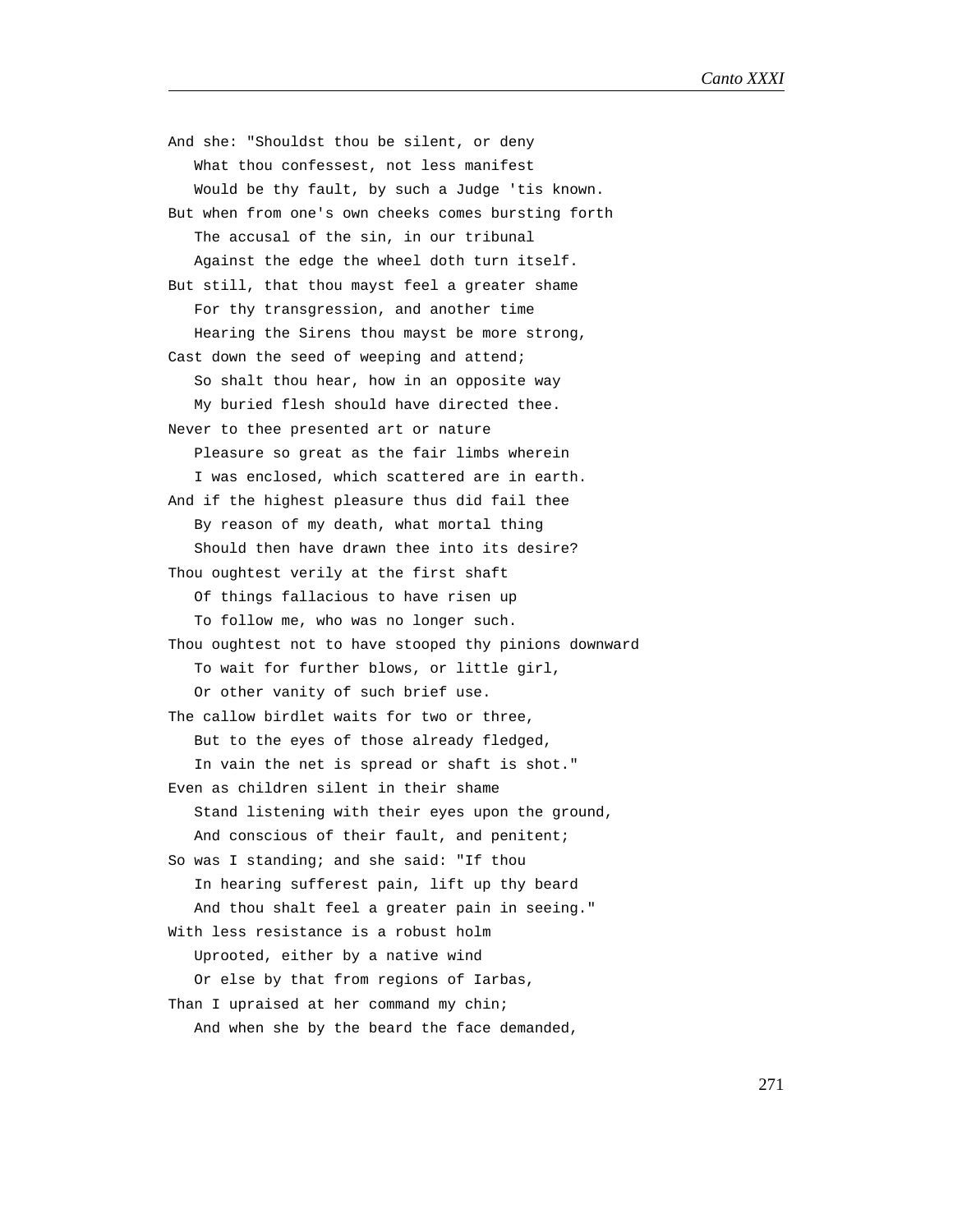Well I perceived the venom of her meaning. And as my countenance was lifted up, Mine eye perceived those creatures beautiful Had rested from the strewing of the flowers; And, still but little reassured, mine eyes Saw Beatrice turned round towards the monster, That is one person only in two natures. Beneath her veil, beyond the margent green, She seemed to me far more her ancient self To excel, than others here, when she was here. So pricked me then the thorn of penitence, That of all other things the one which turned me Most to its love became the most my foe. Such self-conviction stung me at the heart O'erpowered I fell, and what I then became She knoweth who had furnished me the cause. Then, when the heart restored my outward sense, The lady I had found alone, above me I saw, and she was saying, "Hold me, hold me." Up to my throat she in the stream had drawn me, And, dragging me behind her, she was moving Upon the water lightly as a shuttle. When I was near unto the blessed shore, "Asperges me," I heard so sweetly sung, Remember it I cannot, much less write it. The beautiful lady opened wide her arms, Embraced my head, and plunged me underneath, Where I was forced to swallow of the water. Then forth she drew me, and all dripping brought Into the dance of the four beautiful, And each one with her arm did cover me. 'We here are Nymphs, and in the Heaven are stars; Ere Beatrice descended to the world, We as her handmaids were appointed her. We'll lead thee to her eyes; but for the pleasant Light that within them is, shall sharpen thine The three beyond, who more profoundly look.'

Thus singing they began; and afterwards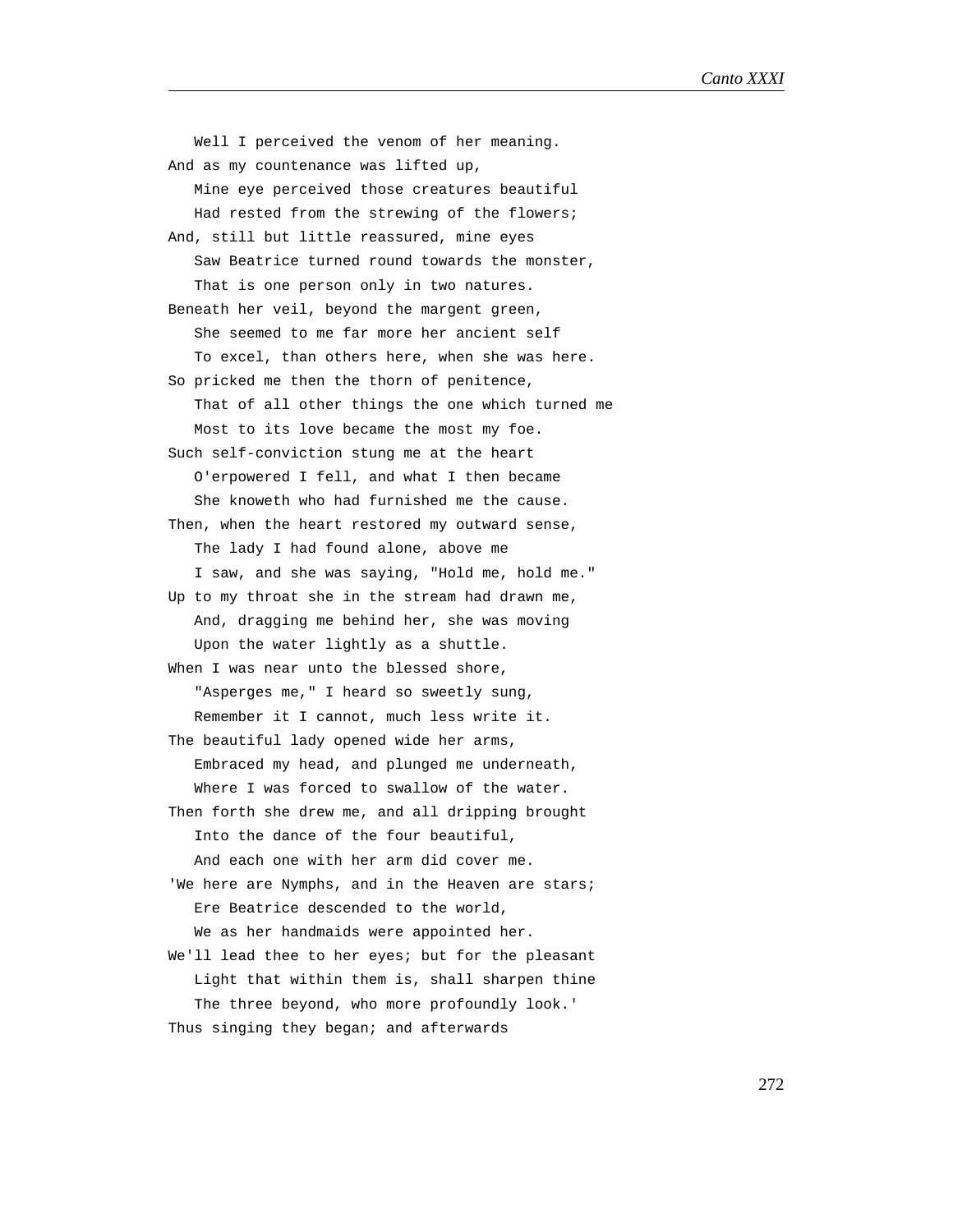Unto the Griffin's breast they led me with them, Where Beatrice was standing, turned towards us. "See that thou dost not spare thine eyes," they said; "Before the emeralds have we stationed thee, Whence Love aforetime drew for thee his weapons." A thousand longings, hotter than the flame, Fastened mine eyes upon those eyes relucent, That still upon the Griffin steadfast stayed. As in a glass the sun, not otherwise Within them was the twofold monster shining, Now with the one, now with the other nature. Think, Reader, if within myself I marvelled, When I beheld the thing itself stand still, And in its image it transformed itself. While with amazement filled and jubilant, My soul was tasting of the food, that while It satisfies us makes us hunger for it, Themselves revealing of the highest rank In bearing, did the other three advance, Singing to their angelic saraband. "Turn, Beatrice, O turn thy holy eyes," Such was their song, "unto thy faithful one, Who has to see thee ta'en so many steps. In grace do us the grace that thou unveil Thy face to him, so that he may discern The second beauty which thou dost conceal." O splendour of the living light eternal! Who underneath the shadow of Parnassus Has grown so pale, or drunk so at its cistern, He would not seem to have his mind encumbered Striving to paint thee as thou didst appear, Where the harmonious heaven o'ershadowed thee, When in the open air thou didst unveil?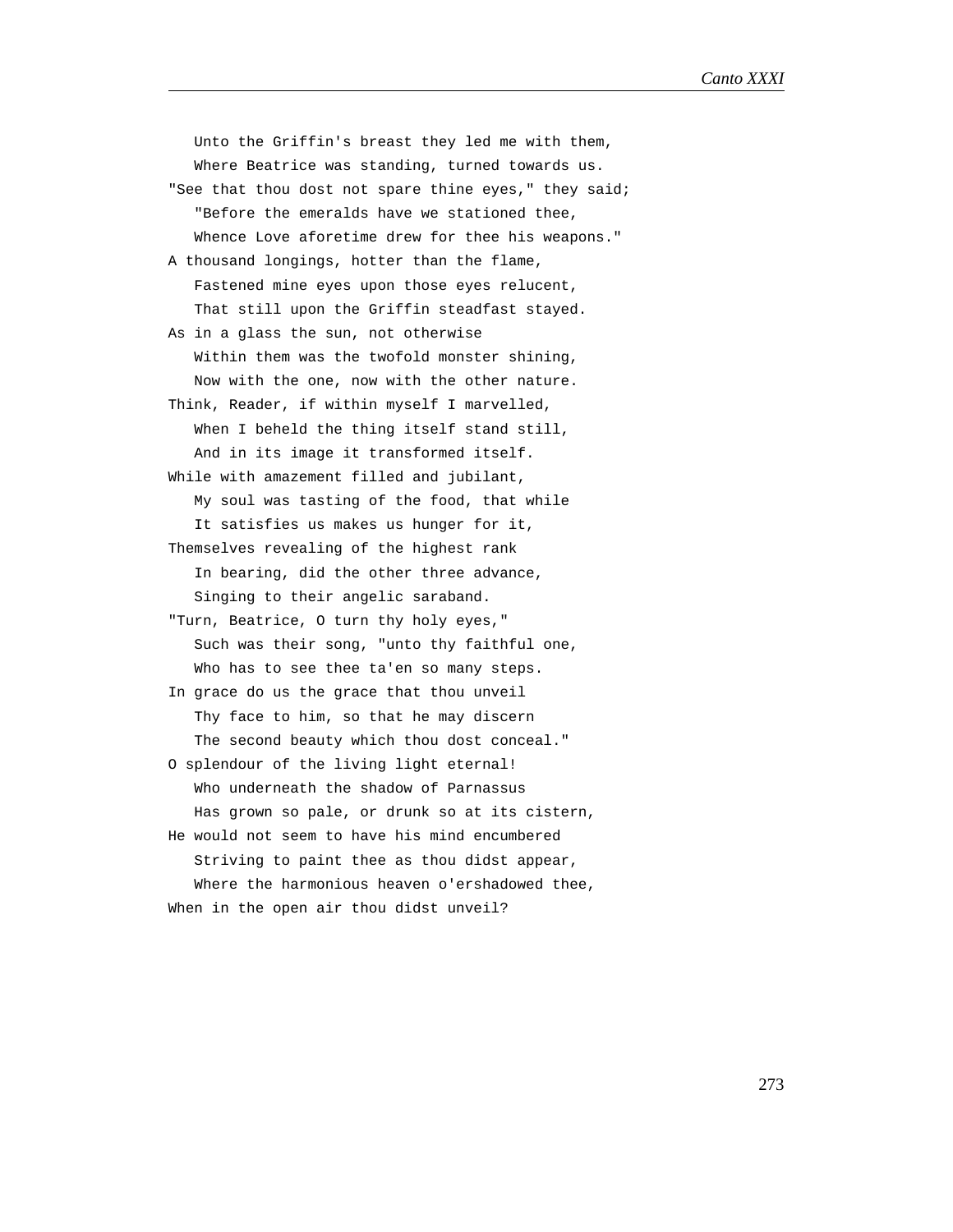So steadfast and attentive were mine eyes In satisfying their decennial thirst, That all my other senses were extinct, And upon this side and on that they had Walls of indifference, so the holy smile Drew them unto itself with the old net When forcibly my sight was turned away Towards my left hand by those goddesses, Because I heard from them a "Too intently!" And that condition of the sight which is In eyes but lately smitten by the sun Bereft me of my vision some short while; But to the less when sight re-shaped itself, I say the less in reference to the greater Splendour from which perforce I had withdrawn, I saw upon its right wing wheeled about The glorious host returning with the sun And with the sevenfold flames upon their faces. As underneath its shields, to save itself, A squadron turns, and with its banner wheels, Before the whole thereof can change its front, That soldiery of the celestial kingdom Which marched in the advance had wholly passed us Before the chariot had turned its pole. Then to the wheels the maidens turned themselves, And the Griffin moved his burden benedight, But so that not a feather of him fluttered. The lady fair who drew me through the ford Followed with Statius and myself the wheel Which made its orbit with the lesser arc. So passing through the lofty forest, vacant By fault of her who in the serpent trusted, Angelic music made our steps keep time. Perchance as great a space had in three flights An arrow loosened from the string o'erpassed, As we had moved when Beatrice descended.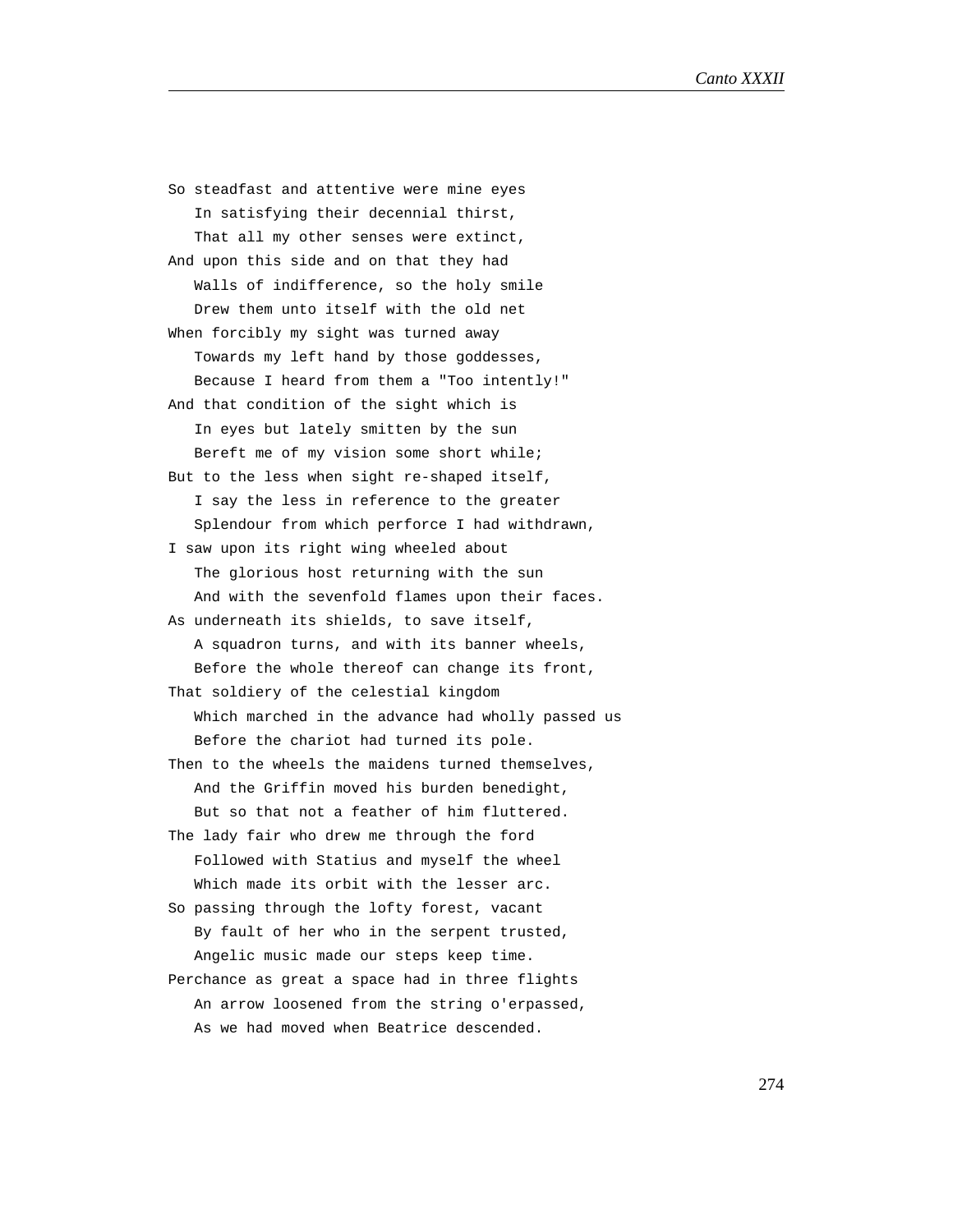I heard them murmur altogether, "Adam!" Then circled they about a tree despoiled Of blooms and other leafage on each bough. Its tresses, which so much the more dilate As higher they ascend, had been by Indians Among their forests marvelled at for height. "Blessed art thou, O Griffin, who dost not Pluck with thy beak these branches sweet to taste, Since appetite by this was turned to evil." After this fashion round the tree robust The others shouted; and the twofold creature: "Thus is preserved the seed of all the just." And turning to the pole which he had dragged, He drew it close beneath the widowed bough, And what was of it unto it left bound. In the same manner as our trees (when downward Falls the great light, with that together mingled Which after the celestial Lasca shines) Begin to swell, and then renew themselves, Each one with its own colour, ere the Sun Harness his steeds beneath another star: Less than of rose and more than violet A hue disclosing, was renewed the tree That had erewhile its boughs so desolate. I never heard, nor here below is sung, The hymn which afterward that people sang, Nor did I bear the melody throughout. Had I the power to paint how fell asleep Those eyes compassionless, of Syrinx hearing, Those eyes to which more watching cost so dear, Even as a painter who from model paints I would portray how I was lulled asleep; He may, who well can picture drowsihood. Therefore I pass to what time I awoke, And say a splendour rent from me the veil Of slumber, and a calling: "Rise, what dost thou?" As to behold the apple-tree in blossom Which makes the Angels greedy for its fruit,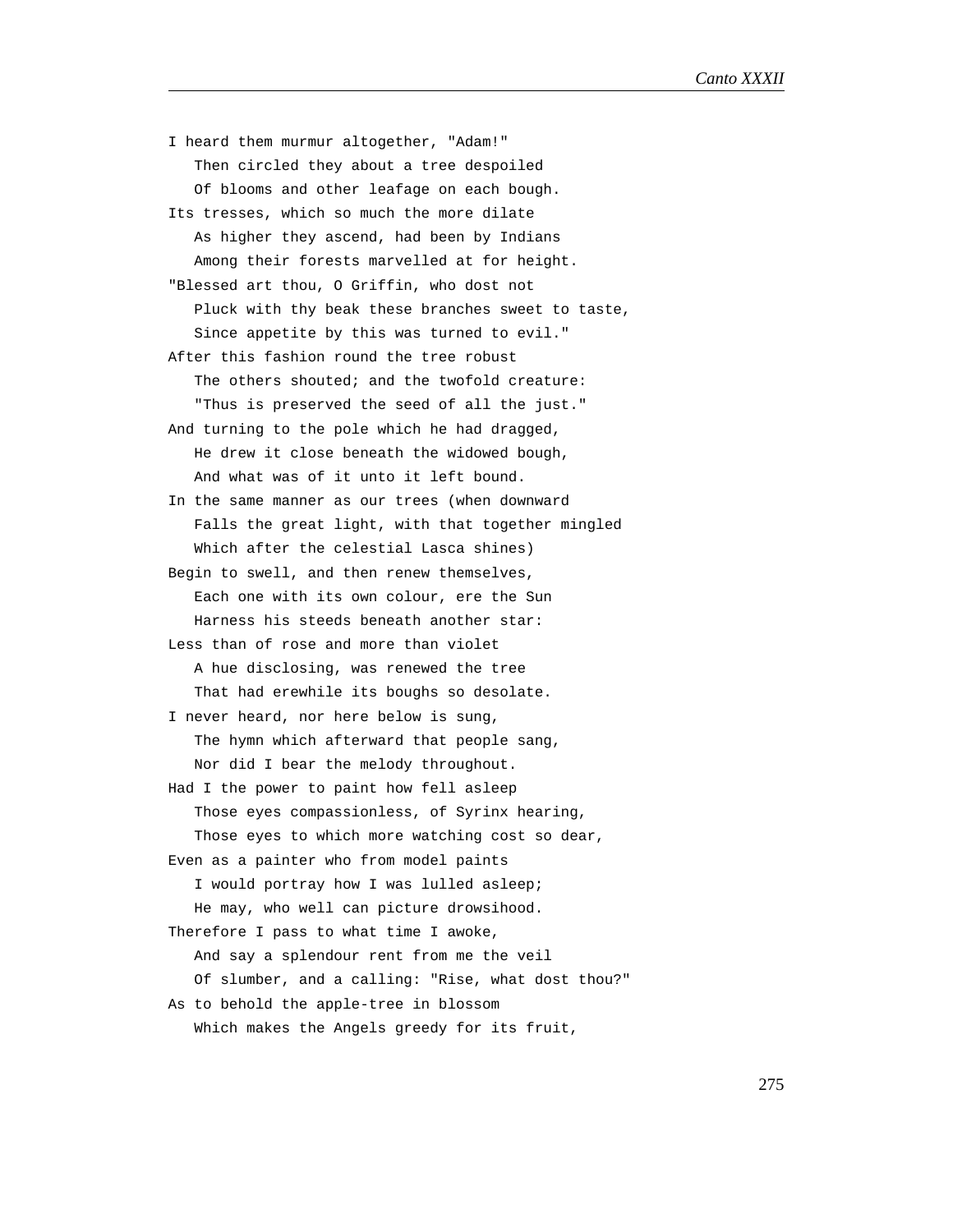And keeps perpetual bridals in the Heaven, Peter and John and James conducted were, And, overcome, recovered at the word By which still greater slumbers have been broken, And saw their school diminished by the loss Not only of Elias, but of Moses, And the apparel of their Master changed; So I revived, and saw that piteous one Above me standing, who had been conductress Aforetime of my steps beside the river, And all in doubt I said, "Where's Beatrice?" And she: "Behold her seated underneath The leafage new, upon the root of it. Behold the company that circles her; The rest behind the Griffin are ascending With more melodious song, and more profound." And if her speech were more diffuse I know not, Because already in my sight was she Who from the hearing of aught else had shut me. Alone she sat upon the very earth, Left there as guardian of the chariot Which I had seen the biform monster fasten. Encircling her, a cloister made themselves The seven Nymphs, with those lights in their hands Which are secure from Aquilon and Auster. "Short while shalt thou be here a forester, And thou shalt be with me for evermore A citizen of that Rome where Christ is Roman. Therefore, for that world's good which liveth ill, Fix on the car thine eyes, and what thou seest, Having returned to earth, take heed thou write." Thus Beatrice; and I, who at the feet Of her commandments all devoted was, My mind and eyes directed where she willed. Never descended with so swift a motion Fire from a heavy cloud, when it is raining From out the region which is most remote, As I beheld the bird of Jove descend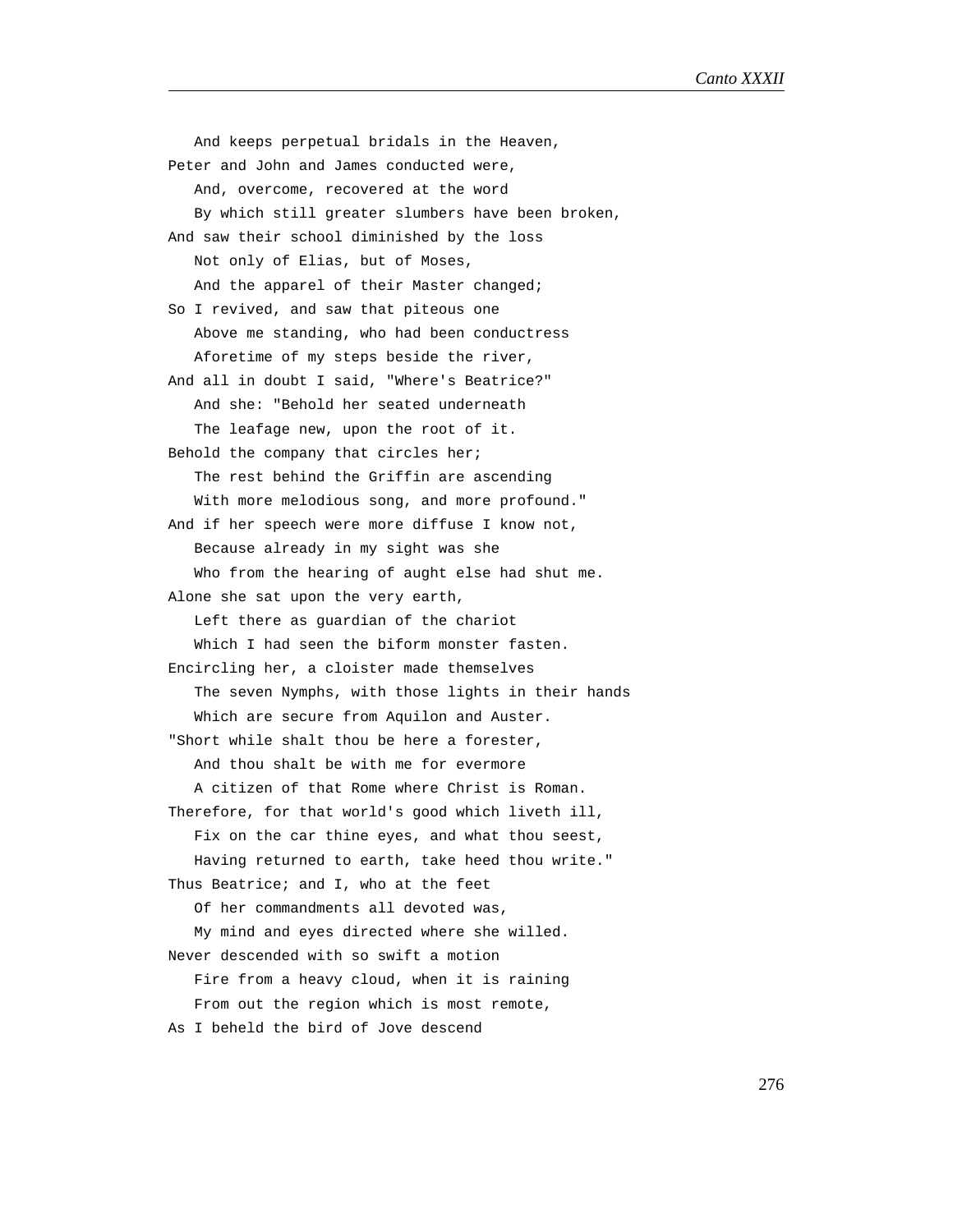Down through the tree, rending away the bark, As well as blossoms and the foliage new, And he with all his might the chariot smote, Whereat it reeled, like vessel in a tempest Tossed by the waves, now starboard and now larboard. Thereafter saw I leap into the body Of the triumphal vehicle a Fox, That seemed unfed with any wholesome food. But for his hideous sins upbraiding him, My Lady put him to as swift a flight As such a fleshless skeleton could bear. Then by the way that it before had come, Into the chariot's chest I saw the Eagle Descend, and leave it feathered with his plumes. And such as issues from a heart that mourns, A voice from Heaven there issued, and it said: "My little bark, how badly art thou freighted!" Methought, then, that the earth did yawn between Both wheels, and I saw rise from it a Dragon, Who through the chariot upward fixed his tail, And as a wasp that draweth back its sting, Drawing unto himself his tail malign, Drew out the floor, and went his way rejoicing. That which remained behind, even as with grass A fertile region, with the feathers, offered Perhaps with pure intention and benign, Reclothed itself, and with them were reclothed The pole and both the wheels so speedily, A sigh doth longer keep the lips apart. Transfigured thus the holy edifice Thrust forward heads upon the parts of it, Three on the pole and one at either corner. The first were horned like oxen; but the four Had but a single horn upon the forehead; A monster such had never yet been seen! Firm as a rock upon a mountain high, Seated upon it, there appeared to me A shameless whore, with eyes swift glancing round,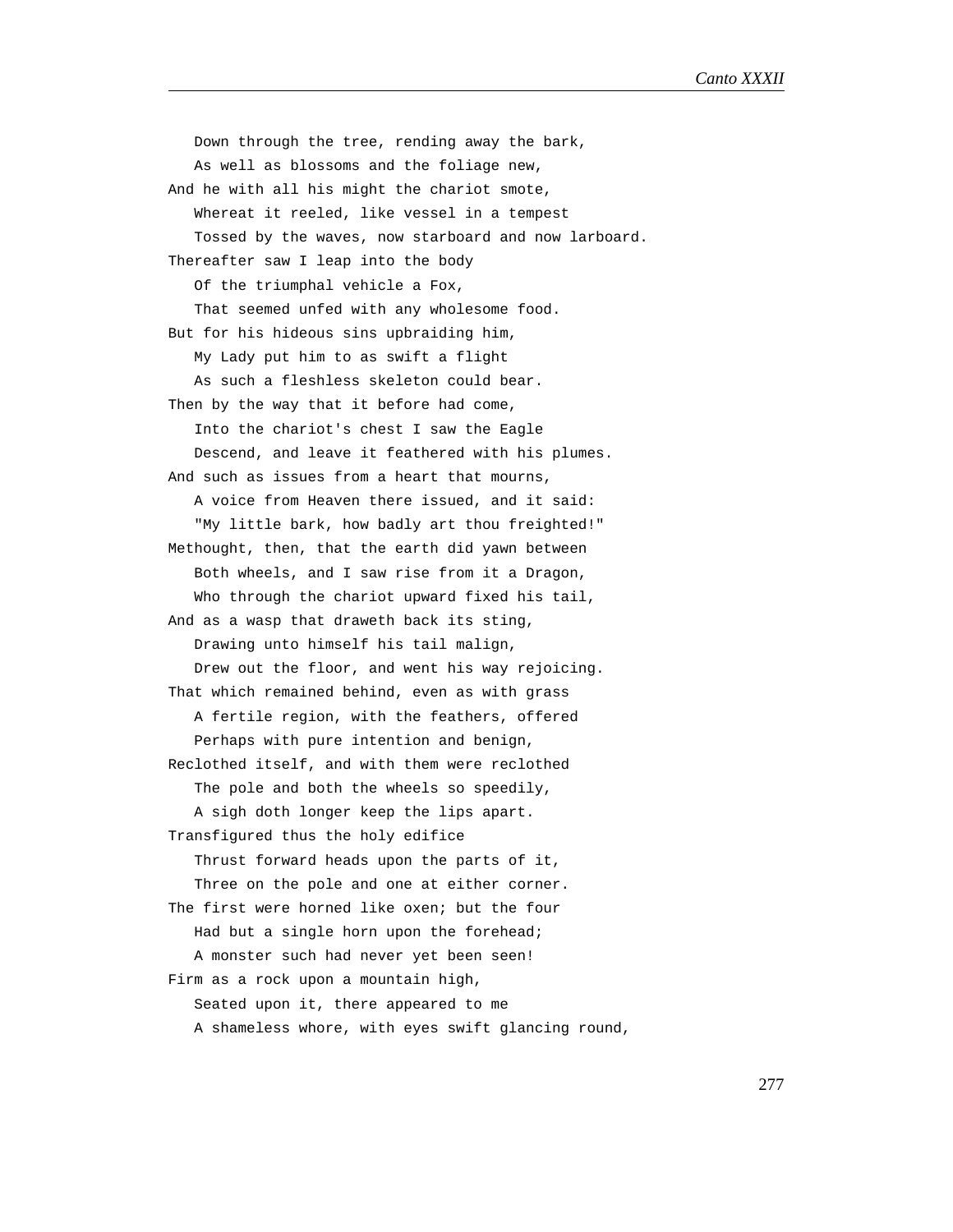And, as if not to have her taken from him, Upright beside her I beheld a giant; And ever and anon they kissed each other. But because she her wanton, roving eye Turned upon me, her angry paramour Did scourge her from her head unto her feet. Then full of jealousy, and fierce with wrath, He loosed the monster, and across the forest Dragged it so far, he made of that alone A shield unto the whore and the strange beast.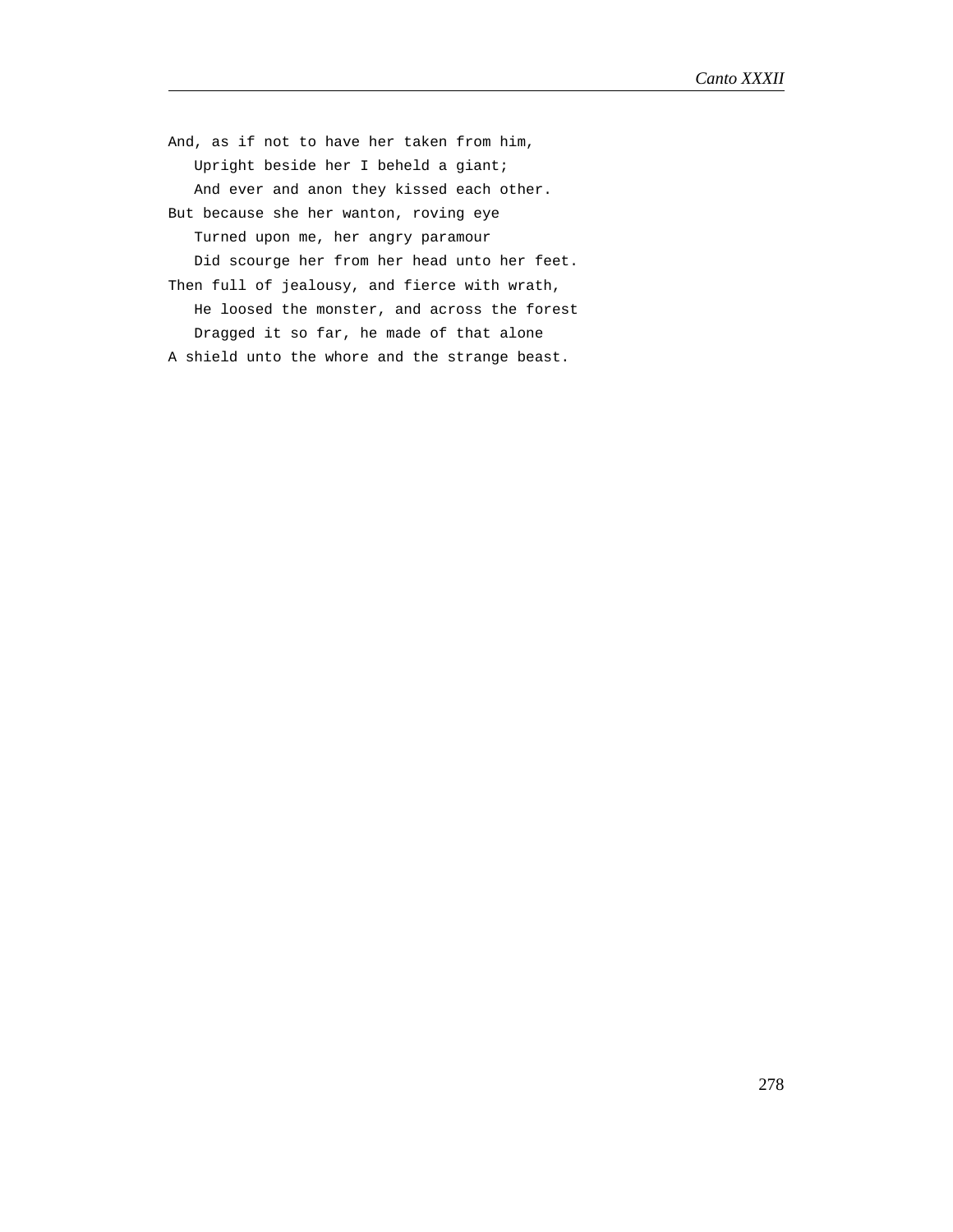"Deus venerunt gentes," alternating Now three, now four, melodious psalmody The maidens in the midst of tears began; And Beatrice, compassionate and sighing, Listened to them with such a countenance, That scarce more changed was Mary at the cross. But when the other virgins place had given For her to speak, uprisen to her feet With colour as of fire, she made response: "'Modicum, et non videbitis me; Et iterum,' my sisters predilect, 'Modicum, et vos videbitis me.'" Then all the seven in front of her she placed; And after her, by beckoning only, moved Me and the lady and the sage who stayed. So she moved onward; and I do not think That her tenth step was placed upon the ground, When with her eyes upon mine eyes she smote, And with a tranquil aspect, "Come more quickly," To me she said, "that, if I speak with thee, To listen to me thou mayst be well placed." As soon as I was with her as I should be, She said to me: "Why, brother, dost thou not Venture to question now, in coming with me?" As unto those who are too reverential, Speaking in presence of superiors, Who drag no living utterance to their teeth, It me befell, that without perfect sound Began I: "My necessity, Madonna, You know, and that which thereunto is good." And she to me: "Of fear and bashfulness Henceforward I will have thee strip thyself, So that thou speak no more as one who dreams. Know that the vessel which the serpent broke Was, and is not; but let him who is guilty Think that God's vengeance does not fear a sop.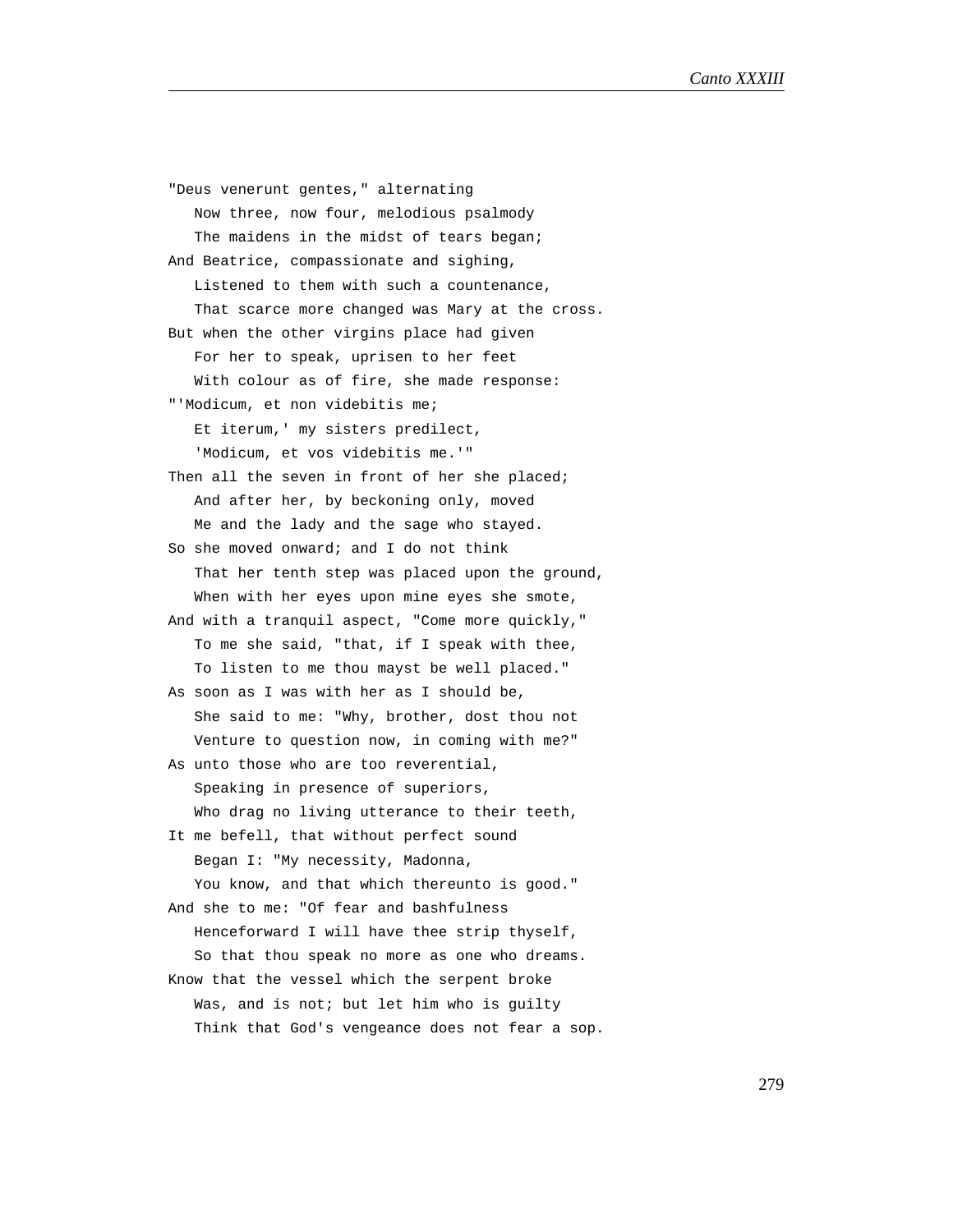Without an heir shall not for ever be The Eagle that left his plumes upon the car, Whence it became a monster, then a prey; For verily I see, and hence narrate it, The stars already near to bring the time, From every hindrance safe, and every bar, Within which a Five-hundred, Ten, and Five, One sent from God, shall slay the thievish woman And that same giant who is sinning with her. And peradventure my dark utterance, Like Themis and the Sphinx, may less persuade thee, Since, in their mode, it clouds the intellect; But soon the facts shall be the Naiades Who shall this difficult enigma solve, Without destruction of the flocks and harvests. Note thou; and even as by me are uttered These words, so teach them unto those who live That life which is a running unto death; And bear in mind, whene'er thou writest them, Not to conceal what thou hast seen the plant, That twice already has been pillaged here. Whoever pillages or shatters it, With blasphemy of deed offendeth God, Who made it holy for his use alone. For biting that, in pain and in desire Five thousand years and more the first-born soul Craved Him, who punished in himself the bite. Thy genius slumbers, if it deem it not For special reason so pre-eminent In height, and so inverted in its summit. And if thy vain imaginings had not been Water of Elsa round about thy mind, And Pyramus to the mulberry, their pleasure, Thou by so many circumstances only The justice of the interdict of God Morally in the tree wouldst recognize. But since I see thee in thine intellect Converted into stone and stained with sin,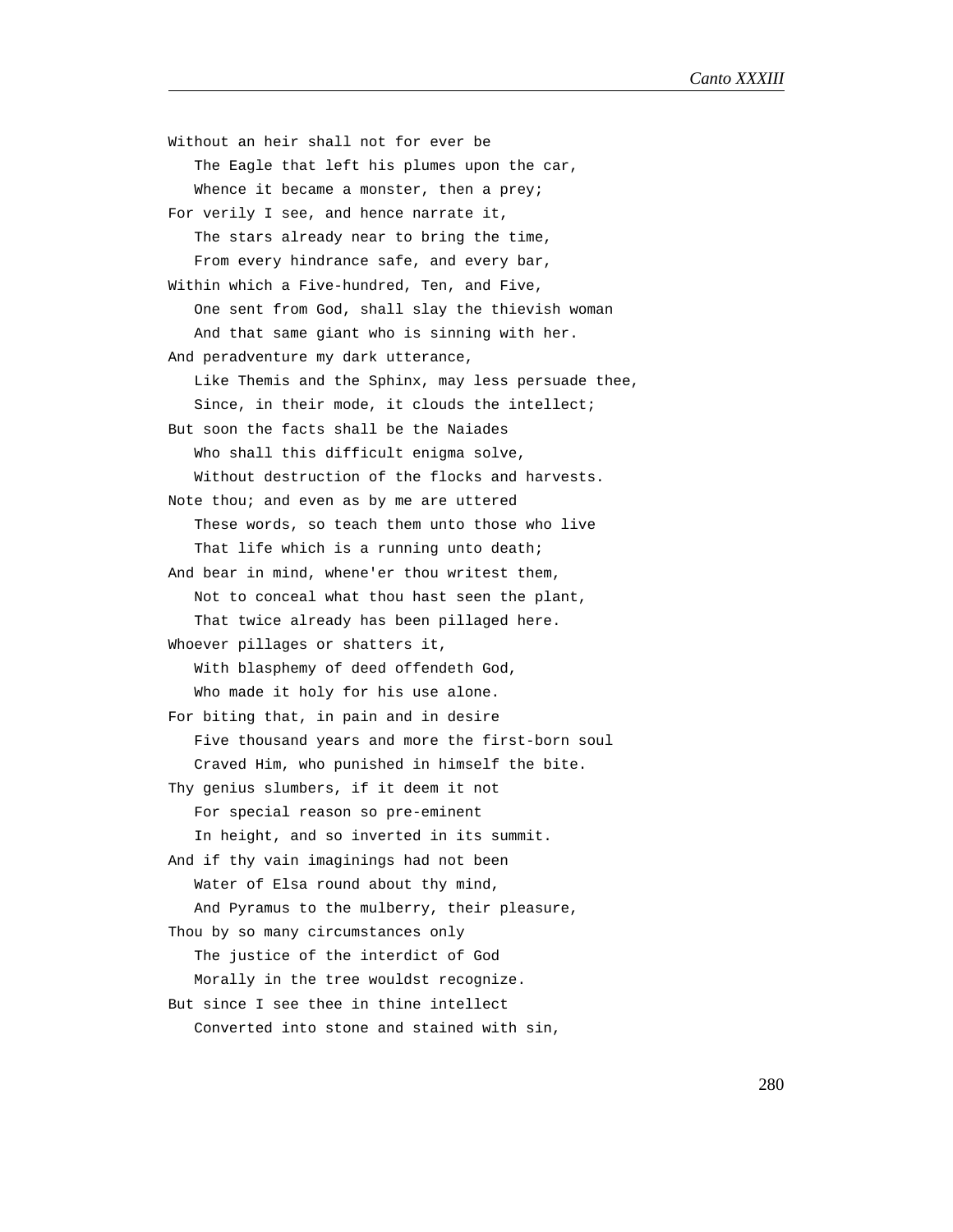So that the light of my discourse doth daze thee, I will too, if not written, at least painted, Thou bear it back within thee, for the reason That cinct with palm the pilgrim's staff is borne." And I: "As by a signet is the wax Which does not change the figure stamped upon it, My brain is now imprinted by yourself. But wherefore so beyond my power of sight Soars your desirable discourse, that aye The more I strive, so much the more I lose it?" "That thou mayst recognize," she said, "the school Which thou hast followed, and mayst see how far Its doctrine follows after my discourse, And mayst behold your path from the divine Distant as far as separated is From earth the heaven that highest hastens on." Whence her I answered: "I do not remember That ever I estranged myself from you, Nor have I conscience of it that reproves me." "And if thou art not able to remember, " Smiling she answered, "recollect thee now That thou this very day hast drunk of Lethe; And if from smoke a fire may be inferred, Such an oblivion clearly demonstrates Some error in thy will elsewhere intent. Truly from this time forward shall my words Be naked, so far as it is befitting To lay them open unto thy rude gaze." And more coruscant and with slower steps The sun was holding the meridian circle, Which, with the point of view, shifts here and there When halted (as he cometh to a halt, Who goes before a squadron as its escort, If something new he find upon his way) The ladies seven at a dark shadow's edge, Such as, beneath green leaves and branches black, The Alp upon its frigid border wears. In front of them the Tigris and Euphrates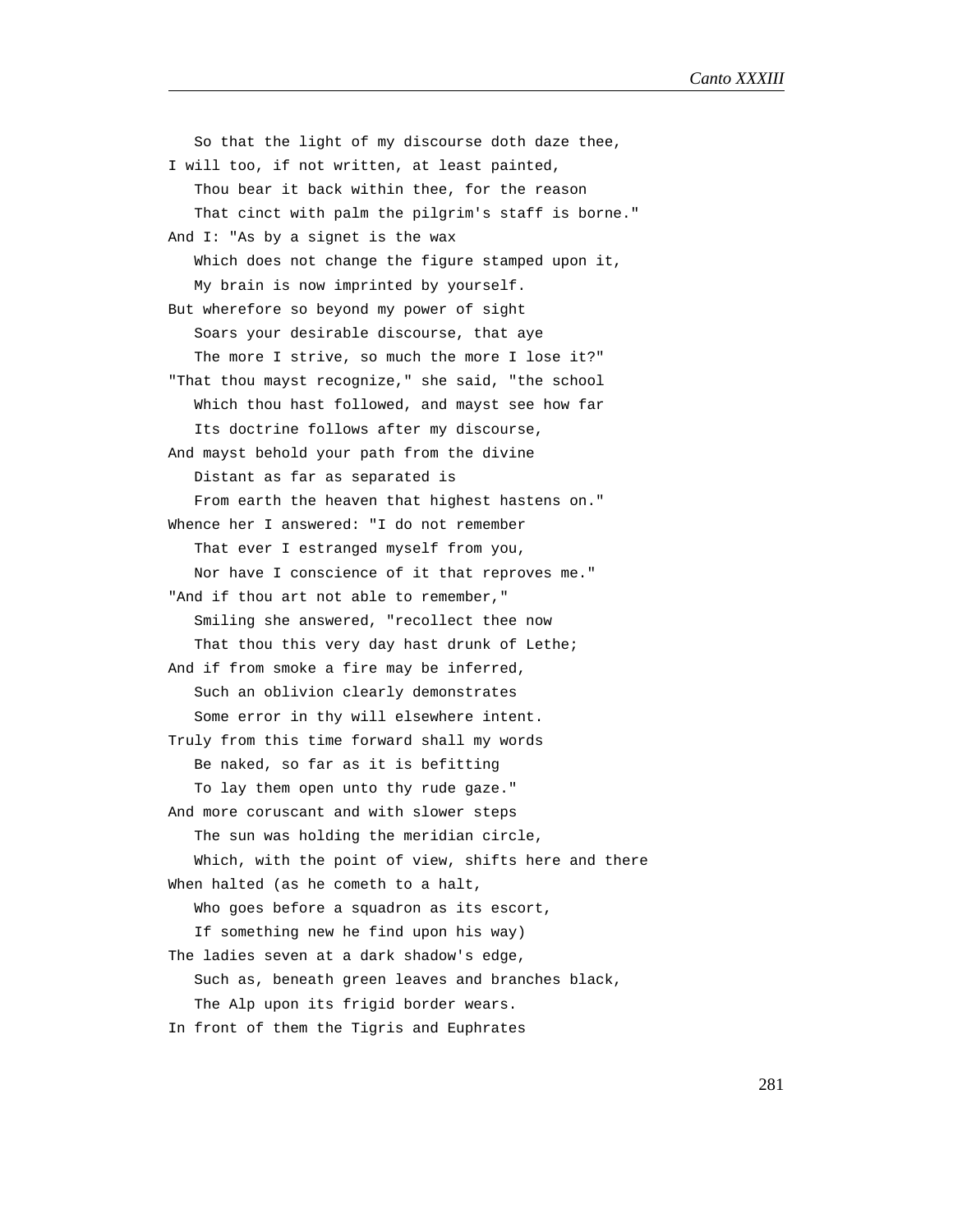Methought I saw forth issue from one fountain, And slowly part, like friends, from one another. "O light, O glory of the human race! What stream is this which here unfolds itself From out one source, and from itself withdraws?" For such a prayer, 'twas said unto me, "Pray Matilda that she tell thee;" and here answered, As one does who doth free himself from blame, The beautiful lady: "This and other things Were told to him by me; and sure I am The water of Lethe has not hid them from him." And Beatrice: "Perhaps a greater care, Which oftentimes our memory takes away, Has made the vision of his mind obscure. But Eunoe behold, that yonder rises; Lead him to it, and, as thou art accustomed, Revive again the half-dead virtue in him." Like gentle soul, that maketh no excuse, But makes its own will of another's will As soon as by a sign it is disclosed, Even so, when she had taken hold of me, The beautiful lady moved, and unto Statius Said, in her womanly manner, "Come with him." If, Reader, I possessed a longer space For writing it, I yet would sing in part Of the sweet draught that ne'er would satiate me; But inasmuch as full are all the leaves Made ready for this second canticle, The curb of art no farther lets me go. From the most holy water I returned Regenerate, in the manner of new trees That are renewed with a new foliage, Pure and disposed to mount unto the stars.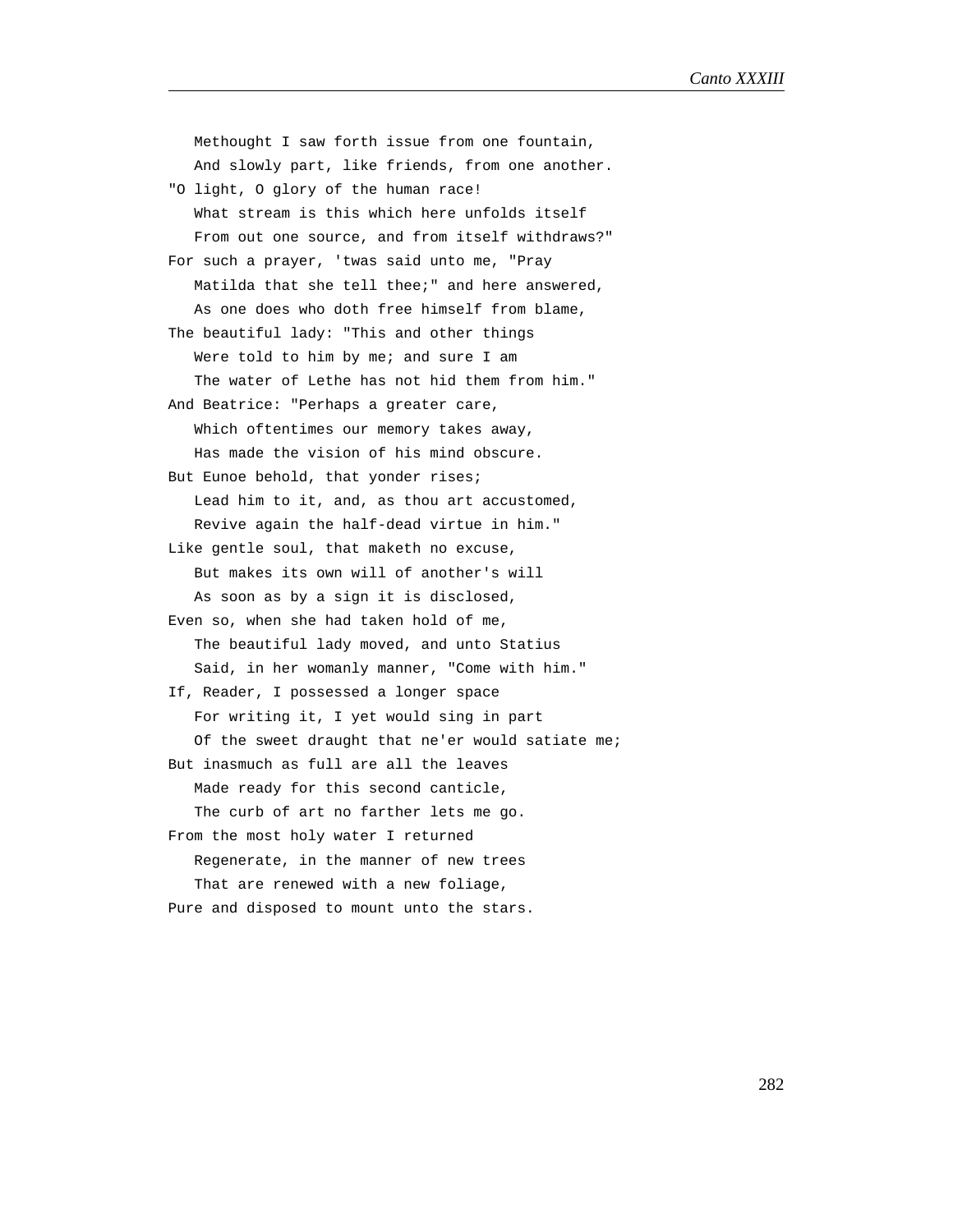## **Paradiso**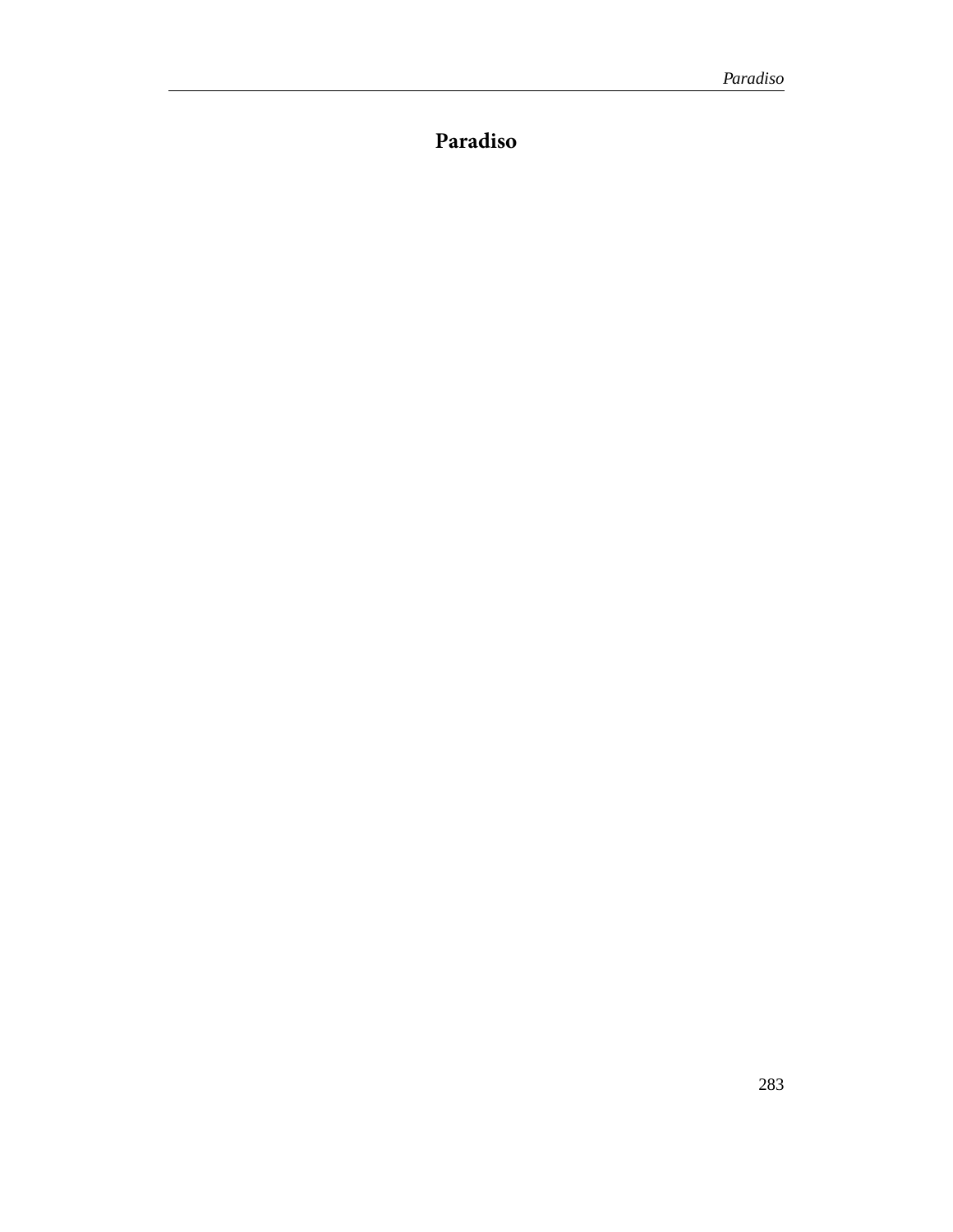The glory of Him who moveth everything Doth penetrate the universe, and shine In one part more and in another less. Within that heaven which most his light receives Was I, and things beheld which to repeat Nor knows, nor can, who from above descends; Because in drawing near to its desire Our intellect ingulphs itself so far, That after it the memory cannot go. Truly whatever of the holy realm I had the power to treasure in my mind Shall now become the subject of my song. O good Apollo, for this last emprise Make of me such a vessel of thy power As giving the beloved laurel asks! One summit of Parnassus hitherto Has been enough for me, but now with both I needs must enter the arena left. Enter into my bosom, thou, and breathe As at the time when Marsyas thou didst draw Out of the scabbard of those limbs of his. O power divine, lend'st thou thyself to me So that the shadow of the blessed realm Stamped in my brain I can make manifest, Thou'lt see me come unto thy darling tree, And crown myself thereafter with those leaves Of which the theme and thou shall make me worthy. So seldom, Father, do we gather them For triumph or of Caesar or of Poet, (The fault and shame of human inclinations,) That the Peneian foliage should bring forth Joy to the joyous Delphic deity, When any one it makes to thirst for it. A little spark is followed by great flame; Perchance with better voices after me Shall prayer be made that Cyrrha may respond!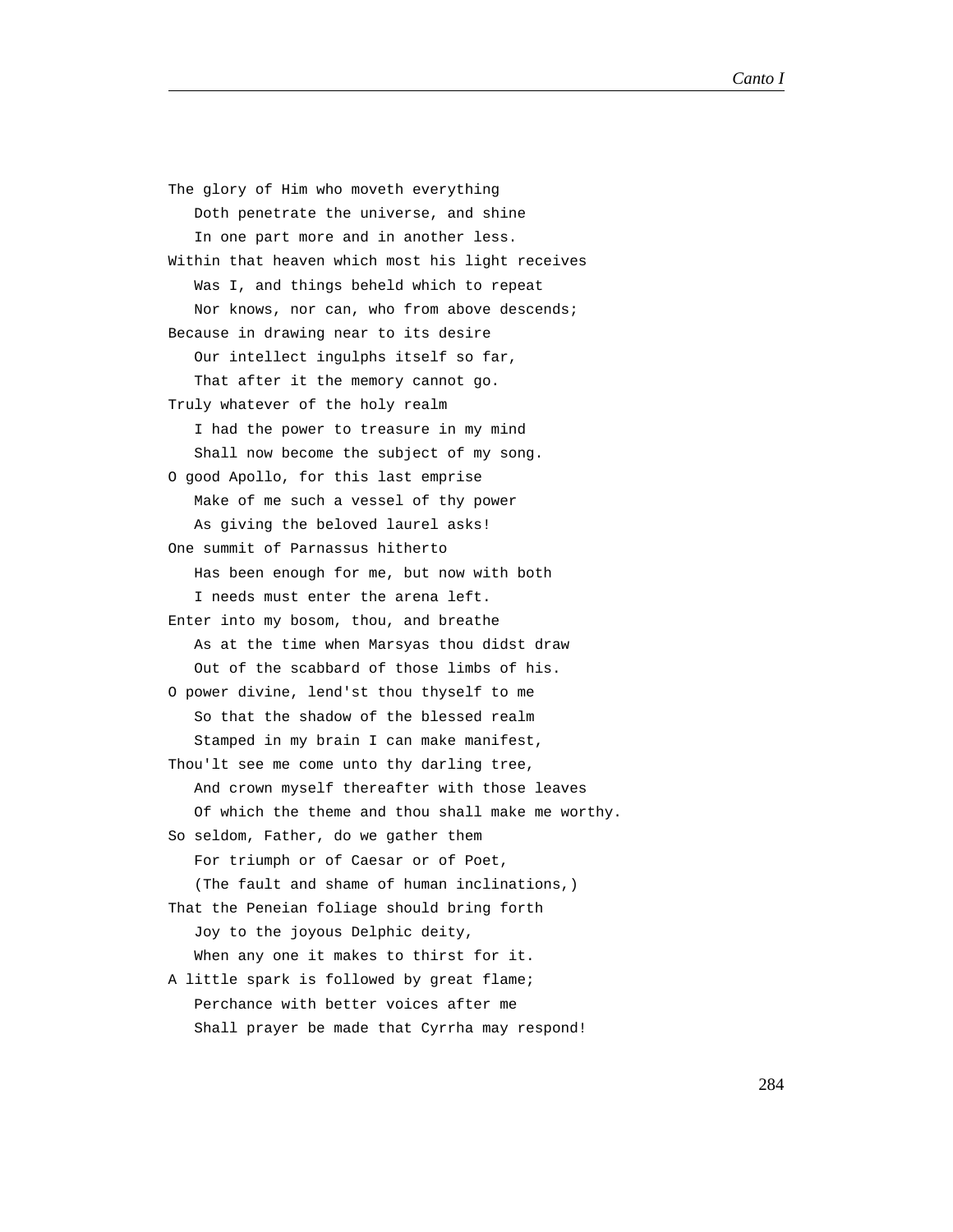To mortal men by passages diverse Uprises the world's lamp; but by that one Which circles four uniteth with three crosses, With better course and with a better star Conjoined it issues, and the mundane wax Tempers and stamps more after its own fashion. Almost that passage had made morning there And evening here, and there was wholly white That hemisphere, and black the other part, When Beatrice towards the left-hand side I saw turned round, and gazing at the sun; Never did eagle fasten so upon it! And even as a second ray is wont To issue from the first and reascend, Like to a pilgrim who would fain return, Thus of her action, through the eyes infused In my imagination, mine I made, And sunward fixed mine eyes beyond our wont. There much is lawful which is here unlawful Unto our powers, by virtue of the place Made for the human species as its own. Not long I bore it, nor so little while But I beheld it sparkle round about Like iron that comes molten from the fire; And suddenly it seemed that day to day Was added, as if He who has the power Had with another sun the heaven adorned. With eyes upon the everlasting wheels Stood Beatrice all intent, and I, on her Fixing my vision from above removed, Such at her aspect inwardly became As Glaucus, tasting of the herb that made him Peer of the other gods beneath the sea. To represent transhumanise in words Impossible were; the example, then, suffice Him for whom Grace the experience reserves. If I was merely what of me thou newly Createdst, Love who governest the heaven,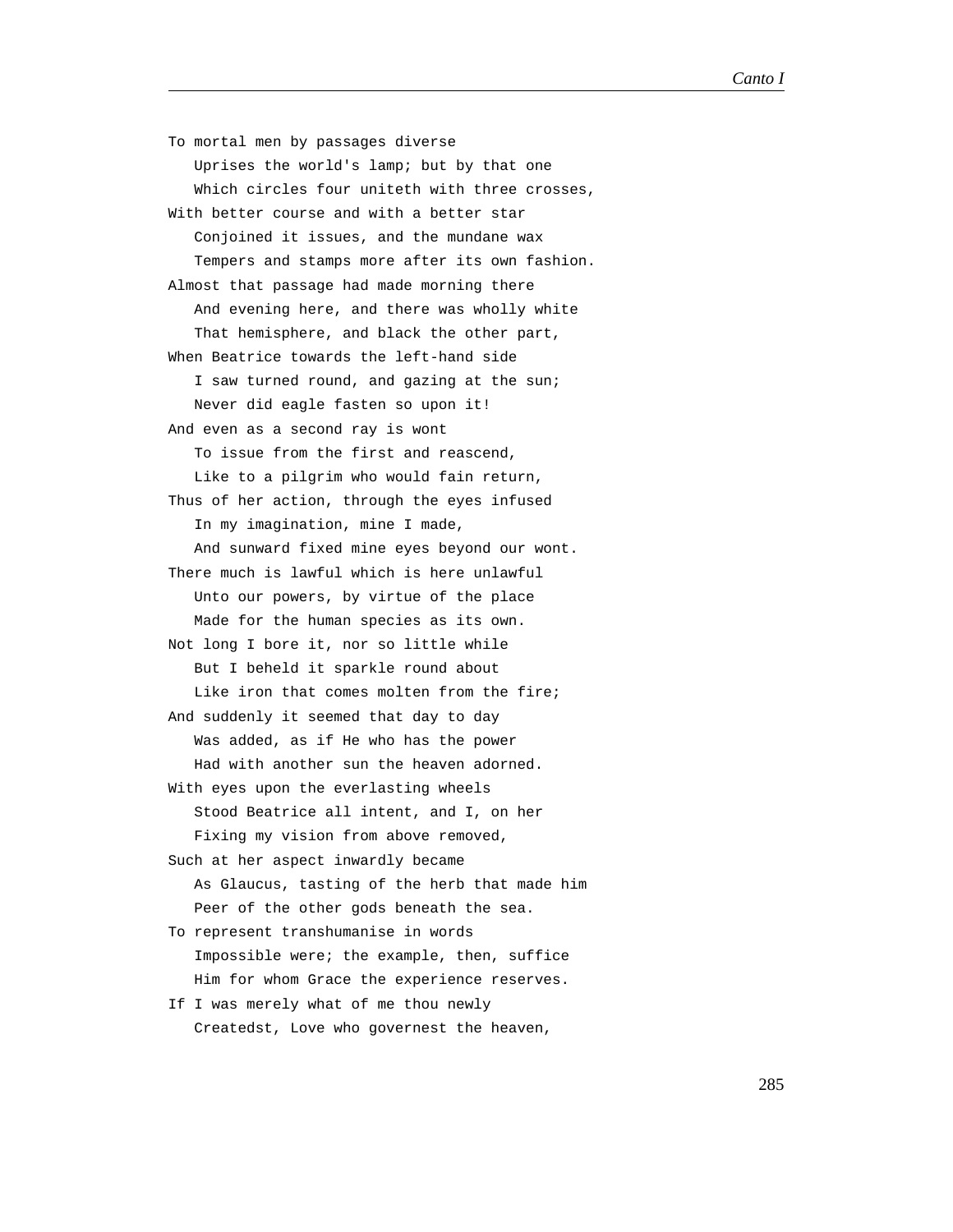Thou knowest, who didst lift me with thy light! When now the wheel, which thou dost make eternal Desiring thee, made me attentive to it By harmony thou dost modulate and measure, Then seemed to me so much of heaven enkindled By the sun's flame, that neither rain nor river E'er made a lake so widely spread abroad. The newness of the sound and the great light Kindled in me a longing for their cause, Never before with such acuteness felt; Whence she, who saw me as I saw myself, To quiet in me my perturbed mind, Opened her mouth, ere I did mine to ask, And she began: "Thou makest thyself so dull With false imagining, that thou seest not What thou wouldst see if thou hadst shaken it off. Thou art not upon earth, as thou believest; But lightning, fleeing its appropriate site, Ne'er ran as thou, who thitherward returnest." If of my former doubt I was divested By these brief little words more smiled than spoken, I in a new one was the more ensnared; And said: "Already did I rest content From great amazement; but am now amazed In what way I transcend these bodies light." Whereupon she, after a pitying sigh, Her eyes directed tow'rds me with that look A mother casts on a delirious child; And she began: "All things whate'er they be Have order among themselves, and this is form, That makes the universe resemble God. Here do the higher creatures see the footprints Of the Eternal Power, which is the end Whereto is made the law already mentioned. In the order that I speak of are inclined All natures, by their destinies diverse, More or less near unto their origin; Hence they move onward unto ports diverse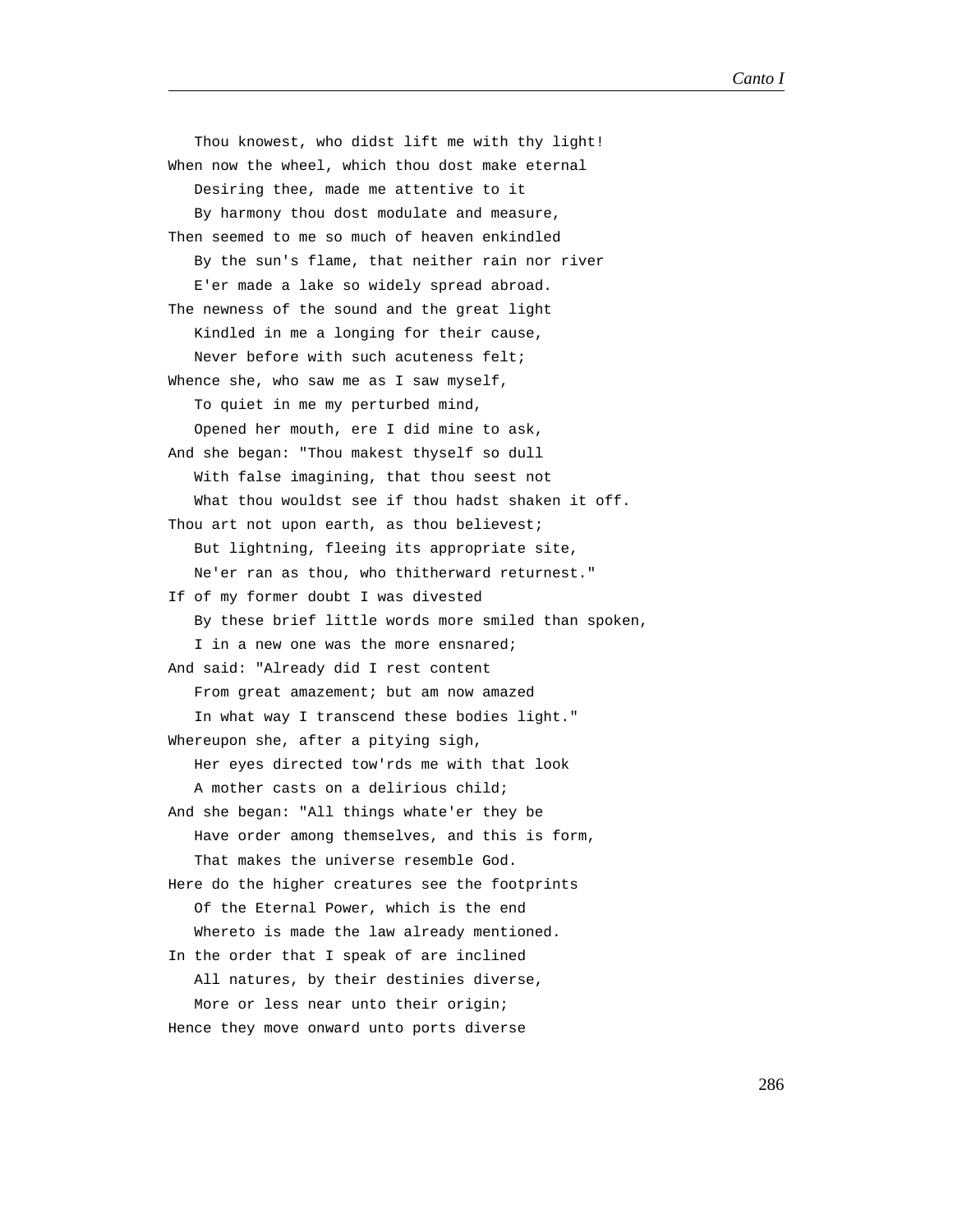O'er the great sea of being; and each one With instinct given it which bears it on. This bears away the fire towards the moon; This is in mortal hearts the motive power This binds together and unites the earth. Nor only the created things that are Without intelligence this bow shoots forth, But those that have both intellect and love. The Providence that regulates all this Makes with its light the heaven forever quiet, Wherein that turns which has the greatest haste. And thither now, as to a site decreed, Bears us away the virtue of that cord Which aims its arrows at a joyous mark. True is it, that as oftentimes the form Accords not with the intention of the art, Because in answering is matter deaf, So likewise from this course doth deviate Sometimes the creature, who the power possesses, Though thus impelled, to swerve some other way, (In the same wise as one may see the fire Fall from a cloud,) if the first impetus Earthward is wrested by some false delight. Thou shouldst not wonder more, if well I judge, At thine ascent, than at a rivulet From some high mount descending to the lowland. Marvel it would be in thee, if deprived Of hindrance, thou wert seated down below, As if on earth the living fire were quiet." Thereat she heavenward turned again her face.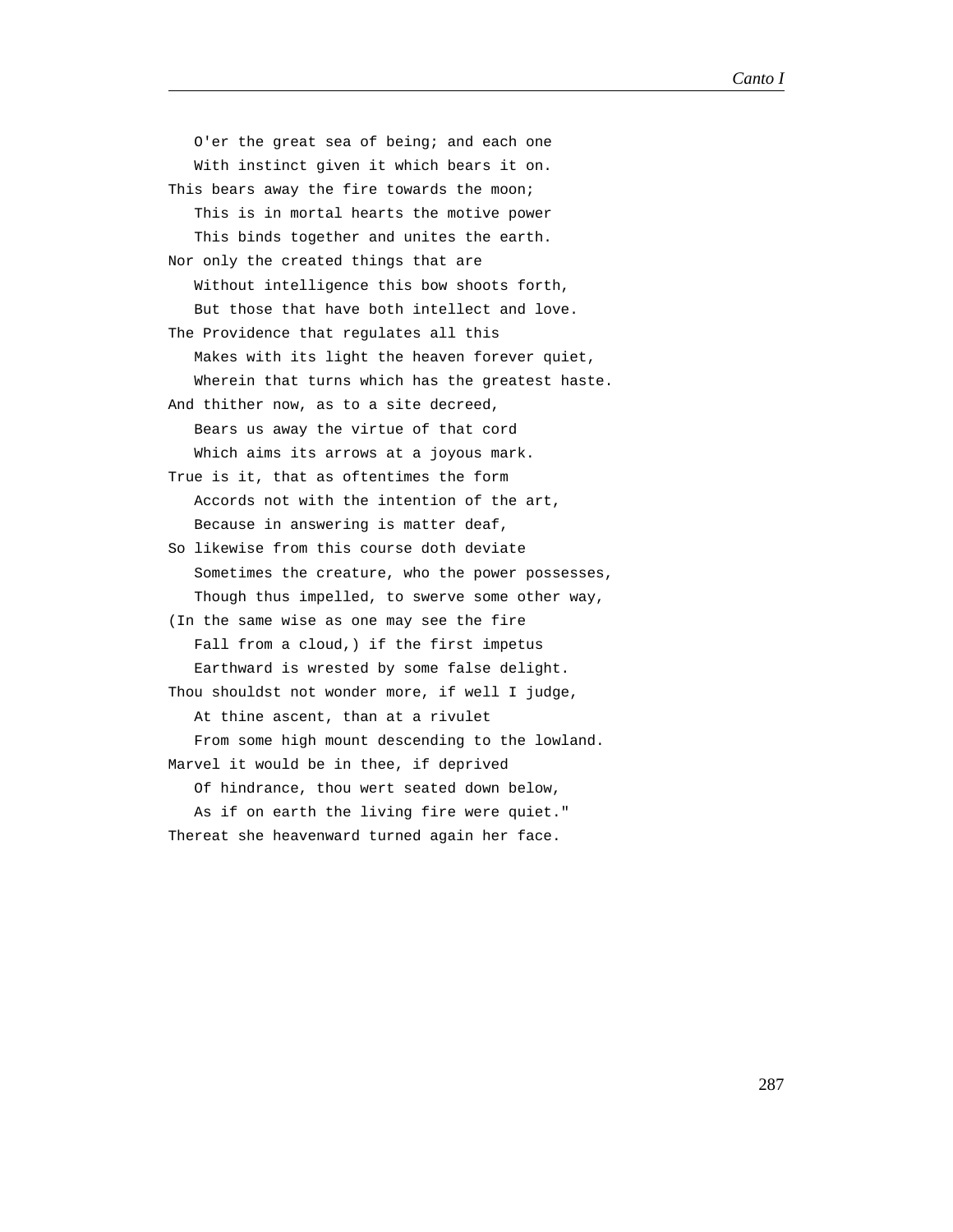O Ye, who in some pretty little boat, Eager to listen, have been following Behind my ship, that singing sails along, Turn back to look again upon your shores; Do not put out to sea, lest peradventure, In losing me, you might yourselves be lost. The sea I sail has never yet been passed; Minerva breathes, and pilots me Apollo, And Muses nine point out to me the Bears. Ye other few who have the neck uplifted Betimes to th' bread of Angels upon which One liveth here and grows not sated by it, Well may you launch upon the deep salt-sea Your vessel, keeping still my wake before you Upon the water that grows smooth again. Those glorious ones who unto Colchos passed Were not so wonder-struck as you shall be, When Jason they beheld a ploughman made! The con-created and perpetual thirst For the realm deiform did bear us on, As swift almost as ye the heavens behold. Upward gazed Beatrice, and I at her; And in such space perchance as strikes a bolt And flies, and from the notch unlocks itself, Arrived I saw me where a wondrous thing Drew to itself my sight; and therefore she From whom no care of mine could be concealed, Towards me turning, blithe as beautiful, Said unto me: "Fix gratefully thy mind On God, who unto the first star has brought us." It seemed to me a cloud encompassed us, Luminous, dense, consolidate and bright As adamant on which the sun is striking. Into itself did the eternal pearl Receive us, even as water doth receive A ray of light, remaining still unbroken.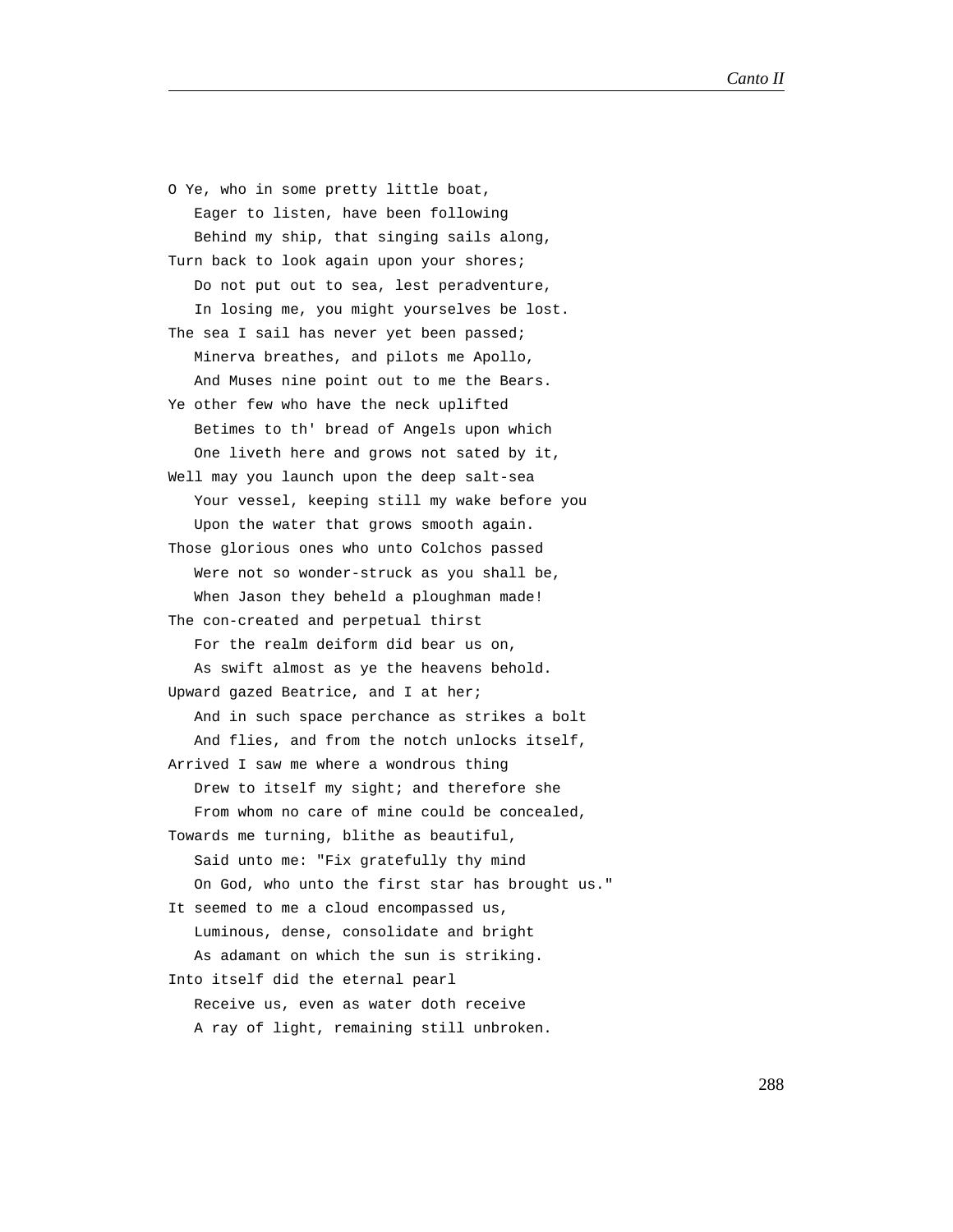If I was body, (and we here conceive not How one dimension tolerates another, Which needs must be if body enter body,) More the desire should be enkindled in us That essence to behold, wherein is seen How God and our own nature were united. There will be seen what we receive by faith, Not demonstrated, but self-evident In guise of the first truth that man believes. I made reply: "Madonna, as devoutly As most I can do I give thanks to Him Who has removed me from the mortal world. But tell me what the dusky spots may be Upon this body, which below on earth Make people tell that fabulous tale of Cain?" Somewhat she smiled; and then, "If the opinion Of mortals be erroneous," she said, "Where'er the key of sense doth not unlock, Certes, the shafts of wonder should not pierce thee Now, forasmuch as, following the senses, Thou seest that the reason has short wings. But tell me what thou think'st of it thyself." And I: "What seems to us up here diverse, Is caused, I think, by bodies rare and dense." And she: "Right truly shalt thou see immersed In error thy belief, if well thou hearest The argument that I shall make against it. Lights many the eighth sphere displays to you Which in their quality and quantity May noted be of aspects different. If this were caused by rare and dense alone, One only virtue would there be in all Or more or less diffused, or equally. Virtues diverse must be perforce the fruits Of formal principles; and these, save one, Of course would by thy reasoning be destroyed. Besides, if rarity were of this dimness The cause thou askest, either through and through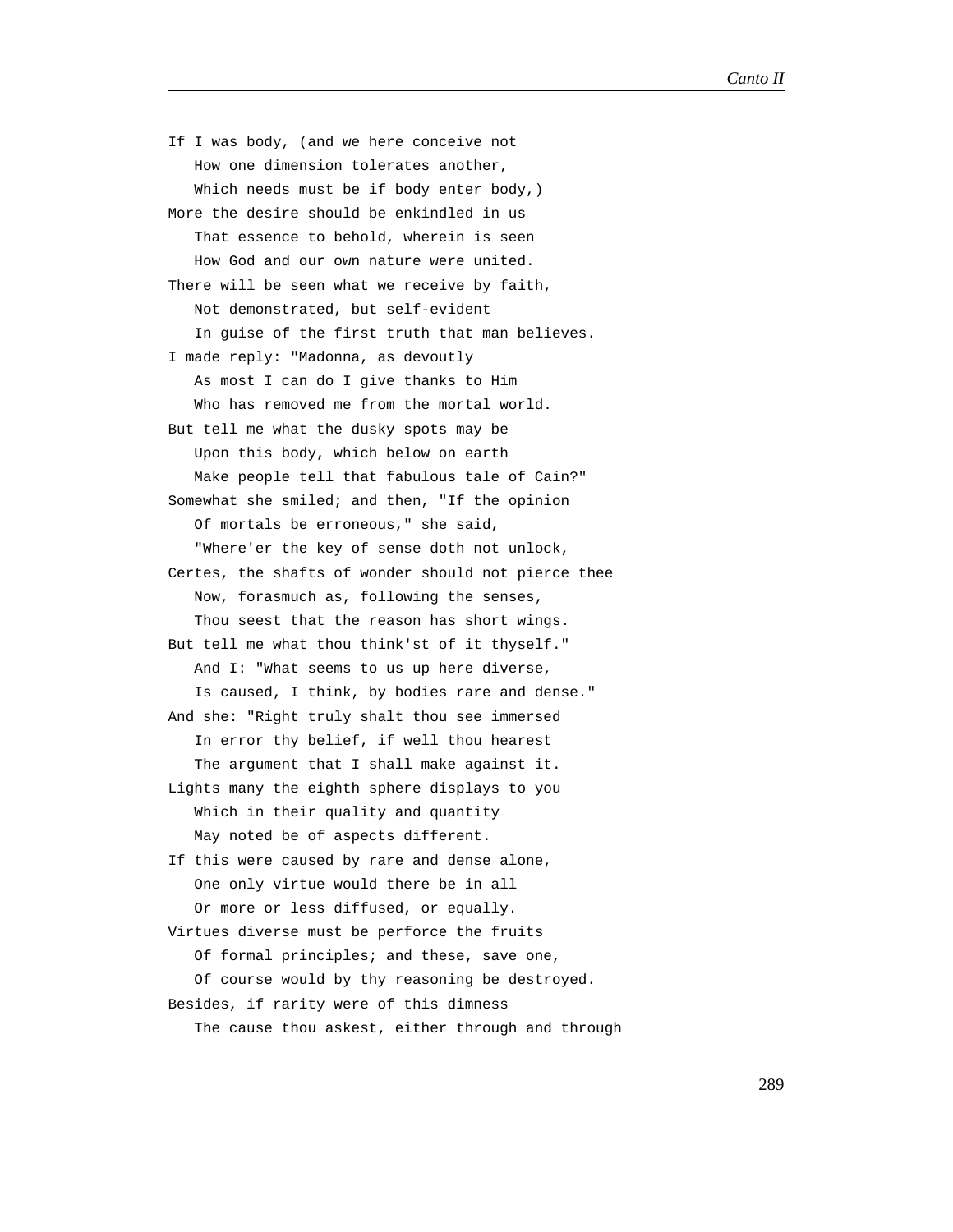This planet thus attenuate were of matter, Or else, as in a body is apportioned The fat and lean, so in like manner this Would in its volume interchange the leaves. Were it the former, in the sun's eclipse It would be manifest by the shining through Of light, as through aught tenuous interfused. This is not so; hence we must scan the other, And if it chance the other I demolish, Then falsified will thy opinion be. But if this rarity go not through and through, There needs must be a limit, beyond which Its contrary prevents the further passing, And thence the foreign radiance is reflected, Even as a colour cometh back from glass, The which behind itself concealeth lead. Now thou wilt say the sunbeam shows itself More dimly there than in the other parts, By being there reflected farther back. From this reply experiment will free thee If e'er thou try it, which is wont to be The fountain to the rivers of your arts. Three mirrors shalt thou take, and two remove Alike from thee, the other more remote Between the former two shall meet thine eyes. Turned towards these, cause that behind thy back Be placed a light, illuming the three mirrors And coming back to thee by all reflected. Though in its quantity be not so ample The image most remote, there shalt thou see How it perforce is equally resplendent. Now, as beneath the touches of warm rays Naked the subject of the snow remains Both of its former colour and its cold, Thee thus remaining in thy intellect, Will I inform with such a living light, That it shall tremble in its aspect to thee. Within the heaven of the divine repose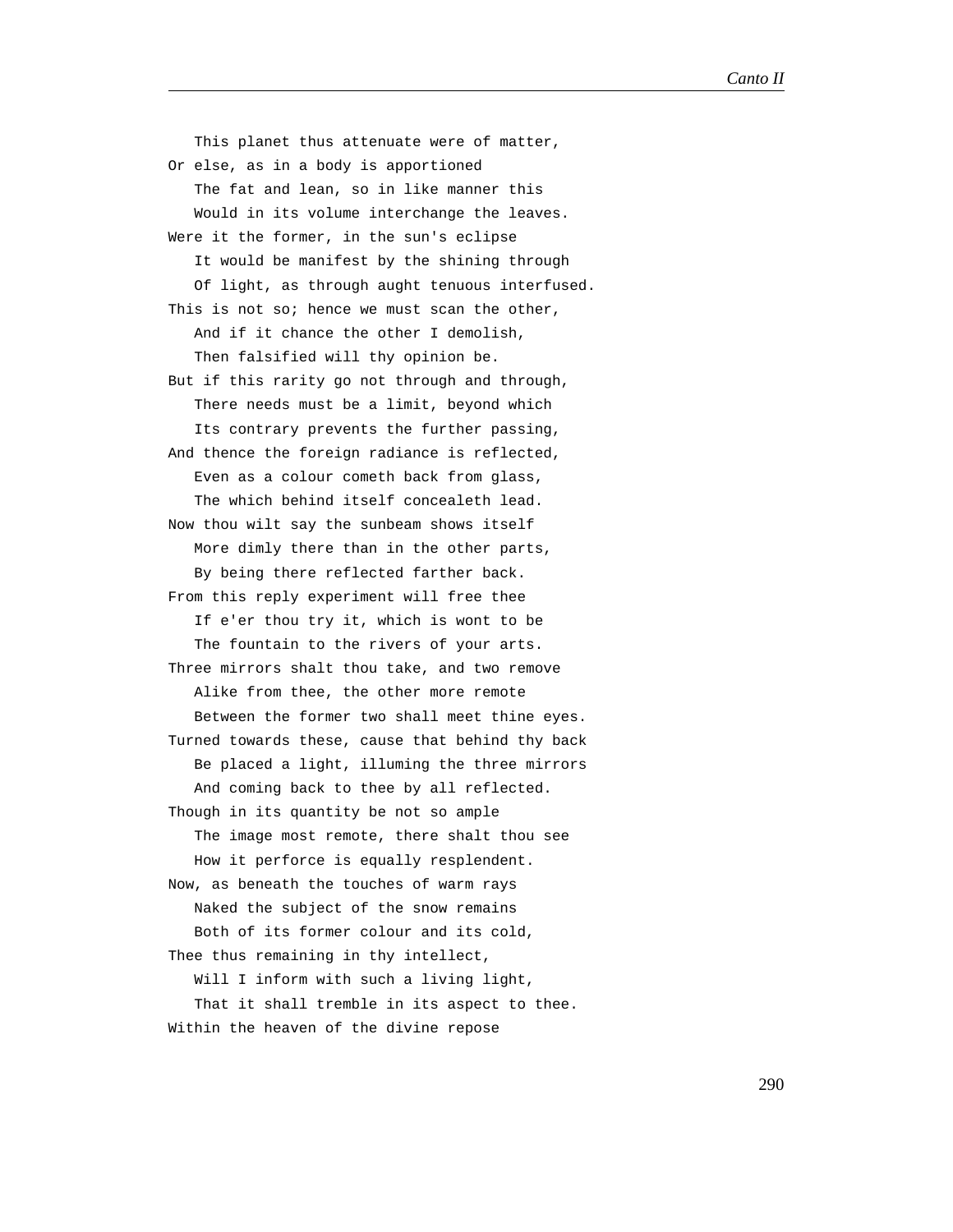Revolves a body, in whose virtue lies The being of whatever it contains. The following heaven, that has so many eyes, Divides this being by essences diverse, Distinguished from it, and by it contained. The other spheres, by various differences, All the distinctions which they have within them Dispose unto their ends and their effects. Thus do these organs of the world proceed, As thou perceivest now, from grade to grade; Since from above they take, and act beneath. Observe me well, how through this place I come Unto the truth thou wishest, that hereafter Thou mayst alone know how to keep the ford The power and motion of the holy spheres, As from the artisan the hammer's craft, Forth from the blessed motors must proceed. The heaven, which lights so manifold make fair, From the Intelligence profound, which turns it, The image takes, and makes of it a seal. And even as the soul within your dust Through members different and accommodated To faculties diverse expands itself, So likewise this Intelligence diffuses Its virtue multiplied among the stars. Itself revolving on its unity. Virtue diverse doth a diverse alloyage Make with the precious body that it quickens, In which, as life in you, it is combined. From the glad nature whence it is derived, The mingled virtue through the body shines, Even as gladness through the living pupil. From this proceeds whate'er from light to light Appeareth different, not from dense and rare: This is the formal principle that produces, According to its goodness, dark and bright."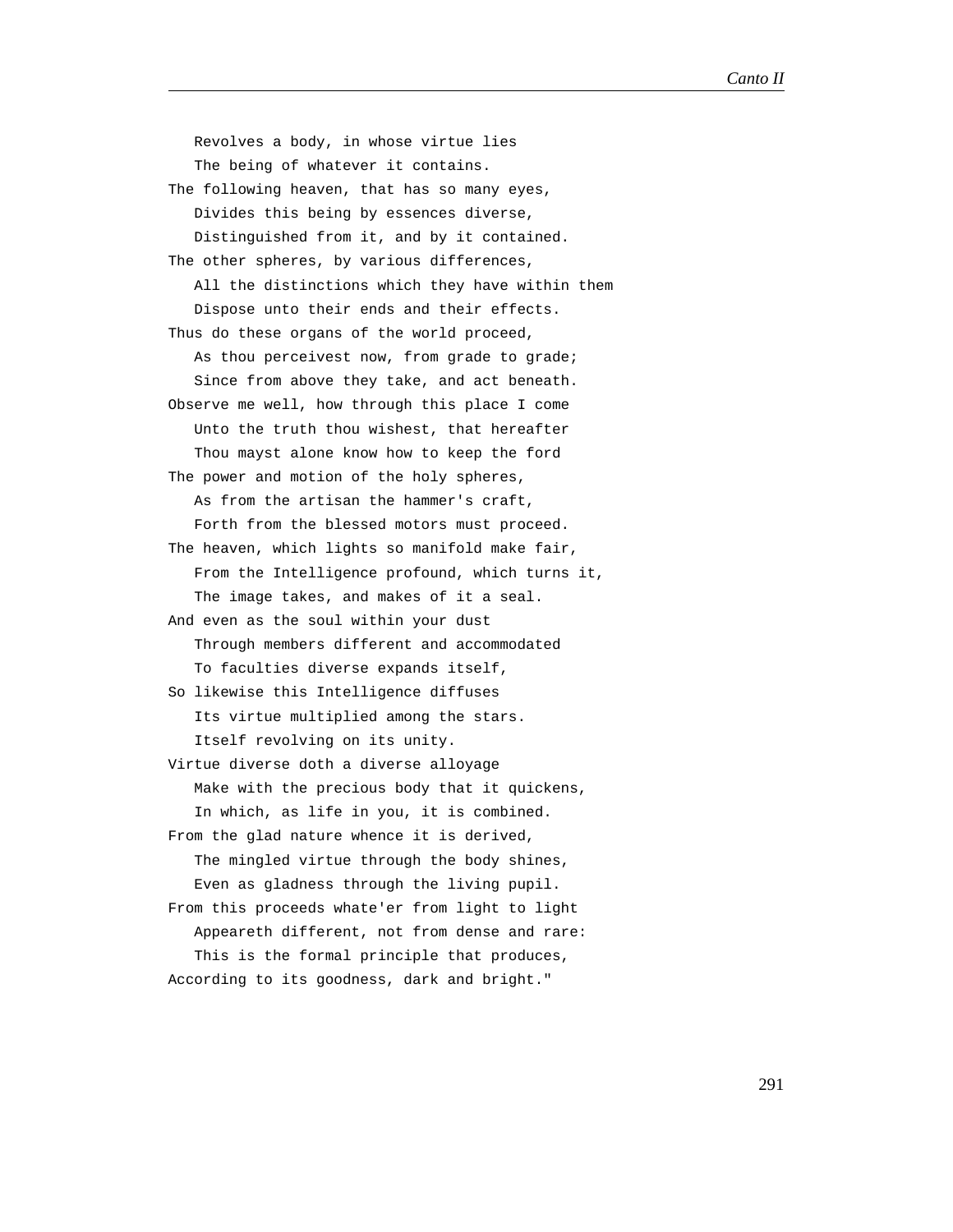That Sun, which erst with love my bosom warmed, Of beauteous truth had unto me discovered, By proving and reproving, the sweet aspect. And, that I might confess myself convinced And confident, so far as was befitting, I lifted more erect my head to speak. But there appeared a vision, which withdrew me So close to it, in order to be seen, That my confession I remembered not. Such as through polished and transparent glass, Or waters crystalline and undisturbed, But not so deep as that their bed be lost, Come back again the outlines of our faces So feeble, that a pearl on forehead white Comes not less speedily unto our eyes; Such saw I many faces prompt to speak, So that I ran in error opposite To that which kindled love 'twixt man and fountain. As soon as I became aware of them, Esteeming them as mirrored semblances, To see of whom they were, mine eyes I turned, And nothing saw, and once more turned them forward Direct into the light of my sweet Guide, Who smiling kindled in her holy eyes. "Marvel thou not," she said to me, "because I smile at this thy puerile conceit, Since on the truth it trusts not yet its foot, But turns thee, as 'tis wont, on emptiness. True substances are these which thou beholdest, Here relegate for breaking of some vow. Therefore speak with them, listen and believe; For the true light, which giveth peace to them, Permits them not to turn from it their feet." And I unto the shade that seemed most wishful To speak directed me, and I began, As one whom too great eagerness bewilders: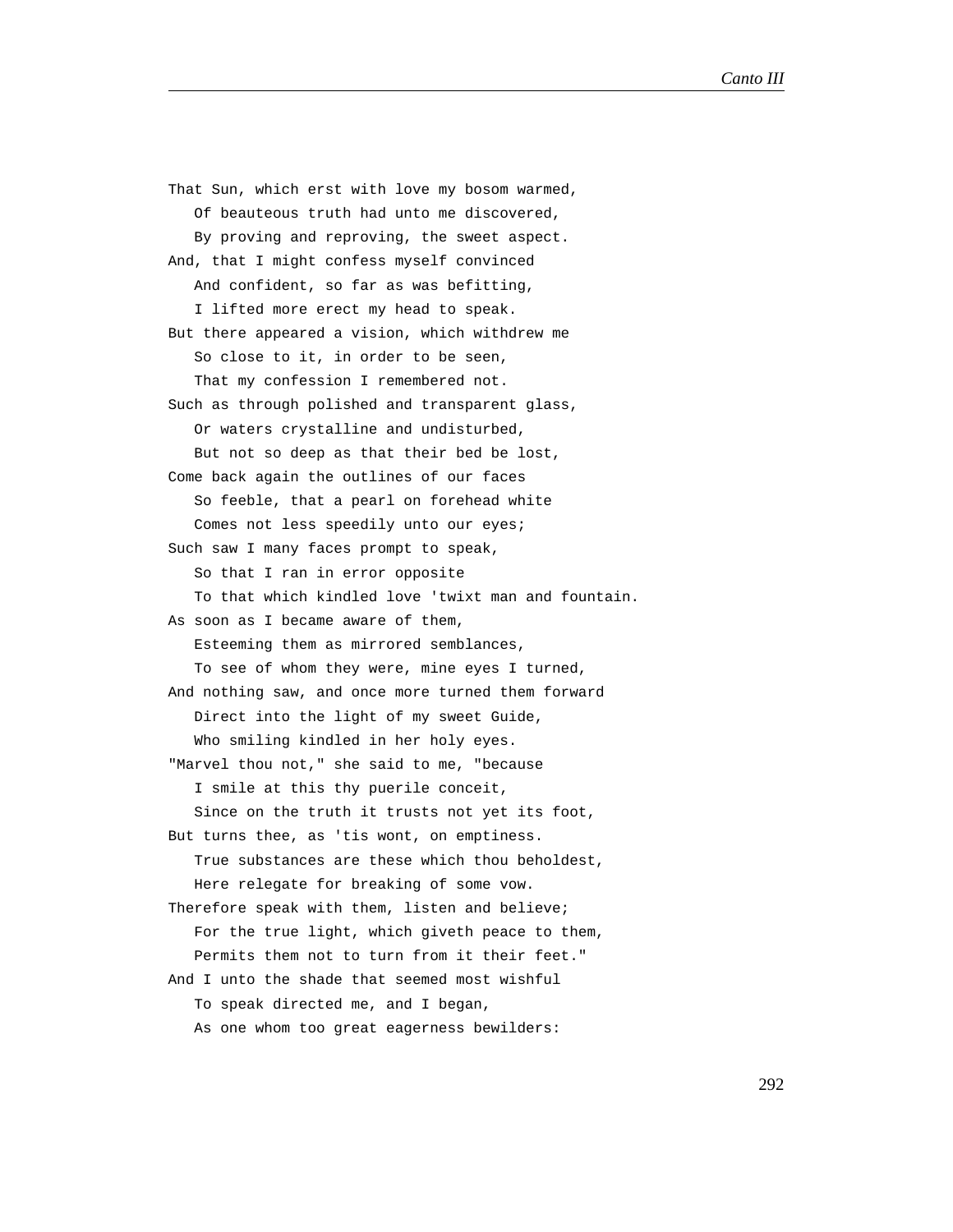"O well-created spirit, who in the rays Of life eternal dost the sweetness taste Which being untasted ne'er is comprehended, Grateful 'twill be to me, if thou content me Both with thy name and with your destiny." Whereat she promptly and with laughing eyes: "Our charity doth never shut the doors Against a just desire, except as one Who wills that all her court be like herself. I was a virgin sister in the world; And if thy mind doth contemplate me well, The being more fair will not conceal me from thee, But thou shalt recognise I am Piccarda, Who, stationed here among these other blessed, Myself am blessed in the slowest sphere. All our affections, that alone inflamed Are in the pleasure of the Holy Ghost, Rejoice at being of his order formed; And this allotment, which appears so low, Therefore is given us, because our vows Have been neglected and in some part void." Whence I to her: "In your miraculous aspects There shines I know not what of the divine, Which doth transform you from our first conceptions. Therefore I was not swift in my remembrance; But what thou tellest me now aids me so, That the refiguring is easier to me. But tell me, ye who in this place are happy, Are you desirous of a higher place, To see more or to make yourselves more friends?" First with those other shades she smiled a little; Thereafter answered me so full of gladness, She seemed to burn in the first fire of love: "Brother, our will is quieted by virtue Of charity, that makes us wish alone For what we have, nor gives us thirst for more. If to be more exalted we aspired, Discordant would our aspirations be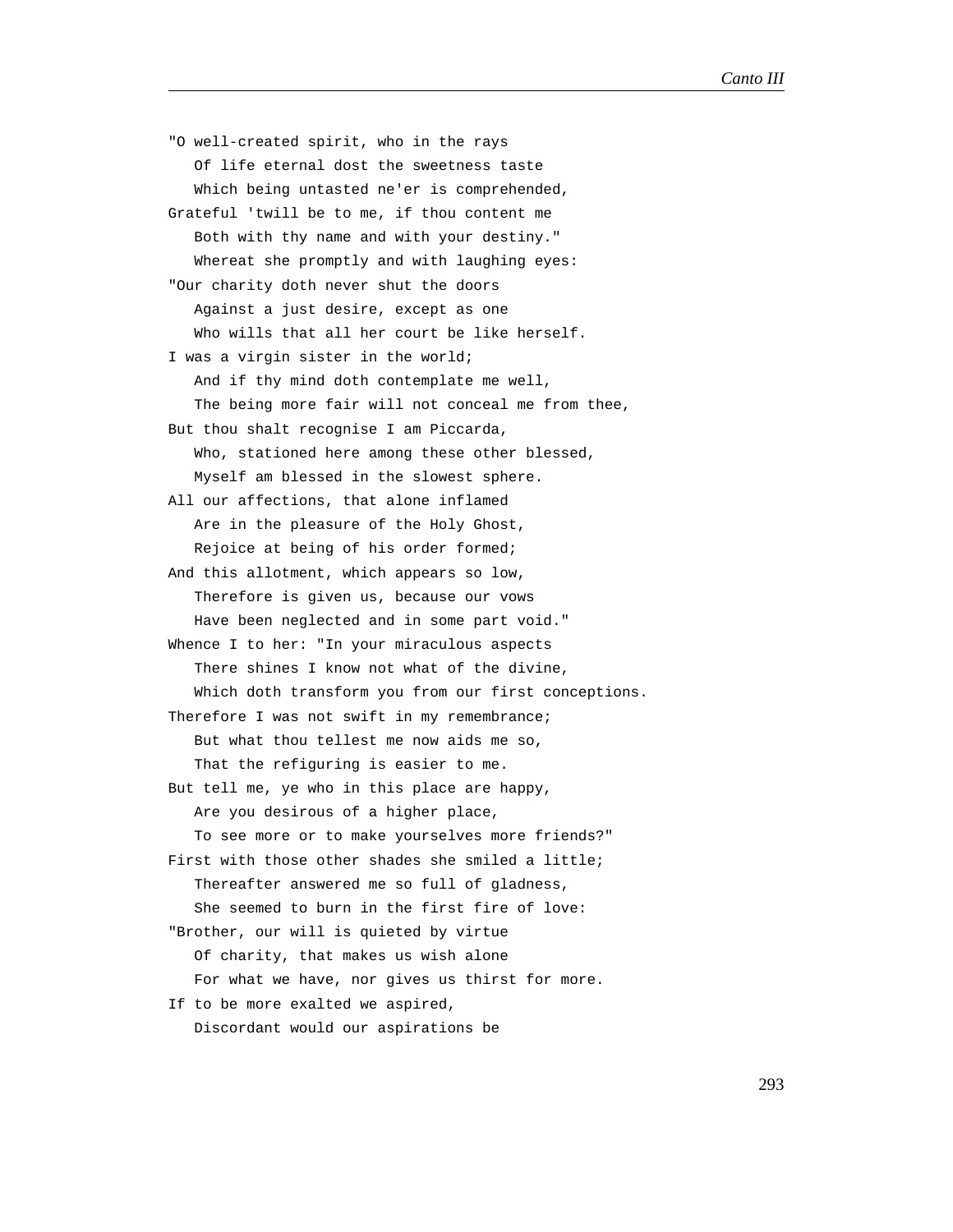Unto the will of Him who here secludes us; Which thou shalt see finds no place in these circles, If being in charity is needful here, And if thou lookest well into its nature; Nay, 'tis essential to this blest existence To keep itself within the will divine, Whereby our very wishes are made one; So that, as we are station above station Throughout this realm, to all the realm 'tis pleasing, As to the King, who makes his will our will. And his will is our peace; this is the sea To which is moving onward whatsoever It doth create, and all that nature makes." Then it was clear to me how everywhere In heaven is Paradise, although the grace Of good supreme there rain not in one measure. But as it comes to pass, if one food sates, And for another still remains the longing, We ask for this, and that decline with thanks, E'en thus did I; with gesture and with word, To learn from her what was the web wherein She did not ply the shuttle to the end. "A perfect life and merit high in-heaven A lady o'er us," said she, "by whose rule Down in your world they vest and veil themselves, That until death they may both watch and sleep Beside that Spouse who every vow accepts Which charity conformeth to his pleasure. To follow her, in girlhood from the world I fled, and in her habit shut myself, And pledged me to the pathway of her sect. Then men accustomed unto evil more Than unto good, from the sweet cloister tore me; God knows what afterward my life became. This other splendour, which to thee reveals Itself on my right side, and is enkindled With all the illumination of our sphere, What of myself I say applies to her;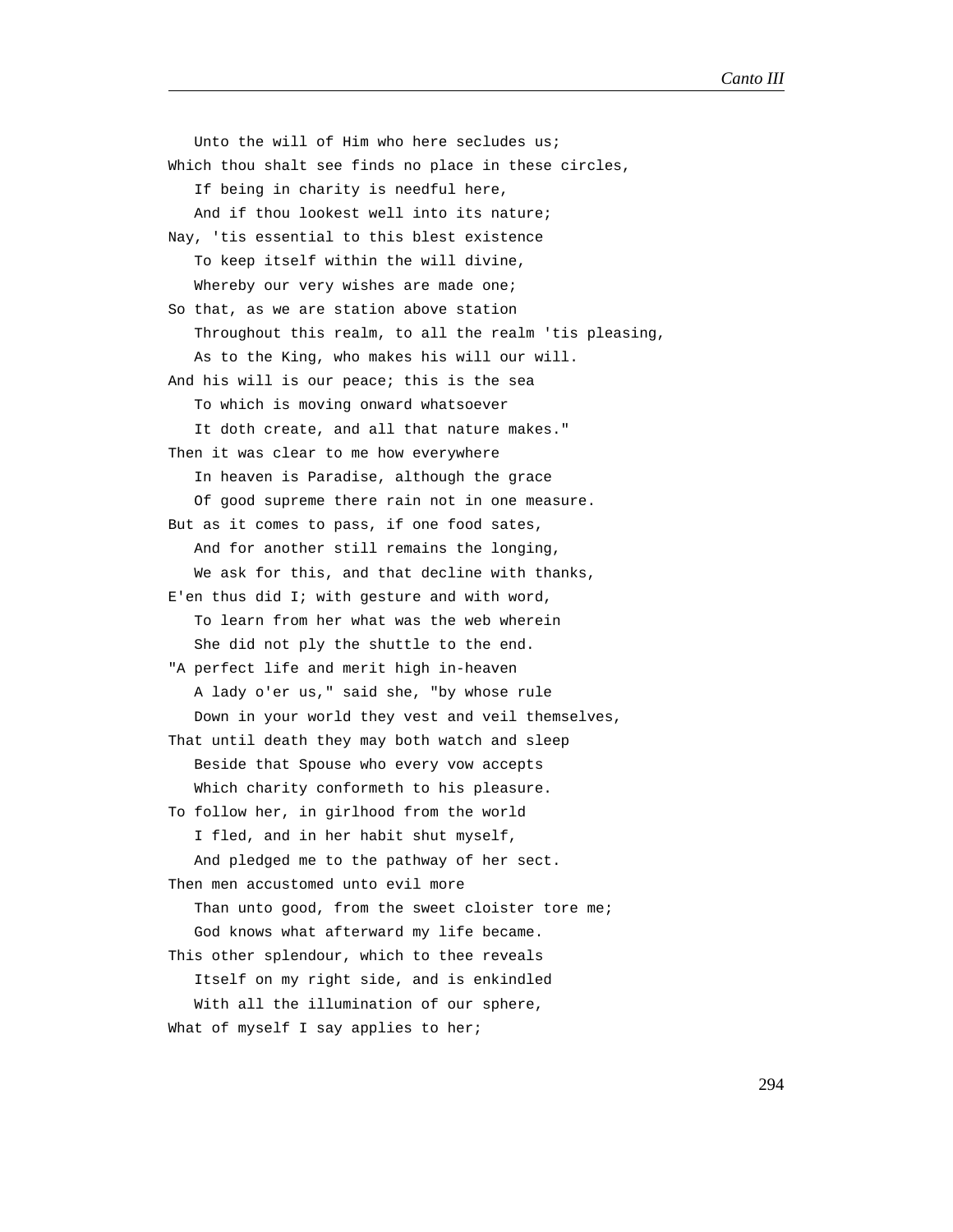A nun was she, and likewise from her head Was ta'en the shadow of the sacred wimple. But when she too was to the world returned Against her wishes and against good usage, Of the heart's veil she never was divested. Of great Costanza this is the effulgence, Who from the second wind of Suabia Brought forth the third and latest puissance." Thus unto me she spake, and then began "Ave Maria" singing, and in singing Vanished, as through deep water something heavy. My sight, that followed her as long a time As it was possible, when it had lost her Turned round unto the mark of more desire, And wholly unto Beatrice reverted; But she such lightnings flashed into mine eyes, That at the first my sight endured it not; And this in questioning more backward made me.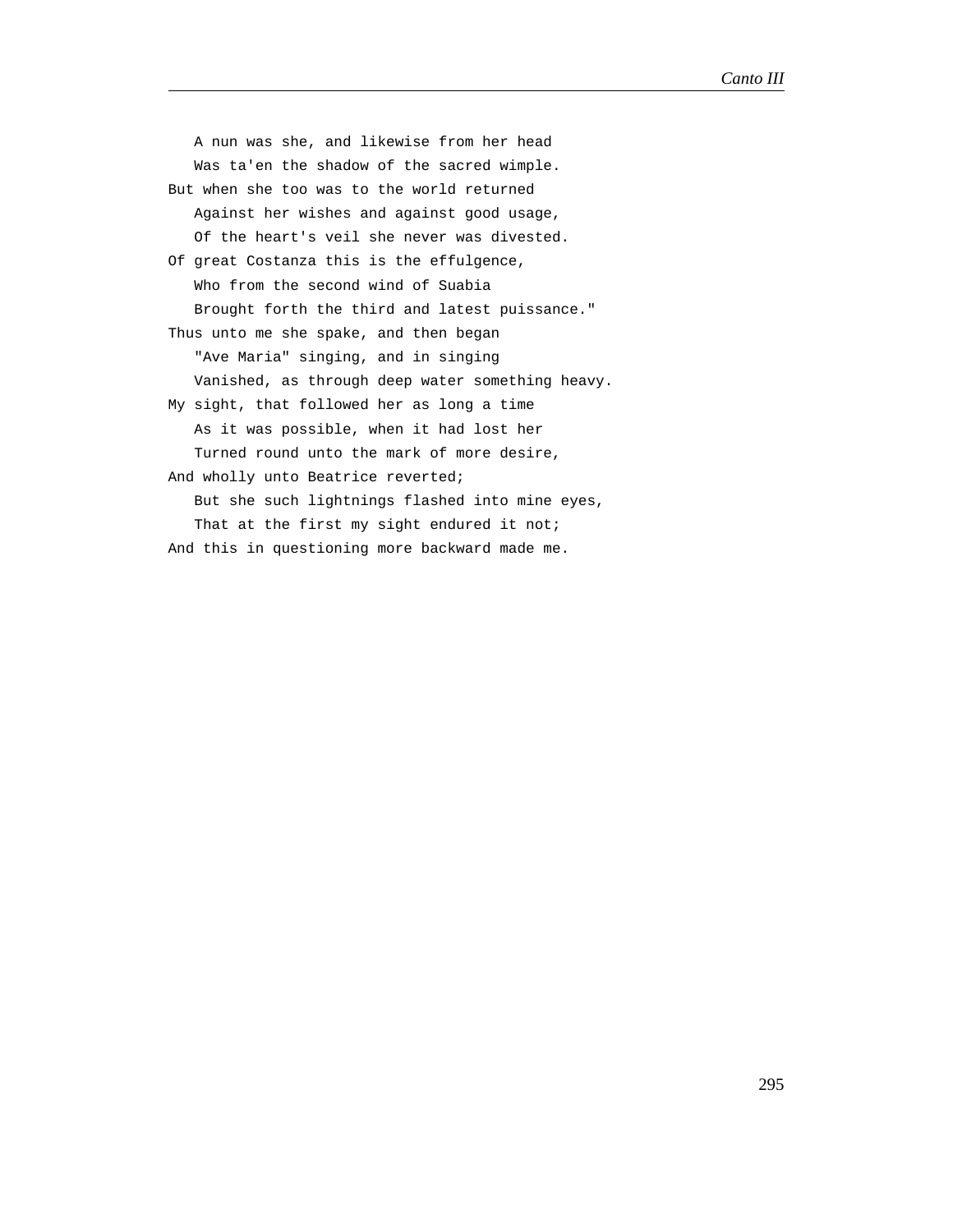Between two viands, equally removed And tempting, a free man would die of hunger Ere either he could bring unto his teeth. So would a lamb between the ravenings Of two fierce wolves stand fearing both alike; And so would stand a dog between two does. Hence, if I held my peace, myself I blame not, Impelled in equal measure by my doubts, Since it must be so, nor do I commend. I held my peace; but my desire was painted Upon my face, and questioning with that More fervent far than by articulate speech. Beatrice did as Daniel had done Relieving Nebuchadnezzar from the wrath Which rendered him unjustly merciless, And said: "Well see I how attracteth thee One and the other wish, so that thy care Binds itself so that forth it does not breathe. Thou arguest, if good will be permanent, The violence of others, for what reason Doth it decrease the measure of my merit? Again for doubting furnish thee occasion Souls seeming to return unto the stars, According to the sentiment of Plato. These are the questions which upon thy wish Are thrusting equally; and therefore first Will I treat that which hath the most of gall. He of the Seraphim most absorbed in God, Moses, and Samuel, and whichever John Thou mayst select, I say, and even Mary, Have not in any other heaven their seats, Than have those spirits that just appeared to thee, Nor of existence more or fewer years; But all make beautiful the primal circle, And have sweet life in different degrees, By feeling more or less the eternal breath.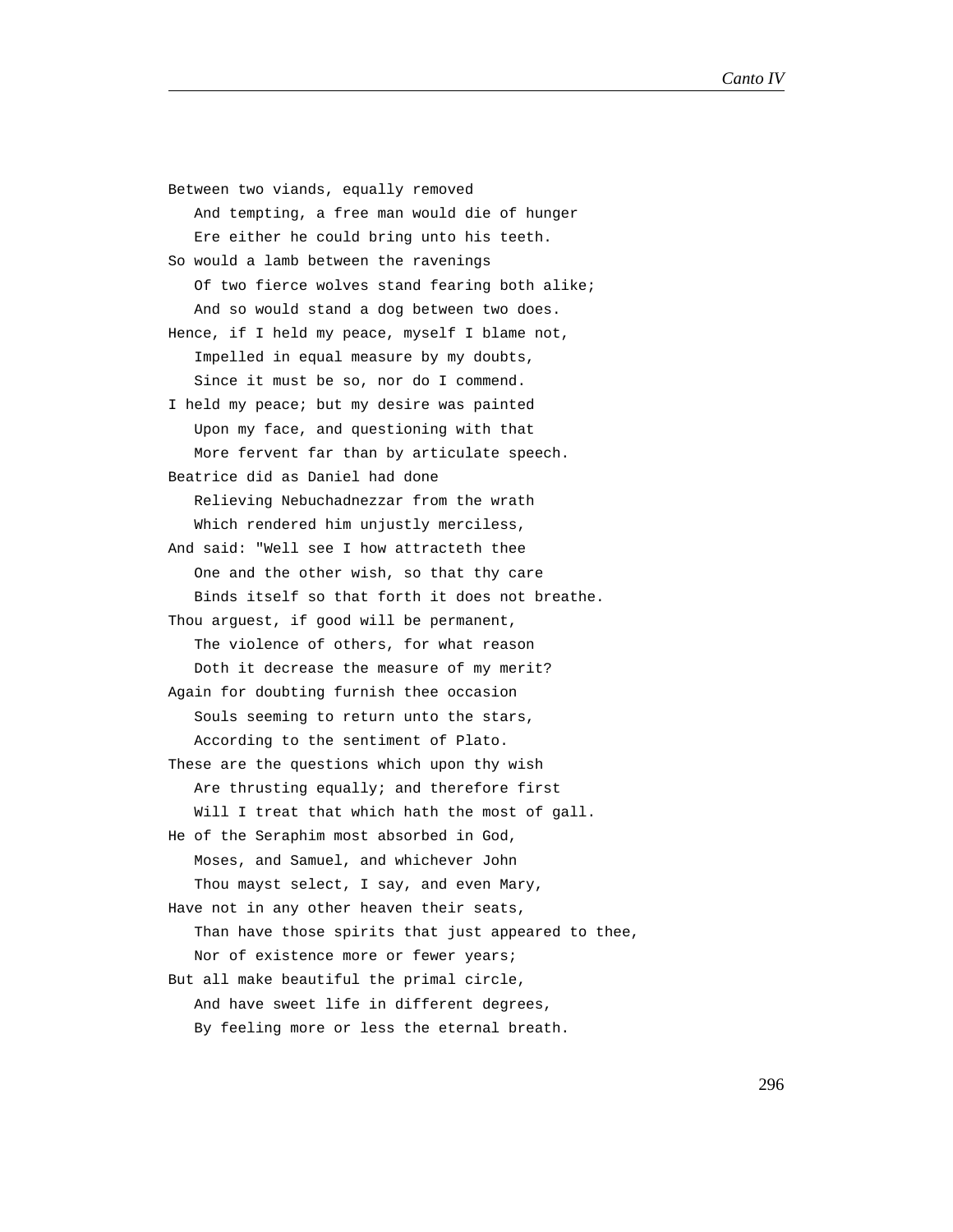They showed themselves here, not because allotted This sphere has been to them, but to give sign Of the celestial which is least exalted. To speak thus is adapted to your mind, Since only through the sense it apprehendeth What then it worthy makes of intellect. On this account the Scripture condescends Unto your faculties, and feet and hands To God attributes, and means something else; And Holy Church under an aspect human Gabriel and Michael represent to you, And him who made Tobias whole again. That which Timaeus argues of the soul Doth not resemble that which here is seen, Because it seems that as he speaks he thinks. He says the soul unto its star returns, Believing it to have been severed thence Whenever nature gave it as a form. Perhaps his doctrine is of other guise Than the words sound, and possibly may be With meaning that is not to be derided. If he doth mean that to these wheels return The honour of their influence and the blame, Perhaps his bow doth hit upon some truth. This principle ill understood once warped The whole world nearly, till it went astray Invoking Jove and Mercury and Mars. The other doubt which doth disquiet thee Less venom has, for its malevolence Could never lead thee otherwhere from me. That as unjust our justice should appear In eyes of mortals, is an argument Of faith, and not of sin heretical. But still, that your perception may be able To thoroughly penetrate this verity, As thou desirest, I will satisfy thee. If it be violence when he who suffers Co-operates not with him who uses force,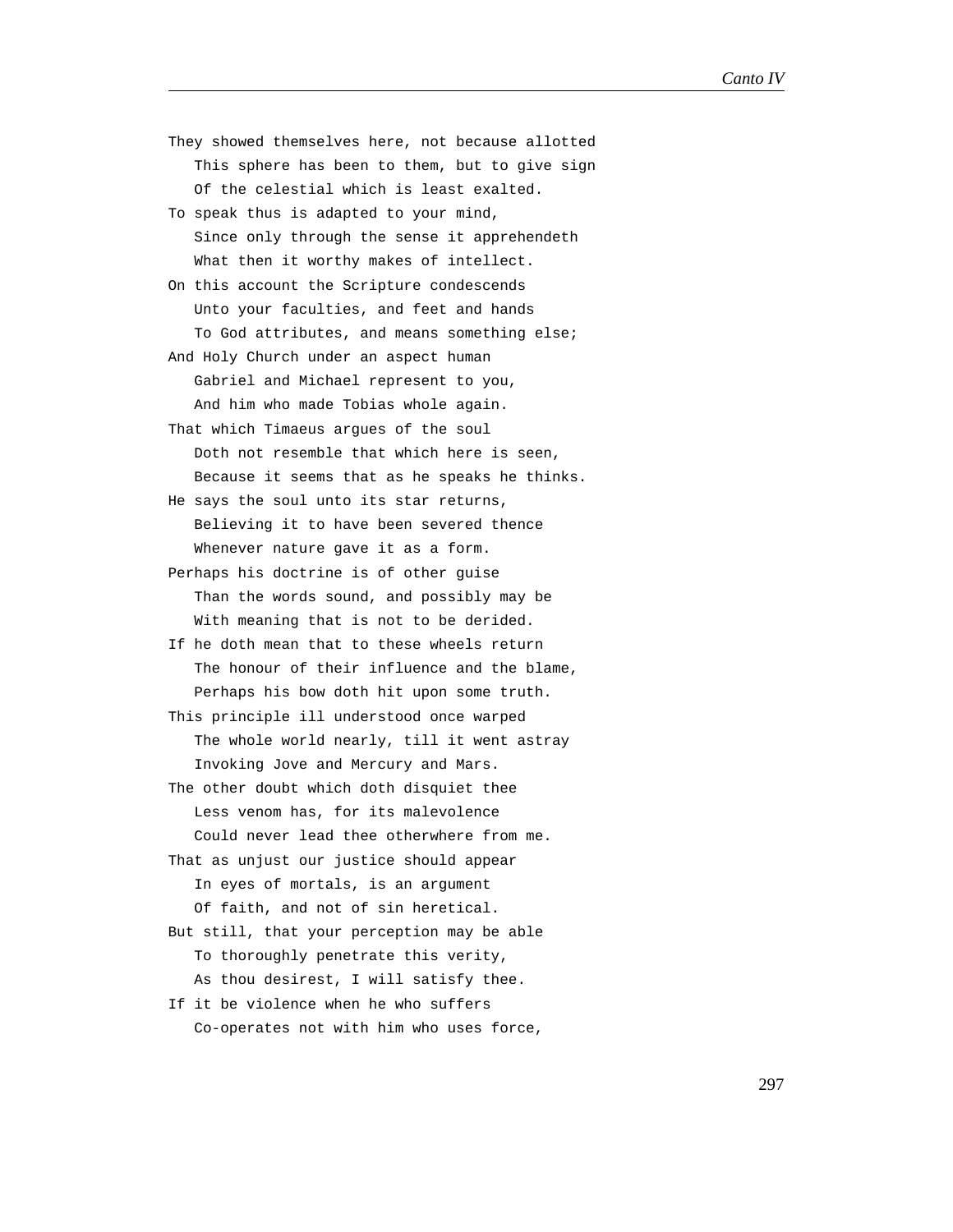These souls were not on that account excused; For will is never quenched unless it will, But operates as nature doth in fire If violence a thousand times distort it. Hence, if it yieldeth more or less, it seconds The force; and these have done so, having power Of turning back unto the holy place. If their will had been perfect, like to that Which Lawrence fast upon his gridiron held, And Mutius made severe to his own hand, It would have urged them back along the road Whence they were dragged, as soon as they were free; But such a solid will is all too rare. And by these words, if thou hast gathered them As thou shouldst do, the argument is refuted That would have still annoyed thee many times. But now another passage runs across Before thine eyes, and such that by thyself Thou couldst not thread it ere thou wouldst be weary. I have for certain put into thy mind That soul beatified could never lie, For it is near the primal Truth, And then thou from Piccarda might'st have heard Costanza kept affection for the veil, So that she seemeth here to contradict me. Many times, brother, has it come to pass, That, to escape from peril, with reluctance That has been done it was not right to do, E'en as Alcmaeon (who, being by his father Thereto entreated, his own mother slew) Not to lose pity pitiless became. At this point I desire thee to remember That force with will commingles, and they cause That the offences cannot be excused. Will absolute consenteth not to evil; But in so far consenteth as it fears, If it refrain, to fall into more harm. Hence when Piccarda uses this expression,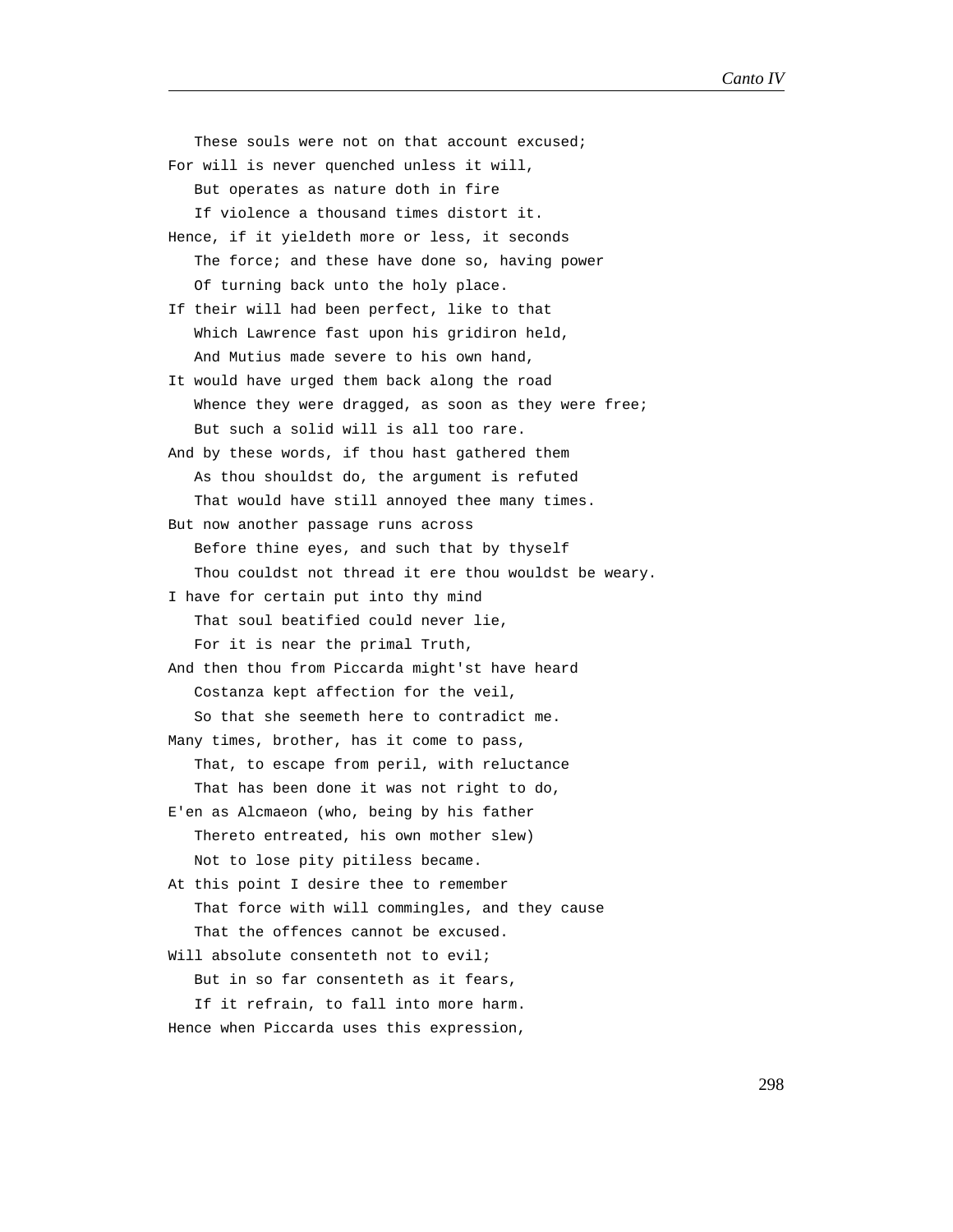She meaneth the will absolute, and I The other, so that both of us speak truth." Such was the flowing of the holy river That issued from the fount whence springs all truth; This put to rest my wishes one and all. "O love of the first lover, O divine," Said I forthwith, "whose speech inundates me And warms me so, it more and more revives me, My own affection is not so profound As to suffice in rendering grace for grace; Let Him, who sees and can, thereto respond. Well I perceive that never sated is Our intellect unless the Truth illume it, Beyond which nothing true expands itself. It rests therein, as wild beast in his lair, When it attains it; and it can attain it; If not, then each desire would frustrate be. Therefore springs up, in fashion of a shoot, Doubt at the foot of truth; and this is nature, Which to the top from height to height impels us. This doth invite me, this assurance give me With reverence, Lady, to inquire of you Another truth, which is obscure to me. I wish to know if man can satisfy you For broken vows with other good deeds, so That in your balance they will not be light." Beatrice gazed upon me with her eyes Full of the sparks of love, and so divine, That, overcome my power, I turned my back And almost lost myself with eyes downcast.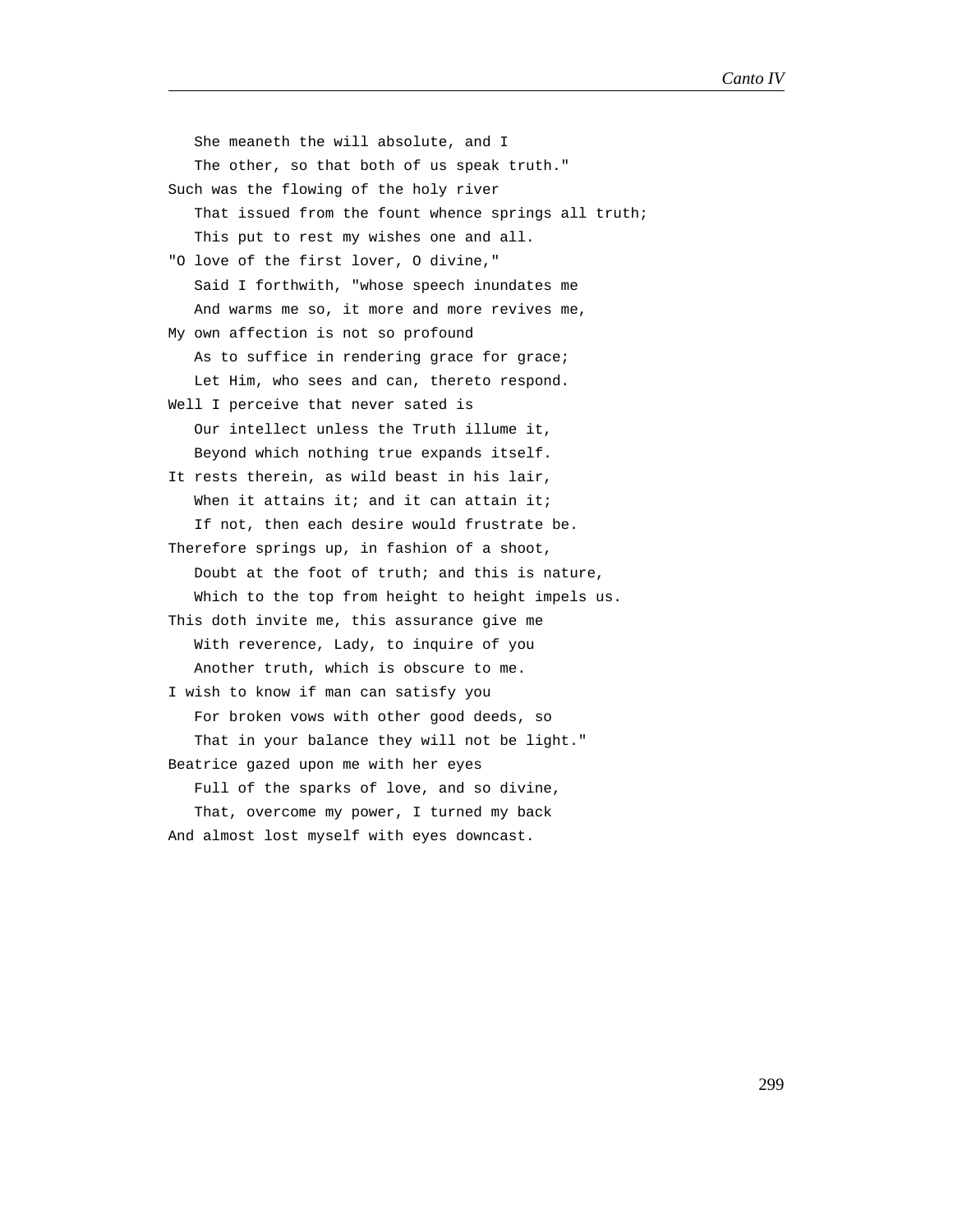"If in the heat of love I flame upon thee Beyond the measure that on earth is seen, So that the valour of thine eyes I vanquish, Marvel thou not thereat; for this proceeds From perfect sight, which as it apprehends To the good apprehended moves its feet. Well I perceive how is already shining Into thine intellect the eternal light, That only seen enkindles always love; And if some other thing your love seduce, 'Tis nothing but a vestige of the same, Ill understood, which there is shining through. Thou fain wouldst know if with another service For broken vow can such return be made As to secure the soul from further claim." This Canto thus did Beatrice begin; And, as a man who breaks not off his speech, Continued thus her holy argument: "The greatest gift that in his largess God Creating made, and unto his own goodness Nearest conformed, and that which he doth prize Most highly, is the freedom of the will, Wherewith the creatures of intelligence Both all and only were and are endowed. Now wilt thou see, if thence thou reasonest, The high worth of a vow, if it he made So that when thou consentest God consents: For, closing between God and man the compact, A sacrifice is of this treasure made, Such as I say, and made by its own act. What can be rendered then as compensation? Think'st thou to make good use of what thou'st offered, With gains ill gotten thou wouldst do good deed. Now art thou certain of the greater point; But because Holy Church in this dispenses, Which seems against the truth which I have shown thee,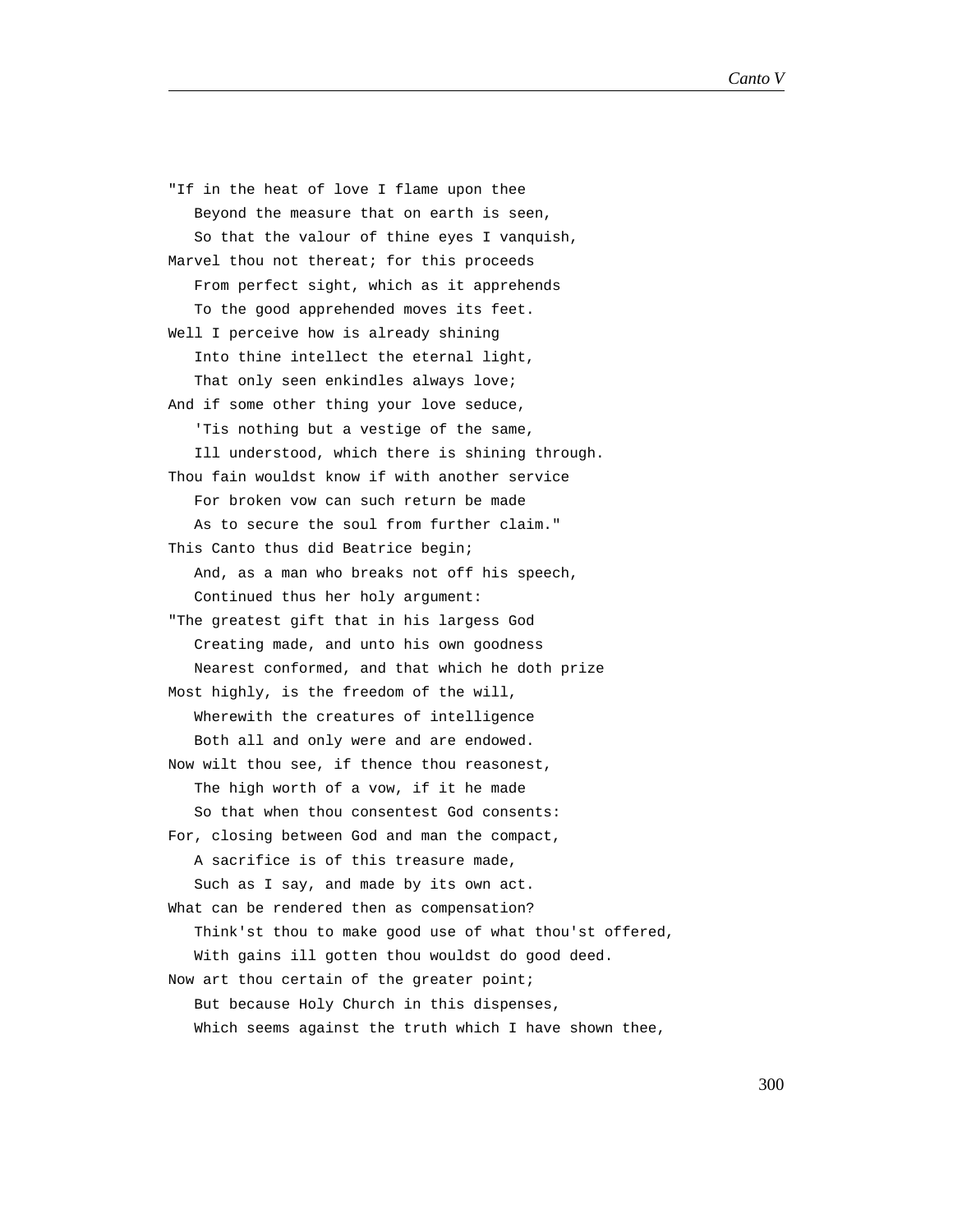Behoves thee still to sit awhile at table, Because the solid food which thou hast taken Requireth further aid for thy digestion. Open thy mind to that which I reveal, And fix it there within; for 'tis not knowledge, The having heard without retaining it. In the essence of this sacrifice two things Convene together; and the one is that Of which 'tis made, the other is the agreement. This last for evermore is cancelled not Unless complied with, and concerning this With such precision has above been spoken. Therefore it was enjoined upon the Hebrews To offer still, though sometimes what was offered Might be commuted, as thou ought'st to know. The other, which is known to thee as matter, May well indeed be such that one errs not If it for other matter be exchanged. But let none shift the burden on his shoulder At his arbitrament, without the turning Both of the white and of the yellow key; And every permutation deem as foolish, If in the substitute the thing relinquished, As the four is in six, be not contained. Therefore whatever thing has so great weight In value that it drags down every balance, Cannot be satisfied with other spending. Let mortals never take a vow in jest; Be faithful and not blind in doing that, As Jephthah was in his first offering, Whom more beseemed to say, 'I have done wrong, Than to do worse by keeping; and as foolish Thou the great leader of the Greeks wilt find, Whence wept Iphigenia her fair face, And made for her both wise and simple weep, Who heard such kind of worship spoken of.' Christians, be ye more serious in your movements;

Be ye not like a feather at each wind,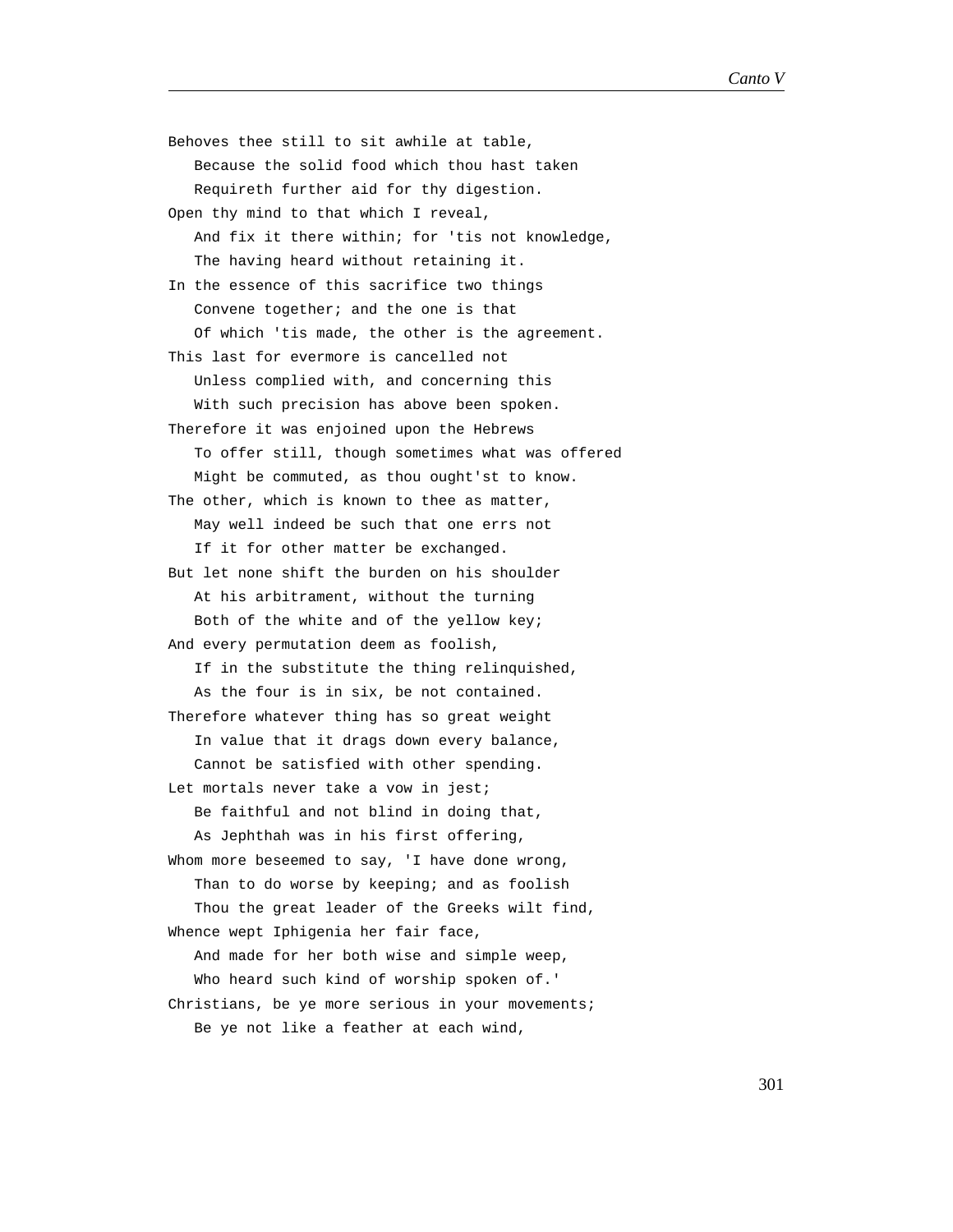And think not every water washes you. Ye have the Old and the New Testament, And the Pastor of the Church who guideth you Let this suffice you unto your salvation. If evil appetite cry aught else to you, Be ye as men, and not as silly sheep, So that the Jew among you may not mock you. Be ye not as the lamb that doth abandon Its mother's milk, and frolicsome and simple Combats at its own pleasure with itself." Thus Beatrice to me even as I write it; Then all desireful turned herself again To that part where the world is most alive. Her silence and her change of countenance Silence imposed upon my eager mind, That had already in advance new questions; And as an arrow that upon the mark Strikes ere the bowstring quiet hath become, So did we speed into the second realm. My Lady there so joyful I beheld, As into the brightness of that heaven she entered, More luminous thereat the planet grew; And if the star itself was changed and smiled, What became I, who by my nature am Exceeding mutable in every guise! As, in a fish-pond which is pure and tranquil, The fishes draw to that which from without Comes in such fashion that their food they deem it; So I beheld more than a thousand splendours Drawing towards us, and in each was heard: "Lo, this is she who shall increase our love." And as each one was coming unto us, Full of beatitude the shade was seen, By the effulgence clear that issued from it. Think, Reader, if what here is just beginning No farther should proceed, how thou wouldst have An agonizing need of knowing more; And of thyself thou'lt see how I from these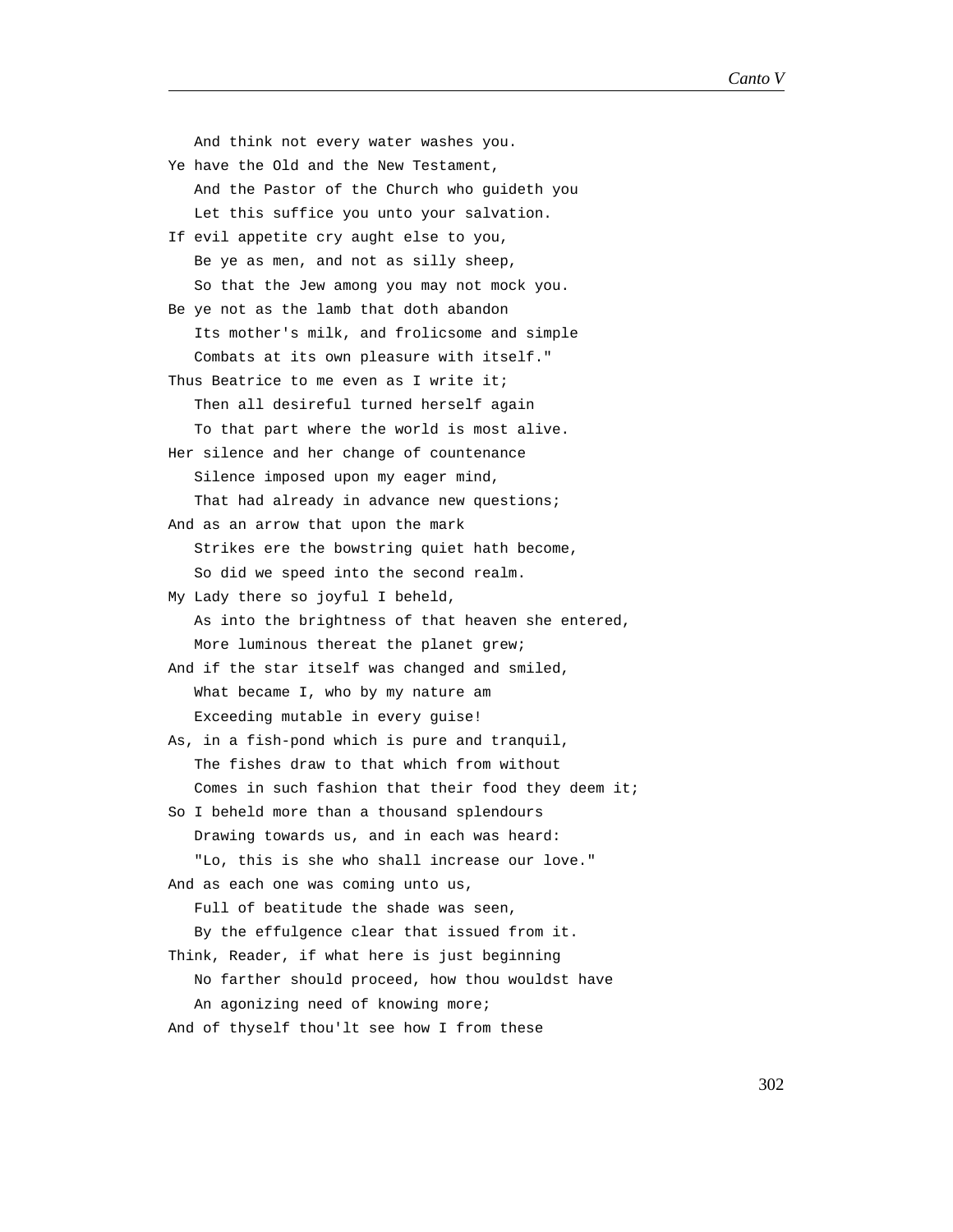Was in desire of hearing their conditions, As they unto mine eyes were manifest. "O thou well-born, unto whom Grace concedes To see the thrones of the eternal triumph, Or ever yet the warfare be abandoned With light that through the whole of heaven is spread Kindled are we, and hence if thou desirest To know of us, at thine own pleasure sate thee." Thus by some one among those holy spirits Was spoken, and by Beatrice: "Speak, speak Securely, and believe them even as Gods." "Well I perceive how thou dost nest thyself In thine own light, and drawest it from thine eyes, Because they coruscate when thou dost smile, But know not who thou art, nor why thou hast, Spirit august, thy station in the sphere That veils itself to men in alien rays." This said I in direction of the light Which first had spoken to me; whence it became By far more lucent than it was before. Even as the sun, that doth conceal himself By too much light, when heat has worn away The tempering influence of the vapours dense, By greater rapture thus concealed itself In its own radiance the figure saintly, And thus close, close enfolded answered me In fashion as the following Canto sings.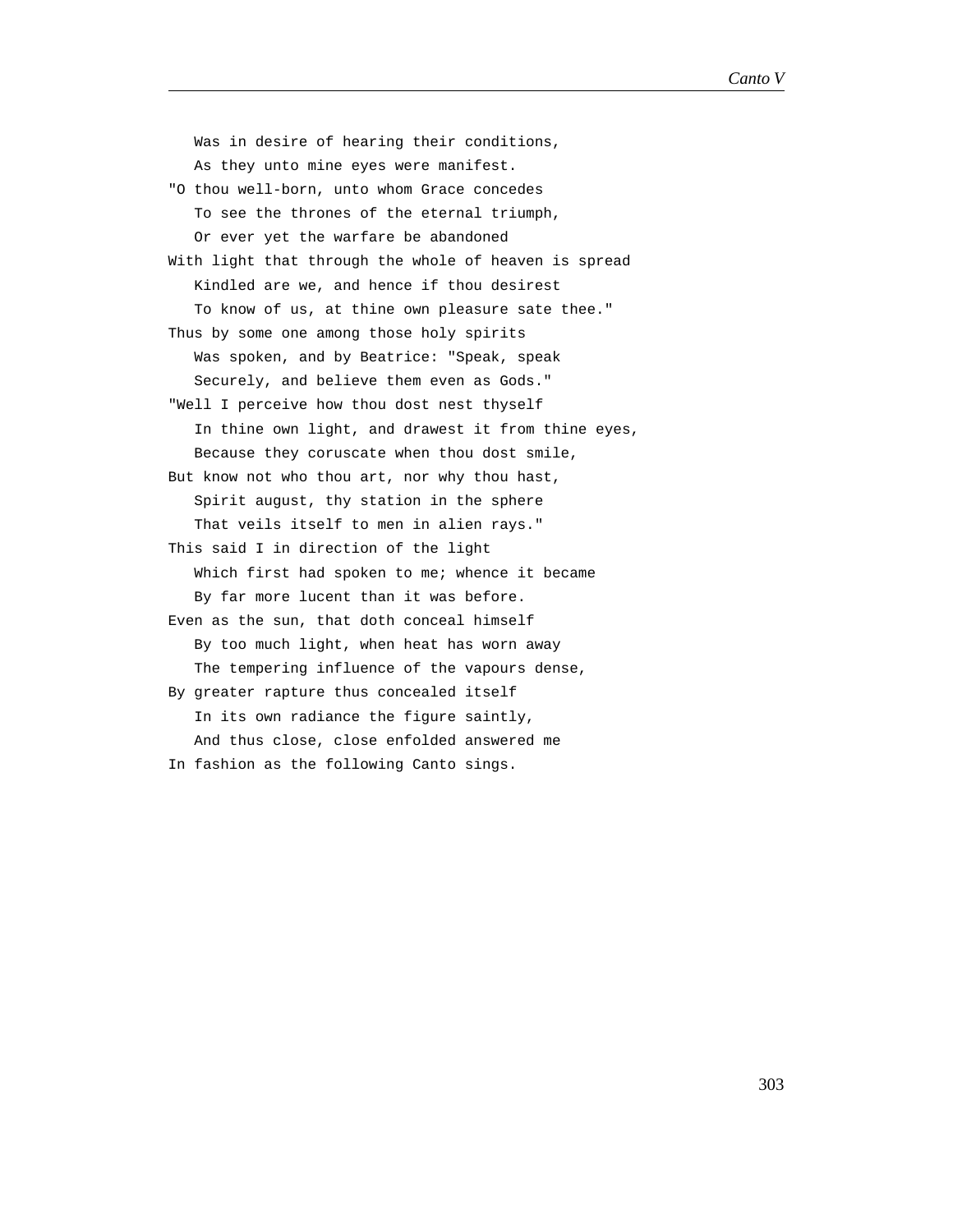"After that Constantine the eagle turned Against the course of heaven, which it had followed Behind the ancient who Lavinia took, Two hundred years and more the bird of God In the extreme of Europe held itself, Near to the mountains whence it issued first; And under shadow of the sacred plumes It governed there the world from hand to hand, And, changing thus, upon mine own alighted. Caesar I was, and am Justinian, Who, by the will of primal Love I feel, Took from the laws the useless and redundant; And ere unto the work I was attent, One nature to exist in Christ, not more, Believed, and with such faith was I contented. But blessed Agapetus, he who was The supreme pastor, to the faith sincere Pointed me out the way by words of his. Him I believed, and what was his assertion I now see clearly, even as thou seest Each contradiction to be false and true. As soon as with the Church I moved my feet, God in his grace it pleased with this high task To inspire me, and I gave me wholly to it, And to my Belisarius I commended The arms, to which was heaven's right hand so joined It was a signal that I should repose. Now here to the first question terminates My answer; but the character thereof Constrains me to continue with a sequel, In order that thou see with how great reason Men move against the standard sacrosanct, Both who appropriate and who oppose it. Behold how great a power has made it worthy Of reverence, beginning from the hour When Pallas died to give it sovereignty.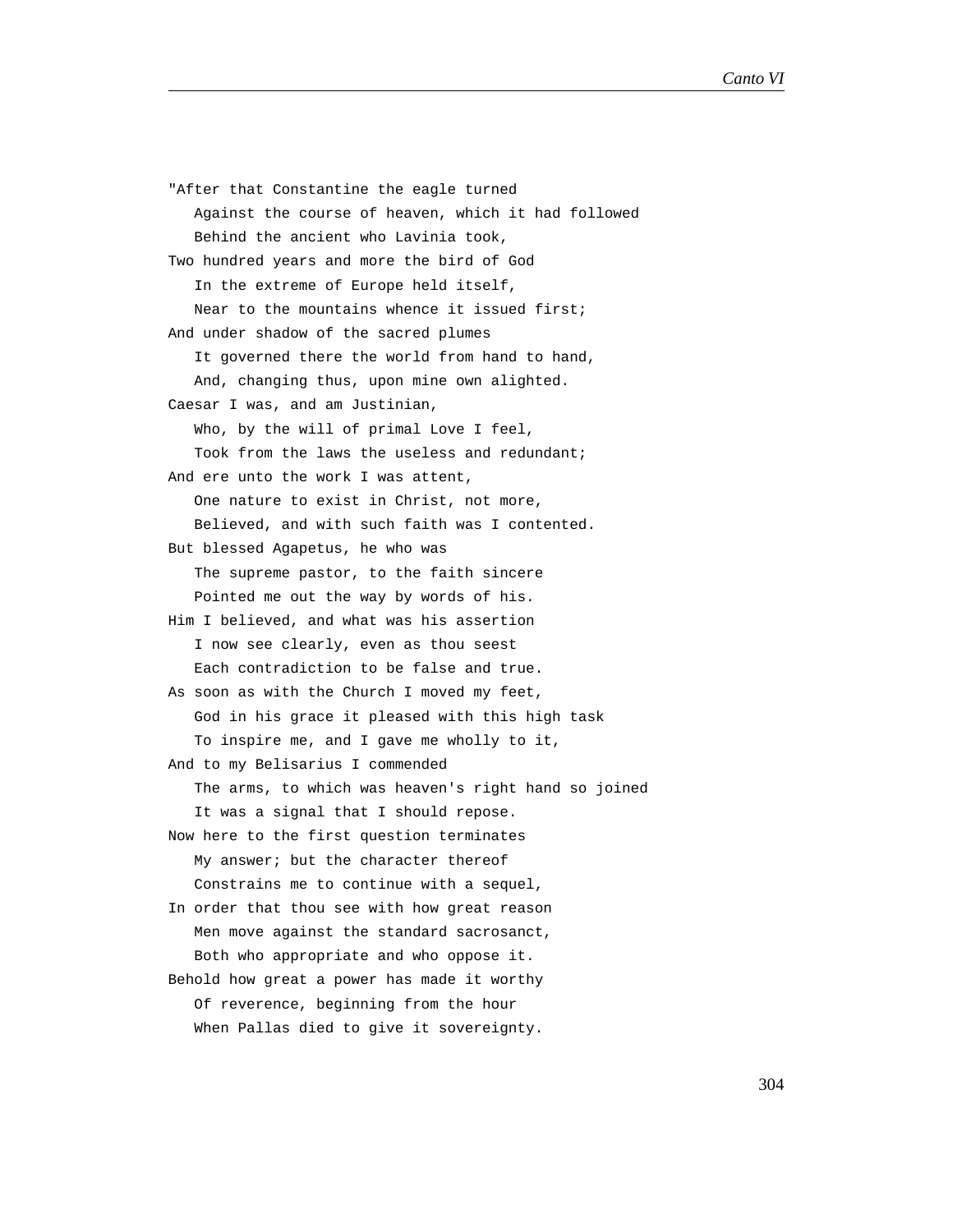Thou knowest it made in Alba its abode Three hundred years and upward, till at last The three to three fought for it yet again. Thou knowest what it achieved from Sabine wrong Down to Lucretia's sorrow, in seven kings O'ercoming round about the neighboring nations; Thou knowest what it achieved, borne by the Romans Illustrious against Brennus, against Pyrrhus, Against the other princes and confederates. Torquatus thence and Quinctius, who from locks Unkempt was named, Decii and Fabii, Received the fame I willingly embalm; It struck to earth the pride of the Arabians, Who, following Hannibal, had passed across The Alpine ridges, Po, from which thou glidest; Beneath it triumphed while they yet were young Pompey and Scipio, and to the hill Beneath which thou wast born it bitter seemed; Then, near unto the time when heaven had willed To bring the whole world to its mood serene, Did Caesar by the will of Rome assume it. What it achieved from Var unto the Rhine, Isere beheld and Saone, beheld the Seine, And every valley whence the Rhone is filled; What it achieved when it had left Ravenna, And leaped the Rubicon, was such a flight That neither tongue nor pen could follow it. Round towards Spain it wheeled its legions; then Towards Durazzo, and Pharsalia smote That to the calid Nile was felt the pain. Antandros and the Simois, whence it started, It saw again, and there where Hector lies, And ill for Ptolemy then roused itself. From thence it came like lightning upon Juba; Then wheeled itself again into your West, Where the Pompeian clarion it heard. From what it wrought with the next standard-bearer Brutus and Cassius howl in Hell together,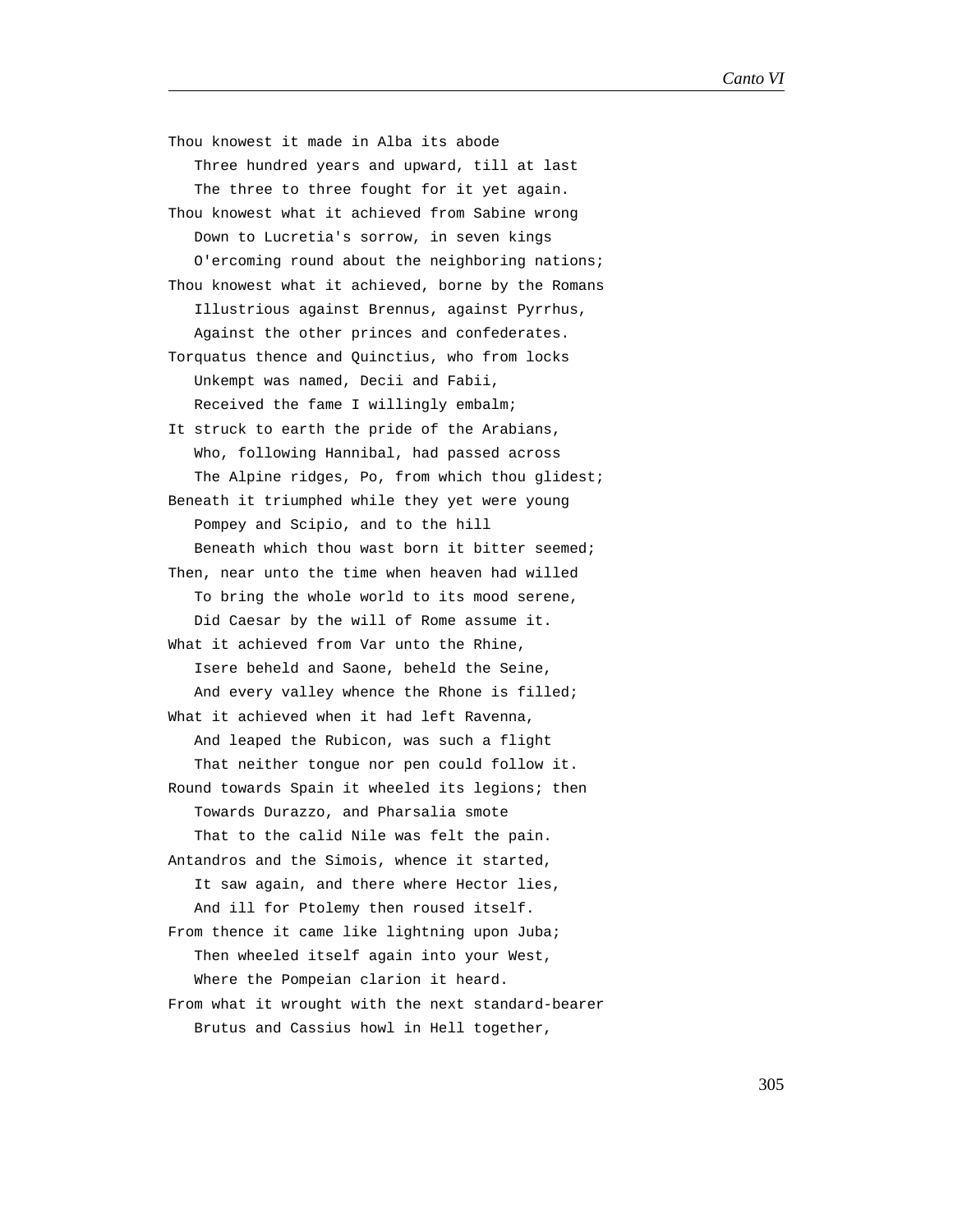And Modena and Perugia dolent were; Still doth the mournful Cleopatra weep Because thereof, who, fleeing from before it, Took from the adder sudden and black death. With him it ran even to the Red Sea shore; With him it placed the world in so great peace, That unto Janus was his temple closed. But what the standard that has made me speak Achieved before, and after should achieve Throughout the mortal realm that lies beneath it, Becometh in appearance mean and dim, If in the hand of the third Caesar seen With eye unclouded and affection pure, Because the living Justice that inspires me Granted it, in the hand of him I speak of, The glory of doing vengeance for its wrath. Now here attend to what I answer thee; Later it ran with Titus to do vengeance Upon the vengeance of the ancient sin. And when the tooth of Lombardy had bitten The Holy Church, then underneath its wings Did Charlemagne victorious succor her. Now hast thou power to judge of such as those Whom I accused above, and of their crimes, Which are the cause of all your miseries. To the public standard one the yellow lilies Opposes, the other claims it for a party, So that 'tis hard to see which sins the most. Let, let the Ghibellines ply their handicraft Beneath some other standard; for this ever Ill follows he who it and justice parts. And let not this new Charles e'er strike it down, He and his Guelfs, but let him fear the talons That from a nobler lion stripped the fell. Already oftentimes the sons have wept The father's crime; and let him not believe That God will change His scutcheon for the lilies. This little planet doth adorn itself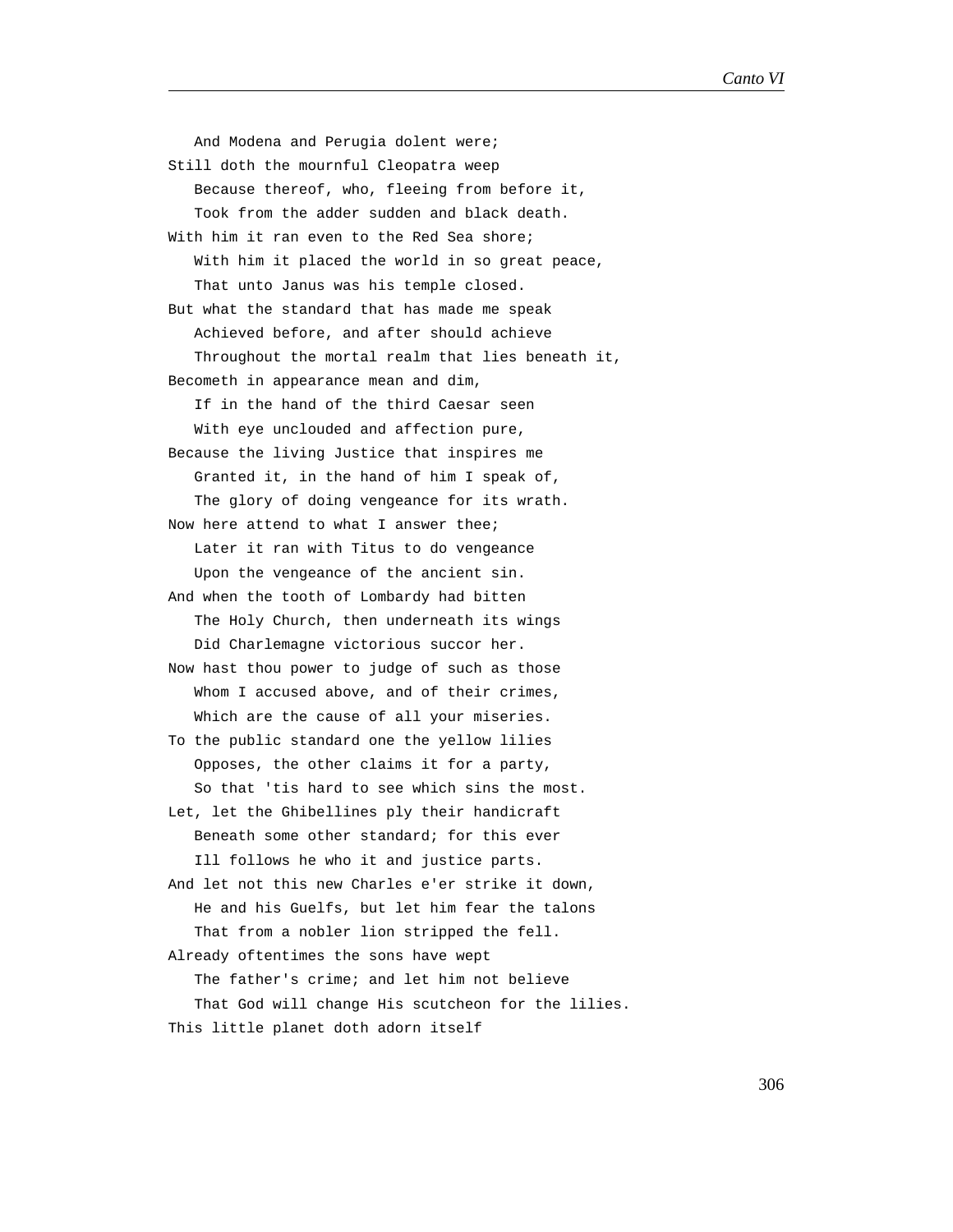With the good spirits that have active been, That fame and honour might come after them; And whensoever the desires mount thither, Thus deviating, must perforce the rays Of the true love less vividly mount upward. But in commensuration of our wages With our desert is portion of our joy, Because we see them neither less nor greater. Herein doth living Justice sweeten so Affection in us, that for evermore It cannot warp to any iniquity. Voices diverse make up sweet melodies; So in this life of ours the seats diverse Render sweet harmony among these spheres; And in the compass of this present pearl Shineth the sheen of Romeo, of whom The grand and beauteous work was ill rewarded. But the Provencals who against him wrought, They have not laughed, and therefore ill goes he Who makes his hurt of the good deeds of others. Four daughters, and each one of them a queen, Had Raymond Berenger, and this for him Did Romeo, a poor man and a pilgrim; And then malicious words incited him To summon to a reckoning this just man, Who rendered to him seven and five for ten. Then he departed poor and stricken in years, And if the world could know the heart he had, In begging bit by bit his livelihood, Though much it laud him, it would laud him more."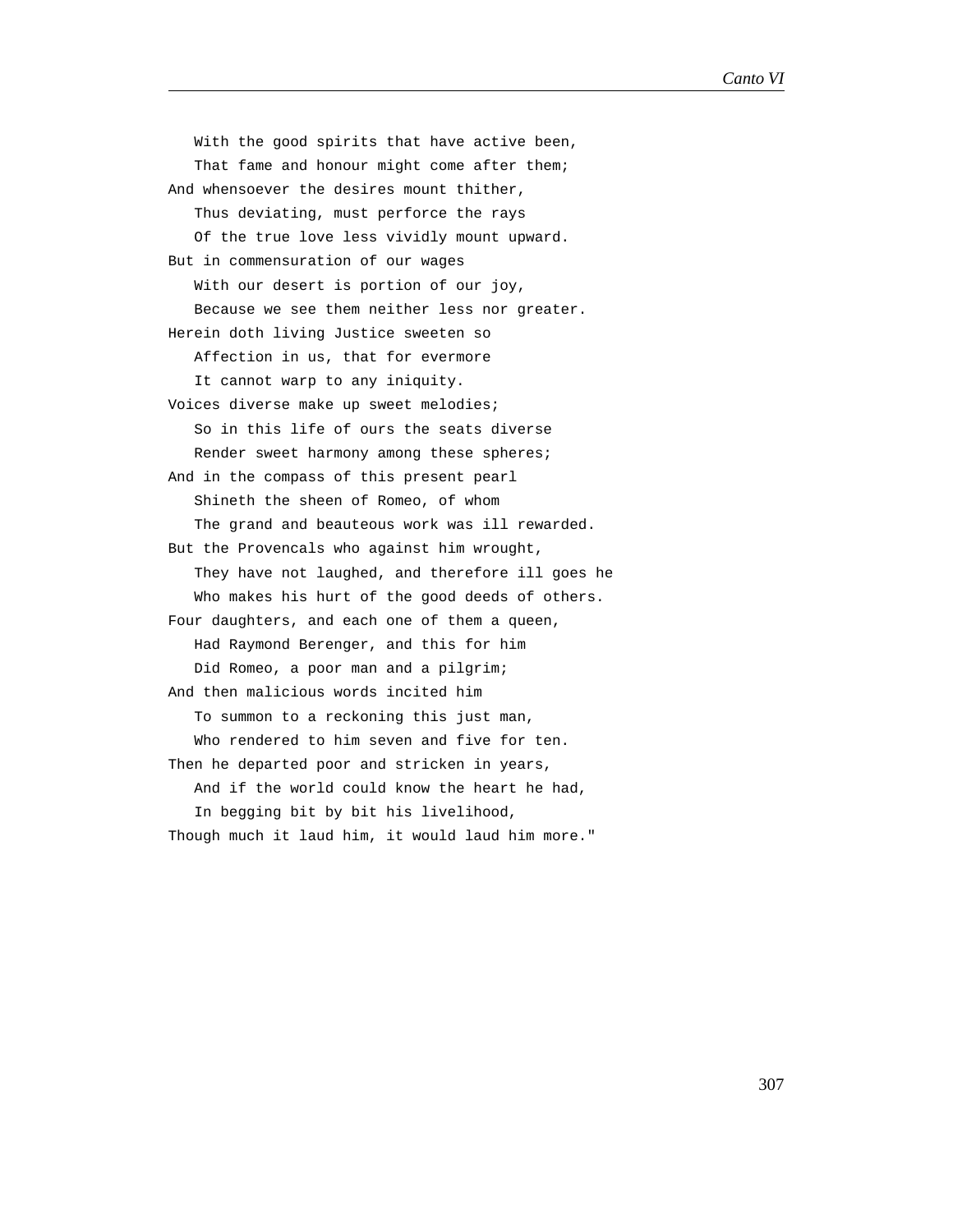"Osanna sanctus Deus Sabaoth, Superillustrans claritate tua Felices ignes horum malahoth!" In this wise, to his melody returning, This substance, upon which a double light Doubles itself, was seen by me to sing, And to their dance this and the others moved, And in the manner of swift-hurrying sparks Veiled themselves from me with a sudden distance. Doubting was I, and saying, "Tell her, tell her," Within me, "tell her," saying, "tell my Lady," Who slakes my thirst with her sweet effluences; And yet that reverence which doth lord it over The whole of me only by B and ICE, Bowed me again like unto one who drowses. Short while did Beatrice endure me thus; And she began, lighting me with a smile Such as would make one happy in the fire: "According to infallible advisement, After what manner a just vengeance justly Could be avenged has put thee upon thinking, But I will speedily thy mind unloose; And do thou listen, for these words of mine Of a great doctrine will a present make thee. By not enduring on the power that wills Curb for his good, that man who ne'er was born, Damning himself damned all his progeny; Whereby the human species down below Lay sick for many centuries in great error, Till to descend it pleased the Word of God To where the nature, which from its own Maker Estranged itself, he joined to him in person By the sole act of his eternal love. Now unto what is said direct thy sight; This nature when united to its Maker, Such as created, was sincere and good;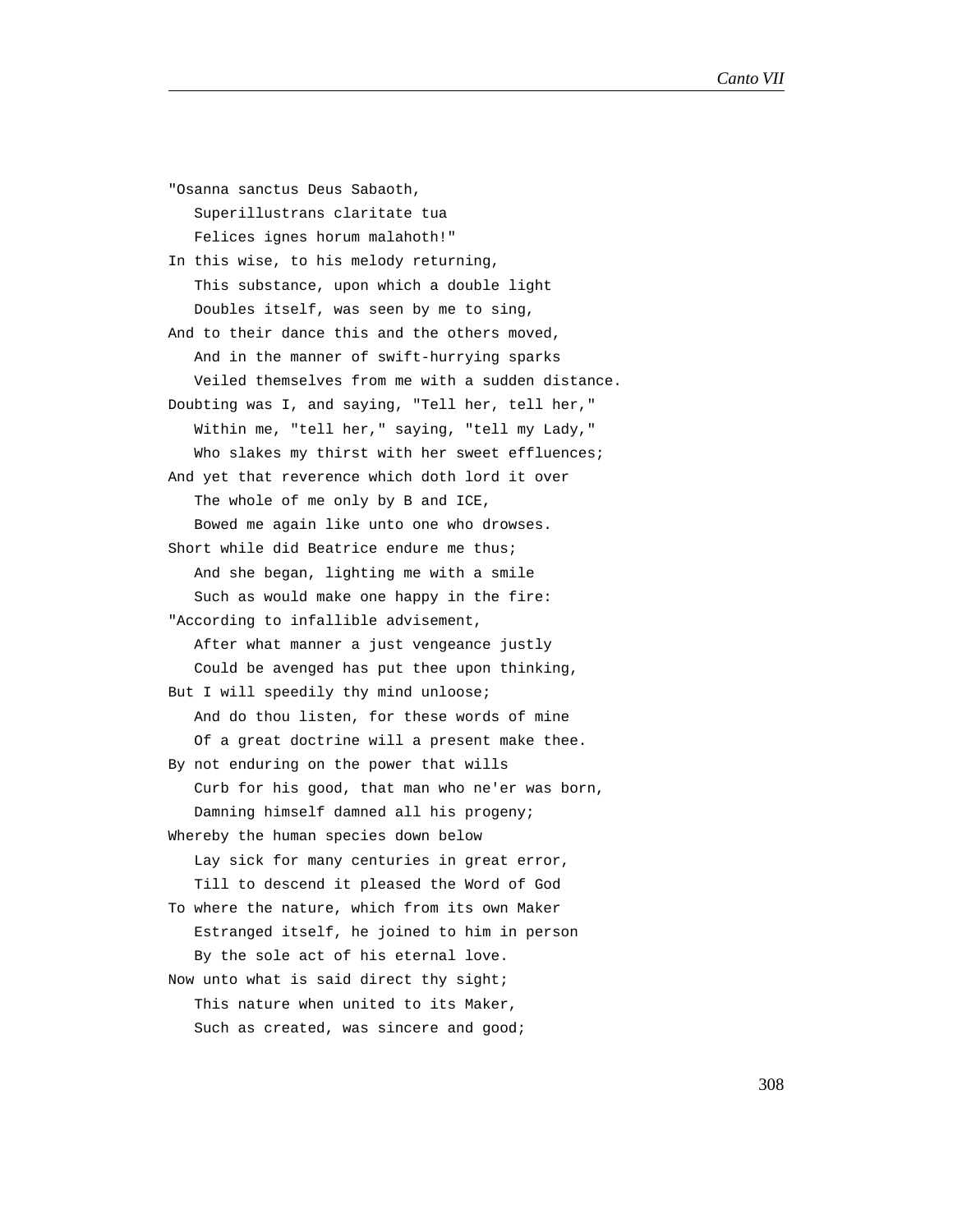But by itself alone was banished forth From Paradise, because it turned aside Out of the way of truth and of its life. Therefore the penalty the cross held out, If measured by the nature thus assumed, None ever yet with so great justice stung, And none was ever of so great injustice, Considering who the Person was that suffered, Within whom such a nature was contracted. From one act therefore issued things diverse; To God and to the Jews one death was pleasing; Earth trembled at it and the Heaven was opened. It should no longer now seem difficult To thee, when it is said that a just vengeance By a just court was afterward avenged. But now do I behold thy mind entangled From thought to thought within a knot, from which With great desire it waits to free itself. Thou sayest, 'Well discern I what I hear; But it is hidden from me why God willed For our redemption only this one mode.' Buried remaineth, brother, this decree Unto the eyes of every one whose nature Is in the flame of love not yet adult. Verily, inasmuch as at this mark One gazes long and little is discerned, Wherefore this mode was worthiest will I say. Goodness Divine, which from itself doth spurn All envy, burning in itself so sparkles That the eternal beauties it unfolds. Whate'er from this immediately distils Has afterwards no end, for ne'er removed Is its impression when it sets its seal. Whate'er from this immediately rains down Is wholly free, because it is not subject Unto the influences of novel things. The more conformed thereto, the more it pleases; For the blest ardour that irradiates all things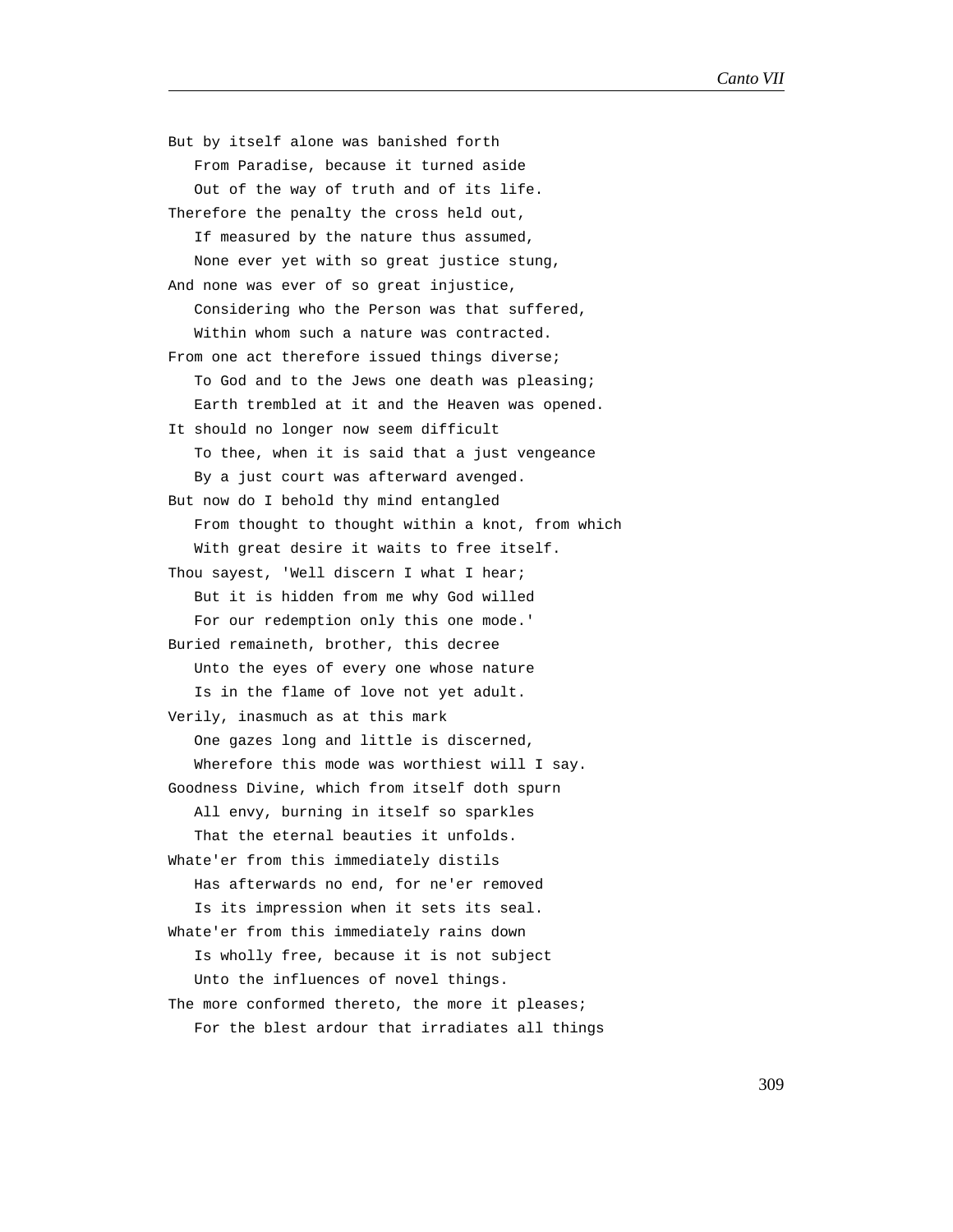In that most like itself is most vivacious. With all of these things has advantaged been The human creature; and if one be wanting, From his nobility he needs must fall. 'Tis sin alone which doth disfranchise him, And render him unlike the Good Supreme, So that he little with its light is blanched, And to his dignity no more returns, Unless he fill up where transgression empties With righteous pains for criminal delights. Your nature when it sinned so utterly In its own seed, out of these dignities Even as out of Paradise was driven, Nor could itself recover, if thou notest With nicest subtilty, by any way, Except by passing one of these two fords: Either that God through clemency alone Had pardon granted, or that man himself Had satisfaction for his folly made. Fix now thine eye deep into the abyss Of the eternal counsel, to my speech As far as may be fastened steadfastly! Man in his limitations had not power To satisfy, not having power to sink In his humility obeying then, Far as he disobeying thought to rise; And for this reason man has been from power Of satisfying by himself excluded. Therefore it God behoved in his own ways Man to restore unto his perfect life, I say in one, or else in both of them. But since the action of the doer is So much more grateful, as it more presents The goodness of the heart from which it issues, Goodness Divine, that doth imprint the world, Has been contented to proceed by each And all its ways to lift you up again; Nor 'twixt the first day and the final night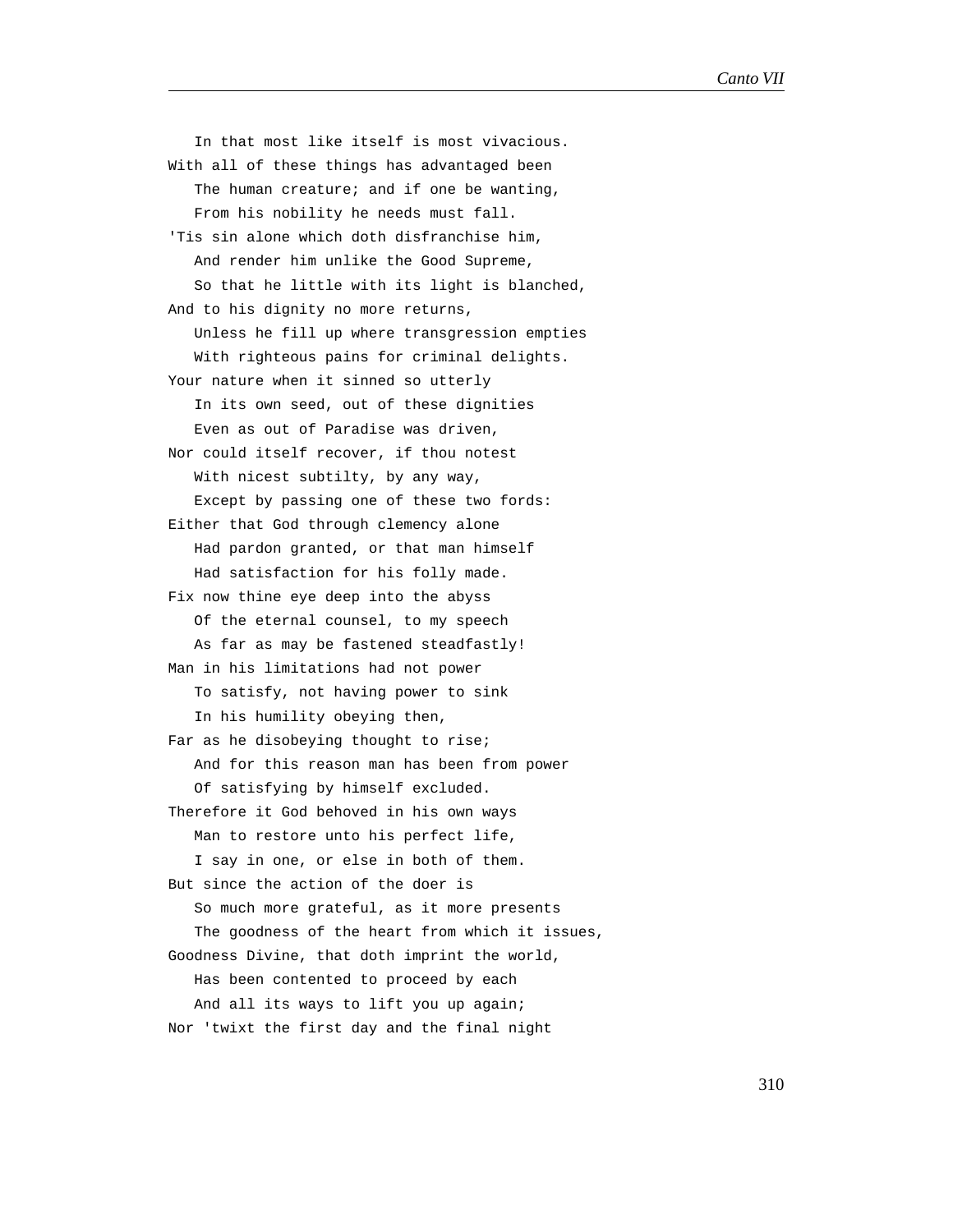Such high and such magnificent proceeding By one or by the other was or shall be; For God more bounteous was himself to give To make man able to uplift himself, Than if he only of himself had pardoned; And all the other modes were insufficient For justice, were it not the Son of God Himself had humbled to become incarnate. Now, to fill fully each desire of thine, Return I to elucidate one place, In order that thou there mayst see as I do. Thou sayst: 'I see the air, I see the fire, The water, and the earth, and all their mixtures Come to corruption, and short while endure; And these things notwithstanding were created;' Therefore if that which I have said were true, They should have been secure against corruption. The Angels, brother, and the land sincere In which thou art, created may be called Just as they are in their entire existence; But all the elements which thou hast named, And all those things which out of them are made, By a created virtue are informed. Created was the matter which they have; Created was the informing influence Within these stars that round about them go. The soul of every brute and of the plants By its potential temperament attracts The ray and motion of the holy lights; But your own life immediately inspires Supreme Beneficence, and enamours it So with herself, it evermore desires her. And thou from this mayst argue furthermore Your resurrection, if thou think again How human flesh was fashioned at that time When the first parents both of them were made."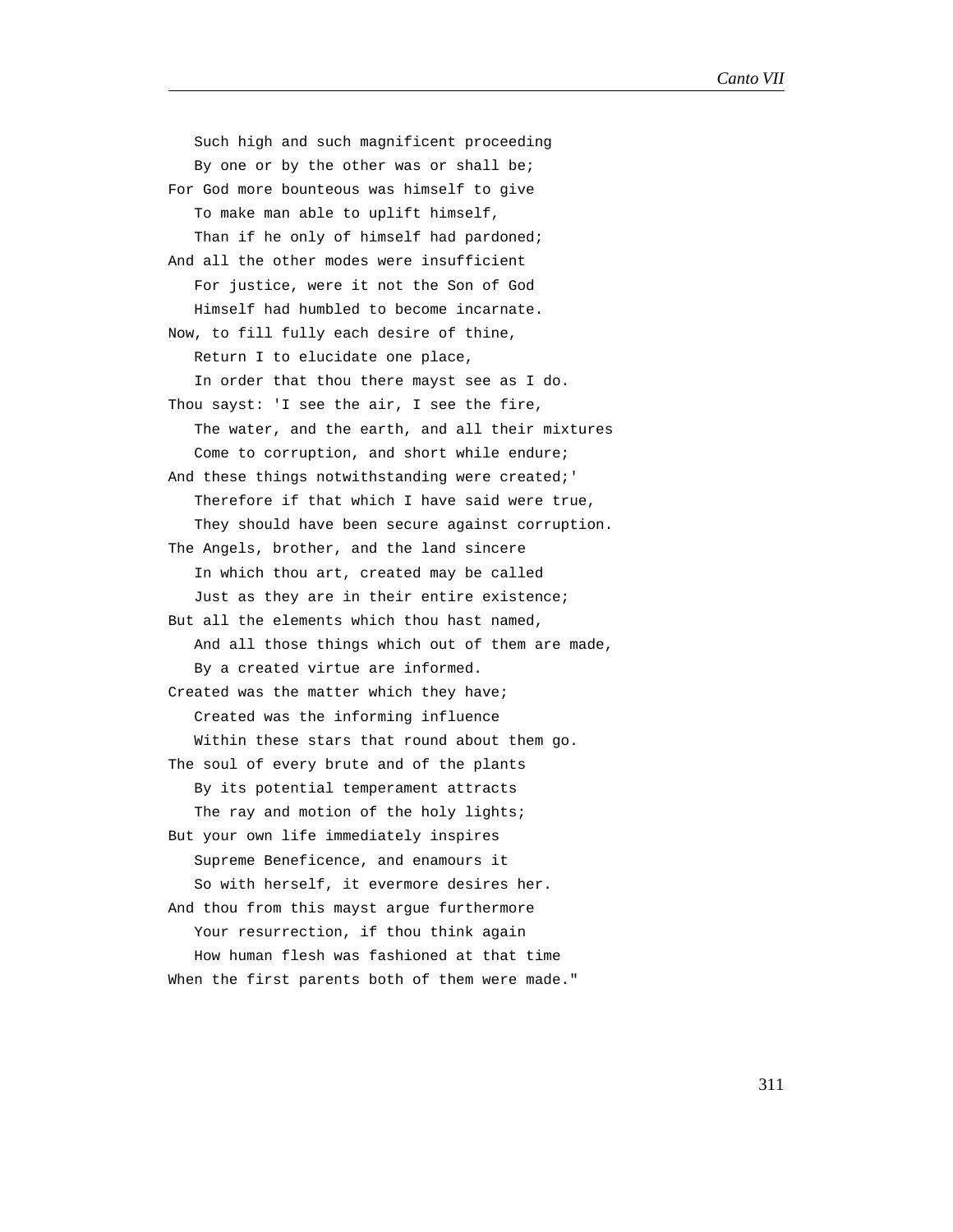The world used in its peril to believe That the fair Cypria delirious love Rayed out, in the third epicycle turning; Wherefore not only unto her paid honour Of sacrifices and of votive cry The ancient nations in the ancient error, But both Dione honoured they and Cupid, That as her mother, this one as her son, And said that he had sat in Dido's lap; And they from her, whence I beginning take, Took the denomination of the star That woos the sun, now following, now in front. I was not ware of our ascending to it; But of our being in it gave full faith My Lady whom I saw more beauteous grow. And as within a flame a spark is seen, And as within a voice a voice discerned, When one is steadfast, and one comes and goes, Within that light beheld I other lamps Move in a circle, speeding more and less, Methinks in measure of their inward vision. From a cold cloud descended never winds, Or visible or not, so rapidly They would not laggard and impeded seem To any one who had those lights divine Seen come towards us, leaving the gyration Begun at first in the high Seraphim. And behind those that most in front appeared Sounded "Osanna!" so that never since To hear again was I without desire. Then unto us more nearly one approached, And it alone began: "We all are ready Unto thy pleasure, that thou joy in us. We turn around with the celestial Princes, One gyre and one gyration and one thirst, To whom thou in the world of old didst say,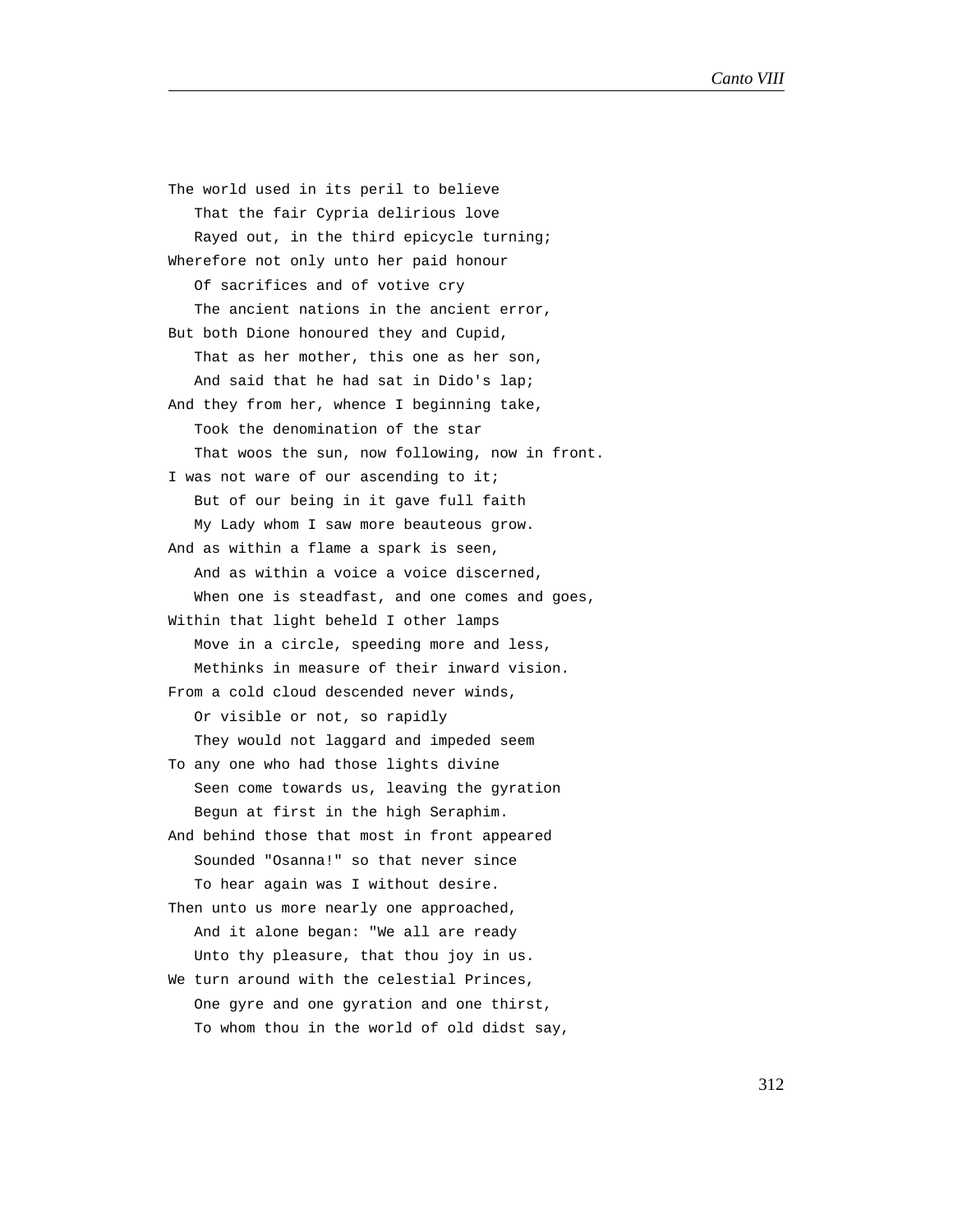'Ye who, intelligent, the third heaven are moving;' And are so full of love, to pleasure thee A little quiet will not be less sweet." After these eyes of mine themselves had offered Unto my Lady reverently, and she Content and certain of herself had made them, Back to the light they turned, which so great promise Made of itself, and "Say, who art thou?" was My voice, imprinted with a great affection. O how and how much I beheld it grow With the new joy that superadded was Unto its joys, as soon as I had spoken! Thus changed, it said to me: "The world possessed me Short time below; and, if it had been more, Much evil will be which would not have been. My gladness keepeth me concealed from thee, Which rayeth round about me, and doth hide me Like as a creature swathed in its own silk. Much didst thou love me, and thou hadst good reason; For had I been below, I should have shown thee Somewhat beyond the foliage of my love. That left-hand margin, which doth bathe itself In Rhone, when it is mingled with the Sorgue, Me for its lord awaited in due time, And that horn of Ausonia, which is towned With Bari, with Gaeta and Catona, Whence Tronto and Verde in the sea disgorge. Already flashed upon my brow the crown Of that dominion which the Danube waters After the German borders it abandons; And beautiful Trinacria, that is murky 'Twixt Pachino and Peloro, (on the gulf Which greatest scath from Eurus doth receive,) Not through Typhoeus, but through nascent sulphur, Would have awaited her own monarchs still, Through me from Charles descended and from Rudolph, If evil lordship, that exasperates ever The subject populations, had not moved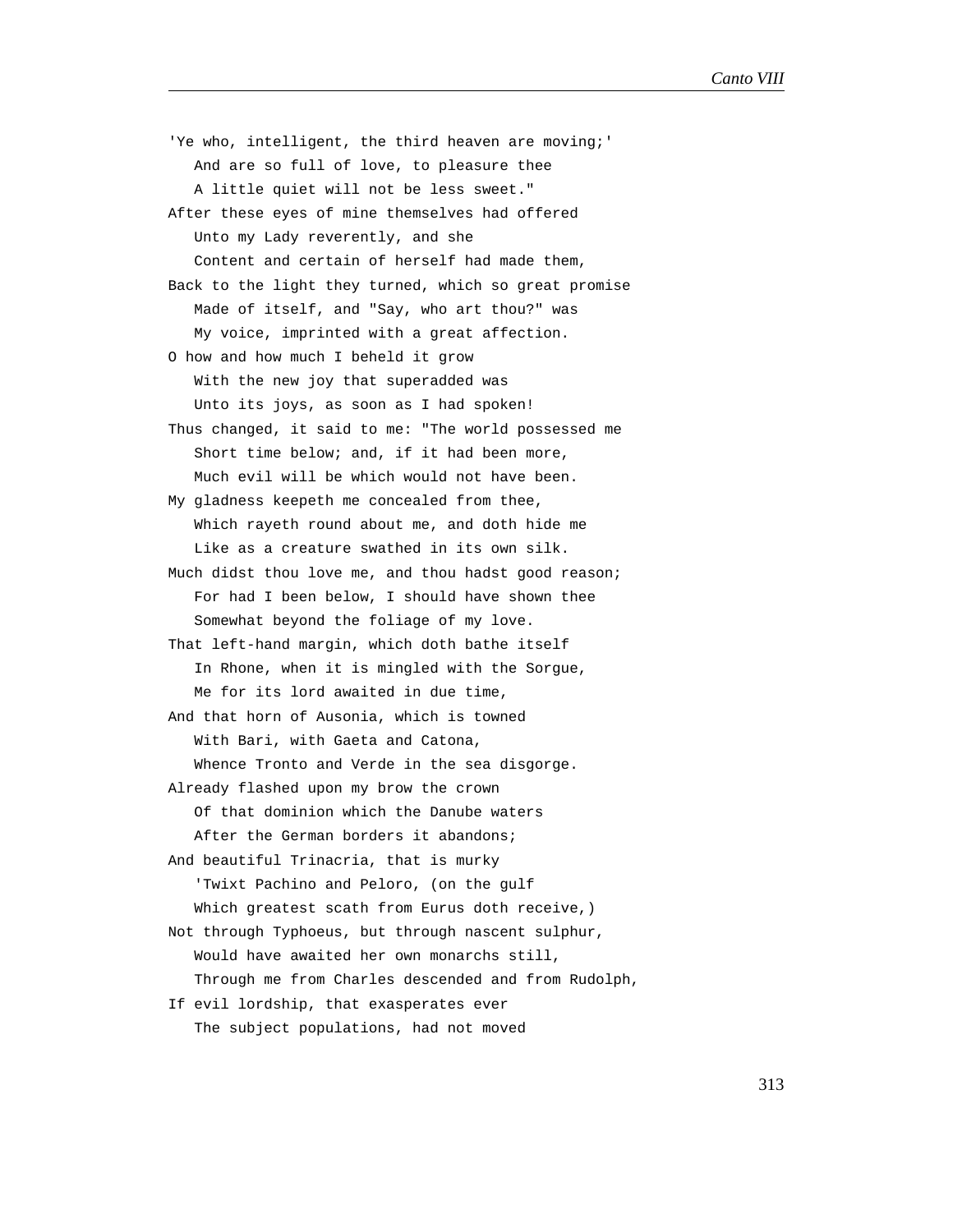Palermo to the outcry of 'Death! death!' And if my brother could but this foresee, The greedy poverty of Catalonia Straight would he flee, that it might not molest him; For verily 'tis needful to provide, Through him or other, so that on his bark Already freighted no more freight be placed. His nature, which from liberal covetous Descended, such a soldiery would need As should not care for hoarding in a chest." "Because I do believe the lofty joy Thy speech infuses into me, my Lord, Where every good thing doth begin and end Thou seest as I see it, the more grateful Is it to me; and this too hold I dear, That gazing upon God thou dost discern it. Glad hast thou made me; so make clear to me, Since speaking thou hast stirred me up to doubt, How from sweet seed can bitter issue forth." This I to him; and he to me: "If I Can show to thee a truth, to what thou askest Thy face thou'lt hold as thou dost hold thy back. The Good which all the realm thou art ascending Turns and contents, maketh its providence To be a power within these bodies vast; And not alone the natures are foreseen Within the mind that in itself is perfect, But they together with their preservation. For whatsoever thing this bow shoots forth Falls foreordained unto an end foreseen, Even as a shaft directed to its mark. If that were not, the heaven which thou dost walk Would in such manner its effects produce, That they no longer would be arts, but ruins. This cannot be, if the Intelligences That keep these stars in motion are not maimed, And maimed the First that has not made them perfect. Wilt thou this truth have clearer made to thee?"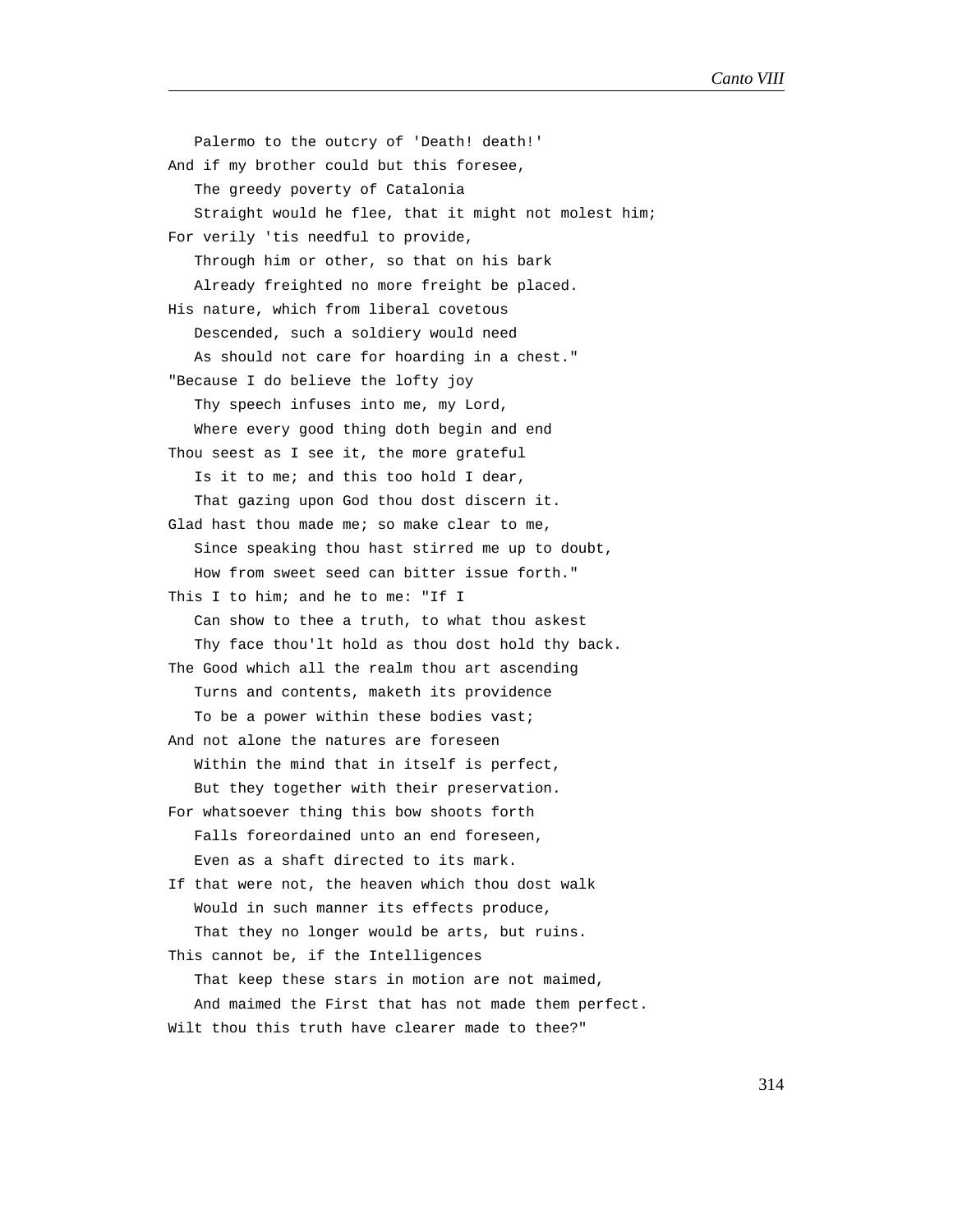And I: "Not so; for 'tis impossible That nature tire, I see, in what is needful." Whence he again: "Now say, would it be worse For men on earth were they not citizens?" "Yes," I replied; "and here I ask no reason." "And can they be so, if below they live not Diversely unto offices diverse? No, if your master writeth well for you." So came he with deductions to this point; Then he concluded: "Therefore it behoves The roots of your effects to be diverse. Hence one is Solon born, another Xerxes, Another Melchisedec, and another he Who, flying through the air, his son did lose. Revolving Nature, which a signet is To mortal wax, doth practise well her art, But not one inn distinguish from another; Thence happens it that Esau differeth In seed from Jacob; and Quirinus comes From sire so vile that he is given to Mars. A generated nature its own way Would always make like its progenitors, If Providence divine were not triumphant. Now that which was behind thee is before thee; But that thou know that I with thee am pleased, With a corollary will I mantle thee. Evermore nature, if it fortune find Discordant to it, like each other seed Out of its region, maketh evil thrift; And if the world below would fix its mind On the foundation which is laid by nature, Pursuing that, 'twould have the people good. But you unto religion wrench aside Him who was born to gird him with the sword, And make a king of him who is for sermons; Therefore your footsteps wander from the road."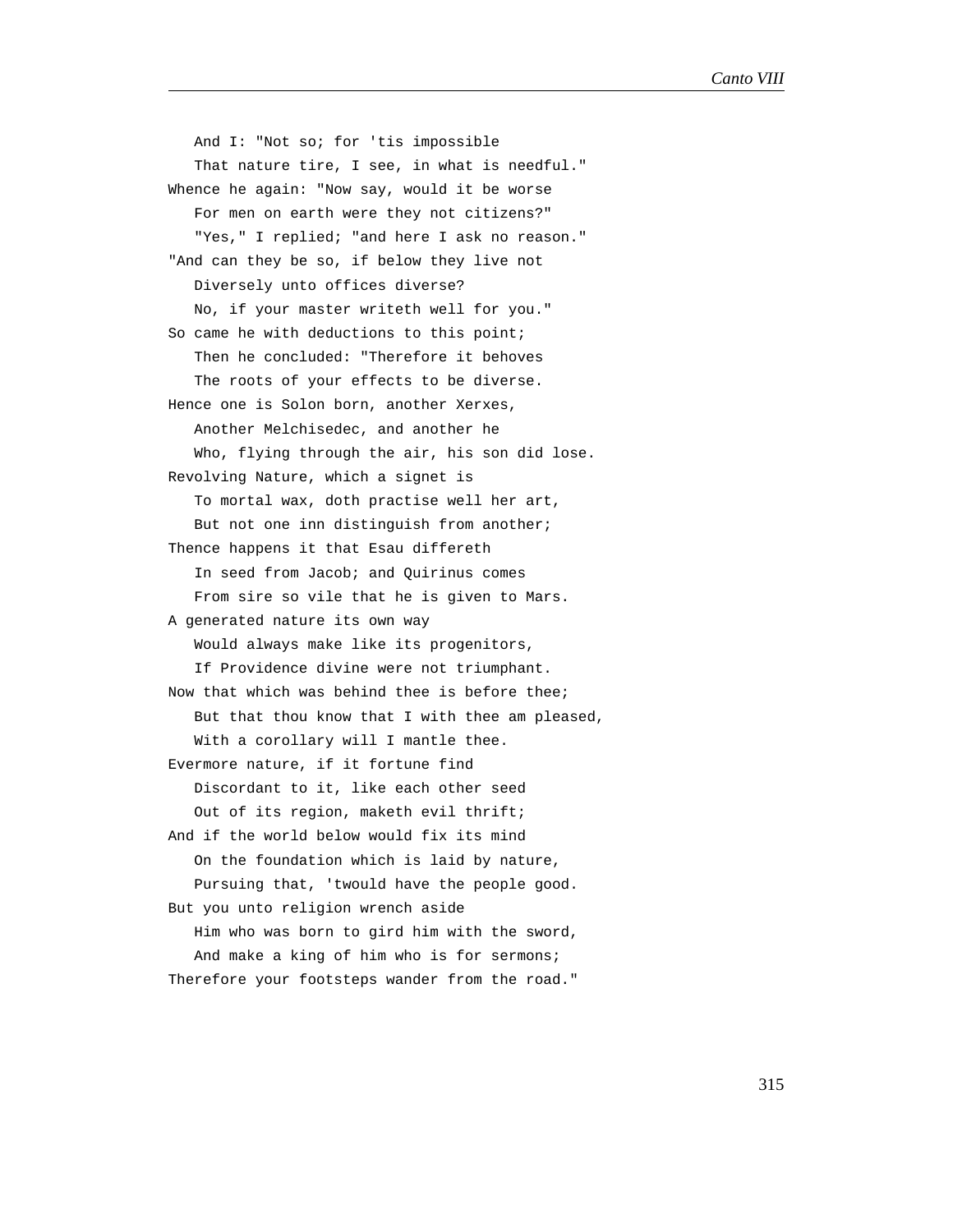Beautiful Clemence, after that thy Charles Had me enlightened, he narrated to me The treacheries his seed should undergo; But said: "Be still and let the years roll round;" So I can only say, that lamentation Legitimate shall follow on your wrongs. And of that holy light the life already Had to the Sun which fills it turned again, As to that good which for each thing sufficeth. Ah, souls deceived, and creatures impious, Who from such good do turn away your hearts, Directing upon vanity your foreheads! And now, behold, another of those splendours Approached me, and its will to pleasure me It signified by brightening outwardly. The eyes of Beatrice, that fastened were Upon me, as before, of dear assent To my desire assurance gave to me. "Ah, bring swift compensation to my wish, Thou blessed spirit," I said, "and give me proof That what I think in thee I can reflect!" Whereat the light, that still was new to me, Out of its depths, whence it before was singing, As one delighted to do good, continued: "Within that region of the land depraved Of Italy, that lies between Rialto And fountain-heads of Brenta and of Piava, Rises a hill, and mounts not very high, Wherefrom descended formerly a torch That made upon that region great assault. Out of one root were born both I and it; Cunizza was I called, and here I shine Because the splendour of this star o'ercame me. But gladly to myself the cause I pardon Of my allotment, and it does not grieve me; Which would perhaps seem strong unto your vulgar.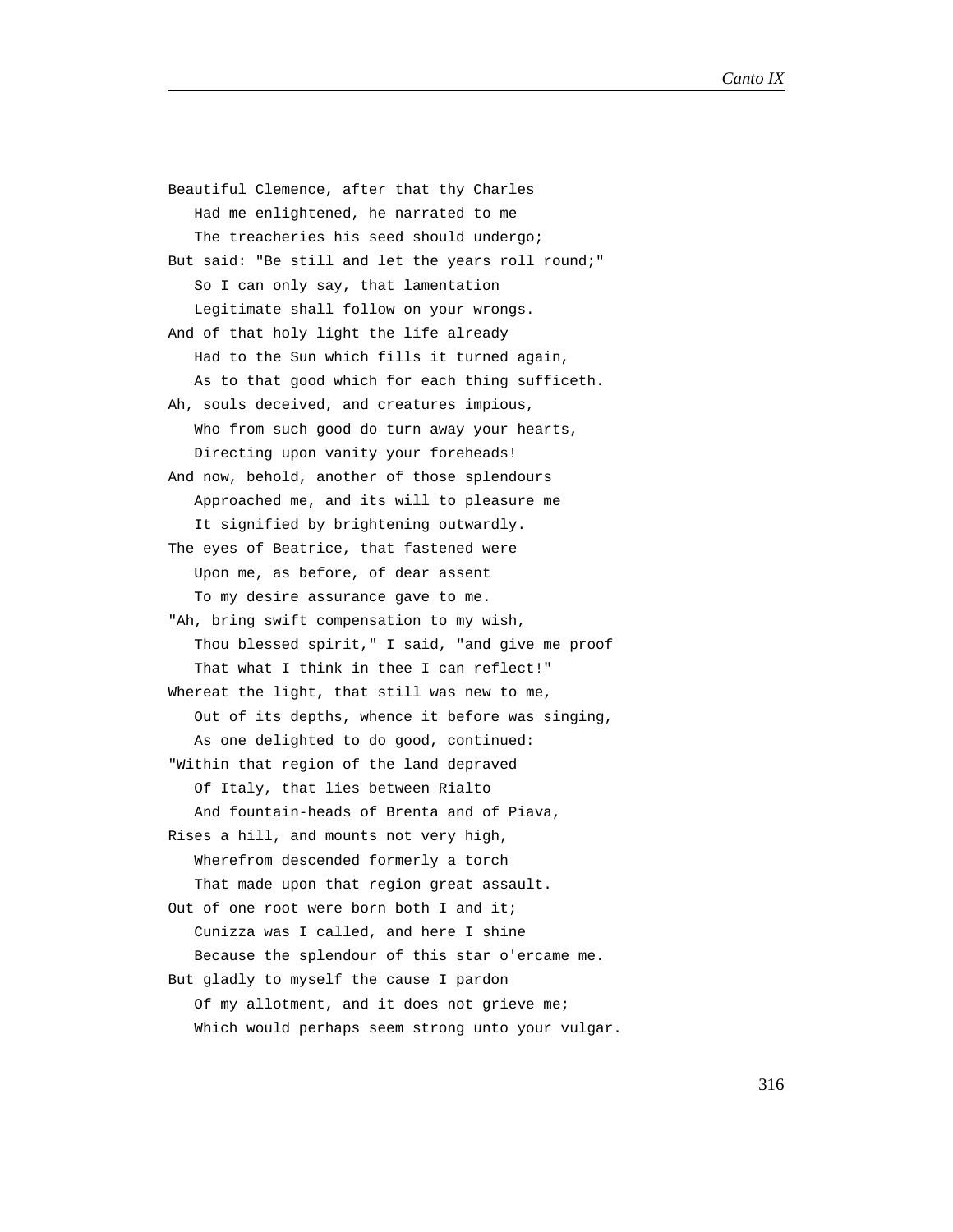Of this so luculent and precious jewel, Which of our heaven is nearest unto me, Great fame remained; and ere it die away This hundredth year shall yet quintupled be. See if man ought to make him excellent, So that another life the first may leave! And thus thinks not the present multitude Shut in by Adige and Tagliamento, Nor yet for being scourged is penitent. But soon 'twill be that Padua in the marsh Will change the water that Vicenza bathes, Because the folk are stubborn against duty; And where the Sile and Cagnano join One lordeth it, and goes with lofty head, For catching whom e'en now the net is making. Feltro moreover of her impious pastor Shall weep the crime, which shall so monstrous be That for the like none ever entered Malta. Ample exceedingly would be the vat That of the Ferrarese could hold the blood, And weary who should weigh it ounce by ounce, Of which this courteous priest shall make a gift To show himself a partisan; and such gifts Will to the living of the land conform. Above us there are mirrors, Thrones you call them, From which shines out on us God Judicant, So that this utterance seems good to us." Here it was silent, and it had the semblance Of being turned elsewhither, by the wheel On which it entered as it was before. The other joy, already known to me, Became a thing transplendent in my sight, As a fine ruby smitten by the sun. Through joy effulgence is acquired above, As here a smile; but down below, the shade Outwardly darkens, as the mind is sad. "God seeth all things, and in Him, blest spirit, Thy sight is," said I, "so that never will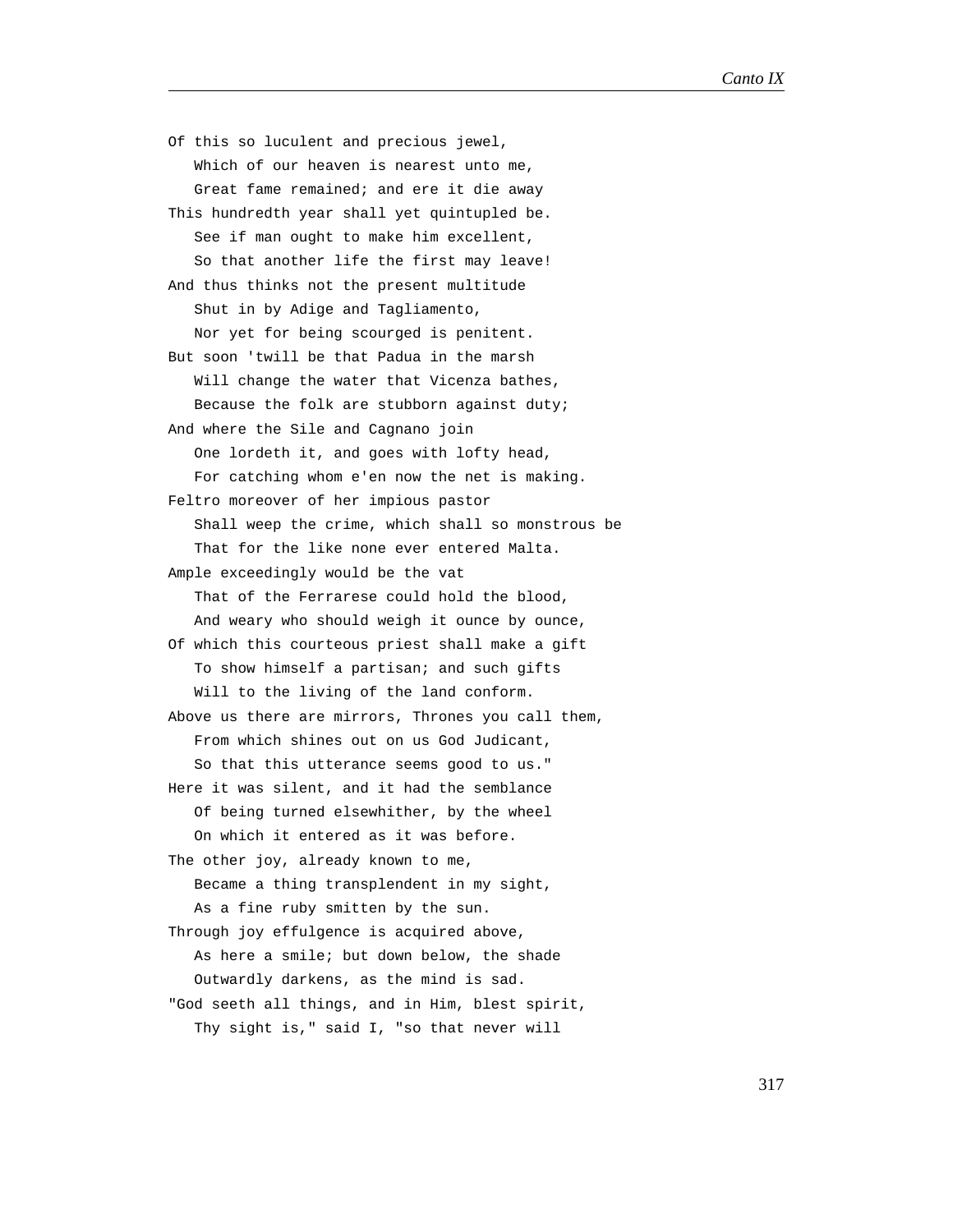Of his can possibly from thee be hidden; Thy voice, then, that for ever makes the heavens Glad, with the singing of those holy fires Which of their six wings make themselves a cowl, Wherefore does it not satisfy my longings? Indeed, I would not wait thy questioning If I in thee were as thou art in me." "The greatest of the valleys where the water Expands itself," forthwith its words began, "That sea excepted which the earth engarlands, Between discordant shores against the sun Extends so far, that it meridian makes Where it was wont before to make the horizon. I was a dweller on that valley's shore 'Twixt Ebro and Magra that with journey short Doth from the Tuscan part the Genoese. With the same sunset and same sunrise nearly Sit Buggia and the city whence I was, That with its blood once made the harbour hot. Folco that people called me unto whom My name was known; and now with me this heaven Imprints itself, as I did once with it; For more the daughter of Belus never burned, Offending both Sichaeus and Creusa, Than I, so long as it became my locks, Nor yet that Rodophean, who deluded was by Demophoon, nor yet Alcides, When Iole he in his heart had locked. Yet here is no repenting, but we smile, Not at the fault, which comes not back to mind, But at the power which ordered and foresaw. Here we behold the art that doth adorn With such affection, and the good discover Whereby the world above turns that below. But that thou wholly satisfied mayst bear Thy wishes hence which in this sphere are born, Still farther to proceed behoveth me. Thou fain wouldst know who is within this light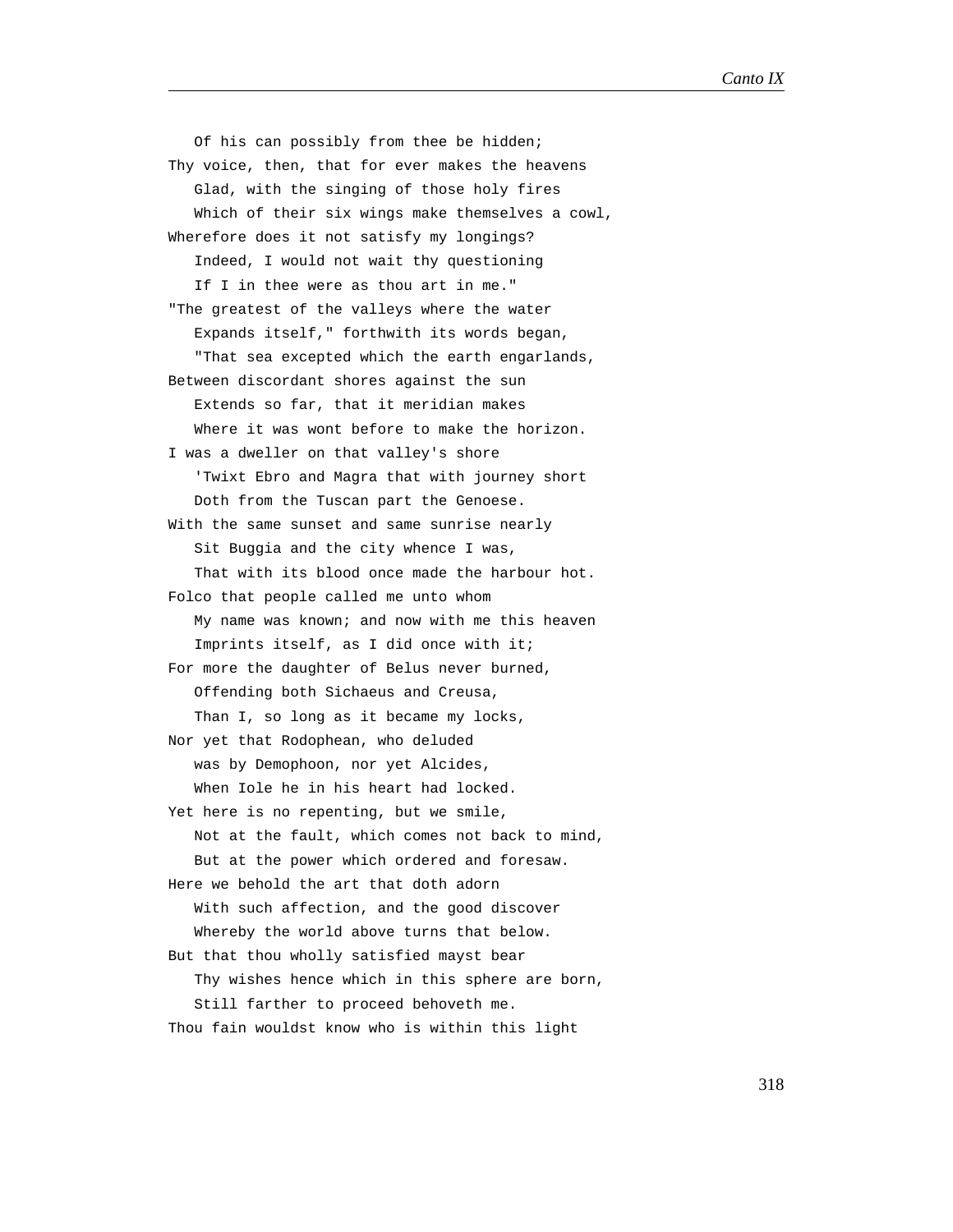That here beside me thus is scintillating, Even as a sunbeam in the limpid water. Then know thou, that within there is at rest Rahab, and being to our order joined, With her in its supremest grade 'tis sealed. Into this heaven, where ends the shadowy cone Cast by your world, before all other souls First of Christ's triumph was she taken up. Full meet it was to leave her in some heaven, Even as a palm of the high victory Which he acquired with one palm and the other, Because she favoured the first glorious deed Of Joshua upon the Holy Land, That little stirs the memory of the Pope. Thy city, which an offshoot is of him Who first upon his Maker turned his back, And whose ambition is so sorely wept, Brings forth and scatters the accursed flower Which both the sheep and lambs hath led astray Since it has turned the shepherd to a wolf. For this the Evangel and the mighty Doctors Are derelict, and only the Decretals So studied that it shows upon their margins. On this are Pope and Cardinals intent; Their meditations reach not Nazareth, There where his pinions Gabriel unfolded; But Vatican and the other parts elect Of Rome, which have a cemetery been Unto the soldiery that followed Peter Shall soon be free from this adultery."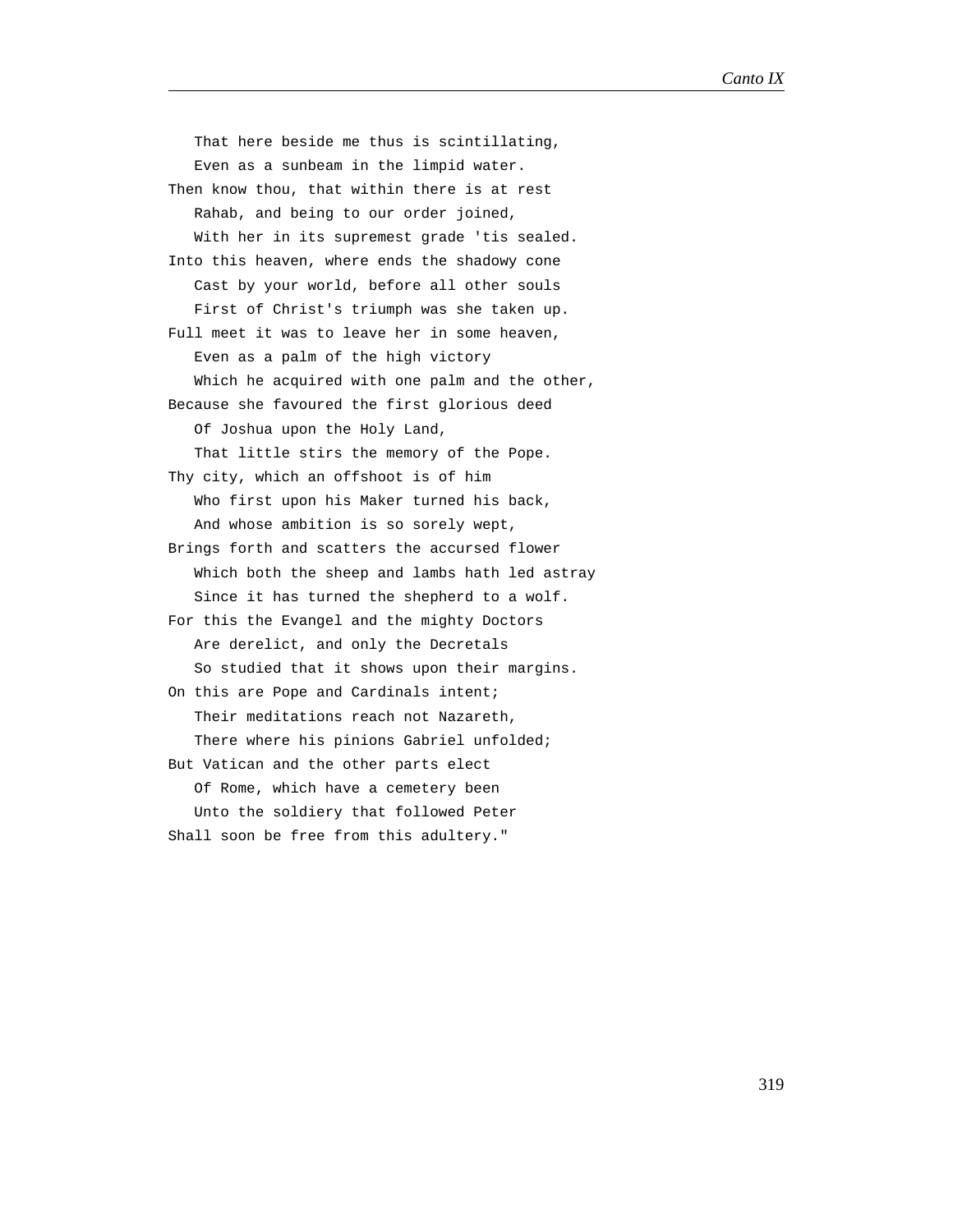Looking into his Son with all the Love Which each of them eternally breathes forth, The Primal and unutterable Power Whate'er before the mind or eye revolves With so much order made, there can be none Who this beholds without enjoying Him. Lift up then, Reader, to the lofty wheels With me thy vision straight unto that part Where the one motion on the other strikes, And there begin to contemplate with joy That Master's art, who in himself so loves it That never doth his eye depart therefrom. Behold how from that point goes branching off The oblique circle, which conveys the planets, To satisfy the world that calls upon them; And if their pathway were not thus inflected, Much virtue in the heavens would be in vain, And almost every power below here dead. If from the straight line distant more or less Were the departure, much would wanting be Above and underneath of mundane order. Remain now, Reader, still upon thy bench, In thought pursuing that which is foretasted, If thou wouldst jocund be instead of weary. I've set before thee; henceforth feed thyself, For to itself diverteth all my care That theme whereof I have been made the scribe. The greatest of the ministers of nature, Who with the power of heaven the world imprints And measures with his light the time for us, With that part which above is called to mind Conjoined, along the spirals was revolving, Where each time earlier he presents himself; And I was with him; but of the ascending I was not conscious, saving as a man Of a first thought is conscious ere it come;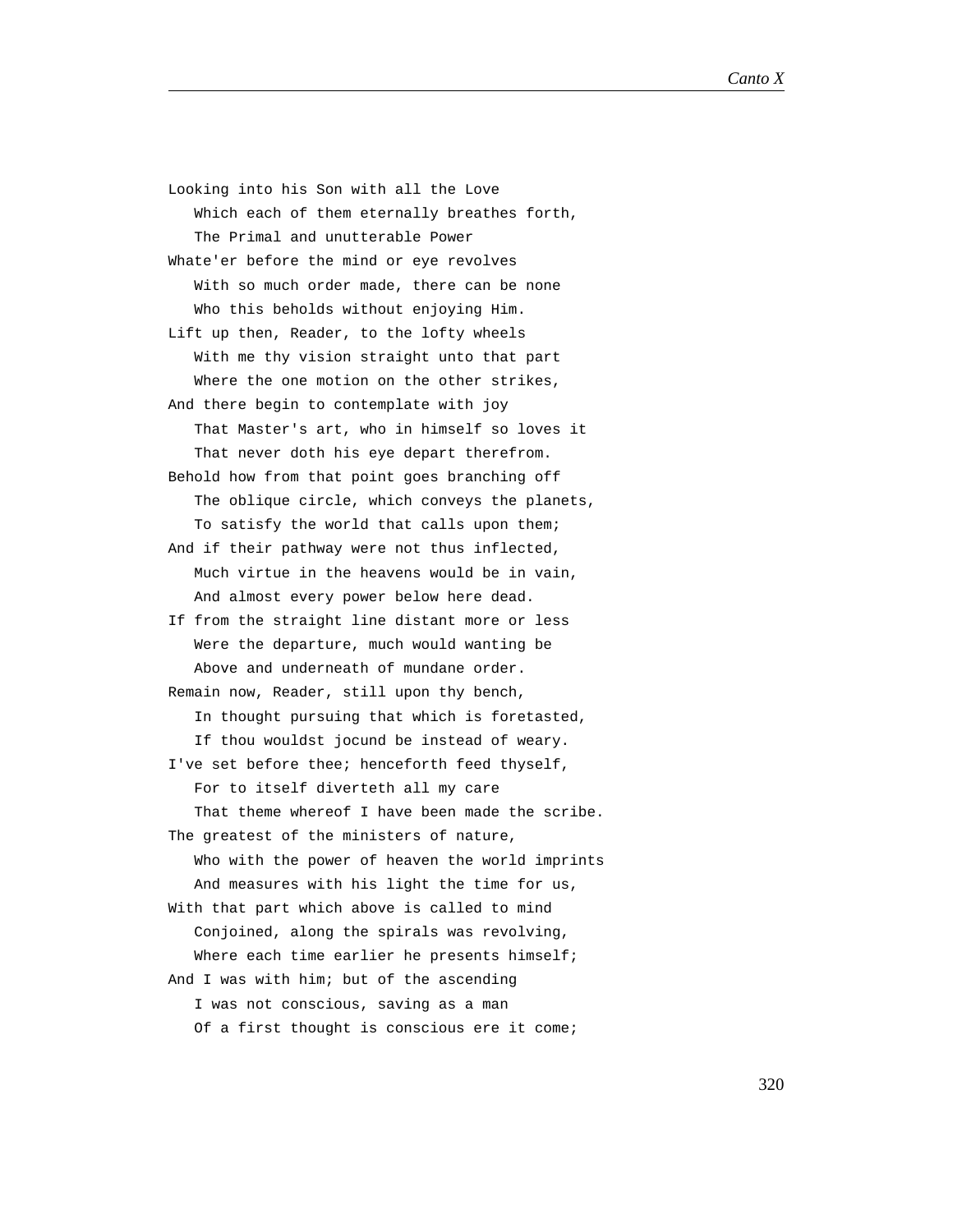And Beatrice, she who is seen to pass From good to better, and so suddenly That not by time her action is expressed, How lucent in herself must she have been! And what was in the sun, wherein I entered, Apparent not by colour but by light, I, though I call on genius, art, and practice, Cannot so tell that it could be imagined; Believe one can, and let him long to see it. And if our fantasies too lowly are For altitude so great, it is no marvel, Since o'er the sun was never eye could go. Such in this place was the fourth family Of the high Father, who forever sates it, Showing how he breathes forth and how begets. And Beatrice began: "Give thanks, give thanks Unto the Sun of Angels, who to this Sensible one has raised thee by his grace!" Never was heart of mortal so disposed To worship, nor to give itself to God With all its gratitude was it so ready, As at those words did I myself become; And all my love was so absorbed in Him, That in oblivion Beatrice was eclipsed. Nor this displeased her; but she smiled at it So that the splendour of her laughing eyes My single mind on many things divided. Lights many saw I, vivid and triumphant, Make us a centre and themselves a circle, More sweet in voice than luminous in aspect. Thus girt about the daughter of Latona We sometimes see, when pregnant is the air, So that it holds the thread which makes her zone. Within the court of Heaven, whence I return, Are many jewels found, so fair and precious They cannot be transported from the realm; And of them was the singing of those lights. Who takes not wings that he may fly up thither,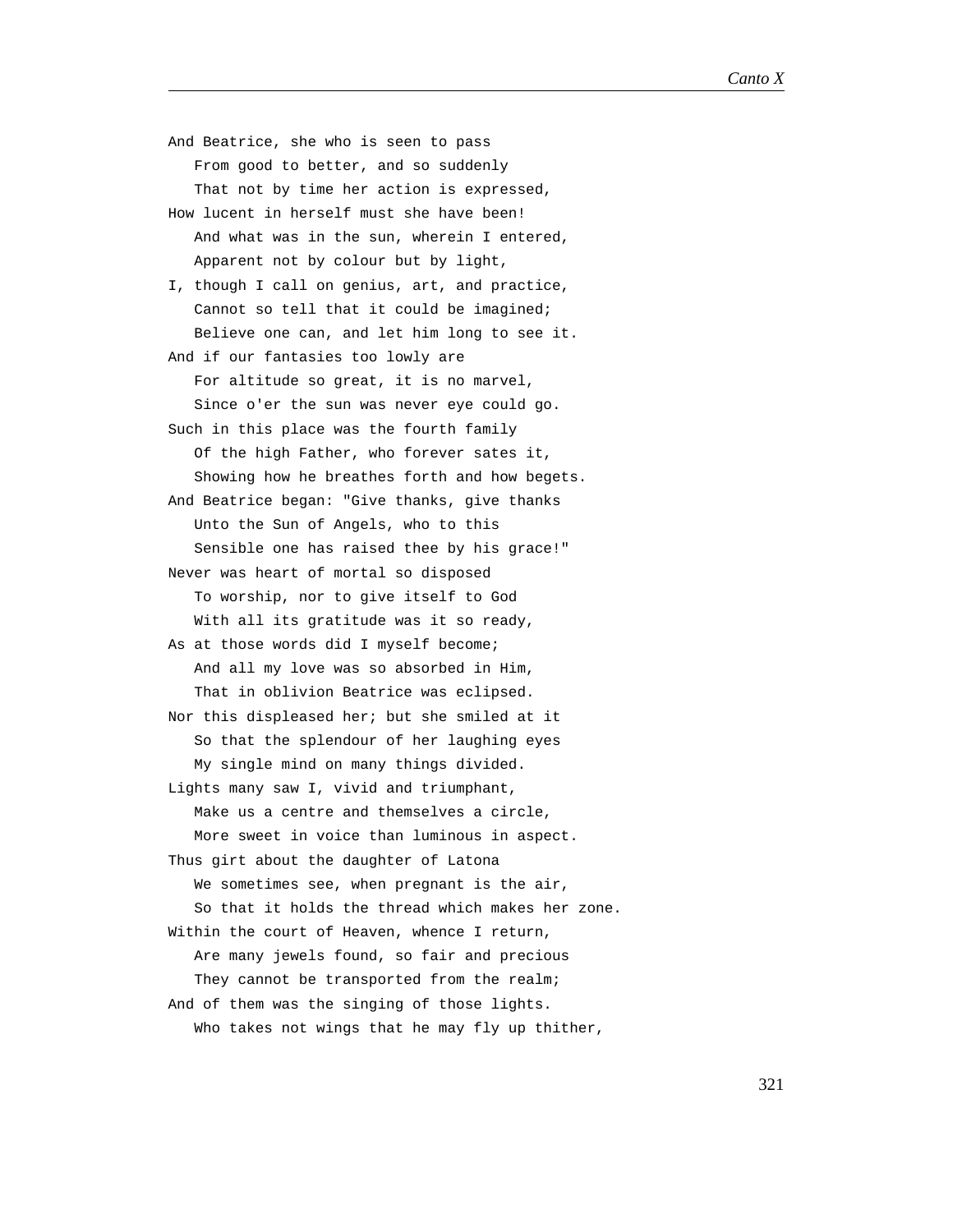The tidings thence may from the dumb await! As soon as singing thus those burning suns Had round about us whirled themselves three times, Like unto stars neighbouring the steadfast poles, Ladies they seemed, not from the dance released, But who stop short, in silence listening Till they have gathered the new melody. And within one I heard beginning: "When The radiance of grace, by which is kindled True love, and which thereafter grows by loving, Within thee multiplied is so resplendent That it conducts thee upward by that stair, Where without reascending none descends, Who should deny the wine out of his vial Unto thy thirst, in liberty were not Except as water which descends not seaward. Fain wouldst thou know with what plants is enflowered This garland that encircles with delight The Lady fair who makes thee strong for heaven. Of the lambs was I of the holy flock Which Dominic conducteth by a road Where well one fattens if he strayeth not. He who is nearest to me on the right My brother and master was; and he Albertus Is of Cologne, I Thomas of Aquinum. If thou of all the others wouldst be certain, Follow behind my speaking with thy sight Upward along the blessed garland turning. That next effulgence issues from the smile Of Gratian, who assisted both the courts In such wise that it pleased in Paradise. The other which near by adorns our choir That Peter was who, e'en as the poor widow, Offered his treasure unto Holy Church. The fifth light, that among us is the fairest, Breathes forth from such a love, that all the world Below is greedy to learn tidings of it. Within it is the lofty mind, where knowledge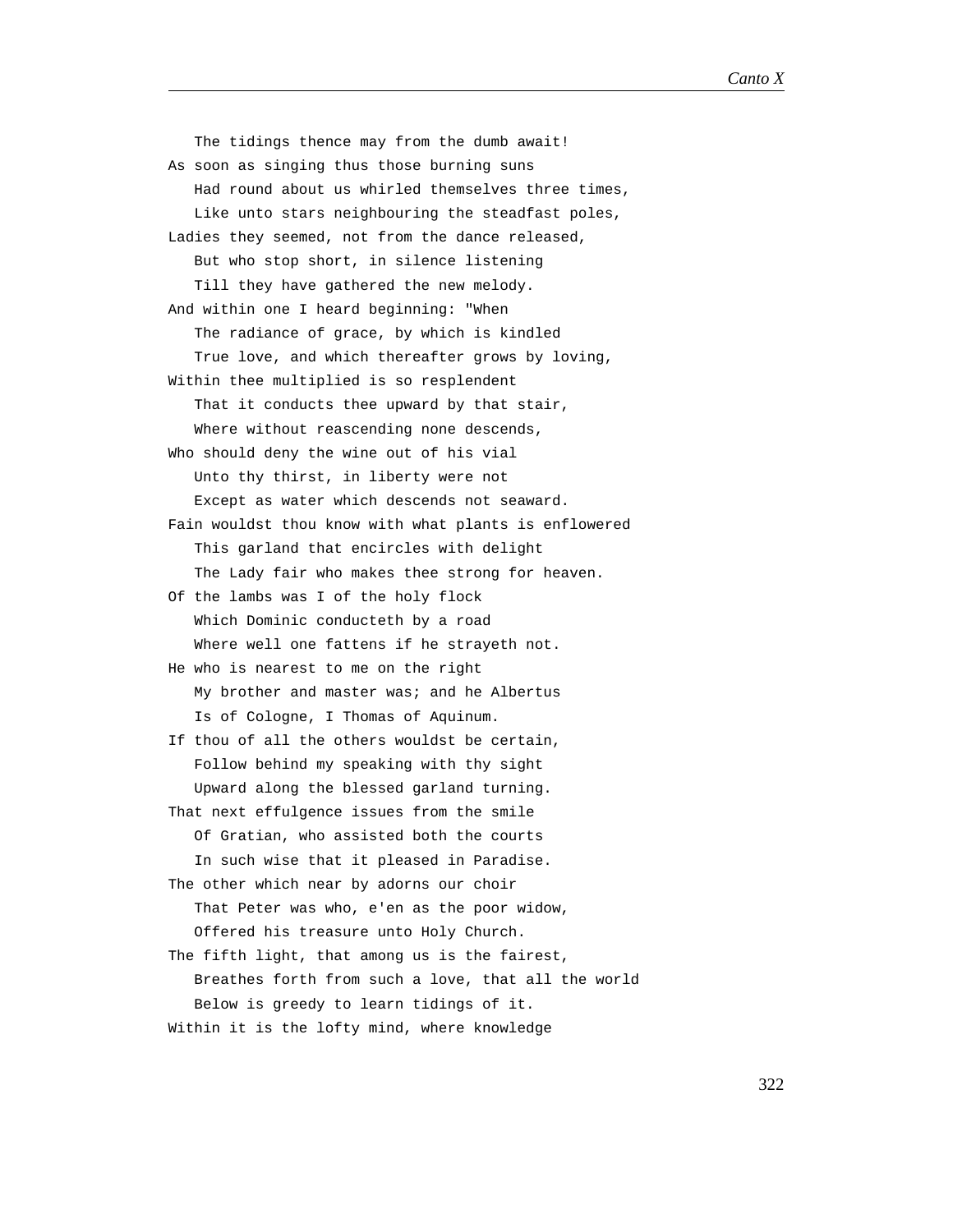So deep was put, that, if the true be true, To see so much there never rose a second. Thou seest next the lustre of that taper, Which in the flesh below looked most within The angelic nature and its ministry. Within that other little light is smiling The advocate of the Christian centuries, Out of whose rhetoric Augustine was furnished. Now if thou trainest thy mind's eye along From light to light pursuant of my praise, With thirst already of the eighth thou waitest. By seeing every good therein exults The sainted soul, which the fallacious world Makes manifest to him who listeneth well; The body whence 'twas hunted forth is lying Down in Cieldauro, and from martyrdom And banishment it came unto this peace. See farther onward flame the burning breath Of Isidore, of Beda, and of Richard Who was in contemplation more than man. This, whence to me returneth thy regard, The light is of a spirit unto whom In his grave meditations death seemed slow. It is the light eternal of Sigier, Who, reading lectures in the Street of Straw, Did syllogize invidious verities." Then, as a horologe that calleth us What time the Bride of God is rising up With matins to her Spouse that he may love her, Wherein one part the other draws and urges, Ting! ting! resounding with so sweet a note, That swells with love the spirit well disposed, Thus I beheld the glorious wheel move round, And render voice to voice, in modulation And sweetness that can not be comprehended, Excepting there where joy is made eternal.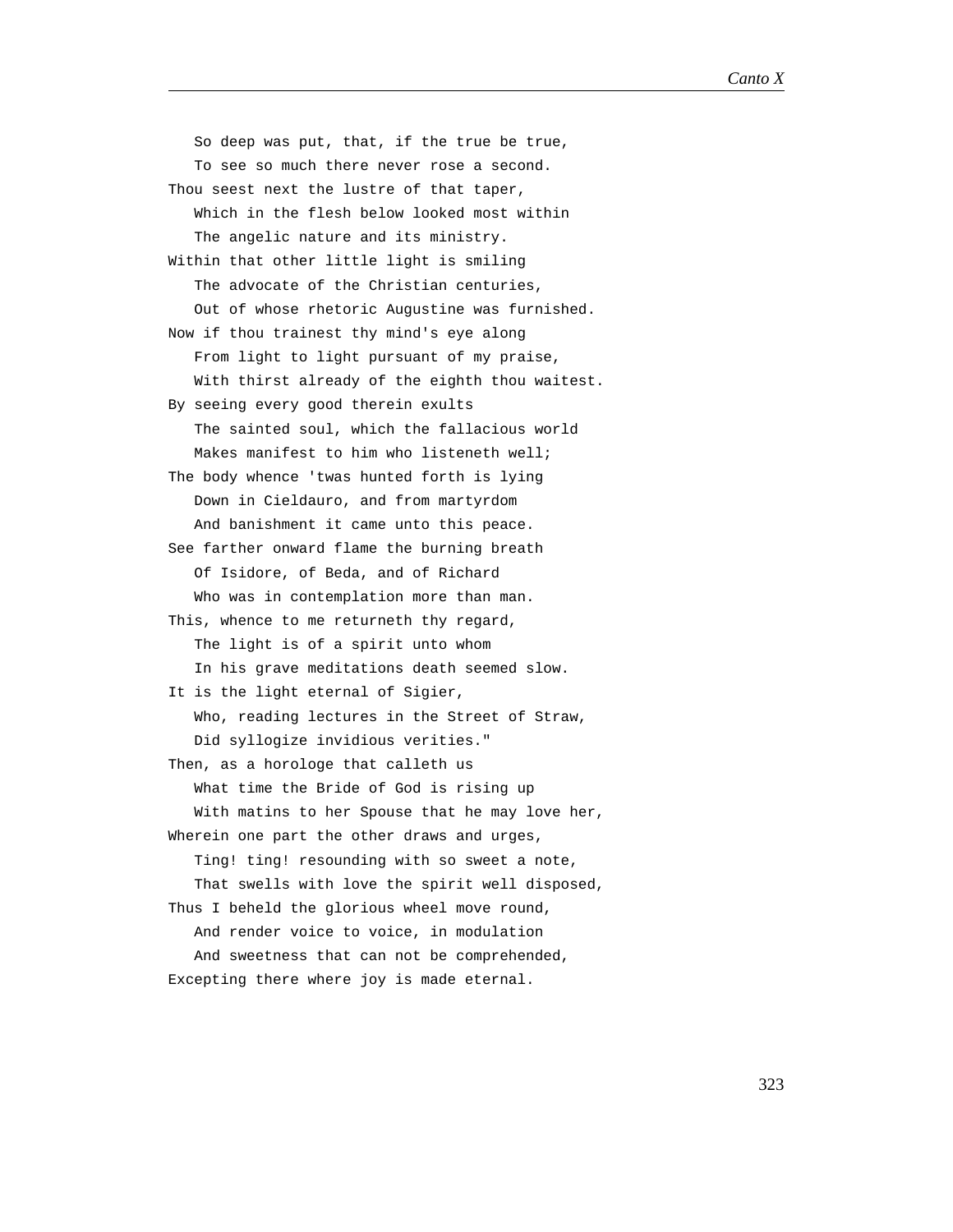O Thou insensate care of mortal men, How inconclusive are the syllogisms That make thee beat thy wings in downward flight! One after laws and one to aphorisms Was going, and one following the priesthood, And one to reign by force or sophistry, And one in theft, and one in state affairs, One in the pleasures of the flesh involved Wearied himself, one gave himself to ease; When I, from all these things emancipate, With Beatrice above there in the Heavens With such exceeding glory was received! When each one had returned unto that point Within the circle where it was before, It stood as in a candlestick a candle; And from within the effulgence which at first Had spoken unto me, I heard begin Smiling while it more luminous became: "Even as I am kindled in its ray, So, looking into the Eternal Light, The occasion of thy thoughts I apprehend. Thou doubtest, and wouldst have me to resift In language so extended and so open My speech, that to thy sense it may be plain, Where just before I said, 'where well one fattens,' And where I said, 'there never rose a second;' And here 'tis needful we distinguish well. The Providence, which governeth the world With counsel, wherein all created vision Is vanquished ere it reach unto the bottom, (So that towards her own Beloved might go The bride of Him who, uttering a loud cry, Espoused her with his consecrated blood, Self-confident and unto Him more faithful,) Two Princes did ordain in her behoof, Which on this side and that might be her guide.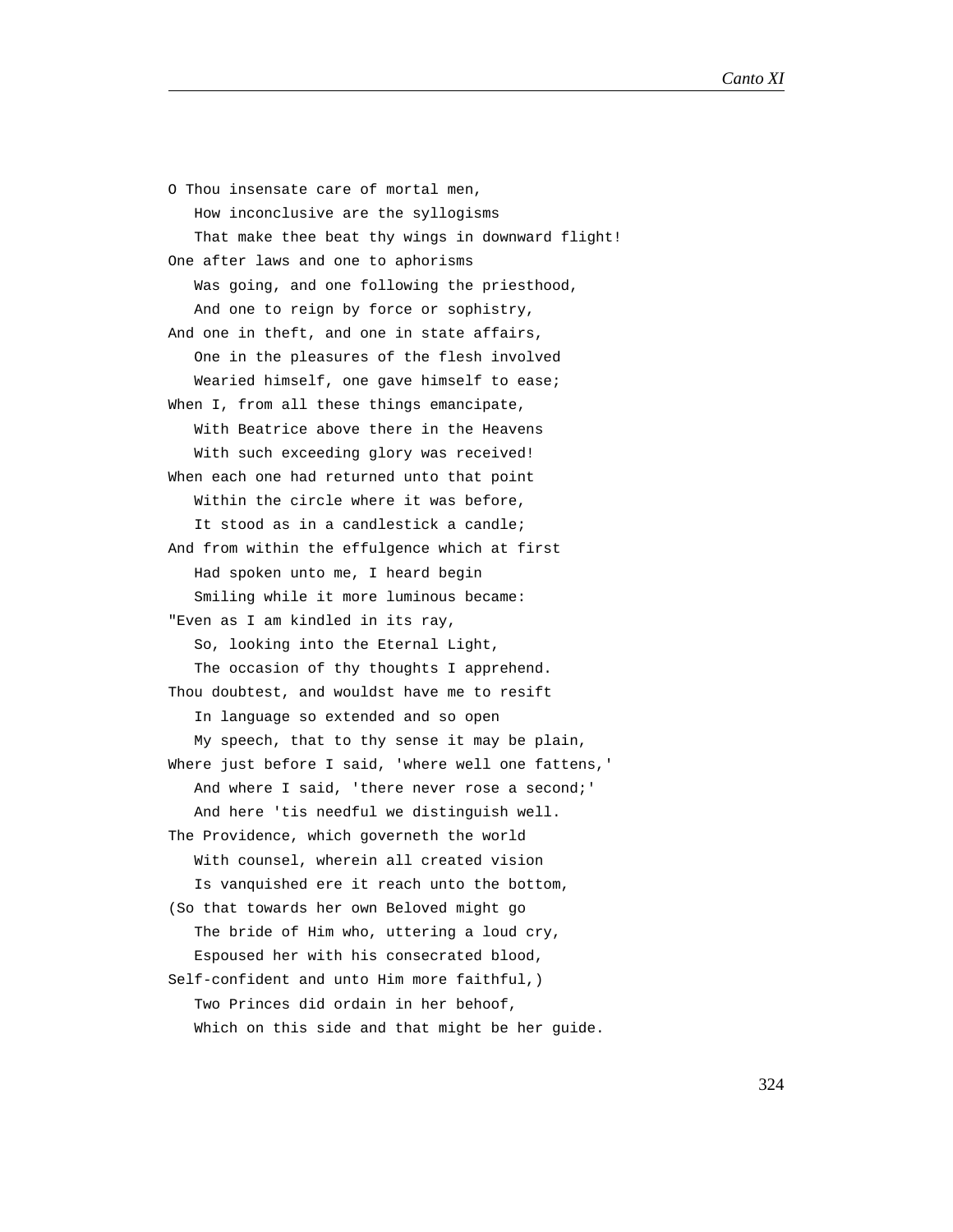*Canto XI*

The one was all seraphical in ardour; The other by his wisdom upon earth A splendour was of light cherubical. One will I speak of, for of both is spoken In praising one, whichever may be taken, Because unto one end their labours were. Between Tupino and the stream that falls Down from the hill elect of blessed Ubald, A fertile slope of lofty mountain hangs, From which Perugia feels the cold and heat Through Porta Sole, and behind it weep Gualdo and Nocera their grievous yoke. From out that slope, there where it breaketh most Its steepness, rose upon the world a sun As this one does sometimes from out the Ganges; Therefore let him who speaketh of that place, Say not Ascesi, for he would say little, But Orient, if he properly would speak. He was not yet far distant from his rising Before he had begun to make the earth Some comfort from his mighty virtue feel. For he in youth his father's wrath incurred For certain Dame, to whom, as unto death, The gate of pleasure no one doth unlock; And was before his spiritual court 'Et coram patre' unto her united; Then day by day more fervently he loved her. She, reft of her first husband, scorned, obscure, One thousand and one hundred years and more, Waited without a suitor till he came. Naught it availed to hear, that with Amyclas Found her unmoved at sounding of his voice He who struck terror into all the world; Naught it availed being constant and undaunted, So that, when Mary still remained below, She mounted up with Christ upon the cross. But that too darkly I may not proceed, Francis and Poverty for these two lovers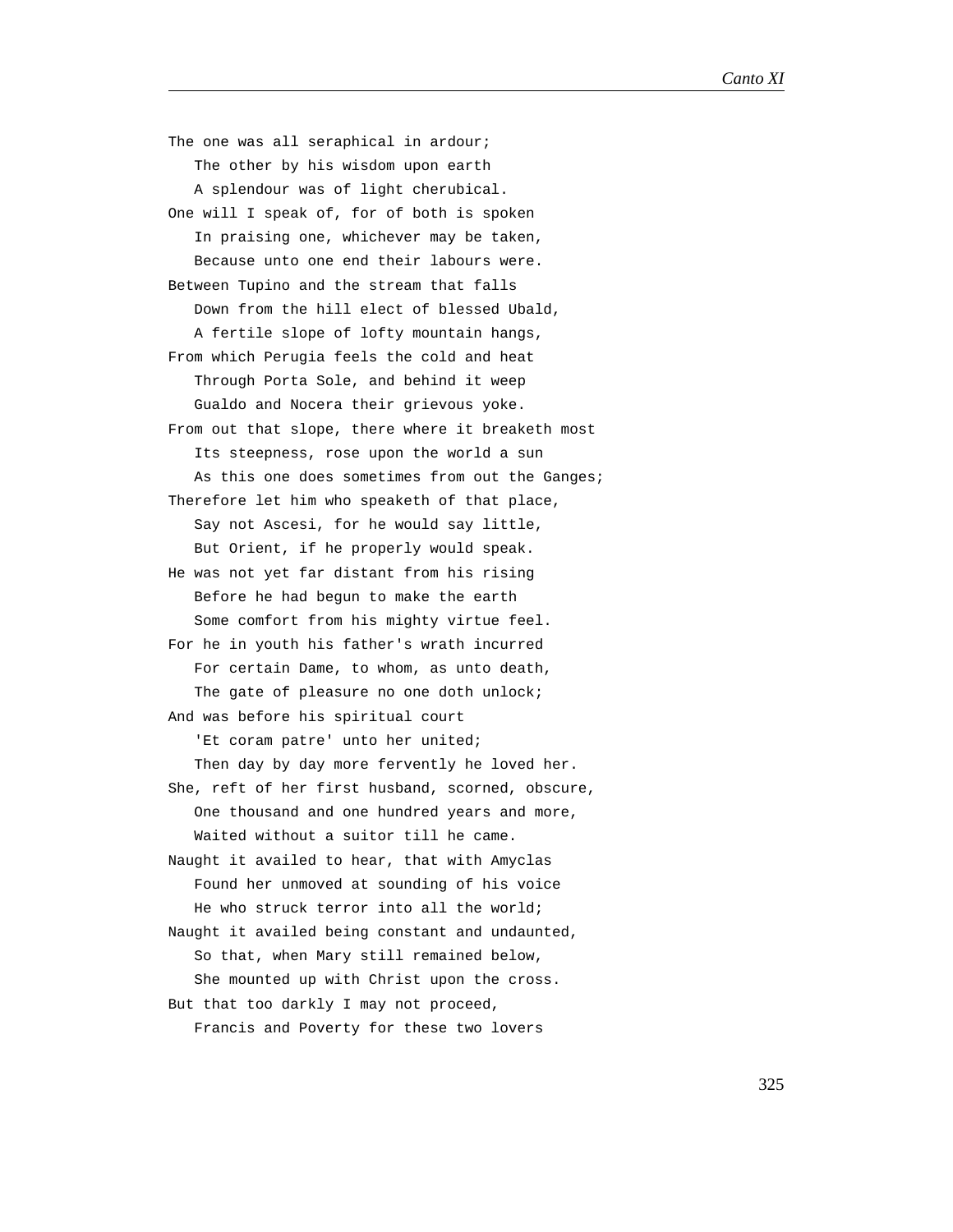Take thou henceforward in my speech diffuse. Their concord and their joyous semblances, The love, the wonder, and the sweet regard, They made to be the cause of holy thoughts; So much so that the venerable Bernard First bared his feet, and after so great peace Ran, and, in running, thought himself too slow. O wealth unknown! O veritable good! Giles bares his feet, and bares his feet Sylvester Behind the bridegroom, so doth please the bride! Then goes his way that father and that master, He and his Lady and that family Which now was girding on the humble cord; Nor cowardice of heart weighed down his brow At being son of Peter Bernardone, Nor for appearing marvellously scorned; But regally his hard determination To Innocent he opened, and from him Received the primal seal upon his Order. After the people mendicant increased Behind this man, whose admirable life Better in glory of the heavens were sung, Incoronated with a second crown Was through Honorius by the Eternal Spirit The holy purpose of this Archimandrite. And when he had, through thirst of martyrdom, In the proud presence of the Sultan preached Christ and the others who came after him, And, finding for conversion too unripe The folk, and not to tarry there in vain, Returned to fruit of the Italic grass, On the rude rock 'twixt Tiber and the Arno From Christ did he receive the final seal, Which during two whole years his members bore. When He, who chose him unto so much good, Was pleased to draw him up to the reward That he had merited by being lowly, Unto his friars, as to the rightful heirs,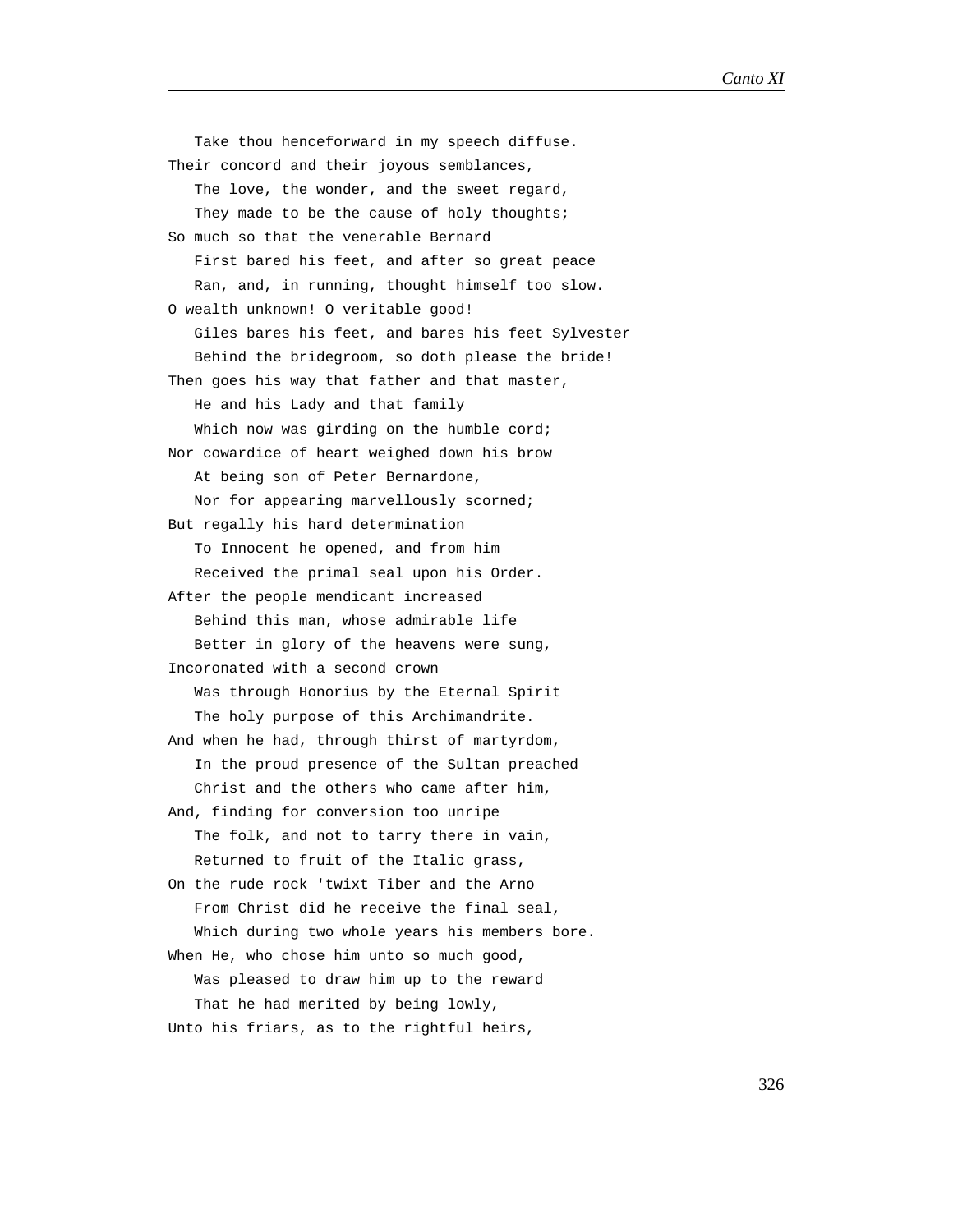His most dear Lady did he recommend, And bade that they should love her faithfully; And from her bosom the illustrious soul Wished to depart, returning to its realm, And for its body wished no other bier. Think now what man was he, who was a fit Companion over the high seas to keep The bark of Peter to its proper bearings. And this man was our Patriarch; hence whoever Doth follow him as he commands can see That he is laden with good merchandise. But for new pasturage his flock has grown So greedy, that it is impossible They be not scattered over fields diverse; And in proportion as his sheep remote And vagabond go farther off from him, More void of milk return they to the fold. Verily some there are that fear a hurt, And keep close to the shepherd; but so few, That little cloth doth furnish forth their hoods. Now if my utterance be not indistinct, If thine own hearing hath attentive been, If thou recall to mind what I have said, In part contented shall thy wishes be; For thou shalt see the plant that's chipped away, And the rebuke that lieth in the words, 'Where well one fattens, if he strayeth not.'"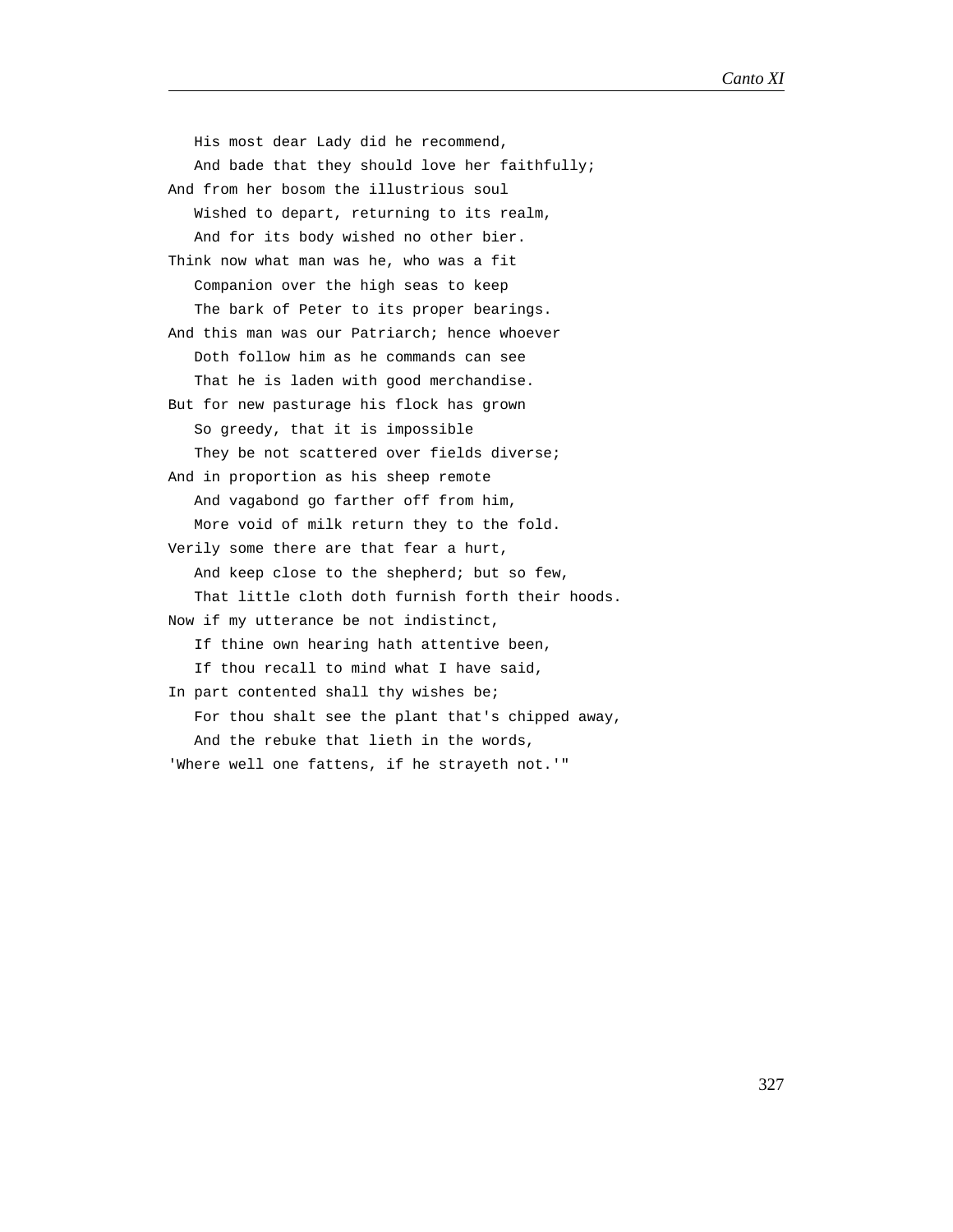*Canto XII*

Soon as the blessed flame had taken up The final word to give it utterance, Began the holy millstone to revolve, And in its gyre had not turned wholly round, Before another in a ring enclosed it, And motion joined to motion, song to song; Song that as greatly doth transcend our Muses, Our Sirens, in those dulcet clarions, As primal splendour that which is reflected. And as are spanned athwart a tender cloud Two rainbows parallel and like in colour, When Juno to her handmaid gives command, (The one without born of the one within, Like to the speaking of that vagrant one Whom love consumed as doth the sun the vapours,) And make the people here, through covenant God set with Noah, presageful of the world That shall no more be covered with a flood, In such wise of those sempiternal roses The garlands twain encompassed us about, And thus the outer to the inner answered. After the dance, and other grand rejoicings, Both of the singing, and the flaming forth Effulgence with effulgence blithe and tender, Together, at once, with one accord had stopped, (Even as the eyes, that, as volition moves them, Must needs together shut and lift themselves,) Out of the heart of one of the new lights There came a voice, that needle to the star Made me appear in turning thitherward. And it began: "The love that makes me fair Draws me to speak about the other leader, By whom so well is spoken here of mine. 'Tis right, where one is, to bring in the other, That, as they were united in their warfare, Together likewise may their glory shine.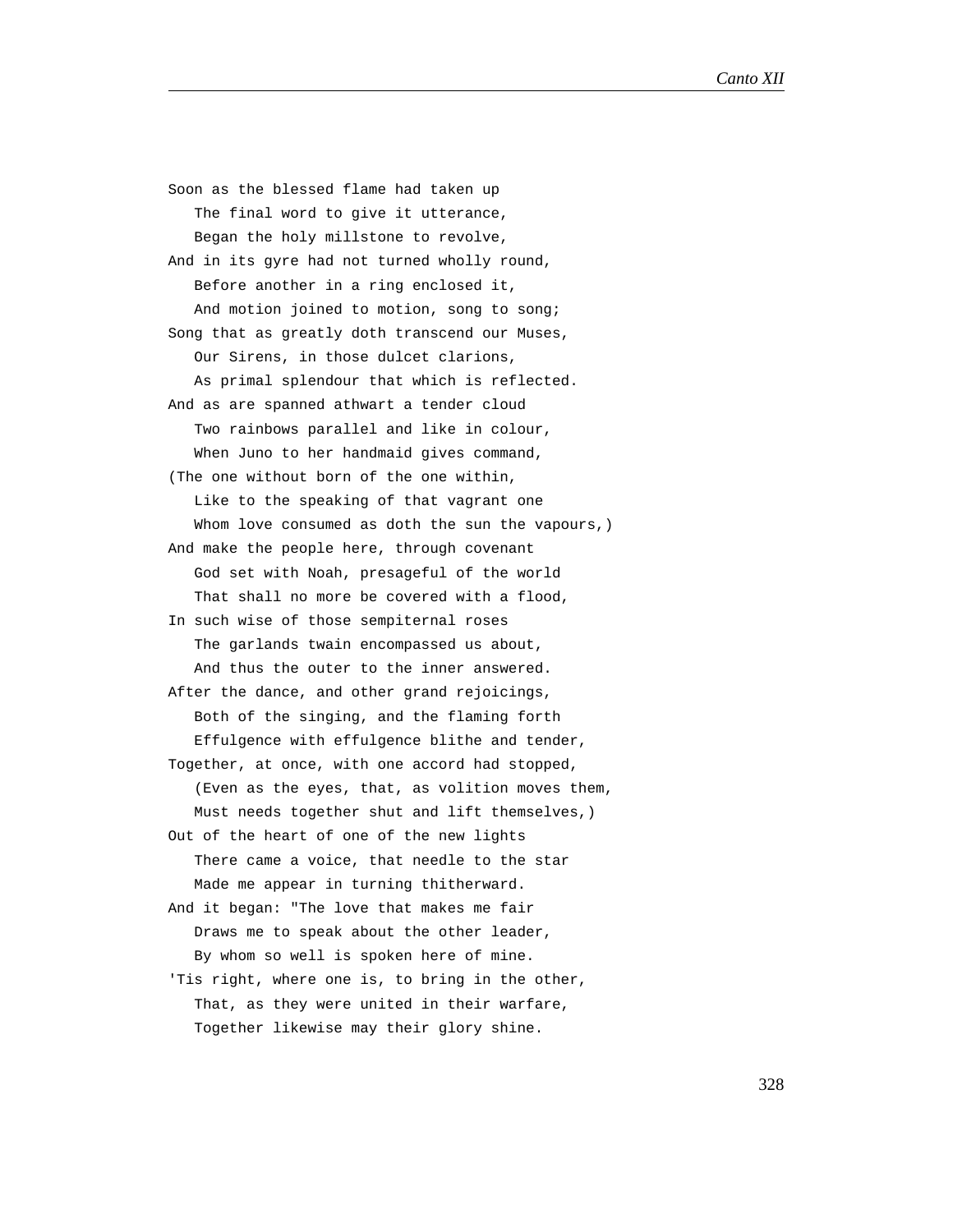The soldiery of Christ, which it had cost So dear to arm again, behind the standard Moved slow and doubtful and in numbers few, When the Emperor who reigneth evermore Provided for the host that was in peril, Through grace alone and not that it was worthy; And, as was said, he to his Bride brought succour With champions twain, at whose deed, at whose word The straggling people were together drawn. Within that region where the sweet west wind Rises to open the new leaves, wherewith Europe is seen to clothe herself afresh, Not far off from the beating of the waves, Behind which in his long career the sun Sometimes conceals himself from every man, Is situate the fortunate Calahorra, Under protection of the mighty shield In which the Lion subject is and sovereign. Therein was born the amorous paramour Of Christian Faith, the athlete consecrate, Kind to his own and cruel to his foes; And when it was created was his mind Replete with such a living energy, That in his mother her it made prophetic. As soon as the espousals were complete Between him and the Faith at holy font, Where they with mutual safety dowered each other, The woman, who for him had given assent, Saw in a dream the admirable fruit That issue would from him and from his heirs; And that he might be construed as he was, A spirit from this place went forth to name him With His possessive whose he wholly was. Dominic was he called; and him I speak of Even as of the husbandman whom Christ Elected to his garden to assist him. Envoy and servant sooth he seemed of Christ, For the first love made manifest in him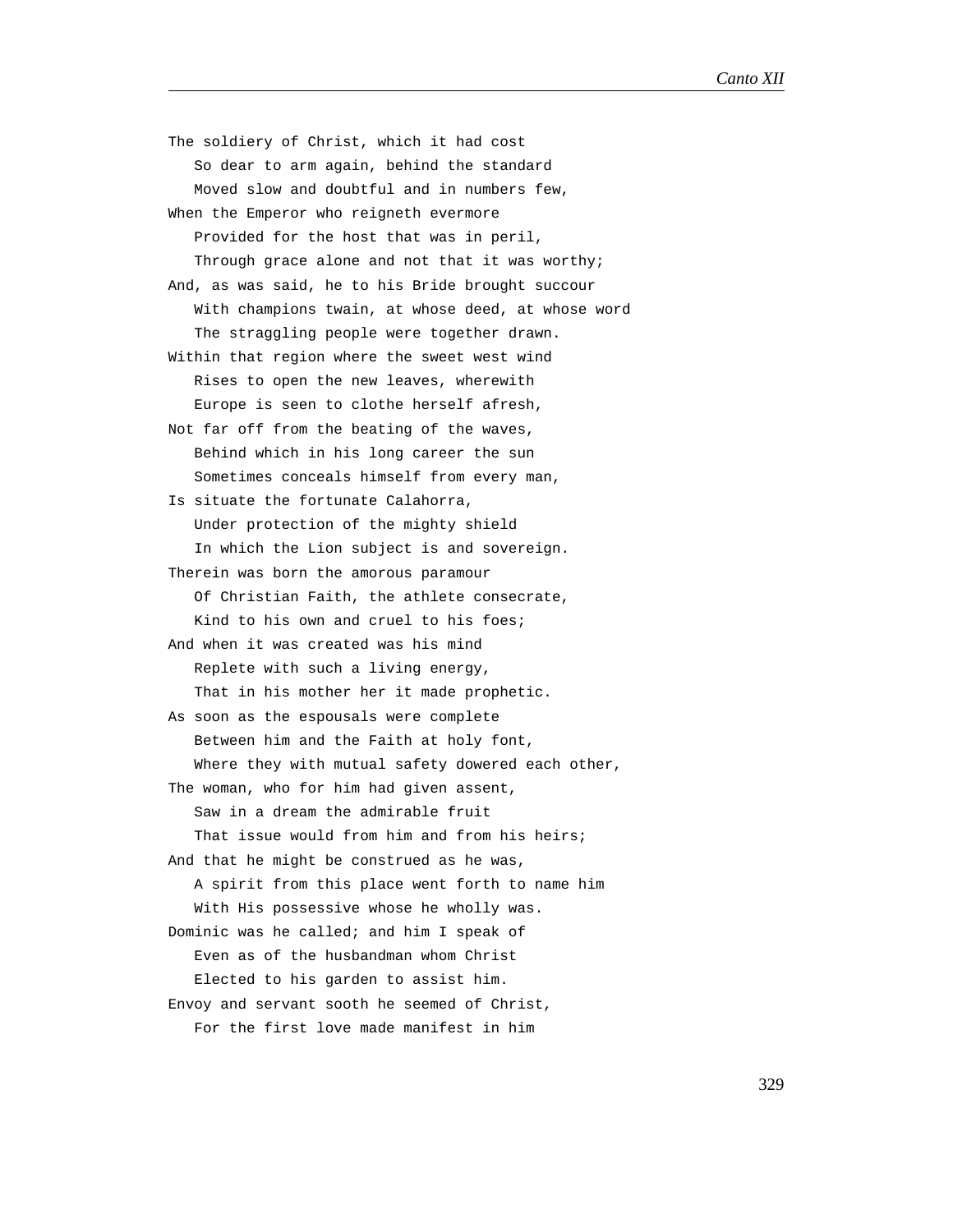Was the first counsel that was given by Christ. Silent and wakeful many a time was he Discovered by his nurse upon the ground, As if he would have said, 'For this I came.' O thou his father, Felix verily! O thou his mother, verily Joanna, If this, interpreted, means as is said! Not for the world which people toil for now In following Ostiense and Taddeo, But through his longing after the true manna, He in short time became so great a teacher, That he began to go about the vineyard, Which fadeth soon, if faithless be the dresser; And of the See, (that once was more benignant Unto the righteous poor, not through itself, But him who sits there and degenerates,) Not to dispense or two or three for six, Not any fortune of first vacancy, 'Non decimas quae sunt pauperum Dei,' He asked for, but against the errant world Permission to do battle for the seed, Of which these four and twenty plants surround thee. Then with the doctrine and the will together, With office apostolical he moved, Like torrent which some lofty vein out-presses; And in among the shoots heretical His impetus with greater fury smote, Wherever the resistance was the greatest. Of him were made thereafter divers runnels, Whereby the garden catholic is watered, So that more living its plantations stand. If such the one wheel of the Biga was, In which the Holy Church itself defended And in the field its civic battle won, Truly full manifest should be to thee The excellence of the other, unto whom Thomas so courteous was before my coming. But still the orbit, which the highest part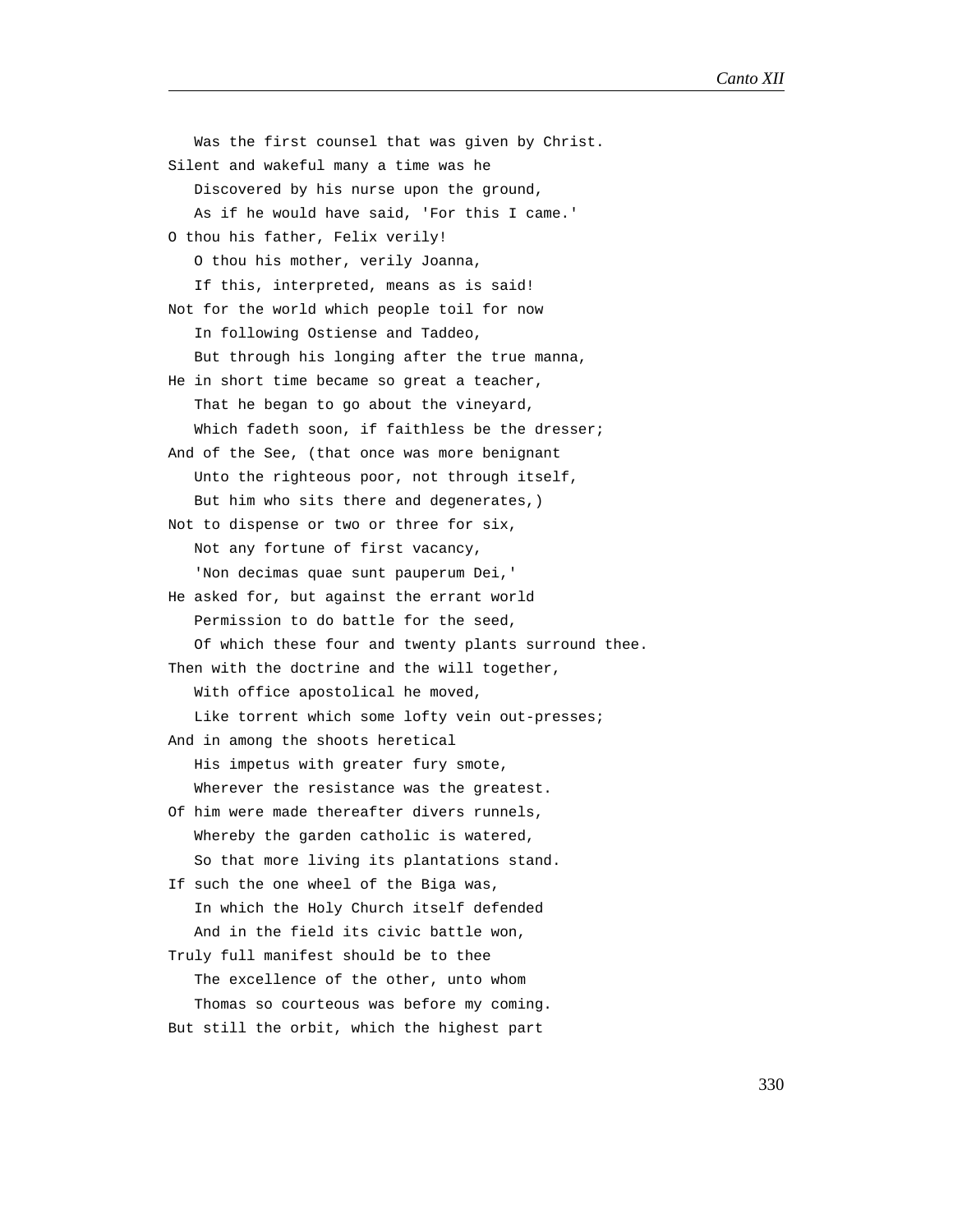Of its circumference made, is derelict, So that the mould is where was once the crust. His family, that had straight forward moved With feet upon his footprints, are turned round So that they set the point upon the heel. And soon aware they will be of the harvest Of this bad husbandry, when shall the tares Complain the granary is taken from them. Yet say I, he who searcheth leaf by leaf Our volume through, would still some page discover Where he could read, 'I am as I am wont.' 'Twill not be from Casal nor Acquasparta, From whence come such unto the written word That one avoids it, and the other narrows. Bonaventura of Bagnoregio's life Am I, who always in great offices Postponed considerations sinister. Here are Illuminato and Agostino, Who of the first barefooted beggars were That with the cord the friends of God became. Hugh of Saint Victor is among them here, And Peter Mangiador, and Peter of Spain, Who down below in volumes twelve is shining; Nathan the seer, and metropolitan Chrysostom, and Anselmus, and Donatus Who deigned to lay his hand to the first art; Here is Rabanus, and beside me here Shines the Calabrian Abbot Joachim, He with the spirit of prophecy endowed. To celebrate so great a paladin Have moved me the impassioned courtesy And the discreet discourses of Friar Thomas, And with me they have moved this company."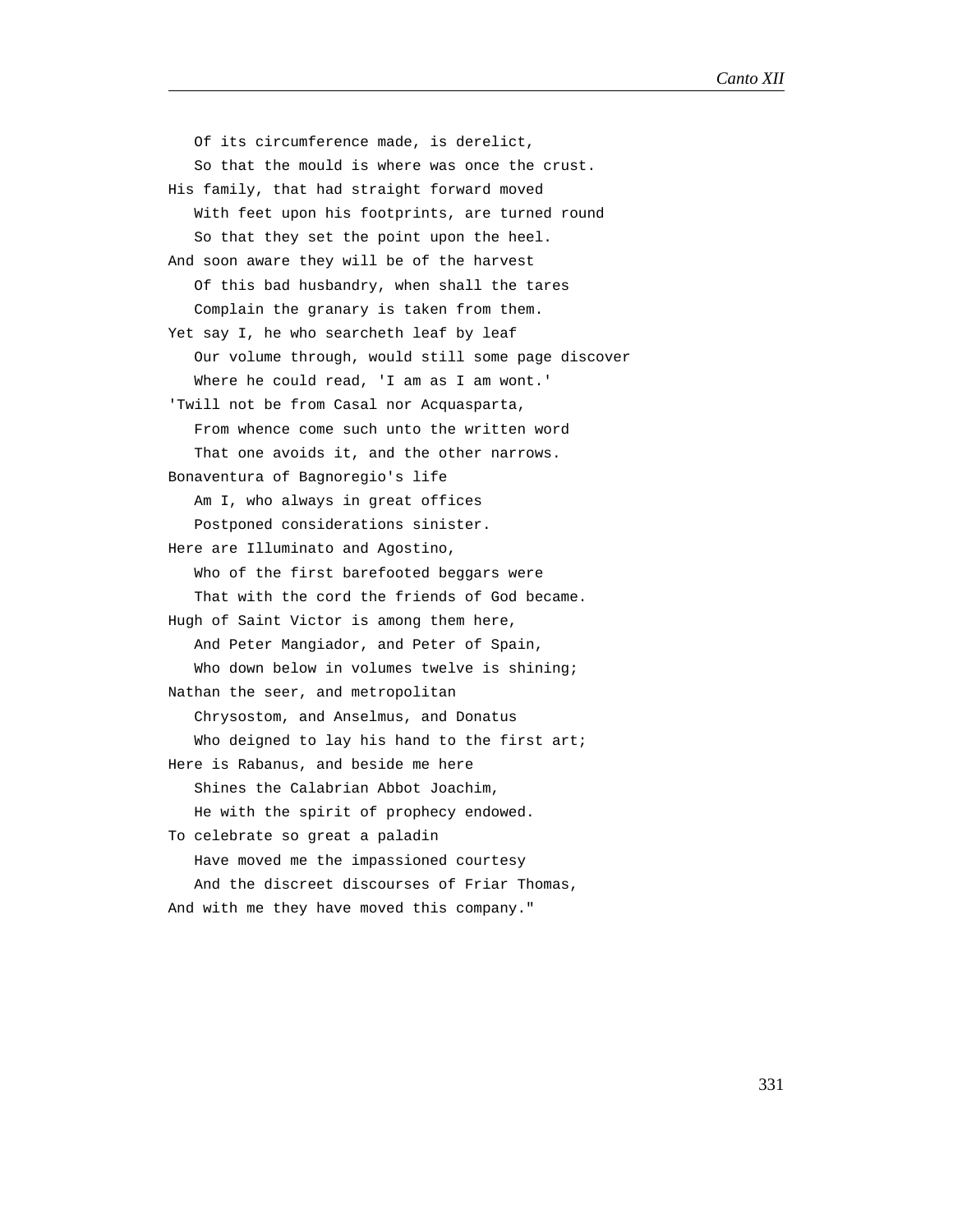Let him imagine, who would well conceive What now I saw, and let him while I speak Retain the image as a steadfast rock, The fifteen stars, that in their divers regions The sky enliven with a light so great That it transcends all clusters of the air; Let him the Wain imagine unto which Our vault of heaven sufficeth night and day, So that in turning of its pole it fails not; Let him the mouth imagine of the horn That in the point beginneth of the axis Round about which the primal wheel revolves,-- To have fashioned of themselves two signs in heaven, Like unto that which Minos' daughter made, The moment when she felt the frost of death; And one to have its rays within the other, And both to whirl themselves in such a manner That one should forward go, the other backward; And he will have some shadowing forth of that True constellation and the double dance That circled round the point at which I was; Because it is as much beyond our wont, As swifter than the motion of the Chiana Moveth the heaven that all the rest outspeeds. There sang they neither Bacchus, nor Apollo, But in the divine nature Persons three, And in one person the divine and human. The singing and the dance fulfilled their measure, And unto us those holy lights gave need, Growing in happiness from care to care. Then broke the silence of those saints concordant The light in which the admirable life Of God's own mendicant was told to me, And said: "Now that one straw is trodden out Now that its seed is garnered up already, Sweet love invites me to thresh out the other.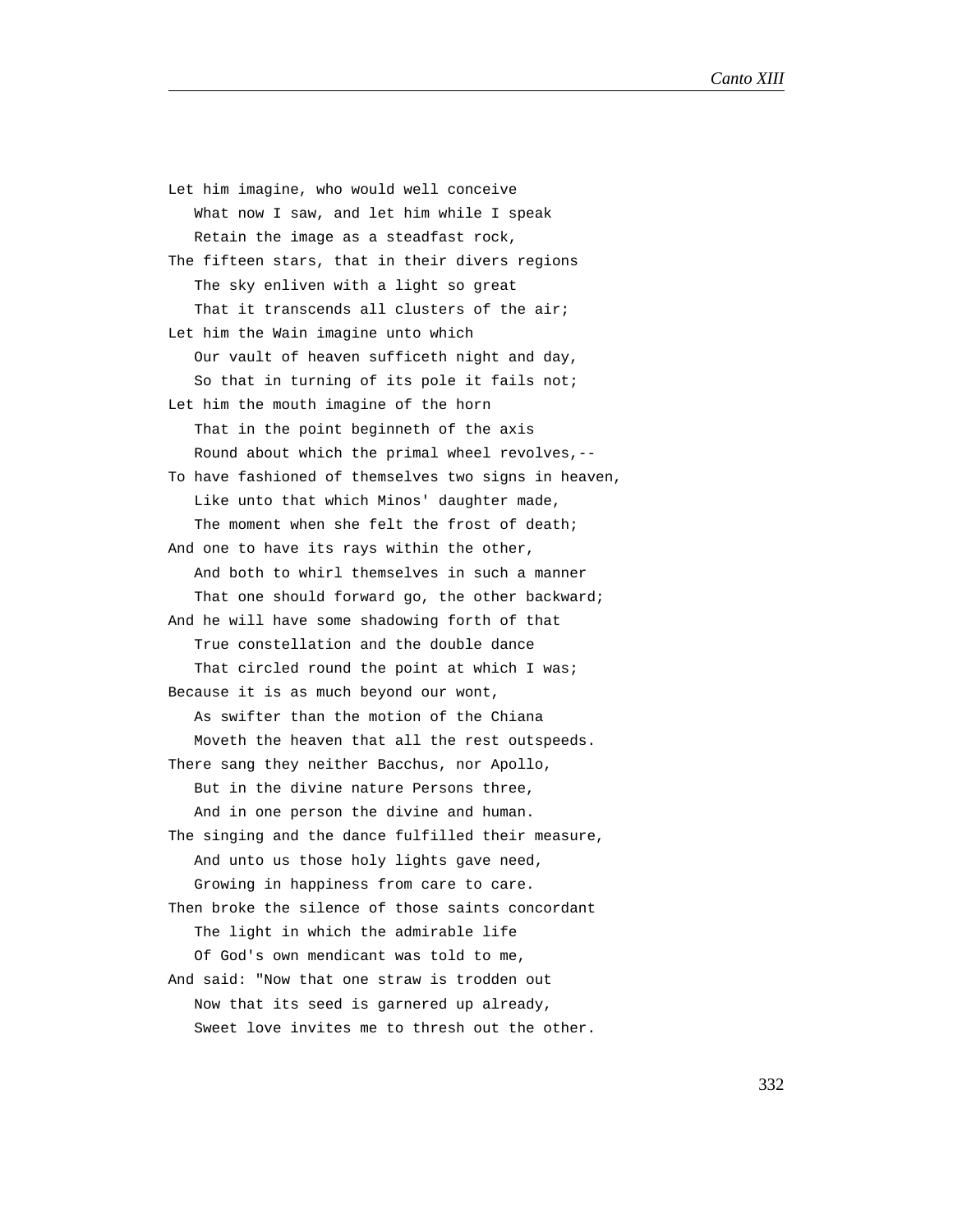Into that bosom, thou believest, whence Was drawn the rib to form the beauteous cheek Whose taste to all the world is costing dear, And into that which, by the lance transfixed, Before and since, such satisfaction made That it weighs down the balance of all sin, Whate'er of light it has to human nature Been lawful to possess was all infused By the same power that both of them created; And hence at what I said above dost wonder, When I narrated that no second had The good which in the fifth light is enclosed. Now ope thine eyes to what I answer thee, And thou shalt see thy creed and my discourse Fit in the truth as centre in a circle. That which can die, and that which dieth not, Are nothing but the splendour of the idea Which by his love our Lord brings into being; Because that living Light, which from its fount Effulgent flows, so that it disunites not From Him nor from the Love in them intrined, Through its own goodness reunites its rays In nine subsistences, as in a mirror, Itself eternally remaining One. Thence it descends to the last potencies, Downward from act to act becoming such That only brief contingencies it makes; And these contingencies I hold to be Things generated, which the heaven produces By its own motion, with seed and without. Neither their wax, nor that which tempers it, Remains immutable, and hence beneath The ideal signet more and less shines through; Therefore it happens, that the selfsame tree After its kind bears worse and better fruit, And ye are born with characters diverse. If in perfection tempered were the wax, And were the heaven in its supremest virtue,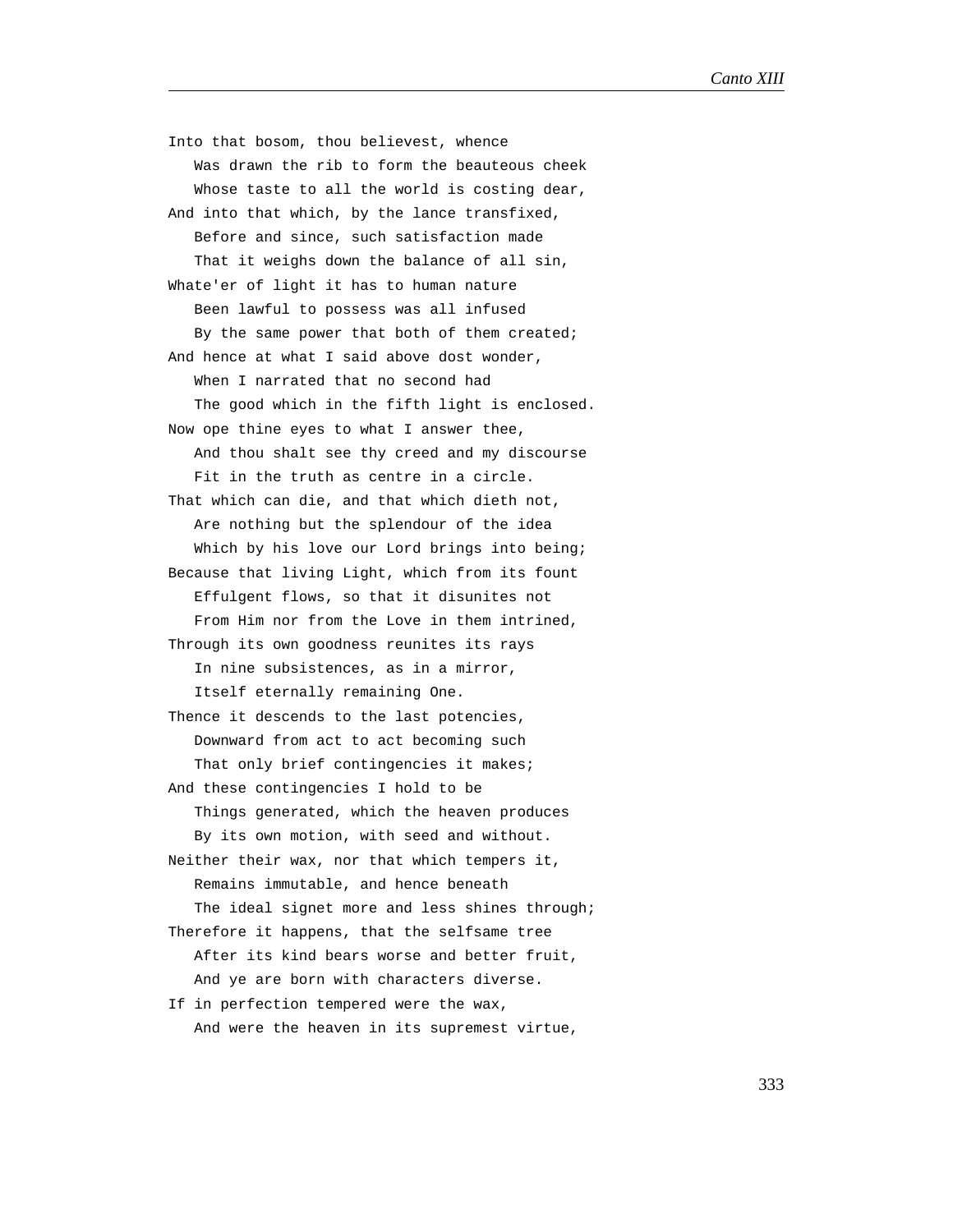The brilliance of the seal would all appear; But nature gives it evermore deficient, In the like manner working as the artist, Who has the skill of art and hand that trembles. If then the fervent Love, the Vision clear, Of primal Virtue do dispose and seal, Perfection absolute is there acquired. Thus was of old the earth created worthy Of all and every animal perfection; And thus the Virgin was impregnate made; So that thine own opinion I commend, That human nature never yet has been, Nor will be, what it was in those two persons. Now if no farther forth I should proceed, 'Then in what way was he without a peer?' Would be the first beginning of thy words. But, that may well appear what now appears not, Think who he was, and what occasion moved him To make request, when it was told him, 'Ask.' I've not so spoken that thou canst not see Clearly he was a king who asked for wisdom, That he might be sufficiently a king; 'Twas not to know the number in which are The motors here above, or if 'necesse' With a contingent e'er 'necesse' make, 'Non si est dare primum motum esse,' Or if in semicircle can be made Triangle so that it have no right angle. Whence, if thou notest this and what I said, A regal prudence is that peerless seeing In which the shaft of my intention strikes. And if on 'rose' thou turnest thy clear eyes, Thou'lt see that it has reference alone To kings who're many, and the good are rare. With this distinction take thou what I said, And thus it can consist with thy belief Of the first father and of our Delight. And lead shall this be always to thy feet,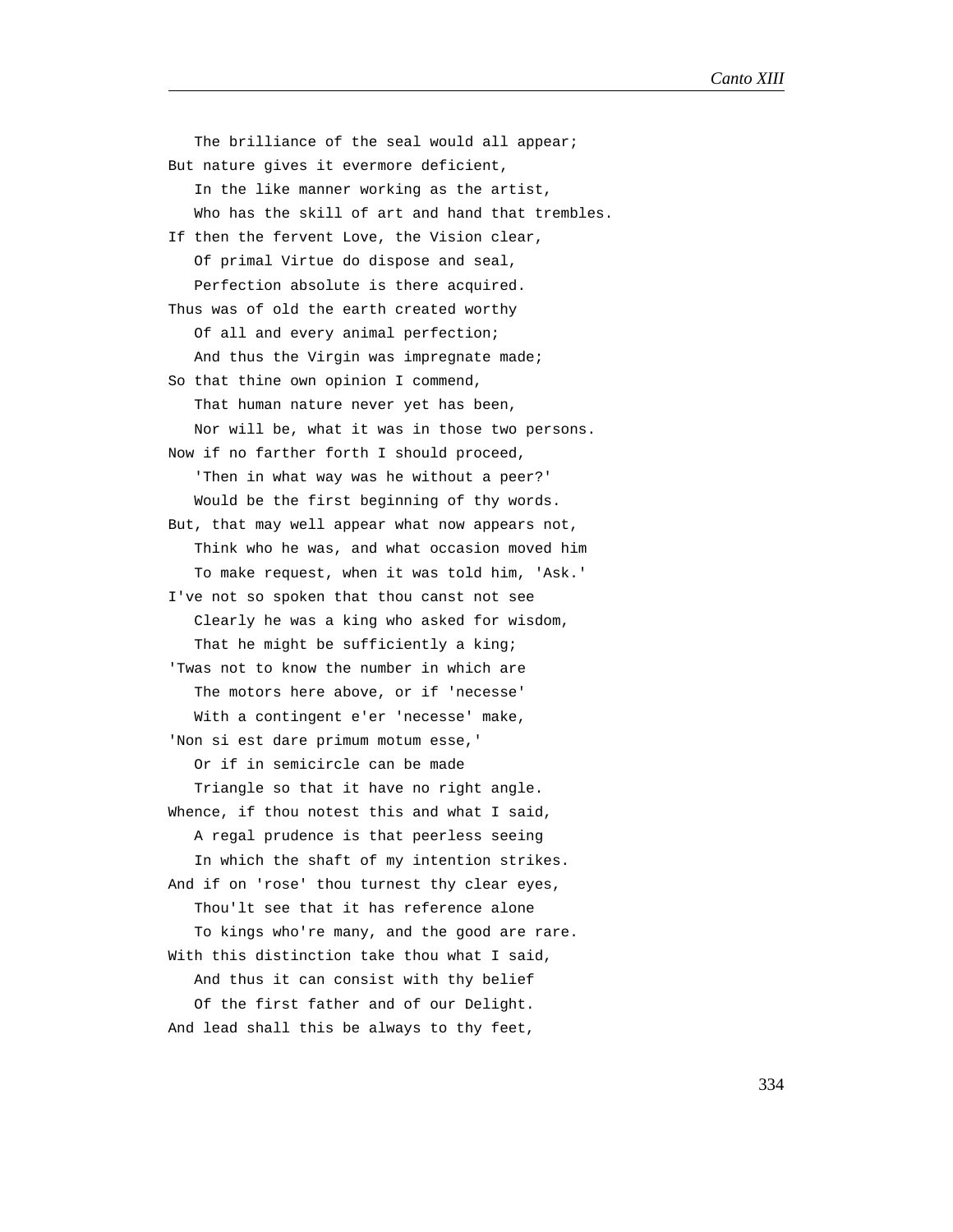To make thee, like a weary man, move slowly Both to the Yes and No thou seest not; For very low among the fools is he Who affirms without distinction, or denies, As well in one as in the other case; Because it happens that full often bends Current opinion in the false direction, And then the feelings bind the intellect. Far more than uselessly he leaves the shore, (Since he returneth not the same he went,) Who fishes for the truth, and has no skill; And in the world proofs manifest thereof Parmenides, Melissus, Brissus are, And many who went on and knew not whither; Thus did Sabellius, Arius, and those fools Who have been even as swords unto the Scriptures In rendering distorted their straight faces. Nor yet shall people be too confident In judging, even as he is who doth count The corn in field or ever it be ripe. For I have seen all winter long the thorn First show itself intractable and fierce, And after bear the rose upon its top; And I have seen a ship direct and swift Run o'er the sea throughout its course entire, To perish at the harbour's mouth at last. Let not Dame Bertha nor Ser Martin think, Seeing one steal, another offering make, To see them in the arbitrament divine; For one may rise, and fall the other may."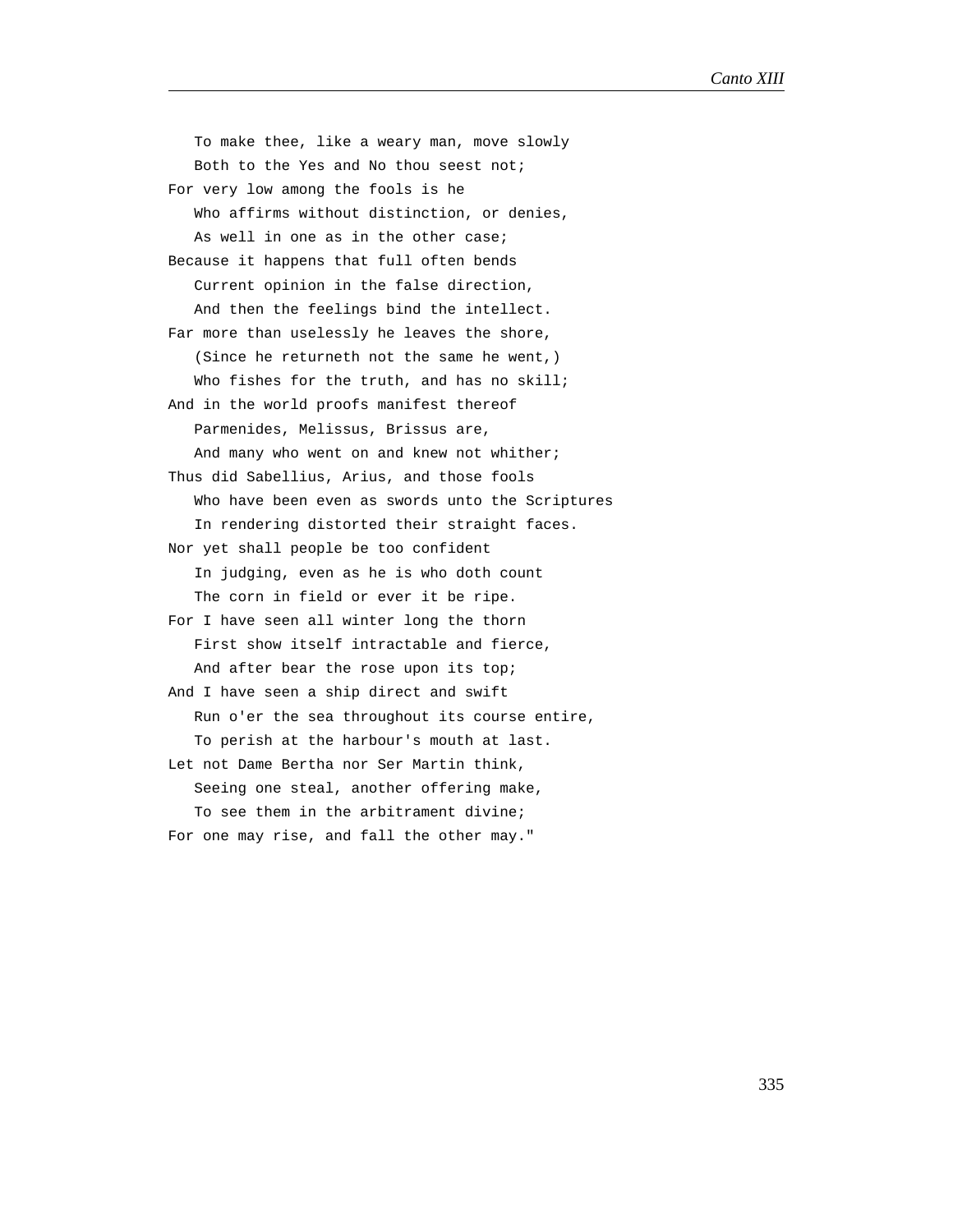From centre unto rim, from rim to centre, In a round vase the water moves itself, As from without 'tis struck or from within. Into my mind upon a sudden dropped What I am saying, at the moment when Silent became the glorious life of Thomas, Because of the resemblance that was born Of his discourse and that of Beatrice, Whom, after him, it pleased thus to begin: "This man has need (and does not tell you so, Nor with the voice, nor even in his thought) Of going to the root of one truth more. Declare unto him if the light wherewith Blossoms your substance shall remain with you Eternally the same that it is now; And if it do remain, say in what manner, After ye are again made visible, It can be that it injure not your sight." As by a greater gladness urged and drawn They who are dancing in a ring sometimes Uplift their voices and their motions quicken; So, at that orison devout and prompt, The holy circles a new joy displayed In their revolving and their wondrous song. Whoso lamenteth him that here we die That we may live above, has never there Seen the refreshment of the eternal rain. The One and Two and Three who ever liveth, And reigneth ever in Three and Two and One, Not circumscribed and all things circumscribing, Three several times was chanted by each one Among those spirits, with such melody That for all merit it were just reward; And, in the lustre most divine of all The lesser ring, I heard a modest voice, Such as perhaps the Angel's was to Mary,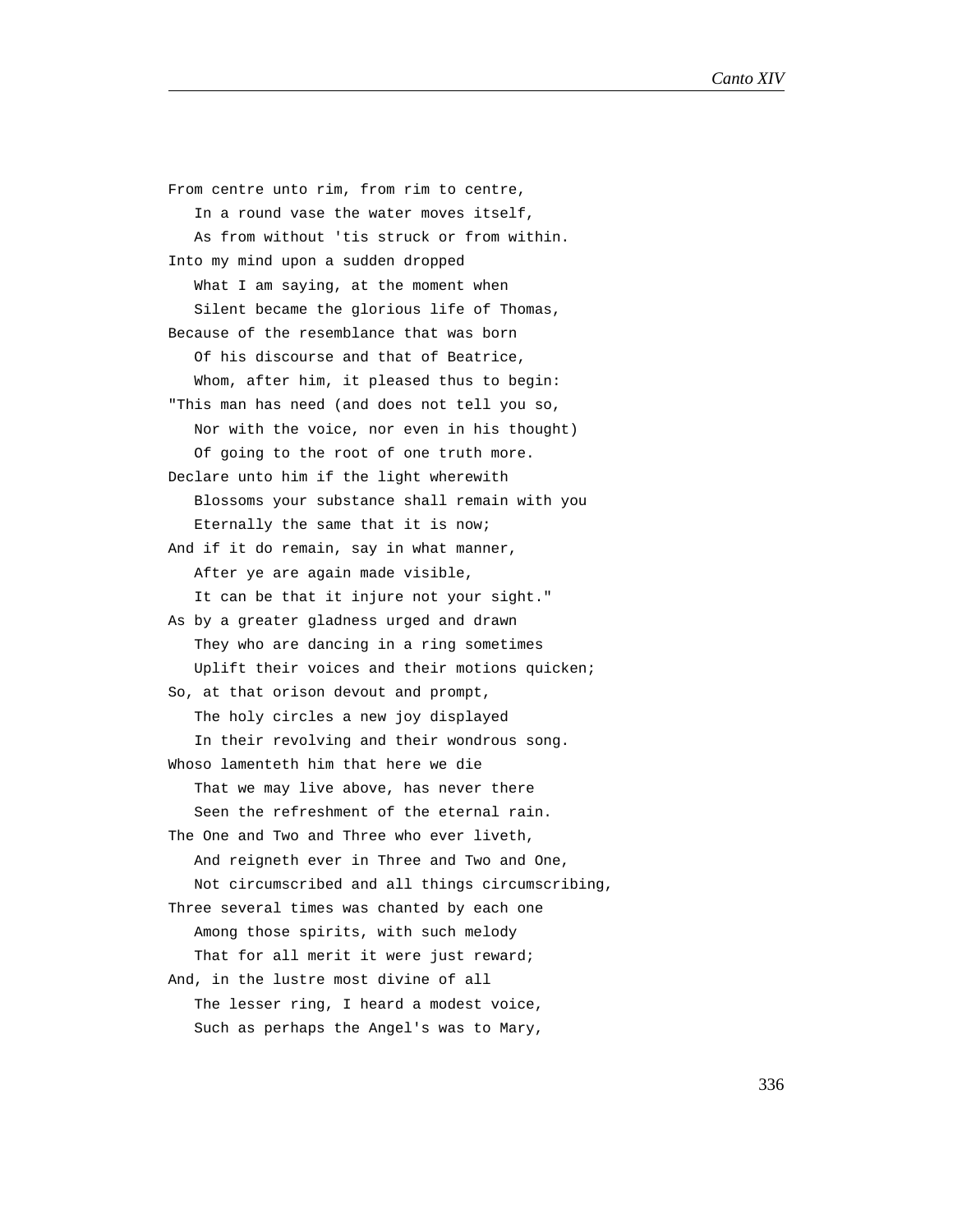Answer: "As long as the festivity Of Paradise shall be, so long our love Shall radiate round about us such a vesture. Its brightness is proportioned to the ardour, The ardour to the vision; and the vision Equals what grace it has above its worth. When, glorious and sanctified, our flesh Is reassumed, then shall our persons be More pleasing by their being all complete; For will increase whate'er bestows on us Of light gratuitous the Good Supreme, Light which enables us to look on Him; Therefore the vision must perforce increase, Increase the ardour which from that is kindled, Increase the radiance which from this proceeds. But even as a coal that sends forth flame, And by its vivid whiteness overpowers it So that its own appearance it maintains, Thus the effulgence that surrounds us now Shall be o'erpowered in aspect by the flesh, Which still to-day the earth doth cover up; Nor can so great a splendour weary us, For strong will be the organs of the body To everything which hath the power to please us." So sudden and alert appeared to me Both one and the other choir to say Amen, That well they showed desire for their dead bodies; Nor sole for them perhaps, but for the mothers, The fathers, and the rest who had been dear Or ever they became eternal flames. And lo! all round about of equal brightness Arose a lustre over what was there, Like an horizon that is clearing up. And as at rise of early eve begin Along the welkin new appearances, So that the sight seems real and unreal, It seemed to me that new subsistences Began there to be seen, and make a circle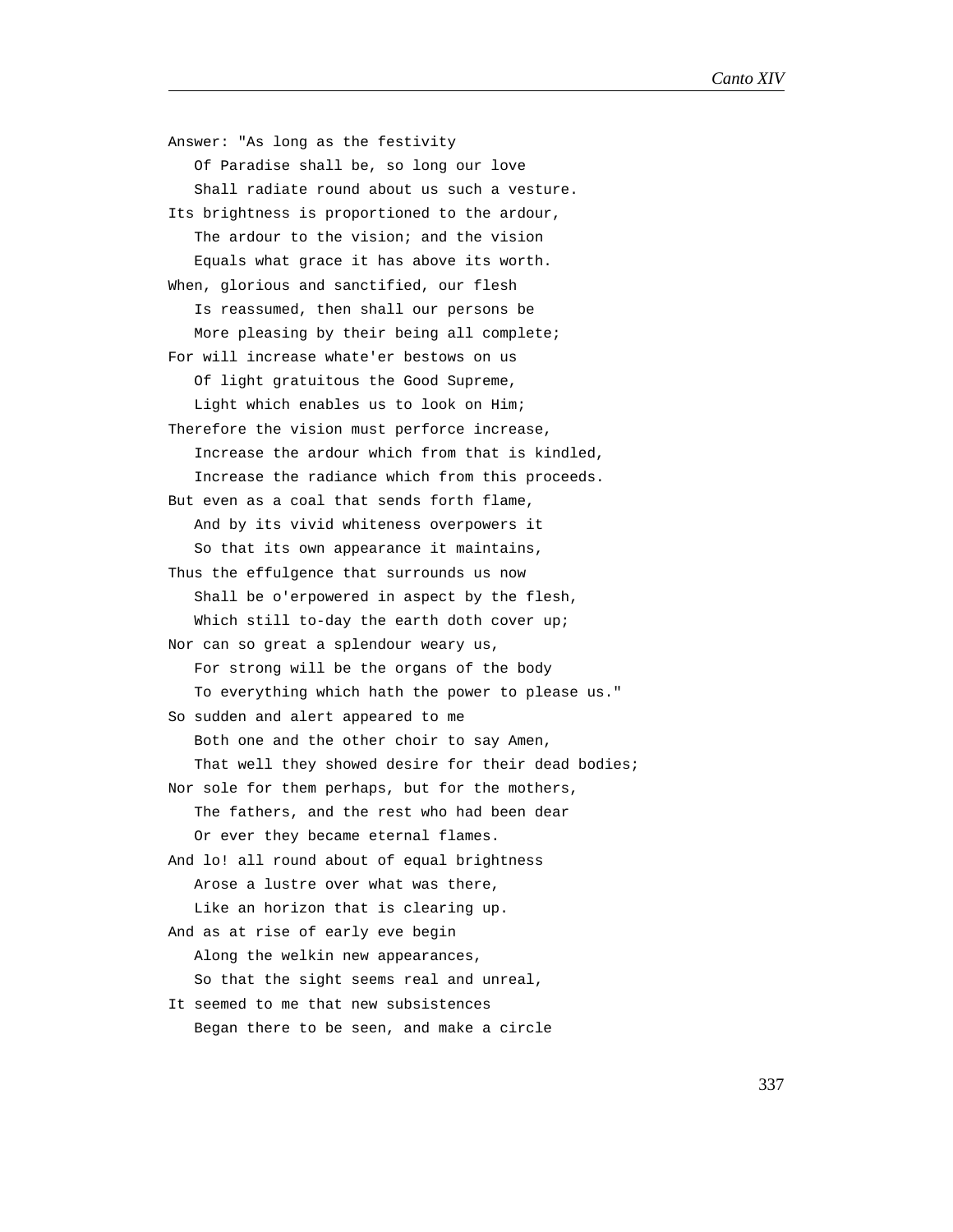Outside the other two circumferences. O very sparkling of the Holy Spirit, How sudden and incandescent it became Unto mine eyes, that vanquished bore it not! But Beatrice so beautiful and smiling Appeared to me, that with the other sights That followed not my memory I must leave her. Then to uplift themselves mine eyes resumed The power, and I beheld myself translated To higher salvation with my Lady only. Well was I ware that I was more uplifted By the enkindled smiling of the star, That seemed to me more ruddy than its wont. With all my heart, and in that dialect Which is the same in all, such holocaust To God I made as the new grace beseemed; And not yet from my bosom was exhausted The ardour of sacrifice, before I knew This offering was accepted and auspicious; For with so great a lustre and so red Splendours appeared to me in twofold rays, I said: "O Helios who dost so adorn them!" Even as distinct with less and greater lights Glimmers between the two poles of the world The Galaxy that maketh wise men doubt, Thus constellated in the depths of Mars, Those rays described the venerable sign That quadrants joining in a circle make. Here doth my memory overcome my genius; For on that cross as levin gleamed forth Christ, So that I cannot find ensample worthy; But he who takes his cross and follows Christ Again will pardon me what I omit, Seeing in that aurora lighten Christ. From horn to horn, and 'twixt the top and base, Lights were in motion, brightly scintillating As they together met and passed each other; Thus level and aslant and swift and slow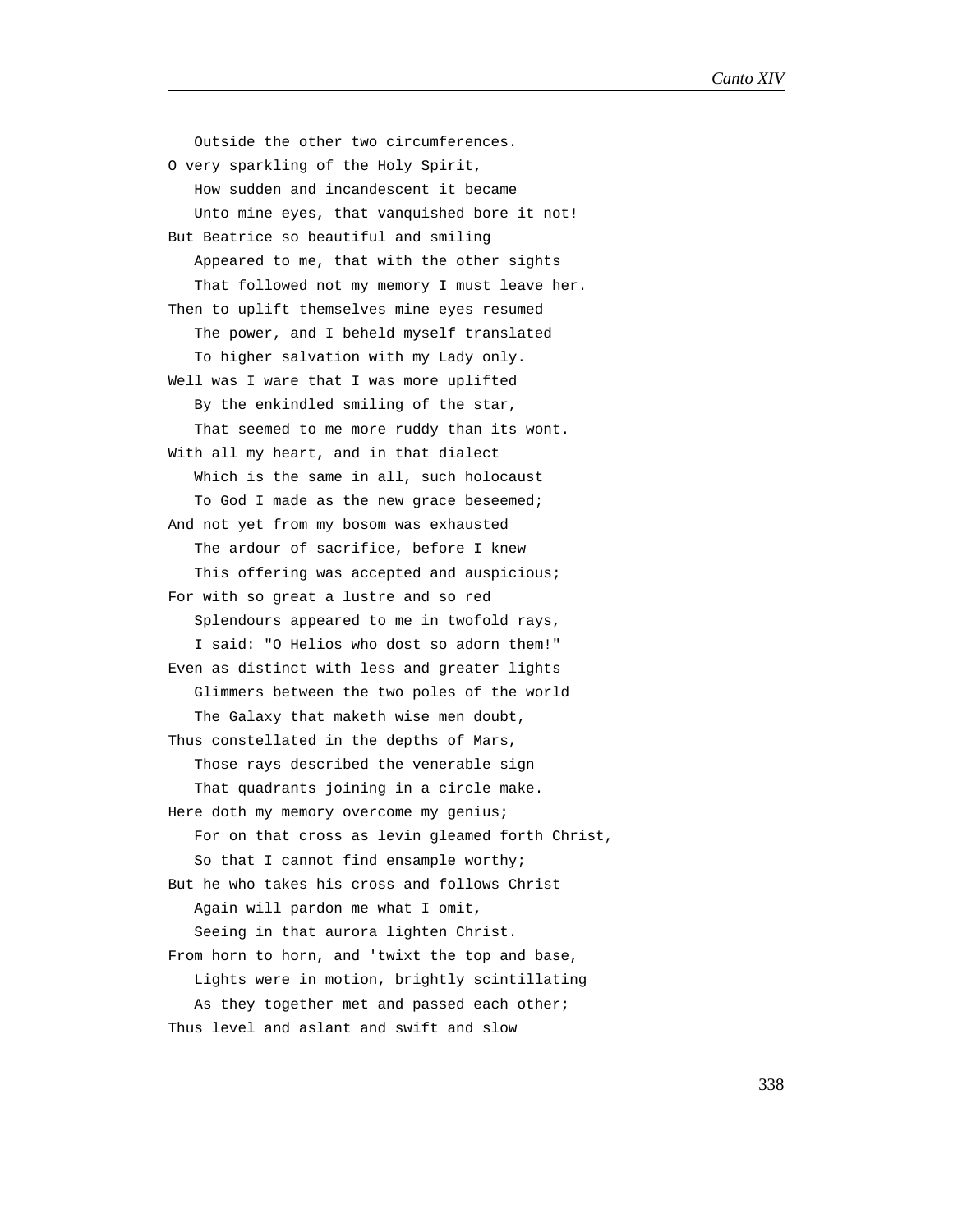We here behold, renewing still the sight, The particles of bodies long and short, Across the sunbeam move, wherewith is listed Sometimes the shade, which for their own defence People with cunning and with art contrive. And as a lute and harp, accordant strung With many strings, a dulcet tinkling make To him by whom the notes are not distinguished, So from the lights that there to me appeared Upgathered through the cross a melody, Which rapt me, not distinguishing the hymn. Well was I ware it was of lofty laud, Because there came to me, "Arise and conquer!" As unto him who hears and comprehends not. So much enamoured I became therewith, That until then there was not anything That e'er had fettered me with such sweet bonds. Perhaps my word appears somewhat too bold, Postponing the delight of those fair eyes, Into which gazing my desire has rest; But who bethinks him that the living seals Of every beauty grow in power ascending, And that I there had not turned round to those, Can me excuse, if I myself accuse To excuse myself, and see that I speak truly: For here the holy joy is not disclosed, Because ascending it becomes more pure.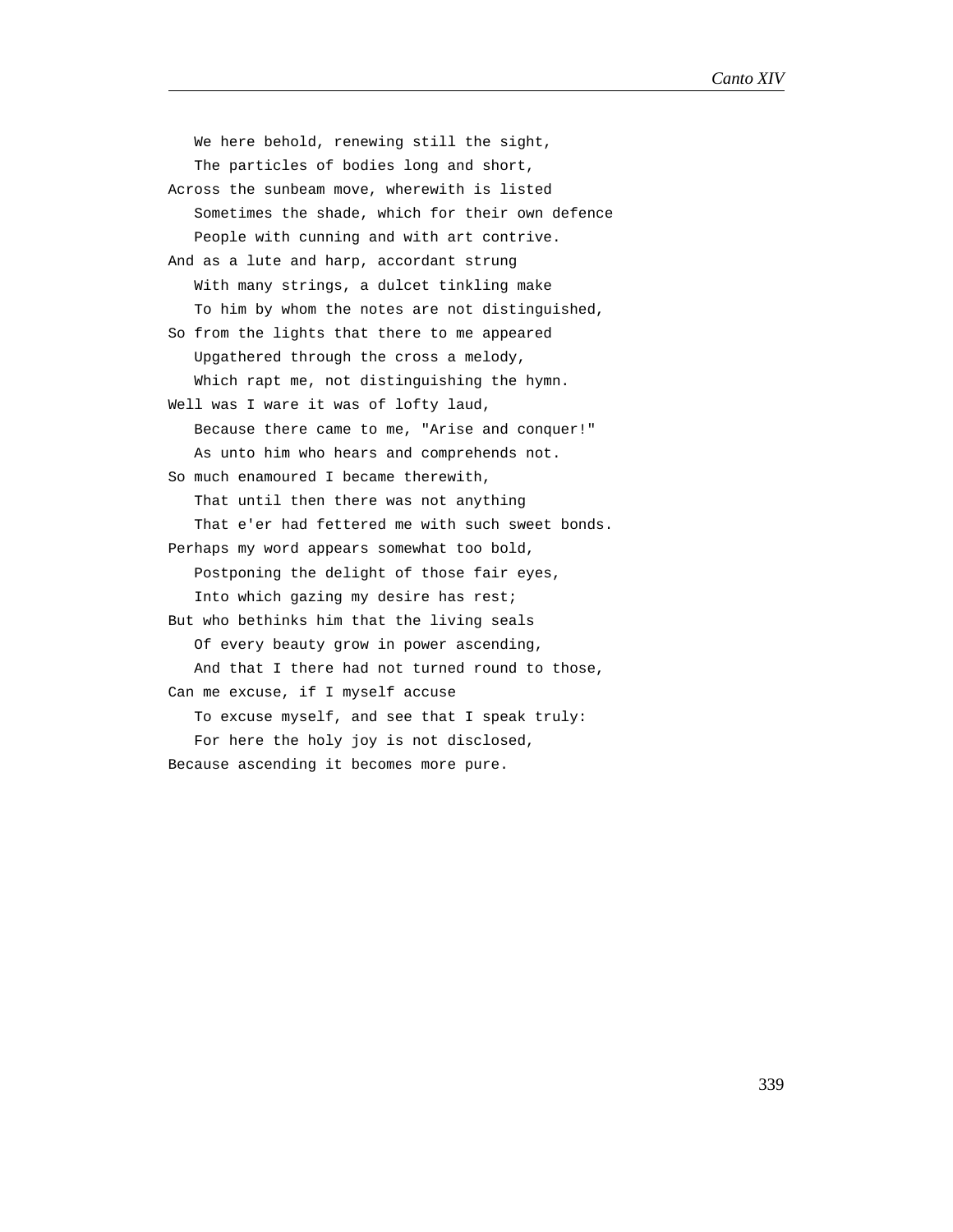A will benign, in which reveals itself Ever the love that righteously inspires, As in the iniquitous, cupidity, Silence imposed upon that dulcet lyre, And quieted the consecrated chords, That Heaven's right hand doth tighten and relax. How unto just entreaties shall be deaf Those substances, which, to give me desire Of praying them, with one accord grew silent? 'Tis well that without end he should lament, Who for the love of thing that doth not last Eternally despoils him of that love! As through the pure and tranquil evening air There shoots from time to time a sudden fire, Moving the eyes that steadfast were before, And seems to be a star that changeth place, Except that in the part where it is kindled Nothing is missed, and this endureth little; So from the horn that to the right extends Unto that cross's foot there ran a star Out of the constellation shining there; Nor was the gem dissevered from its ribbon, But down the radiant fillet ran along, So that fire seemed it behind alabaster. Thus piteous did Anchises' shade reach forward, If any faith our greatest Muse deserve, When in Elysium he his son perceived. "O sanguis meus, O superinfusa Gratia Dei, sicut tibi, cui Bis unquam Coeli janua reclusa?" Thus that effulgence; whence I gave it heed; Then round unto my Lady turned my sight, And on this side and that was stupefied; For in her eyes was burning such a smile That with mine own methought I touched the bottom Both of my grace and of my Paradise!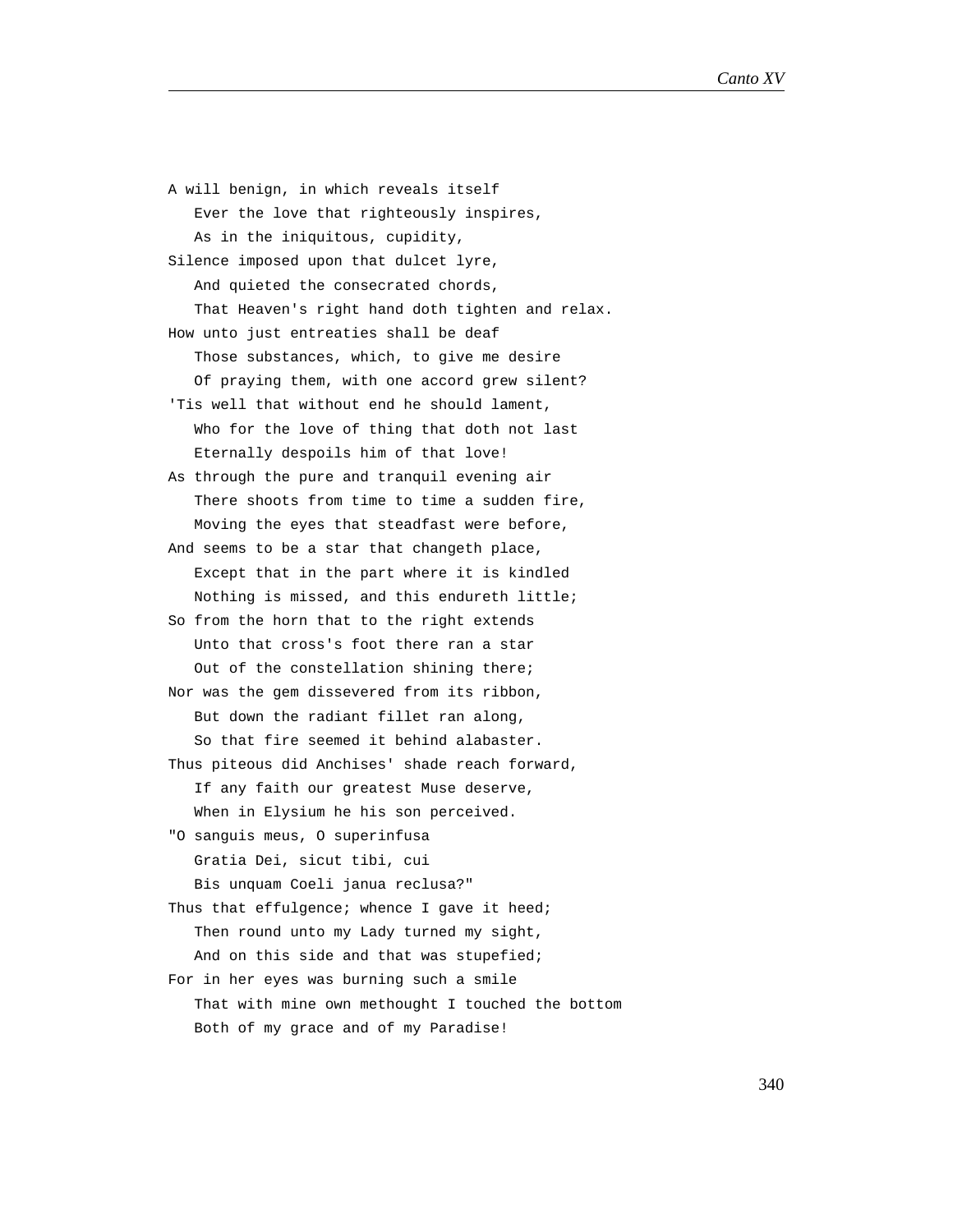Then, pleasant to the hearing and the sight, The spirit joined to its beginning things I understood not, so profound it spake; Nor did it hide itself from me by choice, But by necessity; for its conception Above the mark of mortals set itself. And when the bow of burning sympathy Was so far slackened, that its speech descended Towards the mark of our intelligence, The first thing that was understood by me Was "Benedight be Thou, O Trine and One, Who hast unto my seed so courteous been!" And it continued: "Hunger long and grateful, Drawn from the reading of the mighty volume Wherein is never changed the white nor dark, Thou hast appeased, my son, within this light In which I speak to thee, by grace of her Who to this lofty flight with plumage clothed thee. Thou thinkest that to me thy thought doth pass From Him who is the first, as from the unit, If that be known, ray out the five and six; And therefore who I am thou askest not, And why I seem more joyous unto thee Than any other of this gladsome crowd. Thou think'st the truth; because the small and great Of this existence look into the mirror Wherein, before thou think'st, thy thought thou showest. But that the sacred love, in which I watch With sight perpetual, and which makes me thirst With sweet desire, may better be fulfilled, Now let thy voice secure and frank and glad Proclaim the wishes, the desire proclaim, To which my answer is decreed already." To Beatrice I turned me, and she heard Before I spake, and smiled to me a sign, That made the wings of my desire increase; Then in this wise began I: "Love and knowledge, When on you dawned the first Equality,

341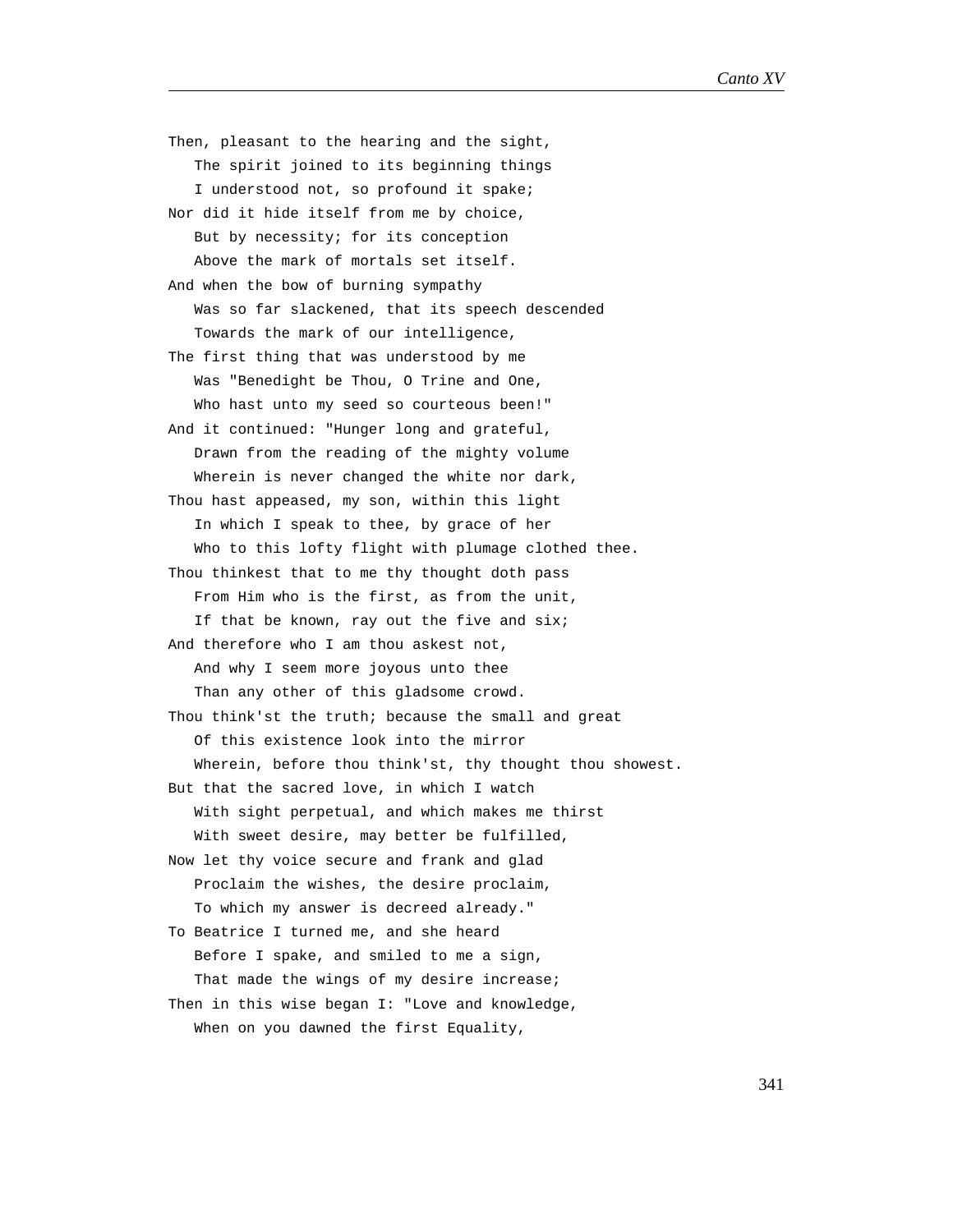Of the same weight for each of you became; For in the Sun, which lighted you and burned With heat and radiance, they so equal are, That all similitudes are insufficient. But among mortals will and argument, For reason that to you is manifest, Diversely feathered in their pinions are. Whence I, who mortal am, feel in myself This inequality; so give not thanks, Save in my heart, for this paternal welcome. Truly do I entreat thee, living topaz! Set in this precious jewel as a gem, That thou wilt satisfy me with thy name." "O leaf of mine, in whom I pleasure took E'en while awaiting, I was thine own root!" Such a beginning he in answer made me. Then said to me: "That one from whom is named Thy race, and who a hundred years and more Has circled round the mount on the first cornice, A son of mine and thy great-grandsire was; Well it behoves thee that the long fatigue Thou shouldst for him make shorter with thy works. Florence, within the ancient boundary From which she taketh still her tierce and nones, Abode in quiet, temperate and chaste. No golden chain she had, nor coronal, Nor ladies shod with sandal shoon, nor girdle That caught the eye more than the person did. Not yet the daughter at her birth struck fear Into the father, for the time and dower Did not o'errun this side or that the measure. No houses had she void of families, Not yet had thither come Sardanapalus To show what in a chamber can be done; Not yet surpassed had Montemalo been By your Uccellatojo, which surpassed Shall in its downfall be as in its rise. Bellincion Berti saw I go begirt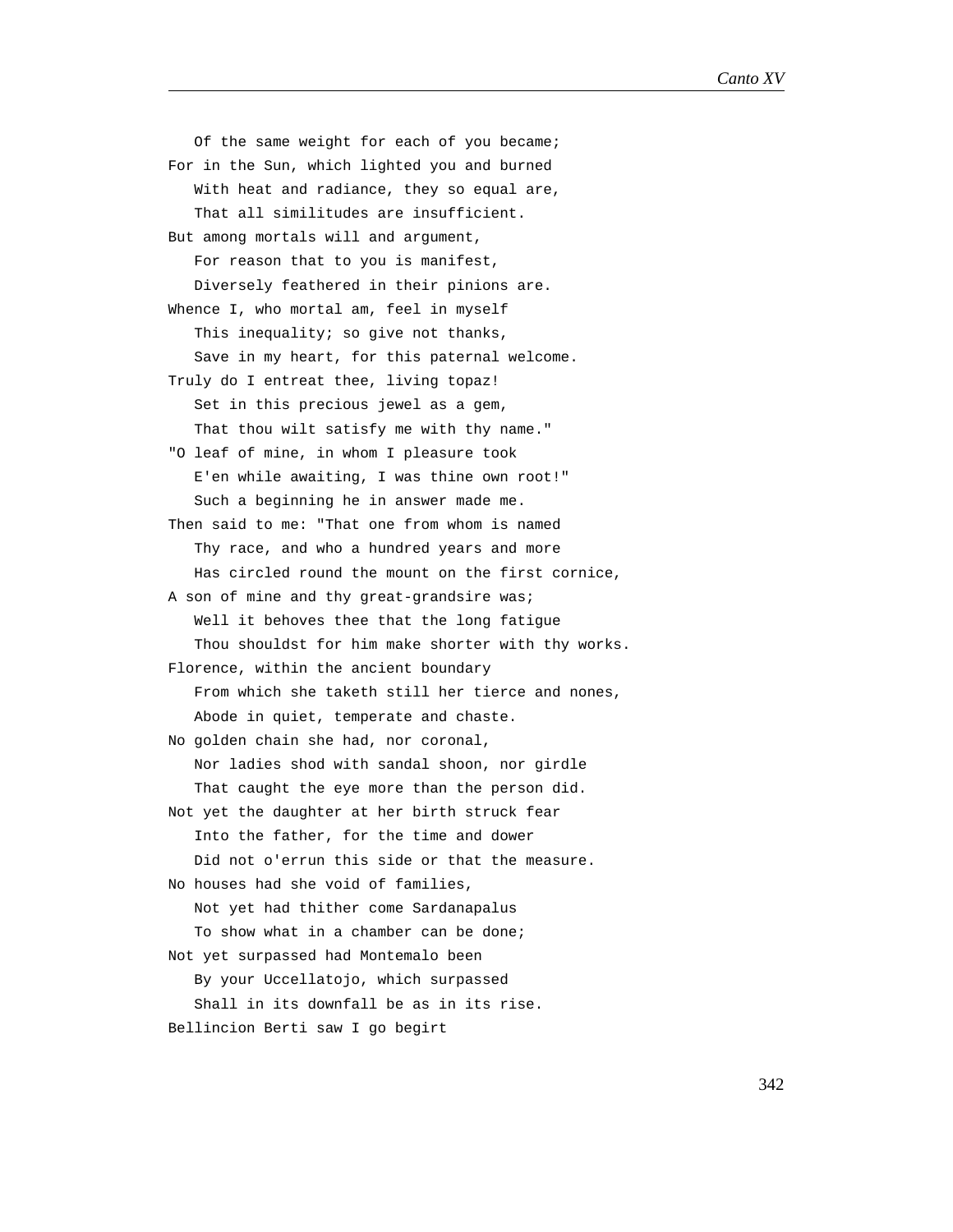With leather and with bone, and from the mirror His dame depart without a painted face; And him of Nerli saw, and him of Vecchio, Contented with their simple suits of buff And with the spindle and the flax their dames. O fortunate women! and each one was certain Of her own burial-place, and none as yet For sake of France was in her bed deserted. One o'er the cradle kept her studious watch, And in her lullaby the language used That first delights the fathers and the mothers; Another, drawing tresses from her distaff, Told o'er among her family the tales Of Trojans and of Fesole and Rome. As great a marvel then would have been held A Lapo Salterello, a Cianghella, As Cincinnatus or Cornelia now. To such a quiet, such a beautiful Life of the citizen, to such a safe Community, and to so sweet an inn, Did Mary give me, with loud cries invoked, And in your ancient Baptistery at once Christian and Cacciaguida I became. Moronto was my brother, and Eliseo; From Val di Pado came to me my wife, And from that place thy surname was derived. I followed afterward the Emperor Conrad, And he begirt me of his chivalry, So much I pleased him with my noble deeds. I followed in his train against that law's Iniquity, whose people doth usurp Your just possession, through your Pastor's fault. There by that execrable race was I Released from bonds of the fallacious world, The love of which defileth many souls, And came from martyrdom unto this peace."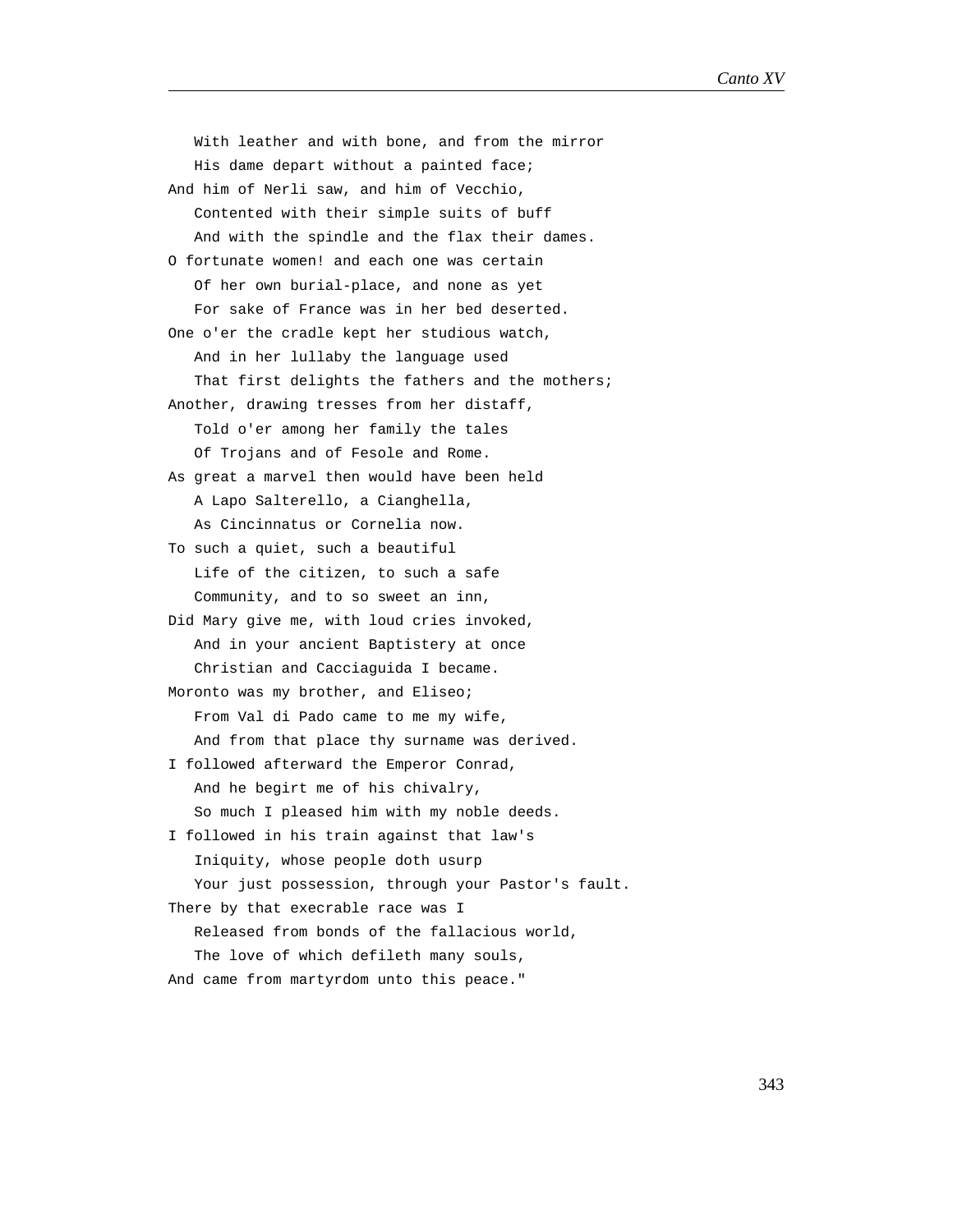O thou our poor nobility of blood, If thou dost make the people glory in thee Down here where our affection languishes, A marvellous thing it ne'er will be to me; For there where appetite is not perverted, I say in Heaven, of thee I made a boast! Truly thou art a cloak that quickly shortens, So that unless we piece thee day by day Time goeth round about thee with his shears! With 'You,' which Rome was first to tolerate, (Wherein her family less perseveres,) Yet once again my words beginning made; Whence Beatrice, who stood somewhat apart, Smiling, appeared like unto her who coughed At the first failing writ of Guenever. And I began: "You are my ancestor, You give to me all hardihood to speak, You lift me so that I am more than I. So many rivulets with gladness fill My mind, that of itself it makes a joy Because it can endure this and not burst. Then tell me, my beloved root ancestral, Who were your ancestors, and what the years That in your boyhood chronicled themselves? Tell me about the sheepfold of Saint John, How large it was, and who the people were Within it worthy of the highest seats." As at the blowing of the winds a coal Quickens to flame, so I beheld that light Become resplendent at my blandishments. And as unto mine eyes it grew more fair, With voice more sweet and tender, but not in This modern dialect, it said to me: "From uttering of the 'Ave,' till the birth In which my mother, who is now a saint, Of me was lightened who had been her burden,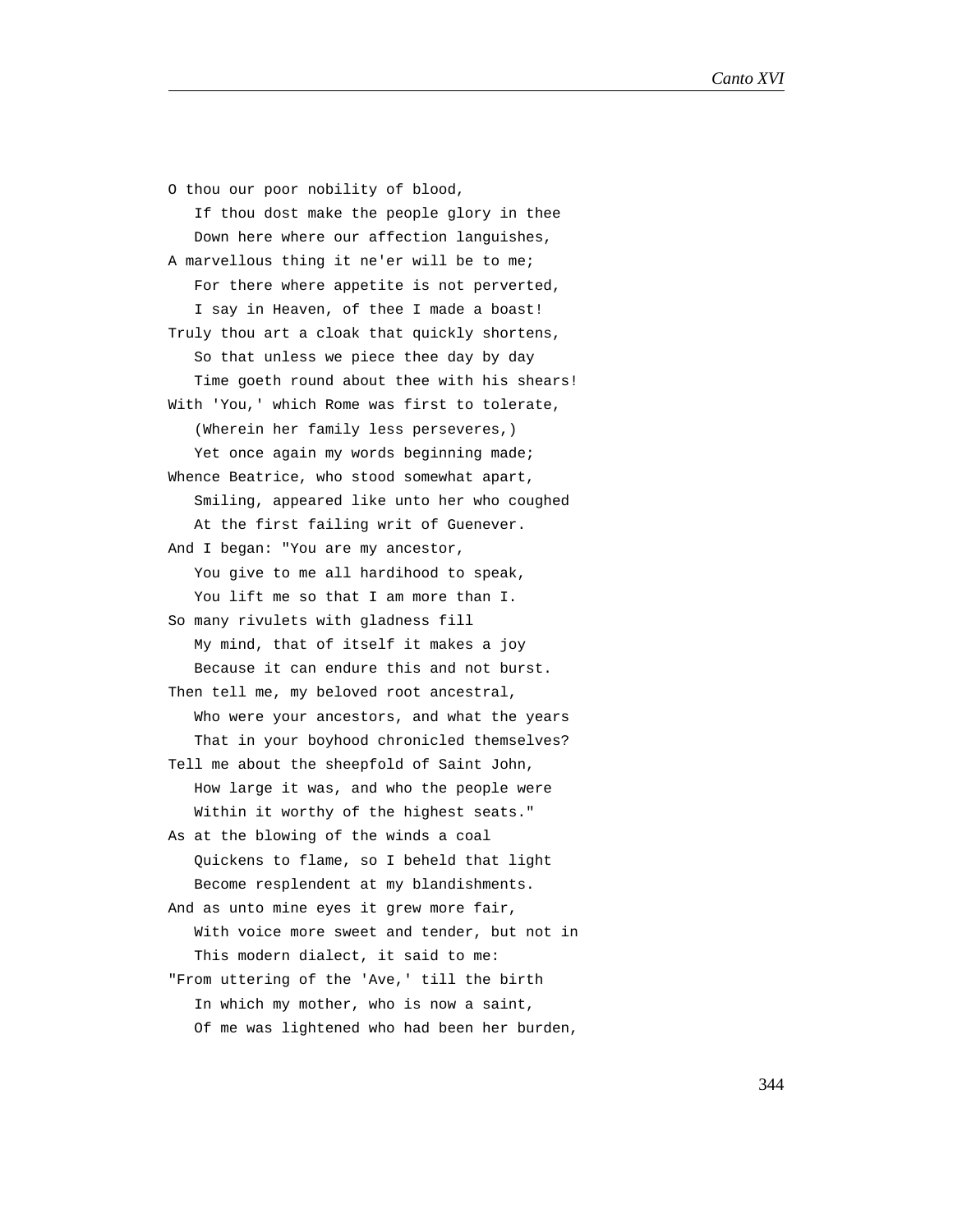Unto its Lion had this fire returned Five hundred fifty times and thirty more, To reinflame itself beneath his paw. My ancestors and I our birthplace had Where first is found the last ward of the city By him who runneth in your annual game. Suffice it of my elders to hear this; But who they were, and whence they thither came, Silence is more considerate than speech. All those who at that time were there between Mars and the Baptist, fit for bearing arms, Were a fifth part of those who now are living; But the community, that now is mixed With Campi and Certaldo and Figghine, Pure in the lowest artisan was seen. O how much better 'twere to have as neighbours The folk of whom I speak, and at Galluzzo And at Trespiano have your boundary, Than have them in the town, and bear the stench Of Aguglione's churl, and him of Signa Who has sharp eyes for trickery already. Had not the folk, which most of all the world Degenerates, been a step-dame unto Caesar, But as a mother to her son benignant, Some who turn Florentines, and trade and discount, Would have gone back again to Simifonte There where their grandsires went about as beggars. At Montemurlo still would be the Counts, The Cerchi in the parish of Acone, Perhaps in Valdigrieve the Buondelmonti. Ever the intermingling of the people Has been the source of malady in cities, As in the body food it surfeits on; And a blind bull more headlong plunges down Than a blind lamb; and very often cuts Better and more a single sword than five. If Luni thou regard, and Urbisaglia, How they have passed away, and how are passing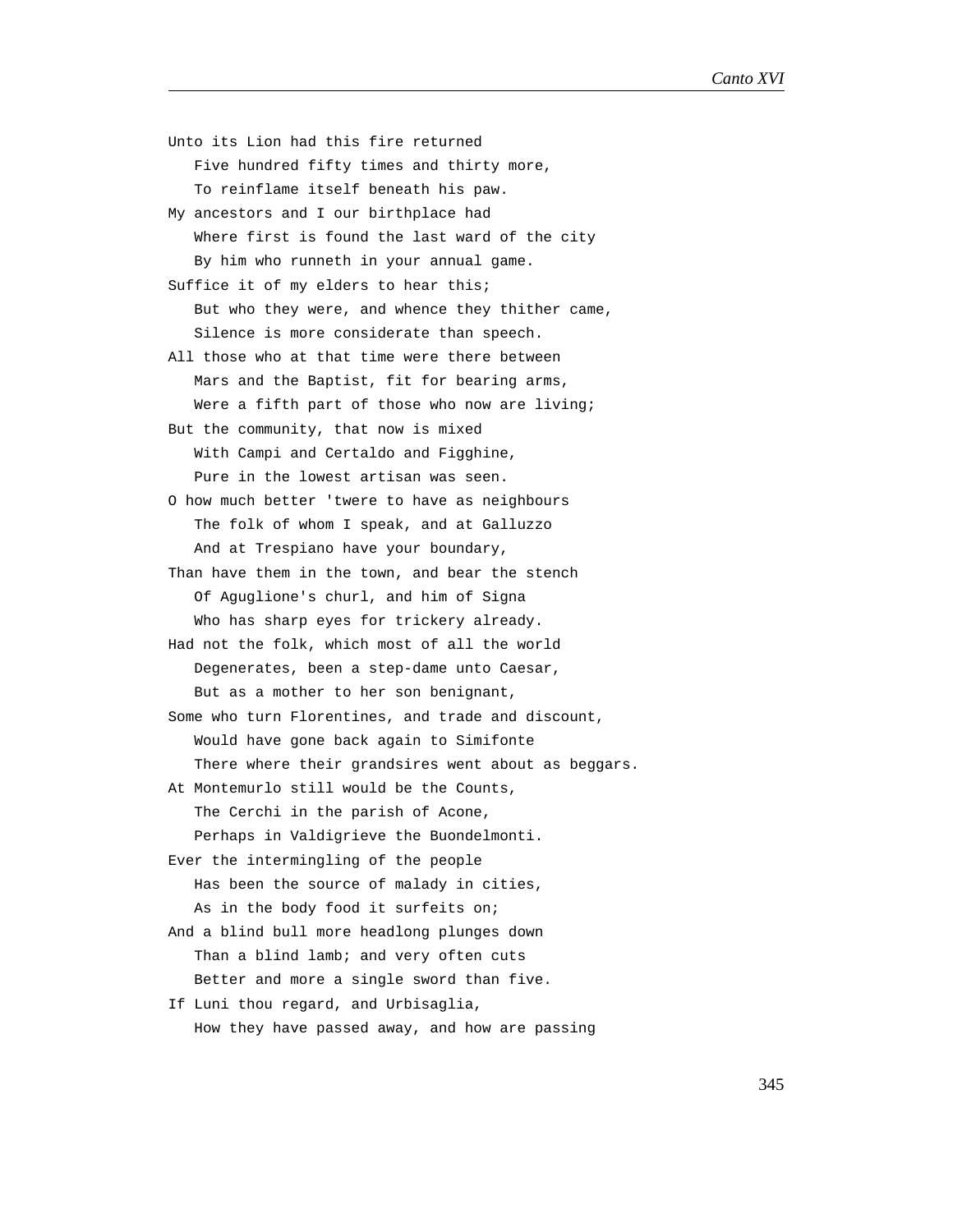*Canto XVI*

 Chiusi and Sinigaglia after them, To hear how races waste themselves away, Will seem to thee no novel thing nor hard, Seeing that even cities have an end. All things of yours have their mortality, Even as yourselves; but it is hidden in some That a long while endure, and lives are short; And as the turning of the lunar heaven Covers and bares the shores without a pause, In the like manner fortune does with Florence. Therefore should not appear a marvellous thing What I shall say of the great Florentines Of whom the fame is hidden in the Past. I saw the Ughi, saw the Catellini, Filippi, Greci, Ormanni, and Alberichi, Even in their fall illustrious citizens; And saw, as mighty as they ancient were, With him of La Sannella him of Arca, And Soldanier, Ardinghi, and Bostichi. Near to the gate that is at present laden With a new felony of so much weight That soon it shall be jetsam from the bark, The Ravignani were, from whom descended The County Guido, and whoe'er the name Of the great Bellincione since hath taken. He of La Pressa knew the art of ruling Already, and already Galigajo Had hilt and pommel gilded in his house. Mighty already was the Column Vair, Sacchetti, Giuochi, Fifant, and Barucci, And Galli, and they who for the bushel blush. The stock from which were the Calfucci born Was great already, and already chosen To curule chairs the Sizii and Arrigucci. O how beheld I those who are undone By their own pride! and how the Balls of Gold Florence enflowered in all their mighty deeds! So likewise did the ancestors of those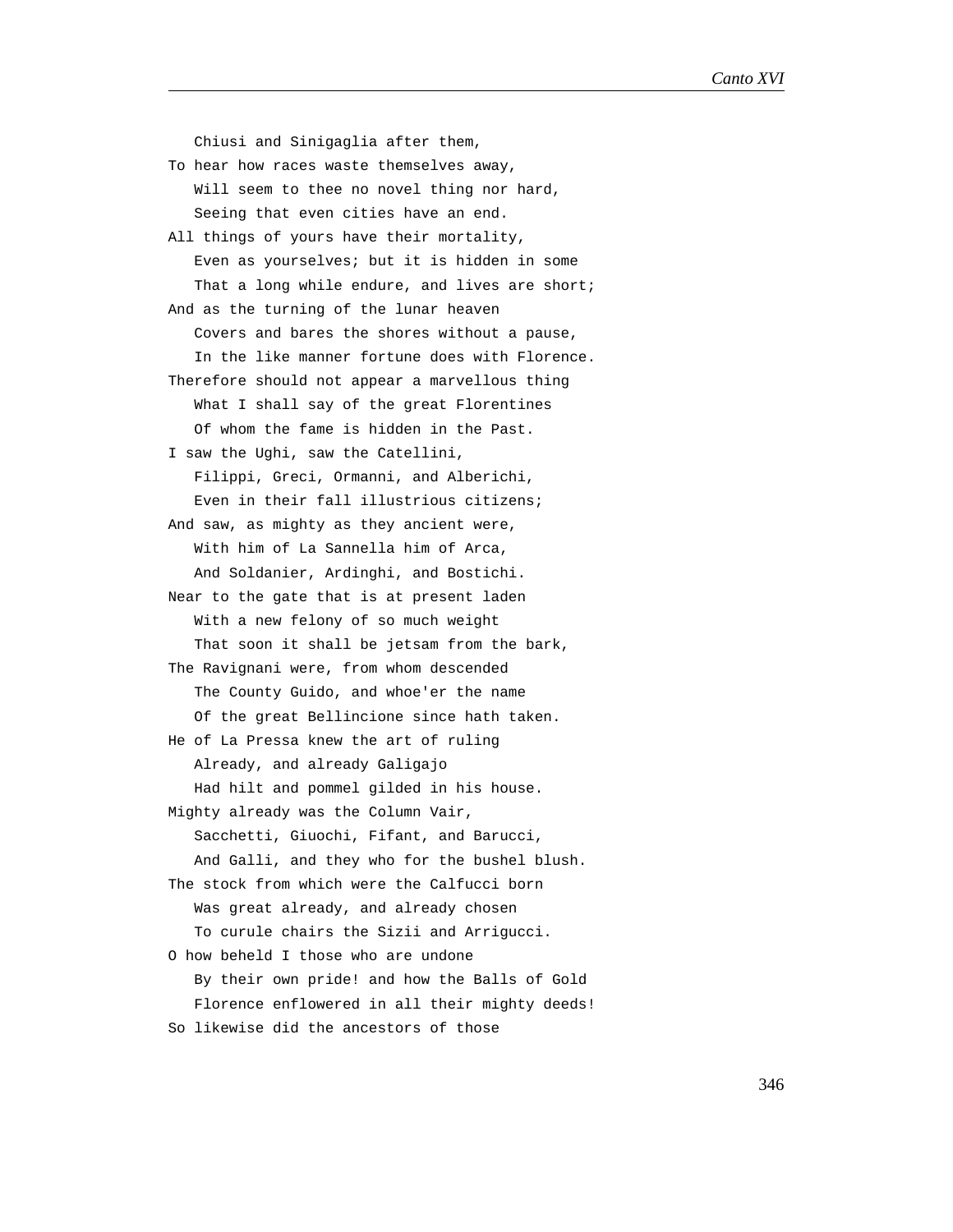Who evermore, when vacant is your church, Fatten by staying in consistory. The insolent race, that like a dragon follows Whoever flees, and unto him that shows His teeth or purse is gentle as a lamb, Already rising was, but from low people; So that it pleased not Ubertin Donato That his wife's father should make him their kin. Already had Caponsacco to the Market From Fesole descended, and already Giuda and Infangato were good burghers. I'll tell a thing incredible, but true; One entered the small circuit by a gate Which from the Della Pera took its name! Each one that bears the beautiful escutcheon Of the great baron whose renown and name The festival of Thomas keepeth fresh, Knighthood and privilege from him received; Though with the populace unites himself To-day the man who binds it with a border. Already were Gualterotti and Importuni; And still more quiet would the Borgo be If with new neighbours it remained unfed. The house from which is born your lamentation, Through just disdain that death among you brought And put an end unto your joyous life, Was honoured in itself and its companions. O Buondelmonte, how in evil hour Thou fled'st the bridal at another's promptings! Many would be rejoicing who are sad, If God had thee surrendered to the Ema The first time that thou camest to the city. But it behoved the mutilated stone Which guards the bridge, that Florence should provide A victim in her latest hour of peace. With all these families, and others with them, Florence beheld I in so great repose, That no occasion had she whence to weep;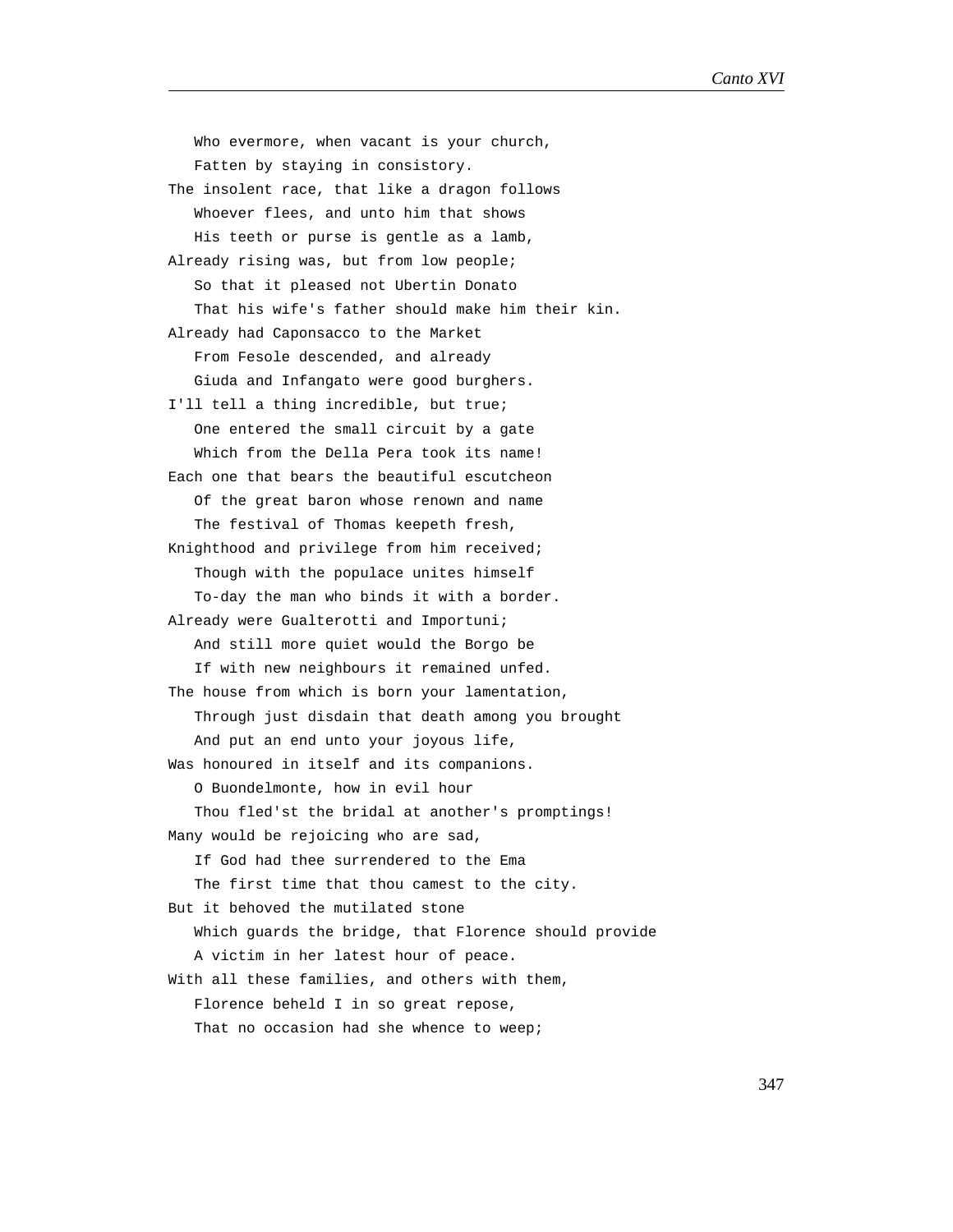With all these families beheld so just And glorious her people, that the lily Never upon the spear was placed reversed, Nor by division was vermilion made."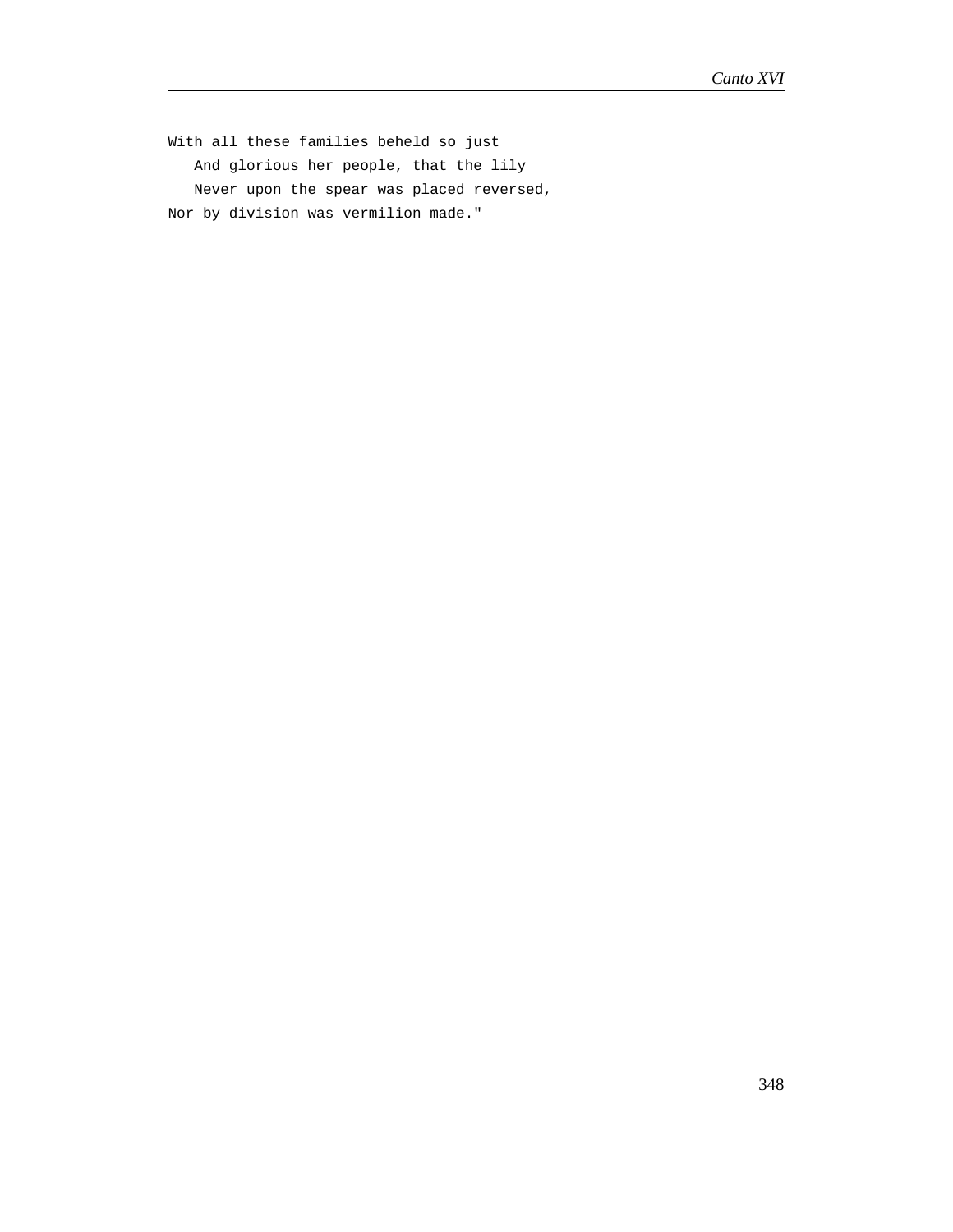As came to Clymene, to be made certain Of that which he had heard against himself, He who makes fathers chary still to children, Even such was I, and such was I perceived By Beatrice and by the holy light That first on my account had changed its place. Therefore my Lady said to me: "Send forth The flame of thy desire, so that it issue Imprinted well with the internal stamp; Not that our knowledge may be greater made By speech of thine, but to accustom thee To tell thy thirst, that we may give thee drink." "O my beloved tree, (that so dost lift thee, That even as minds terrestrial perceive No triangle containeth two obtuse, So thou beholdest the contingent things Ere in themselves they are, fixing thine eyes Upon the point in which all times are present,) While I was with Virgilius conjoined Upon the mountain that the souls doth heal, And when descending into the dead world, Were spoken to me of my future life Some grievous words; although I feel myself In sooth foursquare against the blows of chance. On this account my wish would be content To hear what fortune is approaching me, Because foreseen an arrow comes more slowly." Thus did I say unto that selfsame light That unto me had spoken before; and even As Beatrice willed was my own will confessed. Not in vague phrase, in which the foolish folk Ensnared themselves of old, ere yet was slain The Lamb of God who taketh sins away, But with clear words and unambiguous Language responded that paternal love, Hid and revealed by its own proper smile: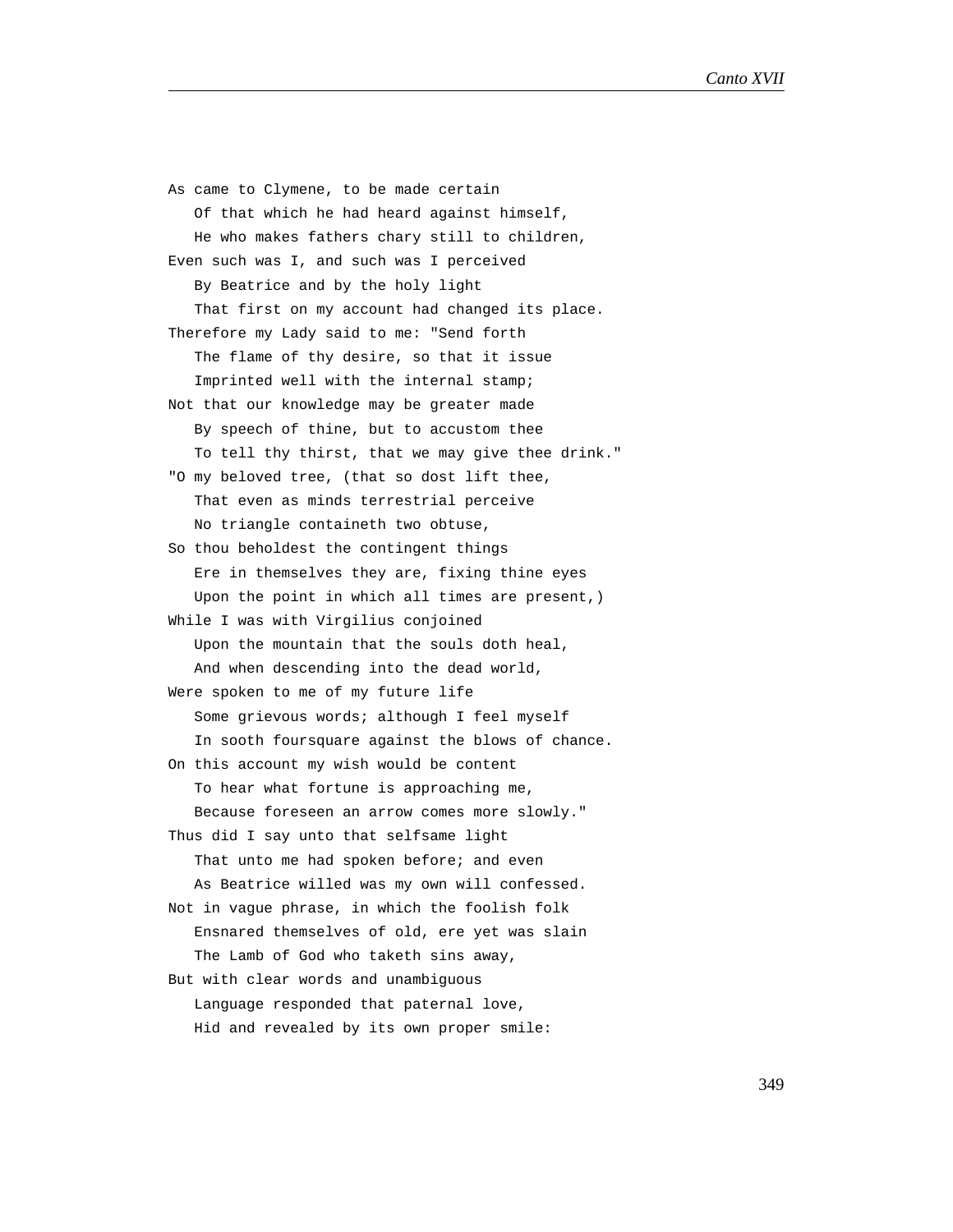"Contingency, that outside of the volume Of your materiality extends not, Is all depicted in the eternal aspect. Necessity however thence it takes not, Except as from the eye, in which 'tis mirrored, A ship that with the current down descends. From thence, e'en as there cometh to the ear Sweet harmony from an organ, comes in sight To me the time that is preparing for thee. As forth from Athens went Hippolytus, By reason of his step-dame false and cruel, So thou from Florence must perforce depart. Already this is willed, and this is sought for; And soon it shall be done by him who thinks it, Where every day the Christ is bought and sold. The blame shall follow the offended party In outcry as is usual; but the vengeance Shall witness to the truth that doth dispense it. Thou shalt abandon everything beloved Most tenderly, and this the arrow is Which first the bow of banishment shoots forth. Thou shalt have proof how savoureth of salt The bread of others, and how hard a road The going down and up another's stairs. And that which most shall weigh upon thy shoulders Will be the bad and foolish company With which into this valley thou shalt fall; For all ingrate, all mad and impious Will they become against thee; but soon after They, and not thou, shall have the forehead scarlet. Of their bestiality their own proceedings Shall furnish proof; so 'twill be well for thee A party to have made thee by thyself. Thine earliest refuge and thine earliest inn Shall be the mighty Lombard's courtesy, Who on the Ladder bears the holy bird, Who such benign regard shall have for thee That 'twixt you twain, in doing and in asking,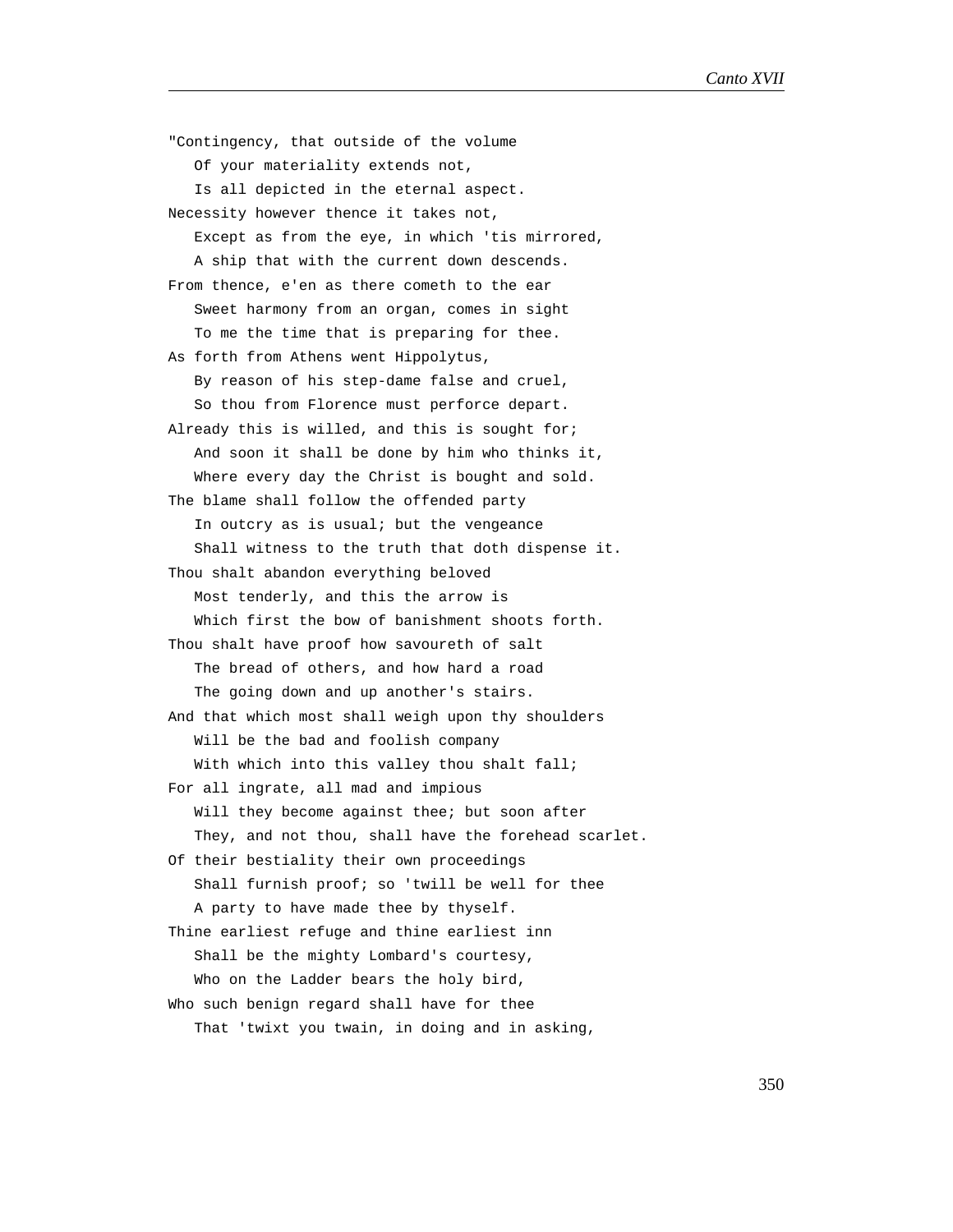That shall be first which is with others last. With him shalt thou see one who at his birth Has by this star of strength been so impressed, That notable shall his achievements be. Not yet the people are aware of him Through his young age, since only nine years yet Around about him have these wheels revolved. But ere the Gascon cheat the noble Henry, Some sparkles of his virtue shall appear In caring not for silver nor for toil. So recognized shall his magnificence Become hereafter, that his enemies Will not have power to keep mute tongues about it. On him rely, and on his benefits; By him shall many people be transformed, Changing condition rich and mendicant; And written in thy mind thou hence shalt bear Of him, but shalt not say it"--and things said he Incredible to those who shall be present. Then added: "Son, these are the commentaries On what was said to thee; behold the snares That are concealed behind few revolutions; Yet would I not thy neighbours thou shouldst envy, Because thy life into the future reaches Beyond the punishment of their perfidies." When by its silence showed that sainted soul That it had finished putting in the woof Into that web which I had given it warped, Began I, even as he who yearneth after, Being in doubt, some counsel from a person Who seeth, and uprightly wills, and loves: "Well see I, father mine, how spurreth on The time towards me such a blow to deal me As heaviest is to him who most gives way. Therefore with foresight it is well I arm me, That, if the dearest place be taken from me, I may not lose the others by my songs. Down through the world of infinite bitterness,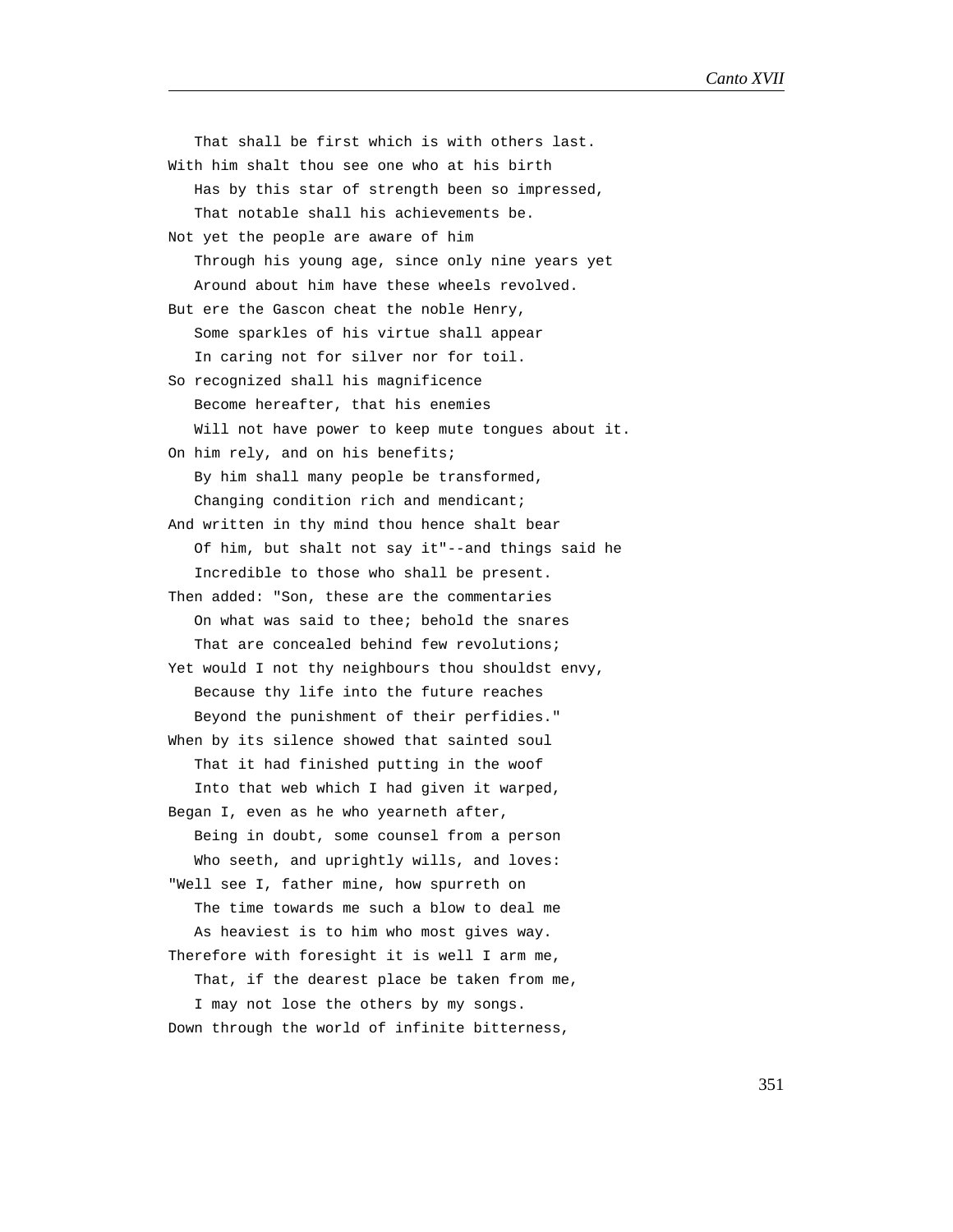And o'er the mountain, from whose beauteous summit The eyes of my own Lady lifted me, And afterward through heaven from light to light, I have learned that which, if I tell again, Will be a savour of strong herbs to many. And if I am a timid friend to truth, I fear lest I may lose my life with those Who will hereafter call this time the olden." The light in which was smiling my own treasure Which there I had discovered, flashed at first As in the sunshine doth a golden mirror; Then made reply: "A conscience overcast Or with its own or with another's shame, Will taste forsooth the tartness of thy word; But ne'ertheless, all falsehood laid aside, Make manifest thy vision utterly, And let them scratch wherever is the itch; For if thine utterance shall offensive be At the first taste, a vital nutriment 'Twill leave thereafter, when it is digested. This cry of thine shall do as doth the wind, Which smiteth most the most exalted summits, And that is no slight argument of honour. Therefore are shown to thee within these wheels, Upon the mount and in the dolorous valley, Only the souls that unto fame are known; Because the spirit of the hearer rests not, Nor doth confirm its faith by an example Which has the root of it unknown and hidden, Or other reason that is not apparent."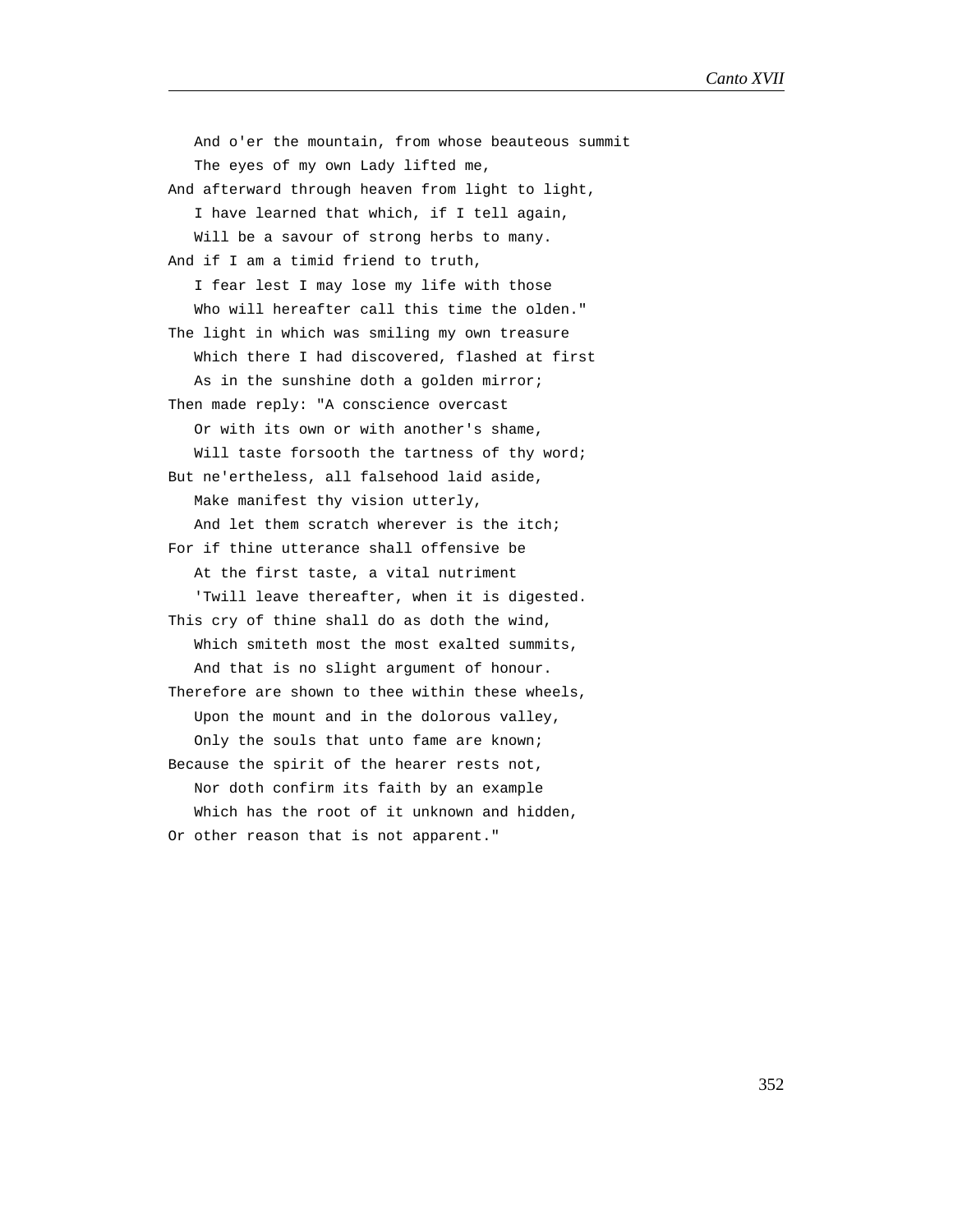Now was alone rejoicing in its word That soul beatified, and I was tasting My own, the bitter tempering with the sweet, And the Lady who to God was leading me Said: "Change thy thought; consider that I am Near unto Him who every wrong disburdens." Unto the loving accents of my comfort I turned me round, and then what love I saw Within those holy eyes I here relinquish; Not only that my language I distrust, But that my mind cannot return so far Above itself, unless another guide it. Thus much upon that point can I repeat, That, her again beholding, my affection From every other longing was released. While the eternal pleasure, which direct Rayed upon Beatrice, from her fair face Contented me with its reflected aspect, Conquering me with the radiance of a smile, She said to me, "Turn thee about and listen; Not in mine eyes alone is Paradise." Even as sometimes here do we behold The affection in the look, if it be such That all the soul is wrapt away by it, So, by the flaming of the effulgence holy To which I turned, I recognized therein The wish of speaking to me somewhat farther. And it began: "In this fifth resting-place Upon the tree that liveth by its summit, And aye bears fruit, and never loses leaf, Are blessed spirits that below, ere yet They came to Heaven, were of such great renown That every Muse therewith would affluent be. Therefore look thou upon the cross's horns; He whom I now shall name will there enact What doth within a cloud its own swift fire."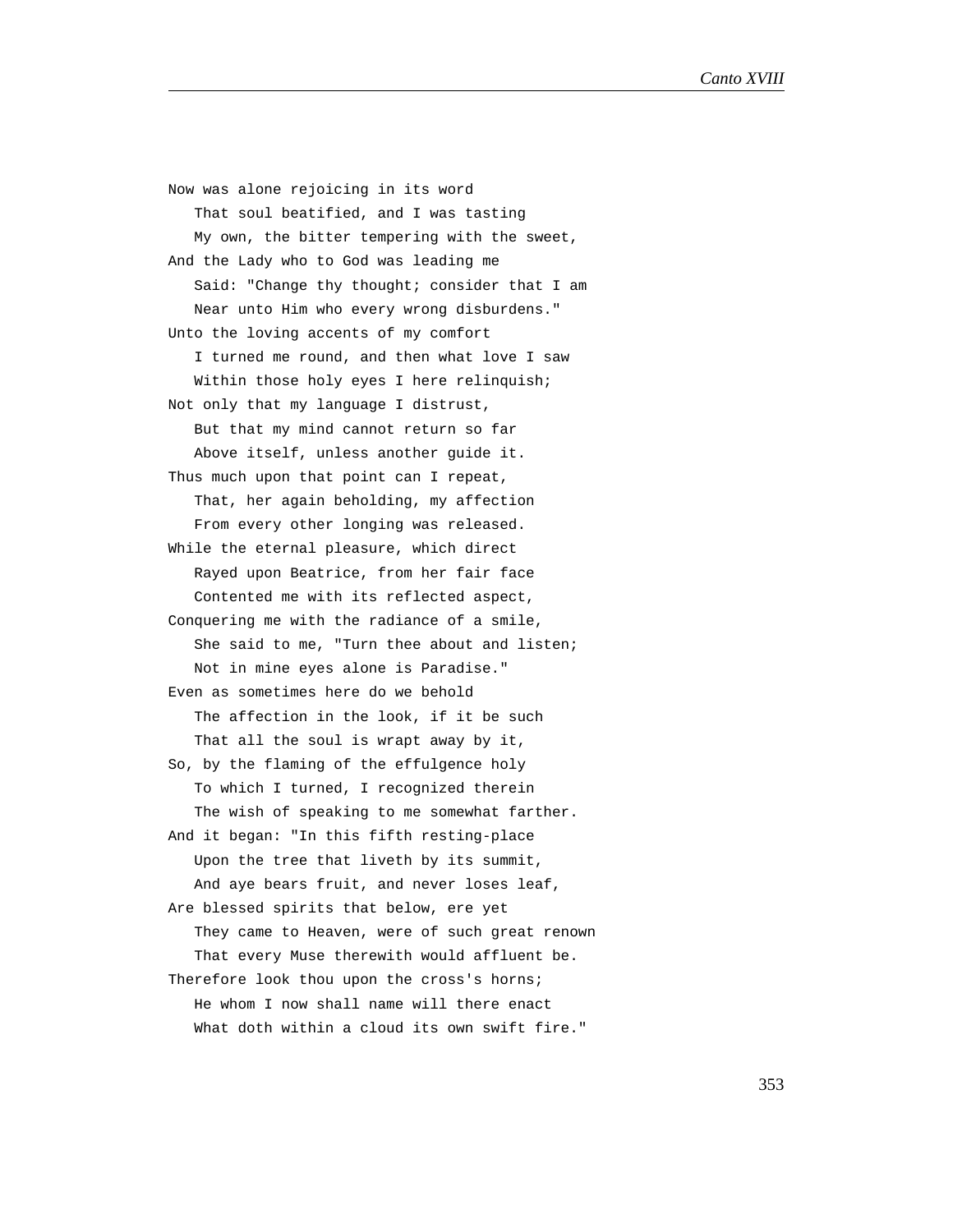I saw athwart the Cross a splendour drawn By naming Joshua, (even as he did it,) Nor noted I the word before the deed; And at the name of the great Maccabee I saw another move itself revolving, And gladness was the whip unto that top. Likewise for Charlemagne and for Orlando, Two of them my regard attentive followed As followeth the eye its falcon flying. William thereafterward, and Renouard, And the Duke Godfrey, did attract my sight Along upon that Cross, and Robert Guiscard. Then, moved and mingled with the other lights, The soul that had addressed me showed how great An artist 'twas among the heavenly singers. To my right side I turned myself around, My duty to behold in Beatrice Either by words or gesture signified; And so translucent I beheld her eyes, So full of pleasure, that her countenance Surpassed its other and its latest wont. And as, by feeling greater delectation, A man in doing good from day to day Becomes aware his virtue is increasing, So I became aware that my gyration With heaven together had increased its arc, That miracle beholding more adorned. And such as is the change, in little lapse Of time, in a pale woman, when her face Is from the load of bashfulness unladen, Such was it in mine eyes, when I had turned, Caused by the whiteness of the temperate star, The sixth, which to itself had gathered me. Within that Jovial torch did I behold The sparkling of the love which was therein Delineate our language to mine eyes. And even as birds uprisen from the shore, As in congratulation o'er their food,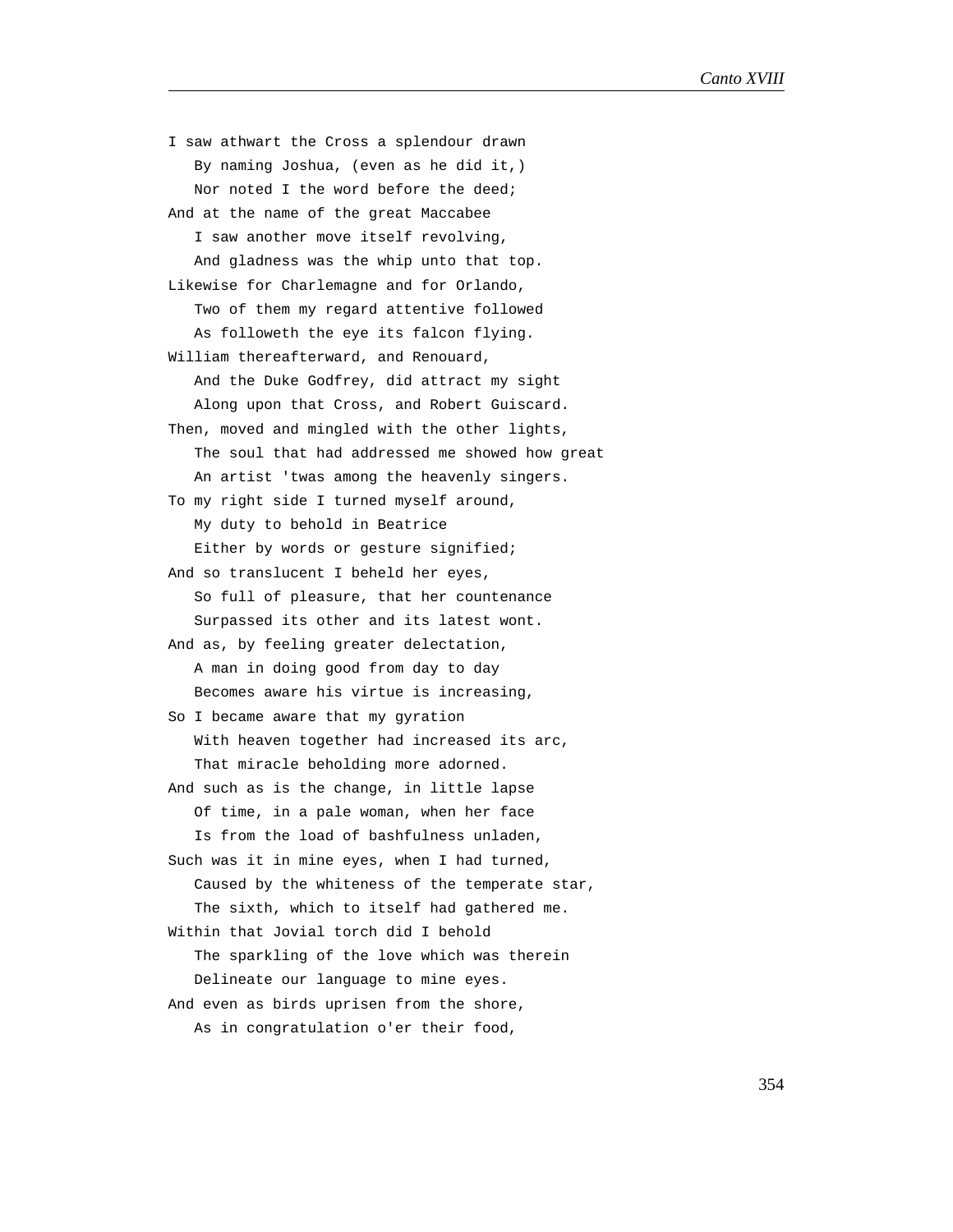Make squadrons of themselves, now round, now long, So from within those lights the holy creatures Sang flying to and fro, and in their figures Made of themselves now D, now I, now L. First singing they to their own music moved; Then one becoming of these characters, A little while they rested and were silent. O divine Pegasea, thou who genius Dost glorious make, and render it long-lived, And this through thee the cities and the kingdoms, Illume me with thyself, that I may bring Their figures out as I have them conceived! Apparent be thy power in these brief verses! Themselves then they displayed in five times seven Vowels and consonants; and I observed The parts as they seemed spoken unto me. 'Diligite justitiam,' these were First verb and noun of all that was depicted; 'Qui judicatis terram' were the last. Thereafter in the M of the fifth word Remained they so arranged, that Jupiter Seemed to be silver there with gold inlaid. And other lights I saw descend where was The summit of the M, and pause there singing The good, I think, that draws them to itself. Then, as in striking upon burning logs Upward there fly innumerable sparks, Whence fools are wont to look for auguries, More than a thousand lights seemed thence to rise, And to ascend, some more, and others less, Even as the Sun that lights them had allotted; And, each one being quiet in its place, The head and neck beheld I of an eagle Delineated by that inlaid fire. He who there paints has none to be his guide; But Himself guides; and is from Him remembered That virtue which is form unto the nest. The other beatitude, that contented seemed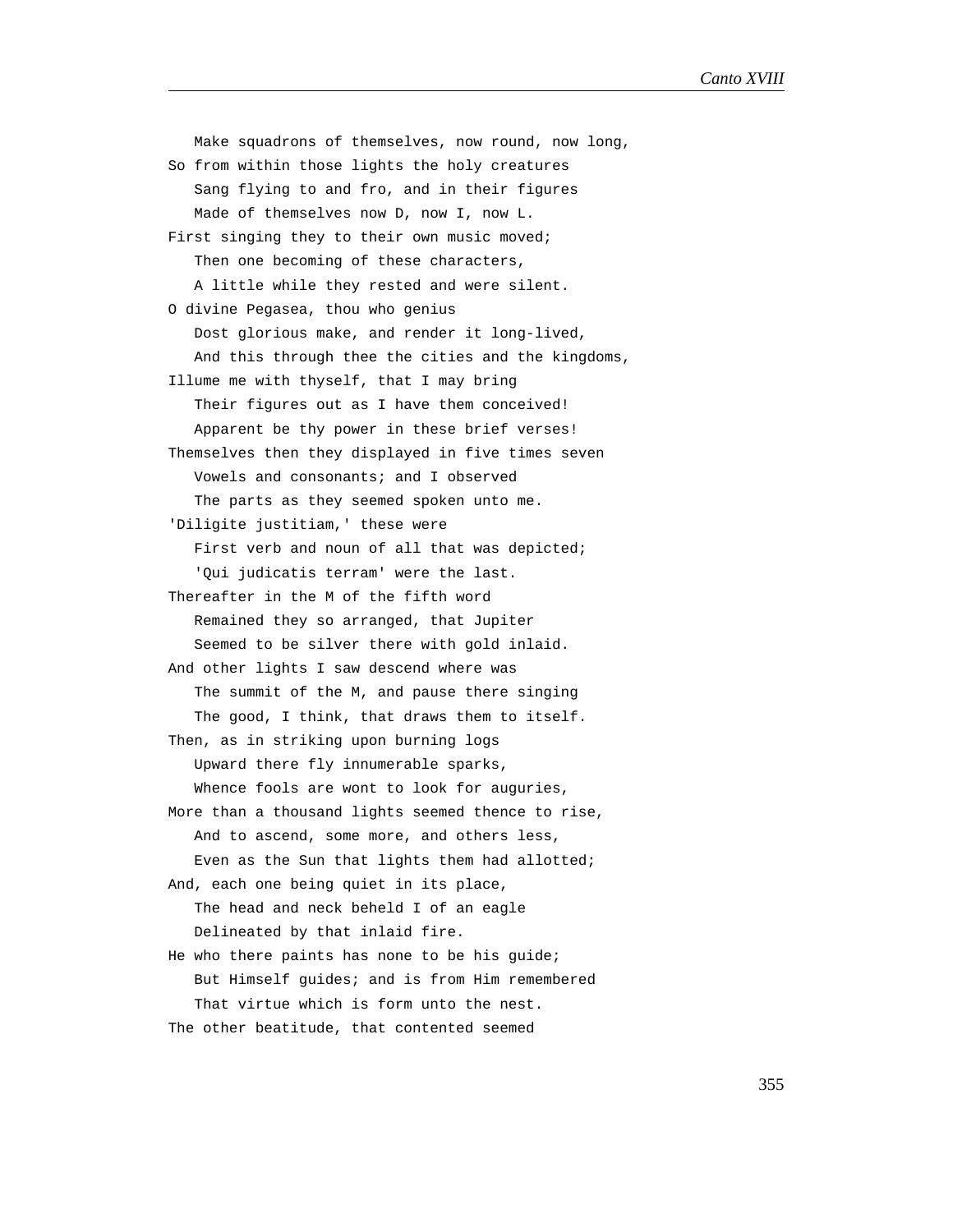At first to bloom a lily on the M, By a slight motion followed out the imprint. O gentle star! what and how many gems Did demonstrate to me, that all our justice Effect is of that heaven which thou ingemmest! Wherefore I pray the Mind, in which begin Thy motion and thy virtue, to regard Whence comes the smoke that vitiates thy rays; So that a second time it now be wroth With buying and with selling in the temple Whose walls were built with signs and martyrdoms! O soldiery of heaven, whom I contemplate, Implore for those who are upon the earth All gone astray after the bad example! Once 'twas the custom to make war with swords; But now 'tis made by taking here and there The bread the pitying Father shuts from none. Yet thou, who writest but to cancel, think That Peter and that Paul, who for this vineyard Which thou art spoiling died, are still alive! Well canst thou say: "So steadfast my desire Is unto him who willed to live alone, And for a dance was led to martyrdom, That I know not the Fisherman nor Paul."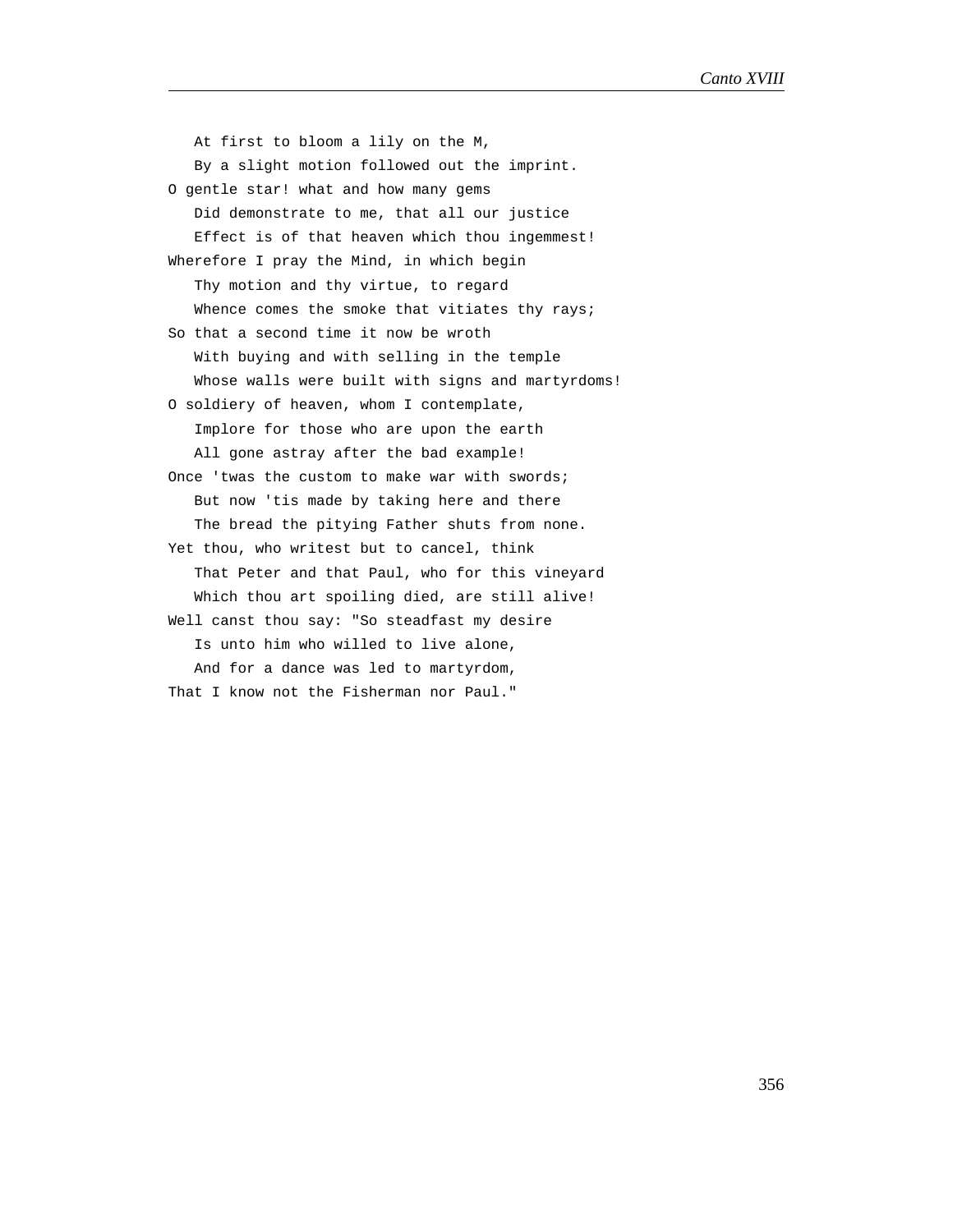Appeared before me with its wings outspread The beautiful image that in sweet fruition Made jubilant the interwoven souls; Appeared a little ruby each, wherein Ray of the sun was burning so enkindled That each into mine eyes refracted it. And what it now behoves me to retrace Nor voice has e'er reported, nor ink written, Nor was by fantasy e'er comprehended; For speak I saw, and likewise heard, the beak, And utter with its voice both 'I' and 'My,' When in conception it was 'We' and 'Our.' And it began: "Being just and merciful Am I exalted here unto that glory Which cannot be exceeded by desire; And upon earth I left my memory Such, that the evil-minded people there Commend it, but continue not the story." So doth a single heat from many embers Make itself felt, even as from many loves Issued a single sound from out that image. Whence I thereafter: "O perpetual flowers Of the eternal joy, that only one Make me perceive your odours manifold, Exhaling, break within me the great fast Which a long season has in hunger held me, Not finding for it any food on earth. Well do I know, that if in heaven its mirror Justice Divine another realm doth make, Yours apprehends it not through any veil. You know how I attentively address me To listen; and you know what is the doubt That is in me so very old a fast." Even as a falcon, issuing from his hood, Doth move his head, and with his wings applaud him, Showing desire, and making himself fine,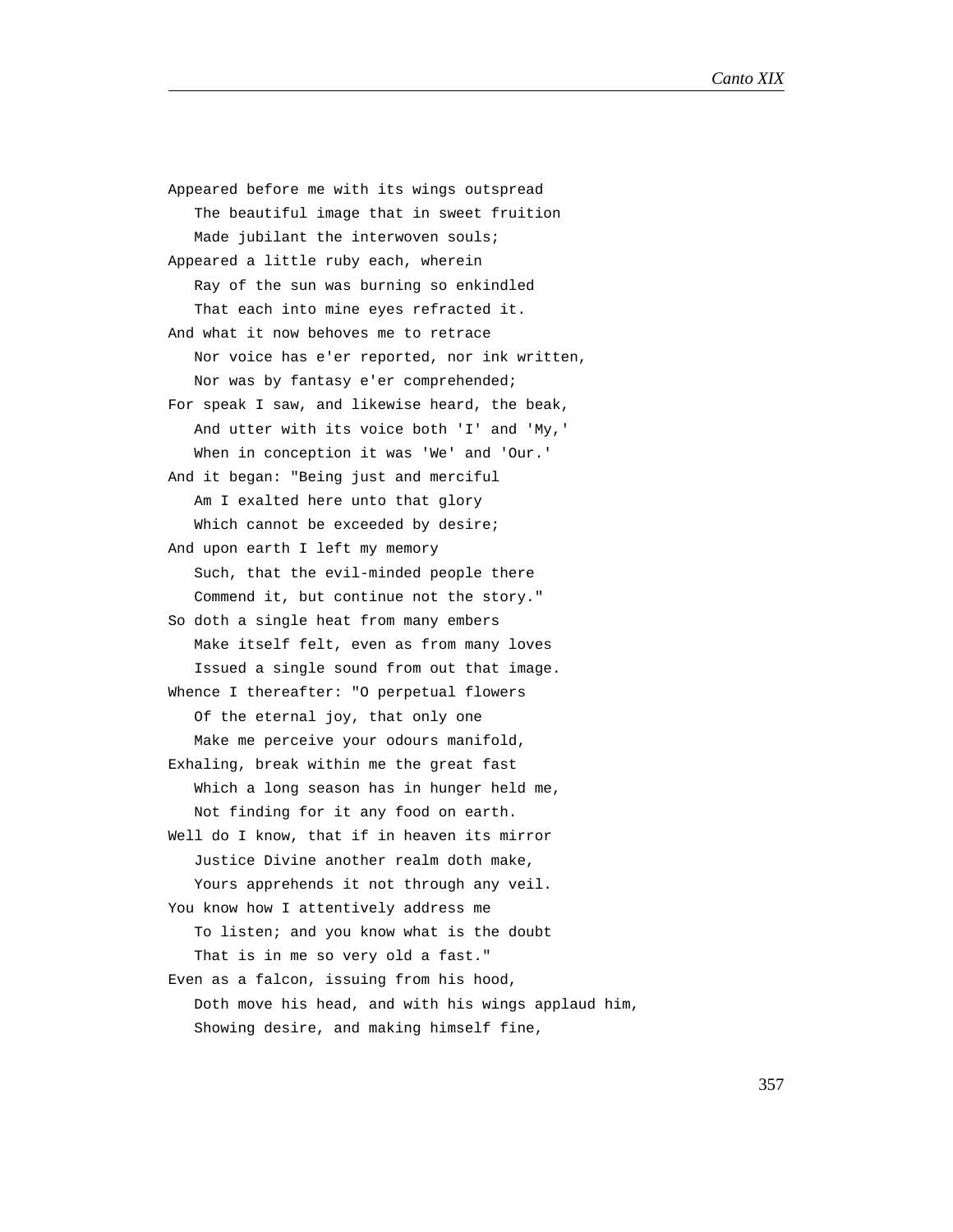Saw I become that standard, which of lauds Was interwoven of the grace divine, With such songs as he knows who there rejoices. Then it began: "He who a compass turned On the world's outer verge, and who within it Devised so much occult and manifest, Could not the impress of his power so make On all the universe, as that his Word Should not remain in infinite excess. And this makes certain that the first proud being, Who was the paragon of every creature, By not awaiting light fell immature. And hence appears it, that each minor nature Is scant receptacle unto that good Which has no end, and by itself is measured. In consequence our vision, which perforce Must be some ray of that intelligence With which all things whatever are replete, Cannot in its own nature be so potent, That it shall not its origin discern Far beyond that which is apparent to it. Therefore into the justice sempiternal The power of vision that your world receives, As eye into the ocean, penetrates; Which, though it see the bottom near the shore, Upon the deep perceives it not, and yet 'Tis there, but it is hidden by the depth. There is no light but comes from the serene That never is o'ercast, nay, it is darkness Or shadow of the flesh, or else its poison. Amply to thee is opened now the cavern Which has concealed from thee the living justice Of which thou mad'st such frequent questioning. For saidst thou: 'Born a man is on the shore Of Indus, and is none who there can speak Of Christ, nor who can read, nor who can write; And all his inclinations and his actions Are good, so far as human reason sees,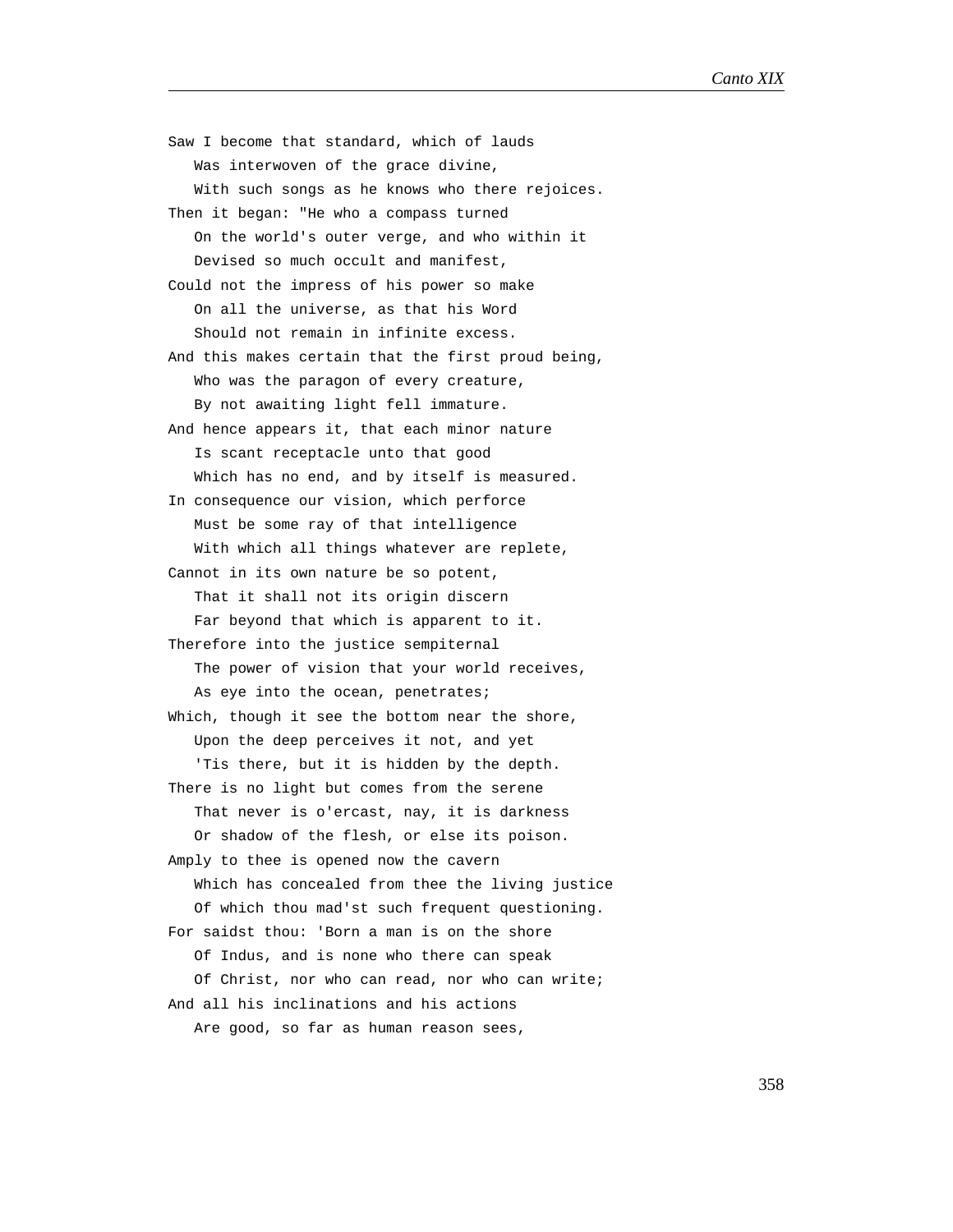Without a sin in life or in discourse: He dieth unbaptised and without faith; Where is this justice that condemneth him? Where is his fault, if he do not believe?' Now who art thou, that on the bench wouldst sit In judgment at a thousand miles away, With the short vision of a single span? Truly to him who with me subtilizes, If so the Scripture were not over you, For doubting there were marvellous occasion. O animals terrene, O stolid minds, The primal will, that in itself is good, Ne'er from itself, the Good Supreme, has moved. So much is just as is accordant with it; No good created draws it to itself, But it, by raying forth, occasions that." Even as above her nest goes circling round The stork when she has fed her little ones, And he who has been fed looks up at her, So lifted I my brows, and even such Became the blessed image, which its wings Was moving, by so many counsels urged. Circling around it sang, and said: "As are My notes to thee, who dost not comprehend them, Such is the eternal judgment to you mortals." Those lucent splendours of the Holy Spirit Grew quiet then, but still within the standard That made the Romans reverend to the world. It recommenced: "Unto this kingdom never Ascended one who had not faith in Christ, Before or since he to the tree was nailed. But look thou, many crying are, 'Christ, Christ!' Who at the judgment shall be far less near To him than some shall be who knew not Christ. Such Christians shall the Ethiop condemn, When the two companies shall be divided, The one for ever rich, the other poor. What to your kings may not the Persians say,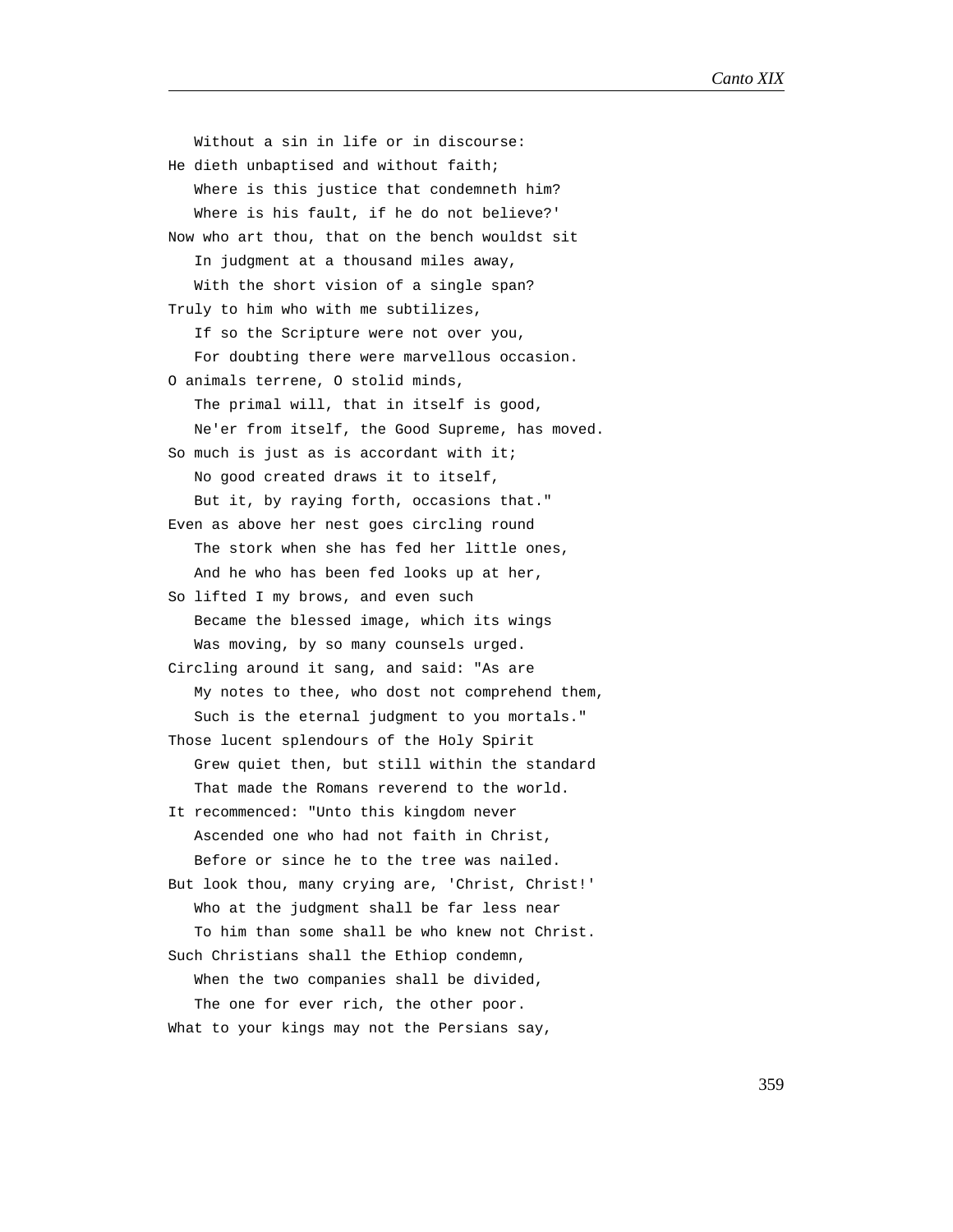When they that volume opened shall behold In which are written down all their dispraises? There shall be seen, among the deeds of Albert, That which ere long shall set the pen in motion, For which the realm of Prague shall be deserted. There shall be seen the woe that on the Seine He brings by falsifying of the coin, Who by the blow of a wild boar shall die. There shall be seen the pride that causes thirst, Which makes the Scot and Englishman so mad That they within their boundaries cannot rest; Be seen the luxury and effeminate life Of him of Spain, and the Bohemian, Who valour never knew and never wished; Be seen the Cripple of Jerusalem, His goodness represented by an I, While the reverse an M shall represent; Be seen the avarice and poltroonery Of him who guards the Island of the Fire, Wherein Anchises finished his long life; And to declare how pitiful he is Shall be his record in contracted letters Which shall make note of much in little space. And shall appear to each one the foul deeds Of uncle and of brother who a nation So famous have dishonoured, and two crowns. And he of Portugal and he of Norway Shall there be known, and he of Rascia too, Who saw in evil hour the coin of Venice. O happy Hungary, if she let herself Be wronged no farther! and Navarre the happy, If with the hills that gird her she be armed! And each one may believe that now, as hansel Thereof, do Nicosia and Famagosta Lament and rage because of their own beast, Who from the others' flank departeth not."

360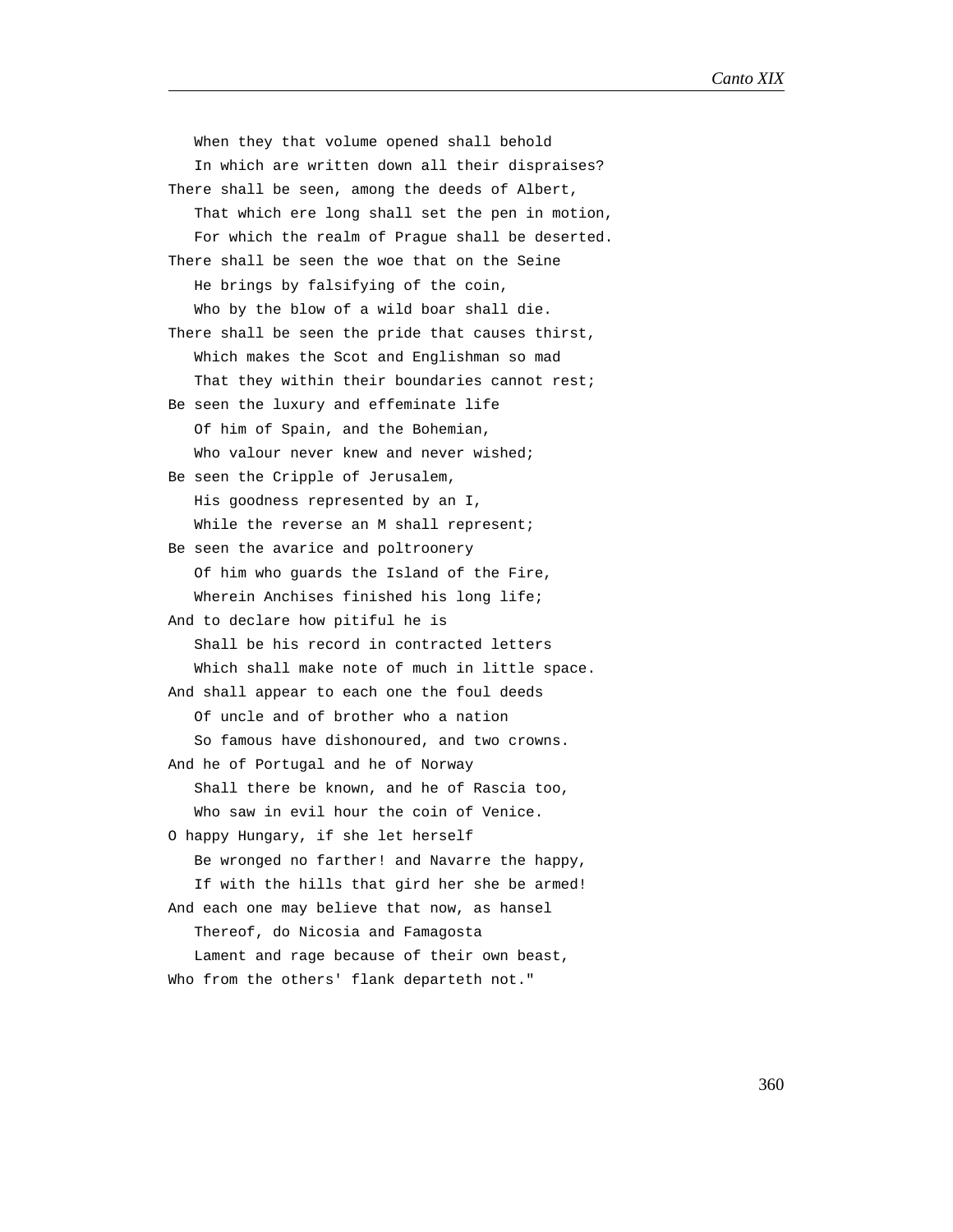When he who all the world illuminates Out of our hemisphere so far descends That on all sides the daylight is consumed, The heaven, that erst by him alone was kindled, Doth suddenly reveal itself again By many lights, wherein is one resplendent. And came into my mind this act of heaven, When the ensign of the world and of its leaders Had silent in the blessed beak become; Because those living luminaries all, By far more luminous, did songs begin Lapsing and falling from my memory. O gentle Love, that with a smile dost cloak thee, How ardent in those sparks didst thou appear, That had the breath alone of holy thoughts! After the precious and pellucid crystals, With which begemmed the sixth light I beheld, Silence imposed on the angelic bells, I seemed to hear the murmuring of a river That clear descendeth down from rock to rock, Showing the affluence of its mountain-top. And as the sound upon the cithern's neck Taketh its form, and as upon the vent Of rustic pipe the wind that enters it, Even thus, relieved from the delay of waiting, That murmuring of the eagle mounted up Along its neck, as if it had been hollow. There it became a voice, and issued thence From out its beak, in such a form of words As the heart waited for wherein I wrote them. "The part in me which sees and bears the sun In mortal eagles," it began to me, "Now fixedly must needs be looked upon; For of the fires of which I make my figure, Those whence the eye doth sparkle in my head Of all their orders the supremest are.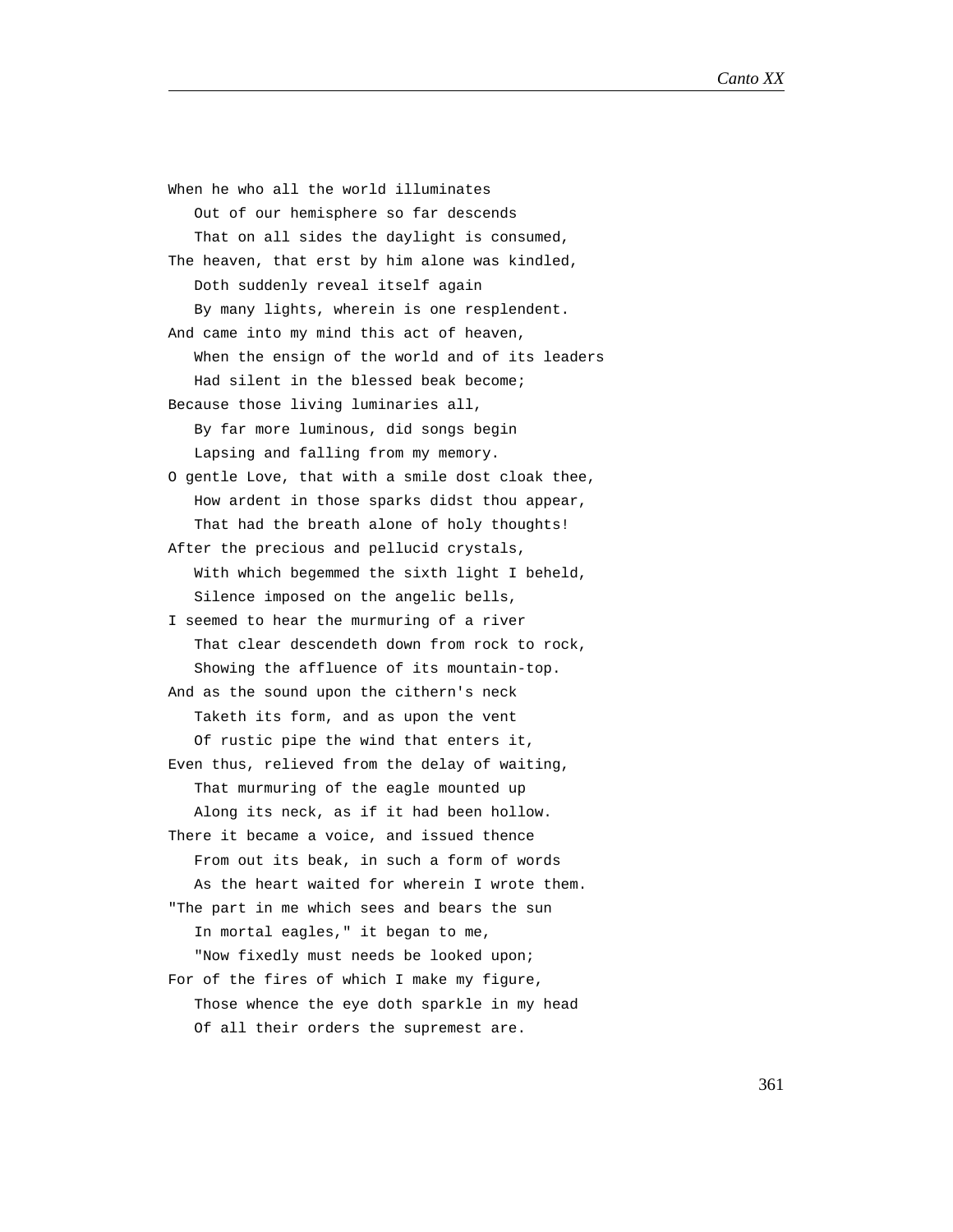He who is shining in the midst as pupil Was once the singer of the Holy Spirit, Who bore the ark from city unto city; Now knoweth he the merit of his song, In so far as effect of his own counsel, By the reward which is commensurate. Of five, that make a circle for my brow, He that approacheth nearest to my beak Did the poor widow for her son console; Now knoweth he how dearly it doth cost Not following Christ, by the experience Of this sweet life and of its opposite. He who comes next in the circumference Of which I speak, upon its highest arc, Did death postpone by penitence sincere; Now knoweth he that the eternal judgment Suffers no change, albeit worthy prayer Maketh below to-morrow of to-day. The next who follows, with the laws and me, Under the good intent that bore bad fruit Became a Greek by ceding to the pastor; Now knoweth he how all the ill deduced From his good action is not harmful to him, Although the world thereby may be destroyed. And he, whom in the downward arc thou seest, Guglielmo was, whom the same land deplores That weepeth Charles and Frederick yet alive; Now knoweth he how heaven enamoured is With a just king; and in the outward show Of his effulgence he reveals it still. Who would believe, down in the errant world, That e'er the Trojan Ripheus in this round Could be the fifth one of the holy lights? Now knoweth he enough of what the world Has not the power to see of grace divine, Although his sight may not discern the bottom." Like as a lark that in the air expatiates, First singing and then silent with content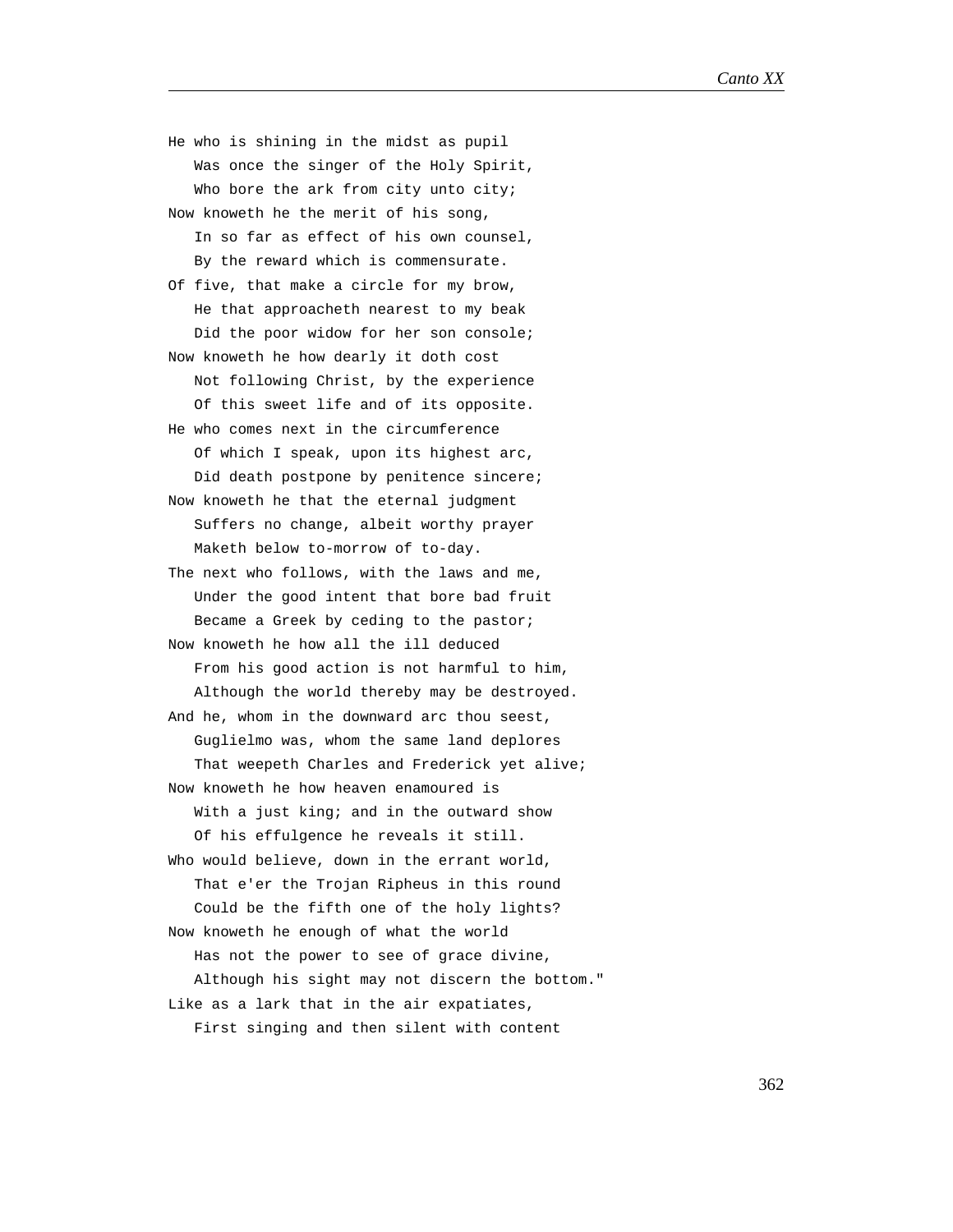Of the last sweetness that doth satisfy her, Such seemed to me the image of the imprint Of the eternal pleasure, by whose will Doth everything become the thing it is. And notwithstanding to my doubt I was As glass is to the colour that invests it, To wait the time in silence it endured not, But forth from out my mouth, "What things are these?" Extorted with the force of its own weight; Whereat I saw great joy of coruscation. Thereafterward with eye still more enkindled The blessed standard made to me reply, To keep me not in wonderment suspended: "I see that thou believest in these things Because I say them, but thou seest not how; So that, although believed in, they are hidden. Thou doest as he doth who a thing by name Well apprehendeth, but its quiddity Cannot perceive, unless another show it. 'Regnum coelorum' suffereth violence From fervent love, and from that living hope That overcometh the Divine volition; Not in the guise that man o'ercometh man, But conquers it because it will be conquered, And conquered conquers by benignity. The first life of the eyebrow and the fifth Cause thee astonishment, because with them Thou seest the region of the angels painted. They passed not from their bodies, as thou thinkest, Gentiles, but Christians in the steadfast faith Of feet that were to suffer and had suffered. For one from Hell, where no one e'er turns back Unto good will, returned unto his bones, And that of living hope was the reward,-- Of living hope, that placed its efficacy In prayers to God made to resuscitate him, So that 'twere possible to move his will. The glorious soul concerning which I speak,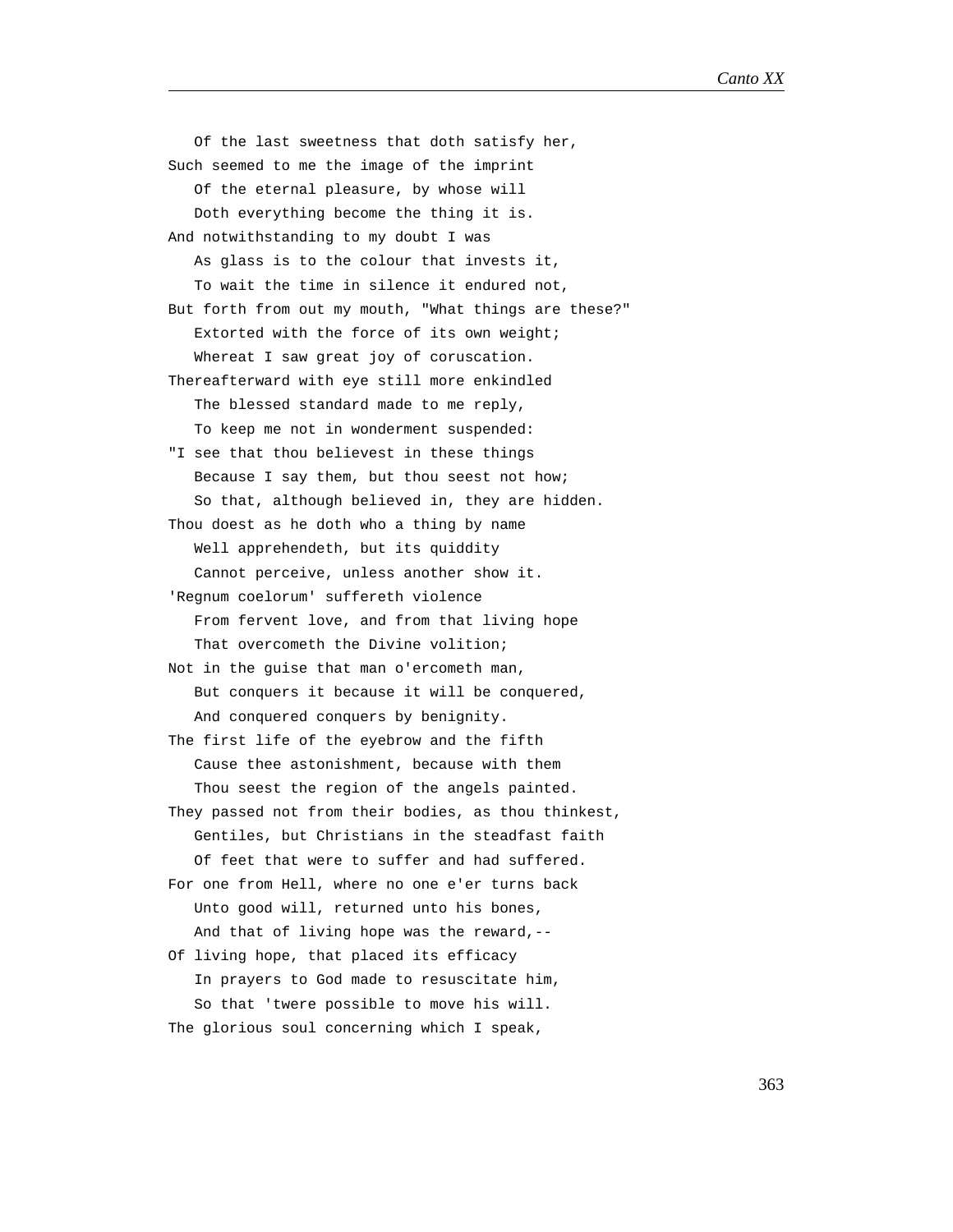Returning to the flesh, where brief its stay, Believed in Him who had the power to aid it; And, in believing, kindled to such fire Of genuine love, that at the second death Worthy it was to come unto this joy. The other one, through grace, that from so deep A fountain wells that never hath the eye Of any creature reached its primal wave, Set all his love below on righteousness; Wherefore from grace to grace did God unclose His eye to our redemption yet to be, Whence he believed therein, and suffered not From that day forth the stench of paganism, And he reproved therefor the folk perverse. Those Maidens three, whom at the right-hand wheel Thou didst behold, were unto him for baptism More than a thousand years before baptizing. O thou predestination, how remote Thy root is from the aspect of all those Who the First Cause do not behold entire! And you, O mortals! hold yourselves restrained In judging; for ourselves, who look on God, We do not know as yet all the elect; And sweet to us is such a deprivation, Because our good in this good is made perfect, That whatsoe'er God wills, we also will." After this manner by that shape divine, To make clear in me my short-sightedness, Was given to me a pleasant medicine; And as good singer a good lutanist Accompanies with vibrations of the chords, Whereby more pleasantness the song acquires, So, while it spake, do I remember me That I beheld both of those blessed lights, Even as the winking of the eyes concords, Moving unto the words their little flames.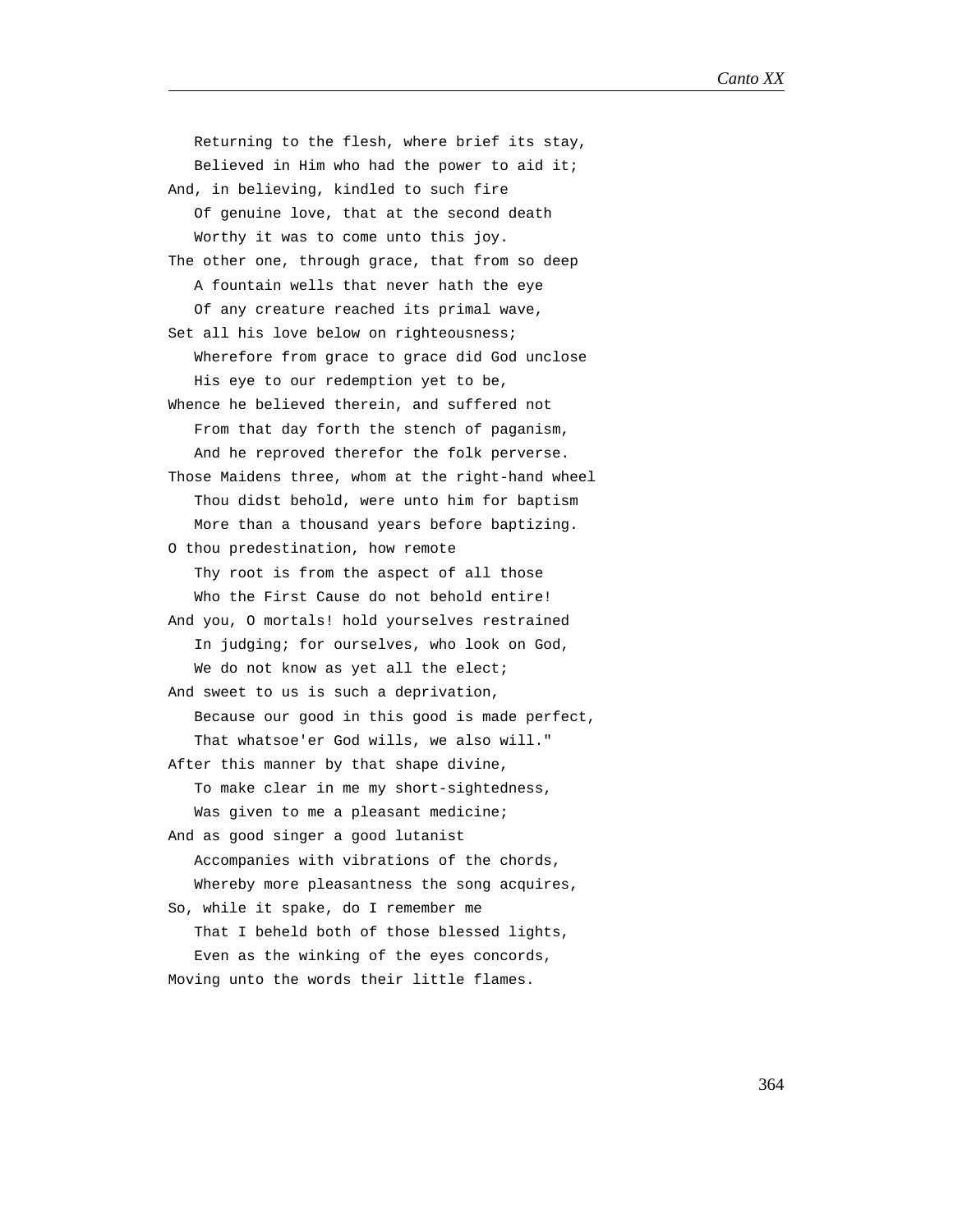Already on my Lady's face mine eyes Again were fastened, and with these my mind, And from all other purpose was withdrawn; And she smiled not; but "If I were to smile," She unto me began, "thou wouldst become Like Semele, when she was turned to ashes. Because my beauty, that along the stairs Of the eternal palace more enkindles, As thou hast seen, the farther we ascend, If it were tempered not, is so resplendent That all thy mortal power in its effulgence Would seem a leaflet that the thunder crushes. We are uplifted to the seventh splendour, That underneath the burning Lion's breast Now radiates downward mingled with his power. Fix in direction of thine eyes the mind, And make of them a mirror for the figure That in this mirror shall appear to thee." He who could know what was the pasturage My sight had in that blessed countenance, When I transferred me to another care, Would recognize how grateful was to me Obedience unto my celestial escort, By counterpoising one side with the other. Within the crystal which, around the world Revolving, bears the name of its dear leader, Under whom every wickedness lay dead, Coloured like gold, on which the sunshine gleams, A stairway I beheld to such a height Uplifted, that mine eye pursued it not. Likewise beheld I down the steps descending So many splendours, that I thought each light That in the heaven appears was there diffused. And as accordant with their natural custom The rooks together at the break of day Bestir themselves to warm their feathers cold;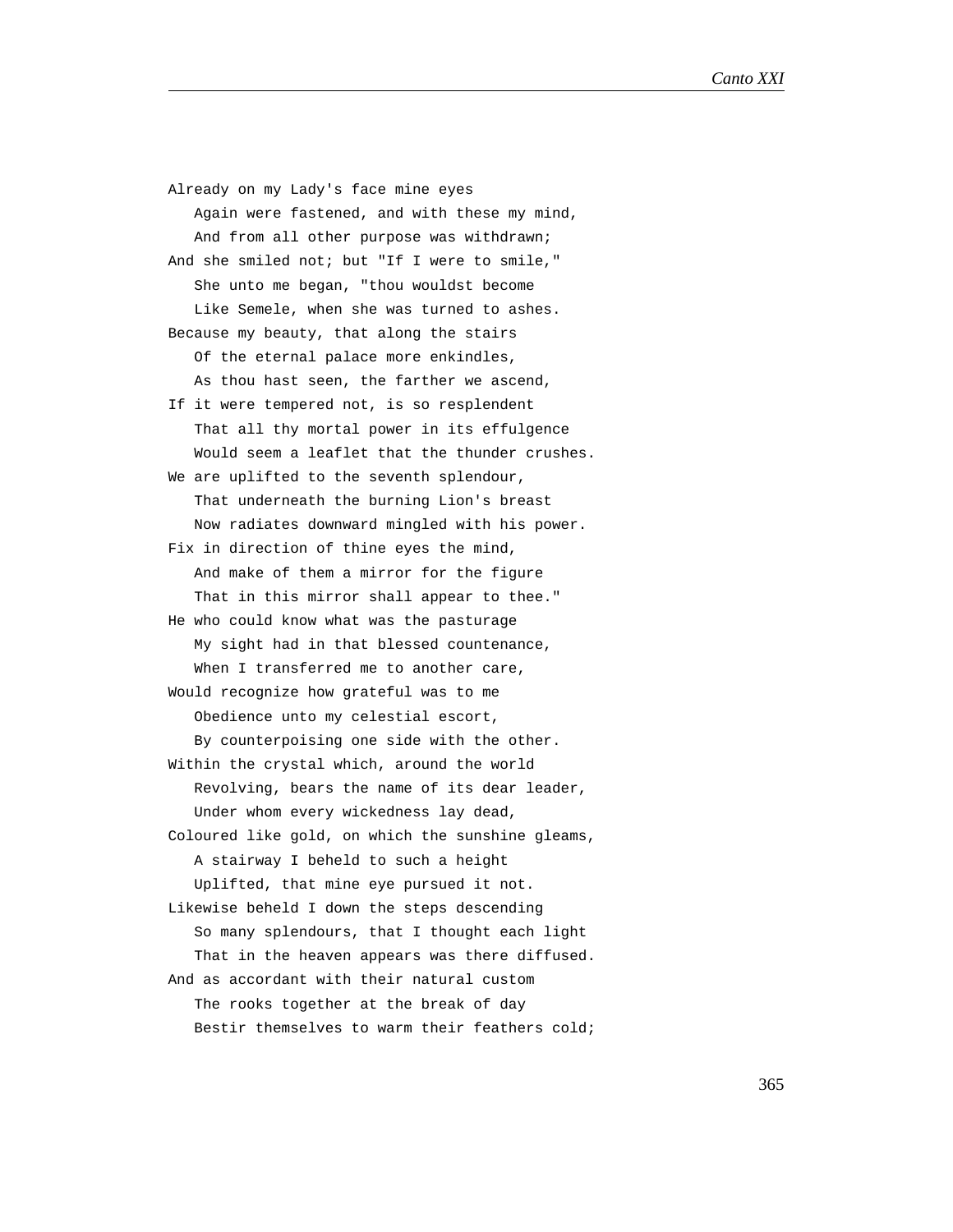Then some of them fly off without return, Others come back to where they started from, And others, wheeling round, still keep at home; Such fashion it appeared to me was there Within the sparkling that together came, As soon as on a certain step it struck, And that which nearest unto us remained Became so clear, that in my thought I said, "Well I perceive the love thou showest me; But she, from whom I wait the how and when Of speech and silence, standeth still; whence I Against desire do well if I ask not." She thereupon, who saw my silentness In the sight of Him who seeth everything, Said unto me, "Let loose thy warm desire." And I began: "No merit of my own Renders me worthy of response from thee; But for her sake who granteth me the asking, Thou blessed life that dost remain concealed In thy beatitude, make known to me The cause which draweth thee so near my side; And tell me why is silent in this wheel The dulcet symphony of Paradise, That through the rest below sounds so devoutly." "Thou hast thy hearing mortal as thy sight," It answer made to me; "they sing not here, For the same cause that Beatrice has not smiled. Thus far adown the holy stairway's steps Have I descended but to give thee welcome With words, and with the light that mantles me; Nor did more love cause me to be more ready, For love as much and more up there is burning, As doth the flaming manifest to thee. But the high charity, that makes us servants Prompt to the counsel which controls the world, Allotteth here, even as thou dost observe." "I see full well," said I, "O sacred lamp! How love unfettered in this court sufficeth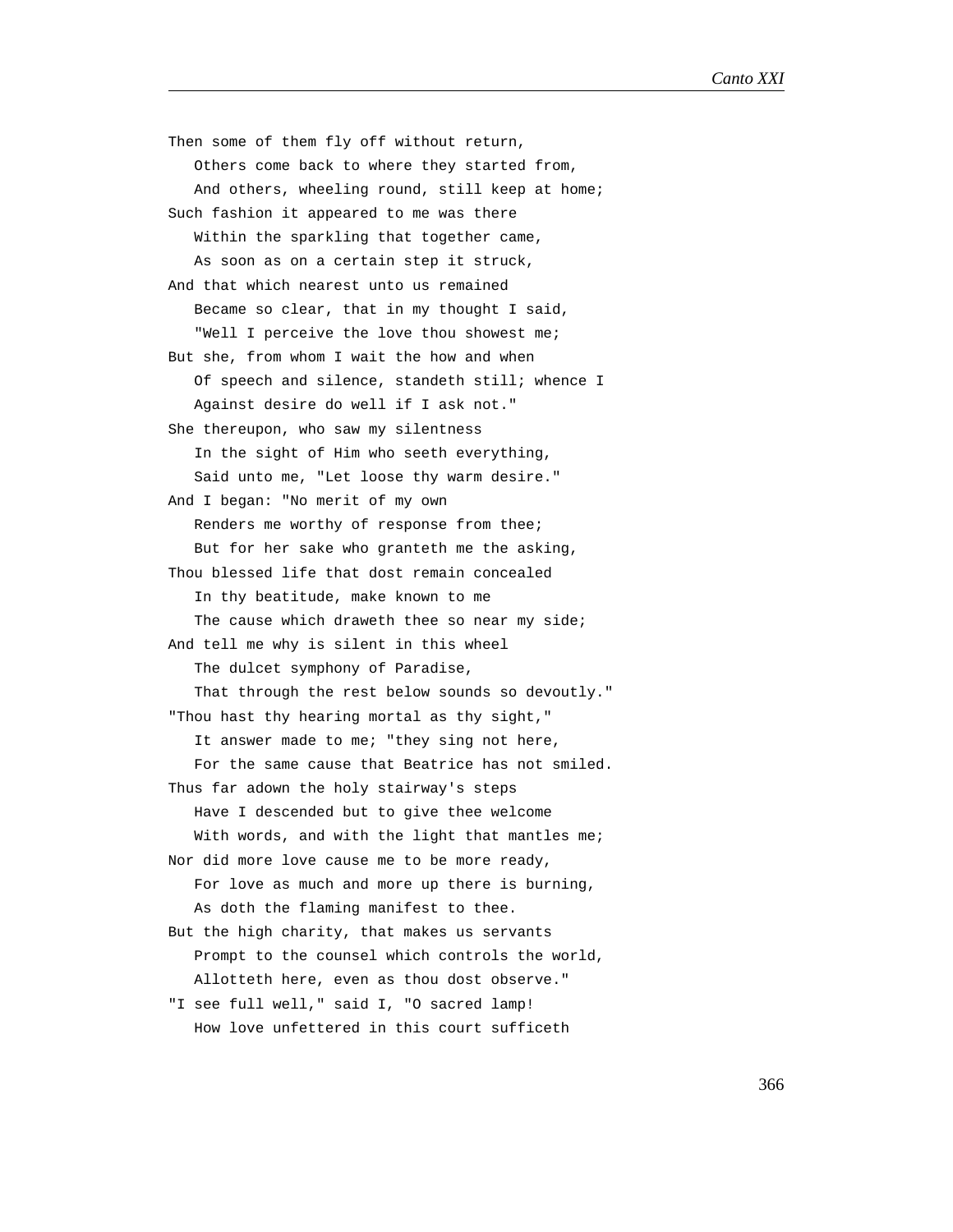To follow the eternal Providence; But this is what seems hard for me to see, Wherefore predestinate wast thou alone Unto this office from among thy consorts." No sooner had I come to the last word, Than of its middle made the light a centre, Whirling itself about like a swift millstone. When answer made the love that was therein: "On me directed is a light divine, Piercing through this in which I am embosomed, Of which the virtue with my sight conjoined Lifts me above myself so far, I see The supreme essence from which this is drawn. Hence comes the joyfulness with which I flame, For to my sight, as far as it is clear, The clearness of the flame I equal make. But that soul in the heaven which is most pure, That seraph which his eye on God most fixes, Could this demand of thine not satisfy; Because so deeply sinks in the abyss Of the eternal statute what thou askest, From all created sight it is cut off. And to the mortal world, when thou returnest, This carry back, that it may not presume Longer tow'rd such a goal to move its feet. The mind, that shineth here, on earth doth smoke; From this observe how can it do below That which it cannot though the heaven assume it?" Such limit did its words prescribe to me, The question I relinquished, and restricted Myself to ask it humbly who it was. "Between two shores of Italy rise cliffs, And not far distant from thy native place, So high, the thunders far below them sound, And form a ridge that Catria is called, 'Neath which is consecrate a hermitage Wont to be dedicate to worship only." Thus unto me the third speech recommenced,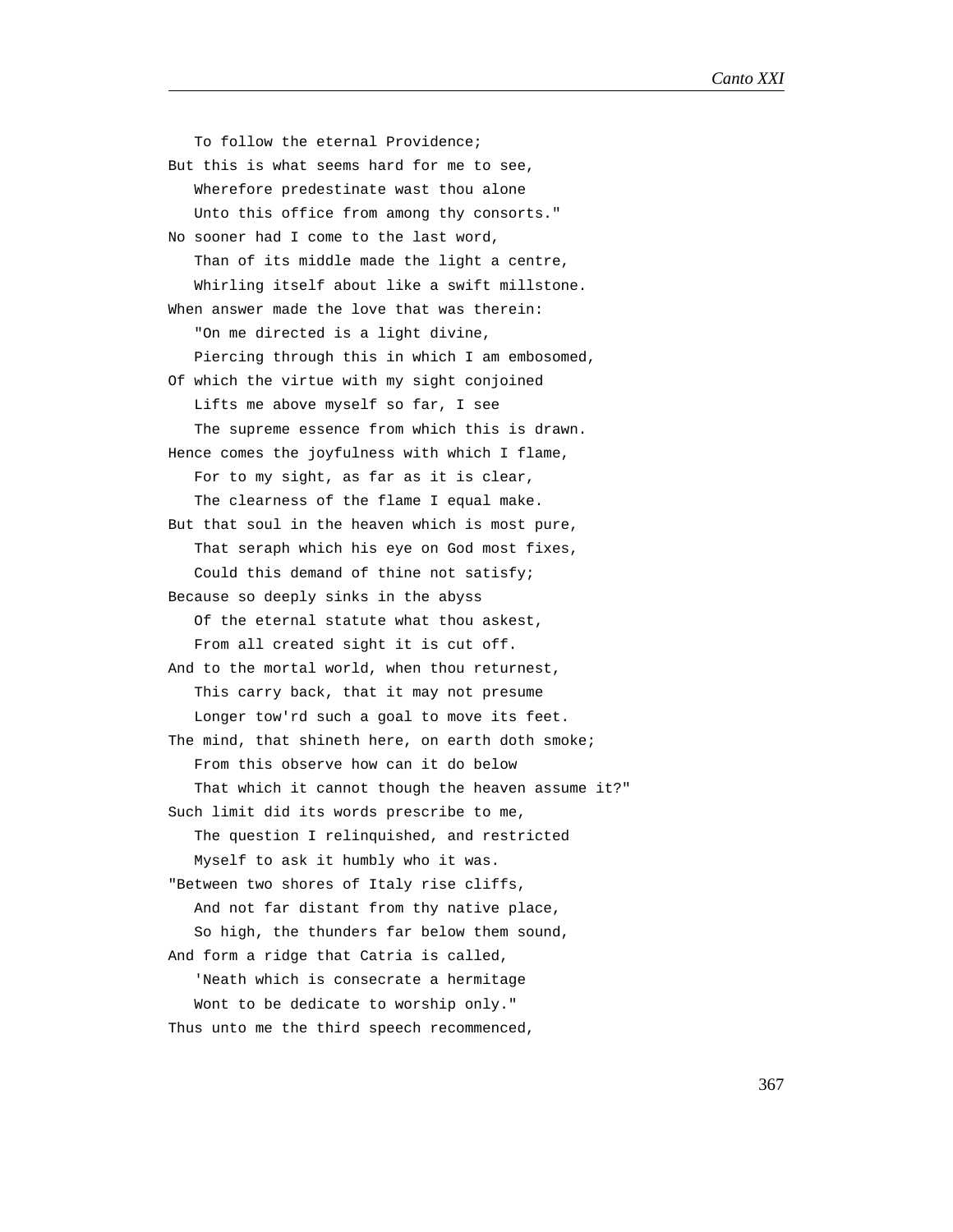And then, continuing, it said: "Therein Unto God's service I became so steadfast, That feeding only on the juice of olives Lightly I passed away the heats and frosts, Contented in my thoughts contemplative. That cloister used to render to these heavens Abundantly, and now is empty grown, So that perforce it soon must be revealed. I in that place was Peter Damiano; And Peter the Sinner was I in the house Of Our Lady on the Adriatic shore. Little of mortal life remained to me, When I was called and dragged forth to the hat Which shifteth evermore from bad to worse. Came Cephas, and the mighty Vessel came Of the Holy Spirit, meagre and barefooted, Taking the food of any hostelry. Now some one to support them on each side The modern shepherds need, and some to lead them, So heavy are they, and to hold their trains. They cover up their palfreys with their cloaks, So that two beasts go underneath one skin; O Patience, that dost tolerate so much!" At this voice saw I many little flames From step to step descending and revolving, And every revolution made them fairer. Round about this one came they and stood still, And a cry uttered of so loud a sound, It here could find no parallel, nor I Distinguished it, the thunder so o'ercame me.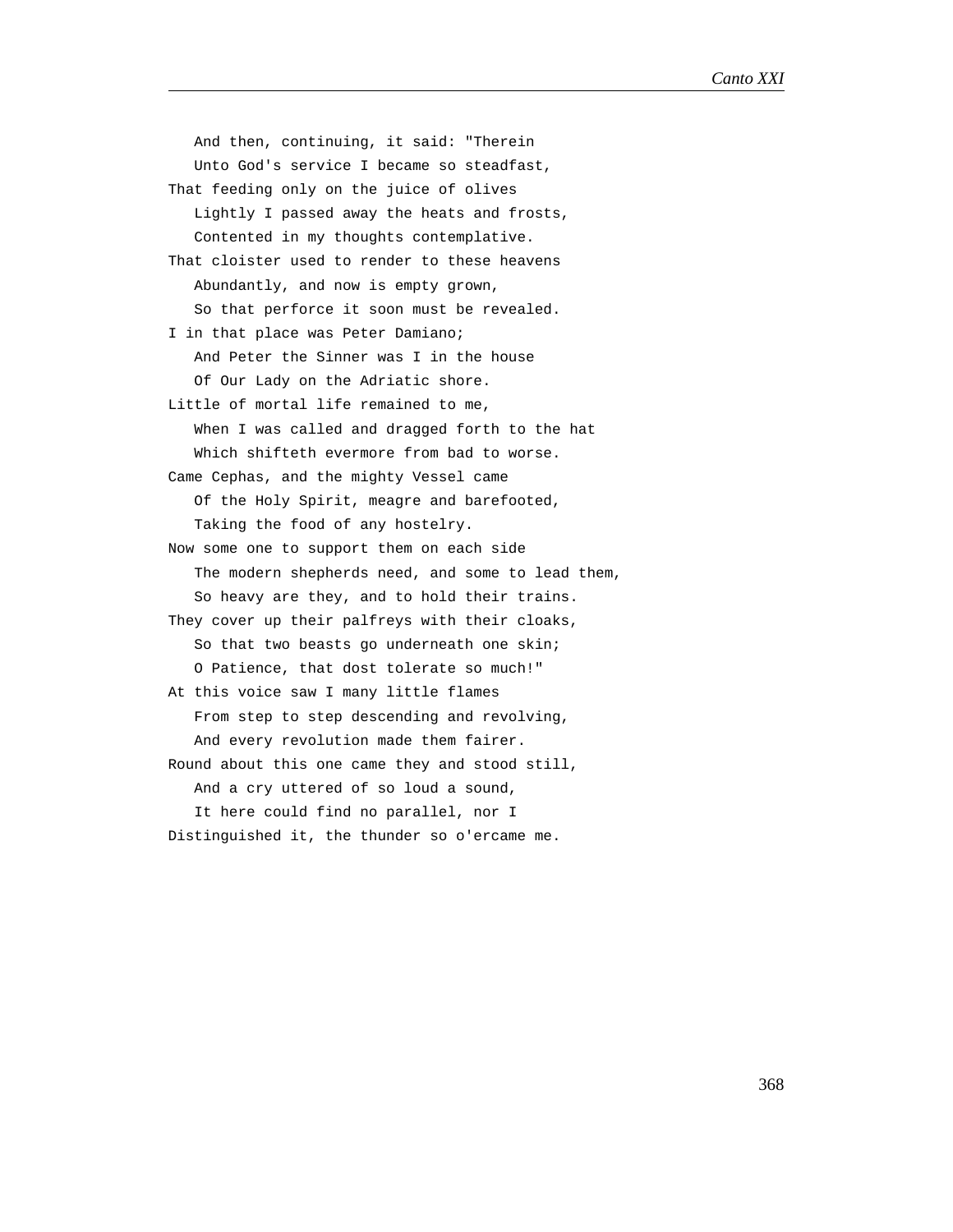Oppressed with stupor, I unto my guide Turned like a little child who always runs For refuge there where he confideth most; And she, even as a mother who straightway Gives comfort to her pale and breathless boy With voice whose wont it is to reassure him, Said to me: "Knowest thou not thou art in heaven, And knowest thou not that heaven is holy all And what is done here cometh from good zeal? After what wise the singing would have changed thee And I by smiling, thou canst now imagine, Since that the cry has startled thee so much, In which if thou hadst understood its prayers Already would be known to thee the vengeance Which thou shalt look upon before thou diest. The sword above here smiteth not in haste Nor tardily, howe'er it seem to him Who fearing or desiring waits for it. But turn thee round towards the others now, For very illustrious spirits shalt thou see, If thou thy sight directest as I say." As it seemed good to her mine eyes I turned, And saw a hundred spherules that together With mutual rays each other more embellished. I stood as one who in himself represses The point of his desire, and ventures not To question, he so feareth the too much. And now the largest and most luculent Among those pearls came forward, that it might Make my desire concerning it content. Within it then I heard: "If thou couldst see Even as myself the charity that burns Among us, thy conceits would be expressed; But, that by waiting thou mayst not come late To the high end, I will make answer even Unto the thought of which thou art so chary.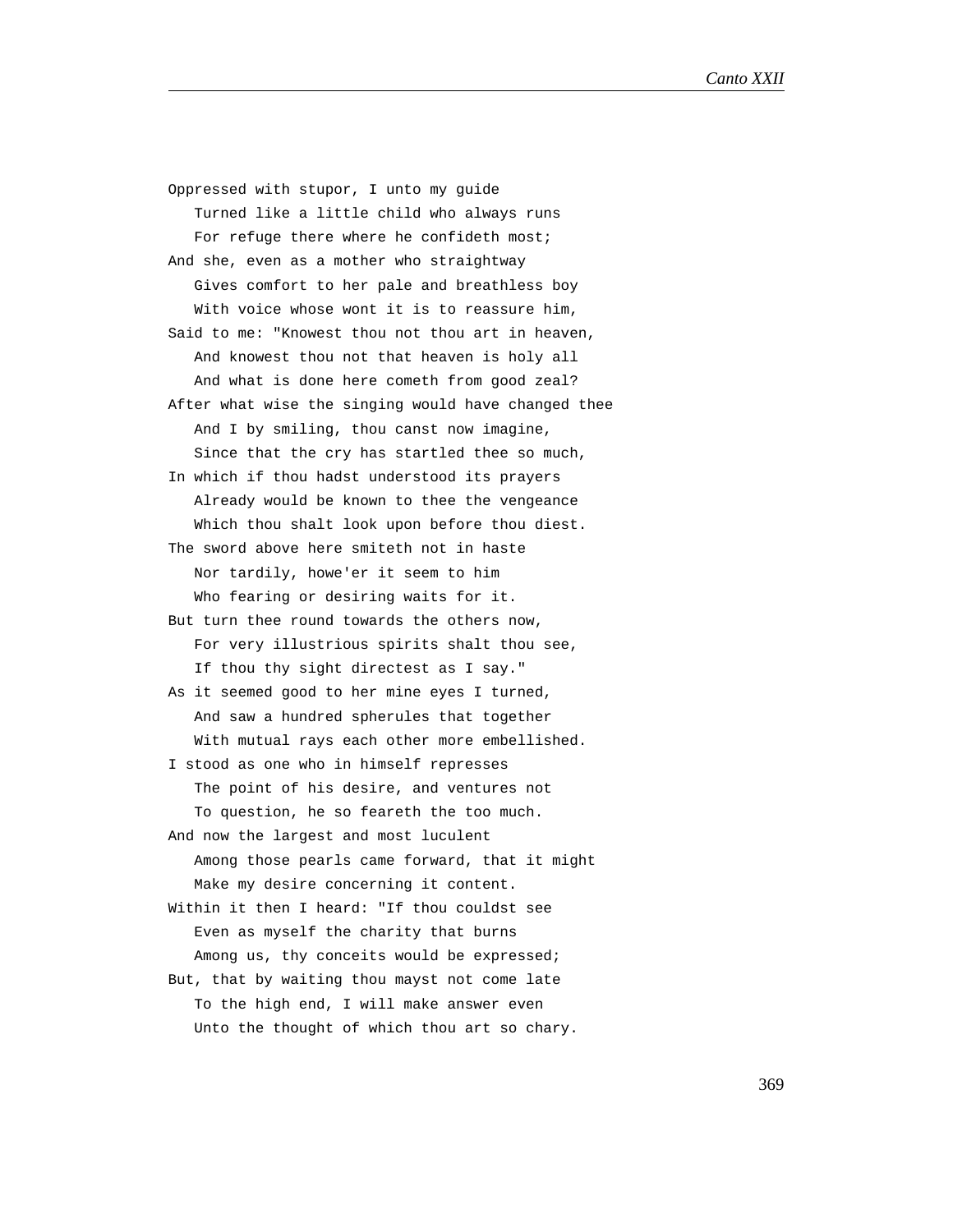That mountain on whose slope Cassino stands Was frequented of old upon its summit By a deluded folk and ill-disposed; And I am he who first up thither bore The name of Him who brought upon the earth The truth that so much sublimateth us. And such abundant grace upon me shone That all the neighbouring towns I drew away From the impious worship that seduced the world. These other fires, each one of them, were men Contemplative, enkindled by that heat Which maketh holy flowers and fruits spring up. Here is Macarius, here is Romualdus, Here are my brethren, who within the cloisters Their footsteps stayed and kept a steadfast heart." And I to him: "The affection which thou showest Speaking with me, and the good countenance Which I behold and note in all your ardours, In me have so my confidence dilated As the sun doth the rose, when it becomes As far unfolded as it hath the power. Therefore I pray, and thou assure me, father, If I may so much grace receive, that I May thee behold with countenance unveiled." He thereupon: "Brother, thy high desire In the remotest sphere shall be fulfilled, Where are fulfilled all others and my own. There perfect is, and ripened, and complete, Every desire; within that one alone Is every part where it has always been; For it is not in space, nor turns on poles, And unto it our stairway reaches up, Whence thus from out thy sight it steals away. Up to that height the Patriarch Jacob saw it Extending its supernal part, what time So thronged with angels it appeared to him. But to ascend it now no one uplifts His feet from off the earth, and now my Rule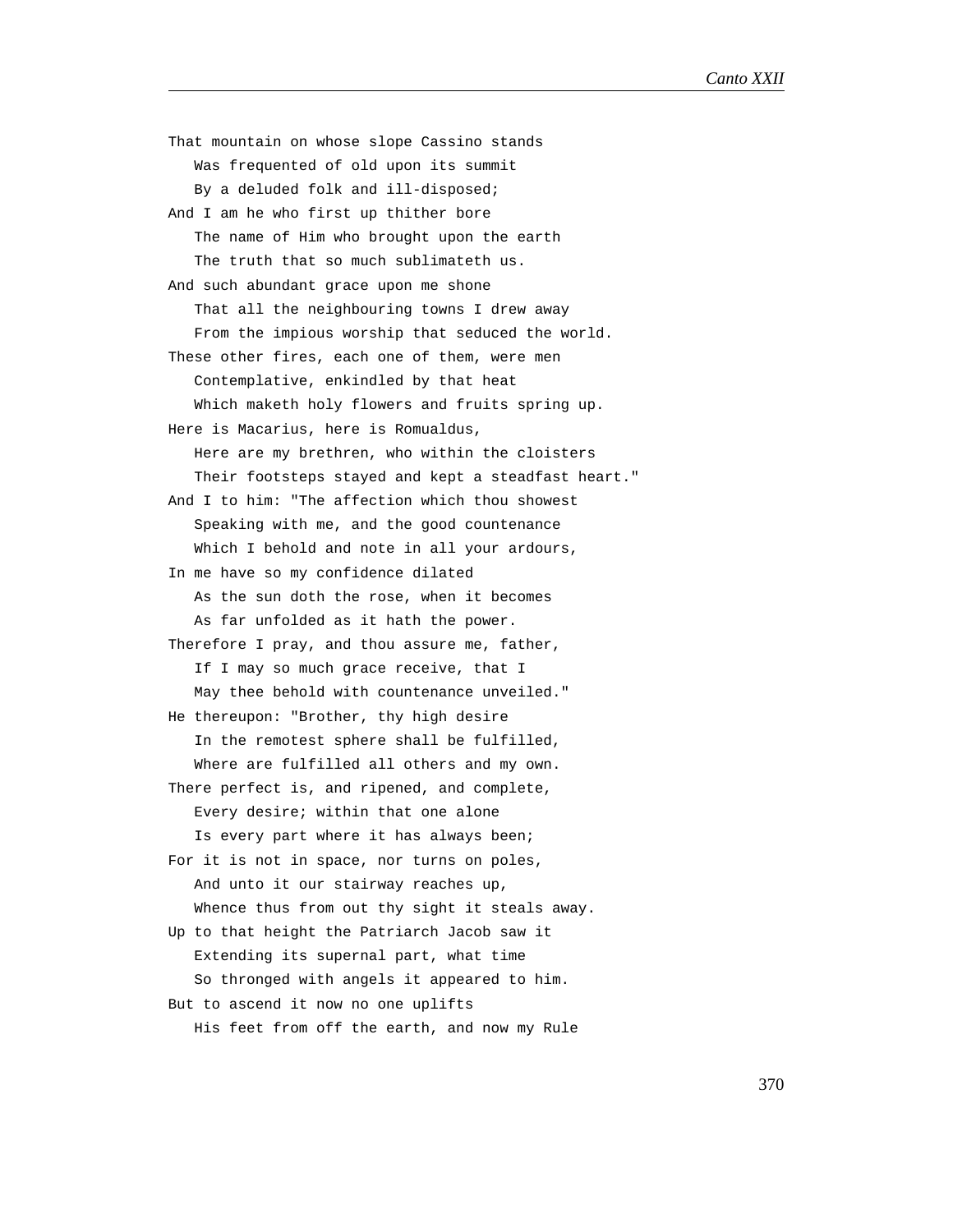Below remaineth for mere waste of paper. The walls that used of old to be an Abbey Are changed to dens of robbers, and the cowls Are sacks filled full of miserable flour. But heavy usury is not taken up So much against God's pleasure as that fruit Which maketh so insane the heart of monks; For whatsoever hath the Church in keeping Is for the folk that ask it in God's name, Not for one's kindred or for something worse. The flesh of mortals is so very soft, That good beginnings down below suffice not From springing of the oak to bearing acorns. Peter began with neither gold nor silver, And I with orison and abstinence, And Francis with humility his convent. And if thou lookest at each one's beginning, And then regardest whither he has run, Thou shalt behold the white changed into brown. In verity the Jordan backward turned, And the sea's fleeing, when God willed were more A wonder to behold, than succour here." Thus unto me he said; and then withdrew To his own band, and the band closed together; Then like a whirlwind all was upward rapt. The gentle Lady urged me on behind them Up o'er that stairway by a single sign, So did her virtue overcome my nature; Nor here below, where one goes up and down By natural law, was motion e'er so swift That it could be compared unto my wing. Reader, as I may unto that devout Triumph return, on whose account I often For my transgressions weep and beat my breast,-- Thou hadst not thrust thy finger in the fire And drawn it out again, before I saw The sign that follows Taurus, and was in it. O glorious stars, O light impregnated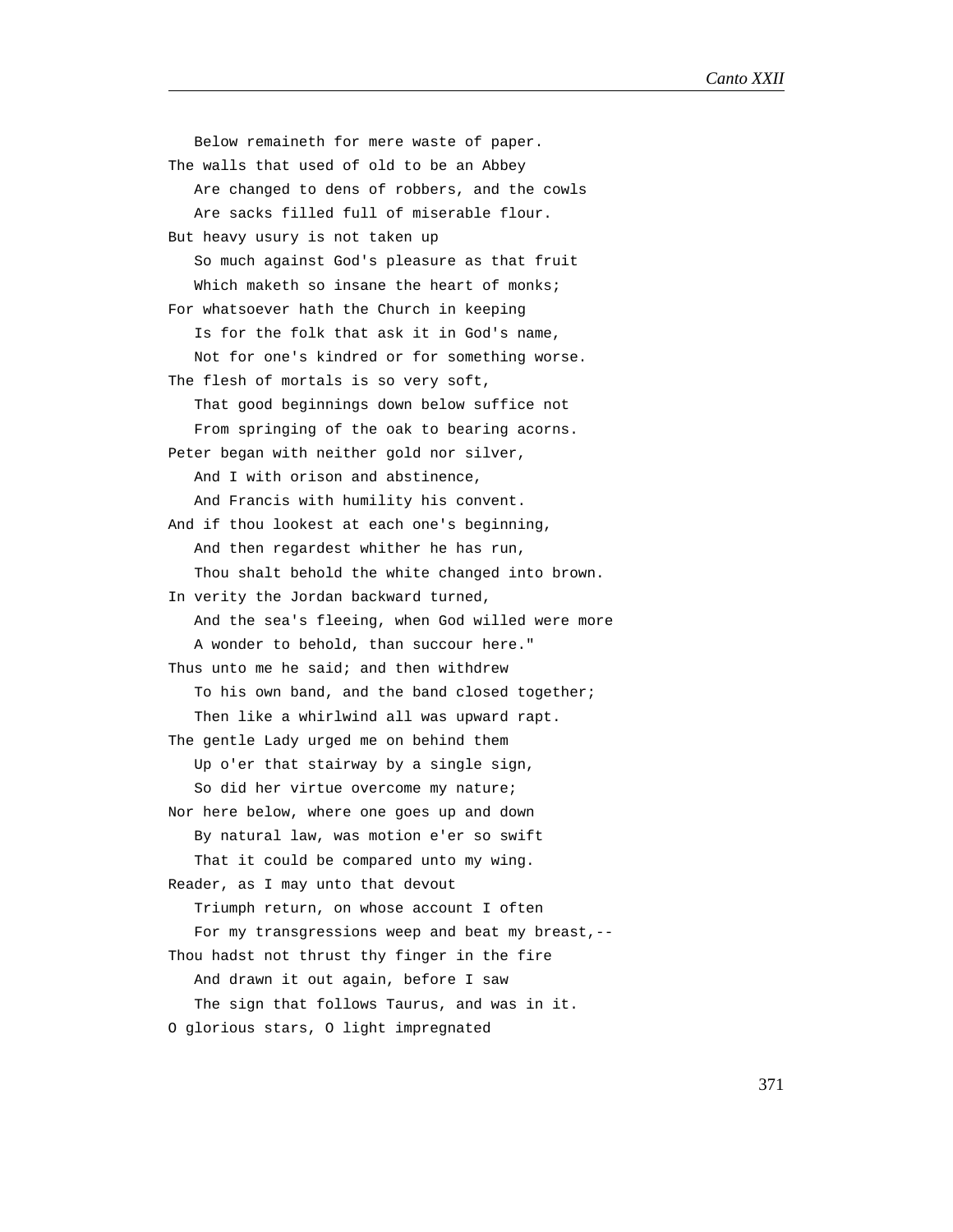With mighty virtue, from which I acknowledge All of my genius, whatsoe'er it be, With you was born, and hid himself with you, He who is father of all mortal life, When first I tasted of the Tuscan air; And then when grace was freely given to me To enter the high wheel which turns you round, Your region was allotted unto me. To you devoutly at this hour my soul Is sighing, that it virtue may acquire For the stern pass that draws it to itself. "Thou art so near unto the last salvation," Thus Beatrice began, "thou oughtest now To have thine eves unclouded and acute; And therefore, ere thou enter farther in, Look down once more, and see how vast a world Thou hast already put beneath thy feet; So that thy heart, as jocund as it may, Present itself to the triumphant throng That comes rejoicing through this rounded ether." I with my sight returned through one and all The sevenfold spheres, and I beheld this globe Such that I smiled at its ignoble semblance; And that opinion I approve as best Which doth account it least; and he who thinks Of something else may truly be called just. I saw the daughter of Latona shining Without that shadow, which to me was cause That once I had believed her rare and dense. The aspect of thy son, Hyperion, Here I sustained, and saw how move themselves Around and near him Maia and Dione. Thence there appeared the temperateness of Jove 'Twixt son and father, and to me was clear The change that of their whereabout they make; And all the seven made manifest to me How great they are, and eke how swift they are, And how they are in distant habitations.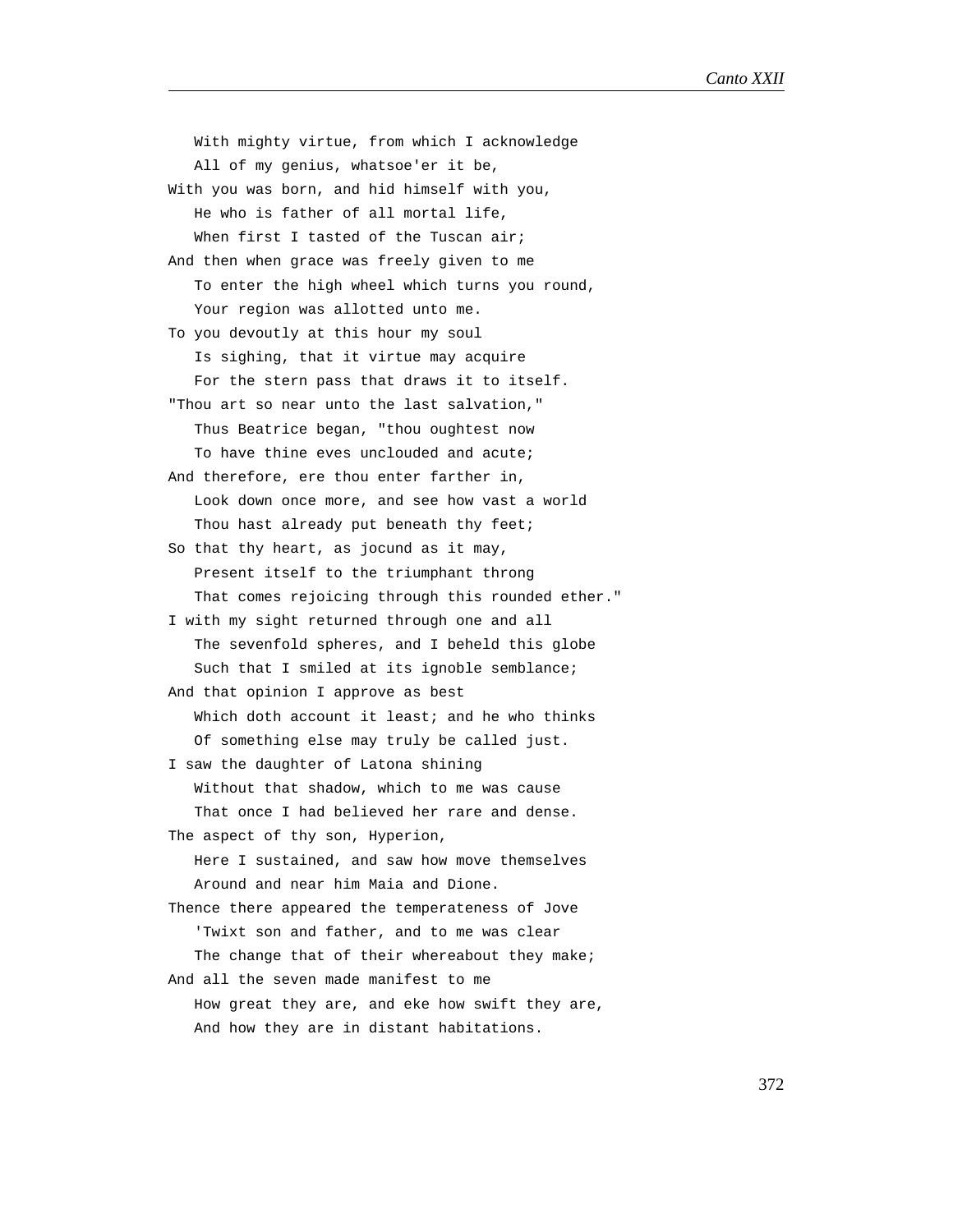The threshing-floor that maketh us so proud, To me revolving with the eternal Twins, Was all apparent made from hill to harbour! Then to the beauteous eyes mine eyes I turned.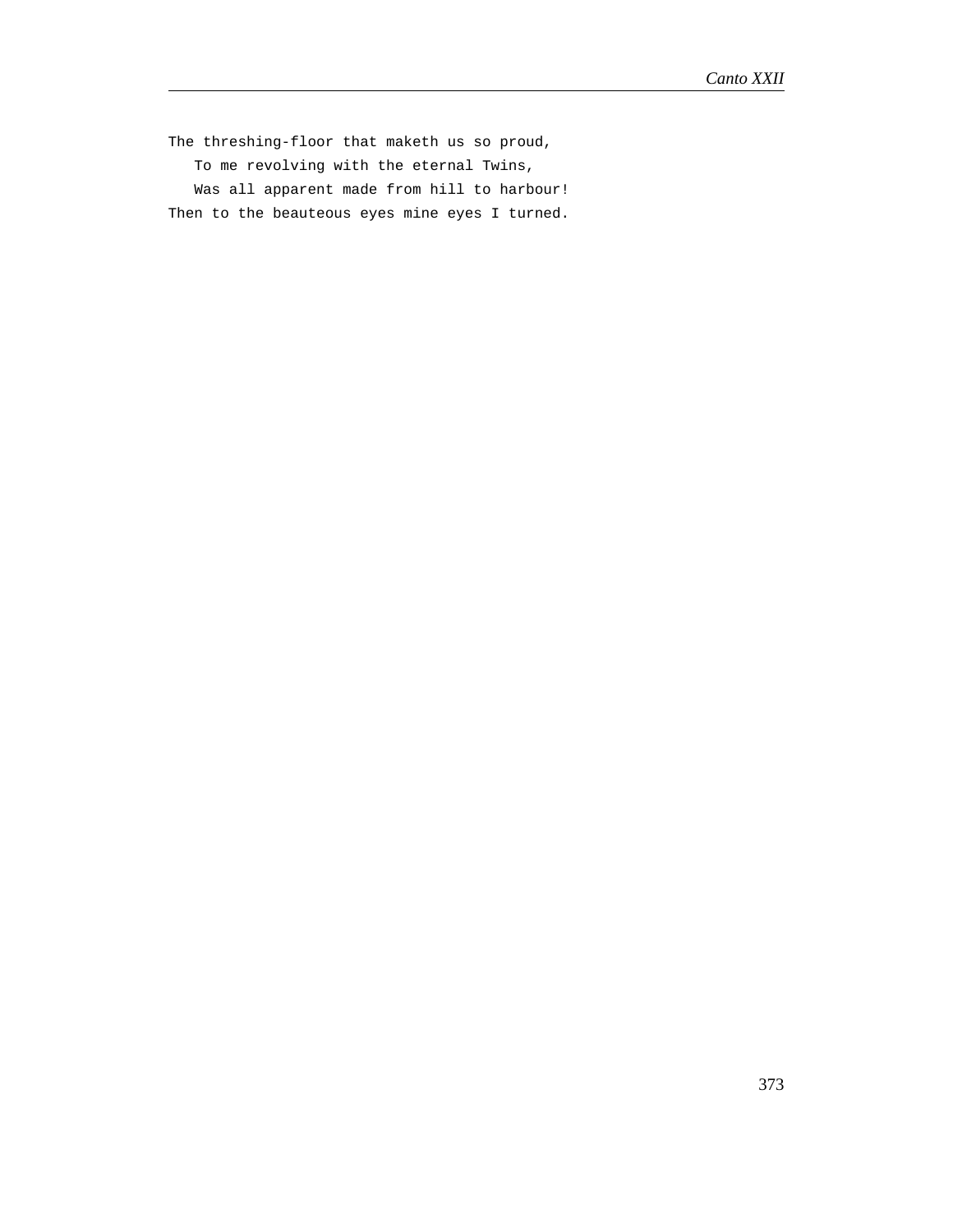Even as a bird, 'mid the beloved leaves, Quiet upon the nest of her sweet brood Throughout the night, that hideth all things from us, Who, that she may behold their longed-for looks And find the food wherewith to nourish them, In which, to her, grave labours grateful are, Anticipates the time on open spray And with an ardent longing waits the sun, Gazing intent as soon as breaks the dawn: Even thus my Lady standing was, erect And vigilant, turned round towards the zone Underneath which the sun displays less haste; So that beholding her distraught and wistful, Such I became as he is who desiring For something yearns, and hoping is appeased. But brief the space from one When to the other; Of my awaiting, say I, and the seeing The welkin grow resplendent more and more. And Beatrice exclaimed: "Behold the hosts Of Christ's triumphal march, and all the fruit Harvested by the rolling of these spheres!" It seemed to me her face was all aflame; And eyes she had so full of ecstasy That I must needs pass on without describing. As when in nights serene of the full moon Smiles Trivia among the nymphs eternal Who paint the firmament through all its gulfs, Saw I, above the myriads of lamps, A Sun that one and all of them enkindled, E'en as our own doth the supernal sights, And through the living light transparent shone The lucent substance so intensely clear Into my sight, that I sustained it not. O Beatrice, thou gentle guide and dear! To me she said: "What overmasters thee A virtue is from which naught shields itself.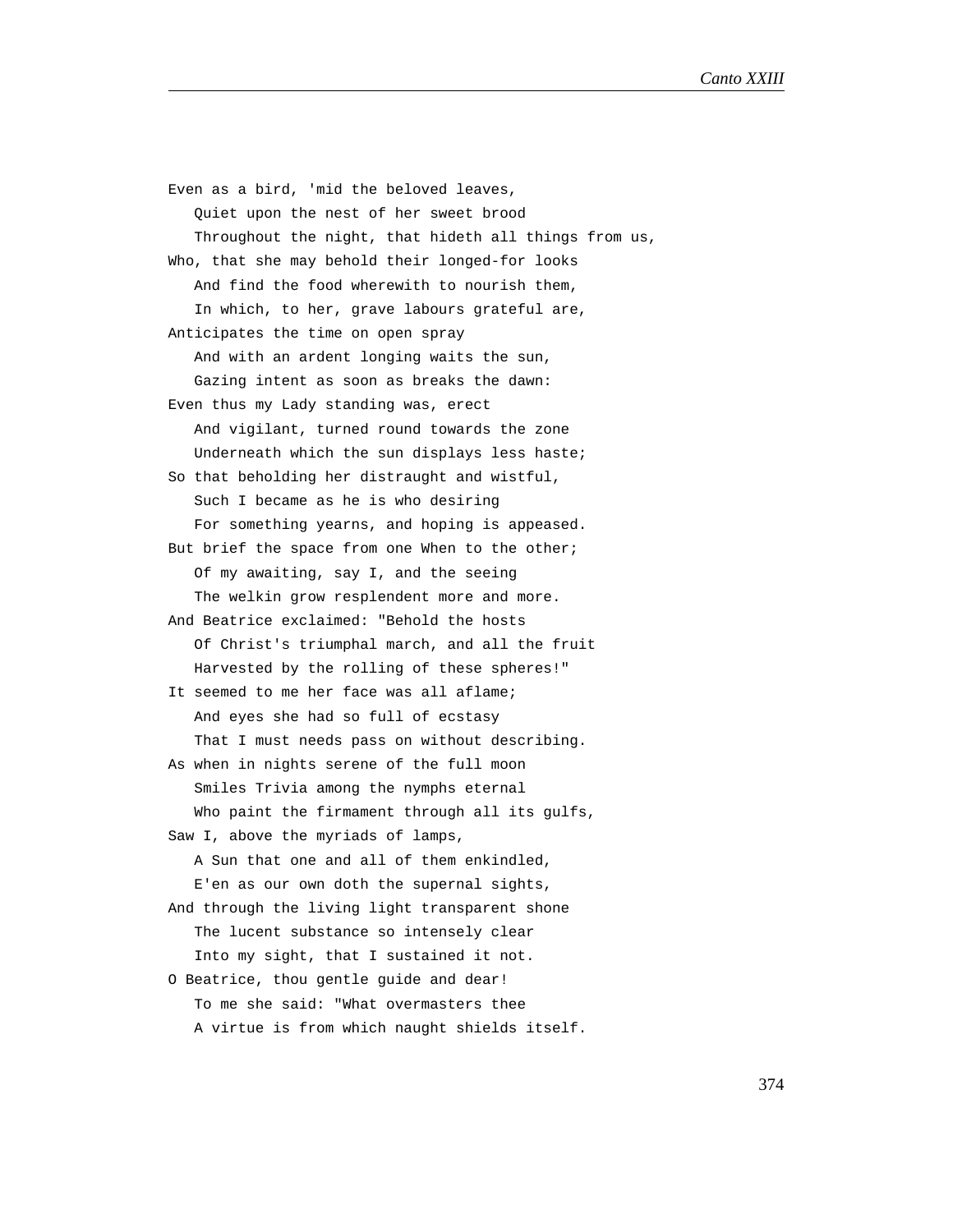There are the wisdom and the omnipotence That oped the thoroughfares 'twixt heaven and earth, For which there erst had been so long a yearning." As fire from out a cloud unlocks itself, Dilating so it finds not room therein, And down, against its nature, falls to earth, So did my mind, among those aliments Becoming larger, issue from itself, And that which it became cannot remember. "Open thine eyes, and look at what I am: Thou hast beheld such things, that strong enough Hast thou become to tolerate my smile." I was as one who still retains the feeling Of a forgotten vision, and endeavours In vain to bring it back into his mind, When I this invitation heard, deserving Of so much gratitude, it never fades Out of the book that chronicles the past. If at this moment sounded all the tongues That Polyhymnia and her sisters made Most lubrical with their delicious milk, To aid me, to a thousandth of the truth It would not reach, singing the holy smile And how the holy aspect it illumed. And therefore, representing Paradise, The sacred poem must perforce leap over, Even as a man who finds his way cut off; But whoso thinketh of the ponderous theme, And of the mortal shoulder laden with it, Should blame it not, if under this it tremble. It is no passage for a little boat This which goes cleaving the audacious prow, Nor for a pilot who would spare himself. "Why doth my face so much enamour thee, That to the garden fair thou turnest not, Which under the rays of Christ is blossoming? There is the Rose in which the Word Divine Became incarnate; there the lilies are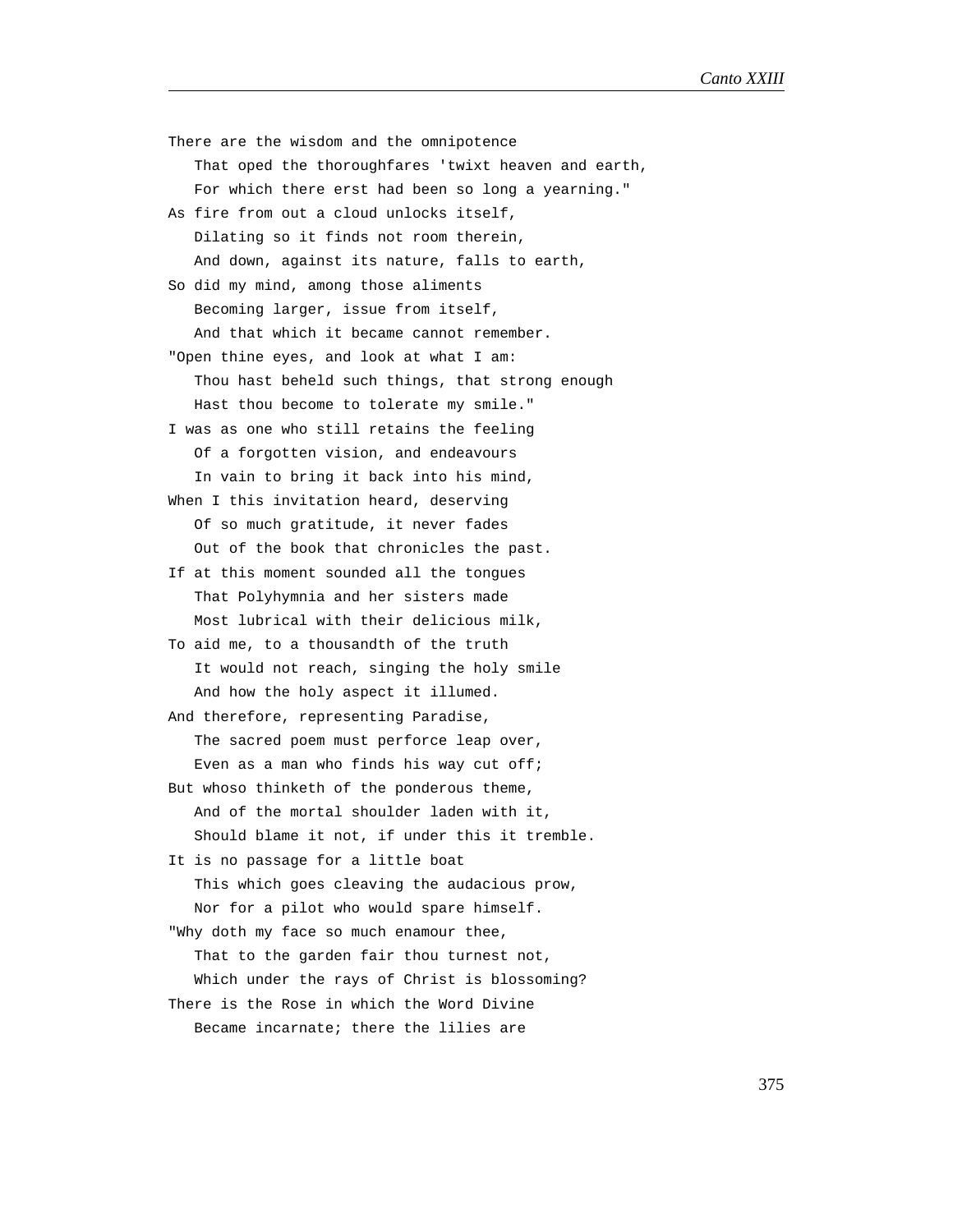By whose perfume the good way was discovered." Thus Beatrice; and I, who to her counsels Was wholly ready, once again betook me Unto the battle of the feeble brows. As in the sunshine, that unsullied streams Through fractured cloud, ere now a meadow of flowers Mine eyes with shadow covered o'er have seen, So troops of splendours manifold I saw Illumined from above with burning rays, Beholding not the source of the effulgence. O power benignant that dost so imprint them! Thou didst exalt thyself to give more scope There to mine eyes, that were not strong enough. The name of that fair flower I e'er invoke Morning and evening utterly enthralled My soul to gaze upon the greater fire. And when in both mine eyes depicted were The glory and greatness of the living star Which there excelleth, as it here excelled, Athwart the heavens a little torch descended Formed in a circle like a coronal, And cinctured it, and whirled itself about it. Whatever melody most sweetly soundeth On earth, and to itself most draws the soul, Would seem a cloud that, rent asunder, thunders, Compared unto the sounding of that lyre Wherewith was crowned the sapphire beautiful, Which gives the clearest heaven its sapphire hue. "I am Angelic Love, that circle round The joy sublime which breathes from out the womb That was the hostelry of our Desire; And I shall circle, Lady of Heaven, while Thou followest thy Son, and mak'st diviner The sphere supreme, because thou enterest there." Thus did the circulated melody Seal itself up; and all the other lights Were making to resound the name of Mary. The regal mantle of the volumes all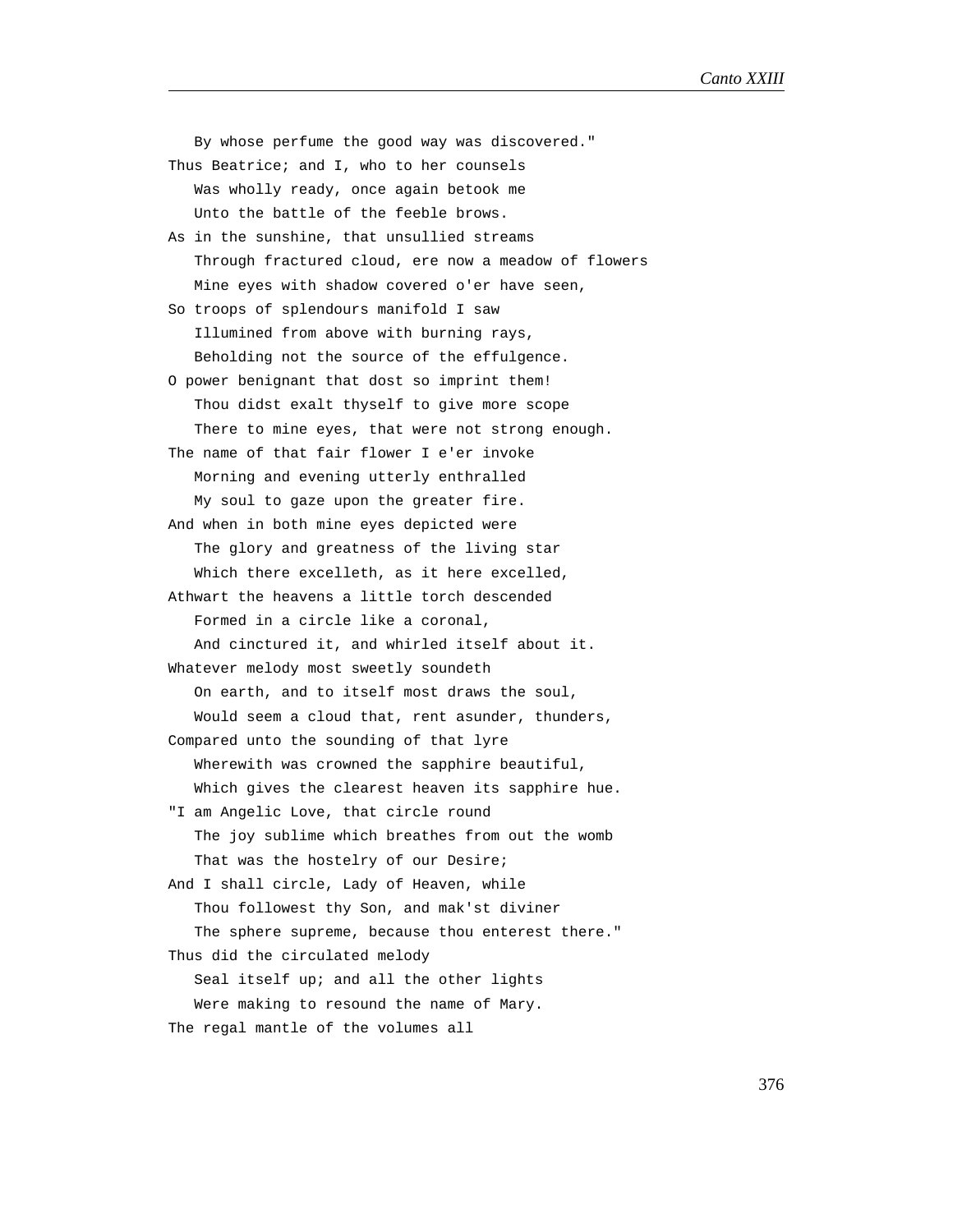Of that world, which most fervid is and living With breath of God and with his works and ways, Extended over us its inner border, So very distant, that the semblance of it There where I was not yet appeared to me. Therefore mine eyes did not possess the power Of following the incoronated flame, Which mounted upward near to its own seed. And as a little child, that towards its mother Stretches its arms, when it the milk has taken, Through impulse kindled into outward flame, Each of those gleams of whiteness upward reached So with its summit, that the deep affection They had for Mary was revealed to me. Thereafter they remained there in my sight, 'Regina coeli' singing with such sweetness, That ne'er from me has the delight departed. O, what exuberance is garnered up Within those richest coffers, which had been Good husbandmen for sowing here below! There they enjoy and live upon the treasure Which was acquired while weeping in the exile Of Babylon, wherein the gold was left. There triumpheth, beneath the exalted Son Of God and Mary, in his victory, Both with the ancient council and the new,

He who doth keep the keys of such a glory.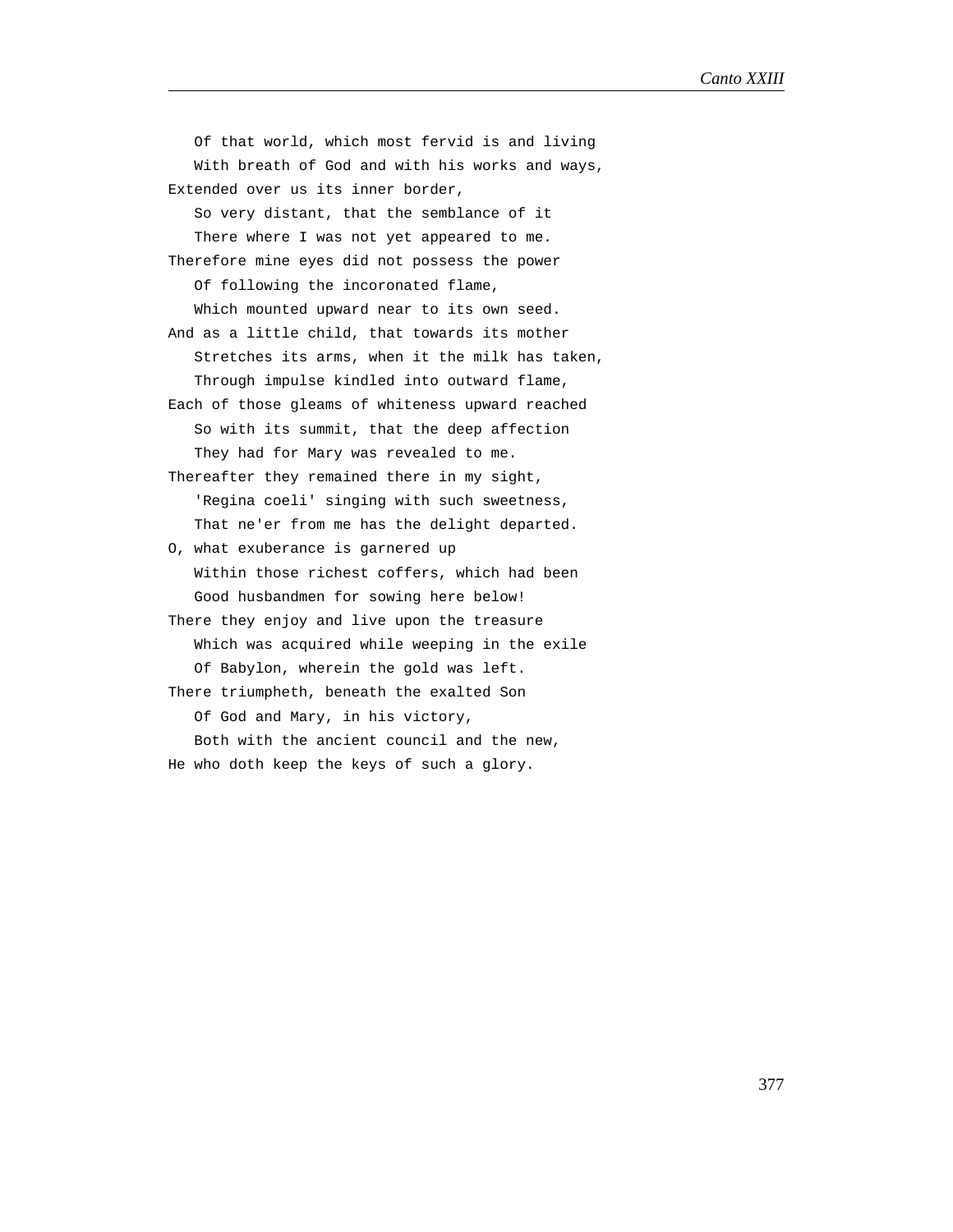"O company elect to the great supper Of the Lamb benedight, who feedeth you So that for ever full is your desire, If by the grace of God this man foretaste Something of that which falleth from your table, Or ever death prescribe to him the time, Direct your mind to his immense desire, And him somewhat bedew; ye drinking are For ever at the fount whence comes his thought." Thus Beatrice; and those souls beatified Transformed themselves to spheres on steadfast poles, Flaming intensely in the guise of comets. And as the wheels in works of horologes Revolve so that the first to the beholder Motionless seems, and the last one to fly, So in like manner did those carols, dancing In different measure, of their affluence Give me the gauge, as they were swift or slow. From that one which I noted of most beauty Beheld I issue forth a fire so happy That none it left there of a greater brightness; And around Beatrice three several times It whirled itself with so divine a song, My fantasy repeats it not to me; Therefore the pen skips, and I write it not, Since our imagination for such folds, Much more our speech, is of a tint too glaring. "O holy sister mine, who us implorest With such devotion, by thine ardent love Thou dost unbind me from that beautiful sphere!" Thereafter, having stopped, the blessed fire Unto my Lady did direct its breath, Which spake in fashion as I here have said. And she: "O light eterne of the great man To whom our Lord delivered up the keys He carried down of this miraculous joy,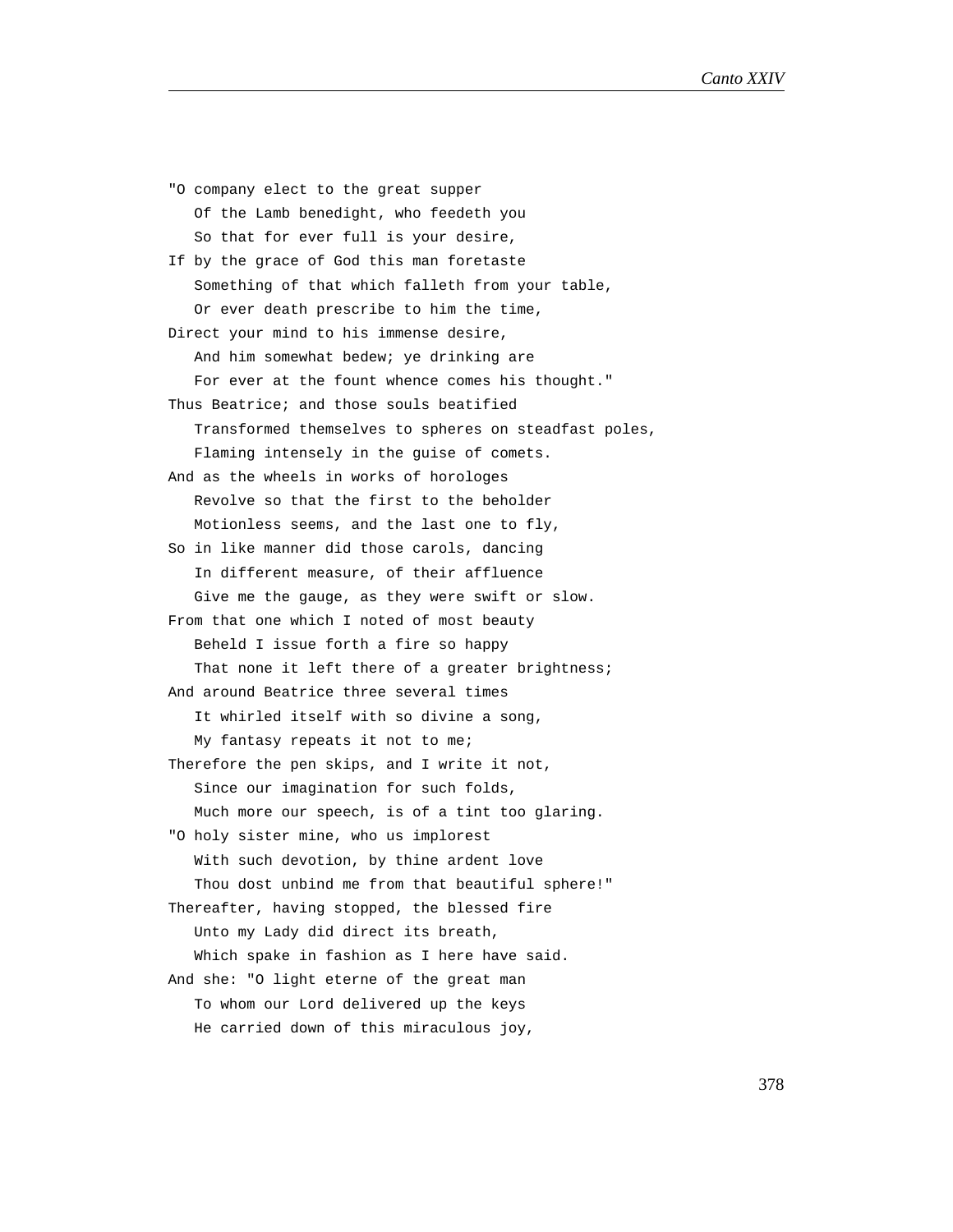This one examine on points light and grave, As good beseemeth thee, about the Faith By means of which thou on the sea didst walk. If he love well, and hope well, and believe, From thee 'tis hid not; for thou hast thy sight There where depicted everything is seen. But since this kingdom has made citizens By means of the true Faith, to glorify it 'Tis well he have the chance to speak thereof." As baccalaureate arms himself, and speaks not Until the master doth propose the question, To argue it, and not to terminate it, So did I arm myself with every reason, While she was speaking, that I might be ready For such a questioner and such profession. "Say, thou good Christian; manifest thyself; What is the Faith?" Whereat I raised my brow Unto that light wherefrom was this breathed forth. Then turned I round to Beatrice, and she Prompt signals made to me that I should pour The water forth from my internal fountain. "May grace, that suffers me to make confession," Began I, "to the great centurion, Cause my conceptions all to be explicit!" And I continued: "As the truthful pen, Father, of thy dear brother wrote of it, Who put with thee Rome into the good way, Faith is the substance of the things we hope for, And evidence of those that are not seen; And this appears to me its quiddity." Then heard I: "Very rightly thou perceivest, If well thou understandest why he placed it With substances and then with evidences." And I thereafterward: "The things profound, That here vouchsafe to me their apparition, Unto all eyes below are so concealed, That they exist there only in belief, Upon the which is founded the high hope,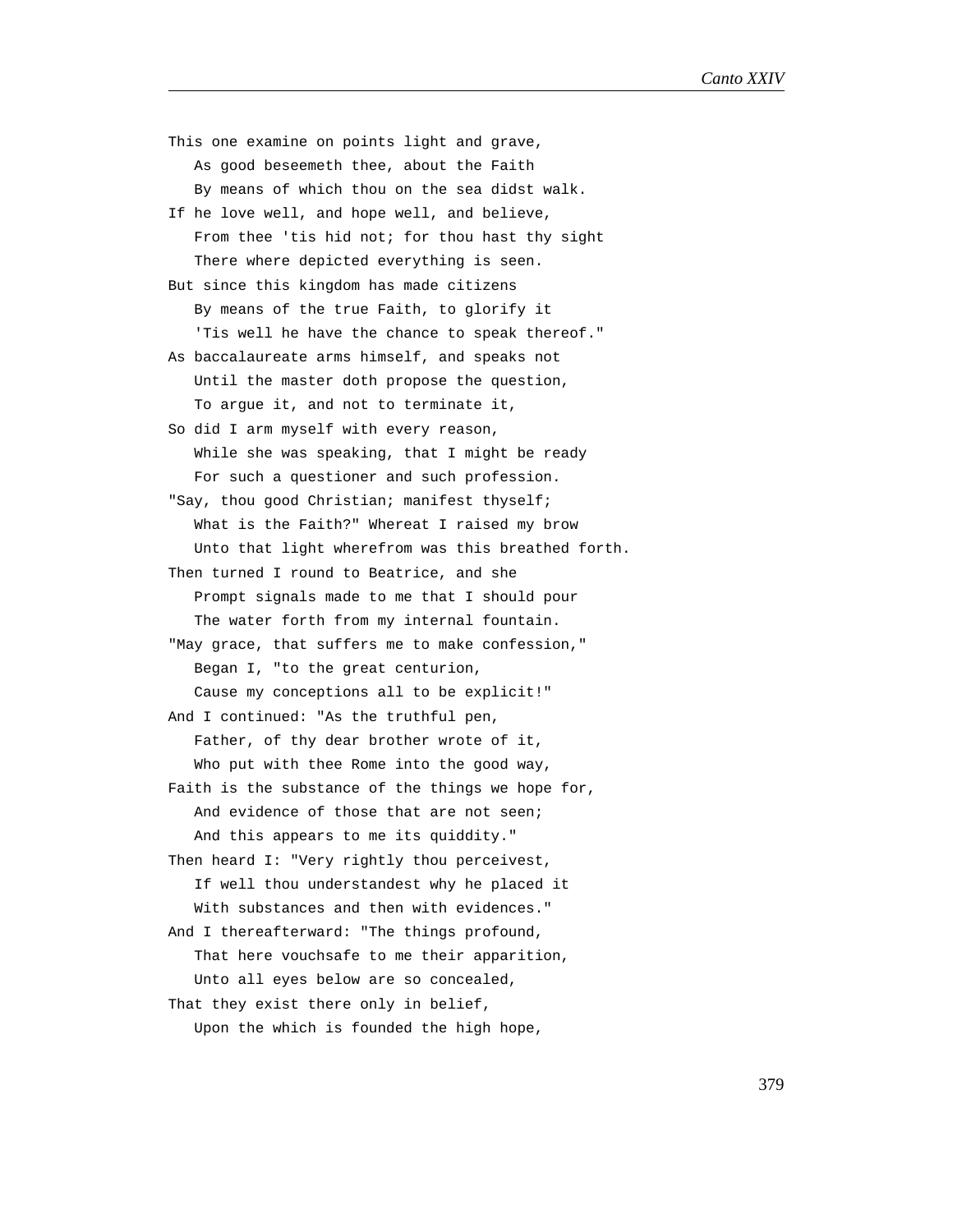And hence it takes the nature of a substance. And it behoveth us from this belief To reason without having other sight, And hence it has the nature of evidence." Then heard I: "If whatever is acquired Below by doctrine were thus understood, No sophist's subtlety would there find place." Thus was breathed forth from that enkindled love; Then added: "Very well has been gone over Already of this coin the alloy and weight; But tell me if thou hast it in thy purse?" And I: "Yes, both so shining and so round That in its stamp there is no peradventure." Thereafter issued from the light profound That there resplendent was: "This precious jewel, Upon the which is every virtue founded, Whence hadst thou it?" And I: "The large outpouring Of Holy Spirit, which has been diffused Upon the ancient parchments and the new, A syllogism is, which proved it to me With such acuteness, that, compared therewith, All demonstration seems to me obtuse." And then I heard: "The ancient and the new Postulates, that to thee are so conclusive, Why dost thou take them for the word divine?" And I: "The proofs, which show the truth to me, Are the works subsequent, whereunto Nature Ne'er heated iron yet, nor anvil beat." 'Twas answered me: "Say, who assureth thee That those works ever were? the thing itself That must be proved, nought else to thee affirms it." "Were the world to Christianity converted," I said, "withouten miracles, this one Is such, the rest are not its hundredth part; Because that poor and fasting thou didst enter Into the field to sow there the good plant, Which was a vine and has become a thorn!" This being finished, the high, holy Court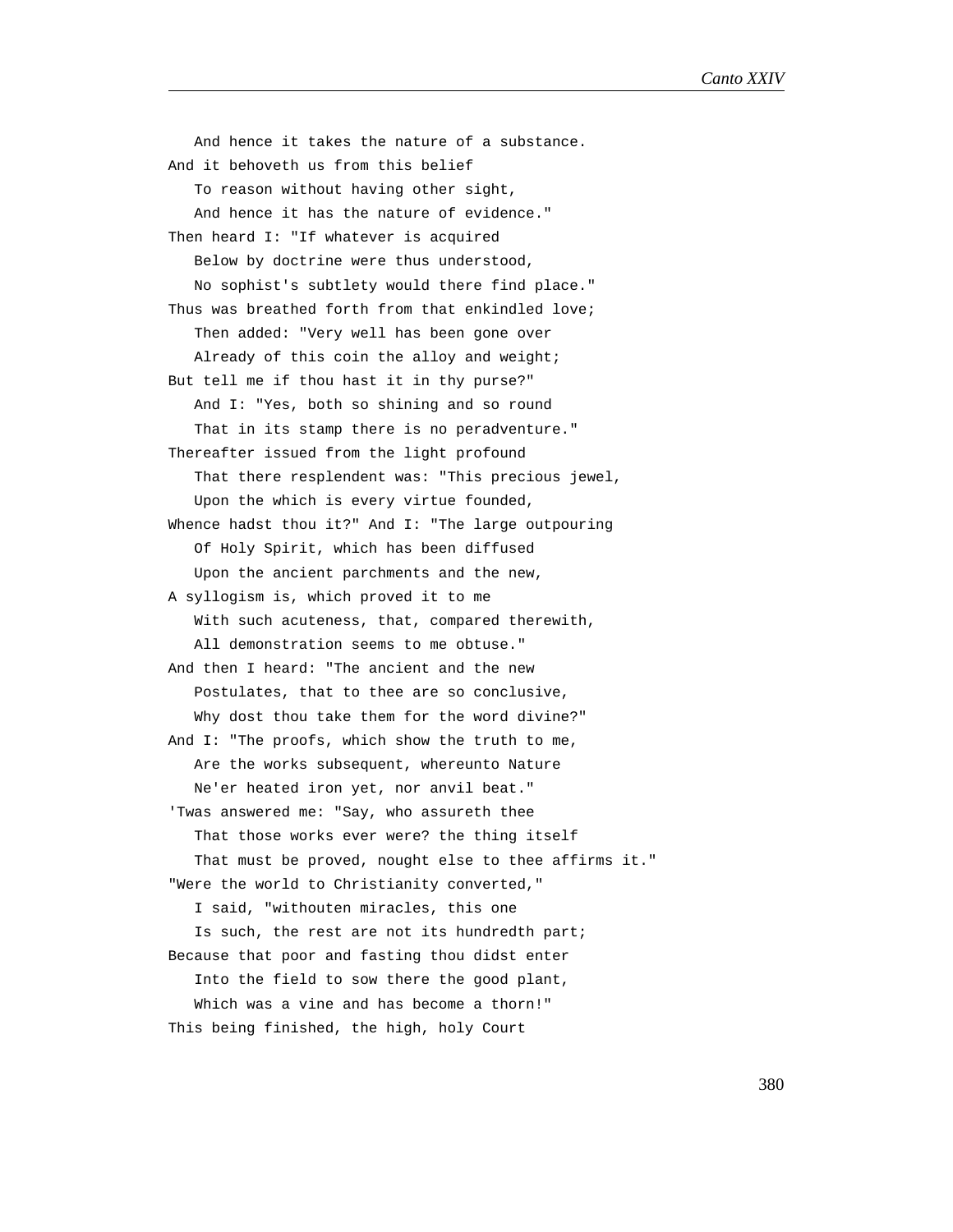Resounded through the spheres, "One God we praise!" In melody that there above is chanted. And then that Baron, who from branch to branch, Examining, had thus conducted me, Till the extremest leaves we were approaching, Again began: "The Grace that dallying Plays with thine intellect thy mouth has opened, Up to this point, as it should opened be, So that I do approve what forth emerged; But now thou must express what thou believest, And whence to thy belief it was presented." "O holy father, spirit who beholdest What thou believedst so that thou o'ercamest, Towards the sepulchre, more youthful feet," Began I, "thou dost wish me in this place The form to manifest of my prompt belief, And likewise thou the cause thereof demandest. And I respond: In one God I believe, Sole and eterne, who moveth all the heavens With love and with desire, himself unmoved; And of such faith not only have I proofs Physical and metaphysical, but gives them Likewise the truth that from this place rains down Through Moses, through the Prophets and the Psalms, Through the Evangel, and through you, who wrote After the fiery Spirit sanctified you; In Persons three eterne believe, and these One essence I believe, so one and trine They bear conjunction both with 'sunt' and 'est.' With the profound condition and divine Which now I touch upon, doth stamp my mind Ofttimes the doctrine evangelical. This the beginning is, this is the spark Which afterwards dilates to vivid flame, And, like a star in heaven, is sparkling in me." Even as a lord who hears what pleaseth him His servant straight embraces, gratulating For the good news as soon as he is silent;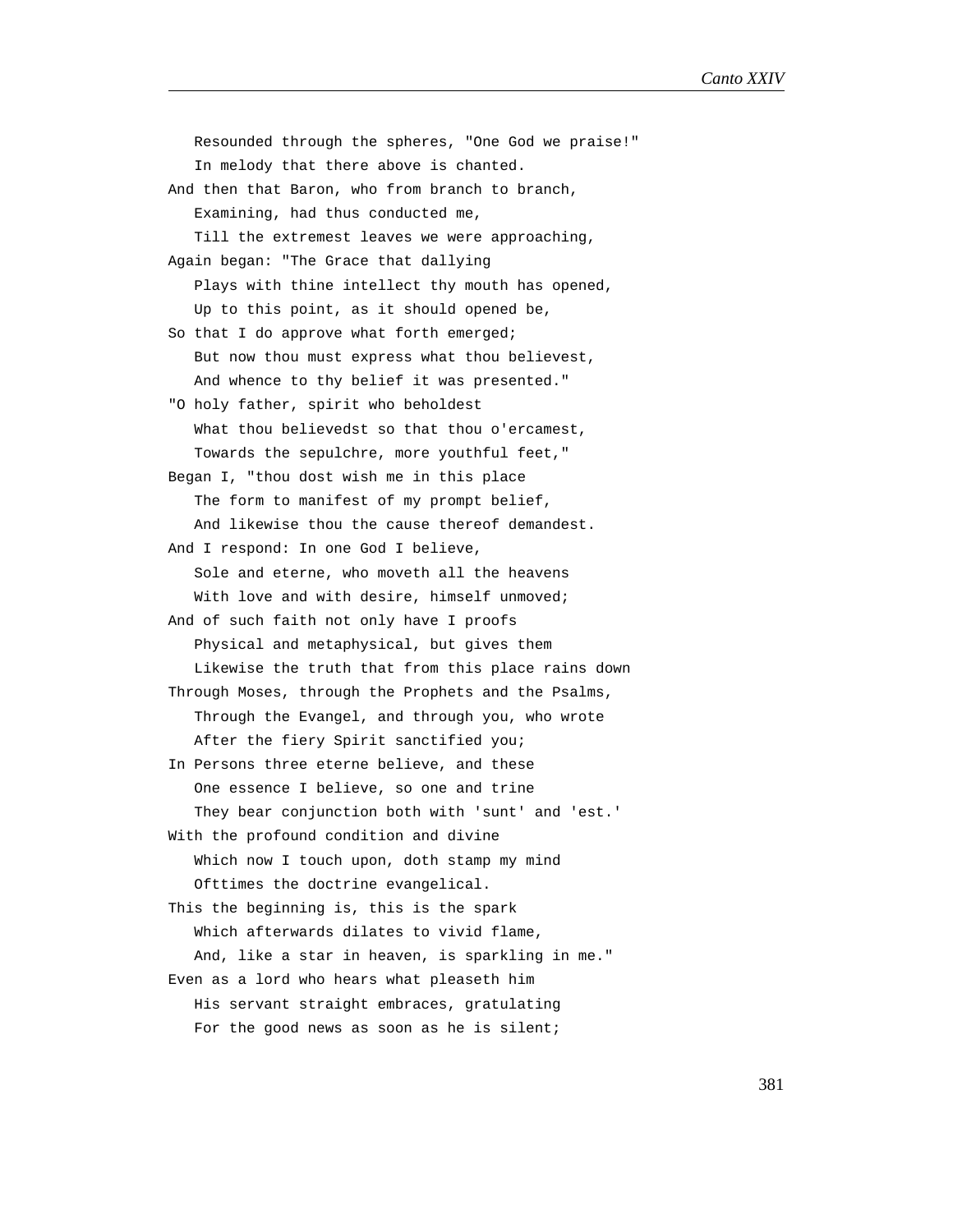So, giving me its benediction, singing, Three times encircled me, when I was silent, The apostolic light, at whose command I spoken had, in speaking I so pleased him.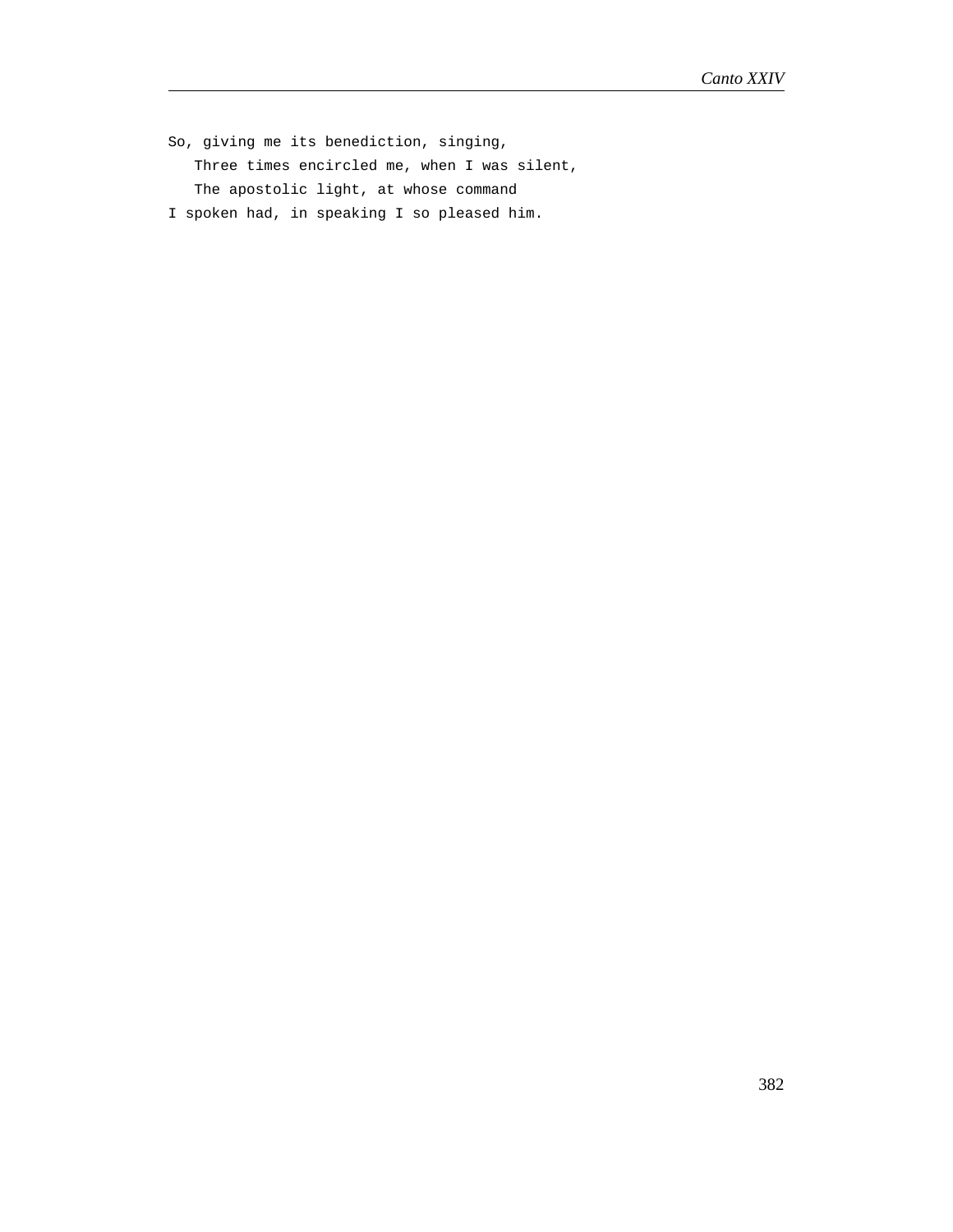If e'er it happen that the Poem Sacred, To which both heaven and earth have set their hand, So that it many a year hath made me lean, O'ercome the cruelty that bars me out From the fair sheepfold, where a lamb I slumbered, An enemy to the wolves that war upon it, With other voice forthwith, with other fleece Poet will I return, and at my font Baptismal will I take the laurel crown; Because into the Faith that maketh known All souls to God there entered I, and then Peter for her sake thus my brow encircled. Thereafterward towards us moved a light Out of that band whence issued the first-fruits Which of his vicars Christ behind him left, And then my Lady, full of ecstasy, Said unto me: "Look, look! behold the Baron For whom below Galicia is frequented." In the same way as, when a dove alights Near his companion, both of them pour forth, Circling about and murmuring, their affection, So one beheld I by the other grand Prince glorified to be with welcome greeted, Lauding the food that there above is eaten. But when their gratulations were complete, Silently 'coram me' each one stood still, So incandescent it o'ercame my sight. Smiling thereafterwards, said Beatrice: "Illustrious life, by whom the benefactions Of our Basilica have been described, Make Hope resound within this altitude; Thou knowest as oft thou dost personify it As Jesus to the three gave greater clearness."-- "Lift up thy head, and make thyself assured; For what comes hither from the mortal world Must needs be ripened in our radiance."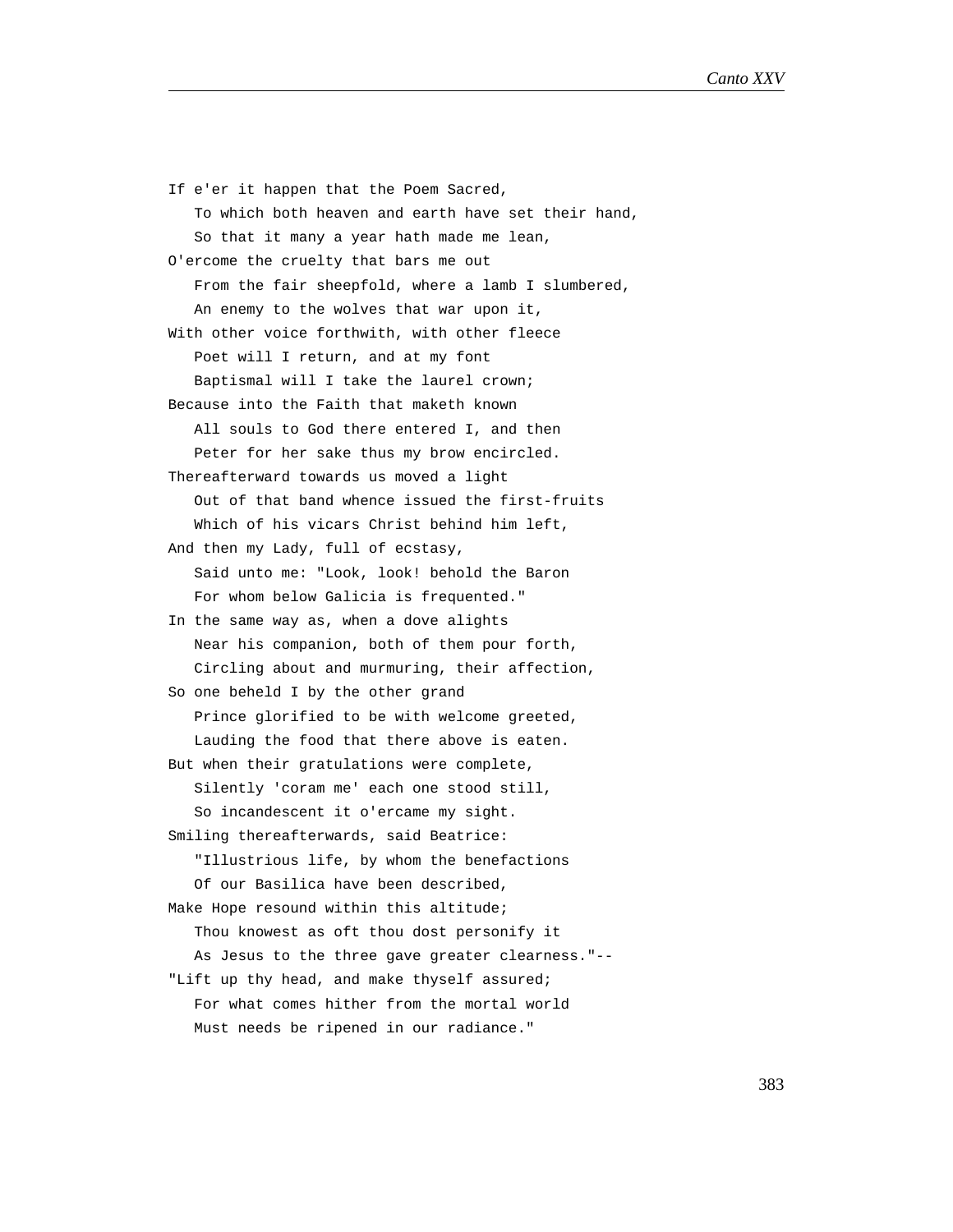This comfort came to me from the second fire; Wherefore mine eyes I lifted to the hills, Which bent them down before with too great weight. "Since, through his grace, our Emperor wills that thou Shouldst find thee face to face, before thy death, In the most secret chamber, with his Counts, So that, the truth beholden of this court, Hope, which below there rightfully enamours, Thereby thou strengthen in thyself and others, Say what it is, and how is flowering with it Thy mind, and say from whence it came to thee." Thus did the second light again continue. And the Compassionate, who piloted The plumage of my wings in such high flight, Did in reply anticipate me thus: "No child whatever the Church Militant Of greater hope possesses, as is written In that Sun which irradiates all our band; Therefore it is conceded him from Egypt To come into Jerusalem to see, Or ever yet his warfare be completed. The two remaining points, that not for knowledge Have been demanded, but that he report How much this virtue unto thee is pleasing, To him I leave; for hard he will not find them, Nor of self-praise; and let him answer them; And may the grace of God in this assist him!" As a disciple, who his teacher follows, Ready and willing, where he is expert, That his proficiency may be displayed, "Hope," said I, "is the certain expectation Of future glory, which is the effect Of grace divine and merit precedent. From many stars this light comes unto me; But he instilled it first into my heart Who was chief singer unto the chief captain. 'Sperent in te,' in the high Theody He sayeth, 'those who know thy name;' and who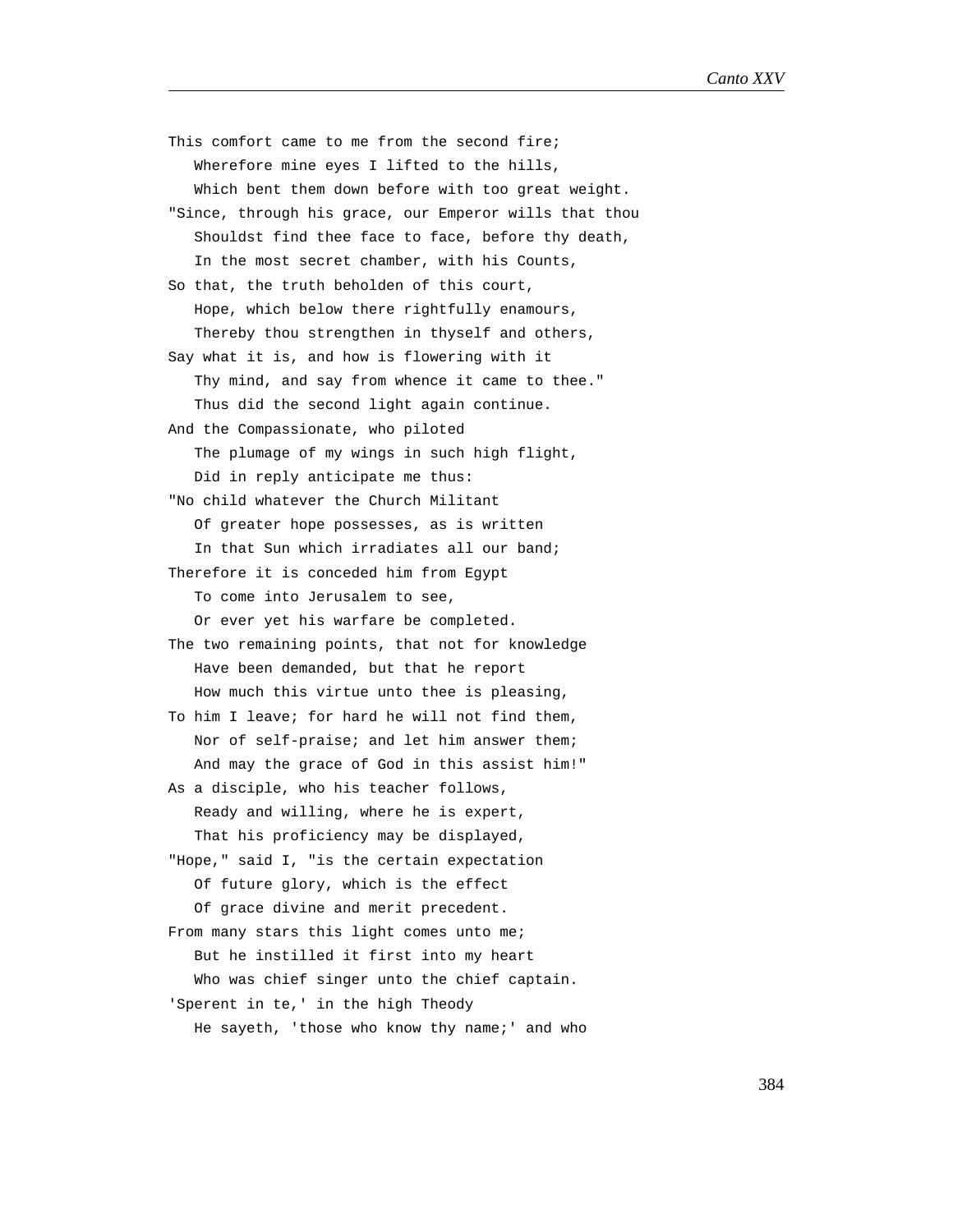Knoweth it not, if he my faith possess? Thou didst instil me, then, with his instilling In the Epistle, so that I am full, And upon others rain again your rain." While I was speaking, in the living bosom Of that combustion quivered an effulgence, Sudden and frequent, in the guise of lightning; Then breathed: "The love wherewith I am inflamed Towards the virtue still which followed me Unto the palm and issue of the field, Wills that I breathe to thee that thou delight In her; and grateful to me is thy telling Whatever things Hope promises to thee." And I: "The ancient Scriptures and the new The mark establish, and this shows it me, Of all the souls whom God hath made his friends. Isaiah saith, that each one garmented In his own land shall be with twofold garments, And his own land is this delightful life. Thy brother, too, far more explicitly, There where he treateth of the robes of white, This revelation manifests to us." And first, and near the ending of these words, "Sperent in te" from over us was heard, To which responsive answered all the carols. Thereafterward a light among them brightened, So that, if Cancer one such crystal had, Winter would have a month of one sole day. And as uprises, goes, and enters the dance A winsome maiden, only to do honour To the new bride, and not from any failing, Even thus did I behold the brightened splendour Approach the two, who in a wheel revolved As was beseeming to their ardent love. Into the song and music there it entered; And fixed on them my Lady kept her look, Even as a bride silent and motionless. "This is the one who lay upon the breast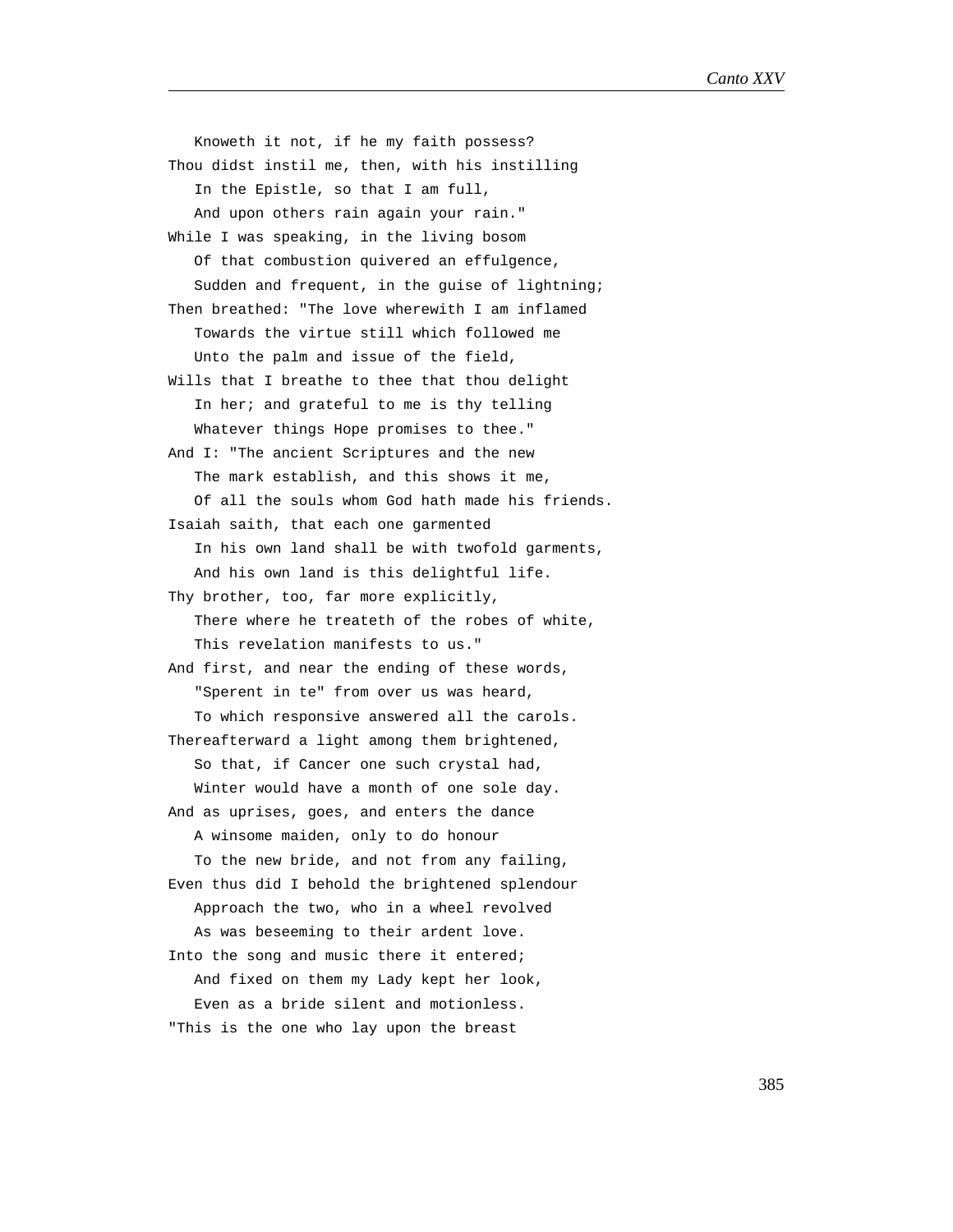Of him our Pelican; and this is he To the great office from the cross elected." My Lady thus; but therefore none the more Did move her sight from its attentive gaze Before or afterward these words of hers. Even as a man who gazes, and endeavours To see the eclipsing of the sun a little, And who, by seeing, sightless doth become, So I became before that latest fire, While it was said, "Why dost thou daze thyself To see a thing which here hath no existence? Earth in the earth my body is, and shall be With all the others there, until our number With the eternal proposition tallies. With the two garments in the blessed cloister Are the two lights alone that have ascended: And this shalt thou take back into your world." And at this utterance the flaming circle Grew quiet, with the dulcet intermingling Of sound that by the trinal breath was made, As to escape from danger or fatigue The oars that erst were in the water beaten Are all suspended at a whistle's sound. Ah, how much in my mind was I disturbed, When I turned round to look on Beatrice,

That her I could not see, although I was

Close at her side and in the Happy World!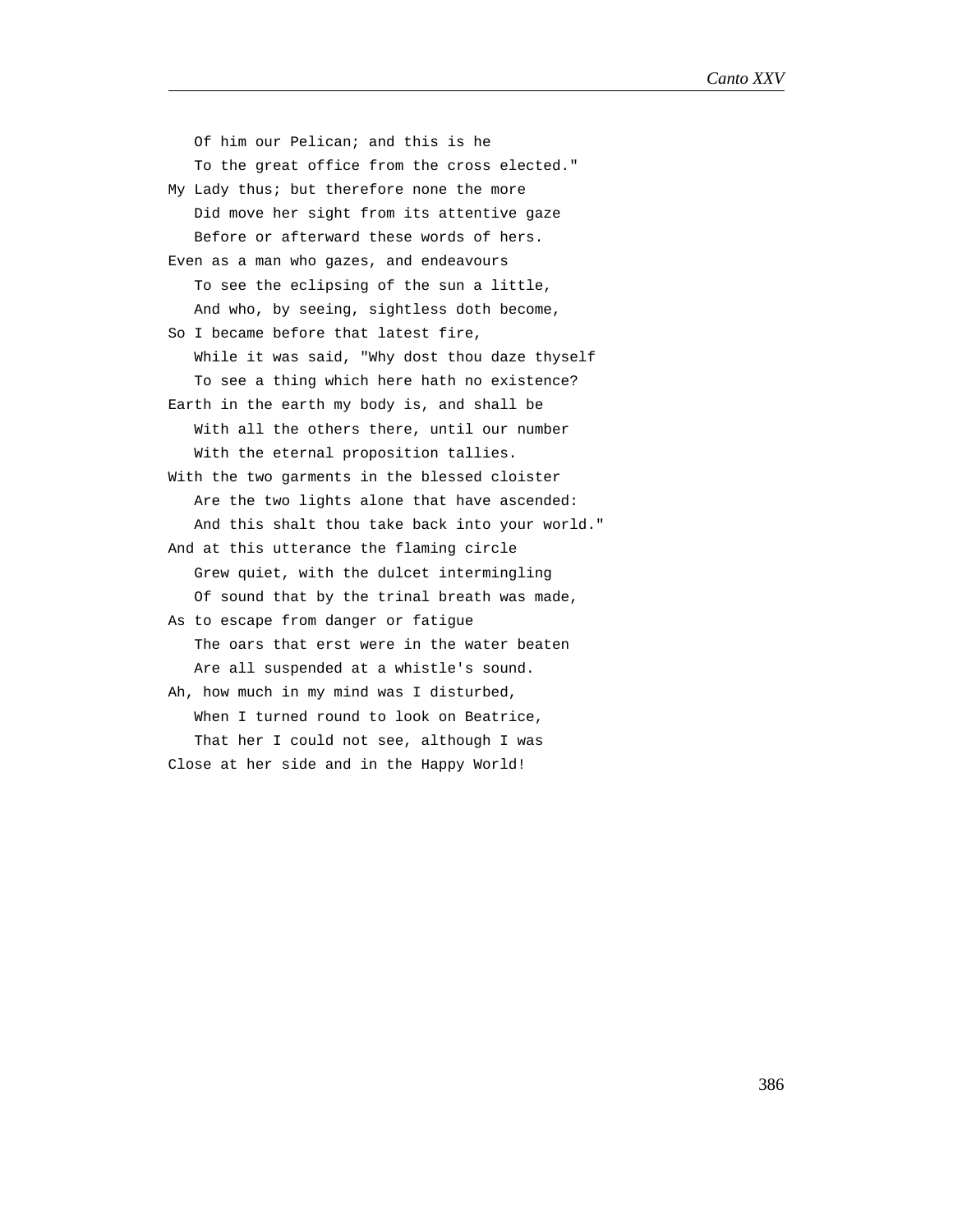While I was doubting for my vision quenched, Out of the flame refulgent that had quenched it Issued a breathing, that attentive made me, Saying: "While thou recoverest the sense Of seeing which in me thou hast consumed, 'Tis well that speaking thou shouldst compensate it. Begin then, and declare to what thy soul Is aimed, and count it for a certainty, Sight is in thee bewildered and not dead; Because the Lady, who through this divine Region conducteth thee, has in her look The power the hand of Ananias had." I said: "As pleaseth her, or soon or late Let the cure come to eyes that portals were When she with fire I ever burn with entered. The Good, that gives contentment to this Court, The Alpha and Omega is of all The writing that love reads me low or loud." The selfsame voice, that taken had from me The terror of the sudden dazzlement, To speak still farther put it in my thought; And said: "In verity with finer sieve Behoveth thee to sift; thee it behoveth To say who aimed thy bow at such a target." And I: "By philosophic arguments, And by authority that hence descends, Such love must needs imprint itself in me; For Good, so far as good, when comprehended Doth straight enkindle love, and so much greater As more of goodness in itself it holds; Then to that Essence (whose is such advantage That every good which out of it is found Is nothing but a ray of its own light) More than elsewhither must the mind be moved Of every one, in loving, who discerns The truth in which this evidence is founded.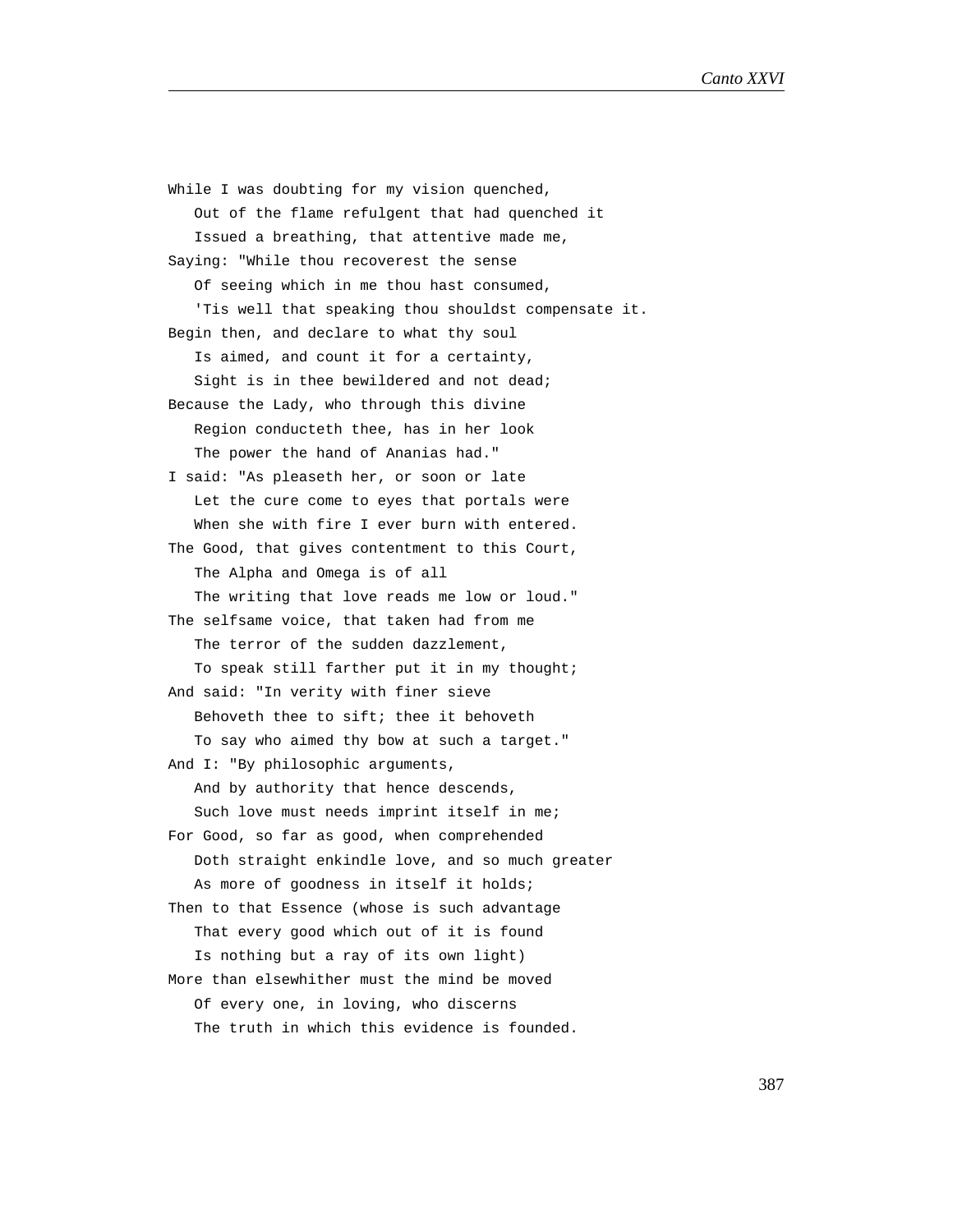Such truth he to my intellect reveals Who demonstrates to me the primal love Of all the sempiternal substances. The voice reveals it of the truthful Author, Who says to Moses, speaking of Himself, 'I will make all my goodness pass before thee.' Thou too revealest it to me, beginning The loud Evangel, that proclaims the secret Of heaven to earth above all other edict." And I heard say: "By human intellect And by authority concordant with it, Of all thy loves reserve for God the highest. But say again if other cords thou feelest, Draw thee towards Him, that thou mayst proclaim With how many teeth this love is biting thee." The holy purpose of the Eagle of Christ Not latent was, nay, rather I perceived Whither he fain would my profession lead. Therefore I recommenced: "All of those bites Which have the power to turn the heart to God Unto my charity have been concurrent. The being of the world, and my own being, The death which He endured that I may live, And that which all the faithful hope, as I do, With the forementioned vivid consciousness Have drawn me from the sea of love perverse, And of the right have placed me on the shore. The leaves, wherewith embowered is all the garden Of the Eternal Gardener, do I love As much as he has granted them of good." As soon as I had ceased, a song most sweet Throughout the heaven resounded, and my Lady Said with the others, "Holy, holy, holy!" And as at some keen light one wakes from sleep By reason of the visual spirit that runs Unto the splendour passed from coat to coat, And he who wakes abhorreth what he sees, So all unconscious is his sudden waking,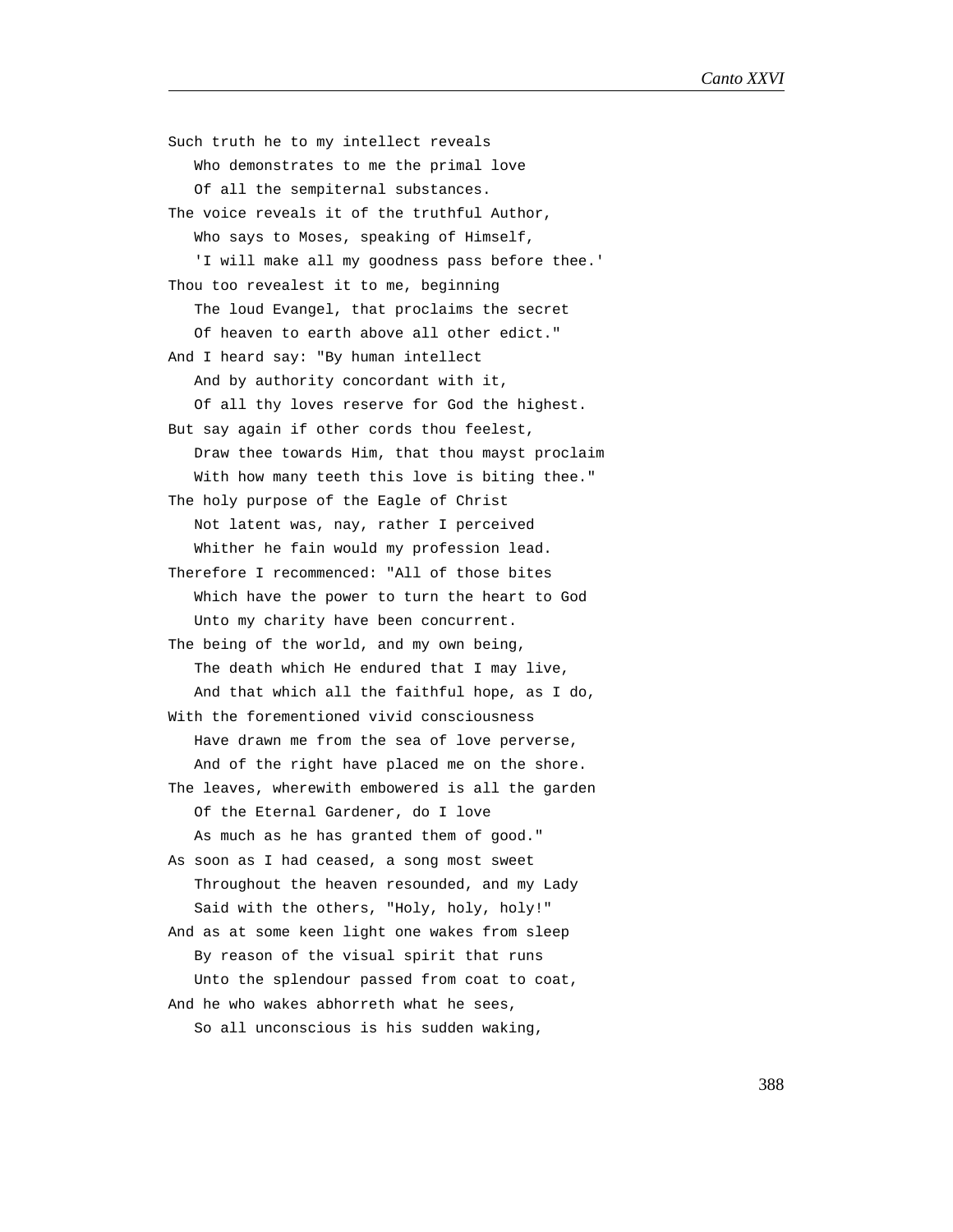Until the judgment cometh to his aid, So from before mine eyes did Beatrice Chase every mote with radiance of her own, That cast its light a thousand miles and more. Whence better after than before I saw, And in a kind of wonderment I asked About a fourth light that I saw with us. And said my Lady: "There within those rays Gazes upon its Maker the first soul That ever the first virtue did create." Even as the bough that downward bends its top At transit of the wind, and then is lifted By its own virtue, which inclines it upward, Likewise did I, the while that she was speaking, Being amazed, and then I was made bold By a desire to speak wherewith I burned. And I began: "O apple, that mature Alone hast been produced, O ancient father, To whom each wife is daughter and daughter-in-law, Devoutly as I can I supplicate thee That thou wouldst speak to me; thou seest my wish; And I, to hear thee quickly, speak it not." Sometimes an animal, when covered, struggles So that his impulse needs must be apparent, By reason of the wrappage following it; And in like manner the primeval soul Made clear to me athwart its covering How jubilant it was to give me pleasure. Then breathed: "Without thy uttering it to me, Thine inclination better I discern Than thou whatever thing is surest to thee; For I behold it in the truthful mirror, That of Himself all things parhelion makes, And none makes Him parhelion of itself. Thou fain wouldst hear how long ago God placed me Within the lofty garden, where this Lady Unto so long a stairway thee disposed. And how long to mine eyes it was a pleasure,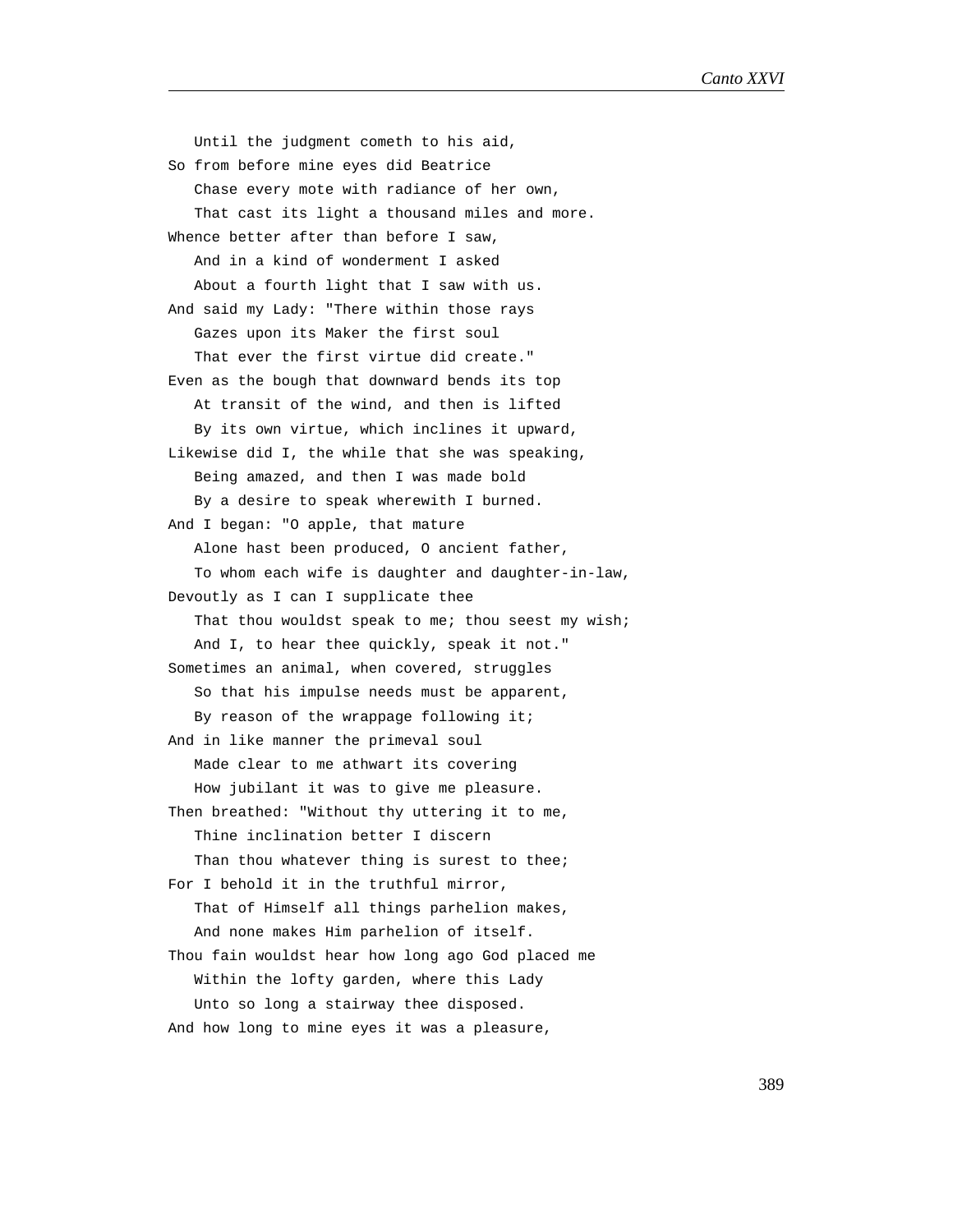And of the great disdain the proper cause, And the language that I used and that I made. Now, son of mine, the tasting of the tree Not in itself was cause of so great exile, But solely the o'erstepping of the bounds. There, whence thy Lady moved Virgilius, Four thousand and three hundred and two circuits Made by the sun, this Council I desired; And him I saw return to all the lights Of his highway nine hundred times and thirty, Whilst I upon the earth was tarrying. The language that I spake was quite extinct Before that in the work interminable The people under Nimrod were employed; For nevermore result of reasoning (Because of human pleasure that doth change, Obedient to the heavens) was durable. A natural action is it that man speaks; But whether thus or thus, doth nature leave To your own art, as seemeth best to you. Ere I descended to the infernal anguish, 'El' was on earth the name of the Chief Good, From whom comes all the joy that wraps me round 'Eli' he then was called, and that is proper, Because the use of men is like a leaf On bough, which goeth and another cometh. Upon the mount that highest o'er the wave Rises was I, in life or pure or sinful, From the first hour to that which is the second, As the sun changes quadrant, to the sixth."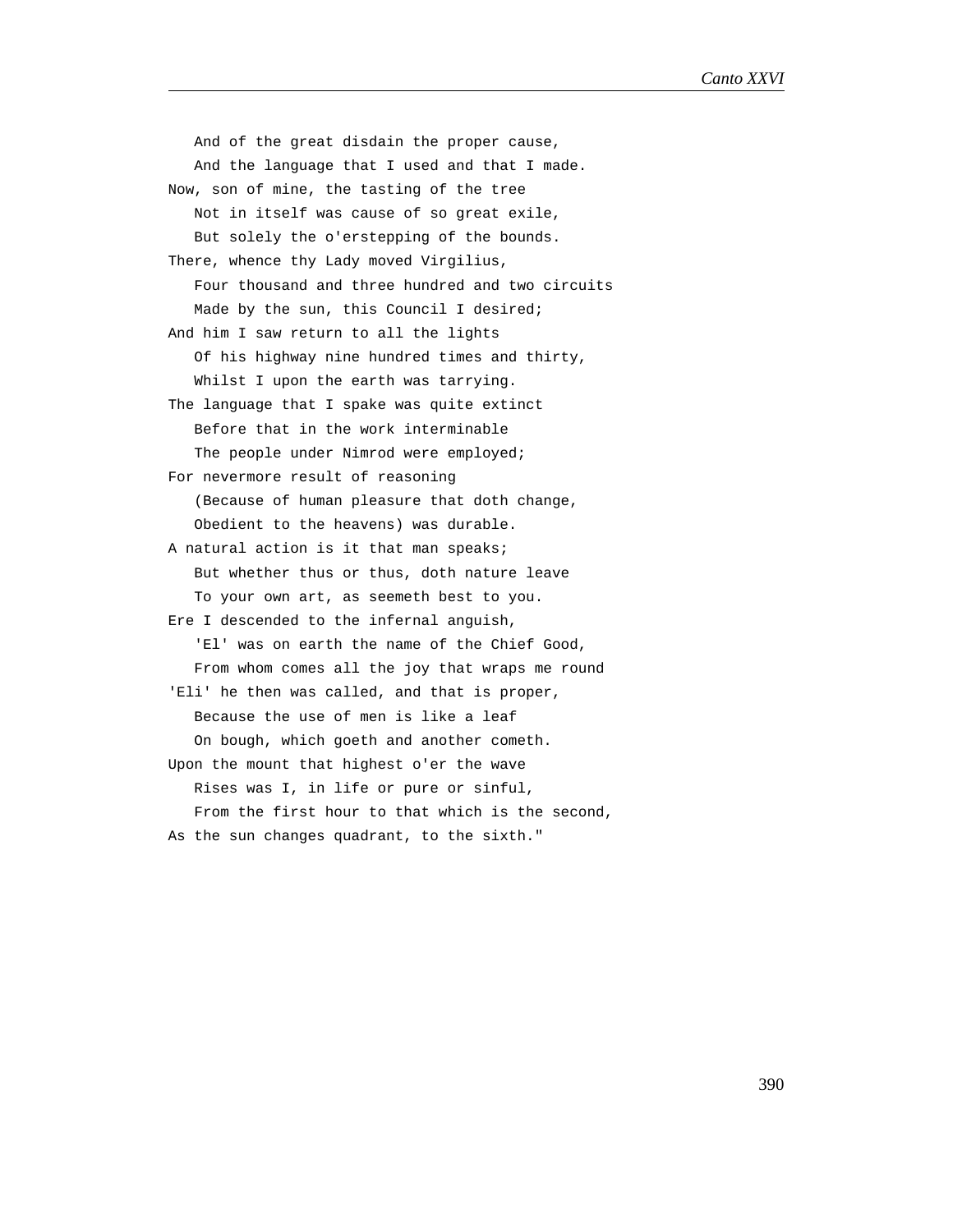"Glory be to the Father, to the Son, And Holy Ghost!" all Paradise began, So that the melody inebriate made me. What I beheld seemed unto me a smile Of the universe; for my inebriation Found entrance through the hearing and the sight. O joy! O gladness inexpressible! O perfect life of love and peacefulness! O riches without hankering secure! Before mine eyes were standing the four torches Enkindled, and the one that first had come Began to make itself more luminous; And even such in semblance it became As Jupiter would become, if he and Mars Were birds, and they should interchange their feathers. That Providence, which here distributeth Season and service, in the blessed choir Had silence upon every side imposed. When I heard say: "If I my colour change, Marvel not at it; for while I am speaking Thou shalt behold all these their colour change. He who usurps upon the earth my place, My place, my place, which vacant has become Before the presence of the Son of God, Has of my cemetery made a sewer Of blood and stench, whereby the Perverse One, Who fell from here, below there is appeased!" With the same colour which, through sun adverse, Painteth the clouds at evening or at morn, Beheld I then the whole of heaven suffused. And as a modest woman, who abides Sure of herself, and at another's failing, From listening only, timorous becomes, Even thus did Beatrice change countenance; And I believe in heaven was such eclipse, When suffered the supreme Omnipotence;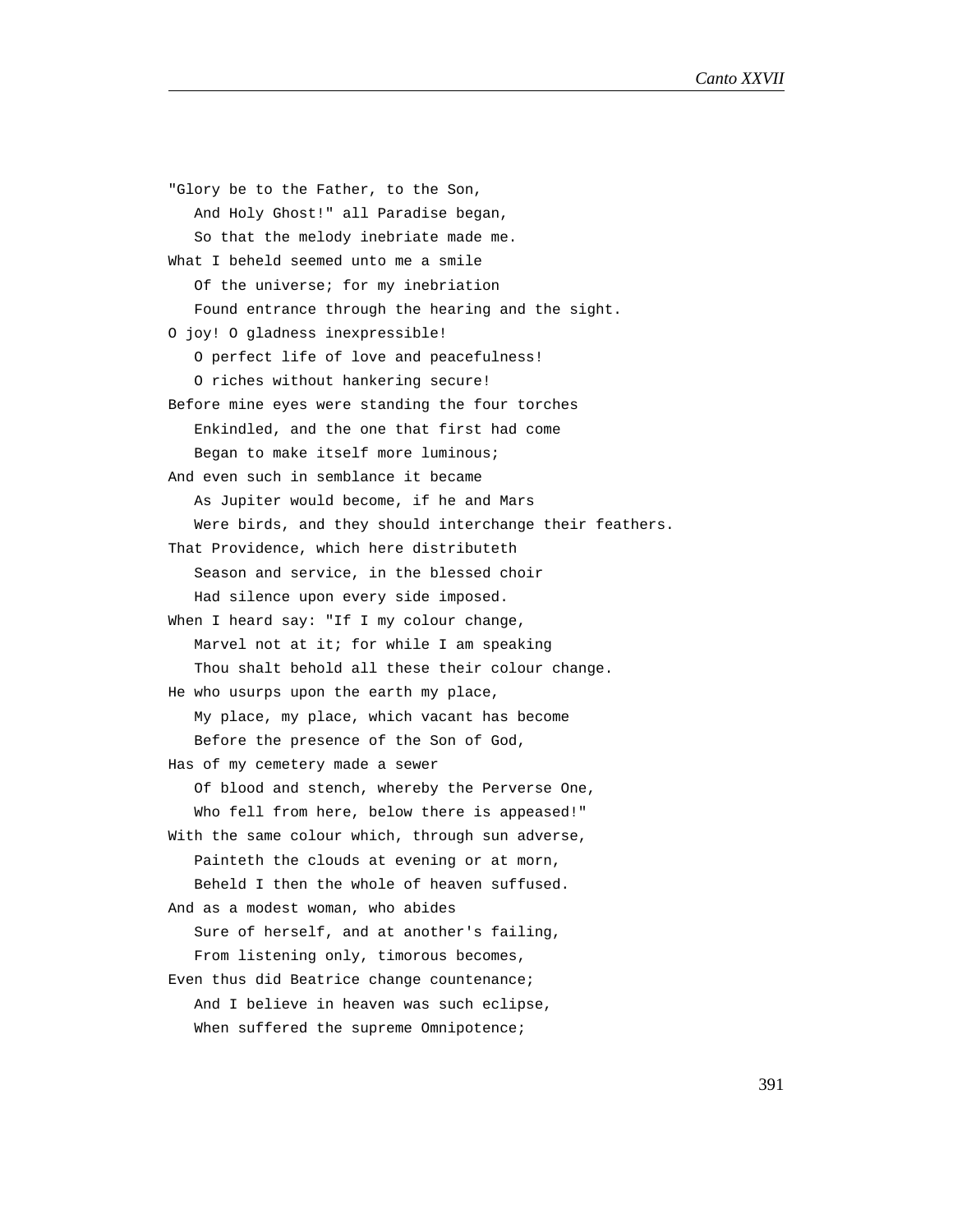Thereafterward proceeded forth his words With voice so much transmuted from itself, The very countenance was not more changed. "The spouse of Christ has never nurtured been On blood of mine, of Linus and of Cletus, To be made use of in acquest of gold; But in acquest of this delightful life Sixtus and Pius, Urban and Calixtus, After much lamentation, shed their blood. Our purpose was not, that on the right hand Of our successors should in part be seated The Christian folk, in part upon the other; Nor that the keys which were to me confided Should e'er become the escutcheon on a banner, That should wage war on those who are baptized; Nor I be made the figure of a seal To privileges venal and mendacious, Whereat I often redden and flash with fire. In garb of shepherds the rapacious wolves Are seen from here above o'er all the pastures! O wrath of God, why dost thou slumber still? To drink our blood the Caorsines and Gascons Are making ready. O thou good beginning, Unto how vile an end must thou needs fall! But the high Providence, that with Scipio At Rome the glory of the world defended, Will speedily bring aid, as I conceive; And thou, my son, who by thy mortal weight Shalt down return again, open thy mouth; What I conceal not, do not thou conceal." As with its frozen vapours downward falls In flakes our atmosphere, what time the horn Of the celestial Goat doth touch the sun, Upward in such array saw I the ether Become, and flaked with the triumphant vapours, Which there together with us had remained. My sight was following up their semblances, And followed till the medium, by excess,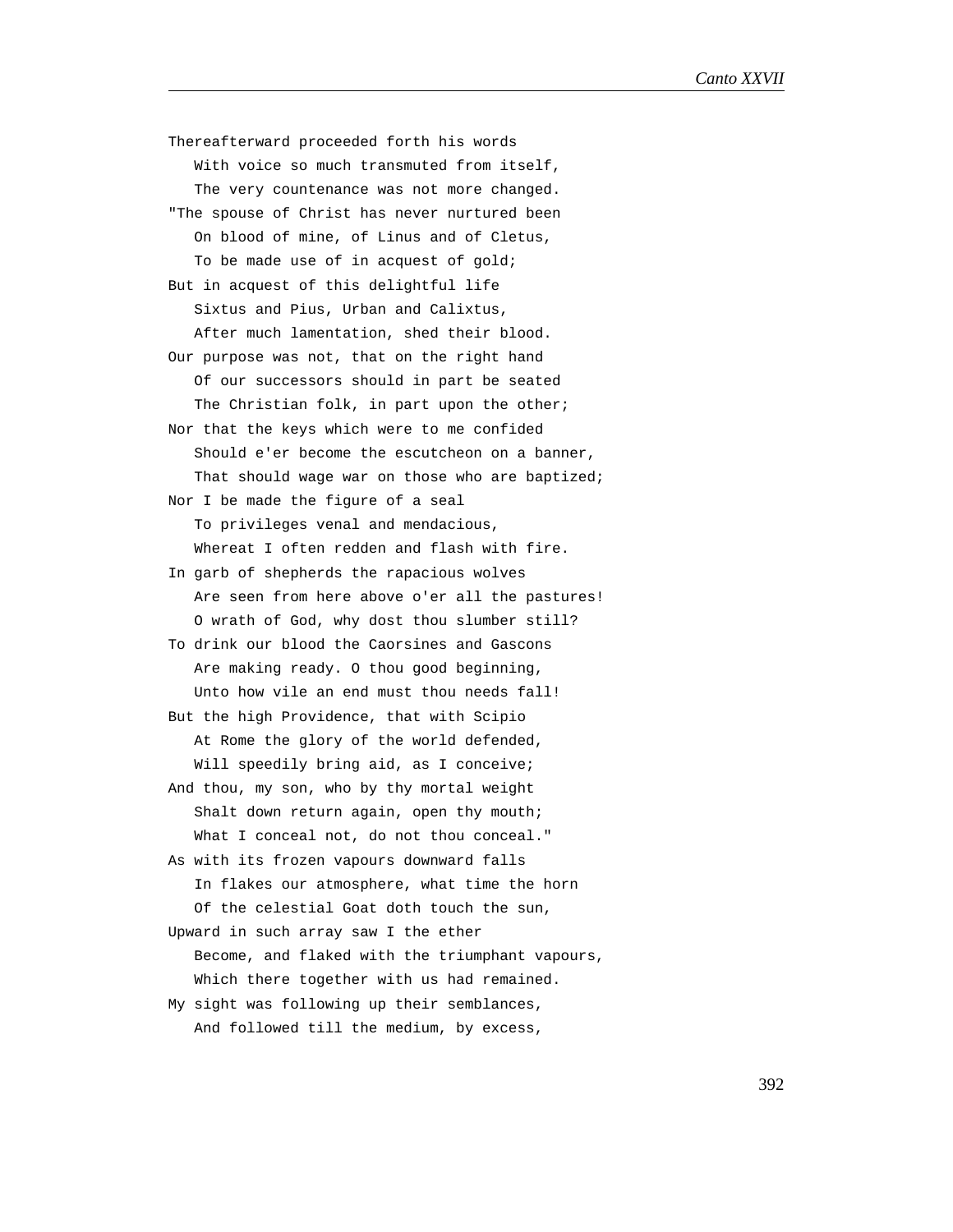The passing farther onward took from it; Whereat the Lady, who beheld me freed From gazing upward, said to me: "Cast down Thy sight, and see how far thou art turned round." Since the first time that I had downward looked, I saw that I had moved through the whole arc Which the first climate makes from midst to end; So that I saw the mad track of Ulysses Past Gades, and this side, well nigh the shore Whereon became Europa a sweet burden. And of this threshing-floor the site to me Were more unveiled, but the sun was proceeding Under my feet, a sign and more removed. My mind enamoured, which is dallying At all times with my Lady, to bring back To her mine eyes was more than ever ardent. And if or Art or Nature has made bait To catch the eyes and so possess the mind, In human flesh or in its portraiture, All joined together would appear as nought To the divine delight which shone upon me When to her smiling face I turned me round. The virtue that her look endowed me with From the fair nest of Leda tore me forth, And up into the swiftest heaven impelled me. Its parts exceeding full of life and lofty Are all so uniform, I cannot say Which Beatrice selected for my place. But she, who was aware of my desire, Began, the while she smiled so joyously That God seemed in her countenance to rejoice: "The nature of that motion, which keeps quiet The centre and all the rest about it moves, From hence begins as from its starting point. And in this heaven there is no other Where Than in the Mind Divine, wherein is kindled The love that turns it, and the power it rains. Within a circle light and love embrace it,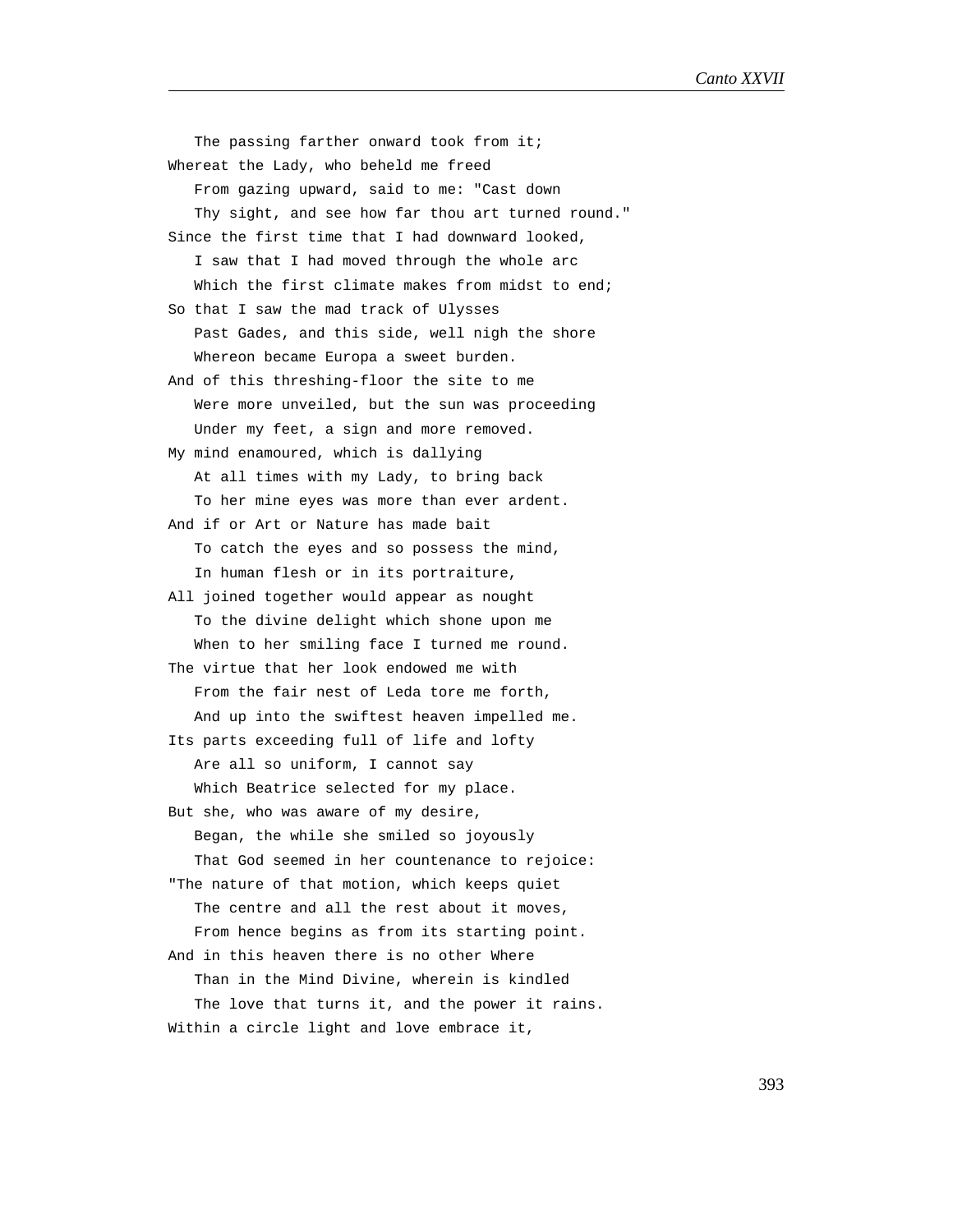Even as this doth the others, and that precinct He who encircles it alone controls. Its motion is not by another meted, But all the others measured are by this, As ten is by the half and by the fifth. And in what manner time in such a pot May have its roots, and in the rest its leaves, Now unto thee can manifest be made. O Covetousness, that mortals dost ingulf Beneath thee so, that no one hath the power Of drawing back his eyes from out thy waves! Full fairly blossoms in mankind the will; But the uninterrupted rain converts Into abortive wildings the true plums. Fidelity and innocence are found Only in children; afterwards they both Take flight or e'er the cheeks with down are covered. One, while he prattles still, observes the fasts, Who, when his tongue is loosed, forthwith devours Whatever food under whatever moon; Another, while he prattles, loves and listens Unto his mother, who when speech is perfect Forthwith desires to see her in her grave. Even thus is swarthy made the skin so white In its first aspect of the daughter fair Of him who brings the morn, and leaves the night. Thou, that it may not be a marvel to thee, Think that on earth there is no one who governs; Whence goes astray the human family. Ere January be unwintered wholly By the centesimal on earth neglected, Shall these supernal circles roar so loud The tempest that has been so long awaited Shall whirl the poops about where are the prows; So that the fleet shall run its course direct, And the true fruit shall follow on the flower."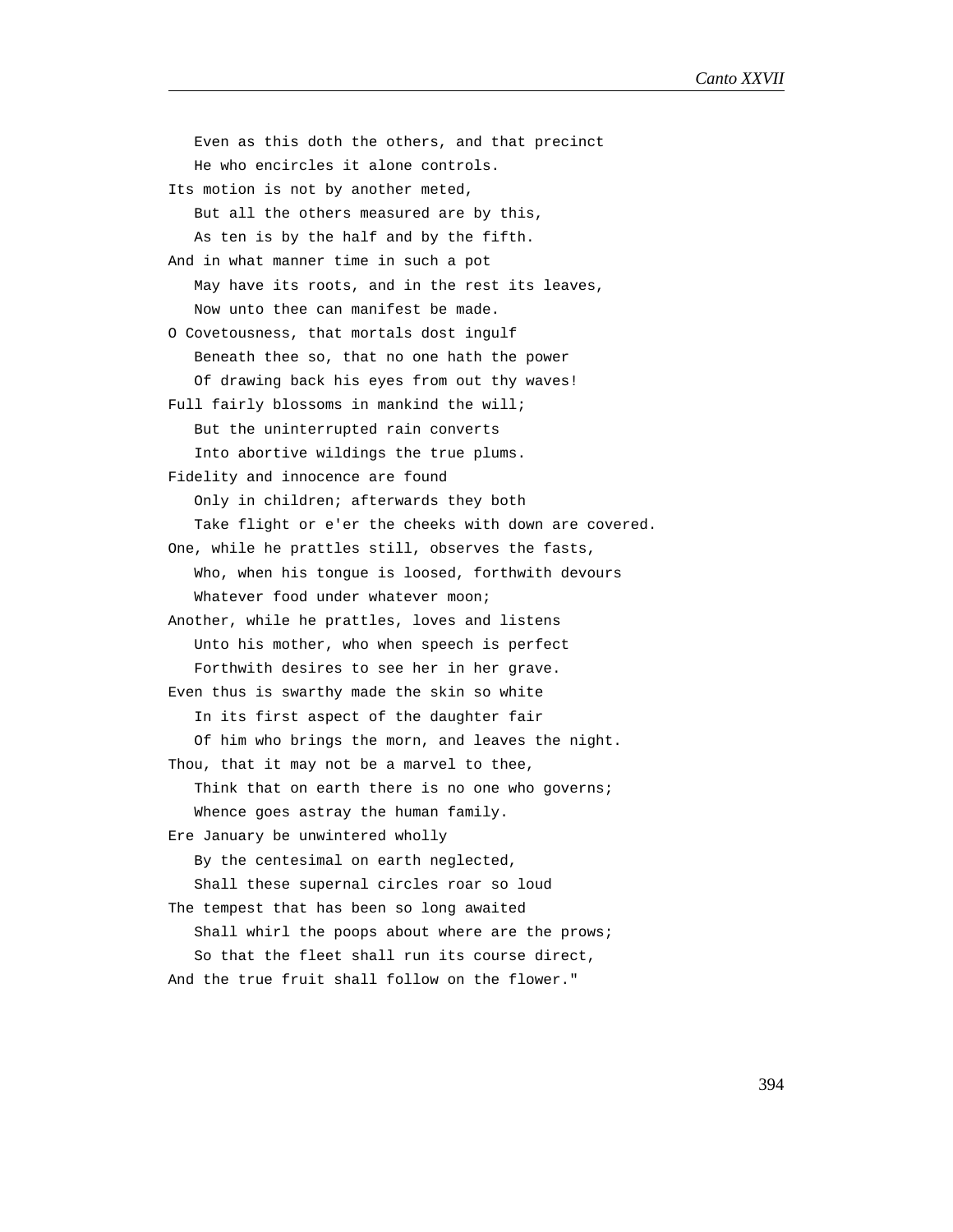After the truth against the present life Of miserable mortals was unfolded By her who doth imparadise my mind, As in a looking-glass a taper's flame He sees who from behind is lighted by it, Before he has it in his sight or thought, And turns him round to see if so the glass Tell him the truth, and sees that it accords Therewith as doth a music with its metre, In similar wise my memory recollecteth That I did, looking into those fair eyes, Of which Love made the springes to ensnare me. And as I turned me round, and mine were touched By that which is apparent in that volume, Whenever on its gyre we gaze intent, A point beheld I, that was raying out Light so acute, the sight which it enkindles Must close perforce before such great acuteness. And whatsoever star seems smallest here Would seem to be a moon, if placed beside it. As one star with another star is placed. Perhaps at such a distance as appears A halo cincturing the light that paints it, When densest is the vapour that sustains it, Thus distant round the point a circle of fire So swiftly whirled, that it would have surpassed Whatever motion soonest girds the world; And this was by another circumcinct, That by a third, the third then by a fourth, By a fifth the fourth, and then by a sixth the fifth; The seventh followed thereupon in width So ample now, that Juno's messenger Entire would be too narrow to contain it. Even so the eighth and ninth; and every one More slowly moved, according as it was In number distant farther from the first.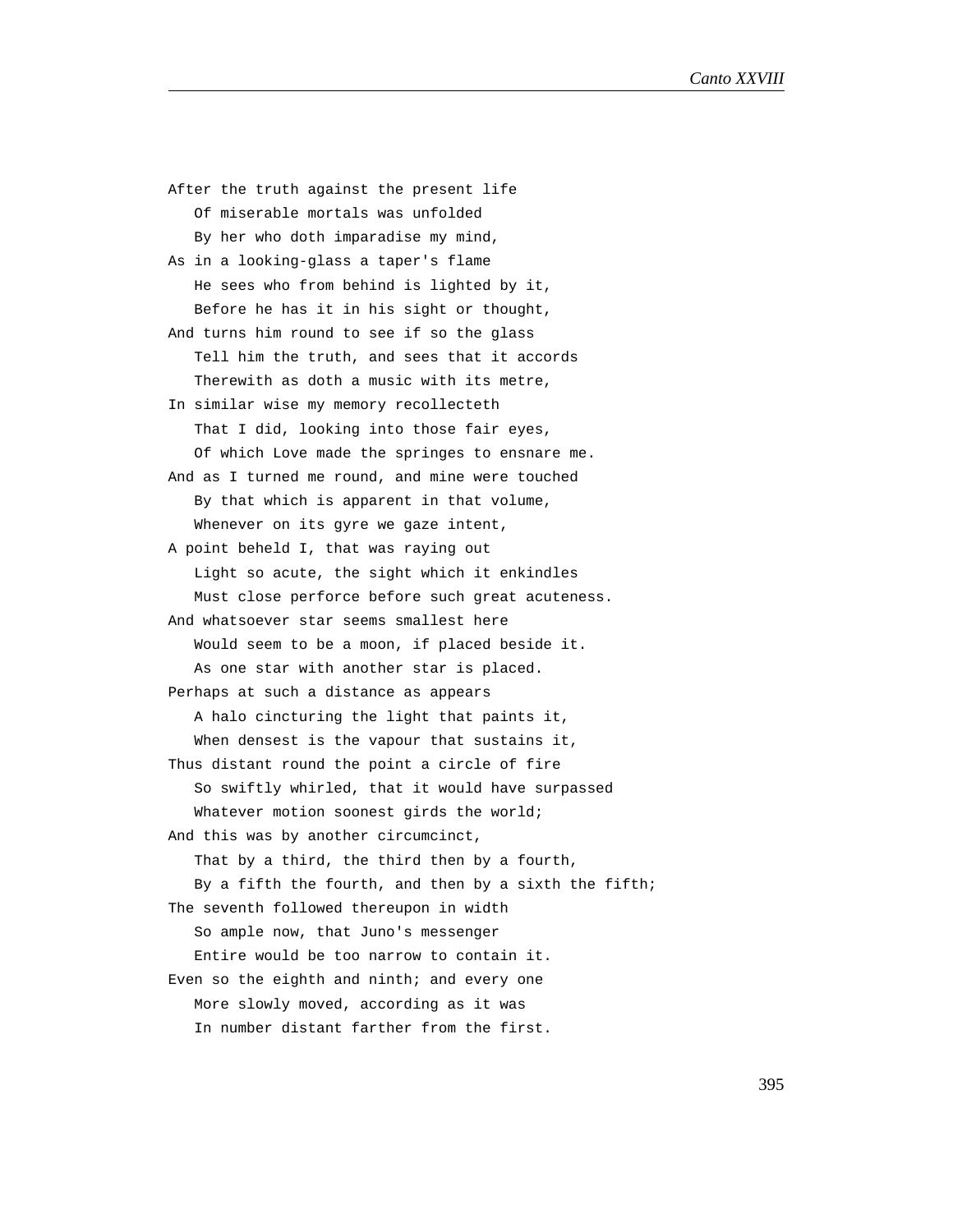And that one had its flame most crystalline From which less distant was the stainless spark, I think because more with its truth imbued. My Lady, who in my anxiety Beheld me much perplexed, said: "From that point Dependent is the heaven and nature all. Behold that circle most conjoined to it, And know thou, that its motion is so swift Through burning love whereby it is spurred on." And I to her: "If the world were arranged In the order which I see in yonder wheels, What's set before me would have satisfied me; But in the world of sense we can perceive That evermore the circles are diviner As they are from the centre more remote Wherefore if my desire is to be ended In this miraculous and angelic temple, That has for confines only love and light, To hear behoves me still how the example And the exemplar go not in one fashion, Since for myself in vain I contemplate it." "If thine own fingers unto such a knot Be insufficient, it is no great wonder, So hard hath it become for want of trying." My Lady thus; then said she: "Do thou take What I shall tell thee, if thou wouldst be sated, And exercise on that thy subtlety. The circles corporal are wide and narrow According to the more or less of virtue Which is distributed through all their parts. The greater goodness works the greater weal, The greater weal the greater body holds, If perfect equally are all its parts. Therefore this one which sweeps along with it The universe sublime, doth correspond Unto the circle which most loves and knows. On which account, if thou unto the virtue Apply thy measure, not to the appearance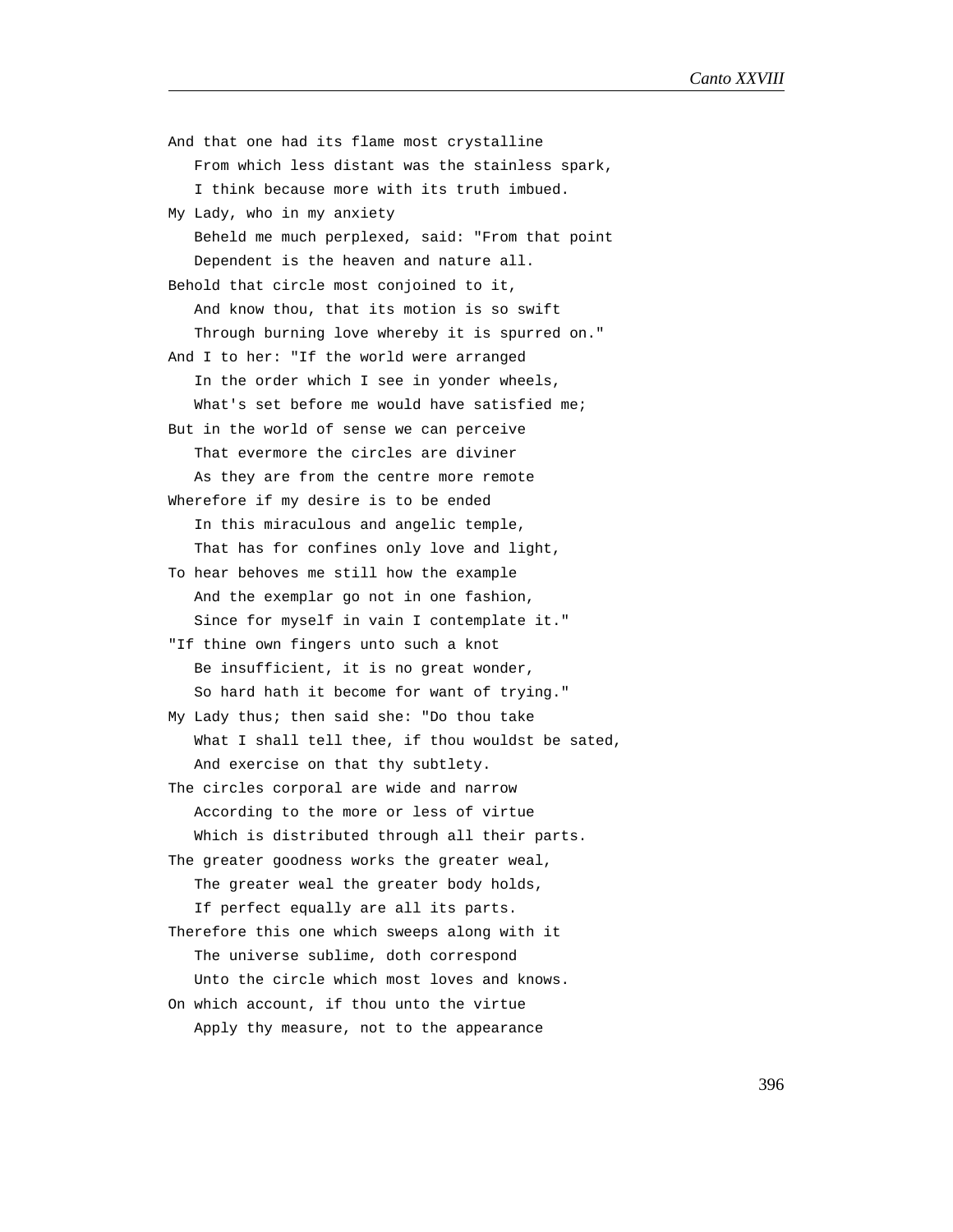Of substances that unto thee seem round, Thou wilt behold a marvellous agreement, Of more to greater, and of less to smaller, In every heaven, with its Intelligence." Even as remaineth splendid and serene The hemisphere of air, when Boreas Is blowing from that cheek where he is mildest, Because is purified and resolved the rack That erst disturbed it, till the welkin laughs With all the beauties of its pageantry; Thus did I likewise, after that my Lady Had me provided with her clear response, And like a star in heaven the truth was seen. And soon as to a stop her words had come, Not otherwise does iron scintillate When molten, than those circles scintillated. Their coruscation all the sparks repeated, And they so many were, their number makes More millions than the doubling of the chess. I heard them sing hosanna choir by choir To the fixed point which holds them at the 'Ubi,' And ever will, where they have ever been. And she, who saw the dubious meditations Within my mind, "The primal circles," said, "Have shown thee Seraphim and Cherubim. Thus rapidly they follow their own bonds, To be as like the point as most they can, And can as far as they are high in vision. Those other Loves, that round about them go, Thrones of the countenance divine are called, Because they terminate the primal Triad. And thou shouldst know that they all have delight As much as their own vision penetrates The Truth, in which all intellect finds rest. From this it may be seen how blessedness Is founded in the faculty which sees, And not in that which loves, and follows next; And of this seeing merit is the measure,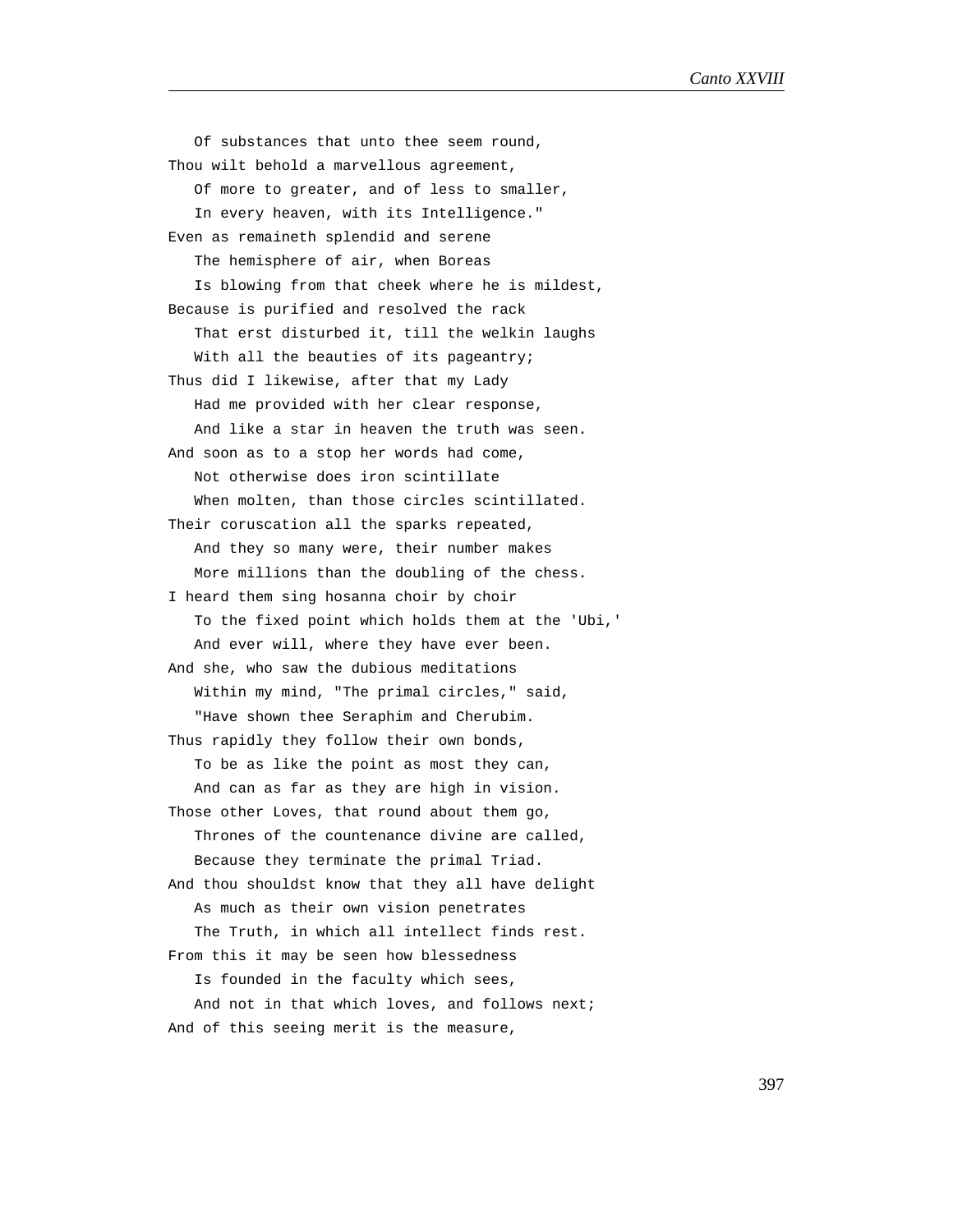Which is brought forth by grace, and by good will; Thus on from grade to grade doth it proceed. The second Triad, which is germinating In such wise in this sempiternal spring, That no nocturnal Aries despoils, Perpetually hosanna warbles forth With threefold melody, that sounds in three Orders of joy, with which it is intrined. The three Divine are in this hierarchy, First the Dominions, and the Virtues next; And the third order is that of the Powers. Then in the dances twain penultimate The Principalities and Archangels wheel; The last is wholly of angelic sports. These orders upward all of them are gazing, And downward so prevail, that unto God They all attracted are and all attract. And Dionysius with so great desire To contemplate these Orders set himself, He named them and distinguished them as I do. But Gregory afterwards dissented from him; Wherefore, as soon as he unclosed his eyes Within this heaven, he at himself did smile. And if so much of secret truth a mortal Proffered on earth, I would not have thee marvel, For he who saw it here revealed it to him, With much more of the truth about these circles."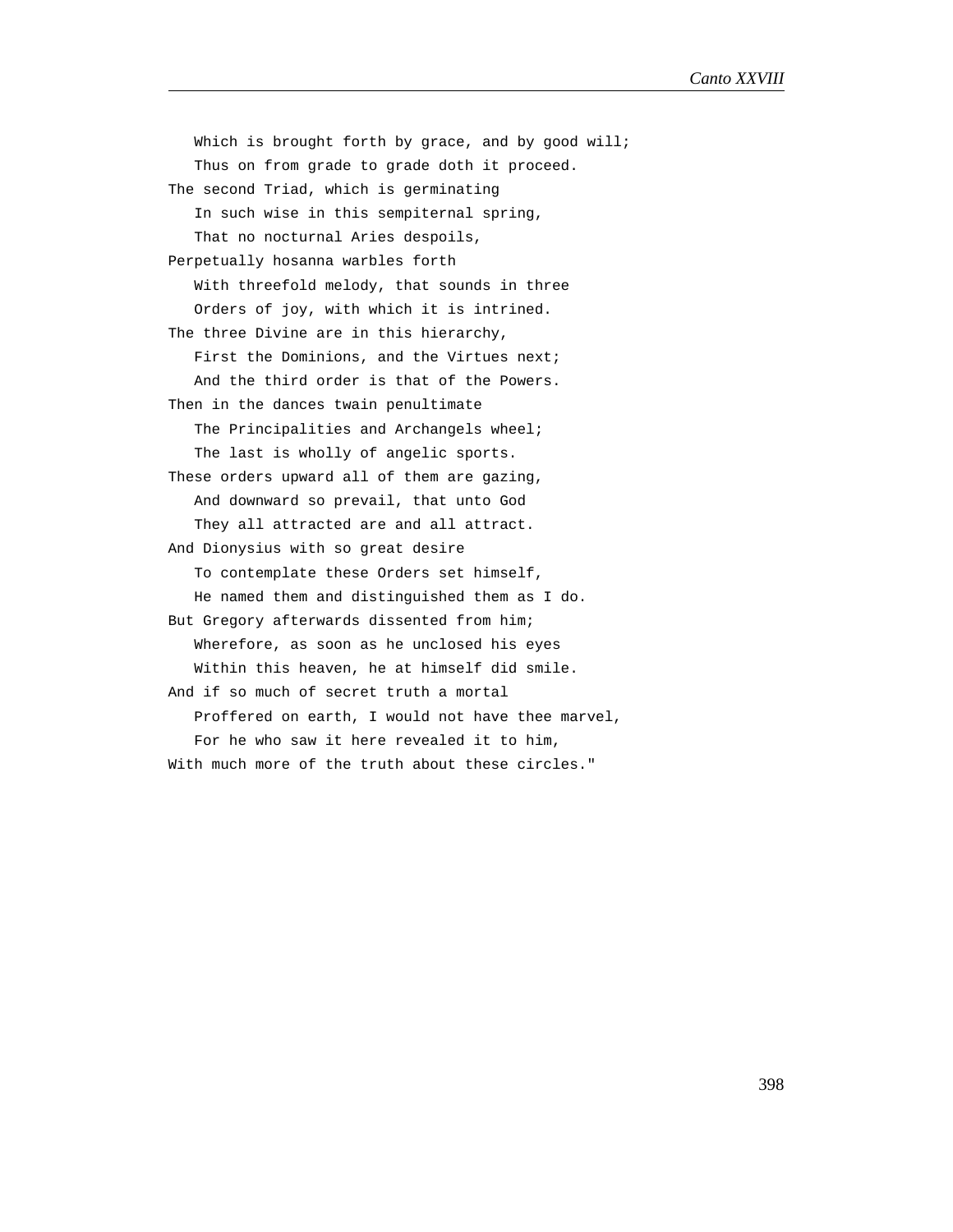At what time both the children of Latona, Surmounted by the Ram and by the Scales, Together make a zone of the horizon, As long as from the time the zenith holds them In equipoise, till from that girdle both Changing their hemisphere disturb the balance, So long, her face depicted with a smile, Did Beatrice keep silence while she gazed Fixedly at the point which had o'ercome me. Then she began: "I say, and I ask not What thou dost wish to hear, for I have seen it Where centres every When and every 'Ubi.' Not to acquire some good unto himself, Which is impossible, but that his splendour In its resplendency may say, 'Subsisto,' In his eternity outside of time, Outside all other limits, as it pleased him, Into new Loves the Eternal Love unfolded. Nor as if torpid did he lie before; For neither after nor before proceeded The going forth of God upon these waters. Matter and Form unmingled and conjoined Came into being that had no defect, E'en as three arrows from a three-stringed bow. And as in glass, in amber, or in crystal A sunbeam flashes so, that from its coming To its full being is no interval, So from its Lord did the triform effect Ray forth into its being all together, Without discrimination of beginning. Order was con-created and constructed In substances, and summit of the world Were those wherein the pure act was produced. Pure potentiality held the lowest part; Midway bound potentiality with act Such bond that it shall never be unbound.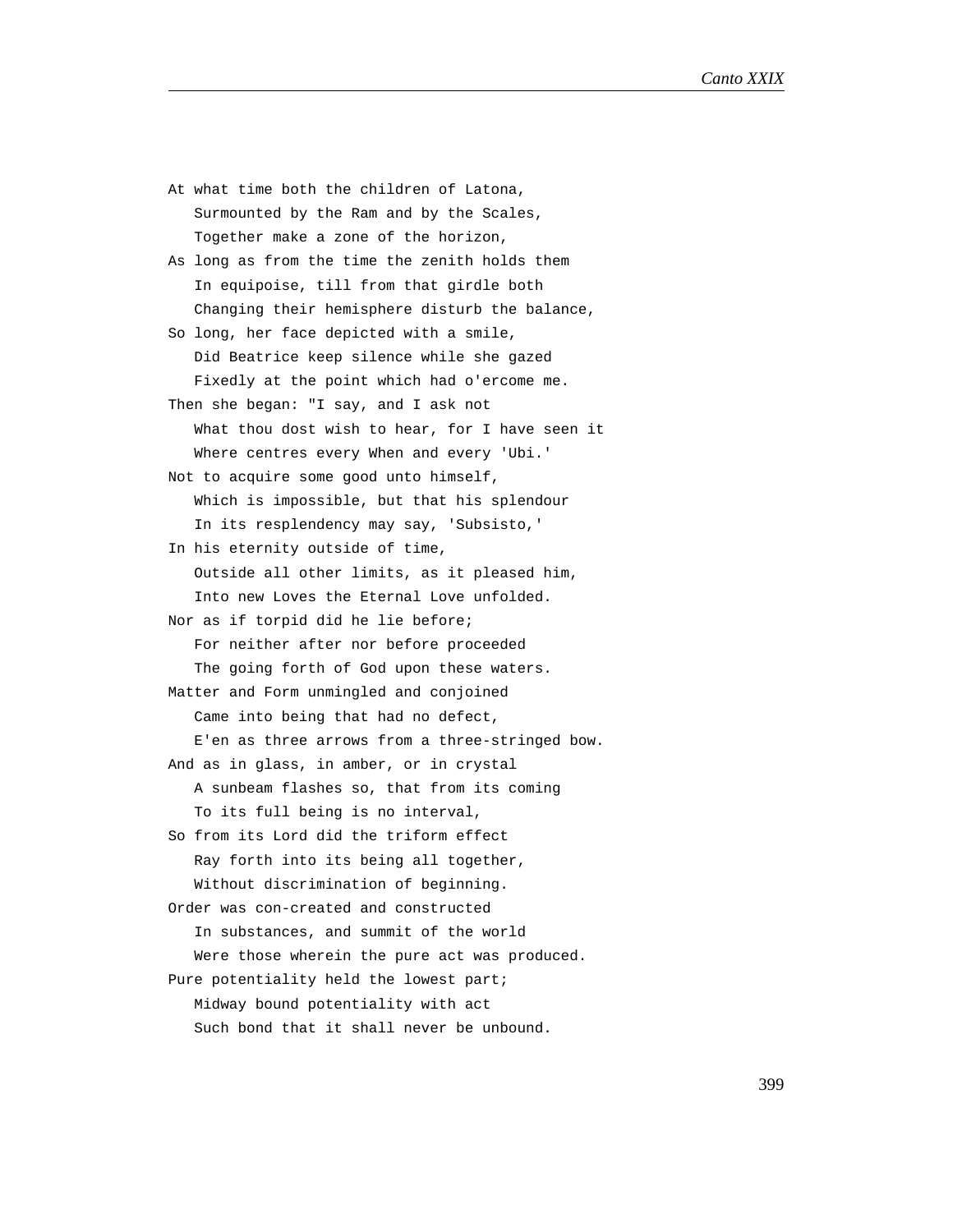*Canto XXIX*

Jerome has written unto you of angels Created a long lapse of centuries Or ever yet the other world was made; But written is this truth in many places By writers of the Holy Ghost, and thou Shalt see it, if thou lookest well thereat. And even reason seeth it somewhat, For it would not concede that for so long Could be the motors without their perfection. Now dost thou know both where and when these Loves Created were, and how; so that extinct In thy desire already are three fires. Nor could one reach, in counting, unto twenty So swiftly, as a portion of these angels Disturbed the subject of your elements. The rest remained, and they began this art Which thou discernest, with so great delight That never from their circling do they cease. The occasion of the fall was the accursed Presumption of that One, whom thou hast seen By all the burden of the world constrained. Those whom thou here beholdest modest were To recognise themselves as of that goodness Which made them apt for so much understanding; On which account their vision was exalted By the enlightening grace and their own merit, So that they have a full and steadfast will. I would not have thee doubt, but certain be, 'Tis meritorious to receive this grace, According as the affection opens to it. Now round about in this consistory Much mayst thou contemplate, if these my words Be gathered up, without all further aid. But since upon the earth, throughout your schools, They teach that such is the angelic nature That it doth hear, and recollect, and will, More will I say, that thou mayst see unmixed The truth that is confounded there below,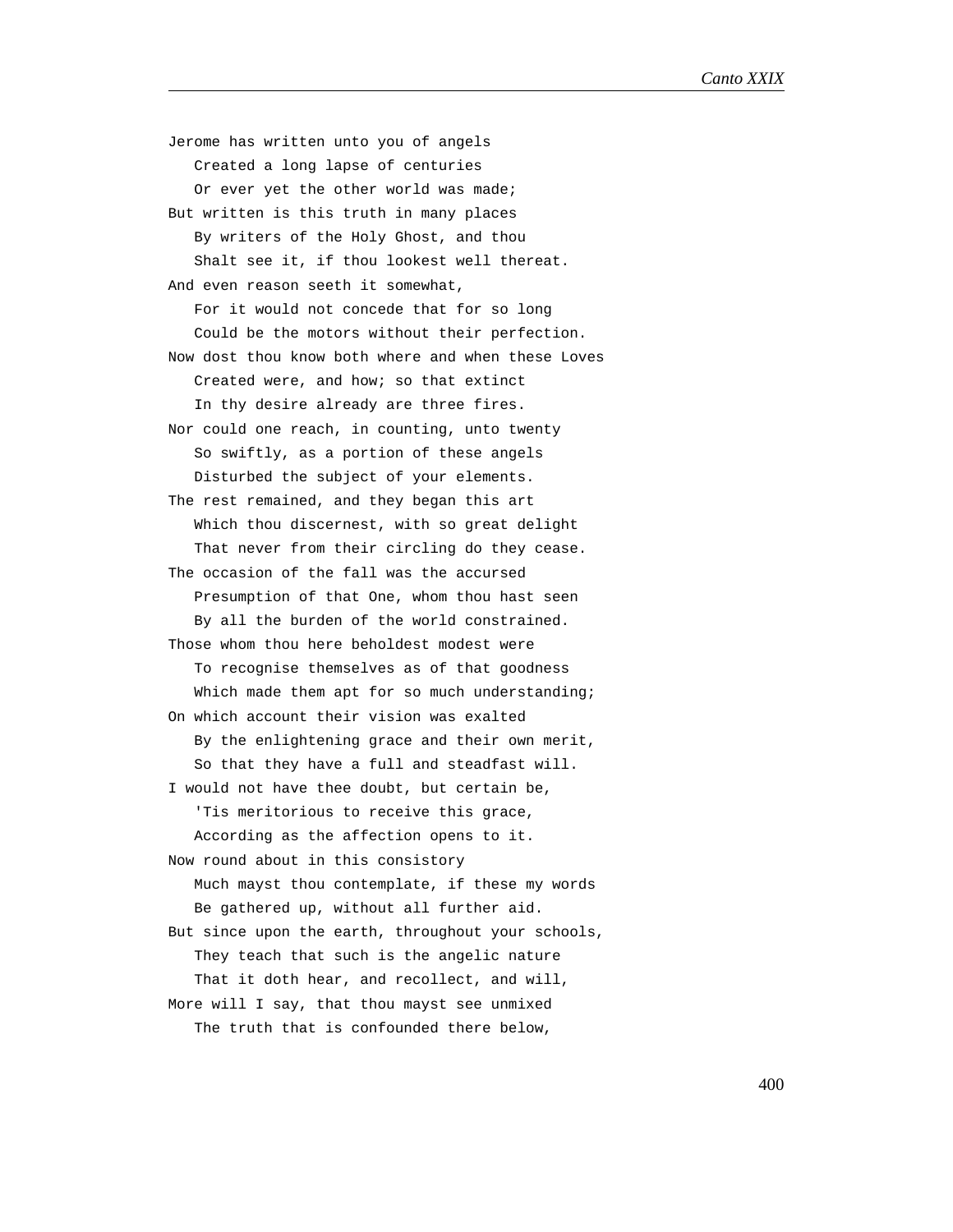Equivocating in such like prelections. These substances, since in God's countenance They jocund were, turned not away their sight From that wherefrom not anything is hidden; Hence they have not their vision intercepted By object new, and hence they do not need To recollect, through interrupted thought. So that below, not sleeping, people dream, Believing they speak truth, and not believing; And in the last is greater sin and shame. Below you do not journey by one path Philosophising; so transporteth you Love of appearance and the thought thereof. And even this above here is endured With less disdain, than when is set aside The Holy Writ, or when it is distorted. They think not there how much of blood it costs To sow it in the world, and how he pleases Who in humility keeps close to it. Each striveth for appearance, and doth make His own inventions; and these treated are By preachers, and the Evangel holds its peace. One sayeth that the moon did backward turn, In the Passion of Christ, and interpose herself So that the sunlight reached not down below; And lies; for of its own accord the light Hid itself; whence to Spaniards and to Indians, As to the Jews, did such eclipse respond. Florence has not so many Lapi and Bindi As fables such as these, that every year Are shouted from the pulpit back and forth, In such wise that the lambs, who do not know, Come back from pasture fed upon the wind, And not to see the harm doth not excuse them. Christ did not to his first disciples say, 'Go forth, and to the world preach idle tales,' But unto them a true foundation gave; And this so loudly sounded from their lips,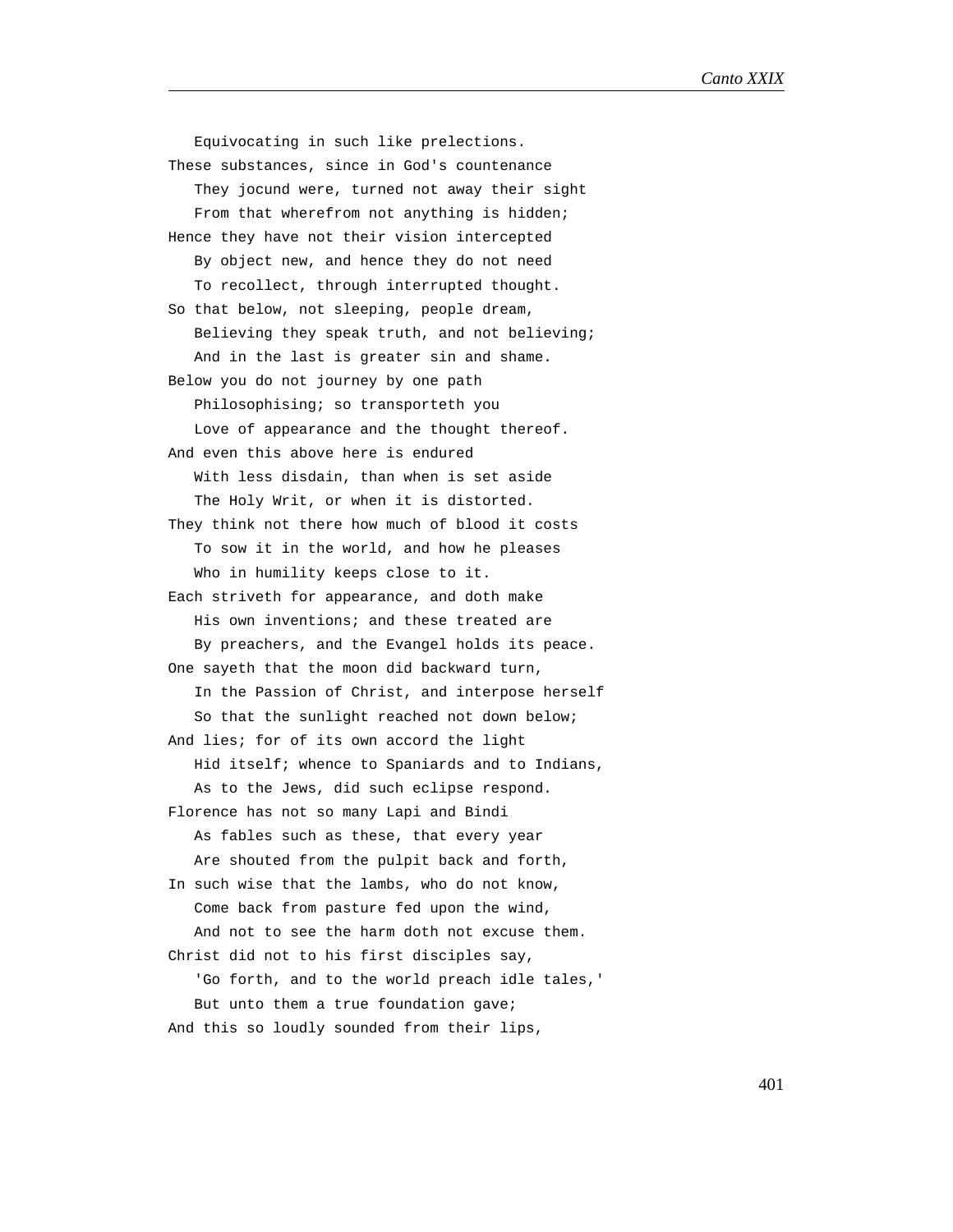That, in the warfare to enkindle Faith, They made of the Evangel shields and lances. Now men go forth with jests and drolleries To preach, and if but well the people laugh, The hood puffs out, and nothing more is asked. But in the cowl there nestles such a bird, That, if the common people were to see it, They would perceive what pardons they confide in, For which so great on earth has grown the folly, That, without proof of any testimony, To each indulgence they would flock together. By this Saint Anthony his pig doth fatten, And many others, who are worse than pigs, Paying in money without mark of coinage. But since we have digressed abundantly, Turn back thine eyes forthwith to the right path, So that the way be shortened with the time. This nature doth so multiply itself In numbers, that there never yet was speech Nor mortal fancy that can go so far. And if thou notest that which is revealed By Daniel, thou wilt see that in his thousands Number determinate is kept concealed. The primal light, that all irradiates it, By modes as many is received therein, As are the splendours wherewith it is mated. Hence, inasmuch as on the act conceptive The affection followeth, of love the sweetness Therein diversely fervid is or tepid. The height behold now and the amplitude Of the eternal power, since it hath made Itself so many mirrors, where 'tis broken, One in itself remaining as before."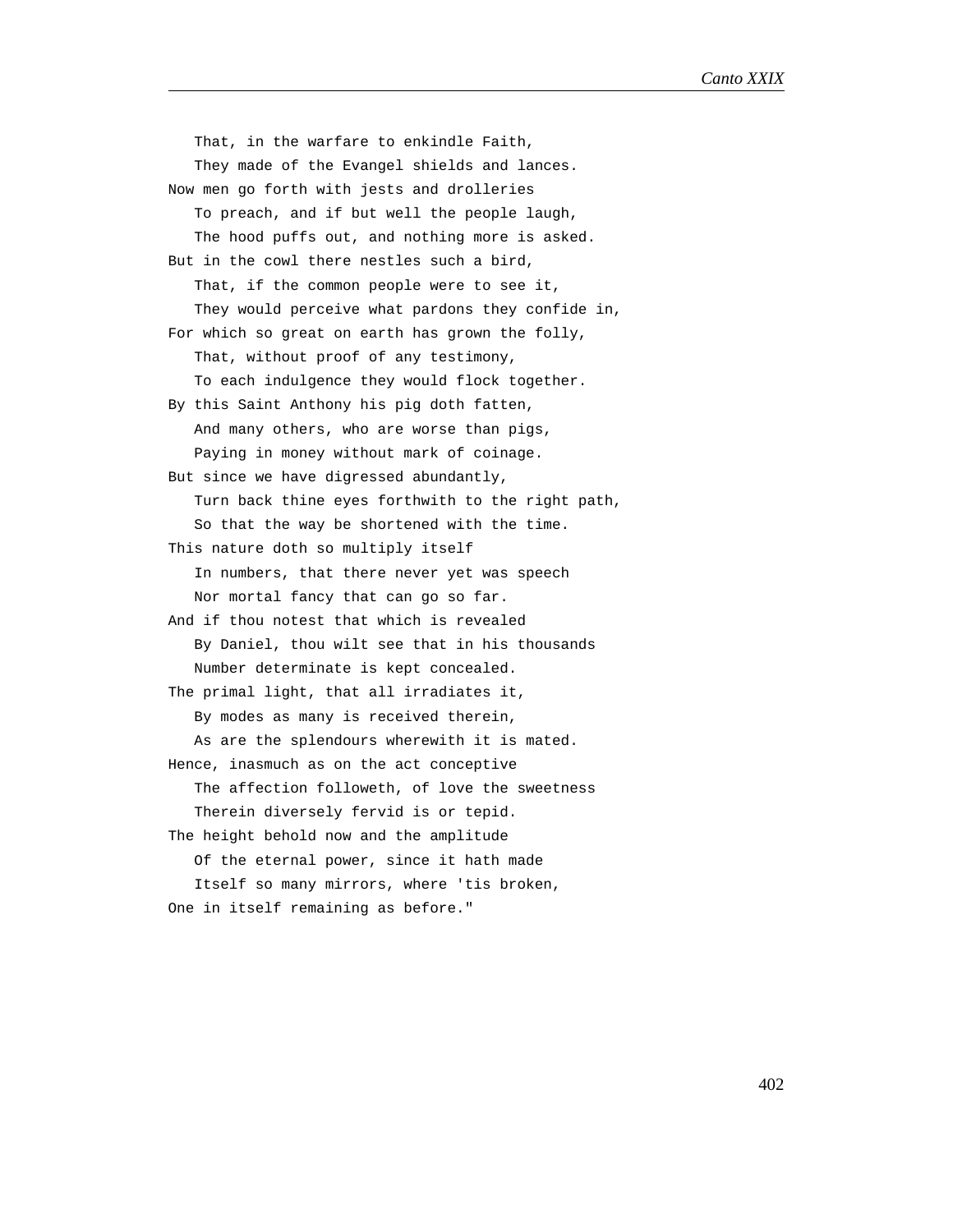Perchance six thousand miles remote from us Is glowing the sixth hour, and now this world Inclines its shadow almost to a level, When the mid-heaven begins to make itself So deep to us, that here and there a star Ceases to shine so far down as this depth, And as advances bright exceedingly The handmaid of the sun, the heaven is closed Light after light to the most beautiful; Not otherwise the Triumph, which for ever Plays round about the point that vanquished me, Seeming enclosed by what itself encloses, Little by little from my vision faded; Whereat to turn mine eyes on Beatrice My seeing nothing and my love constrained me. If what has hitherto been said of her Were all concluded in a single praise, Scant would it be to serve the present turn. Not only does the beauty I beheld Transcend ourselves, but truly I believe Its Maker only may enjoy it all. Vanquished do I confess me by this passage More than by problem of his theme was ever O'ercome the comic or the tragic poet; For as the sun the sight that trembles most, Even so the memory of that sweet smile My mind depriveth of its very self. From the first day that I beheld her face In this life, to the moment of this look, The sequence of my song has ne'er been severed; But now perforce this sequence must desist From following her beauty with my verse, As every artist at his uttermost. Such as I leave her to a greater fame Than any of my trumpet, which is bringing Its arduous matter to a final close,

403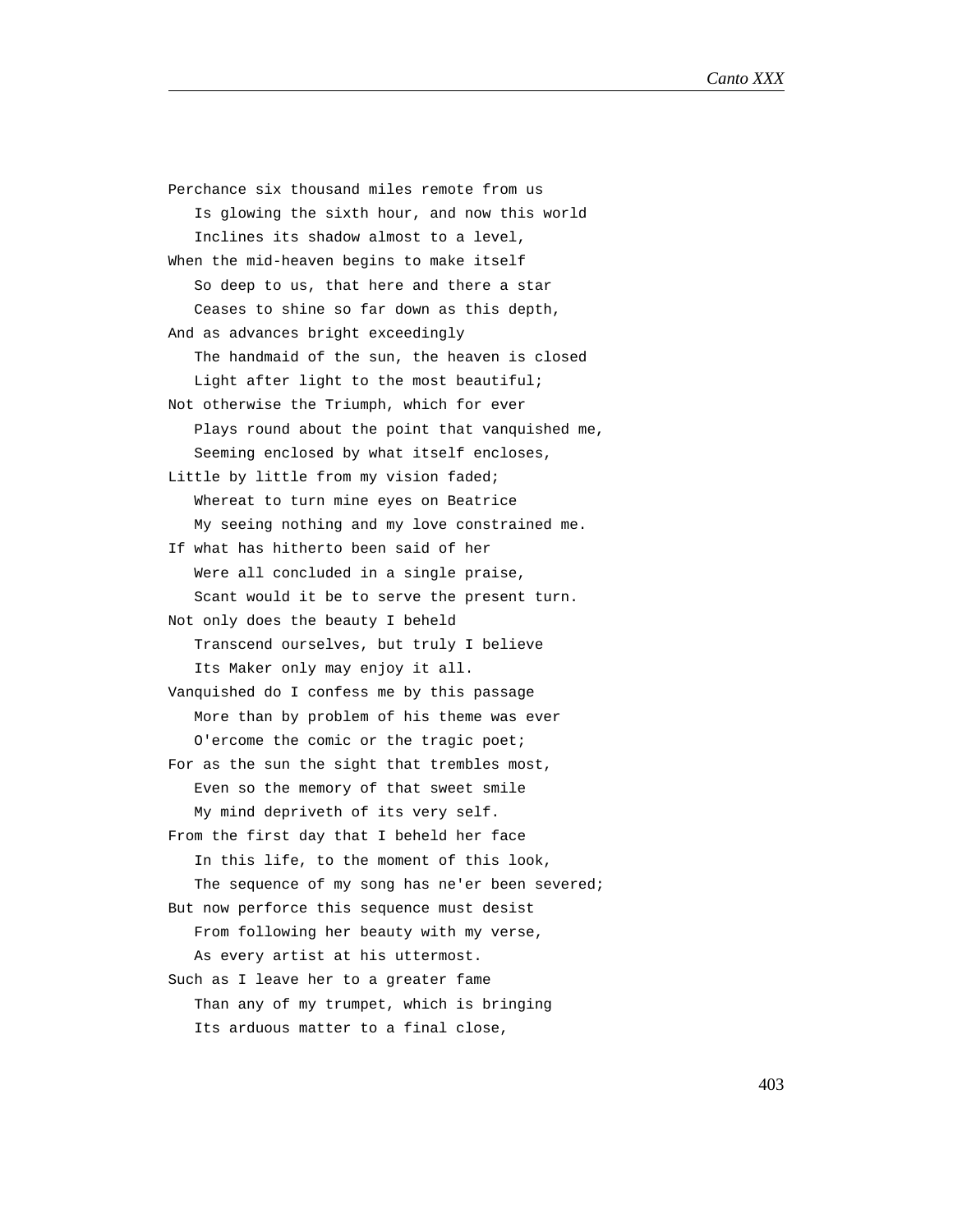With voice and gesture of a perfect leader She recommenced: "We from the greatest body Have issued to the heaven that is pure light; Light intellectual replete with love, Love of true good replete with ecstasy, Ecstasy that transcendeth every sweetness. Here shalt thou see the one host and the other Of Paradise, and one in the same aspects Which at the final judgment thou shalt see." Even as a sudden lightning that disperses The visual spirits, so that it deprives The eye of impress from the strongest objects, Thus round about me flashed a living light, And left me swathed around with such a veil Of its effulgence, that I nothing saw. "Ever the Love which quieteth this heaven Welcomes into itself with such salute, To make the candle ready for its flame." No sooner had within me these brief words An entrance found, than I perceived myself To be uplifted over my own power, And I with vision new rekindled me, Such that no light whatever is so pure But that mine eyes were fortified against it. And light I saw in fashion of a river Fulvid with its effulgence, 'twixt two banks Depicted with an admirable Spring. Out of this river issued living sparks, And on all sides sank down into the flowers, Like unto rubies that are set in gold; And then, as if inebriate with the odours, They plunged again into the wondrous torrent, And as one entered issued forth another. "The high desire, that now inflames and moves thee To have intelligence of what thou seest, Pleaseth me all the more, the more it swells. But of this water it behoves thee drink Before so great a thirst in thee be slaked."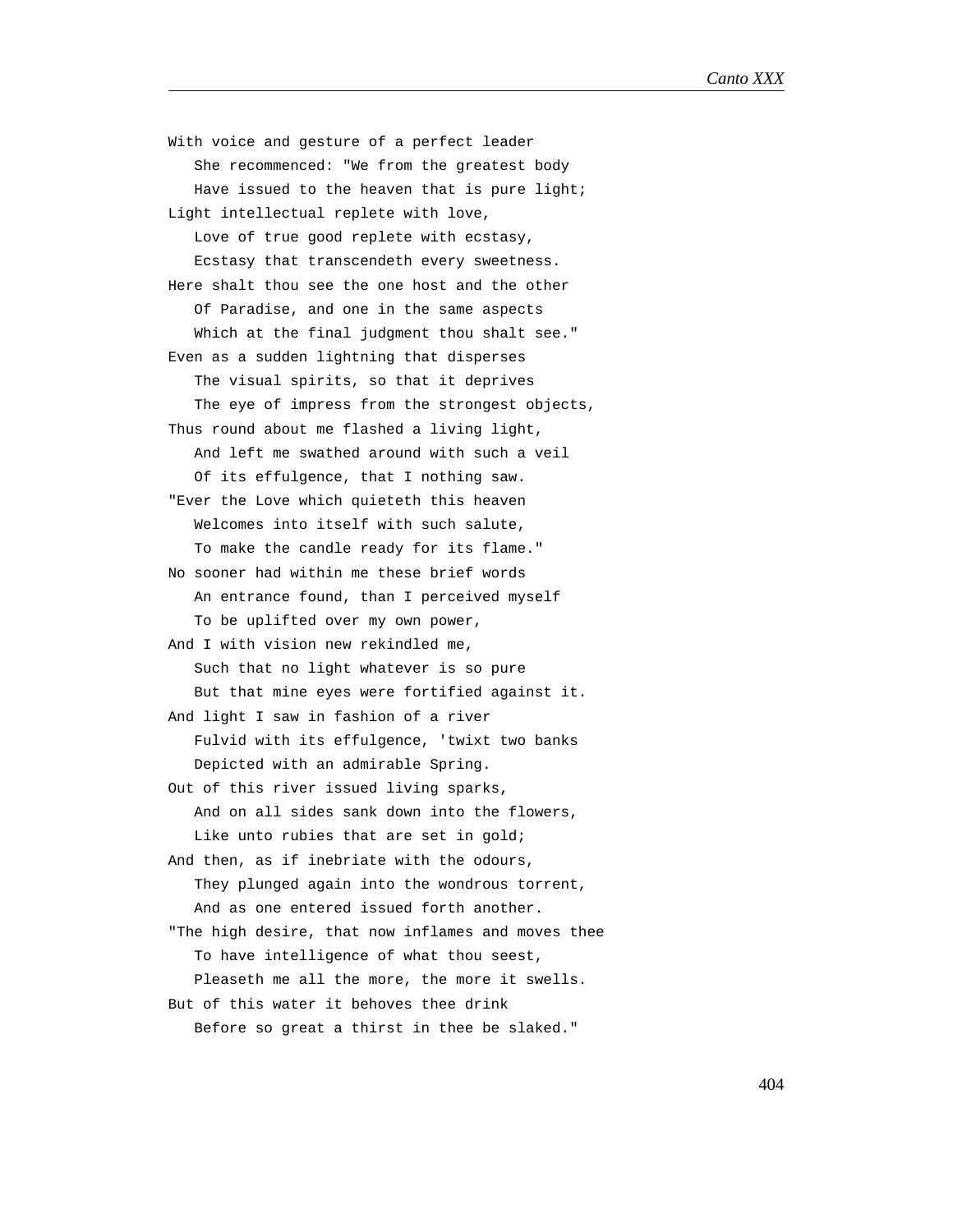Thus said to me the sunshine of mine eyes; And added: "The river and the topazes Going in and out, and the laughing of the herbage, Are of their truth foreshadowing prefaces; Not that these things are difficult in themselves, But the deficiency is on thy side, For yet thou hast not vision so exalted." There is no babe that leaps so suddenly With face towards the milk, if he awake Much later than his usual custom is, As I did, that I might make better mirrors Still of mine eyes, down stooping to the wave Which flows that we therein be better made. And even as the penthouse of mine eyelids Drank of it, it forthwith appeared to me Out of its length to be transformed to round. Then as a folk who have been under masks Seem other than before, if they divest The semblance not their own they disappeared in, Thus into greater pomp were changed for me The flowerets and the sparks, so that I saw Both of the Courts of Heaven made manifest. O splendour of God! by means of which I saw The lofty triumph of the realm veracious, Give me the power to say how it I saw! There is a light above, which visible Makes the Creator unto every creature, Who only in beholding Him has peace, And it expands itself in circular form To such extent, that its circumference Would be too large a girdle for the sun. The semblance of it is all made of rays Reflected from the top of Primal Motion, Which takes therefrom vitality and power. And as a hill in water at its base Mirrors itself, as if to see its beauty When affluent most in verdure and in flowers, So, ranged aloft all round about the light,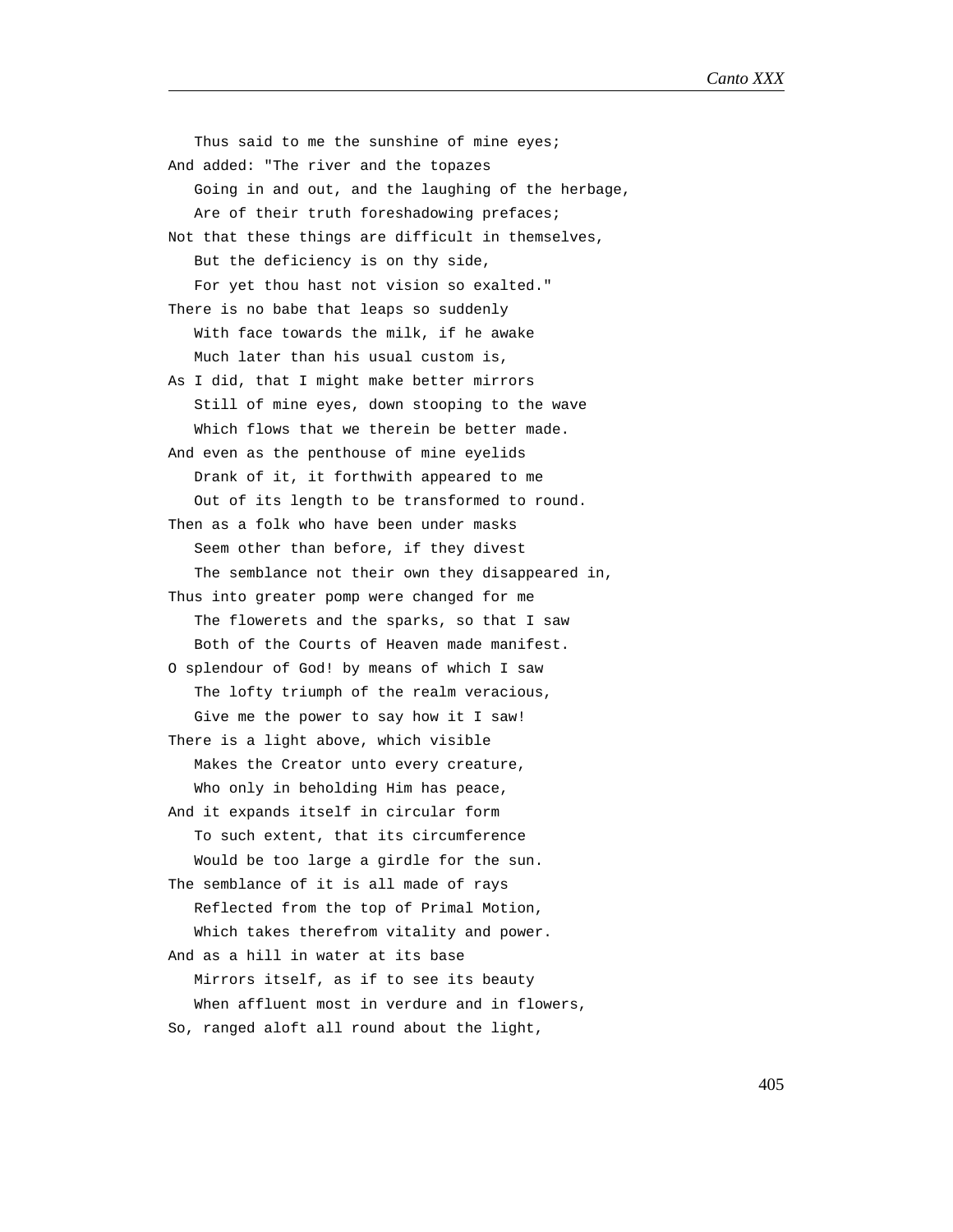Mirrored I saw in more ranks than a thousand All who above there have from us returned. And if the lowest row collect within it So great a light, how vast the amplitude Is of this Rose in its extremest leaves! My vision in the vastness and the height Lost not itself, but comprehended all The quantity and quality of that gladness. There near and far nor add nor take away; For there where God immediately doth govern, The natural law in naught is relevant. Into the yellow of the Rose Eternal That spreads, and multiplies, and breathes an odour Of praise unto the ever-vernal Sun, As one who silent is and fain would speak, Me Beatrice drew on, and said: "Behold Of the white stoles how vast the convent is! Behold how vast the circuit of our city! Behold our seats so filled to overflowing, That here henceforward are few people wanting! On that great throne whereon thine eyes are fixed For the crown's sake already placed upon it, Before thou suppest at this wedding feast Shall sit the soul (that is to be Augustus On earth) of noble Henry, who shall come To redress Italy ere she be ready. Blind covetousness, that casts its spell upon you, Has made you like unto the little child, Who dies of hunger and drives off the nurse. And in the sacred forum then shall be A Prefect such, that openly or covert On the same road he will not walk with him. But long of God he will not be endured In holy office; he shall be thrust down Where Simon Magus is for his deserts, And make him of Alagna lower go!"

406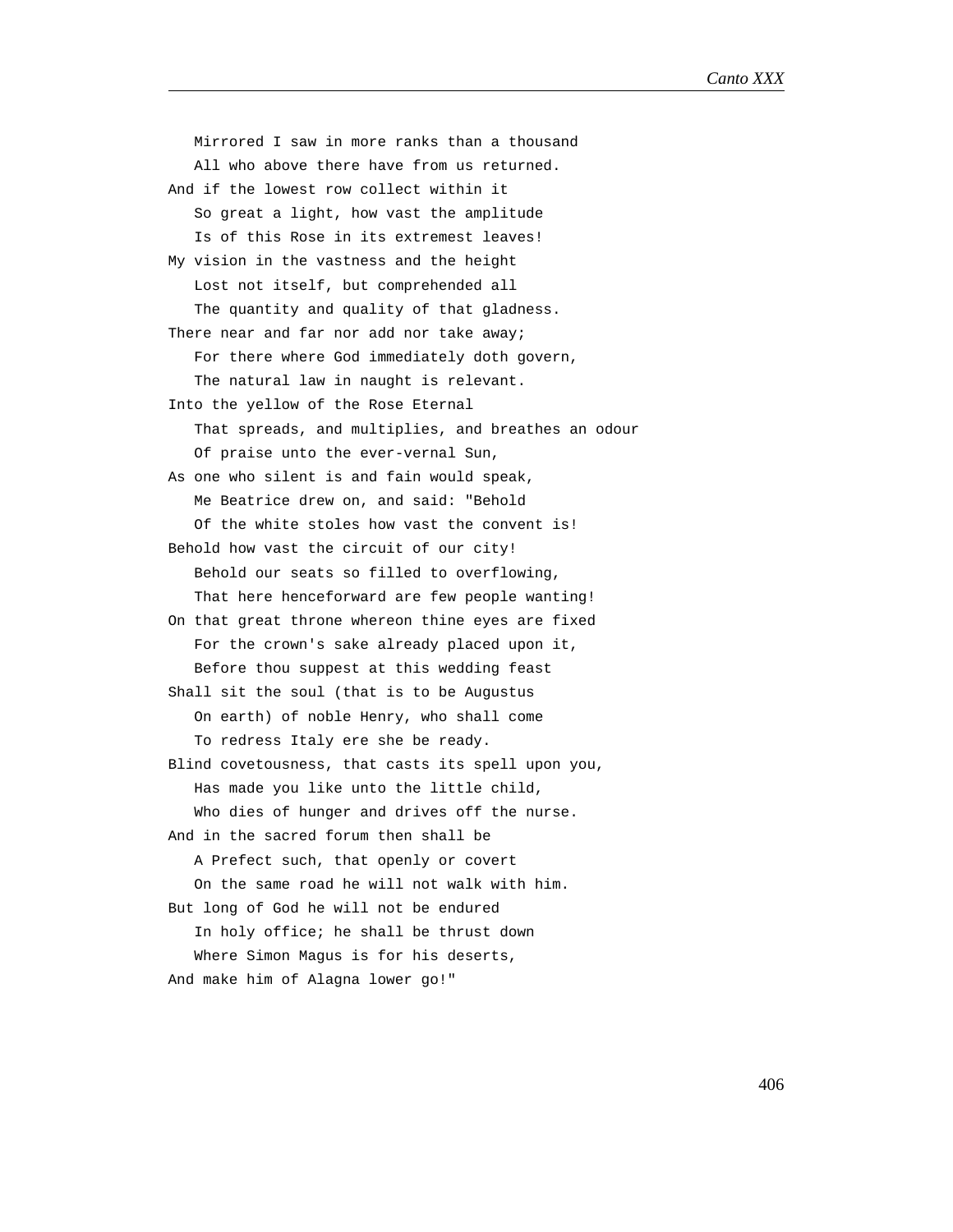In fashion then as of a snow-white rose Displayed itself to me the saintly host, Whom Christ in his own blood had made his bride, But the other host, that flying sees and sings The glory of Him who doth enamour it, And the goodness that created it so noble, Even as a swarm of bees, that sinks in flowers One moment, and the next returns again To where its labour is to sweetness turned, Sank into the great flower, that is adorned With leaves so many, and thence reascended To where its love abideth evermore. Their faces had they all of living flame, And wings of gold, and all the rest so white No snow unto that limit doth attain. From bench to bench, into the flower descending, They carried something of the peace and ardour Which by the fanning of their flanks they won. Nor did the interposing 'twixt the flower And what was o'er it of such plenitude Of flying shapes impede the sight and splendour; Because the light divine so penetrates The universe, according to its merit, That naught can be an obstacle against it. This realm secure and full of gladsomeness, Crowded with ancient people and with modern, Unto one mark had all its look and love. O Trinal Light, that in a single star Sparkling upon their sight so satisfies them, Look down upon our tempest here below! If the barbarians, coming from some region That every day by Helice is covered, Revolving with her son whom she delights in, Beholding Rome and all her noble works, Were wonder-struck, what time the Lateran Above all mortal things was eminent,--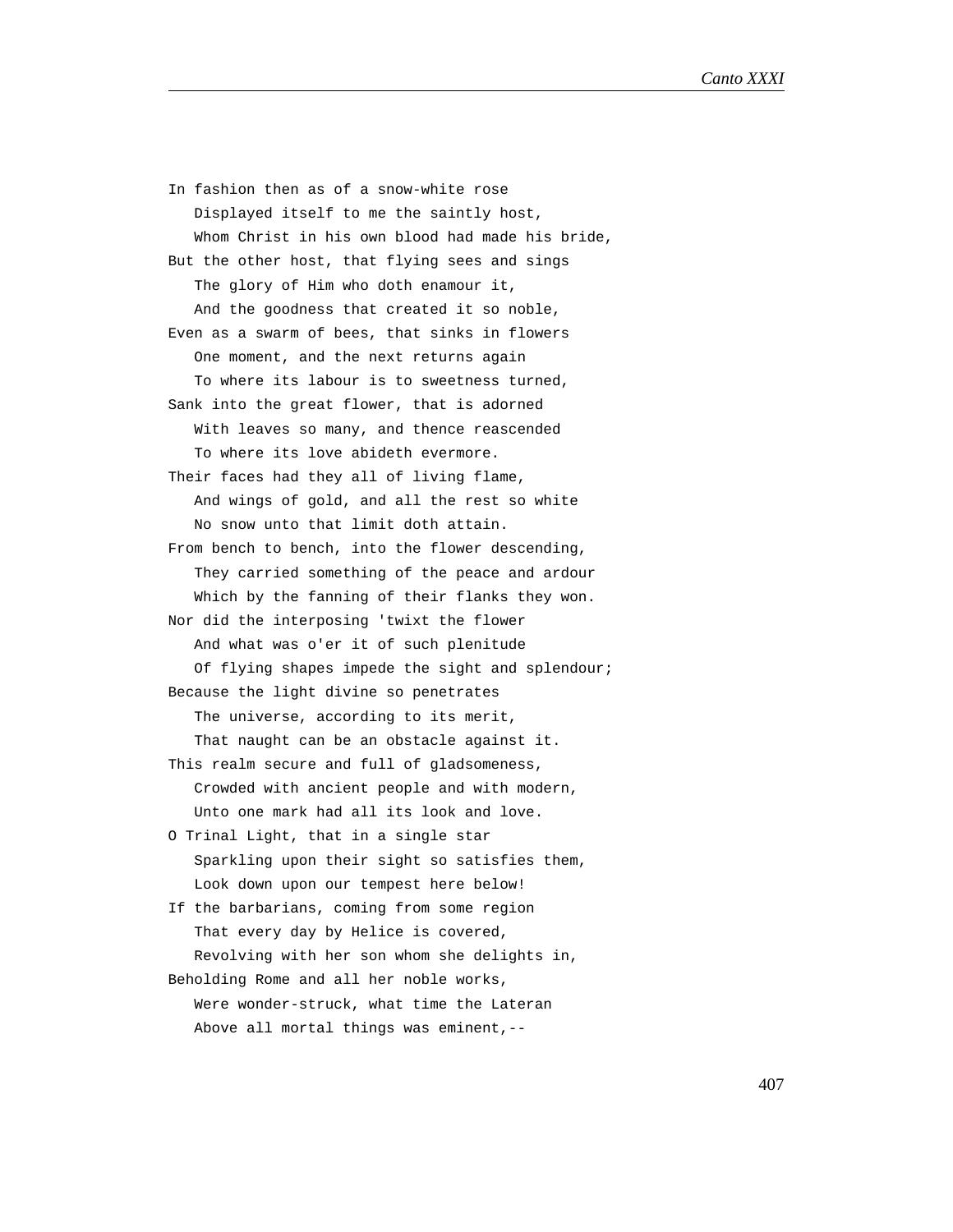I who to the divine had from the human, From time unto eternity, had come, From Florence to a people just and sane, With what amazement must I have been filled! Truly between this and the joy, it was My pleasure not to hear, and to be mute. And as a pilgrim who delighteth him In gazing round the temple of his vow, And hopes some day to retell how it was, So through the living light my way pursuing Directed I mine eyes o'er all the ranks, Now up, now down, and now all round about. Faces I saw of charity persuasive, Embellished by His light and their own smile, And attitudes adorned with every grace. The general form of Paradise already My glance had comprehended as a whole, In no part hitherto remaining fixed, And round I turned me with rekindled wish My Lady to interrogate of things Concerning which my mind was in suspense. One thing I meant, another answered me; I thought I should see Beatrice, and saw An Old Man habited like the glorious people. O'erflowing was he in his eyes and cheeks With joy benign, in attitude of pity As to a tender father is becoming. And "She, where is she?" instantly I said; Whence he: "To put an end to thy desire, Me Beatrice hath sent from mine own place. And if thou lookest up to the third round Of the first rank, again shalt thou behold her Upon the throne her merits have assigned her." Without reply I lifted up mine eyes, And saw her, as she made herself a crown Reflecting from herself the eternal rays. Not from that region which the highest thunders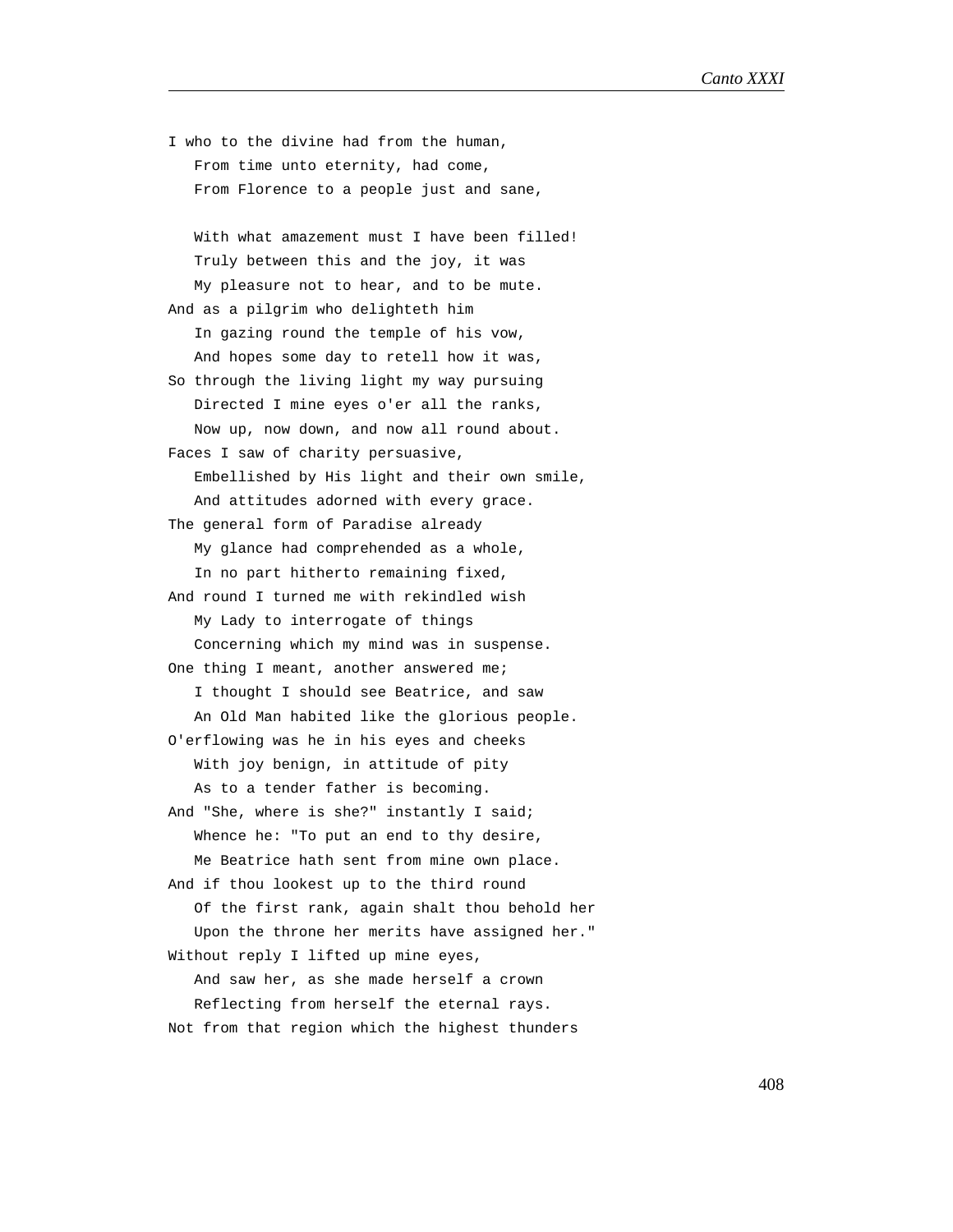Is any mortal eye so far removed, In whatsoever sea it deepest sinks, As there from Beatrice my sight; but this Was nothing unto me; because her image Descended not to me by medium blurred. "O Lady, thou in whom my hope is strong, And who for my salvation didst endure In Hell to leave the imprint of thy feet, Of whatsoever things I have beheld, As coming from thy power and from thy goodness I recognise the virtue and the grace. Thou from a slave hast brought me unto freedom, By all those ways, by all the expedients, Whereby thou hadst the power of doing it. Preserve towards me thy magnificence, So that this soul of mine, which thou hast healed, Pleasing to thee be loosened from the body." Thus I implored; and she, so far away, Smiled, as it seemed, and looked once more at me; Then unto the eternal fountain turned. And said the Old Man holy: "That thou mayst Accomplish perfectly thy journeying, Whereunto prayer and holy love have sent me, Fly with thine eyes all round about this garden; For seeing it will discipline thy sight Farther to mount along the ray divine. And she, the Queen of Heaven, for whom I burn Wholly with love, will grant us every grace, Because that I her faithful Bernard am." As he who peradventure from Croatia Cometh to gaze at our Veronica, Who through its ancient fame is never sated, But says in thought, the while it is displayed, "My Lord, Christ Jesus, God of very God, Now was your semblance made like unto this?" Even such was I while gazing at the living Charity of the man, who in this world By contemplation tasted of that peace.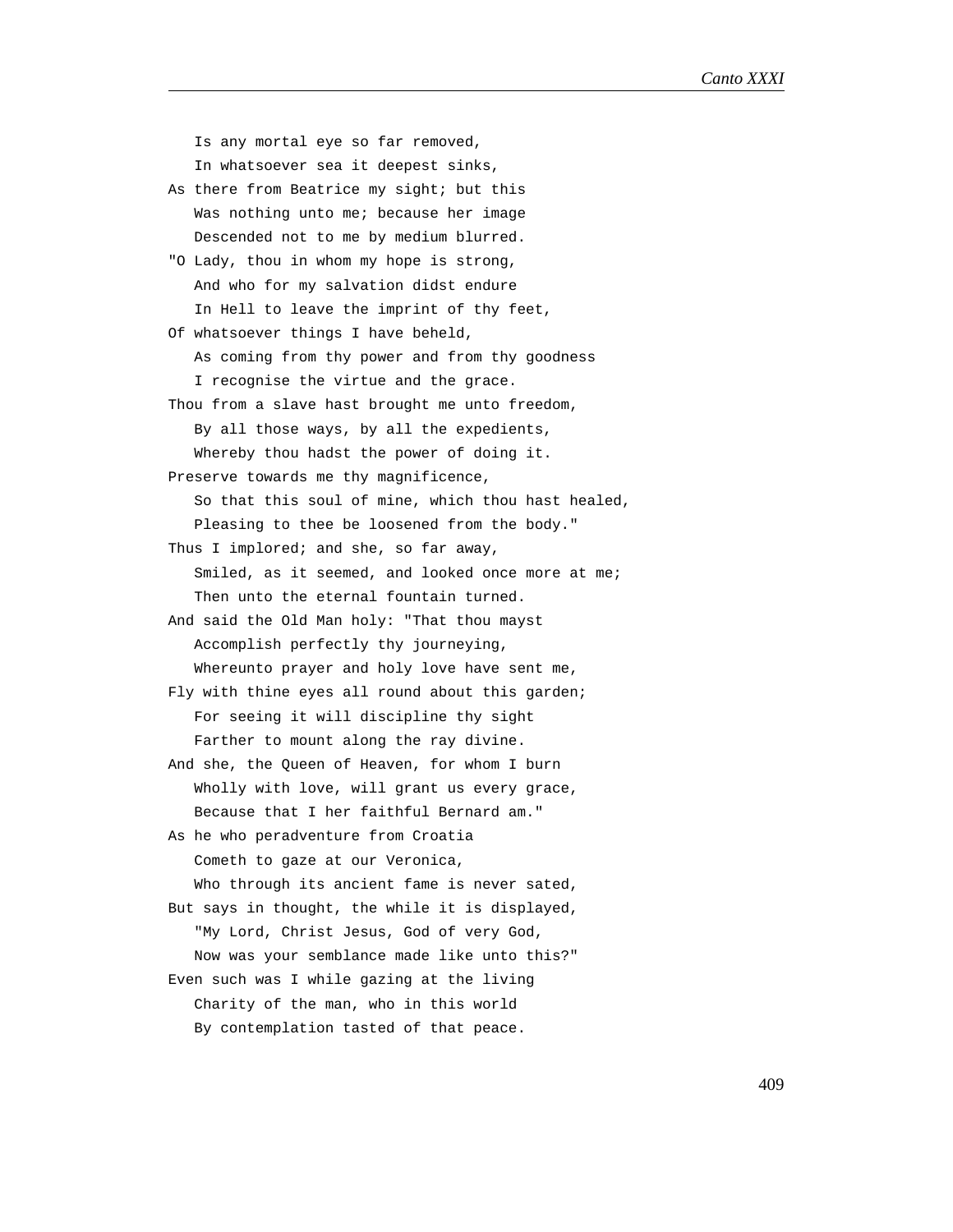"Thou son of grace, this jocund life," began he, "Will not be known to thee by keeping ever Thine eyes below here on the lowest place; But mark the circles to the most remote, Until thou shalt behold enthroned the Queen To whom this realm is subject and devoted." I lifted up mine eyes, and as at morn The oriental part of the horizon Surpasses that wherein the sun goes down, Thus, as if going with mine eyes from vale To mount, I saw a part in the remoteness Surpass in splendour all the other front. And even as there where we await the pole That Phaeton drove badly, blazes more The light, and is on either side diminished, So likewise that pacific oriflamme Gleamed brightest in the centre, and each side In equal measure did the flame abate. And at that centre, with their wings expanded, More than a thousand jubilant Angels saw I, Each differing in effulgence and in kind. I saw there at their sports and at their songs A beauty smiling, which the gladness was Within the eyes of all the other saints; And if I had in speaking as much wealth As in imagining, I should not dare To attempt the smallest part of its delight. Bernard, as soon as he beheld mine eyes Fixed and intent upon its fervid fervour, His own with such affection turned to her That it made mine more ardent to behold.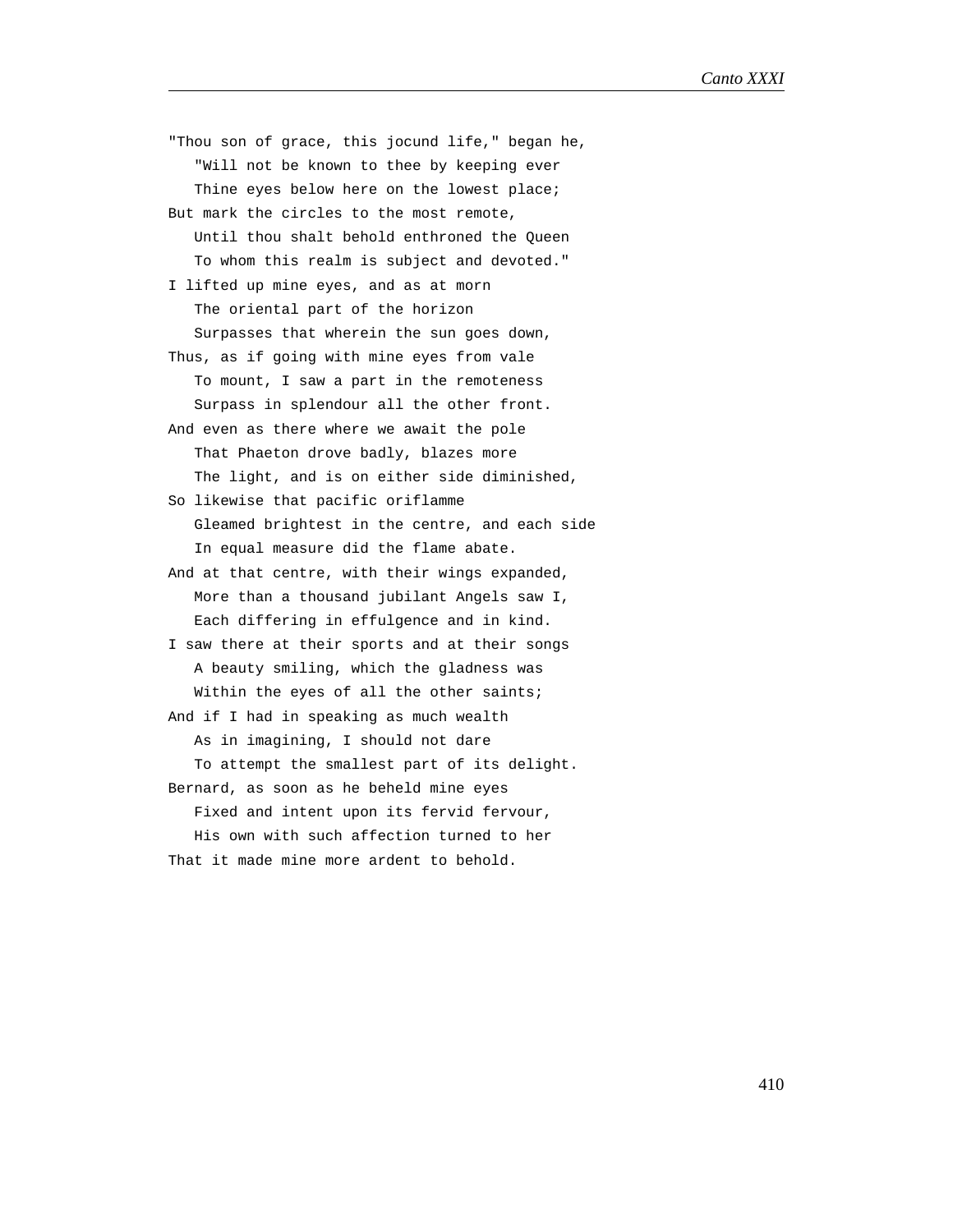Absorbed in his delight, that contemplator Assumed the willing office of a teacher, And gave beginning to these holy words: "The wound that Mary closed up and anointed, She at her feet who is so beautiful, She is the one who opened it and pierced it. Within that order which the third seats make Is seated Rachel, lower than the other, With Beatrice, in manner as thou seest. Sarah, Rebecca, Judith, and her who was Ancestress of the Singer, who for dole Of the misdeed said, 'Miserere mei,' Canst thou behold from seat to seat descending Down in gradation, as with each one's name I through the Rose go down from leaf to leaf. And downward from the seventh row, even as Above the same, succeed the Hebrew women, Dividing all the tresses of the flower; Because, according to the view which Faith In Christ had taken, these are the partition By which the sacred stairways are divided. Upon this side, where perfect is the flower With each one of its petals, seated are Those who believed in Christ who was to come. Upon the other side, where intersected With vacant spaces are the semicircles, Are those who looked to Christ already come. And as, upon this side, the glorious seat Of the Lady of Heaven, and the other seats Below it, such a great division make, So opposite doth that of the great John, Who, ever holy, desert and martyrdom Endured, and afterwards two years in Hell. And under him thus to divide were chosen Francis, and Benedict, and Augustine, And down to us the rest from round to round.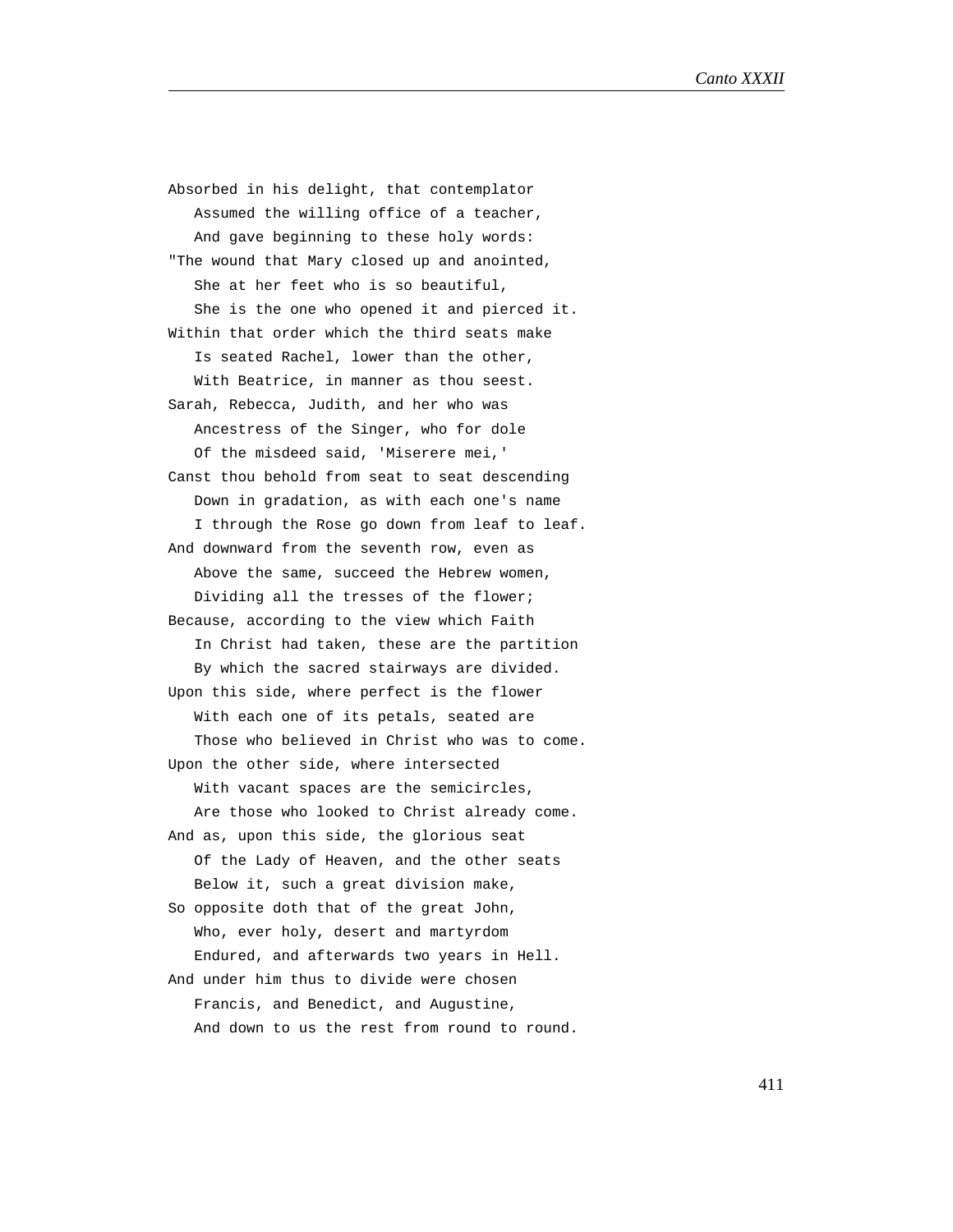Behold now the high providence divine; For one and other aspect of the Faith In equal measure shall this garden fill. And know that downward from that rank which cleaves Midway the sequence of the two divisions, Not by their proper merit are they seated; But by another's under fixed conditions; For these are spirits one and all assoiled Before they any true election had. Well canst thou recognise it in their faces, And also in their voices puerile, If thou regard them well and hearken to them. Now doubtest thou, and doubting thou art silent; But I will loosen for thee the strong bond In which thy subtile fancies hold thee fast. Within the amplitude of this domain No casual point can possibly find place, No more than sadness can, or thirst, or hunger; For by eternal law has been established Whatever thou beholdest, so that closely The ring is fitted to the finger here. And therefore are these people, festinate Unto true life, not 'sine causa' here More and less excellent among themselves. The King, by means of whom this realm reposes In so great love and in so great delight That no will ventureth to ask for more, In his own joyous aspect every mind Creating, at his pleasure dowers with grace Diversely; and let here the effect suffice. And this is clearly and expressly noted For you in Holy Scripture, in those twins Who in their mother had their anger roused. According to the colour of the hair, Therefore, with such a grace the light supreme Consenteth that they worthily be crowned. Without, then, any merit of their deeds, Stationed are they in different gradations,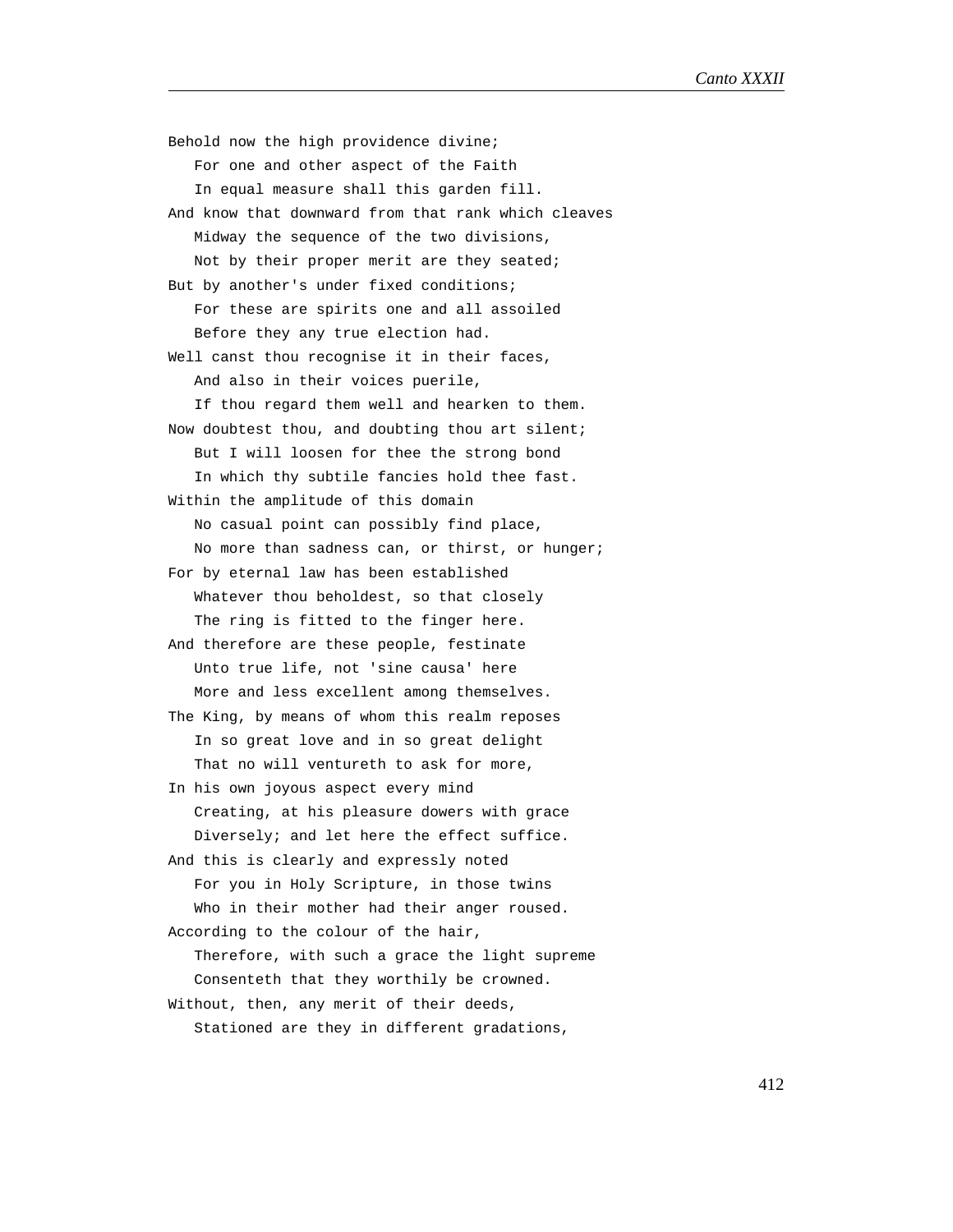Differing only in their first acuteness. 'Tis true that in the early centuries, With innocence, to work out their salvation Sufficient was the faith of parents only. After the earlier ages were completed, Behoved it that the males by circumcision Unto their innocent wings should virtue add; But after that the time of grace had come Without the baptism absolute of Christ, Such innocence below there was retained. Look now into the face that unto Christ Hath most resemblance; for its brightness only Is able to prepare thee to see Christ." On her did I behold so great a gladness Rain down, borne onward in the holy minds Created through that altitude to fly, That whatsoever I had seen before Did not suspend me in such admiration, Nor show me such similitude of God. And the same Love that first descended there, "Ave Maria, gratia plena," singing, In front of her his wings expanded wide. Unto the canticle divine responded From every part the court beatified, So that each sight became serener for it. "O holy father, who for me endurest To be below here, leaving the sweet place In which thou sittest by eternal lot, Who is the Angel that with so much joy Into the eyes is looking of our Queen, Enamoured so that he seems made of fire?" Thus I again recourse had to the teaching Of that one who delighted him in Mary As doth the star of morning in the sun. And he to me: "Such gallantry and grace As there can be in Angel and in soul, All is in him; and thus we fain would have it; Because he is the one who bore the palm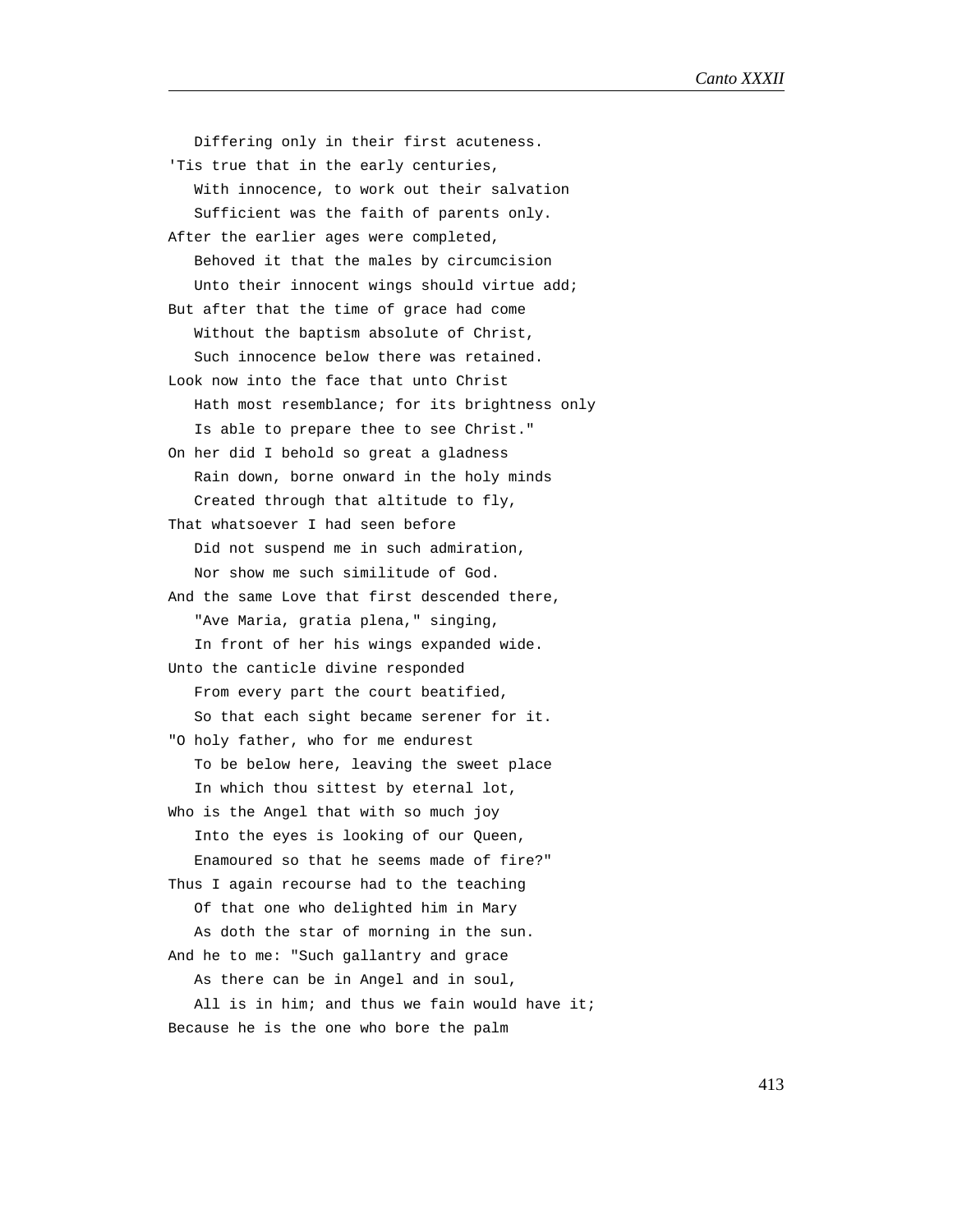Down unto Mary, when the Son of God To take our burden on himself decreed. But now come onward with thine eyes, as I Speaking shall go, and note the great patricians Of this most just and merciful of empires. Those two that sit above there most enrapture As being very near unto Augusta, Are as it were the two roots of this Rose. He who upon the left is near her placed The father is, by whose audacious taste The human species so much bitter tastes. Upon the right thou seest that ancient father Of Holy Church, into whose keeping Christ The keys committed of this lovely flower. And he who all the evil days beheld, Before his death, of her the beauteous bride Who with the spear and with the nails was won, Beside him sits, and by the other rests That leader under whom on manna lived The people ingrate, fickle, and stiff-necked. Opposite Peter seest thou Anna seated, So well content to look upon her daughter, Her eyes she moves not while she sings Hosanna. And opposite the eldest household father Lucia sits, she who thy Lady moved When to rush downward thou didst bend thy brows. But since the moments of thy vision fly, Here will we make full stop, as a good tailor Who makes the gown according to his cloth, And unto the first Love will turn our eyes, That looking upon Him thou penetrate As far as possible through his effulgence. Truly, lest peradventure thou recede, Moving thy wings believing to advance, By prayer behoves it that grace be obtained; Grace from that one who has the power to aid thee; And thou shalt follow me with thy affection That from my words thy heart turn not aside."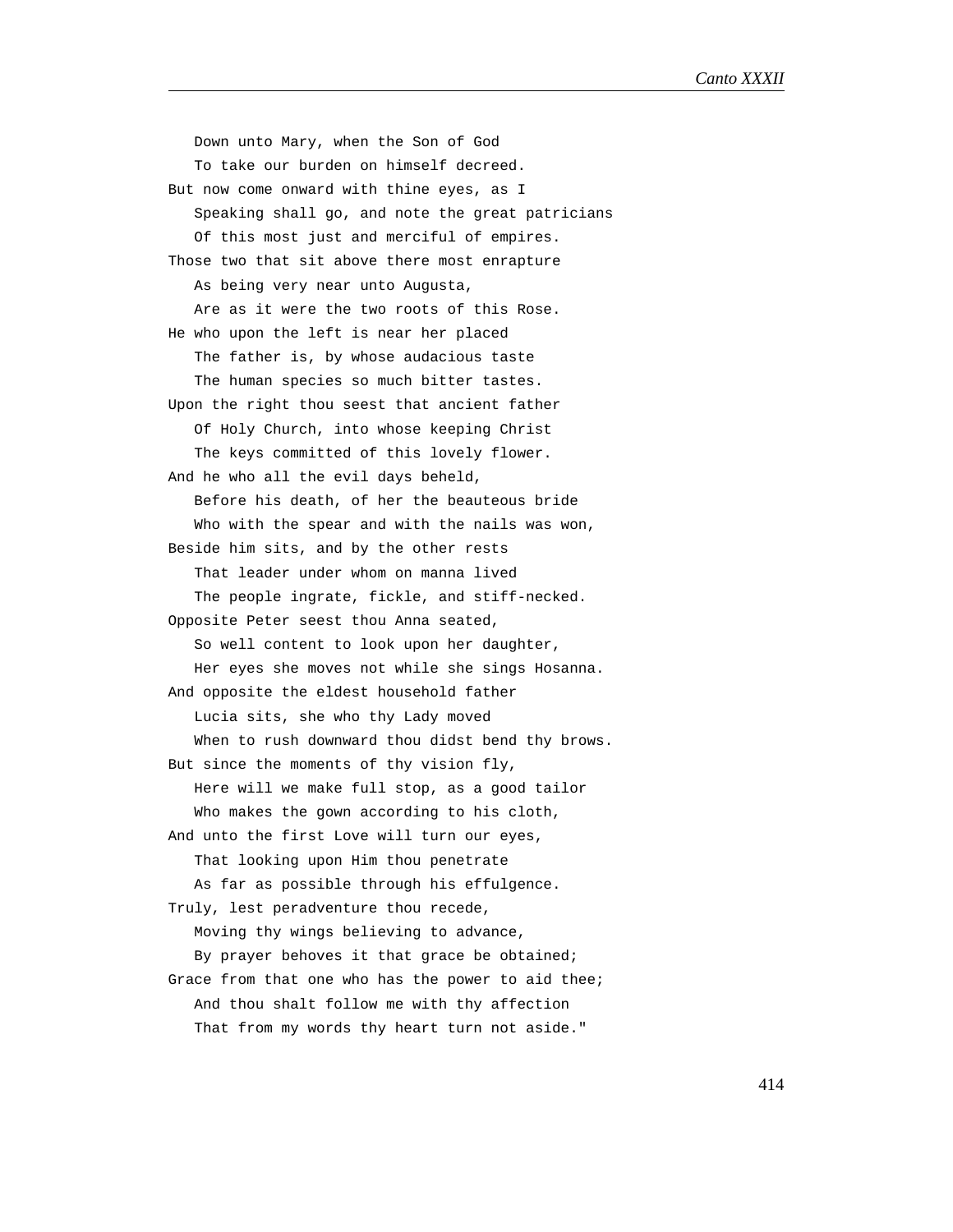And he began this holy orison.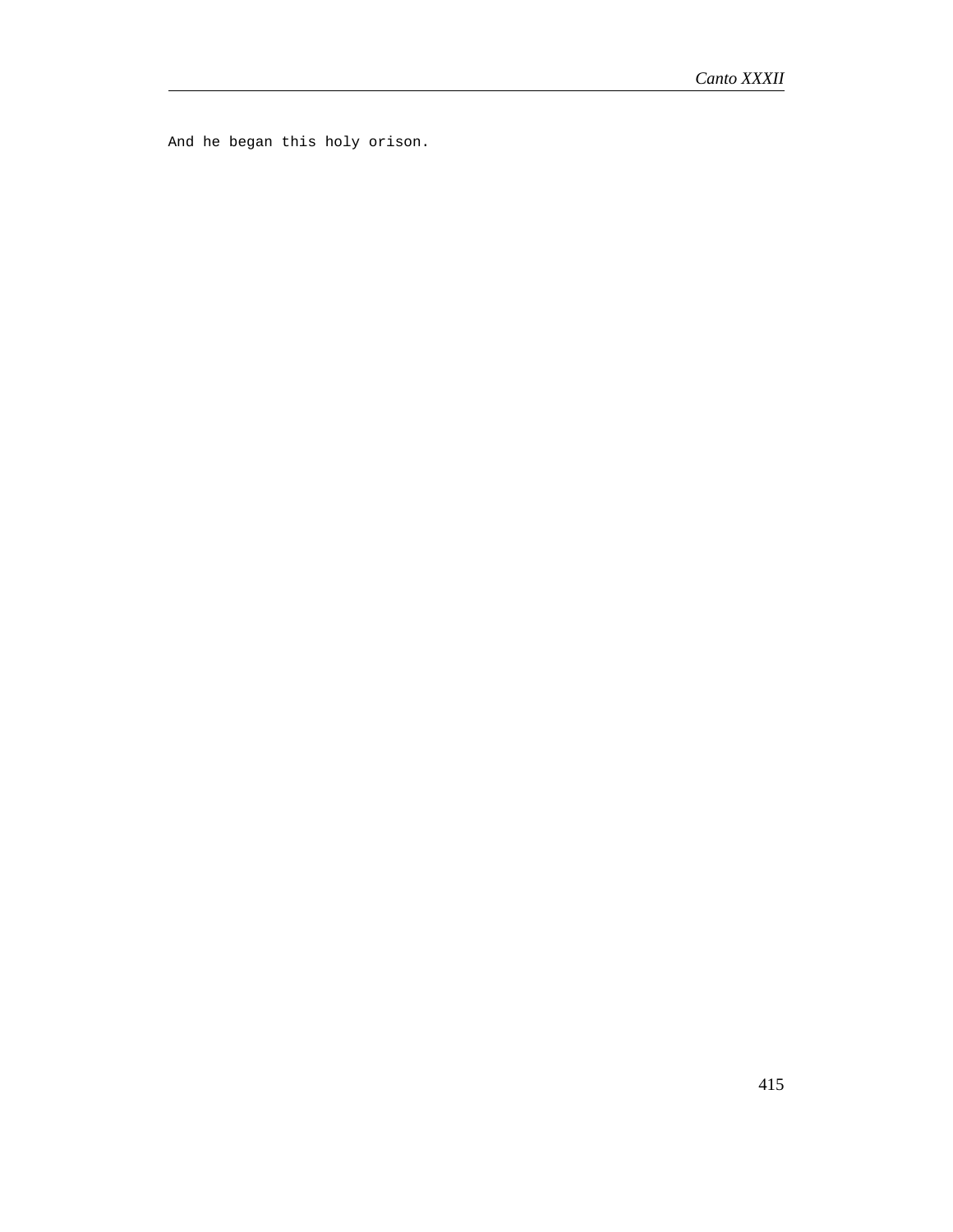"Thou Virgin Mother, daughter of thy Son, Humble and high beyond all other creature, The limit fixed of the eternal counsel, Thou art the one who such nobility To human nature gave, that its Creator Did not disdain to make himself its creature. Within thy womb rekindled was the love, By heat of which in the eternal peace After such wise this flower has germinated. Here unto us thou art a noonday torch Of charity, and below there among mortals Thou art the living fountain-head of hope. Lady, thou art so great, and so prevailing, That he who wishes grace, nor runs to thee, His aspirations without wings would fly. Not only thy benignity gives succour To him who asketh it, but oftentimes Forerunneth of its own accord the asking. In thee compassion is, in thee is pity, In thee magnificence; in thee unites Whate'er of goodness is in any creature. Now doth this man, who from the lowest depth Of the universe as far as here has seen One after one the spiritual lives, Supplicate thee through grace for so much power That with his eyes he may uplift himself Higher towards the uttermost salvation. And I, who never burned for my own seeing More than I do for his, all of my prayers Proffer to thee, and pray they come not short, That thou wouldst scatter from him every cloud Of his mortality so with thy prayers, That the Chief Pleasure be to him displayed. Still farther do I pray thee, Queen, who canst Whate'er thou wilt, that sound thou mayst preserve After so great a vision his affections.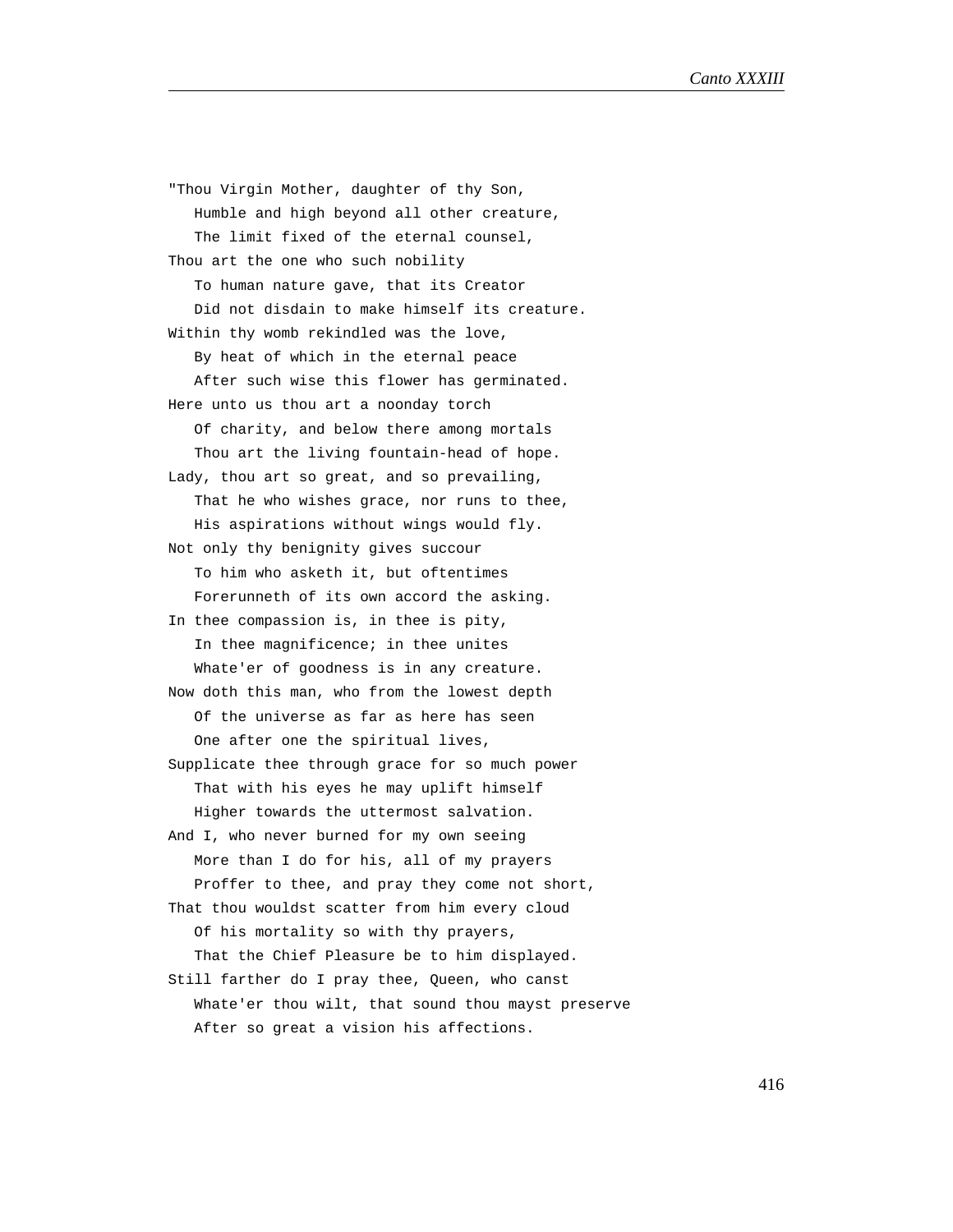Let thy protection conquer human movements; See Beatrice and all the blessed ones My prayers to second clasp their hands to thee!" The eyes beloved and revered of God, Fastened upon the speaker, showed to us How grateful unto her are prayers devout; Then unto the Eternal Light they turned, On which it is not credible could be By any creature bent an eye so clear. And I, who to the end of all desires Was now approaching, even as I ought The ardour of desire within me ended. Bernard was beckoning unto me, and smiling, That I should upward look; but I already Was of my own accord such as he wished; Because my sight, becoming purified, Was entering more and more into the ray Of the High Light which of itself is true. From that time forward what I saw was greater Than our discourse, that to such vision yields, And yields the memory unto such excess. Even as he is who seeth in a dream, And after dreaming the imprinted passion Remains, and to his mind the rest returns not, Even such am I, for almost utterly Ceases my vision, and distilleth yet Within my heart the sweetness born of it; Even thus the snow is in the sun unsealed, Even thus upon the wind in the light leaves Were the soothsayings of the Sibyl lost. O Light Supreme, that dost so far uplift thee From the conceits of mortals, to my mind Of what thou didst appear re-lend a little, And make my tongue of so great puissance, That but a single sparkle of thy glory It may bequeath unto the future people; For by returning to my memory somewhat, And by a little sounding in these verses,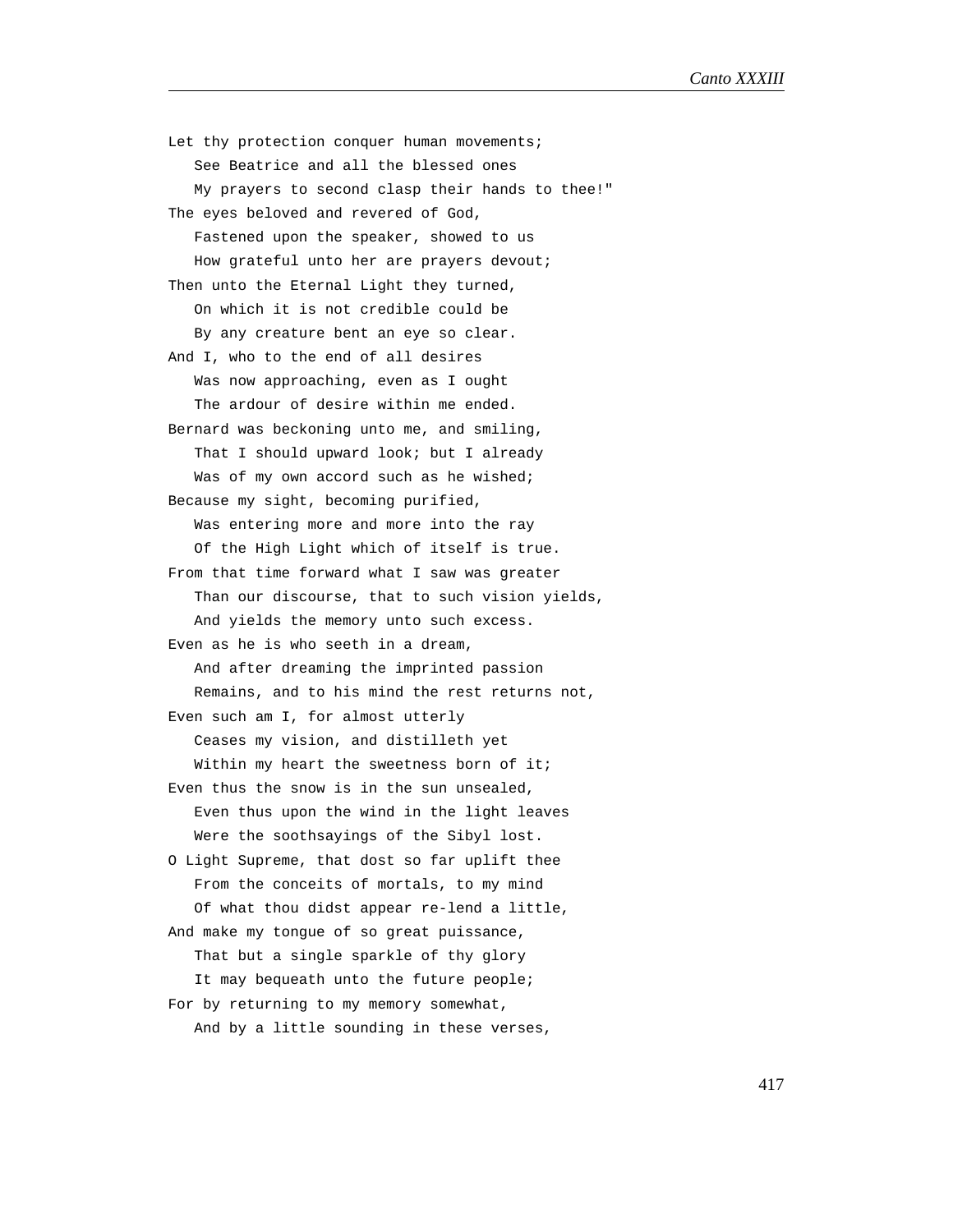More of thy victory shall be conceived! I think the keenness of the living ray Which I endured would have bewildered me, If but mine eyes had been averted from it; And I remember that I was more bold On this account to bear, so that I joined My aspect with the Glory Infinite. O grace abundant, by which I presumed To fix my sight upon the Light Eternal, So that the seeing I consumed therein! I saw that in its depth far down is lying Bound up with love together in one volume, What through the universe in leaves is scattered; Substance, and accident, and their operations, All interfused together in such wise That what I speak of is one simple light. The universal fashion of this knot Methinks I saw, since more abundantly In saying this I feel that I rejoice. One moment is more lethargy to me, Than five and twenty centuries to the emprise That startled Neptune with the shade of Argo! My mind in this wise wholly in suspense, Steadfast, immovable, attentive gazed, And evermore with gazing grew enkindled. In presence of that light one such becomes, That to withdraw therefrom for other prospect It is impossible he e'er consent; Because the good, which object is of will, Is gathered all in this, and out of it That is defective which is perfect there. Shorter henceforward will my language fall Of what I yet remember, than an infant's Who still his tongue doth moisten at the breast. Not because more than one unmingled semblance Was in the living light on which I looked, For it is always what it was before; But through the sight, that fortified itself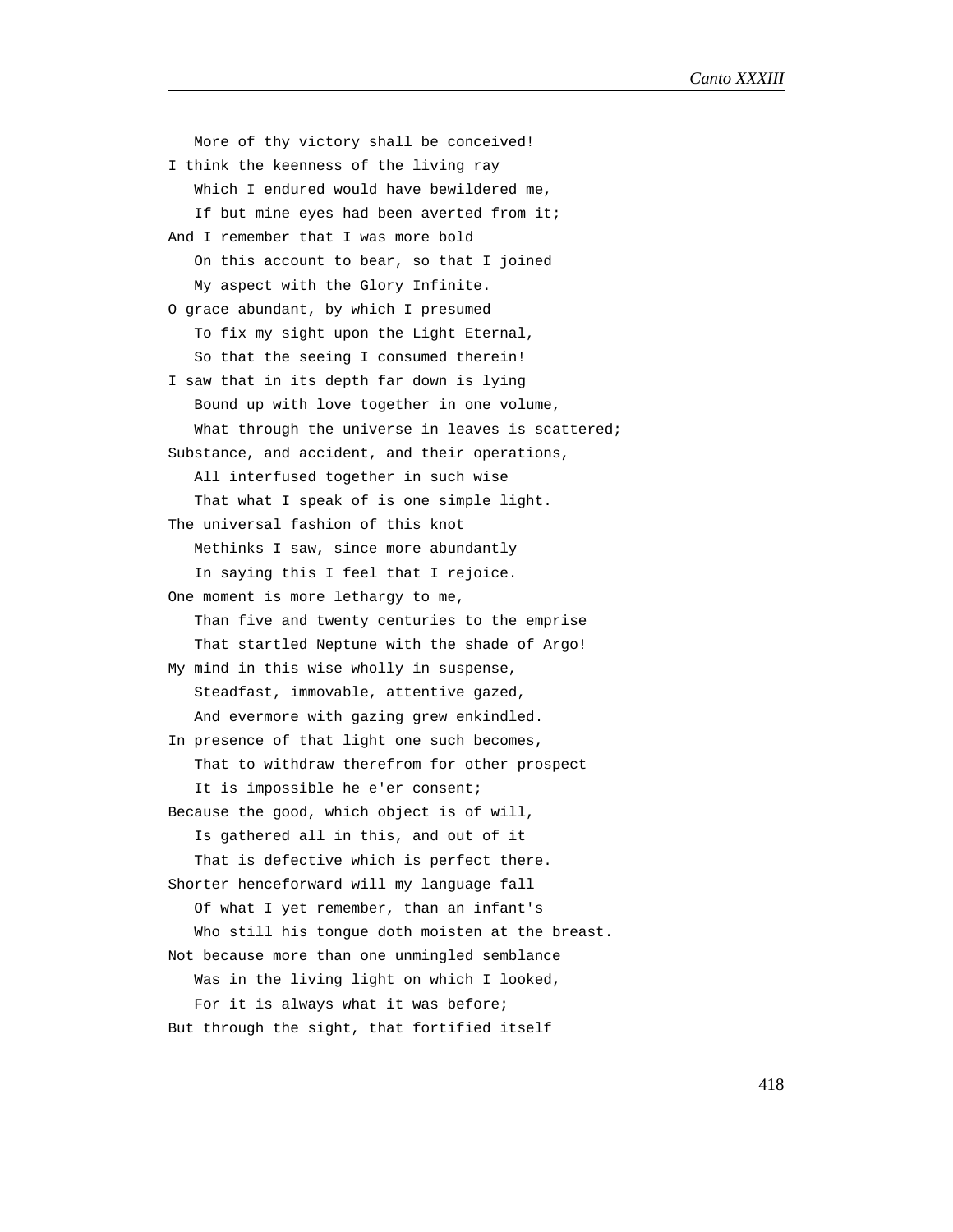In me by looking, one appearance only To me was ever changing as I changed. Within the deep and luminous subsistence Of the High Light appeared to me three circles, Of threefold colour and of one dimension, And by the second seemed the first reflected As Iris is by Iris, and the third Seemed fire that equally from both is breathed. O how all speech is feeble and falls short Of my conceit, and this to what I saw Is such, 'tis not enough to call it little! O Light Eterne, sole in thyself that dwellest, Sole knowest thyself, and, known unto thyself And knowing, lovest and smilest on thyself! That circulation, which being thus conceived Appeared in thee as a reflected light, When somewhat contemplated by mine eyes, Within itself, of its own very colour Seemed to me painted with our effigy, Wherefore my sight was all absorbed therein. As the geometrician, who endeavours To square the circle, and discovers not, By taking thought, the principle he wants, Even such was I at that new apparition; I wished to see how the image to the circle Conformed itself, and how it there finds place; But my own wings were not enough for this, Had it not been that then my mind there smote A flash of lightning, wherein came its wish. Here vigour failed the lofty fantasy: But now was turning my desire and will, Even as a wheel that equally is moved, The Love which moves the sun and the other stars.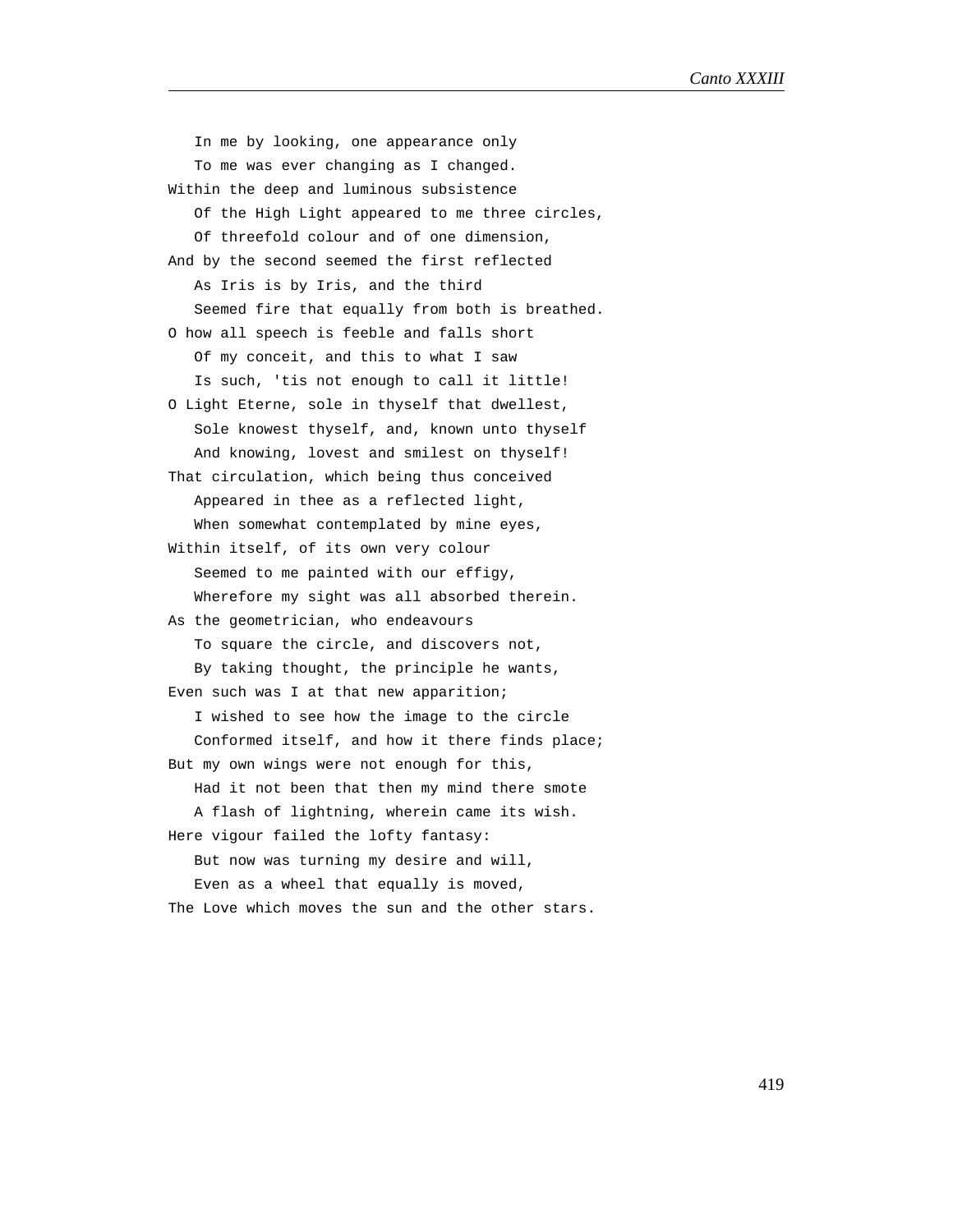# **SIX SONNETS ON DANTE'S DIVINE COMEDY BY HENRY WADSWORTH LONGFELLOW (1807-1882)**

I

Oft have I seen at some cathedral door A laborer, pausing in the dust and heat, Lay down his burden, and with reverent feet Enter, and cross himself, and on the floor Kneel to repeat his paternoster o'er; Far off the noises of the world retreat; The loud vociferations of the street Become an undistinguishable roar. So, as I enter here from day to day, And leave my burden at this minster gate, Kneeling in prayer, and not ashamed to pray, The tumult of the time disconsolate To inarticulate murmurs dies away, While the eternal ages watch and wait.

### II

How strange the sculptures that adorn these towers! This crowd of statues, in whose folded sleeves Birds build their nests; while canopied with leaves Parvis and portal bloom like trellised bowers, And the vast minster seems a cross of flowers! But fiends and dragons on the gargoyled eaves Watch the dead Christ between the living thieves, And, underneath, the traitor Judas lowers! Ah! from what agonies of heart and brain, What exultations trampling on despair, What tenderness, what tears, what hate of wrong, What passionate outcry of a soul in pain, Uprose this poem of the earth and air, This mediaeval miracle of song!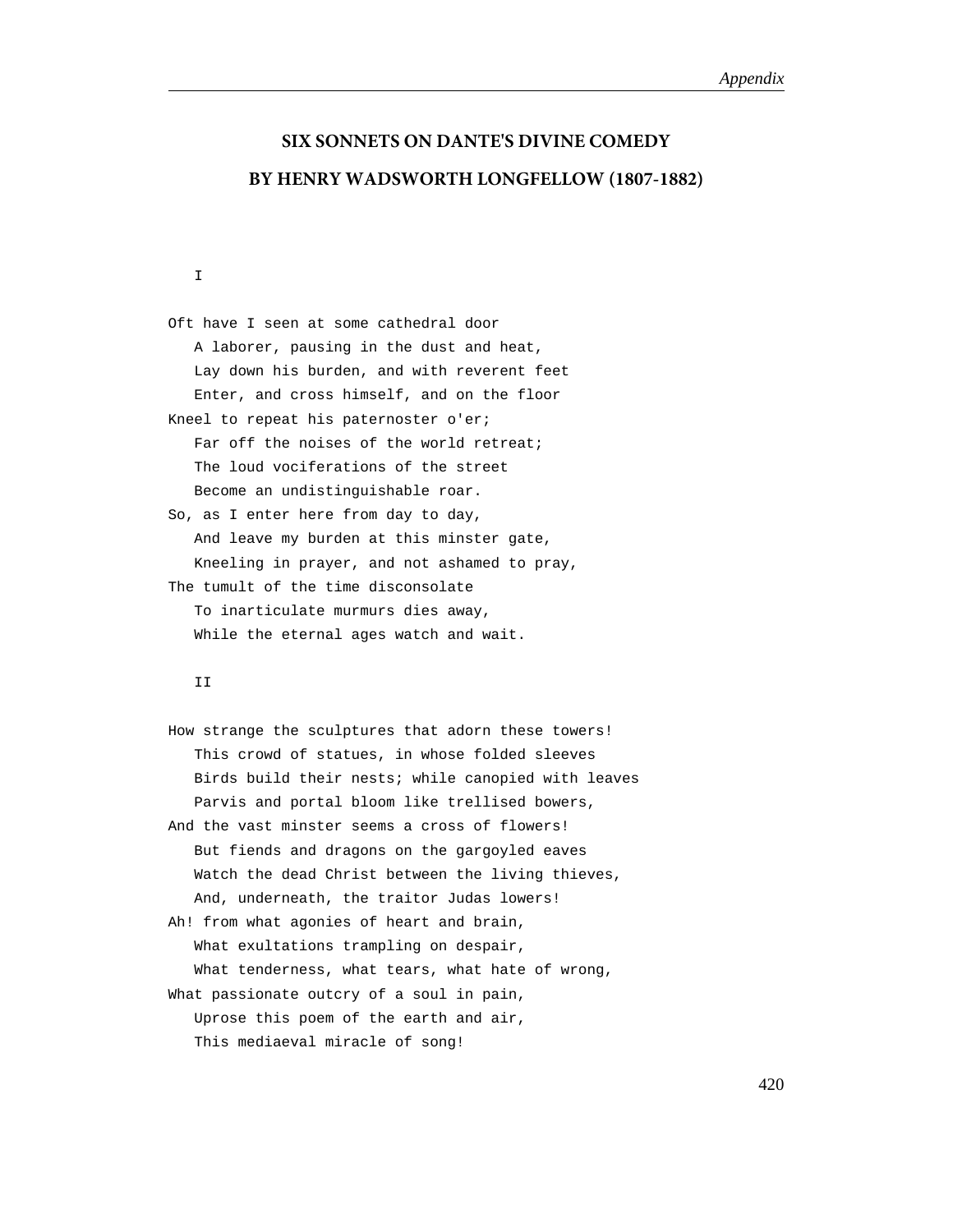#### III

I enter, and I see thee in the gloom Of the long aisles, O poet saturnine! And strive to make my steps keep pace with thine. The air is filled with some unknown perfume; The congregation of the dead make room For thee to pass; the votive tapers shine; Like rooks that haunt Ravenna's groves of pine, The hovering echoes fly from tomb to tomb. From the confessionals I hear arise Rehearsals of forgotten tragedies, And lamentations from the crypts below And then a voice celestial that begins With the pathetic words, "Although your sins As scarlet be," and ends with "as the snow."

## IV

With snow-white veil, and garments as of flame, She stands before thee, who so long ago Filled thy young heart with passion and the woe From which thy song in all its splendors came; And while with stern rebuke she speaks thy name, The ice about thy heart melts as the snow On mountain heights, and in swift overflow Comes gushing from thy lips in sobs of shame. Thou makest full confession; and a gleam As of the dawn on some dark forest cast, Seems on thy lifted forehead to increase; Lethe and Eunoe--the remembered dream And the forgotten sorrow--bring at last That perfect pardon which is perfect peace.

#### V

I Lift mine eyes, and all the windows blaze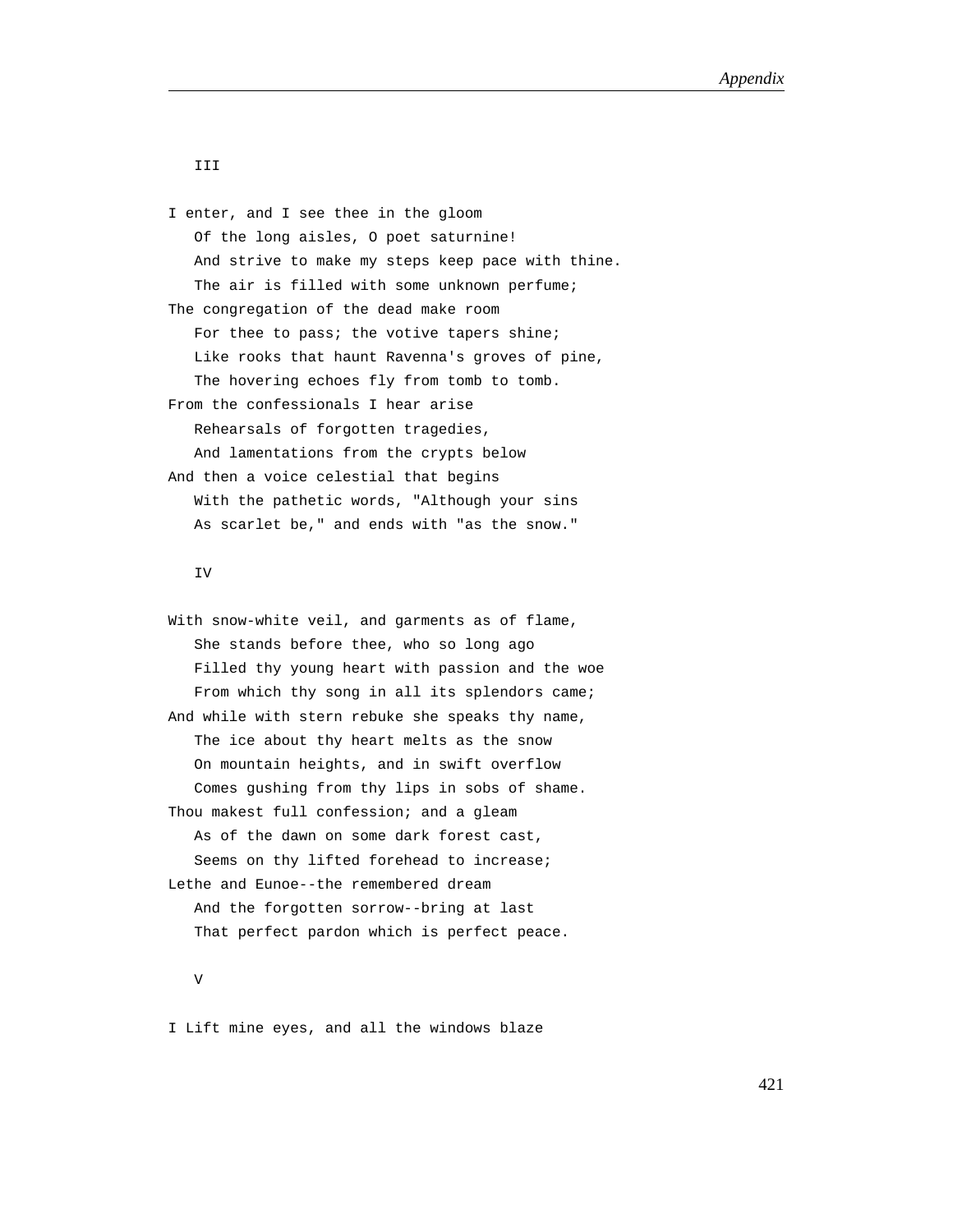With forms of saints and holy men who died, Here martyred and hereafter glorified; And the great Rose upon its leaves displays Christ's Triumph, and the angelic roundelays, With splendor upon splendor multiplied; And Beatrice again at Dante's side No more rebukes, but smiles her words of praise. And then the organ sounds, and unseen choirs Sing the old Latin hymns of peace and love And benedictions of the Holy Ghost; And the melodious bells among the spires O'er all the house-tops and through heaven above Proclaim the elevation of the Host!

## VI

O star of morning and of liberty! O bringer of the light, whose splendor shines Above the darkness of the Apennines, Forerunner of the day that is to be! The voices of the city and the sea, The voices of the mountains and the pines, Repeat thy song, till the familiar lines Are footpaths for the thought of Italy! Thy fame is blown abroad from all the heights, Through all the nations; and a sound is heard, As of a mighty wind, and men devout, Strangers of Rome, and the new proselytes, In their own language hear thy wondrous word, And many are amazed and many doubt.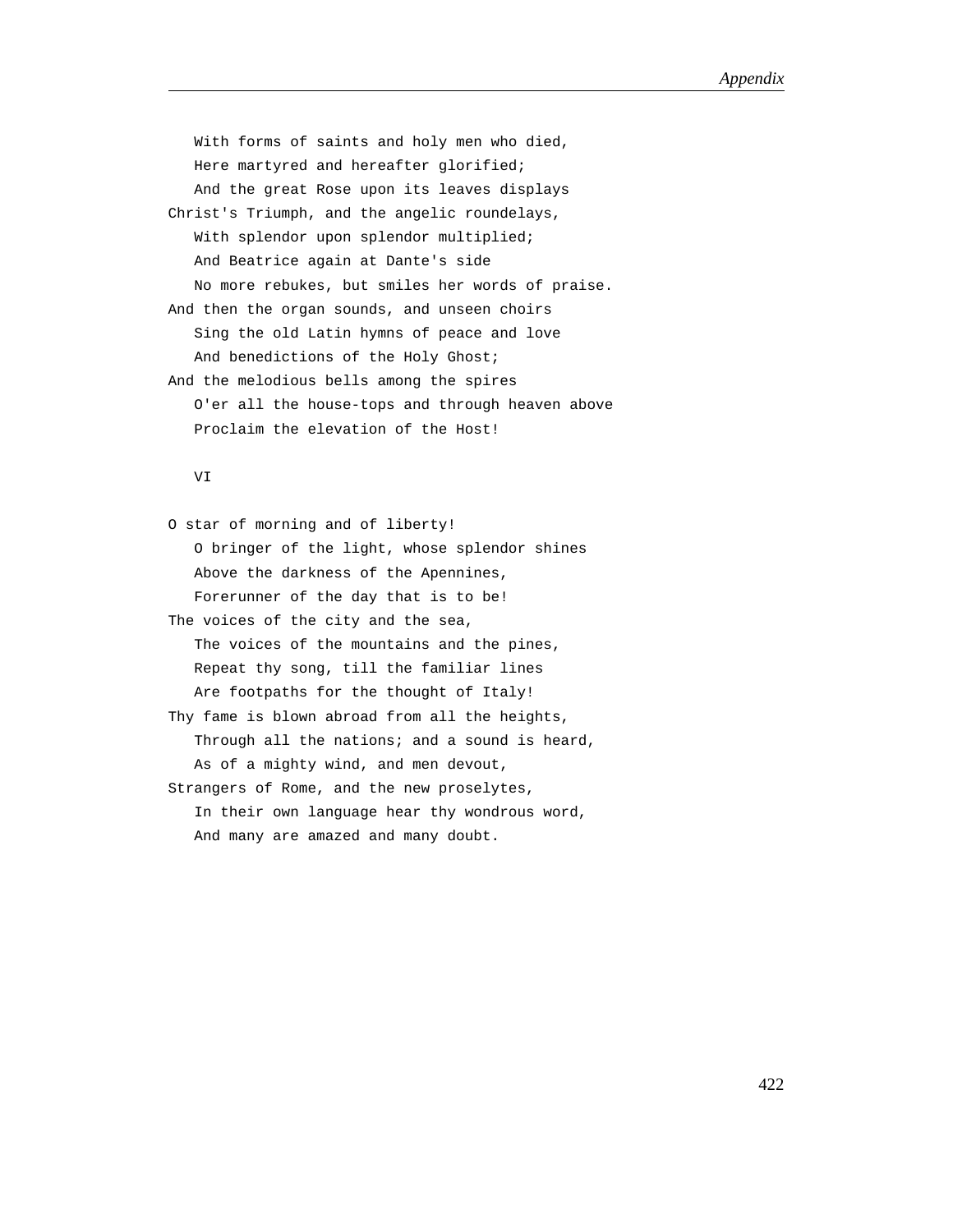'Ich habe unter meinen Papieren ein Blatt gefunden,

wo ich die Baukunst eine erstarrte Musik nenne.'

(Johann Wolfgang Goethe, 1829 March 23)

 I found Dante in a bar. The Poet had indeed lost the True Way to be found reduced to party chatter in a Capitol Hill basement, but I had found him at last. I must have been drinking in the Dark Tavern of Error, for I did not even realize I had begun the dolorous path followed by many since the Poet's journey of A.D. 1300. Actually no one spoke a word about Dante or his Divine Comedy, rather I heard a second-hand Goethe call architecture "frozen music." Soon I took my second step through the gate to a people lost; this time on a more respectable occasion--a lecture at the Catholic University of America. Clio, the muse of history, must have been aiding Prof. Schumacher that evening, because it sustained my full three-hour attention, even after I had just presented an all-night project. There I heard of a most astonishing Italian translation of 'la Divina Commedia' di Dante Alighieri. An Italian architect, Giuseppi Terragni, had translated the Comedy into the 'Danteum,' a projected stone and glass monument to Poet and Poem near the Basilica of Maxentius in Rome.

 Do not look for the Danteum in the Eternal City. In true Dantean form, politics stood in the way of its construction in 1938. Ironically this literature-inspired building can itself most easily be found in book form. Reading this book I remembered Goethe's quote about frozen music. Did Terragni try to freeze Dante's medieval miracle of song? Certainly a cold-poem seems artistically repulsive. Unflattering comparisons to the lake of Cocytus spring to mind too. While I cannot read Italian, I can read some German. After locating the original quotation I discovered that 'frozen' is a problematic (though common) translation of Goethe's original 'erstarrte.' The verb 'erstarren' more properly means 'to solidify' or 'to stiffen.' This suggests a chemical reaction in which the art does not necessarily chill in the transformation. Nor can simple thawing yield the original work. Like a chemical reaction it requires an artistic catalyst, a muse. Indeed the Danteum is not a physical translation of the Poem. Terragni thought it inappropriate to translate the Comedy literally into a non-literary work. The Danteum would not be a stage set, rather Terragni generated his design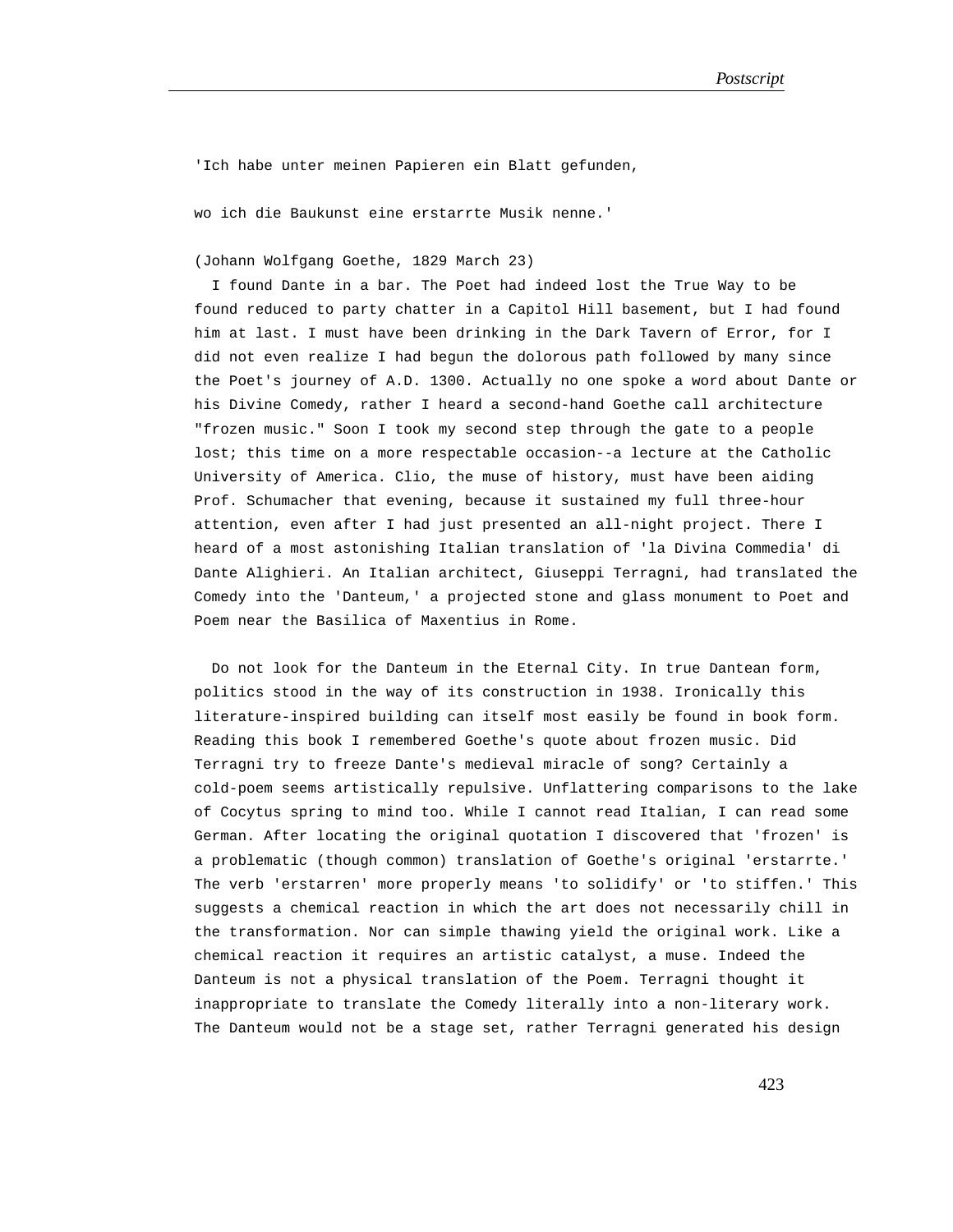from the Comedy's structure, not its finishes.

 The poem is divided into three canticles of thirty-three cantos each, plus one extra in the first, the Inferno, making a total of one hundred cantos. Each canto is composed of three-line tercets, the first and third lines rhyme, the second line rhymes with the beginning of the next tercet, establishing a kind of overlap, reflected in the overlapping motif of the Danteum design. Dante's realms are further subdivided: the Inferno is composed of nine levels, the vestibule makes a tenth. Purgatory has seven terraces, plus two ledges in an ante-purgatory; adding these to the Earthly Paradise yields ten zones. Paradise is composed of nine heavens; Empyrean makes the tenth. In the Inferno, sinners are organized by three vices--Incontinence, Violence, and Fraud--and further subdivided by the seven deadly sins. In Purgatory, penance is ordered on the basis of three types of natural love. Paradise is organized on the basis of three types of Divine Love, and further subdivided according to the three theological and four cardinal virtues.

 (Thomas Schumacher, "The Danteum," Princeton Architectural Press, 1993)

 By translating the structure, Terragni could then layer the literal and the spiritual meanings of the Poem without allowing either to dominate. These layers of meaning are native to the Divine Comedy as they are native to much medieval literature, although modern readers and tourists may not be so familiar with them. They are literal, allegorical, moral, and anagogical. I offer you St. Thomas of Aquinas' definition of these last three as they relate to Sacred Scripture:

 . . .this spiritual sense has a threefold division. . .so far as the things of the Old Law signify the things of the New Law, there is the allegorical sense; so far as the things done in Christ, or so far as the things which signify Christ, are types of what we ought to do, there is the moral sense. But so far as they signify what relates to eternal glory, there is the anagogical sense. (Summa Theologica I, 1, 10)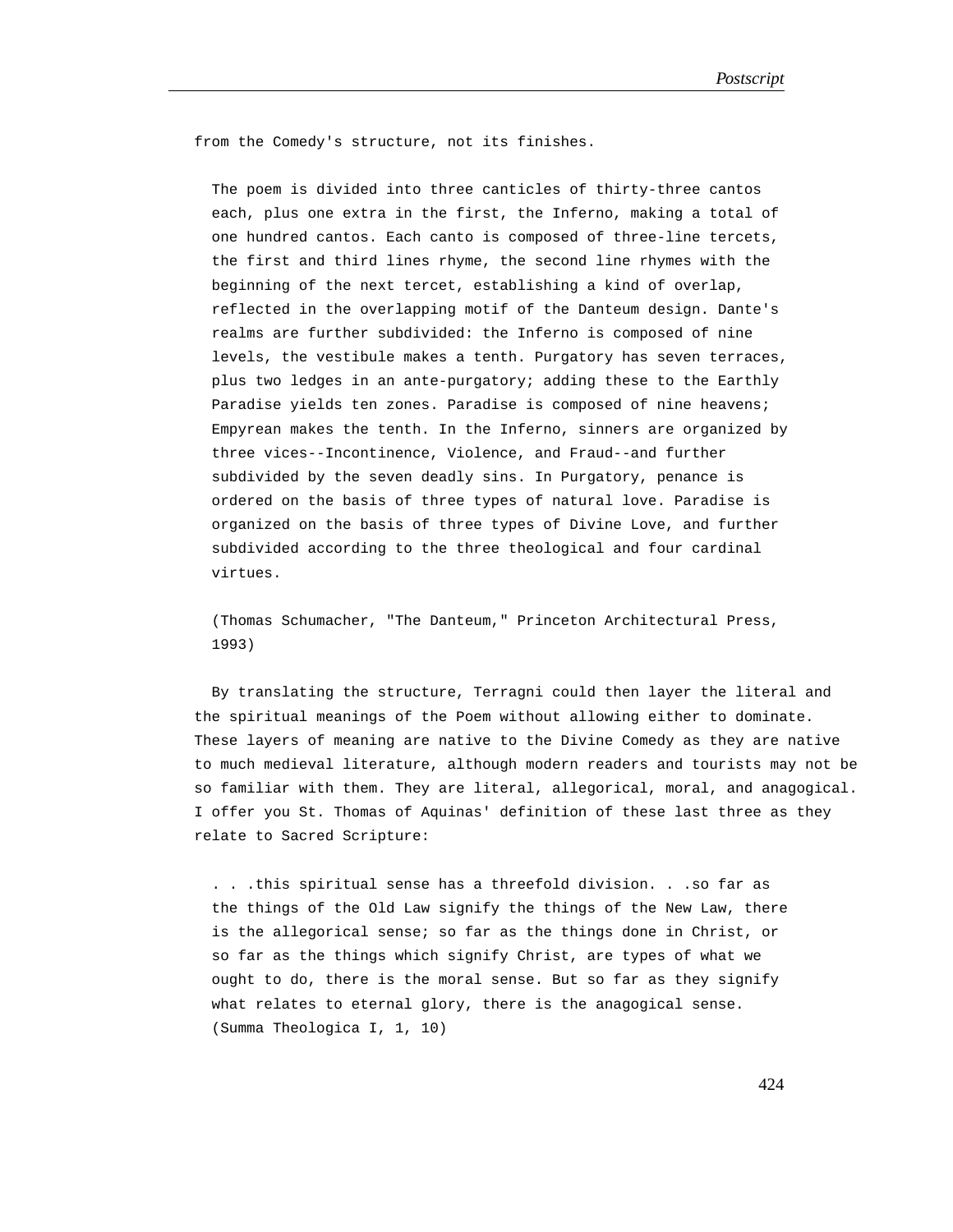*Postscript*

 Within the Danteum the Poet's meanings lurk in solid form. An example: the Danteum design does have spaces literally associated with the Comedy--the Dark Wood of Error, Inferno, Purgatorio, and the Paradiso--but these spaces also relate among themselves spiritually. Dante often highlights a virtue by first condemning its corruption. Within Dante's system Justice is the greatest of the cardinal virtues; its corruption, Fraud, is the most contemptible of vices. Because Dante saw the papacy as the most precious of sacred institutions, corrupt popes figure prominently among the damned in the Poet's Inferno. In the Danteum the materiality of the worldly Dark Wood directly opposes the transcendence of the Paradiso. In the realm of error every thought is lost and secular, while in heaven every soul's intent is directed toward God. The shadowy Inferno of the Danteum mirrors the Purgatorio's illuminated ascent to heaven. Purgatory embodies hope and growth where hell chases its own dark inertia. Such is the cosmography shared by Terragni and Dante.

 In this postscript I intend neither to fully examine the meaning nor the plan of the Danteum, but rather to evince the power that art has acted as a catalyst to other artists. The Danteum, a modern design inspired by a medieval poem, is but one example. Dante's poem is filled with characters epitomizing the full range of vices and virtues of human personalities. Dante's characters come from his present and literature's past; they are mythological, biblical, classical, ancient, and medieval. They, rather than Calliope and her sisters, were Dante's muses.

 'La Divina Commedia' seems a natural candidate to complete Project Gutenberg's first milleditio and to begin its second thousand e-texts. Although distinctly medieval, its continuum of influence spans the Renaissance and modernity. Terragni saw his place within the Comedy as surely as Dante saw his own. We too fit within Dante's understanding of the human condition; we differ less from our past than we might like to believe. T. S. Eliot understood this when he wrote "Dante and Shakespeare divide the modern world between them, there is no third." So now Dante joins Shakespeare (e-text #100) in the Project Gutenberg collection. Two works that influenced Dante are also part of the collection: The Bible (#10) and Virgil's Aeneid (#227). Other major influences--St. Thomas of Aquinas' Summa Theologica, The Metamorphoses of Ovid, and Aristotle's Nicomachean